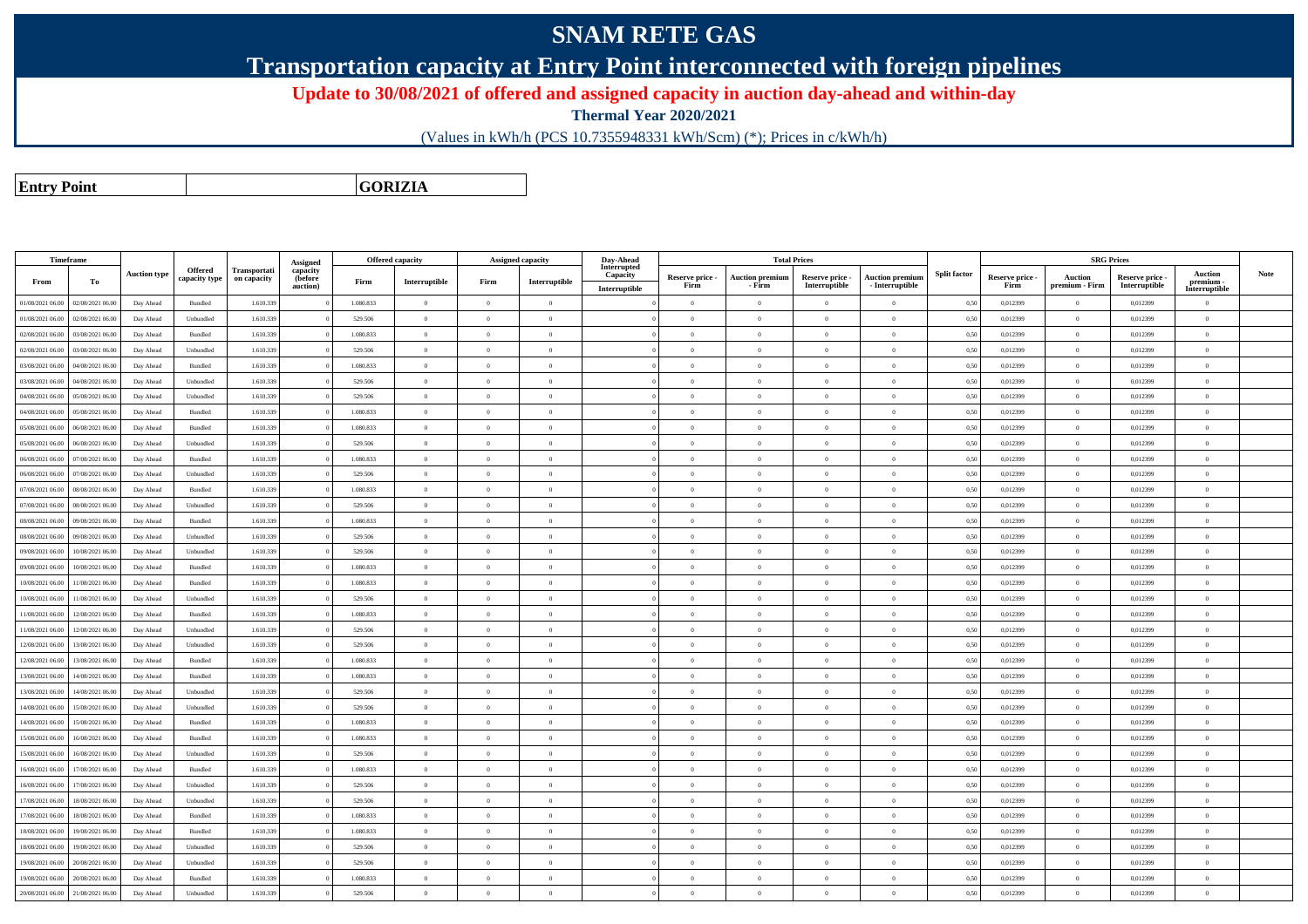| 20/08/2021 06:00 21/08/2021 06:00    | Day Ahead  | Bundled   | 1.610.339 | 1.080.833 | $\overline{0}$ | $\overline{0}$ | $\Omega$       | $\Omega$       | $\theta$       | $\Omega$       | $\overline{0}$ | 0,50 | 0,012399 | $\theta$       | 0,012399       | $\overline{0}$ |  |
|--------------------------------------|------------|-----------|-----------|-----------|----------------|----------------|----------------|----------------|----------------|----------------|----------------|------|----------|----------------|----------------|----------------|--|
| 21/08/2021 06:00<br>22/08/2021 06:00 | Day Ahead  | Unbundled | 1.610.339 | 529.506   | $\overline{0}$ | $\overline{0}$ | $\overline{0}$ | $\overline{0}$ | $\theta$       | $\overline{0}$ | $\bf{0}$       | 0,50 | 0,012399 | $\theta$       | 0,012399       | $\overline{0}$ |  |
| 21/08/2021 06:00<br>22/08/2021 06:00 | Day Ahead  | Bundled   | 1.610.339 | 1.080.833 | $\overline{0}$ | $\bf{0}$       | $\overline{0}$ | $\overline{0}$ | $\overline{0}$ | $\overline{0}$ | $\bf{0}$       | 0,50 | 0,012399 | $\overline{0}$ | 0,012399       | $\overline{0}$ |  |
| 22/08/2021 06:00<br>23/08/2021 06:00 | Day Ahead  | Bundled   | 1.610.339 | 1.080.833 | $\overline{0}$ | $\overline{0}$ | $\overline{0}$ | $\overline{0}$ | $\theta$       | $\overline{0}$ | $\overline{0}$ | 0.50 | 0.012399 | $\theta$       | 0.012399       | $\overline{0}$ |  |
| 22/08/2021 06:00<br>23/08/2021 06:00 | Day Ahead  | Unbundled | 1.610.339 | 529.506   | $\overline{0}$ | $\overline{0}$ | $\overline{0}$ | $\overline{0}$ | $\theta$       | $\overline{0}$ | $\bf{0}$       | 0,50 | 0,012399 | $\theta$       | 0,012399       | $\overline{0}$ |  |
| 23/08/2021 06:00<br>24/08/2021 06:00 | Day Ahead  | Unbundled | 1.610.339 | 529.506   | $\overline{0}$ | $\bf{0}$       | $\overline{0}$ | $\overline{0}$ | $\overline{0}$ | $\overline{0}$ | $\bf{0}$       | 0,50 | 0,012399 | $\overline{0}$ | 0,012399       | $\bf{0}$       |  |
| 23/08/2021 06:00<br>24/08/2021 06:00 | Day Ahead  | Bundled   | 1.610.339 | 1.080.833 | $\overline{0}$ | $\overline{0}$ | $\overline{0}$ | $\overline{0}$ | $\overline{0}$ | $\overline{0}$ | $\overline{0}$ | 0.5( | 0,012399 | $\overline{0}$ | 0.012399       | $\overline{0}$ |  |
| 24/08/2021 06:00<br>25/08/2021 06:00 | Day Ahead  | Unbundled | 1.610.339 | 529.506   | $\overline{0}$ | $\theta$       | $\overline{0}$ | $\overline{0}$ | $\theta$       | $\overline{0}$ | $\bf{0}$       | 0,50 | 0,012399 | $\theta$       | 0,012399       | $\overline{0}$ |  |
|                                      |            |           |           |           |                |                |                |                |                |                |                |      |          |                |                |                |  |
| 24/08/2021 06:00<br>25/08/2021 06:00 | Day Ahead  | Bundled   | 1.610.339 | 1.080.833 | $\overline{0}$ | $\bf{0}$       | $\overline{0}$ | $\overline{0}$ | $\overline{0}$ | $\overline{0}$ | $\bf{0}$       | 0,50 | 0,012399 | $\bf{0}$       | 0,012399       | $\overline{0}$ |  |
| 25/08/2021 06:00<br>26/08/2021 06:00 | Day Ahead  | Unbundled | 1.610.339 | 529.506   | $\overline{0}$ | $\overline{0}$ | $\overline{0}$ | $\overline{0}$ | $\overline{0}$ | $\overline{0}$ | $\overline{0}$ | 0.5( | 0,012399 | $\overline{0}$ | 0,012399       | $\overline{0}$ |  |
| 25/08/2021 06:00<br>26/08/2021 06:00 | Day Ahead  | Bundled   | 1.610.339 | 1.080.833 | $\overline{0}$ | $\overline{0}$ | $\overline{0}$ | $\overline{0}$ | $\theta$       | $\overline{0}$ | $\bf{0}$       | 0,50 | 0,012399 | $\theta$       | 0,012399       | $\overline{0}$ |  |
| 26/08/2021 06:00<br>27/08/2021 06:00 | Day Ahead  | Bundled   | 1.610.339 | 1.080.833 | $\overline{0}$ | $\bf{0}$       | $\overline{0}$ | $\overline{0}$ | $\bf{0}$       | $\overline{0}$ | $\bf{0}$       | 0,50 | 0,012399 | $\overline{0}$ | 0,012399       | $\overline{0}$ |  |
| 26/08/2021 06:00<br>27/08/2021 06:00 | Day Ahead  | Unbundled | 1.610.339 | 529,506   | $\overline{0}$ | $\overline{0}$ | $\overline{0}$ | $\overline{0}$ | $\overline{0}$ | $\overline{0}$ | $\overline{0}$ | 0.5( | 0.012399 | $\theta$       | 0.012399       | $\overline{0}$ |  |
| 27/08/2021 06:00<br>28/08/2021 06:00 | Day Ahead  | Bundled   | 1.610.339 | 1.080.833 | $\overline{0}$ | $\theta$       | $\overline{0}$ | $\overline{0}$ | $\theta$       | $\overline{0}$ | $\bf{0}$       | 0,50 | 0,012399 | $\theta$       | 0,012399       | $\overline{0}$ |  |
| 27/08/2021 06:00<br>28/08/2021 06:00 | Day Ahead  | Unbundled | 1.610.339 | 529.506   | $\overline{0}$ | $\bf{0}$       | $\overline{0}$ | $\overline{0}$ | $\overline{0}$ | $\overline{0}$ | $\bf{0}$       | 0,50 | 0,012399 | $\overline{0}$ | 0,012399       | $\bf{0}$       |  |
| 28/08/2021 06:00<br>29/08/2021 06:00 | Day Ahead  | Bundled   | 1.610.339 | 1.080.833 | $\overline{0}$ | $\overline{0}$ | $\overline{0}$ | $\overline{0}$ | $\overline{0}$ | $\overline{0}$ | $\overline{0}$ | 0.5( | 0,012399 | $\overline{0}$ | 0.012399       | $\overline{0}$ |  |
| 28/08/2021 06:00<br>29/08/2021 06:00 | Day Ahead  | Unbundled | 1.610.339 | 529.506   | $\overline{0}$ | $\overline{0}$ | $\overline{0}$ | $\overline{0}$ | $\theta$       | $\overline{0}$ | $\bf{0}$       | 0,50 | 0,012399 | $\theta$       | 0,012399       | $\overline{0}$ |  |
| 29/08/2021 06:00<br>30/08/2021 06:00 | Day Ahead  | Bundled   | 1.610.339 | 1.080.833 | $\overline{0}$ | $\bf{0}$       | $\overline{0}$ | $\overline{0}$ | $\overline{0}$ | $\bf{0}$       | $\bf{0}$       | 0,50 | 0,012399 | $\overline{0}$ | 0,012399       | $\overline{0}$ |  |
| 29/08/2021 06:00<br>30/08/2021 06:00 | Day Ahead  | Unbundled | 1.610.339 | 529.506   | $\overline{0}$ | $\overline{0}$ | $\overline{0}$ | $\overline{0}$ | $\overline{0}$ | $\overline{0}$ | $\overline{0}$ | 0.5( | 0,012399 | $\overline{0}$ | 0.012399       | $\overline{0}$ |  |
| 30/08/2021 06:00<br>31/08/2021 06:00 | Day Ahead  | Bundled   | 1.610.339 | 1.080.833 | $\bf{0}$       | $\overline{0}$ | $\overline{0}$ | $\overline{0}$ | $\theta$       | $\overline{0}$ | $\bf{0}$       | 0,50 | 0,012399 | $\,$ 0 $\,$    | 0,012399       | $\overline{0}$ |  |
| 30/08/2021 06:00<br>31/08/2021 06:00 | Day Ahead  | Unbundled | 1.610.339 | 529.506   | $\overline{0}$ | $\bf{0}$       | $\overline{0}$ | $\overline{0}$ | $\overline{0}$ | $\overline{0}$ | $\bf{0}$       | 0,50 | 0,012399 | $\overline{0}$ | 0,012399       | $\overline{0}$ |  |
| 31/08/2021 06:00<br>01/09/2021 06:00 | Day Ahead  | Unbundled | 1.610.339 | 529,506   | $\overline{0}$ | $\overline{0}$ | $\overline{0}$ | $\overline{0}$ | $\overline{0}$ | $\overline{0}$ | $\overline{0}$ | 0.5( | 0.012399 | $\overline{0}$ | 0.012399       | $\overline{0}$ |  |
| 31/08/2021 06:00<br>01/09/2021 06:00 | Day Ahead  | Bundled   | 1.610.339 | 1.080.833 | $\overline{0}$ | $\overline{0}$ | $\overline{0}$ | $\overline{0}$ | $\theta$       | $\overline{0}$ | $\bf{0}$       | 0,50 | 0,012399 | $\theta$       | 0,012399       | $\overline{0}$ |  |
| 01/08/2021 06:00<br>02/08/2021 06:00 | Within Day | Bundled   | 1.610.339 | 1.080.833 | $\overline{0}$ | $\bf{0}$       | $\overline{0}$ | $\overline{0}$ | $\overline{0}$ | $\overline{0}$ | $\bf{0}$       | 0,50 | 1,239879 | $\overline{0}$ | $\overline{0}$ | $\bf{0}$       |  |
| 01/08/2021 06:00<br>02/08/2021 06:00 | Within Day | Unbundled | 1.610.339 | 529,506   | $\overline{0}$ | $\overline{0}$ | $\overline{0}$ | $\overline{0}$ | $\overline{0}$ | $\overline{0}$ | $\overline{0}$ | 0.5( | 1,239879 | $\overline{0}$ | $\theta$       | $\overline{0}$ |  |
| 01/08/2021 07:00<br>02/08/2021 06:00 | Within Day | Unbundled | 1.610.339 | 529.506   | $\overline{0}$ | $\overline{0}$ | $\overline{0}$ | $\overline{0}$ | $\theta$       | $\overline{0}$ | $\bf{0}$       | 0,50 | 1,188217 | $\theta$       | $\theta$       | $\overline{0}$ |  |
| 01/08/2021 07:00<br>02/08/2021 06:00 | Within Day | Bundled   | 1.610.339 | 1.080.833 | $\overline{0}$ | $\bf{0}$       | $\overline{0}$ | $\overline{0}$ | $\overline{0}$ | $\bf{0}$       | $\bf{0}$       | 0,50 | 1,188217 | $\bf{0}$       | $\bf{0}$       | $\overline{0}$ |  |
| 01/08/2021 08:00<br>02/08/2021 06:00 | Within Day | Unbundled | 1.610.339 | 529.506   | $\overline{0}$ | $\overline{0}$ | $\overline{0}$ | $\overline{0}$ | $\overline{0}$ | $\overline{0}$ | $\overline{0}$ | 0.5( | 1,136556 | $\theta$       | $\theta$       | $\overline{0}$ |  |
| 01/08/2021 08:00<br>02/08/2021 06:00 | Within Day | Bundled   | 1.610.339 | 1.080.833 | $\bf{0}$       | $\overline{0}$ | $\overline{0}$ | $\overline{0}$ | $\theta$       | $\overline{0}$ | $\bf{0}$       | 0,50 | 1,136556 | $\theta$       | $\theta$       | $\overline{0}$ |  |
| 01/08/2021 09:00<br>02/08/2021 06:00 | Within Day | Bundled   | 1.610.339 | 1.080.833 | $\overline{0}$ | $\bf{0}$       | $\overline{0}$ | $\overline{0}$ | $\bf{0}$       | $\overline{0}$ | $\bf{0}$       | 0,50 | 1,084894 | $\bf{0}$       | $\overline{0}$ | $\overline{0}$ |  |
| 01/08/2021 09:00<br>02/08/2021 06:00 | Within Day | Unbundled | 1.610.339 | 529.506   | $\overline{0}$ | $\Omega$       | $\Omega$       | $\Omega$       | $\Omega$       | $\theta$       | $\overline{0}$ | 0.50 | 1.084894 | $\,$ 0 $\,$    | $\Omega$       | $\theta$       |  |
| 01/08/2021 11:00<br>02/08/2021 06:00 | Within Day | Unbundled | 1.610.339 | 529.506   | $\overline{0}$ | $\overline{0}$ | $\overline{0}$ | $\overline{0}$ | $\theta$       | $\overline{0}$ | $\bf{0}$       | 0,50 | 0,981571 | $\theta$       | $\theta$       | $\overline{0}$ |  |
| 01/08/2021 11:00<br>02/08/2021 06:00 | Within Day | Bundled   | 1.610.339 | 1.080.833 | $\overline{0}$ | $\bf{0}$       | $\overline{0}$ | $\overline{0}$ | $\bf{0}$       | $\overline{0}$ | $\bf{0}$       | 0,50 | 0,981571 | $\overline{0}$ | $\overline{0}$ | $\bf{0}$       |  |
|                                      |            | Unbundled | 1.610.339 |           | $\overline{0}$ | $\overline{0}$ | $\Omega$       | $\Omega$       | $\overline{0}$ | $\theta$       | $\overline{0}$ | 0.50 |          | $\theta$       | $\Omega$       | $\theta$       |  |
| 01/08/2021 12:00<br>02/08/2021 06:00 | Within Day |           |           | 529.506   |                |                |                |                |                |                |                |      | 0,929909 |                |                |                |  |
| 01/08/2021 12:00<br>02/08/2021 06:00 | Within Day | Bundled   | 1.610.339 | 1.080.833 | $\bf{0}$       | $\overline{0}$ | $\overline{0}$ | $\overline{0}$ | $\theta$       | $\overline{0}$ | $\bf{0}$       | 0,50 | 0,929909 | $\theta$       | $\theta$       | $\overline{0}$ |  |
| 01/08/2021 13:00<br>02/08/2021 06:00 | Within Day | Unbundled | 1.610.339 | 529.506   | $\overline{0}$ | $\bf{0}$       | $\overline{0}$ | $\overline{0}$ | $\overline{0}$ | $\bf{0}$       | $\bf{0}$       | 0,50 | 0,878248 | $\bf{0}$       | $\overline{0}$ | $\overline{0}$ |  |
| 01/08/2021 13:00<br>02/08/2021 06:00 | Within Day | Bundled   | 1.610.339 | 1.080.833 | $\overline{0}$ | $\theta$       | $\Omega$       | $\Omega$       | $\Omega$       | $\Omega$       | $\overline{0}$ | 0.50 | 0,878248 | $\theta$       | $\Omega$       | $\theta$       |  |
| 01/08/2021 14:00<br>02/08/2021 06:00 | Within Day | Unbundled | 1.610.339 | 529.506   | $\bf{0}$       | $\overline{0}$ | $\overline{0}$ | $\overline{0}$ | $\theta$       | $\overline{0}$ | $\bf{0}$       | 0,50 | 0,826586 | $\theta$       | $\theta$       | $\overline{0}$ |  |
| 01/08/2021 14:00<br>02/08/2021 06:00 | Within Day | Bundled   | 1.610.339 | 1.080.833 | $\overline{0}$ | $\bf{0}$       | $\overline{0}$ | $\overline{0}$ | $\overline{0}$ | $\overline{0}$ | $\bf{0}$       | 0,50 | 0,826586 | $\bf{0}$       | $\overline{0}$ | $\overline{0}$ |  |
| 01/08/2021 15:00<br>02/08/2021 06:00 | Within Day | Unbundled | 1.610.339 | 529.506   | $\overline{0}$ | $\overline{0}$ | $\Omega$       | $\Omega$       | $\Omega$       | $\theta$       | $\overline{0}$ | 0.50 | 0,774924 | $\,$ 0 $\,$    | $\Omega$       | $\theta$       |  |
| 01/08/2021 15:00<br>02/08/2021 06:00 | Within Day | Bundled   | 1.610.339 | 1.080.833 | $\bf{0}$       | $\overline{0}$ | $\overline{0}$ | $\overline{0}$ | $\theta$       | $\overline{0}$ | $\bf{0}$       | 0,50 | 0,774924 | $\theta$       | $\theta$       | $\overline{0}$ |  |
| 01/08/2021 16:00<br>02/08/2021 06:00 | Within Day | Bundled   | 1.610.339 | 1.080.833 | $\overline{0}$ | $\bf{0}$       | $\overline{0}$ | $\overline{0}$ | $\overline{0}$ | $\overline{0}$ | $\bf{0}$       | 0,50 | 0,723263 | $\overline{0}$ | $\overline{0}$ | $\bf{0}$       |  |
| 01/08/2021 16:00<br>02/08/2021 06:00 | Within Day | Unbundled | 1.610.339 | 529.506   | $\overline{0}$ | $\Omega$       | $\Omega$       | $\Omega$       | $\Omega$       | $\theta$       | $\overline{0}$ | 0.50 | 0,723263 | $\theta$       | $\Omega$       | $\theta$       |  |
| 01/08/2021 17:00 02/08/2021 06:00    | Within Day | Unbundled | 1.610.339 | 529.506   | $\bf{0}$       | $\bf{0}$       | $\overline{0}$ | $\overline{0}$ | $\bf{0}$       | $\overline{0}$ | $\bf{0}$       | 0,50 | 0,671601 | $\bf{0}$       | $\bf{0}$       | $\overline{0}$ |  |
| 01/08/2021 17:00 02/08/2021 06:00    | Within Day | Bundled   | 1.610.339 | 1.080.833 | $\bf{0}$       |                |                |                |                |                |                | 0,50 | 0,671601 | $\bf{0}$       | $\bf{0}$       |                |  |
| 01/08/2021 18:00 02/08/2021 06:00    | Within Day | Unbundled | 1.610.339 | 529.506   | $\Omega$       | $\overline{0}$ | $\Omega$       | $\theta$       | $\overline{0}$ | $\theta$       | $\overline{0}$ | 0.50 | 0.619940 | $\theta$       | $\theta$       | $\theta$       |  |
| 01/08/2021 18:00<br>02/08/2021 06:00 | Within Day | Bundled   | 1.610.339 | 1.080.833 | $\overline{0}$ | $\overline{0}$ | $\overline{0}$ | $\overline{0}$ | $\,$ 0 $\,$    | $\overline{0}$ | $\,$ 0 $\,$    | 0,50 | 0,619940 | $\,$ 0 $\,$    | $\,$ 0 $\,$    | $\,$ 0         |  |
| 01/08/2021 19:00 02/08/2021 06:00    | Within Day | Unbundled | 1.610.339 | 529.506   | $\overline{0}$ | $\overline{0}$ | $\overline{0}$ | $\overline{0}$ | $\overline{0}$ | $\overline{0}$ | $\bf{0}$       | 0,50 | 0,568278 | $\overline{0}$ | $\bf{0}$       | $\overline{0}$ |  |
| 02/08/2021 06:00<br>01/08/2021 19:00 | Within Day | Bundled   | 1.610.339 | 1.080.833 | $\overline{0}$ | $\bf{0}$       | $\overline{0}$ | $\overline{0}$ | $\overline{0}$ | $\overline{0}$ | $\bf{0}$       | 0,50 | 0,568278 | $\bf{0}$       | $\theta$       | $\overline{0}$ |  |
| 01/08/2021 20:00<br>02/08/2021 06:00 | Within Day | Unbundled | 1.610.339 | 529.506   | $\overline{0}$ | $\overline{0}$ | $\overline{0}$ | $\overline{0}$ | $\overline{0}$ | $\overline{0}$ | $\bf{0}$       | 0,50 | 0,516616 | $\,$ 0 $\,$    | $\,$ 0 $\,$    | $\overline{0}$ |  |
| 01/08/2021 20:00 02/08/2021 06:00    | Within Day | Bundled   | 1.610.339 | 1.080.833 | $\overline{0}$ | $\overline{0}$ | $\overline{0}$ | $\overline{0}$ | $\mathbf{0}$   | $\overline{0}$ | $\bf{0}$       | 0,50 | 0,516616 | $\overline{0}$ | $\overline{0}$ | $\overline{0}$ |  |
| 01/08/2021 21:00<br>02/08/2021 06:00 | Within Day | Unbundled | 1.610.339 | 529.506   | $\overline{0}$ | $\bf{0}$       | $\overline{0}$ | $\overline{0}$ | $\overline{0}$ | $\overline{0}$ | $\bf{0}$       | 0.50 | 0.464955 | $\overline{0}$ | $\theta$       | $\overline{0}$ |  |
| 01/08/2021 21:00<br>02/08/2021 06:00 | Within Day | Bundled   | 1.610.339 | 1.080.833 | $\overline{0}$ | $\overline{0}$ | $\overline{0}$ | $\overline{0}$ | $\overline{0}$ | $\overline{0}$ | $\bf{0}$       | 0,50 | 0,464955 | $\,$ 0 $\,$    | $\bf{0}$       | $\overline{0}$ |  |
| 02/08/2021 06:00<br>01/08/2021 22:00 | Within Day | Bundled   | 1.610.339 | 1.080.833 | $\overline{0}$ | $\bf{0}$       | $\overline{0}$ | $\overline{0}$ | $\overline{0}$ | $\overline{0}$ | $\bf{0}$       | 0,50 | 0,413293 | $\bf{0}$       | $\overline{0}$ | $\bf{0}$       |  |
| 01/08/2021 22:00<br>02/08/2021 06:00 | Within Day | Unbundled | 1.610.339 | 529.506   | $\overline{0}$ | $\overline{0}$ | $\overline{0}$ | $\overline{0}$ | $\overline{0}$ | $\overline{0}$ | $\bf{0}$       | 0.50 | 0,413293 | $\overline{0}$ | $\theta$       | $\overline{0}$ |  |
| 01/08/2021 23:00<br>02/08/2021 06:00 | Within Day | Unbundled | 1.610.339 | 529.506   | $\overline{0}$ | $\,$ 0         | $\overline{0}$ | $\overline{0}$ | $\bf{0}$       | $\bf{0}$       | $\bf{0}$       | 0,50 | 0,361631 | $\,$ 0 $\,$    | $\,$ 0 $\,$    | $\bf{0}$       |  |
| 01/08/2021 23:00 02/08/2021 06:00    | Within Day | Bundled   | 1.610.339 | 1.080.833 | $\overline{0}$ | $\bf{0}$       | $\overline{0}$ | $\overline{0}$ | $\overline{0}$ | $\overline{0}$ | $\bf{0}$       | 0,50 | 0,361631 | $\overline{0}$ | $\bf{0}$       | $\overline{0}$ |  |
|                                      |            |           |           |           |                |                |                |                |                |                |                |      |          |                |                |                |  |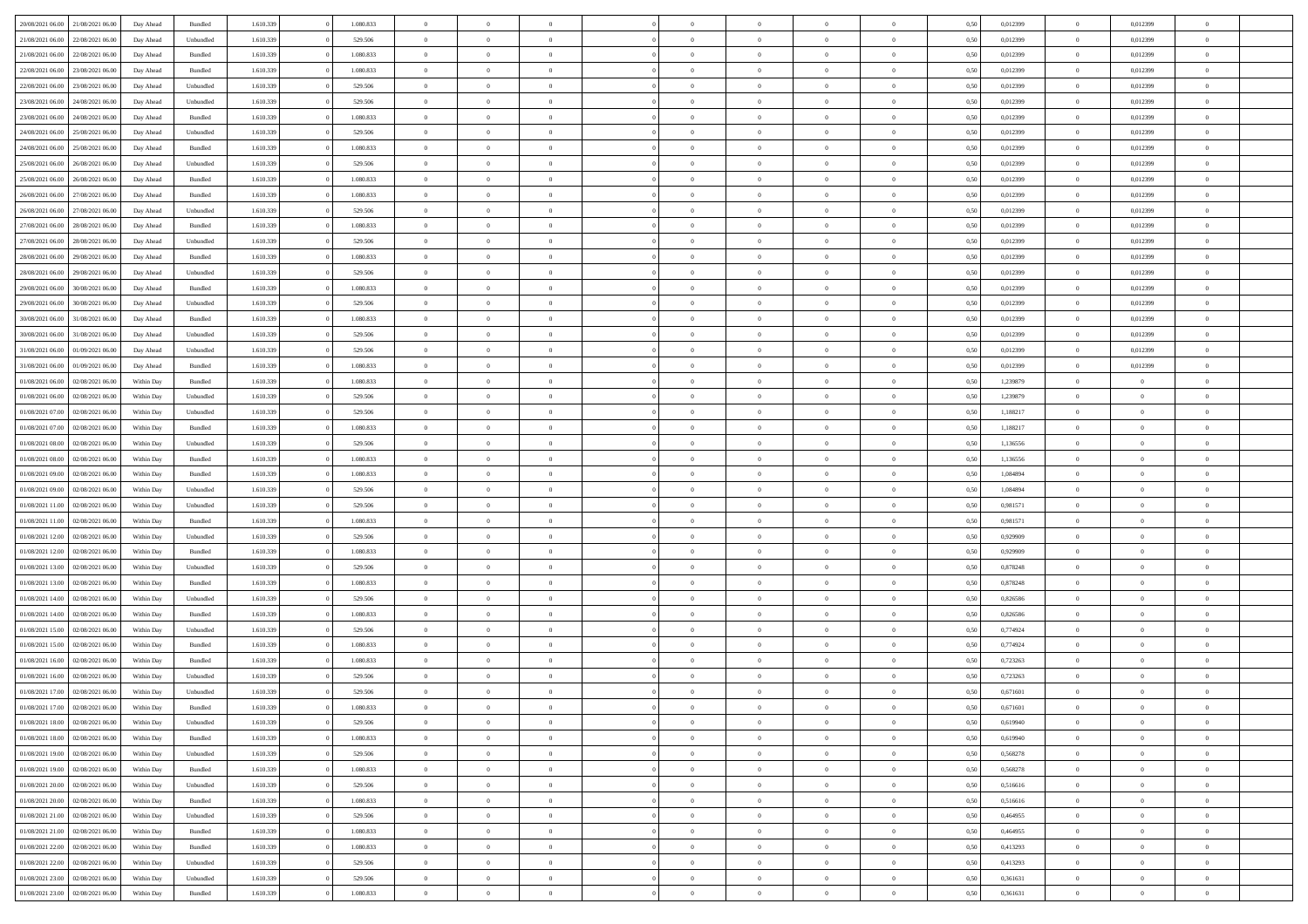| 02/08/2021 00:00                  | 02/08/2021 06:00 | Within Dav | Unbundled | 1.610.339 | 529.506   | $\overline{0}$ | $\Omega$       |                | $\Omega$       | $\Omega$       | $\theta$       | $\theta$       | 0,50 | 0,309970 | $\theta$       | $\theta$       | $\theta$       |  |
|-----------------------------------|------------------|------------|-----------|-----------|-----------|----------------|----------------|----------------|----------------|----------------|----------------|----------------|------|----------|----------------|----------------|----------------|--|
|                                   |                  |            |           |           |           |                |                |                |                |                |                |                |      |          |                |                |                |  |
| 02/08/2021 00:00                  | 02/08/2021 06:00 | Within Day | Bundled   | 1.610.339 | 1.080.833 | $\overline{0}$ | $\theta$       | $\overline{0}$ | $\overline{0}$ | $\bf{0}$       | $\overline{0}$ | $\bf{0}$       | 0,50 | 0,309970 | $\theta$       | $\theta$       | $\overline{0}$ |  |
| 02/08/2021 01:00                  | 02/08/2021 06:00 | Within Day | Unbundled | 1.610.339 | 529.506   | $\overline{0}$ | $\overline{0}$ | $\overline{0}$ | $\bf{0}$       | $\bf{0}$       | $\bf{0}$       | $\bf{0}$       | 0,50 | 0,258308 | $\bf{0}$       | $\overline{0}$ | $\overline{0}$ |  |
| 02/08/2021 01:00                  | 02/08/2021 06:00 | Within Dav | Bundled   | 1.610.339 | 1.080.833 | $\overline{0}$ | $\overline{0}$ | $\overline{0}$ | $\overline{0}$ | $\bf{0}$       | $\overline{0}$ | $\overline{0}$ | 0.50 | 0,258308 | $\theta$       | $\theta$       | $\overline{0}$ |  |
|                                   |                  |            |           |           |           |                |                |                |                |                |                |                |      |          |                |                |                |  |
| 02/08/2021 02:00                  | 02/08/2021 06:00 | Within Day | Unbundled | 1.610.339 | 529.506   | $\overline{0}$ | $\theta$       | $\overline{0}$ | $\overline{0}$ | $\bf{0}$       | $\overline{0}$ | $\bf{0}$       | 0,50 | 0,206647 | $\theta$       | $\theta$       | $\overline{0}$ |  |
| 02/08/2021 02:00                  | 02/08/2021 06:00 | Within Day | Bundled   | 1.610.339 | 1.080.833 | $\overline{0}$ | $\overline{0}$ | $\overline{0}$ | $\bf{0}$       | $\overline{0}$ | $\overline{0}$ | $\mathbf{0}$   | 0,50 | 0,206647 | $\overline{0}$ | $\overline{0}$ | $\bf{0}$       |  |
| 02/08/2021 03:00                  | 02/08/2021 06:00 | Within Dav | Bundled   | 1.610.339 | 1.080.833 | $\overline{0}$ | $\overline{0}$ | $\overline{0}$ | $\overline{0}$ | $\overline{0}$ | $\overline{0}$ | $\overline{0}$ | 0.50 | 0,154985 | $\theta$       | $\overline{0}$ | $\overline{0}$ |  |
| 02/08/2021 03:00                  | 02/08/2021 06:00 | Within Day | Unbundled | 1.610.339 | 529.506   | $\overline{0}$ | $\theta$       | $\overline{0}$ | $\overline{0}$ | $\bf{0}$       | $\overline{0}$ | $\bf{0}$       | 0,50 | 0,154985 | $\theta$       | $\theta$       | $\overline{0}$ |  |
|                                   |                  |            |           |           |           |                | $\overline{0}$ |                |                | $\bf{0}$       |                |                |      |          | $\,0\,$        | $\overline{0}$ | $\overline{0}$ |  |
| 02/08/2021 04:00                  | 02/08/2021 06:00 | Within Day | Unbundled | 1.610.339 | 529.506   | $\overline{0}$ |                | $\overline{0}$ | $\bf{0}$       |                | $\bf{0}$       | $\bf{0}$       | 0,50 | 0,103323 |                |                |                |  |
| 02/08/2021 04:00                  | 02/08/2021 06:00 | Within Dav | Bundled   | 1.610.339 | 1.080.833 | $\overline{0}$ | $\overline{0}$ | $\overline{0}$ | $\overline{0}$ | $\overline{0}$ | $\overline{0}$ | $\overline{0}$ | 0.50 | 0,103323 | $\theta$       | $\overline{0}$ | $\overline{0}$ |  |
| 02/08/2021 06:00                  | 03/08/2021 06:00 | Within Day | Unbundled | 1.610.339 | 529.506   | $\overline{0}$ | $\theta$       | $\overline{0}$ | $\overline{0}$ | $\bf{0}$       | $\overline{0}$ | $\bf{0}$       | 0,50 | 1,239879 | $\,$ 0 $\,$    | $\overline{0}$ | $\overline{0}$ |  |
| 02/08/2021 06:00                  | 03/08/2021 06:00 | Within Day | Bundled   | 1.610.339 | 1.080.833 | $\overline{0}$ | $\overline{0}$ | $\overline{0}$ | $\bf{0}$       | $\bf{0}$       | $\bf{0}$       | $\bf{0}$       | 0,50 | 1,239879 | $\overline{0}$ | $\overline{0}$ | $\overline{0}$ |  |
| 02/08/2021 10:00                  | 03/08/2021 06:00 | Within Day | Unbundled | 1.610.339 | 529.506   | $\overline{0}$ | $\overline{0}$ | $\overline{0}$ | $\overline{0}$ | $\bf{0}$       | $\overline{0}$ | $\overline{0}$ | 0.50 | 1,033233 | $\theta$       | $\theta$       | $\overline{0}$ |  |
|                                   |                  |            |           |           |           | $\overline{0}$ | $\theta$       |                |                |                |                |                |      |          | $\theta$       | $\overline{0}$ |                |  |
| 02/08/2021 10:00                  | 03/08/2021 06:00 | Within Day | Bundled   | 1.610.339 | 1.080.833 |                |                | $\overline{0}$ | $\overline{0}$ | $\bf{0}$       | $\overline{0}$ | $\bf{0}$       | 0,50 | 1,033233 |                |                | $\overline{0}$ |  |
| 02/08/2021 11:00                  | 03/08/2021 06:00 | Within Day | Unbundled | 1.610.339 | 529.506   | $\overline{0}$ | $\overline{0}$ | $\overline{0}$ | $\bf{0}$       | $\overline{0}$ | $\overline{0}$ | $\mathbf{0}$   | 0,50 | 0,981571 | $\overline{0}$ | $\overline{0}$ | $\bf{0}$       |  |
| 02/08/2021 11:00                  | 03/08/2021 06:00 | Within Dav | Bundled   | 1.610.339 | 1.080.833 | $\overline{0}$ | $\overline{0}$ | $\overline{0}$ | $\overline{0}$ | $\overline{0}$ | $\overline{0}$ | $\overline{0}$ | 0.50 | 0.981571 | $\theta$       | $\overline{0}$ | $\overline{0}$ |  |
| 02/08/2021 12:00                  | 03/08/2021 06:00 | Within Day | Unbundled | 1.610.339 | 529.506   | $\overline{0}$ | $\theta$       | $\overline{0}$ | $\overline{0}$ | $\bf{0}$       | $\overline{0}$ | $\bf{0}$       | 0,50 | 0,929909 | $\theta$       | $\theta$       | $\overline{0}$ |  |
| 02/08/2021 12:00                  | 03/08/2021 06:00 | Within Day | Bundled   | 1.610.339 | 1.080.833 | $\overline{0}$ | $\overline{0}$ | $\overline{0}$ | $\bf{0}$       | $\bf{0}$       | $\bf{0}$       | $\bf{0}$       | 0,50 | 0,929909 | $\,0\,$        | $\overline{0}$ | $\overline{0}$ |  |
|                                   |                  |            |           |           |           |                |                |                |                |                |                |                |      |          |                |                |                |  |
| 02/08/2021 13:00                  | 03/08/2021 06:00 | Within Day | Bundled   | 1.610.339 | 1.080.833 | $\overline{0}$ | $\overline{0}$ | $\overline{0}$ | $\overline{0}$ | $\overline{0}$ | $\overline{0}$ | $\overline{0}$ | 0.50 | 0,878248 | $\theta$       | $\overline{0}$ | $\overline{0}$ |  |
| 02/08/2021 13:00                  | 03/08/2021 06:00 | Within Day | Unbundled | 1.610.339 | 529.506   | $\overline{0}$ | $\theta$       | $\overline{0}$ | $\overline{0}$ | $\bf{0}$       | $\overline{0}$ | $\bf{0}$       | 0,50 | 0,878248 | $\,$ 0 $\,$    | $\theta$       | $\overline{0}$ |  |
| 02/08/2021 14:00                  | 03/08/2021 06:00 | Within Day | Unbundled | 1.610.339 | 529.506   | $\overline{0}$ | $\overline{0}$ | $\overline{0}$ | $\bf{0}$       | $\bf{0}$       | $\bf{0}$       | $\bf{0}$       | 0,50 | 0,826586 | $\bf{0}$       | $\overline{0}$ | $\overline{0}$ |  |
| 02/08/2021 14:00                  | 03/08/2021 06:00 | Within Day | Bundled   | 1.610.339 | 1.080.833 | $\overline{0}$ | $\overline{0}$ | $\overline{0}$ | $\overline{0}$ | $\bf{0}$       | $\overline{0}$ | $\overline{0}$ | 0.50 | 0.826586 | $\theta$       | $\overline{0}$ | $\overline{0}$ |  |
| 02/08/2021 15:00                  | 03/08/2021 06:00 |            |           | 1.610.339 | 529.506   | $\overline{0}$ | $\theta$       | $\overline{0}$ | $\overline{0}$ | $\bf{0}$       | $\overline{0}$ |                |      | 0,774924 | $\,$ 0 $\,$    | $\overline{0}$ | $\overline{0}$ |  |
|                                   |                  | Within Day | Unbundled |           |           |                |                |                |                |                |                | $\bf{0}$       | 0,50 |          |                |                |                |  |
| 02/08/2021 15:00                  | 03/08/2021 06:00 | Within Day | Bundled   | 1.610.339 | 1.080.833 | $\overline{0}$ | $\bf{0}$       | $\overline{0}$ | $\bf{0}$       | $\overline{0}$ | $\overline{0}$ | $\mathbf{0}$   | 0,50 | 0,774924 | $\overline{0}$ | $\overline{0}$ | $\bf{0}$       |  |
| 02/08/2021 16:00                  | 03/08/2021 06:00 | Within Dav | Unbundled | 1.610.339 | 529.506   | $\overline{0}$ | $\overline{0}$ | $\overline{0}$ | $\overline{0}$ | $\overline{0}$ | $\overline{0}$ | $\overline{0}$ | 0.50 | 0,723263 | $\theta$       | $\overline{0}$ | $\overline{0}$ |  |
| 02/08/2021 16:00                  | 03/08/2021 06:00 | Within Day | Bundled   | 1.610.339 | 1.080.833 | $\overline{0}$ | $\theta$       | $\overline{0}$ | $\overline{0}$ | $\bf{0}$       | $\overline{0}$ | $\bf{0}$       | 0,50 | 0,723263 | $\theta$       | $\theta$       | $\overline{0}$ |  |
| 02/08/2021 17:00                  | 03/08/2021 06:00 | Within Day | Unbundled | 1.610.339 | 529.506   | $\overline{0}$ | $\overline{0}$ | $\overline{0}$ | $\bf{0}$       | $\bf{0}$       | $\bf{0}$       | $\bf{0}$       | 0,50 | 0,671601 | $\,0\,$        | $\overline{0}$ | $\overline{0}$ |  |
|                                   | 03/08/2021 06:00 |            | Bundled   | 1.610.339 | 1.080.833 | $\overline{0}$ | $\overline{0}$ | $\overline{0}$ | $\overline{0}$ | $\overline{0}$ | $\overline{0}$ | $\overline{0}$ | 0.50 | 0,671601 | $\theta$       | $\overline{0}$ | $\overline{0}$ |  |
| 02/08/2021 17:00                  |                  | Within Day |           |           |           |                |                |                |                |                |                |                |      |          |                |                |                |  |
| 02/08/2021 18:00                  | 03/08/2021 06:00 | Within Day | Unbundled | 1.610.339 | 529.506   | $\overline{0}$ | $\theta$       | $\overline{0}$ | $\overline{0}$ | $\bf{0}$       | $\overline{0}$ | $\bf{0}$       | 0,50 | 0,619940 | $\,$ 0 $\,$    | $\overline{0}$ | $\overline{0}$ |  |
| 02/08/2021 18:00                  | 03/08/2021 06:00 | Within Day | Bundled   | 1.610.339 | 1.080.833 | $\overline{0}$ | $\overline{0}$ | $\overline{0}$ | $\bf{0}$       | $\bf{0}$       | $\bf{0}$       | $\bf{0}$       | 0,50 | 0,619940 | $\bf{0}$       | $\overline{0}$ | $\overline{0}$ |  |
| 02/08/2021 19:00                  | 03/08/2021 06:00 | Within Day | Bundled   | 1.610.339 | 1.080.833 | $\overline{0}$ | $\Omega$       | $\Omega$       | $\Omega$       | $\Omega$       | $\Omega$       | $\overline{0}$ | 0,50 | 0,568278 | $\,0\,$        | $\theta$       | $\theta$       |  |
| 02/08/2021 19:00                  | 03/08/2021 06:00 | Within Day | Unbundled | 1.610.339 | 529.506   | $\overline{0}$ | $\theta$       | $\overline{0}$ | $\overline{0}$ | $\bf{0}$       | $\overline{0}$ | $\bf{0}$       | 0,50 | 0,568278 | $\,$ 0 $\,$    | $\theta$       | $\overline{0}$ |  |
|                                   |                  |            |           |           |           |                |                |                |                |                |                |                |      |          |                |                |                |  |
| 02/08/2021 20:00                  | 03/08/2021 06:00 | Within Day | Unbundled | 1.610.339 | 529.506   | $\overline{0}$ | $\overline{0}$ | $\overline{0}$ | $\bf{0}$       | $\bf{0}$       | $\overline{0}$ | $\mathbf{0}$   | 0,50 | 0,516616 | $\bf{0}$       | $\overline{0}$ | $\bf{0}$       |  |
| 02/08/2021 20:00                  | 03/08/2021 06:00 | Within Day | Bundled   | 1.610.339 | 1.080.833 | $\overline{0}$ | $\Omega$       | $\Omega$       | $\Omega$       | $\bf{0}$       | $\overline{0}$ | $\overline{0}$ | 0.50 | 0,516616 | $\,0\,$        | $\theta$       | $\theta$       |  |
| 02/08/2021 21:00                  | 03/08/2021 06:00 | Within Day | Unbundled | 1.610.339 | 529.506   | $\overline{0}$ | $\theta$       | $\overline{0}$ | $\overline{0}$ | $\bf{0}$       | $\overline{0}$ | $\bf{0}$       | 0,50 | 0,464955 | $\,$ 0 $\,$    | $\theta$       | $\overline{0}$ |  |
| 02/08/2021 21.00                  | 03/08/2021 06:00 | Within Day | Bundled   | 1.610.339 | 1.080.833 | $\overline{0}$ | $\overline{0}$ | $\overline{0}$ | $\bf{0}$       | $\bf{0}$       | $\bf{0}$       | $\bf{0}$       | 0,50 | 0,464955 | $\bf{0}$       | $\overline{0}$ | $\overline{0}$ |  |
| 02/08/2021 22:00                  | 03/08/2021 06:00 | Within Day | Unbundled | 1.610.339 | 529.506   | $\overline{0}$ | $\Omega$       | $\Omega$       | $\Omega$       | $\theta$       | $\theta$       | $\overline{0}$ | 0.50 | 0,413293 | $\,$ 0 $\,$    | $\theta$       | $\theta$       |  |
|                                   |                  |            |           |           |           |                |                |                |                |                |                |                |      |          |                |                |                |  |
| 02/08/2021 22:00                  | 03/08/2021 06:00 | Within Day | Bundled   | 1.610.339 | 1.080.833 | $\overline{0}$ | $\theta$       | $\overline{0}$ | $\overline{0}$ | $\bf{0}$       | $\overline{0}$ | $\bf{0}$       | 0,50 | 0,413293 | $\,$ 0 $\,$    | $\overline{0}$ | $\overline{0}$ |  |
| 02/08/2021 23.00                  | 03/08/2021 06:00 | Within Day | Unbundled | 1.610.339 | 529.506   | $\overline{0}$ | $\overline{0}$ | $\overline{0}$ | $\bf{0}$       | $\bf{0}$       | $\bf{0}$       | $\bf{0}$       | 0,50 | 0,361631 | $\bf{0}$       | $\overline{0}$ | $\overline{0}$ |  |
| 02/08/2021 23:00                  | 03/08/2021 06:00 | Within Day | Bundled   | 1.610.339 | 1.080.833 | $\overline{0}$ | $\Omega$       | $\overline{0}$ | $\Omega$       | $\Omega$       | $\overline{0}$ | $\overline{0}$ | 0.50 | 0,361631 | $\,0\,$        | $\theta$       | $\theta$       |  |
| 03/08/2021 00:00                  | 03/08/2021 06:00 | Within Day | Unbundled | 1.610.339 | 529.506   | $\overline{0}$ | $\theta$       | $\overline{0}$ | $\overline{0}$ | $\bf{0}$       | $\overline{0}$ | $\bf{0}$       | 0,50 | 0,309970 | $\,$ 0 $\,$    | $\overline{0}$ | $\overline{0}$ |  |
| 03/08/2021 00:00                  | 03/08/2021 06:00 | Within Day | Bundled   | 1.610.339 | 1.080.833 | $\overline{0}$ | $\overline{0}$ | $\overline{0}$ | $\bf{0}$       | $\bf{0}$       | $\bf{0}$       | $\mathbf{0}$   | 0,50 | 0,309970 | $\overline{0}$ | $\overline{0}$ | $\bf{0}$       |  |
|                                   |                  |            |           |           |           |                |                |                |                |                |                |                |      |          |                |                |                |  |
| 03/08/2021 01:00                  | 03/08/2021 06:00 | Within Day | Bundled   | 1.610.339 | 1.080.833 | $\overline{0}$ | $\Omega$       | $\Omega$       | $\Omega$       | $\Omega$       | $\Omega$       | $\overline{0}$ | 0.50 | 0,258308 | $\theta$       | $\theta$       | $\theta$       |  |
| 03/08/2021 01:00                  | 03/08/2021 06:00 | Within Day | Unbundled | 1.610.339 | 529.506   | $\overline{0}$ | $\overline{0}$ | $\overline{0}$ | $\bf{0}$       | $\,$ 0         | $\bf{0}$       | $\bf{0}$       | 0,50 | 0,258308 | $\,0\,$        | $\overline{0}$ | $\overline{0}$ |  |
| 03/08/2021 02:00 03/08/2021 06:00 |                  | Within Day | Unbundled | 1.610.339 | 529.506   | $\bf{0}$       | $\bf{0}$       |                |                | $\bf{0}$       |                |                | 0,50 | 0,206647 | $\bf{0}$       | $\overline{0}$ |                |  |
| 03/08/2021 02:00                  | 03/08/2021 06:00 | Within Day | Bundled   | 1.610.339 | 1.080.833 | $\overline{0}$ | $\overline{0}$ | $\overline{0}$ | $\Omega$       | $\overline{0}$ | $\overline{0}$ | $\overline{0}$ | 0.50 | 0.206647 | $\theta$       | $\theta$       | $\Omega$       |  |
| 03/08/2021 03:00                  | 03/08/2021 06:00 | Within Day | Unbundled | 1.610.339 | 529.506   | $\overline{0}$ | $\bf{0}$       | $\overline{0}$ | $\bf{0}$       | $\,$ 0 $\,$    | $\overline{0}$ | $\,$ 0 $\,$    | 0,50 | 0,154985 | $\,$ 0 $\,$    | $\,$ 0 $\,$    | $\,$ 0         |  |
|                                   |                  |            |           |           |           |                |                |                |                |                |                |                |      |          |                |                |                |  |
| 03/08/2021 03:00                  | 03/08/2021 06:00 | Within Day | Bundled   | 1.610.339 | 1.080.833 | $\overline{0}$ | $\overline{0}$ | $\overline{0}$ | $\overline{0}$ | $\overline{0}$ | $\overline{0}$ | $\mathbf{0}$   | 0,50 | 0,154985 | $\overline{0}$ | $\bf{0}$       | $\overline{0}$ |  |
| 03/08/2021 04:00                  | 03/08/2021 06:00 | Within Day | Unbundled | 1.610.339 | 529.506   | $\overline{0}$ | $\overline{0}$ | $\overline{0}$ | $\Omega$       | $\overline{0}$ | $\overline{0}$ | $\overline{0}$ | 0,50 | 0,103323 | $\overline{0}$ | $\,0\,$        | $\overline{0}$ |  |
| 03/08/2021 04:00                  | 03/08/2021 06:00 | Within Day | Bundled   | 1.610.339 | 1.080.833 | $\overline{0}$ | $\,$ 0         | $\overline{0}$ | $\bf{0}$       | $\,$ 0 $\,$    | $\overline{0}$ | $\mathbf{0}$   | 0,50 | 0,103323 | $\,$ 0 $\,$    | $\overline{0}$ | $\overline{0}$ |  |
| 03/08/2021 05:00                  | 03/08/2021 06:00 | Within Day | Unbundled | 1.610.339 | 529.506   | $\overline{0}$ | $\overline{0}$ | $\overline{0}$ | $\overline{0}$ | $\overline{0}$ | $\overline{0}$ | $\mathbf{0}$   | 0,50 | 0,051662 | $\overline{0}$ | $\overline{0}$ | $\bf{0}$       |  |
| 03/08/2021 05:00                  | 03/08/2021 06:00 | Within Day | Bundled   | 1.610.339 | 1.080.833 | $\overline{0}$ | $\overline{0}$ | $\overline{0}$ | $\overline{0}$ | $\overline{0}$ | $\overline{0}$ | $\bf{0}$       | 0.50 | 0.051662 | $\overline{0}$ | $\theta$       | $\overline{0}$ |  |
|                                   |                  |            |           |           |           |                |                |                |                |                |                |                |      |          |                |                |                |  |
| 03/08/2021 06:00                  | 04/08/2021 06:00 | Within Day | Bundled   | 1.610.339 | 1.080.833 | $\overline{0}$ | $\,$ 0         | $\overline{0}$ | $\bf{0}$       | $\bf{0}$       | $\bf{0}$       | $\bf{0}$       | 0,50 | 1,239879 | $\,$ 0 $\,$    | $\overline{0}$ | $\overline{0}$ |  |
| 03/08/2021 06:00                  | 04/08/2021 06:00 | Within Day | Unbundled | 1.610.339 | 529.506   | $\overline{0}$ | $\bf{0}$       | $\overline{0}$ | $\overline{0}$ | $\overline{0}$ | $\overline{0}$ | $\mathbf{0}$   | 0,50 | 1,239879 | $\overline{0}$ | $\overline{0}$ | $\bf{0}$       |  |
| 03/08/2021 07:00                  | 04/08/2021 06:00 | Within Day | Unbundled | 1.610.339 | 529.506   | $\overline{0}$ | $\overline{0}$ | $\overline{0}$ | $\Omega$       | $\overline{0}$ | $\overline{0}$ | $\overline{0}$ | 0.50 | 1,188217 | $\overline{0}$ | $\overline{0}$ | $\overline{0}$ |  |
| 03/08/2021 07:00                  | 04/08/2021 06:00 | Within Day | Bundled   | 1.610.339 | 1.080.833 | $\overline{0}$ | $\bf{0}$       | $\overline{0}$ | $\bf{0}$       | $\bf{0}$       | $\bf{0}$       | $\mathbf{0}$   | 0,50 | 1,188217 | $\,$ 0 $\,$    | $\,$ 0 $\,$    | $\bf{0}$       |  |
|                                   |                  |            |           |           |           |                |                |                |                |                |                |                |      |          |                |                |                |  |
| 03/08/2021 08:00                  | 04/08/2021 06:00 | Within Day | Unbundled | 1.610.339 | 529.506   | $\overline{0}$ | $\overline{0}$ | $\overline{0}$ | $\overline{0}$ | $\overline{0}$ | $\bf{0}$       | $\mathbf{0}$   | 0,50 | 1,136556 | $\overline{0}$ | $\bf{0}$       | $\overline{0}$ |  |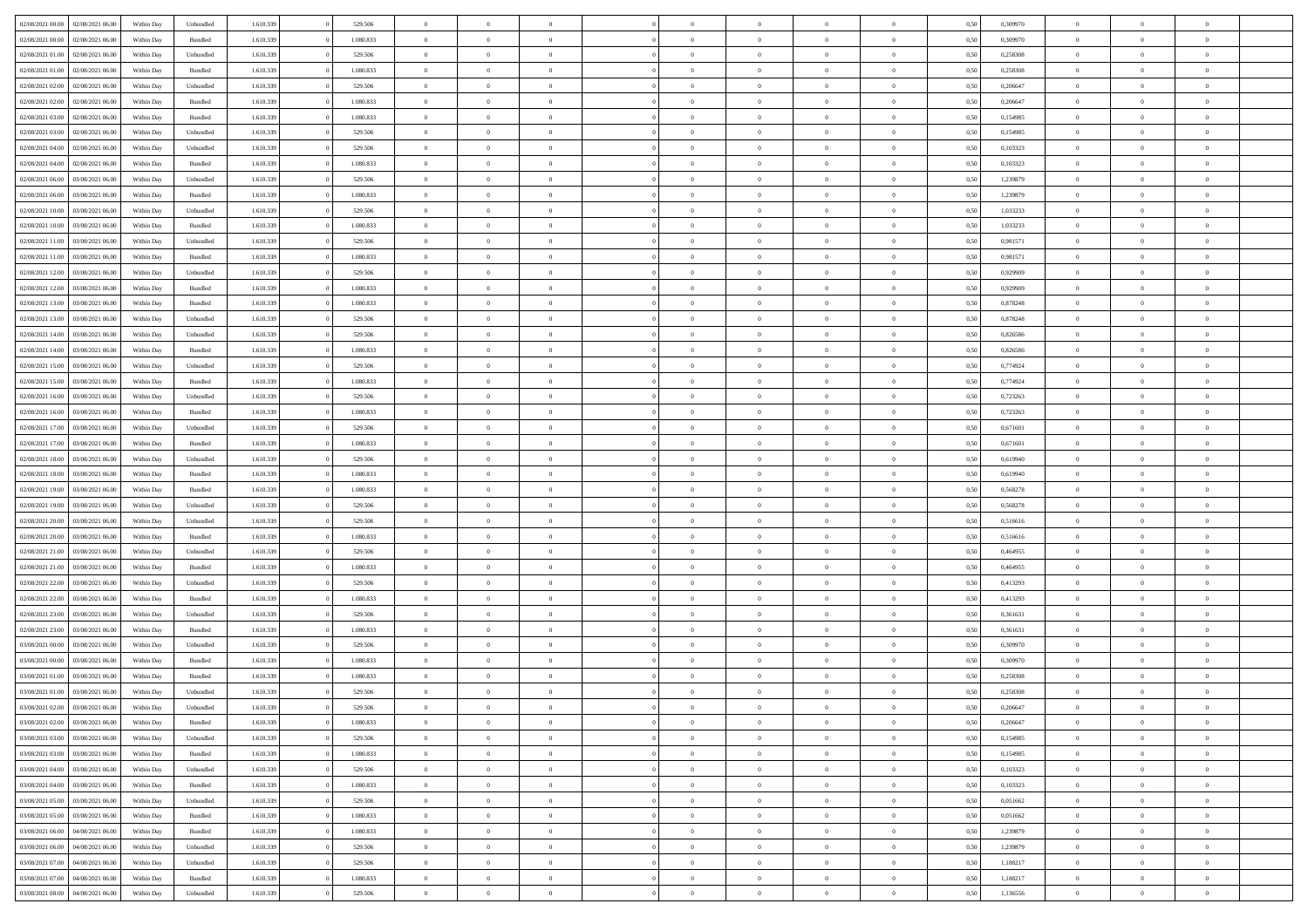| 03/08/2021 08:00                  | 04/08/2021 06:00 | Within Day | Bundled            | 1.610.339 | 1.080.833 | $\overline{0}$ | $\Omega$       |                | $\Omega$       | $\Omega$       | $\theta$       | $\theta$       | 0,50 | 1,136556 | $\theta$       | $\theta$       | $\theta$       |  |
|-----------------------------------|------------------|------------|--------------------|-----------|-----------|----------------|----------------|----------------|----------------|----------------|----------------|----------------|------|----------|----------------|----------------|----------------|--|
|                                   |                  |            |                    |           |           |                |                |                |                |                |                |                |      |          |                |                |                |  |
| 03/08/2021 09:00                  | 04/08/2021 06:00 | Within Day | Unbundled          | 1.610.339 | 529.506   | $\overline{0}$ | $\theta$       | $\overline{0}$ | $\overline{0}$ | $\bf{0}$       | $\overline{0}$ | $\bf{0}$       | 0,50 | 1,084894 | $\theta$       | $\theta$       | $\overline{0}$ |  |
| 03/08/2021 09:00                  | 04/08/2021 06:00 | Within Day | Bundled            | 1.610.339 | 1.080.833 | $\overline{0}$ | $\overline{0}$ | $\overline{0}$ | $\bf{0}$       | $\bf{0}$       | $\bf{0}$       | $\mathbf{0}$   | 0,50 | 1,084894 | $\bf{0}$       | $\overline{0}$ | $\overline{0}$ |  |
| 03/08/2021 10:00                  | 04/08/2021 06:00 | Within Dav | Unbundled          | 1.610.339 | 529.506   | $\overline{0}$ | $\overline{0}$ | $\overline{0}$ | $\overline{0}$ | $\bf{0}$       | $\overline{0}$ | $\overline{0}$ | 0.50 | 1,033233 | $\theta$       | $\theta$       | $\overline{0}$ |  |
| 03/08/2021 10:00                  | 04/08/2021 06:00 | Within Day | Bundled            | 1.610.339 | 1.080.833 | $\overline{0}$ | $\theta$       | $\overline{0}$ | $\overline{0}$ | $\bf{0}$       | $\overline{0}$ | $\bf{0}$       | 0,50 | 1,033233 | $\theta$       | $\theta$       | $\overline{0}$ |  |
| 03/08/2021 11:00                  | 04/08/2021 06:00 | Within Day | Unbundled          | 1.610.339 | 529.506   | $\overline{0}$ | $\bf{0}$       | $\overline{0}$ | $\bf{0}$       | $\overline{0}$ | $\overline{0}$ | $\mathbf{0}$   | 0,50 | 0,981571 | $\bf{0}$       | $\overline{0}$ | $\bf{0}$       |  |
|                                   |                  |            |                    |           |           |                |                |                |                | $\overline{0}$ |                |                |      |          | $\theta$       | $\overline{0}$ | $\overline{0}$ |  |
| 03/08/2021 11:00                  | 04/08/2021 06:00 | Within Dav | Bundled            | 1.610.339 | 1.080.833 | $\overline{0}$ | $\overline{0}$ | $\overline{0}$ | $\overline{0}$ |                | $\overline{0}$ | $\overline{0}$ | 0.50 | 0.981571 |                |                |                |  |
| 03/08/2021 12:00                  | 04/08/2021 06:00 | Within Day | Bundled            | 1.610.339 | 1.080.833 | $\overline{0}$ | $\theta$       | $\overline{0}$ | $\overline{0}$ | $\bf{0}$       | $\overline{0}$ | $\bf{0}$       | 0,50 | 0,929909 | $\theta$       | $\theta$       | $\overline{0}$ |  |
| 03/08/2021 12:00                  | 04/08/2021 06:00 | Within Day | Unbundled          | 1.610.339 | 529.506   | $\overline{0}$ | $\overline{0}$ | $\overline{0}$ | $\bf{0}$       | $\bf{0}$       | $\bf{0}$       | $\bf{0}$       | 0,50 | 0,929909 | $\,0\,$        | $\overline{0}$ | $\overline{0}$ |  |
| 03/08/2021 13:00                  | 04/08/2021 06:00 | Within Dav | Unbundled          | 1.610.339 | 529.506   | $\overline{0}$ | $\overline{0}$ | $\overline{0}$ | $\overline{0}$ | $\overline{0}$ | $\overline{0}$ | $\overline{0}$ | 0.50 | 0,878248 | $\theta$       | $\overline{0}$ | $\overline{0}$ |  |
| 03/08/2021 13:00                  | 04/08/2021 06:00 | Within Day | Bundled            | 1.610.339 | 1.080.833 | $\overline{0}$ | $\theta$       | $\overline{0}$ | $\overline{0}$ | $\bf{0}$       | $\overline{0}$ | $\bf{0}$       | 0,50 | 0,878248 | $\,$ 0 $\,$    | $\overline{0}$ | $\overline{0}$ |  |
| 03/08/2021 14:00                  | 04/08/2021 06:00 | Within Day | Unbundled          | 1.610.339 | 529.506   | $\overline{0}$ | $\overline{0}$ | $\overline{0}$ | $\bf{0}$       | $\bf{0}$       | $\bf{0}$       | $\bf{0}$       | 0,50 | 0,826586 | $\bf{0}$       | $\overline{0}$ | $\bf{0}$       |  |
| 03/08/2021 14:00                  | 04/08/2021 06:00 | Within Day | Bundled            | 1.610.339 | 1.080.833 | $\overline{0}$ | $\overline{0}$ | $\overline{0}$ | $\overline{0}$ | $\bf{0}$       | $\overline{0}$ | $\overline{0}$ | 0.50 | 0.826586 | $\theta$       | $\theta$       | $\overline{0}$ |  |
| 03/08/2021 15:00                  | 04/08/2021 06:00 |            |                    | 1.610.339 | 529.506   | $\overline{0}$ | $\theta$       | $\overline{0}$ | $\overline{0}$ | $\bf{0}$       | $\overline{0}$ |                |      | 0,774924 | $\theta$       | $\theta$       | $\overline{0}$ |  |
|                                   |                  | Within Day | Unbundled          |           |           |                |                |                |                |                |                | $\bf{0}$       | 0,50 |          |                |                |                |  |
| 03/08/2021 15:00                  | 04/08/2021 06:00 | Within Day | Bundled            | 1.610.339 | 1.080.833 | $\overline{0}$ | $\overline{0}$ | $\overline{0}$ | $\bf{0}$       | $\overline{0}$ | $\overline{0}$ | $\mathbf{0}$   | 0,50 | 0,774924 | $\bf{0}$       | $\overline{0}$ | $\bf{0}$       |  |
| 03/08/2021 16:00                  | 04/08/2021 06:00 | Within Dav | Unbundled          | 1.610.339 | 529.506   | $\overline{0}$ | $\overline{0}$ | $\overline{0}$ | $\overline{0}$ | $\overline{0}$ | $\overline{0}$ | $\overline{0}$ | 0.50 | 0,723263 | $\theta$       | $\overline{0}$ | $\overline{0}$ |  |
| 03/08/2021 16:00                  | 04/08/2021 06:00 | Within Day | Bundled            | 1.610.339 | 1.080.833 | $\overline{0}$ | $\theta$       | $\overline{0}$ | $\overline{0}$ | $\bf{0}$       | $\overline{0}$ | $\bf{0}$       | 0,50 | 0,723263 | $\,$ 0 $\,$    | $\theta$       | $\overline{0}$ |  |
| 03/08/2021 17:00                  | 04/08/2021 06:00 | Within Day | Unbundled          | 1.610.339 | 529.506   | $\overline{0}$ | $\overline{0}$ | $\overline{0}$ | $\bf{0}$       | $\bf{0}$       | $\bf{0}$       | $\bf{0}$       | 0,50 | 0,671601 | $\,0\,$        | $\overline{0}$ | $\overline{0}$ |  |
| 03/08/2021 17:00                  | 04/08/2021 06:00 | Within Dav | Bundled            | 1.610.339 | 1.080.833 | $\overline{0}$ | $\overline{0}$ | $\overline{0}$ | $\overline{0}$ | $\overline{0}$ | $\overline{0}$ | $\overline{0}$ | 0.50 | 0,671601 | $\theta$       | $\overline{0}$ | $\overline{0}$ |  |
| 03/08/2021 18:00                  | 04/08/2021 06:00 | Within Day | Bundled            | 1.610.339 | 1.080.833 | $\overline{0}$ | $\theta$       | $\overline{0}$ | $\overline{0}$ | $\bf{0}$       | $\overline{0}$ | $\bf{0}$       | 0,50 | 0,619940 | $\,$ 0 $\,$    | $\theta$       | $\overline{0}$ |  |
| 03/08/2021 18:00                  | 04/08/2021 06:00 | Within Day | Unbundled          | 1.610.339 | 529.506   | $\overline{0}$ | $\overline{0}$ | $\overline{0}$ | $\bf{0}$       | $\bf{0}$       | $\bf{0}$       | $\bf{0}$       | 0,50 | 0,619940 | $\bf{0}$       | $\overline{0}$ | $\overline{0}$ |  |
| 03/08/2021 19:00                  | 04/08/2021 06:00 | Within Day | Unbundled          | 1.610.339 | 529.506   | $\overline{0}$ | $\overline{0}$ | $\overline{0}$ | $\overline{0}$ | $\bf{0}$       | $\overline{0}$ | $\overline{0}$ | 0.50 | 0,568278 | $\theta$       | $\overline{0}$ | $\overline{0}$ |  |
|                                   |                  |            |                    |           |           |                |                |                |                |                |                |                |      |          |                |                |                |  |
| 03/08/2021 19:00                  | 04/08/2021 06:00 | Within Day | Bundled            | 1.610.339 | 1.080.833 | $\overline{0}$ | $\theta$       | $\overline{0}$ | $\overline{0}$ | $\bf{0}$       | $\overline{0}$ | $\bf{0}$       | 0,50 | 0,568278 | $\,$ 0 $\,$    | $\overline{0}$ | $\overline{0}$ |  |
| 03/08/2021 20:00                  | 04/08/2021 06:00 | Within Day | Unbundled          | 1.610.339 | 529.506   | $\overline{0}$ | $\bf{0}$       | $\overline{0}$ | $\overline{0}$ | $\overline{0}$ | $\overline{0}$ | $\mathbf{0}$   | 0,50 | 0,516616 | $\bf{0}$       | $\overline{0}$ | $\bf{0}$       |  |
| 03/08/2021 20:00                  | 04/08/2021 06:00 | Within Dav | Bundled            | 1.610.339 | 1.080.833 | $\overline{0}$ | $\overline{0}$ | $\overline{0}$ | $\overline{0}$ | $\overline{0}$ | $\overline{0}$ | $\overline{0}$ | 0.50 | 0,516616 | $\overline{0}$ | $\overline{0}$ | $\overline{0}$ |  |
| 03/08/2021 21:00                  | 04/08/2021 06:00 | Within Day | Unbundled          | 1.610.339 | 529.506   | $\overline{0}$ | $\theta$       | $\overline{0}$ | $\overline{0}$ | $\bf{0}$       | $\overline{0}$ | $\bf{0}$       | 0,50 | 0,464955 | $\theta$       | $\theta$       | $\overline{0}$ |  |
| 03/08/2021 21.00                  | 04/08/2021 06:00 | Within Day | Bundled            | 1.610.339 | 1.080.833 | $\overline{0}$ | $\overline{0}$ | $\overline{0}$ | $\overline{0}$ | $\bf{0}$       | $\overline{0}$ | $\bf{0}$       | 0,50 | 0,464955 | $\,0\,$        | $\overline{0}$ | $\overline{0}$ |  |
| 03/08/2021 22.00                  | 04/08/2021 06:00 | Within Day | Unbundled          | 1.610.339 | 529.506   | $\overline{0}$ | $\overline{0}$ | $\overline{0}$ | $\overline{0}$ | $\overline{0}$ | $\overline{0}$ | $\overline{0}$ | 0.50 | 0,413293 | $\theta$       | $\overline{0}$ | $\overline{0}$ |  |
| 03/08/2021 22:00                  | 04/08/2021 06:00 | Within Day | Bundled            | 1.610.339 | 1.080.833 | $\overline{0}$ | $\theta$       | $\overline{0}$ | $\overline{0}$ | $\bf{0}$       | $\overline{0}$ | $\bf{0}$       | 0,50 | 0,413293 | $\,$ 0 $\,$    | $\overline{0}$ | $\overline{0}$ |  |
|                                   |                  |            |                    |           |           |                |                |                |                |                |                |                |      |          |                |                |                |  |
| 03/08/2021 23.00                  | 04/08/2021 06:00 | Within Day | Unbundled          | 1.610.339 | 529.506   | $\overline{0}$ | $\overline{0}$ | $\overline{0}$ | $\overline{0}$ | $\bf{0}$       | $\overline{0}$ | $\bf{0}$       | 0,50 | 0,361631 | $\bf{0}$       | $\overline{0}$ | $\overline{0}$ |  |
| 03/08/2021 23:00                  | 04/08/2021 06:00 | Within Day | Bundled            | 1.610.339 | 1.080.833 | $\overline{0}$ | $\Omega$       | $\Omega$       | $\Omega$       | $\Omega$       | $\Omega$       | $\overline{0}$ | 0,50 | 0,361631 | $\,0\,$        | $\theta$       | $\theta$       |  |
| 04/08/2021 00:00                  | 04/08/2021 06:00 | Within Day | Bundled            | 1.610.339 | 1.080.833 | $\overline{0}$ | $\theta$       | $\overline{0}$ | $\overline{0}$ | $\bf{0}$       | $\overline{0}$ | $\bf{0}$       | 0,50 | 0,309970 | $\theta$       | $\theta$       | $\overline{0}$ |  |
| 04/08/2021 00:00                  | 04/08/2021 06:00 | Within Day | Unbundled          | 1.610.339 | 529.506   | $\overline{0}$ | $\overline{0}$ | $\overline{0}$ | $\bf{0}$       | $\bf{0}$       | $\overline{0}$ | $\mathbf{0}$   | 0,50 | 0,309970 | $\bf{0}$       | $\overline{0}$ | $\bf{0}$       |  |
| 04/08/2021 01:00                  | 04/08/2021 06:00 | Within Day | Unbundled          | 1.610.339 | 529.506   | $\overline{0}$ | $\Omega$       | $\Omega$       | $\Omega$       | $\bf{0}$       | $\overline{0}$ | $\overline{0}$ | 0.50 | 0,258308 | $\,0\,$        | $\theta$       | $\theta$       |  |
| 04/08/2021 01:00                  | 04/08/2021 06:00 | Within Day | Bundled            | 1.610.339 | 1.080.833 | $\overline{0}$ | $\theta$       | $\overline{0}$ | $\overline{0}$ | $\bf{0}$       | $\overline{0}$ | $\bf{0}$       | 0,50 | 0,258308 | $\,$ 0 $\,$    | $\theta$       | $\overline{0}$ |  |
| 04/08/2021 02.00                  | 04/08/2021 06:00 | Within Day | Unbundled          | 1.610.339 | 529.506   | $\overline{0}$ | $\overline{0}$ | $\overline{0}$ | $\bf{0}$       | $\bf{0}$       | $\bf{0}$       | $\bf{0}$       | 0,50 | 0,206647 | $\bf{0}$       | $\overline{0}$ | $\overline{0}$ |  |
| 04/08/2021 02:00                  | 04/08/2021 06:00 | Within Day | Bundled            | 1.610.339 | 1.080.833 | $\overline{0}$ | $\Omega$       | $\Omega$       | $\Omega$       | $\theta$       | $\theta$       | $\overline{0}$ | 0.50 | 0.206647 | $\theta$       | $\theta$       | $\theta$       |  |
| 04/08/2021 03:00                  | 04/08/2021 06:00 |            |                    | 1.610.339 | 529.506   | $\overline{0}$ | $\theta$       | $\overline{0}$ | $\overline{0}$ | $\bf{0}$       | $\overline{0}$ |                |      | 0,154985 | $\,$ 0 $\,$    | $\overline{0}$ | $\overline{0}$ |  |
|                                   |                  | Within Day | Unbundled          |           |           |                |                |                |                |                |                | $\bf{0}$       | 0,50 |          |                |                |                |  |
| 04/08/2021 03:00                  | 04/08/2021 06:00 | Within Day | Bundled            | 1.610.339 | 1.080.833 | $\overline{0}$ | $\overline{0}$ | $\overline{0}$ | $\bf{0}$       | $\bf{0}$       | $\bf{0}$       | $\bf{0}$       | 0,50 | 0,154985 | $\bf{0}$       | $\overline{0}$ | $\overline{0}$ |  |
| 04/08/2021 04:00                  | 04/08/2021 06:00 | Within Day | Unbundled          | 1.610.339 | 529.506   | $\overline{0}$ | $\Omega$       | $\overline{0}$ | $\Omega$       | $\Omega$       | $\overline{0}$ | $\overline{0}$ | 0.50 | 0,103323 | $\,0\,$        | $\theta$       | $\theta$       |  |
| 04/08/2021 04:00                  | 04/08/2021 06:00 | Within Day | Bundled            | 1.610.339 | 1.080.833 | $\overline{0}$ | $\theta$       | $\overline{0}$ | $\overline{0}$ | $\bf{0}$       | $\overline{0}$ | $\bf{0}$       | 0,50 | 0,103323 | $\,$ 0 $\,$    | $\overline{0}$ | $\overline{0}$ |  |
| 04/08/2021 05:00                  | 04/08/2021 06:00 | Within Day | Bundled            | 1.610.339 | 1.080.833 | $\overline{0}$ | $\overline{0}$ | $\overline{0}$ | $\bf{0}$       | $\bf{0}$       | $\bf{0}$       | $\mathbf{0}$   | 0,50 | 0,051662 | $\bf{0}$       | $\overline{0}$ | $\bf{0}$       |  |
| 04/08/2021 05:00                  | 04/08/2021 06:00 | Within Day | Unbundled          | 1.610.339 | 529.506   | $\overline{0}$ | $\Omega$       | $\Omega$       | $\Omega$       | $\Omega$       | $\Omega$       | $\overline{0}$ | 0.50 | 0.051662 | $\theta$       | $\theta$       | $\theta$       |  |
| 04/08/2021 06:00                  | 05/08/2021 06:00 | Within Day | Unbundled          | 1.610.339 | 529.506   | $\overline{0}$ | $\overline{0}$ | $\overline{0}$ | $\bf{0}$       | $\,$ 0         | $\bf{0}$       | $\bf{0}$       | 0,50 | 1,239879 | $\,0\,$        | $\overline{0}$ | $\overline{0}$ |  |
| 04/08/2021 06:00 05/08/2021 06:00 |                  | Within Day | $\mathbf B$ undled | 1.610.339 | 1.080.833 | $\bf{0}$       | $\bf{0}$       |                |                | $\bf{0}$       |                |                | 0,50 | 1,239879 | $\bf{0}$       | $\overline{0}$ |                |  |
| 04/08/2021 07:00                  | 05/08/2021 06:00 | Within Day | Unbundled          | 1.610.339 | 529.506   | $\overline{0}$ | $\overline{0}$ | $\overline{0}$ | $\Omega$       | $\overline{0}$ | $\overline{0}$ | $\overline{0}$ | 0,50 | 1,188217 | $\theta$       | $\theta$       | $\theta$       |  |
|                                   |                  |            |                    |           |           |                |                |                |                |                |                |                |      |          |                |                |                |  |
| 04/08/2021 07:00                  | 05/08/2021 06:00 | Within Day | Bundled            | 1.610.339 | 1.080.833 | $\overline{0}$ | $\bf{0}$       | $\overline{0}$ | $\bf{0}$       | $\,$ 0 $\,$    | $\overline{0}$ | $\,$ 0 $\,$    | 0,50 | 1,188217 | $\,$ 0 $\,$    | $\,$ 0 $\,$    | $\,$ 0         |  |
| 04/08/2021 08:00                  | 05/08/2021 06:00 | Within Day | Unbundled          | 1.610.339 | 529.506   | $\overline{0}$ | $\overline{0}$ | $\overline{0}$ | $\overline{0}$ | $\overline{0}$ | $\overline{0}$ | $\mathbf{0}$   | 0,50 | 1,136556 | $\overline{0}$ | $\bf{0}$       | $\overline{0}$ |  |
| 04/08/2021 08:00                  | 05/08/2021 06:00 | Within Day | $\mathbf B$ undled | 1.610.339 | 1.080.833 | $\overline{0}$ | $\overline{0}$ | $\overline{0}$ | $\Omega$       | $\overline{0}$ | $\overline{0}$ | $\overline{0}$ | 0,50 | 1,136556 | $\overline{0}$ | $\,$ 0 $\,$    | $\overline{0}$ |  |
| 04/08/2021 09:00                  | 05/08/2021 06:00 | Within Day | Unbundled          | 1.610.339 | 529.506   | $\overline{0}$ | $\,$ 0         | $\overline{0}$ | $\bf{0}$       | $\,$ 0 $\,$    | $\overline{0}$ | $\,$ 0 $\,$    | 0,50 | 1,084894 | $\,$ 0 $\,$    | $\overline{0}$ | $\,$ 0         |  |
| 04/08/2021 09:00                  | 05/08/2021 06:00 | Within Day | Bundled            | 1.610.339 | 1.080.833 | $\overline{0}$ | $\overline{0}$ | $\overline{0}$ | $\overline{0}$ | $\overline{0}$ | $\overline{0}$ | $\mathbf{0}$   | 0,50 | 1,084894 | $\overline{0}$ | $\overline{0}$ | $\overline{0}$ |  |
| 04/08/2021 10:00                  | 05/08/2021 06:00 | Within Day | Unbundled          | 1.610.339 | 529.506   | $\overline{0}$ | $\overline{0}$ | $\overline{0}$ | $\overline{0}$ | $\overline{0}$ | $\overline{0}$ | $\overline{0}$ | 0.50 | 1,033233 | $\overline{0}$ | $\theta$       | $\overline{0}$ |  |
| 04/08/2021 10:00                  | 05/08/2021 06:00 | Within Day | Bundled            | 1.610.339 | 1.080.833 | $\overline{0}$ | $\,$ 0         | $\overline{0}$ | $\bf{0}$       | $\bf{0}$       | $\bf{0}$       | $\bf{0}$       | 0,50 | 1,033233 | $\,$ 0 $\,$    | $\overline{0}$ | $\overline{0}$ |  |
| 04/08/2021 11:00                  | 05/08/2021 06:00 | Within Day | Bundled            | 1.610.339 | 1.080.833 | $\overline{0}$ | $\bf{0}$       | $\overline{0}$ | $\overline{0}$ | $\overline{0}$ | $\overline{0}$ | $\mathbf{0}$   | 0,50 | 0,981571 | $\overline{0}$ | $\overline{0}$ | $\bf{0}$       |  |
|                                   |                  |            |                    |           |           |                |                |                |                |                |                |                |      |          |                |                |                |  |
| 04/08/2021 11:00                  | 05/08/2021 06:00 | Within Day | Unbundled          | 1.610.339 | 529.506   | $\overline{0}$ | $\overline{0}$ | $\overline{0}$ | $\Omega$       | $\overline{0}$ | $\overline{0}$ | $\overline{0}$ | 0.50 | 0,981571 | $\overline{0}$ | $\overline{0}$ | $\overline{0}$ |  |
| 04/08/2021 12:00                  | 05/08/2021 06:00 | Within Day | Unbundled          | 1.610.339 | 529.506   | $\overline{0}$ | $\bf{0}$       | $\overline{0}$ | $\bf{0}$       | $\bf{0}$       | $\bf{0}$       | $\mathbf{0}$   | 0,50 | 0,929909 | $\,$ 0 $\,$    | $\,$ 0 $\,$    | $\bf{0}$       |  |
| 04/08/2021 12:00                  | 05/08/2021 06:00 | Within Day | Bundled            | 1.610.339 | 1.080.833 | $\overline{0}$ | $\overline{0}$ | $\overline{0}$ | $\overline{0}$ | $\overline{0}$ | $\bf{0}$       | $\mathbf{0}$   | 0,50 | 0,929909 | $\overline{0}$ | $\bf{0}$       | $\overline{0}$ |  |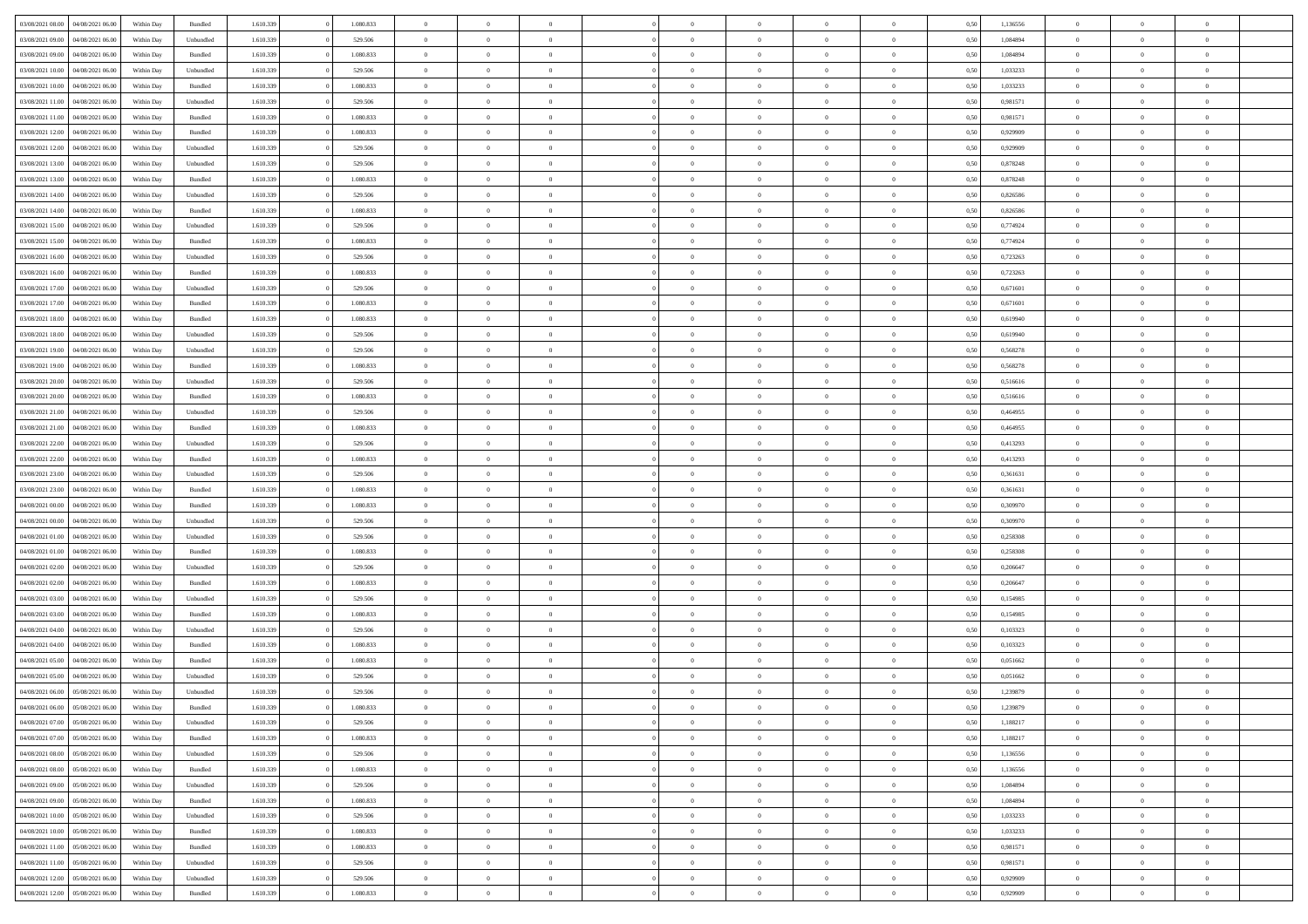|                                   |                  |            |           |           |           | $\overline{0}$ | $\Omega$       |                |                | $\Omega$       | $\Omega$       | $\theta$       |      |          | $\theta$       |                | $\theta$       |  |
|-----------------------------------|------------------|------------|-----------|-----------|-----------|----------------|----------------|----------------|----------------|----------------|----------------|----------------|------|----------|----------------|----------------|----------------|--|
| 04/08/2021 13:00                  | 05/08/2021 06:00 | Within Dav | Unbundled | 1.610.339 | 529.506   |                |                |                | $\Omega$       |                |                |                | 0.50 | 0,878248 |                | $\theta$       |                |  |
| 04/08/2021 13:00                  | 05/08/2021 06:00 | Within Day | Bundled   | 1.610.339 | 1.080.833 | $\overline{0}$ | $\theta$       | $\overline{0}$ | $\overline{0}$ | $\bf{0}$       | $\overline{0}$ | $\bf{0}$       | 0,50 | 0,878248 | $\theta$       | $\theta$       | $\overline{0}$ |  |
| 04/08/2021 14:00                  | 05/08/2021 06:00 | Within Day | Unbundled | 1.610.339 | 529.506   | $\overline{0}$ | $\overline{0}$ | $\overline{0}$ | $\bf{0}$       | $\bf{0}$       | $\bf{0}$       | $\bf{0}$       | 0,50 | 0,826586 | $\overline{0}$ | $\overline{0}$ | $\overline{0}$ |  |
| 04/08/2021 14:00                  | 05/08/2021 06:00 | Within Dav | Bundled   | 1.610.339 | 1.080.833 | $\overline{0}$ | $\overline{0}$ | $\overline{0}$ | $\overline{0}$ | $\bf{0}$       | $\overline{0}$ | $\overline{0}$ | 0.50 | 0.826586 | $\theta$       | $\theta$       | $\overline{0}$ |  |
|                                   |                  |            |           |           |           |                |                |                |                |                |                |                |      |          |                |                |                |  |
| 04/08/2021 15:00                  | 05/08/2021 06:00 | Within Day | Unbundled | 1.610.339 | 529.506   | $\overline{0}$ | $\theta$       | $\overline{0}$ | $\overline{0}$ | $\bf{0}$       | $\overline{0}$ | $\bf{0}$       | 0,50 | 0,774924 | $\theta$       | $\theta$       | $\overline{0}$ |  |
| 04/08/2021 15:00                  | 05/08/2021 06:00 | Within Day | Bundled   | 1.610.339 | 1.080.833 | $\overline{0}$ | $\overline{0}$ | $\overline{0}$ | $\bf{0}$       | $\overline{0}$ | $\overline{0}$ | $\mathbf{0}$   | 0,50 | 0,774924 | $\overline{0}$ | $\overline{0}$ | $\bf{0}$       |  |
| 04/08/2021 16:00                  | 05/08/2021 06:00 | Within Dav | Unbundled | 1.610.339 | 529.506   | $\overline{0}$ | $\overline{0}$ | $\overline{0}$ | $\overline{0}$ | $\overline{0}$ | $\overline{0}$ | $\overline{0}$ | 0.50 | 0,723263 | $\theta$       | $\overline{0}$ | $\overline{0}$ |  |
| 04/08/2021 16:00                  | 05/08/2021 06:00 | Within Day | Bundled   | 1.610.339 | 1.080.833 | $\overline{0}$ | $\theta$       | $\overline{0}$ | $\overline{0}$ | $\bf{0}$       | $\overline{0}$ | $\bf{0}$       | 0,50 | 0,723263 | $\theta$       | $\theta$       | $\overline{0}$ |  |
|                                   |                  |            |           |           |           |                | $\overline{0}$ |                |                | $\bf{0}$       |                |                |      |          | $\,0\,$        | $\overline{0}$ | $\overline{0}$ |  |
| 04/08/2021 17.00                  | 05/08/2021 06:00 | Within Day | Bundled   | 1.610.339 | 1.080.833 | $\overline{0}$ |                | $\overline{0}$ | $\bf{0}$       |                | $\bf{0}$       | $\bf{0}$       | 0,50 | 0,671601 |                |                |                |  |
| 04/08/2021 17:00                  | 05/08/2021 06:00 | Within Dav | Unbundled | 1.610.339 | 529.506   | $\overline{0}$ | $\overline{0}$ | $\overline{0}$ | $\overline{0}$ | $\overline{0}$ | $\overline{0}$ | $\overline{0}$ | 0.50 | 0,671601 | $\theta$       | $\overline{0}$ | $\overline{0}$ |  |
| 04/08/2021 18:00                  | 05/08/2021 06:00 | Within Day | Unbundled | 1.610.339 | 529.506   | $\overline{0}$ | $\theta$       | $\overline{0}$ | $\overline{0}$ | $\bf{0}$       | $\overline{0}$ | $\bf{0}$       | 0,50 | 0,619940 | $\,$ 0 $\,$    | $\overline{0}$ | $\overline{0}$ |  |
| 04/08/2021 18:00                  | 05/08/2021 06:00 | Within Day | Bundled   | 1.610.339 | 1.080.833 | $\overline{0}$ | $\overline{0}$ | $\overline{0}$ | $\bf{0}$       | $\bf{0}$       | $\bf{0}$       | $\mathbf{0}$   | 0,50 | 0,619940 | $\overline{0}$ | $\overline{0}$ | $\overline{0}$ |  |
| 04/08/2021 19:00                  | 05/08/2021 06:00 | Within Day | Unbundled | 1.610.339 | 529.506   | $\overline{0}$ | $\overline{0}$ | $\overline{0}$ | $\overline{0}$ | $\bf{0}$       | $\overline{0}$ | $\overline{0}$ | 0.50 | 0,568278 | $\theta$       | $\theta$       | $\overline{0}$ |  |
|                                   |                  |            |           |           |           | $\overline{0}$ | $\theta$       |                |                |                |                |                |      |          | $\theta$       |                |                |  |
| 04/08/2021 19:00                  | 05/08/2021 06:00 | Within Day | Bundled   | 1.610.339 | 1.080.833 |                |                | $\overline{0}$ | $\overline{0}$ | $\bf{0}$       | $\overline{0}$ | $\bf{0}$       | 0,50 | 0,568278 |                | $\theta$       | $\overline{0}$ |  |
| 04/08/2021 20.00                  | 05/08/2021 06:00 | Within Day | Unbundled | 1.610.339 | 529.506   | $\overline{0}$ | $\overline{0}$ | $\overline{0}$ | $\bf{0}$       | $\overline{0}$ | $\overline{0}$ | $\mathbf{0}$   | 0,50 | 0,516616 | $\overline{0}$ | $\overline{0}$ | $\bf{0}$       |  |
| 04/08/2021 20:00                  | 05/08/2021 06:00 | Within Dav | Bundled   | 1.610.339 | 1.080.833 | $\overline{0}$ | $\overline{0}$ | $\overline{0}$ | $\overline{0}$ | $\overline{0}$ | $\overline{0}$ | $\overline{0}$ | 0.50 | 0,516616 | $\theta$       | $\overline{0}$ | $\overline{0}$ |  |
| 04/08/2021 21.00                  | 05/08/2021 06:00 | Within Day | Unbundled | 1.610.339 | 529.506   | $\overline{0}$ | $\theta$       | $\overline{0}$ | $\overline{0}$ | $\bf{0}$       | $\overline{0}$ | $\bf{0}$       | 0,50 | 0,464955 | $\theta$       | $\theta$       | $\overline{0}$ |  |
| 04/08/2021 21.00                  | 05/08/2021 06:00 | Within Day | Bundled   | 1.610.339 | 1.080.833 | $\overline{0}$ | $\overline{0}$ | $\overline{0}$ | $\bf{0}$       | $\bf{0}$       | $\bf{0}$       | $\mathbf{0}$   | 0,50 | 0,464955 | $\,0\,$        | $\overline{0}$ | $\overline{0}$ |  |
|                                   |                  |            |           |           |           |                |                |                |                |                |                |                |      |          |                |                |                |  |
| 04/08/2021 22:00                  | 05/08/2021 06:00 | Within Day | Unbundled | 1.610.339 | 529.506   | $\overline{0}$ | $\overline{0}$ | $\overline{0}$ | $\overline{0}$ | $\overline{0}$ | $\overline{0}$ | $\overline{0}$ | 0.50 | 0,413293 | $\theta$       | $\overline{0}$ | $\overline{0}$ |  |
| 04/08/2021 22.00                  | 05/08/2021 06:00 | Within Day | Bundled   | 1.610.339 | 1.080.833 | $\overline{0}$ | $\theta$       | $\overline{0}$ | $\overline{0}$ | $\bf{0}$       | $\overline{0}$ | $\bf{0}$       | 0,50 | 0,413293 | $\,$ 0 $\,$    | $\overline{0}$ | $\overline{0}$ |  |
| 04/08/2021 23.00                  | 05/08/2021 06:00 | Within Day | Bundled   | 1.610.339 | 1.080.833 | $\overline{0}$ | $\overline{0}$ | $\overline{0}$ | $\bf{0}$       | $\bf{0}$       | $\bf{0}$       | $\bf{0}$       | 0,50 | 0,361631 | $\bf{0}$       | $\overline{0}$ | $\overline{0}$ |  |
| 04/08/2021 23:00                  | 05/08/2021 06:00 | Within Day | Unbundled | 1.610.339 | 529.506   | $\overline{0}$ | $\overline{0}$ | $\overline{0}$ | $\overline{0}$ | $\bf{0}$       | $\overline{0}$ | $\overline{0}$ | 0.50 | 0.361631 | $\theta$       | $\overline{0}$ | $\overline{0}$ |  |
| 05/08/2021 00:00                  | 05/08/2021 06:00 |            |           | 1.610.339 | 529.506   | $\overline{0}$ | $\theta$       | $\overline{0}$ | $\overline{0}$ | $\bf{0}$       | $\overline{0}$ |                |      | 0,309970 | $\theta$       | $\overline{0}$ | $\overline{0}$ |  |
|                                   |                  | Within Day | Unbundled |           |           |                |                |                |                |                |                | $\bf{0}$       | 0,50 |          |                |                |                |  |
| 05/08/2021 00:00                  | 05/08/2021 06:00 | Within Day | Bundled   | 1.610.339 | 1.080.833 | $\overline{0}$ | $\overline{0}$ | $\overline{0}$ | $\bf{0}$       | $\overline{0}$ | $\overline{0}$ | $\mathbf{0}$   | 0,50 | 0,309970 | $\overline{0}$ | $\overline{0}$ | $\bf{0}$       |  |
| 05/08/2021 01:00                  | 05/08/2021 06:00 | Within Dav | Unbundled | 1.610.339 | 529.506   | $\overline{0}$ | $\overline{0}$ | $\overline{0}$ | $\overline{0}$ | $\overline{0}$ | $\overline{0}$ | $\overline{0}$ | 0.50 | 0,258308 | $\overline{0}$ | $\overline{0}$ | $\overline{0}$ |  |
| 05/08/2021 01:00                  | 05/08/2021 06:00 | Within Day | Bundled   | 1.610.339 | 1.080.833 | $\overline{0}$ | $\theta$       | $\overline{0}$ | $\overline{0}$ | $\bf{0}$       | $\overline{0}$ | $\bf{0}$       | 0,50 | 0,258308 | $\theta$       | $\theta$       | $\overline{0}$ |  |
| 05/08/2021 02:00                  | 05/08/2021 06:00 | Within Day | Unbundled | 1.610.339 | 529.506   | $\overline{0}$ | $\overline{0}$ | $\overline{0}$ | $\bf{0}$       | $\bf{0}$       | $\bf{0}$       | $\bf{0}$       | 0,50 | 0,206647 | $\,0\,$        | $\overline{0}$ | $\overline{0}$ |  |
|                                   |                  |            |           |           |           |                | $\overline{0}$ |                |                | $\overline{0}$ |                |                |      |          | $\theta$       | $\overline{0}$ | $\overline{0}$ |  |
| 05/08/2021 02:00                  | 05/08/2021 06:00 | Within Day | Bundled   | 1.610.339 | 1.080.833 | $\overline{0}$ |                | $\overline{0}$ | $\overline{0}$ |                | $\overline{0}$ | $\overline{0}$ | 0.50 | 0.206647 |                |                |                |  |
| 05/08/2021 03:00                  | 05/08/2021 06:00 | Within Day | Unbundled | 1.610.339 | 529.506   | $\overline{0}$ | $\theta$       | $\overline{0}$ | $\overline{0}$ | $\bf{0}$       | $\overline{0}$ | $\bf{0}$       | 0,50 | 0,154985 | $\,$ 0 $\,$    | $\overline{0}$ | $\overline{0}$ |  |
| 05/08/2021 03:00                  | 05/08/2021 06:00 | Within Day | Bundled   | 1.610.339 | 1.080.833 | $\overline{0}$ | $\overline{0}$ | $\overline{0}$ | $\bf{0}$       | $\bf{0}$       | $\bf{0}$       | $\bf{0}$       | 0,50 | 0,154985 | $\overline{0}$ | $\overline{0}$ | $\overline{0}$ |  |
| 05/08/2021 04:00                  | 05/08/2021 06:00 | Within Day | Bundled   | 1.610.339 | 1.080.833 | $\overline{0}$ | $\Omega$       | $\Omega$       | $\Omega$       | $\Omega$       | $\overline{0}$ | $\overline{0}$ | 0.50 | 0,103323 | $\,0\,$        | $\theta$       | $\theta$       |  |
| 05/08/2021 04:00                  | 05/08/2021 06:00 | Within Day | Unbundled | 1.610.339 | 529.506   | $\overline{0}$ | $\theta$       | $\overline{0}$ | $\overline{0}$ | $\bf{0}$       | $\overline{0}$ | $\bf{0}$       | 0,50 | 0,103323 | $\theta$       | $\theta$       | $\overline{0}$ |  |
|                                   |                  |            |           |           |           |                |                |                |                |                |                |                |      |          |                |                |                |  |
| 05/08/2021 05:00                  | 05/08/2021 06:00 | Within Day | Unbundled | 1.610.339 | 529.506   | $\overline{0}$ | $\overline{0}$ | $\overline{0}$ | $\bf{0}$       | $\bf{0}$       | $\overline{0}$ | $\mathbf{0}$   | 0,50 | 0,051662 | $\overline{0}$ | $\overline{0}$ | $\bf{0}$       |  |
| 05/08/2021 05:00                  | 05/08/2021 06:00 | Within Day | Bundled   | 1.610.339 | 1.080.833 | $\overline{0}$ | $\Omega$       | $\Omega$       | $\Omega$       | $\bf{0}$       | $\overline{0}$ | $\overline{0}$ | 0.50 | 0.051662 | $\,0\,$        | $\theta$       | $\theta$       |  |
| 05/08/2021 06:00                  | 06/08/2021 06:00 | Within Day | Unbundled | 1.610.339 | 529.506   | $\overline{0}$ | $\theta$       | $\overline{0}$ | $\overline{0}$ | $\bf{0}$       | $\overline{0}$ | $\bf{0}$       | 0,50 | 1,239879 | $\,$ 0 $\,$    | $\theta$       | $\overline{0}$ |  |
| 05/08/2021 06:00                  | 06/08/2021 06:00 | Within Day | Bundled   | 1.610.339 | 1.080.833 | $\overline{0}$ | $\overline{0}$ | $\overline{0}$ | $\bf{0}$       | $\bf{0}$       | $\bf{0}$       | $\bf{0}$       | 0,50 | 1,239879 | $\bf{0}$       | $\overline{0}$ | $\overline{0}$ |  |
| 05/08/2021 07:00                  | 06/08/2021 06:00 |            | Unbundled | 1.610.339 | 529.506   | $\overline{0}$ | $\Omega$       | $\Omega$       | $\Omega$       | $\theta$       | $\overline{0}$ | $\overline{0}$ | 0.50 | 1,188217 | $\,0\,$        | $\theta$       | $\theta$       |  |
|                                   |                  | Within Day |           |           |           |                |                |                |                |                |                |                |      |          |                |                |                |  |
| 05/08/2021 07:00                  | 06/08/2021 06:00 | Within Day | Bundled   | 1.610.339 | 1.080.833 | $\overline{0}$ | $\theta$       | $\overline{0}$ | $\overline{0}$ | $\bf{0}$       | $\overline{0}$ | $\bf{0}$       | 0,50 | 1,188217 | $\,$ 0 $\,$    | $\overline{0}$ | $\overline{0}$ |  |
| 05/08/2021 09:00                  | 06/08/2021 06:00 | Within Day | Unbundled | 1.610.339 | 529.506   | $\overline{0}$ | $\overline{0}$ | $\overline{0}$ | $\bf{0}$       | $\bf{0}$       | $\bf{0}$       | $\bf{0}$       | 0,50 | 1,084894 | $\bf{0}$       | $\overline{0}$ | $\overline{0}$ |  |
| 05/08/2021 09:00                  | 06/08/2021 06:00 | Within Day | Bundled   | 1.610.339 | 1.080.833 | $\overline{0}$ | $\Omega$       | $\overline{0}$ | $\Omega$       | $\Omega$       | $\overline{0}$ | $\overline{0}$ | 0,50 | 1,084894 | $\,0\,$        | $\theta$       | $\theta$       |  |
| 05/08/2021 10:00                  | 06/08/2021 06:00 | Within Day | Unbundled | 1.610.339 | 529.506   | $\overline{0}$ | $\theta$       | $\overline{0}$ | $\overline{0}$ | $\bf{0}$       | $\overline{0}$ | $\bf{0}$       | 0,50 | 1,033233 | $\,$ 0 $\,$    | $\overline{0}$ | $\overline{0}$ |  |
| 05/08/2021 10:00                  | 06/08/2021 06:00 | Within Day | Bundled   | 1.610.339 | 1.080.833 | $\overline{0}$ | $\overline{0}$ | $\overline{0}$ | $\bf{0}$       | $\bf{0}$       | $\bf{0}$       | $\mathbf{0}$   | 0,50 | 1,033233 | $\bf{0}$       | $\overline{0}$ | $\bf{0}$       |  |
|                                   |                  |            |           |           |           |                |                |                |                |                |                |                |      |          |                |                |                |  |
| 05/08/2021 11:00                  | 06/08/2021 06:00 | Within Day | Bundled   | 1.610.339 | 1.080.833 | $\overline{0}$ | $\Omega$       | $\Omega$       | $\Omega$       | $\Omega$       | $\Omega$       | $\overline{0}$ | 0.50 | 0.981571 | $\theta$       | $\theta$       | $\theta$       |  |
| 05/08/2021 11:00                  | 06/08/2021 06:00 | Within Day | Unbundled | 1.610.339 | 529.506   | $\overline{0}$ | $\overline{0}$ | $\overline{0}$ | $\bf{0}$       | $\,$ 0         | $\bf{0}$       | $\bf{0}$       | 0,50 | 0,981571 | $\,0\,$        | $\,$ 0 $\,$    | $\overline{0}$ |  |
| 05/08/2021 12:00 06/08/2021 06:00 |                  | Within Day | Unbundled | 1.610.339 | 529.506   | $\bf{0}$       | $\bf{0}$       |                |                |                |                |                | 0,50 | 0,929909 | $\bf{0}$       | $\overline{0}$ |                |  |
| 05/08/2021 12:00                  | 06/08/2021 06:00 | Within Day | Bundled   | 1.610.339 | 1.080.833 | $\overline{0}$ | $\overline{0}$ | $\overline{0}$ | $\Omega$       | $\overline{0}$ | $\overline{0}$ | $\overline{0}$ | 0,50 | 0,929909 | $\theta$       | $\theta$       | $\theta$       |  |
| 05/08/2021 13:00                  | 06/08/2021 06:00 | Within Day | Unbundled | 1.610.339 | 529.506   | $\overline{0}$ | $\bf{0}$       | $\overline{0}$ | $\bf{0}$       | $\,$ 0 $\,$    | $\overline{0}$ | $\,$ 0 $\,$    | 0,50 | 0,878248 | $\,$ 0 $\,$    | $\,$ 0 $\,$    | $\,$ 0         |  |
|                                   |                  |            |           |           |           |                |                |                |                |                |                |                |      |          |                |                |                |  |
| 05/08/2021 13:00                  | 06/08/2021 06:00 | Within Day | Bundled   | 1.610.339 | 1.080.833 | $\overline{0}$ | $\overline{0}$ | $\overline{0}$ | $\overline{0}$ | $\overline{0}$ | $\overline{0}$ | $\mathbf{0}$   | 0,50 | 0,878248 | $\overline{0}$ | $\bf{0}$       | $\overline{0}$ |  |
| 05/08/2021 14:00                  | 06/08/2021 06:00 | Within Day | Unbundled | 1.610.339 | 529.506   | $\overline{0}$ | $\overline{0}$ | $\overline{0}$ | $\Omega$       | $\overline{0}$ | $\overline{0}$ | $\overline{0}$ | 0,50 | 0,826586 | $\overline{0}$ | $\overline{0}$ | $\overline{0}$ |  |
| 05/08/2021 14:00                  | 06/08/2021 06:00 | Within Day | Bundled   | 1.610.339 | 1.080.833 | $\overline{0}$ | $\,$ 0         | $\overline{0}$ | $\bf{0}$       | $\,$ 0 $\,$    | $\overline{0}$ | $\mathbf{0}$   | 0,50 | 0,826586 | $\,$ 0 $\,$    | $\overline{0}$ | $\overline{0}$ |  |
| 05/08/2021 15:00                  | 06/08/2021 06:00 | Within Day | Unbundled | 1.610.339 | 529.506   | $\overline{0}$ | $\overline{0}$ | $\overline{0}$ | $\overline{0}$ | $\overline{0}$ | $\overline{0}$ | $\mathbf{0}$   | 0,50 | 0,774924 | $\overline{0}$ | $\overline{0}$ | $\bf{0}$       |  |
|                                   | 06/08/2021 06:00 |            |           |           | 1.080.833 |                | $\overline{0}$ | $\overline{0}$ |                | $\overline{0}$ | $\overline{0}$ |                | 0.50 |          |                | $\theta$       | $\overline{0}$ |  |
| 05/08/2021 15:00                  |                  | Within Day | Bundled   | 1.610.339 |           | $\overline{0}$ |                |                | $\overline{0}$ |                |                | $\bf{0}$       |      | 0,774924 | $\overline{0}$ |                |                |  |
| 05/08/2021 16:00                  | 06/08/2021 06:00 | Within Day | Unbundled | 1.610.339 | 529.506   | $\overline{0}$ | $\,$ 0         | $\overline{0}$ | $\bf{0}$       | $\bf{0}$       | $\bf{0}$       | $\bf{0}$       | 0,50 | 0,723263 | $\,$ 0 $\,$    | $\overline{0}$ | $\overline{0}$ |  |
| 05/08/2021 16:00                  | 06/08/2021 06:00 | Within Day | Bundled   | 1.610.339 | 1.080.833 | $\overline{0}$ | $\bf{0}$       | $\overline{0}$ | $\overline{0}$ | $\overline{0}$ | $\overline{0}$ | $\mathbf{0}$   | 0,50 | 0,723263 | $\overline{0}$ | $\overline{0}$ | $\bf{0}$       |  |
| 05/08/2021 17:00                  | 06/08/2021 06:00 | Within Day | Bundled   | 1.610.339 | 1.080.833 | $\overline{0}$ | $\overline{0}$ | $\overline{0}$ | $\Omega$       | $\overline{0}$ | $\overline{0}$ | $\overline{0}$ | 0.50 | 0,671601 | $\overline{0}$ | $\overline{0}$ | $\overline{0}$ |  |
| 05/08/2021 17:00                  | 06/08/2021 06:00 | Within Day | Unbundled | 1.610.339 | 529.506   | $\overline{0}$ | $\bf{0}$       | $\overline{0}$ | $\bf{0}$       | $\bf{0}$       | $\bf{0}$       | $\mathbf{0}$   | 0,50 | 0,671601 | $\,$ 0 $\,$    | $\,$ 0 $\,$    | $\bf{0}$       |  |
|                                   |                  |            |           |           |           |                |                |                |                |                |                |                |      |          |                |                |                |  |
| 05/08/2021 18:00                  | 06/08/2021 06:00 | Within Day | Unbundled | 1.610.339 | 529.506   | $\overline{0}$ | $\overline{0}$ | $\overline{0}$ | $\overline{0}$ | $\overline{0}$ | $\bf{0}$       | $\mathbf{0}$   | 0,50 | 0,619940 | $\overline{0}$ | $\bf{0}$       | $\overline{0}$ |  |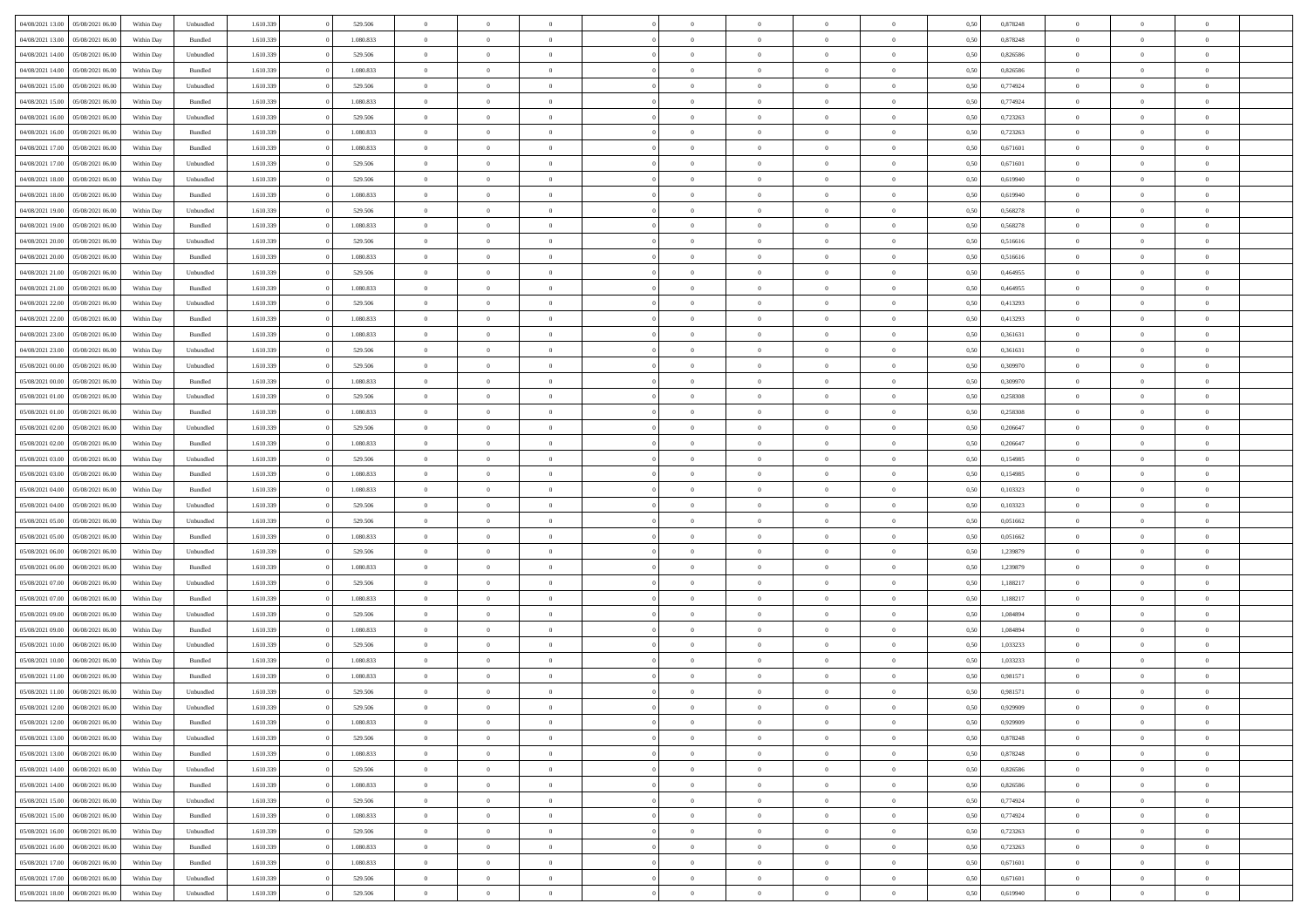| 05/08/2021 18:00   06/08/2021 06:00                      | Within Day | Bundled   | 1.610.339 | 1.080.833 | $\overline{0}$ | $\overline{0}$ | $\Omega$       | $\Omega$       | $\theta$       | $\theta$       | $\overline{0}$ | 0,50 | 0,619940 | $\theta$       | $\Omega$       | $\theta$       |  |
|----------------------------------------------------------|------------|-----------|-----------|-----------|----------------|----------------|----------------|----------------|----------------|----------------|----------------|------|----------|----------------|----------------|----------------|--|
| 05/08/2021 19:00<br>06/08/2021 06:00                     | Within Day | Unbundled | 1.610.339 | 529.506   | $\overline{0}$ | $\overline{0}$ | $\overline{0}$ | $\overline{0}$ | $\theta$       | $\overline{0}$ | $\bf{0}$       | 0,50 | 0,568278 | $\theta$       | $\theta$       | $\overline{0}$ |  |
| 05/08/2021 19:00<br>06/08/2021 06:00                     | Within Day | Bundled   | 1.610.339 | 1.080.833 | $\overline{0}$ | $\bf{0}$       | $\overline{0}$ | $\overline{0}$ | $\overline{0}$ | $\overline{0}$ | $\bf{0}$       | 0,50 | 0,568278 | $\bf{0}$       | $\overline{0}$ | $\overline{0}$ |  |
| 05/08/2021 20:00<br>06/08/2021 06:00                     | Within Day | Unbundled | 1.610.339 | 529,506   | $\overline{0}$ | $\overline{0}$ | $\overline{0}$ | $\overline{0}$ | $\theta$       | $\overline{0}$ | $\overline{0}$ | 0.50 | 0.516616 | $\theta$       | $\theta$       | $\overline{0}$ |  |
| 05/08/2021 20:00<br>06/08/2021 06:00                     | Within Day | Bundled   | 1.610.339 | 1.080.833 | $\overline{0}$ | $\overline{0}$ | $\overline{0}$ | $\overline{0}$ | $\theta$       | $\overline{0}$ | $\bf{0}$       | 0,50 | 0,516616 | $\theta$       | $\theta$       | $\overline{0}$ |  |
| 05/08/2021 21:00<br>06/08/2021 06:00                     | Within Day | Unbundled | 1.610.339 | 529.506   | $\overline{0}$ | $\bf{0}$       | $\overline{0}$ | $\overline{0}$ | $\overline{0}$ | $\overline{0}$ | $\bf{0}$       | 0,50 | 0,464955 | $\overline{0}$ | $\overline{0}$ | $\bf{0}$       |  |
| 05/08/2021 21:00<br>06/08/2021 06:00                     | Within Day | Bundled   | 1.610.339 | 1.080.833 | $\overline{0}$ | $\overline{0}$ | $\overline{0}$ | $\overline{0}$ | $\overline{0}$ | $\overline{0}$ | $\overline{0}$ | 0.5( | 0,464955 | $\theta$       | $\theta$       | $\overline{0}$ |  |
| 05/08/2021 22:00<br>06/08/2021 06:00                     | Within Day | Unbundled | 1.610.339 | 529.506   | $\overline{0}$ | $\theta$       | $\overline{0}$ | $\overline{0}$ | $\theta$       | $\overline{0}$ | $\bf{0}$       | 0,50 | 0,413293 | $\theta$       | $\theta$       | $\overline{0}$ |  |
| 05/08/2021 22.00<br>06/08/2021 06:00                     | Within Day | Bundled   | 1.610.339 | 1.080.833 | $\overline{0}$ | $\bf{0}$       | $\overline{0}$ | $\overline{0}$ | $\overline{0}$ | $\overline{0}$ | $\bf{0}$       | 0,50 | 0,413293 | $\bf{0}$       | $\bf{0}$       | $\overline{0}$ |  |
| 05/08/2021 23:00<br>06/08/2021 06:00                     | Within Day | Bundled   | 1.610.339 | 1.080.833 | $\overline{0}$ | $\overline{0}$ | $\overline{0}$ | $\overline{0}$ | $\overline{0}$ | $\overline{0}$ | $\overline{0}$ | 0.50 | 0,361631 | $\theta$       | $\theta$       | $\overline{0}$ |  |
| 05/08/2021 23:00<br>06/08/2021 06:00                     | Within Day | Unbundled | 1.610.339 | 529.506   | $\overline{0}$ | $\overline{0}$ | $\overline{0}$ | $\overline{0}$ | $\theta$       | $\overline{0}$ | $\bf{0}$       | 0,50 | 0,361631 | $\theta$       | $\theta$       | $\overline{0}$ |  |
|                                                          |            |           |           |           |                |                |                |                |                |                |                |      |          |                |                |                |  |
| 06/08/2021 00:00<br>06/08/2021 06:00<br>06/08/2021 00:00 | Within Day | Unbundled | 1.610.339 | 529.506   | $\overline{0}$ | $\bf{0}$       | $\overline{0}$ | $\overline{0}$ | $\bf{0}$       | $\overline{0}$ | $\bf{0}$       | 0,50 | 0,309970 | $\bf{0}$       | $\overline{0}$ | $\overline{0}$ |  |
| 06/08/2021 06:00                                         | Within Day | Bundled   | 1.610.339 | 1.080.833 | $\overline{0}$ | $\overline{0}$ | $\overline{0}$ | $\overline{0}$ | $\overline{0}$ | $\overline{0}$ | $\overline{0}$ | 0.5( | 0,309970 | $\theta$       | $\theta$       | $\overline{0}$ |  |
| 06/08/2021 01:00<br>06/08/2021 06:00                     | Within Day | Unbundled | 1.610.339 | 529.506   | $\overline{0}$ | $\overline{0}$ | $\overline{0}$ | $\overline{0}$ | $\theta$       | $\overline{0}$ | $\bf{0}$       | 0,50 | 0,258308 | $\theta$       | $\theta$       | $\overline{0}$ |  |
| 06/08/2021 01:00<br>06/08/2021 06:00                     | Within Day | Bundled   | 1.610.339 | 1.080.833 | $\overline{0}$ | $\bf{0}$       | $\overline{0}$ | $\overline{0}$ | $\overline{0}$ | $\overline{0}$ | $\bf{0}$       | 0,50 | 0,258308 | $\bf{0}$       | $\overline{0}$ | $\bf{0}$       |  |
| 06/08/2021 02:00<br>06/08/2021 06:00                     | Within Day | Unbundled | 1.610.339 | 529,506   | $\overline{0}$ | $\overline{0}$ | $\overline{0}$ | $\overline{0}$ | $\overline{0}$ | $\overline{0}$ | $\overline{0}$ | 0.5( | 0.206647 | $\overline{0}$ | $\theta$       | $\overline{0}$ |  |
| 06/08/2021 02:00<br>06/08/2021 06:00                     | Within Day | Bundled   | 1.610.339 | 1.080.833 | $\overline{0}$ | $\overline{0}$ | $\overline{0}$ | $\overline{0}$ | $\theta$       | $\overline{0}$ | $\bf{0}$       | 0,50 | 0,206647 | $\theta$       | $\theta$       | $\overline{0}$ |  |
| 06/08/2021 03:00<br>06/08/2021 06:00                     | Within Day | Unbundled | 1.610.339 | 529.506   | $\overline{0}$ | $\bf{0}$       | $\overline{0}$ | $\overline{0}$ | $\overline{0}$ | $\overline{0}$ | $\bf{0}$       | 0,50 | 0,154985 | $\bf{0}$       | $\overline{0}$ | $\overline{0}$ |  |
| 06/08/2021 03:00<br>06/08/2021 06:00                     | Within Day | Bundled   | 1.610.339 | 1.080.833 | $\overline{0}$ | $\overline{0}$ | $\overline{0}$ | $\overline{0}$ | $\overline{0}$ | $\overline{0}$ | $\overline{0}$ | 0.50 | 0,154985 | $\theta$       | $\theta$       | $\overline{0}$ |  |
| 06/08/2021 04:00<br>06/08/2021 06:00                     | Within Day | Bundled   | 1.610.339 | 1.080.833 | $\bf{0}$       | $\overline{0}$ | $\overline{0}$ | $\overline{0}$ | $\theta$       | $\overline{0}$ | $\bf{0}$       | 0,50 | 0,103323 | $\theta$       | $\theta$       | $\overline{0}$ |  |
| 06/08/2021 04:00<br>06/08/2021 06:00                     | Within Day | Unbundled | 1.610.339 | 529.506   | $\overline{0}$ | $\bf{0}$       | $\overline{0}$ | $\overline{0}$ | $\overline{0}$ | $\overline{0}$ | $\bf{0}$       | 0,50 | 0,103323 | $\bf{0}$       | $\overline{0}$ | $\overline{0}$ |  |
| 06/08/2021 05:00<br>06/08/2021 06:00                     | Within Day | Unbundled | 1.610.339 | 529,506   | $\overline{0}$ | $\overline{0}$ | $\overline{0}$ | $\overline{0}$ | $\overline{0}$ | $\overline{0}$ | $\overline{0}$ | 0.50 | 0.051662 | $\theta$       | $\theta$       | $\overline{0}$ |  |
| 06/08/2021 05:00<br>06/08/2021 06:00                     | Within Day | Bundled   | 1.610.339 | 1.080.833 | $\overline{0}$ | $\overline{0}$ | $\overline{0}$ | $\overline{0}$ | $\theta$       | $\overline{0}$ | $\bf{0}$       | 0,50 | 0,051662 | $\theta$       | $\theta$       | $\overline{0}$ |  |
| 06/08/2021 06:00<br>07/08/2021 06:00                     | Within Day | Unbundled | 1.610.339 | 529.506   | $\overline{0}$ | $\bf{0}$       | $\overline{0}$ | $\overline{0}$ | $\overline{0}$ | $\overline{0}$ | $\bf{0}$       | 0,50 | 1,239879 | $\overline{0}$ | $\overline{0}$ | $\bf{0}$       |  |
| 06/08/2021 06:00<br>07/08/2021 06:00                     | Within Day | Bundled   | 1.610.339 | 1.080.833 | $\overline{0}$ | $\overline{0}$ | $\overline{0}$ | $\overline{0}$ | $\overline{0}$ | $\overline{0}$ | $\overline{0}$ | 0.5( | 1,239879 | $\theta$       | $\theta$       | $\overline{0}$ |  |
| 06/08/2021 07:00<br>07/08/2021 06:00                     | Within Day | Unbundled | 1.610.339 | 529.506   | $\overline{0}$ | $\overline{0}$ | $\overline{0}$ | $\overline{0}$ | $\theta$       | $\overline{0}$ | $\bf{0}$       | 0,50 | 1,188217 | $\theta$       | $\theta$       | $\overline{0}$ |  |
| 06/08/2021 07:00<br>07/08/2021 06:00                     | Within Day | Bundled   | 1.610.339 | 1.080.833 | $\overline{0}$ | $\bf{0}$       | $\overline{0}$ | $\overline{0}$ | $\overline{0}$ | $\overline{0}$ | $\bf{0}$       | 0,50 | 1,188217 | $\bf{0}$       | $\bf{0}$       | $\overline{0}$ |  |
| 06/08/2021 08:00<br>07/08/2021 06:00                     | Within Day | Unbundled | 1.610.339 | 529.506   | $\overline{0}$ | $\overline{0}$ | $\overline{0}$ | $\overline{0}$ | $\overline{0}$ | $\overline{0}$ | $\overline{0}$ | 0.5( | 1,136556 | $\theta$       | $\theta$       | $\overline{0}$ |  |
| 06/08/2021 08:00<br>07/08/2021 06:00                     | Within Day | Bundled   | 1.610.339 | 1.080.833 | $\bf{0}$       | $\overline{0}$ | $\overline{0}$ | $\overline{0}$ | $\theta$       | $\overline{0}$ | $\bf{0}$       | 0,50 | 1,136556 | $\,$ 0 $\,$    | $\theta$       | $\overline{0}$ |  |
| 06/08/2021 09:00<br>07/08/2021 06:00                     | Within Day | Unbundled | 1.610.339 | 529.506   | $\overline{0}$ | $\bf{0}$       | $\overline{0}$ | $\overline{0}$ | $\bf{0}$       | $\overline{0}$ | $\bf{0}$       | 0,50 | 1,084894 | $\bf{0}$       | $\overline{0}$ | $\overline{0}$ |  |
| 06/08/2021 09:00<br>07/08/2021 06:00                     | Within Day | Bundled   | 1.610.339 | 1.080.833 | $\overline{0}$ | $\overline{0}$ | $\Omega$       | $\Omega$       | $\Omega$       | $\theta$       | $\overline{0}$ | 0.50 | 1.084894 | $\,$ 0 $\,$    | $\Omega$       | $\theta$       |  |
| 06/08/2021 10:00<br>07/08/2021 06:00                     | Within Day | Bundled   | 1.610.339 | 1.080.833 | $\overline{0}$ | $\overline{0}$ | $\overline{0}$ | $\overline{0}$ | $\theta$       | $\overline{0}$ | $\bf{0}$       | 0,50 | 1,033233 | $\theta$       | $\theta$       | $\overline{0}$ |  |
| 06/08/2021 10:00<br>07/08/2021 06:00                     | Within Day | Unbundled | 1.610.339 | 529.506   | $\overline{0}$ | $\bf{0}$       | $\overline{0}$ | $\overline{0}$ | $\overline{0}$ | $\overline{0}$ | $\bf{0}$       | 0,50 | 1,033233 | $\bf{0}$       | $\overline{0}$ | $\bf{0}$       |  |
| 06/08/2021 11:00<br>07/08/2021 06:00                     | Within Day | Unbundled | 1.610.339 | 529.506   | $\overline{0}$ | $\overline{0}$ | $\Omega$       | $\Omega$       | $\overline{0}$ | $\Omega$       | $\overline{0}$ | 0.50 | 0,981571 | $\overline{0}$ | $\Omega$       | $\theta$       |  |
| 06/08/2021 11:00<br>07/08/2021 06:00                     | Within Day | Bundled   | 1.610.339 | 1.080.833 | $\bf{0}$       | $\overline{0}$ | $\overline{0}$ | $\overline{0}$ | $\theta$       | $\overline{0}$ | $\bf{0}$       | 0,50 | 0,981571 | $\theta$       | $\theta$       | $\overline{0}$ |  |
| 06/08/2021 12:00<br>07/08/2021 06:00                     | Within Day | Unbundled | 1.610.339 | 529.506   | $\overline{0}$ | $\bf{0}$       | $\overline{0}$ | $\overline{0}$ | $\overline{0}$ | $\bf{0}$       | $\bf{0}$       | 0,50 | 0,929909 | $\bf{0}$       | $\overline{0}$ | $\overline{0}$ |  |
| 06/08/2021 12:00<br>07/08/2021 06:00                     | Within Day | Bundled   | 1.610.339 | 1.080.833 | $\overline{0}$ | $\theta$       | $\Omega$       | $\Omega$       | $\Omega$       | $\Omega$       | $\overline{0}$ | 0.50 | 0,929909 | $\theta$       | $\Omega$       | $\theta$       |  |
| 06/08/2021 13:00<br>07/08/2021 06:00                     | Within Day | Unbundled | 1.610.339 | 529.506   | $\bf{0}$       | $\overline{0}$ | $\overline{0}$ | $\overline{0}$ | $\theta$       | $\overline{0}$ | $\bf{0}$       | 0,50 | 0,878248 | $\,$ 0 $\,$    | $\theta$       | $\overline{0}$ |  |
| 06/08/2021 13:00<br>07/08/2021 06:00                     | Within Day | Bundled   | 1.610.339 | 1.080.833 | $\overline{0}$ | $\bf{0}$       | $\overline{0}$ | $\overline{0}$ | $\overline{0}$ | $\overline{0}$ | $\bf{0}$       | 0,50 | 0,878248 | $\bf{0}$       | $\overline{0}$ | $\overline{0}$ |  |
| 06/08/2021 14:00<br>07/08/2021 06:00                     | Within Day | Unbundled | 1.610.339 | 529.506   | $\overline{0}$ | $\overline{0}$ | $\Omega$       | $\Omega$       | $\theta$       | $\Omega$       | $\overline{0}$ | 0.50 | 0,826586 | $\,$ 0 $\,$    | $\Omega$       | $\theta$       |  |
| 06/08/2021 14:00<br>07/08/2021 06:00                     | Within Day | Bundled   | 1.610.339 | 1.080.833 | $\bf{0}$       | $\overline{0}$ | $\overline{0}$ | $\overline{0}$ | $\theta$       | $\overline{0}$ | $\bf{0}$       | 0,50 | 0,826586 | $\theta$       | $\theta$       | $\overline{0}$ |  |
| 06/08/2021 15:00<br>07/08/2021 06:00                     | Within Day | Unbundled | 1.610.339 | 529.506   | $\overline{0}$ | $\bf{0}$       | $\overline{0}$ | $\overline{0}$ | $\bf{0}$       | $\overline{0}$ | $\bf{0}$       | 0,50 | 0,774924 | $\overline{0}$ | $\overline{0}$ | $\bf{0}$       |  |
| 06/08/2021 15:00<br>07/08/2021 06:00                     | Within Day | Bundled   | 1.610.339 | 1.080.833 | $\overline{0}$ | $\Omega$       | $\Omega$       | $\Omega$       | $\Omega$       | $\theta$       | $\overline{0}$ | 0.50 | 0,774924 | $\theta$       | $\Omega$       | $\theta$       |  |
| 06/08/2021 16:00 07/08/2021 06:00                        | Within Day | Bundled   | 1.610.339 | 1.080.833 | $\bf{0}$       | $\bf{0}$       | $\overline{0}$ | $\overline{0}$ | $\bf{0}$       | $\bf{0}$       | $\bf{0}$       | 0,50 | 0,723263 | $\bf{0}$       | $\,$ 0 $\,$    | $\overline{0}$ |  |
| 06/08/2021 16:00 07/08/2021 06:00                        | Within Day | Unbundled | 1.610.339 | 529.506   |                |                |                |                |                |                |                | 0,50 | 0,723263 | $\bf{0}$       | $\bf{0}$       |                |  |
| 06/08/2021 17:00 07/08/2021 06:00                        | Within Day | Unbundled | 1.610.339 | 529.506   | $\theta$       | $\overline{0}$ | $\Omega$       | $\theta$       | $\overline{0}$ | $\theta$       | $\overline{0}$ | 0.50 | 0.671601 | $\theta$       | $\theta$       | $\theta$       |  |
| 06/08/2021 17:00 07/08/2021 06:00                        | Within Day | Bundled   | 1.610.339 | 1.080.833 | $\overline{0}$ | $\overline{0}$ | $\overline{0}$ | $\overline{0}$ | $\,$ 0 $\,$    | $\overline{0}$ | $\,$ 0 $\,$    | 0,50 | 0,671601 | $\,$ 0 $\,$    | $\,$ 0 $\,$    | $\,$ 0         |  |
| 06/08/2021 18:00 07/08/2021 06:00                        | Within Day | Unbundled | 1.610.339 | 529.506   | $\overline{0}$ | $\overline{0}$ | $\overline{0}$ | $\overline{0}$ | $\overline{0}$ | $\overline{0}$ | $\bf{0}$       | 0,50 | 0,619940 | $\overline{0}$ | $\bf{0}$       | $\overline{0}$ |  |
| 07/08/2021 06:00<br>06/08/2021 18:00                     | Within Day | Bundled   | 1.610.339 | 1.080.833 | $\overline{0}$ | $\bf{0}$       | $\overline{0}$ | $\overline{0}$ | $\overline{0}$ | $\overline{0}$ | $\bf{0}$       | 0,50 | 0,619940 | $\bf{0}$       | $\theta$       | $\overline{0}$ |  |
| 06/08/2021 19:00 07/08/2021 06:00                        | Within Day | Unbundled | 1.610.339 | 529.506   | $\overline{0}$ | $\overline{0}$ | $\overline{0}$ | $\overline{0}$ | $\overline{0}$ | $\overline{0}$ | $\bf{0}$       | 0,50 | 0,568278 | $\,$ 0 $\,$    | $\,$ 0 $\,$    | $\overline{0}$ |  |
| 06/08/2021 19:00 07/08/2021 06:00                        | Within Day | Bundled   | 1.610.339 | 1.080.833 | $\overline{0}$ | $\overline{0}$ | $\overline{0}$ | $\overline{0}$ | $\mathbf{0}$   | $\overline{0}$ | $\mathbf{0}$   | 0,50 | 0,568278 | $\overline{0}$ | $\overline{0}$ | $\overline{0}$ |  |
| 06/08/2021 20:00<br>07/08/2021 06:00                     | Within Day | Unbundled | 1.610.339 | 529.506   | $\overline{0}$ | $\bf{0}$       | $\overline{0}$ | $\overline{0}$ | $\overline{0}$ | $\overline{0}$ | $\bf{0}$       | 0.50 | 0,516616 | $\overline{0}$ | $\theta$       | $\overline{0}$ |  |
| 06/08/2021 20:00 07/08/2021 06:00                        | Within Day | Bundled   | 1.610.339 | 1.080.833 | $\overline{0}$ | $\overline{0}$ | $\overline{0}$ | $\overline{0}$ | $\overline{0}$ | $\overline{0}$ | $\bf{0}$       | 0,50 | 0,516616 | $\,$ 0 $\,$    | $\,$ 0 $\,$    | $\overline{0}$ |  |
| 06/08/2021 21:00 07/08/2021 06:00                        | Within Day | Unbundled | 1.610.339 | 529.506   | $\overline{0}$ | $\bf{0}$       | $\overline{0}$ | $\overline{0}$ | $\overline{0}$ | $\overline{0}$ | $\bf{0}$       | 0,50 | 0,464955 | $\bf{0}$       | $\overline{0}$ | $\bf{0}$       |  |
| 06/08/2021 21.00<br>07/08/2021 06:00                     | Within Day | Bundled   | 1.610.339 | 1.080.833 | $\overline{0}$ | $\overline{0}$ | $\overline{0}$ | $\overline{0}$ | $\overline{0}$ | $\overline{0}$ | $\bf{0}$       | 0.50 | 0.464955 | $\overline{0}$ | $\theta$       | $\overline{0}$ |  |
| 06/08/2021 22:00<br>07/08/2021 06:00                     | Within Day | Bundled   | 1.610.339 | 1.080.833 | $\overline{0}$ | $\,$ 0         | $\overline{0}$ | $\overline{0}$ | $\overline{0}$ | $\bf{0}$       | $\bf{0}$       | 0,50 | 0,413293 | $\,$ 0 $\,$    | $\,$ 0 $\,$    | $\bf{0}$       |  |
| 06/08/2021 22:00 07/08/2021 06:00                        | Within Day | Unbundled | 1.610.339 | 529.506   | $\overline{0}$ | $\bf{0}$       | $\overline{0}$ | $\overline{0}$ | $\overline{0}$ | $\overline{0}$ | $\bf{0}$       | 0,50 | 0,413293 | $\bf{0}$       | $\overline{0}$ | $\bf{0}$       |  |
|                                                          |            |           |           |           |                |                |                |                |                |                |                |      |          |                |                |                |  |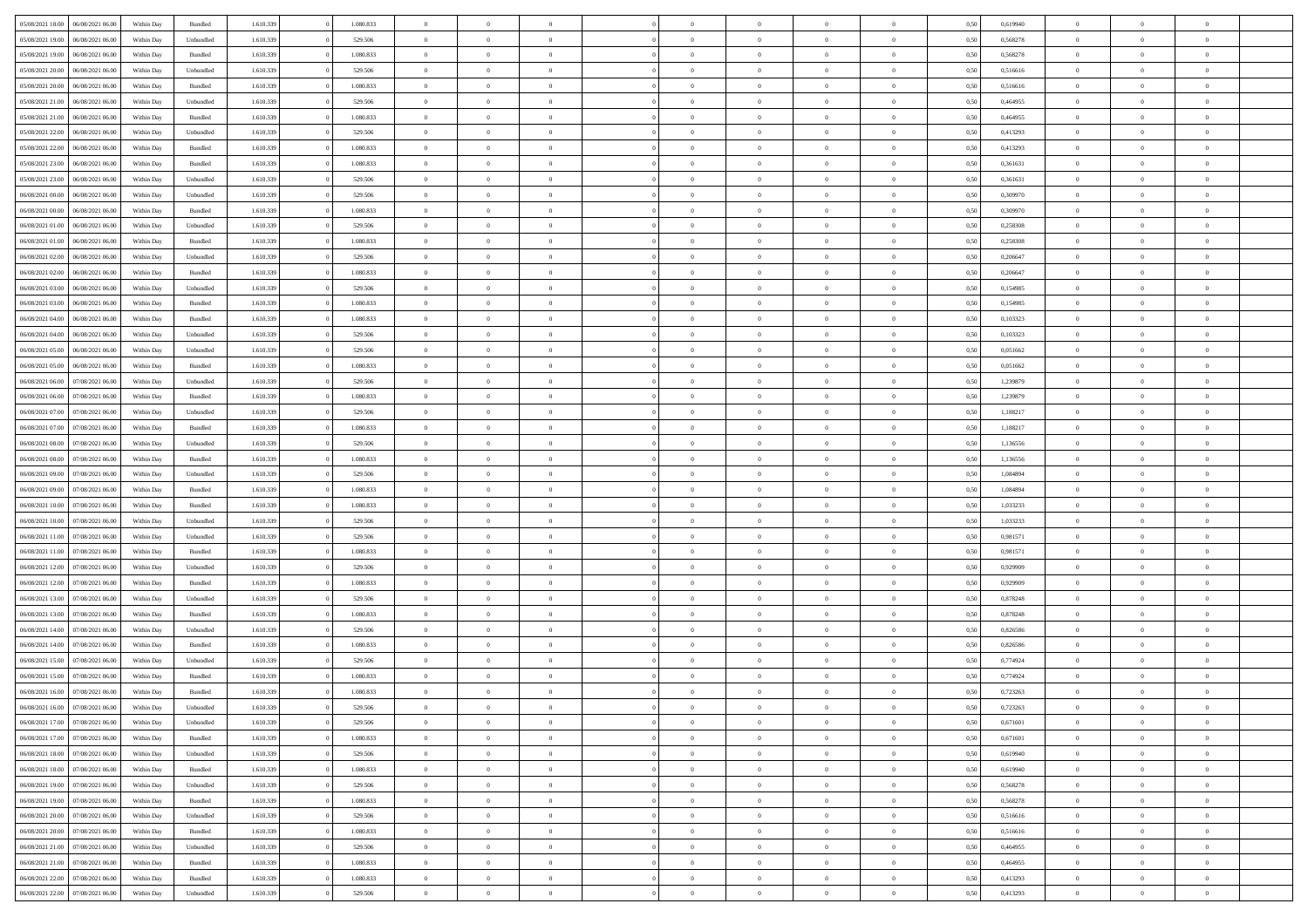| 06/08/2021 23:00 07/08/2021 06:00    | Within Day | Unbundled | 1.610.339 | 529.506   | $\overline{0}$ | $\overline{0}$ | $\Omega$       | $\Omega$       | $\Omega$       |                | $\overline{0}$ | 0,50 | 0,361631 | $\mathbf{0}$   | $\Omega$       | $\Omega$       |  |
|--------------------------------------|------------|-----------|-----------|-----------|----------------|----------------|----------------|----------------|----------------|----------------|----------------|------|----------|----------------|----------------|----------------|--|
| 06/08/2021 23:00<br>07/08/2021 06:00 | Within Day | Bundled   | 1.610.339 | 1.080.833 | $\bf{0}$       | $\overline{0}$ | $\theta$       | $\theta$       | $\overline{0}$ | $\overline{0}$ | $\,$ 0         | 0,50 | 0,361631 | $\theta$       | $\theta$       | $\bf{0}$       |  |
| 07/08/2021 00:00<br>07/08/2021 06:00 | Within Day | Unbundled | 1.610.339 | 529.506   | $\overline{0}$ | $\overline{0}$ | $\overline{0}$ | $\bf{0}$       | $\bf{0}$       | $\overline{0}$ | $\mathbf{0}$   | 0,50 | 0,309970 | $\bf{0}$       | $\bf{0}$       | $\bf{0}$       |  |
| 07/08/2021 00:00<br>07/08/2021 06:00 | Within Day | Bundled   | 1.610.339 | 1.080.833 | $\overline{0}$ | $\overline{0}$ | $\overline{0}$ | $\overline{0}$ | $\overline{0}$ | $\overline{0}$ | $\overline{0}$ | 0.50 | 0.309970 | $\mathbf{0}$   | $\overline{0}$ | $\bf{0}$       |  |
|                                      |            |           |           |           |                |                |                |                |                |                |                |      |          |                |                |                |  |
| 07/08/2021 01:00<br>07/08/2021 06:00 | Within Day | Unbundled | 1.610.339 | 529.506   | $\bf{0}$       | $\overline{0}$ | $\overline{0}$ | $\theta$       | $\overline{0}$ | $\overline{0}$ | $\bf{0}$       | 0,50 | 0,258308 | $\theta$       | $\theta$       | $\overline{0}$ |  |
| 07/08/2021 01:00<br>07/08/2021 06:00 | Within Day | Bundled   | 1.610.339 | 1.080.833 | $\overline{0}$ | $\overline{0}$ | $\overline{0}$ | $\bf{0}$       | $\overline{0}$ | $\overline{0}$ | $\overline{0}$ | 0,50 | 0,258308 | $\overline{0}$ | $\overline{0}$ | $\overline{0}$ |  |
| 07/08/2021 02:00<br>07/08/2021 06:00 | Within Day | Unbundled | 1.610.339 | 529.506   | $\overline{0}$ | $\overline{0}$ | $\overline{0}$ | $\overline{0}$ | $\overline{0}$ | $\overline{0}$ | $\mathbf{0}$   | 0.50 | 0.206647 | $\mathbf{0}$   | $\overline{0}$ | $\overline{0}$ |  |
| 07/08/2021 02:00<br>07/08/2021 06:00 | Within Day | Bundled   | 1.610.339 | 1.080.833 | $\bf{0}$       | $\overline{0}$ | $\overline{0}$ | $\theta$       | $\overline{0}$ | $\overline{0}$ | $\bf{0}$       | 0,50 | 0,206647 | $\theta$       | $\theta$       | $\bf{0}$       |  |
| 07/08/2021 03:00<br>07/08/2021 06:00 | Within Day | Bundled   | 1.610.339 | 1.080.833 | $\overline{0}$ | $\overline{0}$ | $\overline{0}$ | $\bf{0}$       | $\bf{0}$       | $\overline{0}$ | $\mathbf{0}$   | 0,50 | 0,154985 | $\bf{0}$       | $\bf{0}$       | $\bf{0}$       |  |
| 07/08/2021 06:00                     |            | Unbundled | 1.610.339 | 529.506   | $\overline{0}$ | $\overline{0}$ | $\overline{0}$ | $\overline{0}$ | $\overline{0}$ | $\overline{0}$ | $\overline{0}$ | 0.50 | 0,154985 | $\mathbf{0}$   | $\overline{0}$ | $\overline{0}$ |  |
| 07/08/2021 03:00                     | Within Day |           |           |           |                |                |                |                |                |                |                |      |          |                |                |                |  |
| 07/08/2021 04:00<br>07/08/2021 06:00 | Within Day | Unbundled | 1.610.339 | 529.506   | $\bf{0}$       | $\overline{0}$ | $\overline{0}$ | $\overline{0}$ | $\overline{0}$ | $\overline{0}$ | $\,$ 0         | 0,50 | 0,103323 | $\theta$       | $\theta$       | $\bf{0}$       |  |
| 07/08/2021 04:00<br>07/08/2021 06:00 | Within Day | Bundled   | 1.610.339 | 1.080.833 | $\overline{0}$ | $\overline{0}$ | $\overline{0}$ | $\bf{0}$       | $\bf{0}$       | $\overline{0}$ | $\mathbf{0}$   | 0,50 | 0,103323 | $\bf{0}$       | $\bf{0}$       | $\bf{0}$       |  |
| 07/08/2021 05:00<br>07/08/2021 06:00 | Within Day | Unbundled | 1.610.339 | 529,506   | $\overline{0}$ | $\overline{0}$ | $\overline{0}$ | $\overline{0}$ | $\overline{0}$ | $\overline{0}$ | $\overline{0}$ | 0.50 | 0.051662 | $\mathbf{0}$   | $\overline{0}$ | $\bf{0}$       |  |
| 07/08/2021 05:00<br>07/08/2021 06:00 | Within Day | Bundled   | 1.610.339 | 1.080.833 | $\bf{0}$       | $\overline{0}$ | $\overline{0}$ | $\theta$       | $\overline{0}$ | $\overline{0}$ | $\,$ 0         | 0,50 | 0,051662 | $\theta$       | $\theta$       | $\overline{0}$ |  |
|                                      |            |           |           |           |                |                |                |                |                |                |                |      |          |                |                |                |  |
| 07/08/2021 06:00<br>08/08/2021 06:00 | Within Day | Unbundled | 1.610.339 | 529.506   | $\overline{0}$ | $\overline{0}$ | $\overline{0}$ | $\bf{0}$       | $\overline{0}$ | $\overline{0}$ | $\overline{0}$ | 0,50 | 1,239879 | $\overline{0}$ | $\overline{0}$ | $\overline{0}$ |  |
| 07/08/2021 06:00<br>08/08/2021 06:00 | Within Day | Bundled   | 1.610.339 | 1.080.833 | $\overline{0}$ | $\overline{0}$ | $\overline{0}$ | $\overline{0}$ | $\overline{0}$ | $\overline{0}$ | $\mathbf{0}$   | 0.50 | 1,239879 | $\overline{0}$ | $\overline{0}$ | $\overline{0}$ |  |
| 07/08/2021 07:00<br>08/08/2021 06:00 | Within Day | Unbundled | 1.610.339 | 529.506   | $\bf{0}$       | $\overline{0}$ | $\overline{0}$ | $\overline{0}$ | $\overline{0}$ | $\overline{0}$ | $\bf{0}$       | 0,50 | 1,188217 | $\theta$       | $\theta$       | $\bf{0}$       |  |
| 07/08/2021 07:00<br>08/08/2021 06:00 | Within Day | Bundled   | 1.610.339 | 1.080.833 | $\overline{0}$ | $\overline{0}$ | $\bf{0}$       | $\bf{0}$       | $\bf{0}$       | $\overline{0}$ | $\mathbf{0}$   | 0,50 | 1,188217 | $\bf{0}$       | $\bf{0}$       | $\bf{0}$       |  |
| 07/08/2021 08:00<br>08/08/2021 06:00 | Within Day | Unbundled | 1.610.339 | 529.506   | $\overline{0}$ | $\overline{0}$ | $\overline{0}$ | $\overline{0}$ | $\overline{0}$ | $\overline{0}$ | $\overline{0}$ | 0.50 | 1,136556 | $\overline{0}$ | $\overline{0}$ | $\overline{0}$ |  |
| 07/08/2021 08:00<br>08/08/2021 06:00 | Within Day | Bundled   | 1.610.339 | 1.080.833 | $\bf{0}$       | $\overline{0}$ | $\overline{0}$ | $\overline{0}$ | $\overline{0}$ | $\overline{0}$ | $\,$ 0         | 0,50 | 1,136556 | $\theta$       | $\theta$       | $\bf{0}$       |  |
|                                      |            |           |           |           |                |                |                |                |                |                |                |      |          |                |                |                |  |
| 07/08/2021 09:00<br>08/08/2021 06:00 | Within Day | Bundled   | 1.610.339 | 1.080.833 | $\overline{0}$ | $\overline{0}$ | $\overline{0}$ | $\bf{0}$       | $\bf{0}$       | $\overline{0}$ | $\mathbf{0}$   | 0,50 | 1,084894 | $\bf{0}$       | $\bf{0}$       | $\bf{0}$       |  |
| 07/08/2021 09:00<br>08/08/2021 06:00 | Within Day | Unbundled | 1.610.339 | 529,506   | $\overline{0}$ | $\overline{0}$ | $\overline{0}$ | $\overline{0}$ | $\overline{0}$ | $\overline{0}$ | $\overline{0}$ | 0.50 | 1.084894 | $\mathbf{0}$   | $\overline{0}$ | $\bf{0}$       |  |
| 07/08/2021 10:00<br>08/08/2021 06:00 | Within Day | Unbundled | 1.610.339 | 529.506   | $\bf{0}$       | $\overline{0}$ | $\overline{0}$ | $\overline{0}$ | $\overline{0}$ | $\overline{0}$ | $\,$ 0         | 0,50 | 1,033233 | $\mathbf{0}$   | $\theta$       | $\bf{0}$       |  |
| 07/08/2021 10:00<br>08/08/2021 06:00 | Within Day | Bundled   | 1.610.339 | 1.080.833 | $\overline{0}$ | $\overline{0}$ | $\overline{0}$ | $\bf{0}$       | $\overline{0}$ | $\overline{0}$ | $\overline{0}$ | 0,50 | 1,033233 | $\overline{0}$ | $\overline{0}$ | $\overline{0}$ |  |
| 07/08/2021 11:00<br>08/08/2021 06:00 | Within Day | Unbundled | 1.610.339 | 529.506   | $\overline{0}$ | $\overline{0}$ | $\overline{0}$ | $\overline{0}$ | $\overline{0}$ | $\overline{0}$ | $\overline{0}$ | 0.50 | 0,981571 | $\overline{0}$ | $\overline{0}$ | $\overline{0}$ |  |
| 07/08/2021 11:00<br>08/08/2021 06:00 | Within Day | Bundled   | 1.610.339 | 1.080.833 | $\bf{0}$       | $\overline{0}$ | $\bf{0}$       | $\overline{0}$ | $\overline{0}$ | $\overline{0}$ | $\bf{0}$       | 0,50 | 0,981571 | $\theta$       | $\theta$       | $\bf{0}$       |  |
|                                      |            |           |           |           |                | $\overline{0}$ |                |                | $\bf{0}$       |                | $\bf{0}$       |      |          | $\bf{0}$       | $\bf{0}$       | $\bf{0}$       |  |
| 07/08/2021 12:00<br>08/08/2021 06:00 | Within Day | Unbundled | 1.610.339 | 529.506   | $\overline{0}$ |                | $\bf{0}$       | $\bf{0}$       |                | $\overline{0}$ |                | 0,50 | 0,929909 |                |                |                |  |
| 07/08/2021 12:00<br>08/08/2021 06:00 | Within Day | Bundled   | 1.610.339 | 1.080.833 | $\overline{0}$ | $\overline{0}$ | $\overline{0}$ | $\overline{0}$ | $\overline{0}$ | $\overline{0}$ | $\overline{0}$ | 0.50 | 0.929909 | $\overline{0}$ | $\overline{0}$ | $\bf{0}$       |  |
| 07/08/2021 13:00<br>08/08/2021 06:00 | Within Day | Unbundled | 1.610.339 | 529.506   | $\bf{0}$       | $\overline{0}$ | $\overline{0}$ | $\overline{0}$ | $\overline{0}$ | $\overline{0}$ | $\,$ 0         | 0,50 | 0,878248 | $\theta$       | $\theta$       | $\bf{0}$       |  |
| 07/08/2021 13:00<br>08/08/2021 06:00 | Within Day | Bundled   | 1.610.339 | 1.080.833 | $\overline{0}$ | $\overline{0}$ | $\overline{0}$ | $\bf{0}$       | $\bf{0}$       | $\overline{0}$ | $\mathbf{0}$   | 0,50 | 0,878248 | $\overline{0}$ | $\bf{0}$       | $\bf{0}$       |  |
| 07/08/2021 14:00<br>08/08/2021 06:00 | Within Day | Unbundled | 1.610.339 | 529.506   | $\overline{0}$ | $\overline{0}$ | $\overline{0}$ | $\overline{0}$ | $\overline{0}$ | $\Omega$       | $\overline{0}$ | 0.50 | 0,826586 | $\bf{0}$       | $\Omega$       | $\Omega$       |  |
| 07/08/2021 14:00<br>08/08/2021 06:00 | Within Day | Bundled   | 1.610.339 | 1.080.833 | $\bf{0}$       | $\overline{0}$ | $\overline{0}$ | $\theta$       | $\overline{0}$ | $\overline{0}$ | $\,$ 0         | 0,50 | 0,826586 | $\theta$       | $\theta$       | $\bf{0}$       |  |
| 07/08/2021 15:00<br>08/08/2021 06:00 | Within Day | Bundled   | 1.610.339 | 1.080.833 | $\overline{0}$ | $\overline{0}$ | $\overline{0}$ | $\bf{0}$       | $\overline{0}$ | $\overline{0}$ | $\overline{0}$ | 0,50 | 0,774924 | $\overline{0}$ | $\overline{0}$ | $\overline{0}$ |  |
|                                      |            |           |           |           |                |                |                |                |                |                |                |      |          |                |                |                |  |
| 07/08/2021 15:00<br>08/08/2021 06:00 | Within Day | Unbundled | 1.610.339 | 529.506   | $\overline{0}$ | $\overline{0}$ | $\Omega$       | $\overline{0}$ | $\overline{0}$ | $\Omega$       | $\overline{0}$ | 0.50 | 0.774924 | $\overline{0}$ | $\Omega$       | $\Omega$       |  |
| 07/08/2021 16:00<br>08/08/2021 06:00 | Within Day | Unbundled | 1.610.339 | 529.506   | $\bf{0}$       | $\overline{0}$ | $\overline{0}$ | $\overline{0}$ | $\overline{0}$ | $\overline{0}$ | $\bf{0}$       | 0,50 | 0,723263 | $\theta$       | $\theta$       | $\bf{0}$       |  |
| 07/08/2021 16:00<br>08/08/2021 06:00 | Within Day | Bundled   | 1.610.339 | 1.080.833 | $\overline{0}$ | $\overline{0}$ | $\overline{0}$ | $\bf{0}$       | $\bf{0}$       | $\overline{0}$ | $\bf{0}$       | 0,50 | 0,723263 | $\bf{0}$       | $\bf{0}$       | $\bf{0}$       |  |
| 07/08/2021 17:00<br>08/08/2021 06:00 | Within Day | Unbundled | 1.610.339 | 529.506   | $\overline{0}$ | $\overline{0}$ | $\Omega$       | $\overline{0}$ | $\overline{0}$ | $\Omega$       | $\theta$       | 0.50 | 0,671601 | $\overline{0}$ | $\Omega$       | $\Omega$       |  |
| 07/08/2021 17:00<br>08/08/2021 06:00 | Within Day | Bundled   | 1.610.339 | 1.080.833 | $\bf{0}$       | $\overline{0}$ | $\overline{0}$ | $\overline{0}$ | $\overline{0}$ | $\overline{0}$ | $\,$ 0         | 0,50 | 0,671601 | $\theta$       | $\theta$       | $\bf{0}$       |  |
| 07/08/2021 18:00<br>08/08/2021 06:00 | Within Day | Unbundled | 1.610.339 | 529.506   | $\overline{0}$ | $\overline{0}$ | $\overline{0}$ | $\bf{0}$       | $\bf{0}$       | $\overline{0}$ | $\mathbf{0}$   | 0,50 | 0,619940 | $\overline{0}$ | $\bf{0}$       | $\bf{0}$       |  |
|                                      |            |           |           |           |                |                |                |                |                |                |                |      |          |                |                |                |  |
| 07/08/2021 18:00<br>08/08/2021 06:00 | Within Day | Bundled   | 1.610.339 | 1.080.833 | $\overline{0}$ | $\overline{0}$ | $\overline{0}$ | $\overline{0}$ | $\bf{0}$       | $\Omega$       | $\overline{0}$ | 0.50 | 0,619940 | $\bf{0}$       | $\Omega$       | $\Omega$       |  |
| 07/08/2021 19:00<br>08/08/2021 06:00 | Within Day | Unbundled | 1.610.339 | 529.506   | $\bf{0}$       | $\overline{0}$ | $\overline{0}$ | $\overline{0}$ | $\overline{0}$ | $\overline{0}$ | $\,$ 0         | 0,50 | 0,568278 | $\bf{0}$       | $\theta$       | $\bf{0}$       |  |
| 07/08/2021 19:00<br>08/08/2021 06:00 | Within Day | Bundled   | 1.610.339 | 1.080.833 | $\overline{0}$ | $\overline{0}$ | $\overline{0}$ | $\bf{0}$       | $\overline{0}$ | $\overline{0}$ | $\overline{0}$ | 0,50 | 0,568278 | $\overline{0}$ | $\bf{0}$       | $\bf{0}$       |  |
| 07/08/2021 20:00<br>08/08/2021 06:00 | Within Day | Unbundled | 1.610.339 | 529.506   | $\overline{0}$ | $\Omega$       | $\Omega$       | $\Omega$       | $\overline{0}$ | $\Omega$       | $\overline{0}$ | 0.50 | 0,516616 | $\overline{0}$ | $\Omega$       | $\Omega$       |  |
| 07/08/2021 20:00   08/08/2021 06:00  | Within Day | Bundled   | 1.610.339 | 1.080.833 | $\bf{0}$       | $\overline{0}$ | $\overline{0}$ | $\bf{0}$       | $\bf{0}$       | $\overline{0}$ | $\,$ 0         | 0,50 | 0,516616 | $\bf{0}$       | $\,$ 0         | $\,$ 0         |  |
| 07/08/2021 21:00 08/08/2021 06:00    | Within Day | Bundled   | 1.610.339 | 1.080.833 | $\bf{0}$       | $\bf{0}$       |                | $\bf{0}$       |                |                |                | 0,50 | 0,464955 | $\bf{0}$       | $\bf{0}$       |                |  |
| 07/08/2021 21:00 08/08/2021 06:00    | Within Day | Unbundled | 1.610.339 | 529.506   | $\overline{0}$ | $\overline{0}$ | $\theta$       | $\overline{0}$ | $\overline{0}$ | $\overline{0}$ | $\mathbf{0}$   | 0.50 | 0.464955 | $\overline{0}$ | $\theta$       | $\overline{0}$ |  |
|                                      |            |           |           |           |                |                |                |                |                |                |                |      |          |                |                |                |  |
| 07/08/2021 22:00<br>08/08/2021 06:00 | Within Day | Unbundled | 1.610.339 | 529.506   | $\overline{0}$ | $\overline{0}$ | $\overline{0}$ | $\bf{0}$       | $\overline{0}$ | $\overline{0}$ | $\mathbf{0}$   | 0,50 | 0,413293 | $\,$ 0 $\,$    | $\overline{0}$ | $\,$ 0 $\,$    |  |
| 07/08/2021 22:00<br>08/08/2021 06:00 | Within Day | Bundled   | 1.610.339 | 1.080.833 | $\overline{0}$ | $\overline{0}$ | $\overline{0}$ | $\bf{0}$       | $\overline{0}$ | $\overline{0}$ | $\overline{0}$ | 0,50 | 0,413293 | $\overline{0}$ | $\overline{0}$ | $\overline{0}$ |  |
| 08/08/2021 06:00<br>07/08/2021 23:00 | Within Day | Unbundled | 1.610.339 | 529.506   | $\overline{0}$ | $\overline{0}$ | $\overline{0}$ | $\overline{0}$ | $\bf{0}$       | $\overline{0}$ | $\bf{0}$       | 0,50 | 0,361631 | $\overline{0}$ | $\overline{0}$ | $\overline{0}$ |  |
| 07/08/2021 23:00<br>08/08/2021 06:00 | Within Day | Bundled   | 1.610.339 | 1.080.833 | $\overline{0}$ | $\overline{0}$ | $\overline{0}$ | $\overline{0}$ | $\overline{0}$ | $\overline{0}$ | $\,$ 0 $\,$    | 0,50 | 0,361631 | $\,$ 0 $\,$    | $\theta$       | $\bf{0}$       |  |
| 08/08/2021 00:00<br>08/08/2021 06:00 | Within Day | Unbundled | 1.610.339 | 529.506   | $\overline{0}$ | $\overline{0}$ | $\overline{0}$ | $\bf{0}$       | $\overline{0}$ | $\overline{0}$ | $\overline{0}$ | 0,50 | 0,309970 | $\overline{0}$ | $\overline{0}$ | $\overline{0}$ |  |
| 08/08/2021 00:00<br>08/08/2021 06:00 | Within Day | Bundled   | 1.610.339 | 1.080.833 | $\overline{0}$ | $\overline{0}$ | $\overline{0}$ | $\overline{0}$ | $\overline{0}$ | $\overline{0}$ | $\overline{0}$ | 0.50 | 0,309970 | $\overline{0}$ | $\overline{0}$ | $\overline{0}$ |  |
|                                      |            |           |           |           |                | $\overline{0}$ |                |                |                | $\overline{0}$ | $\,$ 0 $\,$    |      |          | $\,$ 0 $\,$    | $\theta$       |                |  |
| 08/08/2021 01:00<br>08/08/2021 06:00 | Within Day | Unbundled | 1.610.339 | 529.506   | $\overline{0}$ |                | $\overline{0}$ | $\bf{0}$       | $\bf{0}$       |                |                | 0,50 | 0,258308 |                |                | $\,$ 0         |  |
| 08/08/2021 01:00<br>08/08/2021 06:00 | Within Day | Bundled   | 1.610.339 | 1.080.833 | $\overline{0}$ | $\overline{0}$ | $\overline{0}$ | $\bf{0}$       | $\overline{0}$ | $\overline{0}$ | $\overline{0}$ | 0,50 | 0,258308 | $\bf{0}$       | $\bf{0}$       | $\overline{0}$ |  |
| 08/08/2021 02:00<br>08/08/2021 06:00 | Within Day | Bundled   | 1.610.339 | 1.080.833 | $\overline{0}$ | $\overline{0}$ | $\overline{0}$ | $\overline{0}$ | $\overline{0}$ | $\overline{0}$ | $\overline{0}$ | 0.50 | 0,206647 | $\overline{0}$ | $\overline{0}$ | $\overline{0}$ |  |
| 08/08/2021 02:00<br>08/08/2021 06:00 | Within Day | Unbundled | 1.610.339 | 529.506   | $\overline{0}$ | $\overline{0}$ | $\overline{0}$ | $\bf{0}$       | $\bf{0}$       | $\bf{0}$       | $\,$ 0 $\,$    | 0,50 | 0,206647 | $\,$ 0 $\,$    | $\,0\,$        | $\,$ 0         |  |
| 08/08/2021 03:00  08/08/2021 06:00   | Within Day | Unbundled | 1.610.339 | 529.506   | $\overline{0}$ | $\overline{0}$ | $\overline{0}$ | $\bf{0}$       | $\bf{0}$       | $\overline{0}$ | $\bf{0}$       | 0,50 | 0,154985 | $\bf{0}$       | $\bf{0}$       | $\overline{0}$ |  |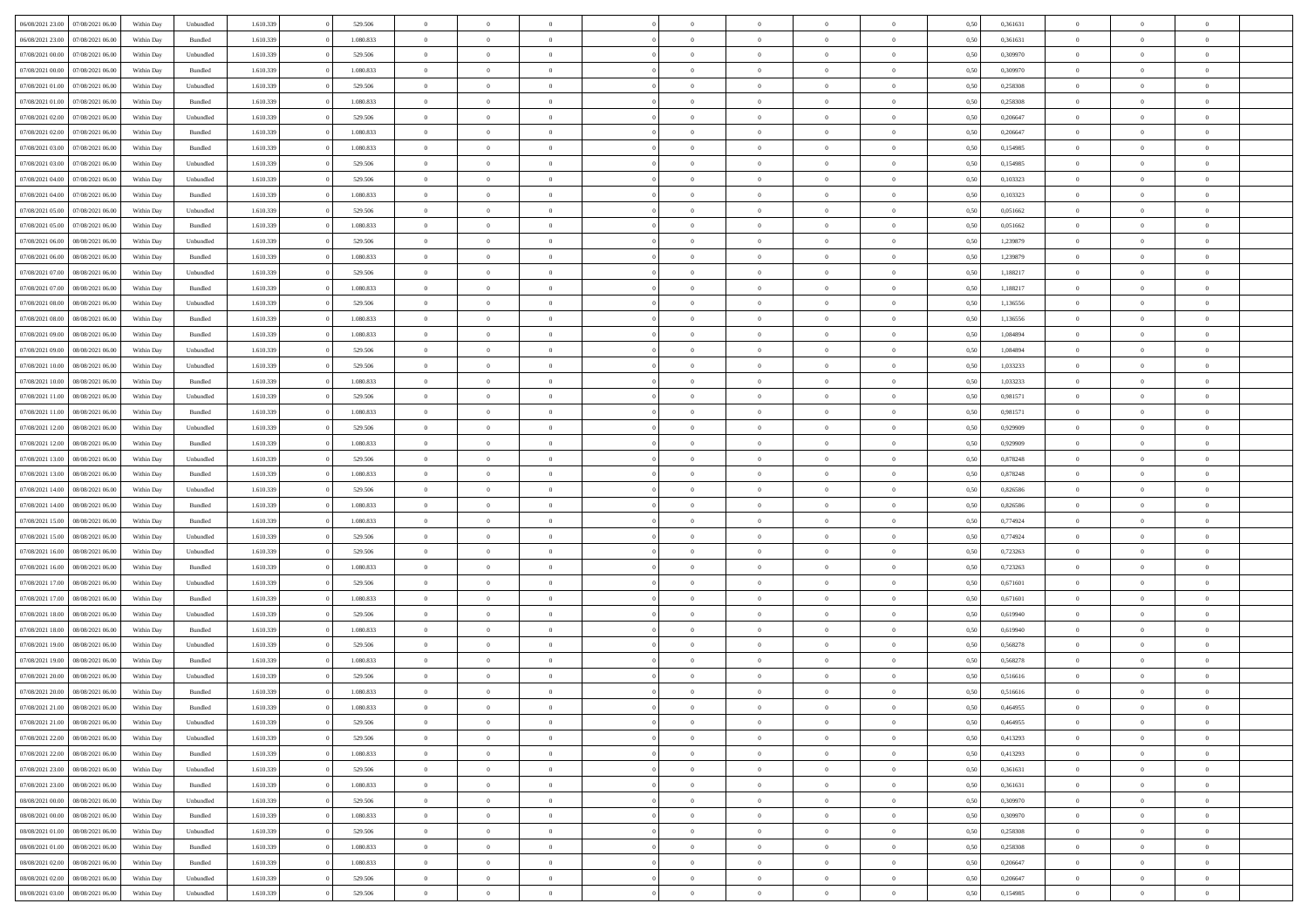|                                   |                  |            |           |           |           | $\overline{0}$ | $\Omega$       |                |                | $\Omega$       | $\theta$       | $\theta$       |      |          | $\theta$       |                | $\theta$       |  |
|-----------------------------------|------------------|------------|-----------|-----------|-----------|----------------|----------------|----------------|----------------|----------------|----------------|----------------|------|----------|----------------|----------------|----------------|--|
| 08/08/2021 03:00                  | 08/08/2021 06:00 | Within Day | Bundled   | 1.610.339 | 1.080.833 |                |                |                | $\Omega$       |                |                |                | 0,50 | 0,154985 |                | $\theta$       |                |  |
| 08/08/2021 04:00                  | 08/08/2021 06:00 | Within Day | Unbundled | 1.610.339 | 529.506   | $\overline{0}$ | $\theta$       | $\overline{0}$ | $\overline{0}$ | $\bf{0}$       | $\overline{0}$ | $\bf{0}$       | 0,50 | 0,103323 | $\theta$       | $\theta$       | $\overline{0}$ |  |
| 08/08/2021 04:00                  | 08/08/2021 06:00 | Within Day | Bundled   | 1.610.339 | 1.080.833 | $\overline{0}$ | $\overline{0}$ | $\overline{0}$ | $\bf{0}$       | $\bf{0}$       | $\bf{0}$       | $\bf{0}$       | 0,50 | 0,103323 | $\overline{0}$ | $\overline{0}$ | $\overline{0}$ |  |
| 08/08/2021 05:00                  | 08/08/2021 06:00 | Within Dav | Unbundled | 1.610.339 | 529.506   | $\overline{0}$ | $\overline{0}$ | $\overline{0}$ | $\overline{0}$ | $\bf{0}$       | $\overline{0}$ | $\overline{0}$ | 0.50 | 0.051662 | $\theta$       | $\theta$       | $\overline{0}$ |  |
|                                   |                  |            |           |           |           |                |                |                |                |                |                |                |      |          |                |                |                |  |
| 08/08/2021 05:00                  | 08/08/2021 06:00 | Within Day | Bundled   | 1.610.339 | 1.080.833 | $\overline{0}$ | $\theta$       | $\overline{0}$ | $\overline{0}$ | $\bf{0}$       | $\overline{0}$ | $\bf{0}$       | 0,50 | 0,051662 | $\theta$       | $\overline{0}$ | $\overline{0}$ |  |
| 08/08/2021 06:00                  | 09/08/2021 06:00 | Within Day | Unbundled | 1.610.339 | 529.506   | $\overline{0}$ | $\bf{0}$       | $\overline{0}$ | $\bf{0}$       | $\overline{0}$ | $\overline{0}$ | $\mathbf{0}$   | 0,50 | 1,239879 | $\overline{0}$ | $\overline{0}$ | $\bf{0}$       |  |
| 08/08/2021 06:00                  | 09/08/2021 06:00 | Within Dav | Bundled   | 1.610.339 | 1.080.833 | $\overline{0}$ | $\overline{0}$ | $\overline{0}$ | $\overline{0}$ | $\overline{0}$ | $\overline{0}$ | $\overline{0}$ | 0.50 | 1,239879 | $\theta$       | $\overline{0}$ | $\overline{0}$ |  |
| 08/08/2021 07:00                  | 09/08/2021 06:00 | Within Day | Unbundled | 1.610.339 | 529.506   | $\overline{0}$ | $\theta$       | $\overline{0}$ | $\overline{0}$ | $\bf{0}$       | $\overline{0}$ | $\bf{0}$       | 0,50 | 1,188217 | $\theta$       | $\theta$       | $\overline{0}$ |  |
|                                   |                  |            |           |           |           |                |                |                |                |                |                |                |      |          |                |                |                |  |
| 08/08/2021 07:00                  | 09/08/2021 06:00 | Within Day | Bundled   | 1.610.339 | 1.080.833 | $\overline{0}$ | $\overline{0}$ | $\overline{0}$ | $\bf{0}$       | $\bf{0}$       | $\bf{0}$       | $\bf{0}$       | 0,50 | 1,188217 | $\,0\,$        | $\overline{0}$ | $\overline{0}$ |  |
| 08/08/2021 08:00                  | 09/08/2021 06:00 | Within Dav | Bundled   | 1.610.339 | 1.080.833 | $\overline{0}$ | $\overline{0}$ | $\overline{0}$ | $\overline{0}$ | $\overline{0}$ | $\overline{0}$ | $\overline{0}$ | 0.50 | 1,136556 | $\theta$       | $\overline{0}$ | $\overline{0}$ |  |
| 08/08/2021 08:00                  | 09/08/2021 06:00 | Within Day | Unbundled | 1.610.339 | 529.506   | $\overline{0}$ | $\theta$       | $\overline{0}$ | $\overline{0}$ | $\bf{0}$       | $\overline{0}$ | $\bf{0}$       | 0,50 | 1,136556 | $\,$ 0 $\,$    | $\overline{0}$ | $\overline{0}$ |  |
| 08/08/2021 09:00                  | 09/08/2021 06:00 | Within Day | Bundled   | 1.610.339 | 1.080.833 | $\overline{0}$ | $\overline{0}$ | $\overline{0}$ | $\bf{0}$       | $\bf{0}$       | $\bf{0}$       | $\bf{0}$       | 0,50 | 1,084894 | $\overline{0}$ | $\overline{0}$ | $\overline{0}$ |  |
|                                   |                  |            |           |           |           |                |                |                |                |                |                |                |      |          |                |                |                |  |
| 08/08/2021 09:00                  | 09/08/2021 06:00 | Within Day | Unbundled | 1.610.339 | 529.506   | $\overline{0}$ | $\overline{0}$ | $\overline{0}$ | $\overline{0}$ | $\bf{0}$       | $\overline{0}$ | $\overline{0}$ | 0.50 | 1.084894 | $\theta$       | $\theta$       | $\overline{0}$ |  |
| 08/08/2021 11:00                  | 09/08/2021 06:00 | Within Day | Bundled   | 1.610.339 | 1.080.833 | $\overline{0}$ | $\theta$       | $\overline{0}$ | $\overline{0}$ | $\bf{0}$       | $\overline{0}$ | $\bf{0}$       | 0,50 | 0,981571 | $\theta$       | $\overline{0}$ | $\overline{0}$ |  |
| 08/08/2021 11:00                  | 09/08/2021 06:00 | Within Day | Unbundled | 1.610.339 | 529.506   | $\overline{0}$ | $\overline{0}$ | $\overline{0}$ | $\bf{0}$       | $\overline{0}$ | $\overline{0}$ | $\mathbf{0}$   | 0,50 | 0,981571 | $\overline{0}$ | $\overline{0}$ | $\bf{0}$       |  |
| 08/08/2021 12:00                  | 09/08/2021 06:00 | Within Dav | Bundled   | 1.610.339 | 1.080.833 | $\overline{0}$ | $\overline{0}$ | $\overline{0}$ | $\overline{0}$ | $\overline{0}$ | $\overline{0}$ | $\overline{0}$ | 0.50 | 0.929909 | $\theta$       | $\overline{0}$ | $\overline{0}$ |  |
|                                   |                  |            |           |           |           |                |                |                |                |                |                |                |      |          |                |                |                |  |
| 08/08/2021 12:00                  | 09/08/2021 06:00 | Within Day | Unbundled | 1.610.339 | 529.506   | $\overline{0}$ | $\theta$       | $\overline{0}$ | $\overline{0}$ | $\bf{0}$       | $\overline{0}$ | $\bf{0}$       | 0,50 | 0,929909 | $\theta$       | $\theta$       | $\overline{0}$ |  |
| 08/08/2021 13:00                  | 09/08/2021 06:00 | Within Day | Unbundled | 1.610.339 | 529.506   | $\overline{0}$ | $\overline{0}$ | $\overline{0}$ | $\overline{0}$ | $\bf{0}$       | $\overline{0}$ | $\bf{0}$       | 0,50 | 0,878248 | $\,0\,$        | $\overline{0}$ | $\overline{0}$ |  |
| 08/08/2021 13:00                  | 09/08/2021 06:00 | Within Day | Bundled   | 1.610.339 | 1.080.833 | $\overline{0}$ | $\overline{0}$ | $\overline{0}$ | $\overline{0}$ | $\overline{0}$ | $\overline{0}$ | $\overline{0}$ | 0.50 | 0,878248 | $\theta$       | $\overline{0}$ | $\overline{0}$ |  |
| 08/08/2021 14:00                  | 09/08/2021 06:00 | Within Day | Unbundled | 1.610.339 | 529.506   | $\overline{0}$ | $\theta$       | $\overline{0}$ | $\overline{0}$ | $\bf{0}$       | $\overline{0}$ | $\bf{0}$       | 0,50 | 0,826586 | $\,$ 0 $\,$    | $\theta$       | $\overline{0}$ |  |
|                                   |                  |            |           |           |           |                |                |                |                |                |                |                |      |          |                |                |                |  |
| 08/08/2021 14:00                  | 09/08/2021 06:00 | Within Day | Bundled   | 1.610.339 | 1.080.833 | $\overline{0}$ | $\overline{0}$ | $\overline{0}$ | $\overline{0}$ | $\bf{0}$       | $\overline{0}$ | $\bf{0}$       | 0,50 | 0,826586 | $\bf{0}$       | $\overline{0}$ | $\overline{0}$ |  |
| 08/08/2021 15:00                  | 09/08/2021 06:00 | Within Day | Bundled   | 1.610.339 | 1.080.833 | $\overline{0}$ | $\overline{0}$ | $\overline{0}$ | $\overline{0}$ | $\bf{0}$       | $\overline{0}$ | $\overline{0}$ | 0.50 | 0,774924 | $\theta$       | $\overline{0}$ | $\overline{0}$ |  |
| 08/08/2021 15:00                  | 09/08/2021 06:00 | Within Day | Unbundled | 1.610.339 | 529.506   | $\overline{0}$ | $\theta$       | $\overline{0}$ | $\overline{0}$ | $\bf{0}$       | $\overline{0}$ | $\bf{0}$       | 0,50 | 0,774924 | $\,$ 0 $\,$    | $\overline{0}$ | $\overline{0}$ |  |
|                                   |                  |            |           |           |           |                | $\bf{0}$       |                |                |                |                |                |      |          |                | $\overline{0}$ | $\bf{0}$       |  |
| 08/08/2021 16:00                  | 09/08/2021 06:00 | Within Day | Unbundled | 1.610.339 | 529.506   | $\overline{0}$ |                | $\overline{0}$ | $\overline{0}$ | $\overline{0}$ | $\overline{0}$ | $\mathbf{0}$   | 0,50 | 0,723263 | $\overline{0}$ |                |                |  |
| 08/08/2021 16:00                  | 09/08/2021 06:00 | Within Dav | Bundled   | 1.610.339 | 1.080.833 | $\overline{0}$ | $\overline{0}$ | $\overline{0}$ | $\overline{0}$ | $\overline{0}$ | $\overline{0}$ | $\overline{0}$ | 0.50 | 0,723263 | $\theta$       | $\overline{0}$ | $\overline{0}$ |  |
| 08/08/2021 17:00                  | 09/08/2021 06:00 | Within Day | Unbundled | 1.610.339 | 529.506   | $\overline{0}$ | $\theta$       | $\overline{0}$ | $\overline{0}$ | $\bf{0}$       | $\overline{0}$ | $\bf{0}$       | 0,50 | 0,671601 | $\theta$       | $\theta$       | $\overline{0}$ |  |
| 08/08/2021 17:00                  | 09/08/2021 06:00 | Within Day | Bundled   | 1.610.339 | 1.080.833 | $\overline{0}$ | $\overline{0}$ | $\overline{0}$ | $\bf{0}$       | $\bf{0}$       | $\bf{0}$       | $\bf{0}$       | 0,50 | 0,671601 | $\,0\,$        | $\overline{0}$ | $\overline{0}$ |  |
| 08/08/2021 18:00                  | 09/08/2021 06:00 | Within Day | Unbundled | 1.610.339 | 529.506   | $\overline{0}$ | $\overline{0}$ | $\overline{0}$ | $\overline{0}$ | $\overline{0}$ | $\overline{0}$ | $\overline{0}$ | 0.50 | 0.619940 | $\theta$       | $\overline{0}$ | $\overline{0}$ |  |
|                                   |                  |            |           |           |           |                |                |                |                |                |                |                |      |          |                |                |                |  |
| 08/08/2021 18:00                  | 09/08/2021 06:00 | Within Day | Bundled   | 1.610.339 | 1.080.833 | $\overline{0}$ | $\theta$       | $\overline{0}$ | $\overline{0}$ | $\bf{0}$       | $\overline{0}$ | $\bf{0}$       | 0,50 | 0,619940 | $\,$ 0 $\,$    | $\overline{0}$ | $\overline{0}$ |  |
| 08/08/2021 19:00                  | 09/08/2021 06:00 | Within Day | Unbundled | 1.610.339 | 529.506   | $\overline{0}$ | $\overline{0}$ | $\overline{0}$ | $\bf{0}$       | $\bf{0}$       | $\bf{0}$       | $\bf{0}$       | 0,50 | 0,568278 | $\overline{0}$ | $\overline{0}$ | $\overline{0}$ |  |
| 08/08/2021 19:00                  | 09/08/2021 06:00 | Within Day | Bundled   | 1.610.339 | 1.080.833 | $\overline{0}$ | $\Omega$       | $\Omega$       | $\Omega$       | $\Omega$       | $\Omega$       | $\overline{0}$ | 0,50 | 0,568278 | $\,0\,$        | $\theta$       | $\theta$       |  |
| 08/08/2021 20:00                  | 09/08/2021 06:00 | Within Day | Unbundled | 1.610.339 | 529.506   | $\overline{0}$ | $\theta$       | $\overline{0}$ | $\overline{0}$ | $\bf{0}$       | $\overline{0}$ | $\bf{0}$       | 0,50 | 0,516616 | $\,$ 0 $\,$    | $\overline{0}$ | $\overline{0}$ |  |
|                                   |                  |            |           |           |           |                |                |                |                |                |                |                |      |          |                |                |                |  |
| 08/08/2021 20:00                  | 09/08/2021 06:00 | Within Day | Bundled   | 1.610.339 | 1.080.833 | $\overline{0}$ | $\overline{0}$ | $\overline{0}$ | $\bf{0}$       | $\bf{0}$       | $\overline{0}$ | $\mathbf{0}$   | 0,50 | 0,516616 | $\overline{0}$ | $\overline{0}$ | $\bf{0}$       |  |
| 08/08/2021 21:00                  | 09/08/2021 06:00 | Within Day | Bundled   | 1.610.339 | 1.080.833 | $\overline{0}$ | $\Omega$       | $\Omega$       | $\Omega$       | $\bf{0}$       | $\overline{0}$ | $\overline{0}$ | 0.50 | 0.464955 | $\theta$       | $\theta$       | $\theta$       |  |
| 08/08/2021 21:00                  | 09/08/2021 06:00 | Within Day | Unbundled | 1.610.339 | 529.506   | $\overline{0}$ | $\theta$       | $\overline{0}$ | $\overline{0}$ | $\bf{0}$       | $\overline{0}$ | $\bf{0}$       | 0,50 | 0,464955 | $\,$ 0 $\,$    | $\theta$       | $\overline{0}$ |  |
| 08/08/2021 22.00                  | 09/08/2021 06:00 | Within Day | Unbundled | 1.610.339 | 529.506   | $\overline{0}$ | $\overline{0}$ | $\overline{0}$ | $\bf{0}$       | $\bf{0}$       | $\bf{0}$       | $\bf{0}$       | 0,50 | 0,413293 | $\bf{0}$       | $\overline{0}$ | $\overline{0}$ |  |
|                                   |                  |            |           |           |           |                |                |                |                |                |                |                |      |          |                |                |                |  |
| 08/08/2021 22:00                  | 09/08/2021 06:00 | Within Day | Bundled   | 1.610.339 | 1.080.833 | $\overline{0}$ | $\Omega$       | $\Omega$       | $\Omega$       | $\theta$       | $\theta$       | $\overline{0}$ | 0.50 | 0,413293 | $\theta$       | $\theta$       | $\theta$       |  |
| 08/08/2021 23:00                  | 09/08/2021 06:00 | Within Day | Unbundled | 1.610.339 | 529.506   | $\overline{0}$ | $\theta$       | $\overline{0}$ | $\overline{0}$ | $\bf{0}$       | $\overline{0}$ | $\bf{0}$       | 0,50 | 0,361631 | $\,$ 0 $\,$    | $\overline{0}$ | $\overline{0}$ |  |
| 08/08/2021 23.00                  | 09/08/2021 06:00 | Within Day | Bundled   | 1.610.339 | 1.080.833 | $\overline{0}$ | $\overline{0}$ | $\overline{0}$ | $\bf{0}$       | $\bf{0}$       | $\bf{0}$       | $\bf{0}$       | 0,50 | 0,361631 | $\overline{0}$ | $\overline{0}$ | $\overline{0}$ |  |
| 09/08/2021 00:00                  | 09/08/2021 06:00 | Within Day | Unbundled | 1.610.339 | 529.506   | $\overline{0}$ | $\Omega$       | $\overline{0}$ | $\Omega$       | $\Omega$       | $\overline{0}$ | $\overline{0}$ | 0.50 | 0,309970 | $\,0\,$        | $\theta$       | $\theta$       |  |
|                                   |                  |            |           |           |           |                |                |                |                |                |                |                |      |          |                |                |                |  |
| 09/08/2021 00:00                  | 09/08/2021 06:00 | Within Day | Bundled   | 1.610.339 | 1.080.833 | $\overline{0}$ | $\theta$       | $\overline{0}$ | $\overline{0}$ | $\bf{0}$       | $\overline{0}$ | $\bf{0}$       | 0,50 | 0,309970 | $\,$ 0 $\,$    | $\overline{0}$ | $\overline{0}$ |  |
| 09/08/2021 01:00                  | 09/08/2021 06:00 | Within Day | Unbundled | 1.610.339 | 529.506   | $\overline{0}$ | $\overline{0}$ | $\overline{0}$ | $\bf{0}$       | $\bf{0}$       | $\bf{0}$       | $\mathbf{0}$   | 0,50 | 0,258308 | $\overline{0}$ | $\overline{0}$ | $\bf{0}$       |  |
| 09/08/2021 01:00                  | 09/08/2021 06:00 | Within Day | Bundled   | 1.610.339 | 1.080.833 | $\overline{0}$ | $\Omega$       | $\Omega$       | $\Omega$       | $\Omega$       | $\Omega$       | $\overline{0}$ | 0.50 | 0.258308 | $\theta$       | $\theta$       | $\theta$       |  |
| 09/08/2021 02:00                  | 09/08/2021 06:00 | Within Day | Bundled   | 1.610.339 | 1.080.833 | $\overline{0}$ | $\overline{0}$ | $\overline{0}$ | $\bf{0}$       | $\,$ 0         | $\bf{0}$       | $\bf{0}$       | 0,50 | 0,206647 | $\,0\,$        | $\,$ 0 $\,$    | $\overline{0}$ |  |
|                                   |                  |            |           |           |           |                |                |                |                |                |                |                |      |          |                |                |                |  |
| 09/08/2021 02:00 09/08/2021 06:00 |                  | Within Day | Unbundled | 1.610.339 | 529.506   | $\bf{0}$       | $\bf{0}$       |                |                | $\bf{0}$       |                |                | 0,50 | 0,206647 | $\bf{0}$       | $\overline{0}$ |                |  |
| 09/08/2021 03:00                  | 09/08/2021 06:00 | Within Day | Unbundled | 1.610.339 | 529.506   | $\overline{0}$ | $\overline{0}$ | $\overline{0}$ | $\Omega$       | $\overline{0}$ | $\overline{0}$ | $\overline{0}$ | 0.50 | 0,154985 | $\theta$       | $\theta$       | $\theta$       |  |
| 09/08/2021 03:00                  | 09/08/2021 06:00 | Within Day | Bundled   | 1.610.339 | 1.080.833 | $\overline{0}$ | $\,$ 0         | $\overline{0}$ | $\bf{0}$       | $\,$ 0 $\,$    | $\overline{0}$ | $\,$ 0 $\,$    | 0,50 | 0,154985 | $\,$ 0 $\,$    | $\,$ 0 $\,$    | $\,$ 0         |  |
| 09/08/2021 04:00                  | 09/08/2021 06:00 | Within Day | Unbundled | 1.610.339 | 529.506   | $\overline{0}$ | $\overline{0}$ | $\overline{0}$ | $\overline{0}$ | $\overline{0}$ | $\overline{0}$ | $\mathbf{0}$   | 0,50 | 0,103323 | $\overline{0}$ | $\bf{0}$       | $\bf{0}$       |  |
|                                   |                  |            |           |           |           |                |                |                |                |                |                |                |      |          |                |                |                |  |
| 09/08/2021 04:00                  | 09/08/2021 06:00 | Within Day | Bundled   | 1.610.339 | 1.080.833 | $\overline{0}$ | $\overline{0}$ | $\overline{0}$ | $\Omega$       | $\overline{0}$ | $\overline{0}$ | $\overline{0}$ | 0,50 | 0,103323 | $\overline{0}$ | $\theta$       | $\overline{0}$ |  |
| 09/08/2021 05:00                  | 09/08/2021 06:00 | Within Day | Unbundled | 1.610.339 | 529.506   | $\overline{0}$ | $\,$ 0         | $\overline{0}$ | $\bf{0}$       | $\,$ 0 $\,$    | $\overline{0}$ | $\mathbf{0}$   | 0,50 | 0,051662 | $\,$ 0 $\,$    | $\overline{0}$ | $\overline{0}$ |  |
| 09/08/2021 05:00                  | 09/08/2021 06:00 | Within Day | Bundled   | 1.610.339 | 1.080.833 | $\overline{0}$ | $\overline{0}$ | $\overline{0}$ | $\overline{0}$ | $\overline{0}$ | $\overline{0}$ | $\mathbf{0}$   | 0,50 | 0,051662 | $\overline{0}$ | $\overline{0}$ | $\bf{0}$       |  |
| 09/08/2021 06:00                  | 10/08/2021 06:00 | Within Day | Unbundled | 1.610.339 | 529.506   | $\overline{0}$ | $\overline{0}$ | $\overline{0}$ | $\overline{0}$ | $\overline{0}$ | $\overline{0}$ | $\bf{0}$       | 0.50 | 1,239879 | $\overline{0}$ | $\theta$       | $\overline{0}$ |  |
|                                   |                  |            |           |           |           |                |                |                |                |                |                |                |      |          |                |                |                |  |
| 09/08/2021 06:00                  | 10/08/2021 06:00 | Within Day | Bundled   | 1.610.339 | 1.080.833 | $\overline{0}$ | $\,$ 0         | $\overline{0}$ | $\bf{0}$       | $\bf{0}$       | $\bf{0}$       | $\bf{0}$       | 0,50 | 1,239879 | $\,$ 0 $\,$    | $\overline{0}$ | $\overline{0}$ |  |
| 09/08/2021 07:00                  | 10/08/2021 06:00 | Within Day | Unbundled | 1.610.339 | 529.506   | $\overline{0}$ | $\bf{0}$       | $\overline{0}$ | $\overline{0}$ | $\overline{0}$ | $\overline{0}$ | $\mathbf{0}$   | 0,50 | 1,188217 | $\overline{0}$ | $\overline{0}$ | $\bf{0}$       |  |
| 09/08/2021 07:00                  | 10/08/2021 06:00 | Within Day | Bundled   | 1.610.339 | 1.080.833 | $\overline{0}$ | $\overline{0}$ | $\overline{0}$ | $\Omega$       | $\overline{0}$ | $\overline{0}$ | $\overline{0}$ | 0.50 | 1,188217 | $\overline{0}$ | $\overline{0}$ | $\overline{0}$ |  |
| 09/08/2021 08:00                  | 10/08/2021 06:00 | Within Day | Bundled   | 1.610.339 | 1.080.833 | $\overline{0}$ | $\bf{0}$       | $\overline{0}$ | $\overline{0}$ | $\bf{0}$       | $\bf{0}$       | $\mathbf{0}$   | 0,50 | 1,136556 | $\,$ 0 $\,$    | $\,$ 0 $\,$    | $\bf{0}$       |  |
|                                   |                  |            |           |           |           |                |                |                |                |                |                |                |      |          |                |                |                |  |
| 09/08/2021 08:00                  | 10/08/2021 06:00 | Within Day | Unbundled | 1.610.339 | 529.506   | $\overline{0}$ | $\bf{0}$       | $\overline{0}$ | $\bf{0}$       | $\bf{0}$       | $\bf{0}$       | $\bf{0}$       | 0,50 | 1,136556 | $\overline{0}$ | $\overline{0}$ | $\bf{0}$       |  |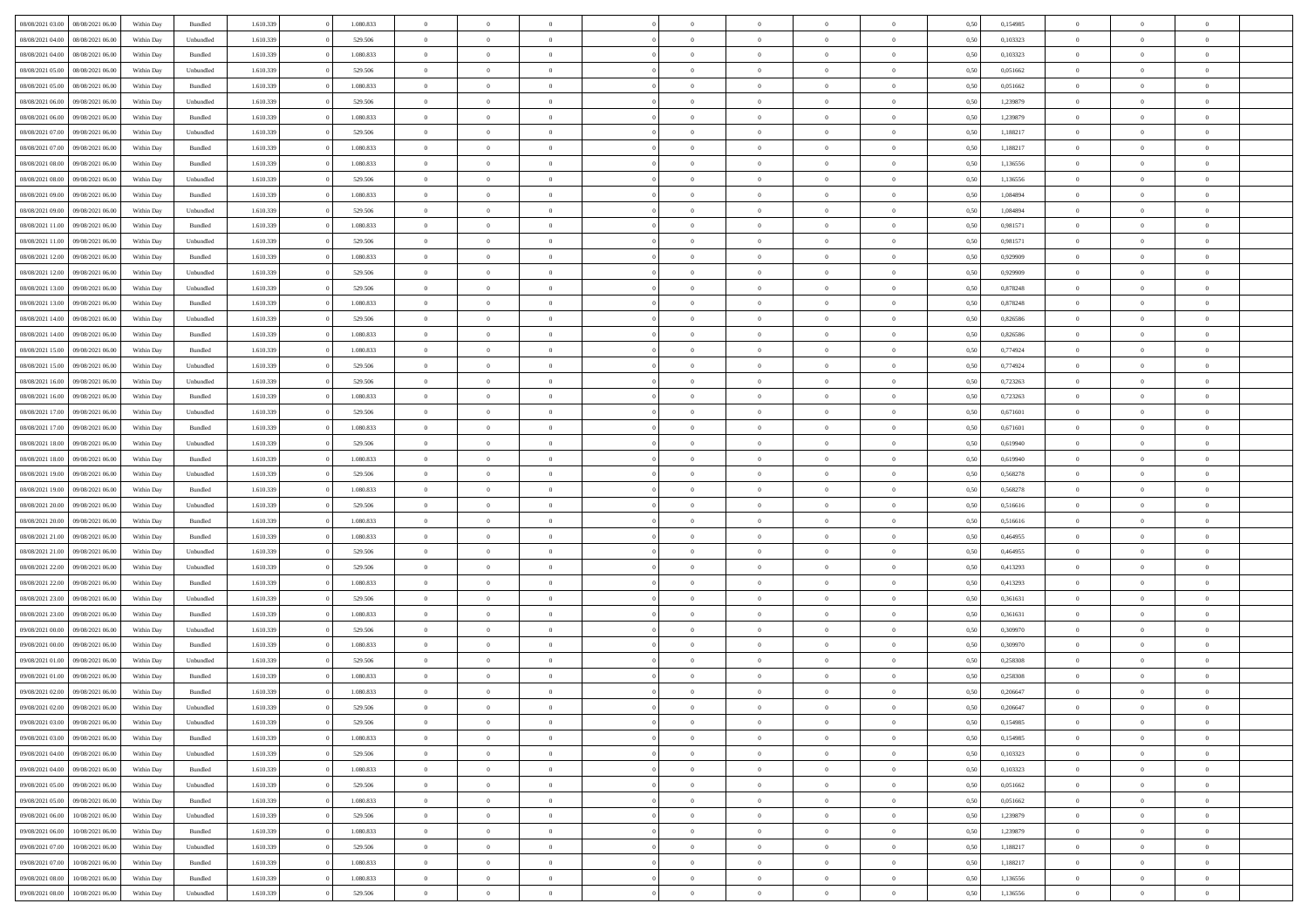| 09/08/2021 09:00 | 10/08/2021 06:00 | Within Dav | Unbundled          | 1.610.339 | 529.506   | $\overline{0}$ | $\Omega$       |                | $\Omega$       | $\Omega$       | $\theta$       | $\theta$       | 0,50 | 1,084894 | $\theta$       | $\theta$       | $\theta$       |  |
|------------------|------------------|------------|--------------------|-----------|-----------|----------------|----------------|----------------|----------------|----------------|----------------|----------------|------|----------|----------------|----------------|----------------|--|
|                  |                  |            |                    |           |           |                |                |                |                |                |                |                |      |          |                |                |                |  |
| 09/08/2021 09:00 | 10/08/2021 06:00 | Within Day | Bundled            | 1.610.339 | 1.080.833 | $\overline{0}$ | $\theta$       | $\overline{0}$ | $\overline{0}$ | $\bf{0}$       | $\overline{0}$ | $\bf{0}$       | 0,50 | 1,084894 | $\theta$       | $\theta$       | $\overline{0}$ |  |
| 09/08/2021 10:00 | 10/08/2021 06:00 | Within Day | Unbundled          | 1.610.339 | 529.506   | $\overline{0}$ | $\overline{0}$ | $\overline{0}$ | $\bf{0}$       | $\bf{0}$       | $\bf{0}$       | $\bf{0}$       | 0,50 | 1,033233 | $\bf{0}$       | $\overline{0}$ | $\overline{0}$ |  |
| 09/08/2021 10:00 | 10/08/2021 06:00 | Within Dav | Bundled            | 1.610.339 | 1.080.833 | $\overline{0}$ | $\overline{0}$ | $\overline{0}$ | $\overline{0}$ | $\bf{0}$       | $\overline{0}$ | $\overline{0}$ | 0.50 | 1,033233 | $\theta$       | $\theta$       | $\overline{0}$ |  |
| 09/08/2021 11:00 | 10/08/2021 06:00 | Within Day | Unbundled          | 1.610.339 | 529.506   | $\overline{0}$ | $\theta$       | $\overline{0}$ | $\overline{0}$ | $\bf{0}$       | $\overline{0}$ | $\bf{0}$       | 0,50 | 0,981571 | $\theta$       | $\overline{0}$ | $\overline{0}$ |  |
| 09/08/2021 11:00 | 10/08/2021 06:00 | Within Day | Bundled            | 1.610.339 | 1.080.833 | $\overline{0}$ | $\overline{0}$ | $\overline{0}$ | $\bf{0}$       | $\overline{0}$ | $\overline{0}$ | $\mathbf{0}$   | 0,50 | 0,981571 | $\bf{0}$       | $\overline{0}$ | $\bf{0}$       |  |
|                  |                  |            |                    |           |           |                |                |                |                | $\overline{0}$ |                |                |      |          | $\theta$       | $\overline{0}$ | $\overline{0}$ |  |
| 09/08/2021 12:00 | 10/08/2021 06:00 | Within Dav | Unbundled          | 1.610.339 | 529.506   | $\overline{0}$ | $\overline{0}$ | $\overline{0}$ | $\overline{0}$ |                | $\overline{0}$ | $\overline{0}$ | 0.50 | 0.929909 |                |                |                |  |
| 09/08/2021 12:00 | 10/08/2021 06:00 | Within Day | Bundled            | 1.610.339 | 1.080.833 | $\overline{0}$ | $\theta$       | $\overline{0}$ | $\overline{0}$ | $\bf{0}$       | $\overline{0}$ | $\bf{0}$       | 0,50 | 0,929909 | $\theta$       | $\theta$       | $\overline{0}$ |  |
| 09/08/2021 13:00 | 10/08/2021 06:00 | Within Day | Unbundled          | 1.610.339 | 529.506   | $\overline{0}$ | $\overline{0}$ | $\overline{0}$ | $\bf{0}$       | $\bf{0}$       | $\bf{0}$       | $\bf{0}$       | 0,50 | 0,878248 | $\,0\,$        | $\overline{0}$ | $\overline{0}$ |  |
| 09/08/2021 13:00 | 10/08/2021 06:00 | Within Dav | Bundled            | 1.610.339 | 1.080.833 | $\overline{0}$ | $\overline{0}$ | $\overline{0}$ | $\overline{0}$ | $\overline{0}$ | $\overline{0}$ | $\overline{0}$ | 0.50 | 0,878248 | $\theta$       | $\overline{0}$ | $\overline{0}$ |  |
| 09/08/2021 14:00 | 10/08/2021 06:00 | Within Day | Bundled            | 1.610.339 | 1.080.833 | $\overline{0}$ | $\theta$       | $\overline{0}$ | $\overline{0}$ | $\bf{0}$       | $\overline{0}$ | $\bf{0}$       | 0,50 | 0,826586 | $\,$ 0 $\,$    | $\overline{0}$ | $\overline{0}$ |  |
| 09/08/2021 14:00 | 10/08/2021 06:00 | Within Day | Unbundled          | 1.610.339 | 529.506   | $\overline{0}$ | $\overline{0}$ | $\overline{0}$ | $\bf{0}$       | $\bf{0}$       | $\bf{0}$       | $\bf{0}$       | 0,50 | 0,826586 | $\overline{0}$ | $\overline{0}$ | $\overline{0}$ |  |
| 09/08/2021 15:00 | 10/08/2021 06:00 | Within Dav | Unbundled          | 1.610.339 | 529.506   | $\overline{0}$ | $\overline{0}$ | $\overline{0}$ | $\overline{0}$ | $\bf{0}$       | $\overline{0}$ | $\overline{0}$ | 0.50 | 0.774924 | $\theta$       | $\theta$       | $\overline{0}$ |  |
| 09/08/2021 15:00 | 10/08/2021 06:00 |            |                    | 1.610.339 | 1.080.833 | $\overline{0}$ | $\theta$       | $\overline{0}$ | $\overline{0}$ | $\bf{0}$       | $\overline{0}$ |                |      | 0,774924 | $\theta$       | $\theta$       | $\overline{0}$ |  |
|                  |                  | Within Day | Bundled            |           |           |                |                |                |                |                |                | $\bf{0}$       | 0,50 |          |                |                |                |  |
| 09/08/2021 16:00 | 10/08/2021 06:00 | Within Day | Unbundled          | 1.610.339 | 529.506   | $\overline{0}$ | $\overline{0}$ | $\overline{0}$ | $\bf{0}$       | $\overline{0}$ | $\overline{0}$ | $\mathbf{0}$   | 0,50 | 0,723263 | $\overline{0}$ | $\overline{0}$ | $\bf{0}$       |  |
| 09/08/2021 16:00 | 10/08/2021 06:00 | Within Dav | Bundled            | 1.610.339 | 1.080.833 | $\overline{0}$ | $\overline{0}$ | $\overline{0}$ | $\overline{0}$ | $\overline{0}$ | $\overline{0}$ | $\overline{0}$ | 0.50 | 0,723263 | $\theta$       | $\overline{0}$ | $\overline{0}$ |  |
| 09/08/2021 17:00 | 10/08/2021 06:00 | Within Day | Unbundled          | 1.610.339 | 529.506   | $\overline{0}$ | $\theta$       | $\overline{0}$ | $\overline{0}$ | $\bf{0}$       | $\overline{0}$ | $\bf{0}$       | 0,50 | 0,671601 | $\,$ 0 $\,$    | $\theta$       | $\overline{0}$ |  |
| 09/08/2021 17:00 | 10/08/2021 06:00 | Within Day | Bundled            | 1.610.339 | 1.080.833 | $\overline{0}$ | $\overline{0}$ | $\overline{0}$ | $\bf{0}$       | $\bf{0}$       | $\bf{0}$       | $\bf{0}$       | 0,50 | 0,671601 | $\,0\,$        | $\overline{0}$ | $\overline{0}$ |  |
| 09/08/2021 18:00 | 10/08/2021 06:00 | Within Dav | Unbundled          | 1.610.339 | 529.506   | $\overline{0}$ | $\overline{0}$ | $\overline{0}$ | $\overline{0}$ | $\overline{0}$ | $\overline{0}$ | $\overline{0}$ | 0.50 | 0,619940 | $\theta$       | $\overline{0}$ | $\overline{0}$ |  |
| 09/08/2021 18:00 | 10/08/2021 06:00 | Within Day | Bundled            | 1.610.339 | 1.080.833 | $\overline{0}$ | $\theta$       | $\overline{0}$ | $\overline{0}$ | $\bf{0}$       | $\overline{0}$ | $\bf{0}$       | 0,50 | 0,619940 | $\,$ 0 $\,$    | $\theta$       | $\overline{0}$ |  |
| 09/08/2021 19:00 | 10/08/2021 06:00 | Within Day | Unbundled          | 1.610.339 | 529.506   | $\overline{0}$ | $\overline{0}$ | $\overline{0}$ | $\bf{0}$       | $\bf{0}$       | $\bf{0}$       | $\bf{0}$       | 0,50 | 0,568278 | $\bf{0}$       | $\overline{0}$ | $\overline{0}$ |  |
| 09/08/2021 19:00 | 10/08/2021 06:00 | Within Day | Bundled            | 1.610.339 | 1.080.833 | $\overline{0}$ | $\overline{0}$ | $\overline{0}$ | $\overline{0}$ | $\bf{0}$       | $\overline{0}$ | $\overline{0}$ | 0.50 | 0,568278 | $\theta$       | $\overline{0}$ | $\overline{0}$ |  |
|                  |                  |            |                    |           |           |                |                |                |                |                |                |                |      |          |                |                |                |  |
| 09/08/2021 20:00 | 10/08/2021 06:00 | Within Day | Bundled            | 1.610.339 | 1.080.833 | $\overline{0}$ | $\theta$       | $\overline{0}$ | $\overline{0}$ | $\bf{0}$       | $\overline{0}$ | $\bf{0}$       | 0,50 | 0,516616 | $\,$ 0 $\,$    | $\overline{0}$ | $\overline{0}$ |  |
| 09/08/2021 20:00 | 10/08/2021 06:00 | Within Day | Unbundled          | 1.610.339 | 529.506   | $\overline{0}$ | $\bf{0}$       | $\overline{0}$ | $\overline{0}$ | $\overline{0}$ | $\overline{0}$ | $\mathbf{0}$   | 0,50 | 0,516616 | $\bf{0}$       | $\overline{0}$ | $\bf{0}$       |  |
| 09/08/2021 21:00 | 10/08/2021 06:00 | Within Dav | Unbundled          | 1.610.339 | 529.506   | $\overline{0}$ | $\overline{0}$ | $\overline{0}$ | $\overline{0}$ | $\overline{0}$ | $\overline{0}$ | $\overline{0}$ | 0.50 | 0,464955 | $\overline{0}$ | $\overline{0}$ | $\overline{0}$ |  |
| 09/08/2021 21:00 | 10/08/2021 06:00 | Within Day | Bundled            | 1.610.339 | 1.080.833 | $\overline{0}$ | $\theta$       | $\overline{0}$ | $\overline{0}$ | $\bf{0}$       | $\overline{0}$ | $\bf{0}$       | 0,50 | 0,464955 | $\theta$       | $\theta$       | $\overline{0}$ |  |
| 09/08/2021 22.00 | 10/08/2021 06:00 | Within Day | Unbundled          | 1.610.339 | 529.506   | $\overline{0}$ | $\overline{0}$ | $\overline{0}$ | $\overline{0}$ | $\bf{0}$       | $\overline{0}$ | $\bf{0}$       | 0,50 | 0,413293 | $\,0\,$        | $\overline{0}$ | $\overline{0}$ |  |
| 09/08/2021 22.00 | 10/08/2021 06:00 | Within Day | Bundled            | 1.610.339 | 1.080.833 | $\overline{0}$ | $\overline{0}$ | $\overline{0}$ | $\overline{0}$ | $\overline{0}$ | $\overline{0}$ | $\overline{0}$ | 0.50 | 0,413293 | $\theta$       | $\overline{0}$ | $\overline{0}$ |  |
| 09/08/2021 23:00 | 10/08/2021 06:00 |            |                    | 1.610.339 | 529.506   | $\overline{0}$ | $\theta$       | $\overline{0}$ | $\overline{0}$ | $\bf{0}$       | $\overline{0}$ |                |      | 0,361631 | $\,$ 0 $\,$    | $\overline{0}$ | $\overline{0}$ |  |
|                  |                  | Within Day | Unbundled          |           |           |                |                |                |                |                |                | $\bf{0}$       | 0,50 |          |                |                |                |  |
| 09/08/2021 23.00 | 10/08/2021 06:00 | Within Day | Bundled            | 1.610.339 | 1.080.833 | $\overline{0}$ | $\overline{0}$ | $\overline{0}$ | $\overline{0}$ | $\bf{0}$       | $\overline{0}$ | $\bf{0}$       | 0,50 | 0,361631 | $\overline{0}$ | $\overline{0}$ | $\overline{0}$ |  |
| 10/08/2021 00:00 | 10/08/2021 06:00 | Within Day | Unbundled          | 1.610.339 | 529.506   | $\overline{0}$ | $\Omega$       | $\Omega$       | $\Omega$       | $\Omega$       | $\Omega$       | $\overline{0}$ | 0.50 | 0,309970 | $\,0\,$        | $\theta$       | $\theta$       |  |
| 10/08/2021 00:00 | 10/08/2021 06:00 | Within Day | Bundled            | 1.610.339 | 1.080.833 | $\overline{0}$ | $\theta$       | $\overline{0}$ | $\overline{0}$ | $\bf{0}$       | $\overline{0}$ | $\bf{0}$       | 0,50 | 0,309970 | $\,$ 0 $\,$    | $\theta$       | $\overline{0}$ |  |
| 10/08/2021 01:00 | 10/08/2021 06:00 | Within Day | Bundled            | 1.610.339 | 1.080.833 | $\overline{0}$ | $\overline{0}$ | $\overline{0}$ | $\overline{0}$ | $\bf{0}$       | $\overline{0}$ | $\mathbf{0}$   | 0,50 | 0,258308 | $\overline{0}$ | $\overline{0}$ | $\bf{0}$       |  |
| 10/08/2021 01:00 | 10/08/2021 06:00 | Within Day | Unbundled          | 1.610.339 | 529.506   | $\overline{0}$ | $\Omega$       | $\Omega$       | $\Omega$       | $\bf{0}$       | $\overline{0}$ | $\overline{0}$ | 0.50 | 0,258308 | $\,0\,$        | $\theta$       | $\theta$       |  |
| 10/08/2021 02:00 | 10/08/2021 06:00 | Within Day | Unbundled          | 1.610.339 | 529.506   | $\overline{0}$ | $\theta$       | $\overline{0}$ | $\overline{0}$ | $\bf{0}$       | $\overline{0}$ | $\bf{0}$       | 0,50 | 0,206647 | $\,$ 0 $\,$    | $\theta$       | $\overline{0}$ |  |
| 10/08/2021 02:00 | 10/08/2021 06:00 | Within Day | Bundled            | 1.610.339 | 1.080.833 | $\overline{0}$ | $\overline{0}$ | $\overline{0}$ | $\overline{0}$ | $\bf{0}$       | $\overline{0}$ | $\bf{0}$       | 0,50 | 0,206647 | $\bf{0}$       | $\overline{0}$ | $\overline{0}$ |  |
| 10/08/2021 03:00 | 10/08/2021 06:00 | Within Day | Unbundled          | 1.610.339 | 529.506   | $\overline{0}$ | $\Omega$       | $\Omega$       | $\Omega$       | $\theta$       | $\theta$       | $\overline{0}$ | 0.50 | 0,154985 | $\theta$       | $\theta$       | $\theta$       |  |
|                  |                  |            |                    |           |           |                |                |                |                |                |                |                |      |          |                |                |                |  |
| 10/08/2021 03:00 | 10/08/2021 06:00 | Within Day | Bundled            | 1.610.339 | 1.080.833 | $\overline{0}$ | $\theta$       | $\overline{0}$ | $\overline{0}$ | $\bf{0}$       | $\overline{0}$ | $\bf{0}$       | 0,50 | 0,154985 | $\,$ 0 $\,$    | $\overline{0}$ | $\overline{0}$ |  |
| 10/08/2021 04:00 | 10/08/2021 06:00 | Within Day | Unbundled          | 1.610.339 | 529.506   | $\overline{0}$ | $\overline{0}$ | $\overline{0}$ | $\overline{0}$ | $\bf{0}$       | $\overline{0}$ | $\bf{0}$       | 0,50 | 0,103323 | $\overline{0}$ | $\overline{0}$ | $\overline{0}$ |  |
| 10/08/2021 04:00 | 10/08/2021 06:00 | Within Day | Bundled            | 1.610.339 | 1.080.833 | $\overline{0}$ | $\Omega$       | $\overline{0}$ | $\Omega$       | $\Omega$       | $\overline{0}$ | $\overline{0}$ | 0.50 | 0,103323 | $\,0\,$        | $\theta$       | $\theta$       |  |
| 10/08/2021 05:00 | 10/08/2021 06:00 | Within Day | Unbundled          | 1.610.339 | 529.506   | $\overline{0}$ | $\theta$       | $\overline{0}$ | $\overline{0}$ | $\bf{0}$       | $\overline{0}$ | $\bf{0}$       | 0,50 | 0,051662 | $\,$ 0 $\,$    | $\overline{0}$ | $\overline{0}$ |  |
| 10/08/2021 05:00 | 10/08/2021 06:00 | Within Day | Bundled            | 1.610.339 | 1.080.833 | $\overline{0}$ | $\overline{0}$ | $\overline{0}$ | $\overline{0}$ | $\bf{0}$       | $\overline{0}$ | $\mathbf{0}$   | 0,50 | 0,051662 | $\overline{0}$ | $\overline{0}$ | $\bf{0}$       |  |
| 10/08/2021 06:00 | 11/08/2021 06:00 | Within Day | Unbundled          | 1.610.339 | 529.506   | $\overline{0}$ | $\Omega$       | $\Omega$       | $\Omega$       | $\Omega$       | $\Omega$       | $\overline{0}$ | 0.50 | 1,239879 | $\theta$       | $\theta$       | $\theta$       |  |
| 10/08/2021 06:00 | 11/08/2021 06:00 | Within Day | Bundled            | 1.610.339 | 1.080.833 | $\overline{0}$ | $\overline{0}$ | $\overline{0}$ | $\bf{0}$       | $\,$ 0         | $\overline{0}$ | $\bf{0}$       | 0,50 | 1,239879 | $\,0\,$        | $\,$ 0 $\,$    | $\overline{0}$ |  |
| 10/08/2021 07:00 | 11/08/2021 06:00 | Within Day | $\mathbf B$ undled | 1.610.339 | 1.080.833 | $\bf{0}$       | $\bf{0}$       |                |                |                |                |                | 0,50 | 1,188217 | $\bf{0}$       | $\overline{0}$ |                |  |
|                  |                  |            |                    |           |           |                |                |                |                |                |                |                |      |          |                |                | $\theta$       |  |
| 10/08/2021 07:00 | 11/08/2021 06:00 | Within Day | Unbundled          | 1.610.339 | 529.506   | $\overline{0}$ | $\overline{0}$ | $\overline{0}$ | $\Omega$       | $\overline{0}$ | $\overline{0}$ | $\overline{0}$ | 0,50 | 1,188217 | $\theta$       | $\theta$       |                |  |
| 10/08/2021 08:00 | 11/08/2021 06:00 | Within Day | Unbundled          | 1.610.339 | 529.506   | $\overline{0}$ | $\bf{0}$       | $\overline{0}$ | $\bf{0}$       | $\,$ 0 $\,$    | $\overline{0}$ | $\,$ 0 $\,$    | 0,50 | 1,136556 | $\,$ 0 $\,$    | $\,$ 0 $\,$    | $\,$ 0         |  |
| 10/08/2021 08:00 | 11/08/2021 06:00 | Within Day | Bundled            | 1.610.339 | 1.080.833 | $\overline{0}$ | $\overline{0}$ | $\overline{0}$ | $\overline{0}$ | $\overline{0}$ | $\overline{0}$ | $\mathbf{0}$   | 0,50 | 1,136556 | $\overline{0}$ | $\bf{0}$       | $\overline{0}$ |  |
| 10/08/2021 09:00 | 11/08/2021 06:00 | Within Day | Unbundled          | 1.610.339 | 529.506   | $\overline{0}$ | $\overline{0}$ | $\overline{0}$ | $\Omega$       | $\overline{0}$ | $\overline{0}$ | $\overline{0}$ | 0,50 | 1,084894 | $\overline{0}$ | $\overline{0}$ | $\overline{0}$ |  |
| 10/08/2021 09:00 | 11/08/2021 06:00 | Within Day | Bundled            | 1.610.339 | 1.080.833 | $\overline{0}$ | $\,$ 0         | $\overline{0}$ | $\bf{0}$       | $\,$ 0 $\,$    | $\overline{0}$ | $\mathbf{0}$   | 0,50 | 1,084894 | $\,$ 0 $\,$    | $\overline{0}$ | $\overline{0}$ |  |
| 10/08/2021 10:00 | 11/08/2021 06:00 | Within Day | Unbundled          | 1.610.339 | 529.506   | $\overline{0}$ | $\overline{0}$ | $\overline{0}$ | $\overline{0}$ | $\overline{0}$ | $\overline{0}$ | $\mathbf{0}$   | 0,50 | 1,033233 | $\overline{0}$ | $\overline{0}$ | $\bf{0}$       |  |
| 10/08/2021 10:00 | 11/08/2021 06:00 | Within Day | Bundled            | 1.610.339 | 1.080.833 | $\overline{0}$ | $\overline{0}$ | $\overline{0}$ | $\overline{0}$ | $\overline{0}$ | $\overline{0}$ | $\bf{0}$       | 0.50 | 1,033233 | $\overline{0}$ | $\theta$       | $\overline{0}$ |  |
| 10/08/2021 11:00 | 11/08/2021 06:00 | Within Day | Unbundled          | 1.610.339 | 529.506   | $\overline{0}$ | $\,$ 0         | $\overline{0}$ | $\bf{0}$       | $\bf{0}$       | $\bf{0}$       | $\bf{0}$       | 0,50 | 0,981571 | $\,$ 0 $\,$    | $\overline{0}$ | $\overline{0}$ |  |
|                  |                  |            |                    |           |           |                |                |                |                |                |                |                |      |          |                |                |                |  |
| 10/08/2021 11:00 | 11/08/2021 06:00 | Within Day | Bundled            | 1.610.339 | 1.080.833 | $\overline{0}$ | $\bf{0}$       | $\overline{0}$ | $\overline{0}$ | $\overline{0}$ | $\overline{0}$ | $\mathbf{0}$   | 0,50 | 0,981571 | $\overline{0}$ | $\overline{0}$ | $\bf{0}$       |  |
| 10/08/2021 12:00 | 11/08/2021 06:00 | Within Day | Unbundled          | 1.610.339 | 529.506   | $\overline{0}$ | $\overline{0}$ | $\overline{0}$ | $\Omega$       | $\overline{0}$ | $\overline{0}$ | $\overline{0}$ | 0,50 | 0,929909 | $\overline{0}$ | $\overline{0}$ | $\overline{0}$ |  |
| 10/08/2021 12:00 | 11/08/2021 06:00 | Within Day | Bundled            | 1.610.339 | 1.080.833 | $\overline{0}$ | $\bf{0}$       | $\overline{0}$ | $\bf{0}$       | $\bf{0}$       | $\bf{0}$       | $\mathbf{0}$   | 0,50 | 0,929909 | $\,$ 0 $\,$    | $\,$ 0 $\,$    | $\bf{0}$       |  |
| 10/08/2021 13:00 | 11/08/2021 06:00 | Within Day | Bundled            | 1.610.339 | 1.080.833 | $\overline{0}$ | $\overline{0}$ | $\overline{0}$ | $\overline{0}$ | $\overline{0}$ | $\bf{0}$       | $\mathbf{0}$   | 0,50 | 0,878248 | $\overline{0}$ | $\bf{0}$       | $\overline{0}$ |  |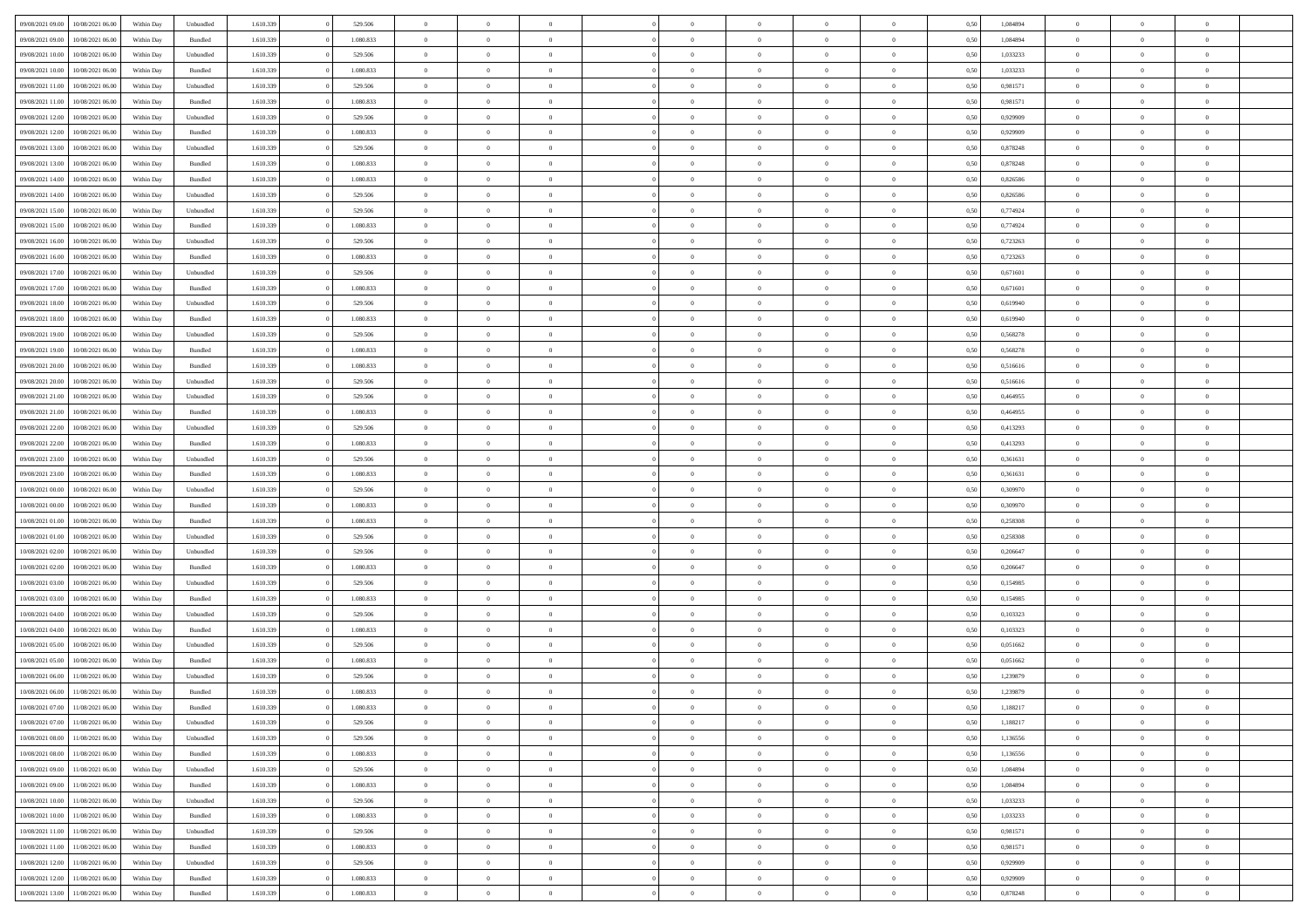| 10/08/2021 13:00                  | 11/08/2021 06:00 | Within Day | Unbundled          | 1.610.339 | 529.506   | $\overline{0}$ | $\Omega$       |                | $\Omega$       | $\Omega$       | $\Omega$       | $\theta$       | 0,50 | 0,878248 | $\theta$       | $\theta$       | $\theta$       |  |
|-----------------------------------|------------------|------------|--------------------|-----------|-----------|----------------|----------------|----------------|----------------|----------------|----------------|----------------|------|----------|----------------|----------------|----------------|--|
| 10/08/2021 14:00                  | 11/08/2021 06:00 | Within Day | Unbundled          | 1.610.339 | 529.506   | $\overline{0}$ | $\theta$       | $\overline{0}$ | $\overline{0}$ | $\bf{0}$       | $\overline{0}$ | $\bf{0}$       | 0,50 | 0,826586 | $\theta$       | $\theta$       | $\overline{0}$ |  |
| 10/08/2021 14:00                  | 11/08/2021 06:00 | Within Day | Bundled            | 1.610.339 | 1.080.833 | $\overline{0}$ | $\overline{0}$ | $\overline{0}$ | $\bf{0}$       | $\bf{0}$       | $\bf{0}$       | $\mathbf{0}$   | 0,50 | 0,826586 | $\overline{0}$ | $\overline{0}$ | $\overline{0}$ |  |
|                                   |                  |            |                    |           |           |                |                |                |                |                |                |                |      |          | $\theta$       |                |                |  |
| 10/08/2021 15:00                  | 11/08/2021 06:00 | Within Dav | Unbundled          | 1.610.339 | 529.506   | $\overline{0}$ | $\overline{0}$ | $\overline{0}$ | $\overline{0}$ | $\bf{0}$       | $\overline{0}$ | $\overline{0}$ | 0.50 | 0.774924 |                | $\theta$       | $\overline{0}$ |  |
| 10/08/2021 15:00                  | 11/08/2021 06:00 | Within Day | Bundled            | 1.610.339 | 1.080.833 | $\overline{0}$ | $\theta$       | $\overline{0}$ | $\overline{0}$ | $\bf{0}$       | $\overline{0}$ | $\bf{0}$       | 0,50 | 0,774924 | $\theta$       | $\overline{0}$ | $\overline{0}$ |  |
| 10/08/2021 16:00                  | 11/08/2021 06:00 | Within Day | Unbundled          | 1.610.339 | 529.506   | $\overline{0}$ | $\bf{0}$       | $\overline{0}$ | $\bf{0}$       | $\overline{0}$ | $\overline{0}$ | $\mathbf{0}$   | 0,50 | 0,723263 | $\overline{0}$ | $\overline{0}$ | $\bf{0}$       |  |
| 10/08/2021 16:00                  | 11/08/2021 06:00 | Within Dav | Bundled            | 1.610.339 | 1.080.833 | $\overline{0}$ | $\overline{0}$ | $\overline{0}$ | $\overline{0}$ | $\overline{0}$ | $\overline{0}$ | $\overline{0}$ | 0.50 | 0,723263 | $\theta$       | $\overline{0}$ | $\overline{0}$ |  |
|                                   |                  |            |                    |           |           |                |                |                |                |                |                |                |      |          |                |                |                |  |
| 10/08/2021 17:00                  | 11/08/2021 06:00 | Within Day | Unbundled          | 1.610.339 | 529.506   | $\overline{0}$ | $\theta$       | $\overline{0}$ | $\overline{0}$ | $\bf{0}$       | $\overline{0}$ | $\bf{0}$       | 0,50 | 0,671601 | $\theta$       | $\theta$       | $\overline{0}$ |  |
| 10/08/2021 17:00                  | 11/08/2021 06:00 | Within Day | Bundled            | 1.610.339 | 1.080.833 | $\overline{0}$ | $\overline{0}$ | $\overline{0}$ | $\bf{0}$       | $\bf{0}$       | $\bf{0}$       | $\bf{0}$       | 0,50 | 0,671601 | $\,0\,$        | $\overline{0}$ | $\overline{0}$ |  |
| 10/08/2021 18:00                  | 11/08/2021 06:00 | Within Dav | Unbundled          | 1.610.339 | 529.506   | $\overline{0}$ | $\overline{0}$ | $\overline{0}$ | $\overline{0}$ | $\overline{0}$ | $\overline{0}$ | $\overline{0}$ | 0.50 | 0,619940 | $\theta$       | $\overline{0}$ | $\overline{0}$ |  |
| 10/08/2021 18:00                  | 11/08/2021 06:00 |            | Bundled            | 1.610.339 | 1.080.833 | $\overline{0}$ | $\theta$       | $\overline{0}$ | $\overline{0}$ | $\bf{0}$       | $\overline{0}$ |                |      | 0,619940 | $\,$ 0 $\,$    | $\overline{0}$ | $\overline{0}$ |  |
|                                   |                  | Within Day |                    |           |           |                |                |                |                |                |                | $\bf{0}$       | 0,50 |          |                |                |                |  |
| 10/08/2021 19:00                  | 11/08/2021 06:00 | Within Day | Bundled            | 1.610.339 | 1.080.833 | $\overline{0}$ | $\overline{0}$ | $\overline{0}$ | $\bf{0}$       | $\bf{0}$       | $\bf{0}$       | $\mathbf{0}$   | 0,50 | 0,568278 | $\overline{0}$ | $\overline{0}$ | $\overline{0}$ |  |
| 10/08/2021 19:00                  | 11/08/2021 06:00 | Within Day | Unbundled          | 1.610.339 | 529.506   | $\overline{0}$ | $\overline{0}$ | $\overline{0}$ | $\overline{0}$ | $\bf{0}$       | $\overline{0}$ | $\overline{0}$ | 0.50 | 0,568278 | $\theta$       | $\theta$       | $\overline{0}$ |  |
| 10/08/2021 20:00                  | 11/08/2021 06:00 | Within Day | Unbundled          | 1.610.339 | 529.506   | $\overline{0}$ | $\theta$       | $\overline{0}$ | $\overline{0}$ | $\bf{0}$       | $\overline{0}$ | $\bf{0}$       | 0,50 | 0,516616 | $\theta$       | $\theta$       | $\overline{0}$ |  |
|                                   |                  |            |                    |           |           |                |                |                |                |                |                |                |      |          |                |                |                |  |
| 10/08/2021 20:00                  | 11/08/2021 06:00 | Within Day | Bundled            | 1.610.339 | 1.080.833 | $\overline{0}$ | $\overline{0}$ | $\overline{0}$ | $\overline{0}$ | $\overline{0}$ | $\overline{0}$ | $\mathbf{0}$   | 0,50 | 0,516616 | $\overline{0}$ | $\overline{0}$ | $\bf{0}$       |  |
| 10/08/2021 21:00                  | 11/08/2021 06:00 | Within Dav | Unbundled          | 1.610.339 | 529.506   | $\overline{0}$ | $\overline{0}$ | $\overline{0}$ | $\overline{0}$ | $\overline{0}$ | $\overline{0}$ | $\overline{0}$ | 0.50 | 0,464955 | $\theta$       | $\overline{0}$ | $\overline{0}$ |  |
| 10/08/2021 21:00                  | 11/08/2021 06:00 | Within Day | Bundled            | 1.610.339 | 1.080.833 | $\overline{0}$ | $\theta$       | $\overline{0}$ | $\overline{0}$ | $\bf{0}$       | $\overline{0}$ | $\bf{0}$       | 0,50 | 0,464955 | $\theta$       | $\theta$       | $\overline{0}$ |  |
| 10/08/2021 22:00                  | 11/08/2021 06:00 | Within Day | Unbundled          | 1.610.339 | 529.506   | $\overline{0}$ | $\overline{0}$ | $\overline{0}$ | $\overline{0}$ | $\bf{0}$       | $\overline{0}$ | $\mathbf{0}$   | 0,50 | 0,413293 | $\bf{0}$       | $\overline{0}$ | $\overline{0}$ |  |
|                                   |                  |            |                    |           |           |                |                |                |                |                |                |                |      |          |                |                |                |  |
| 10/08/2021 22:00                  | 11/08/2021 06:00 | Within Day | Bundled            | 1.610.339 | 1.080.833 | $\overline{0}$ | $\overline{0}$ | $\overline{0}$ | $\overline{0}$ | $\overline{0}$ | $\overline{0}$ | $\overline{0}$ | 0.50 | 0,413293 | $\theta$       | $\overline{0}$ | $\overline{0}$ |  |
| 10/08/2021 23:00                  | 11/08/2021 06:00 | Within Day | Unbundled          | 1.610.339 | 529.506   | $\overline{0}$ | $\theta$       | $\overline{0}$ | $\overline{0}$ | $\bf{0}$       | $\overline{0}$ | $\bf{0}$       | 0,50 | 0,361631 | $\,$ 0 $\,$    | $\overline{0}$ | $\overline{0}$ |  |
| 10/08/2021 23:00                  | 11/08/2021 06:00 | Within Day | Bundled            | 1.610.339 | 1.080.833 | $\overline{0}$ | $\overline{0}$ | $\overline{0}$ | $\overline{0}$ | $\bf{0}$       | $\overline{0}$ | $\bf{0}$       | 0,50 | 0,361631 | $\bf{0}$       | $\overline{0}$ | $\overline{0}$ |  |
| 11/08/2021 00:00                  | 11/08/2021 06:00 | Within Day | Bundled            | 1.610.339 | 1.080.833 | $\overline{0}$ | $\overline{0}$ | $\overline{0}$ | $\overline{0}$ | $\bf{0}$       | $\overline{0}$ | $\overline{0}$ | 0.50 | 0.309970 | $\theta$       | $\overline{0}$ | $\overline{0}$ |  |
|                                   |                  |            |                    |           |           |                | $\theta$       |                |                |                |                |                |      |          |                | $\overline{0}$ |                |  |
| 11/08/2021 00:00                  | 11/08/2021 06:00 | Within Day | Unbundled          | 1.610.339 | 529.506   | $\overline{0}$ |                | $\overline{0}$ | $\overline{0}$ | $\bf{0}$       | $\overline{0}$ | $\bf{0}$       | 0,50 | 0,309970 | $\,$ 0 $\,$    |                | $\overline{0}$ |  |
| 11/08/2021 01:00                  | 11/08/2021 06:00 | Within Day | Unbundled          | 1.610.339 | 529.506   | $\overline{0}$ | $\bf{0}$       | $\overline{0}$ | $\overline{0}$ | $\overline{0}$ | $\overline{0}$ | $\mathbf{0}$   | 0,50 | 0,258308 | $\overline{0}$ | $\overline{0}$ | $\bf{0}$       |  |
| 11/08/2021 01:00                  | 11/08/2021 06:00 | Within Dav | Bundled            | 1.610.339 | 1.080.833 | $\overline{0}$ | $\overline{0}$ | $\overline{0}$ | $\overline{0}$ | $\overline{0}$ | $\overline{0}$ | $\overline{0}$ | 0.50 | 0,258308 | $\theta$       | $\overline{0}$ | $\overline{0}$ |  |
| 11/08/2021 02:00                  | 11/08/2021 06:00 | Within Day | Unbundled          | 1.610.339 | 529.506   | $\overline{0}$ | $\theta$       | $\overline{0}$ | $\overline{0}$ | $\bf{0}$       | $\overline{0}$ | $\bf{0}$       | 0,50 | 0,206647 | $\theta$       | $\theta$       | $\overline{0}$ |  |
|                                   |                  |            |                    |           |           |                |                |                |                |                |                |                |      |          |                |                |                |  |
| 11/08/2021 02:00                  | 11/08/2021 06:00 | Within Day | Bundled            | 1.610.339 | 1.080.833 | $\overline{0}$ | $\overline{0}$ | $\overline{0}$ | $\overline{0}$ | $\bf{0}$       | $\overline{0}$ | $\bf{0}$       | 0,50 | 0,206647 | $\,0\,$        | $\overline{0}$ | $\overline{0}$ |  |
| 11/08/2021 03:00                  | 11/08/2021 06:00 | Within Day | Unbundled          | 1.610.339 | 529.506   | $\overline{0}$ | $\overline{0}$ | $\overline{0}$ | $\overline{0}$ | $\overline{0}$ | $\overline{0}$ | $\overline{0}$ | 0.50 | 0,154985 | $\theta$       | $\overline{0}$ | $\overline{0}$ |  |
| 11/08/2021 03:00                  | 11/08/2021 06:00 | Within Day | Bundled            | 1.610.339 | 1.080.833 | $\overline{0}$ | $\theta$       | $\overline{0}$ | $\overline{0}$ | $\bf{0}$       | $\overline{0}$ | $\bf{0}$       | 0,50 | 0,154985 | $\,$ 0 $\,$    | $\overline{0}$ | $\overline{0}$ |  |
| 11/08/2021 04:00                  | 11/08/2021 06:00 | Within Day | Unbundled          | 1.610.339 | 529.506   | $\overline{0}$ | $\overline{0}$ | $\overline{0}$ | $\overline{0}$ | $\bf{0}$       | $\overline{0}$ | $\bf{0}$       | 0,50 | 0,103323 | $\overline{0}$ | $\overline{0}$ | $\overline{0}$ |  |
|                                   |                  |            |                    |           |           |                |                |                |                |                |                |                |      |          |                |                | $\theta$       |  |
| 11/08/2021 04:00                  | 11/08/2021 06:00 | Within Day | Bundled            | 1.610.339 | 1.080.833 | $\overline{0}$ | $\Omega$       | $\Omega$       | $\Omega$       | $\Omega$       | $\overline{0}$ | $\overline{0}$ | 0,50 | 0,103323 | $\,0\,$        | $\theta$       |                |  |
| 11/08/2021 05:00                  | 11/08/2021 06:00 | Within Day | Unbundled          | 1.610.339 | 529.506   | $\overline{0}$ | $\theta$       | $\overline{0}$ | $\overline{0}$ | $\bf{0}$       | $\overline{0}$ | $\bf{0}$       | 0,50 | 0,051662 | $\theta$       | $\theta$       | $\overline{0}$ |  |
| 11/08/2021 05:00                  | 11/08/2021 06:00 | Within Day | Bundled            | 1.610.339 | 1.080.833 | $\overline{0}$ | $\overline{0}$ | $\overline{0}$ | $\bf{0}$       | $\bf{0}$       | $\overline{0}$ | $\mathbf{0}$   | 0,50 | 0,051662 | $\overline{0}$ | $\overline{0}$ | $\bf{0}$       |  |
| 11/08/2021 06:00                  | 12/08/2021 06:00 | Within Day | Bundled            | 1.610.339 | 1.080.833 | $\overline{0}$ | $\Omega$       | $\Omega$       | $\Omega$       | $\bf{0}$       | $\overline{0}$ | $\overline{0}$ | 0.50 | 1,239879 | $\,0\,$        | $\theta$       | $\theta$       |  |
|                                   |                  |            |                    |           |           | $\overline{0}$ | $\theta$       | $\overline{0}$ |                | $\bf{0}$       | $\overline{0}$ |                |      |          |                | $\theta$       | $\overline{0}$ |  |
| 11/08/2021 06:00                  | 12/08/2021 06:00 | Within Day | Unbundled          | 1.610.339 | 529.506   |                |                |                | $\overline{0}$ |                |                | $\bf{0}$       | 0,50 | 1,239879 | $\,$ 0 $\,$    |                |                |  |
| 11/08/2021 07:00                  | 12/08/2021 06:00 | Within Day | Unbundled          | 1.610.339 | 529.506   | $\overline{0}$ | $\overline{0}$ | $\overline{0}$ | $\bf{0}$       | $\bf{0}$       | $\bf{0}$       | $\bf{0}$       | 0,50 | 1,188217 | $\bf{0}$       | $\overline{0}$ | $\overline{0}$ |  |
| 11/08/2021 07:00                  | 12/08/2021 06:00 | Within Day | Bundled            | 1.610.339 | 1.080.833 | $\overline{0}$ | $\Omega$       | $\Omega$       | $\Omega$       | $\theta$       | $\overline{0}$ | $\overline{0}$ | 0.50 | 1,188217 | $\,$ 0 $\,$    | $\theta$       | $\theta$       |  |
| 11/08/2021 08:00                  | 12/08/2021 06:00 | Within Day | Unbundled          | 1.610.339 | 529.506   | $\overline{0}$ | $\theta$       | $\overline{0}$ | $\overline{0}$ | $\bf{0}$       | $\overline{0}$ | $\bf{0}$       | 0,50 | 1,136556 | $\,$ 0 $\,$    | $\overline{0}$ | $\overline{0}$ |  |
|                                   |                  |            |                    |           |           |                |                |                |                |                |                |                |      |          |                |                |                |  |
| 11/08/2021 08:00                  | 12/08/2021 06:00 | Within Day | Bundled            | 1.610.339 | 1.080.833 | $\overline{0}$ | $\overline{0}$ | $\overline{0}$ | $\bf{0}$       | $\bf{0}$       | $\bf{0}$       | $\bf{0}$       | 0,50 | 1,136556 | $\overline{0}$ | $\overline{0}$ | $\overline{0}$ |  |
| 11/08/2021 09:00                  | 12/08/2021 06:00 | Within Day | Unbundled          | 1.610.339 | 529.506   | $\overline{0}$ | $\Omega$       | $\overline{0}$ | $\Omega$       | $\Omega$       | $\overline{0}$ | $\overline{0}$ | 0,50 | 1,084894 | $\,0\,$        | $\theta$       | $\theta$       |  |
| 11/08/2021 09:00                  | 12/08/2021 06:00 | Within Day | Bundled            | 1.610.339 | 1.080.833 | $\overline{0}$ | $\theta$       | $\overline{0}$ | $\overline{0}$ | $\,$ 0         | $\overline{0}$ | $\bf{0}$       | 0,50 | 1,084894 | $\,$ 0 $\,$    | $\overline{0}$ | $\overline{0}$ |  |
| 11/08/2021 10:00                  | 12/08/2021 06:00 | Within Day | Unbundled          | 1.610.339 | 529.506   | $\overline{0}$ | $\overline{0}$ | $\overline{0}$ | $\bf{0}$       | $\bf{0}$       | $\bf{0}$       | $\mathbf{0}$   | 0,50 | 1,033233 | $\bf{0}$       | $\overline{0}$ | $\bf{0}$       |  |
| 11/08/2021 10:00                  | 12/08/2021 06:00 |            | Bundled            | 1.610.339 | 1.080.833 | $\overline{0}$ | $\Omega$       | $\Omega$       | $\Omega$       | $\Omega$       | $\Omega$       | $\overline{0}$ | 0.50 | 1.033233 | $\theta$       | $\theta$       | $\theta$       |  |
|                                   |                  | Within Day |                    |           |           |                |                |                |                |                |                |                |      |          |                |                |                |  |
| 11/08/2021 11:00                  | 12/08/2021 06:00 | Within Day | Unbundled          | 1.610.339 | 529.506   | $\overline{0}$ | $\overline{0}$ | $\overline{0}$ | $\bf{0}$       | $\,$ 0         | $\bf{0}$       | $\bf{0}$       | 0,50 | 0,981571 | $\,0\,$        | $\overline{0}$ | $\overline{0}$ |  |
| 11/08/2021 11:00                  | 12/08/2021 06:00 | Within Day | $\mathbf B$ undled | 1.610.339 | 1.080.833 | $\bf{0}$       | $\bf{0}$       |                |                |                |                |                | 0,50 | 0,981571 | $\bf{0}$       | $\overline{0}$ |                |  |
| 11/08/2021 12:00                  | 12/08/2021 06:00 | Within Day | Bundled            | 1.610.339 | 1.080.833 | $\overline{0}$ | $\overline{0}$ | $\overline{0}$ | $\Omega$       | $\overline{0}$ | $\overline{0}$ | $\overline{0}$ | 0.50 | 0,929909 | $\theta$       | $\theta$       | $\theta$       |  |
| 11/08/2021 12:00                  | 12/08/2021 06:00 | Within Day | Unbundled          | 1.610.339 | 529.506   | $\overline{0}$ | $\,$ 0         | $\overline{0}$ | $\bf{0}$       | $\,$ 0 $\,$    | $\overline{0}$ | $\,$ 0 $\,$    | 0,50 | 0,929909 | $\,$ 0 $\,$    | $\,$ 0 $\,$    | $\,$ 0         |  |
|                                   |                  |            |                    |           |           |                |                |                |                |                |                |                |      |          |                |                |                |  |
| 11/08/2021 13:00                  | 12/08/2021 06:00 | Within Day | Unbundled          | 1.610.339 | 529.506   | $\overline{0}$ | $\overline{0}$ | $\overline{0}$ | $\overline{0}$ | $\overline{0}$ | $\overline{0}$ | $\mathbf{0}$   | 0,50 | 0,878248 | $\overline{0}$ | $\bf{0}$       | $\overline{0}$ |  |
| 11/08/2021 13:00                  | 12/08/2021 06:00 | Within Day | $\mathbf B$ undled | 1.610.339 | 1.080.833 | $\overline{0}$ | $\overline{0}$ | $\overline{0}$ | $\Omega$       | $\overline{0}$ | $\overline{0}$ | $\overline{0}$ | 0,50 | 0,878248 | $\overline{0}$ | $\theta$       | $\overline{0}$ |  |
| 11/08/2021 14:00                  | 12/08/2021 06:00 | Within Day | Unbundled          | 1.610.339 | 529.506   | $\overline{0}$ | $\,$ 0         | $\overline{0}$ | $\overline{0}$ | $\,$ 0 $\,$    | $\overline{0}$ | $\mathbf{0}$   | 0,50 | 0,826586 | $\,$ 0 $\,$    | $\overline{0}$ | $\overline{0}$ |  |
| 11/08/2021 14:00                  | 12/08/2021 06:00 | Within Day | Bundled            | 1.610.339 | 1.080.833 | $\overline{0}$ | $\overline{0}$ | $\overline{0}$ | $\overline{0}$ | $\overline{0}$ | $\overline{0}$ | $\mathbf{0}$   | 0,50 | 0,826586 | $\overline{0}$ | $\overline{0}$ | $\bf{0}$       |  |
|                                   |                  |            |                    |           |           |                |                |                |                |                |                |                |      |          |                |                |                |  |
| 11/08/2021 15:00                  | 12/08/2021 06:00 | Within Day | Unbundled          | 1.610.339 | 529.506   | $\overline{0}$ | $\overline{0}$ | $\overline{0}$ | $\overline{0}$ | $\overline{0}$ | $\overline{0}$ | $\bf{0}$       | 0.50 | 0,774924 | $\overline{0}$ | $\theta$       | $\overline{0}$ |  |
| 11/08/2021 15:00                  | 12/08/2021 06:00 | Within Day | Bundled            | 1.610.339 | 1.080.833 | $\overline{0}$ | $\,$ 0         | $\overline{0}$ | $\bf{0}$       | $\bf{0}$       | $\bf{0}$       | $\bf{0}$       | 0,50 | 0,774924 | $\,$ 0 $\,$    | $\overline{0}$ | $\overline{0}$ |  |
| 11/08/2021 16:00                  | 12/08/2021 06:00 | Within Day | Unbundled          | 1.610.339 | 529.506   | $\overline{0}$ | $\bf{0}$       | $\overline{0}$ | $\overline{0}$ | $\overline{0}$ | $\overline{0}$ | $\mathbf{0}$   | 0,50 | 0,723263 | $\overline{0}$ | $\overline{0}$ | $\bf{0}$       |  |
| 11/08/2021 16:00                  | 12/08/2021 06:00 | Within Day | Bundled            | 1.610.339 | 1.080.833 | $\overline{0}$ | $\overline{0}$ | $\overline{0}$ | $\Omega$       | $\overline{0}$ | $\overline{0}$ | $\overline{0}$ | 0.50 | 0,723263 | $\overline{0}$ | $\overline{0}$ | $\overline{0}$ |  |
|                                   |                  |            |                    |           |           |                |                |                |                |                |                |                |      |          |                |                |                |  |
| 11/08/2021 17:00                  | 12/08/2021 06:00 | Within Day | Unbundled          | 1.610.339 | 529.506   | $\overline{0}$ | $\bf{0}$       | $\overline{0}$ | $\overline{0}$ | $\bf{0}$       | $\bf{0}$       | $\bf{0}$       | 0,50 | 0,671601 | $\,$ 0 $\,$    | $\,$ 0 $\,$    | $\bf{0}$       |  |
| 11/08/2021 17:00 12/08/2021 06:00 |                  | Within Day | Bundled            | 1.610.339 | 1.080.833 | $\overline{0}$ | $\bf{0}$       | $\overline{0}$ | $\bf{0}$       | $\bf{0}$       | $\bf{0}$       | $\bf{0}$       | 0,50 | 0,671601 | $\overline{0}$ | $\overline{0}$ | $\bf{0}$       |  |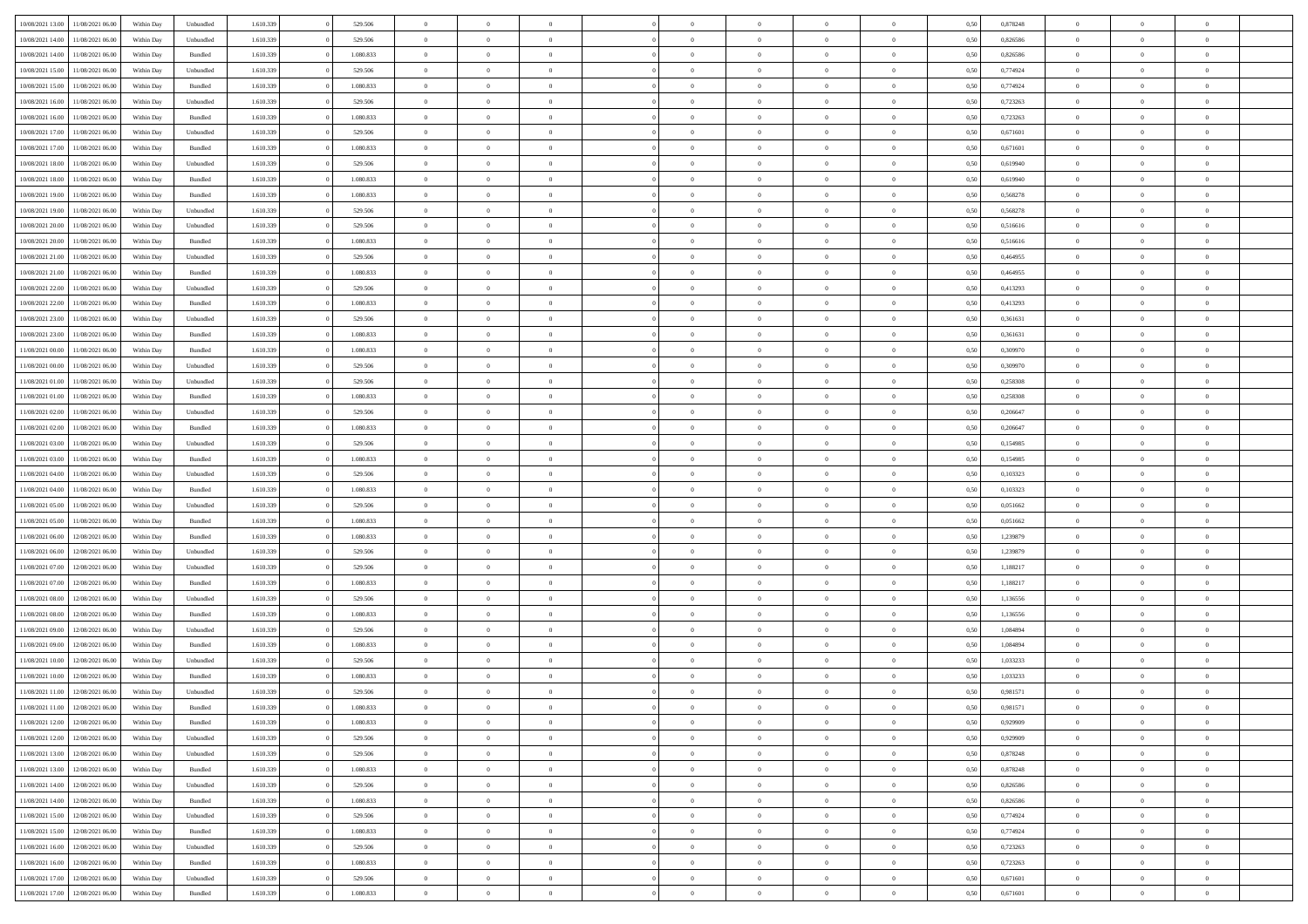| 11/08/2021 18:00                  | 12/08/2021 06:00 | Within Day | Bundled   | 1.610.339 | 1.080.833 | $\overline{0}$ | $\Omega$       |                | $\Omega$       | $\Omega$       | $\theta$       | $\theta$       | 0,50 | 0,619940 | $\theta$                   | $\theta$       | $\theta$       |  |
|-----------------------------------|------------------|------------|-----------|-----------|-----------|----------------|----------------|----------------|----------------|----------------|----------------|----------------|------|----------|----------------------------|----------------|----------------|--|
|                                   |                  |            |           |           |           |                |                |                |                |                |                |                |      |          |                            |                |                |  |
| 11/08/2021 18:00                  | 12/08/2021 06:00 | Within Day | Unbundled | 1.610.339 | 529.506   | $\overline{0}$ | $\theta$       | $\overline{0}$ | $\overline{0}$ | $\bf{0}$       | $\overline{0}$ | $\bf{0}$       | 0,50 | 0,619940 | $\theta$                   | $\overline{0}$ | $\overline{0}$ |  |
| 11/08/2021 19:00                  | 12/08/2021 06:00 | Within Day | Unbundled | 1.610.339 | 529.506   | $\overline{0}$ | $\overline{0}$ | $\overline{0}$ | $\bf{0}$       | $\bf{0}$       | $\bf{0}$       | $\mathbf{0}$   | 0,50 | 0,568278 | $\overline{0}$             | $\overline{0}$ | $\overline{0}$ |  |
| 11/08/2021 19:00                  | 12/08/2021 06:00 | Within Dav | Bundled   | 1.610.339 | 1.080.833 | $\overline{0}$ | $\overline{0}$ | $\overline{0}$ | $\overline{0}$ | $\bf{0}$       | $\overline{0}$ | $\overline{0}$ | 0.50 | 0,568278 | $\theta$                   | $\theta$       | $\overline{0}$ |  |
| 11/08/2021 20:00                  | 12/08/2021 06:00 | Within Day | Unbundled | 1.610.339 | 529.506   | $\overline{0}$ | $\theta$       | $\overline{0}$ | $\overline{0}$ | $\bf{0}$       | $\overline{0}$ | $\bf{0}$       | 0,50 | 0,516616 | $\,$ 0 $\,$                | $\overline{0}$ | $\overline{0}$ |  |
| 11/08/2021 20:00                  | 12/08/2021 06:00 | Within Day | Bundled   | 1.610.339 | 1.080.833 | $\overline{0}$ | $\overline{0}$ | $\overline{0}$ | $\bf{0}$       | $\overline{0}$ | $\overline{0}$ | $\mathbf{0}$   | 0,50 | 0,516616 | $\overline{0}$             | $\overline{0}$ | $\bf{0}$       |  |
|                                   |                  |            |           |           |           |                | $\overline{0}$ |                |                | $\overline{0}$ |                |                |      |          | $\theta$                   | $\overline{0}$ | $\overline{0}$ |  |
| 11/08/2021 21:00                  | 12/08/2021 06:00 | Within Dav | Unbundled | 1.610.339 | 529.506   | $\overline{0}$ |                | $\overline{0}$ | $\overline{0}$ |                | $\overline{0}$ | $\overline{0}$ | 0.50 | 0,464955 |                            |                |                |  |
| 11/08/2021 21:00                  | 12/08/2021 06:00 | Within Day | Bundled   | 1.610.339 | 1.080.833 | $\overline{0}$ | $\theta$       | $\overline{0}$ | $\overline{0}$ | $\bf{0}$       | $\overline{0}$ | $\bf{0}$       | 0,50 | 0,464955 | $\theta$                   | $\theta$       | $\overline{0}$ |  |
| 11/08/2021 22:00                  | 12/08/2021 06:00 | Within Day | Unbundled | 1.610.339 | 529.506   | $\overline{0}$ | $\overline{0}$ | $\overline{0}$ | $\bf{0}$       | $\bf{0}$       | $\bf{0}$       | $\mathbf{0}$   | 0,50 | 0,413293 | $\,0\,$                    | $\overline{0}$ | $\overline{0}$ |  |
| 11/08/2021 22:00                  | 12/08/2021 06:00 | Within Dav | Bundled   | 1.610.339 | 1.080.833 | $\overline{0}$ | $\overline{0}$ | $\overline{0}$ | $\overline{0}$ | $\overline{0}$ | $\overline{0}$ | $\overline{0}$ | 0.50 | 0,413293 | $\theta$                   | $\overline{0}$ | $\overline{0}$ |  |
| 11/08/2021 23:00                  | 12/08/2021 06:00 | Within Day | Bundled   | 1.610.339 | 1.080.833 | $\overline{0}$ | $\theta$       | $\overline{0}$ | $\overline{0}$ | $\bf{0}$       | $\overline{0}$ | $\bf{0}$       | 0,50 | 0,361631 | $\,$ 0 $\,$                | $\overline{0}$ | $\overline{0}$ |  |
| 11/08/2021 23:00                  | 12/08/2021 06:00 | Within Day | Unbundled | 1.610.339 | 529.506   | $\overline{0}$ | $\overline{0}$ | $\overline{0}$ | $\bf{0}$       | $\bf{0}$       | $\bf{0}$       | $\mathbf{0}$   | 0,50 | 0,361631 | $\overline{0}$             | $\overline{0}$ | $\bf{0}$       |  |
| 12/08/2021 00:00                  | 12/08/2021 06:00 | Within Day | Unbundled | 1.610.339 | 529.506   | $\overline{0}$ | $\overline{0}$ | $\overline{0}$ | $\overline{0}$ | $\bf{0}$       | $\overline{0}$ | $\overline{0}$ | 0.50 | 0,309970 | $\theta$                   | $\theta$       | $\overline{0}$ |  |
| 12/08/2021 00:00                  | 12/08/2021 06:00 |            |           | 1.610.339 | 1.080.833 | $\overline{0}$ | $\theta$       | $\overline{0}$ | $\overline{0}$ | $\bf{0}$       | $\overline{0}$ |                |      | 0,309970 | $\theta$                   | $\overline{0}$ | $\overline{0}$ |  |
|                                   |                  | Within Day | Bundled   |           |           |                |                |                |                |                |                | $\bf{0}$       | 0,50 |          |                            |                |                |  |
| 12/08/2021 01:00                  | 12/08/2021 06:00 | Within Day | Unbundled | 1.610.339 | 529.506   | $\overline{0}$ | $\overline{0}$ | $\overline{0}$ | $\bf{0}$       | $\overline{0}$ | $\overline{0}$ | $\mathbf{0}$   | 0,50 | 0,258308 | $\overline{0}$             | $\overline{0}$ | $\bf{0}$       |  |
| 12/08/2021 01:00                  | 12/08/2021 06:00 | Within Dav | Bundled   | 1.610.339 | 1.080.833 | $\overline{0}$ | $\overline{0}$ | $\overline{0}$ | $\overline{0}$ | $\overline{0}$ | $\overline{0}$ | $\overline{0}$ | 0.50 | 0,258308 | $\overline{0}$             | $\overline{0}$ | $\overline{0}$ |  |
| 12/08/2021 02:00                  | 12/08/2021 06:00 | Within Day | Unbundled | 1.610.339 | 529.506   | $\overline{0}$ | $\theta$       | $\overline{0}$ | $\overline{0}$ | $\bf{0}$       | $\overline{0}$ | $\bf{0}$       | 0,50 | 0,206647 | $\theta$                   | $\overline{0}$ | $\overline{0}$ |  |
| 12/08/2021 02:00                  | 12/08/2021 06:00 | Within Day | Bundled   | 1.610.339 | 1.080.833 | $\overline{0}$ | $\overline{0}$ | $\overline{0}$ | $\bf{0}$       | $\bf{0}$       | $\bf{0}$       | $\mathbf{0}$   | 0,50 | 0,206647 | $\bf{0}$                   | $\overline{0}$ | $\bf{0}$       |  |
| 12/08/2021 03:00                  | 12/08/2021 06:00 | Within Day | Unbundled | 1.610.339 | 529.506   | $\overline{0}$ | $\overline{0}$ | $\overline{0}$ | $\overline{0}$ | $\overline{0}$ | $\overline{0}$ | $\overline{0}$ | 0.50 | 0,154985 | $\theta$                   | $\overline{0}$ | $\overline{0}$ |  |
| 12/08/2021 03:00                  | 12/08/2021 06:00 | Within Day | Bundled   | 1.610.339 | 1.080.833 | $\overline{0}$ | $\theta$       | $\overline{0}$ | $\overline{0}$ | $\bf{0}$       | $\overline{0}$ | $\bf{0}$       | 0,50 | 0,154985 | $\,$ 0 $\,$                | $\overline{0}$ | $\overline{0}$ |  |
|                                   |                  |            |           |           |           |                | $\overline{0}$ |                |                | $\bf{0}$       |                |                |      |          |                            | $\overline{0}$ | $\bf{0}$       |  |
| 12/08/2021 04:00                  | 12/08/2021 06:00 | Within Day | Unbundled | 1.610.339 | 529.506   | $\overline{0}$ |                | $\overline{0}$ | $\bf{0}$       |                | $\bf{0}$       | $\mathbf{0}$   | 0,50 | 0,103323 | $\overline{0}$<br>$\theta$ |                |                |  |
| 12/08/2021 04:00                  | 12/08/2021 06:00 | Within Day | Bundled   | 1.610.339 | 1.080.833 | $\overline{0}$ | $\overline{0}$ | $\overline{0}$ | $\overline{0}$ | $\overline{0}$ | $\overline{0}$ | $\overline{0}$ | 0.50 | 0,103323 |                            | $\overline{0}$ | $\overline{0}$ |  |
| 12/08/2021 05:00                  | 12/08/2021 06:00 | Within Day | Bundled   | 1.610.339 | 1.080.833 | $\overline{0}$ | $\theta$       | $\overline{0}$ | $\overline{0}$ | $\bf{0}$       | $\overline{0}$ | $\bf{0}$       | 0,50 | 0,051662 | $\,$ 0 $\,$                | $\overline{0}$ | $\overline{0}$ |  |
| 12/08/2021 05:00                  | 12/08/2021 06:00 | Within Day | Unbundled | 1.610.339 | 529.506   | $\overline{0}$ | $\overline{0}$ | $\overline{0}$ | $\bf{0}$       | $\overline{0}$ | $\overline{0}$ | $\mathbf{0}$   | 0,50 | 0,051662 | $\bf{0}$                   | $\overline{0}$ | $\bf{0}$       |  |
| 12/08/2021 06:00                  | 13/08/2021 06:00 | Within Dav | Unbundled | 1.610.339 | 529.506   | $\overline{0}$ | $\overline{0}$ | $\overline{0}$ | $\overline{0}$ | $\overline{0}$ | $\overline{0}$ | $\overline{0}$ | 0.50 | 1,239879 | $\overline{0}$             | $\overline{0}$ | $\overline{0}$ |  |
| 12/08/2021 06:00                  | 13/08/2021 06:00 | Within Day | Bundled   | 1.610.339 | 1.080.833 | $\overline{0}$ | $\theta$       | $\overline{0}$ | $\overline{0}$ | $\bf{0}$       | $\overline{0}$ | $\bf{0}$       | 0,50 | 1,239879 | $\,$ 0 $\,$                | $\theta$       | $\overline{0}$ |  |
| 12/08/2021 07:00                  | 13/08/2021 06:00 | Within Day | Unbundled | 1.610.339 | 529.506   | $\overline{0}$ | $\overline{0}$ | $\overline{0}$ | $\bf{0}$       | $\bf{0}$       | $\bf{0}$       | $\mathbf{0}$   | 0,50 | 1,188217 | $\,0\,$                    | $\overline{0}$ | $\overline{0}$ |  |
| 12/08/2021 07:00                  | 13/08/2021 06:00 | Within Day | Bundled   | 1.610.339 | 1.080.833 | $\overline{0}$ | $\overline{0}$ | $\overline{0}$ | $\overline{0}$ | $\overline{0}$ | $\overline{0}$ | $\overline{0}$ | 0.50 | 1,188217 | $\theta$                   | $\overline{0}$ | $\overline{0}$ |  |
|                                   |                  |            |           |           |           |                |                |                |                |                |                |                |      |          |                            |                |                |  |
| 12/08/2021 08:00                  | 13/08/2021 06:00 | Within Day | Unbundled | 1.610.339 | 529.506   | $\overline{0}$ | $\theta$       | $\overline{0}$ | $\overline{0}$ | $\bf{0}$       | $\overline{0}$ | $\bf{0}$       | 0,50 | 1,136556 | $\,$ 0 $\,$                | $\overline{0}$ | $\overline{0}$ |  |
| 12/08/2021 08:00                  | 13/08/2021 06:00 | Within Day | Bundled   | 1.610.339 | 1.080.833 | $\overline{0}$ | $\overline{0}$ | $\overline{0}$ | $\bf{0}$       | $\bf{0}$       | $\bf{0}$       | $\bf{0}$       | 0,50 | 1,136556 | $\bf{0}$                   | $\overline{0}$ | $\bf{0}$       |  |
| 12/08/2021 09:00                  | 13/08/2021 06:00 | Within Day | Unbundled | 1.610.339 | 529.506   | $\overline{0}$ | $\Omega$       | $\overline{0}$ | $\Omega$       | $\Omega$       | $\overline{0}$ | $\overline{0}$ | 0,50 | 1,084894 | $\,0\,$                    | $\theta$       | $\theta$       |  |
| 12/08/2021 09:00                  | 13/08/2021 06:00 | Within Day | Bundled   | 1.610.339 | 1.080.833 | $\overline{0}$ | $\theta$       | $\overline{0}$ | $\overline{0}$ | $\bf{0}$       | $\overline{0}$ | $\bf{0}$       | 0,50 | 1,084894 | $\,$ 0 $\,$                | $\overline{0}$ | $\overline{0}$ |  |
| 12/08/2021 10:00                  | 13/08/2021 06:00 | Within Day | Unbundled | 1.610.339 | 529.506   | $\overline{0}$ | $\overline{0}$ | $\overline{0}$ | $\bf{0}$       | $\overline{0}$ | $\overline{0}$ | $\mathbf{0}$   | 0,50 | 1,033233 | $\bf{0}$                   | $\overline{0}$ | $\bf{0}$       |  |
| 12/08/2021 10:00                  | 13/08/2021 06:00 | Within Day | Bundled   | 1.610.339 | 1.080.833 | $\overline{0}$ | $\Omega$       | $\Omega$       | $\Omega$       | $\overline{0}$ | $\overline{0}$ | $\overline{0}$ | 0.50 | 1,033233 | $\,0\,$                    | $\theta$       | $\theta$       |  |
| 12/08/2021 11:00                  | 13/08/2021 06:00 | Within Day | Bundled   | 1.610.339 | 1.080.833 | $\overline{0}$ | $\theta$       | $\overline{0}$ | $\overline{0}$ | $\bf{0}$       | $\overline{0}$ | $\bf{0}$       | 0,50 | 0,981571 | $\,$ 0 $\,$                | $\overline{0}$ | $\overline{0}$ |  |
| 12/08/2021 11:00                  | 13/08/2021 06:00 | Within Day | Unbundled | 1.610.339 | 529.506   | $\overline{0}$ | $\overline{0}$ | $\overline{0}$ | $\bf{0}$       | $\bf{0}$       | $\bf{0}$       | $\mathbf{0}$   | 0,50 | 0,981571 | $\bf{0}$                   | $\overline{0}$ | $\bf{0}$       |  |
|                                   | 13/08/2021 06:00 |            |           |           |           | $\overline{0}$ | $\Omega$       |                | $\Omega$       | $\overline{0}$ | $\overline{0}$ |                |      |          | $\,$ 0 $\,$                | $\theta$       | $\theta$       |  |
| 12/08/2021 12:00                  |                  | Within Day | Unbundled | 1.610.339 | 529.506   |                |                | $\overline{0}$ |                |                |                | $\overline{0}$ | 0.50 | 0,929909 |                            |                |                |  |
| 12/08/2021 12:00                  | 13/08/2021 06:00 | Within Day | Bundled   | 1.610.339 | 1.080.833 | $\overline{0}$ | $\overline{0}$ | $\overline{0}$ | $\overline{0}$ | $\,$ 0         | $\overline{0}$ | $\bf{0}$       | 0,50 | 0,929909 | $\,$ 0 $\,$                | $\overline{0}$ | $\overline{0}$ |  |
| 12/08/2021 13:00                  | 13/08/2021 06:00 | Within Day | Unbundled | 1.610.339 | 529.506   | $\overline{0}$ | $\overline{0}$ | $\overline{0}$ | $\bf{0}$       | $\bf{0}$       | $\bf{0}$       | $\mathbf{0}$   | 0,50 | 0,878248 | $\bf{0}$                   | $\overline{0}$ | $\bf{0}$       |  |
| 12/08/2021 13:00                  | 13/08/2021 06:00 | Within Day | Bundled   | 1.610.339 | 1.080.833 | $\overline{0}$ | $\Omega$       | $\overline{0}$ | $\Omega$       | $\overline{0}$ | $\overline{0}$ | $\overline{0}$ | 0.50 | 0,878248 | $\,0\,$                    | $\theta$       | $\theta$       |  |
| 12/08/2021 14:00                  | 13/08/2021 06:00 | Within Day | Unbundled | 1.610.339 | 529.506   | $\overline{0}$ | $\overline{0}$ | $\overline{0}$ | $\overline{0}$ | $\,$ 0         | $\overline{0}$ | $\bf{0}$       | 0,50 | 0,826586 | $\,$ 0 $\,$                | $\overline{0}$ | $\overline{0}$ |  |
| 12/08/2021 14:00                  | 13/08/2021 06:00 | Within Day | Bundled   | 1.610.339 | 1.080.833 | $\overline{0}$ | $\overline{0}$ | $\overline{0}$ | $\bf{0}$       | $\bf{0}$       | $\overline{0}$ | $\mathbf{0}$   | 0,50 | 0,826586 | $\bf{0}$                   | $\overline{0}$ | $\bf{0}$       |  |
| 12/08/2021 15:00                  | 13/08/2021 06:00 | Within Day | Unbundled | 1.610.339 | 529.506   | $\overline{0}$ | $\Omega$       | $\Omega$       | $\Omega$       | $\Omega$       | $\Omega$       | $\overline{0}$ | 0.50 | 0,774924 | $\theta$                   | $\theta$       | $\theta$       |  |
| 12/08/2021 15:00                  | 13/08/2021 06:00 | Within Day | Bundled   | 1.610.339 | 1.080.833 | $\overline{0}$ | $\overline{0}$ | $\overline{0}$ | $\bf{0}$       | $\,$ 0         | $\bf{0}$       | $\bf{0}$       | 0,50 | 0,774924 | $\,0\,$                    | $\,$ 0 $\,$    | $\overline{0}$ |  |
| 12/08/2021 16:00                  | 13/08/2021 06:00 | Within Day | Unbundled | 1.610.339 | 529.506   | $\bf{0}$       | $\bf{0}$       |                |                | $\bf{0}$       |                |                | 0,50 | 0,723263 | $\bf{0}$                   | $\overline{0}$ |                |  |
|                                   |                  |            |           |           |           |                |                |                |                |                |                |                |      |          |                            |                |                |  |
| 12/08/2021 16:00                  | 13/08/2021 06:00 | Within Day | Bundled   | 1.610.339 | 1.080.833 | $\overline{0}$ | $\overline{0}$ | $\overline{0}$ | $\Omega$       | $\overline{0}$ | $\overline{0}$ | $\overline{0}$ | 0,50 | 0,723263 | $\theta$                   | $\theta$       | $\theta$       |  |
| 12/08/2021 17:00                  | 13/08/2021 06:00 | Within Day | Bundled   | 1.610.339 | 1.080.833 | $\overline{0}$ | $\,$ 0         | $\overline{0}$ | $\bf{0}$       | $\,$ 0 $\,$    | $\overline{0}$ | $\,$ 0 $\,$    | 0,50 | 0,671601 | $\,$ 0 $\,$                | $\,$ 0 $\,$    | $\,$ 0         |  |
| 12/08/2021 17:00                  | 13/08/2021 06:00 | Within Day | Unbundled | 1.610.339 | 529.506   | $\overline{0}$ | $\overline{0}$ | $\overline{0}$ | $\overline{0}$ | $\overline{0}$ | $\overline{0}$ | $\mathbf{0}$   | 0,50 | 0,671601 | $\overline{0}$             | $\bf{0}$       | $\bf{0}$       |  |
| 12/08/2021 18:00                  | 13/08/2021 06:00 | Within Day | Unbundled | 1.610.339 | 529.506   | $\overline{0}$ | $\overline{0}$ | $\overline{0}$ | $\Omega$       | $\overline{0}$ | $\overline{0}$ | $\overline{0}$ | 0,50 | 0,619940 | $\overline{0}$             | $\overline{0}$ | $\overline{0}$ |  |
| 12/08/2021 18:00                  | 13/08/2021 06:00 | Within Day | Bundled   | 1.610.339 | 1.080.833 | $\overline{0}$ | $\,$ 0         | $\overline{0}$ | $\bf{0}$       | $\,$ 0 $\,$    | $\overline{0}$ | $\mathbf{0}$   | 0,50 | 0,619940 | $\,$ 0 $\,$                | $\overline{0}$ | $\overline{0}$ |  |
| 12/08/2021 19:00                  | 13/08/2021 06:00 | Within Day | Unbundled | 1.610.339 | 529.506   | $\overline{0}$ | $\overline{0}$ | $\overline{0}$ | $\overline{0}$ | $\overline{0}$ | $\overline{0}$ | $\mathbf{0}$   | 0,50 | 0,568278 | $\overline{0}$             | $\overline{0}$ | $\bf{0}$       |  |
| 12/08/2021 19:00                  | 13/08/2021 06:00 | Within Day | Bundled   | 1.610.339 | 1.080.833 | $\overline{0}$ | $\overline{0}$ | $\overline{0}$ | $\overline{0}$ | $\overline{0}$ | $\overline{0}$ | $\bf{0}$       | 0.50 | 0,568278 | $\overline{0}$             | $\theta$       | $\overline{0}$ |  |
| 12/08/2021 20:00                  | 13/08/2021 06:00 | Within Day | Unbundled | 1.610.339 | 529.506   | $\overline{0}$ | $\,$ 0         | $\overline{0}$ | $\bf{0}$       | $\bf{0}$       | $\bf{0}$       | $\bf{0}$       | 0,50 | 0,516616 | $\,$ 0 $\,$                | $\overline{0}$ | $\overline{0}$ |  |
|                                   |                  |            |           |           |           |                |                |                |                |                |                |                |      |          |                            |                |                |  |
| 12/08/2021 20:00                  | 13/08/2021 06:00 | Within Day | Bundled   | 1.610.339 | 1.080.833 | $\overline{0}$ | $\bf{0}$       | $\overline{0}$ | $\overline{0}$ | $\overline{0}$ | $\overline{0}$ | $\mathbf{0}$   | 0,50 | 0,516616 | $\overline{0}$             | $\overline{0}$ | $\bf{0}$       |  |
| 12/08/2021 21:00                  | 13/08/2021 06:00 | Within Day | Unbundled | 1.610.339 | 529.506   | $\overline{0}$ | $\overline{0}$ | $\overline{0}$ | $\Omega$       | $\overline{0}$ | $\overline{0}$ | $\overline{0}$ | 0.50 | 0.464955 | $\overline{0}$             | $\overline{0}$ | $\overline{0}$ |  |
| 12/08/2021 21:00                  | 13/08/2021 06:00 | Within Day | Bundled   | 1.610.339 | 1.080.833 | $\overline{0}$ | $\bf{0}$       | $\overline{0}$ | $\bf{0}$       | $\bf{0}$       | $\bf{0}$       | $\mathbf{0}$   | 0,50 | 0,464955 | $\,$ 0 $\,$                | $\,$ 0 $\,$    | $\bf{0}$       |  |
| 12/08/2021 22:00 13/08/2021 06:00 |                  | Within Day | Bundled   | 1.610.339 | 1.080.833 | $\overline{0}$ | $\overline{0}$ | $\overline{0}$ | $\overline{0}$ | $\overline{0}$ | $\bf{0}$       | $\mathbf{0}$   | 0,50 | 0,413293 | $\overline{0}$             | $\bf{0}$       | $\overline{0}$ |  |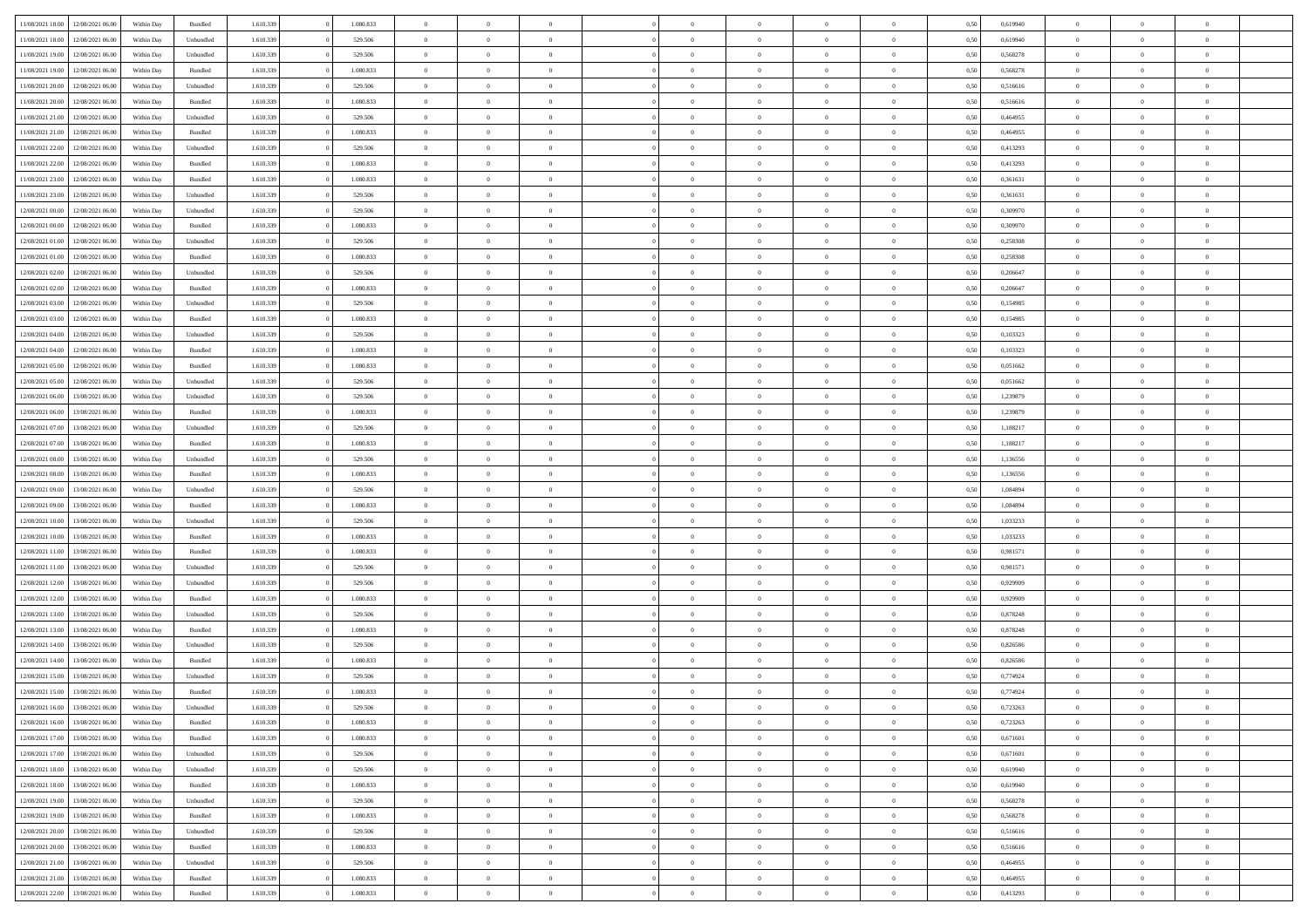| 12/08/2021 22:00 | 13/08/2021 06:00 | Within Dav | Unbundled          | 1.610.339 | 529.506   | $\overline{0}$ | $\Omega$       |                | $\Omega$       | $\Omega$       | $\Omega$       | $\theta$       | 0.50 | 0,413293 | $\theta$       | $\theta$       | $\theta$       |  |
|------------------|------------------|------------|--------------------|-----------|-----------|----------------|----------------|----------------|----------------|----------------|----------------|----------------|------|----------|----------------|----------------|----------------|--|
|                  |                  |            |                    |           |           |                |                |                |                |                |                |                |      |          |                |                |                |  |
| 12/08/2021 23:00 | 13/08/2021 06:00 | Within Day | Unbundled          | 1.610.339 | 529.506   | $\overline{0}$ | $\theta$       | $\overline{0}$ | $\overline{0}$ | $\bf{0}$       | $\overline{0}$ | $\bf{0}$       | 0,50 | 0,361631 | $\theta$       | $\theta$       | $\overline{0}$ |  |
| 12/08/2021 23:00 | 13/08/2021 06:00 | Within Day | Bundled            | 1.610.339 | 1.080.833 | $\overline{0}$ | $\overline{0}$ | $\overline{0}$ | $\bf{0}$       | $\bf{0}$       | $\bf{0}$       | $\bf{0}$       | 0,50 | 0,361631 | $\overline{0}$ | $\overline{0}$ | $\overline{0}$ |  |
| 13/08/2021 00:00 | 13/08/2021 06:00 | Within Day | Unbundled          | 1.610.339 | 529.506   | $\overline{0}$ | $\overline{0}$ | $\overline{0}$ | $\overline{0}$ | $\bf{0}$       | $\overline{0}$ | $\overline{0}$ | 0.50 | 0,309970 | $\theta$       | $\theta$       | $\overline{0}$ |  |
| 13/08/2021 00:00 | 13/08/2021 06:00 | Within Day | Bundled            | 1.610.339 | 1.080.833 | $\overline{0}$ | $\theta$       | $\overline{0}$ | $\overline{0}$ | $\bf{0}$       | $\overline{0}$ | $\bf{0}$       | 0,50 | 0,309970 | $\theta$       | $\theta$       | $\overline{0}$ |  |
| 13/08/2021 01:00 | 13/08/2021 06:00 | Within Day | Unbundled          | 1.610.339 | 529.506   | $\overline{0}$ | $\bf{0}$       | $\overline{0}$ | $\bf{0}$       | $\overline{0}$ | $\overline{0}$ | $\mathbf{0}$   | 0,50 | 0,258308 | $\overline{0}$ | $\overline{0}$ | $\bf{0}$       |  |
|                  |                  |            |                    |           |           |                |                |                |                | $\overline{0}$ |                |                |      |          | $\theta$       | $\overline{0}$ | $\overline{0}$ |  |
| 13/08/2021 01:00 | 13/08/2021 06:00 | Within Dav | Bundled            | 1.610.339 | 1.080.833 | $\overline{0}$ | $\overline{0}$ | $\overline{0}$ | $\overline{0}$ |                | $\overline{0}$ | $\overline{0}$ | 0.50 | 0,258308 |                |                |                |  |
| 13/08/2021 02:00 | 13/08/2021 06:00 | Within Day | Unbundled          | 1.610.339 | 529.506   | $\overline{0}$ | $\theta$       | $\overline{0}$ | $\overline{0}$ | $\bf{0}$       | $\overline{0}$ | $\bf{0}$       | 0,50 | 0,206647 | $\theta$       | $\theta$       | $\overline{0}$ |  |
| 13/08/2021 02:00 | 13/08/2021 06:00 | Within Day | Bundled            | 1.610.339 | 1.080.833 | $\overline{0}$ | $\overline{0}$ | $\overline{0}$ | $\bf{0}$       | $\bf{0}$       | $\bf{0}$       | $\bf{0}$       | 0,50 | 0,206647 | $\,0\,$        | $\overline{0}$ | $\overline{0}$ |  |
| 13/08/2021 03:00 | 13/08/2021 06:00 | Within Dav | Unbundled          | 1.610.339 | 529.506   | $\overline{0}$ | $\overline{0}$ | $\overline{0}$ | $\overline{0}$ | $\overline{0}$ | $\overline{0}$ | $\overline{0}$ | 0.50 | 0,154985 | $\theta$       | $\overline{0}$ | $\overline{0}$ |  |
| 13/08/2021 03:00 | 13/08/2021 06:00 | Within Day | Bundled            | 1.610.339 | 1.080.833 | $\overline{0}$ | $\theta$       | $\overline{0}$ | $\overline{0}$ | $\bf{0}$       | $\overline{0}$ | $\bf{0}$       | 0,50 | 0,154985 | $\,$ 0 $\,$    | $\overline{0}$ | $\overline{0}$ |  |
| 13/08/2021 04:00 | 13/08/2021 06:00 | Within Day | Bundled            | 1.610.339 | 1.080.833 | $\overline{0}$ | $\overline{0}$ | $\overline{0}$ | $\bf{0}$       | $\bf{0}$       | $\bf{0}$       | $\mathbf{0}$   | 0,50 | 0,103323 | $\bf{0}$       | $\overline{0}$ | $\overline{0}$ |  |
| 13/08/2021 04:00 | 13/08/2021 06:00 | Within Day | Unbundled          | 1.610.339 | 529.506   | $\overline{0}$ | $\overline{0}$ | $\overline{0}$ | $\overline{0}$ | $\bf{0}$       | $\overline{0}$ | $\overline{0}$ | 0.50 | 0,103323 | $\theta$       | $\theta$       | $\overline{0}$ |  |
|                  |                  |            |                    |           |           | $\overline{0}$ | $\theta$       | $\overline{0}$ | $\overline{0}$ | $\bf{0}$       | $\overline{0}$ |                |      |          | $\theta$       | $\overline{0}$ | $\overline{0}$ |  |
| 13/08/2021 05:00 | 13/08/2021 06:00 | Within Day | Unbundled          | 1.610.339 | 529.506   |                |                |                |                |                |                | $\bf{0}$       | 0,50 | 0,051662 |                |                |                |  |
| 13/08/2021 05:00 | 13/08/2021 06:00 | Within Day | Bundled            | 1.610.339 | 1.080.833 | $\overline{0}$ | $\overline{0}$ | $\overline{0}$ | $\bf{0}$       | $\overline{0}$ | $\overline{0}$ | $\mathbf{0}$   | 0,50 | 0,051662 | $\bf{0}$       | $\overline{0}$ | $\bf{0}$       |  |
| 13/08/2021 06:00 | 14/08/2021 06:00 | Within Dav | Unbundled          | 1.610.339 | 529.506   | $\overline{0}$ | $\overline{0}$ | $\overline{0}$ | $\overline{0}$ | $\overline{0}$ | $\overline{0}$ | $\overline{0}$ | 0.50 | 1,239879 | $\theta$       | $\overline{0}$ | $\overline{0}$ |  |
| 13/08/2021 06:00 | 14/08/2021 06:00 | Within Day | Bundled            | 1.610.339 | 1.080.833 | $\overline{0}$ | $\theta$       | $\overline{0}$ | $\overline{0}$ | $\bf{0}$       | $\overline{0}$ | $\bf{0}$       | 0,50 | 1,239879 | $\,$ 0 $\,$    | $\theta$       | $\overline{0}$ |  |
| 13/08/2021 07:00 | 14/08/2021 06:00 | Within Day | Unbundled          | 1.610.339 | 529.506   | $\overline{0}$ | $\overline{0}$ | $\overline{0}$ | $\bf{0}$       | $\bf{0}$       | $\bf{0}$       | $\mathbf{0}$   | 0,50 | 1,188217 | $\,0\,$        | $\overline{0}$ | $\overline{0}$ |  |
| 13/08/2021 07:00 | 14/08/2021 06:00 | Within Day | Bundled            | 1.610.339 | 1.080.833 | $\overline{0}$ | $\overline{0}$ | $\overline{0}$ | $\overline{0}$ | $\overline{0}$ | $\overline{0}$ | $\overline{0}$ | 0.50 | 1,188217 | $\theta$       | $\overline{0}$ | $\overline{0}$ |  |
| 13/08/2021 08:00 | 14/08/2021 06:00 | Within Day | Unbundled          | 1.610.339 | 529.506   | $\overline{0}$ | $\theta$       | $\overline{0}$ | $\overline{0}$ | $\bf{0}$       | $\overline{0}$ | $\bf{0}$       | 0,50 | 1,136556 | $\,$ 0 $\,$    | $\theta$       | $\overline{0}$ |  |
|                  |                  |            |                    |           |           |                |                |                |                |                |                |                |      |          |                |                |                |  |
| 13/08/2021 08:00 | 14/08/2021 06:00 | Within Day | Bundled            | 1.610.339 | 1.080.833 | $\overline{0}$ | $\overline{0}$ | $\overline{0}$ | $\bf{0}$       | $\bf{0}$       | $\bf{0}$       | $\bf{0}$       | 0,50 | 1,136556 | $\bf{0}$       | $\overline{0}$ | $\overline{0}$ |  |
| 13/08/2021 09:00 | 14/08/2021 06:00 | Within Day | Unbundled          | 1.610.339 | 529.506   | $\overline{0}$ | $\overline{0}$ | $\overline{0}$ | $\overline{0}$ | $\bf{0}$       | $\overline{0}$ | $\overline{0}$ | 0.50 | 1.084894 | $\theta$       | $\theta$       | $\overline{0}$ |  |
| 13/08/2021 09:00 | 14/08/2021 06:00 | Within Day | Bundled            | 1.610.339 | 1.080.833 | $\overline{0}$ | $\theta$       | $\overline{0}$ | $\overline{0}$ | $\bf{0}$       | $\overline{0}$ | $\bf{0}$       | 0,50 | 1,084894 | $\,$ 0 $\,$    | $\overline{0}$ | $\overline{0}$ |  |
| 13/08/2021 10:00 | 14/08/2021 06:00 | Within Day | Bundled            | 1.610.339 | 1.080.833 | $\overline{0}$ | $\overline{0}$ | $\overline{0}$ | $\bf{0}$       | $\overline{0}$ | $\overline{0}$ | $\mathbf{0}$   | 0,50 | 1,033233 | $\bf{0}$       | $\overline{0}$ | $\bf{0}$       |  |
| 13/08/2021 10:00 | 14/08/2021 06:00 | Within Dav | Unbundled          | 1.610.339 | 529.506   | $\overline{0}$ | $\overline{0}$ | $\overline{0}$ | $\overline{0}$ | $\overline{0}$ | $\overline{0}$ | $\overline{0}$ | 0.50 | 1,033233 | $\theta$       | $\overline{0}$ | $\overline{0}$ |  |
| 13/08/2021 11:00 | 14/08/2021 06:00 | Within Day | Unbundled          | 1.610.339 | 529.506   | $\overline{0}$ | $\theta$       | $\overline{0}$ | $\overline{0}$ | $\bf{0}$       | $\overline{0}$ | $\bf{0}$       | 0,50 | 0,981571 | $\theta$       | $\theta$       | $\overline{0}$ |  |
| 13/08/2021 11:00 | 14/08/2021 06:00 | Within Day | Bundled            | 1.610.339 | 1.080.833 | $\overline{0}$ | $\overline{0}$ | $\overline{0}$ | $\bf{0}$       | $\bf{0}$       | $\bf{0}$       | $\bf{0}$       | 0,50 | 0,981571 | $\,0\,$        | $\overline{0}$ | $\overline{0}$ |  |
| 13/08/2021 12:00 | 14/08/2021 06:00 |            | Unbundled          | 1.610.339 | 529.506   | $\overline{0}$ | $\overline{0}$ | $\overline{0}$ | $\overline{0}$ | $\overline{0}$ | $\overline{0}$ | $\overline{0}$ | 0.50 | 0.929909 | $\theta$       | $\overline{0}$ | $\overline{0}$ |  |
|                  |                  | Within Day |                    |           |           |                |                |                |                |                |                |                |      |          |                |                |                |  |
| 13/08/2021 12:00 | 14/08/2021 06:00 | Within Day | Bundled            | 1.610.339 | 1.080.833 | $\overline{0}$ | $\theta$       | $\overline{0}$ | $\overline{0}$ | $\bf{0}$       | $\overline{0}$ | $\bf{0}$       | 0,50 | 0,929909 | $\,$ 0 $\,$    | $\overline{0}$ | $\overline{0}$ |  |
| 13/08/2021 13:00 | 14/08/2021 06:00 | Within Day | Unbundled          | 1.610.339 | 529.506   | $\overline{0}$ | $\overline{0}$ | $\overline{0}$ | $\bf{0}$       | $\bf{0}$       | $\bf{0}$       | $\bf{0}$       | 0,50 | 0,878248 | $\bf{0}$       | $\overline{0}$ | $\overline{0}$ |  |
| 13/08/2021 13:00 | 14/08/2021 06:00 | Within Day | Bundled            | 1.610.339 | 1.080.833 | $\overline{0}$ | $\Omega$       | $\overline{0}$ | $\Omega$       | $\Omega$       | $\overline{0}$ | $\overline{0}$ | 0,50 | 0,878248 | $\,0\,$        | $\theta$       | $\theta$       |  |
| 13/08/2021 14:00 | 14/08/2021 06:00 | Within Day | Unbundled          | 1.610.339 | 529.506   | $\overline{0}$ | $\theta$       | $\overline{0}$ | $\overline{0}$ | $\bf{0}$       | $\overline{0}$ | $\bf{0}$       | 0,50 | 0,826586 | $\,$ 0 $\,$    | $\theta$       | $\overline{0}$ |  |
| 13/08/2021 14:00 | 14/08/2021 06:00 | Within Day | Bundled            | 1.610.339 | 1.080.833 | $\overline{0}$ | $\overline{0}$ | $\overline{0}$ | $\bf{0}$       | $\bf{0}$       | $\overline{0}$ | $\mathbf{0}$   | 0,50 | 0,826586 | $\bf{0}$       | $\overline{0}$ | $\bf{0}$       |  |
| 13/08/2021 15:00 | 14/08/2021 06:00 | Within Day | Unbundled          | 1.610.339 | 529.506   | $\overline{0}$ | $\Omega$       | $\Omega$       | $\Omega$       | $\bf{0}$       | $\overline{0}$ | $\overline{0}$ | 0.50 | 0,774924 | $\,0\,$        | $\theta$       | $\theta$       |  |
| 13/08/2021 15:00 | 14/08/2021 06:00 | Within Day | Bundled            | 1.610.339 | 1.080.833 | $\overline{0}$ | $\theta$       | $\overline{0}$ | $\overline{0}$ | $\bf{0}$       | $\overline{0}$ | $\bf{0}$       | 0,50 | 0,774924 | $\,$ 0 $\,$    | $\theta$       | $\overline{0}$ |  |
|                  |                  |            |                    |           |           |                |                |                |                |                |                |                |      |          |                |                |                |  |
| 13/08/2021 16:00 | 14/08/2021 06:00 | Within Day | Bundled            | 1.610.339 | 1.080.833 | $\overline{0}$ | $\overline{0}$ | $\overline{0}$ | $\bf{0}$       | $\bf{0}$       | $\bf{0}$       | $\bf{0}$       | 0,50 | 0,723263 | $\,0\,$        | $\overline{0}$ | $\overline{0}$ |  |
| 13/08/2021 16:00 | 14/08/2021 06:00 | Within Day | Unbundled          | 1.610.339 | 529.506   | $\overline{0}$ | $\Omega$       | $\Omega$       | $\Omega$       | $\theta$       | $\overline{0}$ | $\overline{0}$ | 0.50 | 0,723263 | $\theta$       | $\theta$       | $\theta$       |  |
| 13/08/2021 17:00 | 14/08/2021 06:00 | Within Day | Unbundled          | 1.610.339 | 529.506   | $\overline{0}$ | $\theta$       | $\overline{0}$ | $\overline{0}$ | $\,$ 0         | $\overline{0}$ | $\bf{0}$       | 0,50 | 0,671601 | $\,$ 0 $\,$    | $\overline{0}$ | $\overline{0}$ |  |
| 13/08/2021 17:00 | 14/08/2021 06:00 | Within Day | Bundled            | 1.610.339 | 1.080.833 | $\overline{0}$ | $\overline{0}$ | $\overline{0}$ | $\bf{0}$       | $\bf{0}$       | $\bf{0}$       | $\bf{0}$       | 0,50 | 0,671601 | $\bf{0}$       | $\overline{0}$ | $\overline{0}$ |  |
| 13/08/2021 18:00 | 14/08/2021 06:00 | Within Day | Unbundled          | 1.610.339 | 529.506   | $\overline{0}$ | $\Omega$       | $\overline{0}$ | $\Omega$       | $\overline{0}$ | $\overline{0}$ | $\overline{0}$ | 0,50 | 0,619940 | $\,0\,$        | $\theta$       | $\theta$       |  |
| 13/08/2021 18:00 | 14/08/2021 06:00 | Within Day | Bundled            | 1.610.339 | 1.080.833 | $\overline{0}$ | $\theta$       | $\overline{0}$ | $\overline{0}$ | $\,$ 0         | $\overline{0}$ | $\bf{0}$       | 0,50 | 0,619940 | $\,$ 0 $\,$    | $\overline{0}$ | $\overline{0}$ |  |
| 13/08/2021 19:00 | 14/08/2021 06:00 | Within Day | Unbundled          | 1.610.339 | 529.506   | $\overline{0}$ | $\overline{0}$ | $\overline{0}$ | $\bf{0}$       | $\bf{0}$       | $\bf{0}$       | $\mathbf{0}$   | 0,50 | 0,568278 | $\bf{0}$       | $\overline{0}$ | $\bf{0}$       |  |
| 13/08/2021 19:00 | 14/08/2021 06:00 |            | Bundled            | 1.610.339 | 1.080.833 | $\overline{0}$ | $\Omega$       | $\Omega$       | $\Omega$       | $\Omega$       | $\Omega$       | $\overline{0}$ | 0.50 | 0.568278 | $\theta$       | $\theta$       | $\theta$       |  |
|                  |                  | Within Day |                    |           |           |                |                |                |                |                |                |                |      |          |                |                |                |  |
| 13/08/2021 20:00 | 14/08/2021 06:00 | Within Day | Unbundled          | 1.610.339 | 529.506   | $\overline{0}$ | $\overline{0}$ | $\overline{0}$ | $\bf{0}$       | $\,$ 0         | $\bf{0}$       | $\bf{0}$       | 0,50 | 0,516616 | $\,0\,$        | $\overline{0}$ | $\overline{0}$ |  |
| 13/08/2021 20:00 | 14/08/2021 06:00 | Within Day | $\mathbf B$ undled | 1.610.339 | 1.080.833 | $\overline{0}$ | $\bf{0}$       |                |                |                |                |                | 0,50 | 0,516616 | $\bf{0}$       | $\overline{0}$ |                |  |
| 13/08/2021 21:00 | 14/08/2021 06:00 | Within Day | Bundled            | 1.610.339 | 1.080.833 | $\overline{0}$ | $\overline{0}$ | $\overline{0}$ | $\Omega$       | $\overline{0}$ | $\overline{0}$ | $\overline{0}$ | 0.50 | 0.464955 | $\theta$       | $\theta$       | $\theta$       |  |
| 13/08/2021 21:00 | 14/08/2021 06:00 | Within Day | Unbundled          | 1.610.339 | 529.506   | $\overline{0}$ | $\,$ 0         | $\overline{0}$ | $\bf{0}$       | $\,$ 0 $\,$    | $\overline{0}$ | $\,$ 0 $\,$    | 0,50 | 0,464955 | $\,$ 0 $\,$    | $\,$ 0 $\,$    | $\,$ 0         |  |
| 13/08/2021 22:00 | 14/08/2021 06:00 | Within Day | Unbundled          | 1.610.339 | 529.506   | $\overline{0}$ | $\overline{0}$ | $\overline{0}$ | $\overline{0}$ | $\overline{0}$ | $\overline{0}$ | $\mathbf{0}$   | 0,50 | 0,413293 | $\overline{0}$ | $\bf{0}$       | $\bf{0}$       |  |
| 13/08/2021 22:00 | 14/08/2021 06:00 | Within Day | $\mathbf B$ undled | 1.610.339 | 1.080.833 | $\overline{0}$ | $\overline{0}$ | $\overline{0}$ | $\Omega$       | $\overline{0}$ | $\overline{0}$ | $\overline{0}$ | 0,50 | 0,413293 | $\overline{0}$ | $\theta$       | $\overline{0}$ |  |
| 13/08/2021 23:00 | 14/08/2021 06:00 | Within Day | Unbundled          | 1.610.339 | 529.506   | $\overline{0}$ | $\,$ 0         | $\overline{0}$ | $\overline{0}$ | $\,$ 0 $\,$    | $\overline{0}$ | $\mathbf{0}$   | 0,50 | 0,361631 | $\,$ 0 $\,$    | $\overline{0}$ | $\overline{0}$ |  |
|                  |                  |            |                    |           |           |                |                |                |                |                |                |                |      |          |                |                |                |  |
| 13/08/2021 23:00 | 14/08/2021 06:00 | Within Day | Bundled            | 1.610.339 | 1.080.833 | $\overline{0}$ | $\overline{0}$ | $\overline{0}$ | $\overline{0}$ | $\overline{0}$ | $\overline{0}$ | $\mathbf{0}$   | 0,50 | 0,361631 | $\overline{0}$ | $\overline{0}$ | $\bf{0}$       |  |
| 14/08/2021 00:00 | 14/08/2021 06:00 | Within Day | Unbundled          | 1.610.339 | 529.506   | $\overline{0}$ | $\overline{0}$ | $\overline{0}$ | $\overline{0}$ | $\overline{0}$ | $\overline{0}$ | $\bf{0}$       | 0.50 | 0,309970 | $\overline{0}$ | $\theta$       | $\overline{0}$ |  |
| 14/08/2021 00:00 | 14/08/2021 06:00 | Within Day | Bundled            | 1.610.339 | 1.080.833 | $\overline{0}$ | $\,$ 0         | $\overline{0}$ | $\bf{0}$       | $\bf{0}$       | $\bf{0}$       | $\bf{0}$       | 0,50 | 0,309970 | $\,$ 0 $\,$    | $\overline{0}$ | $\overline{0}$ |  |
| 14/08/2021 01:00 | 14/08/2021 06:00 | Within Day | Unbundled          | 1.610.339 | 529.506   | $\overline{0}$ | $\bf{0}$       | $\overline{0}$ | $\overline{0}$ | $\overline{0}$ | $\overline{0}$ | $\mathbf{0}$   | 0,50 | 0,258308 | $\overline{0}$ | $\overline{0}$ | $\bf{0}$       |  |
| 14/08/2021 01:00 | 14/08/2021 06:00 | Within Day | Bundled            | 1.610.339 | 1.080.833 | $\overline{0}$ | $\overline{0}$ | $\overline{0}$ | $\Omega$       | $\overline{0}$ | $\overline{0}$ | $\overline{0}$ | 0,50 | 0,258308 | $\overline{0}$ | $\overline{0}$ | $\overline{0}$ |  |
| 14/08/2021 02:00 | 14/08/2021 06:00 | Within Day | Unbundled          | 1.610.339 | 529.506   | $\overline{0}$ | $\bf{0}$       | $\overline{0}$ | $\bf{0}$       | $\bf{0}$       | $\bf{0}$       | $\mathbf{0}$   | 0,50 | 0,206647 | $\,$ 0 $\,$    | $\,$ 0 $\,$    | $\bf{0}$       |  |
| 14/08/2021 02:00 | 14/08/2021 06:00 | Within Day | Bundled            | 1.610.339 | 1.080.833 | $\overline{0}$ | $\overline{0}$ | $\overline{0}$ | $\overline{0}$ | $\overline{0}$ | $\bf{0}$       | $\mathbf{0}$   | 0,50 | 0,206647 | $\overline{0}$ | $\bf{0}$       | $\bf{0}$       |  |
|                  |                  |            |                    |           |           |                |                |                |                |                |                |                |      |          |                |                |                |  |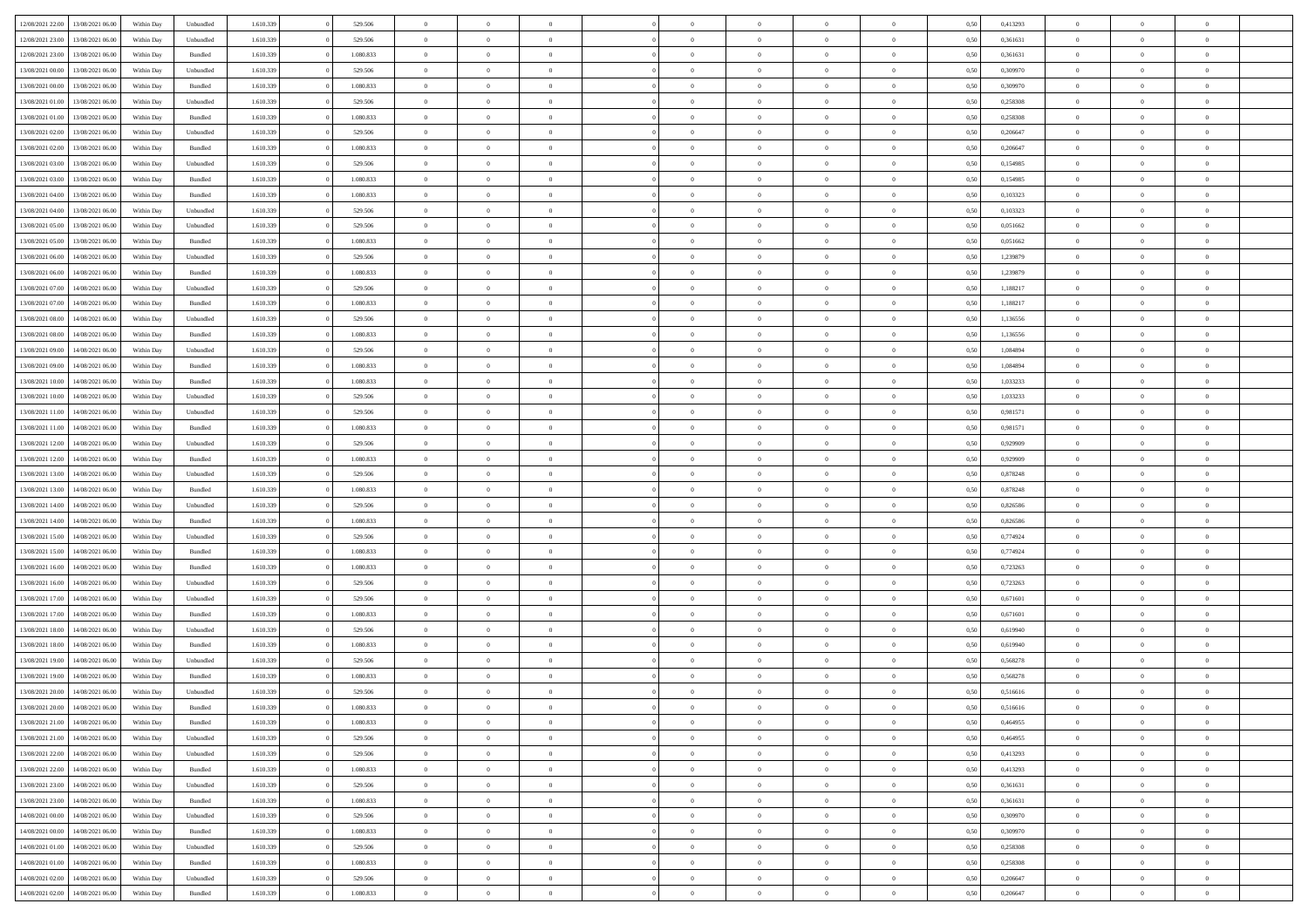| 14/08/2021 03:00 | 14/08/2021 06:00 | Within Day | Bundled   | 1.610.339 | 1.080.833 | $\overline{0}$ | $\Omega$       |                | $\Omega$       | $\Omega$       | $\Omega$       | $\theta$       | 0,50 | 0,154985 | $\theta$       | $\theta$       | $\theta$       |  |
|------------------|------------------|------------|-----------|-----------|-----------|----------------|----------------|----------------|----------------|----------------|----------------|----------------|------|----------|----------------|----------------|----------------|--|
|                  |                  |            |           |           |           |                |                |                |                |                |                |                |      |          |                |                |                |  |
| 14/08/2021 03:00 | 14/08/2021 06:00 | Within Day | Unbundled | 1.610.339 | 529.506   | $\overline{0}$ | $\theta$       | $\overline{0}$ | $\overline{0}$ | $\bf{0}$       | $\overline{0}$ | $\bf{0}$       | 0,50 | 0,154985 | $\theta$       | $\theta$       | $\overline{0}$ |  |
| 14/08/2021 04:00 | 14/08/2021 06:00 | Within Day | Unbundled | 1.610.339 | 529.506   | $\overline{0}$ | $\bf{0}$       | $\overline{0}$ | $\bf{0}$       | $\bf{0}$       | $\bf{0}$       | $\bf{0}$       | 0,50 | 0,103323 | $\bf{0}$       | $\overline{0}$ | $\overline{0}$ |  |
| 14/08/2021 04:00 | 14/08/2021 06:00 | Within Dav | Bundled   | 1.610.339 | 1.080.833 | $\overline{0}$ | $\overline{0}$ | $\overline{0}$ | $\overline{0}$ | $\bf{0}$       | $\overline{0}$ | $\overline{0}$ | 0.50 | 0,103323 | $\theta$       | $\theta$       | $\overline{0}$ |  |
|                  |                  |            |           |           |           |                |                |                |                |                |                |                |      |          |                |                |                |  |
| 14/08/2021 05:00 | 14/08/2021 06:00 | Within Day | Unbundled | 1.610.339 | 529.506   | $\overline{0}$ | $\theta$       | $\overline{0}$ | $\overline{0}$ | $\bf{0}$       | $\overline{0}$ | $\bf{0}$       | 0,50 | 0,051662 | $\theta$       | $\overline{0}$ | $\overline{0}$ |  |
| 14/08/2021 05:00 | 14/08/2021 06:00 | Within Day | Bundled   | 1.610.339 | 1.080.833 | $\overline{0}$ | $\overline{0}$ | $\overline{0}$ | $\bf{0}$       | $\overline{0}$ | $\overline{0}$ | $\mathbf{0}$   | 0,50 | 0,051662 | $\bf{0}$       | $\overline{0}$ | $\bf{0}$       |  |
| 14/08/2021 06:00 | 15/08/2021 06:00 | Within Dav | Unbundled | 1.610.339 | 529.506   | $\overline{0}$ | $\overline{0}$ | $\overline{0}$ | $\overline{0}$ | $\overline{0}$ | $\overline{0}$ | $\overline{0}$ | 0.50 | 1,239879 | $\theta$       | $\overline{0}$ | $\overline{0}$ |  |
| 14/08/2021 06:00 | 15/08/2021 06:00 | Within Day | Bundled   | 1.610.339 | 1.080.833 | $\overline{0}$ | $\theta$       | $\overline{0}$ | $\overline{0}$ | $\bf{0}$       | $\overline{0}$ | $\bf{0}$       | 0,50 | 1,239879 | $\theta$       | $\theta$       | $\overline{0}$ |  |
| 14/08/2021 07:00 | 15/08/2021 06:00 | Within Day | Unbundled | 1.610.339 | 529.506   | $\overline{0}$ | $\overline{0}$ | $\overline{0}$ | $\bf{0}$       | $\bf{0}$       | $\bf{0}$       | $\bf{0}$       | 0,50 | 1,188217 | $\,0\,$        | $\overline{0}$ | $\overline{0}$ |  |
|                  |                  |            |           |           |           |                |                |                |                |                |                |                |      |          |                |                |                |  |
| 14/08/2021 07:00 | 15/08/2021 06:00 | Within Dav | Bundled   | 1.610.339 | 1.080.833 | $\overline{0}$ | $\overline{0}$ | $\overline{0}$ | $\overline{0}$ | $\overline{0}$ | $\overline{0}$ | $\overline{0}$ | 0.50 | 1,188217 | $\theta$       | $\overline{0}$ | $\overline{0}$ |  |
| 14/08/2021 08:00 | 15/08/2021 06:00 | Within Day | Unbundled | 1.610.339 | 529.506   | $\overline{0}$ | $\theta$       | $\overline{0}$ | $\overline{0}$ | $\bf{0}$       | $\overline{0}$ | $\bf{0}$       | 0,50 | 1,136556 | $\,$ 0 $\,$    | $\overline{0}$ | $\overline{0}$ |  |
| 14/08/2021 08:00 | 15/08/2021 06:00 | Within Day | Bundled   | 1.610.339 | 1.080.833 | $\overline{0}$ | $\overline{0}$ | $\overline{0}$ | $\bf{0}$       | $\bf{0}$       | $\bf{0}$       | $\mathbf{0}$   | 0,50 | 1,136556 | $\overline{0}$ | $\overline{0}$ | $\overline{0}$ |  |
| 14/08/2021 09:00 | 15/08/2021 06:00 | Within Day | Bundled   | 1.610.339 | 1.080.833 | $\overline{0}$ | $\overline{0}$ | $\overline{0}$ | $\overline{0}$ | $\bf{0}$       | $\overline{0}$ | $\overline{0}$ | 0.50 | 1.084894 | $\theta$       | $\theta$       | $\overline{0}$ |  |
| 14/08/2021 09:00 | 15/08/2021 06:00 | Within Day | Unbundled | 1.610.339 | 529.506   | $\overline{0}$ | $\theta$       | $\overline{0}$ | $\overline{0}$ | $\bf{0}$       | $\overline{0}$ | $\bf{0}$       | 0,50 | 1,084894 | $\theta$       | $\overline{0}$ | $\overline{0}$ |  |
|                  |                  |            |           |           |           |                |                |                |                |                |                |                |      |          |                |                |                |  |
| 14/08/2021 10:00 | 15/08/2021 06:00 | Within Day | Unbundled | 1.610.339 | 529.506   | $\overline{0}$ | $\overline{0}$ | $\overline{0}$ | $\bf{0}$       | $\overline{0}$ | $\overline{0}$ | $\mathbf{0}$   | 0,50 | 1,033233 | $\overline{0}$ | $\overline{0}$ | $\bf{0}$       |  |
| 14/08/2021 10:00 | 15/08/2021 06:00 | Within Dav | Bundled   | 1.610.339 | 1.080.833 | $\overline{0}$ | $\overline{0}$ | $\overline{0}$ | $\overline{0}$ | $\overline{0}$ | $\overline{0}$ | $\overline{0}$ | 0.50 | 1,033233 | $\theta$       | $\overline{0}$ | $\overline{0}$ |  |
| 14/08/2021 11:00 | 15/08/2021 06:00 | Within Day | Unbundled | 1.610.339 | 529.506   | $\overline{0}$ | $\theta$       | $\overline{0}$ | $\overline{0}$ | $\bf{0}$       | $\overline{0}$ | $\bf{0}$       | 0,50 | 0,981571 | $\theta$       | $\theta$       | $\overline{0}$ |  |
| 14/08/2021 11:00 | 15/08/2021 06:00 | Within Day | Bundled   | 1.610.339 | 1.080.833 | $\overline{0}$ | $\overline{0}$ | $\overline{0}$ | $\bf{0}$       | $\bf{0}$       | $\bf{0}$       | $\mathbf{0}$   | 0,50 | 0,981571 | $\,0\,$        | $\overline{0}$ | $\overline{0}$ |  |
| 14/08/2021 12:00 | 15/08/2021 06:00 | Within Day | Unbundled | 1.610.339 | 529.506   | $\overline{0}$ | $\overline{0}$ | $\overline{0}$ | $\overline{0}$ | $\overline{0}$ | $\overline{0}$ | $\overline{0}$ | 0.50 | 0.929909 | $\theta$       | $\overline{0}$ | $\overline{0}$ |  |
|                  |                  |            |           |           |           |                |                |                |                |                |                |                |      |          |                |                |                |  |
| 14/08/2021 12:00 | 15/08/2021 06:00 | Within Day | Bundled   | 1.610.339 | 1.080.833 | $\overline{0}$ | $\theta$       | $\overline{0}$ | $\overline{0}$ | $\bf{0}$       | $\overline{0}$ | $\bf{0}$       | 0,50 | 0,929909 | $\,$ 0 $\,$    | $\theta$       | $\overline{0}$ |  |
| 14/08/2021 13:00 | 15/08/2021 06:00 | Within Day | Unbundled | 1.610.339 | 529.506   | $\overline{0}$ | $\overline{0}$ | $\overline{0}$ | $\bf{0}$       | $\bf{0}$       | $\bf{0}$       | $\bf{0}$       | 0,50 | 0,878248 | $\bf{0}$       | $\overline{0}$ | $\overline{0}$ |  |
| 14/08/2021 13:00 | 15/08/2021 06:00 | Within Day | Bundled   | 1.610.339 | 1.080.833 | $\overline{0}$ | $\overline{0}$ | $\overline{0}$ | $\overline{0}$ | $\bf{0}$       | $\overline{0}$ | $\overline{0}$ | 0.50 | 0.878248 | $\theta$       | $\theta$       | $\overline{0}$ |  |
| 14/08/2021 14:00 | 15/08/2021 06:00 | Within Day | Unbundled | 1.610.339 | 529.506   | $\overline{0}$ | $\theta$       | $\overline{0}$ | $\overline{0}$ | $\bf{0}$       | $\overline{0}$ | $\bf{0}$       | 0,50 | 0,826586 | $\theta$       | $\overline{0}$ | $\overline{0}$ |  |
| 14/08/2021 14:00 | 15/08/2021 06:00 | Within Day | Bundled   | 1.610.339 | 1.080.833 | $\overline{0}$ | $\overline{0}$ | $\overline{0}$ | $\bf{0}$       | $\overline{0}$ | $\overline{0}$ | $\mathbf{0}$   | 0,50 | 0,826586 | $\overline{0}$ | $\overline{0}$ | $\bf{0}$       |  |
|                  |                  |            |           |           |           |                |                |                |                |                |                |                |      |          |                |                |                |  |
| 14/08/2021 15:00 | 15/08/2021 06:00 | Within Dav | Bundled   | 1.610.339 | 1.080.833 | $\overline{0}$ | $\overline{0}$ | $\overline{0}$ | $\overline{0}$ | $\overline{0}$ | $\overline{0}$ | $\overline{0}$ | 0.50 | 0,774924 | $\theta$       | $\overline{0}$ | $\overline{0}$ |  |
| 14/08/2021 15:00 | 15/08/2021 06:00 | Within Day | Unbundled | 1.610.339 | 529.506   | $\overline{0}$ | $\theta$       | $\overline{0}$ | $\overline{0}$ | $\bf{0}$       | $\overline{0}$ | $\bf{0}$       | 0,50 | 0,774924 | $\theta$       | $\theta$       | $\overline{0}$ |  |
| 14/08/2021 16:00 | 15/08/2021 06:00 | Within Day | Unbundled | 1.610.339 | 529.506   | $\overline{0}$ | $\overline{0}$ | $\overline{0}$ | $\bf{0}$       | $\bf{0}$       | $\bf{0}$       | $\bf{0}$       | 0,50 | 0,723263 | $\,0\,$        | $\overline{0}$ | $\overline{0}$ |  |
| 14/08/2021 16:00 | 15/08/2021 06:00 | Within Day | Bundled   | 1.610.339 | 1.080.833 | $\overline{0}$ | $\overline{0}$ | $\overline{0}$ | $\overline{0}$ | $\overline{0}$ | $\overline{0}$ | $\overline{0}$ | 0.50 | 0,723263 | $\theta$       | $\overline{0}$ | $\overline{0}$ |  |
| 14/08/2021 17:00 | 15/08/2021 06:00 | Within Day | Unbundled | 1.610.339 | 529.506   | $\overline{0}$ | $\theta$       | $\overline{0}$ | $\overline{0}$ | $\bf{0}$       | $\overline{0}$ | $\bf{0}$       | 0,50 | 0,671601 | $\,$ 0 $\,$    | $\overline{0}$ | $\overline{0}$ |  |
| 14/08/2021 17:00 | 15/08/2021 06:00 | Within Day | Bundled   | 1.610.339 | 1.080.833 | $\overline{0}$ | $\overline{0}$ | $\overline{0}$ | $\bf{0}$       | $\bf{0}$       | $\bf{0}$       | $\bf{0}$       | 0,50 | 0,671601 | $\overline{0}$ | $\overline{0}$ | $\overline{0}$ |  |
|                  |                  |            |           |           |           |                |                |                |                |                |                |                |      |          |                |                | $\theta$       |  |
| 14/08/2021 18:00 | 15/08/2021 06:00 | Within Day | Unbundled | 1.610.339 | 529.506   | $\overline{0}$ | $\Omega$       | $\Omega$       | $\Omega$       | $\Omega$       | $\overline{0}$ | $\overline{0}$ | 0.50 | 0,619940 | $\,0\,$        | $\theta$       |                |  |
| 14/08/2021 18:00 | 15/08/2021 06:00 | Within Day | Bundled   | 1.610.339 | 1.080.833 | $\overline{0}$ | $\theta$       | $\overline{0}$ | $\overline{0}$ | $\bf{0}$       | $\overline{0}$ | $\bf{0}$       | 0,50 | 0,619940 | $\theta$       | $\theta$       | $\overline{0}$ |  |
| 14/08/2021 19:00 | 15/08/2021 06:00 | Within Day | Unbundled | 1.610.339 | 529.506   | $\overline{0}$ | $\overline{0}$ | $\overline{0}$ | $\bf{0}$       | $\bf{0}$       | $\overline{0}$ | $\mathbf{0}$   | 0,50 | 0,568278 | $\overline{0}$ | $\overline{0}$ | $\bf{0}$       |  |
| 14/08/2021 19:00 | 15/08/2021 06:00 | Within Day | Bundled   | 1.610.339 | 1.080.833 | $\overline{0}$ | $\Omega$       | $\Omega$       | $\Omega$       | $\bf{0}$       | $\overline{0}$ | $\overline{0}$ | 0.50 | 0.568278 | $\,0\,$        | $\theta$       | $\theta$       |  |
| 14/08/2021 20:00 | 15/08/2021 06:00 | Within Day | Bundled   | 1.610.339 | 1.080.833 | $\overline{0}$ | $\theta$       | $\overline{0}$ | $\overline{0}$ | $\bf{0}$       | $\overline{0}$ | $\bf{0}$       | 0,50 | 0,516616 | $\,$ 0 $\,$    | $\theta$       | $\overline{0}$ |  |
| 14/08/2021 20:00 | 15/08/2021 06:00 | Within Day | Unbundled | 1.610.339 | 529.506   | $\overline{0}$ | $\overline{0}$ | $\overline{0}$ | $\bf{0}$       | $\bf{0}$       | $\bf{0}$       | $\bf{0}$       | 0,50 | 0,516616 | $\bf{0}$       | $\overline{0}$ | $\overline{0}$ |  |
|                  |                  |            |           |           |           |                | $\Omega$       |                |                | $\theta$       |                |                |      |          |                |                | $\theta$       |  |
| 14/08/2021 21:00 | 15/08/2021 06:00 | Within Day | Unbundled | 1.610.339 | 529.506   | $\overline{0}$ |                | $\Omega$       | $\Omega$       |                | $\overline{0}$ | $\overline{0}$ | 0.50 | 0.464955 | $\theta$       | $\theta$       |                |  |
| 14/08/2021 21:00 | 15/08/2021 06:00 | Within Day | Bundled   | 1.610.339 | 1.080.833 | $\overline{0}$ | $\theta$       | $\overline{0}$ | $\overline{0}$ | $\bf{0}$       | $\overline{0}$ | $\bf{0}$       | 0,50 | 0,464955 | $\,$ 0 $\,$    | $\overline{0}$ | $\overline{0}$ |  |
| 14/08/2021 22.00 | 15/08/2021 06:00 | Within Day | Unbundled | 1.610.339 | 529.506   | $\overline{0}$ | $\overline{0}$ | $\overline{0}$ | $\bf{0}$       | $\bf{0}$       | $\bf{0}$       | $\bf{0}$       | 0,50 | 0,413293 | $\overline{0}$ | $\overline{0}$ | $\overline{0}$ |  |
| 14/08/2021 22.00 | 15/08/2021 06:00 | Within Day | Bundled   | 1.610.339 | 1.080.833 | $\overline{0}$ | $\Omega$       | $\overline{0}$ | $\Omega$       | $\Omega$       | $\overline{0}$ | $\overline{0}$ | 0.50 | 0,413293 | $\,0\,$        | $\theta$       | $\theta$       |  |
| 14/08/2021 23:00 | 15/08/2021 06:00 | Within Day | Unbundled | 1.610.339 | 529.506   | $\overline{0}$ | $\theta$       | $\overline{0}$ | $\overline{0}$ | $\,$ 0         | $\overline{0}$ | $\bf{0}$       | 0,50 | 0,361631 | $\,$ 0 $\,$    | $\overline{0}$ | $\overline{0}$ |  |
| 14/08/2021 23.00 | 15/08/2021 06:00 | Within Day | Bundled   | 1.610.339 | 1.080.833 | $\overline{0}$ | $\overline{0}$ | $\overline{0}$ | $\bf{0}$       | $\bf{0}$       | $\bf{0}$       | $\mathbf{0}$   | 0,50 | 0,361631 | $\bf{0}$       | $\overline{0}$ | $\bf{0}$       |  |
|                  |                  |            |           |           |           |                |                |                |                |                |                |                |      |          |                |                |                |  |
| 15/08/2021 00:00 | 15/08/2021 06:00 | Within Day | Unbundled | 1.610.339 | 529.506   | $\overline{0}$ | $\Omega$       | $\Omega$       | $\Omega$       | $\Omega$       | $\Omega$       | $\overline{0}$ | 0.50 | 0.309970 | $\theta$       | $\theta$       | $\theta$       |  |
| 15/08/2021 00:00 | 15/08/2021 06:00 | Within Day | Bundled   | 1.610.339 | 1.080.833 | $\overline{0}$ | $\overline{0}$ | $\overline{0}$ | $\bf{0}$       | $\,$ 0         | $\bf{0}$       | $\bf{0}$       | 0,50 | 0,309970 | $\,0\,$        | $\overline{0}$ | $\overline{0}$ |  |
| 15/08/2021 01:00 | 15/08/2021 06:00 | Within Day | Unbundled | 1.610.339 | 529.506   | $\bf{0}$       | $\bf{0}$       |                |                | $\bf{0}$       |                |                | 0,50 | 0,258308 | $\bf{0}$       | $\overline{0}$ |                |  |
| 15/08/2021 01:00 | 15/08/2021 06:00 | Within Day | Bundled   | 1.610.339 | 1.080.833 | $\overline{0}$ | $\overline{0}$ | $\overline{0}$ | $\Omega$       | $\overline{0}$ | $\overline{0}$ | $\overline{0}$ | 0,50 | 0,258308 | $\theta$       | $\theta$       | $\theta$       |  |
| 15/08/2021 02:00 | 15/08/2021 06:00 | Within Day | Bundled   | 1.610.339 | 1.080.833 | $\overline{0}$ | $\,$ 0         | $\overline{0}$ | $\bf{0}$       | $\,$ 0 $\,$    | $\overline{0}$ | $\,$ 0 $\,$    | 0,50 | 0,206647 | $\,$ 0 $\,$    | $\,$ 0 $\,$    | $\,$ 0         |  |
| 15/08/2021 02:00 | 15/08/2021 06:00 | Within Day | Unbundled | 1.610.339 | 529.506   | $\overline{0}$ | $\overline{0}$ | $\overline{0}$ | $\overline{0}$ | $\overline{0}$ | $\overline{0}$ | $\mathbf{0}$   | 0,50 | 0,206647 | $\overline{0}$ | $\bf{0}$       | $\overline{0}$ |  |
|                  |                  |            |           |           |           |                |                |                |                |                |                |                |      |          |                |                |                |  |
| 15/08/2021 03:00 | 15/08/2021 06:00 | Within Day | Unbundled | 1.610.339 | 529.506   | $\overline{0}$ | $\overline{0}$ | $\overline{0}$ | $\Omega$       | $\overline{0}$ | $\overline{0}$ | $\overline{0}$ | 0,50 | 0,154985 | $\overline{0}$ | $\,$ 0 $\,$    | $\overline{0}$ |  |
| 15/08/2021 03:00 | 15/08/2021 06:00 | Within Day | Bundled   | 1.610.339 | 1.080.833 | $\overline{0}$ | $\,$ 0         | $\overline{0}$ | $\bf{0}$       | $\,$ 0 $\,$    | $\overline{0}$ | $\mathbf{0}$   | 0,50 | 0,154985 | $\,$ 0 $\,$    | $\overline{0}$ | $\overline{0}$ |  |
| 15/08/2021 04:00 | 15/08/2021 06:00 | Within Day | Unbundled | 1.610.339 | 529.506   | $\overline{0}$ | $\overline{0}$ | $\overline{0}$ | $\overline{0}$ | $\overline{0}$ | $\overline{0}$ | $\mathbf{0}$   | 0,50 | 0,103323 | $\overline{0}$ | $\overline{0}$ | $\bf{0}$       |  |
| 15/08/2021 04:00 | 15/08/2021 06:00 | Within Day | Bundled   | 1.610.339 | 1.080.833 | $\overline{0}$ | $\overline{0}$ | $\overline{0}$ | $\overline{0}$ | $\overline{0}$ | $\overline{0}$ | $\bf{0}$       | 0.50 | 0,103323 | $\overline{0}$ | $\theta$       | $\overline{0}$ |  |
| 15/08/2021 05:00 | 15/08/2021 06:00 | Within Day | Unbundled | 1.610.339 | 529.506   | $\overline{0}$ | $\,$ 0         | $\overline{0}$ | $\bf{0}$       | $\bf{0}$       | $\bf{0}$       | $\bf{0}$       | 0,50 | 0,051662 | $\,$ 0 $\,$    | $\overline{0}$ | $\overline{0}$ |  |
|                  |                  |            |           |           |           |                |                |                |                |                |                |                |      |          |                |                |                |  |
| 15/08/2021 05:00 | 15/08/2021 06:00 | Within Day | Bundled   | 1.610.339 | 1.080.833 | $\overline{0}$ | $\bf{0}$       | $\overline{0}$ | $\overline{0}$ | $\overline{0}$ | $\overline{0}$ | $\mathbf{0}$   | 0,50 | 0,051662 | $\overline{0}$ | $\overline{0}$ | $\bf{0}$       |  |
| 15/08/2021 06:00 | 16/08/2021 06:00 | Within Day | Unbundled | 1.610.339 | 529.506   | $\overline{0}$ | $\overline{0}$ | $\overline{0}$ | $\Omega$       | $\overline{0}$ | $\overline{0}$ | $\overline{0}$ | 0.50 | 1,239879 | $\overline{0}$ | $\overline{0}$ | $\overline{0}$ |  |
| 15/08/2021 06:00 | 16/08/2021 06:00 | Within Day | Bundled   | 1.610.339 | 1.080.833 | $\overline{0}$ | $\bf{0}$       | $\overline{0}$ | $\bf{0}$       | $\bf{0}$       | $\bf{0}$       | $\mathbf{0}$   | 0,50 | 1,239879 | $\,$ 0 $\,$    | $\,$ 0 $\,$    | $\bf{0}$       |  |
| 15/08/2021 07:00 | 16/08/2021 06:00 | Within Day | Unbundled | 1.610.339 | 529.506   | $\overline{0}$ | $\overline{0}$ | $\overline{0}$ | $\overline{0}$ | $\overline{0}$ | $\bf{0}$       | $\mathbf{0}$   | 0,50 | 1,188217 | $\overline{0}$ | $\bf{0}$       | $\overline{0}$ |  |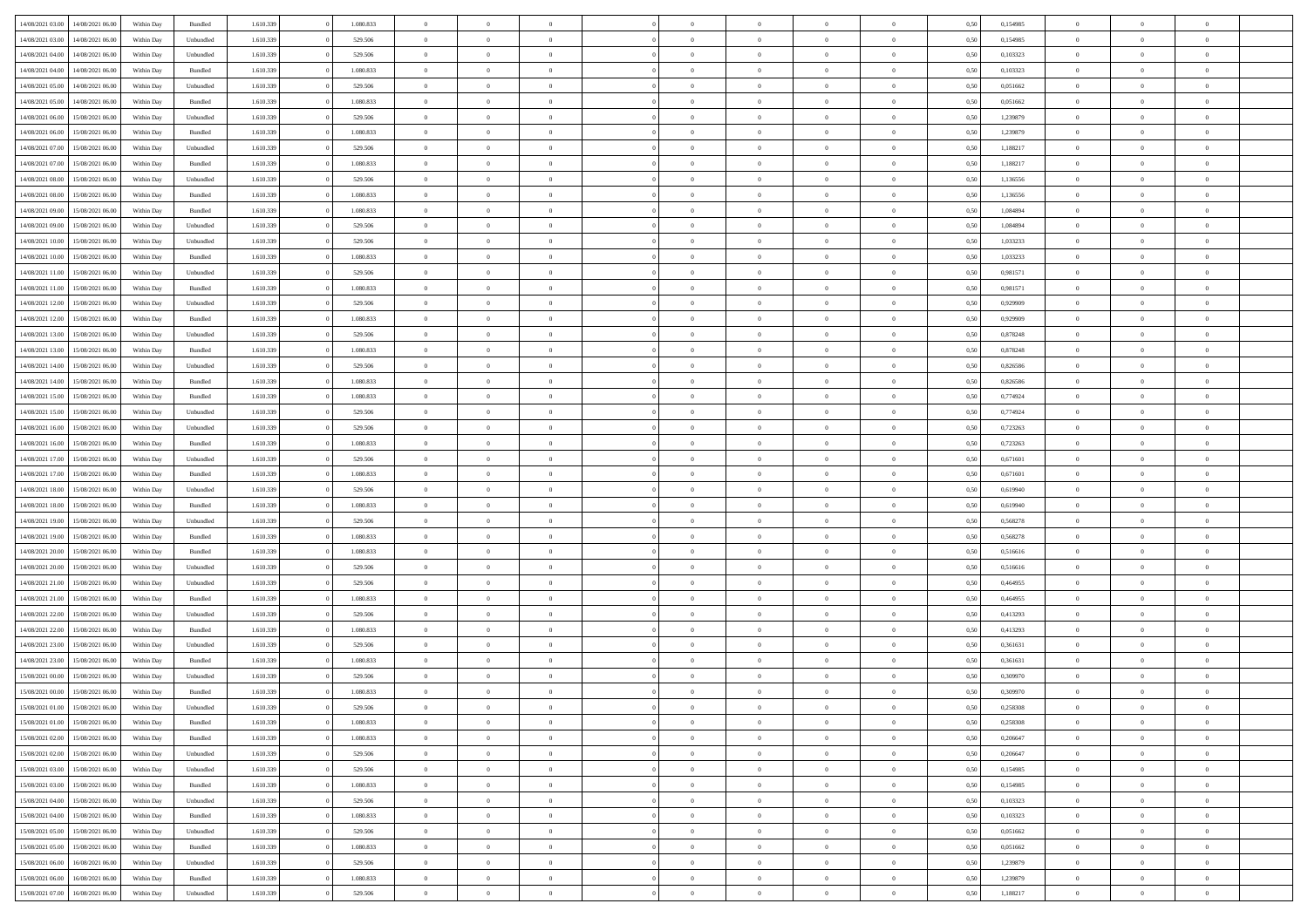| 15/08/2021 07:00                  | 16/08/2021 06:00 | Within Day | Bundled            | 1.610.339 | 1.080.833 | $\overline{0}$ | $\theta$       |                | $\Omega$       | $\Omega$       | $\theta$       | $\theta$       | 0,50 | 1,188217 | $\theta$       | $\theta$       | $\theta$       |  |
|-----------------------------------|------------------|------------|--------------------|-----------|-----------|----------------|----------------|----------------|----------------|----------------|----------------|----------------|------|----------|----------------|----------------|----------------|--|
|                                   |                  |            |                    |           |           |                |                |                |                |                |                |                |      |          |                |                |                |  |
| 15/08/2021 08:00                  | 16/08/2021 06:00 | Within Day | Bundled            | 1.610.339 | 1.080.833 | $\overline{0}$ | $\theta$       | $\overline{0}$ | $\overline{0}$ | $\bf{0}$       | $\overline{0}$ | $\bf{0}$       | 0,50 | 1,136556 | $\theta$       | $\overline{0}$ | $\overline{0}$ |  |
| 15/08/2021 08:00                  | 16/08/2021 06:00 | Within Day | Unbundled          | 1.610.339 | 529.506   | $\overline{0}$ | $\overline{0}$ | $\overline{0}$ | $\bf{0}$       | $\bf{0}$       | $\bf{0}$       | $\mathbf{0}$   | 0,50 | 1,136556 | $\overline{0}$ | $\overline{0}$ | $\overline{0}$ |  |
| 15/08/2021 09:00                  | 16/08/2021 06:00 | Within Dav | Unbundled          | 1.610.339 | 529.506   | $\overline{0}$ | $\overline{0}$ | $\overline{0}$ | $\overline{0}$ | $\bf{0}$       | $\overline{0}$ | $\overline{0}$ | 0.50 | 1.084894 | $\theta$       | $\theta$       | $\overline{0}$ |  |
| 15/08/2021 09:00                  | 16/08/2021 06:00 | Within Day | Bundled            | 1.610.339 | 1.080.833 | $\overline{0}$ | $\theta$       | $\overline{0}$ | $\overline{0}$ | $\bf{0}$       | $\overline{0}$ | $\bf{0}$       | 0,50 | 1,084894 | $\theta$       | $\overline{0}$ | $\overline{0}$ |  |
| 15/08/2021 11:00                  | 16/08/2021 06:00 | Within Day | Unbundled          | 1.610.339 | 529.506   | $\overline{0}$ | $\bf{0}$       | $\overline{0}$ | $\bf{0}$       | $\overline{0}$ | $\overline{0}$ | $\mathbf{0}$   | 0,50 | 0,981571 | $\overline{0}$ | $\overline{0}$ | $\bf{0}$       |  |
|                                   |                  |            |                    |           |           |                |                |                |                | $\overline{0}$ |                |                |      |          | $\theta$       | $\overline{0}$ | $\overline{0}$ |  |
| 15/08/2021 11:00                  | 16/08/2021 06:00 | Within Dav | Bundled            | 1.610.339 | 1.080.833 | $\overline{0}$ | $\overline{0}$ | $\overline{0}$ | $\overline{0}$ |                | $\overline{0}$ | $\overline{0}$ | 0.50 | 0.981571 |                |                |                |  |
| 15/08/2021 12:00                  | 16/08/2021 06:00 | Within Day | Unbundled          | 1.610.339 | 529.506   | $\overline{0}$ | $\theta$       | $\overline{0}$ | $\overline{0}$ | $\bf{0}$       | $\overline{0}$ | $\bf{0}$       | 0,50 | 0,929909 | $\theta$       | $\theta$       | $\overline{0}$ |  |
| 15/08/2021 12:00                  | 16/08/2021 06:00 | Within Day | Bundled            | 1.610.339 | 1.080.833 | $\overline{0}$ | $\overline{0}$ | $\overline{0}$ | $\bf{0}$       | $\bf{0}$       | $\bf{0}$       | $\bf{0}$       | 0,50 | 0,929909 | $\,0\,$        | $\overline{0}$ | $\overline{0}$ |  |
| 15/08/2021 13:00                  | 16/08/2021 06:00 | Within Dav | Unbundled          | 1.610.339 | 529.506   | $\overline{0}$ | $\overline{0}$ | $\overline{0}$ | $\overline{0}$ | $\overline{0}$ | $\overline{0}$ | $\overline{0}$ | 0.50 | 0,878248 | $\theta$       | $\overline{0}$ | $\overline{0}$ |  |
| 15/08/2021 13:00                  | 16/08/2021 06:00 | Within Day | Bundled            | 1.610.339 | 1.080.833 | $\overline{0}$ | $\theta$       | $\overline{0}$ | $\overline{0}$ | $\bf{0}$       | $\overline{0}$ | $\bf{0}$       | 0,50 | 0,878248 | $\,$ 0 $\,$    | $\overline{0}$ | $\overline{0}$ |  |
| 15/08/2021 14:00                  | 16/08/2021 06:00 | Within Day | Unbundled          | 1.610.339 | 529.506   | $\overline{0}$ | $\overline{0}$ | $\overline{0}$ | $\bf{0}$       | $\bf{0}$       | $\bf{0}$       | $\mathbf{0}$   | 0,50 | 0,826586 | $\overline{0}$ | $\overline{0}$ | $\bf{0}$       |  |
| 15/08/2021 14:00                  | 16/08/2021 06:00 | Within Dav | Bundled            | 1.610.339 | 1.080.833 | $\overline{0}$ | $\overline{0}$ | $\overline{0}$ | $\overline{0}$ | $\bf{0}$       | $\overline{0}$ | $\overline{0}$ | 0.50 | 0.826586 | $\theta$       | $\theta$       | $\overline{0}$ |  |
|                                   |                  |            |                    |           |           | $\overline{0}$ | $\theta$       | $\overline{0}$ | $\overline{0}$ | $\bf{0}$       | $\overline{0}$ |                |      |          | $\theta$       | $\overline{0}$ | $\overline{0}$ |  |
| 15/08/2021 15:00                  | 16/08/2021 06:00 | Within Day | Bundled            | 1.610.339 | 1.080.833 |                |                |                |                |                |                | $\bf{0}$       | 0,50 | 0,774924 |                |                |                |  |
| 15/08/2021 15:00                  | 16/08/2021 06:00 | Within Day | Unbundled          | 1.610.339 | 529.506   | $\overline{0}$ | $\overline{0}$ | $\overline{0}$ | $\bf{0}$       | $\overline{0}$ | $\overline{0}$ | $\mathbf{0}$   | 0,50 | 0,774924 | $\overline{0}$ | $\overline{0}$ | $\bf{0}$       |  |
| 15/08/2021 16:00                  | 16/08/2021 06:00 | Within Dav | Unbundled          | 1.610.339 | 529.506   | $\overline{0}$ | $\overline{0}$ | $\overline{0}$ | $\overline{0}$ | $\overline{0}$ | $\overline{0}$ | $\overline{0}$ | 0.50 | 0,723263 | $\theta$       | $\overline{0}$ | $\overline{0}$ |  |
| 15/08/2021 16:00                  | 16/08/2021 06:00 | Within Day | Bundled            | 1.610.339 | 1.080.833 | $\overline{0}$ | $\theta$       | $\overline{0}$ | $\overline{0}$ | $\bf{0}$       | $\overline{0}$ | $\bf{0}$       | 0,50 | 0,723263 | $\,$ 0 $\,$    | $\theta$       | $\overline{0}$ |  |
| 15/08/2021 17:00                  | 16/08/2021 06:00 | Within Day | Unbundled          | 1.610.339 | 529.506   | $\overline{0}$ | $\overline{0}$ | $\overline{0}$ | $\bf{0}$       | $\bf{0}$       | $\bf{0}$       | $\mathbf{0}$   | 0,50 | 0,671601 | $\,0\,$        | $\overline{0}$ | $\overline{0}$ |  |
| 15/08/2021 17:00                  | 16/08/2021 06:00 | Within Day | Bundled            | 1.610.339 | 1.080.833 | $\overline{0}$ | $\overline{0}$ | $\overline{0}$ | $\overline{0}$ | $\overline{0}$ | $\overline{0}$ | $\overline{0}$ | 0.50 | 0,671601 | $\theta$       | $\overline{0}$ | $\overline{0}$ |  |
| 15/08/2021 18:00                  | 16/08/2021 06:00 | Within Day | Unbundled          | 1.610.339 | 529.506   | $\overline{0}$ | $\theta$       | $\overline{0}$ | $\overline{0}$ | $\bf{0}$       | $\overline{0}$ | $\bf{0}$       | 0,50 | 0,619940 | $\,$ 0 $\,$    | $\theta$       | $\overline{0}$ |  |
|                                   |                  |            |                    |           |           |                |                |                |                |                |                |                |      |          |                |                |                |  |
| 15/08/2021 18:00                  | 16/08/2021 06:00 | Within Day | Bundled            | 1.610.339 | 1.080.833 | $\overline{0}$ | $\overline{0}$ | $\overline{0}$ | $\bf{0}$       | $\bf{0}$       | $\bf{0}$       | $\bf{0}$       | 0,50 | 0,619940 | $\bf{0}$       | $\overline{0}$ | $\overline{0}$ |  |
| 15/08/2021 19:00                  | 16/08/2021 06:00 | Within Day | Unbundled          | 1.610.339 | 529.506   | $\overline{0}$ | $\overline{0}$ | $\overline{0}$ | $\overline{0}$ | $\bf{0}$       | $\overline{0}$ | $\overline{0}$ | 0.50 | 0,568278 | $\theta$       | $\overline{0}$ | $\overline{0}$ |  |
| 15/08/2021 19:00                  | 16/08/2021 06:00 | Within Day | Bundled            | 1.610.339 | 1.080.833 | $\overline{0}$ | $\theta$       | $\overline{0}$ | $\overline{0}$ | $\bf{0}$       | $\overline{0}$ | $\bf{0}$       | 0,50 | 0,568278 | $\,$ 0 $\,$    | $\overline{0}$ | $\overline{0}$ |  |
| 15/08/2021 20:00                  | 16/08/2021 06:00 | Within Day | Bundled            | 1.610.339 | 1.080.833 | $\overline{0}$ | $\overline{0}$ | $\overline{0}$ | $\bf{0}$       | $\overline{0}$ | $\overline{0}$ | $\mathbf{0}$   | 0,50 | 0,516616 | $\overline{0}$ | $\overline{0}$ | $\bf{0}$       |  |
| 15/08/2021 20:00                  | 16/08/2021 06:00 | Within Dav | Unbundled          | 1.610.339 | 529.506   | $\overline{0}$ | $\overline{0}$ | $\overline{0}$ | $\overline{0}$ | $\overline{0}$ | $\overline{0}$ | $\overline{0}$ | 0.50 | 0,516616 | $\overline{0}$ | $\overline{0}$ | $\overline{0}$ |  |
| 15/08/2021 21:00                  | 16/08/2021 06:00 | Within Day | Unbundled          | 1.610.339 | 529.506   | $\overline{0}$ | $\theta$       | $\overline{0}$ | $\overline{0}$ | $\bf{0}$       | $\overline{0}$ | $\bf{0}$       | 0,50 | 0,464955 | $\theta$       | $\theta$       | $\overline{0}$ |  |
| 15/08/2021 21:00                  | 16/08/2021 06:00 | Within Day | Bundled            | 1.610.339 | 1.080.833 | $\overline{0}$ | $\overline{0}$ | $\overline{0}$ | $\bf{0}$       | $\bf{0}$       | $\bf{0}$       | $\bf{0}$       | 0,50 | 0,464955 | $\,0\,$        | $\overline{0}$ | $\overline{0}$ |  |
| 15/08/2021 22:00                  | 16/08/2021 06:00 |            | Unbundled          | 1.610.339 | 529.506   | $\overline{0}$ | $\overline{0}$ | $\overline{0}$ | $\overline{0}$ | $\overline{0}$ | $\overline{0}$ | $\overline{0}$ | 0.50 | 0,413293 | $\theta$       | $\overline{0}$ | $\overline{0}$ |  |
|                                   |                  | Within Day |                    |           |           |                |                |                |                |                |                |                |      |          |                |                |                |  |
| 15/08/2021 22:00                  | 16/08/2021 06:00 | Within Day | Bundled            | 1.610.339 | 1.080.833 | $\overline{0}$ | $\theta$       | $\overline{0}$ | $\overline{0}$ | $\bf{0}$       | $\overline{0}$ | $\bf{0}$       | 0,50 | 0,413293 | $\,$ 0 $\,$    | $\overline{0}$ | $\overline{0}$ |  |
| 15/08/2021 23:00                  | 16/08/2021 06:00 | Within Day | Unbundled          | 1.610.339 | 529.506   | $\overline{0}$ | $\overline{0}$ | $\overline{0}$ | $\bf{0}$       | $\bf{0}$       | $\bf{0}$       | $\bf{0}$       | 0,50 | 0,361631 | $\overline{0}$ | $\overline{0}$ | $\overline{0}$ |  |
| 15/08/2021 23:00                  | 16/08/2021 06:00 | Within Day | Bundled            | 1.610.339 | 1.080.833 | $\overline{0}$ | $\Omega$       | $\overline{0}$ | $\Omega$       | $\Omega$       | $\Omega$       | $\overline{0}$ | 0,50 | 0,361631 | $\,0\,$        | $\theta$       | $\theta$       |  |
| 16/08/2021 00:00                  | 16/08/2021 06:00 | Within Day | Unbundled          | 1.610.339 | 529.506   | $\overline{0}$ | $\theta$       | $\overline{0}$ | $\overline{0}$ | $\bf{0}$       | $\overline{0}$ | $\bf{0}$       | 0,50 | 0,309970 | $\theta$       | $\overline{0}$ | $\overline{0}$ |  |
| 16/08/2021 00:00                  | 16/08/2021 06:00 | Within Day | Bundled            | 1.610.339 | 1.080.833 | $\overline{0}$ | $\overline{0}$ | $\overline{0}$ | $\bf{0}$       | $\bf{0}$       | $\overline{0}$ | $\mathbf{0}$   | 0,50 | 0,309970 | $\overline{0}$ | $\overline{0}$ | $\bf{0}$       |  |
| 16/08/2021 01:00                  | 16/08/2021 06:00 | Within Day | Unbundled          | 1.610.339 | 529.506   | $\overline{0}$ | $\Omega$       | $\Omega$       | $\Omega$       | $\bf{0}$       | $\overline{0}$ | $\overline{0}$ | 0.50 | 0,258308 | $\,0\,$        | $\theta$       | $\theta$       |  |
| 16/08/2021 01:00                  | 16/08/2021 06:00 | Within Day | Bundled            | 1.610.339 | 1.080.833 | $\overline{0}$ | $\theta$       | $\overline{0}$ | $\overline{0}$ | $\bf{0}$       | $\overline{0}$ | $\bf{0}$       | 0,50 | 0,258308 | $\,$ 0 $\,$    | $\theta$       | $\overline{0}$ |  |
|                                   |                  |            |                    |           |           |                |                |                |                |                |                |                |      |          |                |                |                |  |
| 16/08/2021 02:00                  | 16/08/2021 06:00 | Within Day | Bundled            | 1.610.339 | 1.080.833 | $\overline{0}$ | $\overline{0}$ | $\overline{0}$ | $\bf{0}$       | $\bf{0}$       | $\bf{0}$       | $\bf{0}$       | 0,50 | 0,206647 | $\bf{0}$       | $\overline{0}$ | $\overline{0}$ |  |
| 16/08/2021 02:00                  | 16/08/2021 06:00 | Within Day | Unbundled          | 1.610.339 | 529.506   | $\overline{0}$ | $\Omega$       | $\Omega$       | $\Omega$       | $\theta$       | $\theta$       | $\overline{0}$ | 0.50 | 0.206647 | $\theta$       | $\theta$       | $\theta$       |  |
| 16/08/2021 03:00                  | 16/08/2021 06:00 | Within Day | Bundled            | 1.610.339 | 1.080.833 | $\overline{0}$ | $\theta$       | $\overline{0}$ | $\overline{0}$ | $\bf{0}$       | $\overline{0}$ | $\bf{0}$       | 0,50 | 0,154985 | $\,$ 0 $\,$    | $\overline{0}$ | $\overline{0}$ |  |
| 16/08/2021 03:00                  | 16/08/2021 06:00 | Within Day | Unbundled          | 1.610.339 | 529.506   | $\overline{0}$ | $\overline{0}$ | $\overline{0}$ | $\bf{0}$       | $\bf{0}$       | $\bf{0}$       | $\bf{0}$       | 0,50 | 0,154985 | $\bf{0}$       | $\overline{0}$ | $\overline{0}$ |  |
| 16/08/2021 04:00                  | 16/08/2021 06:00 | Within Day | Bundled            | 1.610.339 | 1.080.833 | $\overline{0}$ | $\Omega$       | $\overline{0}$ | $\Omega$       | $\Omega$       | $\overline{0}$ | $\overline{0}$ | 0.50 | 0,103323 | $\,0\,$        | $\theta$       | $\theta$       |  |
| 16/08/2021 04:00                  | 16/08/2021 06:00 | Within Day | Unbundled          | 1.610.339 | 529.506   | $\overline{0}$ | $\theta$       | $\overline{0}$ | $\overline{0}$ | $\,$ 0         | $\overline{0}$ | $\bf{0}$       | 0,50 | 0,103323 | $\,$ 0 $\,$    | $\overline{0}$ | $\overline{0}$ |  |
| 16/08/2021 05:00                  | 16/08/2021 06:00 | Within Day | Bundled            | 1.610.339 | 1.080.833 | $\overline{0}$ | $\overline{0}$ | $\overline{0}$ | $\bf{0}$       | $\bf{0}$       | $\bf{0}$       | $\mathbf{0}$   | 0,50 | 0,051662 | $\bf{0}$       | $\overline{0}$ | $\bf{0}$       |  |
| 16/08/2021 05:00                  | 16/08/2021 06:00 | Within Day | Unbundled          | 1.610.339 | 529.506   | $\overline{0}$ | $\Omega$       | $\Omega$       | $\Omega$       | $\Omega$       | $\Omega$       | $\overline{0}$ | 0.50 | 0.051662 | $\theta$       | $\theta$       | $\theta$       |  |
| 16/08/2021 06:00                  | 17/08/2021 06:00 | Within Day | Unbundled          | 1.610.339 | 529.506   | $\overline{0}$ | $\overline{0}$ | $\overline{0}$ | $\bf{0}$       | $\,$ 0         | $\bf{0}$       | $\bf{0}$       | 0,50 | 1,239879 | $\,0\,$        | $\overline{0}$ | $\overline{0}$ |  |
|                                   |                  |            |                    |           |           |                |                |                |                |                |                |                |      |          |                |                |                |  |
| 16/08/2021 06:00                  | 17/08/2021 06:00 | Within Day | $\mathbf B$ undled | 1.610.339 | 1.080.833 | $\bf{0}$       | $\bf{0}$       |                |                | $\bf{0}$       |                |                | 0,50 | 1,239879 | $\bf{0}$       | $\overline{0}$ |                |  |
| 16/08/2021 07:00                  | 17/08/2021 06:00 | Within Day | Unbundled          | 1.610.339 | 529.506   | $\overline{0}$ | $\overline{0}$ | $\overline{0}$ | $\Omega$       | $\overline{0}$ | $\overline{0}$ | $\overline{0}$ | 0,50 | 1,188217 | $\theta$       | $\theta$       | $\Omega$       |  |
| 16/08/2021 07:00                  | 17/08/2021 06:00 | Within Day | Bundled            | 1.610.339 | 1.080.833 | $\overline{0}$ | $\bf{0}$       | $\overline{0}$ | $\bf{0}$       | $\,$ 0 $\,$    | $\overline{0}$ | $\,$ 0 $\,$    | 0,50 | 1,188217 | $\,$ 0 $\,$    | $\,$ 0 $\,$    | $\,$ 0         |  |
| 16/08/2021 08:00                  | 17/08/2021 06:00 | Within Day | Bundled            | 1.610.339 | 1.080.833 | $\overline{0}$ | $\overline{0}$ | $\overline{0}$ | $\overline{0}$ | $\overline{0}$ | $\overline{0}$ | $\mathbf{0}$   | 0,50 | 1,136556 | $\overline{0}$ | $\bf{0}$       | $\overline{0}$ |  |
| 16/08/2021 08:00                  | 17/08/2021 06:00 | Within Day | Unbundled          | 1.610.339 | 529.506   | $\overline{0}$ | $\overline{0}$ | $\overline{0}$ | $\Omega$       | $\overline{0}$ | $\overline{0}$ | $\overline{0}$ | 0,50 | 1,136556 | $\overline{0}$ | $\overline{0}$ | $\overline{0}$ |  |
| 16/08/2021 09:00                  | 17/08/2021 06:00 | Within Day | Unbundled          | 1.610.339 | 529.506   | $\overline{0}$ | $\,$ 0         | $\overline{0}$ | $\bf{0}$       | $\,$ 0 $\,$    | $\overline{0}$ | $\,$ 0 $\,$    | 0,50 | 1,084894 | $\,$ 0 $\,$    | $\overline{0}$ | $\overline{0}$ |  |
| 16/08/2021 09:00                  | 17/08/2021 06:00 | Within Day | Bundled            | 1.610.339 | 1.080.833 | $\overline{0}$ | $\overline{0}$ | $\overline{0}$ | $\overline{0}$ | $\overline{0}$ | $\overline{0}$ | $\mathbf{0}$   | 0,50 | 1,084894 | $\overline{0}$ | $\overline{0}$ | $\bf{0}$       |  |
|                                   |                  |            |                    |           |           |                |                |                |                |                |                |                |      |          |                |                |                |  |
| 16/08/2021 10:00                  | 17/08/2021 06:00 | Within Day | Unbundled          | 1.610.339 | 529.506   | $\overline{0}$ | $\overline{0}$ | $\overline{0}$ | $\overline{0}$ | $\overline{0}$ | $\overline{0}$ | $\bf{0}$       | 0.50 | 1,033233 | $\overline{0}$ | $\theta$       | $\overline{0}$ |  |
| 16/08/2021 10:00                  | 17/08/2021 06:00 | Within Day | Bundled            | 1.610.339 | 1.080.833 | $\overline{0}$ | $\,$ 0         | $\overline{0}$ | $\bf{0}$       | $\bf{0}$       | $\bf{0}$       | $\bf{0}$       | 0,50 | 1,033233 | $\,$ 0 $\,$    | $\overline{0}$ | $\overline{0}$ |  |
| 16/08/2021 11:00                  | 17/08/2021 06:00 | Within Day | Unbundled          | 1.610.339 | 529.506   | $\overline{0}$ | $\bf{0}$       | $\overline{0}$ | $\overline{0}$ | $\overline{0}$ | $\overline{0}$ | $\mathbf{0}$   | 0,50 | 0,981571 | $\overline{0}$ | $\overline{0}$ | $\bf{0}$       |  |
| 16/08/2021 11:00                  | 17/08/2021 06:00 | Within Day | Bundled            | 1.610.339 | 1.080.833 | $\overline{0}$ | $\overline{0}$ | $\overline{0}$ | $\Omega$       | $\overline{0}$ | $\overline{0}$ | $\overline{0}$ | 0.50 | 0,981571 | $\overline{0}$ | $\overline{0}$ | $\overline{0}$ |  |
| 16/08/2021 12:00                  | 17/08/2021 06:00 | Within Day | Unbundled          | 1.610.339 | 529.506   | $\overline{0}$ | $\bf{0}$       | $\overline{0}$ | $\bf{0}$       | $\bf{0}$       | $\bf{0}$       | $\mathbf{0}$   | 0,50 | 0,929909 | $\,$ 0 $\,$    | $\,$ 0 $\,$    | $\bf{0}$       |  |
| 16/08/2021 12:00 17/08/2021 06:00 |                  | Within Day | Bundled            | 1.610.339 | 1.080.833 | $\overline{0}$ | $\overline{0}$ | $\overline{0}$ | $\overline{0}$ | $\overline{0}$ | $\bf{0}$       | $\mathbf{0}$   | 0,50 | 0,929909 | $\overline{0}$ | $\bf{0}$       | $\overline{0}$ |  |
|                                   |                  |            |                    |           |           |                |                |                |                |                |                |                |      |          |                |                |                |  |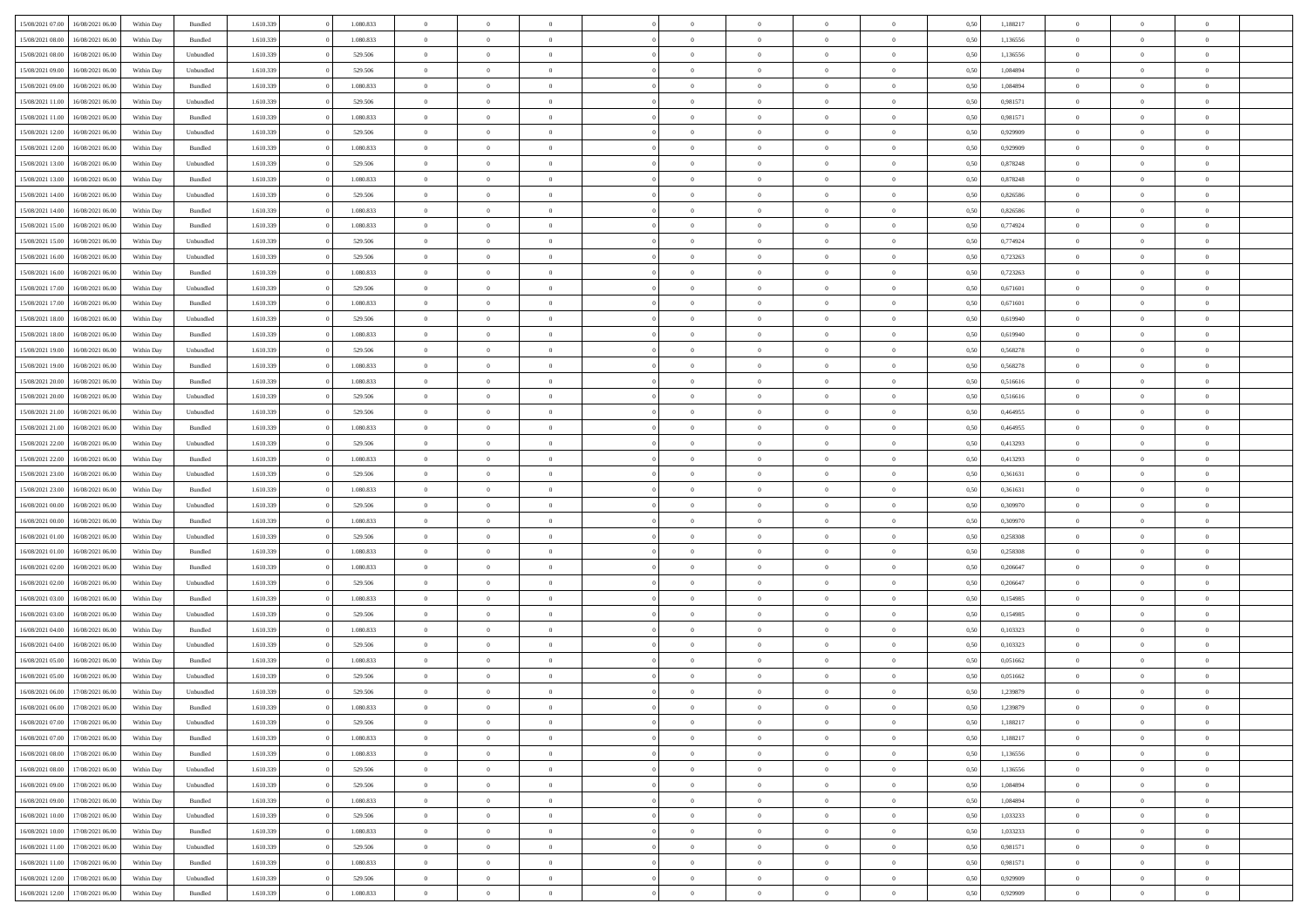| 16/08/2021 13:00 | 17/08/2021 06:00 | Within Dav | Unbundled          | 1.610.339 | 529.506   | $\overline{0}$ | $\Omega$       |                | $\Omega$       | $\Omega$       | $\Omega$       | $\theta$       | 0.50 | 0,878248 | $\theta$       | $\theta$       | $\theta$       |  |
|------------------|------------------|------------|--------------------|-----------|-----------|----------------|----------------|----------------|----------------|----------------|----------------|----------------|------|----------|----------------|----------------|----------------|--|
|                  |                  |            |                    |           |           |                |                |                |                |                |                |                |      |          |                |                |                |  |
| 16/08/2021 13:00 | 17/08/2021 06:00 | Within Day | Bundled            | 1.610.339 | 1.080.833 | $\overline{0}$ | $\theta$       | $\overline{0}$ | $\overline{0}$ | $\bf{0}$       | $\overline{0}$ | $\bf{0}$       | 0,50 | 0,878248 | $\theta$       | $\theta$       | $\overline{0}$ |  |
| 16/08/2021 14:00 | 17/08/2021 06:00 | Within Day | Bundled            | 1.610.339 | 1.080.833 | $\overline{0}$ | $\overline{0}$ | $\overline{0}$ | $\bf{0}$       | $\bf{0}$       | $\bf{0}$       | $\bf{0}$       | 0,50 | 0,826586 | $\overline{0}$ | $\overline{0}$ | $\overline{0}$ |  |
| 16/08/2021 14:00 | 17/08/2021 06:00 | Within Day | Unbundled          | 1.610.339 | 529.506   | $\overline{0}$ | $\overline{0}$ | $\overline{0}$ | $\overline{0}$ | $\bf{0}$       | $\overline{0}$ | $\overline{0}$ | 0.50 | 0.826586 | $\theta$       | $\theta$       | $\overline{0}$ |  |
|                  |                  |            |                    |           |           |                |                |                |                |                |                |                |      |          |                |                |                |  |
| 16/08/2021 15:00 | 17/08/2021 06:00 | Within Day | Unbundled          | 1.610.339 | 529.506   | $\overline{0}$ | $\theta$       | $\overline{0}$ | $\overline{0}$ | $\bf{0}$       | $\overline{0}$ | $\bf{0}$       | 0,50 | 0,774924 | $\theta$       | $\theta$       | $\overline{0}$ |  |
| 16/08/2021 15:00 | 17/08/2021 06:00 | Within Day | Bundled            | 1.610.339 | 1.080.833 | $\overline{0}$ | $\overline{0}$ | $\overline{0}$ | $\bf{0}$       | $\overline{0}$ | $\overline{0}$ | $\mathbf{0}$   | 0,50 | 0,774924 | $\overline{0}$ | $\overline{0}$ | $\bf{0}$       |  |
| 16/08/2021 16:00 | 17/08/2021 06:00 | Within Dav | Unbundled          | 1.610.339 | 529.506   | $\overline{0}$ | $\overline{0}$ | $\overline{0}$ | $\overline{0}$ | $\overline{0}$ | $\overline{0}$ | $\overline{0}$ | 0.50 | 0,723263 | $\theta$       | $\overline{0}$ | $\overline{0}$ |  |
| 16/08/2021 16:00 | 17/08/2021 06:00 | Within Day | Bundled            | 1.610.339 | 1.080.833 | $\overline{0}$ | $\theta$       | $\overline{0}$ | $\overline{0}$ | $\bf{0}$       | $\overline{0}$ | $\bf{0}$       | 0,50 | 0,723263 | $\theta$       | $\theta$       | $\overline{0}$ |  |
|                  |                  |            |                    |           |           |                | $\overline{0}$ |                |                | $\bf{0}$       |                |                |      |          | $\,0\,$        | $\overline{0}$ | $\overline{0}$ |  |
| 16/08/2021 17:00 | 17/08/2021 06:00 | Within Day | Unbundled          | 1.610.339 | 529.506   | $\overline{0}$ |                | $\overline{0}$ | $\bf{0}$       |                | $\bf{0}$       | $\bf{0}$       | 0,50 | 0,671601 |                |                |                |  |
| 16/08/2021 17:00 | 17/08/2021 06:00 | Within Dav | Bundled            | 1.610.339 | 1.080.833 | $\overline{0}$ | $\overline{0}$ | $\overline{0}$ | $\overline{0}$ | $\overline{0}$ | $\overline{0}$ | $\overline{0}$ | 0.50 | 0,671601 | $\theta$       | $\overline{0}$ | $\overline{0}$ |  |
| 16/08/2021 18:00 | 17/08/2021 06:00 | Within Day | Unbundled          | 1.610.339 | 529.506   | $\overline{0}$ | $\theta$       | $\overline{0}$ | $\overline{0}$ | $\bf{0}$       | $\overline{0}$ | $\bf{0}$       | 0,50 | 0,619940 | $\,$ 0 $\,$    | $\overline{0}$ | $\overline{0}$ |  |
| 16/08/2021 18:00 | 17/08/2021 06:00 | Within Day | Bundled            | 1.610.339 | 1.080.833 | $\overline{0}$ | $\overline{0}$ | $\overline{0}$ | $\bf{0}$       | $\bf{0}$       | $\bf{0}$       | $\mathbf{0}$   | 0,50 | 0,619940 | $\bf{0}$       | $\overline{0}$ | $\overline{0}$ |  |
| 16/08/2021 19:00 | 17/08/2021 06:00 | Within Day | Bundled            | 1.610.339 | 1.080.833 | $\overline{0}$ | $\overline{0}$ | $\overline{0}$ | $\overline{0}$ | $\bf{0}$       | $\overline{0}$ | $\overline{0}$ | 0.50 | 0,568278 | $\theta$       | $\theta$       | $\overline{0}$ |  |
|                  |                  |            |                    |           |           | $\overline{0}$ | $\theta$       | $\overline{0}$ | $\overline{0}$ | $\bf{0}$       | $\overline{0}$ |                |      |          | $\theta$       | $\theta$       | $\overline{0}$ |  |
| 16/08/2021 19:00 | 17/08/2021 06:00 | Within Day | Unbundled          | 1.610.339 | 529.506   |                |                |                |                |                |                | $\bf{0}$       | 0,50 | 0,568278 |                |                |                |  |
| 16/08/2021 20:00 | 17/08/2021 06:00 | Within Day | Unbundled          | 1.610.339 | 529.506   | $\overline{0}$ | $\overline{0}$ | $\overline{0}$ | $\bf{0}$       | $\overline{0}$ | $\overline{0}$ | $\mathbf{0}$   | 0,50 | 0,516616 | $\bf{0}$       | $\overline{0}$ | $\bf{0}$       |  |
| 16/08/2021 20:00 | 17/08/2021 06:00 | Within Dav | Bundled            | 1.610.339 | 1.080.833 | $\overline{0}$ | $\overline{0}$ | $\overline{0}$ | $\overline{0}$ | $\overline{0}$ | $\overline{0}$ | $\overline{0}$ | 0.50 | 0,516616 | $\theta$       | $\overline{0}$ | $\overline{0}$ |  |
| 16/08/2021 21:00 | 17/08/2021 06:00 | Within Day | Unbundled          | 1.610.339 | 529.506   | $\overline{0}$ | $\theta$       | $\overline{0}$ | $\overline{0}$ | $\bf{0}$       | $\overline{0}$ | $\bf{0}$       | 0,50 | 0,464955 | $\theta$       | $\theta$       | $\overline{0}$ |  |
| 16/08/2021 21:00 | 17/08/2021 06:00 | Within Day | Bundled            | 1.610.339 | 1.080.833 | $\overline{0}$ | $\overline{0}$ | $\overline{0}$ | $\bf{0}$       | $\bf{0}$       | $\bf{0}$       | $\mathbf{0}$   | 0,50 | 0,464955 | $\,0\,$        | $\overline{0}$ | $\overline{0}$ |  |
|                  |                  |            |                    |           |           |                |                |                |                |                |                |                |      |          |                |                |                |  |
| 16/08/2021 22:00 | 17/08/2021 06:00 | Within Day | Unbundled          | 1.610.339 | 529.506   | $\overline{0}$ | $\overline{0}$ | $\overline{0}$ | $\overline{0}$ | $\overline{0}$ | $\overline{0}$ | $\overline{0}$ | 0.50 | 0,413293 | $\theta$       | $\overline{0}$ | $\overline{0}$ |  |
| 16/08/2021 22:00 | 17/08/2021 06:00 | Within Day | Bundled            | 1.610.339 | 1.080.833 | $\overline{0}$ | $\theta$       | $\overline{0}$ | $\overline{0}$ | $\bf{0}$       | $\overline{0}$ | $\bf{0}$       | 0,50 | 0,413293 | $\,$ 0 $\,$    | $\overline{0}$ | $\overline{0}$ |  |
| 16/08/2021 23:00 | 17/08/2021 06:00 | Within Day | Unbundled          | 1.610.339 | 529.506   | $\overline{0}$ | $\overline{0}$ | $\overline{0}$ | $\bf{0}$       | $\bf{0}$       | $\bf{0}$       | $\bf{0}$       | 0,50 | 0,361631 | $\bf{0}$       | $\overline{0}$ | $\overline{0}$ |  |
| 16/08/2021 23:00 | 17/08/2021 06:00 | Within Day | Bundled            | 1.610.339 | 1.080.833 | $\overline{0}$ | $\overline{0}$ | $\overline{0}$ | $\overline{0}$ | $\bf{0}$       | $\overline{0}$ | $\overline{0}$ | 0.50 | 0.361631 | $\theta$       | $\overline{0}$ | $\overline{0}$ |  |
| 17/08/2021 00:00 | 17/08/2021 06:00 | Within Day | Unbundled          | 1.610.339 | 529.506   | $\overline{0}$ | $\theta$       | $\overline{0}$ | $\overline{0}$ | $\bf{0}$       | $\overline{0}$ | $\bf{0}$       | 0,50 | 0,309970 | $\,$ 0 $\,$    | $\overline{0}$ | $\overline{0}$ |  |
|                  |                  |            |                    |           |           |                |                |                |                |                |                |                |      |          |                |                |                |  |
| 17/08/2021 00:00 | 17/08/2021 06:00 | Within Day | Bundled            | 1.610.339 | 1.080.833 | $\overline{0}$ | $\overline{0}$ | $\overline{0}$ | $\bf{0}$       | $\overline{0}$ | $\overline{0}$ | $\mathbf{0}$   | 0,50 | 0,309970 | $\bf{0}$       | $\overline{0}$ | $\bf{0}$       |  |
| 17/08/2021 01:00 | 17/08/2021 06:00 | Within Dav | Bundled            | 1.610.339 | 1.080.833 | $\overline{0}$ | $\overline{0}$ | $\overline{0}$ | $\overline{0}$ | $\overline{0}$ | $\overline{0}$ | $\overline{0}$ | 0.50 | 0,258308 | $\overline{0}$ | $\overline{0}$ | $\overline{0}$ |  |
| 17/08/2021 01:00 | 17/08/2021 06:00 | Within Day | Unbundled          | 1.610.339 | 529.506   | $\overline{0}$ | $\theta$       | $\overline{0}$ | $\overline{0}$ | $\bf{0}$       | $\overline{0}$ | $\bf{0}$       | 0,50 | 0,258308 | $\theta$       | $\theta$       | $\overline{0}$ |  |
| 17/08/2021 02:00 | 17/08/2021 06:00 | Within Day | Unbundled          | 1.610.339 | 529.506   | $\overline{0}$ | $\overline{0}$ | $\overline{0}$ | $\bf{0}$       | $\bf{0}$       | $\bf{0}$       | $\bf{0}$       | 0,50 | 0,206647 | $\,0\,$        | $\overline{0}$ | $\overline{0}$ |  |
|                  | 17/08/2021 06:00 |            | Bundled            | 1.610.339 | 1.080.833 | $\overline{0}$ | $\overline{0}$ | $\overline{0}$ | $\overline{0}$ | $\overline{0}$ | $\overline{0}$ | $\overline{0}$ | 0.50 | 0.206647 | $\theta$       | $\overline{0}$ | $\overline{0}$ |  |
| 17/08/2021 02:00 |                  | Within Day |                    |           |           |                |                |                |                |                |                |                |      |          |                |                |                |  |
| 17/08/2021 03:00 | 17/08/2021 06:00 | Within Day | Unbundled          | 1.610.339 | 529.506   | $\overline{0}$ | $\theta$       | $\overline{0}$ | $\overline{0}$ | $\bf{0}$       | $\overline{0}$ | $\bf{0}$       | 0,50 | 0,154985 | $\,$ 0 $\,$    | $\overline{0}$ | $\overline{0}$ |  |
| 17/08/2021 03:00 | 17/08/2021 06:00 | Within Day | Bundled            | 1.610.339 | 1.080.833 | $\overline{0}$ | $\overline{0}$ | $\overline{0}$ | $\bf{0}$       | $\bf{0}$       | $\bf{0}$       | $\bf{0}$       | 0,50 | 0,154985 | $\bf{0}$       | $\overline{0}$ | $\overline{0}$ |  |
| 17/08/2021 04:00 | 17/08/2021 06:00 | Within Day | Unbundled          | 1.610.339 | 529.506   | $\overline{0}$ | $\Omega$       | $\overline{0}$ | $\Omega$       | $\Omega$       | $\overline{0}$ | $\overline{0}$ | 0.50 | 0,103323 | $\,0\,$        | $\theta$       | $\theta$       |  |
| 17/08/2021 04:00 | 17/08/2021 06:00 | Within Day | Bundled            | 1.610.339 | 1.080.833 | $\overline{0}$ | $\theta$       | $\overline{0}$ | $\overline{0}$ | $\bf{0}$       | $\overline{0}$ | $\bf{0}$       | 0,50 | 0,103323 | $\theta$       | $\theta$       | $\overline{0}$ |  |
|                  |                  |            |                    |           |           |                |                |                |                |                |                |                |      |          |                |                |                |  |
| 17/08/2021 05:00 | 17/08/2021 06:00 | Within Day | Unbundled          | 1.610.339 | 529.506   | $\overline{0}$ | $\overline{0}$ | $\overline{0}$ | $\bf{0}$       | $\bf{0}$       | $\overline{0}$ | $\mathbf{0}$   | 0,50 | 0,051662 | $\bf{0}$       | $\overline{0}$ | $\bf{0}$       |  |
| 17/08/2021 05:00 | 17/08/2021 06:00 | Within Day | Bundled            | 1.610.339 | 1.080.833 | $\overline{0}$ | $\Omega$       | $\Omega$       | $\Omega$       | $\bf{0}$       | $\overline{0}$ | $\overline{0}$ | 0.50 | 0.051662 | $\,0\,$        | $\theta$       | $\theta$       |  |
| 17/08/2021 06:00 | 18/08/2021 06:00 | Within Day | Unbundled          | 1.610.339 | 529.506   | $\overline{0}$ | $\theta$       | $\overline{0}$ | $\overline{0}$ | $\bf{0}$       | $\overline{0}$ | $\bf{0}$       | 0,50 | 1,239879 | $\,$ 0 $\,$    | $\theta$       | $\overline{0}$ |  |
| 17/08/2021 06:00 | 18/08/2021 06:00 | Within Day | Bundled            | 1.610.339 | 1.080.833 | $\overline{0}$ | $\overline{0}$ | $\overline{0}$ | $\bf{0}$       | $\bf{0}$       | $\bf{0}$       | $\bf{0}$       | 0,50 | 1,239879 | $\bf{0}$       | $\overline{0}$ | $\overline{0}$ |  |
| 17/08/2021 07:00 | 18/08/2021 06:00 | Within Day | Bundled            | 1.610.339 | 1.080.833 | $\overline{0}$ | $\Omega$       | $\Omega$       | $\Omega$       | $\theta$       | $\overline{0}$ | $\overline{0}$ | 0.50 | 1,188217 | $\,0\,$        | $\theta$       | $\theta$       |  |
|                  |                  |            |                    |           |           |                |                |                |                |                |                |                |      |          |                |                |                |  |
| 17/08/2021 07:00 | 18/08/2021 06:00 | Within Day | Unbundled          | 1.610.339 | 529.506   | $\overline{0}$ | $\theta$       | $\overline{0}$ | $\overline{0}$ | $\bf{0}$       | $\overline{0}$ | $\bf{0}$       | 0,50 | 1,188217 | $\,$ 0 $\,$    | $\overline{0}$ | $\overline{0}$ |  |
| 17/08/2021 08:00 | 18/08/2021 06:00 | Within Day | Unbundled          | 1.610.339 | 529.506   | $\overline{0}$ | $\overline{0}$ | $\overline{0}$ | $\bf{0}$       | $\bf{0}$       | $\bf{0}$       | $\mathbf{0}$   | 0,50 | 1,136556 | $\overline{0}$ | $\overline{0}$ | $\overline{0}$ |  |
| 17/08/2021 08:00 | 18/08/2021 06:00 | Within Day | Bundled            | 1.610.339 | 1.080.833 | $\overline{0}$ | $\Omega$       | $\overline{0}$ | $\Omega$       | $\overline{0}$ | $\overline{0}$ | $\overline{0}$ | 0.50 | 1,136556 | $\,0\,$        | $\theta$       | $\theta$       |  |
| 17/08/2021 09:00 | 18/08/2021 06:00 | Within Day | Unbundled          | 1.610.339 | 529.506   | $\overline{0}$ | $\theta$       | $\overline{0}$ | $\overline{0}$ | $\,$ 0         | $\overline{0}$ | $\bf{0}$       | 0,50 | 1,084894 | $\,$ 0 $\,$    | $\overline{0}$ | $\overline{0}$ |  |
| 17/08/2021 09:00 | 18/08/2021 06:00 | Within Day | Bundled            | 1.610.339 | 1.080.833 | $\overline{0}$ | $\overline{0}$ | $\overline{0}$ | $\bf{0}$       | $\bf{0}$       | $\bf{0}$       | $\mathbf{0}$   | 0,50 | 1,084894 | $\overline{0}$ | $\overline{0}$ | $\bf{0}$       |  |
|                  |                  |            |                    |           |           |                |                |                |                |                |                |                |      |          |                |                |                |  |
| 17/08/2021 10:00 | 18/08/2021 06:00 | Within Day | Unbundled          | 1.610.339 | 529.506   | $\overline{0}$ | $\Omega$       | $\Omega$       | $\Omega$       | $\Omega$       | $\Omega$       | $\overline{0}$ | 0.50 | 1.033233 | $\theta$       | $\theta$       | $\theta$       |  |
| 17/08/2021 10:00 | 18/08/2021 06:00 | Within Day | Bundled            | 1.610.339 | 1.080.833 | $\overline{0}$ | $\overline{0}$ | $\overline{0}$ | $\bf{0}$       | $\,$ 0         | $\bf{0}$       | $\bf{0}$       | 0,50 | 1,033233 | $\,0\,$        | $\overline{0}$ | $\overline{0}$ |  |
| 17/08/2021 11:00 | 18/08/2021 06:00 | Within Day | Unbundled          | 1.610.339 | 529.506   | $\bf{0}$       | $\bf{0}$       |                |                |                |                |                | 0,50 | 0,981571 | $\bf{0}$       | $\overline{0}$ |                |  |
| 17/08/2021 11:00 | 18/08/2021 06:00 | Within Day | Bundled            | 1.610.339 | 1.080.833 | $\overline{0}$ | $\overline{0}$ | $\overline{0}$ | $\Omega$       | $\overline{0}$ | $\overline{0}$ | $\overline{0}$ | 0,50 | 0.981571 | $\theta$       | $\theta$       | $\Omega$       |  |
| 17/08/2021 12:00 | 18/08/2021 06:00 | Within Day | Unbundled          | 1.610.339 | 529.506   | $\overline{0}$ | $\,$ 0         | $\overline{0}$ | $\bf{0}$       | $\,$ 0 $\,$    | $\overline{0}$ | $\,$ 0 $\,$    | 0,50 | 0,929909 | $\,$ 0 $\,$    | $\,$ 0 $\,$    | $\,$ 0         |  |
|                  |                  |            |                    |           |           |                |                |                |                |                |                |                |      |          |                |                |                |  |
| 17/08/2021 12:00 | 18/08/2021 06:00 | Within Day | Bundled            | 1.610.339 | 1.080.833 | $\overline{0}$ | $\overline{0}$ | $\overline{0}$ | $\overline{0}$ | $\overline{0}$ | $\overline{0}$ | $\mathbf{0}$   | 0,50 | 0,929909 | $\overline{0}$ | $\bf{0}$       | $\overline{0}$ |  |
| 17/08/2021 13:00 | 18/08/2021 06:00 | Within Day | $\mathbf B$ undled | 1.610.339 | 1.080.833 | $\overline{0}$ | $\overline{0}$ | $\overline{0}$ | $\Omega$       | $\overline{0}$ | $\overline{0}$ | $\overline{0}$ | 0,50 | 0,878248 | $\overline{0}$ | $\theta$       | $\overline{0}$ |  |
| 17/08/2021 13:00 | 18/08/2021 06:00 | Within Day | Unbundled          | 1.610.339 | 529.506   | $\overline{0}$ | $\,$ 0         | $\overline{0}$ | $\bf{0}$       | $\,$ 0 $\,$    | $\overline{0}$ | $\mathbf{0}$   | 0,50 | 0,878248 | $\,$ 0 $\,$    | $\overline{0}$ | $\overline{0}$ |  |
| 17/08/2021 14:00 | 18/08/2021 06:00 | Within Day | Unbundled          | 1.610.339 | 529.506   | $\overline{0}$ | $\overline{0}$ | $\overline{0}$ | $\overline{0}$ | $\overline{0}$ | $\overline{0}$ | $\mathbf{0}$   | 0,50 | 0,826586 | $\overline{0}$ | $\overline{0}$ | $\bf{0}$       |  |
|                  | 18/08/2021 06:00 |            |                    |           | 1.080.833 |                | $\overline{0}$ | $\overline{0}$ |                | $\overline{0}$ | $\overline{0}$ |                | 0.50 |          |                | $\theta$       | $\overline{0}$ |  |
| 17/08/2021 14:00 |                  | Within Day | Bundled            | 1.610.339 |           | $\overline{0}$ |                |                | $\overline{0}$ |                |                | $\bf{0}$       |      | 0,826586 | $\overline{0}$ |                |                |  |
| 17/08/2021 15:00 | 18/08/2021 06:00 | Within Day | Unbundled          | 1.610.339 | 529.506   | $\overline{0}$ | $\,$ 0         | $\overline{0}$ | $\bf{0}$       | $\bf{0}$       | $\bf{0}$       | $\bf{0}$       | 0,50 | 0,774924 | $\,$ 0 $\,$    | $\overline{0}$ | $\overline{0}$ |  |
| 17/08/2021 15:00 | 18/08/2021 06:00 | Within Day | Bundled            | 1.610.339 | 1.080.833 | $\overline{0}$ | $\bf{0}$       | $\overline{0}$ | $\overline{0}$ | $\overline{0}$ | $\overline{0}$ | $\mathbf{0}$   | 0,50 | 0,774924 | $\overline{0}$ | $\overline{0}$ | $\bf{0}$       |  |
| 17/08/2021 16:00 | 18/08/2021 06:00 | Within Day | Unbundled          | 1.610.339 | 529.506   | $\overline{0}$ | $\overline{0}$ | $\overline{0}$ | $\Omega$       | $\overline{0}$ | $\overline{0}$ | $\overline{0}$ | 0.50 | 0,723263 | $\overline{0}$ | $\overline{0}$ | $\overline{0}$ |  |
| 17/08/2021 16:00 | 18/08/2021 06:00 | Within Day | Bundled            | 1.610.339 | 1.080.833 | $\overline{0}$ | $\bf{0}$       | $\overline{0}$ | $\bf{0}$       | $\bf{0}$       | $\bf{0}$       | $\mathbf{0}$   | 0,50 | 0,723263 | $\,$ 0 $\,$    | $\,$ 0 $\,$    | $\bf{0}$       |  |
|                  |                  |            |                    |           |           |                |                |                |                |                |                |                |      |          |                |                |                |  |
| 17/08/2021 17:00 | 18/08/2021 06:00 | Within Day | Unbundled          | 1.610.339 | 529.506   | $\overline{0}$ | $\overline{0}$ | $\overline{0}$ | $\overline{0}$ | $\overline{0}$ | $\bf{0}$       | $\mathbf{0}$   | 0,50 | 0,671601 | $\overline{0}$ | $\bf{0}$       | $\overline{0}$ |  |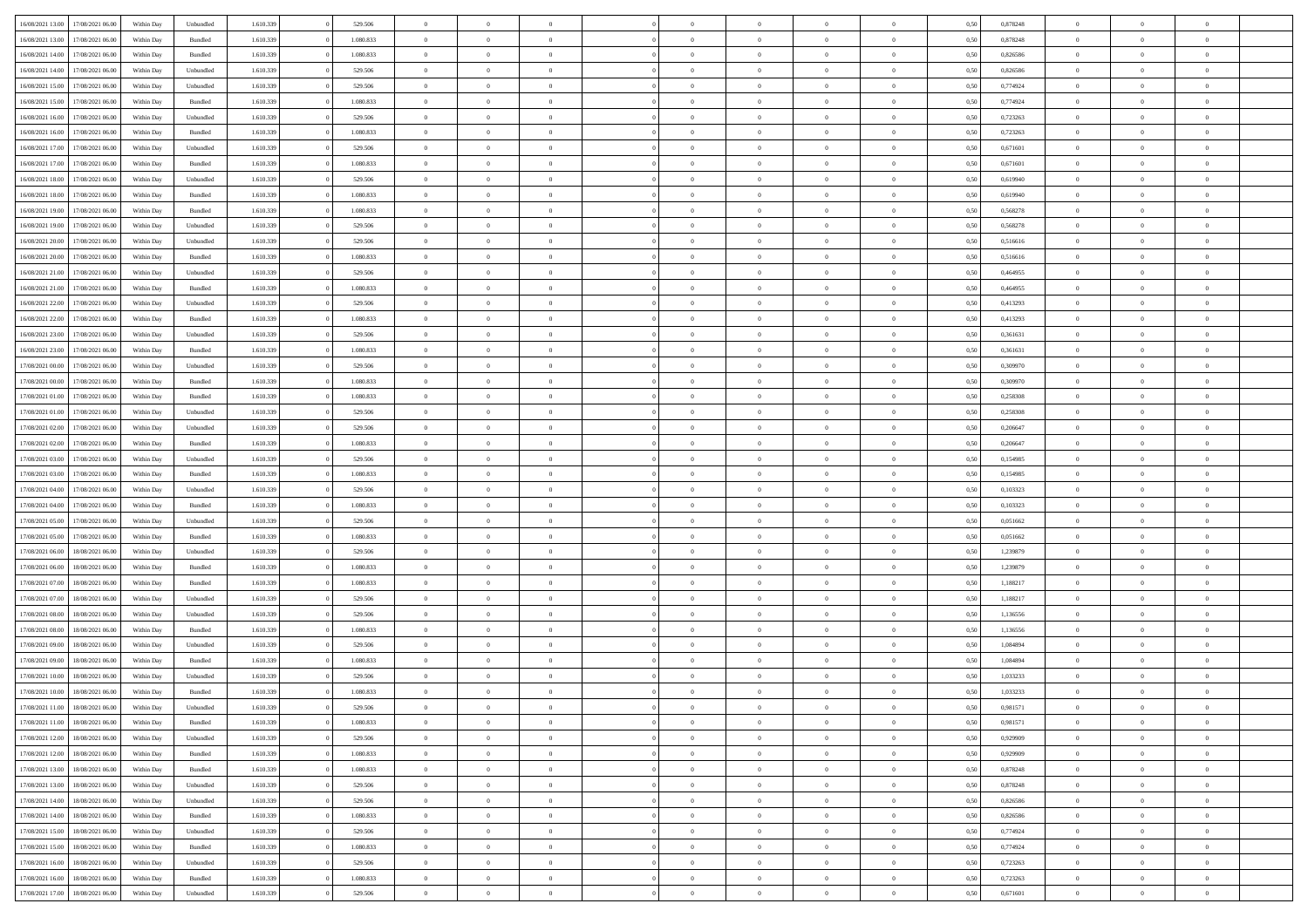| 17/08/2021 17:00 | 18/08/2021 06:00 | Within Day | Bundled            | 1.610.339 | 1.080.833 | $\overline{0}$ | $\theta$       |                | $\Omega$       | $\Omega$       | $\theta$       | $\theta$       | 0,50 | 0,671601 | $\theta$       | $\overline{0}$ | $\theta$       |  |
|------------------|------------------|------------|--------------------|-----------|-----------|----------------|----------------|----------------|----------------|----------------|----------------|----------------|------|----------|----------------|----------------|----------------|--|
|                  |                  |            |                    |           |           |                |                |                |                |                |                |                |      |          |                |                |                |  |
| 17/08/2021 18:00 | 18/08/2021 06:00 | Within Day | Bundled            | 1.610.339 | 1.080.833 | $\overline{0}$ | $\overline{0}$ | $\overline{0}$ | $\overline{0}$ | $\bf{0}$       | $\overline{0}$ | $\bf{0}$       | 0,50 | 0,619940 | $\theta$       | $\overline{0}$ | $\overline{0}$ |  |
| 17/08/2021 18:00 | 18/08/2021 06:00 | Within Day | Unbundled          | 1.610.339 | 529.506   | $\overline{0}$ | $\overline{0}$ | $\overline{0}$ | $\bf{0}$       | $\bf{0}$       | $\bf{0}$       | $\mathbf{0}$   | 0,50 | 0,619940 | $\bf{0}$       | $\overline{0}$ | $\bf{0}$       |  |
| 17/08/2021 19:00 | 18/08/2021 06:00 | Within Day | Unbundled          | 1.610.339 | 529.506   | $\overline{0}$ | $\overline{0}$ | $\overline{0}$ | $\overline{0}$ | $\bf{0}$       | $\overline{0}$ | $\overline{0}$ | 0.50 | 0,568278 | $\theta$       | $\overline{0}$ | $\overline{0}$ |  |
|                  |                  |            |                    |           |           |                |                |                |                |                |                |                |      |          |                |                |                |  |
| 17/08/2021 19:00 | 18/08/2021 06:00 | Within Day | Bundled            | 1.610.339 | 1.080.833 | $\overline{0}$ | $\theta$       | $\overline{0}$ | $\overline{0}$ | $\bf{0}$       | $\overline{0}$ | $\bf{0}$       | 0,50 | 0,568278 | $\,$ 0 $\,$    | $\overline{0}$ | $\overline{0}$ |  |
| 17/08/2021 20:00 | 18/08/2021 06:00 | Within Day | Unbundled          | 1.610.339 | 529.506   | $\overline{0}$ | $\overline{0}$ | $\overline{0}$ | $\bf{0}$       | $\overline{0}$ | $\overline{0}$ | $\mathbf{0}$   | 0,50 | 0,516616 | $\overline{0}$ | $\overline{0}$ | $\bf{0}$       |  |
| 17/08/2021 20:00 | 18/08/2021 06:00 | Within Dav | Bundled            | 1.610.339 | 1.080.833 | $\overline{0}$ | $\overline{0}$ | $\overline{0}$ | $\overline{0}$ | $\overline{0}$ | $\overline{0}$ | $\overline{0}$ | 0.50 | 0.516616 | $\theta$       | $\overline{0}$ | $\overline{0}$ |  |
| 17/08/2021 21:00 | 18/08/2021 06:00 | Within Day | Unbundled          | 1.610.339 | 529.506   | $\overline{0}$ | $\theta$       | $\overline{0}$ | $\overline{0}$ | $\bf{0}$       | $\overline{0}$ | $\bf{0}$       | 0,50 | 0,464955 | $\theta$       | $\theta$       | $\overline{0}$ |  |
| 17/08/2021 21:00 | 18/08/2021 06:00 | Within Day | Bundled            | 1.610.339 | 1.080.833 | $\overline{0}$ | $\overline{0}$ | $\overline{0}$ | $\bf{0}$       | $\bf{0}$       | $\bf{0}$       | $\mathbf{0}$   | 0,50 | 0,464955 | $\,0\,$        | $\overline{0}$ | $\overline{0}$ |  |
|                  |                  |            |                    |           |           |                |                |                |                |                |                |                |      |          |                |                |                |  |
| 17/08/2021 22:00 | 18/08/2021 06:00 | Within Dav | Unbundled          | 1.610.339 | 529.506   | $\overline{0}$ | $\overline{0}$ | $\overline{0}$ | $\overline{0}$ | $\overline{0}$ | $\overline{0}$ | $\overline{0}$ | 0.50 | 0,413293 | $\theta$       | $\overline{0}$ | $\overline{0}$ |  |
| 17/08/2021 22:00 | 18/08/2021 06:00 | Within Day | Bundled            | 1.610.339 | 1.080.833 | $\overline{0}$ | $\theta$       | $\overline{0}$ | $\overline{0}$ | $\bf{0}$       | $\overline{0}$ | $\bf{0}$       | 0,50 | 0,413293 | $\,$ 0 $\,$    | $\overline{0}$ | $\overline{0}$ |  |
| 17/08/2021 23:00 | 18/08/2021 06:00 | Within Day | Unbundled          | 1.610.339 | 529.506   | $\overline{0}$ | $\overline{0}$ | $\overline{0}$ | $\bf{0}$       | $\bf{0}$       | $\bf{0}$       | $\mathbf{0}$   | 0,50 | 0,361631 | $\overline{0}$ | $\overline{0}$ | $\bf{0}$       |  |
| 17/08/2021 23:00 | 18/08/2021 06:00 | Within Dav | Bundled            | 1.610.339 | 1.080.833 | $\overline{0}$ | $\overline{0}$ | $\overline{0}$ | $\overline{0}$ | $\bf{0}$       | $\overline{0}$ | $\overline{0}$ | 0.50 | 0.361631 | $\theta$       | $\theta$       | $\overline{0}$ |  |
| 18/08/2021 00:00 | 18/08/2021 06:00 | Within Day | Bundled            | 1.610.339 | 1.080.833 | $\overline{0}$ | $\theta$       | $\overline{0}$ | $\overline{0}$ | $\bf{0}$       | $\overline{0}$ | $\bf{0}$       | 0,50 | 0,309970 | $\theta$       | $\overline{0}$ | $\overline{0}$ |  |
|                  |                  |            |                    |           |           |                |                |                |                |                |                |                |      |          |                |                |                |  |
| 18/08/2021 00:00 | 18/08/2021 06:00 | Within Day | Unbundled          | 1.610.339 | 529.506   | $\overline{0}$ | $\overline{0}$ | $\overline{0}$ | $\bf{0}$       | $\overline{0}$ | $\overline{0}$ | $\mathbf{0}$   | 0,50 | 0,309970 | $\overline{0}$ | $\overline{0}$ | $\bf{0}$       |  |
| 18/08/2021 01:00 | 18/08/2021 06:00 | Within Dav | Unbundled          | 1.610.339 | 529.506   | $\overline{0}$ | $\overline{0}$ | $\overline{0}$ | $\overline{0}$ | $\overline{0}$ | $\overline{0}$ | $\overline{0}$ | 0.50 | 0,258308 | $\theta$       | $\overline{0}$ | $\overline{0}$ |  |
| 18/08/2021 01:00 | 18/08/2021 06:00 | Within Day | Bundled            | 1.610.339 | 1.080.833 | $\overline{0}$ | $\theta$       | $\overline{0}$ | $\overline{0}$ | $\bf{0}$       | $\overline{0}$ | $\bf{0}$       | 0,50 | 0,258308 | $\,$ 0 $\,$    | $\overline{0}$ | $\overline{0}$ |  |
| 18/08/2021 02:00 | 18/08/2021 06:00 | Within Day | Unbundled          | 1.610.339 | 529.506   | $\overline{0}$ | $\overline{0}$ | $\overline{0}$ | $\bf{0}$       | $\bf{0}$       | $\bf{0}$       | $\mathbf{0}$   | 0,50 | 0,206647 | $\bf{0}$       | $\overline{0}$ | $\bf{0}$       |  |
| 18/08/2021 02:00 | 18/08/2021 06:00 | Within Dav | Bundled            | 1.610.339 | 1.080.833 | $\overline{0}$ | $\overline{0}$ | $\overline{0}$ | $\overline{0}$ | $\overline{0}$ | $\overline{0}$ | $\overline{0}$ | 0.50 | 0.206647 | $\theta$       | $\overline{0}$ | $\overline{0}$ |  |
|                  |                  |            |                    |           |           |                |                |                |                |                |                |                |      |          |                |                |                |  |
| 18/08/2021 03:00 | 18/08/2021 06:00 | Within Day | Unbundled          | 1.610.339 | 529.506   | $\overline{0}$ | $\theta$       | $\overline{0}$ | $\overline{0}$ | $\bf{0}$       | $\overline{0}$ | $\bf{0}$       | 0,50 | 0,154985 | $\,$ 0 $\,$    | $\overline{0}$ | $\overline{0}$ |  |
| 18/08/2021 03:00 | 18/08/2021 06:00 | Within Day | Bundled            | 1.610.339 | 1.080.833 | $\overline{0}$ | $\overline{0}$ | $\overline{0}$ | $\bf{0}$       | $\bf{0}$       | $\bf{0}$       | $\mathbf{0}$   | 0,50 | 0,154985 | $\overline{0}$ | $\overline{0}$ | $\bf{0}$       |  |
| 18/08/2021 04:00 | 18/08/2021 06:00 | Within Day | Unbundled          | 1.610.339 | 529.506   | $\overline{0}$ | $\overline{0}$ | $\overline{0}$ | $\overline{0}$ | $\overline{0}$ | $\overline{0}$ | $\overline{0}$ | 0.50 | 0,103323 | $\theta$       | $\overline{0}$ | $\overline{0}$ |  |
| 18/08/2021 04:00 | 18/08/2021 06:00 | Within Day | Bundled            | 1.610.339 | 1.080.833 | $\overline{0}$ | $\theta$       | $\overline{0}$ | $\overline{0}$ | $\bf{0}$       | $\overline{0}$ | $\bf{0}$       | 0,50 | 0,103323 | $\,$ 0 $\,$    | $\overline{0}$ | $\overline{0}$ |  |
| 18/08/2021 05:00 | 18/08/2021 06:00 | Within Day | Unbundled          | 1.610.339 | 529.506   | $\overline{0}$ | $\overline{0}$ | $\overline{0}$ | $\bf{0}$       | $\overline{0}$ | $\overline{0}$ | $\mathbf{0}$   | 0,50 | 0,051662 | $\overline{0}$ | $\overline{0}$ | $\bf{0}$       |  |
|                  |                  |            |                    |           |           |                |                |                |                |                |                |                |      |          |                |                |                |  |
| 18/08/2021 05:00 | 18/08/2021 06:00 | Within Dav | Bundled            | 1.610.339 | 1.080.833 | $\overline{0}$ | $\overline{0}$ | $\overline{0}$ | $\overline{0}$ | $\overline{0}$ | $\overline{0}$ | $\overline{0}$ | 0.50 | 0,051662 | $\overline{0}$ | $\overline{0}$ | $\overline{0}$ |  |
| 18/08/2021 06:00 | 19/08/2021 06:00 | Within Day | Bundled            | 1.610.339 | 1.080.833 | $\overline{0}$ | $\theta$       | $\overline{0}$ | $\overline{0}$ | $\bf{0}$       | $\overline{0}$ | $\bf{0}$       | 0,50 | 1,239879 | $\,$ 0 $\,$    | $\overline{0}$ | $\overline{0}$ |  |
| 18/08/2021 06:00 | 19/08/2021 06:00 | Within Day | Unbundled          | 1.610.339 | 529.506   | $\overline{0}$ | $\overline{0}$ | $\overline{0}$ | $\bf{0}$       | $\bf{0}$       | $\bf{0}$       | $\bf{0}$       | 0,50 | 1,239879 | $\,0\,$        | $\overline{0}$ | $\bf{0}$       |  |
| 18/08/2021 07:00 | 19/08/2021 06:00 | Within Day | Unbundled          | 1.610.339 | 529.506   | $\overline{0}$ | $\overline{0}$ | $\overline{0}$ | $\overline{0}$ | $\overline{0}$ | $\overline{0}$ | $\overline{0}$ | 0.50 | 1,188217 | $\theta$       | $\overline{0}$ | $\overline{0}$ |  |
| 18/08/2021 07:00 | 19/08/2021 06:00 | Within Day | Bundled            | 1.610.339 | 1.080.833 | $\overline{0}$ | $\overline{0}$ | $\overline{0}$ | $\overline{0}$ | $\bf{0}$       | $\overline{0}$ | $\bf{0}$       | 0,50 | 1,188217 | $\,$ 0 $\,$    | $\overline{0}$ | $\overline{0}$ |  |
| 18/08/2021 08:00 | 19/08/2021 06:00 | Within Day | Unbundled          | 1.610.339 | 529.506   | $\overline{0}$ | $\overline{0}$ | $\overline{0}$ | $\bf{0}$       | $\bf{0}$       | $\bf{0}$       | $\bf{0}$       | 0,50 | 1,136556 | $\overline{0}$ | $\overline{0}$ | $\bf{0}$       |  |
|                  |                  |            |                    |           |           |                | $\Omega$       | $\overline{0}$ | $\Omega$       | $\Omega$       | $\overline{0}$ | $\overline{0}$ |      |          | $\,0\,$        | $\theta$       | $\theta$       |  |
| 18/08/2021 08:00 | 19/08/2021 06:00 | Within Day | Bundled            | 1.610.339 | 1.080.833 | $\overline{0}$ |                |                |                |                |                |                | 0,50 | 1,136556 |                |                |                |  |
| 18/08/2021 09:00 | 19/08/2021 06:00 | Within Day | Unbundled          | 1.610.339 | 529.506   | $\overline{0}$ | $\overline{0}$ | $\overline{0}$ | $\overline{0}$ | $\bf{0}$       | $\overline{0}$ | $\bf{0}$       | 0,50 | 1,084894 | $\,$ 0 $\,$    | $\overline{0}$ | $\overline{0}$ |  |
| 18/08/2021 09:00 | 19/08/2021 06:00 | Within Day | Bundled            | 1.610.339 | 1.080.833 | $\overline{0}$ | $\overline{0}$ | $\overline{0}$ | $\bf{0}$       | $\overline{0}$ | $\overline{0}$ | $\mathbf{0}$   | 0,50 | 1,084894 | $\overline{0}$ | $\overline{0}$ | $\bf{0}$       |  |
| 18/08/2021 10:00 | 19/08/2021 06:00 | Within Day | Unbundled          | 1.610.339 | 529.506   | $\overline{0}$ | $\Omega$       | $\Omega$       | $\Omega$       | $\overline{0}$ | $\overline{0}$ | $\overline{0}$ | 0.50 | 1,033233 | $\,0\,$        | $\theta$       | $\theta$       |  |
| 18/08/2021 10:00 | 19/08/2021 06:00 | Within Day | Bundled            | 1.610.339 | 1.080.833 | $\overline{0}$ | $\theta$       | $\overline{0}$ | $\overline{0}$ | $\bf{0}$       | $\overline{0}$ | $\bf{0}$       | 0,50 | 1,033233 | $\,$ 0 $\,$    | $\overline{0}$ | $\overline{0}$ |  |
| 18/08/2021 11:00 | 19/08/2021 06:00 | Within Day | Unbundled          | 1.610.339 | 529.506   | $\overline{0}$ | $\overline{0}$ | $\overline{0}$ | $\bf{0}$       | $\bf{0}$       | $\bf{0}$       | $\mathbf{0}$   | 0,50 | 0,981571 | $\bf{0}$       | $\overline{0}$ | $\bf{0}$       |  |
|                  |                  |            |                    |           |           |                |                |                |                |                |                |                |      |          |                |                |                |  |
| 18/08/2021 11:00 | 19/08/2021 06:00 | Within Day | Bundled            | 1.610.339 | 1.080.833 | $\overline{0}$ | $\Omega$       | $\overline{0}$ | $\Omega$       | $\overline{0}$ | $\overline{0}$ | $\overline{0}$ | 0.50 | 0.981571 | $\,$ 0 $\,$    | $\theta$       | $\theta$       |  |
| 18/08/2021 12:00 | 19/08/2021 06:00 | Within Day | Bundled            | 1.610.339 | 1.080.833 | $\overline{0}$ | $\overline{0}$ | $\overline{0}$ | $\overline{0}$ | $\,$ 0         | $\overline{0}$ | $\bf{0}$       | 0,50 | 0,929909 | $\,$ 0 $\,$    | $\overline{0}$ | $\overline{0}$ |  |
| 18/08/2021 12:00 | 19/08/2021 06:00 | Within Day | Unbundled          | 1.610.339 | 529.506   | $\overline{0}$ | $\overline{0}$ | $\overline{0}$ | $\bf{0}$       | $\bf{0}$       | $\bf{0}$       | $\mathbf{0}$   | 0,50 | 0,929909 | $\overline{0}$ | $\overline{0}$ | $\bf{0}$       |  |
| 18/08/2021 13:00 | 19/08/2021 06:00 | Within Day | Unbundled          | 1.610.339 | 529.506   | $\overline{0}$ | $\Omega$       | $\overline{0}$ | $\Omega$       | $\overline{0}$ | $\overline{0}$ | $\overline{0}$ | 0,50 | 0,878248 | $\,0\,$        | $\theta$       | $\theta$       |  |
| 18/08/2021 13:00 | 19/08/2021 06:00 | Within Day | Bundled            | 1.610.339 | 1.080.833 | $\overline{0}$ | $\overline{0}$ | $\overline{0}$ | $\overline{0}$ | $\,$ 0         | $\overline{0}$ | $\bf{0}$       | 0,50 | 0,878248 | $\,$ 0 $\,$    | $\overline{0}$ | $\overline{0}$ |  |
| 18/08/2021 14:00 | 19/08/2021 06:00 | Within Day | Unbundled          | 1.610.339 | 529.506   | $\overline{0}$ | $\overline{0}$ | $\overline{0}$ | $\bf{0}$       | $\bf{0}$       | $\overline{0}$ | $\mathbf{0}$   | 0,50 | 0,826586 | $\overline{0}$ | $\overline{0}$ | $\bf{0}$       |  |
|                  |                  |            |                    |           |           |                |                |                |                |                |                |                |      |          |                |                |                |  |
| 18/08/2021 14:00 | 19/08/2021 06:00 | Within Day | Bundled            | 1.610.339 | 1.080.833 | $\overline{0}$ | $\Omega$       | $\Omega$       | $\Omega$       | $\Omega$       | $\Omega$       | $\overline{0}$ | 0.50 | 0.826586 | $\theta$       | $\theta$       | $\theta$       |  |
| 18/08/2021 15:00 | 19/08/2021 06:00 | Within Day | Unbundled          | 1.610.339 | 529.506   | $\overline{0}$ | $\overline{0}$ | $\bf{0}$       | $\bf{0}$       | $\,$ 0         | $\bf{0}$       | $\bf{0}$       | 0,50 | 0,774924 | $\,0\,$        | $\,$ 0 $\,$    | $\overline{0}$ |  |
| 18/08/2021 15:00 | 19/08/2021 06:00 | Within Day | $\mathbf B$ undled | 1.610.339 | 1.080.833 | $\overline{0}$ | $\bf{0}$       |                |                | $\bf{0}$       |                |                | 0,50 | 0,774924 | $\bf{0}$       | $\overline{0}$ |                |  |
| 18/08/2021 16:00 | 19/08/2021 06:00 | Within Day | Unbundled          | 1.610.339 | 529.506   | $\overline{0}$ | $\overline{0}$ | $\overline{0}$ | $\Omega$       | $\overline{0}$ | $\overline{0}$ | $\overline{0}$ | 0,50 | 0,723263 | $\theta$       | $\theta$       | $\theta$       |  |
| 18/08/2021 16:00 | 19/08/2021 06:00 | Within Day | Bundled            | 1.610.339 | 1.080.833 | $\overline{0}$ | $\bf{0}$       | $\overline{0}$ | $\bf{0}$       | $\,$ 0 $\,$    | $\overline{0}$ | $\,$ 0 $\,$    | 0,50 | 0,723263 | $\,$ 0 $\,$    | $\,$ 0 $\,$    | $\,$ 0         |  |
| 18/08/2021 17:00 | 19/08/2021 06:00 | Within Day | Bundled            | 1.610.339 | 1.080.833 | $\overline{0}$ | $\overline{0}$ | $\overline{0}$ | $\overline{0}$ | $\overline{0}$ | $\overline{0}$ | $\mathbf{0}$   | 0,50 | 0,671601 | $\overline{0}$ | $\bf{0}$       | $\bf{0}$       |  |
|                  |                  |            |                    |           |           |                |                |                |                |                |                |                |      |          |                |                |                |  |
| 18/08/2021 17:00 | 19/08/2021 06:00 | Within Day | Unbundled          | 1.610.339 | 529.506   | $\overline{0}$ | $\overline{0}$ | $\overline{0}$ | $\Omega$       | $\overline{0}$ | $\overline{0}$ | $\overline{0}$ | 0,50 | 0,671601 | $\overline{0}$ | $\theta$       | $\overline{0}$ |  |
| 18/08/2021 18:00 | 19/08/2021 06:00 | Within Day | Unbundled          | 1.610.339 | 529.506   | $\overline{0}$ | $\,$ 0         | $\overline{0}$ | $\bf{0}$       | $\,$ 0 $\,$    | $\overline{0}$ | $\mathbf{0}$   | 0,50 | 0,619940 | $\,$ 0 $\,$    | $\overline{0}$ | $\overline{0}$ |  |
| 18/08/2021 18:00 | 19/08/2021 06:00 | Within Day | Bundled            | 1.610.339 | 1.080.833 | $\overline{0}$ | $\overline{0}$ | $\overline{0}$ | $\overline{0}$ | $\overline{0}$ | $\overline{0}$ | $\mathbf{0}$   | 0,50 | 0,619940 | $\overline{0}$ | $\overline{0}$ | $\bf{0}$       |  |
| 18/08/2021 19:00 | 19/08/2021 06:00 | Within Day | Unbundled          | 1.610.339 | 529.506   | $\overline{0}$ | $\overline{0}$ | $\overline{0}$ | $\overline{0}$ | $\overline{0}$ | $\overline{0}$ | $\bf{0}$       | 0.50 | 0,568278 | $\overline{0}$ | $\theta$       | $\overline{0}$ |  |
| 18/08/2021 19:00 | 19/08/2021 06:00 | Within Day | Bundled            | 1.610.339 | 1.080.833 | $\overline{0}$ | $\,$ 0         | $\overline{0}$ | $\bf{0}$       | $\bf{0}$       | $\bf{0}$       | $\bf{0}$       | 0,50 | 0,568278 | $\,$ 0 $\,$    | $\overline{0}$ | $\overline{0}$ |  |
|                  |                  |            |                    |           |           |                |                |                |                |                |                |                |      |          |                |                |                |  |
| 18/08/2021 20:00 | 19/08/2021 06:00 | Within Day | Unbundled          | 1.610.339 | 529.506   | $\overline{0}$ | $\bf{0}$       | $\overline{0}$ | $\overline{0}$ | $\overline{0}$ | $\overline{0}$ | $\mathbf{0}$   | 0,50 | 0,516616 | $\overline{0}$ | $\overline{0}$ | $\bf{0}$       |  |
| 18/08/2021 20:00 | 19/08/2021 06:00 | Within Day | Bundled            | 1.610.339 | 1.080.833 | $\overline{0}$ | $\overline{0}$ | $\overline{0}$ | $\Omega$       | $\overline{0}$ | $\overline{0}$ | $\overline{0}$ | 0.50 | 0,516616 | $\overline{0}$ | $\overline{0}$ | $\overline{0}$ |  |
| 18/08/2021 21:00 | 19/08/2021 06:00 | Within Day | Unbundled          | 1.610.339 | 529.506   | $\overline{0}$ | $\bf{0}$       | $\overline{0}$ | $\bf{0}$       | $\bf{0}$       | $\bf{0}$       | $\mathbf{0}$   | 0,50 | 0,464955 | $\,$ 0 $\,$    | $\,$ 0 $\,$    | $\bf{0}$       |  |
| 18/08/2021 21:00 | 19/08/2021 06:00 | Within Day | Bundled            | 1.610.339 | 1.080.833 | $\overline{0}$ | $\overline{0}$ | $\overline{0}$ | $\overline{0}$ | $\overline{0}$ | $\bf{0}$       | $\mathbf{0}$   | 0,50 | 0,464955 | $\overline{0}$ | $\bf{0}$       | $\overline{0}$ |  |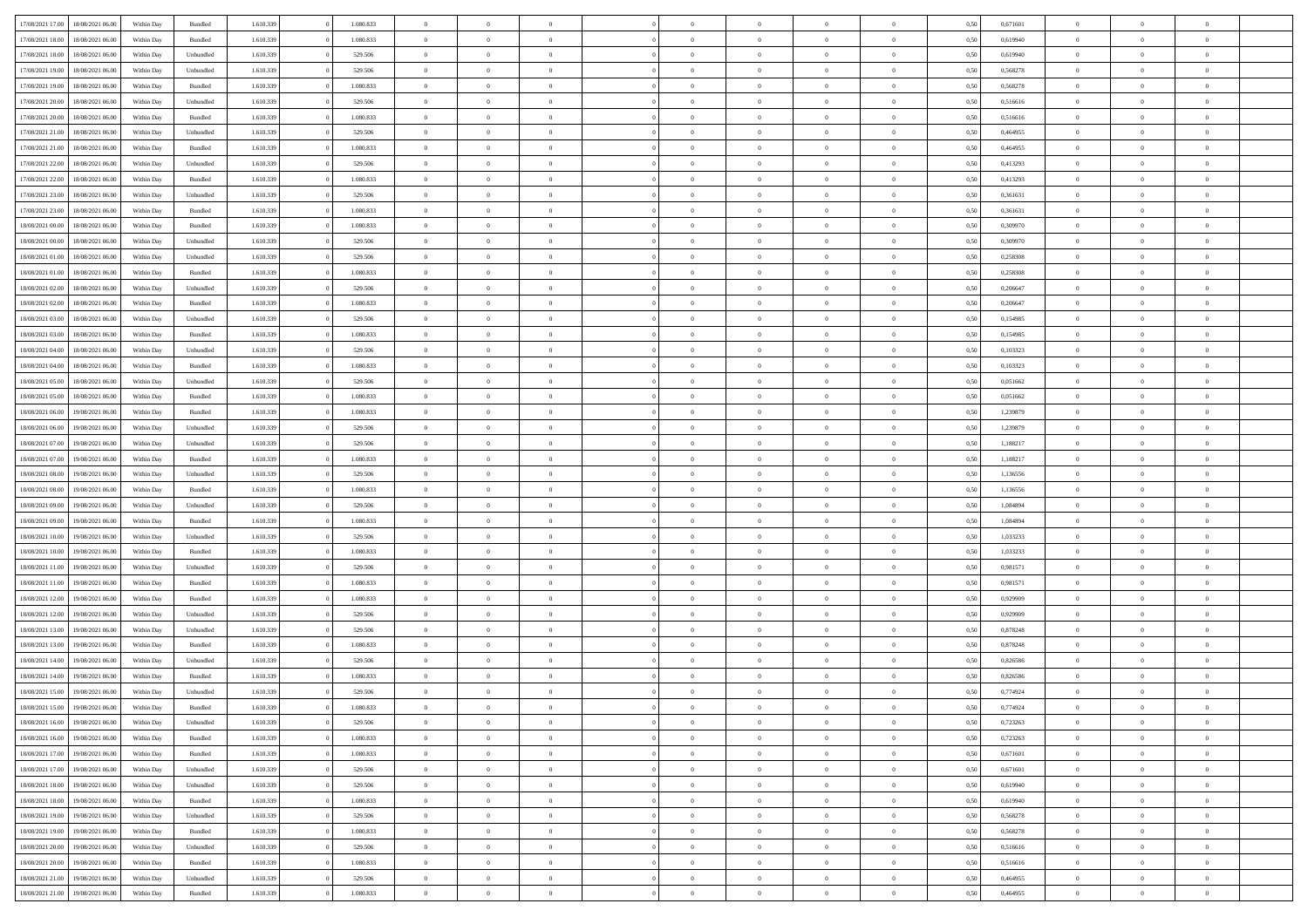| 18/08/2021 22:00<br>19/08/2021 06:00 | Within Day | Unbundled          | 1.610.339 | 529.506   | $\overline{0}$ | $\overline{0}$ | $\Omega$       | $\Omega$       | $\Omega$       |                | $\overline{0}$ | 0,50 | 0,413293 | $\mathbf{0}$   | $\Omega$       | $\Omega$       |  |
|--------------------------------------|------------|--------------------|-----------|-----------|----------------|----------------|----------------|----------------|----------------|----------------|----------------|------|----------|----------------|----------------|----------------|--|
| 18/08/2021 22:00<br>19/08/2021 06:00 | Within Day | $\mathbf B$ undled | 1.610.339 | 1.080.833 | $\bf{0}$       | $\overline{0}$ | $\overline{0}$ | $\theta$       | $\overline{0}$ | $\overline{0}$ | $\,$ 0         | 0,50 | 0,413293 | $\theta$       | $\theta$       | $\bf{0}$       |  |
| 18/08/2021 23:00<br>19/08/2021 06:00 | Within Day | Bundled            | 1.610.339 | 1.080.833 | $\overline{0}$ | $\overline{0}$ | $\overline{0}$ | $\bf{0}$       | $\bf{0}$       | $\overline{0}$ | $\mathbf{0}$   | 0,50 | 0,361631 | $\bf{0}$       | $\bf{0}$       | $\overline{0}$ |  |
| 18/08/2021 23:00<br>19/08/2021 06:00 | Within Day | Unbundled          | 1.610.339 | 529,506   | $\overline{0}$ | $\overline{0}$ | $\overline{0}$ | $\overline{0}$ | $\overline{0}$ | $\overline{0}$ | $\overline{0}$ | 0.50 | 0.361631 | $\mathbf{0}$   | $\overline{0}$ | $\bf{0}$       |  |
|                                      |            |                    |           |           |                |                |                |                |                |                |                |      |          |                |                |                |  |
| 19/08/2021 00:00<br>19/08/2021 06:00 | Within Day | Unbundled          | 1.610.339 | 529.506   | $\bf{0}$       | $\overline{0}$ | $\overline{0}$ | $\theta$       | $\overline{0}$ | $\overline{0}$ | $\bf{0}$       | 0,50 | 0,309970 | $\theta$       | $\theta$       | $\bf{0}$       |  |
| 19/08/2021 00:00<br>19/08/2021 06:00 | Within Day | Bundled            | 1.610.339 | 1.080.833 | $\overline{0}$ | $\overline{0}$ | $\overline{0}$ | $\bf{0}$       | $\overline{0}$ | $\overline{0}$ | $\overline{0}$ | 0,50 | 0,309970 | $\overline{0}$ | $\overline{0}$ | $\overline{0}$ |  |
| 19/08/2021 01:00<br>19/08/2021 06:00 | Within Day | Unbundled          | 1.610.339 | 529,506   | $\overline{0}$ | $\overline{0}$ | $\overline{0}$ | $\overline{0}$ | $\overline{0}$ | $\overline{0}$ | $\overline{0}$ | 0.50 | 0.258308 | $\mathbf{0}$   | $\overline{0}$ | $\overline{0}$ |  |
| 19/08/2021 01:00<br>19/08/2021 06:00 | Within Day | Bundled            | 1.610.339 | 1.080.833 | $\bf{0}$       | $\overline{0}$ | $\overline{0}$ | $\overline{0}$ | $\overline{0}$ | $\overline{0}$ | $\bf{0}$       | 0,50 | 0,258308 | $\theta$       | $\theta$       | $\bf{0}$       |  |
|                                      |            |                    |           |           |                |                |                |                |                |                |                |      |          |                |                |                |  |
| 19/08/2021 02:00<br>19/08/2021 06:00 | Within Day | Unbundled          | 1.610.339 | 529.506   | $\overline{0}$ | $\overline{0}$ | $\overline{0}$ | $\bf{0}$       | $\bf{0}$       | $\overline{0}$ | $\mathbf{0}$   | 0,50 | 0,206647 | $\bf{0}$       | $\bf{0}$       | $\bf{0}$       |  |
| 19/08/2021 02:00<br>19/08/2021 06:00 | Within Day | Bundled            | 1.610.339 | 1.080.833 | $\overline{0}$ | $\overline{0}$ | $\overline{0}$ | $\overline{0}$ | $\overline{0}$ | $\overline{0}$ | $\overline{0}$ | 0.50 | 0.206647 | $\overline{0}$ | $\overline{0}$ | $\overline{0}$ |  |
| 19/08/2021 03:00<br>19/08/2021 06:00 | Within Day | Unbundled          | 1.610.339 | 529.506   | $\bf{0}$       | $\overline{0}$ | $\overline{0}$ | $\overline{0}$ | $\overline{0}$ | $\overline{0}$ | $\,$ 0         | 0,50 | 0,154985 | $\theta$       | $\theta$       | $\bf{0}$       |  |
| 19/08/2021 03:00<br>19/08/2021 06:00 | Within Day | Bundled            | 1.610.339 | 1.080.833 | $\overline{0}$ | $\overline{0}$ | $\overline{0}$ | $\bf{0}$       | $\bf{0}$       | $\overline{0}$ | $\mathbf{0}$   | 0,50 | 0,154985 | $\bf{0}$       | $\bf{0}$       | $\bf{0}$       |  |
| 19/08/2021 06:00                     |            | Unbundled          | 1.610.339 | 529,506   | $\overline{0}$ | $\overline{0}$ |                | $\overline{0}$ | $\overline{0}$ |                | $\overline{0}$ | 0.50 | 0.103323 | $\overline{0}$ | $\overline{0}$ | $\bf{0}$       |  |
| 19/08/2021 04:00                     | Within Day |                    |           |           |                |                | $\overline{0}$ |                |                | $\overline{0}$ |                |      |          |                |                |                |  |
| 19/08/2021 04:00<br>19/08/2021 06:00 | Within Day | Bundled            | 1.610.339 | 1.080.833 | $\bf{0}$       | $\overline{0}$ | $\overline{0}$ | $\theta$       | $\overline{0}$ | $\overline{0}$ | $\,$ 0         | 0,50 | 0,103323 | $\theta$       | $\theta$       | $\bf{0}$       |  |
| 19/08/2021 05:00<br>19/08/2021 06:00 | Within Day | Bundled            | 1.610.339 | 1.080.833 | $\overline{0}$ | $\overline{0}$ | $\overline{0}$ | $\bf{0}$       | $\overline{0}$ | $\overline{0}$ | $\overline{0}$ | 0,50 | 0,051662 | $\overline{0}$ | $\overline{0}$ | $\overline{0}$ |  |
| 19/08/2021 05:00<br>19/08/2021 06:00 | Within Day | Unbundled          | 1.610.339 | 529,506   | $\overline{0}$ | $\overline{0}$ | $\overline{0}$ | $\overline{0}$ | $\overline{0}$ | $\overline{0}$ | $\overline{0}$ | 0.50 | 0.051662 | $\overline{0}$ | $\overline{0}$ | $\overline{0}$ |  |
| 19/08/2021 06:00<br>20/08/2021 06:00 | Within Day | Unbundled          | 1.610.339 | 529.506   | $\bf{0}$       | $\overline{0}$ | $\overline{0}$ | $\overline{0}$ | $\overline{0}$ | $\overline{0}$ | $\bf{0}$       | 0,50 | 1,239879 | $\theta$       | $\theta$       | $\bf{0}$       |  |
|                                      |            |                    |           |           |                |                |                |                |                |                |                |      |          |                |                |                |  |
| 19/08/2021 06:00<br>20/08/2021 06:00 | Within Day | Bundled            | 1.610.339 | 1.080.833 | $\overline{0}$ | $\overline{0}$ | $\bf{0}$       | $\bf{0}$       | $\bf{0}$       | $\overline{0}$ | $\mathbf{0}$   | 0,50 | 1,239879 | $\bf{0}$       | $\bf{0}$       | $\bf{0}$       |  |
| 19/08/2021 07:00<br>20/08/2021 06:00 | Within Day | Unbundled          | 1.610.339 | 529.506   | $\overline{0}$ | $\overline{0}$ | $\overline{0}$ | $\overline{0}$ | $\overline{0}$ | $\overline{0}$ | $\overline{0}$ | 0.50 | 1,188217 | $\overline{0}$ | $\overline{0}$ | $\overline{0}$ |  |
| 19/08/2021 07:00<br>20/08/2021 06:00 | Within Day | Bundled            | 1.610.339 | 1.080.833 | $\bf{0}$       | $\overline{0}$ | $\overline{0}$ | $\overline{0}$ | $\overline{0}$ | $\overline{0}$ | $\,$ 0         | 0,50 | 1,188217 | $\theta$       | $\theta$       | $\bf{0}$       |  |
| 19/08/2021 08:00<br>20/08/2021 06:00 | Within Day | Unbundled          | 1.610.339 | 529.506   | $\overline{0}$ | $\overline{0}$ | $\overline{0}$ | $\bf{0}$       | $\bf{0}$       | $\overline{0}$ | $\mathbf{0}$   | 0,50 | 1,136556 | $\bf{0}$       | $\bf{0}$       | $\bf{0}$       |  |
| 19/08/2021 08:00<br>20/08/2021 06:00 | Within Day | Bundled            | 1.610.339 | 1.080.833 | $\overline{0}$ | $\overline{0}$ | $\overline{0}$ | $\overline{0}$ | $\overline{0}$ | $\overline{0}$ | $\overline{0}$ | 0.50 | 1.136556 | $\overline{0}$ | $\overline{0}$ | $\bf{0}$       |  |
|                                      |            |                    |           |           |                |                |                |                |                |                |                |      |          |                |                |                |  |
| 19/08/2021 09:00<br>20/08/2021 06:00 | Within Day | Unbundled          | 1.610.339 | 529.506   | $\bf{0}$       | $\overline{0}$ | $\overline{0}$ | $\overline{0}$ | $\overline{0}$ | $\overline{0}$ | $\,$ 0         | 0,50 | 1,084894 | $\mathbf{0}$   | $\theta$       | $\bf{0}$       |  |
| 19/08/2021 09:00<br>20/08/2021 06:00 | Within Day | Bundled            | 1.610.339 | 1.080.833 | $\overline{0}$ | $\overline{0}$ | $\overline{0}$ | $\bf{0}$       | $\overline{0}$ | $\overline{0}$ | $\overline{0}$ | 0,50 | 1,084894 | $\overline{0}$ | $\overline{0}$ | $\overline{0}$ |  |
| 19/08/2021 10:00<br>20/08/2021 06:00 | Within Day | Unbundled          | 1.610.339 | 529,506   | $\overline{0}$ | $\overline{0}$ | $\overline{0}$ | $\overline{0}$ | $\overline{0}$ | $\overline{0}$ | $\overline{0}$ | 0.50 | 1,033233 | $\overline{0}$ | $\overline{0}$ | $\overline{0}$ |  |
| 19/08/2021 10:00<br>20/08/2021 06:00 | Within Day | Bundled            | 1.610.339 | 1.080.833 | $\bf{0}$       | $\overline{0}$ | $\bf{0}$       | $\overline{0}$ | $\overline{0}$ | $\overline{0}$ | $\bf{0}$       | 0,50 | 1,033233 | $\theta$       | $\theta$       | $\bf{0}$       |  |
| 20/08/2021 06:00                     | Within Day | Bundled            | 1.610.339 | 1.080.833 | $\overline{0}$ | $\overline{0}$ | $\overline{0}$ | $\bf{0}$       | $\bf{0}$       | $\overline{0}$ | $\mathbf{0}$   | 0,50 | 0,981571 | $\bf{0}$       | $\bf{0}$       | $\bf{0}$       |  |
| 19/08/2021 11:00                     |            |                    |           |           |                |                |                |                |                |                |                |      |          |                |                |                |  |
| 19/08/2021 11:00<br>20/08/2021 06:00 | Within Day | Unbundled          | 1.610.339 | 529,506   | $\overline{0}$ | $\overline{0}$ | $\overline{0}$ | $\overline{0}$ | $\overline{0}$ | $\overline{0}$ | $\overline{0}$ | 0.50 | 0,981571 | $\overline{0}$ | $\overline{0}$ | $\overline{0}$ |  |
| 19/08/2021 12:00<br>20/08/2021 06:00 | Within Day | Unbundled          | 1.610.339 | 529.506   | $\bf{0}$       | $\overline{0}$ | $\overline{0}$ | $\overline{0}$ | $\overline{0}$ | $\overline{0}$ | $\,$ 0         | 0,50 | 0,929909 | $\theta$       | $\theta$       | $\bf{0}$       |  |
| 19/08/2021 12:00<br>20/08/2021 06:00 | Within Day | Bundled            | 1.610.339 | 1.080.833 | $\overline{0}$ | $\overline{0}$ | $\overline{0}$ | $\bf{0}$       | $\bf{0}$       | $\overline{0}$ | $\mathbf{0}$   | 0,50 | 0,929909 | $\overline{0}$ | $\bf{0}$       | $\bf{0}$       |  |
| 19/08/2021 13:00<br>20/08/2021 06:00 | Within Day | Unbundled          | 1.610.339 | 529.506   | $\overline{0}$ | $\overline{0}$ | $\overline{0}$ | $\overline{0}$ | $\overline{0}$ | $\Omega$       | $\overline{0}$ | 0,50 | 0,878248 | $\bf{0}$       | $\Omega$       | $\Omega$       |  |
| 19/08/2021 13:00<br>20/08/2021 06:00 | Within Day | Bundled            | 1.610.339 | 1.080.833 | $\bf{0}$       | $\overline{0}$ | $\overline{0}$ | $\overline{0}$ | $\overline{0}$ | $\overline{0}$ | $\,$ 0         | 0,50 | 0,878248 | $\theta$       | $\theta$       | $\bf{0}$       |  |
|                                      |            |                    |           |           |                |                |                |                |                |                |                |      |          |                |                |                |  |
| 19/08/2021 14:00<br>20/08/2021 06:00 | Within Day | Unbundled          | 1.610.339 | 529.506   | $\overline{0}$ | $\overline{0}$ | $\overline{0}$ | $\bf{0}$       | $\overline{0}$ | $\overline{0}$ | $\overline{0}$ | 0,50 | 0,826586 | $\overline{0}$ | $\overline{0}$ | $\overline{0}$ |  |
| 19/08/2021 14:00<br>20/08/2021 06:00 | Within Day | Bundled            | 1.610.339 | 1.080.833 | $\overline{0}$ | $\overline{0}$ | $\overline{0}$ | $\overline{0}$ | $\overline{0}$ | $\Omega$       | $\overline{0}$ | 0.50 | 0,826586 | $\overline{0}$ | $\Omega$       | $\Omega$       |  |
| 19/08/2021 15:00<br>20/08/2021 06:00 | Within Day | Unbundled          | 1.610.339 | 529.506   | $\bf{0}$       | $\overline{0}$ | $\bf{0}$       | $\overline{0}$ | $\overline{0}$ | $\overline{0}$ | $\bf{0}$       | 0,50 | 0,774924 | $\theta$       | $\theta$       | $\bf{0}$       |  |
| 19/08/2021 15:00<br>20/08/2021 06:00 | Within Day | Bundled            | 1.610.339 | 1.080.833 | $\overline{0}$ | $\overline{0}$ | $\bf{0}$       | $\bf{0}$       | $\bf{0}$       | $\overline{0}$ | $\mathbf{0}$   | 0,50 | 0,774924 | $\bf{0}$       | $\bf{0}$       | $\bf{0}$       |  |
|                                      |            |                    |           |           | $\overline{0}$ | $\overline{0}$ | $\overline{0}$ | $\overline{0}$ | $\overline{0}$ | $\Omega$       | $\theta$       | 0.50 |          | $\overline{0}$ | $\Omega$       | $\theta$       |  |
| 19/08/2021 16:00<br>20/08/2021 06:00 | Within Day | Bundled            | 1.610.339 | 1.080.833 |                |                |                |                |                |                |                |      | 0,723263 |                |                |                |  |
| 19/08/2021 16:00<br>20/08/2021 06:00 | Within Day | Unbundled          | 1.610.339 | 529.506   | $\bf{0}$       | $\overline{0}$ | $\bf{0}$       | $\overline{0}$ | $\overline{0}$ | $\overline{0}$ | $\,$ 0         | 0,50 | 0,723263 | $\,$ 0 $\,$    | $\theta$       | $\bf{0}$       |  |
| 19/08/2021 17:00<br>20/08/2021 06:00 | Within Day | Unbundled          | 1.610.339 | 529.506   | $\overline{0}$ | $\overline{0}$ | $\overline{0}$ | $\bf{0}$       | $\bf{0}$       | $\overline{0}$ | $\mathbf{0}$   | 0,50 | 0,671601 | $\overline{0}$ | $\bf{0}$       | $\bf{0}$       |  |
| 19/08/2021 17:00<br>20/08/2021 06:00 | Within Day | Bundled            | 1.610.339 | 1.080.833 | $\overline{0}$ | $\overline{0}$ | $\overline{0}$ | $\overline{0}$ | $\bf{0}$       | $\Omega$       | $\overline{0}$ | 0,50 | 0,671601 | $\overline{0}$ | $\Omega$       | $\Omega$       |  |
| 19/08/2021 18:00<br>20/08/2021 06:00 | Within Day | Unbundled          | 1.610.339 | 529.506   | $\bf{0}$       | $\overline{0}$ | $\bf{0}$       | $\overline{0}$ | $\overline{0}$ | $\overline{0}$ | $\,$ 0         | 0,50 | 0,619940 | $\bf{0}$       | $\theta$       | $\bf{0}$       |  |
| 19/08/2021 18:00<br>20/08/2021 06:00 | Within Day | Bundled            | 1.610.339 | 1.080.833 | $\overline{0}$ | $\overline{0}$ | $\overline{0}$ | $\bf{0}$       | $\overline{0}$ | $\overline{0}$ | $\overline{0}$ | 0,50 | 0,619940 | $\bf{0}$       | $\overline{0}$ | $\overline{0}$ |  |
|                                      |            |                    |           |           |                |                |                |                |                |                |                |      |          |                |                |                |  |
| 19/08/2021 19:00<br>20/08/2021 06:00 | Within Day | Unbundled          | 1.610.339 | 529.506   | $\overline{0}$ | $\overline{0}$ | $\Omega$       | $\overline{0}$ | $\bf{0}$       | $\Omega$       | $\overline{0}$ | 0.50 | 0.568278 | $\overline{0}$ | $\Omega$       | $\Omega$       |  |
| 19/08/2021 19:00 20/08/2021 06:00    | Within Day | Bundled            | 1.610.339 | 1.080.833 | $\bf{0}$       | $\overline{0}$ | $\bf{0}$       | $\bf{0}$       | $\bf{0}$       | $\overline{0}$ | $\bf{0}$       | 0,50 | 0,568278 | $\bf{0}$       | $\,$ 0         | $\bf{0}$       |  |
| 19/08/2021 20:00 20/08/2021 06:00    | Within Day | Unbundled          | 1.610.339 | 529.506   | $\bf{0}$       | $\bf{0}$       |                |                |                |                |                | 0,50 | 0,516616 | $\bf{0}$       | $\bf{0}$       |                |  |
| 19/08/2021 20:00 20/08/2021 06:00    | Within Day | Bundled            | 1.610.339 | 1.080.833 | $\overline{0}$ | $\overline{0}$ | $\theta$       | $\overline{0}$ | $\overline{0}$ | $\overline{0}$ | $\mathbf{0}$   | 0,50 | 0.516616 | $\overline{0}$ | $\overline{0}$ | $\theta$       |  |
| 19/08/2021 21:00<br>20/08/2021 06:00 | Within Day | Unbundled          | 1.610.339 | 529.506   | $\overline{0}$ | $\overline{0}$ | $\overline{0}$ | $\bf{0}$       | $\overline{0}$ | $\overline{0}$ | $\mathbf{0}$   | 0,50 | 0,464955 | $\,$ 0 $\,$    | $\overline{0}$ | $\,$ 0 $\,$    |  |
|                                      |            |                    |           |           |                |                |                |                |                |                |                |      |          |                |                |                |  |
| 19/08/2021 21:00 20/08/2021 06:00    | Within Day | Bundled            | 1.610.339 | 1.080.833 | $\overline{0}$ | $\overline{0}$ | $\overline{0}$ | $\bf{0}$       | $\overline{0}$ | $\overline{0}$ | $\overline{0}$ | 0,50 | 0,464955 | $\overline{0}$ | $\overline{0}$ | $\overline{0}$ |  |
| 19/08/2021 22:00<br>20/08/2021 06:00 | Within Day | Bundled            | 1.610.339 | 1.080.833 | $\overline{0}$ | $\overline{0}$ | $\overline{0}$ | $\overline{0}$ | $\bf{0}$       | $\overline{0}$ | $\overline{0}$ | 0,50 | 0,413293 | $\overline{0}$ | $\overline{0}$ | $\overline{0}$ |  |
| 19/08/2021 22:00<br>20/08/2021 06:00 | Within Day | Unbundled          | 1.610.339 | 529.506   | $\overline{0}$ | $\overline{0}$ | $\overline{0}$ | $\overline{0}$ | $\overline{0}$ | $\overline{0}$ | $\,$ 0 $\,$    | 0,50 | 0,413293 | $\,$ 0 $\,$    | $\theta$       | $\bf{0}$       |  |
| 19/08/2021 23:00<br>20/08/2021 06:00 | Within Day | Unbundled          | 1.610.339 | 529.506   | $\overline{0}$ | $\overline{0}$ | $\overline{0}$ | $\bf{0}$       | $\overline{0}$ | $\overline{0}$ | $\overline{0}$ | 0,50 | 0,361631 | $\overline{0}$ | $\overline{0}$ | $\overline{0}$ |  |
|                                      |            |                    |           |           | $\overline{0}$ |                | $\overline{0}$ | $\overline{0}$ | $\overline{0}$ |                |                | 0.50 | 0.361631 | $\overline{0}$ | $\overline{0}$ | $\overline{0}$ |  |
| 19/08/2021 23:00<br>20/08/2021 06:00 | Within Day | Bundled            | 1.610.339 | 1.080.833 |                | $\overline{0}$ |                |                |                | $\overline{0}$ | $\overline{0}$ |      |          |                |                |                |  |
| 20/08/2021 00:00<br>20/08/2021 06:00 | Within Day | Unbundled          | 1.610.339 | 529.506   | $\overline{0}$ | $\overline{0}$ | $\overline{0}$ | $\bf{0}$       | $\bf{0}$       | $\overline{0}$ | $\,$ 0 $\,$    | 0,50 | 0,309970 | $\,$ 0 $\,$    | $\theta$       | $\,$ 0         |  |
| 20/08/2021 00:00<br>20/08/2021 06:00 | Within Day | Bundled            | 1.610.339 | 1.080.833 | $\overline{0}$ | $\overline{0}$ | $\overline{0}$ | $\bf{0}$       | $\overline{0}$ | $\overline{0}$ | $\overline{0}$ | 0,50 | 0,309970 | $\bf{0}$       | $\bf{0}$       | $\overline{0}$ |  |
| 20/08/2021 01:00<br>20/08/2021 06:00 | Within Day | Unbundled          | 1.610.339 | 529.506   | $\overline{0}$ | $\overline{0}$ | $\overline{0}$ | $\overline{0}$ | $\overline{0}$ | $\overline{0}$ | $\overline{0}$ | 0.50 | 0,258308 | $\overline{0}$ | $\overline{0}$ | $\overline{0}$ |  |
| 20/08/2021 01:00<br>20/08/2021 06:00 | Within Day | Bundled            | 1.610.339 | 1.080.833 | $\overline{0}$ | $\overline{0}$ | $\overline{0}$ | $\bf{0}$       | $\bf{0}$       | $\bf{0}$       | $\,$ 0 $\,$    | 0,50 | 0,258308 | $\,$ 0 $\,$    | $\,0\,$        | $\,$ 0         |  |
|                                      |            |                    |           |           |                |                |                |                |                |                |                |      |          |                |                |                |  |
| 20/08/2021 02:00 20/08/2021 06:00    | Within Day | Unbundled          | 1.610.339 | 529.506   | $\overline{0}$ | $\overline{0}$ | $\overline{0}$ | $\bf{0}$       | $\overline{0}$ | $\overline{0}$ | $\overline{0}$ | 0,50 | 0,206647 | $\bf{0}$       | $\bf{0}$       | $\overline{0}$ |  |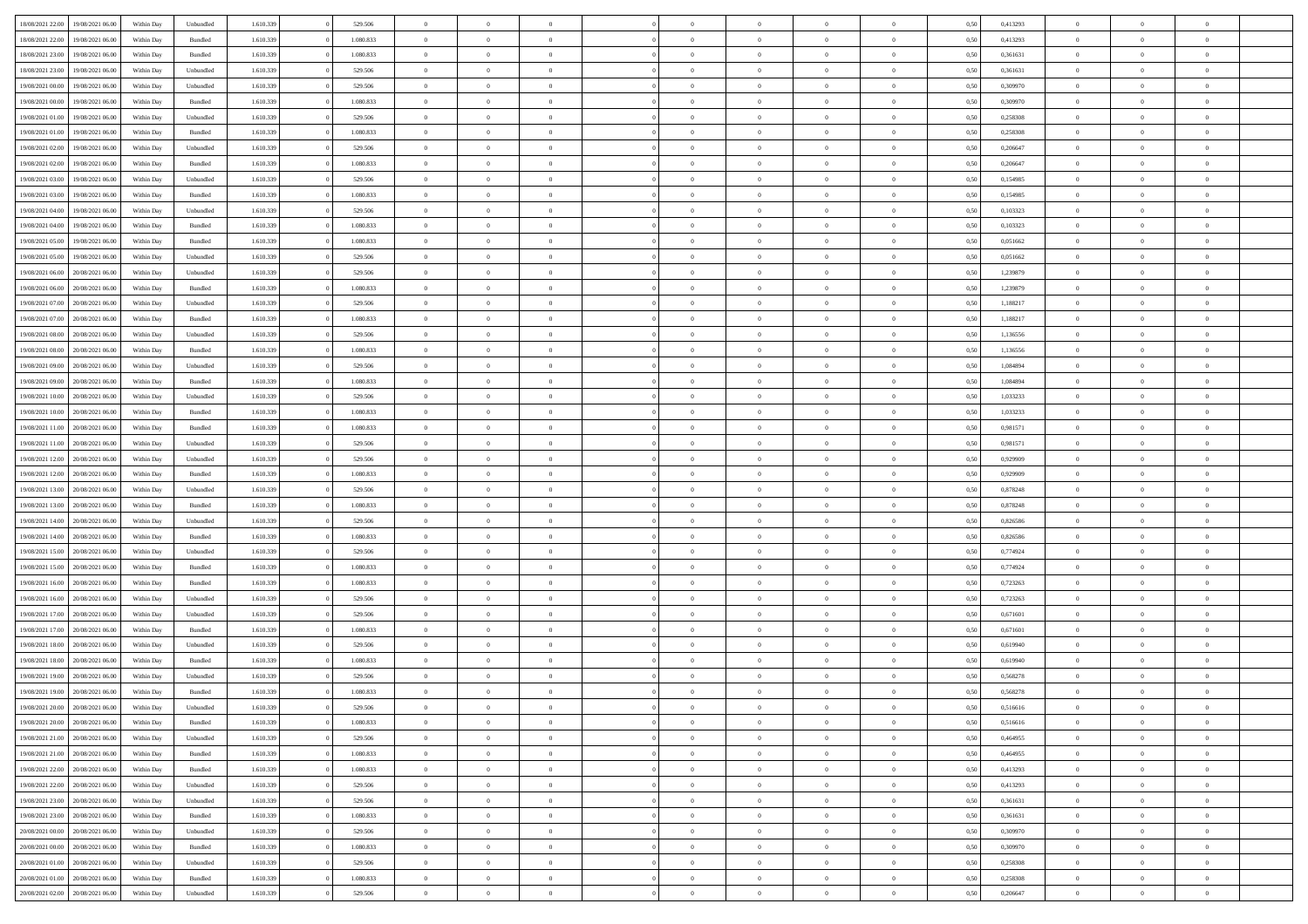| 20/08/2021 02:00                  | 20/08/2021 06:00 | Within Day | Bundled            | 1.610.339 | 1.080.833 | $\overline{0}$ | $\Omega$       |                | $\Omega$       | $\Omega$       | $\Omega$       | $\theta$       | 0,50 | 0,206647 | $\theta$       | $\theta$       | $\theta$       |  |
|-----------------------------------|------------------|------------|--------------------|-----------|-----------|----------------|----------------|----------------|----------------|----------------|----------------|----------------|------|----------|----------------|----------------|----------------|--|
|                                   |                  |            |                    |           |           |                |                |                |                |                |                |                |      |          |                |                |                |  |
| 20/08/2021 03:00                  | 20/08/2021 06:00 | Within Day | Unbundled          | 1.610.339 | 529.506   | $\overline{0}$ | $\theta$       | $\overline{0}$ | $\overline{0}$ | $\bf{0}$       | $\overline{0}$ | $\bf{0}$       | 0,50 | 0,154985 | $\theta$       | $\theta$       | $\overline{0}$ |  |
| 20/08/2021 03:00                  | 20/08/2021 06:00 | Within Day | Bundled            | 1.610.339 | 1.080.833 | $\overline{0}$ | $\overline{0}$ | $\overline{0}$ | $\bf{0}$       | $\bf{0}$       | $\bf{0}$       | $\mathbf{0}$   | 0,50 | 0,154985 | $\overline{0}$ | $\overline{0}$ | $\overline{0}$ |  |
| 20/08/2021 04:00                  | 20/08/2021 06:00 | Within Dav | Bundled            | 1.610.339 | 1.080.833 | $\overline{0}$ | $\overline{0}$ | $\overline{0}$ | $\overline{0}$ | $\bf{0}$       | $\overline{0}$ | $\overline{0}$ | 0.50 | 0,103323 | $\theta$       | $\theta$       | $\overline{0}$ |  |
| 20/08/2021 04:00                  | 20/08/2021 06:00 | Within Day | Unbundled          | 1.610.339 | 529.506   | $\overline{0}$ | $\theta$       | $\overline{0}$ | $\overline{0}$ | $\bf{0}$       | $\overline{0}$ | $\bf{0}$       | 0,50 | 0,103323 | $\theta$       | $\theta$       | $\overline{0}$ |  |
| 20/08/2021 05:00                  | 20/08/2021 06:00 | Within Day | Unbundled          | 1.610.339 | 529.506   | $\overline{0}$ | $\bf{0}$       | $\overline{0}$ | $\bf{0}$       | $\overline{0}$ | $\overline{0}$ | $\mathbf{0}$   | 0,50 | 0,051662 | $\overline{0}$ | $\overline{0}$ | $\bf{0}$       |  |
|                                   |                  |            |                    |           |           |                |                |                |                | $\overline{0}$ |                |                |      |          | $\theta$       | $\overline{0}$ | $\overline{0}$ |  |
| 20/08/2021 05:00                  | 20/08/2021 06:00 | Within Dav | Bundled            | 1.610.339 | 1.080.833 | $\overline{0}$ | $\overline{0}$ | $\overline{0}$ | $\overline{0}$ |                | $\overline{0}$ | $\overline{0}$ | 0.50 | 0,051662 |                |                |                |  |
| 20/08/2021 06:00                  | 21/08/2021 06:00 | Within Day | Unbundled          | 1.610.339 | 529.506   | $\overline{0}$ | $\theta$       | $\overline{0}$ | $\overline{0}$ | $\bf{0}$       | $\overline{0}$ | $\bf{0}$       | 0,50 | 1,239879 | $\theta$       | $\theta$       | $\overline{0}$ |  |
| 20/08/2021 06:00                  | 21/08/2021 06:00 | Within Day | Bundled            | 1.610.339 | 1.080.833 | $\overline{0}$ | $\overline{0}$ | $\overline{0}$ | $\bf{0}$       | $\bf{0}$       | $\bf{0}$       | $\bf{0}$       | 0,50 | 1,239879 | $\,0\,$        | $\overline{0}$ | $\overline{0}$ |  |
| 20/08/2021 07:00                  | 21/08/2021 06:00 | Within Dav | Unbundled          | 1.610.339 | 529.506   | $\overline{0}$ | $\overline{0}$ | $\overline{0}$ | $\overline{0}$ | $\overline{0}$ | $\overline{0}$ | $\overline{0}$ | 0.50 | 1,188217 | $\theta$       | $\overline{0}$ | $\overline{0}$ |  |
| 20/08/2021 07:00                  | 21/08/2021 06:00 | Within Day | Bundled            | 1.610.339 | 1.080.833 | $\overline{0}$ | $\theta$       | $\overline{0}$ | $\overline{0}$ | $\bf{0}$       | $\overline{0}$ | $\bf{0}$       | 0,50 | 1,188217 | $\,$ 0 $\,$    | $\overline{0}$ | $\overline{0}$ |  |
| 20/08/2021 08:00                  | 21/08/2021 06:00 | Within Day | Unbundled          | 1.610.339 | 529.506   | $\overline{0}$ | $\overline{0}$ | $\overline{0}$ | $\bf{0}$       | $\bf{0}$       | $\bf{0}$       | $\mathbf{0}$   | 0,50 | 1,136556 | $\overline{0}$ | $\overline{0}$ | $\overline{0}$ |  |
| 20/08/2021 08:00                  | 21/08/2021 06:00 | Within Day | Bundled            | 1.610.339 | 1.080.833 | $\overline{0}$ | $\overline{0}$ | $\overline{0}$ | $\overline{0}$ | $\bf{0}$       | $\overline{0}$ | $\overline{0}$ | 0.50 | 1,136556 | $\theta$       | $\theta$       | $\overline{0}$ |  |
|                                   |                  |            |                    |           |           | $\overline{0}$ | $\theta$       |                |                |                |                |                |      |          | $\theta$       |                |                |  |
| 20/08/2021 09:00                  | 21/08/2021 06:00 | Within Day | Unbundled          | 1.610.339 | 529.506   |                |                | $\overline{0}$ | $\overline{0}$ | $\bf{0}$       | $\overline{0}$ | $\bf{0}$       | 0,50 | 1,084894 |                | $\theta$       | $\overline{0}$ |  |
| 20/08/2021 09:00                  | 21/08/2021 06:00 | Within Day | Bundled            | 1.610.339 | 1.080.833 | $\overline{0}$ | $\overline{0}$ | $\overline{0}$ | $\bf{0}$       | $\overline{0}$ | $\overline{0}$ | $\mathbf{0}$   | 0,50 | 1,084894 | $\overline{0}$ | $\overline{0}$ | $\bf{0}$       |  |
| 20/08/2021 10:00                  | 21/08/2021 06:00 | Within Dav | Bundled            | 1.610.339 | 1.080.833 | $\overline{0}$ | $\overline{0}$ | $\overline{0}$ | $\overline{0}$ | $\overline{0}$ | $\overline{0}$ | $\overline{0}$ | 0.50 | 1,033233 | $\theta$       | $\overline{0}$ | $\overline{0}$ |  |
| 20/08/2021 10:00                  | 21/08/2021 06:00 | Within Day | Unbundled          | 1.610.339 | 529.506   | $\overline{0}$ | $\theta$       | $\overline{0}$ | $\overline{0}$ | $\bf{0}$       | $\overline{0}$ | $\bf{0}$       | 0,50 | 1,033233 | $\theta$       | $\theta$       | $\overline{0}$ |  |
| 20/08/2021 11:00                  | 21/08/2021 06:00 | Within Day | Unbundled          | 1.610.339 | 529.506   | $\overline{0}$ | $\overline{0}$ | $\overline{0}$ | $\bf{0}$       | $\bf{0}$       | $\bf{0}$       | $\mathbf{0}$   | 0,50 | 0,981571 | $\,0\,$        | $\overline{0}$ | $\overline{0}$ |  |
| 20/08/2021 11:00                  | 21/08/2021 06:00 | Within Day | Bundled            | 1.610.339 | 1.080.833 | $\overline{0}$ | $\overline{0}$ | $\overline{0}$ | $\overline{0}$ | $\overline{0}$ | $\overline{0}$ | $\overline{0}$ | 0.50 | 0,981571 | $\theta$       | $\overline{0}$ | $\overline{0}$ |  |
| 20/08/2021 12:00                  | 21/08/2021 06:00 | Within Day | Unbundled          | 1.610.339 | 529.506   | $\overline{0}$ | $\theta$       | $\overline{0}$ | $\overline{0}$ | $\bf{0}$       | $\overline{0}$ | $\bf{0}$       | 0,50 | 0,929909 | $\,$ 0 $\,$    | $\theta$       | $\overline{0}$ |  |
|                                   |                  |            |                    |           |           |                |                |                |                |                |                |                |      |          |                |                |                |  |
| 20/08/2021 12:00                  | 21/08/2021 06:00 | Within Day | Bundled            | 1.610.339 | 1.080.833 | $\overline{0}$ | $\overline{0}$ | $\overline{0}$ | $\bf{0}$       | $\bf{0}$       | $\bf{0}$       | $\bf{0}$       | 0,50 | 0,929909 | $\bf{0}$       | $\overline{0}$ | $\overline{0}$ |  |
| 20/08/2021 13:00                  | 21/08/2021 06:00 | Within Day | Unbundled          | 1.610.339 | 529.506   | $\overline{0}$ | $\overline{0}$ | $\overline{0}$ | $\overline{0}$ | $\bf{0}$       | $\overline{0}$ | $\overline{0}$ | 0.50 | 0.878248 | $\theta$       | $\theta$       | $\overline{0}$ |  |
| 20/08/2021 13:00                  | 21/08/2021 06:00 | Within Day | Bundled            | 1.610.339 | 1.080.833 | $\overline{0}$ | $\theta$       | $\overline{0}$ | $\overline{0}$ | $\bf{0}$       | $\overline{0}$ | $\bf{0}$       | 0,50 | 0,878248 | $\theta$       | $\overline{0}$ | $\overline{0}$ |  |
| 20/08/2021 14:00                  | 21/08/2021 06:00 | Within Day | Unbundled          | 1.610.339 | 529.506   | $\overline{0}$ | $\bf{0}$       | $\overline{0}$ | $\bf{0}$       | $\overline{0}$ | $\overline{0}$ | $\mathbf{0}$   | 0,50 | 0,826586 | $\overline{0}$ | $\overline{0}$ | $\bf{0}$       |  |
| 20/08/2021 14:00                  | 21/08/2021 06:00 | Within Dav | Bundled            | 1.610.339 | 1.080.833 | $\overline{0}$ | $\overline{0}$ | $\overline{0}$ | $\overline{0}$ | $\overline{0}$ | $\overline{0}$ | $\overline{0}$ | 0.50 | 0,826586 | $\theta$       | $\theta$       | $\overline{0}$ |  |
| 20/08/2021 15:00                  | 21/08/2021 06:00 | Within Day | Bundled            | 1.610.339 | 1.080.833 | $\overline{0}$ | $\theta$       | $\overline{0}$ | $\overline{0}$ | $\bf{0}$       | $\overline{0}$ | $\bf{0}$       | 0,50 | 0,774924 | $\theta$       | $\theta$       | $\overline{0}$ |  |
| 20/08/2021 15:00                  | 21/08/2021 06:00 | Within Day | Unbundled          | 1.610.339 | 529.506   | $\overline{0}$ | $\overline{0}$ | $\overline{0}$ | $\bf{0}$       | $\bf{0}$       | $\bf{0}$       | $\bf{0}$       | 0,50 | 0,774924 | $\,0\,$        | $\overline{0}$ | $\overline{0}$ |  |
|                                   | 21/08/2021 06:00 |            | Unbundled          | 1.610.339 | 529.506   | $\overline{0}$ | $\overline{0}$ | $\overline{0}$ | $\overline{0}$ | $\overline{0}$ | $\overline{0}$ | $\overline{0}$ | 0.50 | 0,723263 | $\theta$       | $\overline{0}$ | $\overline{0}$ |  |
| 20/08/2021 16:00                  |                  | Within Day |                    |           |           |                |                |                |                |                |                |                |      |          |                |                |                |  |
| 20/08/2021 16:00                  | 21/08/2021 06:00 | Within Day | Bundled            | 1.610.339 | 1.080.833 | $\overline{0}$ | $\theta$       | $\overline{0}$ | $\overline{0}$ | $\bf{0}$       | $\overline{0}$ | $\bf{0}$       | 0,50 | 0,723263 | $\,$ 0 $\,$    | $\overline{0}$ | $\overline{0}$ |  |
| 20/08/2021 17:00                  | 21/08/2021 06:00 | Within Day | Unbundled          | 1.610.339 | 529.506   | $\overline{0}$ | $\overline{0}$ | $\overline{0}$ | $\bf{0}$       | $\bf{0}$       | $\bf{0}$       | $\bf{0}$       | 0,50 | 0,671601 | $\overline{0}$ | $\overline{0}$ | $\overline{0}$ |  |
| 20/08/2021 17:00                  | 21/08/2021 06:00 | Within Day | Bundled            | 1.610.339 | 1.080.833 | $\overline{0}$ | $\Omega$       | $\Omega$       | $\Omega$       | $\Omega$       | $\Omega$       | $\overline{0}$ | 0.50 | 0,671601 | $\,0\,$        | $\theta$       | $\theta$       |  |
| 20/08/2021 18:00                  | 21/08/2021 06:00 | Within Day | Unbundled          | 1.610.339 | 529.506   | $\overline{0}$ | $\theta$       | $\overline{0}$ | $\overline{0}$ | $\bf{0}$       | $\overline{0}$ | $\bf{0}$       | 0,50 | 0,619940 | $\theta$       | $\theta$       | $\overline{0}$ |  |
| 20/08/2021 18:00                  | 21/08/2021 06:00 | Within Day | Bundled            | 1.610.339 | 1.080.833 | $\overline{0}$ | $\overline{0}$ | $\overline{0}$ | $\bf{0}$       | $\bf{0}$       | $\overline{0}$ | $\mathbf{0}$   | 0,50 | 0,619940 | $\overline{0}$ | $\overline{0}$ | $\bf{0}$       |  |
| 20/08/2021 19:00                  | 21/08/2021 06:00 | Within Day | Unbundled          | 1.610.339 | 529.506   | $\overline{0}$ | $\Omega$       | $\Omega$       | $\Omega$       | $\bf{0}$       | $\overline{0}$ | $\overline{0}$ | 0.50 | 0.568278 | $\,0\,$        | $\theta$       | $\theta$       |  |
| 20/08/2021 19:00                  | 21/08/2021 06:00 | Within Day | Bundled            | 1.610.339 | 1.080.833 | $\overline{0}$ | $\theta$       | $\overline{0}$ | $\overline{0}$ | $\bf{0}$       | $\overline{0}$ | $\bf{0}$       | 0,50 | 0,568278 | $\,$ 0 $\,$    | $\theta$       | $\overline{0}$ |  |
|                                   |                  |            |                    |           |           |                |                |                |                |                |                |                |      |          |                |                |                |  |
| 20/08/2021 20:00                  | 21/08/2021 06:00 | Within Day | Unbundled          | 1.610.339 | 529.506   | $\overline{0}$ | $\overline{0}$ | $\overline{0}$ | $\bf{0}$       | $\bf{0}$       | $\bf{0}$       | $\bf{0}$       | 0,50 | 0,516616 | $\bf{0}$       | $\overline{0}$ | $\overline{0}$ |  |
| 20/08/2021 20:00                  | 21/08/2021 06:00 | Within Day | Bundled            | 1.610.339 | 1.080.833 | $\overline{0}$ | $\Omega$       | $\Omega$       | $\Omega$       | $\theta$       | $\theta$       | $\overline{0}$ | 0.50 | 0,516616 | $\theta$       | $\theta$       | $\theta$       |  |
| 20/08/2021 21:00                  | 21/08/2021 06:00 | Within Day | Bundled            | 1.610.339 | 1.080.833 | $\overline{0}$ | $\theta$       | $\overline{0}$ | $\overline{0}$ | $\bf{0}$       | $\overline{0}$ | $\bf{0}$       | 0,50 | 0,464955 | $\,$ 0 $\,$    | $\overline{0}$ | $\overline{0}$ |  |
| 20/08/2021 21:00                  | 21/08/2021 06:00 | Within Day | Unbundled          | 1.610.339 | 529.506   | $\overline{0}$ | $\overline{0}$ | $\overline{0}$ | $\bf{0}$       | $\bf{0}$       | $\bf{0}$       | $\bf{0}$       | 0,50 | 0,464955 | $\overline{0}$ | $\overline{0}$ | $\overline{0}$ |  |
| 20/08/2021 22:00                  | 21/08/2021 06:00 | Within Day | Unbundled          | 1.610.339 | 529.506   | $\overline{0}$ | $\Omega$       | $\overline{0}$ | $\Omega$       | $\Omega$       | $\overline{0}$ | $\overline{0}$ | 0.50 | 0,413293 | $\,0\,$        | $\theta$       | $\theta$       |  |
| 20/08/2021 22:00                  | 21/08/2021 06:00 | Within Day | Bundled            | 1.610.339 | 1.080.833 | $\overline{0}$ | $\theta$       | $\overline{0}$ | $\overline{0}$ | $\bf{0}$       | $\overline{0}$ | $\bf{0}$       | 0,50 | 0,413293 | $\,$ 0 $\,$    | $\overline{0}$ | $\overline{0}$ |  |
| 20/08/2021 23:00                  | 21/08/2021 06:00 | Within Day | Unbundled          | 1.610.339 | 529.506   | $\overline{0}$ | $\overline{0}$ | $\overline{0}$ | $\bf{0}$       | $\bf{0}$       | $\bf{0}$       | $\mathbf{0}$   | 0,50 | 0,361631 | $\bf{0}$       | $\overline{0}$ | $\bf{0}$       |  |
|                                   | 21/08/2021 06:00 |            | Bundled            | 1.610.339 | 1.080.833 | $\overline{0}$ | $\Omega$       | $\Omega$       | $\Omega$       | $\Omega$       | $\Omega$       | $\overline{0}$ | 0.50 | 0.361631 | $\theta$       | $\Omega$       | $\theta$       |  |
| 20/08/2021 23:00                  |                  | Within Day |                    |           |           |                |                |                |                |                |                |                |      |          |                |                |                |  |
| 21/08/2021 00:00                  | 21/08/2021 06:00 | Within Day | Unbundled          | 1.610.339 | 529.506   | $\overline{0}$ | $\,$ 0 $\,$    | $\overline{0}$ | $\bf{0}$       | $\,$ 0         | $\bf{0}$       | $\bf{0}$       | 0,50 | 0,309970 | $\,0\,$        | $\overline{0}$ | $\overline{0}$ |  |
| 21/08/2021 00:00 21/08/2021 06:00 |                  | Within Day | $\mathbf B$ undled | 1.610.339 | 1.080.833 | $\bf{0}$       | $\bf{0}$       |                |                |                |                |                | 0,50 | 0,309970 | $\bf{0}$       | $\overline{0}$ |                |  |
| 21/08/2021 01:00                  | 21/08/2021 06:00 | Within Day | Unbundled          | 1.610.339 | 529.506   | $\overline{0}$ | $\overline{0}$ | $\overline{0}$ | $\Omega$       | $\overline{0}$ | $\overline{0}$ | $\overline{0}$ | 0,50 | 0,258308 | $\theta$       | $\theta$       | $\theta$       |  |
| 21/08/2021 01:00                  | 21/08/2021 06:00 | Within Day | Bundled            | 1.610.339 | 1.080.833 | $\overline{0}$ | $\,$ 0         | $\overline{0}$ | $\bf{0}$       | $\,$ 0 $\,$    | $\overline{0}$ | $\,$ 0 $\,$    | 0,50 | 0,258308 | $\,$ 0 $\,$    | $\,$ 0 $\,$    | $\,$ 0         |  |
| 21/08/2021 02:00                  | 21/08/2021 06:00 | Within Day | Unbundled          | 1.610.339 | 529.506   | $\overline{0}$ | $\overline{0}$ | $\overline{0}$ | $\overline{0}$ | $\overline{0}$ | $\overline{0}$ | $\mathbf{0}$   | 0,50 | 0,206647 | $\overline{0}$ | $\bf{0}$       | $\bf{0}$       |  |
| 21/08/2021 02:00                  | 21/08/2021 06:00 | Within Day | $\mathbf B$ undled | 1.610.339 | 1.080.833 | $\overline{0}$ | $\overline{0}$ | $\overline{0}$ | $\Omega$       | $\overline{0}$ | $\overline{0}$ | $\overline{0}$ | 0,50 | 0,206647 | $\overline{0}$ | $\theta$       | $\overline{0}$ |  |
| 21/08/2021 03:00                  | 21/08/2021 06:00 | Within Day | Bundled            | 1.610.339 | 1.080.833 | $\overline{0}$ | $\,$ 0         | $\overline{0}$ | $\bf{0}$       | $\,$ 0 $\,$    | $\overline{0}$ | $\mathbf{0}$   | 0,50 | 0,154985 | $\,$ 0 $\,$    | $\overline{0}$ | $\overline{0}$ |  |
|                                   |                  |            |                    |           |           |                |                |                |                |                |                |                |      |          |                |                |                |  |
| 21/08/2021 03:00                  | 21/08/2021 06:00 | Within Day | Unbundled          | 1.610.339 | 529.506   | $\overline{0}$ | $\overline{0}$ | $\overline{0}$ | $\overline{0}$ | $\overline{0}$ | $\overline{0}$ | $\mathbf{0}$   | 0,50 | 0,154985 | $\overline{0}$ | $\overline{0}$ | $\bf{0}$       |  |
| 21/08/2021 04:00                  | 21/08/2021 06:00 | Within Day | Unbundled          | 1.610.339 | 529.506   | $\overline{0}$ | $\overline{0}$ | $\overline{0}$ | $\overline{0}$ | $\overline{0}$ | $\overline{0}$ | $\bf{0}$       | 0.50 | 0,103323 | $\overline{0}$ | $\theta$       | $\overline{0}$ |  |
| 21/08/2021 04:00                  | 21/08/2021 06:00 | Within Day | Bundled            | 1.610.339 | 1.080.833 | $\overline{0}$ | $\,$ 0         | $\overline{0}$ | $\bf{0}$       | $\bf{0}$       | $\bf{0}$       | $\bf{0}$       | 0,50 | 0,103323 | $\,$ 0 $\,$    | $\overline{0}$ | $\overline{0}$ |  |
| 21/08/2021 05:00                  | 21/08/2021 06:00 | Within Day | Unbundled          | 1.610.339 | 529.506   | $\overline{0}$ | $\bf{0}$       | $\overline{0}$ | $\overline{0}$ | $\overline{0}$ | $\overline{0}$ | $\mathbf{0}$   | 0,50 | 0,051662 | $\overline{0}$ | $\overline{0}$ | $\bf{0}$       |  |
| 21/08/2021 05:00                  | 21/08/2021 06:00 | Within Day | Bundled            | 1.610.339 | 1.080.833 | $\overline{0}$ | $\overline{0}$ | $\overline{0}$ | $\Omega$       | $\overline{0}$ | $\overline{0}$ | $\overline{0}$ | 0.50 | 0.051662 | $\overline{0}$ | $\overline{0}$ | $\overline{0}$ |  |
| 21/08/2021 06:00                  | 22/08/2021 06:00 | Within Day | Unbundled          | 1.610.339 | 529.506   | $\overline{0}$ | $\bf{0}$       | $\overline{0}$ | $\bf{0}$       | $\bf{0}$       | $\bf{0}$       | $\mathbf{0}$   | 0,50 | 1,239879 | $\,$ 0 $\,$    | $\,$ 0 $\,$    | $\bf{0}$       |  |
| 21/08/2021 06:00 22/08/2021 06:00 |                  | Within Day | Bundled            | 1.610.339 | 1.080.833 | $\overline{0}$ | $\overline{0}$ | $\overline{0}$ | $\overline{0}$ | $\overline{0}$ | $\bf{0}$       | $\mathbf{0}$   | 0,50 | 1,239879 | $\overline{0}$ | $\bf{0}$       | $\overline{0}$ |  |
|                                   |                  |            |                    |           |           |                |                |                |                |                |                |                |      |          |                |                |                |  |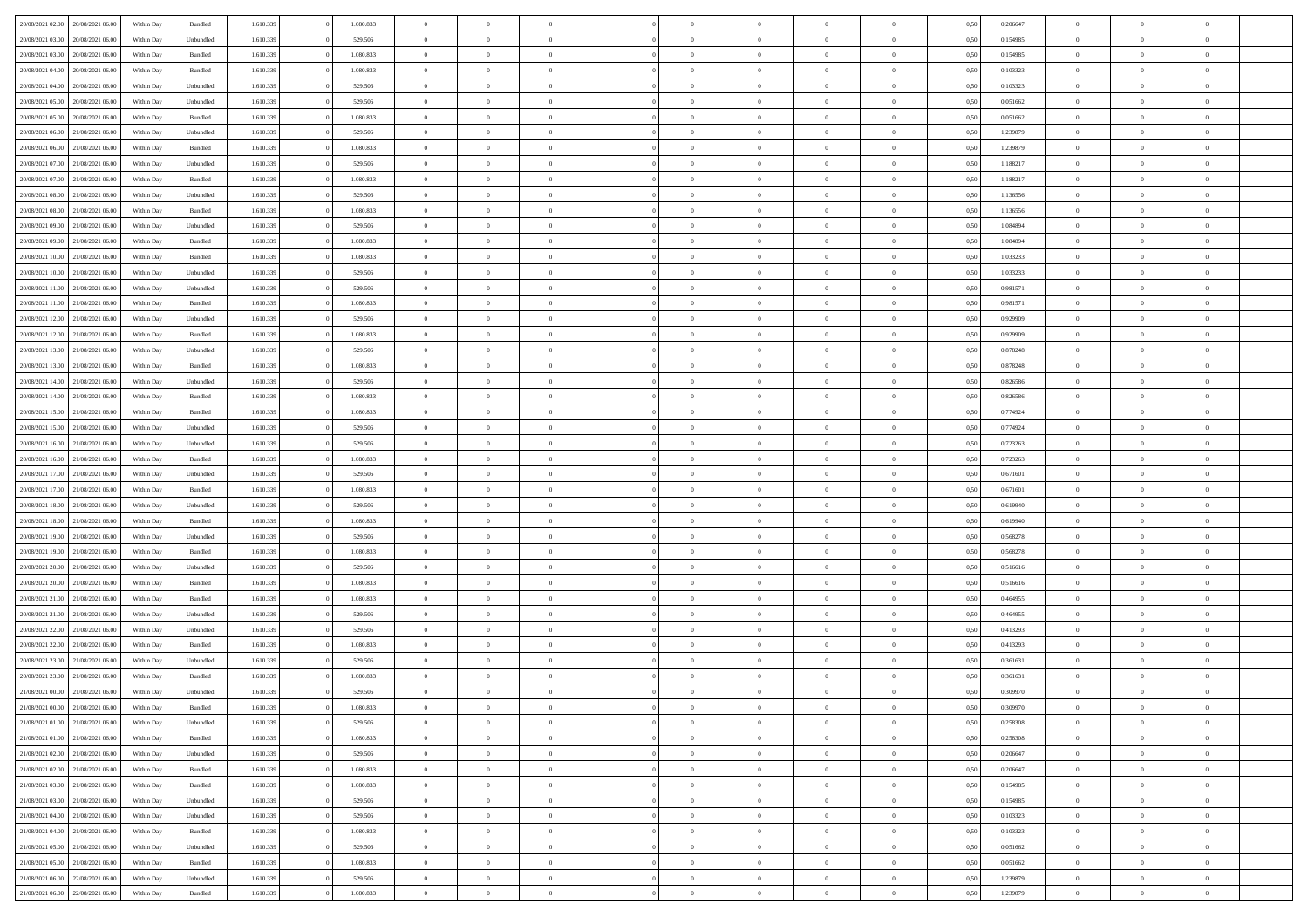| 21/08/2021 07:00 22/08/2021 06:00    | Within Day | Unbundled | 1.610.339 | 529.506   | $\overline{0}$ | $\overline{0}$ | $\Omega$       | $\Omega$       | $\theta$       | $\Omega$       | $\overline{0}$ | 0,50 | 1,188217 | $\theta$       | $\theta$       | $\theta$       |  |
|--------------------------------------|------------|-----------|-----------|-----------|----------------|----------------|----------------|----------------|----------------|----------------|----------------|------|----------|----------------|----------------|----------------|--|
| 21/08/2021 07:00<br>22/08/2021 06:00 | Within Day | Bundled   | 1.610.339 | 1.080.833 | $\overline{0}$ | $\overline{0}$ | $\overline{0}$ | $\overline{0}$ | $\theta$       | $\overline{0}$ | $\bf{0}$       | 0,50 | 1,188217 | $\theta$       | $\theta$       | $\overline{0}$ |  |
| 21/08/2021 08:00<br>22/08/2021 06:00 | Within Day | Unbundled | 1.610.339 | 529.506   | $\overline{0}$ | $\bf{0}$       | $\overline{0}$ | $\overline{0}$ | $\bf{0}$       | $\overline{0}$ | $\bf{0}$       | 0,50 | 1,136556 | $\bf{0}$       | $\overline{0}$ | $\overline{0}$ |  |
| 21/08/2021 08:00<br>22/08/2021 06:00 | Within Day | Bundled   | 1.610.339 | 1.080.833 | $\overline{0}$ | $\overline{0}$ | $\overline{0}$ | $\overline{0}$ | $\theta$       | $\overline{0}$ | $\overline{0}$ | 0.50 | 1,136556 | $\theta$       | $\theta$       | $\overline{0}$ |  |
| 21/08/2021 09:00<br>22/08/2021 06:00 | Within Day | Bundled   | 1.610.339 | 1.080.833 | $\overline{0}$ | $\overline{0}$ | $\overline{0}$ | $\overline{0}$ | $\theta$       | $\overline{0}$ | $\bf{0}$       | 0,50 | 1,084894 | $\theta$       | $\theta$       | $\overline{0}$ |  |
|                                      |            |           |           |           |                | $\bf{0}$       |                |                |                |                |                |      |          |                | $\overline{0}$ | $\bf{0}$       |  |
| 21/08/2021 09:00<br>22/08/2021 06:00 | Within Day | Unbundled | 1.610.339 | 529.506   | $\overline{0}$ |                | $\overline{0}$ | $\overline{0}$ | $\overline{0}$ | $\overline{0}$ | $\bf{0}$       | 0,50 | 1,084894 | $\overline{0}$ |                |                |  |
| 21/08/2021 10:00<br>22/08/2021 06:00 | Within Day | Unbundled | 1.610.339 | 529.506   | $\overline{0}$ | $\overline{0}$ | $\overline{0}$ | $\overline{0}$ | $\overline{0}$ | $\overline{0}$ | $\overline{0}$ | 0.5( | 1,033233 | $\theta$       | $\theta$       | $\overline{0}$ |  |
| 21/08/2021 10:00<br>22/08/2021 06:00 | Within Day | Bundled   | 1.610.339 | 1.080.833 | $\overline{0}$ | $\theta$       | $\overline{0}$ | $\overline{0}$ | $\theta$       | $\overline{0}$ | $\bf{0}$       | 0,50 | 1,033233 | $\theta$       | $\theta$       | $\overline{0}$ |  |
| 21/08/2021 11:00<br>22/08/2021 06:00 | Within Day | Unbundled | 1.610.339 | 529.506   | $\overline{0}$ | $\bf{0}$       | $\overline{0}$ | $\overline{0}$ | $\overline{0}$ | $\overline{0}$ | $\bf{0}$       | 0,50 | 0,981571 | $\bf{0}$       | $\bf{0}$       | $\overline{0}$ |  |
| 21/08/2021 11:00<br>22/08/2021 06:00 | Within Day | Bundled   | 1.610.339 | 1.080.833 | $\overline{0}$ | $\overline{0}$ | $\overline{0}$ | $\overline{0}$ | $\overline{0}$ | $\overline{0}$ | $\bf{0}$       | 0.5( | 0,981571 | $\theta$       | $\theta$       | $\overline{0}$ |  |
| 21/08/2021 12:00<br>22/08/2021 06:00 | Within Day | Unbundled | 1.610.339 | 529.506   | $\bf{0}$       | $\overline{0}$ | $\overline{0}$ | $\overline{0}$ | $\theta$       | $\overline{0}$ | $\bf{0}$       | 0,50 | 0,929909 | $\theta$       | $\theta$       | $\overline{0}$ |  |
| 21/08/2021 12:00<br>22/08/2021 06:00 | Within Day | Bundled   | 1.610.339 | 1.080.833 | $\overline{0}$ | $\bf{0}$       | $\overline{0}$ | $\overline{0}$ | $\bf{0}$       | $\overline{0}$ | $\bf{0}$       | 0,50 | 0,929909 | $\bf{0}$       | $\overline{0}$ | $\overline{0}$ |  |
| 21/08/2021 13:00<br>22/08/2021 06:00 | Within Day | Unbundled | 1.610.339 | 529,506   | $\overline{0}$ | $\overline{0}$ | $\overline{0}$ | $\overline{0}$ | $\overline{0}$ | $\overline{0}$ | $\overline{0}$ | 0.5( | 0.878248 | $\theta$       | $\theta$       | $\overline{0}$ |  |
| 21/08/2021 13:00<br>22/08/2021 06:00 | Within Day | Bundled   | 1.610.339 | 1.080.833 | $\overline{0}$ | $\overline{0}$ | $\overline{0}$ | $\overline{0}$ | $\theta$       | $\overline{0}$ | $\bf{0}$       | 0,50 | 0,878248 | $\theta$       | $\theta$       | $\overline{0}$ |  |
| 21/08/2021 14:00<br>22/08/2021 06:00 | Within Day | Bundled   | 1.610.339 | 1.080.833 | $\overline{0}$ | $\bf{0}$       | $\overline{0}$ | $\overline{0}$ | $\overline{0}$ | $\overline{0}$ | $\bf{0}$       | 0,50 | 0,826586 | $\overline{0}$ | $\overline{0}$ | $\bf{0}$       |  |
| 21/08/2021 14:00<br>22/08/2021 06:00 | Within Day | Unbundled | 1.610.339 | 529,506   | $\overline{0}$ | $\overline{0}$ | $\overline{0}$ | $\overline{0}$ | $\overline{0}$ | $\overline{0}$ | $\overline{0}$ | 0.50 | 0.826586 | $\theta$       | $\theta$       | $\overline{0}$ |  |
| 21/08/2021 15:00<br>22/08/2021 06:00 | Within Day | Unbundled | 1.610.339 | 529.506   | $\bf{0}$       | $\overline{0}$ | $\overline{0}$ | $\overline{0}$ | $\theta$       | $\overline{0}$ | $\bf{0}$       | 0,50 | 0,774924 | $\theta$       | $\theta$       | $\overline{0}$ |  |
| 21/08/2021 15:00<br>22/08/2021 06:00 | Within Day | Bundled   | 1.610.339 | 1.080.833 | $\overline{0}$ | $\bf{0}$       | $\overline{0}$ | $\overline{0}$ | $\overline{0}$ | $\overline{0}$ | $\bf{0}$       | 0,50 | 0,774924 | $\bf{0}$       | $\overline{0}$ | $\overline{0}$ |  |
| 22/08/2021 06:00                     |            | Unbundled | 1.610.339 | 529.506   | $\overline{0}$ | $\overline{0}$ | $\overline{0}$ | $\overline{0}$ | $\overline{0}$ | $\overline{0}$ | $\overline{0}$ | 0.50 | 0,723263 | $\theta$       | $\theta$       | $\overline{0}$ |  |
| 21/08/2021 16:00                     | Within Day |           |           |           |                |                |                |                |                |                |                |      |          |                |                |                |  |
| 21/08/2021 16:00<br>22/08/2021 06:00 | Within Day | Bundled   | 1.610.339 | 1.080.833 | $\bf{0}$       | $\overline{0}$ | $\overline{0}$ | $\overline{0}$ | $\theta$       | $\overline{0}$ | $\bf{0}$       | 0,50 | 0,723263 | $\theta$       | $\theta$       | $\overline{0}$ |  |
| 21/08/2021 17:00<br>22/08/2021 06:00 | Within Day | Unbundled | 1.610.339 | 529.506   | $\overline{0}$ | $\bf{0}$       | $\overline{0}$ | $\overline{0}$ | $\overline{0}$ | $\overline{0}$ | $\bf{0}$       | 0,50 | 0,671601 | $\bf{0}$       | $\overline{0}$ | $\overline{0}$ |  |
| 21/08/2021 17:00<br>22/08/2021 06:00 | Within Day | Bundled   | 1.610.339 | 1.080.833 | $\overline{0}$ | $\overline{0}$ | $\overline{0}$ | $\overline{0}$ | $\overline{0}$ | $\overline{0}$ | $\overline{0}$ | 0.50 | 0.671601 | $\theta$       | $\theta$       | $\overline{0}$ |  |
| 21/08/2021 18:00<br>22/08/2021 06:00 | Within Day | Unbundled | 1.610.339 | 529.506   | $\bf{0}$       | $\overline{0}$ | $\overline{0}$ | $\overline{0}$ | $\theta$       | $\overline{0}$ | $\bf{0}$       | 0,50 | 0,619940 | $\theta$       | $\theta$       | $\overline{0}$ |  |
| 21/08/2021 18:00<br>22/08/2021 06:00 | Within Day | Bundled   | 1.610.339 | 1.080.833 | $\overline{0}$ | $\bf{0}$       | $\overline{0}$ | $\overline{0}$ | $\overline{0}$ | $\overline{0}$ | $\bf{0}$       | 0,50 | 0,619940 | $\overline{0}$ | $\overline{0}$ | $\bf{0}$       |  |
| 21/08/2021 19:00<br>22/08/2021 06:00 | Within Day | Unbundled | 1.610.339 | 529.506   | $\overline{0}$ | $\overline{0}$ | $\overline{0}$ | $\overline{0}$ | $\overline{0}$ | $\overline{0}$ | $\overline{0}$ | 0.5( | 0,568278 | $\overline{0}$ | $\theta$       | $\overline{0}$ |  |
| 21/08/2021 19:00<br>22/08/2021 06:00 | Within Day | Bundled   | 1.610.339 | 1.080.833 | $\bf{0}$       | $\overline{0}$ | $\overline{0}$ | $\overline{0}$ | $\theta$       | $\overline{0}$ | $\bf{0}$       | 0,50 | 0,568278 | $\theta$       | $\theta$       | $\overline{0}$ |  |
| 21/08/2021 20:00<br>22/08/2021 06:00 | Within Day | Bundled   | 1.610.339 | 1.080.833 | $\overline{0}$ | $\bf{0}$       | $\overline{0}$ | $\overline{0}$ | $\overline{0}$ | $\bf{0}$       | $\bf{0}$       | 0,50 | 0,516616 | $\bf{0}$       | $\bf{0}$       | $\overline{0}$ |  |
| 21/08/2021 20:00<br>22/08/2021 06:00 | Within Day | Unbundled | 1.610.339 | 529,506   | $\overline{0}$ | $\overline{0}$ | $\overline{0}$ | $\overline{0}$ | $\overline{0}$ | $\overline{0}$ | $\overline{0}$ | 0.50 | 0.516616 | $\theta$       | $\theta$       | $\overline{0}$ |  |
| 21/08/2021 21:00<br>22/08/2021 06:00 | Within Day | Unbundled | 1.610.339 | 529.506   | $\bf{0}$       | $\overline{0}$ | $\overline{0}$ | $\overline{0}$ | $\theta$       | $\overline{0}$ | $\bf{0}$       | 0,50 | 0,464955 | $\theta$       | $\theta$       | $\overline{0}$ |  |
| 21/08/2021 21:00<br>22/08/2021 06:00 | Within Day | Bundled   | 1.610.339 | 1.080.833 | $\overline{0}$ | $\bf{0}$       | $\overline{0}$ | $\overline{0}$ | $\bf{0}$       | $\overline{0}$ | $\bf{0}$       | 0,50 | 0,464955 | $\bf{0}$       | $\overline{0}$ | $\overline{0}$ |  |
| 21/08/2021 22:00<br>22/08/2021 06:00 |            | Unbundled | 1.610.339 | 529.506   | $\overline{0}$ | $\overline{0}$ | $\Omega$       | $\Omega$       | $\Omega$       | $\Omega$       | $\overline{0}$ | 0.50 | 0,413293 | $\,$ 0 $\,$    | $\Omega$       | $\theta$       |  |
| 21/08/2021 22:00<br>22/08/2021 06:00 | Within Day | Bundled   | 1.610.339 | 1.080.833 | $\overline{0}$ | $\overline{0}$ | $\overline{0}$ | $\overline{0}$ | $\theta$       | $\overline{0}$ | $\bf{0}$       |      |          | $\theta$       | $\theta$       | $\overline{0}$ |  |
|                                      | Within Day |           |           |           |                |                |                |                |                |                |                | 0,50 | 0,413293 |                |                |                |  |
| 21/08/2021 23:00<br>22/08/2021 06:00 | Within Day | Unbundled | 1.610.339 | 529.506   | $\overline{0}$ | $\bf{0}$       | $\overline{0}$ | $\overline{0}$ | $\overline{0}$ | $\overline{0}$ | $\bf{0}$       | 0,50 | 0,361631 | $\overline{0}$ | $\overline{0}$ | $\bf{0}$       |  |
| 21/08/2021 23:00<br>22/08/2021 06:00 | Within Day | Bundled   | 1.610.339 | 1.080.833 | $\overline{0}$ | $\overline{0}$ | $\Omega$       | $\Omega$       | $\overline{0}$ | $\Omega$       | $\overline{0}$ | 0.50 | 0.361631 | $\bf{0}$       | $\overline{0}$ | $\theta$       |  |
| 22/08/2021 00:00<br>22/08/2021 06:00 | Within Day | Unbundled | 1.610.339 | 529.506   | $\bf{0}$       | $\overline{0}$ | $\overline{0}$ | $\overline{0}$ | $\theta$       | $\overline{0}$ | $\bf{0}$       | 0,50 | 0,309970 | $\theta$       | $\theta$       | $\overline{0}$ |  |
| 22/08/2021 00:00<br>22/08/2021 06:00 | Within Day | Bundled   | 1.610.339 | 1.080.833 | $\overline{0}$ | $\bf{0}$       | $\overline{0}$ | $\overline{0}$ | $\overline{0}$ | $\overline{0}$ | $\bf{0}$       | 0,50 | 0,309970 | $\bf{0}$       | $\overline{0}$ | $\overline{0}$ |  |
| 22/08/2021 01:00<br>22/08/2021 06:00 | Within Day | Unbundled | 1.610.339 | 529.506   | $\overline{0}$ | $\overline{0}$ | $\Omega$       | $\Omega$       | $\Omega$       | $\Omega$       | $\overline{0}$ | 0.50 | 0,258308 | $\theta$       | $\Omega$       | $\theta$       |  |
| 22/08/2021 01:00<br>22/08/2021 06:00 | Within Day | Bundled   | 1.610.339 | 1.080.833 | $\bf{0}$       | $\overline{0}$ | $\overline{0}$ | $\overline{0}$ | $\theta$       | $\overline{0}$ | $\bf{0}$       | 0,50 | 0,258308 | $\theta$       | $\theta$       | $\overline{0}$ |  |
| 22/08/2021 02:00<br>22/08/2021 06:00 | Within Day | Bundled   | 1.610.339 | 1.080.833 | $\overline{0}$ | $\bf{0}$       | $\overline{0}$ | $\overline{0}$ | $\bf{0}$       | $\overline{0}$ | $\bf{0}$       | 0,50 | 0,206647 | $\bf{0}$       | $\overline{0}$ | $\overline{0}$ |  |
| 22/08/2021 02:00<br>22/08/2021 06:00 | Within Day | Unbundled | 1.610.339 | 529.506   | $\overline{0}$ | $\overline{0}$ | $\overline{0}$ | $\Omega$       | $\theta$       | $\Omega$       | $\overline{0}$ | 0.50 | 0,206647 | $\,$ 0 $\,$    | $\overline{0}$ | $\theta$       |  |
| 22/08/2021 03:00<br>22/08/2021 06:00 | Within Day | Unbundled | 1.610.339 | 529.506   | $\bf{0}$       | $\overline{0}$ | $\overline{0}$ | $\overline{0}$ | $\theta$       | $\overline{0}$ | $\bf{0}$       | 0,50 | 0,154985 | $\,$ 0 $\,$    | $\theta$       | $\overline{0}$ |  |
| 22/08/2021 03:00<br>22/08/2021 06:00 | Within Day | Bundled   | 1.610.339 | 1.080.833 | $\overline{0}$ | $\bf{0}$       | $\overline{0}$ | $\overline{0}$ | $\bf{0}$       | $\overline{0}$ | $\bf{0}$       | 0,50 | 0,154985 | $\overline{0}$ | $\overline{0}$ | $\bf{0}$       |  |
| 22/08/2021 04:00<br>22/08/2021 06:00 | Within Day | Unbundled | 1.610.339 | 529.506   | $\overline{0}$ | $\Omega$       | $\Omega$       | $\Omega$       | $\Omega$       | $\theta$       | $\overline{0}$ | 0.50 | 0.103323 | $\theta$       | $\overline{0}$ | $\theta$       |  |
| 22/08/2021 04:00<br>22/08/2021 06:00 | Within Day | Bundled   | 1.610.339 | 1.080.833 | $\bf{0}$       | $\bf{0}$       | $\overline{0}$ | $\overline{0}$ | $\overline{0}$ | $\bf{0}$       | $\bf{0}$       | 0,50 | 0,103323 | $\bf{0}$       | $\bf{0}$       | $\overline{0}$ |  |
| 22/08/2021 05:00 22/08/2021 06:00    | Within Day | Unbundled | 1.610.339 | 529.506   |                | $\bf{0}$       |                |                |                |                |                | 0,50 | 0,051662 | $\bf{0}$       | $\bf{0}$       |                |  |
|                                      |            |           | 1.610.339 | 1.080.833 | $\Omega$       | $\overline{0}$ | $\Omega$       | $\theta$       | $\overline{0}$ | $\theta$       | $\overline{0}$ | 0.50 | 0.051662 | $\theta$       | $\theta$       | $\theta$       |  |
| 22/08/2021 05:00 22/08/2021 06:00    | Within Day | Bundled   |           |           |                |                |                |                |                |                |                |      |          |                |                |                |  |
| 22/08/2021 06:00<br>23/08/2021 06:00 | Within Day | Unbundled | 1.610.339 | 529.506   | $\overline{0}$ | $\overline{0}$ | $\overline{0}$ | $\overline{0}$ | $\,$ 0 $\,$    | $\overline{0}$ | $\,$ 0 $\,$    | 0,50 | 1,239879 | $\,$ 0 $\,$    | $\,$ 0 $\,$    | $\,$ 0         |  |
| 22/08/2021 06:00 23/08/2021 06:00    | Within Day | Bundled   | 1.610.339 | 1.080.833 | $\overline{0}$ | $\overline{0}$ | $\overline{0}$ | $\overline{0}$ | $\overline{0}$ | $\overline{0}$ | $\bf{0}$       | 0,50 | 1,239879 | $\overline{0}$ | $\bf{0}$       | $\overline{0}$ |  |
| 22/08/2021 07:00 23/08/2021 06:00    | Within Day | Unbundled | 1.610.339 | 529.506   | $\overline{0}$ | $\bf{0}$       | $\overline{0}$ | $\overline{0}$ | $\overline{0}$ | $\overline{0}$ | $\bf{0}$       | 0,50 | 1,188217 | $\bf{0}$       | $\theta$       | $\overline{0}$ |  |
| 22/08/2021 07:00 23/08/2021 06:00    | Within Day | Bundled   | 1.610.339 | 1.080.833 | $\overline{0}$ | $\overline{0}$ | $\overline{0}$ | $\overline{0}$ | $\overline{0}$ | $\overline{0}$ | $\bf{0}$       | 0,50 | 1,188217 | $\,$ 0 $\,$    | $\,$ 0 $\,$    | $\overline{0}$ |  |
| 22/08/2021 08:00 23/08/2021 06:00    | Within Day | Bundled   | 1.610.339 | 1.080.833 | $\overline{0}$ | $\overline{0}$ | $\overline{0}$ | $\overline{0}$ | $\mathbf{0}$   | $\overline{0}$ | $\bf{0}$       | 0,50 | 1,136556 | $\overline{0}$ | $\overline{0}$ | $\overline{0}$ |  |
| 23/08/2021 06:00<br>22/08/2021 08:00 | Within Day | Unbundled | 1.610.339 | 529.506   | $\overline{0}$ | $\bf{0}$       | $\overline{0}$ | $\overline{0}$ | $\overline{0}$ | $\overline{0}$ | $\bf{0}$       | 0.50 | 1,136556 | $\overline{0}$ | $\theta$       | $\overline{0}$ |  |
| 22/08/2021 09:00<br>23/08/2021 06:00 | Within Day | Unbundled | 1.610.339 | 529.506   | $\overline{0}$ | $\overline{0}$ | $\overline{0}$ | $\overline{0}$ | $\overline{0}$ | $\bf{0}$       | $\bf{0}$       | 0,50 | 1,084894 | $\,$ 0 $\,$    | $\,$ 0 $\,$    | $\overline{0}$ |  |
| 22/08/2021 09:00 23/08/2021 06:00    | Within Day | Bundled   | 1.610.339 | 1.080.833 | $\overline{0}$ | $\bf{0}$       | $\overline{0}$ | $\overline{0}$ | $\overline{0}$ | $\overline{0}$ | $\bf{0}$       | 0,50 | 1,084894 | $\overline{0}$ | $\overline{0}$ | $\bf{0}$       |  |
| 22/08/2021 11:00 23/08/2021 06:00    | Within Day | Unbundled | 1.610.339 | 529.506   | $\overline{0}$ | $\overline{0}$ | $\overline{0}$ | $\overline{0}$ | $\overline{0}$ | $\overline{0}$ | $\bf{0}$       | 0.50 | 0,981571 | $\overline{0}$ | $\theta$       | $\overline{0}$ |  |
| 22/08/2021 11:00<br>23/08/2021 06:00 | Within Day | Bundled   | 1.610.339 | 1.080.833 | $\overline{0}$ | $\,$ 0         | $\overline{0}$ | $\overline{0}$ | $\overline{0}$ | $\bf{0}$       | $\bf{0}$       | 0,50 | 0,981571 | $\,$ 0 $\,$    | $\,$ 0 $\,$    | $\bf{0}$       |  |
| 22/08/2021 12:00 23/08/2021 06:00    | Within Day | Unbundled | 1.610.339 | 529.506   | $\overline{0}$ | $\bf{0}$       | $\overline{0}$ | $\overline{0}$ | $\overline{0}$ | $\overline{0}$ | $\bf{0}$       | 0,50 | 0,929909 | $\overline{0}$ | $\overline{0}$ | $\bf{0}$       |  |
|                                      |            |           |           |           |                |                |                |                |                |                |                |      |          |                |                |                |  |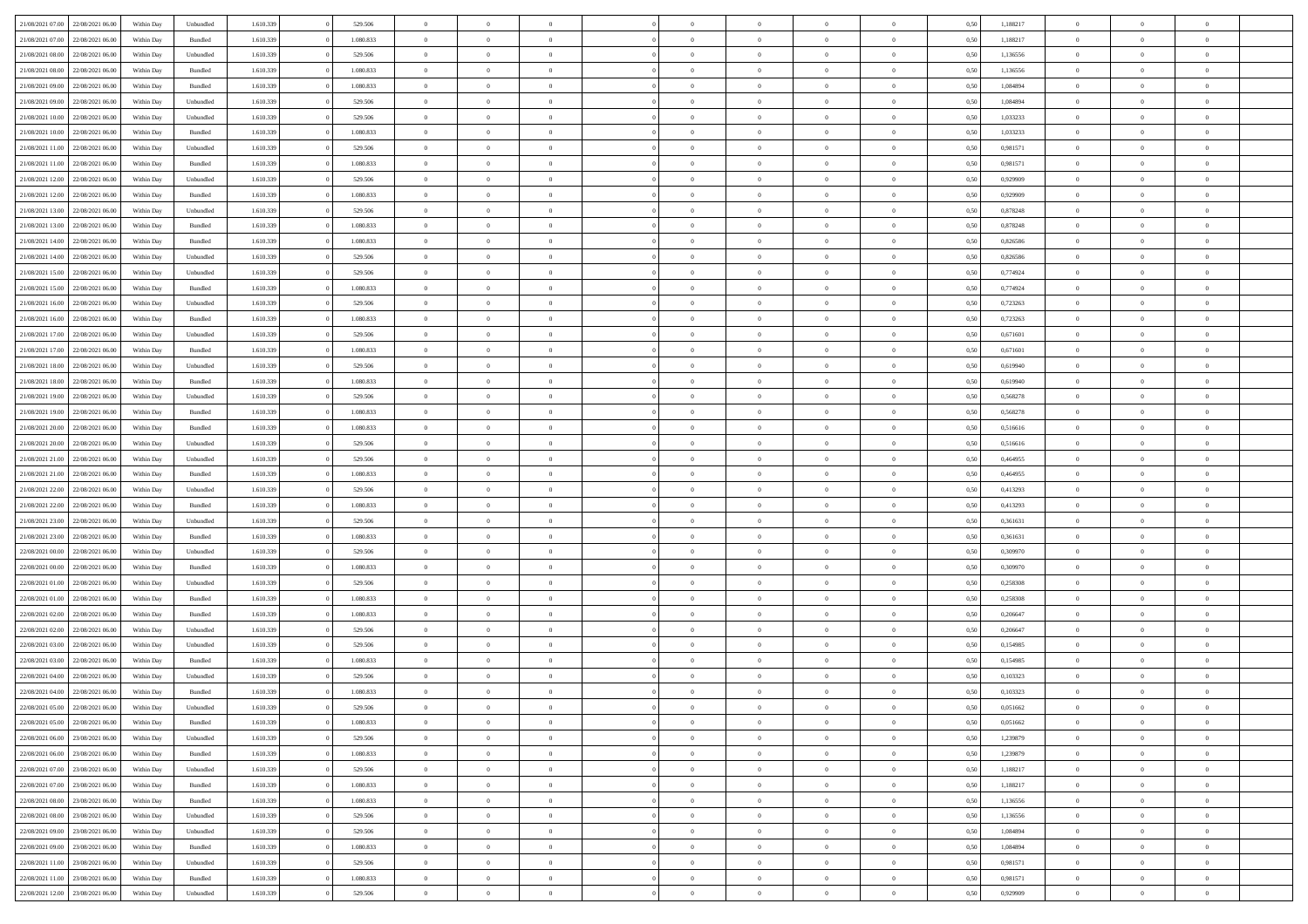| 22/08/2021 12:00                  | 23/08/2021 06:00 | Within Day | Bundled            | 1.610.339 | 1.080.833 | $\overline{0}$ | $\Omega$       |                | $\Omega$       | $\Omega$       | $\theta$       | $\theta$       | 0,50 | 0.929909 | $\theta$       | $\theta$       | $\theta$       |  |
|-----------------------------------|------------------|------------|--------------------|-----------|-----------|----------------|----------------|----------------|----------------|----------------|----------------|----------------|------|----------|----------------|----------------|----------------|--|
|                                   |                  |            |                    |           |           |                |                |                |                |                |                |                |      |          |                |                |                |  |
| 22/08/2021 13:00                  | 23/08/2021 06:00 | Within Day | Unbundled          | 1.610.339 | 529.506   | $\overline{0}$ | $\theta$       | $\overline{0}$ | $\overline{0}$ | $\bf{0}$       | $\overline{0}$ | $\bf{0}$       | 0,50 | 0,878248 | $\theta$       | $\overline{0}$ | $\overline{0}$ |  |
| 22/08/2021 13:00                  | 23/08/2021 06:00 | Within Day | Bundled            | 1.610.339 | 1.080.833 | $\overline{0}$ | $\overline{0}$ | $\overline{0}$ | $\bf{0}$       | $\bf{0}$       | $\bf{0}$       | $\mathbf{0}$   | 0,50 | 0,878248 | $\overline{0}$ | $\overline{0}$ | $\bf{0}$       |  |
| 22/08/2021 14:00                  | 23/08/2021 06:00 | Within Dav | Bundled            | 1.610.339 | 1.080.833 | $\overline{0}$ | $\overline{0}$ | $\overline{0}$ | $\overline{0}$ | $\bf{0}$       | $\overline{0}$ | $\overline{0}$ | 0.50 | 0.826586 | $\theta$       | $\theta$       | $\overline{0}$ |  |
| 22/08/2021 14:00                  | 23/08/2021 06:00 | Within Day | Unbundled          | 1.610.339 | 529.506   | $\overline{0}$ | $\theta$       | $\overline{0}$ | $\overline{0}$ | $\bf{0}$       | $\overline{0}$ | $\bf{0}$       | 0,50 | 0,826586 | $\,$ 0 $\,$    | $\overline{0}$ | $\overline{0}$ |  |
| 22/08/2021 15:00                  | 23/08/2021 06:00 | Within Day | Unbundled          | 1.610.339 | 529.506   | $\overline{0}$ | $\overline{0}$ | $\overline{0}$ | $\bf{0}$       | $\overline{0}$ | $\overline{0}$ | $\mathbf{0}$   | 0,50 | 0,774924 | $\overline{0}$ | $\overline{0}$ | $\bf{0}$       |  |
|                                   |                  |            |                    |           |           |                |                |                |                | $\overline{0}$ |                |                |      |          | $\theta$       | $\overline{0}$ | $\overline{0}$ |  |
| 22/08/2021 15:00                  | 23/08/2021 06:00 | Within Dav | Bundled            | 1.610.339 | 1.080.833 | $\overline{0}$ | $\overline{0}$ | $\overline{0}$ | $\overline{0}$ |                | $\overline{0}$ | $\overline{0}$ | 0.50 | 0,774924 |                |                |                |  |
| 22/08/2021 16:00                  | 23/08/2021 06:00 | Within Day | Unbundled          | 1.610.339 | 529.506   | $\overline{0}$ | $\theta$       | $\overline{0}$ | $\overline{0}$ | $\bf{0}$       | $\overline{0}$ | $\bf{0}$       | 0,50 | 0,723263 | $\theta$       | $\theta$       | $\overline{0}$ |  |
| 22/08/2021 16:00                  | 23/08/2021 06:00 | Within Day | Bundled            | 1.610.339 | 1.080.833 | $\overline{0}$ | $\overline{0}$ | $\overline{0}$ | $\bf{0}$       | $\bf{0}$       | $\bf{0}$       | $\mathbf{0}$   | 0,50 | 0,723263 | $\,0\,$        | $\overline{0}$ | $\overline{0}$ |  |
| 22/08/2021 17:00                  | 23/08/2021 06:00 | Within Dav | Unbundled          | 1.610.339 | 529.506   | $\overline{0}$ | $\overline{0}$ | $\overline{0}$ | $\overline{0}$ | $\overline{0}$ | $\overline{0}$ | $\overline{0}$ | 0.50 | 0,671601 | $\theta$       | $\overline{0}$ | $\overline{0}$ |  |
| 22/08/2021 17:00                  | 23/08/2021 06:00 | Within Day | Bundled            | 1.610.339 | 1.080.833 | $\overline{0}$ | $\theta$       | $\overline{0}$ | $\overline{0}$ | $\bf{0}$       | $\overline{0}$ | $\bf{0}$       | 0,50 | 0,671601 | $\,$ 0 $\,$    | $\overline{0}$ | $\overline{0}$ |  |
| 22/08/2021 18:00                  | 23/08/2021 06:00 | Within Day | Unbundled          | 1.610.339 | 529.506   | $\overline{0}$ | $\overline{0}$ | $\overline{0}$ | $\bf{0}$       | $\bf{0}$       | $\bf{0}$       | $\mathbf{0}$   | 0,50 | 0,619940 | $\bf{0}$       | $\overline{0}$ | $\bf{0}$       |  |
| 22/08/2021 18:00                  | 23/08/2021 06:00 | Within Day | Bundled            | 1.610.339 | 1.080.833 | $\overline{0}$ | $\overline{0}$ | $\overline{0}$ | $\overline{0}$ | $\bf{0}$       | $\overline{0}$ | $\overline{0}$ | 0.50 | 0.619940 | $\theta$       | $\theta$       | $\overline{0}$ |  |
|                                   |                  |            |                    |           |           |                |                |                |                |                |                |                |      |          |                |                |                |  |
| 22/08/2021 19:00                  | 23/08/2021 06:00 | Within Day | Unbundled          | 1.610.339 | 529.506   | $\overline{0}$ | $\theta$       | $\overline{0}$ | $\overline{0}$ | $\bf{0}$       | $\overline{0}$ | $\bf{0}$       | 0,50 | 0,568278 | $\theta$       | $\overline{0}$ | $\overline{0}$ |  |
| 22/08/2021 19:00                  | 23/08/2021 06:00 | Within Day | Bundled            | 1.610.339 | 1.080.833 | $\overline{0}$ | $\overline{0}$ | $\overline{0}$ | $\bf{0}$       | $\overline{0}$ | $\overline{0}$ | $\mathbf{0}$   | 0,50 | 0,568278 | $\bf{0}$       | $\overline{0}$ | $\bf{0}$       |  |
| 22/08/2021 20:00                  | 23/08/2021 06:00 | Within Dav | Bundled            | 1.610.339 | 1.080.833 | $\overline{0}$ | $\overline{0}$ | $\overline{0}$ | $\overline{0}$ | $\overline{0}$ | $\overline{0}$ | $\overline{0}$ | 0.50 | 0,516616 | $\overline{0}$ | $\overline{0}$ | $\overline{0}$ |  |
| 22/08/2021 20:00                  | 23/08/2021 06:00 | Within Day | Unbundled          | 1.610.339 | 529.506   | $\overline{0}$ | $\theta$       | $\overline{0}$ | $\overline{0}$ | $\bf{0}$       | $\overline{0}$ | $\bf{0}$       | 0,50 | 0,516616 | $\theta$       | $\theta$       | $\overline{0}$ |  |
| 22/08/2021 21:00                  | 23/08/2021 06:00 | Within Day | Unbundled          | 1.610.339 | 529.506   | $\overline{0}$ | $\overline{0}$ | $\overline{0}$ | $\bf{0}$       | $\bf{0}$       | $\bf{0}$       | $\mathbf{0}$   | 0,50 | 0,464955 | $\bf{0}$       | $\overline{0}$ | $\bf{0}$       |  |
| 22/08/2021 21:00                  | 23/08/2021 06:00 | Within Day | Bundled            | 1.610.339 | 1.080.833 | $\overline{0}$ | $\overline{0}$ | $\overline{0}$ | $\overline{0}$ | $\overline{0}$ | $\overline{0}$ | $\overline{0}$ | 0.50 | 0.464955 | $\theta$       | $\overline{0}$ | $\overline{0}$ |  |
| 22/08/2021 22:00                  | 23/08/2021 06:00 | Within Day | Unbundled          | 1.610.339 | 529.506   | $\overline{0}$ | $\theta$       | $\overline{0}$ | $\overline{0}$ | $\bf{0}$       | $\overline{0}$ | $\bf{0}$       | 0,50 | 0,413293 | $\,$ 0 $\,$    | $\overline{0}$ | $\overline{0}$ |  |
|                                   |                  |            |                    |           |           |                |                |                |                |                |                |                |      |          |                |                |                |  |
| 22/08/2021 22:00                  | 23/08/2021 06:00 | Within Day | Bundled            | 1.610.339 | 1.080.833 | $\overline{0}$ | $\overline{0}$ | $\overline{0}$ | $\bf{0}$       | $\bf{0}$       | $\bf{0}$       | $\mathbf{0}$   | 0,50 | 0,413293 | $\overline{0}$ | $\overline{0}$ | $\bf{0}$       |  |
| 22/08/2021 23:00                  | 23/08/2021 06:00 | Within Day | Unbundled          | 1.610.339 | 529.506   | $\overline{0}$ | $\overline{0}$ | $\overline{0}$ | $\overline{0}$ | $\overline{0}$ | $\overline{0}$ | $\overline{0}$ | 0.50 | 0.361631 | $\theta$       | $\overline{0}$ | $\overline{0}$ |  |
| 22/08/2021 23:00                  | 23/08/2021 06:00 | Within Day | Bundled            | 1.610.339 | 1.080.833 | $\overline{0}$ | $\theta$       | $\overline{0}$ | $\overline{0}$ | $\bf{0}$       | $\overline{0}$ | $\bf{0}$       | 0,50 | 0,361631 | $\,$ 0 $\,$    | $\overline{0}$ | $\overline{0}$ |  |
| 23/08/2021 00:00                  | 23/08/2021 06:00 | Within Day | Unbundled          | 1.610.339 | 529.506   | $\overline{0}$ | $\overline{0}$ | $\overline{0}$ | $\bf{0}$       | $\overline{0}$ | $\overline{0}$ | $\mathbf{0}$   | 0,50 | 0,309970 | $\overline{0}$ | $\overline{0}$ | $\bf{0}$       |  |
| 23/08/2021 00:00                  | 23/08/2021 06:00 | Within Dav | Bundled            | 1.610.339 | 1.080.833 | $\overline{0}$ | $\overline{0}$ | $\overline{0}$ | $\overline{0}$ | $\overline{0}$ | $\overline{0}$ | $\overline{0}$ | 0.50 | 0,309970 | $\overline{0}$ | $\overline{0}$ | $\overline{0}$ |  |
| 23/08/2021 01:00                  | 23/08/2021 06:00 | Within Day | Unbundled          | 1.610.339 | 529.506   | $\overline{0}$ | $\theta$       | $\overline{0}$ | $\overline{0}$ | $\bf{0}$       | $\overline{0}$ | $\bf{0}$       | 0,50 | 0,258308 | $\theta$       | $\theta$       | $\overline{0}$ |  |
|                                   |                  |            |                    |           |           |                |                |                |                |                |                |                |      |          |                |                |                |  |
| 23/08/2021 01:00                  | 23/08/2021 06:00 | Within Day | Bundled            | 1.610.339 | 1.080.833 | $\overline{0}$ | $\overline{0}$ | $\overline{0}$ | $\bf{0}$       | $\bf{0}$       | $\bf{0}$       | $\bf{0}$       | 0,50 | 0,258308 | $\,0\,$        | $\overline{0}$ | $\bf{0}$       |  |
| 23/08/2021 02:00                  | 23/08/2021 06:00 | Within Day | Bundled            | 1.610.339 | 1.080.833 | $\overline{0}$ | $\overline{0}$ | $\overline{0}$ | $\overline{0}$ | $\overline{0}$ | $\overline{0}$ | $\overline{0}$ | 0.50 | 0.206647 | $\theta$       | $\overline{0}$ | $\overline{0}$ |  |
| 23/08/2021 02:00                  | 23/08/2021 06:00 | Within Day | Unbundled          | 1.610.339 | 529.506   | $\overline{0}$ | $\theta$       | $\overline{0}$ | $\overline{0}$ | $\bf{0}$       | $\overline{0}$ | $\bf{0}$       | 0,50 | 0,206647 | $\,$ 0 $\,$    | $\overline{0}$ | $\overline{0}$ |  |
| 23/08/2021 03:00                  | 23/08/2021 06:00 | Within Day | Unbundled          | 1.610.339 | 529.506   | $\overline{0}$ | $\overline{0}$ | $\overline{0}$ | $\bf{0}$       | $\bf{0}$       | $\bf{0}$       | $\bf{0}$       | 0,50 | 0,154985 | $\overline{0}$ | $\overline{0}$ | $\bf{0}$       |  |
| 23/08/2021 03:00                  | 23/08/2021 06:00 | Within Day | Bundled            | 1.610.339 | 1.080.833 | $\overline{0}$ | $\Omega$       | $\overline{0}$ | $\Omega$       | $\Omega$       | $\overline{0}$ | $\overline{0}$ | 0,50 | 0,154985 | $\,0\,$        | $\theta$       | $\theta$       |  |
| 23/08/2021 04:00                  | 23/08/2021 06:00 | Within Day | Unbundled          | 1.610.339 | 529.506   | $\overline{0}$ | $\theta$       | $\overline{0}$ | $\overline{0}$ | $\bf{0}$       | $\overline{0}$ | $\bf{0}$       | 0,50 | 0,103323 | $\,$ 0 $\,$    | $\overline{0}$ | $\overline{0}$ |  |
| 23/08/2021 04:00                  | 23/08/2021 06:00 | Within Day | Bundled            | 1.610.339 | 1.080.833 | $\overline{0}$ | $\overline{0}$ | $\overline{0}$ | $\bf{0}$       | $\overline{0}$ | $\overline{0}$ | $\mathbf{0}$   | 0,50 | 0,103323 | $\overline{0}$ | $\overline{0}$ | $\bf{0}$       |  |
|                                   | 23/08/2021 06:00 |            |                    |           |           | $\overline{0}$ | $\Omega$       | $\Omega$       | $\Omega$       | $\overline{0}$ | $\overline{0}$ |                |      | 0.051662 |                | $\theta$       | $\theta$       |  |
| 23/08/2021 05:00                  |                  | Within Day | Unbundled          | 1.610.339 | 529.506   |                |                |                |                |                |                | $\overline{0}$ | 0.50 |          | $\,0\,$        |                |                |  |
| 23/08/2021 05:00                  | 23/08/2021 06:00 | Within Day | Bundled            | 1.610.339 | 1.080.833 | $\overline{0}$ | $\theta$       | $\overline{0}$ | $\overline{0}$ | $\bf{0}$       | $\overline{0}$ | $\bf{0}$       | 0,50 | 0,051662 | $\,$ 0 $\,$    | $\overline{0}$ | $\overline{0}$ |  |
| 23/08/2021 06:00                  | 24/08/2021 06:00 | Within Day | Unbundled          | 1.610.339 | 529.506   | $\overline{0}$ | $\overline{0}$ | $\overline{0}$ | $\bf{0}$       | $\bf{0}$       | $\bf{0}$       | $\mathbf{0}$   | 0,50 | 1,239879 | $\bf{0}$       | $\overline{0}$ | $\bf{0}$       |  |
| 23/08/2021 06:00                  | 24/08/2021 06:00 | Within Day | Bundled            | 1.610.339 | 1.080.833 | $\overline{0}$ | $\Omega$       | $\overline{0}$ | $\Omega$       | $\overline{0}$ | $\overline{0}$ | $\overline{0}$ | 0.50 | 1,239879 | $\,$ 0 $\,$    | $\theta$       | $\theta$       |  |
| 23/08/2021 07:00                  | 24/08/2021 06:00 | Within Day | Unbundled          | 1.610.339 | 529.506   | $\overline{0}$ | $\overline{0}$ | $\overline{0}$ | $\overline{0}$ | $\,$ 0         | $\overline{0}$ | $\bf{0}$       | 0,50 | 1,188217 | $\,$ 0 $\,$    | $\overline{0}$ | $\overline{0}$ |  |
| 23/08/2021 07:00                  | 24/08/2021 06:00 | Within Day | Bundled            | 1.610.339 | 1.080.833 | $\overline{0}$ | $\overline{0}$ | $\overline{0}$ | $\bf{0}$       | $\bf{0}$       | $\bf{0}$       | $\mathbf{0}$   | 0,50 | 1,188217 | $\overline{0}$ | $\overline{0}$ | $\bf{0}$       |  |
| 23/08/2021 08:00                  | 24/08/2021 06:00 | Within Day | Bundled            | 1.610.339 | 1.080.833 | $\overline{0}$ | $\Omega$       | $\overline{0}$ | $\Omega$       | $\overline{0}$ | $\overline{0}$ | $\overline{0}$ | 0,50 | 1,136556 | $\,0\,$        | $\theta$       | $\theta$       |  |
| 23/08/2021 08:00                  | 24/08/2021 06:00 | Within Day | Unbundled          | 1.610.339 | 529.506   | $\overline{0}$ | $\overline{0}$ | $\overline{0}$ | $\overline{0}$ | $\,$ 0         | $\overline{0}$ | $\bf{0}$       | 0,50 | 1,136556 | $\,$ 0 $\,$    | $\overline{0}$ | $\overline{0}$ |  |
|                                   |                  |            |                    |           |           |                |                |                |                |                |                |                |      |          |                |                |                |  |
| 23/08/2021 09:00                  | 24/08/2021 06:00 | Within Day | Unbundled          | 1.610.339 | 529.506   | $\overline{0}$ | $\overline{0}$ | $\overline{0}$ | $\bf{0}$       | $\bf{0}$       | $\overline{0}$ | $\mathbf{0}$   | 0,50 | 1,084894 | $\overline{0}$ | $\overline{0}$ | $\bf{0}$       |  |
| 23/08/2021 09:00                  | 24/08/2021 06:00 | Within Day | Bundled            | 1.610.339 | 1.080.833 | $\overline{0}$ | $\Omega$       | $\Omega$       | $\Omega$       | $\Omega$       | $\Omega$       | $\overline{0}$ | 0.50 | 1.084894 | $\theta$       | $\theta$       | $\theta$       |  |
| 23/08/2021 10:00                  | 24/08/2021 06:00 | Within Day | Unbundled          | 1.610.339 | 529.506   | $\overline{0}$ | $\overline{0}$ | $\overline{0}$ | $\bf{0}$       | $\,$ 0         | $\bf{0}$       | $\bf{0}$       | 0,50 | 1,033233 | $\,0\,$        | $\,0\,$        | $\overline{0}$ |  |
| 23/08/2021 10:00 24/08/2021 06:00 |                  | Within Day | $\mathbf B$ undled | 1.610.339 | 1.080.833 | $\overline{0}$ | $\bf{0}$       |                |                | $\bf{0}$       |                |                | 0,50 | 1,033233 | $\bf{0}$       | $\overline{0}$ |                |  |
| 23/08/2021 11:00                  | 24/08/2021 06:00 | Within Day | Unbundled          | 1.610.339 | 529.506   | $\overline{0}$ | $\overline{0}$ | $\overline{0}$ | $\Omega$       | $\overline{0}$ | $\overline{0}$ | $\overline{0}$ | 0,50 | 0.981571 | $\theta$       | $\theta$       | $\theta$       |  |
| 23/08/2021 11:00                  | 24/08/2021 06:00 | Within Day | Bundled            | 1.610.339 | 1.080.833 | $\overline{0}$ | $\,$ 0         | $\overline{0}$ | $\bf{0}$       | $\,$ 0 $\,$    | $\overline{0}$ | $\,$ 0 $\,$    | 0,50 | 0,981571 | $\,$ 0 $\,$    | $\,$ 0 $\,$    | $\,$ 0         |  |
| 23/08/2021 12:00                  | 24/08/2021 06:00 | Within Day | Unbundled          | 1.610.339 | 529.506   | $\overline{0}$ | $\overline{0}$ | $\overline{0}$ | $\overline{0}$ | $\overline{0}$ | $\overline{0}$ | $\mathbf{0}$   | 0,50 | 0,929909 | $\overline{0}$ | $\bf{0}$       | $\bf{0}$       |  |
|                                   |                  |            |                    |           |           |                |                |                |                |                |                |                |      |          |                |                |                |  |
| 23/08/2021 12:00                  | 24/08/2021 06:00 | Within Day | $\mathbf B$ undled | 1.610.339 | 1.080.833 | $\overline{0}$ | $\overline{0}$ | $\overline{0}$ | $\Omega$       | $\overline{0}$ | $\overline{0}$ | $\overline{0}$ | 0,50 | 0,929909 | $\overline{0}$ | $\theta$       | $\overline{0}$ |  |
| 23/08/2021 13:00                  | 24/08/2021 06:00 | Within Day | Bundled            | 1.610.339 | 1.080.833 | $\overline{0}$ | $\,$ 0         | $\overline{0}$ | $\overline{0}$ | $\,$ 0 $\,$    | $\overline{0}$ | $\mathbf{0}$   | 0,50 | 0,878248 | $\,$ 0 $\,$    | $\overline{0}$ | $\overline{0}$ |  |
| 23/08/2021 13:00                  | 24/08/2021 06:00 | Within Day | Unbundled          | 1.610.339 | 529.506   | $\overline{0}$ | $\overline{0}$ | $\overline{0}$ | $\overline{0}$ | $\overline{0}$ | $\overline{0}$ | $\mathbf{0}$   | 0,50 | 0,878248 | $\overline{0}$ | $\overline{0}$ | $\bf{0}$       |  |
| 23/08/2021 14:00                  | 24/08/2021 06:00 | Within Day | Unbundled          | 1.610.339 | 529.506   | $\overline{0}$ | $\overline{0}$ | $\overline{0}$ | $\Omega$       | $\overline{0}$ | $\overline{0}$ | $\bf{0}$       | 0.50 | 0,826586 | $\overline{0}$ | $\theta$       | $\overline{0}$ |  |
| 23/08/2021 14:00                  | 24/08/2021 06:00 | Within Day | Bundled            | 1.610.339 | 1.080.833 | $\overline{0}$ | $\,$ 0         | $\overline{0}$ | $\bf{0}$       | $\bf{0}$       | $\bf{0}$       | $\bf{0}$       | 0,50 | 0,826586 | $\,$ 0 $\,$    | $\overline{0}$ | $\overline{0}$ |  |
| 23/08/2021 15:00                  | 24/08/2021 06:00 | Within Day | Unbundled          | 1.610.339 | 529.506   | $\overline{0}$ | $\bf{0}$       | $\overline{0}$ | $\overline{0}$ | $\overline{0}$ | $\overline{0}$ | $\mathbf{0}$   | 0,50 | 0,774924 | $\overline{0}$ | $\overline{0}$ | $\bf{0}$       |  |
|                                   | 24/08/2021 06:00 |            | Bundled            |           | 1.080.833 | $\overline{0}$ | $\overline{0}$ | $\overline{0}$ | $\Omega$       | $\overline{0}$ | $\overline{0}$ |                | 0.50 |          | $\overline{0}$ | $\overline{0}$ | $\overline{0}$ |  |
| 23/08/2021 15:00                  |                  | Within Day |                    | 1.610.339 |           |                |                |                |                |                |                | $\overline{0}$ |      | 0,774924 |                |                |                |  |
| 23/08/2021 16:00                  | 24/08/2021 06:00 | Within Day | Unbundled          | 1.610.339 | 529.506   | $\overline{0}$ | $\bf{0}$       | $\overline{0}$ | $\overline{0}$ | $\bf{0}$       | $\bf{0}$       | $\mathbf{0}$   | 0,50 | 0,723263 | $\,$ 0 $\,$    | $\,$ 0 $\,$    | $\bf{0}$       |  |
| 23/08/2021 16:00 24/08/2021 06:00 |                  | Within Day | Bundled            | 1.610.339 | 1.080.833 | $\overline{0}$ | $\overline{0}$ | $\overline{0}$ | $\overline{0}$ | $\overline{0}$ | $\bf{0}$       | $\mathbf{0}$   | 0,50 | 0,723263 | $\overline{0}$ | $\bf{0}$       | $\bf{0}$       |  |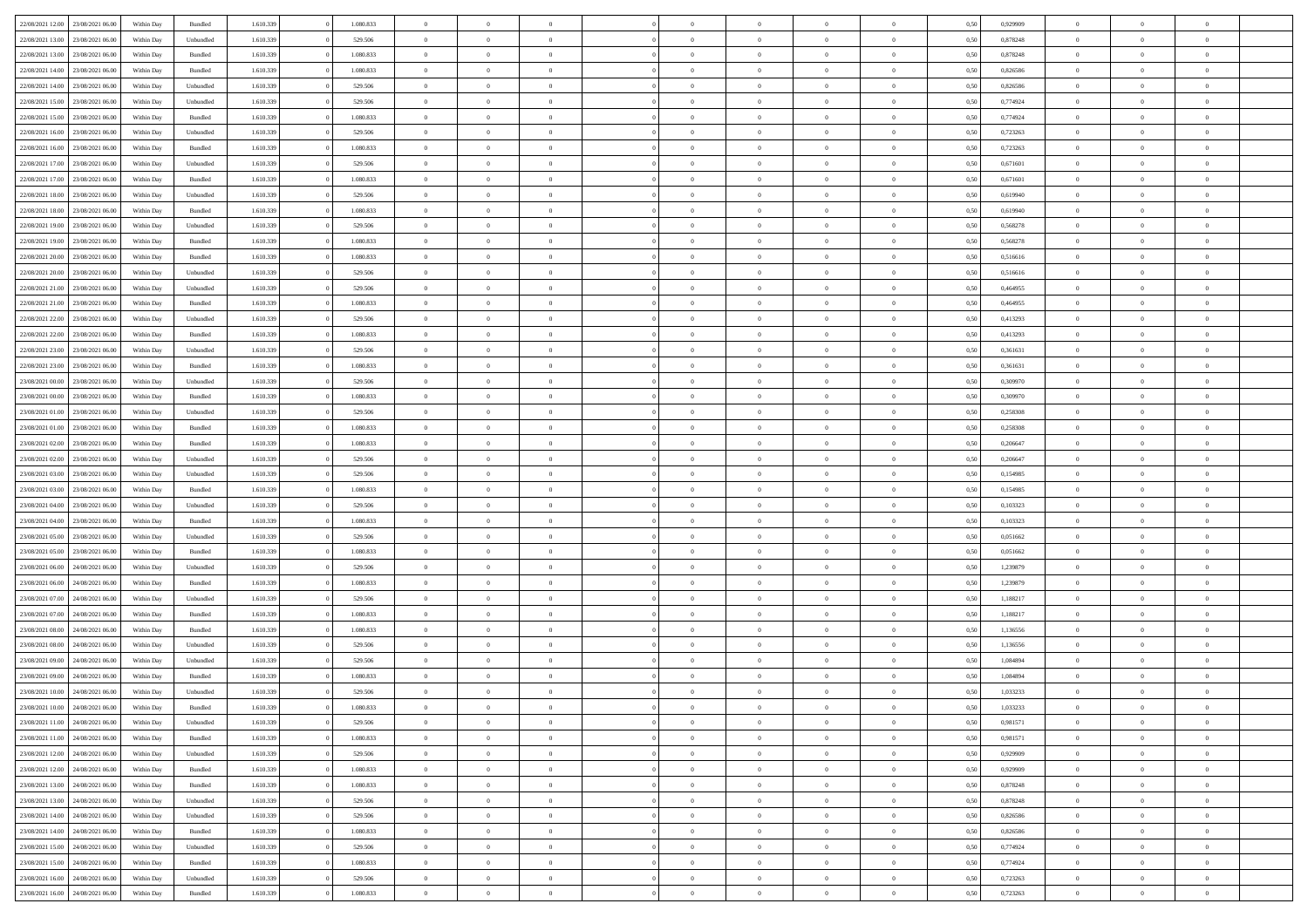| 23/08/2021 17:00<br>24/08/2021 06:00<br>$\mathbf B$ undled<br>1.610.339<br>1.080.833<br>$\,$ 0<br>0,671601<br>Within Day<br>$\bf{0}$<br>$\overline{0}$<br>$\overline{0}$<br>$\theta$<br>$\overline{0}$<br>$\overline{0}$<br>0,50<br>$\theta$<br>$\theta$<br>$\bf{0}$<br>23/08/2021 18:00<br>24/08/2021 06:00<br>Within Day<br>Unbundled<br>1.610.339<br>529.506<br>$\overline{0}$<br>$\overline{0}$<br>$\overline{0}$<br>$\bf{0}$<br>$\bf{0}$<br>$\overline{0}$<br>$\mathbf{0}$<br>0,50<br>0,619940<br>$\bf{0}$<br>$\bf{0}$<br>$\overline{0}$<br>23/08/2021 18:00<br>24/08/2021 06:00<br>1.610.339<br>1.080.833<br>$\overline{0}$<br>$\mathbf{0}$<br>Within Day<br>Bundled<br>$\overline{0}$<br>$\overline{0}$<br>$\overline{0}$<br>$\overline{0}$<br>0.50<br>0.619940<br>$\overline{0}$<br>$\bf{0}$<br>$\overline{0}$<br>$\overline{0}$<br>23/08/2021 19:00<br>24/08/2021 06:00<br>Bundled<br>1.610.339<br>1.080.833<br>0,568278<br>Within Day<br>$\bf{0}$<br>$\overline{0}$<br>$\overline{0}$<br>$\theta$<br>$\overline{0}$<br>$\overline{0}$<br>$\bf{0}$<br>0,50<br>$\theta$<br>$\theta$<br>$\bf{0}$<br>23/08/2021 19:00<br>24/08/2021 06:00<br>Within Day<br>Unbundled<br>1.610.339<br>529.506<br>$\overline{0}$<br>$\overline{0}$<br>$\overline{0}$<br>$\bf{0}$<br>$\overline{0}$<br>$\overline{0}$<br>$\overline{0}$<br>0,50<br>0,568278<br>$\overline{0}$<br>$\overline{0}$<br>$\overline{0}$<br>23/08/2021 20:00<br>24/08/2021 06:00<br>1.610.339<br>$\overline{0}$<br>$\overline{0}$<br>$\mathbf{0}$<br>$\overline{0}$<br>Within Day<br>Unbundled<br>529,506<br>$\overline{0}$<br>$\overline{0}$<br>$\overline{0}$<br>$\overline{0}$<br>$\overline{0}$<br>0.50<br>0.516616<br>$\overline{0}$<br>23/08/2021 20:00<br>24/08/2021 06:00<br>Bundled<br>1.610.339<br>1.080.833<br>Within Day<br>$\bf{0}$<br>$\overline{0}$<br>$\overline{0}$<br>$\theta$<br>$\overline{0}$<br>$\overline{0}$<br>$\bf{0}$<br>0,50<br>0,516616<br>$\theta$<br>$\theta$<br>$\bf{0}$<br>23/08/2021 21:00<br>24/08/2021 06:00<br>Within Day<br>Unbundled<br>1.610.339<br>529.506<br>$\overline{0}$<br>$\overline{0}$<br>$\overline{0}$<br>$\bf{0}$<br>$\bf{0}$<br>$\overline{0}$<br>$\mathbf{0}$<br>0,50<br>0,464955<br>$\bf{0}$<br>$\bf{0}$<br>$\bf{0}$<br>23/08/2021 21:00<br>24/08/2021 06:00<br>1.610.339<br>1.080.833<br>$\overline{0}$<br>$\overline{0}$<br>$\overline{0}$<br>$\overline{0}$<br>$\overline{0}$<br>0.50<br>$\overline{0}$<br>$\overline{0}$<br>Within Day<br>Bundled<br>$\overline{0}$<br>$\overline{0}$<br>0.464955<br>$\overline{0}$<br>23/08/2021 22:00<br>24/08/2021 06:00<br>Unbundled<br>1.610.339<br>529.506<br>$\,$ 0<br>Within Day<br>$\bf{0}$<br>$\overline{0}$<br>$\overline{0}$<br>$\overline{0}$<br>$\overline{0}$<br>$\overline{0}$<br>0,50<br>0,413293<br>$\overline{0}$<br>$\theta$<br>$\bf{0}$<br>23/08/2021 22:00<br>24/08/2021 06:00<br>Within Day<br>Bundled<br>1.610.339<br>1.080.833<br>$\overline{0}$<br>$\overline{0}$<br>$\overline{0}$<br>$\bf{0}$<br>$\overline{0}$<br>$\overline{0}$<br>$\mathbf{0}$<br>0,50<br>0,413293<br>$\overline{0}$<br>$\bf{0}$<br>$\bf{0}$<br>23/08/2021 23:00<br>1.610.339<br>$\overline{0}$<br>$\mathbf{0}$<br>24/08/2021 06:00<br>Within Day<br>Unbundled<br>529,506<br>$\overline{0}$<br>$\overline{0}$<br>$\overline{0}$<br>$\overline{0}$<br>$\overline{0}$<br>0.50<br>0.361631<br>$\overline{0}$<br>$\bf{0}$<br>$\overline{0}$<br>23/08/2021 23:00<br>24/08/2021 06:00<br>Bundled<br>1.610.339<br>1.080.833<br>$\,$ 0<br>0,361631<br>Within Day<br>$\bf{0}$<br>$\overline{0}$<br>$\overline{0}$<br>$\theta$<br>$\overline{0}$<br>$\overline{0}$<br>0,50<br>$\theta$<br>$\theta$<br>$\bf{0}$<br>24/08/2021 00:00<br>24/08/2021 06:00<br>Within Day<br>Unbundled<br>1.610.339<br>529.506<br>$\overline{0}$<br>$\overline{0}$<br>$\overline{0}$<br>$\bf{0}$<br>$\overline{0}$<br>$\overline{0}$<br>$\overline{0}$<br>0,50<br>0,309970<br>$\overline{0}$<br>$\overline{0}$<br>$\overline{0}$<br>24/08/2021 00:00<br>24/08/2021 06:00<br>1.610.339<br>1.080.833<br>$\overline{0}$<br>$\overline{0}$<br>0,309970<br>$\overline{0}$<br>Within Day<br>Bundled<br>$\overline{0}$<br>$\overline{0}$<br>$\overline{0}$<br>$\overline{0}$<br>$\overline{0}$<br>0.50<br>$\overline{0}$<br>$\overline{0}$<br>24/08/2021 01:00<br>24/08/2021 06:00<br>Bundled<br>1.610.339<br>1.080.833<br>0,258308<br>Within Day<br>$\bf{0}$<br>$\overline{0}$<br>$\overline{0}$<br>$\overline{0}$<br>$\overline{0}$<br>$\overline{0}$<br>$\bf{0}$<br>0,50<br>$\theta$<br>$\theta$<br>$\bf{0}$<br>24/08/2021 01:00<br>24/08/2021 06:00<br>Within Day<br>Unbundled<br>1.610.339<br>529.506<br>$\overline{0}$<br>$\overline{0}$<br>$\overline{0}$<br>$\bf{0}$<br>$\bf{0}$<br>$\overline{0}$<br>$\mathbf{0}$<br>0,50<br>0,258308<br>$\bf{0}$<br>$\bf{0}$<br>$\bf{0}$<br>24/08/2021 02:00<br>24/08/2021 06:00<br>1.610.339<br>529.506<br>$\overline{0}$<br>$\overline{0}$<br>$\overline{0}$<br>$\overline{0}$<br>$\overline{0}$<br>$\overline{0}$<br>Within Day<br>Unbundled<br>$\overline{0}$<br>$\overline{0}$<br>$\overline{0}$<br>0.50<br>0.206647<br>$\overline{0}$<br>24/08/2021 02:00<br>24/08/2021 06:00<br>Bundled<br>1.610.339<br>1.080.833<br>$\,$ 0<br>0,206647<br>Within Day<br>$\bf{0}$<br>$\overline{0}$<br>$\overline{0}$<br>$\overline{0}$<br>$\overline{0}$<br>$\overline{0}$<br>0,50<br>$\theta$<br>$\theta$<br>$\bf{0}$<br>24/08/2021 03:00<br>24/08/2021 06:00<br>Within Day<br>Unbundled<br>1.610.339<br>529.506<br>$\overline{0}$<br>$\overline{0}$<br>$\overline{0}$<br>$\bf{0}$<br>$\bf{0}$<br>$\overline{0}$<br>$\mathbf{0}$<br>0,50<br>0,154985<br>$\bf{0}$<br>$\bf{0}$<br>$\bf{0}$<br>24/08/2021 03:00<br>24/08/2021 06:00<br>1.610.339<br>1.080.833<br>$\overline{0}$<br>$\overline{0}$<br>Within Day<br>Bundled<br>$\overline{0}$<br>$\overline{0}$<br>$\overline{0}$<br>$\overline{0}$<br>$\overline{0}$<br>0.50<br>0.154985<br>$\overline{0}$<br>$\bf{0}$<br>$\overline{0}$<br>24/08/2021 04:00<br>24/08/2021 06:00<br>Unbundled<br>1.610.339<br>529.506<br>$\,$ 0<br>0,103323<br>$\mathbf{0}$<br>Within Day<br>$\bf{0}$<br>$\overline{0}$<br>$\overline{0}$<br>$\overline{0}$<br>$\overline{0}$<br>$\overline{0}$<br>0,50<br>$\theta$<br>$\bf{0}$<br>24/08/2021 04:00<br>24/08/2021 06:00<br>Within Day<br>Bundled<br>1.610.339<br>1.080.833<br>$\overline{0}$<br>$\overline{0}$<br>$\overline{0}$<br>$\bf{0}$<br>$\overline{0}$<br>$\overline{0}$<br>$\overline{0}$<br>0,50<br>0,103323<br>$\overline{0}$<br>$\overline{0}$<br>$\overline{0}$<br>24/08/2021 05:00<br>24/08/2021 06:00<br>1.610.339<br>$\overline{0}$<br>$\overline{0}$<br>$\overline{0}$<br>$\overline{0}$<br>Within Day<br>Unbundled<br>529,506<br>$\overline{0}$<br>$\overline{0}$<br>$\overline{0}$<br>$\overline{0}$<br>$\overline{0}$<br>0.50<br>0.051662<br>$\overline{0}$<br>24/08/2021 05:00<br>24/08/2021 06:00<br>Bundled<br>1.610.339<br>1.080.833<br>0,051662<br>Within Day<br>$\bf{0}$<br>$\overline{0}$<br>$\bf{0}$<br>$\overline{0}$<br>$\overline{0}$<br>$\overline{0}$<br>$\bf{0}$<br>0,50<br>$\theta$<br>$\theta$<br>$\bf{0}$<br>24/08/2021 06:00<br>25/08/2021 06:00<br>Within Day<br>Unbundled<br>1.610.339<br>529.506<br>$\overline{0}$<br>$\overline{0}$<br>$\overline{0}$<br>$\bf{0}$<br>$\bf{0}$<br>$\overline{0}$<br>$\mathbf{0}$<br>0,50<br>1,239879<br>$\bf{0}$<br>$\bf{0}$<br>$\bf{0}$<br>24/08/2021 06:00<br>25/08/2021 06:00<br>1.610.339<br>1.080.833<br>$\overline{0}$<br>$\overline{0}$<br>$\overline{0}$<br>$\overline{0}$<br>1,239879<br>$\overline{0}$<br>$\overline{0}$<br>Within Day<br>Bundled<br>$\overline{0}$<br>$\overline{0}$<br>$\overline{0}$<br>0.50<br>$\overline{0}$<br>24/08/2021 07:00<br>25/08/2021 06:00<br>Bundled<br>1.610.339<br>1.080.833<br>$\,$ 0<br>1,188217<br>Within Day<br>$\bf{0}$<br>$\overline{0}$<br>$\overline{0}$<br>$\overline{0}$<br>$\overline{0}$<br>$\overline{0}$<br>0,50<br>$\bf{0}$<br>$\theta$<br>$\bf{0}$<br>24/08/2021 07:00<br>25/08/2021 06:00<br>Within Day<br>Unbundled<br>1.610.339<br>529.506<br>$\overline{0}$<br>$\overline{0}$<br>$\overline{0}$<br>$\bf{0}$<br>$\overline{0}$<br>$\overline{0}$<br>$\mathbf{0}$<br>0,50<br>1,188217<br>$\overline{0}$<br>$\bf{0}$<br>$\bf{0}$<br>24/08/2021 09:00<br>25/08/2021 06:00<br>Unbundled<br>1.610.339<br>529.506<br>$\overline{0}$<br>$\overline{0}$<br>0,50<br>$\bf{0}$<br>Within Day<br>$\overline{0}$<br>$\overline{0}$<br>$\overline{0}$<br>$\overline{0}$<br>$\Omega$<br>1,084894<br>$\Omega$<br>$\Omega$<br>24/08/2021 09:00<br>25/08/2021 06:00<br>Bundled<br>1.610.339<br>1.080.833<br>$\,$ 0<br>1,084894<br>Within Day<br>$\bf{0}$<br>$\overline{0}$<br>$\overline{0}$<br>$\theta$<br>$\overline{0}$<br>$\overline{0}$<br>0,50<br>$\overline{0}$<br>$\theta$<br>$\bf{0}$<br>24/08/2021 10:00<br>25/08/2021 06:00<br>Within Day<br>Unbundled<br>1.610.339<br>529.506<br>$\overline{0}$<br>$\overline{0}$<br>$\overline{0}$<br>$\bf{0}$<br>$\overline{0}$<br>$\overline{0}$<br>$\overline{0}$<br>0,50<br>1,033233<br>$\overline{0}$<br>$\overline{0}$<br>$\overline{0}$<br>24/08/2021 10:00<br>25/08/2021 06:00<br>Bundled<br>1.610.339<br>1.080.833<br>$\overline{0}$<br>$\overline{0}$<br>$\overline{0}$<br>0.50<br>1,033233<br>$\overline{0}$<br>Within Day<br>$\overline{0}$<br>$\overline{0}$<br>$\overline{0}$<br>$\Omega$<br>$\Omega$<br>$\Omega$<br>24/08/2021 11:00<br>25/08/2021 06:00<br>1.610.339<br>529.506<br>Within Day<br>Unbundled<br>$\bf{0}$<br>$\overline{0}$<br>$\bf{0}$<br>$\overline{0}$<br>$\overline{0}$<br>$\overline{0}$<br>$\bf{0}$<br>0,50<br>0,981571<br>$\overline{0}$<br>$\theta$<br>$\bf{0}$<br>24/08/2021 11:00<br>25/08/2021 06:00<br>Within Day<br>Bundled<br>1.610.339<br>1.080.833<br>$\overline{0}$<br>$\overline{0}$<br>$\overline{0}$<br>$\bf{0}$<br>$\bf{0}$<br>$\overline{0}$<br>$\mathbf{0}$<br>0,50<br>0,981571<br>$\bf{0}$<br>$\bf{0}$<br>$\bf{0}$<br>24/08/2021 12:00<br>25/08/2021 06:00<br>Unbundled<br>1.610.339<br>529.506<br>$\overline{0}$<br>$\overline{0}$<br>$\overline{0}$<br>$\theta$<br>0.50<br>$\overline{0}$<br>$\theta$<br>Within Day<br>$\overline{0}$<br>$\overline{0}$<br>$\Omega$<br>0,929909<br>$\Omega$<br>24/08/2021 12:00<br>25/08/2021 06:00<br>Bundled<br>1.610.339<br>1.080.833<br>$\,$ 0<br>0,929909<br>Within Day<br>$\bf{0}$<br>$\overline{0}$<br>$\bf{0}$<br>$\overline{0}$<br>$\overline{0}$<br>$\overline{0}$<br>0,50<br>$\theta$<br>$\theta$<br>$\bf{0}$<br>24/08/2021 13:00<br>25/08/2021 06:00<br>Within Day<br>Bundled<br>1.610.339<br>1.080.833<br>$\overline{0}$<br>$\overline{0}$<br>$\overline{0}$<br>$\bf{0}$<br>$\bf{0}$<br>$\overline{0}$<br>$\mathbf{0}$<br>0,50<br>0,878248<br>$\overline{0}$<br>$\bf{0}$<br>$\bf{0}$<br>24/08/2021 13:00<br>25/08/2021 06:00<br>Within Day<br>Unbundled<br>1.610.339<br>529.506<br>$\overline{0}$<br>$\overline{0}$<br>0,50<br>0,878248<br>$\overline{0}$<br>$\overline{0}$<br>$\overline{0}$<br>$\overline{0}$<br>$\bf{0}$<br>$\Omega$<br>$\Omega$<br>$\Omega$<br>24/08/2021 14:00<br>25/08/2021 06:00<br>Unbundled<br>1.610.339<br>529.506<br>$\,$ 0<br>0,826586<br>$\,0\,$<br>Within Day<br>$\bf{0}$<br>$\overline{0}$<br>$\bf{0}$<br>$\overline{0}$<br>$\overline{0}$<br>$\overline{0}$<br>0,50<br>$\theta$<br>$\bf{0}$<br>24/08/2021 14:00<br>25/08/2021 06:00<br>Within Day<br>Bundled<br>1.610.339<br>1.080.833<br>$\overline{0}$<br>$\overline{0}$<br>$\overline{0}$<br>$\bf{0}$<br>$\overline{0}$<br>$\overline{0}$<br>$\overline{0}$<br>0,50<br>0,826586<br>$\bf{0}$<br>$\overline{0}$<br>$\overline{0}$<br>24/08/2021 15:00<br>25/08/2021 06:00<br>1.610.339<br>529.506<br>$\overline{0}$<br>$\overline{0}$<br>0.50<br>0.774924<br>$\overline{0}$<br>Within Day<br>Unbundled<br>$\theta$<br>$\Omega$<br>$\overline{0}$<br>$\bf{0}$<br>$\Omega$<br>$\Omega$<br>$\Omega$<br>24/08/2021 15:00<br>25/08/2021 06:00<br>Bundled<br>1.610.339<br>1.080.833<br>0,774924<br>Within Day<br>$\bf{0}$<br>$\overline{0}$<br>$\bf{0}$<br>$\bf{0}$<br>$\bf{0}$<br>$\overline{0}$<br>$\bf{0}$<br>0,50<br>$\bf{0}$<br>$\bf{0}$<br>$\,$ 0<br>24/08/2021 16:00 25/08/2021 06:00<br>Unbundled<br>1.610.339<br>Within Day<br>529.506<br>0,50<br>0,723263<br>$\bf{0}$<br>$\bf{0}$<br>$\bf{0}$<br>$\bf{0}$<br>24/08/2021 16:00 25/08/2021 06:00<br>1.610.339<br>1.080.833<br>$\overline{0}$<br>$\mathbf{0}$<br>$\overline{0}$<br>$\theta$<br>Within Day<br>Bundled<br>$\overline{0}$<br>$\overline{0}$<br>$\theta$<br>$\overline{0}$<br>$\overline{0}$<br>0,50<br>0,723263<br>$\theta$<br>24/08/2021 17:00<br>25/08/2021 06:00<br>Within Day<br>Unbundled<br>1.610.339<br>529.506<br>$\overline{0}$<br>$\overline{0}$<br>$\overline{0}$<br>$\bf{0}$<br>$\overline{0}$<br>$\overline{0}$<br>$\mathbf{0}$<br>0,50<br>0,671601<br>$\,$ 0 $\,$<br>$\overline{0}$<br>$\,$ 0 $\,$<br>24/08/2021 17:00 25/08/2021 06:00<br>Within Day<br>Bundled<br>1.610.339<br>1.080.833<br>$\overline{0}$<br>$\overline{0}$<br>$\overline{0}$<br>$\bf{0}$<br>$\overline{0}$<br>$\overline{0}$<br>$\overline{0}$<br>0,50<br>0,671601<br>$\overline{0}$<br>$\overline{0}$<br>$\overline{0}$<br>25/08/2021 06:00<br>1.610.339<br>$\overline{0}$<br>24/08/2021 18:00<br>Within Day<br>Unbundled<br>529.506<br>$\overline{0}$<br>$\overline{0}$<br>$\overline{0}$<br>$\overline{0}$<br>$\bf{0}$<br>$\overline{0}$<br>0,50<br>0,619940<br>$\overline{0}$<br>$\overline{0}$<br>$\overline{0}$<br>24/08/2021 18:00<br>25/08/2021 06:00<br>Within Day<br>Bundled<br>1.610.339<br>1.080.833<br>$\overline{0}$<br>$\overline{0}$<br>$\overline{0}$<br>$\overline{0}$<br>$\mathbf{0}$<br>0,619940<br>$\,$ 0 $\,$<br>$\theta$<br>$\bf{0}$<br>$\overline{0}$<br>$\overline{0}$<br>0,50<br>24/08/2021 19:00 25/08/2021 06:00<br>Within Day<br>Bundled<br>1.610.339<br>1.080.833<br>$\overline{0}$<br>$\overline{0}$<br>$\overline{0}$<br>$\overline{0}$<br>$\overline{0}$<br>$\overline{0}$<br>$\overline{0}$<br>0,50<br>0,568278<br>$\overline{0}$<br>$\overline{0}$<br>$\overline{0}$<br>1.610.339<br>$\overline{0}$<br>$\overline{0}$<br>24/08/2021 19:00<br>25/08/2021 06:00<br>Within Day<br>Unbundled<br>529.506<br>$\overline{0}$<br>$\overline{0}$<br>$\overline{0}$<br>$\overline{0}$<br>$\overline{0}$<br>0.50<br>0,568278<br>$\overline{0}$<br>$\overline{0}$<br>$\overline{0}$<br>24/08/2021 20:00<br>25/08/2021 06:00<br>Within Day<br>Unbundled<br>1.610.339<br>529.506<br>$\overline{0}$<br>$\overline{0}$<br>$\,$ 0 $\,$<br>0,516616<br>$\,$ 0 $\,$<br>$\overline{0}$<br>$\bf{0}$<br>$\bf{0}$<br>$\overline{0}$<br>0,50<br>$\theta$<br>$\,$ 0<br>25/08/2021 06:00<br>24/08/2021 20:00<br>Within Day<br>Bundled<br>1.610.339<br>1.080.833<br>$\overline{0}$<br>$\overline{0}$<br>$\overline{0}$<br>$\bf{0}$<br>$\overline{0}$<br>$\overline{0}$<br>$\overline{0}$<br>0,50<br>0,516616<br>$\bf{0}$<br>$\bf{0}$<br>$\overline{0}$<br>24/08/2021 21:00 25/08/2021 06:00<br>1.610.339<br>$\overline{0}$<br>Within Day<br>Unbundled<br>529.506<br>$\overline{0}$<br>$\overline{0}$<br>$\overline{0}$<br>$\overline{0}$<br>$\overline{0}$<br>$\overline{0}$<br>0.50<br>0.464955<br>$\overline{0}$<br>$\overline{0}$<br>$\overline{0}$<br>24/08/2021 21:00<br>25/08/2021 06:00<br>Bundled<br>1.610.339<br>1.080.833<br>$\overline{0}$<br>$\overline{0}$<br>$\,$ 0 $\,$<br>0,464955<br>$\,$ 0 $\,$<br>$\,0\,$<br>Within Day<br>$\overline{0}$<br>$\bf{0}$<br>$\bf{0}$<br>$\overline{0}$<br>0,50<br>$\,$ 0 |                                   |            |           |           |         |                |                |                |          |                |                |                |      |          |                |          |                |  |
|--------------------------------------------------------------------------------------------------------------------------------------------------------------------------------------------------------------------------------------------------------------------------------------------------------------------------------------------------------------------------------------------------------------------------------------------------------------------------------------------------------------------------------------------------------------------------------------------------------------------------------------------------------------------------------------------------------------------------------------------------------------------------------------------------------------------------------------------------------------------------------------------------------------------------------------------------------------------------------------------------------------------------------------------------------------------------------------------------------------------------------------------------------------------------------------------------------------------------------------------------------------------------------------------------------------------------------------------------------------------------------------------------------------------------------------------------------------------------------------------------------------------------------------------------------------------------------------------------------------------------------------------------------------------------------------------------------------------------------------------------------------------------------------------------------------------------------------------------------------------------------------------------------------------------------------------------------------------------------------------------------------------------------------------------------------------------------------------------------------------------------------------------------------------------------------------------------------------------------------------------------------------------------------------------------------------------------------------------------------------------------------------------------------------------------------------------------------------------------------------------------------------------------------------------------------------------------------------------------------------------------------------------------------------------------------------------------------------------------------------------------------------------------------------------------------------------------------------------------------------------------------------------------------------------------------------------------------------------------------------------------------------------------------------------------------------------------------------------------------------------------------------------------------------------------------------------------------------------------------------------------------------------------------------------------------------------------------------------------------------------------------------------------------------------------------------------------------------------------------------------------------------------------------------------------------------------------------------------------------------------------------------------------------------------------------------------------------------------------------------------------------------------------------------------------------------------------------------------------------------------------------------------------------------------------------------------------------------------------------------------------------------------------------------------------------------------------------------------------------------------------------------------------------------------------------------------------------------------------------------------------------------------------------------------------------------------------------------------------------------------------------------------------------------------------------------------------------------------------------------------------------------------------------------------------------------------------------------------------------------------------------------------------------------------------------------------------------------------------------------------------------------------------------------------------------------------------------------------------------------------------------------------------------------------------------------------------------------------------------------------------------------------------------------------------------------------------------------------------------------------------------------------------------------------------------------------------------------------------------------------------------------------------------------------------------------------------------------------------------------------------------------------------------------------------------------------------------------------------------------------------------------------------------------------------------------------------------------------------------------------------------------------------------------------------------------------------------------------------------------------------------------------------------------------------------------------------------------------------------------------------------------------------------------------------------------------------------------------------------------------------------------------------------------------------------------------------------------------------------------------------------------------------------------------------------------------------------------------------------------------------------------------------------------------------------------------------------------------------------------------------------------------------------------------------------------------------------------------------------------------------------------------------------------------------------------------------------------------------------------------------------------------------------------------------------------------------------------------------------------------------------------------------------------------------------------------------------------------------------------------------------------------------------------------------------------------------------------------------------------------------------------------------------------------------------------------------------------------------------------------------------------------------------------------------------------------------------------------------------------------------------------------------------------------------------------------------------------------------------------------------------------------------------------------------------------------------------------------------------------------------------------------------------------------------------------------------------------------------------------------------------------------------------------------------------------------------------------------------------------------------------------------------------------------------------------------------------------------------------------------------------------------------------------------------------------------------------------------------------------------------------------------------------------------------------------------------------------------------------------------------------------------------------------------------------------------------------------------------------------------------------------------------------------------------------------------------------------------------------------------------------------------------------------------------------------------------------------------------------------------------------------------------------------------------------------------------------------------------------------------------------------------------------------------------------------------------------------------------------------------------------------------------------------------------------------------------------------------------------------------------------------------------------------------------------------------------------------------------------------------------------------------------------------------------------------------------------------------------------------------------------------------------------------------------------------------------------------------------------------------------------------------------------------------------------------------------------------------------------------------------------------------------------------------------------------------------------------------------------------------------------------------------------------------------------------------------------------------------------------------------------------------------------------------------------------------------------------------------------------------------------------------------------------------------------------------------------------------------------------------------------------------------------------------------------------------------------------------------------------------------------------------------------------------------------------------------------------------------------------------------------------------------------------------------------------------------------------------------------------------------------------------------------------------------------------------------------------------------------------------------------------------------------------------------------------------------------------------------------------------------------------------------------------------------------------------------------------------------------------------------------------------------------------------------------------------------------------------------------------------------------------------------------------------------------------------------------------------------------------------------------------------------------------------------------------------------------------------------------------------------------------------------------------------------------------------------------------------------------------------------------------------------------------------------------------------------------------------------------------------------------------------------------------------------------------------------------------------------------------------------------------------------------------------------------------------------------------------------------------------------------------------------------------------------------------------------------------------------------------------------------------------------------------------------------------------------------------------------------------------------------------------------------------------------------------------------------------------------------------------------------------------------------------------------------------------------------------------------------------------------------------------------------------------------------------------------------------------------------------------------------------------------------------------------------------------------------------------------------------------------------------------------------------------------------------------------------------------------------------------------------------------------------------------------------------------------------------------------------------------------------------------------------------------------------------------------------------------------------------------------------------------------------------------------------------------------------------------------------------------------------------------------------------------------------------------------------------------------------------------------------------------------------------------------------------------------------------------------------------------------------------------------------------------------------------------------------------------------------------------------------------------------------------------------------------------------------------------------------------------------------------------------------------------------------------------------------------------------------------------------------------------------------------------------------------------------------------------------------------------------------------------------------------------------------------------------------------------------------------------------------------------------------------------------------------------------------------------------------------------------------------------------------------------------------------------------------------------------------------------------------------------------------------------------------------------------------------------------------------------------------------------------------------------------------------------------------------------------------------------------------------------------------------------------------------------------------------------------------------------------------------------------------------------------------------------------------------------------------------------------------------------------------------------------------------------------------------------------------------------------------------------------------------------------------------------------------------------------------------------------------------------------------------------------------------------------------------------------------------------------------------------------------------------------------------------------------------------------------------------------------------------------------------------------------------------------------------------------------------------------------------------------------------------------------------------------------------------------------------------------------------------------------------------------------------------------------------------------------------------------------------------------------------------------------------------------------------------------------------------|-----------------------------------|------------|-----------|-----------|---------|----------------|----------------|----------------|----------|----------------|----------------|----------------|------|----------|----------------|----------|----------------|--|
|                                                                                                                                                                                                                                                                                                                                                                                                                                                                                                                                                                                                                                                                                                                                                                                                                                                                                                                                                                                                                                                                                                                                                                                                                                                                                                                                                                                                                                                                                                                                                                                                                                                                                                                                                                                                                                                                                                                                                                                                                                                                                                                                                                                                                                                                                                                                                                                                                                                                                                                                                                                                                                                                                                                                                                                                                                                                                                                                                                                                                                                                                                                                                                                                                                                                                                                                                                                                                                                                                                                                                                                                                                                                                                                                                                                                                                                                                                                                                                                                                                                                                                                                                                                                                                                                                                                                                                                                                                                                                                                                                                                                                                                                                                                                                                                                                                                                                                                                                                                                                                                                                                                                                                                                                                                                                                                                                                                                                                                                                                                                                                                                                                                                                                                                                                                                                                                                                                                                                                                                                                                                                                                                                                                                                                                                                                                                                                                                                                                                                                                                                                                                                                                                                                                                                                                                                                                                                                                                                                                                                                                                                                                                                                                                                                                                                                                                                                                                                                                                                                                                                                                                                                                                                                                                                                                                                                                                                                                                                                                                                                                                                                                                                                                                                                                                                                                                                                                                                                                                                                                                                                                                                                                                                                                                                                                                                                                                                                                                                                                                                                                                                                                                                                                                                                                                                                                                                                                                                                                                                                                                                                                                                                                                                                                                                                                                                                                                                                                                                                                                                                                                                                                                                                                                                                                                                                                                                                                                                                                                                                                                                                                                                                                                                                                                                                                                                                                                                                                                                                                                                                                                                                                                                                                                                                                                                                                                                                                                                                                                                                                                                                                                                                                                                                                                                                                                                                                                                                                                                                                                                                                                                                                                                                                                                                                                                                                                                                                                                                                                                                                                                                                                                                                                                                                                                                                                                                                                                                                                                                                                                                                                                                                                                                                                                                                                                                                                                                                                                                                                                                                                                                                                                                                                                                                                                                                                                                                                                                                                                                                                                                                                                                                                                                                                                                                                                                                                                                                                                                                                                                                                                                                                                                                                                                                                                                                                                                                                                                                                                                                                                                                                                                                                                                                                                                                                                                                                                                          | 23/08/2021 17:00 24/08/2021 06:00 | Within Day | Unbundled | 1.610.339 | 529.506 | $\overline{0}$ | $\overline{0}$ | $\Omega$       | $\Omega$ | $\Omega$       |                | $\overline{0}$ | 0,50 | 0,671601 | $\mathbf{0}$   | $\Omega$ | $\Omega$       |  |
|                                                                                                                                                                                                                                                                                                                                                                                                                                                                                                                                                                                                                                                                                                                                                                                                                                                                                                                                                                                                                                                                                                                                                                                                                                                                                                                                                                                                                                                                                                                                                                                                                                                                                                                                                                                                                                                                                                                                                                                                                                                                                                                                                                                                                                                                                                                                                                                                                                                                                                                                                                                                                                                                                                                                                                                                                                                                                                                                                                                                                                                                                                                                                                                                                                                                                                                                                                                                                                                                                                                                                                                                                                                                                                                                                                                                                                                                                                                                                                                                                                                                                                                                                                                                                                                                                                                                                                                                                                                                                                                                                                                                                                                                                                                                                                                                                                                                                                                                                                                                                                                                                                                                                                                                                                                                                                                                                                                                                                                                                                                                                                                                                                                                                                                                                                                                                                                                                                                                                                                                                                                                                                                                                                                                                                                                                                                                                                                                                                                                                                                                                                                                                                                                                                                                                                                                                                                                                                                                                                                                                                                                                                                                                                                                                                                                                                                                                                                                                                                                                                                                                                                                                                                                                                                                                                                                                                                                                                                                                                                                                                                                                                                                                                                                                                                                                                                                                                                                                                                                                                                                                                                                                                                                                                                                                                                                                                                                                                                                                                                                                                                                                                                                                                                                                                                                                                                                                                                                                                                                                                                                                                                                                                                                                                                                                                                                                                                                                                                                                                                                                                                                                                                                                                                                                                                                                                                                                                                                                                                                                                                                                                                                                                                                                                                                                                                                                                                                                                                                                                                                                                                                                                                                                                                                                                                                                                                                                                                                                                                                                                                                                                                                                                                                                                                                                                                                                                                                                                                                                                                                                                                                                                                                                                                                                                                                                                                                                                                                                                                                                                                                                                                                                                                                                                                                                                                                                                                                                                                                                                                                                                                                                                                                                                                                                                                                                                                                                                                                                                                                                                                                                                                                                                                                                                                                                                                                                                                                                                                                                                                                                                                                                                                                                                                                                                                                                                                                                                                                                                                                                                                                                                                                                                                                                                                                                                                                                                                                                                                                                                                                                                                                                                                                                                                                                                                                                                                                                                          |                                   |            |           |           |         |                |                |                |          |                |                |                |      |          |                |          |                |  |
|                                                                                                                                                                                                                                                                                                                                                                                                                                                                                                                                                                                                                                                                                                                                                                                                                                                                                                                                                                                                                                                                                                                                                                                                                                                                                                                                                                                                                                                                                                                                                                                                                                                                                                                                                                                                                                                                                                                                                                                                                                                                                                                                                                                                                                                                                                                                                                                                                                                                                                                                                                                                                                                                                                                                                                                                                                                                                                                                                                                                                                                                                                                                                                                                                                                                                                                                                                                                                                                                                                                                                                                                                                                                                                                                                                                                                                                                                                                                                                                                                                                                                                                                                                                                                                                                                                                                                                                                                                                                                                                                                                                                                                                                                                                                                                                                                                                                                                                                                                                                                                                                                                                                                                                                                                                                                                                                                                                                                                                                                                                                                                                                                                                                                                                                                                                                                                                                                                                                                                                                                                                                                                                                                                                                                                                                                                                                                                                                                                                                                                                                                                                                                                                                                                                                                                                                                                                                                                                                                                                                                                                                                                                                                                                                                                                                                                                                                                                                                                                                                                                                                                                                                                                                                                                                                                                                                                                                                                                                                                                                                                                                                                                                                                                                                                                                                                                                                                                                                                                                                                                                                                                                                                                                                                                                                                                                                                                                                                                                                                                                                                                                                                                                                                                                                                                                                                                                                                                                                                                                                                                                                                                                                                                                                                                                                                                                                                                                                                                                                                                                                                                                                                                                                                                                                                                                                                                                                                                                                                                                                                                                                                                                                                                                                                                                                                                                                                                                                                                                                                                                                                                                                                                                                                                                                                                                                                                                                                                                                                                                                                                                                                                                                                                                                                                                                                                                                                                                                                                                                                                                                                                                                                                                                                                                                                                                                                                                                                                                                                                                                                                                                                                                                                                                                                                                                                                                                                                                                                                                                                                                                                                                                                                                                                                                                                                                                                                                                                                                                                                                                                                                                                                                                                                                                                                                                                                                                                                                                                                                                                                                                                                                                                                                                                                                                                                                                                                                                                                                                                                                                                                                                                                                                                                                                                                                                                                                                                                                                                                                                                                                                                                                                                                                                                                                                                                                                                                                                                          |                                   |            |           |           |         |                |                |                |          |                |                |                |      |          |                |          |                |  |
|                                                                                                                                                                                                                                                                                                                                                                                                                                                                                                                                                                                                                                                                                                                                                                                                                                                                                                                                                                                                                                                                                                                                                                                                                                                                                                                                                                                                                                                                                                                                                                                                                                                                                                                                                                                                                                                                                                                                                                                                                                                                                                                                                                                                                                                                                                                                                                                                                                                                                                                                                                                                                                                                                                                                                                                                                                                                                                                                                                                                                                                                                                                                                                                                                                                                                                                                                                                                                                                                                                                                                                                                                                                                                                                                                                                                                                                                                                                                                                                                                                                                                                                                                                                                                                                                                                                                                                                                                                                                                                                                                                                                                                                                                                                                                                                                                                                                                                                                                                                                                                                                                                                                                                                                                                                                                                                                                                                                                                                                                                                                                                                                                                                                                                                                                                                                                                                                                                                                                                                                                                                                                                                                                                                                                                                                                                                                                                                                                                                                                                                                                                                                                                                                                                                                                                                                                                                                                                                                                                                                                                                                                                                                                                                                                                                                                                                                                                                                                                                                                                                                                                                                                                                                                                                                                                                                                                                                                                                                                                                                                                                                                                                                                                                                                                                                                                                                                                                                                                                                                                                                                                                                                                                                                                                                                                                                                                                                                                                                                                                                                                                                                                                                                                                                                                                                                                                                                                                                                                                                                                                                                                                                                                                                                                                                                                                                                                                                                                                                                                                                                                                                                                                                                                                                                                                                                                                                                                                                                                                                                                                                                                                                                                                                                                                                                                                                                                                                                                                                                                                                                                                                                                                                                                                                                                                                                                                                                                                                                                                                                                                                                                                                                                                                                                                                                                                                                                                                                                                                                                                                                                                                                                                                                                                                                                                                                                                                                                                                                                                                                                                                                                                                                                                                                                                                                                                                                                                                                                                                                                                                                                                                                                                                                                                                                                                                                                                                                                                                                                                                                                                                                                                                                                                                                                                                                                                                                                                                                                                                                                                                                                                                                                                                                                                                                                                                                                                                                                                                                                                                                                                                                                                                                                                                                                                                                                                                                                                                                                                                                                                                                                                                                                                                                                                                                                                                                                                                                                          |                                   |            |           |           |         |                |                |                |          |                |                |                |      |          |                |          |                |  |
|                                                                                                                                                                                                                                                                                                                                                                                                                                                                                                                                                                                                                                                                                                                                                                                                                                                                                                                                                                                                                                                                                                                                                                                                                                                                                                                                                                                                                                                                                                                                                                                                                                                                                                                                                                                                                                                                                                                                                                                                                                                                                                                                                                                                                                                                                                                                                                                                                                                                                                                                                                                                                                                                                                                                                                                                                                                                                                                                                                                                                                                                                                                                                                                                                                                                                                                                                                                                                                                                                                                                                                                                                                                                                                                                                                                                                                                                                                                                                                                                                                                                                                                                                                                                                                                                                                                                                                                                                                                                                                                                                                                                                                                                                                                                                                                                                                                                                                                                                                                                                                                                                                                                                                                                                                                                                                                                                                                                                                                                                                                                                                                                                                                                                                                                                                                                                                                                                                                                                                                                                                                                                                                                                                                                                                                                                                                                                                                                                                                                                                                                                                                                                                                                                                                                                                                                                                                                                                                                                                                                                                                                                                                                                                                                                                                                                                                                                                                                                                                                                                                                                                                                                                                                                                                                                                                                                                                                                                                                                                                                                                                                                                                                                                                                                                                                                                                                                                                                                                                                                                                                                                                                                                                                                                                                                                                                                                                                                                                                                                                                                                                                                                                                                                                                                                                                                                                                                                                                                                                                                                                                                                                                                                                                                                                                                                                                                                                                                                                                                                                                                                                                                                                                                                                                                                                                                                                                                                                                                                                                                                                                                                                                                                                                                                                                                                                                                                                                                                                                                                                                                                                                                                                                                                                                                                                                                                                                                                                                                                                                                                                                                                                                                                                                                                                                                                                                                                                                                                                                                                                                                                                                                                                                                                                                                                                                                                                                                                                                                                                                                                                                                                                                                                                                                                                                                                                                                                                                                                                                                                                                                                                                                                                                                                                                                                                                                                                                                                                                                                                                                                                                                                                                                                                                                                                                                                                                                                                                                                                                                                                                                                                                                                                                                                                                                                                                                                                                                                                                                                                                                                                                                                                                                                                                                                                                                                                                                                                                                                                                                                                                                                                                                                                                                                                                                                                                                                                                                                          |                                   |            |           |           |         |                |                |                |          |                |                |                |      |          |                |          |                |  |
|                                                                                                                                                                                                                                                                                                                                                                                                                                                                                                                                                                                                                                                                                                                                                                                                                                                                                                                                                                                                                                                                                                                                                                                                                                                                                                                                                                                                                                                                                                                                                                                                                                                                                                                                                                                                                                                                                                                                                                                                                                                                                                                                                                                                                                                                                                                                                                                                                                                                                                                                                                                                                                                                                                                                                                                                                                                                                                                                                                                                                                                                                                                                                                                                                                                                                                                                                                                                                                                                                                                                                                                                                                                                                                                                                                                                                                                                                                                                                                                                                                                                                                                                                                                                                                                                                                                                                                                                                                                                                                                                                                                                                                                                                                                                                                                                                                                                                                                                                                                                                                                                                                                                                                                                                                                                                                                                                                                                                                                                                                                                                                                                                                                                                                                                                                                                                                                                                                                                                                                                                                                                                                                                                                                                                                                                                                                                                                                                                                                                                                                                                                                                                                                                                                                                                                                                                                                                                                                                                                                                                                                                                                                                                                                                                                                                                                                                                                                                                                                                                                                                                                                                                                                                                                                                                                                                                                                                                                                                                                                                                                                                                                                                                                                                                                                                                                                                                                                                                                                                                                                                                                                                                                                                                                                                                                                                                                                                                                                                                                                                                                                                                                                                                                                                                                                                                                                                                                                                                                                                                                                                                                                                                                                                                                                                                                                                                                                                                                                                                                                                                                                                                                                                                                                                                                                                                                                                                                                                                                                                                                                                                                                                                                                                                                                                                                                                                                                                                                                                                                                                                                                                                                                                                                                                                                                                                                                                                                                                                                                                                                                                                                                                                                                                                                                                                                                                                                                                                                                                                                                                                                                                                                                                                                                                                                                                                                                                                                                                                                                                                                                                                                                                                                                                                                                                                                                                                                                                                                                                                                                                                                                                                                                                                                                                                                                                                                                                                                                                                                                                                                                                                                                                                                                                                                                                                                                                                                                                                                                                                                                                                                                                                                                                                                                                                                                                                                                                                                                                                                                                                                                                                                                                                                                                                                                                                                                                                                                                                                                                                                                                                                                                                                                                                                                                                                                                                                                                                                          |                                   |            |           |           |         |                |                |                |          |                |                |                |      |          |                |          |                |  |
|                                                                                                                                                                                                                                                                                                                                                                                                                                                                                                                                                                                                                                                                                                                                                                                                                                                                                                                                                                                                                                                                                                                                                                                                                                                                                                                                                                                                                                                                                                                                                                                                                                                                                                                                                                                                                                                                                                                                                                                                                                                                                                                                                                                                                                                                                                                                                                                                                                                                                                                                                                                                                                                                                                                                                                                                                                                                                                                                                                                                                                                                                                                                                                                                                                                                                                                                                                                                                                                                                                                                                                                                                                                                                                                                                                                                                                                                                                                                                                                                                                                                                                                                                                                                                                                                                                                                                                                                                                                                                                                                                                                                                                                                                                                                                                                                                                                                                                                                                                                                                                                                                                                                                                                                                                                                                                                                                                                                                                                                                                                                                                                                                                                                                                                                                                                                                                                                                                                                                                                                                                                                                                                                                                                                                                                                                                                                                                                                                                                                                                                                                                                                                                                                                                                                                                                                                                                                                                                                                                                                                                                                                                                                                                                                                                                                                                                                                                                                                                                                                                                                                                                                                                                                                                                                                                                                                                                                                                                                                                                                                                                                                                                                                                                                                                                                                                                                                                                                                                                                                                                                                                                                                                                                                                                                                                                                                                                                                                                                                                                                                                                                                                                                                                                                                                                                                                                                                                                                                                                                                                                                                                                                                                                                                                                                                                                                                                                                                                                                                                                                                                                                                                                                                                                                                                                                                                                                                                                                                                                                                                                                                                                                                                                                                                                                                                                                                                                                                                                                                                                                                                                                                                                                                                                                                                                                                                                                                                                                                                                                                                                                                                                                                                                                                                                                                                                                                                                                                                                                                                                                                                                                                                                                                                                                                                                                                                                                                                                                                                                                                                                                                                                                                                                                                                                                                                                                                                                                                                                                                                                                                                                                                                                                                                                                                                                                                                                                                                                                                                                                                                                                                                                                                                                                                                                                                                                                                                                                                                                                                                                                                                                                                                                                                                                                                                                                                                                                                                                                                                                                                                                                                                                                                                                                                                                                                                                                                                                                                                                                                                                                                                                                                                                                                                                                                                                                                                                                                                          |                                   |            |           |           |         |                |                |                |          |                |                |                |      |          |                |          |                |  |
|                                                                                                                                                                                                                                                                                                                                                                                                                                                                                                                                                                                                                                                                                                                                                                                                                                                                                                                                                                                                                                                                                                                                                                                                                                                                                                                                                                                                                                                                                                                                                                                                                                                                                                                                                                                                                                                                                                                                                                                                                                                                                                                                                                                                                                                                                                                                                                                                                                                                                                                                                                                                                                                                                                                                                                                                                                                                                                                                                                                                                                                                                                                                                                                                                                                                                                                                                                                                                                                                                                                                                                                                                                                                                                                                                                                                                                                                                                                                                                                                                                                                                                                                                                                                                                                                                                                                                                                                                                                                                                                                                                                                                                                                                                                                                                                                                                                                                                                                                                                                                                                                                                                                                                                                                                                                                                                                                                                                                                                                                                                                                                                                                                                                                                                                                                                                                                                                                                                                                                                                                                                                                                                                                                                                                                                                                                                                                                                                                                                                                                                                                                                                                                                                                                                                                                                                                                                                                                                                                                                                                                                                                                                                                                                                                                                                                                                                                                                                                                                                                                                                                                                                                                                                                                                                                                                                                                                                                                                                                                                                                                                                                                                                                                                                                                                                                                                                                                                                                                                                                                                                                                                                                                                                                                                                                                                                                                                                                                                                                                                                                                                                                                                                                                                                                                                                                                                                                                                                                                                                                                                                                                                                                                                                                                                                                                                                                                                                                                                                                                                                                                                                                                                                                                                                                                                                                                                                                                                                                                                                                                                                                                                                                                                                                                                                                                                                                                                                                                                                                                                                                                                                                                                                                                                                                                                                                                                                                                                                                                                                                                                                                                                                                                                                                                                                                                                                                                                                                                                                                                                                                                                                                                                                                                                                                                                                                                                                                                                                                                                                                                                                                                                                                                                                                                                                                                                                                                                                                                                                                                                                                                                                                                                                                                                                                                                                                                                                                                                                                                                                                                                                                                                                                                                                                                                                                                                                                                                                                                                                                                                                                                                                                                                                                                                                                                                                                                                                                                                                                                                                                                                                                                                                                                                                                                                                                                                                                                                                                                                                                                                                                                                                                                                                                                                                                                                                                                                                                                          |                                   |            |           |           |         |                |                |                |          |                |                |                |      |          |                |          |                |  |
|                                                                                                                                                                                                                                                                                                                                                                                                                                                                                                                                                                                                                                                                                                                                                                                                                                                                                                                                                                                                                                                                                                                                                                                                                                                                                                                                                                                                                                                                                                                                                                                                                                                                                                                                                                                                                                                                                                                                                                                                                                                                                                                                                                                                                                                                                                                                                                                                                                                                                                                                                                                                                                                                                                                                                                                                                                                                                                                                                                                                                                                                                                                                                                                                                                                                                                                                                                                                                                                                                                                                                                                                                                                                                                                                                                                                                                                                                                                                                                                                                                                                                                                                                                                                                                                                                                                                                                                                                                                                                                                                                                                                                                                                                                                                                                                                                                                                                                                                                                                                                                                                                                                                                                                                                                                                                                                                                                                                                                                                                                                                                                                                                                                                                                                                                                                                                                                                                                                                                                                                                                                                                                                                                                                                                                                                                                                                                                                                                                                                                                                                                                                                                                                                                                                                                                                                                                                                                                                                                                                                                                                                                                                                                                                                                                                                                                                                                                                                                                                                                                                                                                                                                                                                                                                                                                                                                                                                                                                                                                                                                                                                                                                                                                                                                                                                                                                                                                                                                                                                                                                                                                                                                                                                                                                                                                                                                                                                                                                                                                                                                                                                                                                                                                                                                                                                                                                                                                                                                                                                                                                                                                                                                                                                                                                                                                                                                                                                                                                                                                                                                                                                                                                                                                                                                                                                                                                                                                                                                                                                                                                                                                                                                                                                                                                                                                                                                                                                                                                                                                                                                                                                                                                                                                                                                                                                                                                                                                                                                                                                                                                                                                                                                                                                                                                                                                                                                                                                                                                                                                                                                                                                                                                                                                                                                                                                                                                                                                                                                                                                                                                                                                                                                                                                                                                                                                                                                                                                                                                                                                                                                                                                                                                                                                                                                                                                                                                                                                                                                                                                                                                                                                                                                                                                                                                                                                                                                                                                                                                                                                                                                                                                                                                                                                                                                                                                                                                                                                                                                                                                                                                                                                                                                                                                                                                                                                                                                                                                                                                                                                                                                                                                                                                                                                                                                                                                                                                                                                          |                                   |            |           |           |         |                |                |                |          |                |                |                |      |          |                |          |                |  |
|                                                                                                                                                                                                                                                                                                                                                                                                                                                                                                                                                                                                                                                                                                                                                                                                                                                                                                                                                                                                                                                                                                                                                                                                                                                                                                                                                                                                                                                                                                                                                                                                                                                                                                                                                                                                                                                                                                                                                                                                                                                                                                                                                                                                                                                                                                                                                                                                                                                                                                                                                                                                                                                                                                                                                                                                                                                                                                                                                                                                                                                                                                                                                                                                                                                                                                                                                                                                                                                                                                                                                                                                                                                                                                                                                                                                                                                                                                                                                                                                                                                                                                                                                                                                                                                                                                                                                                                                                                                                                                                                                                                                                                                                                                                                                                                                                                                                                                                                                                                                                                                                                                                                                                                                                                                                                                                                                                                                                                                                                                                                                                                                                                                                                                                                                                                                                                                                                                                                                                                                                                                                                                                                                                                                                                                                                                                                                                                                                                                                                                                                                                                                                                                                                                                                                                                                                                                                                                                                                                                                                                                                                                                                                                                                                                                                                                                                                                                                                                                                                                                                                                                                                                                                                                                                                                                                                                                                                                                                                                                                                                                                                                                                                                                                                                                                                                                                                                                                                                                                                                                                                                                                                                                                                                                                                                                                                                                                                                                                                                                                                                                                                                                                                                                                                                                                                                                                                                                                                                                                                                                                                                                                                                                                                                                                                                                                                                                                                                                                                                                                                                                                                                                                                                                                                                                                                                                                                                                                                                                                                                                                                                                                                                                                                                                                                                                                                                                                                                                                                                                                                                                                                                                                                                                                                                                                                                                                                                                                                                                                                                                                                                                                                                                                                                                                                                                                                                                                                                                                                                                                                                                                                                                                                                                                                                                                                                                                                                                                                                                                                                                                                                                                                                                                                                                                                                                                                                                                                                                                                                                                                                                                                                                                                                                                                                                                                                                                                                                                                                                                                                                                                                                                                                                                                                                                                                                                                                                                                                                                                                                                                                                                                                                                                                                                                                                                                                                                                                                                                                                                                                                                                                                                                                                                                                                                                                                                                                                                                                                                                                                                                                                                                                                                                                                                                                                                                                                                                                          |                                   |            |           |           |         |                |                |                |          |                |                |                |      |          |                |          |                |  |
|                                                                                                                                                                                                                                                                                                                                                                                                                                                                                                                                                                                                                                                                                                                                                                                                                                                                                                                                                                                                                                                                                                                                                                                                                                                                                                                                                                                                                                                                                                                                                                                                                                                                                                                                                                                                                                                                                                                                                                                                                                                                                                                                                                                                                                                                                                                                                                                                                                                                                                                                                                                                                                                                                                                                                                                                                                                                                                                                                                                                                                                                                                                                                                                                                                                                                                                                                                                                                                                                                                                                                                                                                                                                                                                                                                                                                                                                                                                                                                                                                                                                                                                                                                                                                                                                                                                                                                                                                                                                                                                                                                                                                                                                                                                                                                                                                                                                                                                                                                                                                                                                                                                                                                                                                                                                                                                                                                                                                                                                                                                                                                                                                                                                                                                                                                                                                                                                                                                                                                                                                                                                                                                                                                                                                                                                                                                                                                                                                                                                                                                                                                                                                                                                                                                                                                                                                                                                                                                                                                                                                                                                                                                                                                                                                                                                                                                                                                                                                                                                                                                                                                                                                                                                                                                                                                                                                                                                                                                                                                                                                                                                                                                                                                                                                                                                                                                                                                                                                                                                                                                                                                                                                                                                                                                                                                                                                                                                                                                                                                                                                                                                                                                                                                                                                                                                                                                                                                                                                                                                                                                                                                                                                                                                                                                                                                                                                                                                                                                                                                                                                                                                                                                                                                                                                                                                                                                                                                                                                                                                                                                                                                                                                                                                                                                                                                                                                                                                                                                                                                                                                                                                                                                                                                                                                                                                                                                                                                                                                                                                                                                                                                                                                                                                                                                                                                                                                                                                                                                                                                                                                                                                                                                                                                                                                                                                                                                                                                                                                                                                                                                                                                                                                                                                                                                                                                                                                                                                                                                                                                                                                                                                                                                                                                                                                                                                                                                                                                                                                                                                                                                                                                                                                                                                                                                                                                                                                                                                                                                                                                                                                                                                                                                                                                                                                                                                                                                                                                                                                                                                                                                                                                                                                                                                                                                                                                                                                                                                                                                                                                                                                                                                                                                                                                                                                                                                                                                                                                          |                                   |            |           |           |         |                |                |                |          |                |                |                |      |          |                |          |                |  |
|                                                                                                                                                                                                                                                                                                                                                                                                                                                                                                                                                                                                                                                                                                                                                                                                                                                                                                                                                                                                                                                                                                                                                                                                                                                                                                                                                                                                                                                                                                                                                                                                                                                                                                                                                                                                                                                                                                                                                                                                                                                                                                                                                                                                                                                                                                                                                                                                                                                                                                                                                                                                                                                                                                                                                                                                                                                                                                                                                                                                                                                                                                                                                                                                                                                                                                                                                                                                                                                                                                                                                                                                                                                                                                                                                                                                                                                                                                                                                                                                                                                                                                                                                                                                                                                                                                                                                                                                                                                                                                                                                                                                                                                                                                                                                                                                                                                                                                                                                                                                                                                                                                                                                                                                                                                                                                                                                                                                                                                                                                                                                                                                                                                                                                                                                                                                                                                                                                                                                                                                                                                                                                                                                                                                                                                                                                                                                                                                                                                                                                                                                                                                                                                                                                                                                                                                                                                                                                                                                                                                                                                                                                                                                                                                                                                                                                                                                                                                                                                                                                                                                                                                                                                                                                                                                                                                                                                                                                                                                                                                                                                                                                                                                                                                                                                                                                                                                                                                                                                                                                                                                                                                                                                                                                                                                                                                                                                                                                                                                                                                                                                                                                                                                                                                                                                                                                                                                                                                                                                                                                                                                                                                                                                                                                                                                                                                                                                                                                                                                                                                                                                                                                                                                                                                                                                                                                                                                                                                                                                                                                                                                                                                                                                                                                                                                                                                                                                                                                                                                                                                                                                                                                                                                                                                                                                                                                                                                                                                                                                                                                                                                                                                                                                                                                                                                                                                                                                                                                                                                                                                                                                                                                                                                                                                                                                                                                                                                                                                                                                                                                                                                                                                                                                                                                                                                                                                                                                                                                                                                                                                                                                                                                                                                                                                                                                                                                                                                                                                                                                                                                                                                                                                                                                                                                                                                                                                                                                                                                                                                                                                                                                                                                                                                                                                                                                                                                                                                                                                                                                                                                                                                                                                                                                                                                                                                                                                                                                                                                                                                                                                                                                                                                                                                                                                                                                                                                                                                                          |                                   |            |           |           |         |                |                |                |          |                |                |                |      |          |                |          |                |  |
|                                                                                                                                                                                                                                                                                                                                                                                                                                                                                                                                                                                                                                                                                                                                                                                                                                                                                                                                                                                                                                                                                                                                                                                                                                                                                                                                                                                                                                                                                                                                                                                                                                                                                                                                                                                                                                                                                                                                                                                                                                                                                                                                                                                                                                                                                                                                                                                                                                                                                                                                                                                                                                                                                                                                                                                                                                                                                                                                                                                                                                                                                                                                                                                                                                                                                                                                                                                                                                                                                                                                                                                                                                                                                                                                                                                                                                                                                                                                                                                                                                                                                                                                                                                                                                                                                                                                                                                                                                                                                                                                                                                                                                                                                                                                                                                                                                                                                                                                                                                                                                                                                                                                                                                                                                                                                                                                                                                                                                                                                                                                                                                                                                                                                                                                                                                                                                                                                                                                                                                                                                                                                                                                                                                                                                                                                                                                                                                                                                                                                                                                                                                                                                                                                                                                                                                                                                                                                                                                                                                                                                                                                                                                                                                                                                                                                                                                                                                                                                                                                                                                                                                                                                                                                                                                                                                                                                                                                                                                                                                                                                                                                                                                                                                                                                                                                                                                                                                                                                                                                                                                                                                                                                                                                                                                                                                                                                                                                                                                                                                                                                                                                                                                                                                                                                                                                                                                                                                                                                                                                                                                                                                                                                                                                                                                                                                                                                                                                                                                                                                                                                                                                                                                                                                                                                                                                                                                                                                                                                                                                                                                                                                                                                                                                                                                                                                                                                                                                                                                                                                                                                                                                                                                                                                                                                                                                                                                                                                                                                                                                                                                                                                                                                                                                                                                                                                                                                                                                                                                                                                                                                                                                                                                                                                                                                                                                                                                                                                                                                                                                                                                                                                                                                                                                                                                                                                                                                                                                                                                                                                                                                                                                                                                                                                                                                                                                                                                                                                                                                                                                                                                                                                                                                                                                                                                                                                                                                                                                                                                                                                                                                                                                                                                                                                                                                                                                                                                                                                                                                                                                                                                                                                                                                                                                                                                                                                                                                                                                                                                                                                                                                                                                                                                                                                                                                                                                                                                                                          |                                   |            |           |           |         |                |                |                |          |                |                |                |      |          |                |          |                |  |
|                                                                                                                                                                                                                                                                                                                                                                                                                                                                                                                                                                                                                                                                                                                                                                                                                                                                                                                                                                                                                                                                                                                                                                                                                                                                                                                                                                                                                                                                                                                                                                                                                                                                                                                                                                                                                                                                                                                                                                                                                                                                                                                                                                                                                                                                                                                                                                                                                                                                                                                                                                                                                                                                                                                                                                                                                                                                                                                                                                                                                                                                                                                                                                                                                                                                                                                                                                                                                                                                                                                                                                                                                                                                                                                                                                                                                                                                                                                                                                                                                                                                                                                                                                                                                                                                                                                                                                                                                                                                                                                                                                                                                                                                                                                                                                                                                                                                                                                                                                                                                                                                                                                                                                                                                                                                                                                                                                                                                                                                                                                                                                                                                                                                                                                                                                                                                                                                                                                                                                                                                                                                                                                                                                                                                                                                                                                                                                                                                                                                                                                                                                                                                                                                                                                                                                                                                                                                                                                                                                                                                                                                                                                                                                                                                                                                                                                                                                                                                                                                                                                                                                                                                                                                                                                                                                                                                                                                                                                                                                                                                                                                                                                                                                                                                                                                                                                                                                                                                                                                                                                                                                                                                                                                                                                                                                                                                                                                                                                                                                                                                                                                                                                                                                                                                                                                                                                                                                                                                                                                                                                                                                                                                                                                                                                                                                                                                                                                                                                                                                                                                                                                                                                                                                                                                                                                                                                                                                                                                                                                                                                                                                                                                                                                                                                                                                                                                                                                                                                                                                                                                                                                                                                                                                                                                                                                                                                                                                                                                                                                                                                                                                                                                                                                                                                                                                                                                                                                                                                                                                                                                                                                                                                                                                                                                                                                                                                                                                                                                                                                                                                                                                                                                                                                                                                                                                                                                                                                                                                                                                                                                                                                                                                                                                                                                                                                                                                                                                                                                                                                                                                                                                                                                                                                                                                                                                                                                                                                                                                                                                                                                                                                                                                                                                                                                                                                                                                                                                                                                                                                                                                                                                                                                                                                                                                                                                                                                                                                                                                                                                                                                                                                                                                                                                                                                                                                                                                                                                          |                                   |            |           |           |         |                |                |                |          |                |                |                |      |          |                |          |                |  |
|                                                                                                                                                                                                                                                                                                                                                                                                                                                                                                                                                                                                                                                                                                                                                                                                                                                                                                                                                                                                                                                                                                                                                                                                                                                                                                                                                                                                                                                                                                                                                                                                                                                                                                                                                                                                                                                                                                                                                                                                                                                                                                                                                                                                                                                                                                                                                                                                                                                                                                                                                                                                                                                                                                                                                                                                                                                                                                                                                                                                                                                                                                                                                                                                                                                                                                                                                                                                                                                                                                                                                                                                                                                                                                                                                                                                                                                                                                                                                                                                                                                                                                                                                                                                                                                                                                                                                                                                                                                                                                                                                                                                                                                                                                                                                                                                                                                                                                                                                                                                                                                                                                                                                                                                                                                                                                                                                                                                                                                                                                                                                                                                                                                                                                                                                                                                                                                                                                                                                                                                                                                                                                                                                                                                                                                                                                                                                                                                                                                                                                                                                                                                                                                                                                                                                                                                                                                                                                                                                                                                                                                                                                                                                                                                                                                                                                                                                                                                                                                                                                                                                                                                                                                                                                                                                                                                                                                                                                                                                                                                                                                                                                                                                                                                                                                                                                                                                                                                                                                                                                                                                                                                                                                                                                                                                                                                                                                                                                                                                                                                                                                                                                                                                                                                                                                                                                                                                                                                                                                                                                                                                                                                                                                                                                                                                                                                                                                                                                                                                                                                                                                                                                                                                                                                                                                                                                                                                                                                                                                                                                                                                                                                                                                                                                                                                                                                                                                                                                                                                                                                                                                                                                                                                                                                                                                                                                                                                                                                                                                                                                                                                                                                                                                                                                                                                                                                                                                                                                                                                                                                                                                                                                                                                                                                                                                                                                                                                                                                                                                                                                                                                                                                                                                                                                                                                                                                                                                                                                                                                                                                                                                                                                                                                                                                                                                                                                                                                                                                                                                                                                                                                                                                                                                                                                                                                                                                                                                                                                                                                                                                                                                                                                                                                                                                                                                                                                                                                                                                                                                                                                                                                                                                                                                                                                                                                                                                                                                                                                                                                                                                                                                                                                                                                                                                                                                                                                                                                                          |                                   |            |           |           |         |                |                |                |          |                |                |                |      |          |                |          |                |  |
|                                                                                                                                                                                                                                                                                                                                                                                                                                                                                                                                                                                                                                                                                                                                                                                                                                                                                                                                                                                                                                                                                                                                                                                                                                                                                                                                                                                                                                                                                                                                                                                                                                                                                                                                                                                                                                                                                                                                                                                                                                                                                                                                                                                                                                                                                                                                                                                                                                                                                                                                                                                                                                                                                                                                                                                                                                                                                                                                                                                                                                                                                                                                                                                                                                                                                                                                                                                                                                                                                                                                                                                                                                                                                                                                                                                                                                                                                                                                                                                                                                                                                                                                                                                                                                                                                                                                                                                                                                                                                                                                                                                                                                                                                                                                                                                                                                                                                                                                                                                                                                                                                                                                                                                                                                                                                                                                                                                                                                                                                                                                                                                                                                                                                                                                                                                                                                                                                                                                                                                                                                                                                                                                                                                                                                                                                                                                                                                                                                                                                                                                                                                                                                                                                                                                                                                                                                                                                                                                                                                                                                                                                                                                                                                                                                                                                                                                                                                                                                                                                                                                                                                                                                                                                                                                                                                                                                                                                                                                                                                                                                                                                                                                                                                                                                                                                                                                                                                                                                                                                                                                                                                                                                                                                                                                                                                                                                                                                                                                                                                                                                                                                                                                                                                                                                                                                                                                                                                                                                                                                                                                                                                                                                                                                                                                                                                                                                                                                                                                                                                                                                                                                                                                                                                                                                                                                                                                                                                                                                                                                                                                                                                                                                                                                                                                                                                                                                                                                                                                                                                                                                                                                                                                                                                                                                                                                                                                                                                                                                                                                                                                                                                                                                                                                                                                                                                                                                                                                                                                                                                                                                                                                                                                                                                                                                                                                                                                                                                                                                                                                                                                                                                                                                                                                                                                                                                                                                                                                                                                                                                                                                                                                                                                                                                                                                                                                                                                                                                                                                                                                                                                                                                                                                                                                                                                                                                                                                                                                                                                                                                                                                                                                                                                                                                                                                                                                                                                                                                                                                                                                                                                                                                                                                                                                                                                                                                                                                                                                                                                                                                                                                                                                                                                                                                                                                                                                                                                                                          |                                   |            |           |           |         |                |                |                |          |                |                |                |      |          |                |          |                |  |
|                                                                                                                                                                                                                                                                                                                                                                                                                                                                                                                                                                                                                                                                                                                                                                                                                                                                                                                                                                                                                                                                                                                                                                                                                                                                                                                                                                                                                                                                                                                                                                                                                                                                                                                                                                                                                                                                                                                                                                                                                                                                                                                                                                                                                                                                                                                                                                                                                                                                                                                                                                                                                                                                                                                                                                                                                                                                                                                                                                                                                                                                                                                                                                                                                                                                                                                                                                                                                                                                                                                                                                                                                                                                                                                                                                                                                                                                                                                                                                                                                                                                                                                                                                                                                                                                                                                                                                                                                                                                                                                                                                                                                                                                                                                                                                                                                                                                                                                                                                                                                                                                                                                                                                                                                                                                                                                                                                                                                                                                                                                                                                                                                                                                                                                                                                                                                                                                                                                                                                                                                                                                                                                                                                                                                                                                                                                                                                                                                                                                                                                                                                                                                                                                                                                                                                                                                                                                                                                                                                                                                                                                                                                                                                                                                                                                                                                                                                                                                                                                                                                                                                                                                                                                                                                                                                                                                                                                                                                                                                                                                                                                                                                                                                                                                                                                                                                                                                                                                                                                                                                                                                                                                                                                                                                                                                                                                                                                                                                                                                                                                                                                                                                                                                                                                                                                                                                                                                                                                                                                                                                                                                                                                                                                                                                                                                                                                                                                                                                                                                                                                                                                                                                                                                                                                                                                                                                                                                                                                                                                                                                                                                                                                                                                                                                                                                                                                                                                                                                                                                                                                                                                                                                                                                                                                                                                                                                                                                                                                                                                                                                                                                                                                                                                                                                                                                                                                                                                                                                                                                                                                                                                                                                                                                                                                                                                                                                                                                                                                                                                                                                                                                                                                                                                                                                                                                                                                                                                                                                                                                                                                                                                                                                                                                                                                                                                                                                                                                                                                                                                                                                                                                                                                                                                                                                                                                                                                                                                                                                                                                                                                                                                                                                                                                                                                                                                                                                                                                                                                                                                                                                                                                                                                                                                                                                                                                                                                                                                                                                                                                                                                                                                                                                                                                                                                                                                                                                                                                          |                                   |            |           |           |         |                |                |                |          |                |                |                |      |          |                |          |                |  |
|                                                                                                                                                                                                                                                                                                                                                                                                                                                                                                                                                                                                                                                                                                                                                                                                                                                                                                                                                                                                                                                                                                                                                                                                                                                                                                                                                                                                                                                                                                                                                                                                                                                                                                                                                                                                                                                                                                                                                                                                                                                                                                                                                                                                                                                                                                                                                                                                                                                                                                                                                                                                                                                                                                                                                                                                                                                                                                                                                                                                                                                                                                                                                                                                                                                                                                                                                                                                                                                                                                                                                                                                                                                                                                                                                                                                                                                                                                                                                                                                                                                                                                                                                                                                                                                                                                                                                                                                                                                                                                                                                                                                                                                                                                                                                                                                                                                                                                                                                                                                                                                                                                                                                                                                                                                                                                                                                                                                                                                                                                                                                                                                                                                                                                                                                                                                                                                                                                                                                                                                                                                                                                                                                                                                                                                                                                                                                                                                                                                                                                                                                                                                                                                                                                                                                                                                                                                                                                                                                                                                                                                                                                                                                                                                                                                                                                                                                                                                                                                                                                                                                                                                                                                                                                                                                                                                                                                                                                                                                                                                                                                                                                                                                                                                                                                                                                                                                                                                                                                                                                                                                                                                                                                                                                                                                                                                                                                                                                                                                                                                                                                                                                                                                                                                                                                                                                                                                                                                                                                                                                                                                                                                                                                                                                                                                                                                                                                                                                                                                                                                                                                                                                                                                                                                                                                                                                                                                                                                                                                                                                                                                                                                                                                                                                                                                                                                                                                                                                                                                                                                                                                                                                                                                                                                                                                                                                                                                                                                                                                                                                                                                                                                                                                                                                                                                                                                                                                                                                                                                                                                                                                                                                                                                                                                                                                                                                                                                                                                                                                                                                                                                                                                                                                                                                                                                                                                                                                                                                                                                                                                                                                                                                                                                                                                                                                                                                                                                                                                                                                                                                                                                                                                                                                                                                                                                                                                                                                                                                                                                                                                                                                                                                                                                                                                                                                                                                                                                                                                                                                                                                                                                                                                                                                                                                                                                                                                                                                                                                                                                                                                                                                                                                                                                                                                                                                                                                                                                                          |                                   |            |           |           |         |                |                |                |          |                |                |                |      |          |                |          |                |  |
|                                                                                                                                                                                                                                                                                                                                                                                                                                                                                                                                                                                                                                                                                                                                                                                                                                                                                                                                                                                                                                                                                                                                                                                                                                                                                                                                                                                                                                                                                                                                                                                                                                                                                                                                                                                                                                                                                                                                                                                                                                                                                                                                                                                                                                                                                                                                                                                                                                                                                                                                                                                                                                                                                                                                                                                                                                                                                                                                                                                                                                                                                                                                                                                                                                                                                                                                                                                                                                                                                                                                                                                                                                                                                                                                                                                                                                                                                                                                                                                                                                                                                                                                                                                                                                                                                                                                                                                                                                                                                                                                                                                                                                                                                                                                                                                                                                                                                                                                                                                                                                                                                                                                                                                                                                                                                                                                                                                                                                                                                                                                                                                                                                                                                                                                                                                                                                                                                                                                                                                                                                                                                                                                                                                                                                                                                                                                                                                                                                                                                                                                                                                                                                                                                                                                                                                                                                                                                                                                                                                                                                                                                                                                                                                                                                                                                                                                                                                                                                                                                                                                                                                                                                                                                                                                                                                                                                                                                                                                                                                                                                                                                                                                                                                                                                                                                                                                                                                                                                                                                                                                                                                                                                                                                                                                                                                                                                                                                                                                                                                                                                                                                                                                                                                                                                                                                                                                                                                                                                                                                                                                                                                                                                                                                                                                                                                                                                                                                                                                                                                                                                                                                                                                                                                                                                                                                                                                                                                                                                                                                                                                                                                                                                                                                                                                                                                                                                                                                                                                                                                                                                                                                                                                                                                                                                                                                                                                                                                                                                                                                                                                                                                                                                                                                                                                                                                                                                                                                                                                                                                                                                                                                                                                                                                                                                                                                                                                                                                                                                                                                                                                                                                                                                                                                                                                                                                                                                                                                                                                                                                                                                                                                                                                                                                                                                                                                                                                                                                                                                                                                                                                                                                                                                                                                                                                                                                                                                                                                                                                                                                                                                                                                                                                                                                                                                                                                                                                                                                                                                                                                                                                                                                                                                                                                                                                                                                                                                                                                                                                                                                                                                                                                                                                                                                                                                                                                                                                                                          |                                   |            |           |           |         |                |                |                |          |                |                |                |      |          |                |          |                |  |
|                                                                                                                                                                                                                                                                                                                                                                                                                                                                                                                                                                                                                                                                                                                                                                                                                                                                                                                                                                                                                                                                                                                                                                                                                                                                                                                                                                                                                                                                                                                                                                                                                                                                                                                                                                                                                                                                                                                                                                                                                                                                                                                                                                                                                                                                                                                                                                                                                                                                                                                                                                                                                                                                                                                                                                                                                                                                                                                                                                                                                                                                                                                                                                                                                                                                                                                                                                                                                                                                                                                                                                                                                                                                                                                                                                                                                                                                                                                                                                                                                                                                                                                                                                                                                                                                                                                                                                                                                                                                                                                                                                                                                                                                                                                                                                                                                                                                                                                                                                                                                                                                                                                                                                                                                                                                                                                                                                                                                                                                                                                                                                                                                                                                                                                                                                                                                                                                                                                                                                                                                                                                                                                                                                                                                                                                                                                                                                                                                                                                                                                                                                                                                                                                                                                                                                                                                                                                                                                                                                                                                                                                                                                                                                                                                                                                                                                                                                                                                                                                                                                                                                                                                                                                                                                                                                                                                                                                                                                                                                                                                                                                                                                                                                                                                                                                                                                                                                                                                                                                                                                                                                                                                                                                                                                                                                                                                                                                                                                                                                                                                                                                                                                                                                                                                                                                                                                                                                                                                                                                                                                                                                                                                                                                                                                                                                                                                                                                                                                                                                                                                                                                                                                                                                                                                                                                                                                                                                                                                                                                                                                                                                                                                                                                                                                                                                                                                                                                                                                                                                                                                                                                                                                                                                                                                                                                                                                                                                                                                                                                                                                                                                                                                                                                                                                                                                                                                                                                                                                                                                                                                                                                                                                                                                                                                                                                                                                                                                                                                                                                                                                                                                                                                                                                                                                                                                                                                                                                                                                                                                                                                                                                                                                                                                                                                                                                                                                                                                                                                                                                                                                                                                                                                                                                                                                                                                                                                                                                                                                                                                                                                                                                                                                                                                                                                                                                                                                                                                                                                                                                                                                                                                                                                                                                                                                                                                                                                                                                                                                                                                                                                                                                                                                                                                                                                                                                                                                                                                          |                                   |            |           |           |         |                |                |                |          |                |                |                |      |          |                |          |                |  |
|                                                                                                                                                                                                                                                                                                                                                                                                                                                                                                                                                                                                                                                                                                                                                                                                                                                                                                                                                                                                                                                                                                                                                                                                                                                                                                                                                                                                                                                                                                                                                                                                                                                                                                                                                                                                                                                                                                                                                                                                                                                                                                                                                                                                                                                                                                                                                                                                                                                                                                                                                                                                                                                                                                                                                                                                                                                                                                                                                                                                                                                                                                                                                                                                                                                                                                                                                                                                                                                                                                                                                                                                                                                                                                                                                                                                                                                                                                                                                                                                                                                                                                                                                                                                                                                                                                                                                                                                                                                                                                                                                                                                                                                                                                                                                                                                                                                                                                                                                                                                                                                                                                                                                                                                                                                                                                                                                                                                                                                                                                                                                                                                                                                                                                                                                                                                                                                                                                                                                                                                                                                                                                                                                                                                                                                                                                                                                                                                                                                                                                                                                                                                                                                                                                                                                                                                                                                                                                                                                                                                                                                                                                                                                                                                                                                                                                                                                                                                                                                                                                                                                                                                                                                                                                                                                                                                                                                                                                                                                                                                                                                                                                                                                                                                                                                                                                                                                                                                                                                                                                                                                                                                                                                                                                                                                                                                                                                                                                                                                                                                                                                                                                                                                                                                                                                                                                                                                                                                                                                                                                                                                                                                                                                                                                                                                                                                                                                                                                                                                                                                                                                                                                                                                                                                                                                                                                                                                                                                                                                                                                                                                                                                                                                                                                                                                                                                                                                                                                                                                                                                                                                                                                                                                                                                                                                                                                                                                                                                                                                                                                                                                                                                                                                                                                                                                                                                                                                                                                                                                                                                                                                                                                                                                                                                                                                                                                                                                                                                                                                                                                                                                                                                                                                                                                                                                                                                                                                                                                                                                                                                                                                                                                                                                                                                                                                                                                                                                                                                                                                                                                                                                                                                                                                                                                                                                                                                                                                                                                                                                                                                                                                                                                                                                                                                                                                                                                                                                                                                                                                                                                                                                                                                                                                                                                                                                                                                                                                                                                                                                                                                                                                                                                                                                                                                                                                                                                                                                                          |                                   |            |           |           |         |                |                |                |          |                |                |                |      |          |                |          |                |  |
|                                                                                                                                                                                                                                                                                                                                                                                                                                                                                                                                                                                                                                                                                                                                                                                                                                                                                                                                                                                                                                                                                                                                                                                                                                                                                                                                                                                                                                                                                                                                                                                                                                                                                                                                                                                                                                                                                                                                                                                                                                                                                                                                                                                                                                                                                                                                                                                                                                                                                                                                                                                                                                                                                                                                                                                                                                                                                                                                                                                                                                                                                                                                                                                                                                                                                                                                                                                                                                                                                                                                                                                                                                                                                                                                                                                                                                                                                                                                                                                                                                                                                                                                                                                                                                                                                                                                                                                                                                                                                                                                                                                                                                                                                                                                                                                                                                                                                                                                                                                                                                                                                                                                                                                                                                                                                                                                                                                                                                                                                                                                                                                                                                                                                                                                                                                                                                                                                                                                                                                                                                                                                                                                                                                                                                                                                                                                                                                                                                                                                                                                                                                                                                                                                                                                                                                                                                                                                                                                                                                                                                                                                                                                                                                                                                                                                                                                                                                                                                                                                                                                                                                                                                                                                                                                                                                                                                                                                                                                                                                                                                                                                                                                                                                                                                                                                                                                                                                                                                                                                                                                                                                                                                                                                                                                                                                                                                                                                                                                                                                                                                                                                                                                                                                                                                                                                                                                                                                                                                                                                                                                                                                                                                                                                                                                                                                                                                                                                                                                                                                                                                                                                                                                                                                                                                                                                                                                                                                                                                                                                                                                                                                                                                                                                                                                                                                                                                                                                                                                                                                                                                                                                                                                                                                                                                                                                                                                                                                                                                                                                                                                                                                                                                                                                                                                                                                                                                                                                                                                                                                                                                                                                                                                                                                                                                                                                                                                                                                                                                                                                                                                                                                                                                                                                                                                                                                                                                                                                                                                                                                                                                                                                                                                                                                                                                                                                                                                                                                                                                                                                                                                                                                                                                                                                                                                                                                                                                                                                                                                                                                                                                                                                                                                                                                                                                                                                                                                                                                                                                                                                                                                                                                                                                                                                                                                                                                                                                                                                                                                                                                                                                                                                                                                                                                                                                                                                                                                                                          |                                   |            |           |           |         |                |                |                |          |                |                |                |      |          |                |          |                |  |
|                                                                                                                                                                                                                                                                                                                                                                                                                                                                                                                                                                                                                                                                                                                                                                                                                                                                                                                                                                                                                                                                                                                                                                                                                                                                                                                                                                                                                                                                                                                                                                                                                                                                                                                                                                                                                                                                                                                                                                                                                                                                                                                                                                                                                                                                                                                                                                                                                                                                                                                                                                                                                                                                                                                                                                                                                                                                                                                                                                                                                                                                                                                                                                                                                                                                                                                                                                                                                                                                                                                                                                                                                                                                                                                                                                                                                                                                                                                                                                                                                                                                                                                                                                                                                                                                                                                                                                                                                                                                                                                                                                                                                                                                                                                                                                                                                                                                                                                                                                                                                                                                                                                                                                                                                                                                                                                                                                                                                                                                                                                                                                                                                                                                                                                                                                                                                                                                                                                                                                                                                                                                                                                                                                                                                                                                                                                                                                                                                                                                                                                                                                                                                                                                                                                                                                                                                                                                                                                                                                                                                                                                                                                                                                                                                                                                                                                                                                                                                                                                                                                                                                                                                                                                                                                                                                                                                                                                                                                                                                                                                                                                                                                                                                                                                                                                                                                                                                                                                                                                                                                                                                                                                                                                                                                                                                                                                                                                                                                                                                                                                                                                                                                                                                                                                                                                                                                                                                                                                                                                                                                                                                                                                                                                                                                                                                                                                                                                                                                                                                                                                                                                                                                                                                                                                                                                                                                                                                                                                                                                                                                                                                                                                                                                                                                                                                                                                                                                                                                                                                                                                                                                                                                                                                                                                                                                                                                                                                                                                                                                                                                                                                                                                                                                                                                                                                                                                                                                                                                                                                                                                                                                                                                                                                                                                                                                                                                                                                                                                                                                                                                                                                                                                                                                                                                                                                                                                                                                                                                                                                                                                                                                                                                                                                                                                                                                                                                                                                                                                                                                                                                                                                                                                                                                                                                                                                                                                                                                                                                                                                                                                                                                                                                                                                                                                                                                                                                                                                                                                                                                                                                                                                                                                                                                                                                                                                                                                                                                                                                                                                                                                                                                                                                                                                                                                                                                                                                                                                          |                                   |            |           |           |         |                |                |                |          |                |                |                |      |          |                |          |                |  |
|                                                                                                                                                                                                                                                                                                                                                                                                                                                                                                                                                                                                                                                                                                                                                                                                                                                                                                                                                                                                                                                                                                                                                                                                                                                                                                                                                                                                                                                                                                                                                                                                                                                                                                                                                                                                                                                                                                                                                                                                                                                                                                                                                                                                                                                                                                                                                                                                                                                                                                                                                                                                                                                                                                                                                                                                                                                                                                                                                                                                                                                                                                                                                                                                                                                                                                                                                                                                                                                                                                                                                                                                                                                                                                                                                                                                                                                                                                                                                                                                                                                                                                                                                                                                                                                                                                                                                                                                                                                                                                                                                                                                                                                                                                                                                                                                                                                                                                                                                                                                                                                                                                                                                                                                                                                                                                                                                                                                                                                                                                                                                                                                                                                                                                                                                                                                                                                                                                                                                                                                                                                                                                                                                                                                                                                                                                                                                                                                                                                                                                                                                                                                                                                                                                                                                                                                                                                                                                                                                                                                                                                                                                                                                                                                                                                                                                                                                                                                                                                                                                                                                                                                                                                                                                                                                                                                                                                                                                                                                                                                                                                                                                                                                                                                                                                                                                                                                                                                                                                                                                                                                                                                                                                                                                                                                                                                                                                                                                                                                                                                                                                                                                                                                                                                                                                                                                                                                                                                                                                                                                                                                                                                                                                                                                                                                                                                                                                                                                                                                                                                                                                                                                                                                                                                                                                                                                                                                                                                                                                                                                                                                                                                                                                                                                                                                                                                                                                                                                                                                                                                                                                                                                                                                                                                                                                                                                                                                                                                                                                                                                                                                                                                                                                                                                                                                                                                                                                                                                                                                                                                                                                                                                                                                                                                                                                                                                                                                                                                                                                                                                                                                                                                                                                                                                                                                                                                                                                                                                                                                                                                                                                                                                                                                                                                                                                                                                                                                                                                                                                                                                                                                                                                                                                                                                                                                                                                                                                                                                                                                                                                                                                                                                                                                                                                                                                                                                                                                                                                                                                                                                                                                                                                                                                                                                                                                                                                                                                                                                                                                                                                                                                                                                                                                                                                                                                                                                                                                                          |                                   |            |           |           |         |                |                |                |          |                |                |                |      |          |                |          |                |  |
|                                                                                                                                                                                                                                                                                                                                                                                                                                                                                                                                                                                                                                                                                                                                                                                                                                                                                                                                                                                                                                                                                                                                                                                                                                                                                                                                                                                                                                                                                                                                                                                                                                                                                                                                                                                                                                                                                                                                                                                                                                                                                                                                                                                                                                                                                                                                                                                                                                                                                                                                                                                                                                                                                                                                                                                                                                                                                                                                                                                                                                                                                                                                                                                                                                                                                                                                                                                                                                                                                                                                                                                                                                                                                                                                                                                                                                                                                                                                                                                                                                                                                                                                                                                                                                                                                                                                                                                                                                                                                                                                                                                                                                                                                                                                                                                                                                                                                                                                                                                                                                                                                                                                                                                                                                                                                                                                                                                                                                                                                                                                                                                                                                                                                                                                                                                                                                                                                                                                                                                                                                                                                                                                                                                                                                                                                                                                                                                                                                                                                                                                                                                                                                                                                                                                                                                                                                                                                                                                                                                                                                                                                                                                                                                                                                                                                                                                                                                                                                                                                                                                                                                                                                                                                                                                                                                                                                                                                                                                                                                                                                                                                                                                                                                                                                                                                                                                                                                                                                                                                                                                                                                                                                                                                                                                                                                                                                                                                                                                                                                                                                                                                                                                                                                                                                                                                                                                                                                                                                                                                                                                                                                                                                                                                                                                                                                                                                                                                                                                                                                                                                                                                                                                                                                                                                                                                                                                                                                                                                                                                                                                                                                                                                                                                                                                                                                                                                                                                                                                                                                                                                                                                                                                                                                                                                                                                                                                                                                                                                                                                                                                                                                                                                                                                                                                                                                                                                                                                                                                                                                                                                                                                                                                                                                                                                                                                                                                                                                                                                                                                                                                                                                                                                                                                                                                                                                                                                                                                                                                                                                                                                                                                                                                                                                                                                                                                                                                                                                                                                                                                                                                                                                                                                                                                                                                                                                                                                                                                                                                                                                                                                                                                                                                                                                                                                                                                                                                                                                                                                                                                                                                                                                                                                                                                                                                                                                                                                                                                                                                                                                                                                                                                                                                                                                                                                                                                                                                                                          |                                   |            |           |           |         |                |                |                |          |                |                |                |      |          |                |          |                |  |
|                                                                                                                                                                                                                                                                                                                                                                                                                                                                                                                                                                                                                                                                                                                                                                                                                                                                                                                                                                                                                                                                                                                                                                                                                                                                                                                                                                                                                                                                                                                                                                                                                                                                                                                                                                                                                                                                                                                                                                                                                                                                                                                                                                                                                                                                                                                                                                                                                                                                                                                                                                                                                                                                                                                                                                                                                                                                                                                                                                                                                                                                                                                                                                                                                                                                                                                                                                                                                                                                                                                                                                                                                                                                                                                                                                                                                                                                                                                                                                                                                                                                                                                                                                                                                                                                                                                                                                                                                                                                                                                                                                                                                                                                                                                                                                                                                                                                                                                                                                                                                                                                                                                                                                                                                                                                                                                                                                                                                                                                                                                                                                                                                                                                                                                                                                                                                                                                                                                                                                                                                                                                                                                                                                                                                                                                                                                                                                                                                                                                                                                                                                                                                                                                                                                                                                                                                                                                                                                                                                                                                                                                                                                                                                                                                                                                                                                                                                                                                                                                                                                                                                                                                                                                                                                                                                                                                                                                                                                                                                                                                                                                                                                                                                                                                                                                                                                                                                                                                                                                                                                                                                                                                                                                                                                                                                                                                                                                                                                                                                                                                                                                                                                                                                                                                                                                                                                                                                                                                                                                                                                                                                                                                                                                                                                                                                                                                                                                                                                                                                                                                                                                                                                                                                                                                                                                                                                                                                                                                                                                                                                                                                                                                                                                                                                                                                                                                                                                                                                                                                                                                                                                                                                                                                                                                                                                                                                                                                                                                                                                                                                                                                                                                                                                                                                                                                                                                                                                                                                                                                                                                                                                                                                                                                                                                                                                                                                                                                                                                                                                                                                                                                                                                                                                                                                                                                                                                                                                                                                                                                                                                                                                                                                                                                                                                                                                                                                                                                                                                                                                                                                                                                                                                                                                                                                                                                                                                                                                                                                                                                                                                                                                                                                                                                                                                                                                                                                                                                                                                                                                                                                                                                                                                                                                                                                                                                                                                                                                                                                                                                                                                                                                                                                                                                                                                                                                                                                                                                          |                                   |            |           |           |         |                |                |                |          |                |                |                |      |          |                |          |                |  |
|                                                                                                                                                                                                                                                                                                                                                                                                                                                                                                                                                                                                                                                                                                                                                                                                                                                                                                                                                                                                                                                                                                                                                                                                                                                                                                                                                                                                                                                                                                                                                                                                                                                                                                                                                                                                                                                                                                                                                                                                                                                                                                                                                                                                                                                                                                                                                                                                                                                                                                                                                                                                                                                                                                                                                                                                                                                                                                                                                                                                                                                                                                                                                                                                                                                                                                                                                                                                                                                                                                                                                                                                                                                                                                                                                                                                                                                                                                                                                                                                                                                                                                                                                                                                                                                                                                                                                                                                                                                                                                                                                                                                                                                                                                                                                                                                                                                                                                                                                                                                                                                                                                                                                                                                                                                                                                                                                                                                                                                                                                                                                                                                                                                                                                                                                                                                                                                                                                                                                                                                                                                                                                                                                                                                                                                                                                                                                                                                                                                                                                                                                                                                                                                                                                                                                                                                                                                                                                                                                                                                                                                                                                                                                                                                                                                                                                                                                                                                                                                                                                                                                                                                                                                                                                                                                                                                                                                                                                                                                                                                                                                                                                                                                                                                                                                                                                                                                                                                                                                                                                                                                                                                                                                                                                                                                                                                                                                                                                                                                                                                                                                                                                                                                                                                                                                                                                                                                                                                                                                                                                                                                                                                                                                                                                                                                                                                                                                                                                                                                                                                                                                                                                                                                                                                                                                                                                                                                                                                                                                                                                                                                                                                                                                                                                                                                                                                                                                                                                                                                                                                                                                                                                                                                                                                                                                                                                                                                                                                                                                                                                                                                                                                                                                                                                                                                                                                                                                                                                                                                                                                                                                                                                                                                                                                                                                                                                                                                                                                                                                                                                                                                                                                                                                                                                                                                                                                                                                                                                                                                                                                                                                                                                                                                                                                                                                                                                                                                                                                                                                                                                                                                                                                                                                                                                                                                                                                                                                                                                                                                                                                                                                                                                                                                                                                                                                                                                                                                                                                                                                                                                                                                                                                                                                                                                                                                                                                                                                                                                                                                                                                                                                                                                                                                                                                                                                                                                                                                                          |                                   |            |           |           |         |                |                |                |          |                |                |                |      |          |                |          |                |  |
|                                                                                                                                                                                                                                                                                                                                                                                                                                                                                                                                                                                                                                                                                                                                                                                                                                                                                                                                                                                                                                                                                                                                                                                                                                                                                                                                                                                                                                                                                                                                                                                                                                                                                                                                                                                                                                                                                                                                                                                                                                                                                                                                                                                                                                                                                                                                                                                                                                                                                                                                                                                                                                                                                                                                                                                                                                                                                                                                                                                                                                                                                                                                                                                                                                                                                                                                                                                                                                                                                                                                                                                                                                                                                                                                                                                                                                                                                                                                                                                                                                                                                                                                                                                                                                                                                                                                                                                                                                                                                                                                                                                                                                                                                                                                                                                                                                                                                                                                                                                                                                                                                                                                                                                                                                                                                                                                                                                                                                                                                                                                                                                                                                                                                                                                                                                                                                                                                                                                                                                                                                                                                                                                                                                                                                                                                                                                                                                                                                                                                                                                                                                                                                                                                                                                                                                                                                                                                                                                                                                                                                                                                                                                                                                                                                                                                                                                                                                                                                                                                                                                                                                                                                                                                                                                                                                                                                                                                                                                                                                                                                                                                                                                                                                                                                                                                                                                                                                                                                                                                                                                                                                                                                                                                                                                                                                                                                                                                                                                                                                                                                                                                                                                                                                                                                                                                                                                                                                                                                                                                                                                                                                                                                                                                                                                                                                                                                                                                                                                                                                                                                                                                                                                                                                                                                                                                                                                                                                                                                                                                                                                                                                                                                                                                                                                                                                                                                                                                                                                                                                                                                                                                                                                                                                                                                                                                                                                                                                                                                                                                                                                                                                                                                                                                                                                                                                                                                                                                                                                                                                                                                                                                                                                                                                                                                                                                                                                                                                                                                                                                                                                                                                                                                                                                                                                                                                                                                                                                                                                                                                                                                                                                                                                                                                                                                                                                                                                                                                                                                                                                                                                                                                                                                                                                                                                                                                                                                                                                                                                                                                                                                                                                                                                                                                                                                                                                                                                                                                                                                                                                                                                                                                                                                                                                                                                                                                                                                                                                                                                                                                                                                                                                                                                                                                                                                                                                                                                                                          |                                   |            |           |           |         |                |                |                |          |                |                |                |      |          |                |          |                |  |
|                                                                                                                                                                                                                                                                                                                                                                                                                                                                                                                                                                                                                                                                                                                                                                                                                                                                                                                                                                                                                                                                                                                                                                                                                                                                                                                                                                                                                                                                                                                                                                                                                                                                                                                                                                                                                                                                                                                                                                                                                                                                                                                                                                                                                                                                                                                                                                                                                                                                                                                                                                                                                                                                                                                                                                                                                                                                                                                                                                                                                                                                                                                                                                                                                                                                                                                                                                                                                                                                                                                                                                                                                                                                                                                                                                                                                                                                                                                                                                                                                                                                                                                                                                                                                                                                                                                                                                                                                                                                                                                                                                                                                                                                                                                                                                                                                                                                                                                                                                                                                                                                                                                                                                                                                                                                                                                                                                                                                                                                                                                                                                                                                                                                                                                                                                                                                                                                                                                                                                                                                                                                                                                                                                                                                                                                                                                                                                                                                                                                                                                                                                                                                                                                                                                                                                                                                                                                                                                                                                                                                                                                                                                                                                                                                                                                                                                                                                                                                                                                                                                                                                                                                                                                                                                                                                                                                                                                                                                                                                                                                                                                                                                                                                                                                                                                                                                                                                                                                                                                                                                                                                                                                                                                                                                                                                                                                                                                                                                                                                                                                                                                                                                                                                                                                                                                                                                                                                                                                                                                                                                                                                                                                                                                                                                                                                                                                                                                                                                                                                                                                                                                                                                                                                                                                                                                                                                                                                                                                                                                                                                                                                                                                                                                                                                                                                                                                                                                                                                                                                                                                                                                                                                                                                                                                                                                                                                                                                                                                                                                                                                                                                                                                                                                                                                                                                                                                                                                                                                                                                                                                                                                                                                                                                                                                                                                                                                                                                                                                                                                                                                                                                                                                                                                                                                                                                                                                                                                                                                                                                                                                                                                                                                                                                                                                                                                                                                                                                                                                                                                                                                                                                                                                                                                                                                                                                                                                                                                                                                                                                                                                                                                                                                                                                                                                                                                                                                                                                                                                                                                                                                                                                                                                                                                                                                                                                                                                                                                                                                                                                                                                                                                                                                                                                                                                                                                                                                                                                          |                                   |            |           |           |         |                |                |                |          |                |                |                |      |          |                |          |                |  |
|                                                                                                                                                                                                                                                                                                                                                                                                                                                                                                                                                                                                                                                                                                                                                                                                                                                                                                                                                                                                                                                                                                                                                                                                                                                                                                                                                                                                                                                                                                                                                                                                                                                                                                                                                                                                                                                                                                                                                                                                                                                                                                                                                                                                                                                                                                                                                                                                                                                                                                                                                                                                                                                                                                                                                                                                                                                                                                                                                                                                                                                                                                                                                                                                                                                                                                                                                                                                                                                                                                                                                                                                                                                                                                                                                                                                                                                                                                                                                                                                                                                                                                                                                                                                                                                                                                                                                                                                                                                                                                                                                                                                                                                                                                                                                                                                                                                                                                                                                                                                                                                                                                                                                                                                                                                                                                                                                                                                                                                                                                                                                                                                                                                                                                                                                                                                                                                                                                                                                                                                                                                                                                                                                                                                                                                                                                                                                                                                                                                                                                                                                                                                                                                                                                                                                                                                                                                                                                                                                                                                                                                                                                                                                                                                                                                                                                                                                                                                                                                                                                                                                                                                                                                                                                                                                                                                                                                                                                                                                                                                                                                                                                                                                                                                                                                                                                                                                                                                                                                                                                                                                                                                                                                                                                                                                                                                                                                                                                                                                                                                                                                                                                                                                                                                                                                                                                                                                                                                                                                                                                                                                                                                                                                                                                                                                                                                                                                                                                                                                                                                                                                                                                                                                                                                                                                                                                                                                                                                                                                                                                                                                                                                                                                                                                                                                                                                                                                                                                                                                                                                                                                                                                                                                                                                                                                                                                                                                                                                                                                                                                                                                                                                                                                                                                                                                                                                                                                                                                                                                                                                                                                                                                                                                                                                                                                                                                                                                                                                                                                                                                                                                                                                                                                                                                                                                                                                                                                                                                                                                                                                                                                                                                                                                                                                                                                                                                                                                                                                                                                                                                                                                                                                                                                                                                                                                                                                                                                                                                                                                                                                                                                                                                                                                                                                                                                                                                                                                                                                                                                                                                                                                                                                                                                                                                                                                                                                                                                                                                                                                                                                                                                                                                                                                                                                                                                                                                                                                                          |                                   |            |           |           |         |                |                |                |          |                |                |                |      |          |                |          |                |  |
|                                                                                                                                                                                                                                                                                                                                                                                                                                                                                                                                                                                                                                                                                                                                                                                                                                                                                                                                                                                                                                                                                                                                                                                                                                                                                                                                                                                                                                                                                                                                                                                                                                                                                                                                                                                                                                                                                                                                                                                                                                                                                                                                                                                                                                                                                                                                                                                                                                                                                                                                                                                                                                                                                                                                                                                                                                                                                                                                                                                                                                                                                                                                                                                                                                                                                                                                                                                                                                                                                                                                                                                                                                                                                                                                                                                                                                                                                                                                                                                                                                                                                                                                                                                                                                                                                                                                                                                                                                                                                                                                                                                                                                                                                                                                                                                                                                                                                                                                                                                                                                                                                                                                                                                                                                                                                                                                                                                                                                                                                                                                                                                                                                                                                                                                                                                                                                                                                                                                                                                                                                                                                                                                                                                                                                                                                                                                                                                                                                                                                                                                                                                                                                                                                                                                                                                                                                                                                                                                                                                                                                                                                                                                                                                                                                                                                                                                                                                                                                                                                                                                                                                                                                                                                                                                                                                                                                                                                                                                                                                                                                                                                                                                                                                                                                                                                                                                                                                                                                                                                                                                                                                                                                                                                                                                                                                                                                                                                                                                                                                                                                                                                                                                                                                                                                                                                                                                                                                                                                                                                                                                                                                                                                                                                                                                                                                                                                                                                                                                                                                                                                                                                                                                                                                                                                                                                                                                                                                                                                                                                                                                                                                                                                                                                                                                                                                                                                                                                                                                                                                                                                                                                                                                                                                                                                                                                                                                                                                                                                                                                                                                                                                                                                                                                                                                                                                                                                                                                                                                                                                                                                                                                                                                                                                                                                                                                                                                                                                                                                                                                                                                                                                                                                                                                                                                                                                                                                                                                                                                                                                                                                                                                                                                                                                                                                                                                                                                                                                                                                                                                                                                                                                                                                                                                                                                                                                                                                                                                                                                                                                                                                                                                                                                                                                                                                                                                                                                                                                                                                                                                                                                                                                                                                                                                                                                                                                                                                                                                                                                                                                                                                                                                                                                                                                                                                                                                                                                                                          |                                   |            |           |           |         |                |                |                |          |                |                |                |      |          |                |          |                |  |
|                                                                                                                                                                                                                                                                                                                                                                                                                                                                                                                                                                                                                                                                                                                                                                                                                                                                                                                                                                                                                                                                                                                                                                                                                                                                                                                                                                                                                                                                                                                                                                                                                                                                                                                                                                                                                                                                                                                                                                                                                                                                                                                                                                                                                                                                                                                                                                                                                                                                                                                                                                                                                                                                                                                                                                                                                                                                                                                                                                                                                                                                                                                                                                                                                                                                                                                                                                                                                                                                                                                                                                                                                                                                                                                                                                                                                                                                                                                                                                                                                                                                                                                                                                                                                                                                                                                                                                                                                                                                                                                                                                                                                                                                                                                                                                                                                                                                                                                                                                                                                                                                                                                                                                                                                                                                                                                                                                                                                                                                                                                                                                                                                                                                                                                                                                                                                                                                                                                                                                                                                                                                                                                                                                                                                                                                                                                                                                                                                                                                                                                                                                                                                                                                                                                                                                                                                                                                                                                                                                                                                                                                                                                                                                                                                                                                                                                                                                                                                                                                                                                                                                                                                                                                                                                                                                                                                                                                                                                                                                                                                                                                                                                                                                                                                                                                                                                                                                                                                                                                                                                                                                                                                                                                                                                                                                                                                                                                                                                                                                                                                                                                                                                                                                                                                                                                                                                                                                                                                                                                                                                                                                                                                                                                                                                                                                                                                                                                                                                                                                                                                                                                                                                                                                                                                                                                                                                                                                                                                                                                                                                                                                                                                                                                                                                                                                                                                                                                                                                                                                                                                                                                                                                                                                                                                                                                                                                                                                                                                                                                                                                                                                                                                                                                                                                                                                                                                                                                                                                                                                                                                                                                                                                                                                                                                                                                                                                                                                                                                                                                                                                                                                                                                                                                                                                                                                                                                                                                                                                                                                                                                                                                                                                                                                                                                                                                                                                                                                                                                                                                                                                                                                                                                                                                                                                                                                                                                                                                                                                                                                                                                                                                                                                                                                                                                                                                                                                                                                                                                                                                                                                                                                                                                                                                                                                                                                                                                                                                                                                                                                                                                                                                                                                                                                                                                                                                                                                                                                          |                                   |            |           |           |         |                |                |                |          |                |                |                |      |          |                |          |                |  |
|                                                                                                                                                                                                                                                                                                                                                                                                                                                                                                                                                                                                                                                                                                                                                                                                                                                                                                                                                                                                                                                                                                                                                                                                                                                                                                                                                                                                                                                                                                                                                                                                                                                                                                                                                                                                                                                                                                                                                                                                                                                                                                                                                                                                                                                                                                                                                                                                                                                                                                                                                                                                                                                                                                                                                                                                                                                                                                                                                                                                                                                                                                                                                                                                                                                                                                                                                                                                                                                                                                                                                                                                                                                                                                                                                                                                                                                                                                                                                                                                                                                                                                                                                                                                                                                                                                                                                                                                                                                                                                                                                                                                                                                                                                                                                                                                                                                                                                                                                                                                                                                                                                                                                                                                                                                                                                                                                                                                                                                                                                                                                                                                                                                                                                                                                                                                                                                                                                                                                                                                                                                                                                                                                                                                                                                                                                                                                                                                                                                                                                                                                                                                                                                                                                                                                                                                                                                                                                                                                                                                                                                                                                                                                                                                                                                                                                                                                                                                                                                                                                                                                                                                                                                                                                                                                                                                                                                                                                                                                                                                                                                                                                                                                                                                                                                                                                                                                                                                                                                                                                                                                                                                                                                                                                                                                                                                                                                                                                                                                                                                                                                                                                                                                                                                                                                                                                                                                                                                                                                                                                                                                                                                                                                                                                                                                                                                                                                                                                                                                                                                                                                                                                                                                                                                                                                                                                                                                                                                                                                                                                                                                                                                                                                                                                                                                                                                                                                                                                                                                                                                                                                                                                                                                                                                                                                                                                                                                                                                                                                                                                                                                                                                                                                                                                                                                                                                                                                                                                                                                                                                                                                                                                                                                                                                                                                                                                                                                                                                                                                                                                                                                                                                                                                                                                                                                                                                                                                                                                                                                                                                                                                                                                                                                                                                                                                                                                                                                                                                                                                                                                                                                                                                                                                                                                                                                                                                                                                                                                                                                                                                                                                                                                                                                                                                                                                                                                                                                                                                                                                                                                                                                                                                                                                                                                                                                                                                                                                                                                                                                                                                                                                                                                                                                                                                                                                                                                                                                                          |                                   |            |           |           |         |                |                |                |          |                |                |                |      |          |                |          |                |  |
|                                                                                                                                                                                                                                                                                                                                                                                                                                                                                                                                                                                                                                                                                                                                                                                                                                                                                                                                                                                                                                                                                                                                                                                                                                                                                                                                                                                                                                                                                                                                                                                                                                                                                                                                                                                                                                                                                                                                                                                                                                                                                                                                                                                                                                                                                                                                                                                                                                                                                                                                                                                                                                                                                                                                                                                                                                                                                                                                                                                                                                                                                                                                                                                                                                                                                                                                                                                                                                                                                                                                                                                                                                                                                                                                                                                                                                                                                                                                                                                                                                                                                                                                                                                                                                                                                                                                                                                                                                                                                                                                                                                                                                                                                                                                                                                                                                                                                                                                                                                                                                                                                                                                                                                                                                                                                                                                                                                                                                                                                                                                                                                                                                                                                                                                                                                                                                                                                                                                                                                                                                                                                                                                                                                                                                                                                                                                                                                                                                                                                                                                                                                                                                                                                                                                                                                                                                                                                                                                                                                                                                                                                                                                                                                                                                                                                                                                                                                                                                                                                                                                                                                                                                                                                                                                                                                                                                                                                                                                                                                                                                                                                                                                                                                                                                                                                                                                                                                                                                                                                                                                                                                                                                                                                                                                                                                                                                                                                                                                                                                                                                                                                                                                                                                                                                                                                                                                                                                                                                                                                                                                                                                                                                                                                                                                                                                                                                                                                                                                                                                                                                                                                                                                                                                                                                                                                                                                                                                                                                                                                                                                                                                                                                                                                                                                                                                                                                                                                                                                                                                                                                                                                                                                                                                                                                                                                                                                                                                                                                                                                                                                                                                                                                                                                                                                                                                                                                                                                                                                                                                                                                                                                                                                                                                                                                                                                                                                                                                                                                                                                                                                                                                                                                                                                                                                                                                                                                                                                                                                                                                                                                                                                                                                                                                                                                                                                                                                                                                                                                                                                                                                                                                                                                                                                                                                                                                                                                                                                                                                                                                                                                                                                                                                                                                                                                                                                                                                                                                                                                                                                                                                                                                                                                                                                                                                                                                                                                                                                                                                                                                                                                                                                                                                                                                                                                                                                                                                                                          |                                   |            |           |           |         |                |                |                |          |                |                |                |      |          |                |          |                |  |
|                                                                                                                                                                                                                                                                                                                                                                                                                                                                                                                                                                                                                                                                                                                                                                                                                                                                                                                                                                                                                                                                                                                                                                                                                                                                                                                                                                                                                                                                                                                                                                                                                                                                                                                                                                                                                                                                                                                                                                                                                                                                                                                                                                                                                                                                                                                                                                                                                                                                                                                                                                                                                                                                                                                                                                                                                                                                                                                                                                                                                                                                                                                                                                                                                                                                                                                                                                                                                                                                                                                                                                                                                                                                                                                                                                                                                                                                                                                                                                                                                                                                                                                                                                                                                                                                                                                                                                                                                                                                                                                                                                                                                                                                                                                                                                                                                                                                                                                                                                                                                                                                                                                                                                                                                                                                                                                                                                                                                                                                                                                                                                                                                                                                                                                                                                                                                                                                                                                                                                                                                                                                                                                                                                                                                                                                                                                                                                                                                                                                                                                                                                                                                                                                                                                                                                                                                                                                                                                                                                                                                                                                                                                                                                                                                                                                                                                                                                                                                                                                                                                                                                                                                                                                                                                                                                                                                                                                                                                                                                                                                                                                                                                                                                                                                                                                                                                                                                                                                                                                                                                                                                                                                                                                                                                                                                                                                                                                                                                                                                                                                                                                                                                                                                                                                                                                                                                                                                                                                                                                                                                                                                                                                                                                                                                                                                                                                                                                                                                                                                                                                                                                                                                                                                                                                                                                                                                                                                                                                                                                                                                                                                                                                                                                                                                                                                                                                                                                                                                                                                                                                                                                                                                                                                                                                                                                                                                                                                                                                                                                                                                                                                                                                                                                                                                                                                                                                                                                                                                                                                                                                                                                                                                                                                                                                                                                                                                                                                                                                                                                                                                                                                                                                                                                                                                                                                                                                                                                                                                                                                                                                                                                                                                                                                                                                                                                                                                                                                                                                                                                                                                                                                                                                                                                                                                                                                                                                                                                                                                                                                                                                                                                                                                                                                                                                                                                                                                                                                                                                                                                                                                                                                                                                                                                                                                                                                                                                                                                                                                                                                                                                                                                                                                                                                                                                                                                                                                                                                          |                                   |            |           |           |         |                |                |                |          |                |                |                |      |          |                |          |                |  |
|                                                                                                                                                                                                                                                                                                                                                                                                                                                                                                                                                                                                                                                                                                                                                                                                                                                                                                                                                                                                                                                                                                                                                                                                                                                                                                                                                                                                                                                                                                                                                                                                                                                                                                                                                                                                                                                                                                                                                                                                                                                                                                                                                                                                                                                                                                                                                                                                                                                                                                                                                                                                                                                                                                                                                                                                                                                                                                                                                                                                                                                                                                                                                                                                                                                                                                                                                                                                                                                                                                                                                                                                                                                                                                                                                                                                                                                                                                                                                                                                                                                                                                                                                                                                                                                                                                                                                                                                                                                                                                                                                                                                                                                                                                                                                                                                                                                                                                                                                                                                                                                                                                                                                                                                                                                                                                                                                                                                                                                                                                                                                                                                                                                                                                                                                                                                                                                                                                                                                                                                                                                                                                                                                                                                                                                                                                                                                                                                                                                                                                                                                                                                                                                                                                                                                                                                                                                                                                                                                                                                                                                                                                                                                                                                                                                                                                                                                                                                                                                                                                                                                                                                                                                                                                                                                                                                                                                                                                                                                                                                                                                                                                                                                                                                                                                                                                                                                                                                                                                                                                                                                                                                                                                                                                                                                                                                                                                                                                                                                                                                                                                                                                                                                                                                                                                                                                                                                                                                                                                                                                                                                                                                                                                                                                                                                                                                                                                                                                                                                                                                                                                                                                                                                                                                                                                                                                                                                                                                                                                                                                                                                                                                                                                                                                                                                                                                                                                                                                                                                                                                                                                                                                                                                                                                                                                                                                                                                                                                                                                                                                                                                                                                                                                                                                                                                                                                                                                                                                                                                                                                                                                                                                                                                                                                                                                                                                                                                                                                                                                                                                                                                                                                                                                                                                                                                                                                                                                                                                                                                                                                                                                                                                                                                                                                                                                                                                                                                                                                                                                                                                                                                                                                                                                                                                                                                                                                                                                                                                                                                                                                                                                                                                                                                                                                                                                                                                                                                                                                                                                                                                                                                                                                                                                                                                                                                                                                                                                                                                                                                                                                                                                                                                                                                                                                                                                                                                                                                                          |                                   |            |           |           |         |                |                |                |          |                |                |                |      |          |                |          |                |  |
|                                                                                                                                                                                                                                                                                                                                                                                                                                                                                                                                                                                                                                                                                                                                                                                                                                                                                                                                                                                                                                                                                                                                                                                                                                                                                                                                                                                                                                                                                                                                                                                                                                                                                                                                                                                                                                                                                                                                                                                                                                                                                                                                                                                                                                                                                                                                                                                                                                                                                                                                                                                                                                                                                                                                                                                                                                                                                                                                                                                                                                                                                                                                                                                                                                                                                                                                                                                                                                                                                                                                                                                                                                                                                                                                                                                                                                                                                                                                                                                                                                                                                                                                                                                                                                                                                                                                                                                                                                                                                                                                                                                                                                                                                                                                                                                                                                                                                                                                                                                                                                                                                                                                                                                                                                                                                                                                                                                                                                                                                                                                                                                                                                                                                                                                                                                                                                                                                                                                                                                                                                                                                                                                                                                                                                                                                                                                                                                                                                                                                                                                                                                                                                                                                                                                                                                                                                                                                                                                                                                                                                                                                                                                                                                                                                                                                                                                                                                                                                                                                                                                                                                                                                                                                                                                                                                                                                                                                                                                                                                                                                                                                                                                                                                                                                                                                                                                                                                                                                                                                                                                                                                                                                                                                                                                                                                                                                                                                                                                                                                                                                                                                                                                                                                                                                                                                                                                                                                                                                                                                                                                                                                                                                                                                                                                                                                                                                                                                                                                                                                                                                                                                                                                                                                                                                                                                                                                                                                                                                                                                                                                                                                                                                                                                                                                                                                                                                                                                                                                                                                                                                                                                                                                                                                                                                                                                                                                                                                                                                                                                                                                                                                                                                                                                                                                                                                                                                                                                                                                                                                                                                                                                                                                                                                                                                                                                                                                                                                                                                                                                                                                                                                                                                                                                                                                                                                                                                                                                                                                                                                                                                                                                                                                                                                                                                                                                                                                                                                                                                                                                                                                                                                                                                                                                                                                                                                                                                                                                                                                                                                                                                                                                                                                                                                                                                                                                                                                                                                                                                                                                                                                                                                                                                                                                                                                                                                                                                                                                                                                                                                                                                                                                                                                                                                                                                                                                                                                                                          |                                   |            |           |           |         |                |                |                |          |                |                |                |      |          |                |          |                |  |
|                                                                                                                                                                                                                                                                                                                                                                                                                                                                                                                                                                                                                                                                                                                                                                                                                                                                                                                                                                                                                                                                                                                                                                                                                                                                                                                                                                                                                                                                                                                                                                                                                                                                                                                                                                                                                                                                                                                                                                                                                                                                                                                                                                                                                                                                                                                                                                                                                                                                                                                                                                                                                                                                                                                                                                                                                                                                                                                                                                                                                                                                                                                                                                                                                                                                                                                                                                                                                                                                                                                                                                                                                                                                                                                                                                                                                                                                                                                                                                                                                                                                                                                                                                                                                                                                                                                                                                                                                                                                                                                                                                                                                                                                                                                                                                                                                                                                                                                                                                                                                                                                                                                                                                                                                                                                                                                                                                                                                                                                                                                                                                                                                                                                                                                                                                                                                                                                                                                                                                                                                                                                                                                                                                                                                                                                                                                                                                                                                                                                                                                                                                                                                                                                                                                                                                                                                                                                                                                                                                                                                                                                                                                                                                                                                                                                                                                                                                                                                                                                                                                                                                                                                                                                                                                                                                                                                                                                                                                                                                                                                                                                                                                                                                                                                                                                                                                                                                                                                                                                                                                                                                                                                                                                                                                                                                                                                                                                                                                                                                                                                                                                                                                                                                                                                                                                                                                                                                                                                                                                                                                                                                                                                                                                                                                                                                                                                                                                                                                                                                                                                                                                                                                                                                                                                                                                                                                                                                                                                                                                                                                                                                                                                                                                                                                                                                                                                                                                                                                                                                                                                                                                                                                                                                                                                                                                                                                                                                                                                                                                                                                                                                                                                                                                                                                                                                                                                                                                                                                                                                                                                                                                                                                                                                                                                                                                                                                                                                                                                                                                                                                                                                                                                                                                                                                                                                                                                                                                                                                                                                                                                                                                                                                                                                                                                                                                                                                                                                                                                                                                                                                                                                                                                                                                                                                                                                                                                                                                                                                                                                                                                                                                                                                                                                                                                                                                                                                                                                                                                                                                                                                                                                                                                                                                                                                                                                                                                                                                                                                                                                                                                                                                                                                                                                                                                                                                                                                                                                          |                                   |            |           |           |         |                |                |                |          |                |                |                |      |          |                |          |                |  |
|                                                                                                                                                                                                                                                                                                                                                                                                                                                                                                                                                                                                                                                                                                                                                                                                                                                                                                                                                                                                                                                                                                                                                                                                                                                                                                                                                                                                                                                                                                                                                                                                                                                                                                                                                                                                                                                                                                                                                                                                                                                                                                                                                                                                                                                                                                                                                                                                                                                                                                                                                                                                                                                                                                                                                                                                                                                                                                                                                                                                                                                                                                                                                                                                                                                                                                                                                                                                                                                                                                                                                                                                                                                                                                                                                                                                                                                                                                                                                                                                                                                                                                                                                                                                                                                                                                                                                                                                                                                                                                                                                                                                                                                                                                                                                                                                                                                                                                                                                                                                                                                                                                                                                                                                                                                                                                                                                                                                                                                                                                                                                                                                                                                                                                                                                                                                                                                                                                                                                                                                                                                                                                                                                                                                                                                                                                                                                                                                                                                                                                                                                                                                                                                                                                                                                                                                                                                                                                                                                                                                                                                                                                                                                                                                                                                                                                                                                                                                                                                                                                                                                                                                                                                                                                                                                                                                                                                                                                                                                                                                                                                                                                                                                                                                                                                                                                                                                                                                                                                                                                                                                                                                                                                                                                                                                                                                                                                                                                                                                                                                                                                                                                                                                                                                                                                                                                                                                                                                                                                                                                                                                                                                                                                                                                                                                                                                                                                                                                                                                                                                                                                                                                                                                                                                                                                                                                                                                                                                                                                                                                                                                                                                                                                                                                                                                                                                                                                                                                                                                                                                                                                                                                                                                                                                                                                                                                                                                                                                                                                                                                                                                                                                                                                                                                                                                                                                                                                                                                                                                                                                                                                                                                                                                                                                                                                                                                                                                                                                                                                                                                                                                                                                                                                                                                                                                                                                                                                                                                                                                                                                                                                                                                                                                                                                                                                                                                                                                                                                                                                                                                                                                                                                                                                                                                                                                                                                                                                                                                                                                                                                                                                                                                                                                                                                                                                                                                                                                                                                                                                                                                                                                                                                                                                                                                                                                                                                                                                                                                                                                                                                                                                                                                                                                                                                                                                                                                                                                                          |                                   |            |           |           |         |                |                |                |          |                |                |                |      |          |                |          |                |  |
|                                                                                                                                                                                                                                                                                                                                                                                                                                                                                                                                                                                                                                                                                                                                                                                                                                                                                                                                                                                                                                                                                                                                                                                                                                                                                                                                                                                                                                                                                                                                                                                                                                                                                                                                                                                                                                                                                                                                                                                                                                                                                                                                                                                                                                                                                                                                                                                                                                                                                                                                                                                                                                                                                                                                                                                                                                                                                                                                                                                                                                                                                                                                                                                                                                                                                                                                                                                                                                                                                                                                                                                                                                                                                                                                                                                                                                                                                                                                                                                                                                                                                                                                                                                                                                                                                                                                                                                                                                                                                                                                                                                                                                                                                                                                                                                                                                                                                                                                                                                                                                                                                                                                                                                                                                                                                                                                                                                                                                                                                                                                                                                                                                                                                                                                                                                                                                                                                                                                                                                                                                                                                                                                                                                                                                                                                                                                                                                                                                                                                                                                                                                                                                                                                                                                                                                                                                                                                                                                                                                                                                                                                                                                                                                                                                                                                                                                                                                                                                                                                                                                                                                                                                                                                                                                                                                                                                                                                                                                                                                                                                                                                                                                                                                                                                                                                                                                                                                                                                                                                                                                                                                                                                                                                                                                                                                                                                                                                                                                                                                                                                                                                                                                                                                                                                                                                                                                                                                                                                                                                                                                                                                                                                                                                                                                                                                                                                                                                                                                                                                                                                                                                                                                                                                                                                                                                                                                                                                                                                                                                                                                                                                                                                                                                                                                                                                                                                                                                                                                                                                                                                                                                                                                                                                                                                                                                                                                                                                                                                                                                                                                                                                                                                                                                                                                                                                                                                                                                                                                                                                                                                                                                                                                                                                                                                                                                                                                                                                                                                                                                                                                                                                                                                                                                                                                                                                                                                                                                                                                                                                                                                                                                                                                                                                                                                                                                                                                                                                                                                                                                                                                                                                                                                                                                                                                                                                                                                                                                                                                                                                                                                                                                                                                                                                                                                                                                                                                                                                                                                                                                                                                                                                                                                                                                                                                                                                                                                                                                                                                                                                                                                                                                                                                                                                                                                                                                                                                                                          |                                   |            |           |           |         |                |                |                |          |                |                |                |      |          |                |          |                |  |
|                                                                                                                                                                                                                                                                                                                                                                                                                                                                                                                                                                                                                                                                                                                                                                                                                                                                                                                                                                                                                                                                                                                                                                                                                                                                                                                                                                                                                                                                                                                                                                                                                                                                                                                                                                                                                                                                                                                                                                                                                                                                                                                                                                                                                                                                                                                                                                                                                                                                                                                                                                                                                                                                                                                                                                                                                                                                                                                                                                                                                                                                                                                                                                                                                                                                                                                                                                                                                                                                                                                                                                                                                                                                                                                                                                                                                                                                                                                                                                                                                                                                                                                                                                                                                                                                                                                                                                                                                                                                                                                                                                                                                                                                                                                                                                                                                                                                                                                                                                                                                                                                                                                                                                                                                                                                                                                                                                                                                                                                                                                                                                                                                                                                                                                                                                                                                                                                                                                                                                                                                                                                                                                                                                                                                                                                                                                                                                                                                                                                                                                                                                                                                                                                                                                                                                                                                                                                                                                                                                                                                                                                                                                                                                                                                                                                                                                                                                                                                                                                                                                                                                                                                                                                                                                                                                                                                                                                                                                                                                                                                                                                                                                                                                                                                                                                                                                                                                                                                                                                                                                                                                                                                                                                                                                                                                                                                                                                                                                                                                                                                                                                                                                                                                                                                                                                                                                                                                                                                                                                                                                                                                                                                                                                                                                                                                                                                                                                                                                                                                                                                                                                                                                                                                                                                                                                                                                                                                                                                                                                                                                                                                                                                                                                                                                                                                                                                                                                                                                                                                                                                                                                                                                                                                                                                                                                                                                                                                                                                                                                                                                                                                                                                                                                                                                                                                                                                                                                                                                                                                                                                                                                                                                                                                                                                                                                                                                                                                                                                                                                                                                                                                                                                                                                                                                                                                                                                                                                                                                                                                                                                                                                                                                                                                                                                                                                                                                                                                                                                                                                                                                                                                                                                                                                                                                                                                                                                                                                                                                                                                                                                                                                                                                                                                                                                                                                                                                                                                                                                                                                                                                                                                                                                                                                                                                                                                                                                                                                                                                                                                                                                                                                                                                                                                                                                                                                                                                                                                          |                                   |            |           |           |         |                |                |                |          |                |                |                |      |          |                |          |                |  |
|                                                                                                                                                                                                                                                                                                                                                                                                                                                                                                                                                                                                                                                                                                                                                                                                                                                                                                                                                                                                                                                                                                                                                                                                                                                                                                                                                                                                                                                                                                                                                                                                                                                                                                                                                                                                                                                                                                                                                                                                                                                                                                                                                                                                                                                                                                                                                                                                                                                                                                                                                                                                                                                                                                                                                                                                                                                                                                                                                                                                                                                                                                                                                                                                                                                                                                                                                                                                                                                                                                                                                                                                                                                                                                                                                                                                                                                                                                                                                                                                                                                                                                                                                                                                                                                                                                                                                                                                                                                                                                                                                                                                                                                                                                                                                                                                                                                                                                                                                                                                                                                                                                                                                                                                                                                                                                                                                                                                                                                                                                                                                                                                                                                                                                                                                                                                                                                                                                                                                                                                                                                                                                                                                                                                                                                                                                                                                                                                                                                                                                                                                                                                                                                                                                                                                                                                                                                                                                                                                                                                                                                                                                                                                                                                                                                                                                                                                                                                                                                                                                                                                                                                                                                                                                                                                                                                                                                                                                                                                                                                                                                                                                                                                                                                                                                                                                                                                                                                                                                                                                                                                                                                                                                                                                                                                                                                                                                                                                                                                                                                                                                                                                                                                                                                                                                                                                                                                                                                                                                                                                                                                                                                                                                                                                                                                                                                                                                                                                                                                                                                                                                                                                                                                                                                                                                                                                                                                                                                                                                                                                                                                                                                                                                                                                                                                                                                                                                                                                                                                                                                                                                                                                                                                                                                                                                                                                                                                                                                                                                                                                                                                                                                                                                                                                                                                                                                                                                                                                                                                                                                                                                                                                                                                                                                                                                                                                                                                                                                                                                                                                                                                                                                                                                                                                                                                                                                                                                                                                                                                                                                                                                                                                                                                                                                                                                                                                                                                                                                                                                                                                                                                                                                                                                                                                                                                                                                                                                                                                                                                                                                                                                                                                                                                                                                                                                                                                                                                                                                                                                                                                                                                                                                                                                                                                                                                                                                                                                                                                                                                                                                                                                                                                                                                                                                                                                                                                                                                                          |                                   |            |           |           |         |                |                |                |          |                |                |                |      |          |                |          |                |  |
|                                                                                                                                                                                                                                                                                                                                                                                                                                                                                                                                                                                                                                                                                                                                                                                                                                                                                                                                                                                                                                                                                                                                                                                                                                                                                                                                                                                                                                                                                                                                                                                                                                                                                                                                                                                                                                                                                                                                                                                                                                                                                                                                                                                                                                                                                                                                                                                                                                                                                                                                                                                                                                                                                                                                                                                                                                                                                                                                                                                                                                                                                                                                                                                                                                                                                                                                                                                                                                                                                                                                                                                                                                                                                                                                                                                                                                                                                                                                                                                                                                                                                                                                                                                                                                                                                                                                                                                                                                                                                                                                                                                                                                                                                                                                                                                                                                                                                                                                                                                                                                                                                                                                                                                                                                                                                                                                                                                                                                                                                                                                                                                                                                                                                                                                                                                                                                                                                                                                                                                                                                                                                                                                                                                                                                                                                                                                                                                                                                                                                                                                                                                                                                                                                                                                                                                                                                                                                                                                                                                                                                                                                                                                                                                                                                                                                                                                                                                                                                                                                                                                                                                                                                                                                                                                                                                                                                                                                                                                                                                                                                                                                                                                                                                                                                                                                                                                                                                                                                                                                                                                                                                                                                                                                                                                                                                                                                                                                                                                                                                                                                                                                                                                                                                                                                                                                                                                                                                                                                                                                                                                                                                                                                                                                                                                                                                                                                                                                                                                                                                                                                                                                                                                                                                                                                                                                                                                                                                                                                                                                                                                                                                                                                                                                                                                                                                                                                                                                                                                                                                                                                                                                                                                                                                                                                                                                                                                                                                                                                                                                                                                                                                                                                                                                                                                                                                                                                                                                                                                                                                                                                                                                                                                                                                                                                                                                                                                                                                                                                                                                                                                                                                                                                                                                                                                                                                                                                                                                                                                                                                                                                                                                                                                                                                                                                                                                                                                                                                                                                                                                                                                                                                                                                                                                                                                                                                                                                                                                                                                                                                                                                                                                                                                                                                                                                                                                                                                                                                                                                                                                                                                                                                                                                                                                                                                                                                                                                                                                                                                                                                                                                                                                                                                                                                                                                                                                                                                                                          |                                   |            |           |           |         |                |                |                |          |                |                |                |      |          |                |          |                |  |
|                                                                                                                                                                                                                                                                                                                                                                                                                                                                                                                                                                                                                                                                                                                                                                                                                                                                                                                                                                                                                                                                                                                                                                                                                                                                                                                                                                                                                                                                                                                                                                                                                                                                                                                                                                                                                                                                                                                                                                                                                                                                                                                                                                                                                                                                                                                                                                                                                                                                                                                                                                                                                                                                                                                                                                                                                                                                                                                                                                                                                                                                                                                                                                                                                                                                                                                                                                                                                                                                                                                                                                                                                                                                                                                                                                                                                                                                                                                                                                                                                                                                                                                                                                                                                                                                                                                                                                                                                                                                                                                                                                                                                                                                                                                                                                                                                                                                                                                                                                                                                                                                                                                                                                                                                                                                                                                                                                                                                                                                                                                                                                                                                                                                                                                                                                                                                                                                                                                                                                                                                                                                                                                                                                                                                                                                                                                                                                                                                                                                                                                                                                                                                                                                                                                                                                                                                                                                                                                                                                                                                                                                                                                                                                                                                                                                                                                                                                                                                                                                                                                                                                                                                                                                                                                                                                                                                                                                                                                                                                                                                                                                                                                                                                                                                                                                                                                                                                                                                                                                                                                                                                                                                                                                                                                                                                                                                                                                                                                                                                                                                                                                                                                                                                                                                                                                                                                                                                                                                                                                                                                                                                                                                                                                                                                                                                                                                                                                                                                                                                                                                                                                                                                                                                                                                                                                                                                                                                                                                                                                                                                                                                                                                                                                                                                                                                                                                                                                                                                                                                                                                                                                                                                                                                                                                                                                                                                                                                                                                                                                                                                                                                                                                                                                                                                                                                                                                                                                                                                                                                                                                                                                                                                                                                                                                                                                                                                                                                                                                                                                                                                                                                                                                                                                                                                                                                                                                                                                                                                                                                                                                                                                                                                                                                                                                                                                                                                                                                                                                                                                                                                                                                                                                                                                                                                                                                                                                                                                                                                                                                                                                                                                                                                                                                                                                                                                                                                                                                                                                                                                                                                                                                                                                                                                                                                                                                                                                                                                                                                                                                                                                                                                                                                                                                                                                                                                                                                                                                          |                                   |            |           |           |         |                |                |                |          |                |                |                |      |          |                |          |                |  |
|                                                                                                                                                                                                                                                                                                                                                                                                                                                                                                                                                                                                                                                                                                                                                                                                                                                                                                                                                                                                                                                                                                                                                                                                                                                                                                                                                                                                                                                                                                                                                                                                                                                                                                                                                                                                                                                                                                                                                                                                                                                                                                                                                                                                                                                                                                                                                                                                                                                                                                                                                                                                                                                                                                                                                                                                                                                                                                                                                                                                                                                                                                                                                                                                                                                                                                                                                                                                                                                                                                                                                                                                                                                                                                                                                                                                                                                                                                                                                                                                                                                                                                                                                                                                                                                                                                                                                                                                                                                                                                                                                                                                                                                                                                                                                                                                                                                                                                                                                                                                                                                                                                                                                                                                                                                                                                                                                                                                                                                                                                                                                                                                                                                                                                                                                                                                                                                                                                                                                                                                                                                                                                                                                                                                                                                                                                                                                                                                                                                                                                                                                                                                                                                                                                                                                                                                                                                                                                                                                                                                                                                                                                                                                                                                                                                                                                                                                                                                                                                                                                                                                                                                                                                                                                                                                                                                                                                                                                                                                                                                                                                                                                                                                                                                                                                                                                                                                                                                                                                                                                                                                                                                                                                                                                                                                                                                                                                                                                                                                                                                                                                                                                                                                                                                                                                                                                                                                                                                                                                                                                                                                                                                                                                                                                                                                                                                                                                                                                                                                                                                                                                                                                                                                                                                                                                                                                                                                                                                                                                                                                                                                                                                                                                                                                                                                                                                                                                                                                                                                                                                                                                                                                                                                                                                                                                                                                                                                                                                                                                                                                                                                                                                                                                                                                                                                                                                                                                                                                                                                                                                                                                                                                                                                                                                                                                                                                                                                                                                                                                                                                                                                                                                                                                                                                                                                                                                                                                                                                                                                                                                                                                                                                                                                                                                                                                                                                                                                                                                                                                                                                                                                                                                                                                                                                                                                                                                                                                                                                                                                                                                                                                                                                                                                                                                                                                                                                                                                                                                                                                                                                                                                                                                                                                                                                                                                                                                                                                                                                                                                                                                                                                                                                                                                                                                                                                                                                                                                                          |                                   |            |           |           |         |                |                |                |          |                |                |                |      |          |                |          |                |  |
|                                                                                                                                                                                                                                                                                                                                                                                                                                                                                                                                                                                                                                                                                                                                                                                                                                                                                                                                                                                                                                                                                                                                                                                                                                                                                                                                                                                                                                                                                                                                                                                                                                                                                                                                                                                                                                                                                                                                                                                                                                                                                                                                                                                                                                                                                                                                                                                                                                                                                                                                                                                                                                                                                                                                                                                                                                                                                                                                                                                                                                                                                                                                                                                                                                                                                                                                                                                                                                                                                                                                                                                                                                                                                                                                                                                                                                                                                                                                                                                                                                                                                                                                                                                                                                                                                                                                                                                                                                                                                                                                                                                                                                                                                                                                                                                                                                                                                                                                                                                                                                                                                                                                                                                                                                                                                                                                                                                                                                                                                                                                                                                                                                                                                                                                                                                                                                                                                                                                                                                                                                                                                                                                                                                                                                                                                                                                                                                                                                                                                                                                                                                                                                                                                                                                                                                                                                                                                                                                                                                                                                                                                                                                                                                                                                                                                                                                                                                                                                                                                                                                                                                                                                                                                                                                                                                                                                                                                                                                                                                                                                                                                                                                                                                                                                                                                                                                                                                                                                                                                                                                                                                                                                                                                                                                                                                                                                                                                                                                                                                                                                                                                                                                                                                                                                                                                                                                                                                                                                                                                                                                                                                                                                                                                                                                                                                                                                                                                                                                                                                                                                                                                                                                                                                                                                                                                                                                                                                                                                                                                                                                                                                                                                                                                                                                                                                                                                                                                                                                                                                                                                                                                                                                                                                                                                                                                                                                                                                                                                                                                                                                                                                                                                                                                                                                                                                                                                                                                                                                                                                                                                                                                                                                                                                                                                                                                                                                                                                                                                                                                                                                                                                                                                                                                                                                                                                                                                                                                                                                                                                                                                                                                                                                                                                                                                                                                                                                                                                                                                                                                                                                                                                                                                                                                                                                                                                                                                                                                                                                                                                                                                                                                                                                                                                                                                                                                                                                                                                                                                                                                                                                                                                                                                                                                                                                                                                                                                                                                                                                                                                                                                                                                                                                                                                                                                                                                                                                                                          |                                   |            |           |           |         |                |                |                |          |                |                |                |      |          |                |          |                |  |
|                                                                                                                                                                                                                                                                                                                                                                                                                                                                                                                                                                                                                                                                                                                                                                                                                                                                                                                                                                                                                                                                                                                                                                                                                                                                                                                                                                                                                                                                                                                                                                                                                                                                                                                                                                                                                                                                                                                                                                                                                                                                                                                                                                                                                                                                                                                                                                                                                                                                                                                                                                                                                                                                                                                                                                                                                                                                                                                                                                                                                                                                                                                                                                                                                                                                                                                                                                                                                                                                                                                                                                                                                                                                                                                                                                                                                                                                                                                                                                                                                                                                                                                                                                                                                                                                                                                                                                                                                                                                                                                                                                                                                                                                                                                                                                                                                                                                                                                                                                                                                                                                                                                                                                                                                                                                                                                                                                                                                                                                                                                                                                                                                                                                                                                                                                                                                                                                                                                                                                                                                                                                                                                                                                                                                                                                                                                                                                                                                                                                                                                                                                                                                                                                                                                                                                                                                                                                                                                                                                                                                                                                                                                                                                                                                                                                                                                                                                                                                                                                                                                                                                                                                                                                                                                                                                                                                                                                                                                                                                                                                                                                                                                                                                                                                                                                                                                                                                                                                                                                                                                                                                                                                                                                                                                                                                                                                                                                                                                                                                                                                                                                                                                                                                                                                                                                                                                                                                                                                                                                                                                                                                                                                                                                                                                                                                                                                                                                                                                                                                                                                                                                                                                                                                                                                                                                                                                                                                                                                                                                                                                                                                                                                                                                                                                                                                                                                                                                                                                                                                                                                                                                                                                                                                                                                                                                                                                                                                                                                                                                                                                                                                                                                                                                                                                                                                                                                                                                                                                                                                                                                                                                                                                                                                                                                                                                                                                                                                                                                                                                                                                                                                                                                                                                                                                                                                                                                                                                                                                                                                                                                                                                                                                                                                                                                                                                                                                                                                                                                                                                                                                                                                                                                                                                                                                                                                                                                                                                                                                                                                                                                                                                                                                                                                                                                                                                                                                                                                                                                                                                                                                                                                                                                                                                                                                                                                                                                                                                                                                                                                                                                                                                                                                                                                                                                                                                                                                                                                          |                                   |            |           |           |         |                |                |                |          |                |                |                |      |          |                |          |                |  |
|                                                                                                                                                                                                                                                                                                                                                                                                                                                                                                                                                                                                                                                                                                                                                                                                                                                                                                                                                                                                                                                                                                                                                                                                                                                                                                                                                                                                                                                                                                                                                                                                                                                                                                                                                                                                                                                                                                                                                                                                                                                                                                                                                                                                                                                                                                                                                                                                                                                                                                                                                                                                                                                                                                                                                                                                                                                                                                                                                                                                                                                                                                                                                                                                                                                                                                                                                                                                                                                                                                                                                                                                                                                                                                                                                                                                                                                                                                                                                                                                                                                                                                                                                                                                                                                                                                                                                                                                                                                                                                                                                                                                                                                                                                                                                                                                                                                                                                                                                                                                                                                                                                                                                                                                                                                                                                                                                                                                                                                                                                                                                                                                                                                                                                                                                                                                                                                                                                                                                                                                                                                                                                                                                                                                                                                                                                                                                                                                                                                                                                                                                                                                                                                                                                                                                                                                                                                                                                                                                                                                                                                                                                                                                                                                                                                                                                                                                                                                                                                                                                                                                                                                                                                                                                                                                                                                                                                                                                                                                                                                                                                                                                                                                                                                                                                                                                                                                                                                                                                                                                                                                                                                                                                                                                                                                                                                                                                                                                                                                                                                                                                                                                                                                                                                                                                                                                                                                                                                                                                                                                                                                                                                                                                                                                                                                                                                                                                                                                                                                                                                                                                                                                                                                                                                                                                                                                                                                                                                                                                                                                                                                                                                                                                                                                                                                                                                                                                                                                                                                                                                                                                                                                                                                                                                                                                                                                                                                                                                                                                                                                                                                                                                                                                                                                                                                                                                                                                                                                                                                                                                                                                                                                                                                                                                                                                                                                                                                                                                                                                                                                                                                                                                                                                                                                                                                                                                                                                                                                                                                                                                                                                                                                                                                                                                                                                                                                                                                                                                                                                                                                                                                                                                                                                                                                                                                                                                                                                                                                                                                                                                                                                                                                                                                                                                                                                                                                                                                                                                                                                                                                                                                                                                                                                                                                                                                                                                                                                                                                                                                                                                                                                                                                                                                                                                                                                                                                                                                                          |                                   |            |           |           |         |                |                |                |          |                |                |                |      |          |                |          |                |  |
|                                                                                                                                                                                                                                                                                                                                                                                                                                                                                                                                                                                                                                                                                                                                                                                                                                                                                                                                                                                                                                                                                                                                                                                                                                                                                                                                                                                                                                                                                                                                                                                                                                                                                                                                                                                                                                                                                                                                                                                                                                                                                                                                                                                                                                                                                                                                                                                                                                                                                                                                                                                                                                                                                                                                                                                                                                                                                                                                                                                                                                                                                                                                                                                                                                                                                                                                                                                                                                                                                                                                                                                                                                                                                                                                                                                                                                                                                                                                                                                                                                                                                                                                                                                                                                                                                                                                                                                                                                                                                                                                                                                                                                                                                                                                                                                                                                                                                                                                                                                                                                                                                                                                                                                                                                                                                                                                                                                                                                                                                                                                                                                                                                                                                                                                                                                                                                                                                                                                                                                                                                                                                                                                                                                                                                                                                                                                                                                                                                                                                                                                                                                                                                                                                                                                                                                                                                                                                                                                                                                                                                                                                                                                                                                                                                                                                                                                                                                                                                                                                                                                                                                                                                                                                                                                                                                                                                                                                                                                                                                                                                                                                                                                                                                                                                                                                                                                                                                                                                                                                                                                                                                                                                                                                                                                                                                                                                                                                                                                                                                                                                                                                                                                                                                                                                                                                                                                                                                                                                                                                                                                                                                                                                                                                                                                                                                                                                                                                                                                                                                                                                                                                                                                                                                                                                                                                                                                                                                                                                                                                                                                                                                                                                                                                                                                                                                                                                                                                                                                                                                                                                                                                                                                                                                                                                                                                                                                                                                                                                                                                                                                                                                                                                                                                                                                                                                                                                                                                                                                                                                                                                                                                                                                                                                                                                                                                                                                                                                                                                                                                                                                                                                                                                                                                                                                                                                                                                                                                                                                                                                                                                                                                                                                                                                                                                                                                                                                                                                                                                                                                                                                                                                                                                                                                                                                                                                                                                                                                                                                                                                                                                                                                                                                                                                                                                                                                                                                                                                                                                                                                                                                                                                                                                                                                                                                                                                                                                                                                                                                                                                                                                                                                                                                                                                                                                                                                                                                                                          |                                   |            |           |           |         |                |                |                |          |                |                |                |      |          |                |          |                |  |
|                                                                                                                                                                                                                                                                                                                                                                                                                                                                                                                                                                                                                                                                                                                                                                                                                                                                                                                                                                                                                                                                                                                                                                                                                                                                                                                                                                                                                                                                                                                                                                                                                                                                                                                                                                                                                                                                                                                                                                                                                                                                                                                                                                                                                                                                                                                                                                                                                                                                                                                                                                                                                                                                                                                                                                                                                                                                                                                                                                                                                                                                                                                                                                                                                                                                                                                                                                                                                                                                                                                                                                                                                                                                                                                                                                                                                                                                                                                                                                                                                                                                                                                                                                                                                                                                                                                                                                                                                                                                                                                                                                                                                                                                                                                                                                                                                                                                                                                                                                                                                                                                                                                                                                                                                                                                                                                                                                                                                                                                                                                                                                                                                                                                                                                                                                                                                                                                                                                                                                                                                                                                                                                                                                                                                                                                                                                                                                                                                                                                                                                                                                                                                                                                                                                                                                                                                                                                                                                                                                                                                                                                                                                                                                                                                                                                                                                                                                                                                                                                                                                                                                                                                                                                                                                                                                                                                                                                                                                                                                                                                                                                                                                                                                                                                                                                                                                                                                                                                                                                                                                                                                                                                                                                                                                                                                                                                                                                                                                                                                                                                                                                                                                                                                                                                                                                                                                                                                                                                                                                                                                                                                                                                                                                                                                                                                                                                                                                                                                                                                                                                                                                                                                                                                                                                                                                                                                                                                                                                                                                                                                                                                                                                                                                                                                                                                                                                                                                                                                                                                                                                                                                                                                                                                                                                                                                                                                                                                                                                                                                                                                                                                                                                                                                                                                                                                                                                                                                                                                                                                                                                                                                                                                                                                                                                                                                                                                                                                                                                                                                                                                                                                                                                                                                                                                                                                                                                                                                                                                                                                                                                                                                                                                                                                                                                                                                                                                                                                                                                                                                                                                                                                                                                                                                                                                                                                                                                                                                                                                                                                                                                                                                                                                                                                                                                                                                                                                                                                                                                                                                                                                                                                                                                                                                                                                                                                                                                                                                                                                                                                                                                                                                                                                                                                                                                                                                                                                                                                          |                                   |            |           |           |         |                |                |                |          |                |                |                |      |          |                |          |                |  |
|                                                                                                                                                                                                                                                                                                                                                                                                                                                                                                                                                                                                                                                                                                                                                                                                                                                                                                                                                                                                                                                                                                                                                                                                                                                                                                                                                                                                                                                                                                                                                                                                                                                                                                                                                                                                                                                                                                                                                                                                                                                                                                                                                                                                                                                                                                                                                                                                                                                                                                                                                                                                                                                                                                                                                                                                                                                                                                                                                                                                                                                                                                                                                                                                                                                                                                                                                                                                                                                                                                                                                                                                                                                                                                                                                                                                                                                                                                                                                                                                                                                                                                                                                                                                                                                                                                                                                                                                                                                                                                                                                                                                                                                                                                                                                                                                                                                                                                                                                                                                                                                                                                                                                                                                                                                                                                                                                                                                                                                                                                                                                                                                                                                                                                                                                                                                                                                                                                                                                                                                                                                                                                                                                                                                                                                                                                                                                                                                                                                                                                                                                                                                                                                                                                                                                                                                                                                                                                                                                                                                                                                                                                                                                                                                                                                                                                                                                                                                                                                                                                                                                                                                                                                                                                                                                                                                                                                                                                                                                                                                                                                                                                                                                                                                                                                                                                                                                                                                                                                                                                                                                                                                                                                                                                                                                                                                                                                                                                                                                                                                                                                                                                                                                                                                                                                                                                                                                                                                                                                                                                                                                                                                                                                                                                                                                                                                                                                                                                                                                                                                                                                                                                                                                                                                                                                                                                                                                                                                                                                                                                                                                                                                                                                                                                                                                                                                                                                                                                                                                                                                                                                                                                                                                                                                                                                                                                                                                                                                                                                                                                                                                                                                                                                                                                                                                                                                                                                                                                                                                                                                                                                                                                                                                                                                                                                                                                                                                                                                                                                                                                                                                                                                                                                                                                                                                                                                                                                                                                                                                                                                                                                                                                                                                                                                                                                                                                                                                                                                                                                                                                                                                                                                                                                                                                                                                                                                                                                                                                                                                                                                                                                                                                                                                                                                                                                                                                                                                                                                                                                                                                                                                                                                                                                                                                                                                                                                                                                                                                                                                                                                                                                                                                                                                                                                                                                                                                                                                                          |                                   |            |           |           |         |                |                |                |          |                |                |                |      |          |                |          |                |  |
|                                                                                                                                                                                                                                                                                                                                                                                                                                                                                                                                                                                                                                                                                                                                                                                                                                                                                                                                                                                                                                                                                                                                                                                                                                                                                                                                                                                                                                                                                                                                                                                                                                                                                                                                                                                                                                                                                                                                                                                                                                                                                                                                                                                                                                                                                                                                                                                                                                                                                                                                                                                                                                                                                                                                                                                                                                                                                                                                                                                                                                                                                                                                                                                                                                                                                                                                                                                                                                                                                                                                                                                                                                                                                                                                                                                                                                                                                                                                                                                                                                                                                                                                                                                                                                                                                                                                                                                                                                                                                                                                                                                                                                                                                                                                                                                                                                                                                                                                                                                                                                                                                                                                                                                                                                                                                                                                                                                                                                                                                                                                                                                                                                                                                                                                                                                                                                                                                                                                                                                                                                                                                                                                                                                                                                                                                                                                                                                                                                                                                                                                                                                                                                                                                                                                                                                                                                                                                                                                                                                                                                                                                                                                                                                                                                                                                                                                                                                                                                                                                                                                                                                                                                                                                                                                                                                                                                                                                                                                                                                                                                                                                                                                                                                                                                                                                                                                                                                                                                                                                                                                                                                                                                                                                                                                                                                                                                                                                                                                                                                                                                                                                                                                                                                                                                                                                                                                                                                                                                                                                                                                                                                                                                                                                                                                                                                                                                                                                                                                                                                                                                                                                                                                                                                                                                                                                                                                                                                                                                                                                                                                                                                                                                                                                                                                                                                                                                                                                                                                                                                                                                                                                                                                                                                                                                                                                                                                                                                                                                                                                                                                                                                                                                                                                                                                                                                                                                                                                                                                                                                                                                                                                                                                                                                                                                                                                                                                                                                                                                                                                                                                                                                                                                                                                                                                                                                                                                                                                                                                                                                                                                                                                                                                                                                                                                                                                                                                                                                                                                                                                                                                                                                                                                                                                                                                                                                                                                                                                                                                                                                                                                                                                                                                                                                                                                                                                                                                                                                                                                                                                                                                                                                                                                                                                                                                                                                                                                                                                                                                                                                                                                                                                                                                                                                                                                                                                                                                                                          |                                   |            |           |           |         |                |                |                |          |                |                |                |      |          |                |          |                |  |
|                                                                                                                                                                                                                                                                                                                                                                                                                                                                                                                                                                                                                                                                                                                                                                                                                                                                                                                                                                                                                                                                                                                                                                                                                                                                                                                                                                                                                                                                                                                                                                                                                                                                                                                                                                                                                                                                                                                                                                                                                                                                                                                                                                                                                                                                                                                                                                                                                                                                                                                                                                                                                                                                                                                                                                                                                                                                                                                                                                                                                                                                                                                                                                                                                                                                                                                                                                                                                                                                                                                                                                                                                                                                                                                                                                                                                                                                                                                                                                                                                                                                                                                                                                                                                                                                                                                                                                                                                                                                                                                                                                                                                                                                                                                                                                                                                                                                                                                                                                                                                                                                                                                                                                                                                                                                                                                                                                                                                                                                                                                                                                                                                                                                                                                                                                                                                                                                                                                                                                                                                                                                                                                                                                                                                                                                                                                                                                                                                                                                                                                                                                                                                                                                                                                                                                                                                                                                                                                                                                                                                                                                                                                                                                                                                                                                                                                                                                                                                                                                                                                                                                                                                                                                                                                                                                                                                                                                                                                                                                                                                                                                                                                                                                                                                                                                                                                                                                                                                                                                                                                                                                                                                                                                                                                                                                                                                                                                                                                                                                                                                                                                                                                                                                                                                                                                                                                                                                                                                                                                                                                                                                                                                                                                                                                                                                                                                                                                                                                                                                                                                                                                                                                                                                                                                                                                                                                                                                                                                                                                                                                                                                                                                                                                                                                                                                                                                                                                                                                                                                                                                                                                                                                                                                                                                                                                                                                                                                                                                                                                                                                                                                                                                                                                                                                                                                                                                                                                                                                                                                                                                                                                                                                                                                                                                                                                                                                                                                                                                                                                                                                                                                                                                                                                                                                                                                                                                                                                                                                                                                                                                                                                                                                                                                                                                                                                                                                                                                                                                                                                                                                                                                                                                                                                                                                                                                                                                                                                                                                                                                                                                                                                                                                                                                                                                                                                                                                                                                                                                                                                                                                                                                                                                                                                                                                                                                                                                                                                                                                                                                                                                                                                                                                                                                                                                                                                                                                                                                          |                                   |            |           |           |         |                |                |                |          |                |                |                |      |          |                |          |                |  |
|                                                                                                                                                                                                                                                                                                                                                                                                                                                                                                                                                                                                                                                                                                                                                                                                                                                                                                                                                                                                                                                                                                                                                                                                                                                                                                                                                                                                                                                                                                                                                                                                                                                                                                                                                                                                                                                                                                                                                                                                                                                                                                                                                                                                                                                                                                                                                                                                                                                                                                                                                                                                                                                                                                                                                                                                                                                                                                                                                                                                                                                                                                                                                                                                                                                                                                                                                                                                                                                                                                                                                                                                                                                                                                                                                                                                                                                                                                                                                                                                                                                                                                                                                                                                                                                                                                                                                                                                                                                                                                                                                                                                                                                                                                                                                                                                                                                                                                                                                                                                                                                                                                                                                                                                                                                                                                                                                                                                                                                                                                                                                                                                                                                                                                                                                                                                                                                                                                                                                                                                                                                                                                                                                                                                                                                                                                                                                                                                                                                                                                                                                                                                                                                                                                                                                                                                                                                                                                                                                                                                                                                                                                                                                                                                                                                                                                                                                                                                                                                                                                                                                                                                                                                                                                                                                                                                                                                                                                                                                                                                                                                                                                                                                                                                                                                                                                                                                                                                                                                                                                                                                                                                                                                                                                                                                                                                                                                                                                                                                                                                                                                                                                                                                                                                                                                                                                                                                                                                                                                                                                                                                                                                                                                                                                                                                                                                                                                                                                                                                                                                                                                                                                                                                                                                                                                                                                                                                                                                                                                                                                                                                                                                                                                                                                                                                                                                                                                                                                                                                                                                                                                                                                                                                                                                                                                                                                                                                                                                                                                                                                                                                                                                                                                                                                                                                                                                                                                                                                                                                                                                                                                                                                                                                                                                                                                                                                                                                                                                                                                                                                                                                                                                                                                                                                                                                                                                                                                                                                                                                                                                                                                                                                                                                                                                                                                                                                                                                                                                                                                                                                                                                                                                                                                                                                                                                                                                                                                                                                                                                                                                                                                                                                                                                                                                                                                                                                                                                                                                                                                                                                                                                                                                                                                                                                                                                                                                                                                                                                                                                                                                                                                                                                                                                                                                                                                                                                                                                                          |                                   |            |           |           |         |                |                |                |          |                |                |                |      |          |                |          |                |  |
|                                                                                                                                                                                                                                                                                                                                                                                                                                                                                                                                                                                                                                                                                                                                                                                                                                                                                                                                                                                                                                                                                                                                                                                                                                                                                                                                                                                                                                                                                                                                                                                                                                                                                                                                                                                                                                                                                                                                                                                                                                                                                                                                                                                                                                                                                                                                                                                                                                                                                                                                                                                                                                                                                                                                                                                                                                                                                                                                                                                                                                                                                                                                                                                                                                                                                                                                                                                                                                                                                                                                                                                                                                                                                                                                                                                                                                                                                                                                                                                                                                                                                                                                                                                                                                                                                                                                                                                                                                                                                                                                                                                                                                                                                                                                                                                                                                                                                                                                                                                                                                                                                                                                                                                                                                                                                                                                                                                                                                                                                                                                                                                                                                                                                                                                                                                                                                                                                                                                                                                                                                                                                                                                                                                                                                                                                                                                                                                                                                                                                                                                                                                                                                                                                                                                                                                                                                                                                                                                                                                                                                                                                                                                                                                                                                                                                                                                                                                                                                                                                                                                                                                                                                                                                                                                                                                                                                                                                                                                                                                                                                                                                                                                                                                                                                                                                                                                                                                                                                                                                                                                                                                                                                                                                                                                                                                                                                                                                                                                                                                                                                                                                                                                                                                                                                                                                                                                                                                                                                                                                                                                                                                                                                                                                                                                                                                                                                                                                                                                                                                                                                                                                                                                                                                                                                                                                                                                                                                                                                                                                                                                                                                                                                                                                                                                                                                                                                                                                                                                                                                                                                                                                                                                                                                                                                                                                                                                                                                                                                                                                                                                                                                                                                                                                                                                                                                                                                                                                                                                                                                                                                                                                                                                                                                                                                                                                                                                                                                                                                                                                                                                                                                                                                                                                                                                                                                                                                                                                                                                                                                                                                                                                                                                                                                                                                                                                                                                                                                                                                                                                                                                                                                                                                                                                                                                                                                                                                                                                                                                                                                                                                                                                                                                                                                                                                                                                                                                                                                                                                                                                                                                                                                                                                                                                                                                                                                                                                                                                                                                                                                                                                                                                                                                                                                                                                                                                                                                                                          |                                   |            |           |           |         |                |                |                |          |                |                |                |      |          |                |          |                |  |
|                                                                                                                                                                                                                                                                                                                                                                                                                                                                                                                                                                                                                                                                                                                                                                                                                                                                                                                                                                                                                                                                                                                                                                                                                                                                                                                                                                                                                                                                                                                                                                                                                                                                                                                                                                                                                                                                                                                                                                                                                                                                                                                                                                                                                                                                                                                                                                                                                                                                                                                                                                                                                                                                                                                                                                                                                                                                                                                                                                                                                                                                                                                                                                                                                                                                                                                                                                                                                                                                                                                                                                                                                                                                                                                                                                                                                                                                                                                                                                                                                                                                                                                                                                                                                                                                                                                                                                                                                                                                                                                                                                                                                                                                                                                                                                                                                                                                                                                                                                                                                                                                                                                                                                                                                                                                                                                                                                                                                                                                                                                                                                                                                                                                                                                                                                                                                                                                                                                                                                                                                                                                                                                                                                                                                                                                                                                                                                                                                                                                                                                                                                                                                                                                                                                                                                                                                                                                                                                                                                                                                                                                                                                                                                                                                                                                                                                                                                                                                                                                                                                                                                                                                                                                                                                                                                                                                                                                                                                                                                                                                                                                                                                                                                                                                                                                                                                                                                                                                                                                                                                                                                                                                                                                                                                                                                                                                                                                                                                                                                                                                                                                                                                                                                                                                                                                                                                                                                                                                                                                                                                                                                                                                                                                                                                                                                                                                                                                                                                                                                                                                                                                                                                                                                                                                                                                                                                                                                                                                                                                                                                                                                                                                                                                                                                                                                                                                                                                                                                                                                                                                                                                                                                                                                                                                                                                                                                                                                                                                                                                                                                                                                                                                                                                                                                                                                                                                                                                                                                                                                                                                                                                                                                                                                                                                                                                                                                                                                                                                                                                                                                                                                                                                                                                                                                                                                                                                                                                                                                                                                                                                                                                                                                                                                                                                                                                                                                                                                                                                                                                                                                                                                                                                                                                                                                                                                                                                                                                                                                                                                                                                                                                                                                                                                                                                                                                                                                                                                                                                                                                                                                                                                                                                                                                                                                                                                                                                                                                                                                                                                                                                                                                                                                                                                                                                                                                                                                                                                          |                                   |            |           |           |         |                |                |                |          |                |                |                |      |          |                |          |                |  |
|                                                                                                                                                                                                                                                                                                                                                                                                                                                                                                                                                                                                                                                                                                                                                                                                                                                                                                                                                                                                                                                                                                                                                                                                                                                                                                                                                                                                                                                                                                                                                                                                                                                                                                                                                                                                                                                                                                                                                                                                                                                                                                                                                                                                                                                                                                                                                                                                                                                                                                                                                                                                                                                                                                                                                                                                                                                                                                                                                                                                                                                                                                                                                                                                                                                                                                                                                                                                                                                                                                                                                                                                                                                                                                                                                                                                                                                                                                                                                                                                                                                                                                                                                                                                                                                                                                                                                                                                                                                                                                                                                                                                                                                                                                                                                                                                                                                                                                                                                                                                                                                                                                                                                                                                                                                                                                                                                                                                                                                                                                                                                                                                                                                                                                                                                                                                                                                                                                                                                                                                                                                                                                                                                                                                                                                                                                                                                                                                                                                                                                                                                                                                                                                                                                                                                                                                                                                                                                                                                                                                                                                                                                                                                                                                                                                                                                                                                                                                                                                                                                                                                                                                                                                                                                                                                                                                                                                                                                                                                                                                                                                                                                                                                                                                                                                                                                                                                                                                                                                                                                                                                                                                                                                                                                                                                                                                                                                                                                                                                                                                                                                                                                                                                                                                                                                                                                                                                                                                                                                                                                                                                                                                                                                                                                                                                                                                                                                                                                                                                                                                                                                                                                                                                                                                                                                                                                                                                                                                                                                                                                                                                                                                                                                                                                                                                                                                                                                                                                                                                                                                                                                                                                                                                                                                                                                                                                                                                                                                                                                                                                                                                                                                                                                                                                                                                                                                                                                                                                                                                                                                                                                                                                                                                                                                                                                                                                                                                                                                                                                                                                                                                                                                                                                                                                                                                                                                                                                                                                                                                                                                                                                                                                                                                                                                                                                                                                                                                                                                                                                                                                                                                                                                                                                                                                                                                                                                                                                                                                                                                                                                                                                                                                                                                                                                                                                                                                                                                                                                                                                                                                                                                                                                                                                                                                                                                                                                                                                                                                                                                                                                                                                                                                                                                                                                                                                                                                                                                                          |                                   |            |           |           |         |                |                |                |          |                |                |                |      |          |                |          |                |  |
|                                                                                                                                                                                                                                                                                                                                                                                                                                                                                                                                                                                                                                                                                                                                                                                                                                                                                                                                                                                                                                                                                                                                                                                                                                                                                                                                                                                                                                                                                                                                                                                                                                                                                                                                                                                                                                                                                                                                                                                                                                                                                                                                                                                                                                                                                                                                                                                                                                                                                                                                                                                                                                                                                                                                                                                                                                                                                                                                                                                                                                                                                                                                                                                                                                                                                                                                                                                                                                                                                                                                                                                                                                                                                                                                                                                                                                                                                                                                                                                                                                                                                                                                                                                                                                                                                                                                                                                                                                                                                                                                                                                                                                                                                                                                                                                                                                                                                                                                                                                                                                                                                                                                                                                                                                                                                                                                                                                                                                                                                                                                                                                                                                                                                                                                                                                                                                                                                                                                                                                                                                                                                                                                                                                                                                                                                                                                                                                                                                                                                                                                                                                                                                                                                                                                                                                                                                                                                                                                                                                                                                                                                                                                                                                                                                                                                                                                                                                                                                                                                                                                                                                                                                                                                                                                                                                                                                                                                                                                                                                                                                                                                                                                                                                                                                                                                                                                                                                                                                                                                                                                                                                                                                                                                                                                                                                                                                                                                                                                                                                                                                                                                                                                                                                                                                                                                                                                                                                                                                                                                                                                                                                                                                                                                                                                                                                                                                                                                                                                                                                                                                                                                                                                                                                                                                                                                                                                                                                                                                                                                                                                                                                                                                                                                                                                                                                                                                                                                                                                                                                                                                                                                                                                                                                                                                                                                                                                                                                                                                                                                                                                                                                                                                                                                                                                                                                                                                                                                                                                                                                                                                                                                                                                                                                                                                                                                                                                                                                                                                                                                                                                                                                                                                                                                                                                                                                                                                                                                                                                                                                                                                                                                                                                                                                                                                                                                                                                                                                                                                                                                                                                                                                                                                                                                                                                                                                                                                                                                                                                                                                                                                                                                                                                                                                                                                                                                                                                                                                                                                                                                                                                                                                                                                                                                                                                                                                                                                                                                                                                                                                                                                                                                                                                                                                                                                                                                                                                                                          |                                   |            |           |           |         |                |                |                |          |                |                |                |      |          |                |          |                |  |
|                                                                                                                                                                                                                                                                                                                                                                                                                                                                                                                                                                                                                                                                                                                                                                                                                                                                                                                                                                                                                                                                                                                                                                                                                                                                                                                                                                                                                                                                                                                                                                                                                                                                                                                                                                                                                                                                                                                                                                                                                                                                                                                                                                                                                                                                                                                                                                                                                                                                                                                                                                                                                                                                                                                                                                                                                                                                                                                                                                                                                                                                                                                                                                                                                                                                                                                                                                                                                                                                                                                                                                                                                                                                                                                                                                                                                                                                                                                                                                                                                                                                                                                                                                                                                                                                                                                                                                                                                                                                                                                                                                                                                                                                                                                                                                                                                                                                                                                                                                                                                                                                                                                                                                                                                                                                                                                                                                                                                                                                                                                                                                                                                                                                                                                                                                                                                                                                                                                                                                                                                                                                                                                                                                                                                                                                                                                                                                                                                                                                                                                                                                                                                                                                                                                                                                                                                                                                                                                                                                                                                                                                                                                                                                                                                                                                                                                                                                                                                                                                                                                                                                                                                                                                                                                                                                                                                                                                                                                                                                                                                                                                                                                                                                                                                                                                                                                                                                                                                                                                                                                                                                                                                                                                                                                                                                                                                                                                                                                                                                                                                                                                                                                                                                                                                                                                                                                                                                                                                                                                                                                                                                                                                                                                                                                                                                                                                                                                                                                                                                                                                                                                                                                                                                                                                                                                                                                                                                                                                                                                                                                                                                                                                                                                                                                                                                                                                                                                                                                                                                                                                                                                                                                                                                                                                                                                                                                                                                                                                                                                                                                                                                                                                                                                                                                                                                                                                                                                                                                                                                                                                                                                                                                                                                                                                                                                                                                                                                                                                                                                                                                                                                                                                                                                                                                                                                                                                                                                                                                                                                                                                                                                                                                                                                                                                                                                                                                                                                                                                                                                                                                                                                                                                                                                                                                                                                                                                                                                                                                                                                                                                                                                                                                                                                                                                                                                                                                                                                                                                                                                                                                                                                                                                                                                                                                                                                                                                                                                                                                                                                                                                                                                                                                                                                                                                                                                                                                                                                          |                                   |            |           |           |         |                |                |                |          |                |                |                |      |          |                |          |                |  |
|                                                                                                                                                                                                                                                                                                                                                                                                                                                                                                                                                                                                                                                                                                                                                                                                                                                                                                                                                                                                                                                                                                                                                                                                                                                                                                                                                                                                                                                                                                                                                                                                                                                                                                                                                                                                                                                                                                                                                                                                                                                                                                                                                                                                                                                                                                                                                                                                                                                                                                                                                                                                                                                                                                                                                                                                                                                                                                                                                                                                                                                                                                                                                                                                                                                                                                                                                                                                                                                                                                                                                                                                                                                                                                                                                                                                                                                                                                                                                                                                                                                                                                                                                                                                                                                                                                                                                                                                                                                                                                                                                                                                                                                                                                                                                                                                                                                                                                                                                                                                                                                                                                                                                                                                                                                                                                                                                                                                                                                                                                                                                                                                                                                                                                                                                                                                                                                                                                                                                                                                                                                                                                                                                                                                                                                                                                                                                                                                                                                                                                                                                                                                                                                                                                                                                                                                                                                                                                                                                                                                                                                                                                                                                                                                                                                                                                                                                                                                                                                                                                                                                                                                                                                                                                                                                                                                                                                                                                                                                                                                                                                                                                                                                                                                                                                                                                                                                                                                                                                                                                                                                                                                                                                                                                                                                                                                                                                                                                                                                                                                                                                                                                                                                                                                                                                                                                                                                                                                                                                                                                                                                                                                                                                                                                                                                                                                                                                                                                                                                                                                                                                                                                                                                                                                                                                                                                                                                                                                                                                                                                                                                                                                                                                                                                                                                                                                                                                                                                                                                                                                                                                                                                                                                                                                                                                                                                                                                                                                                                                                                                                                                                                                                                                                                                                                                                                                                                                                                                                                                                                                                                                                                                                                                                                                                                                                                                                                                                                                                                                                                                                                                                                                                                                                                                                                                                                                                                                                                                                                                                                                                                                                                                                                                                                                                                                                                                                                                                                                                                                                                                                                                                                                                                                                                                                                                                                                                                                                                                                                                                                                                                                                                                                                                                                                                                                                                                                                                                                                                                                                                                                                                                                                                                                                                                                                                                                                                                                                                                                                                                                                                                                                                                                                                                                                                                                                                                                                                                          |                                   |            |           |           |         |                |                |                |          |                |                |                |      |          |                |          |                |  |
|                                                                                                                                                                                                                                                                                                                                                                                                                                                                                                                                                                                                                                                                                                                                                                                                                                                                                                                                                                                                                                                                                                                                                                                                                                                                                                                                                                                                                                                                                                                                                                                                                                                                                                                                                                                                                                                                                                                                                                                                                                                                                                                                                                                                                                                                                                                                                                                                                                                                                                                                                                                                                                                                                                                                                                                                                                                                                                                                                                                                                                                                                                                                                                                                                                                                                                                                                                                                                                                                                                                                                                                                                                                                                                                                                                                                                                                                                                                                                                                                                                                                                                                                                                                                                                                                                                                                                                                                                                                                                                                                                                                                                                                                                                                                                                                                                                                                                                                                                                                                                                                                                                                                                                                                                                                                                                                                                                                                                                                                                                                                                                                                                                                                                                                                                                                                                                                                                                                                                                                                                                                                                                                                                                                                                                                                                                                                                                                                                                                                                                                                                                                                                                                                                                                                                                                                                                                                                                                                                                                                                                                                                                                                                                                                                                                                                                                                                                                                                                                                                                                                                                                                                                                                                                                                                                                                                                                                                                                                                                                                                                                                                                                                                                                                                                                                                                                                                                                                                                                                                                                                                                                                                                                                                                                                                                                                                                                                                                                                                                                                                                                                                                                                                                                                                                                                                                                                                                                                                                                                                                                                                                                                                                                                                                                                                                                                                                                                                                                                                                                                                                                                                                                                                                                                                                                                                                                                                                                                                                                                                                                                                                                                                                                                                                                                                                                                                                                                                                                                                                                                                                                                                                                                                                                                                                                                                                                                                                                                                                                                                                                                                                                                                                                                                                                                                                                                                                                                                                                                                                                                                                                                                                                                                                                                                                                                                                                                                                                                                                                                                                                                                                                                                                                                                                                                                                                                                                                                                                                                                                                                                                                                                                                                                                                                                                                                                                                                                                                                                                                                                                                                                                                                                                                                                                                                                                                                                                                                                                                                                                                                                                                                                                                                                                                                                                                                                                                                                                                                                                                                                                                                                                                                                                                                                                                                                                                                                                                                                                                                                                                                                                                                                                                                                                                                                                                                                                                                                                          |                                   |            |           |           |         |                |                |                |          |                |                |                |      |          |                |          |                |  |
|                                                                                                                                                                                                                                                                                                                                                                                                                                                                                                                                                                                                                                                                                                                                                                                                                                                                                                                                                                                                                                                                                                                                                                                                                                                                                                                                                                                                                                                                                                                                                                                                                                                                                                                                                                                                                                                                                                                                                                                                                                                                                                                                                                                                                                                                                                                                                                                                                                                                                                                                                                                                                                                                                                                                                                                                                                                                                                                                                                                                                                                                                                                                                                                                                                                                                                                                                                                                                                                                                                                                                                                                                                                                                                                                                                                                                                                                                                                                                                                                                                                                                                                                                                                                                                                                                                                                                                                                                                                                                                                                                                                                                                                                                                                                                                                                                                                                                                                                                                                                                                                                                                                                                                                                                                                                                                                                                                                                                                                                                                                                                                                                                                                                                                                                                                                                                                                                                                                                                                                                                                                                                                                                                                                                                                                                                                                                                                                                                                                                                                                                                                                                                                                                                                                                                                                                                                                                                                                                                                                                                                                                                                                                                                                                                                                                                                                                                                                                                                                                                                                                                                                                                                                                                                                                                                                                                                                                                                                                                                                                                                                                                                                                                                                                                                                                                                                                                                                                                                                                                                                                                                                                                                                                                                                                                                                                                                                                                                                                                                                                                                                                                                                                                                                                                                                                                                                                                                                                                                                                                                                                                                                                                                                                                                                                                                                                                                                                                                                                                                                                                                                                                                                                                                                                                                                                                                                                                                                                                                                                                                                                                                                                                                                                                                                                                                                                                                                                                                                                                                                                                                                                                                                                                                                                                                                                                                                                                                                                                                                                                                                                                                                                                                                                                                                                                                                                                                                                                                                                                                                                                                                                                                                                                                                                                                                                                                                                                                                                                                                                                                                                                                                                                                                                                                                                                                                                                                                                                                                                                                                                                                                                                                                                                                                                                                                                                                                                                                                                                                                                                                                                                                                                                                                                                                                                                                                                                                                                                                                                                                                                                                                                                                                                                                                                                                                                                                                                                                                                                                                                                                                                                                                                                                                                                                                                                                                                                                                                                                                                                                                                                                                                                                                                                                                                                                                                                                                                                                          |                                   |            |           |           |         |                |                |                |          |                |                |                |      |          |                |          |                |  |
|                                                                                                                                                                                                                                                                                                                                                                                                                                                                                                                                                                                                                                                                                                                                                                                                                                                                                                                                                                                                                                                                                                                                                                                                                                                                                                                                                                                                                                                                                                                                                                                                                                                                                                                                                                                                                                                                                                                                                                                                                                                                                                                                                                                                                                                                                                                                                                                                                                                                                                                                                                                                                                                                                                                                                                                                                                                                                                                                                                                                                                                                                                                                                                                                                                                                                                                                                                                                                                                                                                                                                                                                                                                                                                                                                                                                                                                                                                                                                                                                                                                                                                                                                                                                                                                                                                                                                                                                                                                                                                                                                                                                                                                                                                                                                                                                                                                                                                                                                                                                                                                                                                                                                                                                                                                                                                                                                                                                                                                                                                                                                                                                                                                                                                                                                                                                                                                                                                                                                                                                                                                                                                                                                                                                                                                                                                                                                                                                                                                                                                                                                                                                                                                                                                                                                                                                                                                                                                                                                                                                                                                                                                                                                                                                                                                                                                                                                                                                                                                                                                                                                                                                                                                                                                                                                                                                                                                                                                                                                                                                                                                                                                                                                                                                                                                                                                                                                                                                                                                                                                                                                                                                                                                                                                                                                                                                                                                                                                                                                                                                                                                                                                                                                                                                                                                                                                                                                                                                                                                                                                                                                                                                                                                                                                                                                                                                                                                                                                                                                                                                                                                                                                                                                                                                                                                                                                                                                                                                                                                                                                                                                                                                                                                                                                                                                                                                                                                                                                                                                                                                                                                                                                                                                                                                                                                                                                                                                                                                                                                                                                                                                                                                                                                                                                                                                                                                                                                                                                                                                                                                                                                                                                                                                                                                                                                                                                                                                                                                                                                                                                                                                                                                                                                                                                                                                                                                                                                                                                                                                                                                                                                                                                                                                                                                                                                                                                                                                                                                                                                                                                                                                                                                                                                                                                                                                                                                                                                                                                                                                                                                                                                                                                                                                                                                                                                                                                                                                                                                                                                                                                                                                                                                                                                                                                                                                                                                                                                                                                                                                                                                                                                                                                                                                                                                                                                                                                                                                                          |                                   |            |           |           |         |                |                |                |          |                |                |                |      |          |                |          |                |  |
|                                                                                                                                                                                                                                                                                                                                                                                                                                                                                                                                                                                                                                                                                                                                                                                                                                                                                                                                                                                                                                                                                                                                                                                                                                                                                                                                                                                                                                                                                                                                                                                                                                                                                                                                                                                                                                                                                                                                                                                                                                                                                                                                                                                                                                                                                                                                                                                                                                                                                                                                                                                                                                                                                                                                                                                                                                                                                                                                                                                                                                                                                                                                                                                                                                                                                                                                                                                                                                                                                                                                                                                                                                                                                                                                                                                                                                                                                                                                                                                                                                                                                                                                                                                                                                                                                                                                                                                                                                                                                                                                                                                                                                                                                                                                                                                                                                                                                                                                                                                                                                                                                                                                                                                                                                                                                                                                                                                                                                                                                                                                                                                                                                                                                                                                                                                                                                                                                                                                                                                                                                                                                                                                                                                                                                                                                                                                                                                                                                                                                                                                                                                                                                                                                                                                                                                                                                                                                                                                                                                                                                                                                                                                                                                                                                                                                                                                                                                                                                                                                                                                                                                                                                                                                                                                                                                                                                                                                                                                                                                                                                                                                                                                                                                                                                                                                                                                                                                                                                                                                                                                                                                                                                                                                                                                                                                                                                                                                                                                                                                                                                                                                                                                                                                                                                                                                                                                                                                                                                                                                                                                                                                                                                                                                                                                                                                                                                                                                                                                                                                                                                                                                                                                                                                                                                                                                                                                                                                                                                                                                                                                                                                                                                                                                                                                                                                                                                                                                                                                                                                                                                                                                                                                                                                                                                                                                                                                                                                                                                                                                                                                                                                                                                                                                                                                                                                                                                                                                                                                                                                                                                                                                                                                                                                                                                                                                                                                                                                                                                                                                                                                                                                                                                                                                                                                                                                                                                                                                                                                                                                                                                                                                                                                                                                                                                                                                                                                                                                                                                                                                                                                                                                                                                                                                                                                                                                                                                                                                                                                                                                                                                                                                                                                                                                                                                                                                                                                                                                                                                                                                                                                                                                                                                                                                                                                                                                                                                                                                                                                                                                                                                                                                                                                                                                                                                                                                                                                                                          |                                   |            |           |           |         |                |                |                |          |                |                |                |      |          |                |          |                |  |
|                                                                                                                                                                                                                                                                                                                                                                                                                                                                                                                                                                                                                                                                                                                                                                                                                                                                                                                                                                                                                                                                                                                                                                                                                                                                                                                                                                                                                                                                                                                                                                                                                                                                                                                                                                                                                                                                                                                                                                                                                                                                                                                                                                                                                                                                                                                                                                                                                                                                                                                                                                                                                                                                                                                                                                                                                                                                                                                                                                                                                                                                                                                                                                                                                                                                                                                                                                                                                                                                                                                                                                                                                                                                                                                                                                                                                                                                                                                                                                                                                                                                                                                                                                                                                                                                                                                                                                                                                                                                                                                                                                                                                                                                                                                                                                                                                                                                                                                                                                                                                                                                                                                                                                                                                                                                                                                                                                                                                                                                                                                                                                                                                                                                                                                                                                                                                                                                                                                                                                                                                                                                                                                                                                                                                                                                                                                                                                                                                                                                                                                                                                                                                                                                                                                                                                                                                                                                                                                                                                                                                                                                                                                                                                                                                                                                                                                                                                                                                                                                                                                                                                                                                                                                                                                                                                                                                                                                                                                                                                                                                                                                                                                                                                                                                                                                                                                                                                                                                                                                                                                                                                                                                                                                                                                                                                                                                                                                                                                                                                                                                                                                                                                                                                                                                                                                                                                                                                                                                                                                                                                                                                                                                                                                                                                                                                                                                                                                                                                                                                                                                                                                                                                                                                                                                                                                                                                                                                                                                                                                                                                                                                                                                                                                                                                                                                                                                                                                                                                                                                                                                                                                                                                                                                                                                                                                                                                                                                                                                                                                                                                                                                                                                                                                                                                                                                                                                                                                                                                                                                                                                                                                                                                                                                                                                                                                                                                                                                                                                                                                                                                                                                                                                                                                                                                                                                                                                                                                                                                                                                                                                                                                                                                                                                                                                                                                                                                                                                                                                                                                                                                                                                                                                                                                                                                                                                                                                                                                                                                                                                                                                                                                                                                                                                                                                                                                                                                                                                                                                                                                                                                                                                                                                                                                                                                                                                                                                                                                                                                                                                                                                                                                                                                                                                                                                                                                                                                                                                          |                                   |            |           |           |         |                |                |                |          |                |                |                |      |          |                |          |                |  |
|                                                                                                                                                                                                                                                                                                                                                                                                                                                                                                                                                                                                                                                                                                                                                                                                                                                                                                                                                                                                                                                                                                                                                                                                                                                                                                                                                                                                                                                                                                                                                                                                                                                                                                                                                                                                                                                                                                                                                                                                                                                                                                                                                                                                                                                                                                                                                                                                                                                                                                                                                                                                                                                                                                                                                                                                                                                                                                                                                                                                                                                                                                                                                                                                                                                                                                                                                                                                                                                                                                                                                                                                                                                                                                                                                                                                                                                                                                                                                                                                                                                                                                                                                                                                                                                                                                                                                                                                                                                                                                                                                                                                                                                                                                                                                                                                                                                                                                                                                                                                                                                                                                                                                                                                                                                                                                                                                                                                                                                                                                                                                                                                                                                                                                                                                                                                                                                                                                                                                                                                                                                                                                                                                                                                                                                                                                                                                                                                                                                                                                                                                                                                                                                                                                                                                                                                                                                                                                                                                                                                                                                                                                                                                                                                                                                                                                                                                                                                                                                                                                                                                                                                                                                                                                                                                                                                                                                                                                                                                                                                                                                                                                                                                                                                                                                                                                                                                                                                                                                                                                                                                                                                                                                                                                                                                                                                                                                                                                                                                                                                                                                                                                                                                                                                                                                                                                                                                                                                                                                                                                                                                                                                                                                                                                                                                                                                                                                                                                                                                                                                                                                                                                                                                                                                                                                                                                                                                                                                                                                                                                                                                                                                                                                                                                                                                                                                                                                                                                                                                                                                                                                                                                                                                                                                                                                                                                                                                                                                                                                                                                                                                                                                                                                                                                                                                                                                                                                                                                                                                                                                                                                                                                                                                                                                                                                                                                                                                                                                                                                                                                                                                                                                                                                                                                                                                                                                                                                                                                                                                                                                                                                                                                                                                                                                                                                                                                                                                                                                                                                                                                                                                                                                                                                                                                                                                                                                                                                                                                                                                                                                                                                                                                                                                                                                                                                                                                                                                                                                                                                                                                                                                                                                                                                                                                                                                                                                                                                                                                                                                                                                                                                                                                                                                                                                                                                                                                                                                                          |                                   |            |           |           |         |                |                |                |          |                |                |                |      |          |                |          |                |  |
|                                                                                                                                                                                                                                                                                                                                                                                                                                                                                                                                                                                                                                                                                                                                                                                                                                                                                                                                                                                                                                                                                                                                                                                                                                                                                                                                                                                                                                                                                                                                                                                                                                                                                                                                                                                                                                                                                                                                                                                                                                                                                                                                                                                                                                                                                                                                                                                                                                                                                                                                                                                                                                                                                                                                                                                                                                                                                                                                                                                                                                                                                                                                                                                                                                                                                                                                                                                                                                                                                                                                                                                                                                                                                                                                                                                                                                                                                                                                                                                                                                                                                                                                                                                                                                                                                                                                                                                                                                                                                                                                                                                                                                                                                                                                                                                                                                                                                                                                                                                                                                                                                                                                                                                                                                                                                                                                                                                                                                                                                                                                                                                                                                                                                                                                                                                                                                                                                                                                                                                                                                                                                                                                                                                                                                                                                                                                                                                                                                                                                                                                                                                                                                                                                                                                                                                                                                                                                                                                                                                                                                                                                                                                                                                                                                                                                                                                                                                                                                                                                                                                                                                                                                                                                                                                                                                                                                                                                                                                                                                                                                                                                                                                                                                                                                                                                                                                                                                                                                                                                                                                                                                                                                                                                                                                                                                                                                                                                                                                                                                                                                                                                                                                                                                                                                                                                                                                                                                                                                                                                                                                                                                                                                                                                                                                                                                                                                                                                                                                                                                                                                                                                                                                                                                                                                                                                                                                                                                                                                                                                                                                                                                                                                                                                                                                                                                                                                                                                                                                                                                                                                                                                                                                                                                                                                                                                                                                                                                                                                                                                                                                                                                                                                                                                                                                                                                                                                                                                                                                                                                                                                                                                                                                                                                                                                                                                                                                                                                                                                                                                                                                                                                                                                                                                                                                                                                                                                                                                                                                                                                                                                                                                                                                                                                                                                                                                                                                                                                                                                                                                                                                                                                                                                                                                                                                                                                                                                                                                                                                                                                                                                                                                                                                                                                                                                                                                                                                                                                                                                                                                                                                                                                                                                                                                                                                                                                                                                                                                                                                                                                                                                                                                                                                                                                                                                                                                                                                                                          |                                   |            |           |           |         |                |                |                |          |                |                |                |      |          |                |          |                |  |
|                                                                                                                                                                                                                                                                                                                                                                                                                                                                                                                                                                                                                                                                                                                                                                                                                                                                                                                                                                                                                                                                                                                                                                                                                                                                                                                                                                                                                                                                                                                                                                                                                                                                                                                                                                                                                                                                                                                                                                                                                                                                                                                                                                                                                                                                                                                                                                                                                                                                                                                                                                                                                                                                                                                                                                                                                                                                                                                                                                                                                                                                                                                                                                                                                                                                                                                                                                                                                                                                                                                                                                                                                                                                                                                                                                                                                                                                                                                                                                                                                                                                                                                                                                                                                                                                                                                                                                                                                                                                                                                                                                                                                                                                                                                                                                                                                                                                                                                                                                                                                                                                                                                                                                                                                                                                                                                                                                                                                                                                                                                                                                                                                                                                                                                                                                                                                                                                                                                                                                                                                                                                                                                                                                                                                                                                                                                                                                                                                                                                                                                                                                                                                                                                                                                                                                                                                                                                                                                                                                                                                                                                                                                                                                                                                                                                                                                                                                                                                                                                                                                                                                                                                                                                                                                                                                                                                                                                                                                                                                                                                                                                                                                                                                                                                                                                                                                                                                                                                                                                                                                                                                                                                                                                                                                                                                                                                                                                                                                                                                                                                                                                                                                                                                                                                                                                                                                                                                                                                                                                                                                                                                                                                                                                                                                                                                                                                                                                                                                                                                                                                                                                                                                                                                                                                                                                                                                                                                                                                                                                                                                                                                                                                                                                                                                                                                                                                                                                                                                                                                                                                                                                                                                                                                                                                                                                                                                                                                                                                                                                                                                                                                                                                                                                                                                                                                                                                                                                                                                                                                                                                                                                                                                                                                                                                                                                                                                                                                                                                                                                                                                                                                                                                                                                                                                                                                                                                                                                                                                                                                                                                                                                                                                                                                                                                                                                                                                                                                                                                                                                                                                                                                                                                                                                                                                                                                                                                                                                                                                                                                                                                                                                                                                                                                                                                                                                                                                                                                                                                                                                                                                                                                                                                                                                                                                                                                                                                                                                                                                                                                                                                                                                                                                                                                                                                                                                                                                                                                          |                                   |            |           |           |         |                |                |                |          |                |                |                |      |          |                |          |                |  |
|                                                                                                                                                                                                                                                                                                                                                                                                                                                                                                                                                                                                                                                                                                                                                                                                                                                                                                                                                                                                                                                                                                                                                                                                                                                                                                                                                                                                                                                                                                                                                                                                                                                                                                                                                                                                                                                                                                                                                                                                                                                                                                                                                                                                                                                                                                                                                                                                                                                                                                                                                                                                                                                                                                                                                                                                                                                                                                                                                                                                                                                                                                                                                                                                                                                                                                                                                                                                                                                                                                                                                                                                                                                                                                                                                                                                                                                                                                                                                                                                                                                                                                                                                                                                                                                                                                                                                                                                                                                                                                                                                                                                                                                                                                                                                                                                                                                                                                                                                                                                                                                                                                                                                                                                                                                                                                                                                                                                                                                                                                                                                                                                                                                                                                                                                                                                                                                                                                                                                                                                                                                                                                                                                                                                                                                                                                                                                                                                                                                                                                                                                                                                                                                                                                                                                                                                                                                                                                                                                                                                                                                                                                                                                                                                                                                                                                                                                                                                                                                                                                                                                                                                                                                                                                                                                                                                                                                                                                                                                                                                                                                                                                                                                                                                                                                                                                                                                                                                                                                                                                                                                                                                                                                                                                                                                                                                                                                                                                                                                                                                                                                                                                                                                                                                                                                                                                                                                                                                                                                                                                                                                                                                                                                                                                                                                                                                                                                                                                                                                                                                                                                                                                                                                                                                                                                                                                                                                                                                                                                                                                                                                                                                                                                                                                                                                                                                                                                                                                                                                                                                                                                                                                                                                                                                                                                                                                                                                                                                                                                                                                                                                                                                                                                                                                                                                                                                                                                                                                                                                                                                                                                                                                                                                                                                                                                                                                                                                                                                                                                                                                                                                                                                                                                                                                                                                                                                                                                                                                                                                                                                                                                                                                                                                                                                                                                                                                                                                                                                                                                                                                                                                                                                                                                                                                                                                                                                                                                                                                                                                                                                                                                                                                                                                                                                                                                                                                                                                                                                                                                                                                                                                                                                                                                                                                                                                                                                                                                                                                                                                                                                                                                                                                                                                                                                                                                                                                                                                                          |                                   |            |           |           |         |                |                |                |          |                |                |                |      |          |                |          |                |  |
|                                                                                                                                                                                                                                                                                                                                                                                                                                                                                                                                                                                                                                                                                                                                                                                                                                                                                                                                                                                                                                                                                                                                                                                                                                                                                                                                                                                                                                                                                                                                                                                                                                                                                                                                                                                                                                                                                                                                                                                                                                                                                                                                                                                                                                                                                                                                                                                                                                                                                                                                                                                                                                                                                                                                                                                                                                                                                                                                                                                                                                                                                                                                                                                                                                                                                                                                                                                                                                                                                                                                                                                                                                                                                                                                                                                                                                                                                                                                                                                                                                                                                                                                                                                                                                                                                                                                                                                                                                                                                                                                                                                                                                                                                                                                                                                                                                                                                                                                                                                                                                                                                                                                                                                                                                                                                                                                                                                                                                                                                                                                                                                                                                                                                                                                                                                                                                                                                                                                                                                                                                                                                                                                                                                                                                                                                                                                                                                                                                                                                                                                                                                                                                                                                                                                                                                                                                                                                                                                                                                                                                                                                                                                                                                                                                                                                                                                                                                                                                                                                                                                                                                                                                                                                                                                                                                                                                                                                                                                                                                                                                                                                                                                                                                                                                                                                                                                                                                                                                                                                                                                                                                                                                                                                                                                                                                                                                                                                                                                                                                                                                                                                                                                                                                                                                                                                                                                                                                                                                                                                                                                                                                                                                                                                                                                                                                                                                                                                                                                                                                                                                                                                                                                                                                                                                                                                                                                                                                                                                                                                                                                                                                                                                                                                                                                                                                                                                                                                                                                                                                                                                                                                                                                                                                                                                                                                                                                                                                                                                                                                                                                                                                                                                                                                                                                                                                                                                                                                                                                                                                                                                                                                                                                                                                                                                                                                                                                                                                                                                                                                                                                                                                                                                                                                                                                                                                                                                                                                                                                                                                                                                                                                                                                                                                                                                                                                                                                                                                                                                                                                                                                                                                                                                                                                                                                                                                                                                                                                                                                                                                                                                                                                                                                                                                                                                                                                                                                                                                                                                                                                                                                                                                                                                                                                                                                                                                                                                                                                                                                                                                                                                                                                                                                                                                                                                                                                                                                                                          |                                   |            |           |           |         |                |                |                |          |                |                |                |      |          |                |          |                |  |
|                                                                                                                                                                                                                                                                                                                                                                                                                                                                                                                                                                                                                                                                                                                                                                                                                                                                                                                                                                                                                                                                                                                                                                                                                                                                                                                                                                                                                                                                                                                                                                                                                                                                                                                                                                                                                                                                                                                                                                                                                                                                                                                                                                                                                                                                                                                                                                                                                                                                                                                                                                                                                                                                                                                                                                                                                                                                                                                                                                                                                                                                                                                                                                                                                                                                                                                                                                                                                                                                                                                                                                                                                                                                                                                                                                                                                                                                                                                                                                                                                                                                                                                                                                                                                                                                                                                                                                                                                                                                                                                                                                                                                                                                                                                                                                                                                                                                                                                                                                                                                                                                                                                                                                                                                                                                                                                                                                                                                                                                                                                                                                                                                                                                                                                                                                                                                                                                                                                                                                                                                                                                                                                                                                                                                                                                                                                                                                                                                                                                                                                                                                                                                                                                                                                                                                                                                                                                                                                                                                                                                                                                                                                                                                                                                                                                                                                                                                                                                                                                                                                                                                                                                                                                                                                                                                                                                                                                                                                                                                                                                                                                                                                                                                                                                                                                                                                                                                                                                                                                                                                                                                                                                                                                                                                                                                                                                                                                                                                                                                                                                                                                                                                                                                                                                                                                                                                                                                                                                                                                                                                                                                                                                                                                                                                                                                                                                                                                                                                                                                                                                                                                                                                                                                                                                                                                                                                                                                                                                                                                                                                                                                                                                                                                                                                                                                                                                                                                                                                                                                                                                                                                                                                                                                                                                                                                                                                                                                                                                                                                                                                                                                                                                                                                                                                                                                                                                                                                                                                                                                                                                                                                                                                                                                                                                                                                                                                                                                                                                                                                                                                                                                                                                                                                                                                                                                                                                                                                                                                                                                                                                                                                                                                                                                                                                                                                                                                                                                                                                                                                                                                                                                                                                                                                                                                                                                                                                                                                                                                                                                                                                                                                                                                                                                                                                                                                                                                                                                                                                                                                                                                                                                                                                                                                                                                                                                                                                                                                                                                                                                                                                                                                                                                                                                                                                                                                                                                                                                          | 24/08/2021 22:00 25/08/2021 06:00 | Within Day | Unbundled | 1.610.339 | 529.506 | $\overline{0}$ | $\overline{0}$ | $\overline{0}$ | $\bf{0}$ | $\overline{0}$ | $\overline{0}$ | $\overline{0}$ | 0,50 | 0,413293 | $\overline{0}$ | $\bf{0}$ | $\overline{0}$ |  |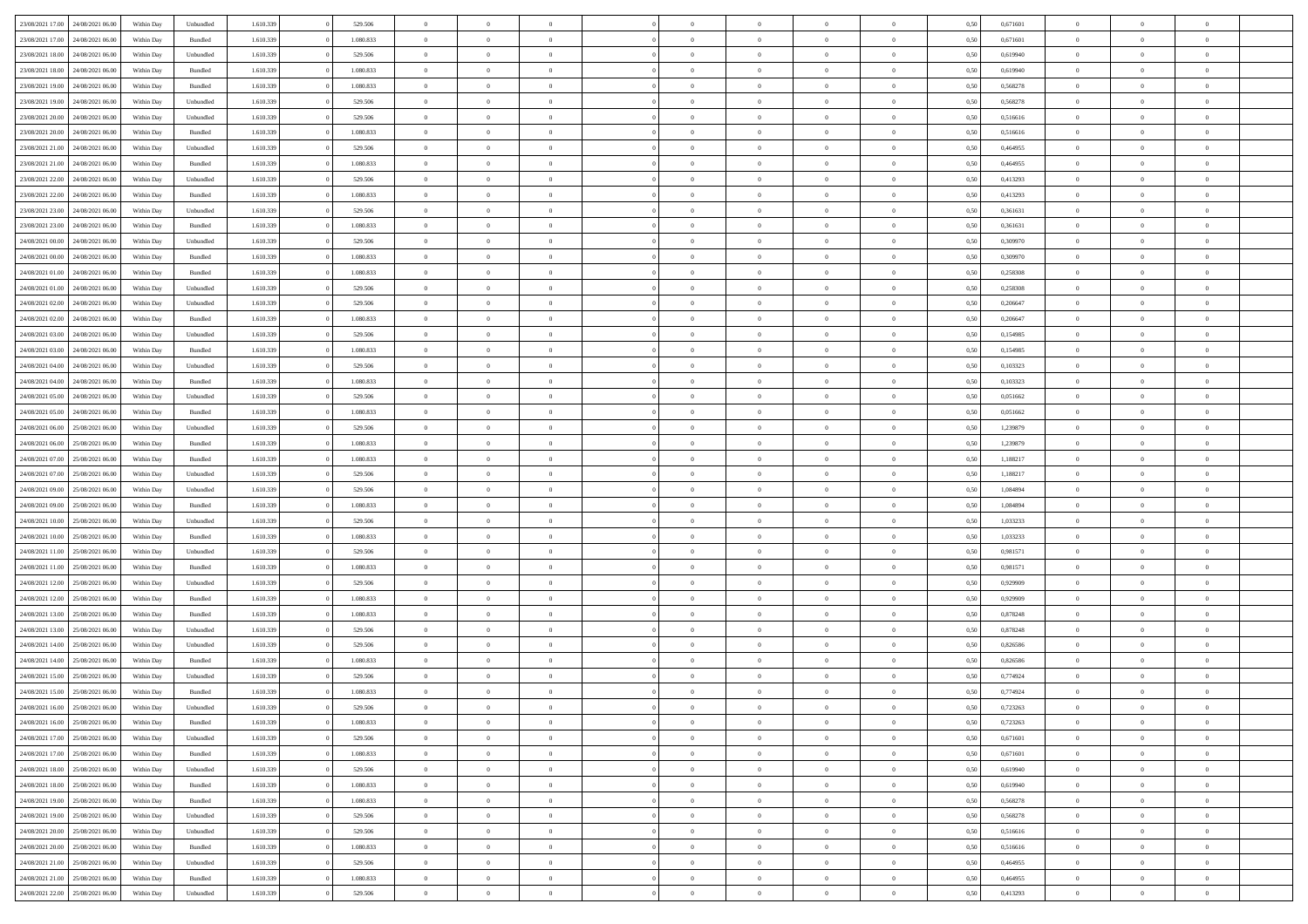| 24/08/2021 22:00 | 25/08/2021 06:00                  | Within Day | Bundled            | 1.610.339 |           | 1.080.833 | $\overline{0}$ | $\Omega$       |                | $\Omega$       | $\Omega$       | $\Omega$       | $\theta$       | 0.50 | 0,413293 | $\theta$       | $\theta$       | $\theta$       |  |
|------------------|-----------------------------------|------------|--------------------|-----------|-----------|-----------|----------------|----------------|----------------|----------------|----------------|----------------|----------------|------|----------|----------------|----------------|----------------|--|
|                  |                                   |            |                    |           |           |           |                |                |                |                |                |                |                |      |          |                |                |                |  |
| 24/08/2021 23:00 | 25/08/2021 06:00                  | Within Day | Unbundled          | 1.610.339 |           | 529.506   | $\overline{0}$ | $\theta$       | $\overline{0}$ | $\overline{0}$ | $\bf{0}$       | $\overline{0}$ | $\bf{0}$       | 0,50 | 0,361631 | $\theta$       | $\theta$       | $\overline{0}$ |  |
| 24/08/2021 23:00 | 25/08/2021 06:00                  | Within Day | Bundled            | 1.610.339 |           | 1.080.833 | $\overline{0}$ | $\overline{0}$ | $\overline{0}$ | $\bf{0}$       | $\bf{0}$       | $\bf{0}$       | $\bf{0}$       | 0,50 | 0,361631 | $\overline{0}$ | $\overline{0}$ | $\overline{0}$ |  |
| 25/08/2021 00:00 | 25/08/2021 06:00                  | Within Day | Unbundled          | 1.610.339 |           | 529.506   | $\overline{0}$ | $\overline{0}$ | $\overline{0}$ | $\overline{0}$ | $\bf{0}$       | $\overline{0}$ | $\overline{0}$ | 0.50 | 0,309970 | $\theta$       | $\theta$       | $\overline{0}$ |  |
|                  |                                   |            |                    |           |           |           |                |                |                |                |                |                |                |      |          |                |                |                |  |
| 25/08/2021 00:00 | 25/08/2021 06:00                  | Within Day | Bundled            | 1.610.339 |           | 1.080.833 | $\overline{0}$ | $\theta$       | $\overline{0}$ | $\overline{0}$ | $\bf{0}$       | $\overline{0}$ | $\bf{0}$       | 0,50 | 0,309970 | $\theta$       | $\theta$       | $\overline{0}$ |  |
| 25/08/2021 01:00 | 25/08/2021 06:00                  | Within Day | Bundled            | 1.610.339 |           | 1.080.833 | $\overline{0}$ | $\overline{0}$ | $\overline{0}$ | $\bf{0}$       | $\overline{0}$ | $\overline{0}$ | $\mathbf{0}$   | 0,50 | 0,258308 | $\overline{0}$ | $\overline{0}$ | $\bf{0}$       |  |
| 25/08/2021 01:00 | 25/08/2021 06:00                  | Within Dav | Unbundled          | 1.610.339 |           | 529.506   | $\overline{0}$ | $\overline{0}$ | $\overline{0}$ | $\overline{0}$ | $\overline{0}$ | $\overline{0}$ | $\overline{0}$ | 0.50 | 0,258308 | $\theta$       | $\overline{0}$ | $\overline{0}$ |  |
| 25/08/2021 02:00 | 25/08/2021 06:00                  | Within Day | Unbundled          | 1.610.339 |           | 529.506   | $\overline{0}$ | $\theta$       | $\overline{0}$ | $\overline{0}$ | $\bf{0}$       | $\overline{0}$ | $\bf{0}$       | 0,50 | 0,206647 | $\theta$       | $\theta$       | $\overline{0}$ |  |
|                  |                                   |            |                    |           |           |           |                |                |                |                |                |                |                |      |          |                |                |                |  |
| 25/08/2021 02:00 | 25/08/2021 06:00                  | Within Day | Bundled            | 1.610.339 |           | 1.080.833 | $\overline{0}$ | $\overline{0}$ | $\overline{0}$ | $\bf{0}$       | $\bf{0}$       | $\bf{0}$       | $\bf{0}$       | 0,50 | 0,206647 | $\,0\,$        | $\overline{0}$ | $\overline{0}$ |  |
| 25/08/2021 03:00 | 25/08/2021 06:00                  | Within Dav | Unbundled          | 1.610.339 |           | 529.506   | $\overline{0}$ | $\overline{0}$ | $\overline{0}$ | $\overline{0}$ | $\overline{0}$ | $\overline{0}$ | $\overline{0}$ | 0.50 | 0,154985 | $\theta$       | $\overline{0}$ | $\overline{0}$ |  |
| 25/08/2021 03:00 | 25/08/2021 06:00                  | Within Day | Bundled            | 1.610.339 |           | 1.080.833 | $\overline{0}$ | $\theta$       | $\overline{0}$ | $\overline{0}$ | $\bf{0}$       | $\overline{0}$ | $\bf{0}$       | 0,50 | 0,154985 | $\,$ 0 $\,$    | $\overline{0}$ | $\overline{0}$ |  |
| 25/08/2021 04:00 | 25/08/2021 06:00                  | Within Day | Unbundled          | 1.610.339 |           | 529.506   | $\overline{0}$ | $\overline{0}$ | $\overline{0}$ | $\bf{0}$       | $\bf{0}$       | $\bf{0}$       | $\mathbf{0}$   | 0,50 | 0,103323 | $\overline{0}$ | $\overline{0}$ | $\bf{0}$       |  |
| 25/08/2021 04:00 | 25/08/2021 06:00                  | Within Day | Bundled            | 1.610.339 |           | 1.080.833 | $\overline{0}$ | $\overline{0}$ | $\overline{0}$ | $\overline{0}$ | $\bf{0}$       | $\overline{0}$ | $\overline{0}$ | 0.50 | 0,103323 | $\theta$       | $\theta$       | $\overline{0}$ |  |
|                  |                                   |            |                    |           |           |           |                |                |                |                |                |                |                |      |          |                |                |                |  |
| 25/08/2021 05:00 | 25/08/2021 06:00                  | Within Day | Unbundled          | 1.610.339 |           | 529.506   | $\overline{0}$ | $\theta$       | $\overline{0}$ | $\overline{0}$ | $\bf{0}$       | $\overline{0}$ | $\bf{0}$       | 0,50 | 0,051662 | $\theta$       | $\theta$       | $\overline{0}$ |  |
| 25/08/2021 05:00 | 25/08/2021 06:00                  | Within Day | Bundled            | 1.610.339 |           | 1.080.833 | $\overline{0}$ | $\overline{0}$ | $\overline{0}$ | $\bf{0}$       | $\overline{0}$ | $\overline{0}$ | $\mathbf{0}$   | 0,50 | 0,051662 | $\overline{0}$ | $\overline{0}$ | $\bf{0}$       |  |
| 25/08/2021 06:00 | 26/08/2021 06:00                  | Within Dav | Unbundled          | 1.610.339 |           | 529.506   | $\overline{0}$ | $\overline{0}$ | $\overline{0}$ | $\overline{0}$ | $\overline{0}$ | $\overline{0}$ | $\overline{0}$ | 0.50 | 1,239879 | $\theta$       | $\overline{0}$ | $\overline{0}$ |  |
| 25/08/2021 06:00 | 26/08/2021 06:00                  | Within Day | Bundled            | 1.610.339 |           | 1.080.833 | $\overline{0}$ | $\theta$       | $\overline{0}$ | $\overline{0}$ | $\bf{0}$       | $\overline{0}$ | $\bf{0}$       | 0,50 | 1,239879 | $\theta$       | $\theta$       | $\overline{0}$ |  |
|                  |                                   |            |                    |           |           |           |                |                |                |                |                |                |                |      |          |                |                |                |  |
| 25/08/2021 07:00 | 26/08/2021 06:00                  | Within Day | Bundled            | 1.610.339 |           | 1.080.833 | $\overline{0}$ | $\overline{0}$ | $\overline{0}$ | $\bf{0}$       | $\bf{0}$       | $\bf{0}$       | $\mathbf{0}$   | 0,50 | 1,188217 | $\bf{0}$       | $\overline{0}$ | $\overline{0}$ |  |
| 25/08/2021 07:00 | 26/08/2021 06:00                  | Within Day | Unbundled          | 1.610.339 |           | 529.506   | $\overline{0}$ | $\overline{0}$ | $\overline{0}$ | $\overline{0}$ | $\overline{0}$ | $\overline{0}$ | $\overline{0}$ | 0.50 | 1,188217 | $\theta$       | $\overline{0}$ | $\overline{0}$ |  |
| 25/08/2021 08:00 | 26/08/2021 06:00                  | Within Day | Unbundled          | 1.610.339 |           | 529.506   | $\overline{0}$ | $\theta$       | $\overline{0}$ | $\overline{0}$ | $\bf{0}$       | $\overline{0}$ | $\bf{0}$       | 0,50 | 1,136556 | $\,$ 0 $\,$    | $\theta$       | $\overline{0}$ |  |
| 25/08/2021 08:00 | 26/08/2021 06:00                  | Within Day | Bundled            | 1.610.339 |           | 1.080.833 | $\overline{0}$ | $\overline{0}$ | $\overline{0}$ | $\bf{0}$       | $\bf{0}$       | $\bf{0}$       | $\bf{0}$       | 0,50 | 1,136556 | $\overline{0}$ | $\overline{0}$ | $\overline{0}$ |  |
| 25/08/2021 09:00 | 26/08/2021 06:00                  | Within Day | Unbundled          | 1.610.339 |           | 529.506   | $\overline{0}$ | $\overline{0}$ | $\overline{0}$ | $\overline{0}$ | $\bf{0}$       | $\overline{0}$ | $\overline{0}$ | 0.50 | 1.084894 | $\theta$       | $\theta$       | $\overline{0}$ |  |
|                  |                                   |            |                    |           |           |           |                |                |                |                |                |                |                |      |          |                |                |                |  |
| 25/08/2021 09:00 | 26/08/2021 06:00                  | Within Day | Bundled            | 1.610.339 |           | 1.080.833 | $\overline{0}$ | $\theta$       | $\overline{0}$ | $\overline{0}$ | $\bf{0}$       | $\overline{0}$ | $\bf{0}$       | 0,50 | 1,084894 | $\theta$       | $\overline{0}$ | $\overline{0}$ |  |
| 25/08/2021 10:00 | 26/08/2021 06:00                  | Within Day | Unbundled          | 1.610.339 |           | 529.506   | $\overline{0}$ | $\overline{0}$ | $\overline{0}$ | $\bf{0}$       | $\overline{0}$ | $\overline{0}$ | $\mathbf{0}$   | 0,50 | 1,033233 | $\overline{0}$ | $\overline{0}$ | $\bf{0}$       |  |
| 25/08/2021 10:00 | 26/08/2021 06:00                  | Within Dav | Bundled            | 1.610.339 |           | 1.080.833 | $\overline{0}$ | $\overline{0}$ | $\overline{0}$ | $\overline{0}$ | $\overline{0}$ | $\overline{0}$ | $\overline{0}$ | 0.50 | 1,033233 | $\theta$       | $\overline{0}$ | $\overline{0}$ |  |
| 25/08/2021 11:00 | 26/08/2021 06:00                  | Within Day | Unbundled          | 1.610.339 |           | 529.506   | $\overline{0}$ | $\theta$       | $\overline{0}$ | $\overline{0}$ | $\bf{0}$       | $\overline{0}$ | $\bf{0}$       | 0,50 | 0,981571 | $\theta$       | $\theta$       | $\overline{0}$ |  |
|                  |                                   |            |                    |           |           |           |                |                |                |                |                |                |                |      |          |                |                |                |  |
| 25/08/2021 11:00 | 26/08/2021 06:00                  | Within Day | Bundled            | 1.610.339 |           | 1.080.833 | $\overline{0}$ | $\overline{0}$ | $\overline{0}$ | $\bf{0}$       | $\bf{0}$       | $\bf{0}$       | $\bf{0}$       | 0,50 | 0,981571 | $\,0\,$        | $\overline{0}$ | $\overline{0}$ |  |
| 25/08/2021 12:00 | 26/08/2021 06:00                  | Within Day | Bundled            | 1.610.339 |           | 1.080.833 | $\overline{0}$ | $\overline{0}$ | $\overline{0}$ | $\overline{0}$ | $\overline{0}$ | $\overline{0}$ | $\overline{0}$ | 0.50 | 0.929909 | $\theta$       | $\overline{0}$ | $\overline{0}$ |  |
| 25/08/2021 12:00 | 26/08/2021 06:00                  | Within Day | Unbundled          | 1.610.339 |           | 529.506   | $\overline{0}$ | $\theta$       | $\overline{0}$ | $\overline{0}$ | $\bf{0}$       | $\overline{0}$ | $\bf{0}$       | 0,50 | 0,929909 | $\,$ 0 $\,$    | $\overline{0}$ | $\overline{0}$ |  |
| 25/08/2021 13:00 | 26/08/2021 06:00                  | Within Day | Unbundled          | 1.610.339 |           | 529.506   | $\overline{0}$ | $\overline{0}$ | $\overline{0}$ | $\bf{0}$       | $\bf{0}$       | $\bf{0}$       | $\bf{0}$       | 0,50 | 0,878248 | $\overline{0}$ | $\overline{0}$ | $\overline{0}$ |  |
| 25/08/2021 13:00 | 26/08/2021 06:00                  | Within Day | Bundled            | 1.610.339 |           | 1.080.833 | $\overline{0}$ | $\Omega$       | $\overline{0}$ | $\Omega$       | $\Omega$       | $\overline{0}$ | $\overline{0}$ | 0.50 | 0,878248 | $\,0\,$        | $\theta$       | $\theta$       |  |
|                  |                                   |            |                    |           |           |           |                |                |                |                |                |                |                |      |          |                |                |                |  |
| 25/08/2021 14:00 | 26/08/2021 06:00                  | Within Day | Unbundled          | 1.610.339 |           | 529.506   | $\overline{0}$ | $\theta$       | $\overline{0}$ | $\overline{0}$ | $\bf{0}$       | $\overline{0}$ | $\bf{0}$       | 0,50 | 0,826586 | $\theta$       | $\theta$       | $\overline{0}$ |  |
| 25/08/2021 14:00 | 26/08/2021 06:00                  | Within Day | Bundled            | 1.610.339 |           | 1.080.833 | $\overline{0}$ | $\overline{0}$ | $\overline{0}$ | $\bf{0}$       | $\bf{0}$       | $\overline{0}$ | $\mathbf{0}$   | 0,50 | 0,826586 | $\overline{0}$ | $\overline{0}$ | $\bf{0}$       |  |
| 25/08/2021 15:00 | 26/08/2021 06:00                  | Within Day | Unbundled          | 1.610.339 |           | 529.506   | $\overline{0}$ | $\Omega$       | $\Omega$       | $\Omega$       | $\bf{0}$       | $\overline{0}$ | $\overline{0}$ | 0.50 | 0,774924 | $\,0\,$        | $\theta$       | $\theta$       |  |
| 25/08/2021 15:00 | 26/08/2021 06:00                  | Within Day | Bundled            | 1.610.339 |           | 1.080.833 | $\overline{0}$ | $\theta$       | $\overline{0}$ | $\overline{0}$ | $\bf{0}$       | $\overline{0}$ | $\bf{0}$       | 0,50 | 0,774924 | $\,$ 0 $\,$    | $\theta$       | $\overline{0}$ |  |
| 25/08/2021 16:00 | 26/08/2021 06:00                  | Within Day | Unbundled          | 1.610.339 |           | 529.506   | $\overline{0}$ | $\overline{0}$ | $\overline{0}$ | $\bf{0}$       | $\bf{0}$       | $\bf{0}$       | $\bf{0}$       | 0,50 | 0,723263 | $\bf{0}$       | $\overline{0}$ | $\overline{0}$ |  |
|                  |                                   |            |                    |           |           |           |                |                |                |                |                |                |                |      |          |                |                |                |  |
| 25/08/2021 16:00 | 26/08/2021 06:00                  | Within Day | Bundled            | 1.610.339 |           | 1.080.833 | $\overline{0}$ | $\Omega$       | $\overline{0}$ | $\Omega$       | $\theta$       | $\overline{0}$ | $\overline{0}$ | 0.50 | 0,723263 | $\theta$       | $\theta$       | $\theta$       |  |
| 25/08/2021 17:00 | 26/08/2021 06:00                  | Within Day | Unbundled          | 1.610.339 |           | 529.506   | $\overline{0}$ | $\theta$       | $\overline{0}$ | $\overline{0}$ | $\bf{0}$       | $\overline{0}$ | $\bf{0}$       | 0,50 | 0,671601 | $\,$ 0 $\,$    | $\overline{0}$ | $\overline{0}$ |  |
| 25/08/2021 17:00 | 26/08/2021 06:00                  | Within Day | Bundled            | 1.610.339 |           | 1.080.833 | $\overline{0}$ | $\overline{0}$ | $\overline{0}$ | $\bf{0}$       | $\bf{0}$       | $\bf{0}$       | $\bf{0}$       | 0,50 | 0,671601 | $\overline{0}$ | $\overline{0}$ | $\overline{0}$ |  |
| 25/08/2021 18:00 | 26/08/2021 06:00                  | Within Day | Bundled            | 1.610.339 |           | 1.080.833 | $\overline{0}$ | $\Omega$       | $\overline{0}$ | $\Omega$       | $\overline{0}$ | $\overline{0}$ | $\overline{0}$ | 0.50 | 0,619940 | $\,0\,$        | $\theta$       | $\theta$       |  |
| 25/08/2021 18:00 | 26/08/2021 06:00                  |            |                    | 1.610.339 |           | 529.506   | $\overline{0}$ | $\theta$       | $\overline{0}$ | $\overline{0}$ | $\bf{0}$       | $\overline{0}$ |                |      | 0,619940 | $\,$ 0 $\,$    | $\overline{0}$ | $\overline{0}$ |  |
|                  |                                   | Within Day | Unbundled          |           |           |           |                |                |                |                |                |                | $\bf{0}$       | 0,50 |          |                |                |                |  |
| 25/08/2021 19:00 | 26/08/2021 06:00                  | Within Day | Unbundled          | 1.610.339 |           | 529.506   | $\overline{0}$ | $\overline{0}$ | $\overline{0}$ | $\bf{0}$       | $\bf{0}$       | $\bf{0}$       | $\mathbf{0}$   | 0,50 | 0,568278 | $\overline{0}$ | $\overline{0}$ | $\bf{0}$       |  |
| 25/08/2021 19:00 | 26/08/2021 06:00                  | Within Day | Bundled            | 1.610.339 |           | 1.080.833 | $\overline{0}$ | 1.063.124      | $\Omega$       | 1,067546       | $\Omega$       | $\Omega$       | $\overline{0}$ | 0.50 | 0.568278 | $\theta$       | $\theta$       | $\theta$       |  |
| 25/08/2021 20:00 | 26/08/2021 06:00                  | Within Day | Unbundled          | 1.610.339 | 1.063.124 | 529.506   | $\overline{0}$ | $\overline{0}$ | $\overline{0}$ | $\overline{0}$ | $\,$ 0         | $\bf{0}$       | $\bf{0}$       | 0,50 | 0,516616 | $\,0\,$        | $\overline{0}$ | $\overline{0}$ |  |
| 25/08/2021 20:00 | 26/08/2021 06:00                  | Within Day | $\mathbf B$ undled | 1.610.339 | 1.063.124 | 17.709    | $\bf{0}$       | $\bf{0}$       |                |                | $\bf{0}$       |                |                | 0,50 | 0,516616 | $\bf{0}$       | $\overline{0}$ |                |  |
|                  |                                   |            |                    |           |           |           |                |                |                |                |                |                |                |      |          |                |                |                |  |
| 25/08/2021 21:00 | 26/08/2021 06:00                  | Within Day | Unbundled          | 1.610.339 | 1.063.124 | 529.506   | $\overline{0}$ | $\overline{0}$ | $\overline{0}$ | $\Omega$       | $\overline{0}$ | $\overline{0}$ | $\overline{0}$ | 0,50 | 0.464955 | $\theta$       | $\theta$       | $\theta$       |  |
| 25/08/2021 21:00 | 26/08/2021 06:00                  | Within Day | Bundled            | 1.610.339 | 1.063.124 | 17.709    | $\overline{0}$ | $\bf{0}$       | $\overline{0}$ | $\bf{0}$       | $\,$ 0 $\,$    | $\overline{0}$ | $\mathbf{0}$   | 0,50 | 0,464955 | $\,$ 0 $\,$    | $\,$ 0 $\,$    | $\,$ 0         |  |
| 25/08/2021 22.00 | 26/08/2021 06:00                  | Within Day | Unbundled          | 1.610.339 | 1.063.124 | 529.506   | $\overline{0}$ | $\overline{0}$ | $\overline{0}$ | $\overline{0}$ | $\overline{0}$ | $\overline{0}$ | $\mathbf{0}$   | 0,50 | 0,413293 | $\overline{0}$ | $\overline{0}$ | $\overline{0}$ |  |
| 25/08/2021 22:00 | 26/08/2021 06:00                  | Within Day | $\mathbf B$ undled | 1.610.339 | 1.063.124 | 17.709    | $\overline{0}$ | $\overline{0}$ | $\overline{0}$ | $\overline{0}$ | $\overline{0}$ | $\overline{0}$ | $\overline{0}$ | 0,50 | 0,413293 | $\overline{0}$ | $\theta$       | $\overline{0}$ |  |
| 25/08/2021 23:00 | 26/08/2021 06:00                  | Within Day | Unbundled          | 1.610.339 | 1.063.124 | 529.506   | $\overline{0}$ | $\bf{0}$       | $\overline{0}$ | $\bf{0}$       | $\,$ 0 $\,$    | $\overline{0}$ | $\,$ 0 $\,$    | 0,50 | 0,361631 | $\,$ 0 $\,$    | $\overline{0}$ | $\,$ 0         |  |
|                  |                                   |            |                    |           |           |           |                |                |                |                |                |                |                |      |          |                |                |                |  |
| 25/08/2021 23:00 | 26/08/2021 06:00                  | Within Day | Bundled            | 1.610.339 | 1.063.124 | 17.709    | $\overline{0}$ | $\overline{0}$ | $\overline{0}$ | $\overline{0}$ | $\overline{0}$ | $\overline{0}$ | $\mathbf{0}$   | 0,50 | 0,361631 | $\overline{0}$ | $\overline{0}$ | $\overline{0}$ |  |
| 26/08/2021 00:00 | 26/08/2021 06:00                  | Within Day | Bundled            | 1.610.339 | 1.063.124 | 17.709    | $\overline{0}$ | $\overline{0}$ | $\overline{0}$ | $\overline{0}$ | $\overline{0}$ | $\overline{0}$ | $\overline{0}$ | 0.50 | 0,309970 | $\overline{0}$ | $\theta$       | $\overline{0}$ |  |
| 26/08/2021 00:00 | 26/08/2021 06:00                  | Within Day | Unbundled          | 1.610.339 | 1.063.124 | 529.506   | $\overline{0}$ | $\,$ 0         | $\overline{0}$ | $\bf{0}$       | $\bf{0}$       | $\bf{0}$       | $\bf{0}$       | 0,50 | 0,309970 | $\,$ 0 $\,$    | $\overline{0}$ | $\overline{0}$ |  |
| 26/08/2021 01:00 | 26/08/2021 06:00                  | Within Day | Unbundled          | 1.610.339 | 1.063.124 | 529.506   | $\overline{0}$ | $\overline{0}$ | $\overline{0}$ | $\overline{0}$ | $\overline{0}$ | $\overline{0}$ | $\mathbf{0}$   | 0,50 | 0,258308 | $\overline{0}$ | $\overline{0}$ | $\bf{0}$       |  |
|                  |                                   |            |                    |           |           |           |                |                |                |                |                |                |                |      |          |                |                |                |  |
| 26/08/2021 01:00 | 26/08/2021 06:00                  | Within Day | Bundled            | 1.610.339 | 1.063.124 | 17.709    | $\overline{0}$ | $\overline{0}$ | $\overline{0}$ | $\Omega$       | $\overline{0}$ | $\overline{0}$ | $\overline{0}$ | 0.50 | 0,258308 | $\overline{0}$ | $\overline{0}$ | $\overline{0}$ |  |
| 26/08/2021 02:00 | 26/08/2021 06:00                  | Within Day | Unbundled          | 1.610.339 | 1.063.124 | 529.506   | $\overline{0}$ | $\bf{0}$       | $\overline{0}$ | $\bf{0}$       | $\bf{0}$       | $\bf{0}$       | $\mathbf{0}$   | 0,50 | 0,206647 | $\,$ 0 $\,$    | $\,$ 0 $\,$    | $\bf{0}$       |  |
|                  | 26/08/2021 02:00 26/08/2021 06:00 | Within Day | Bundled            | 1.610.339 | 1.063.124 | 17.709    | $\overline{0}$ | $\overline{0}$ | $\overline{0}$ | $\overline{0}$ | $\overline{0}$ | $\bf{0}$       | $\mathbf{0}$   | 0,50 | 0,206647 | $\overline{0}$ | $\bf{0}$       | $\overline{0}$ |  |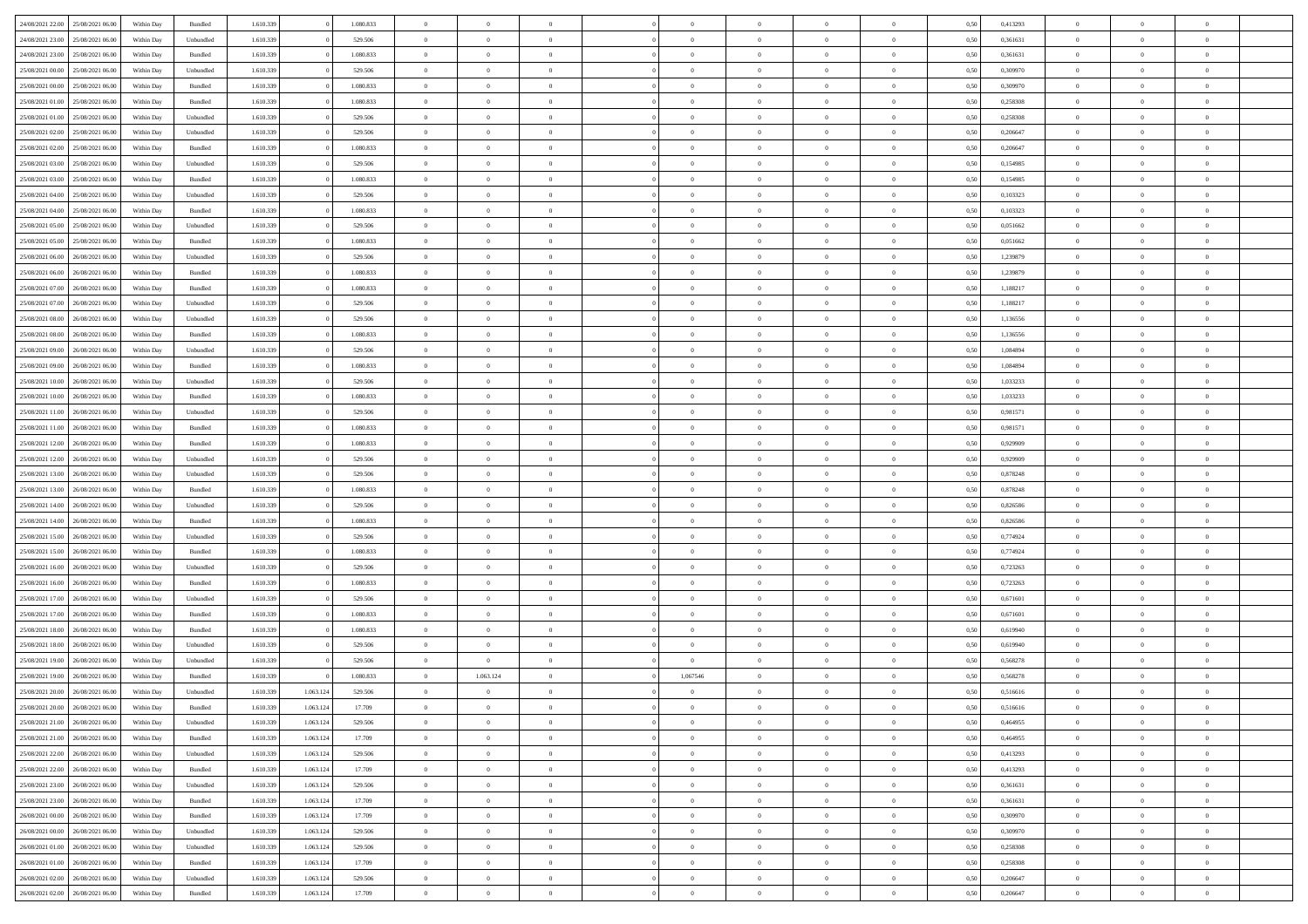|                                      |            |                   |           |           |           | $\overline{0}$ | $\overline{0}$ |                | $\overline{0}$ | $\theta$       |                | $\theta$       |      |          | $\theta$       | $\theta$       | $\overline{0}$ |  |
|--------------------------------------|------------|-------------------|-----------|-----------|-----------|----------------|----------------|----------------|----------------|----------------|----------------|----------------|------|----------|----------------|----------------|----------------|--|
| 26/08/2021 03:00 26/08/2021 06:00    | Within Day | Unbundled         | 1.610.339 | 1.063.124 | 529.506   |                |                |                |                |                |                |                | 0,50 | 0,154985 |                |                |                |  |
| 26/08/2021 03:00<br>26/08/2021 06:00 | Within Day | Bundled           | 1.610.33  | 1.063.12  | 17.709    | $\bf{0}$       | $\bf{0}$       | $\bf{0}$       | $\bf{0}$       | $\overline{0}$ | $\overline{0}$ | $\bf{0}$       | 0,50 | 0,154985 | $\,$ 0 $\,$    | $\bf{0}$       | $\overline{0}$ |  |
| 26/08/2021 04:00<br>26/08/2021 06:00 | Within Day | Unbundled         | 1.610.339 | 1.063.124 | 529.506   | $\overline{0}$ | $\bf{0}$       | $\overline{0}$ | $\bf{0}$       | $\bf{0}$       | $\overline{0}$ | $\bf{0}$       | 0.50 | 0.103323 | $\bf{0}$       | $\overline{0}$ | $\bf{0}$       |  |
| 26/08/2021 04:00<br>26/08/2021 06:00 | Within Day | Bundled           | 1.610.339 | 1.063.124 | 17.709    | $\overline{0}$ | $\overline{0}$ | $\overline{0}$ | $\overline{0}$ | $\theta$       | $\overline{0}$ | $\bf{0}$       | 0,50 | 0,103323 | $\,$ 0 $\,$    | $\theta$       | $\overline{0}$ |  |
|                                      |            |                   |           |           |           |                |                |                |                |                |                |                |      |          |                |                |                |  |
| 26/08/2021 05:00<br>26/08/2021 06:00 | Within Day | Unbundled         | 1.610.33  | 1.063.12  | 529.506   | $\bf{0}$       | $\overline{0}$ | $\bf{0}$       | $\overline{0}$ | $\theta$       | $\overline{0}$ | $\bf{0}$       | 0,50 | 0,051662 | $\,$ 0 $\,$    | $\bf{0}$       | $\overline{0}$ |  |
| 26/08/2021 05:00<br>26/08/2021 06:00 | Within Day | Bundled           | 1.610.339 | 1.063.124 | 17.709    | $\overline{0}$ | $\overline{0}$ | $\overline{0}$ | $\overline{0}$ | $\overline{0}$ | $\theta$       | $\bf{0}$       | 0.50 | 0.051662 | $\bf{0}$       | $\theta$       | $\overline{0}$ |  |
| 26/08/2021 06:00<br>27/08/2021 06:00 | Within Day | Bundled           | 1.610.339 |           | 1.080.833 | $\bf{0}$       | $\bf{0}$       | $\overline{0}$ | $\overline{0}$ | $\overline{0}$ | $\overline{0}$ | $\bf{0}$       | 0,50 | 1,239879 | $\,$ 0 $\,$    | $\theta$       | $\overline{0}$ |  |
| 26/08/2021 06:00<br>27/08/2021 06:00 | Within Day | Unbundled         | 1.610.339 |           | 529.506   | $\bf{0}$       | $\bf{0}$       | $\bf{0}$       | $\overline{0}$ | $\overline{0}$ | $\overline{0}$ | $\bf{0}$       | 0,50 | 1,239879 | $\,$ 0 $\,$    | $\bf{0}$       | $\overline{0}$ |  |
|                                      |            |                   |           |           |           |                |                |                |                |                |                |                |      |          |                |                |                |  |
| 26/08/2021 07:00<br>27/08/2021 06:00 | Within Day | Unbundled         | 1.610.339 |           | 529.506   | $\overline{0}$ | $\bf{0}$       | $\overline{0}$ | $\bf{0}$       | $\overline{0}$ | $\overline{0}$ | $\bf{0}$       | 0.50 | 1.188217 | $\bf{0}$       | $\overline{0}$ | $\overline{0}$ |  |
| 26/08/2021 07:00<br>27/08/2021 06:00 | Within Day | Bundled           | 1.610.339 |           | 1.080.833 | $\overline{0}$ | $\bf{0}$       | $\overline{0}$ | $\overline{0}$ | $\overline{0}$ | $\overline{0}$ | $\bf{0}$       | 0,50 | 1,188217 | $\,$ 0 $\,$    | $\bf{0}$       | $\overline{0}$ |  |
| 26/08/2021 08:00<br>27/08/2021 06.00 | Within Day | Unbundled         | 1.610.339 |           | 529.506   | $\bf{0}$       | $\overline{0}$ | $\bf{0}$       | $\bf{0}$       | $\bf{0}$       | $\overline{0}$ | $\bf{0}$       | 0,50 | 1,136556 | $\,$ 0 $\,$    | $\bf{0}$       | $\overline{0}$ |  |
| 26/08/2021 08:00<br>27/08/2021 06:00 | Within Day | Bundled           | 1.610.339 |           | 1.080.833 | $\overline{0}$ | $\bf{0}$       | $\overline{0}$ | $\bf{0}$       | $\bf{0}$       | $\overline{0}$ | $\bf{0}$       | 0.50 | 1,136556 | $\bf{0}$       | $\overline{0}$ | $\bf{0}$       |  |
| 26/08/2021 09:00<br>27/08/2021 06:00 | Within Day | Unbundled         | 1.610.339 |           | 529.506   | $\overline{0}$ | $\overline{0}$ | $\overline{0}$ | $\theta$       | $\theta$       | $\overline{0}$ | $\bf{0}$       | 0,50 | 1,084894 | $\,$ 0 $\,$    | $\theta$       | $\overline{0}$ |  |
|                                      |            |                   |           |           |           |                |                |                |                |                |                |                |      |          |                |                |                |  |
| 26/08/2021 09:00<br>27/08/2021 06:00 | Within Day | Bundled           | 1.610.339 |           | 1.080.833 | $\bf{0}$       | $\overline{0}$ | $\bf{0}$       | $\bf{0}$       | $\theta$       | $\overline{0}$ | $\bf{0}$       | 0,50 | 1,084894 | $\,$ 0 $\,$    | $\bf{0}$       | $\overline{0}$ |  |
| 26/08/2021 10:00<br>27/08/2021 06:00 | Within Day | Unbundled         | 1.610.339 |           | 529.506   | $\overline{0}$ | $\overline{0}$ | $\overline{0}$ | $\bf{0}$       | $\overline{0}$ | $\theta$       | $\bf{0}$       | 0.50 | 1.033233 | $\theta$       | $\theta$       | $\overline{0}$ |  |
| 26/08/2021 10:00<br>27/08/2021 06:00 | Within Day | Bundled           | 1.610.339 |           | 1.080.833 | $\overline{0}$ | $\bf{0}$       | $\overline{0}$ | $\overline{0}$ | $\overline{0}$ | $\overline{0}$ | $\bf{0}$       | 0,50 | 1,033233 | $\,$ 0 $\,$    | $\theta$       | $\overline{0}$ |  |
| 26/08/2021 11:00<br>27/08/2021 06:00 | Within Day | Bundled           | 1.610.339 |           | 1.080.833 | $\bf{0}$       | $\overline{0}$ | $\bf{0}$       | $\overline{0}$ | $\overline{0}$ | $\overline{0}$ | $\bf{0}$       | 0,50 | 0,981571 | $\,$ 0 $\,$    | $\bf{0}$       | $\overline{0}$ |  |
| 26/08/2021 11:00<br>27/08/2021 06:00 |            | Unbundled         | 1.610.339 |           | 529.506   | $\overline{0}$ | $\bf{0}$       | $\overline{0}$ | $\bf{0}$       | $\bf{0}$       | $\overline{0}$ | $\bf{0}$       | 0.50 | 0.981571 | $\bf{0}$       | $\overline{0}$ | $\overline{0}$ |  |
|                                      | Within Day |                   |           |           |           |                |                |                |                |                |                |                |      |          |                |                |                |  |
| 26/08/2021 12:00<br>27/08/2021 06:00 | Within Day | Unbundled         | 1.610.339 |           | 529.506   | $\bf{0}$       | $\bf{0}$       | $\overline{0}$ | $\overline{0}$ | $\overline{0}$ | $\overline{0}$ | $\bf{0}$       | 0,50 | 0,929909 | $\,$ 0 $\,$    | $\bf{0}$       | $\overline{0}$ |  |
| 26/08/2021 12:00<br>27/08/2021 06.00 | Within Day | Bundled           | 1.610.339 |           | 1.080.833 | $\bf{0}$       | $\bf{0}$       | $\bf{0}$       | $\bf{0}$       | $\overline{0}$ | $\overline{0}$ | $\bf{0}$       | 0,50 | 0,929909 | $\,$ 0 $\,$    | $\bf{0}$       | $\overline{0}$ |  |
| 26/08/2021 13:00<br>27/08/2021 06:00 | Within Day | Unbundled         | 1.610.339 |           | 529.506   | $\overline{0}$ | $\bf{0}$       | $\overline{0}$ | $\overline{0}$ | $\bf{0}$       | $\overline{0}$ | $\bf{0}$       | 0.50 | 0.878248 | $\bf{0}$       | $\overline{0}$ | $\bf{0}$       |  |
| 26/08/2021 13:00<br>27/08/2021 06:00 | Within Day | Bundled           | 1.610.339 |           | 1.080.833 | $\overline{0}$ | $\overline{0}$ | $\overline{0}$ | $\overline{0}$ | $\theta$       | $\overline{0}$ | $\bf{0}$       | 0,50 | 0,878248 | $\,$ 0 $\,$    | $\theta$       | $\overline{0}$ |  |
|                                      |            |                   |           |           |           |                | $\overline{0}$ |                |                | $\overline{0}$ | $\overline{0}$ |                |      |          | $\,$ 0 $\,$    | $\bf{0}$       | $\overline{0}$ |  |
| 26/08/2021 14:00<br>27/08/2021 06.00 | Within Day | Unbundled         | 1.610.339 |           | 529.506   | $\bf{0}$       |                | $\bf{0}$       | $\bf{0}$       |                |                | $\bf{0}$       | 0,50 | 0,826586 |                |                |                |  |
| 26/08/2021 14:00<br>27/08/2021 06:00 | Within Day | Bundled           | 1.610.339 |           | 1.080.833 | $\overline{0}$ | $\overline{0}$ | $\overline{0}$ | $\overline{0}$ | $\overline{0}$ | $\theta$       | $\bf{0}$       | 0.50 | 0.826586 | $\bf{0}$       | $\theta$       | $\overline{0}$ |  |
| 26/08/2021 15:00<br>27/08/2021 06:00 | Within Day | Unbundled         | 1.610.339 |           | 529.506   | $\bf{0}$       | $\overline{0}$ | $\overline{0}$ | $\overline{0}$ | $\overline{0}$ | $\overline{0}$ | $\bf{0}$       | 0,50 | 0,774924 | $\,$ 0 $\,$    | $\theta$       | $\overline{0}$ |  |
| 26/08/2021 15:00<br>27/08/2021 06:00 | Within Day | Bundled           | 1.610.339 |           | 1.080.833 | $\bf{0}$       | $\overline{0}$ | $\bf{0}$       | $\overline{0}$ | $\overline{0}$ | $\overline{0}$ | $\bf{0}$       | 0,50 | 0,774924 | $\,$ 0 $\,$    | $\bf{0}$       | $\overline{0}$ |  |
| 26/08/2021 16:00<br>27/08/2021 06:00 | Within Day | Unbundled         | 1.610.339 |           | 529.506   | $\overline{0}$ | $\bf{0}$       | $\overline{0}$ | $\bf{0}$       | $\overline{0}$ | $\overline{0}$ | $\bf{0}$       | 0.50 | 0,723263 | $\bf{0}$       | $\overline{0}$ | $\overline{0}$ |  |
| 26/08/2021 16:00<br>27/08/2021 06:00 |            |                   | 1.610.339 |           | 1.080.833 | $\overline{0}$ | $\bf{0}$       | $\overline{0}$ | $\overline{0}$ | $\overline{0}$ | $\overline{0}$ |                |      |          | $\,$ 0 $\,$    | $\bf{0}$       | $\overline{0}$ |  |
|                                      | Within Day | Bundled           |           |           |           |                |                |                |                |                |                | $\bf{0}$       | 0,50 | 0,723263 |                |                |                |  |
| 26/08/2021 17:00<br>27/08/2021 06.00 | Within Day | Bundled           | 1.610.339 |           | 1.080.833 | $\bf{0}$       | $\bf{0}$       | $\bf{0}$       | $\bf{0}$       | $\overline{0}$ | $\overline{0}$ | $\bf{0}$       | 0,50 | 0,671601 | $\,$ 0 $\,$    | $\bf{0}$       | $\overline{0}$ |  |
| 26/08/2021 17:00<br>27/08/2021 06:00 | Within Day | Unbundled         | 1.610.339 |           | 529.506   | $\overline{0}$ | $\bf{0}$       | $\overline{0}$ | $\bf{0}$       | $\bf{0}$       | $\overline{0}$ | $\bf{0}$       | 0.50 | 0.671601 | $\bf{0}$       | $\overline{0}$ | $\bf{0}$       |  |
| 26/08/2021 18:00<br>27/08/2021 06:00 | Within Day | Unbundled         | 1.610.339 |           | 529.506   | $\overline{0}$ | $\overline{0}$ | $\overline{0}$ | $\overline{0}$ | $\overline{0}$ | $\overline{0}$ | $\bf{0}$       | 0.50 | 0.619940 | $\theta$       | $\theta$       | $\overline{0}$ |  |
| 26/08/2021 18:00<br>27/08/2021 06:00 | Within Day | Bundled           | 1.610.339 |           | 1.080.833 | $\bf{0}$       | $\overline{0}$ | $\bf{0}$       | $\bf{0}$       | $\overline{0}$ | $\overline{0}$ | $\bf{0}$       | 0,50 | 0,619940 | $\,$ 0 $\,$    | $\bf{0}$       | $\overline{0}$ |  |
| 26/08/2021 19:00<br>27/08/2021 06:00 |            | Unbundled         | 1.610.339 |           | 529.506   | $\overline{0}$ | $\overline{0}$ | $\overline{0}$ | $\bf{0}$       | $\overline{0}$ | $\Omega$       | $\bf{0}$       | 0.50 | 0.568278 | $\bf{0}$       | $\theta$       | $\overline{0}$ |  |
|                                      | Within Day |                   |           |           |           |                |                |                |                |                |                |                |      |          |                |                |                |  |
| 26/08/2021 19:00<br>27/08/2021 06:00 | Within Day | Bundled           | 1.610.339 |           | 1.080.833 | $\overline{0}$ | $\overline{0}$ | $\overline{0}$ | $\overline{0}$ | $\overline{0}$ | $\overline{0}$ | $\overline{0}$ | 0.50 | 0,568278 | $\theta$       | $\theta$       | $\overline{0}$ |  |
| 26/08/2021 20:00<br>27/08/2021 06:00 | Within Day | Unbundled         | 1.610.339 |           | 529.506   | $\bf{0}$       | $\bf{0}$       | $\bf{0}$       | $\bf{0}$       | $\overline{0}$ | $\overline{0}$ | $\bf{0}$       | 0,50 | 0,516616 | $\,$ 0 $\,$    | $\bf{0}$       | $\overline{0}$ |  |
| 26/08/2021 20:00<br>27/08/2021 06:00 | Within Day | Bundled           | 1.610.339 |           | 1.080.833 | $\overline{0}$ | $\bf{0}$       | $\overline{0}$ | $\bf{0}$       | $\overline{0}$ | $\overline{0}$ | $\bf{0}$       | 0.50 | 0.516616 | $\bf{0}$       | $\overline{0}$ | $\overline{0}$ |  |
| 26/08/2021 21:00<br>27/08/2021 06:00 | Within Day | Unbundled         | 1.610.339 |           | 529.506   | $\overline{0}$ | $\overline{0}$ | $\overline{0}$ | $\overline{0}$ | $\overline{0}$ | $\overline{0}$ | $\overline{0}$ | 0.50 | 0,464955 | $\theta$       | $\theta$       | $\overline{0}$ |  |
| 26/08/2021 21:00<br>27/08/2021 06.00 | Within Day | Bundled           | 1.610.339 |           | 1.080.833 | $\bf{0}$       | $\bf{0}$       | $\bf{0}$       | $\bf{0}$       | $\overline{0}$ | $\overline{0}$ | $\bf{0}$       | 0,50 | 0,464955 | $\,$ 0 $\,$    | $\bf{0}$       | $\overline{0}$ |  |
|                                      |            |                   |           |           |           |                |                |                |                |                |                |                |      |          |                |                |                |  |
| 26/08/2021 22:00<br>27/08/2021 06:00 | Within Day | Unbundled         | 1.610.339 |           | 529.506   | $\overline{0}$ | $\bf{0}$       | $\overline{0}$ | $\overline{0}$ | $\bf{0}$       | $\overline{0}$ | $\bf{0}$       | 0.50 | 0.413293 | $\bf{0}$       | $\overline{0}$ | $\bf{0}$       |  |
| 26/08/2021 22:00<br>27/08/2021 06:00 | Within Day | Bundled           | 1.610.339 |           | 1.080.833 | $\overline{0}$ | $\overline{0}$ | $\overline{0}$ | $\overline{0}$ | $\overline{0}$ | $\overline{0}$ | $\bf{0}$       | 0.50 | 0,413293 | $\theta$       | $\theta$       | $\overline{0}$ |  |
| 26/08/2021 23:00<br>27/08/2021 06:00 | Within Day | Bundled           | 1.610.339 |           | 1.080.833 | $\bf{0}$       | $\bf{0}$       | $\bf{0}$       | $\bf{0}$       | $\overline{0}$ | $\overline{0}$ | $\bf{0}$       | 0,50 | 0,361631 | $\,$ 0 $\,$    | $\bf{0}$       | $\overline{0}$ |  |
| 26/08/2021 23:00<br>27/08/2021 06:00 | Within Day | Unbundled         | 1.610.339 |           | 529.506   | $\overline{0}$ | $\overline{0}$ | $\overline{0}$ | $\overline{0}$ | $\overline{0}$ | $\Omega$       | $\bf{0}$       | 0.50 | 0.361631 | $\bf{0}$       | $\theta$       | $\overline{0}$ |  |
| 27/08/2021 00:00<br>27/08/2021 06:00 | Within Dav | Unbundled         | 1.610.339 |           | 529.506   | $\overline{0}$ | $\overline{0}$ | $\Omega$       | $\overline{0}$ | $\theta$       | $\overline{0}$ | $\overline{0}$ | 0.50 | 0,309970 | $\theta$       | $\theta$       | $\overline{0}$ |  |
|                                      |            |                   |           |           |           | $\bf{0}$       | $\bf{0}$       | $\bf{0}$       | $\bf{0}$       | $\bf{0}$       | $\overline{0}$ |                |      |          | $\,$ 0 $\,$    | $\bf{0}$       | $\overline{0}$ |  |
| 27/08/2021 00:00<br>27/08/2021 06:00 | Within Day | Bundled           | 1.610.339 |           | 1.080.833 |                |                |                |                |                |                | $\bf{0}$       | 0,50 | 0,309970 |                |                |                |  |
| 27/08/2021 01:00 27/08/2021 06:00    | Within Day | ${\sf Unbundred}$ | 1.610.339 |           | 529.506   | $\overline{0}$ | $\theta$       |                | $\Omega$       | $\theta$       |                | $\bf{0}$       | 0,50 | 0,258308 | $\bf{0}$       | $\bf{0}$       |                |  |
| 27/08/2021 01:00 27/08/2021 06:00    | Within Day | Bundled           | 1.610.339 |           | 1.080.833 | $\overline{0}$ | $\overline{0}$ | $\overline{0}$ | $\overline{0}$ | $\overline{0}$ | $\overline{0}$ | $\bf{0}$       | 0,50 | 0,258308 | $\theta$       | $\overline{0}$ | $\overline{0}$ |  |
| 27/08/2021 02:00<br>27/08/2021 06:00 | Within Day | Unbundled         | 1.610.339 |           | 529.506   | $\overline{0}$ | $\bf{0}$       | $\overline{0}$ | $\overline{0}$ | $\bf{0}$       | $\overline{0}$ | $\bf{0}$       | 0,50 | 0,206647 | $\bf{0}$       | $\overline{0}$ | $\bf{0}$       |  |
| 27/08/2021 02:00 27/08/2021 06:00    | Within Day | Bundled           | 1.610.339 |           | 1.080.833 | $\overline{0}$ | $\overline{0}$ | $\overline{0}$ | $\overline{0}$ | $\mathbf{0}$   | $\overline{0}$ | $\,$ 0 $\,$    | 0.50 | 0.206647 | $\overline{0}$ | $\bf{0}$       | $\bf{0}$       |  |
|                                      |            |                   |           |           |           |                |                |                |                |                |                |                |      |          |                |                |                |  |
| 27/08/2021 03:00 27/08/2021 06:00    | Within Day | Unbundled         | 1.610.339 |           | 529.506   | $\overline{0}$ | $\overline{0}$ | $\overline{0}$ | $\overline{0}$ | $\overline{0}$ | $\overline{0}$ | $\bf{0}$       | 0,50 | 0,154985 | $\overline{0}$ | $\theta$       | $\overline{0}$ |  |
| 27/08/2021 03:00<br>27/08/2021 06:00 | Within Day | Bundled           | 1.610.339 |           | 1.080.833 | $\overline{0}$ | $\bf{0}$       | $\overline{0}$ | $\overline{0}$ | $\bf{0}$       | $\overline{0}$ | $\bf{0}$       | 0,50 | 0,154985 | $\bf{0}$       | $\overline{0}$ | $\overline{0}$ |  |
| 27/08/2021 06:00<br>27/08/2021 04:00 | Within Day | Unbundled         | 1.610.339 |           | 529.506   | $\overline{0}$ | $\bf{0}$       | $\overline{0}$ | $\overline{0}$ | $\bf{0}$       | $\overline{0}$ | $\bf{0}$       | 0.50 | 0.103323 | $\,$ 0 $\,$    | $\overline{0}$ | $\,$ 0         |  |
| 27/08/2021 04:00<br>27/08/2021 06:00 | Within Day | Bundled           | 1.610.339 |           | 1.080.833 | $\overline{0}$ | $\overline{0}$ | $\overline{0}$ | $\overline{0}$ | $\overline{0}$ | $\overline{0}$ | $\bf{0}$       | 0,50 | 0,103323 | $\overline{0}$ | $\theta$       | $\overline{0}$ |  |
| 27/08/2021 06:00<br>27/08/2021 05:00 | Within Day | Bundled           | 1.610.339 |           | 1.080.833 | $\overline{0}$ | $\overline{0}$ | $\overline{0}$ | $\overline{0}$ | $\overline{0}$ | $\overline{0}$ | $\bf{0}$       | 0,50 | 0,051662 | $\bf{0}$       | $\overline{0}$ | $\,$ 0         |  |
|                                      |            |                   |           |           |           |                |                |                |                |                |                |                |      |          |                |                |                |  |
| 27/08/2021 05:00 27/08/2021 06:00    | Within Day | Unbundled         | 1.610.339 |           | 529.506   | $\overline{0}$ | $\overline{0}$ | $\overline{0}$ | $\overline{0}$ | $\overline{0}$ | $\overline{0}$ | $\bf{0}$       | 0.50 | 0.051662 | $\mathbf{0}$   | $\bf{0}$       | $\,$ 0         |  |
| 27/08/2021 06:00 28/08/2021 06:00    | Within Day | Unbundled         | 1.610.339 |           | 529.506   | $\overline{0}$ | $\overline{0}$ | $\overline{0}$ | $\overline{0}$ | $\overline{0}$ | $\overline{0}$ | $\bf{0}$       | 0,50 | 1,239879 | $\overline{0}$ | $\overline{0}$ | $\overline{0}$ |  |
| 27/08/2021 06:00<br>28/08/2021 06:00 | Within Day | Bundled           | 1.610.339 |           | 1.080.833 | $\overline{0}$ | $\bf{0}$       | $\overline{0}$ | $\overline{0}$ | $\overline{0}$ | $\overline{0}$ | $\bf{0}$       | 0,50 | 1,239879 | $\bf{0}$       | $\overline{0}$ | $\bf{0}$       |  |
| 27/08/2021 07:00 28/08/2021 06:00    | Within Day | ${\sf Unbundred}$ | 1.610.339 |           | 529.506   | $\,$ 0 $\,$    | $\bf{0}$       | $\overline{0}$ | $\overline{0}$ | $\,$ 0 $\,$    | $\,$ 0 $\,$    | $\,$ 0 $\,$    | 0,50 | 1,188217 | $\,$ 0 $\,$    | $\,$ 0 $\,$    | $\,$ 0 $\,$    |  |
|                                      |            |                   |           |           |           |                |                |                |                |                |                |                |      |          |                |                |                |  |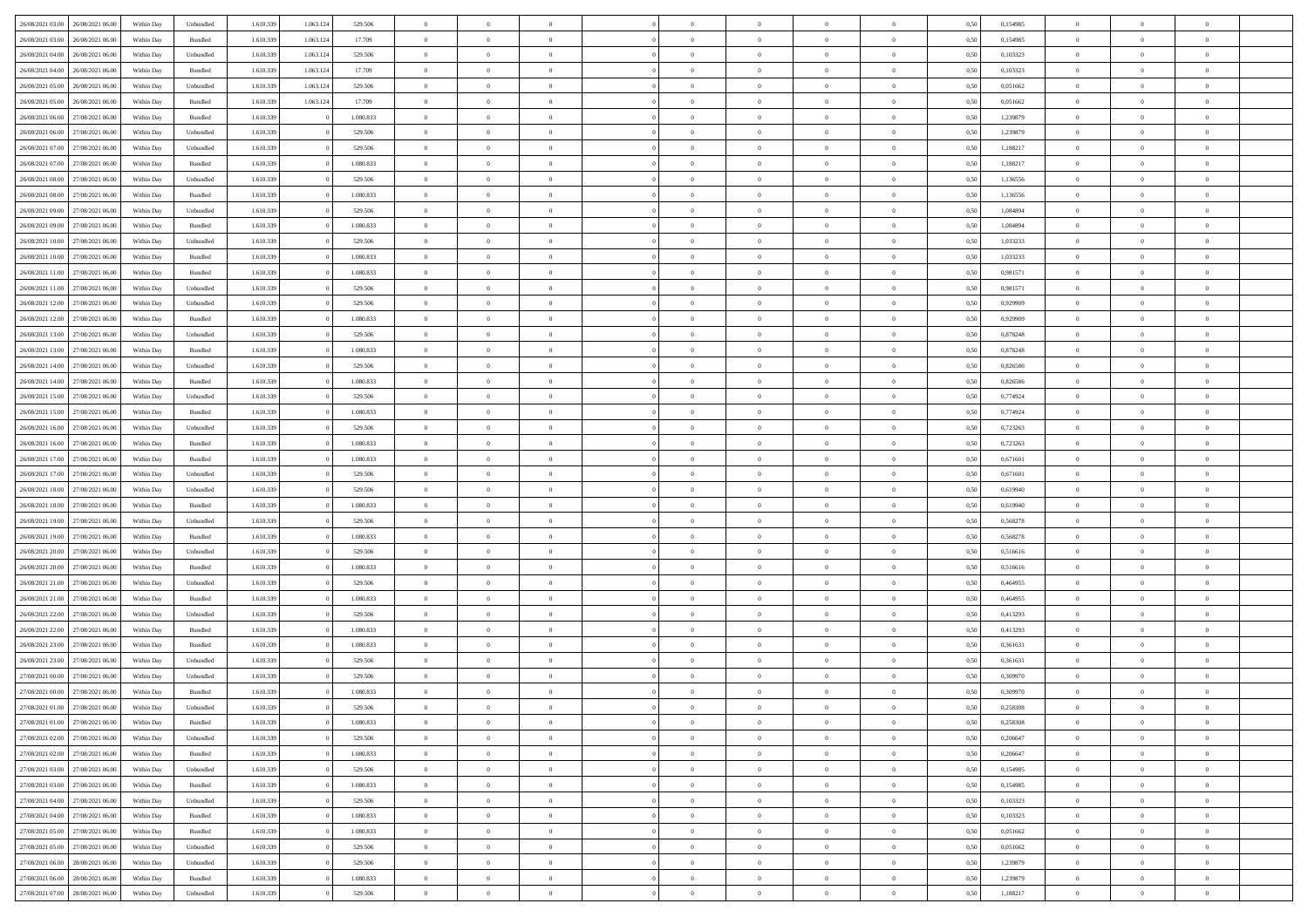| 27/08/2021 07:00 28/08/2021 06:00                        | Within Day | Bundled              | 1.610.339              | 1.080.833            | $\overline{0}$                   | $\overline{0}$ | $\Omega$                         | $\Omega$                         | $\theta$       | $\Omega$                         | $\overline{0}$             | 0,50         | 1,188217             | $\theta$       | $\theta$       | $\theta$       |  |
|----------------------------------------------------------|------------|----------------------|------------------------|----------------------|----------------------------------|----------------|----------------------------------|----------------------------------|----------------|----------------------------------|----------------------------|--------------|----------------------|----------------|----------------|----------------|--|
| 27/08/2021 08:00<br>28/08/2021 06:00                     | Within Day | Unbundled            | 1.610.339              | 529.506              | $\overline{0}$                   | $\overline{0}$ | $\overline{0}$                   | $\overline{0}$                   | $\theta$       | $\overline{0}$                   | $\bf{0}$                   | 0,50         | 1,136556             | $\theta$       | $\theta$       | $\overline{0}$ |  |
| 27/08/2021 08:00<br>28/08/2021 06:00                     | Within Day | Bundled              | 1.610.339              | 1.080.833            | $\overline{0}$                   | $\bf{0}$       | $\overline{0}$                   | $\overline{0}$                   | $\overline{0}$ | $\overline{0}$                   | $\bf{0}$                   | 0,50         | 1,136556             | $\bf{0}$       | $\overline{0}$ | $\overline{0}$ |  |
| 27/08/2021 09:00<br>28/08/2021 06:00                     | Within Day | Unbundled            | 1.610.339              | 529,506              | $\overline{0}$                   | $\overline{0}$ | $\overline{0}$                   | $\overline{0}$                   | $\theta$       | $\overline{0}$                   | $\overline{0}$             | 0.50         | 1.084894             | $\theta$       | $\theta$       | $\overline{0}$ |  |
| 27/08/2021 09:00<br>28/08/2021 06:00                     | Within Day | Bundled              | 1.610.339              | 1.080.833            | $\overline{0}$                   | $\overline{0}$ | $\overline{0}$                   | $\overline{0}$                   | $\theta$       | $\overline{0}$                   | $\bf{0}$                   | 0,50         | 1,084894             | $\theta$       | $\theta$       | $\overline{0}$ |  |
| 27/08/2021 10:00<br>28/08/2021 06:00                     | Within Day | Bundled              | 1.610.339              | 1.080.833            | $\overline{0}$                   | $\bf{0}$       | $\overline{0}$                   | $\overline{0}$                   | $\overline{0}$ | $\overline{0}$                   | $\bf{0}$                   | 0,50         | 1,033233             | $\bf{0}$       | $\overline{0}$ | $\bf{0}$       |  |
| 27/08/2021 10:00<br>28/08/2021 06:00                     | Within Day | Unbundled            | 1.610.339              | 529,506              | $\overline{0}$                   | $\overline{0}$ | $\overline{0}$                   | $\overline{0}$                   | $\overline{0}$ | $\overline{0}$                   | $\overline{0}$             | 0.5(         | 1,033233             | $\theta$       | $\theta$       | $\overline{0}$ |  |
| 27/08/2021 11:00<br>28/08/2021 06:00                     | Within Day | Unbundled            | 1.610.339              | 529.506              | $\overline{0}$                   | $\theta$       | $\overline{0}$                   | $\overline{0}$                   | $\theta$       | $\overline{0}$                   | $\bf{0}$                   | 0,50         | 0,981571             | $\theta$       | $\theta$       | $\overline{0}$ |  |
|                                                          |            |                      |                        |                      |                                  | $\bf{0}$       |                                  |                                  | $\overline{0}$ |                                  |                            |              |                      | $\bf{0}$       | $\bf{0}$       | $\overline{0}$ |  |
| 27/08/2021 11:00<br>28/08/2021 06:00<br>28/08/2021 06:00 | Within Day | Bundled<br>Unbundled | 1.610.339<br>1.610.339 | 1.080.833<br>529.506 | $\overline{0}$<br>$\overline{0}$ | $\overline{0}$ | $\overline{0}$<br>$\overline{0}$ | $\overline{0}$<br>$\overline{0}$ | $\overline{0}$ | $\overline{0}$<br>$\overline{0}$ | $\bf{0}$<br>$\overline{0}$ | 0,50<br>0.50 | 0,981571<br>0.929909 | $\theta$       | $\theta$       | $\overline{0}$ |  |
| 27/08/2021 12:00                                         | Within Day |                      |                        |                      |                                  |                |                                  |                                  |                |                                  |                            |              |                      |                |                |                |  |
| 27/08/2021 12:00<br>28/08/2021 06:00                     | Within Day | Bundled              | 1.610.339              | 1.080.833            | $\bf{0}$                         | $\overline{0}$ | $\overline{0}$                   | $\overline{0}$                   | $\theta$       | $\overline{0}$                   | $\bf{0}$                   | 0,50         | 0,929909             | $\theta$       | $\theta$       | $\overline{0}$ |  |
| 27/08/2021 13:00<br>28/08/2021 06:00                     | Within Day | Unbundled            | 1.610.339              | 529.506              | $\overline{0}$                   | $\bf{0}$       | $\overline{0}$                   | $\overline{0}$                   | $\bf{0}$       | $\overline{0}$                   | $\bf{0}$                   | 0,50         | 0,878248             | $\bf{0}$       | $\overline{0}$ | $\overline{0}$ |  |
| 27/08/2021 13:00<br>28/08/2021 06:00                     | Within Day | Bundled              | 1.610.339              | 1.080.833            | $\overline{0}$                   | $\overline{0}$ | $\overline{0}$                   | $\overline{0}$                   | $\overline{0}$ | $\overline{0}$                   | $\overline{0}$             | 0.5(         | 0.878248             | $\theta$       | $\theta$       | $\overline{0}$ |  |
| 27/08/2021 14:00<br>28/08/2021 06:00                     | Within Day | Unbundled            | 1.610.339              | 529.506              | $\overline{0}$                   | $\overline{0}$ | $\overline{0}$                   | $\overline{0}$                   | $\theta$       | $\overline{0}$                   | $\bf{0}$                   | 0,50         | 0,826586             | $\theta$       | $\theta$       | $\overline{0}$ |  |
| 27/08/2021 14:00<br>28/08/2021 06:00                     | Within Day | Bundled              | 1.610.339              | 1.080.833            | $\overline{0}$                   | $\bf{0}$       | $\overline{0}$                   | $\overline{0}$                   | $\overline{0}$ | $\overline{0}$                   | $\bf{0}$                   | 0,50         | 0,826586             | $\bf{0}$       | $\overline{0}$ | $\bf{0}$       |  |
| 27/08/2021 15:00<br>28/08/2021 06:00                     | Within Day | Unbundled            | 1.610.339              | 529.506              | $\overline{0}$                   | $\overline{0}$ | $\overline{0}$                   | $\overline{0}$                   | $\overline{0}$ | $\overline{0}$                   | $\overline{0}$             | 0.5(         | 0,774924             | $\theta$       | $\theta$       | $\overline{0}$ |  |
| 27/08/2021 15:00<br>28/08/2021 06:00                     | Within Day | Bundled              | 1.610.339              | 1.080.833            | $\overline{0}$                   | $\overline{0}$ | $\overline{0}$                   | $\overline{0}$                   | $\theta$       | $\overline{0}$                   | $\bf{0}$                   | 0,50         | 0,774924             | $\theta$       | $\theta$       | $\overline{0}$ |  |
| 27/08/2021 16:00<br>28/08/2021 06:00                     | Within Day | Bundled              | 1.610.339              | 1.080.833            | $\overline{0}$                   | $\bf{0}$       | $\overline{0}$                   | $\overline{0}$                   | $\overline{0}$ | $\overline{0}$                   | $\bf{0}$                   | 0,50         | 0,723263             | $\bf{0}$       | $\overline{0}$ | $\overline{0}$ |  |
| 27/08/2021 16:00<br>28/08/2021 06:00                     | Within Day | Unbundled            | 1.610.339              | 529.506              | $\overline{0}$                   | $\overline{0}$ | $\overline{0}$                   | $\overline{0}$                   | $\overline{0}$ | $\overline{0}$                   | $\overline{0}$             | 0.50         | 0,723263             | $\theta$       | $\theta$       | $\overline{0}$ |  |
| 27/08/2021 17:00<br>28/08/2021 06:00                     | Within Day | Unbundled            | 1.610.339              | 529.506              | $\bf{0}$                         | $\overline{0}$ | $\overline{0}$                   | $\overline{0}$                   | $\theta$       | $\overline{0}$                   | $\bf{0}$                   | 0,50         | 0,671601             | $\theta$       | $\theta$       | $\overline{0}$ |  |
| 27/08/2021 17:00<br>28/08/2021 06:00                     | Within Day | Bundled              | 1.610.339              | 1.080.833            | $\overline{0}$                   | $\bf{0}$       | $\overline{0}$                   | $\overline{0}$                   | $\overline{0}$ | $\overline{0}$                   | $\bf{0}$                   | 0,50         | 0,671601             | $\bf{0}$       | $\overline{0}$ | $\overline{0}$ |  |
| 27/08/2021 18:00<br>28/08/2021 06:00                     | Within Day | Unbundled            | 1.610.339              | 529,506              | $\overline{0}$                   | $\overline{0}$ | $\overline{0}$                   | $\overline{0}$                   | $\overline{0}$ | $\overline{0}$                   | $\overline{0}$             | 0.50         | 0.619940             | $\theta$       | $\theta$       | $\overline{0}$ |  |
| 27/08/2021 18:00<br>28/08/2021 06:00                     | Within Day | Bundled              | 1.610.339              | 1.080.833            | $\overline{0}$                   | $\overline{0}$ | $\overline{0}$                   | $\overline{0}$                   | $\theta$       | $\overline{0}$                   | $\bf{0}$                   | 0,50         | 0,619940             | $\theta$       | $\theta$       | $\overline{0}$ |  |
| 27/08/2021 19:00<br>28/08/2021 06:00                     | Within Day | Unbundled            | 1.610.339              | 529.506              | $\overline{0}$                   | $\bf{0}$       | $\overline{0}$                   | $\overline{0}$                   | $\overline{0}$ | $\overline{0}$                   | $\bf{0}$                   | 0,50         | 0,568278             | $\bf{0}$       | $\overline{0}$ | $\bf{0}$       |  |
| 27/08/2021 19:00<br>28/08/2021 06:00                     | Within Day | Bundled              | 1.610.339              | 1.080.833            | $\overline{0}$                   | $\overline{0}$ | $\overline{0}$                   | $\overline{0}$                   | $\overline{0}$ | $\overline{0}$                   | $\overline{0}$             | 0.5(         | 0,568278             | $\overline{0}$ | $\theta$       | $\overline{0}$ |  |
| 27/08/2021 20:00<br>28/08/2021 06:00                     | Within Day | Unbundled            | 1.610.339              | 529.506              | $\overline{0}$                   | $\overline{0}$ | $\overline{0}$                   | $\overline{0}$                   | $\theta$       | $\overline{0}$                   | $\bf{0}$                   | 0,50         | 0,516616             | $\theta$       | $\theta$       | $\overline{0}$ |  |
| 27/08/2021 20:00<br>28/08/2021 06:00                     | Within Day | Bundled              | 1.610.339              | 1.080.833            | $\overline{0}$                   | $\bf{0}$       | $\overline{0}$                   | $\overline{0}$                   | $\overline{0}$ | $\overline{0}$                   | $\bf{0}$                   | 0,50         | 0,516616             | $\bf{0}$       | $\bf{0}$       | $\overline{0}$ |  |
| 27/08/2021 21:00<br>28/08/2021 06:00                     | Within Day | Unbundled            | 1.610.339              | 529.506              | $\overline{0}$                   | $\overline{0}$ | $\overline{0}$                   | $\overline{0}$                   | $\overline{0}$ | $\overline{0}$                   | $\overline{0}$             | 0.50         | 0.464955             | $\theta$       | $\theta$       | $\overline{0}$ |  |
| 27/08/2021 21:00<br>28/08/2021 06:00                     | Within Day | Bundled              | 1.610.339              | 1.080.833            | $\bf{0}$                         | $\overline{0}$ | $\overline{0}$                   | $\overline{0}$                   | $\theta$       | $\overline{0}$                   | $\bf{0}$                   | 0,50         | 0,464955             | $\theta$       | $\theta$       | $\overline{0}$ |  |
| 27/08/2021 22:00<br>28/08/2021 06:00                     | Within Day | Bundled              | 1.610.339              | 1.080.833            | $\overline{0}$                   | $\bf{0}$       | $\overline{0}$                   | $\overline{0}$                   | $\bf{0}$       | $\overline{0}$                   | $\bf{0}$                   | 0,50         | 0,413293             | $\bf{0}$       | $\overline{0}$ | $\overline{0}$ |  |
| 27/08/2021 22:00<br>28/08/2021 06:00                     | Within Day | Unbundled            | 1.610.339              | 529.506              | $\overline{0}$                   | $\overline{0}$ | $\Omega$                         | $\Omega$                         | $\Omega$       | $\theta$                         | $\overline{0}$             | 0,50         | 0,413293             | $\,$ 0 $\,$    | $\Omega$       | $\theta$       |  |
| 27/08/2021 23:00<br>28/08/2021 06:00                     | Within Day | Unbundled            | 1.610.339              | 529.506              | $\bf{0}$                         | $\overline{0}$ | $\overline{0}$                   | $\overline{0}$                   | $\theta$       | $\overline{0}$                   | $\bf{0}$                   | 0,50         | 0,361631             | $\theta$       | $\theta$       | $\overline{0}$ |  |
| 27/08/2021 23:00<br>28/08/2021 06:00                     | Within Day | Bundled              | 1.610.339              | 1.080.833            | $\overline{0}$                   | $\bf{0}$       | $\overline{0}$                   | $\overline{0}$                   | $\overline{0}$ | $\overline{0}$                   | $\bf{0}$                   | 0,50         | 0,361631             | $\overline{0}$ | $\overline{0}$ | $\bf{0}$       |  |
| 28/08/2021 00:00<br>28/08/2021 06:00                     | Within Day | Unbundled            | 1.610.339              | 529.506              | $\overline{0}$                   | $\overline{0}$ | $\Omega$                         | $\Omega$                         | $\overline{0}$ | $\Omega$                         | $\overline{0}$             | 0.50         | 0.309970             | $\theta$       | $\Omega$       | $\theta$       |  |
| 28/08/2021 00:00<br>28/08/2021 06:00                     | Within Day | Bundled              | 1.610.339              | 1.080.833            | $\bf{0}$                         | $\overline{0}$ | $\overline{0}$                   | $\overline{0}$                   | $\theta$       | $\overline{0}$                   | $\bf{0}$                   | 0,50         | 0,309970             | $\theta$       | $\theta$       | $\overline{0}$ |  |
| 28/08/2021 01:00<br>28/08/2021 06:00                     | Within Day | Unbundled            | 1.610.339              | 529.506              | $\overline{0}$                   | $\bf{0}$       | $\overline{0}$                   | $\overline{0}$                   | $\overline{0}$ | $\bf{0}$                         | $\bf{0}$                   | 0,50         | 0,258308             | $\bf{0}$       | $\overline{0}$ | $\overline{0}$ |  |
| 28/08/2021 01:00<br>28/08/2021 06:00                     | Within Day | Bundled              | 1.610.339              | 1.080.833            | $\overline{0}$                   | $\theta$       | $\Omega$                         | $\Omega$                         | $\Omega$       | $\Omega$                         | $\overline{0}$             | 0.50         | 0,258308             | $\theta$       | $\Omega$       | $\theta$       |  |
| 28/08/2021 02:00<br>28/08/2021 06:00                     | Within Day | Unbundled            | 1.610.339              | 529.506              | $\bf{0}$                         | $\overline{0}$ | $\overline{0}$                   | $\overline{0}$                   | $\theta$       | $\overline{0}$                   | $\bf{0}$                   | 0,50         | 0,206647             | $\theta$       | $\theta$       | $\overline{0}$ |  |
| 28/08/2021 02:00<br>28/08/2021 06:00                     | Within Day | Bundled              | 1.610.339              | 1.080.833            | $\overline{0}$                   | $\bf{0}$       | $\overline{0}$                   | $\overline{0}$                   | $\overline{0}$ | $\overline{0}$                   | $\bf{0}$                   | 0,50         | 0,206647             | $\bf{0}$       | $\overline{0}$ | $\overline{0}$ |  |
|                                                          |            |                      |                        |                      |                                  |                | $\Omega$                         | $\Omega$                         |                | $\Omega$                         |                            |              |                      |                | $\Omega$       | $\theta$       |  |
| 28/08/2021 03:00<br>28/08/2021 06:00                     | Within Day | Unbundled            | 1.610.339              | 529.506              | $\overline{0}$                   | $\overline{0}$ |                                  |                                  | $\theta$       |                                  | $\overline{0}$             | 0.50         | 0,154985             | $\bf{0}$       |                |                |  |
| 28/08/2021 03:00<br>28/08/2021 06:00                     | Within Day | Bundled              | 1.610.339              | 1.080.833            | $\bf{0}$                         | $\overline{0}$ | $\overline{0}$                   | $\overline{0}$                   | $\theta$       | $\overline{0}$                   | $\bf{0}$                   | 0,50         | 0,154985             | $\,$ 0 $\,$    | $\theta$       | $\overline{0}$ |  |
| 28/08/2021 04:00<br>28/08/2021 06:00                     | Within Day | Bundled              | 1.610.339              | 1.080.833            | $\overline{0}$                   | $\bf{0}$       | $\overline{0}$                   | $\overline{0}$                   | $\bf{0}$       | $\overline{0}$                   | $\bf{0}$                   | 0,50         | 0,103323             | $\overline{0}$ | $\overline{0}$ | $\bf{0}$       |  |
| 28/08/2021 04:00<br>28/08/2021 06:00                     | Within Day | Unbundled            | 1.610.339              | 529.506              | $\overline{0}$                   | $\Omega$       | $\Omega$                         | $\Omega$                         | $\Omega$       | $\theta$                         | $\overline{0}$             | 0.50         | 0.103323             | $\theta$       | $\Omega$       | $\theta$       |  |
| 28/08/2021 05:00<br>28/08/2021 06:00                     | Within Day | Unbundled            | 1.610.339              | 529.506              | $\bf{0}$                         | $\bf{0}$       | $\overline{0}$                   | $\overline{0}$                   | $\bf{0}$       | $\bf{0}$                         | $\bf{0}$                   | 0,50         | 0,051662             | $\bf{0}$       | $\bf{0}$       | $\overline{0}$ |  |
| 28/08/2021 05:00 28/08/2021 06:00                        | Within Day | Bundled              | 1.610.339              | 1.080.833            | $\bf{0}$                         | $\bf{0}$       |                                  |                                  |                |                                  |                            | 0,50         | 0,051662             | $\bf{0}$       | $\bf{0}$       |                |  |
| 28/08/2021 06:00 29/08/2021 06:00                        | Within Day | Unbundled            | 1.610.339              | 529.506              | $\Omega$                         | $\overline{0}$ | $\Omega$                         | $\theta$                         | $\overline{0}$ | $\theta$                         | $\overline{0}$             | 0.50         | 1,239879             | $\theta$       | $\theta$       | $\theta$       |  |
| 28/08/2021 06:00<br>29/08/2021 06:00                     | Within Day | Bundled              | 1.610.339              | 1.080.833            | $\overline{0}$                   | $\overline{0}$ | $\overline{0}$                   | $\overline{0}$                   | $\,$ 0 $\,$    | $\overline{0}$                   | $\,$ 0 $\,$                | 0,50         | 1,239879             | $\,$ 0 $\,$    | $\,$ 0 $\,$    | $\,$ 0         |  |
| 28/08/2021 07:00 29/08/2021 06:00                        | Within Day | Unbundled            | 1.610.339              | 529.506              | $\overline{0}$                   | $\overline{0}$ | $\overline{0}$                   | $\overline{0}$                   | $\overline{0}$ | $\overline{0}$                   | $\bf{0}$                   | 0,50         | 1,188217             | $\overline{0}$ | $\bf{0}$       | $\overline{0}$ |  |
| 29/08/2021 06:00<br>28/08/2021 07:00                     | Within Day | Bundled              | 1.610.339              | 1.080.833            | $\overline{0}$                   | $\bf{0}$       | $\overline{0}$                   | $\overline{0}$                   | $\overline{0}$ | $\overline{0}$                   | $\bf{0}$                   | 0,50         | 1,188217             | $\bf{0}$       | $\theta$       | $\overline{0}$ |  |
| 28/08/2021 08:00<br>29/08/2021 06:00                     | Within Day | Unbundled            | 1.610.339              | 529.506              | $\overline{0}$                   | $\overline{0}$ | $\overline{0}$                   | $\overline{0}$                   | $\overline{0}$ | $\overline{0}$                   | $\bf{0}$                   | 0,50         | 1,136556             | $\,$ 0 $\,$    | $\,$ 0 $\,$    | $\overline{0}$ |  |
| 28/08/2021 08:00<br>29/08/2021 06:00                     | Within Day | Bundled              | 1.610.339              | 1.080.833            | $\overline{0}$                   | $\overline{0}$ | $\overline{0}$                   | $\overline{0}$                   | $\mathbf{0}$   | $\overline{0}$                   | $\bf{0}$                   | 0,50         | 1,136556             | $\overline{0}$ | $\overline{0}$ | $\overline{0}$ |  |
| 28/08/2021 09:00<br>29/08/2021 06:00                     | Within Day | Bundled              | 1.610.339              | 1.080.833            | $\overline{0}$                   | $\bf{0}$       | $\overline{0}$                   | $\overline{0}$                   | $\overline{0}$ | $\overline{0}$                   | $\bf{0}$                   | 0.50         | 1.084894             | $\overline{0}$ | $\theta$       | $\overline{0}$ |  |
| 28/08/2021 09:00<br>29/08/2021 06:00                     | Within Day | Unbundled            | 1.610.339              | 529.506              | $\overline{0}$                   | $\overline{0}$ | $\overline{0}$                   | $\overline{0}$                   | $\overline{0}$ | $\overline{0}$                   | $\bf{0}$                   | 0,50         | 1,084894             | $\,$ 0 $\,$    | $\,$ 0 $\,$    | $\overline{0}$ |  |
| 28/08/2021 12:00<br>29/08/2021 06:00                     | Within Day | Unbundled            | 1.610.339              | 529.506              | $\overline{0}$                   | $\bf{0}$       | $\overline{0}$                   | $\overline{0}$                   | $\overline{0}$ | $\overline{0}$                   | $\bf{0}$                   | 0,50         | 0,929909             | $\overline{0}$ | $\overline{0}$ | $\bf{0}$       |  |
| 28/08/2021 12:00<br>29/08/2021 06:00                     | Within Day | Bundled              | 1.610.339              | 1.080.833            | $\overline{0}$                   | $\overline{0}$ | $\overline{0}$                   | $\overline{0}$                   | $\overline{0}$ | $\overline{0}$                   | $\bf{0}$                   | 0.50         | 0,929909             | $\overline{0}$ | $\theta$       | $\overline{0}$ |  |
| 28/08/2021 13:00<br>29/08/2021 06:00                     | Within Day | Unbundled            | 1.610.339              | 529.506              | $\overline{0}$                   | $\,$ 0         | $\overline{0}$                   | $\overline{0}$                   | $\overline{0}$ | $\bf{0}$                         | $\bf{0}$                   | 0,50         | 0,878248             | $\,$ 0 $\,$    | $\,$ 0 $\,$    | $\bf{0}$       |  |
| 28/08/2021 13:00 29/08/2021 06:00                        | Within Day | Bundled              | 1.610.339              | 1.080.833            | $\overline{0}$                   | $\bf{0}$       | $\overline{0}$                   | $\overline{0}$                   | $\overline{0}$ | $\overline{0}$                   | $\bf{0}$                   | 0,50         | 0,878248             | $\overline{0}$ | $\overline{0}$ | $\bf{0}$       |  |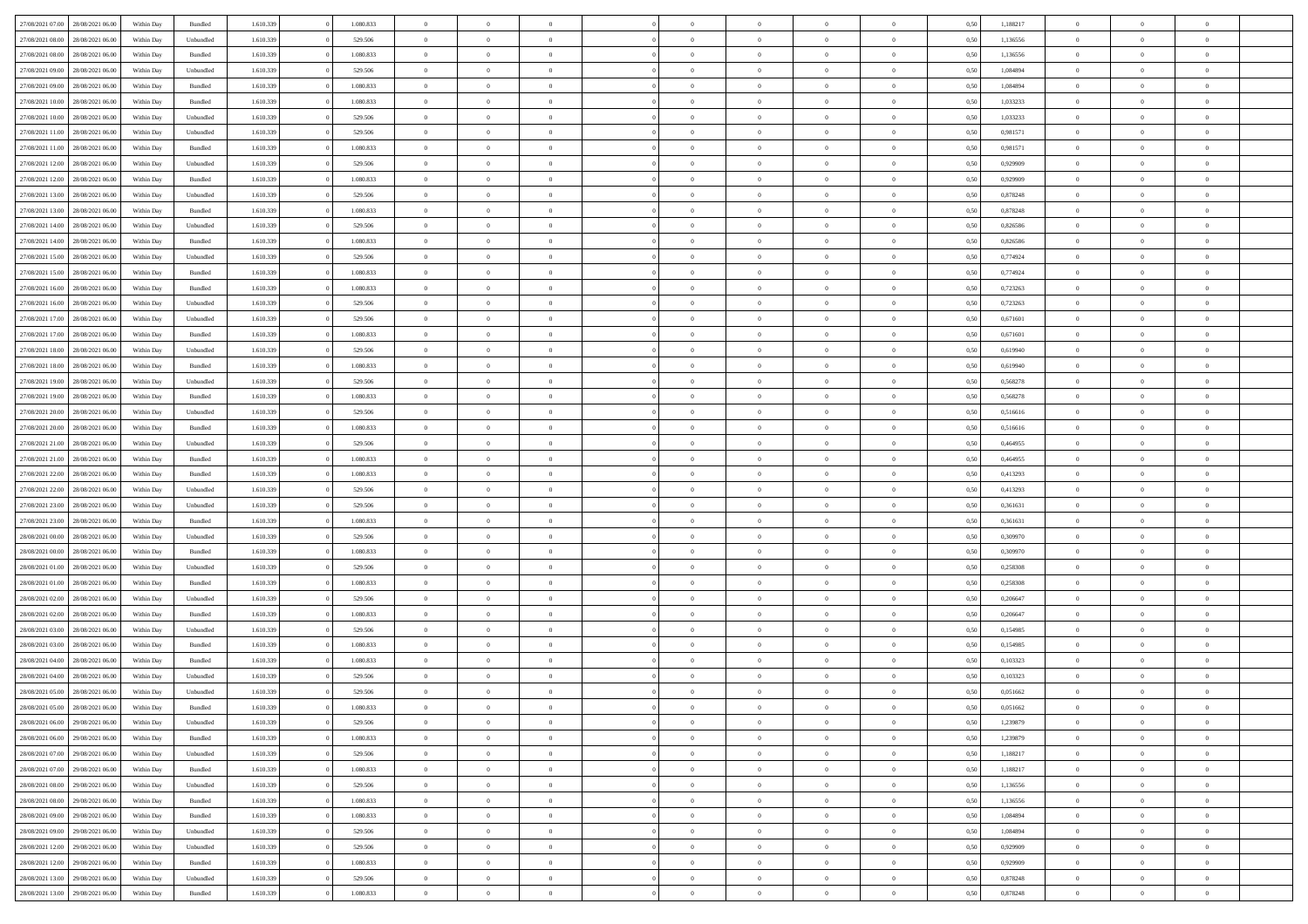|                  |                  |            |           |           |           | $\overline{0}$ | $\Omega$       |                |                | $\Omega$       | $\Omega$       | $\theta$       |      |          | $\theta$       |                | $\theta$       |  |
|------------------|------------------|------------|-----------|-----------|-----------|----------------|----------------|----------------|----------------|----------------|----------------|----------------|------|----------|----------------|----------------|----------------|--|
| 28/08/2021 14:00 | 29/08/2021 06:00 | Within Dav | Unbundled | 1.610.339 | 529.506   |                |                |                | $\Omega$       |                |                |                | 0,50 | 0,826586 |                | $\theta$       |                |  |
| 28/08/2021 14:00 | 29/08/2021 06:00 | Within Day | Bundled   | 1.610.339 | 1.080.833 | $\overline{0}$ | $\theta$       | $\overline{0}$ | $\overline{0}$ | $\bf{0}$       | $\overline{0}$ | $\bf{0}$       | 0,50 | 0,826586 | $\theta$       | $\theta$       | $\overline{0}$ |  |
| 28/08/2021 15:00 | 29/08/2021 06:00 | Within Day | Unbundled | 1.610.339 | 529.506   | $\overline{0}$ | $\overline{0}$ | $\overline{0}$ | $\bf{0}$       | $\bf{0}$       | $\bf{0}$       | $\mathbf{0}$   | 0,50 | 0,774924 | $\overline{0}$ | $\overline{0}$ | $\overline{0}$ |  |
|                  |                  |            |           |           |           |                |                |                |                |                |                |                |      |          | $\theta$       |                |                |  |
| 28/08/2021 15:00 | 29/08/2021 06:00 | Within Dav | Bundled   | 1.610.339 | 1.080.833 | $\overline{0}$ | $\overline{0}$ | $\overline{0}$ | $\overline{0}$ | $\bf{0}$       | $\overline{0}$ | $\overline{0}$ | 0.50 | 0.774924 |                | $\theta$       | $\overline{0}$ |  |
| 28/08/2021 16:00 | 29/08/2021 06:00 | Within Day | Unbundled | 1.610.339 | 529.506   | $\overline{0}$ | $\theta$       | $\overline{0}$ | $\overline{0}$ | $\bf{0}$       | $\overline{0}$ | $\bf{0}$       | 0,50 | 0,723263 | $\theta$       | $\theta$       | $\overline{0}$ |  |
| 28/08/2021 16:00 | 29/08/2021 06:00 | Within Day | Bundled   | 1.610.339 | 1.080.833 | $\overline{0}$ | $\overline{0}$ | $\overline{0}$ | $\bf{0}$       | $\overline{0}$ | $\overline{0}$ | $\mathbf{0}$   | 0,50 | 0,723263 | $\overline{0}$ | $\overline{0}$ | $\bf{0}$       |  |
| 28/08/2021 17:00 | 29/08/2021 06:00 | Within Dav | Bundled   | 1.610.339 | 1.080.833 | $\overline{0}$ | $\overline{0}$ | $\overline{0}$ | $\overline{0}$ | $\overline{0}$ | $\overline{0}$ | $\overline{0}$ | 0.50 | 0,671601 | $\theta$       | $\overline{0}$ | $\overline{0}$ |  |
|                  |                  |            |           |           |           |                |                |                |                |                |                |                |      |          |                |                |                |  |
| 28/08/2021 17:00 | 29/08/2021 06:00 | Within Day | Unbundled | 1.610.339 | 529.506   | $\overline{0}$ | $\theta$       | $\overline{0}$ | $\overline{0}$ | $\bf{0}$       | $\overline{0}$ | $\bf{0}$       | 0,50 | 0,671601 | $\theta$       | $\theta$       | $\overline{0}$ |  |
| 28/08/2021 18:00 | 29/08/2021 06:00 | Within Day | Unbundled | 1.610.339 | 529.506   | $\overline{0}$ | $\overline{0}$ | $\overline{0}$ | $\bf{0}$       | $\bf{0}$       | $\bf{0}$       | $\bf{0}$       | 0,50 | 0,619940 | $\,0\,$        | $\overline{0}$ | $\overline{0}$ |  |
| 28/08/2021 18:00 | 29/08/2021 06:00 | Within Dav | Bundled   | 1.610.339 | 1.080.833 | $\overline{0}$ | $\overline{0}$ | $\overline{0}$ | $\overline{0}$ | $\overline{0}$ | $\overline{0}$ | $\overline{0}$ | 0.50 | 0,619940 | $\theta$       | $\overline{0}$ | $\overline{0}$ |  |
|                  |                  |            |           |           |           |                |                |                |                |                |                |                |      |          |                |                |                |  |
| 28/08/2021 19:00 | 29/08/2021 06:00 | Within Day | Unbundled | 1.610.339 | 529.506   | $\overline{0}$ | $\theta$       | $\overline{0}$ | $\overline{0}$ | $\bf{0}$       | $\overline{0}$ | $\bf{0}$       | 0,50 | 0,568278 | $\,$ 0 $\,$    | $\overline{0}$ | $\overline{0}$ |  |
| 28/08/2021 19:00 | 29/08/2021 06:00 | Within Day | Bundled   | 1.610.339 | 1.080.833 | $\overline{0}$ | $\overline{0}$ | $\overline{0}$ | $\bf{0}$       | $\bf{0}$       | $\bf{0}$       | $\mathbf{0}$   | 0,50 | 0,568278 | $\bf{0}$       | $\overline{0}$ | $\overline{0}$ |  |
| 28/08/2021 20:00 | 29/08/2021 06:00 | Within Day | Unbundled | 1.610.339 | 529.506   | $\overline{0}$ | $\overline{0}$ | $\overline{0}$ | $\overline{0}$ | $\bf{0}$       | $\overline{0}$ | $\overline{0}$ | 0.50 | 0.516616 | $\theta$       | $\theta$       | $\overline{0}$ |  |
| 28/08/2021 20:00 | 29/08/2021 06:00 | Within Day | Bundled   | 1.610.339 | 1.080.833 | $\overline{0}$ | $\theta$       | $\overline{0}$ | $\overline{0}$ | $\bf{0}$       | $\overline{0}$ | $\bf{0}$       | 0,50 | 0,516616 | $\theta$       | $\theta$       | $\overline{0}$ |  |
|                  |                  |            |           |           |           |                |                |                |                |                |                |                |      |          |                |                |                |  |
| 28/08/2021 21:00 | 29/08/2021 06:00 | Within Day | Unbundled | 1.610.339 | 529.506   | $\overline{0}$ | $\overline{0}$ | $\overline{0}$ | $\bf{0}$       | $\overline{0}$ | $\overline{0}$ | $\mathbf{0}$   | 0,50 | 0,464955 | $\bf{0}$       | $\overline{0}$ | $\bf{0}$       |  |
| 28/08/2021 21:00 | 29/08/2021 06:00 | Within Dav | Bundled   | 1.610.339 | 1.080.833 | $\overline{0}$ | $\overline{0}$ | $\overline{0}$ | $\overline{0}$ | $\overline{0}$ | $\overline{0}$ | $\overline{0}$ | 0.50 | 0,464955 | $\theta$       | $\overline{0}$ | $\overline{0}$ |  |
| 28/08/2021 22:00 | 29/08/2021 06:00 | Within Day | Unbundled | 1.610.339 | 529.506   | $\overline{0}$ | $\theta$       | $\overline{0}$ | $\overline{0}$ | $\bf{0}$       | $\overline{0}$ | $\bf{0}$       | 0,50 | 0,413293 | $\theta$       | $\theta$       | $\overline{0}$ |  |
|                  |                  |            |           |           |           |                |                |                |                |                |                |                |      |          |                |                |                |  |
| 28/08/2021 22:00 | 29/08/2021 06:00 | Within Day | Bundled   | 1.610.339 | 1.080.833 | $\overline{0}$ | $\overline{0}$ | $\overline{0}$ | $\bf{0}$       | $\bf{0}$       | $\bf{0}$       | $\mathbf{0}$   | 0,50 | 0,413293 | $\bf{0}$       | $\overline{0}$ | $\overline{0}$ |  |
| 28/08/2021 23:00 | 29/08/2021 06:00 | Within Day | Bundled   | 1.610.339 | 1.080.833 | $\overline{0}$ | $\overline{0}$ | $\overline{0}$ | $\overline{0}$ | $\overline{0}$ | $\overline{0}$ | $\overline{0}$ | 0.50 | 0,361631 | $\theta$       | $\overline{0}$ | $\overline{0}$ |  |
| 28/08/2021 23:00 | 29/08/2021 06:00 | Within Day | Unbundled | 1.610.339 | 529.506   | $\overline{0}$ | $\theta$       | $\overline{0}$ | $\overline{0}$ | $\bf{0}$       | $\overline{0}$ | $\bf{0}$       | 0,50 | 0,361631 | $\,$ 0 $\,$    | $\theta$       | $\overline{0}$ |  |
| 29/08/2021 00:00 | 29/08/2021 06:00 | Within Day | Unbundled | 1.610.339 | 529.506   | $\overline{0}$ | $\overline{0}$ | $\overline{0}$ | $\bf{0}$       | $\bf{0}$       | $\bf{0}$       | $\bf{0}$       | 0,50 | 0,309970 | $\bf{0}$       | $\overline{0}$ | $\overline{0}$ |  |
|                  |                  |            |           |           |           |                |                |                |                |                |                |                |      |          |                |                |                |  |
| 29/08/2021 00:00 | 29/08/2021 06:00 | Within Day | Bundled   | 1.610.339 | 1.080.833 | $\overline{0}$ | $\overline{0}$ | $\overline{0}$ | $\overline{0}$ | $\bf{0}$       | $\overline{0}$ | $\overline{0}$ | 0.50 | 0,309970 | $\theta$       | $\theta$       | $\overline{0}$ |  |
| 29/08/2021 01:00 | 29/08/2021 06:00 | Within Day | Unbundled | 1.610.339 | 529.506   | $\overline{0}$ | $\theta$       | $\overline{0}$ | $\overline{0}$ | $\bf{0}$       | $\overline{0}$ | $\bf{0}$       | 0,50 | 0,258308 | $\,$ 0 $\,$    | $\overline{0}$ | $\overline{0}$ |  |
| 29/08/2021 01:00 | 29/08/2021 06:00 | Within Day | Bundled   | 1.610.339 | 1.080.833 | $\overline{0}$ | $\bf{0}$       | $\overline{0}$ | $\bf{0}$       | $\overline{0}$ | $\overline{0}$ | $\mathbf{0}$   | 0,50 | 0,258308 | $\overline{0}$ | $\overline{0}$ | $\bf{0}$       |  |
| 29/08/2021 02:00 | 29/08/2021 06:00 | Within Dav | Unbundled | 1.610.339 | 529.506   | $\overline{0}$ | $\overline{0}$ | $\overline{0}$ | $\overline{0}$ | $\overline{0}$ | $\overline{0}$ | $\overline{0}$ | 0.50 | 0.206647 | $\theta$       | $\overline{0}$ | $\overline{0}$ |  |
|                  |                  |            |           |           |           |                |                |                |                |                |                |                |      |          |                |                |                |  |
| 29/08/2021 02:00 | 29/08/2021 06:00 | Within Day | Bundled   | 1.610.339 | 1.080.833 | $\overline{0}$ | $\theta$       | $\overline{0}$ | $\overline{0}$ | $\bf{0}$       | $\overline{0}$ | $\bf{0}$       | 0,50 | 0,206647 | $\theta$       | $\theta$       | $\overline{0}$ |  |
| 29/08/2021 03:00 | 29/08/2021 06:00 | Within Day | Unbundled | 1.610.339 | 529.506   | $\overline{0}$ | $\overline{0}$ | $\overline{0}$ | $\bf{0}$       | $\bf{0}$       | $\bf{0}$       | $\bf{0}$       | 0,50 | 0,154985 | $\,0\,$        | $\overline{0}$ | $\overline{0}$ |  |
| 29/08/2021 03:00 | 29/08/2021 06:00 | Within Day | Bundled   | 1.610.339 | 1.080.833 | $\overline{0}$ | $\overline{0}$ | $\overline{0}$ | $\overline{0}$ | $\overline{0}$ | $\overline{0}$ | $\overline{0}$ | 0.50 | 0,154985 | $\theta$       | $\overline{0}$ | $\overline{0}$ |  |
| 29/08/2021 04:00 | 29/08/2021 06:00 | Within Day | Unbundled | 1.610.339 | 529.506   | $\overline{0}$ | $\theta$       | $\overline{0}$ | $\overline{0}$ | $\bf{0}$       | $\overline{0}$ | $\bf{0}$       | 0,50 | 0,103323 | $\,$ 0 $\,$    | $\overline{0}$ | $\overline{0}$ |  |
|                  |                  |            |           |           |           |                |                |                |                |                |                |                |      |          |                |                |                |  |
| 29/08/2021 04:00 | 29/08/2021 06:00 | Within Day | Bundled   | 1.610.339 | 1.080.833 | $\overline{0}$ | $\overline{0}$ | $\overline{0}$ | $\bf{0}$       | $\bf{0}$       | $\bf{0}$       | $\bf{0}$       | 0,50 | 0,103323 | $\bf{0}$       | $\overline{0}$ | $\overline{0}$ |  |
| 29/08/2021 05:00 | 29/08/2021 06:00 | Within Day | Bundled   | 1.610.339 | 1.080.833 | $\overline{0}$ | $\Omega$       | $\Omega$       | $\Omega$       | $\Omega$       | $\Omega$       | $\overline{0}$ | 0.50 | 0.051662 | $\,0\,$        | $\theta$       | $\theta$       |  |
| 29/08/2021 05:00 | 29/08/2021 06:00 | Within Day | Unbundled | 1.610.339 | 529.506   | $\overline{0}$ | $\theta$       | $\overline{0}$ | $\overline{0}$ | $\bf{0}$       | $\overline{0}$ | $\bf{0}$       | 0,50 | 0,051662 | $\theta$       | $\theta$       | $\overline{0}$ |  |
|                  |                  |            |           |           |           |                |                |                |                |                |                |                |      |          |                |                |                |  |
| 29/08/2021 06:00 | 30/08/2021 06:00 | Within Day | Unbundled | 1.610.339 | 529.506   | $\overline{0}$ | $\overline{0}$ | $\overline{0}$ | $\overline{0}$ | $\bf{0}$       | $\overline{0}$ | $\mathbf{0}$   | 0,50 | 1,239879 | $\bf{0}$       | $\overline{0}$ | $\bf{0}$       |  |
| 29/08/2021 06:00 | 30/08/2021 06:00 | Within Day | Bundled   | 1.610.339 | 1.080.833 | $\overline{0}$ | $\Omega$       | $\Omega$       | $\Omega$       | $\bf{0}$       | $\overline{0}$ | $\overline{0}$ | 0.50 | 1,239879 | $\,0\,$        | $\theta$       | $\theta$       |  |
| 29/08/2021 07:00 | 30/08/2021 06:00 | Within Day | Unbundled | 1.610.339 | 529.506   | $\overline{0}$ | $\theta$       | $\overline{0}$ | $\overline{0}$ | $\bf{0}$       | $\overline{0}$ | $\bf{0}$       | 0,50 | 1,188217 | $\,$ 0 $\,$    | $\theta$       | $\overline{0}$ |  |
| 29/08/2021 07:00 | 30/08/2021 06:00 | Within Day | Bundled   | 1.610.339 | 1.080.833 | $\overline{0}$ | $\overline{0}$ | $\overline{0}$ | $\overline{0}$ | $\bf{0}$       | $\overline{0}$ | $\bf{0}$       | 0,50 | 1,188217 | $\bf{0}$       | $\overline{0}$ | $\overline{0}$ |  |
|                  |                  |            |           |           |           |                |                |                |                |                |                |                |      |          |                |                |                |  |
| 29/08/2021 08:00 | 30/08/2021 06:00 | Within Day | Unbundled | 1.610.339 | 529.506   | $\overline{0}$ | $\Omega$       | $\Omega$       | $\Omega$       | $\theta$       | $\theta$       | $\overline{0}$ | 0.50 | 1,136556 | $\theta$       | $\theta$       | $\theta$       |  |
| 29/08/2021 08:00 | 30/08/2021 06:00 | Within Day | Bundled   | 1.610.339 | 1.080.833 | $\overline{0}$ | $\theta$       | $\overline{0}$ | $\overline{0}$ | $\bf{0}$       | $\overline{0}$ | $\bf{0}$       | 0,50 | 1,136556 | $\,$ 0 $\,$    | $\overline{0}$ | $\overline{0}$ |  |
| 29/08/2021 09:00 | 30/08/2021 06:00 | Within Day | Unbundled | 1.610.339 | 529.506   | $\overline{0}$ | $\overline{0}$ | $\overline{0}$ | $\bf{0}$       | $\bf{0}$       | $\bf{0}$       | $\bf{0}$       | 0,50 | 1,084894 | $\overline{0}$ | $\overline{0}$ | $\overline{0}$ |  |
|                  | 30/08/2021 06:00 |            |           | 1.610.339 | 1.080.833 | $\overline{0}$ | $\Omega$       | $\overline{0}$ | $\Omega$       | $\Omega$       | $\overline{0}$ | $\overline{0}$ | 0,50 | 1,084894 | $\,0\,$        | $\theta$       | $\theta$       |  |
| 29/08/2021 09:00 |                  | Within Day | Bundled   |           |           |                |                |                |                |                |                |                |      |          |                |                |                |  |
| 29/08/2021 11:00 | 30/08/2021 06:00 | Within Day | Bundled   | 1.610.339 | 1.080.833 | $\overline{0}$ | $\theta$       | $\overline{0}$ | $\overline{0}$ | $\bf{0}$       | $\overline{0}$ | $\bf{0}$       | 0,50 | 0,981571 | $\,$ 0 $\,$    | $\overline{0}$ | $\overline{0}$ |  |
| 29/08/2021 11:00 | 30/08/2021 06:00 | Within Day | Unbundled | 1.610.339 | 529.506   | $\overline{0}$ | $\overline{0}$ | $\overline{0}$ | $\bf{0}$       | $\bf{0}$       | $\bf{0}$       | $\mathbf{0}$   | 0,50 | 0,981571 | $\overline{0}$ | $\overline{0}$ | $\bf{0}$       |  |
| 29/08/2021 12:00 | 30/08/2021 06:00 | Within Day | Unbundled | 1.610.339 | 529.506   | $\overline{0}$ | $\Omega$       | $\Omega$       | $\Omega$       | $\Omega$       | $\Omega$       | $\overline{0}$ | 0.50 | 0,929909 | $\theta$       | $\theta$       | $\theta$       |  |
| 29/08/2021 12:00 | 30/08/2021 06:00 | Within Day | Bundled   | 1.610.339 | 1.080.833 | $\overline{0}$ | $\overline{0}$ | $\overline{0}$ | $\bf{0}$       | $\,$ 0         | $\bf{0}$       | $\bf{0}$       | 0,50 | 0,929909 | $\,0\,$        | $\overline{0}$ | $\overline{0}$ |  |
|                  |                  |            |           |           |           |                |                |                |                |                |                |                |      |          |                |                |                |  |
| 29/08/2021 13:00 | 30/08/2021 06:00 | Within Day | Unbundled | 1.610.339 | 529.506   | $\bf{0}$       | $\bf{0}$       |                |                |                |                |                | 0,50 | 0,878248 | $\bf{0}$       | $\overline{0}$ |                |  |
| 29/08/2021 13:00 | 30/08/2021 06:00 | Within Day | Bundled   | 1.610.339 | 1.080.833 | $\overline{0}$ | $\overline{0}$ | $\overline{0}$ | $\Omega$       | $\overline{0}$ | $\overline{0}$ | $\overline{0}$ | 0.50 | 0,878248 | $\theta$       | $\theta$       | $\theta$       |  |
| 29/08/2021 14:00 | 30/08/2021 06:00 | Within Day | Unbundled | 1.610.339 | 529.506   | $\overline{0}$ | $\,$ 0         | $\overline{0}$ | $\bf{0}$       | $\,$ 0 $\,$    | $\overline{0}$ | $\,$ 0 $\,$    | 0,50 | 0,826586 | $\,$ 0 $\,$    | $\,$ 0 $\,$    | $\,$ 0         |  |
|                  |                  |            |           |           |           |                |                |                |                |                |                |                |      |          |                |                |                |  |
| 29/08/2021 14:00 | 30/08/2021 06:00 | Within Day | Bundled   | 1.610.339 | 1.080.833 | $\overline{0}$ | $\overline{0}$ | $\overline{0}$ | $\overline{0}$ | $\overline{0}$ | $\overline{0}$ | $\mathbf{0}$   | 0,50 | 0,826586 | $\overline{0}$ | $\bf{0}$       | $\bf{0}$       |  |
| 29/08/2021 15:00 | 30/08/2021 06:00 | Within Day | Unbundled | 1.610.339 | 529.506   | $\overline{0}$ | $\overline{0}$ | $\overline{0}$ | $\Omega$       | $\overline{0}$ | $\overline{0}$ | $\overline{0}$ | 0,50 | 0,774924 | $\overline{0}$ | $\theta$       | $\overline{0}$ |  |
| 29/08/2021 15:00 | 30/08/2021 06:00 | Within Day | Bundled   | 1.610.339 | 1.080.833 | $\overline{0}$ | $\,$ 0         | $\overline{0}$ | $\overline{0}$ | $\,$ 0 $\,$    | $\overline{0}$ | $\mathbf{0}$   | 0,50 | 0,774924 | $\,$ 0 $\,$    | $\overline{0}$ | $\overline{0}$ |  |
| 29/08/2021 16:00 | 30/08/2021 06:00 | Within Day | Unbundled | 1.610.339 | 529.506   | $\overline{0}$ | $\overline{0}$ | $\overline{0}$ | $\overline{0}$ | $\overline{0}$ | $\overline{0}$ | $\mathbf{0}$   | 0,50 | 0,723263 | $\overline{0}$ | $\overline{0}$ | $\bf{0}$       |  |
|                  |                  |            |           |           |           |                |                |                |                |                |                |                |      |          |                |                |                |  |
| 29/08/2021 16:00 | 30/08/2021 06:00 | Within Day | Bundled   | 1.610.339 | 1.080.833 | $\overline{0}$ | $\overline{0}$ | $\overline{0}$ | $\overline{0}$ | $\overline{0}$ | $\overline{0}$ | $\bf{0}$       | 0.50 | 0,723263 | $\overline{0}$ | $\theta$       | $\overline{0}$ |  |
| 29/08/2021 17:00 | 30/08/2021 06:00 | Within Day | Bundled   | 1.610.339 | 1.080.833 | $\overline{0}$ | $\,$ 0         | $\overline{0}$ | $\bf{0}$       | $\bf{0}$       | $\bf{0}$       | $\bf{0}$       | 0,50 | 0,671601 | $\,$ 0 $\,$    | $\overline{0}$ | $\overline{0}$ |  |
| 29/08/2021 17:00 | 30/08/2021 06:00 | Within Day | Unbundled | 1.610.339 | 529.506   | $\overline{0}$ | $\bf{0}$       | $\overline{0}$ | $\overline{0}$ | $\overline{0}$ | $\overline{0}$ | $\mathbf{0}$   | 0,50 | 0,671601 | $\overline{0}$ | $\overline{0}$ | $\bf{0}$       |  |
|                  | 30/08/2021 06:00 |            |           |           |           |                | $\overline{0}$ | $\overline{0}$ | $\Omega$       | $\overline{0}$ | $\overline{0}$ |                |      |          |                | $\overline{0}$ | $\overline{0}$ |  |
| 29/08/2021 18:00 |                  | Within Day | Unbundled | 1.610.339 | 529.506   | $\overline{0}$ |                |                |                |                |                | $\overline{0}$ | 0.50 | 0,619940 | $\overline{0}$ |                |                |  |
| 29/08/2021 18:00 | 30/08/2021 06:00 | Within Day | Bundled   | 1.610.339 | 1.080.833 | $\overline{0}$ | $\bf{0}$       | $\overline{0}$ | $\bf{0}$       | $\bf{0}$       | $\bf{0}$       | $\mathbf{0}$   | 0,50 | 0,619940 | $\,$ 0 $\,$    | $\,$ 0 $\,$    | $\bf{0}$       |  |
| 29/08/2021 19:00 | 30/08/2021 06:00 | Within Day | Unbundled | 1.610.339 | 529.506   | $\overline{0}$ | $\overline{0}$ | $\overline{0}$ | $\overline{0}$ | $\overline{0}$ | $\bf{0}$       | $\mathbf{0}$   | 0,50 | 0,568278 | $\overline{0}$ | $\bf{0}$       | $\bf{0}$       |  |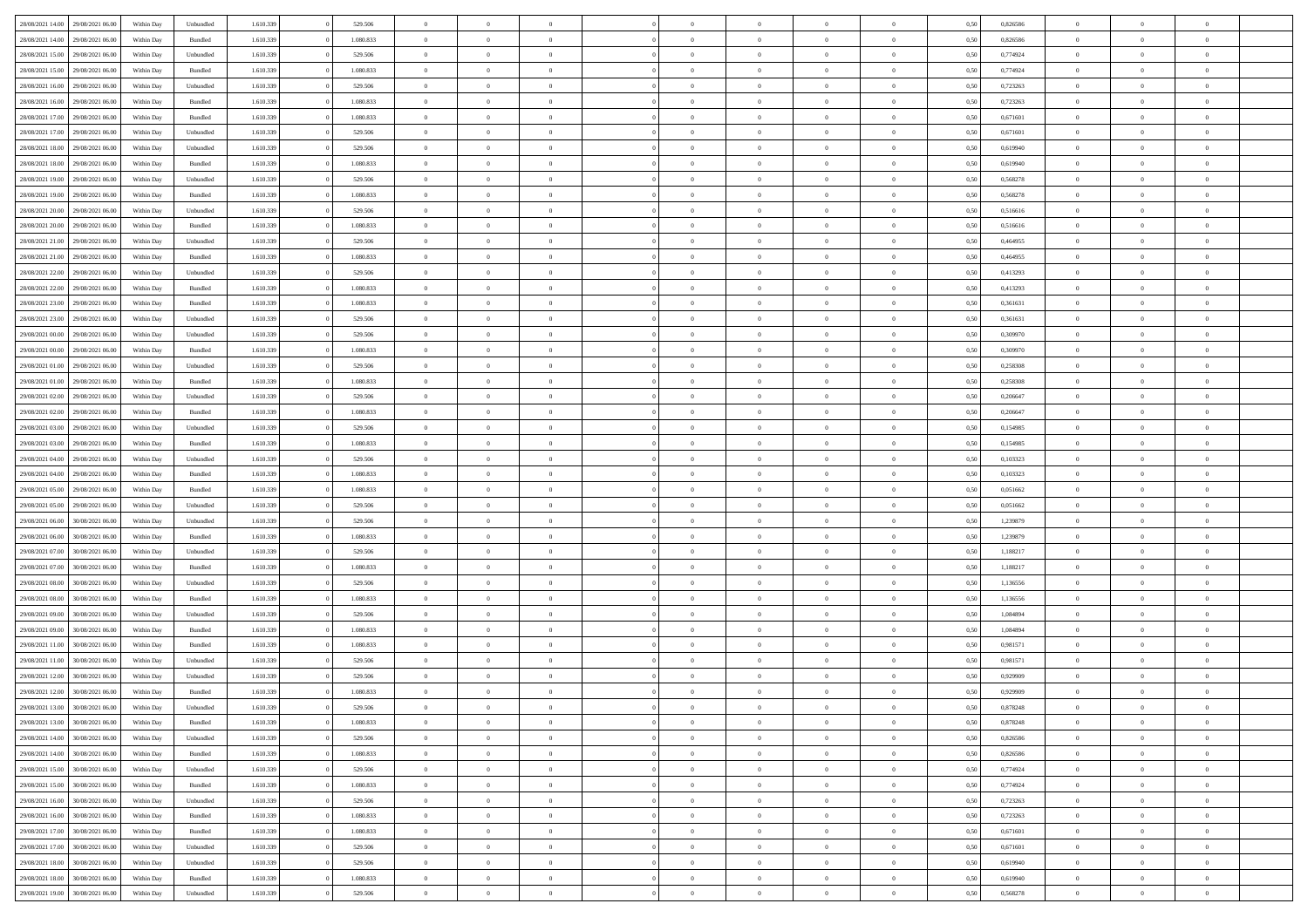| 29/08/2021 19:00 | 30/08/2021 06:00 | Within Day | Bundled            | 1.610.339 | 1.080.833 | $\overline{0}$ | $\Omega$       |                | $\Omega$       | $\Omega$       | $\theta$       | $\theta$       | 0,50 | 0,568278 | $\theta$       | $\theta$       | $\theta$       |  |
|------------------|------------------|------------|--------------------|-----------|-----------|----------------|----------------|----------------|----------------|----------------|----------------|----------------|------|----------|----------------|----------------|----------------|--|
|                  |                  |            |                    |           |           |                |                |                |                |                |                |                |      |          |                |                |                |  |
| 29/08/2021 20:00 | 30/08/2021 06:00 | Within Day | Unbundled          | 1.610.339 | 529.506   | $\overline{0}$ | $\theta$       | $\overline{0}$ | $\overline{0}$ | $\bf{0}$       | $\overline{0}$ | $\bf{0}$       | 0,50 | 0,516616 | $\theta$       | $\overline{0}$ | $\overline{0}$ |  |
| 29/08/2021 20:00 | 30/08/2021 06:00 | Within Day | Bundled            | 1.610.339 | 1.080.833 | $\overline{0}$ | $\overline{0}$ | $\overline{0}$ | $\bf{0}$       | $\bf{0}$       | $\bf{0}$       | $\mathbf{0}$   | 0,50 | 0,516616 | $\bf{0}$       | $\overline{0}$ | $\bf{0}$       |  |
| 29/08/2021 21:00 | 30/08/2021 06:00 | Within Day | Unbundled          | 1.610.339 | 529.506   | $\overline{0}$ | $\overline{0}$ | $\overline{0}$ | $\overline{0}$ | $\bf{0}$       | $\overline{0}$ | $\overline{0}$ | 0.50 | 0.464955 | $\theta$       | $\theta$       | $\overline{0}$ |  |
| 29/08/2021 21:00 | 30/08/2021 06:00 | Within Day | Bundled            | 1.610.339 | 1.080.833 | $\overline{0}$ | $\theta$       | $\overline{0}$ | $\overline{0}$ | $\bf{0}$       | $\overline{0}$ | $\bf{0}$       | 0,50 | 0,464955 | $\theta$       | $\overline{0}$ | $\overline{0}$ |  |
| 29/08/2021 22:00 | 30/08/2021 06:00 | Within Day | Unbundled          | 1.610.339 | 529.506   | $\overline{0}$ | $\overline{0}$ | $\overline{0}$ | $\bf{0}$       | $\overline{0}$ | $\overline{0}$ | $\mathbf{0}$   | 0,50 | 0,413293 | $\bf{0}$       | $\overline{0}$ | $\bf{0}$       |  |
| 29/08/2021 22:00 | 30/08/2021 06:00 | Within Dav | Bundled            | 1.610.339 | 1.080.833 | $\overline{0}$ | $\overline{0}$ | $\overline{0}$ | $\overline{0}$ | $\overline{0}$ | $\overline{0}$ | $\overline{0}$ | 0.50 | 0,413293 | $\theta$       | $\overline{0}$ | $\overline{0}$ |  |
|                  |                  |            |                    |           |           |                |                |                |                |                |                |                |      |          |                |                |                |  |
| 29/08/2021 23:00 | 30/08/2021 06:00 | Within Day | Bundled            | 1.610.339 | 1.080.833 | $\overline{0}$ | $\theta$       | $\overline{0}$ | $\overline{0}$ | $\bf{0}$       | $\overline{0}$ | $\bf{0}$       | 0,50 | 0,361631 | $\theta$       | $\theta$       | $\overline{0}$ |  |
| 29/08/2021 23:00 | 30/08/2021 06:00 | Within Day | Unbundled          | 1.610.339 | 529.506   | $\overline{0}$ | $\overline{0}$ | $\overline{0}$ | $\bf{0}$       | $\bf{0}$       | $\bf{0}$       | $\bf{0}$       | 0,50 | 0,361631 | $\,0\,$        | $\overline{0}$ | $\overline{0}$ |  |
| 30/08/2021 00:00 | 30/08/2021 06:00 | Within Dav | Unbundled          | 1.610.339 | 529.506   | $\overline{0}$ | $\overline{0}$ | $\overline{0}$ | $\overline{0}$ | $\overline{0}$ | $\overline{0}$ | $\overline{0}$ | 0.50 | 0,309970 | $\theta$       | $\overline{0}$ | $\overline{0}$ |  |
| 30/08/2021 00:00 | 30/08/2021 06:00 | Within Day | Bundled            | 1.610.339 | 1.080.833 | $\overline{0}$ | $\theta$       | $\overline{0}$ | $\overline{0}$ | $\bf{0}$       | $\overline{0}$ | $\bf{0}$       | 0,50 | 0,309970 | $\,$ 0 $\,$    | $\overline{0}$ | $\overline{0}$ |  |
| 30/08/2021 01:00 | 30/08/2021 06:00 | Within Day | Unbundled          | 1.610.339 | 529.506   | $\overline{0}$ | $\overline{0}$ | $\overline{0}$ | $\bf{0}$       | $\bf{0}$       | $\bf{0}$       | $\mathbf{0}$   | 0,50 | 0,258308 | $\overline{0}$ | $\overline{0}$ | $\bf{0}$       |  |
| 30/08/2021 01:00 | 30/08/2021 06:00 | Within Day | Bundled            | 1.610.339 | 1.080.833 | $\overline{0}$ | $\overline{0}$ | $\overline{0}$ | $\overline{0}$ | $\bf{0}$       | $\overline{0}$ | $\overline{0}$ | 0.50 | 0,258308 | $\theta$       | $\theta$       | $\overline{0}$ |  |
| 30/08/2021 02:00 | 30/08/2021 06:00 | Within Day | Unbundled          | 1.610.339 | 529.506   | $\overline{0}$ | $\theta$       | $\overline{0}$ | $\overline{0}$ | $\bf{0}$       | $\overline{0}$ | $\bf{0}$       | 0,50 | 0,206647 | $\theta$       | $\overline{0}$ | $\overline{0}$ |  |
|                  |                  |            |                    |           |           |                |                |                |                |                |                |                |      |          |                |                |                |  |
| 30/08/2021 02:00 | 30/08/2021 06:00 | Within Day | Bundled            | 1.610.339 | 1.080.833 | $\overline{0}$ | $\overline{0}$ | $\overline{0}$ | $\bf{0}$       | $\overline{0}$ | $\overline{0}$ | $\mathbf{0}$   | 0,50 | 0,206647 | $\overline{0}$ | $\overline{0}$ | $\bf{0}$       |  |
| 30/08/2021 03:00 | 30/08/2021 06:00 | Within Dav | Unbundled          | 1.610.339 | 529.506   | $\overline{0}$ | $\overline{0}$ | $\overline{0}$ | $\overline{0}$ | $\overline{0}$ | $\overline{0}$ | $\overline{0}$ | 0.50 | 0,154985 | $\theta$       | $\overline{0}$ | $\overline{0}$ |  |
| 30/08/2021 03:00 | 30/08/2021 06:00 | Within Day | Bundled            | 1.610.339 | 1.080.833 | $\overline{0}$ | $\theta$       | $\overline{0}$ | $\overline{0}$ | $\bf{0}$       | $\overline{0}$ | $\bf{0}$       | 0,50 | 0,154985 | $\theta$       | $\theta$       | $\overline{0}$ |  |
| 30/08/2021 04:00 | 30/08/2021 06:00 | Within Day | Unbundled          | 1.610.339 | 529.506   | $\overline{0}$ | $\overline{0}$ | $\overline{0}$ | $\bf{0}$       | $\bf{0}$       | $\bf{0}$       | $\mathbf{0}$   | 0,50 | 0,103323 | $\bf{0}$       | $\overline{0}$ | $\bf{0}$       |  |
| 30/08/2021 04:00 | 30/08/2021 06:00 | Within Day | Bundled            | 1.610.339 | 1.080.833 | $\overline{0}$ | $\overline{0}$ | $\overline{0}$ | $\overline{0}$ | $\overline{0}$ | $\overline{0}$ | $\overline{0}$ | 0.50 | 0,103323 | $\theta$       | $\overline{0}$ | $\overline{0}$ |  |
| 30/08/2021 05:00 | 30/08/2021 06:00 | Within Day | Bundled            | 1.610.339 | 1.080.833 | $\overline{0}$ | $\theta$       | $\overline{0}$ | $\overline{0}$ | $\bf{0}$       | $\overline{0}$ | $\bf{0}$       | 0,50 | 0,051662 | $\,$ 0 $\,$    | $\overline{0}$ | $\overline{0}$ |  |
| 30/08/2021 05:00 | 30/08/2021 06:00 | Within Day | Unbundled          | 1.610.339 | 529.506   | $\overline{0}$ | $\overline{0}$ | $\overline{0}$ | $\bf{0}$       | $\bf{0}$       | $\bf{0}$       | $\mathbf{0}$   | 0,50 | 0,051662 | $\overline{0}$ | $\overline{0}$ | $\bf{0}$       |  |
| 30/08/2021 06:00 | 31/08/2021 06:00 | Within Day | Bundled            | 1.610.339 | 1.080.833 | $\overline{0}$ | $\overline{0}$ | $\overline{0}$ | $\overline{0}$ | $\overline{0}$ | $\overline{0}$ | $\overline{0}$ | 0.50 | 1,239879 | $\theta$       | $\overline{0}$ | $\overline{0}$ |  |
|                  |                  |            |                    |           |           |                |                |                |                |                |                |                |      |          |                |                |                |  |
| 30/08/2021 06:00 | 31/08/2021 06:00 | Within Day | Unbundled          | 1.610.339 | 529.506   | $\overline{0}$ | $\theta$       | $\overline{0}$ | $\overline{0}$ | $\bf{0}$       | $\overline{0}$ | $\bf{0}$       | 0,50 | 1,239879 | $\,$ 0 $\,$    | $\overline{0}$ | $\overline{0}$ |  |
| 30/08/2021 07:00 | 31/08/2021 06:00 | Within Day | Bundled            | 1.610.339 | 1.080.833 | $\overline{0}$ | $\overline{0}$ | $\overline{0}$ | $\bf{0}$       | $\overline{0}$ | $\overline{0}$ | $\mathbf{0}$   | 0,50 | 1,188217 | $\overline{0}$ | $\overline{0}$ | $\bf{0}$       |  |
| 30/08/2021 07:00 | 31/08/2021 06:00 | Within Dav | Unbundled          | 1.610.339 | 529.506   | $\overline{0}$ | $\overline{0}$ | $\overline{0}$ | $\overline{0}$ | $\overline{0}$ | $\overline{0}$ | $\overline{0}$ | 0.50 | 1,188217 | $\theta$       | $\overline{0}$ | $\overline{0}$ |  |
| 30/08/2021 08:00 | 31/08/2021 06:00 | Within Day | Bundled            | 1.610.339 | 1.080.833 | $\overline{0}$ | $\theta$       | $\overline{0}$ | $\overline{0}$ | $\bf{0}$       | $\overline{0}$ | $\bf{0}$       | 0,50 | 1,136556 | $\theta$       | $\overline{0}$ | $\overline{0}$ |  |
| 30/08/2021 08:00 | 31/08/2021 06:00 | Within Day | Unbundled          | 1.610.339 | 529.506   | $\overline{0}$ | $\overline{0}$ | $\overline{0}$ | $\bf{0}$       | $\bf{0}$       | $\bf{0}$       | $\bf{0}$       | 0,50 | 1,136556 | $\,0\,$        | $\overline{0}$ | $\overline{0}$ |  |
| 30/08/2021 09:00 | 31/08/2021 06:00 | Within Day | Unbundled          | 1.610.339 | 529.506   | $\overline{0}$ | $\overline{0}$ | $\overline{0}$ | $\overline{0}$ | $\overline{0}$ | $\overline{0}$ | $\overline{0}$ | 0.50 | 1,084894 | $\theta$       | $\overline{0}$ | $\overline{0}$ |  |
| 30/08/2021 09:00 | 31/08/2021 06:00 | Within Day | Bundled            | 1.610.339 | 1.080.833 | $\overline{0}$ | $\theta$       | $\overline{0}$ | $\overline{0}$ | $\bf{0}$       | $\overline{0}$ | $\bf{0}$       | 0,50 | 1,084894 | $\,$ 0 $\,$    | $\overline{0}$ | $\overline{0}$ |  |
|                  |                  |            |                    |           |           |                |                |                |                | $\bf{0}$       |                |                |      |          |                | $\overline{0}$ | $\bf{0}$       |  |
| 30/08/2021 10:00 | 31/08/2021 06:00 | Within Day | Unbundled          | 1.610.339 | 529.506   | $\overline{0}$ | $\overline{0}$ | $\overline{0}$ | $\bf{0}$       |                | $\bf{0}$       | $\bf{0}$       | 0,50 | 1,033233 | $\overline{0}$ |                |                |  |
| 30/08/2021 10:00 | 31/08/2021 06:00 | Within Day | Bundled            | 1.610.339 | 1.080.833 | $\overline{0}$ | $\Omega$       | $\overline{0}$ | $\Omega$       | $\Omega$       | $\overline{0}$ | $\overline{0}$ | 0,50 | 1,033233 | $\,0\,$        | $\theta$       | $\theta$       |  |
| 30/08/2021 11:00 | 31/08/2021 06:00 | Within Day | Bundled            | 1.610.339 | 1.080.833 | $\overline{0}$ | $\theta$       | $\overline{0}$ | $\overline{0}$ | $\bf{0}$       | $\overline{0}$ | $\bf{0}$       | 0,50 | 0,981571 | $\,$ 0 $\,$    | $\overline{0}$ | $\overline{0}$ |  |
| 30/08/2021 11:00 | 31/08/2021 06:00 | Within Day | Unbundled          | 1.610.339 | 529.506   | $\overline{0}$ | $\overline{0}$ | $\overline{0}$ | $\bf{0}$       | $\overline{0}$ | $\overline{0}$ | $\mathbf{0}$   | 0,50 | 0,981571 | $\bf{0}$       | $\overline{0}$ | $\bf{0}$       |  |
| 30/08/2021 12:00 | 31/08/2021 06:00 | Within Day | Unbundled          | 1.610.339 | 529.506   | $\overline{0}$ | $\Omega$       | $\Omega$       | $\Omega$       | $\overline{0}$ | $\overline{0}$ | $\overline{0}$ | 0.50 | 0,929909 | $\,0\,$        | $\theta$       | $\theta$       |  |
| 30/08/2021 12:00 | 31/08/2021 06:00 | Within Day | Bundled            | 1.610.339 | 1.080.833 | $\overline{0}$ | $\theta$       | $\overline{0}$ | $\overline{0}$ | $\bf{0}$       | $\overline{0}$ | $\bf{0}$       | 0,50 | 0,929909 | $\,$ 0 $\,$    | $\overline{0}$ | $\overline{0}$ |  |
| 30/08/2021 13:00 | 31/08/2021 06:00 | Within Day | Unbundled          | 1.610.339 | 529.506   | $\overline{0}$ | $\overline{0}$ | $\overline{0}$ | $\bf{0}$       | $\bf{0}$       | $\bf{0}$       | $\mathbf{0}$   | 0,50 | 0,878248 | $\bf{0}$       | $\overline{0}$ | $\bf{0}$       |  |
| 30/08/2021 13:00 | 31/08/2021 06:00 | Within Day | Bundled            | 1.610.339 | 1.080.833 | $\overline{0}$ | $\Omega$       | $\Omega$       | $\Omega$       | $\overline{0}$ | $\overline{0}$ | $\overline{0}$ | 0.50 | 0,878248 | $\,$ 0 $\,$    | $\theta$       | $\theta$       |  |
| 30/08/2021 14:00 | 31/08/2021 06:00 | Within Day | Unbundled          | 1.610.339 | 529.506   | $\overline{0}$ | $\overline{0}$ | $\overline{0}$ | $\overline{0}$ | $\,$ 0         | $\overline{0}$ | $\bf{0}$       | 0,50 | 0,826586 | $\,$ 0 $\,$    | $\overline{0}$ | $\overline{0}$ |  |
|                  |                  |            |                    |           |           |                |                |                |                |                |                |                |      |          |                |                |                |  |
| 30/08/2021 14:00 | 31/08/2021 06:00 | Within Day | Bundled            | 1.610.339 | 1.080.833 | $\overline{0}$ | $\overline{0}$ | $\overline{0}$ | $\bf{0}$       | $\bf{0}$       | $\bf{0}$       | $\mathbf{0}$   | 0,50 | 0,826586 | $\bf{0}$       | $\overline{0}$ | $\bf{0}$       |  |
| 30/08/2021 15:00 | 31/08/2021 06.00 | Within Day | Unbundled          | 1.610.339 | 529.506   | $\overline{0}$ | $\Omega$       | $\overline{0}$ | $\Omega$       | $\overline{0}$ | $\overline{0}$ | $\overline{0}$ | 0.50 | 0,774924 | $\,0\,$        | $\theta$       | $\theta$       |  |
| 30/08/2021 15:00 | 31/08/2021 06:00 | Within Day | Bundled            | 1.610.339 | 1.080.833 | $\overline{0}$ | $\overline{0}$ | $\overline{0}$ | $\overline{0}$ | $\,$ 0         | $\overline{0}$ | $\bf{0}$       | 0,50 | 0,774924 | $\,$ 0 $\,$    | $\overline{0}$ | $\overline{0}$ |  |
| 30/08/2021 16:00 | 31/08/2021 06:00 | Within Day | Unbundled          | 1.610.339 | 529.506   | $\overline{0}$ | $\overline{0}$ | $\overline{0}$ | $\bf{0}$       | $\bf{0}$       | $\overline{0}$ | $\mathbf{0}$   | 0,50 | 0,723263 | $\bf{0}$       | $\overline{0}$ | $\bf{0}$       |  |
| 30/08/2021 16:00 | 31/08/2021 06.00 | Within Day | Bundled            | 1.610.339 | 1.080.833 | $\overline{0}$ | $\Omega$       | $\Omega$       | $\Omega$       | $\Omega$       | $\Omega$       | $\overline{0}$ | 0.50 | 0,723263 | $\theta$       | $\theta$       | $\theta$       |  |
| 30/08/2021 17:00 | 31/08/2021 06:00 | Within Day | Bundled            | 1.610.339 | 1.080.833 | $\overline{0}$ | $\overline{0}$ | $\overline{0}$ | $\bf{0}$       | $\,$ 0         | $\bf{0}$       | $\bf{0}$       | 0,50 | 0,671601 | $\,0\,$        | $\,$ 0 $\,$    | $\overline{0}$ |  |
| 30/08/2021 17:00 | 31/08/2021 06:00 | Within Day | Unbundled          | 1.610.339 | 529.506   | $\bf{0}$       | $\bf{0}$       |                |                | $\bf{0}$       |                |                | 0,50 | 0,671601 | $\bf{0}$       | $\overline{0}$ |                |  |
| 30/08/2021 18:00 | 31/08/2021 06:00 | Within Day | Unbundled          | 1.610.339 | 529.506   | $\overline{0}$ | $\overline{0}$ | $\overline{0}$ | $\Omega$       | $\overline{0}$ | $\overline{0}$ | $\overline{0}$ | 0.50 | 0.619940 | $\theta$       | $\theta$       | $\theta$       |  |
|                  |                  |            |                    |           |           |                |                |                |                |                |                |                |      |          |                |                |                |  |
| 30/08/2021 18:00 | 31/08/2021 06:00 | Within Day | Bundled            | 1.610.339 | 1.080.833 | $\overline{0}$ | $\,$ 0         | $\overline{0}$ | $\bf{0}$       | $\,$ 0 $\,$    | $\overline{0}$ | $\,$ 0 $\,$    | 0,50 | 0,619940 | $\,$ 0 $\,$    | $\,$ 0 $\,$    | $\,$ 0         |  |
| 30/08/2021 19:00 | 31/08/2021 06:00 | Within Day | Unbundled          | 1.610.339 | 529.506   | $\overline{0}$ | $\overline{0}$ | $\overline{0}$ | $\overline{0}$ | $\overline{0}$ | $\overline{0}$ | $\mathbf{0}$   | 0,50 | 0,568278 | $\overline{0}$ | $\bf{0}$       | $\bf{0}$       |  |
| 30/08/2021 19:00 | 31/08/2021 06:00 | Within Day | $\mathbf B$ undled | 1.610.339 | 1.080.833 | $\overline{0}$ | $\overline{0}$ | $\overline{0}$ | $\Omega$       | $\overline{0}$ | $\overline{0}$ | $\overline{0}$ | 0,50 | 0,568278 | $\overline{0}$ | $\theta$       | $\overline{0}$ |  |
| 30/08/2021 20:00 | 31/08/2021 06:00 | Within Day | Unbundled          | 1.610.339 | 529.506   | $\overline{0}$ | $\,$ 0         | $\overline{0}$ | $\overline{0}$ | $\,$ 0 $\,$    | $\overline{0}$ | $\mathbf{0}$   | 0,50 | 0,516616 | $\,$ 0 $\,$    | $\overline{0}$ | $\overline{0}$ |  |
| 30/08/2021 20:00 | 31/08/2021 06:00 | Within Day | Bundled            | 1.610.339 | 1.080.833 | $\overline{0}$ | $\overline{0}$ | $\overline{0}$ | $\overline{0}$ | $\overline{0}$ | $\overline{0}$ | $\mathbf{0}$   | 0,50 | 0,516616 | $\overline{0}$ | $\overline{0}$ | $\bf{0}$       |  |
| 30/08/2021 21:00 | 31/08/2021 06:00 | Within Day | Unbundled          | 1.610.339 | 529.506   | $\overline{0}$ | $\overline{0}$ | $\overline{0}$ | $\Omega$       | $\overline{0}$ | $\overline{0}$ | $\bf{0}$       | 0.50 | 0.464955 | $\overline{0}$ | $\theta$       | $\overline{0}$ |  |
| 30/08/2021 21:00 | 31/08/2021 06:00 | Within Day | Bundled            | 1.610.339 | 1.080.833 | $\overline{0}$ | $\,$ 0         | $\overline{0}$ | $\bf{0}$       | $\bf{0}$       | $\bf{0}$       | $\bf{0}$       | 0,50 | 0,464955 | $\,$ 0 $\,$    | $\overline{0}$ | $\overline{0}$ |  |
| 30/08/2021 22:00 | 31/08/2021 06:00 | Within Day | Unbundled          | 1.610.339 | 529.506   | $\overline{0}$ | $\bf{0}$       | $\overline{0}$ | $\overline{0}$ | $\overline{0}$ | $\overline{0}$ | $\mathbf{0}$   | 0,50 | 0,413293 | $\overline{0}$ | $\overline{0}$ | $\bf{0}$       |  |
|                  |                  |            |                    |           |           |                |                |                |                |                |                |                |      |          |                |                |                |  |
| 30/08/2021 22:00 | 31/08/2021 06:00 | Within Day | Bundled            | 1.610.339 | 1.080.833 | $\overline{0}$ | $\overline{0}$ | $\overline{0}$ | $\Omega$       | $\overline{0}$ | $\overline{0}$ | $\bf{0}$       | 0.50 | 0,413293 | $\overline{0}$ | $\overline{0}$ | $\overline{0}$ |  |
| 30/08/2021 23:00 | 31/08/2021 06:00 | Within Day | Bundled            | 1.610.339 | 1.080.833 | $\overline{0}$ | $\bf{0}$       | $\overline{0}$ | $\bf{0}$       | $\bf{0}$       | $\bf{0}$       | $\mathbf{0}$   | 0,50 | 0,361631 | $\,$ 0 $\,$    | $\,$ 0 $\,$    | $\bf{0}$       |  |
| 30/08/2021 23:00 | 31/08/2021 06:00 | Within Day | Unbundled          | 1.610.339 | 529.506   | $\overline{0}$ | $\overline{0}$ | $\overline{0}$ | $\overline{0}$ | $\overline{0}$ | $\bf{0}$       | $\mathbf{0}$   | 0,50 | 0,361631 | $\overline{0}$ | $\bf{0}$       | $\bf{0}$       |  |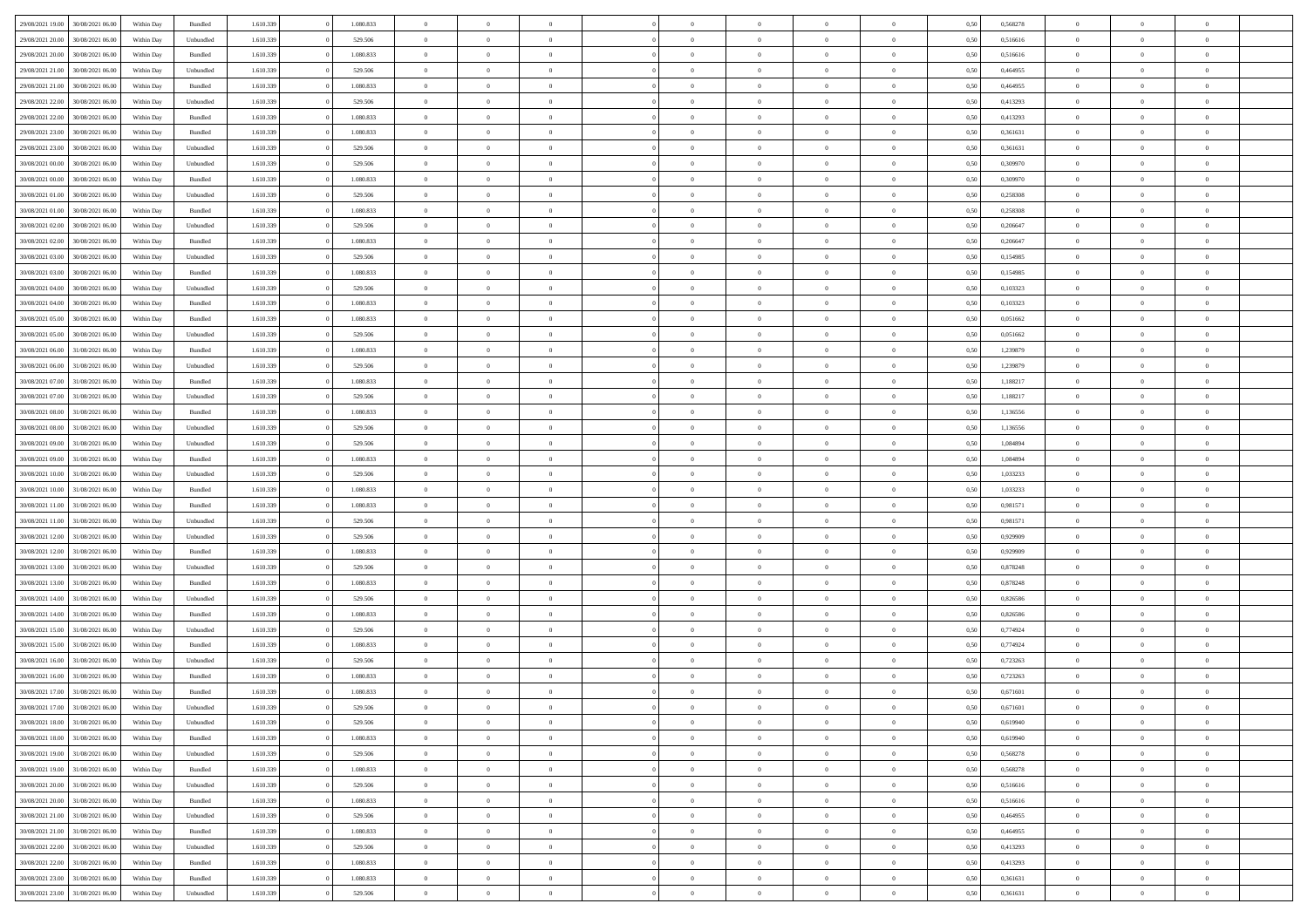| 31/08/2021 00:00 31/08/2021 06:00 Within Day |            | Unbundled | 1.610.339 | 529.506   |  |  |            |  | 0.50 | 0.309970 |  |  |
|----------------------------------------------|------------|-----------|-----------|-----------|--|--|------------|--|------|----------|--|--|
| 31/08/2021 00:00 31/08/2021 06:00            | Within Day | Bundled   | 1.610.339 | 1.080.833 |  |  |            |  |      | 0,309970 |  |  |
| 31/08/2021 01:00 31/08/2021 06:00            | Within Day | Unbundled | 1.610.339 | 529.506   |  |  | $\Omega$   |  |      | 0,258308 |  |  |
| 31/08/2021 01:00 31/08/2021 06:00            | Within Day | Bundled   | 1.610.339 | 1.080.833 |  |  |            |  |      | 0.258308 |  |  |
| 31/08/2021 02:00 31/08/2021 06:00            | Within Day | Unbundled | 1.610.339 | 529.506   |  |  |            |  |      | 0.206647 |  |  |
| 31/08/2021 02:00 31/08/2021 06:00            | Within Day | Bundled   | 1.610.339 | 1.080.833 |  |  |            |  |      | 0.206647 |  |  |
| 31/08/2021 03:00 31/08/2021 06:00            | Within Day | Unbundled | 1.610.339 | 529.506   |  |  |            |  | 0.51 | 0,154985 |  |  |
| 31/08/2021 03:00 31/08/2021 06:00            | Within Day | Bundled   | 1.610.339 | 1.080.833 |  |  |            |  |      | 0.154985 |  |  |
| 31/08/2021 04:00 31/08/2021 06:00            | Within Dav | Unbundled | 1.610.339 | 529.506   |  |  |            |  |      | 0.103323 |  |  |
| 31/08/2021 04:00 31/08/2021 06:00            | Within Day | Bundled   | 1.610.339 | 1.080.833 |  |  | $\sqrt{2}$ |  |      | 0.103323 |  |  |
| 31/08/2021 06:00 01/09/2021 06:00            | Within Day | Unbundled | 1.610.339 | 1.610.339 |  |  |            |  |      | 1,239879 |  |  |

(\*) GCV used for the purpose of the conversion does not corresponding to the actual GCV of the Gas Day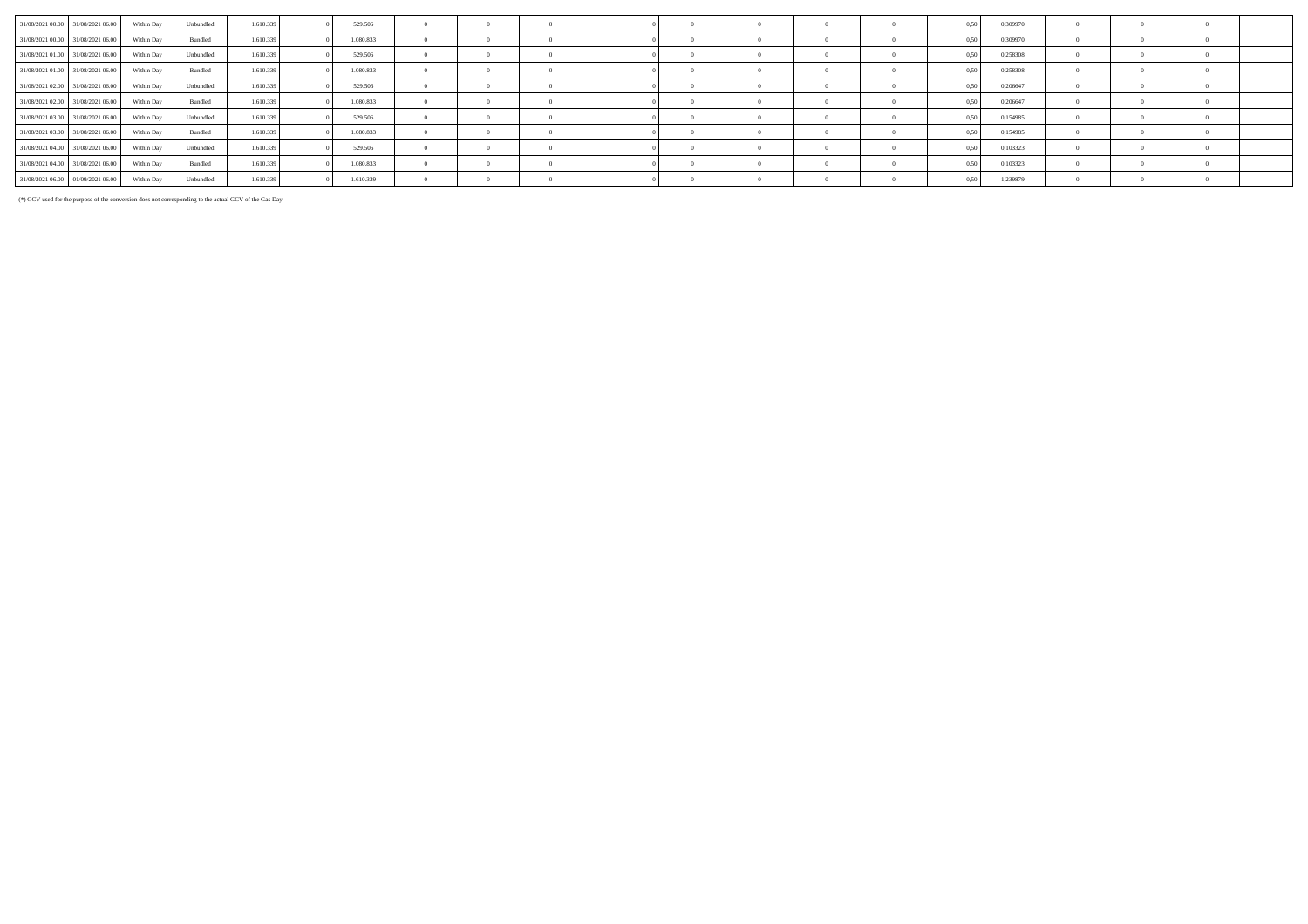## **SNAM RETE GAS**

**Transportation capacity at Entry Point interconnected with foreign pipelines**

**Update to 30/08/2021 of offered and assigned capacity in auction day-ahead and within-day**

**Thermal Year 2020/2021**

(Values in Scm/day (15° C; 1,01325 bar); Prices in c/Scm)

**Entry Point**

**GORIZIA**

|                  | Timeframe        |                     |                    |              |                      |           | <b>Offered capacity</b> |                | <b>Assigned capacity</b> | Day-Ahead               |                         | <b>Total Prices</b>              |                                  |                                             |                     |                         | <b>SRG Prices</b>                |                                |                          |             |
|------------------|------------------|---------------------|--------------------|--------------|----------------------|-----------|-------------------------|----------------|--------------------------|-------------------------|-------------------------|----------------------------------|----------------------------------|---------------------------------------------|---------------------|-------------------------|----------------------------------|--------------------------------|--------------------------|-------------|
|                  |                  | <b>Auction type</b> | Offered            | Transportati | Assigned<br>capacity |           |                         |                |                          | Interrupted<br>Capacity |                         |                                  |                                  |                                             | <b>Split factor</b> |                         |                                  |                                | <b>Auction</b>           | <b>Note</b> |
| From             | To               |                     | capacity type      | on capacity  | (before<br>auction)  | Firm      | Interruptible           | Firm           | Interruptible            | Interruptible           | Reserve price -<br>Firm | <b>Auction premium</b><br>- Firm | Reserve price -<br>Interruptible | <b>Auction premiun</b><br>$-$ Interruptible |                     | Reserve price -<br>Firm | <b>Auction</b><br>premium - Firm | Reserve price<br>Interruptible | premium<br>Interruptible |             |
| 01/08/2021 06:00 | 02/08/2021 06:00 | Day Ahead           | Bundled            | 3.600.000    |                      | 2.416.260 | $\overline{0}$          | $\overline{0}$ | $\overline{0}$           |                         | $\overline{0}$          | $\theta$                         | $\overline{0}$                   | $\mathbf{0}$                                | 0,50                | 0,005546                | $\overline{0}$                   | 0,005546                       | $\bf{0}$                 |             |
| 01/08/2021 06:00 | 02/08/2021 06:00 | Day Ahead           | Unbundled          | 3.600.000    |                      | 1.183.739 | $\overline{0}$          | $\overline{0}$ | $\overline{0}$           |                         | $\overline{0}$          | $\theta$                         | $\overline{0}$                   | $\mathbf{0}$                                | 0,50                | 0,005546                | $\overline{0}$                   | 0,005546                       | $\overline{0}$           |             |
| 02/08/2021 06:00 | 03/08/2021 06:00 | Day Ahead           | Bundled            | 3.600.000    |                      | 2.416.260 | $\overline{0}$          | $\Omega$       | $\Omega$                 |                         | $\Omega$                |                                  | $\Omega$                         | $\theta$                                    | 0,50                | 0,005546                | $\overline{0}$                   | 0,005546                       | $\theta$                 |             |
| 02/08/2021 06:00 | 03/08/2021 06:00 | Day Ahead           | Unbundled          | 3.600.000    |                      | 1.183.739 | $\overline{0}$          | $\overline{0}$ | $\overline{0}$           |                         | $\Omega$                | $\theta$                         | $\theta$                         | $\theta$                                    | 0,50                | 0,005546                | $\overline{0}$                   | 0.005546                       | $\theta$                 |             |
| 03/08/2021 06:00 | 04/08/2021 06:00 | Day Ahead           | Bundled            | 3.600.000    |                      | 2.416.260 | $\overline{0}$          | $\overline{0}$ | $\overline{0}$           |                         | $\overline{0}$          | $\theta$                         | $\overline{0}$                   | $\mathbf{0}$                                | 0,50                | 0,005546                | $\overline{0}$                   | 0,005546                       | $\bf{0}$                 |             |
| 03/08/2021 06:00 | 04/08/2021 06:00 | Day Ahead           | Unbundled          | 3.600,000    |                      | 1.183.739 | $\overline{0}$          | $\theta$       | $\theta$                 |                         | $\Omega$                | $\theta$                         | $\overline{0}$                   | $\theta$                                    | 0.50                | 0.005546                | $\overline{0}$                   | 0.005546                       | $\Omega$                 |             |
| 04/08/2021 06:00 | 05/08/2021 06:00 | Day Ahead           | Unbundled          | 3.600,000    |                      | 1.183.739 | $\overline{0}$          | $\theta$       | $\Omega$                 |                         | $\Omega$                | $\sqrt{2}$                       | $\theta$                         | $\theta$                                    | 0.50                | 0.005546                | $\overline{0}$                   | 0.005546                       | $\theta$                 |             |
| 04/08/2021 06:00 | 05/08/2021 06:00 | Day Ahead           | Bundled            | 3.600.000    |                      | 2.416.260 | $\overline{0}$          | $\theta$       | $\Omega$                 |                         | $\Omega$                | $\theta$                         | $\overline{0}$                   | $\Omega$                                    | 0,50                | 0,005546                | $\overline{0}$                   | 0,005546                       | $\Omega$                 |             |
| 05/08/2021 06:00 | 06/08/2021 06:00 | Day Ahead           | Bundled            | 3.600,000    |                      | 2.416.260 | $\overline{0}$          | $\Omega$       | $\Omega$                 |                         | $\Omega$                | $\sqrt{2}$                       | $\Omega$                         | $\Omega$                                    | 0.50                | 0.005546                | $\overline{0}$                   | 0.005546                       | $\theta$                 |             |
| 05/08/2021 06:00 | 06/08/2021 06:00 | Day Ahead           | Unbundled          | 3.600.000    |                      | 1.183.739 | $\theta$                | $\Omega$       | $\Omega$                 |                         | $\Omega$                |                                  | $\Omega$                         | $\theta$                                    | 0,50                | 0,005546                | $\Omega$                         | 0,005546                       | $\theta$                 |             |
| 06/08/2021 06:00 | 07/08/2021 06:00 | Day Ahead           | Bundled            | 3.600,000    |                      | 2.416.260 | $\overline{0}$          | $\Omega$       | $\Omega$                 |                         | $\Omega$                | $\theta$                         | $\theta$                         | $\theta$                                    | 0,50                | 0.005546                | $\overline{0}$                   | 0.005546                       | $\theta$                 |             |
| 06/08/2021 06:00 | 07/08/2021 06:00 | Day Ahead           | Unbundled          | 3.600.000    |                      | 1.183.739 | $\overline{0}$          | $\overline{0}$ | $\overline{0}$           |                         | $\overline{0}$          | $\overline{0}$                   | $\overline{0}$                   | $\overline{0}$                              | 0,50                | 0,005546                | $\overline{0}$                   | 0,005546                       | $\bf{0}$                 |             |
| 07/08/2021 06:00 | 08/08/2021 06:00 | Day Ahead           | Bundled            | 3.600,000    |                      | 2.416.260 | $\overline{0}$          | $\overline{0}$ | $\overline{0}$           |                         | $\Omega$                |                                  | $\overline{0}$                   | $\mathbf{0}$                                | 0.50                | 0.005546                | $\overline{0}$                   | 0.005546                       | $\Omega$                 |             |
| 07/08/2021 06:00 | 08/08/2021 06:00 | Day Ahead           | Unbundled          | 3.600,000    |                      | 1.183.739 | $\overline{0}$          | $\overline{0}$ | $\overline{0}$           |                         | $\overline{0}$          | $\theta$                         | $\overline{0}$                   | $\overline{0}$                              | 0.50                | 0,005546                | $\overline{0}$                   | 0,005546                       | $\Omega$                 |             |
| 08/08/2021 06:00 | 09/08/2021 06:00 | Day Ahead           | Unbundled          | 3.600.000    |                      | 1.183.739 | $\overline{0}$          | $\overline{0}$ | $\overline{0}$           |                         | $\theta$                | $\theta$                         | $\overline{0}$                   | $\mathbf{0}$                                | 0,50                | 0,005546                | $\overline{0}$                   | 0,005546                       | $\bf{0}$                 |             |
| 08/08/2021 06:00 | 09/08/2021 06:00 | Day Ahead           | <b>Bundled</b>     | 3.600,000    |                      | 2.416.260 | $\overline{0}$          | $\Omega$       | $\Omega$                 |                         | $\Omega$                |                                  | $\theta$                         | $\Omega$                                    | 0.50                | 0.005546                | $\Omega$                         | 0.005546                       | $\Omega$                 |             |
| 09/08/2021 06:00 | 10/08/2021 06:00 | Day Ahead           | Unbundled          | 3.600.000    |                      | 1.183.739 | $\overline{0}$          | $\Omega$       | $\Omega$                 |                         | $\Omega$                | $\sqrt{2}$                       | $\theta$                         | $\theta$                                    | 0,50                | 0,005546                | $\overline{0}$                   | 0,005546                       | $\theta$                 |             |
| 09/08/2021 06:00 | 10/08/2021 06:00 | Day Ahead           | Bundled            | 3.600.000    |                      | 2.416.260 | $\overline{0}$          | $\theta$       | $\overline{0}$           |                         | $\Omega$                | $\theta$                         | $\overline{0}$                   | $\mathbf{0}$                                | 0,50                | 0,005546                | $\overline{0}$                   | 0,005546                       | $\Omega$                 |             |
| 10/08/2021 06:00 | 11/08/2021 06:00 | Day Ahead           | $\mathbf B$ undled | 3.600,000    |                      | 2.416.260 | $\overline{0}$          | $\overline{0}$ | $\overline{0}$           |                         | $\overline{0}$          | $\theta$                         | $\overline{0}$                   | $\overline{0}$                              | 0.50                | 0.005546                | $\,$ 0 $\,$                      | 0.005546                       | $\Omega$                 |             |
| 10/08/2021 06:00 | 11/08/2021 06.0  | Day Ahead           | Unbundled          | 3.600.000    |                      | 1.183.739 | $\overline{0}$          | $\overline{0}$ | $\overline{0}$           |                         | $\Omega$                | $\theta$                         | $\overline{0}$                   | $\overline{0}$                              | 0,50                | 0,005546                | $\overline{0}$                   | 0,005546                       | $\Omega$                 |             |
| 11/08/2021 06:00 | 12/08/2021 06:00 | Day Ahead           | Bundled            | 3.600,000    |                      | 2.416.260 | $\overline{0}$          | $\Omega$       | $\Omega$                 |                         | $\Omega$                | $\theta$                         | $\theta$                         | $\theta$                                    | 0,50                | 0.005546                | $\overline{0}$                   | 0.005546                       | $\theta$                 |             |
| 11/08/2021 06:00 | 12/08/2021 06:00 | Day Ahead           | Unbundled          | 3.600.000    |                      | 1.183.739 | $\overline{0}$          | $\theta$       | $\Omega$                 |                         | $\Omega$                | $\theta$                         | $\overline{0}$                   | $\Omega$                                    | 0,50                | 0,005546                | $\overline{0}$                   | 0,005546                       | $\Omega$                 |             |
| 12/08/2021 06:00 | 13/08/2021 06:00 | Day Ahead           | Unbundled          | 3.600.000    |                      | 1.183.739 | $\overline{0}$          | $\overline{0}$ | $\overline{0}$           |                         | $\theta$                |                                  | $\overline{0}$                   | $\mathbf{0}$                                | 0.50                | 0,005546                | $\overline{0}$                   | 0,005546                       | $\bf{0}$                 |             |
| 12/08/2021 06:00 | 13/08/2021 06:00 | Day Ahead           | Bundled            | 3.600.000    |                      | 2.416.260 | $\overline{0}$          | $\theta$       | $\overline{0}$           |                         | $\Omega$                | $\theta$                         | $\theta$                         | $\overline{0}$                              | 0,50                | 0,005546                | $\overline{0}$                   | 0,005546                       | $\Omega$                 |             |
| 13/08/2021 06:00 | 14/08/2021 06:00 | Day Ahead           | Bundled            | 3.600.000    |                      | 2.416.260 | $\overline{0}$          | $\overline{0}$ | $\overline{0}$           |                         | $\overline{0}$          | $\theta$                         | $\overline{0}$                   | $\mathbf{0}$                                | 0,50                | 0,005546                | $\bf{0}$                         | 0,005546                       | $\bf{0}$                 |             |
| 13/08/2021 06:00 | 14/08/2021 06:00 | Day Ahead           | Unbundled          | 3.600.000    |                      | 1.183.739 | $\overline{0}$          | $\overline{0}$ | $\overline{0}$           |                         | $\Omega$                |                                  | $\overline{0}$                   | $\mathbf{0}$                                | 0,50                | 0,005546                | $\overline{0}$                   | 0,005546                       | $\Omega$                 |             |
| 14/08/2021 06:00 | 15/08/2021 06:00 | Day Ahead           | Unbundled          | 3.600.000    |                      | 1.183.739 | $\overline{0}$          | $\overline{0}$ | $\theta$                 |                         | $\Omega$                | $\theta$                         | $\overline{0}$                   | $\overline{0}$                              | 0,50                | 0,005546                | $\overline{0}$                   | 0,005546                       | $\Omega$                 |             |
| 14/08/2021 06:00 | 15/08/2021 06:00 | Day Ahead           | Bundled            | 3.600.000    |                      | 2.416.260 | $\overline{0}$          | $\theta$       | $\Omega$                 |                         | $\Omega$                | $\theta$                         | $\overline{0}$                   | $\Omega$                                    | 0,50                | 0,005546                | $\overline{0}$                   | 0,005546                       | $\Omega$                 |             |
| 15/08/2021 06:00 | 16/08/2021 06:00 | Day Ahead           | Bundled            | 3.600,000    |                      | 2.416.260 | $\overline{0}$          | $\Omega$       | $\Omega$                 |                         | $\Omega$                | $\sqrt{2}$                       | $\Omega$                         | $\theta$                                    | 0.50                | 0.005546                | $\overline{0}$                   | 0.005546                       | $\theta$                 |             |
| 15/08/2021 06:00 | 16/08/2021 06.0  | Day Ahead           | Unbundled          | 3.600.000    |                      | 1.183.739 | $\overline{0}$          | $\overline{0}$ | $\overline{0}$           |                         | $\Omega$                | $\sim$                           | $\overline{0}$                   | $\mathbf{0}$                                | 0,50                | 0,005546                | $\overline{0}$                   | 0,005546                       | $\bf{0}$                 |             |
| 16/08/2021 06:00 | 17/08/2021 06:00 | Day Ahead           | Unbundled          | 3.600,000    |                      | 1.183.739 | $\overline{0}$          | $\Omega$       | $\overline{0}$           |                         | $\Omega$                | $\theta$                         | $\overline{0}$                   | $\overline{0}$                              | 0,50                | 0.005546                | $\overline{0}$                   | 0.005546                       | $\theta$                 |             |
| 16/08/2021 06:00 | 17/08/2021 06:00 | Day Ahead           | Bundled            | 3.600,000    |                      | 2.416.260 | $\overline{0}$          | $\Omega$       | $\overline{0}$           |                         | $\overline{0}$          | $\theta$                         | $\overline{0}$                   | $\overline{0}$                              | 0.50                | 0.005546                | $\overline{0}$                   | 0.005546                       | $\Omega$                 |             |
| 17/08/2021 06:00 | 18/08/2021 06:00 | Day Ahead           | Bundled            | 3.600.000    |                      | 2.416.260 | $\overline{0}$          | $\Omega$       | $\Omega$                 |                         | $\Omega$                |                                  | $\Omega$                         | $\theta$                                    | 0.50                | 0,005546                | $\overline{0}$                   | 0,005546                       | $\Omega$                 |             |
| 17/08/2021 06:00 | 18/08/2021 06:00 | Day Ahead           | Unbundled          | 3.600,000    |                      | 1.183.739 | $\overline{0}$          | $\overline{0}$ | $\overline{0}$           |                         | $\Omega$                | $\theta$                         | $\overline{0}$                   | $\overline{0}$                              | 0.50                | 0.005546                | $\overline{0}$                   | 0.005546                       | $\Omega$                 |             |
| 18/08/2021 06:00 | 19/08/2021 06:00 | Day Ahead           | Bundled            | 3.600.000    |                      | 2.416.260 | $\overline{0}$          | $\overline{0}$ | $\overline{0}$           |                         | $\Omega$                | $\theta$                         | $\overline{0}$                   | $\mathbf{0}$                                | 0,50                | 0,005546                | $\overline{0}$                   | 0,005546                       | $\overline{0}$           |             |
| 18/08/2021 06:00 | 19/08/2021 06:00 | Day Ahead           | Unbundled          | 3.600.000    |                      | 1.183.739 | $\overline{0}$          | $\Omega$       | $\Omega$                 |                         |                         |                                  | $\Omega$                         | $\theta$                                    | 0,50                | 0,005546                | $\overline{0}$                   | 0,005546                       | $\Omega$                 |             |
| 19/08/2021 06:00 | 20/08/2021 06:00 | Day Ahead           | Bundled            | 3.600.000    |                      | 2.416.260 | $\overline{0}$          | $\overline{0}$ | $\Omega$                 |                         | $\Omega$                |                                  | $\Omega$                         | $\Omega$                                    | 0,50                | 0,005546                | $\overline{0}$                   | 0,005546                       | $\Omega$                 |             |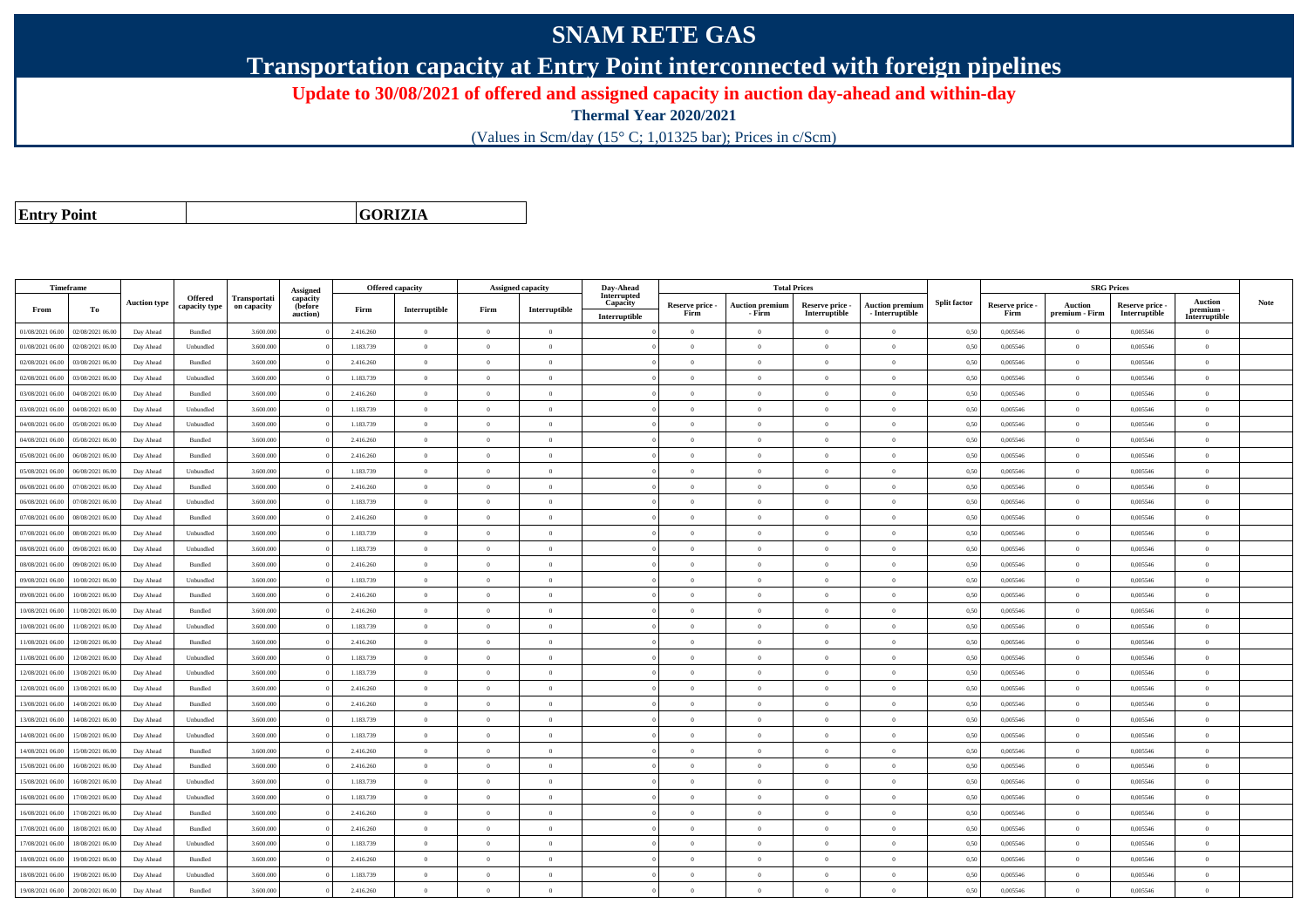| 19/08/2021 06:00                  | 20/08/2021 06:00 | Day Ahead  | Unbundled | 3.600.000 | 1.183.739 | $\overline{0}$ | $\overline{0}$ |                |                | $\theta$       | $\theta$       | $\overline{0}$ | 0,50 | 0,005546 | $\bf{0}$          | 0,005546       | $\overline{0}$ |  |
|-----------------------------------|------------------|------------|-----------|-----------|-----------|----------------|----------------|----------------|----------------|----------------|----------------|----------------|------|----------|-------------------|----------------|----------------|--|
| 20/08/2021 06:00                  | 21/08/2021 06.00 | Day Ahead  | Bundled   | 3.600.000 | 2.416.260 | $\overline{0}$ | $\overline{0}$ | $\overline{0}$ | $\Omega$       | $\bf{0}$       | $\overline{0}$ | $\bf{0}$       | 0,50 | 0,005546 | $\bf{0}$          | 0,005546       | $\overline{0}$ |  |
|                                   |                  |            |           |           |           |                |                |                |                |                |                |                |      |          |                   |                |                |  |
| 20/08/2021 06:00                  | 21/08/2021 06:00 | Day Ahead  | Unbundled | 3.600,000 | 1.183.739 | $\overline{0}$ | $\overline{0}$ | $\overline{0}$ | $\overline{0}$ | $\bf{0}$       | $\overline{0}$ | $\mathbf{0}$   | 0.50 | 0.005546 | $\bf{0}$          | 0.005546       | $\bf{0}$       |  |
| 21/08/2021 06:00                  | 22/08/2021 06:00 | Day Ahead  | Unbundled | 3.600.000 | 1.183.739 | $\overline{0}$ | $\overline{0}$ | $\overline{0}$ | $\overline{0}$ | $\bf{0}$       | $\overline{0}$ | $\theta$       | 0,50 | 0,005546 | $\,$ 0 $\,$       | 0,005546       | $\overline{0}$ |  |
| 21/08/2021 06:00                  | 22/08/2021 06.00 | Day Ahead  | Bundled   | 3.600.000 | 2.416.260 | $\overline{0}$ | $\overline{0}$ | $\Omega$       |                | $\bf{0}$       | $\overline{0}$ | $\bf{0}$       | 0,50 | 0,005546 | $\bf{0}$          | 0,005546       | $\overline{0}$ |  |
| 22/08/2021 06:00                  | 23/08/2021 06:00 | Day Ahead  | Unbundled | 3.600,000 | 1.183.739 | $\overline{0}$ | $\overline{0}$ | $\Omega$       | $\Omega$       | $\overline{0}$ | $\overline{0}$ | $\mathbf{0}$   | 0.50 | 0.005546 | $\bf{0}$          | 0.005546       | $\bf{0}$       |  |
| 22/08/2021 06:00                  | 23/08/2021 06:00 | Day Ahead  | Bundled   | 3.600.000 | 2.416.260 | $\overline{0}$ | $\overline{0}$ | $\overline{0}$ | $\overline{0}$ | $\bf{0}$       | $\overline{0}$ | $\bf{0}$       | 0,50 | 0,005546 | $\,$ 0 $\,$       | 0,005546       | $\overline{0}$ |  |
| 23/08/2021 06:00                  | 24/08/2021 06.0  | Day Ahead  | Bundled   | 3.600.000 | 2.416.260 | $\overline{0}$ | $\overline{0}$ | $\Omega$       |                | $\bf{0}$       | $\overline{0}$ | $\bf{0}$       | 0,50 | 0,005546 | $\bf{0}$          | 0,005546       | $\bf{0}$       |  |
| 23/08/2021 06:00                  | 24/08/2021 06:00 | Day Ahead  | Unbundled | 3.600.000 | 1.183.739 | $\overline{0}$ | $\overline{0}$ | $\overline{0}$ | $\overline{0}$ | $\overline{0}$ | $\overline{0}$ | $\bf{0}$       | 0.50 | 0.005546 | $\bf{0}$          | 0.005546       | $\bf{0}$       |  |
| 24/08/2021 06:00                  | 25/08/2021 06:00 | Day Ahead  | Bundled   | 3.600.000 | 2.416.260 | $\overline{0}$ | $\overline{0}$ | $\overline{0}$ | $\overline{0}$ | $\bf{0}$       | $\overline{0}$ | $\bf{0}$       | 0,50 | 0,005546 | $\,$ 0 $\,$       | 0,005546       | $\overline{0}$ |  |
| 24/08/2021 06:00                  | 25/08/2021 06.0  | Day Ahead  | Unbundled | 3.600.000 | 1.183.739 | $\overline{0}$ | $\overline{0}$ | $\overline{0}$ |                | $\bf{0}$       | $\overline{0}$ | $\bf{0}$       | 0,50 | 0,005546 | $\bf{0}$          | 0,005546       | $\bf{0}$       |  |
| 25/08/2021 06:00                  | 26/08/2021 06:00 |            | Unbundled | 3.600,000 | 1.183.739 | $\overline{0}$ | $\overline{0}$ | $\overline{0}$ | $\overline{0}$ | $\bf{0}$       | $\overline{0}$ | $\mathbf{0}$   | 0.50 | 0.005546 | $\,$ 0 $\,$       | 0.005546       | $\bf{0}$       |  |
|                                   |                  | Day Ahead  |           |           |           |                |                |                |                |                |                |                |      |          |                   |                |                |  |
| 25/08/2021 06:00                  | 26/08/2021 06:00 | Day Ahead  | Bundled   | 3.600.000 | 2.416.260 | $\overline{0}$ | $\overline{0}$ | $\overline{0}$ | $\overline{0}$ | $\bf{0}$       | $\overline{0}$ | $\theta$       | 0,50 | 0,005546 | $\,$ 0 $\,$       | 0,005546       | $\overline{0}$ |  |
| 26/08/2021 06:00                  | 27/08/2021 06.00 | Day Ahead  | Bundled   | 3.600.000 | 2.416.260 | $\overline{0}$ | $\overline{0}$ | $\overline{0}$ |                | $\bf{0}$       | $\overline{0}$ | $\bf{0}$       | 0,50 | 0,005546 | $\bf{0}$          | 0,005546       | $\overline{0}$ |  |
| 26/08/2021 06:00                  | 27/08/2021 06:00 | Day Ahead  | Unbundled | 3.600.000 | 1.183.739 | $\overline{0}$ | $\overline{0}$ | $\Omega$       | $\Omega$       | $\overline{0}$ | $\overline{0}$ | $\mathbf{0}$   | 0.50 | 0.005546 | $\bf{0}$          | 0.005546       | $\bf{0}$       |  |
| 27/08/2021 06:00                  | 28/08/2021 06:00 | Day Ahead  | Bundled   | 3.600.000 | 2.416.260 | $\overline{0}$ | $\overline{0}$ | $\overline{0}$ | $\overline{0}$ | $\bf{0}$       | $\overline{0}$ | $\bf{0}$       | 0,50 | 0,005546 | $\,$ 0 $\,$       | 0,005546       | $\overline{0}$ |  |
| 27/08/2021 06:00                  | 28/08/2021 06.00 | Day Ahead  | Unbundled | 3.600.000 | 1.183.739 | $\overline{0}$ | $\overline{0}$ | $\overline{0}$ |                | $\bf{0}$       | $\overline{0}$ | $\bf{0}$       | 0,50 | 0,005546 | $\bf{0}$          | 0,005546       | $\overline{0}$ |  |
| 28/08/2021 06:00                  | 29/08/2021 06:00 | Day Ahead  | Bundled   | 3.600.000 | 2.416.260 | $\overline{0}$ | $\overline{0}$ | $\overline{0}$ | $\overline{0}$ | $\bf{0}$       | $\overline{0}$ | $\bf{0}$       | 0.50 | 0.005546 | $\bf{0}$          | 0.005546       | $\bf{0}$       |  |
| 28/08/2021 06:00                  | 29/08/2021 06:00 | Day Ahead  | Unbundled | 3.600.000 | 1.183.739 | $\overline{0}$ | $\overline{0}$ | $\overline{0}$ | $\overline{0}$ | $\bf{0}$       | $\overline{0}$ | $\bf{0}$       | 0,50 | 0,005546 | $\,$ 0 $\,$       | 0,005546       | $\overline{0}$ |  |
| 29/08/2021 06:00                  | 30/08/2021 06.00 | Day Ahead  | Bundled   | 3.600.000 | 2.416.260 | $\overline{0}$ | $\bf{0}$       | $\overline{0}$ |                | $\bf{0}$       | $\overline{0}$ | $\bf{0}$       | 0,50 | 0,005546 | $\bf{0}$          | 0,005546       | $\bf{0}$       |  |
| 29/08/2021 06:00                  | 30/08/2021 06:00 | Day Ahead  | Unbundled | 3.600,000 | 1.183.739 | $\overline{0}$ | $\overline{0}$ | $\overline{0}$ | $\overline{0}$ | $\bf{0}$       | $\overline{0}$ | $\mathbf{0}$   | 0.50 | 0.005546 | $\bf{0}$          | 0.005546       | $\bf{0}$       |  |
| 30/08/2021 06:00                  | 31/08/2021 06:00 | Day Ahead  | Bundled   | 3.600.000 | 2.416.260 | $\overline{0}$ | $\overline{0}$ | $\overline{0}$ | $\overline{0}$ | $\bf{0}$       | $\overline{0}$ | $\theta$       | 0,50 | 0,005546 | $\,$ 0 $\,$       | 0,005546       | $\overline{0}$ |  |
|                                   | 31/08/2021 06.00 |            | Unbundled | 3.600.000 | 1.183.739 | $\overline{0}$ | $\overline{0}$ | $\overline{0}$ |                | $\bf{0}$       | $\overline{0}$ | $\bf{0}$       | 0,50 | 0,005546 | $\bf{0}$          | 0,005546       | $\overline{0}$ |  |
| 30/08/2021 06:00                  |                  | Day Ahead  |           |           |           |                |                |                |                |                |                |                |      |          |                   |                |                |  |
| 31/08/2021 06:00                  | 01/09/2021 06:00 | Day Ahead  | Unbundled | 3.600.000 | 1.183.739 | $\overline{0}$ | $\overline{0}$ | $\Omega$       | $\Omega$       | $\overline{0}$ | $\overline{0}$ | $\mathbf{0}$   | 0.50 | 0.005546 | $\bf{0}$          | 0.005546       | $\bf{0}$       |  |
| 31/08/2021 06:00                  | 01/09/2021 06:00 | Day Ahead  | Bundled   | 3.600.000 | 2.416.260 | $\overline{0}$ | $\overline{0}$ | $\overline{0}$ | $\overline{0}$ | $\bf{0}$       | $\overline{0}$ | $\bf{0}$       | 0,50 | 0,005546 | $\,$ 0 $\,$       | 0,005546       | $\overline{0}$ |  |
| 01/08/2021 06:00                  | 02/08/2021 06.00 | Within Day | Bundled   | 3.600.000 | 2.416.260 | $\overline{0}$ | $\overline{0}$ | $\overline{0}$ |                | $\bf{0}$       | $\overline{0}$ | $\bf{0}$       | 0,50 | 0,554618 | $\bf{0}$          | $\overline{0}$ | $\bf{0}$       |  |
| 01/08/2021 06:00                  | 02/08/2021 06:00 | Within Day | Unbundled | 3.600.000 | 1.183.739 | $\overline{0}$ | $\overline{0}$ | $\overline{0}$ | $\overline{0}$ | $\bf{0}$       | $\overline{0}$ | $\bf{0}$       | 0.50 | 0.554618 | $\bf{0}$          | $\overline{0}$ | $\bf{0}$       |  |
| 01/08/2021 07:00                  | 02/08/2021 06:00 | Within Day | Unbundled | 3.600.000 | 1.134.416 | $\overline{0}$ | $\overline{0}$ | $\overline{0}$ | $\overline{0}$ | $\bf{0}$       | $\overline{0}$ | $\bf{0}$       | 0,50 | 0,554618 | $\,$ 0 $\,$       | $\overline{0}$ | $\overline{0}$ |  |
| 01/08/2021 07:00                  | 02/08/2021 06.00 | Within Day | Bundled   | 3.600.000 | 2.315.582 | $\overline{0}$ | $\bf{0}$       | $\overline{0}$ | $\overline{0}$ | $\bf{0}$       | $\overline{0}$ | $\bf{0}$       | 0,50 | 0,554618 | $\bf{0}$          | $\overline{0}$ | $\bf{0}$       |  |
| 01/08/2021 08:00                  | 02/08/2021 06:00 | Within Day | Unbundled | 3.600,000 | 1.085.094 | $\overline{0}$ | $\overline{0}$ | $\overline{0}$ | $\overline{0}$ | $\bf{0}$       | $\overline{0}$ | $\mathbf{0}$   | 0.50 | 0.554618 | $\bf{0}$          | $\overline{0}$ | $\bf{0}$       |  |
| 01/08/2021 08:00                  | 02/08/2021 06:00 | Within Dav | Bundled   | 3.600.000 | 2.214.905 | $\overline{0}$ | $\overline{0}$ | $\overline{0}$ | $\Omega$       | $\overline{0}$ | $\overline{0}$ | $\bf{0}$       | 0,50 | 0.554618 | $\mathbf{0}$      | $\overline{0}$ | $\overline{0}$ |  |
| 01/08/2021 09:00                  | 02/08/2021 06.00 | Within Day | Bundled   | 3.600.000 | 2.114.227 | $\overline{0}$ | $\overline{0}$ | $\overline{0}$ |                | $\bf{0}$       | $\overline{0}$ | $\bf{0}$       | 0,50 | 0,554618 | $\bf{0}$          | $\overline{0}$ | $\bf{0}$       |  |
| 01/08/2021 09:00                  | 02/08/2021 06:00 | Within Day | Unbundled | 3.600.000 | 1.035.771 | $\overline{0}$ | $\overline{0}$ | $\overline{0}$ | $\Omega$       | $\overline{0}$ | $\overline{0}$ | $\mathbf{0}$   | 0.50 | 0.554618 | $\bf{0}$          | $\overline{0}$ | $\bf{0}$       |  |
| 01/08/2021 11:00                  | 02/08/2021 06:00 | Within Dav | Unbundled | 3.600.000 | 937.126   | $\overline{0}$ | $\overline{0}$ | $\theta$       | $\Omega$       | $\overline{0}$ | $\overline{0}$ | $\bf{0}$       | 0,50 | 0,554618 | $\mathbf{0}$      | $\overline{0}$ | $\overline{0}$ |  |
|                                   |                  |            |           |           |           | $\overline{0}$ | $\overline{0}$ | $\overline{0}$ |                |                |                |                |      |          |                   |                |                |  |
| 01/08/2021 11:00                  | 02/08/2021 06.00 | Within Day | Bundled   | 3.600.000 | 1.912.872 |                |                |                |                | $\bf{0}$       | $\overline{0}$ | $\bf{0}$       | 0,50 | 0,554618 | $\bf{0}$          | $\overline{0}$ | $\bf{0}$       |  |
| 01/08/2021 12:00                  | 02/08/2021 06:00 | Within Day | Unbundled | 3.600,000 | 887.804   | $\overline{0}$ | $\overline{0}$ | $\overline{0}$ | $\overline{0}$ | $\bf{0}$       | $\overline{0}$ | $\bf{0}$       | 0.50 | 0.554618 | $\bf{0}$          | $\overline{0}$ | $\bf{0}$       |  |
| 01/08/2021 12:00                  | 02/08/2021 06:00 | Within Dav | Bundled   | 3.600.000 | 1.812.195 | $\overline{0}$ | $\overline{0}$ | $\overline{0}$ | $\Omega$       | $\overline{0}$ | $\overline{0}$ | $\overline{0}$ | 0,50 | 0.554618 | $\mathbf{0}$      | $\overline{0}$ | $\overline{0}$ |  |
| 01/08/2021 13:00                  | 02/08/2021 06.00 | Within Day | Unbundled | 3.600.000 | 838.481   | $\overline{0}$ | $\overline{0}$ | $\overline{0}$ | $\overline{0}$ | $\bf{0}$       | $\overline{0}$ | $\bf{0}$       | 0,50 | 0,554619 | $\bf{0}$          | $\overline{0}$ | $\bf{0}$       |  |
| 01/08/2021 13:00                  | 02/08/2021 06:00 | Within Day | Bundled   | 3.600,000 | 1.711.517 | $\overline{0}$ | $\overline{0}$ | $\overline{0}$ | $\overline{0}$ | $\bf{0}$       | $\overline{0}$ | $\mathbf{0}$   | 0.50 | 0.554619 | $\bf{0}$          | $\overline{0}$ | $\bf{0}$       |  |
| 01/08/2021 14:00                  | 02/08/2021 06:00 | Within Dav | Unbundled | 3.600.000 | 789.159   | $\overline{0}$ | $\overline{0}$ | $\theta$       | $\Omega$       | $\overline{0}$ | $\overline{0}$ | $\overline{0}$ | 0,50 | 0,554618 | $\mathbf{0}$      | $\overline{0}$ | $\overline{0}$ |  |
| 01/08/2021 14:00                  | 02/08/2021 06.00 | Within Day | Bundled   | 3.600.000 | 1.610.840 | $\overline{0}$ | $\bf{0}$       | $\overline{0}$ | $\Omega$       | $\bf{0}$       | $\overline{0}$ | $\bf{0}$       | 0,50 | 0,554618 | $\bf{0}$          | $\overline{0}$ | $\bf{0}$       |  |
| 01/08/2021 15:00                  | 02/08/2021 06:00 | Within Day | Unbundled | 3.600.000 | 739.836   | $\overline{0}$ | $\overline{0}$ | $\Omega$       | $\Omega$       | $\overline{0}$ | $\overline{0}$ | $\theta$       | 0.50 | 0.554618 | $\bf{0}$          | $\overline{0}$ | $\bf{0}$       |  |
| 01/08/2021 15:00                  | 02/08/2021 06:00 | Within Dav | Bundled   | 3.600.000 | 1.510.162 | $\overline{0}$ | $\Omega$       | $\theta$       | $\Omega$       | $\overline{0}$ | $\overline{0}$ | $\theta$       | 0.50 | 0,554618 | $\mathbf{0}$      | $\overline{0}$ | $\overline{0}$ |  |
| 01/08/2021 16:00                  | 02/08/2021 06:00 | Within Day | Bundled   | 3.600.000 | 1.409.485 | $\overline{0}$ | $\bf{0}$       | $\overline{0}$ | $\overline{0}$ | $\bf{0}$       | $\overline{0}$ | $\bf{0}$       | 0,50 | 0,554618 | $\bf{0}$          | $\overline{0}$ | $\bf{0}$       |  |
| 01/08/2021 16:00                  | 02/08/2021 06:00 | Within Day | Unbundled | 3.600.000 | 690.514   | $\bf{0}$       | $\Omega$       |                |                |                |                |                | 0,50 | 0,554618 | $\Omega$          | $\Omega$       |                |  |
| 01/08/2021 17:00 02/08/2021 06:00 |                  | Within Day | Unbundled | 3.600.000 | 641.192   | $\overline{0}$ | $\overline{0}$ | $\overline{0}$ | $\Omega$       | $\overline{0}$ | $\overline{0}$ | $\overline{0}$ | 0,50 | 0,554618 | $\overline{0}$    | $\theta$       | $\bf{0}$       |  |
|                                   |                  |            |           |           |           |                |                |                |                |                |                |                |      |          |                   |                |                |  |
| 01/08/2021 17:00                  | 02/08/2021 06:00 | Within Day | Bundled   | 3.600.000 | 1.308.807 | $\overline{0}$ | $\overline{0}$ | $\overline{0}$ | $\overline{0}$ | $\overline{0}$ | $\overline{0}$ | $\bf{0}$       | 0,50 | 0,554618 | $\bf{0}$          | $\bf{0}$       | $\bf{0}$       |  |
| 01/08/2021 18:00                  | 02/08/2021 06:00 | Within Day | Unbundled | 3.600.000 | 591.869   | $\overline{0}$ | $\overline{0}$ | $\overline{0}$ | $\overline{0}$ | $\overline{0}$ | $\overline{0}$ | $\bf{0}$       | 0.50 | 0.554619 | $\hspace{0.1mm}0$ | $\overline{0}$ | $\,$ 0 $\,$    |  |
| 01/08/2021 18:00                  | 02/08/2021 06:00 | Within Day | Bundled   | 3.600.000 | 1.208.130 | $\overline{0}$ | $\overline{0}$ | $\overline{0}$ | $\overline{0}$ | $\overline{0}$ | $\overline{0}$ | $\mathbf{0}$   | 0,50 | 0,554619 | $\overline{0}$    | $\overline{0}$ | $\bf{0}$       |  |
| 01/08/2021 19:00                  | 02/08/2021 06:00 | Within Day | Unbundled | 3.600.000 | 542.547   | $\overline{0}$ | $\overline{0}$ | $\overline{0}$ | $\overline{0}$ | $\bf{0}$       | $\overline{0}$ | $\bf{0}$       | 0,50 | 0,554618 | $\,0\,$           | $\bf{0}$       | $\bf{0}$       |  |
| 01/08/2021 19:00                  | 02/08/2021 06:00 | Within Day | Bundled   | 3.600,000 | 1.107.452 | $\overline{0}$ | $\overline{0}$ | $\overline{0}$ | $\overline{0}$ | $\,$ 0 $\,$    | $\overline{0}$ | $\mathbf{0}$   | 0.50 | 0.554618 | $\,$ 0 $\,$       | $\bf{0}$       | $\bf{0}$       |  |
| 01/08/2021 20:00                  | 02/08/2021 06:00 | Within Day | Unbundled | 3.600.000 | 493.224   | $\overline{0}$ | $\overline{0}$ | $\overline{0}$ | $\overline{0}$ | $\overline{0}$ | $\overline{0}$ | $\overline{0}$ | 0,50 | 0,554618 | $\overline{0}$    | $\overline{0}$ | $\bf{0}$       |  |
| 01/08/2021 20:00                  | 02/08/2021 06:00 | Within Day | Bundled   | 3.600.000 | 1.006.775 | $\overline{0}$ | $\overline{0}$ | $\overline{0}$ | $\overline{0}$ | $\,$ 0         | $\overline{0}$ | $\bf{0}$       | 0,50 | 0,554618 | $\,$ 0 $\,$       | $\overline{0}$ | $\bf{0}$       |  |
| 01/08/2021 21:00                  | 02/08/2021 06:00 | Within Day | Unbundled | 3.600.000 | 443.902   | $\overline{0}$ | $\overline{0}$ | $\overline{0}$ | $\overline{0}$ | $\,$ 0 $\,$    | $\overline{0}$ | $\overline{0}$ | 0.50 | 0.554619 | $\mathbf{0}$      | $\,$ 0 $\,$    | $\bf{0}$       |  |
| 01/08/2021 21:00                  | 02/08/2021 06:00 | Within Day | Bundled   | 3.600.000 | 906.097   | $\overline{0}$ | $\overline{0}$ | $\overline{0}$ | $\overline{0}$ | $\overline{0}$ | $\overline{0}$ | $\overline{0}$ | 0,50 | 0,554619 | $\overline{0}$    | $\theta$       | $\bf{0}$       |  |
| 01/08/2021 22.00                  | 02/08/2021 06:00 | Within Day | Bundled   | 3.600.000 | 805.420   | $\overline{0}$ | $\bf{0}$       | $\overline{0}$ | $\overline{0}$ | $\bf{0}$       | $\overline{0}$ | $\bf{0}$       | 0,50 | 0,554618 | $\,$ 0 $\,$       | $\bf{0}$       | $\bf{0}$       |  |
|                                   |                  |            |           |           |           |                |                |                |                |                |                |                |      |          |                   |                |                |  |
| 01/08/2021 22:00 02/08/2021 06:00 |                  | Within Day | Unbundled | 3.600.000 | 394.579   | $\,$ 0 $\,$    | $\overline{0}$ | $\overline{0}$ | $\overline{0}$ | $\,$ 0 $\,$    | $\overline{0}$ | $\mathbf{0}$   | 0,50 | 0,554618 | $\hspace{0.1mm}0$ | $\overline{0}$ | $\,$ 0 $\,$    |  |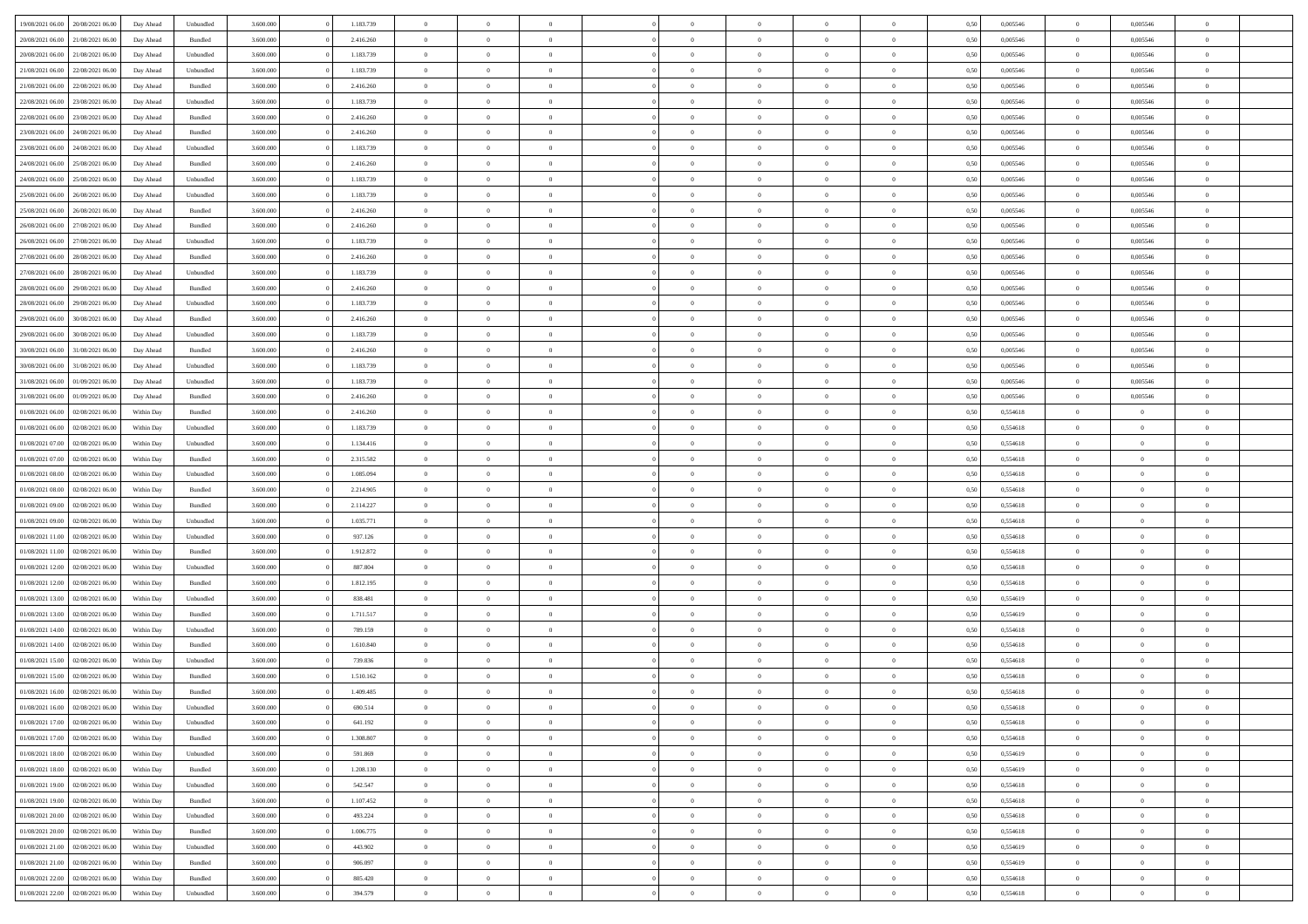| 01/08/2021 23:00                  | 02/08/2021 06:00 | Within Dav | Unbundled          | 3.600.000 | 345.257   | $\overline{0}$ | $\Omega$       |                | $\Omega$       | $\Omega$       | $\Omega$       | $\theta$       | 0,50 | 0,554618 | $\theta$       | $\theta$       | $\theta$       |  |
|-----------------------------------|------------------|------------|--------------------|-----------|-----------|----------------|----------------|----------------|----------------|----------------|----------------|----------------|------|----------|----------------|----------------|----------------|--|
| 01/08/2021 23:00                  | 02/08/2021 06:00 | Within Day | Bundled            | 3.600.000 | 704.742   | $\overline{0}$ | $\theta$       | $\overline{0}$ | $\overline{0}$ | $\bf{0}$       | $\overline{0}$ | $\bf{0}$       | 0,50 | 0,554618 | $\theta$       | $\theta$       | $\overline{0}$ |  |
| 02/08/2021 00:00                  | 02/08/2021 06:00 | Within Day | Unbundled          | 3.600.000 | 295.934   | $\overline{0}$ | $\bf{0}$       | $\overline{0}$ | $\bf{0}$       | $\bf{0}$       | $\bf{0}$       | $\mathbf{0}$   | 0,50 | 0,554619 | $\overline{0}$ | $\overline{0}$ | $\overline{0}$ |  |
| 02/08/2021 00:00                  | 02/08/2021 06:00 | Within Dav | Bundled            | 3.600,000 | 604.065   | $\overline{0}$ | $\overline{0}$ | $\overline{0}$ | $\overline{0}$ | $\bf{0}$       | $\overline{0}$ | $\overline{0}$ | 0.50 | 0.554619 | $\theta$       | $\theta$       | $\overline{0}$ |  |
| 02/08/2021 01:00                  | 02/08/2021 06:00 |            |                    | 3.600.000 | 246.612   | $\overline{0}$ | $\theta$       | $\overline{0}$ | $\overline{0}$ | $\bf{0}$       | $\overline{0}$ |                |      | 0,554618 | $\theta$       | $\theta$       | $\overline{0}$ |  |
|                                   |                  | Within Day | Unbundled          |           |           |                |                |                |                |                |                | $\bf{0}$       | 0,50 |          |                |                |                |  |
| 02/08/2021 01:00                  | 02/08/2021 06:00 | Within Day | Bundled            | 3.600.000 | 503.387   | $\overline{0}$ | $\overline{0}$ | $\overline{0}$ | $\bf{0}$       | $\overline{0}$ | $\overline{0}$ | $\mathbf{0}$   | 0,50 | 0,554618 | $\overline{0}$ | $\overline{0}$ | $\bf{0}$       |  |
| 02/08/2021 02:00                  | 02/08/2021 06:00 | Within Dav | Unbundled          | 3.600.000 | 197.289   | $\overline{0}$ | $\overline{0}$ | $\overline{0}$ | $\overline{0}$ | $\overline{0}$ | $\overline{0}$ | $\overline{0}$ | 0.50 | 0,554620 | $\theta$       | $\theta$       | $\overline{0}$ |  |
| 02/08/2021 02:00                  | 02/08/2021 06:00 | Within Day | Bundled            | 3.600.000 | 402.710   | $\overline{0}$ | $\theta$       | $\overline{0}$ | $\overline{0}$ | $\bf{0}$       | $\overline{0}$ | $\bf{0}$       | 0,50 | 0,554620 | $\theta$       | $\theta$       | $\overline{0}$ |  |
| 02/08/2021 03:00                  | 02/08/2021 06:00 | Within Day | Bundled            | 3.600.000 | 302.032   | $\overline{0}$ | $\overline{0}$ | $\overline{0}$ | $\bf{0}$       | $\bf{0}$       | $\bf{0}$       | $\bf{0}$       | 0,50 | 0,554619 | $\,0\,$        | $\overline{0}$ | $\overline{0}$ |  |
| 02/08/2021 03:00                  | 02/08/2021 06:00 | Within Dav | Unbundled          | 3.600.000 | 147.967   | $\overline{0}$ | $\overline{0}$ | $\overline{0}$ | $\overline{0}$ | $\overline{0}$ | $\overline{0}$ | $\overline{0}$ | 0.50 | 0.554619 | $\theta$       | $\overline{0}$ | $\overline{0}$ |  |
|                                   |                  |            |                    |           |           |                |                |                |                |                |                |                |      |          |                |                |                |  |
| 02/08/2021 04:00                  | 02/08/2021 06:00 | Within Day | Unbundled          | 3.600.000 | 98.644    | $\overline{0}$ | $\theta$       | $\overline{0}$ | $\overline{0}$ | $\bf{0}$       | $\overline{0}$ | $\bf{0}$       | 0,50 | 0,554617 | $\,$ 0 $\,$    | $\theta$       | $\overline{0}$ |  |
| 02/08/2021 04:00                  | 02/08/2021 06:00 | Within Day | Bundled            | 3.600.000 | 201.355   | $\overline{0}$ | $\overline{0}$ | $\overline{0}$ | $\bf{0}$       | $\bf{0}$       | $\bf{0}$       | $\mathbf{0}$   | 0,50 | 0,554617 | $\overline{0}$ | $\overline{0}$ | $\bf{0}$       |  |
| 02/08/2021 06:00                  | 03/08/2021 06:00 | Within Day | Unbundled          | 3.600.000 | 1.183.739 | $\overline{0}$ | $\overline{0}$ | $\overline{0}$ | $\overline{0}$ | $\bf{0}$       | $\overline{0}$ | $\overline{0}$ | 0.50 | 0.554618 | $\theta$       | $\theta$       | $\overline{0}$ |  |
| 02/08/2021 06:00                  | 03/08/2021 06:00 | Within Day | Bundled            | 3.600.000 | 2.416.260 | $\overline{0}$ | $\theta$       | $\overline{0}$ | $\overline{0}$ | $\bf{0}$       | $\overline{0}$ | $\bf{0}$       | 0,50 | 0,554618 | $\theta$       | $\theta$       | $\overline{0}$ |  |
| 02/08/2021 10:00                  | 03/08/2021 06:00 | Within Day | Unbundled          | 3.600.000 | 986.449   | $\overline{0}$ | $\overline{0}$ | $\overline{0}$ | $\overline{0}$ | $\overline{0}$ | $\overline{0}$ | $\mathbf{0}$   | 0,50 | 0,554619 | $\bf{0}$       | $\overline{0}$ | $\bf{0}$       |  |
|                                   |                  |            |                    |           |           |                |                |                |                | $\overline{0}$ |                |                |      |          | $\theta$       | $\overline{0}$ | $\overline{0}$ |  |
| 02/08/2021 10:00                  | 03/08/2021 06:00 | Within Dav | Bundled            | 3.600.000 | 2.013.550 | $\overline{0}$ | $\overline{0}$ | $\overline{0}$ | $\overline{0}$ |                | $\overline{0}$ | $\overline{0}$ | 0.50 | 0.554619 |                |                |                |  |
| 02/08/2021 11:00                  | 03/08/2021 06:00 | Within Day | Unbundled          | 3.600.000 | 937.126   | $\overline{0}$ | $\theta$       | $\overline{0}$ | $\overline{0}$ | $\bf{0}$       | $\overline{0}$ | $\bf{0}$       | 0,50 | 0,554618 | $\theta$       | $\theta$       | $\overline{0}$ |  |
| 02/08/2021 11:00                  | 03/08/2021 06:00 | Within Day | Bundled            | 3.600.000 | 1.912.872 | $\overline{0}$ | $\overline{0}$ | $\overline{0}$ | $\overline{0}$ | $\bf{0}$       | $\overline{0}$ | $\mathbf{0}$   | 0,50 | 0,554618 | $\,0\,$        | $\overline{0}$ | $\overline{0}$ |  |
| 02/08/2021 12:00                  | 03/08/2021 06:00 | Within Day | Unbundled          | 3.600.000 | 887.804   | $\overline{0}$ | $\overline{0}$ | $\overline{0}$ | $\overline{0}$ | $\overline{0}$ | $\overline{0}$ | $\overline{0}$ | 0.50 | 0.554618 | $\theta$       | $\overline{0}$ | $\overline{0}$ |  |
| 02/08/2021 12:00                  | 03/08/2021 06:00 | Within Day | Bundled            | 3.600.000 | 1.812.195 | $\overline{0}$ | $\theta$       | $\overline{0}$ | $\overline{0}$ | $\bf{0}$       | $\overline{0}$ | $\bf{0}$       | 0,50 | 0,554618 | $\,$ 0 $\,$    | $\overline{0}$ | $\overline{0}$ |  |
| 02/08/2021 13:00                  | 03/08/2021 06:00 | Within Day | Bundled            | 3.600.000 | 1.711.517 | $\overline{0}$ | $\overline{0}$ | $\overline{0}$ | $\overline{0}$ | $\bf{0}$       | $\overline{0}$ | $\bf{0}$       | 0,50 | 0,554619 | $\bf{0}$       | $\overline{0}$ | $\overline{0}$ |  |
| 02/08/2021 13:00                  | 03/08/2021 06:00 |            | Unbundled          | 3.600,000 | 838.481   | $\overline{0}$ | $\overline{0}$ | $\overline{0}$ |                | $\bf{0}$       | $\overline{0}$ |                | 0.50 | 0.554619 | $\theta$       | $\overline{0}$ | $\overline{0}$ |  |
|                                   |                  | Within Day |                    |           |           |                |                |                | $\overline{0}$ |                |                | $\overline{0}$ |      |          |                |                |                |  |
| 02/08/2021 14:00                  | 03/08/2021 06:00 | Within Day | Unbundled          | 3.600.000 | 789.159   | $\overline{0}$ | $\theta$       | $\overline{0}$ | $\overline{0}$ | $\bf{0}$       | $\overline{0}$ | $\bf{0}$       | 0,50 | 0,554618 | $\theta$       | $\overline{0}$ | $\overline{0}$ |  |
| 02/08/2021 14:00                  | 03/08/2021 06:00 | Within Day | Bundled            | 3.600.000 | 1.610.840 | $\overline{0}$ | $\bf{0}$       | $\overline{0}$ | $\bf{0}$       | $\overline{0}$ | $\overline{0}$ | $\mathbf{0}$   | 0,50 | 0,554618 | $\overline{0}$ | $\overline{0}$ | $\bf{0}$       |  |
| 02/08/2021 15:00                  | 03/08/2021 06:00 | Within Dav | Unbundled          | 3.600.000 | 739.836   | $\overline{0}$ | $\overline{0}$ | $\overline{0}$ | $\overline{0}$ | $\overline{0}$ | $\overline{0}$ | $\overline{0}$ | 0.50 | 0.554618 | $\theta$       | $\theta$       | $\overline{0}$ |  |
| 02/08/2021 15:00                  | 03/08/2021 06:00 | Within Day | Bundled            | 3.600.000 | 1.510.162 | $\overline{0}$ | $\theta$       | $\overline{0}$ | $\overline{0}$ | $\bf{0}$       | $\overline{0}$ | $\bf{0}$       | 0,50 | 0,554618 | $\theta$       | $\theta$       | $\overline{0}$ |  |
| 02/08/2021 16:00                  | 03/08/2021 06:00 | Within Day | Unbundled          | 3.600.000 | 690.514   | $\overline{0}$ | $\overline{0}$ | $\overline{0}$ | $\bf{0}$       | $\bf{0}$       | $\bf{0}$       | $\bf{0}$       | 0,50 | 0,554618 | $\,0\,$        | $\overline{0}$ | $\overline{0}$ |  |
|                                   |                  |            |                    |           |           |                |                |                |                | $\overline{0}$ |                |                |      |          | $\theta$       | $\overline{0}$ | $\overline{0}$ |  |
| 02/08/2021 16:00                  | 03/08/2021 06:00 | Within Day | Bundled            | 3.600.000 | 1.409.485 | $\overline{0}$ | $\overline{0}$ | $\overline{0}$ | $\overline{0}$ |                | $\overline{0}$ | $\overline{0}$ | 0.50 | 0.554618 |                |                |                |  |
| 02/08/2021 17:00                  | 03/08/2021 06:00 | Within Day | Unbundled          | 3.600.000 | 641.192   | $\overline{0}$ | $\theta$       | $\overline{0}$ | $\overline{0}$ | $\bf{0}$       | $\overline{0}$ | $\bf{0}$       | 0,50 | 0,554618 | $\,$ 0 $\,$    | $\overline{0}$ | $\overline{0}$ |  |
| 02/08/2021 17:00                  | 03/08/2021 06:00 | Within Day | Bundled            | 3.600.000 | 1.308.807 | $\overline{0}$ | $\overline{0}$ | $\overline{0}$ | $\bf{0}$       | $\bf{0}$       | $\bf{0}$       | $\bf{0}$       | 0,50 | 0,554618 | $\overline{0}$ | $\overline{0}$ | $\bf{0}$       |  |
| 02/08/2021 18:00                  | 03/08/2021 06:00 | Within Day | Unbundled          | 3.600.000 | 591.869   | $\overline{0}$ | $\Omega$       | $\overline{0}$ | $\Omega$       | $\Omega$       | $\overline{0}$ | $\overline{0}$ | 0,50 | 0,554619 | $\,0\,$        | $\theta$       | $\theta$       |  |
| 02/08/2021 18:00                  | 03/08/2021 06:00 | Within Day | Bundled            | 3.600.000 | 1.208.130 | $\overline{0}$ | $\theta$       | $\overline{0}$ | $\overline{0}$ | $\bf{0}$       | $\overline{0}$ | $\bf{0}$       | 0,50 | 0,554619 | $\,$ 0 $\,$    | $\theta$       | $\overline{0}$ |  |
| 02/08/2021 19:00                  | 03/08/2021 06:00 | Within Day | Bundled            | 3.600.000 | 1.107.452 | $\overline{0}$ | $\overline{0}$ | $\overline{0}$ | $\overline{0}$ | $\bf{0}$       | $\overline{0}$ | $\mathbf{0}$   | 0,50 | 0,554618 | $\overline{0}$ | $\overline{0}$ | $\bf{0}$       |  |
| 02/08/2021 19:00                  | 03/08/2021 06:00 |            | Unbundled          | 3.600,000 | 542.547   | $\overline{0}$ | $\Omega$       | $\Omega$       | $\Omega$       | $\bf{0}$       | $\overline{0}$ | $\overline{0}$ | 0.50 | 0.554618 | $\theta$       | $\theta$       | $\theta$       |  |
|                                   |                  | Within Day |                    |           |           |                |                |                |                |                |                |                |      |          |                |                |                |  |
| 02/08/2021 20:00                  | 03/08/2021 06:00 | Within Day | Unbundled          | 3.600.000 | 493.224   | $\overline{0}$ | $\theta$       | $\overline{0}$ | $\overline{0}$ | $\bf{0}$       | $\overline{0}$ | $\bf{0}$       | 0,50 | 0,554618 | $\,$ 0 $\,$    | $\theta$       | $\overline{0}$ |  |
| 02/08/2021 20.00                  | 03/08/2021 06:00 | Within Day | Bundled            | 3.600.000 | 1.006.775 | $\overline{0}$ | $\overline{0}$ | $\overline{0}$ | $\overline{0}$ | $\bf{0}$       | $\overline{0}$ | $\bf{0}$       | 0,50 | 0,554618 | $\,0\,$        | $\overline{0}$ | $\overline{0}$ |  |
| 02/08/2021 21:00                  | 03/08/2021 06:00 | Within Day | Unbundled          | 3.600,000 | 443.902   | $\overline{0}$ | $\Omega$       | $\overline{0}$ | $\Omega$       | $\theta$       | $\theta$       | $\overline{0}$ | 0.50 | 0.554619 | $\theta$       | $\theta$       | $\theta$       |  |
| 02/08/2021 21:00                  | 03/08/2021 06:00 | Within Day | Bundled            | 3.600.000 | 906.097   | $\overline{0}$ | $\theta$       | $\overline{0}$ | $\overline{0}$ | $\bf{0}$       | $\overline{0}$ | $\bf{0}$       | 0,50 | 0,554619 | $\,$ 0 $\,$    | $\overline{0}$ | $\overline{0}$ |  |
| 02/08/2021 22.00                  | 03/08/2021 06:00 | Within Day | Unbundled          | 3.600.000 | 394.579   | $\overline{0}$ | $\overline{0}$ | $\overline{0}$ | $\overline{0}$ | $\bf{0}$       | $\overline{0}$ | $\bf{0}$       | 0,50 | 0,554618 | $\overline{0}$ | $\overline{0}$ | $\overline{0}$ |  |
| 02/08/2021 22:00                  | 03/08/2021 06:00 | Within Day | Bundled            | 3.600.000 | 805.420   | $\overline{0}$ | $\Omega$       | $\overline{0}$ | $\Omega$       | $\Omega$       | $\overline{0}$ | $\overline{0}$ | 0,50 | 0,554618 | $\,0\,$        | $\theta$       | $\theta$       |  |
|                                   |                  |            |                    |           |           |                |                |                |                |                |                |                |      |          |                |                |                |  |
| 02/08/2021 23:00                  | 03/08/2021 06:00 | Within Day | Unbundled          | 3.600.000 | 345.257   | $\overline{0}$ | $\theta$       | $\overline{0}$ | $\overline{0}$ | $\bf{0}$       | $\overline{0}$ | $\bf{0}$       | 0,50 | 0,554618 | $\,$ 0 $\,$    | $\overline{0}$ | $\overline{0}$ |  |
| 02/08/2021 23.00                  | 03/08/2021 06:00 | Within Day | Bundled            | 3.600.000 | 704.742   | $\overline{0}$ | $\overline{0}$ | $\overline{0}$ | $\overline{0}$ | $\bf{0}$       | $\overline{0}$ | $\mathbf{0}$   | 0,50 | 0,554618 | $\overline{0}$ | $\overline{0}$ | $\bf{0}$       |  |
| 03/08/2021 00:00                  | 03/08/2021 06:00 | Within Day | Unbundled          | 3.600,000 | 295.934   | $\overline{0}$ | $\Omega$       | $\Omega$       | $\Omega$       | $\Omega$       | $\Omega$       | $\overline{0}$ | 0.50 | 0.554619 | $\theta$       | $\theta$       | $\theta$       |  |
| 03/08/2021 00:00                  | 03/08/2021 06:00 | Within Day | Bundled            | 3.600.000 | 604.065   | $\overline{0}$ | $\overline{0}$ | $\overline{0}$ | $\bf{0}$       | $\,$ 0         | $\overline{0}$ | $\bf{0}$       | 0,50 | 0,554619 | $\,0\,$        | $\,$ 0 $\,$    | $\overline{0}$ |  |
| 03/08/2021 01:00 03/08/2021 06:00 |                  | Within Day | $\mathbf B$ undled | 3.600.000 | 503.387   | $\bf{0}$       | $\bf{0}$       |                |                |                |                |                | 0,50 | 0,554618 | $\bf{0}$       | $\overline{0}$ |                |  |
| 03/08/2021 01:00                  | 03/08/2021 06:00 | Within Day | Unbundled          | 3.600.000 | 246.612   | $\overline{0}$ | $\overline{0}$ | $\overline{0}$ | $\Omega$       | $\overline{0}$ | $\overline{0}$ | $\overline{0}$ | 0.50 | 0.554618 | $\theta$       | $\theta$       | $\theta$       |  |
| 03/08/2021 02:00                  | 03/08/2021 06:00 | Within Day | Unbundled          | 3.600.000 | 197.289   | $\overline{0}$ | $\bf{0}$       | $\overline{0}$ | $\overline{0}$ | $\,$ 0 $\,$    | $\overline{0}$ | $\,$ 0 $\,$    | 0,50 | 0,554620 | $\,$ 0 $\,$    | $\,$ 0 $\,$    | $\,$ 0         |  |
|                                   |                  |            |                    |           |           |                |                |                |                |                |                |                |      |          |                |                |                |  |
| 03/08/2021 02:00                  | 03/08/2021 06:00 | Within Day | Bundled            | 3.600.000 | 402.710   | $\overline{0}$ | $\overline{0}$ | $\overline{0}$ | $\overline{0}$ | $\overline{0}$ | $\overline{0}$ | $\mathbf{0}$   | 0,50 | 0,554620 | $\overline{0}$ | $\bf{0}$       | $\overline{0}$ |  |
| 03/08/2021 03:00                  | 03/08/2021 06:00 | Within Day | Unbundled          | 3.600.000 | 147.967   | $\overline{0}$ | $\overline{0}$ | $\overline{0}$ | $\Omega$       | $\overline{0}$ | $\overline{0}$ | $\overline{0}$ | 0,50 | 0,554619 | $\overline{0}$ | $\theta$       | $\overline{0}$ |  |
| 03/08/2021 03:00                  | 03/08/2021 06:00 | Within Day | Bundled            | 3.600.000 | 302.032   | $\overline{0}$ | $\,$ 0         | $\overline{0}$ | $\bf{0}$       | $\,$ 0 $\,$    | $\overline{0}$ | $\mathbf{0}$   | 0,50 | 0,554619 | $\,$ 0 $\,$    | $\overline{0}$ | $\,$ 0         |  |
| 03/08/2021 04:00                  | 03/08/2021 06:00 | Within Day | Unbundled          | 3.600.000 | 98.644    | $\overline{0}$ | $\overline{0}$ | $\overline{0}$ | $\overline{0}$ | $\overline{0}$ | $\overline{0}$ | $\mathbf{0}$   | 0,50 | 0,554617 | $\overline{0}$ | $\overline{0}$ | $\bf{0}$       |  |
| 03/08/2021 04:00                  | 03/08/2021 06:00 | Within Day | Bundled            | 3.600,000 | 201.355   | $\overline{0}$ | $\overline{0}$ | $\overline{0}$ | $\overline{0}$ | $\overline{0}$ | $\overline{0}$ | $\bf{0}$       | 0.50 | 0,554617 | $\overline{0}$ | $\theta$       | $\overline{0}$ |  |
| 03/08/2021 05:00                  | 03/08/2021 06:00 | Within Day | Unbundled          | 3.600.000 | 49.322    | $\overline{0}$ | $\,$ 0         | $\overline{0}$ | $\bf{0}$       | $\bf{0}$       | $\bf{0}$       | $\bf{0}$       | 0,50 | 0,554622 | $\,$ 0 $\,$    | $\overline{0}$ | $\overline{0}$ |  |
|                                   |                  |            |                    |           |           |                |                |                |                |                |                |                |      |          |                |                |                |  |
| 03/08/2021 05:00                  | 03/08/2021 06:00 | Within Day | Bundled            | 3.600.000 | 100.677   | $\overline{0}$ | $\bf{0}$       | $\overline{0}$ | $\overline{0}$ | $\overline{0}$ | $\overline{0}$ | $\mathbf{0}$   | 0,50 | 0,554622 | $\overline{0}$ | $\overline{0}$ | $\bf{0}$       |  |
| 03/08/2021 06:00                  | 04/08/2021 06:00 | Within Day | Bundled            | 3.600,000 | 2.416.260 | $\overline{0}$ | $\overline{0}$ | $\overline{0}$ | $\Omega$       | $\overline{0}$ | $\overline{0}$ | $\overline{0}$ | 0.50 | 0,554618 | $\overline{0}$ | $\overline{0}$ | $\overline{0}$ |  |
| 03/08/2021 06:00                  | 04/08/2021 06:00 | Within Day | Unbundled          | 3.600.000 | 1.183.739 | $\overline{0}$ | $\bf{0}$       | $\overline{0}$ | $\overline{0}$ | $\bf{0}$       | $\bf{0}$       | $\mathbf{0}$   | 0,50 | 0,554618 | $\,$ 0 $\,$    | $\,$ 0 $\,$    | $\bf{0}$       |  |
| 03/08/2021 07:00                  | 04/08/2021 06:00 | Within Day | Unbundled          | 3.600.000 | 1.134.416 | $\overline{0}$ | $\bf{0}$       | $\overline{0}$ | $\overline{0}$ | $\bf{0}$       | $\bf{0}$       | $\bf{0}$       | 0,50 | 0,554618 | $\overline{0}$ | $\overline{0}$ | $\bf{0}$       |  |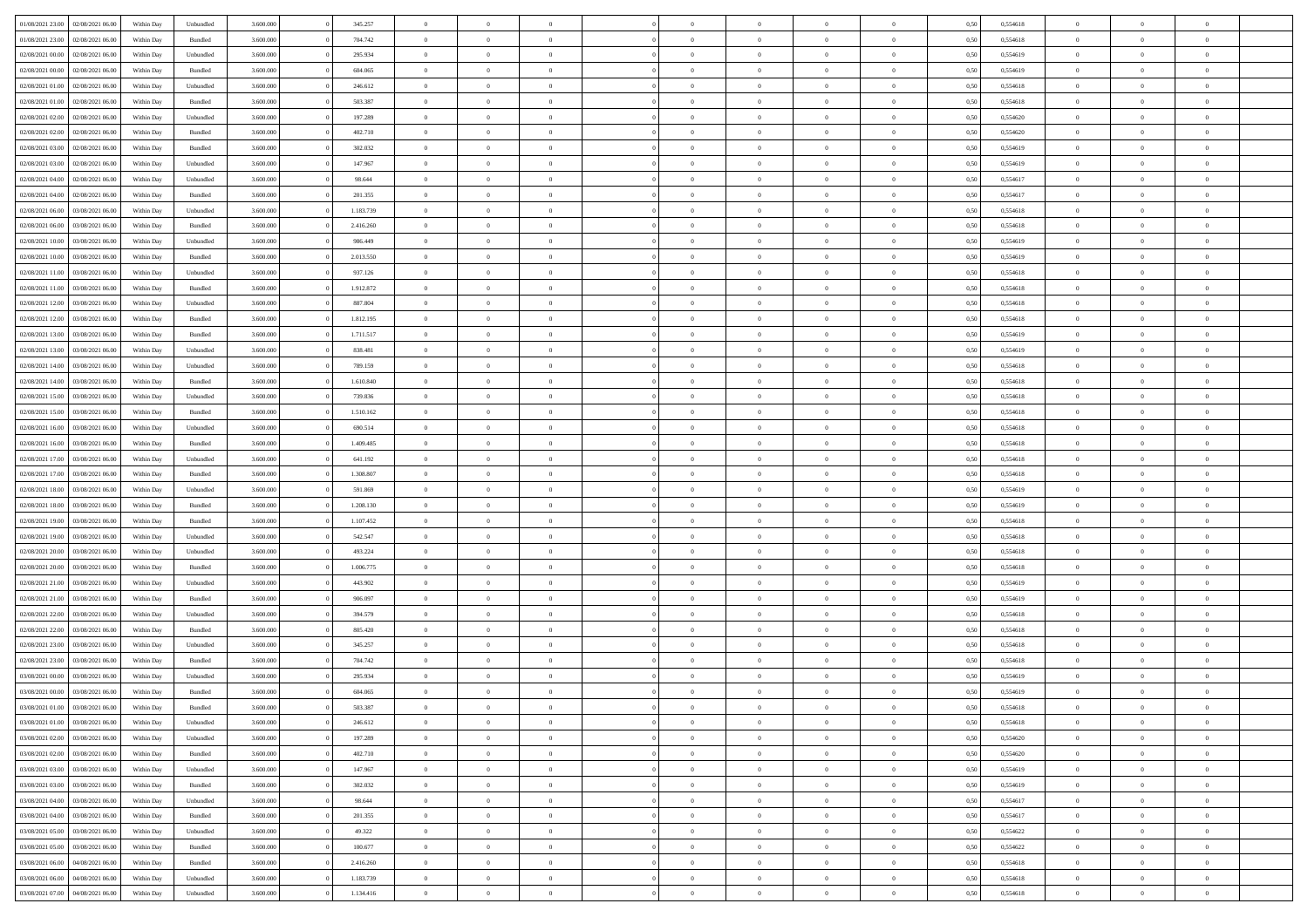| 03/08/2021 07:00                  | 04/08/2021 06:00 | Within Day | Bundled   | 3.600.000 | 2.315.582 | $\overline{0}$ | $\Omega$       |                | $\Omega$       | $\Omega$       | $\theta$       | $\theta$       | 0,50 | 0,554618 | $\theta$       | $\theta$       | $\theta$       |  |
|-----------------------------------|------------------|------------|-----------|-----------|-----------|----------------|----------------|----------------|----------------|----------------|----------------|----------------|------|----------|----------------|----------------|----------------|--|
| 03/08/2021 08:00                  | 04/08/2021 06:00 | Within Day | Unbundled | 3.600.000 | 1.085.094 | $\overline{0}$ | $\theta$       | $\overline{0}$ | $\overline{0}$ | $\bf{0}$       | $\overline{0}$ | $\bf{0}$       | 0,50 | 0,554618 | $\theta$       | $\theta$       | $\overline{0}$ |  |
| 03/08/2021 08:00                  | 04/08/2021 06:00 | Within Day | Bundled   | 3.600.000 | 2.214.905 | $\overline{0}$ | $\overline{0}$ | $\overline{0}$ | $\bf{0}$       | $\bf{0}$       | $\bf{0}$       | $\bf{0}$       | 0,50 | 0,554618 | $\overline{0}$ | $\overline{0}$ | $\overline{0}$ |  |
| 03/08/2021 09:00                  | 04/08/2021 06:00 | Within Dav | Unbundled | 3.600.000 | 1.035.771 | $\overline{0}$ | $\overline{0}$ | $\overline{0}$ | $\overline{0}$ | $\bf{0}$       | $\overline{0}$ | $\overline{0}$ | 0.50 | 0.554618 | $\theta$       | $\theta$       | $\overline{0}$ |  |
|                                   |                  |            |           |           |           |                |                |                |                |                |                |                |      |          |                |                |                |  |
| 03/08/2021 09:00                  | 04/08/2021 06:00 | Within Day | Bundled   | 3.600.000 | 2.114.227 | $\overline{0}$ | $\theta$       | $\overline{0}$ | $\overline{0}$ | $\bf{0}$       | $\overline{0}$ | $\bf{0}$       | 0,50 | 0,554618 | $\theta$       | $\theta$       | $\overline{0}$ |  |
| 03/08/2021 10:00                  | 04/08/2021 06:00 | Within Day | Unbundled | 3.600.000 | 986.449   | $\overline{0}$ | $\bf{0}$       | $\overline{0}$ | $\bf{0}$       | $\overline{0}$ | $\overline{0}$ | $\mathbf{0}$   | 0,50 | 0,554619 | $\overline{0}$ | $\overline{0}$ | $\bf{0}$       |  |
| 03/08/2021 10:00                  | 04/08/2021 06:00 | Within Dav | Bundled   | 3.600.000 | 2.013.550 | $\overline{0}$ | $\overline{0}$ | $\overline{0}$ | $\overline{0}$ | $\overline{0}$ | $\overline{0}$ | $\overline{0}$ | 0.50 | 0,554619 | $\theta$       | $\overline{0}$ | $\overline{0}$ |  |
| 03/08/2021 11:00                  | 04/08/2021 06:00 | Within Day | Unbundled | 3.600.000 | 937.126   | $\overline{0}$ | $\theta$       | $\overline{0}$ | $\overline{0}$ | $\bf{0}$       | $\overline{0}$ | $\bf{0}$       | 0,50 | 0,554618 | $\theta$       | $\theta$       | $\overline{0}$ |  |
| 03/08/2021 11:00                  | 04/08/2021 06:00 | Within Day | Bundled   | 3.600.000 | 1.912.872 | $\overline{0}$ | $\overline{0}$ | $\overline{0}$ | $\bf{0}$       | $\bf{0}$       | $\bf{0}$       | $\bf{0}$       | 0,50 | 0,554618 | $\,0\,$        | $\overline{0}$ | $\overline{0}$ |  |
| 03/08/2021 12:00                  | 04/08/2021 06:00 | Within Dav | Bundled   | 3.600.000 | 1.812.195 | $\overline{0}$ | $\overline{0}$ | $\overline{0}$ | $\overline{0}$ | $\overline{0}$ | $\overline{0}$ | $\overline{0}$ | 0.50 | 0.554618 | $\theta$       | $\overline{0}$ | $\overline{0}$ |  |
|                                   |                  |            |           |           |           |                |                |                |                |                |                |                |      |          |                |                |                |  |
| 03/08/2021 12:00                  | 04/08/2021 06:00 | Within Day | Unbundled | 3.600.000 | 887.804   | $\overline{0}$ | $\theta$       | $\overline{0}$ | $\overline{0}$ | $\bf{0}$       | $\overline{0}$ | $\bf{0}$       | 0,50 | 0,554618 | $\,$ 0 $\,$    | $\overline{0}$ | $\overline{0}$ |  |
| 03/08/2021 13:00                  | 04/08/2021 06:00 | Within Day | Unbundled | 3.600.000 | 838.481   | $\overline{0}$ | $\overline{0}$ | $\overline{0}$ | $\bf{0}$       | $\bf{0}$       | $\bf{0}$       | $\bf{0}$       | 0,50 | 0,554619 | $\overline{0}$ | $\overline{0}$ | $\overline{0}$ |  |
| 03/08/2021 13:00                  | 04/08/2021 06:00 | Within Day | Bundled   | 3.600.000 | 1.711.517 | $\overline{0}$ | $\overline{0}$ | $\overline{0}$ | $\overline{0}$ | $\bf{0}$       | $\overline{0}$ | $\overline{0}$ | 0.50 | 0.554619 | $\theta$       | $\theta$       | $\overline{0}$ |  |
| 03/08/2021 14:00                  | 04/08/2021 06:00 | Within Day | Unbundled | 3.600.000 | 789.159   | $\overline{0}$ | $\theta$       | $\overline{0}$ | $\overline{0}$ | $\bf{0}$       | $\overline{0}$ | $\bf{0}$       | 0,50 | 0,554618 | $\theta$       | $\theta$       | $\overline{0}$ |  |
| 03/08/2021 14:00                  | 04/08/2021 06:00 | Within Day | Bundled   | 3.600.000 | 1.610.840 | $\overline{0}$ | $\overline{0}$ | $\overline{0}$ | $\overline{0}$ | $\overline{0}$ | $\overline{0}$ | $\mathbf{0}$   | 0,50 | 0,554618 | $\overline{0}$ | $\overline{0}$ | $\bf{0}$       |  |
| 03/08/2021 15:00                  | 04/08/2021 06:00 | Within Dav | Unbundled | 3.600.000 | 739.836   | $\overline{0}$ | $\overline{0}$ | $\overline{0}$ |                | $\overline{0}$ | $\overline{0}$ | $\overline{0}$ | 0.50 | 0.554618 | $\theta$       | $\overline{0}$ | $\overline{0}$ |  |
|                                   |                  |            |           |           |           |                |                |                | $\overline{0}$ |                |                |                |      |          |                |                |                |  |
| 03/08/2021 15:00                  | 04/08/2021 06:00 | Within Day | Bundled   | 3.600.000 | 1.510.162 | $\overline{0}$ | $\theta$       | $\overline{0}$ | $\overline{0}$ | $\bf{0}$       | $\overline{0}$ | $\bf{0}$       | 0,50 | 0,554618 | $\theta$       | $\theta$       | $\overline{0}$ |  |
| 03/08/2021 16:00                  | 04/08/2021 06:00 | Within Day | Unbundled | 3.600.000 | 690.514   | $\overline{0}$ | $\overline{0}$ | $\overline{0}$ | $\overline{0}$ | $\bf{0}$       | $\overline{0}$ | $\bf{0}$       | 0,50 | 0,554618 | $\,0\,$        | $\overline{0}$ | $\overline{0}$ |  |
| 03/08/2021 16:00                  | 04/08/2021 06:00 | Within Day | Bundled   | 3.600.000 | 1.409.485 | $\overline{0}$ | $\overline{0}$ | $\overline{0}$ | $\overline{0}$ | $\overline{0}$ | $\overline{0}$ | $\overline{0}$ | 0.50 | 0,554618 | $\theta$       | $\overline{0}$ | $\overline{0}$ |  |
| 03/08/2021 17:00                  | 04/08/2021 06:00 | Within Day | Unbundled | 3.600.000 | 641.192   | $\overline{0}$ | $\theta$       | $\overline{0}$ | $\overline{0}$ | $\bf{0}$       | $\overline{0}$ | $\bf{0}$       | 0,50 | 0,554618 | $\,$ 0 $\,$    | $\theta$       | $\overline{0}$ |  |
| 03/08/2021 17:00                  | 04/08/2021 06:00 | Within Day | Bundled   | 3.600.000 | 1.308.807 | $\overline{0}$ | $\overline{0}$ | $\overline{0}$ | $\overline{0}$ | $\bf{0}$       | $\overline{0}$ | $\bf{0}$       | 0,50 | 0,554618 | $\bf{0}$       | $\overline{0}$ | $\overline{0}$ |  |
| 03/08/2021 18:00                  | 04/08/2021 06:00 | Within Day | Bundled   | 3.600,000 | 1.208.130 | $\overline{0}$ | $\overline{0}$ | $\overline{0}$ | $\overline{0}$ | $\bf{0}$       | $\overline{0}$ | $\overline{0}$ | 0.50 | 0.554619 | $\theta$       | $\overline{0}$ | $\overline{0}$ |  |
|                                   |                  |            |           |           |           |                |                |                |                |                |                |                |      |          |                |                |                |  |
| 03/08/2021 18:00                  | 04/08/2021 06:00 | Within Day | Unbundled | 3.600.000 | 591.869   | $\overline{0}$ | $\theta$       | $\overline{0}$ | $\overline{0}$ | $\bf{0}$       | $\overline{0}$ | $\bf{0}$       | 0,50 | 0,554619 | $\,$ 0 $\,$    | $\overline{0}$ | $\overline{0}$ |  |
| 03/08/2021 19:00                  | 04/08/2021 06:00 | Within Day | Unbundled | 3.600.000 | 542.547   | $\overline{0}$ | $\bf{0}$       | $\overline{0}$ | $\overline{0}$ | $\overline{0}$ | $\overline{0}$ | $\mathbf{0}$   | 0,50 | 0,554618 | $\overline{0}$ | $\overline{0}$ | $\bf{0}$       |  |
| 03/08/2021 19:00                  | 04/08/2021 06:00 | Within Dav | Bundled   | 3.600.000 | 1.107.452 | $\overline{0}$ | $\overline{0}$ | $\overline{0}$ | $\overline{0}$ | $\overline{0}$ | $\overline{0}$ | $\overline{0}$ | 0.50 | 0.554618 | $\theta$       | $\overline{0}$ | $\overline{0}$ |  |
| 03/08/2021 20:00                  | 04/08/2021 06:00 | Within Day | Unbundled | 3.600.000 | 493.224   | $\overline{0}$ | $\theta$       | $\overline{0}$ | $\overline{0}$ | $\bf{0}$       | $\overline{0}$ | $\bf{0}$       | 0,50 | 0,554618 | $\theta$       | $\theta$       | $\overline{0}$ |  |
| 03/08/2021 20.00                  | 04/08/2021 06:00 | Within Day | Bundled   | 3.600.000 | 1.006.775 | $\overline{0}$ | $\overline{0}$ | $\overline{0}$ | $\overline{0}$ | $\bf{0}$       | $\overline{0}$ | $\bf{0}$       | 0,50 | 0,554618 | $\,0\,$        | $\overline{0}$ | $\overline{0}$ |  |
| 03/08/2021 21:00                  | 04/08/2021 06:00 | Within Day | Unbundled | 3.600.000 | 443.902   | $\overline{0}$ | $\overline{0}$ | $\overline{0}$ | $\overline{0}$ | $\overline{0}$ | $\overline{0}$ | $\overline{0}$ | 0.50 | 0.554619 | $\theta$       | $\overline{0}$ | $\overline{0}$ |  |
|                                   |                  |            |           |           |           |                |                |                |                |                |                |                |      |          |                |                |                |  |
| 03/08/2021 21:00                  | 04/08/2021 06:00 | Within Day | Bundled   | 3.600.000 | 906.097   | $\overline{0}$ | $\theta$       | $\overline{0}$ | $\overline{0}$ | $\bf{0}$       | $\overline{0}$ | $\bf{0}$       | 0,50 | 0,554619 | $\,$ 0 $\,$    | $\overline{0}$ | $\overline{0}$ |  |
| 03/08/2021 22.00                  | 04/08/2021 06:00 | Within Day | Unbundled | 3.600.000 | 394.579   | $\overline{0}$ | $\overline{0}$ | $\overline{0}$ | $\overline{0}$ | $\bf{0}$       | $\overline{0}$ | $\bf{0}$       | 0,50 | 0,554618 | $\overline{0}$ | $\overline{0}$ | $\overline{0}$ |  |
| 03/08/2021 22:00                  | 04/08/2021 06:00 | Within Day | Bundled   | 3.600.000 | 805.420   | $\overline{0}$ | $\Omega$       | $\Omega$       | $\Omega$       | $\Omega$       | $\Omega$       | $\overline{0}$ | 0,50 | 0,554618 | $\,0\,$        | $\theta$       | $\theta$       |  |
| 03/08/2021 23:00                  | 04/08/2021 06:00 | Within Day | Unbundled | 3.600.000 | 345.257   | $\overline{0}$ | $\theta$       | $\overline{0}$ | $\overline{0}$ | $\bf{0}$       | $\overline{0}$ | $\bf{0}$       | 0,50 | 0,554618 | $\theta$       | $\theta$       | $\overline{0}$ |  |
| 03/08/2021 23.00                  | 04/08/2021 06:00 | Within Day | Bundled   | 3.600.000 | 704.742   | $\overline{0}$ | $\overline{0}$ | $\overline{0}$ | $\bf{0}$       | $\bf{0}$       | $\overline{0}$ | $\mathbf{0}$   | 0,50 | 0,554618 | $\overline{0}$ | $\overline{0}$ | $\bf{0}$       |  |
| 04/08/2021 00:00                  | 04/08/2021 06:00 | Within Day | Bundled   | 3.600,000 | 604,065   | $\overline{0}$ | $\Omega$       | $\Omega$       | $\Omega$       | $\bf{0}$       | $\overline{0}$ | $\overline{0}$ | 0.50 | 0.554619 | $\theta$       | $\theta$       | $\theta$       |  |
|                                   |                  |            |           |           |           |                |                |                |                |                |                |                |      |          |                |                |                |  |
| 04/08/2021 00:00                  | 04/08/2021 06:00 | Within Day | Unbundled | 3.600.000 | 295.934   | $\overline{0}$ | $\theta$       | $\overline{0}$ | $\overline{0}$ | $\bf{0}$       | $\overline{0}$ | $\bf{0}$       | 0,50 | 0,554619 | $\,$ 0 $\,$    | $\theta$       | $\overline{0}$ |  |
| 04/08/2021 01:00                  | 04/08/2021 06:00 | Within Day | Unbundled | 3.600.000 | 246.612   | $\overline{0}$ | $\overline{0}$ | $\overline{0}$ | $\bf{0}$       | $\bf{0}$       | $\bf{0}$       | $\bf{0}$       | 0,50 | 0,554618 | $\bf{0}$       | $\overline{0}$ | $\overline{0}$ |  |
| 04/08/2021 01:00                  | 04/08/2021 06:00 | Within Day | Bundled   | 3.600,000 | 503,387   | $\overline{0}$ | $\Omega$       | $\Omega$       | $\Omega$       | $\theta$       | $\theta$       | $\overline{0}$ | 0.50 | 0.554618 | $\theta$       | $\theta$       | $\theta$       |  |
| 04/08/2021 02.00                  | 04/08/2021 06:00 | Within Day | Unbundled | 3.600.000 | 197.289   | $\overline{0}$ | $\theta$       | $\overline{0}$ | $\overline{0}$ | $\bf{0}$       | $\overline{0}$ | $\bf{0}$       | 0,50 | 0,554620 | $\,$ 0 $\,$    | $\overline{0}$ | $\overline{0}$ |  |
| 04/08/2021 02.00                  | 04/08/2021 06:00 | Within Day | Bundled   | 3.600.000 | 402.710   | $\overline{0}$ | $\overline{0}$ | $\overline{0}$ | $\bf{0}$       | $\bf{0}$       | $\bf{0}$       | $\bf{0}$       | 0,50 | 0,554620 | $\overline{0}$ | $\overline{0}$ | $\overline{0}$ |  |
| 04/08/2021 03:00                  | 04/08/2021 06:00 | Within Day | Unbundled | 3.600.000 | 147.967   | $\overline{0}$ | $\Omega$       | $\overline{0}$ | $\Omega$       | $\Omega$       | $\overline{0}$ | $\overline{0}$ | 0,50 | 0,554619 | $\,0\,$        | $\theta$       | $\theta$       |  |
| 04/08/2021 03:00                  | 04/08/2021 06:00 | Within Day | Bundled   | 3.600.000 | 302.032   | $\overline{0}$ | $\theta$       | $\overline{0}$ | $\overline{0}$ | $\bf{0}$       | $\overline{0}$ | $\bf{0}$       | 0,50 | 0,554619 | $\,$ 0 $\,$    | $\overline{0}$ | $\overline{0}$ |  |
|                                   |                  |            |           |           |           |                |                |                |                |                |                |                |      |          |                |                |                |  |
| 04/08/2021 04:00                  | 04/08/2021 06:00 | Within Day | Unbundled | 3.600.000 | 98.644    | $\overline{0}$ | $\overline{0}$ | $\overline{0}$ | $\bf{0}$       | $\bf{0}$       | $\bf{0}$       | $\mathbf{0}$   | 0,50 | 0,554617 | $\overline{0}$ | $\overline{0}$ | $\bf{0}$       |  |
| 04/08/2021 04:00                  | 04/08/2021 06:00 | Within Day | Bundled   | 3.600,000 | 201.355   | $\overline{0}$ | $\Omega$       | $\Omega$       | $\Omega$       | $\Omega$       | $\Omega$       | $\overline{0}$ | 0.50 | 0.554617 | $\theta$       | $\theta$       | $\theta$       |  |
| 04/08/2021 05:00                  | 04/08/2021 06:00 | Within Day | Bundled   | 3.600.000 | 100.677   | $\overline{0}$ | $\overline{0}$ | $\overline{0}$ | $\bf{0}$       | $\,$ 0         | $\bf{0}$       | $\bf{0}$       | 0,50 | 0,554622 | $\,0\,$        | $\overline{0}$ | $\overline{0}$ |  |
| 04/08/2021 05:00 04/08/2021 06:00 |                  | Within Day | Unbundled | 3.600.000 | 49.322    | $\bf{0}$       | $\bf{0}$       |                |                |                |                |                | 0,50 | 0,554622 | $\bf{0}$       | $\overline{0}$ |                |  |
| 04/08/2021 06:00                  | 05/08/2021 06:00 | Within Day | Unbundled | 3.600,000 | 1.183.739 | $\overline{0}$ | $\overline{0}$ | $\overline{0}$ | $\Omega$       | $\overline{0}$ | $\overline{0}$ | $\overline{0}$ | 0.50 | 0.554618 | $\theta$       | $\theta$       | $\theta$       |  |
| 04/08/2021 06:00                  | 05/08/2021 06:00 | Within Day | Bundled   | 3.600.000 | 2.416.260 | $\overline{0}$ | $\,$ 0         | $\overline{0}$ | $\bf{0}$       | $\,$ 0 $\,$    | $\overline{0}$ | $\mathbf{0}$   | 0,50 | 0,554618 | $\,$ 0 $\,$    | $\,$ 0 $\,$    | $\,$ 0         |  |
|                                   |                  |            |           |           |           |                |                |                |                |                |                |                |      |          |                |                |                |  |
| 04/08/2021 07:00                  | 05/08/2021 06:00 | Within Day | Unbundled | 3.600.000 | 1.134.416 | $\overline{0}$ | $\overline{0}$ | $\overline{0}$ | $\overline{0}$ | $\overline{0}$ | $\overline{0}$ | $\mathbf{0}$   | 0,50 | 0,554618 | $\overline{0}$ | $\bf{0}$       | $\bf{0}$       |  |
| 04/08/2021 07:00                  | 05/08/2021 06:00 | Within Day | Bundled   | 3.600.000 | 2.315.582 | $\overline{0}$ | $\overline{0}$ | $\overline{0}$ | $\Omega$       | $\overline{0}$ | $\overline{0}$ | $\overline{0}$ | 0,50 | 0,554618 | $\overline{0}$ | $\theta$       | $\overline{0}$ |  |
| 04/08/2021 08:00                  | 05/08/2021 06:00 | Within Day | Unbundled | 3.600.000 | 1.085.094 | $\overline{0}$ | $\,$ 0         | $\overline{0}$ | $\overline{0}$ | $\,$ 0 $\,$    | $\overline{0}$ | $\mathbf{0}$   | 0,50 | 0,554618 | $\,$ 0 $\,$    | $\overline{0}$ | $\overline{0}$ |  |
| 04/08/2021 08:00                  | 05/08/2021 06:00 | Within Day | Bundled   | 3.600.000 | 2.214.905 | $\overline{0}$ | $\overline{0}$ | $\overline{0}$ | $\overline{0}$ | $\overline{0}$ | $\overline{0}$ | $\mathbf{0}$   | 0,50 | 0,554618 | $\overline{0}$ | $\overline{0}$ | $\bf{0}$       |  |
| 04/08/2021 09:00                  | 05/08/2021 06:00 | Within Day | Unbundled | 3.600,000 | 1.035.771 | $\overline{0}$ | $\overline{0}$ | $\overline{0}$ | $\Omega$       | $\overline{0}$ | $\overline{0}$ | $\bf{0}$       | 0.50 | 0,554618 | $\overline{0}$ | $\theta$       | $\overline{0}$ |  |
| 04/08/2021 09:00                  | 05/08/2021 06:00 | Within Day | Bundled   | 3.600.000 | 2.114.227 | $\overline{0}$ | $\,$ 0         | $\overline{0}$ | $\bf{0}$       | $\bf{0}$       | $\bf{0}$       | $\bf{0}$       | 0,50 | 0,554618 | $\,$ 0 $\,$    | $\overline{0}$ | $\overline{0}$ |  |
|                                   |                  |            |           |           |           |                |                |                |                |                |                |                |      |          |                |                |                |  |
| 04/08/2021 10:00                  | 05/08/2021 06:00 | Within Day | Unbundled | 3.600.000 | 986.449   | $\overline{0}$ | $\bf{0}$       | $\overline{0}$ | $\overline{0}$ | $\overline{0}$ | $\overline{0}$ | $\mathbf{0}$   | 0,50 | 0,554619 | $\overline{0}$ | $\overline{0}$ | $\bf{0}$       |  |
| 04/08/2021 10:00                  | 05/08/2021 06:00 | Within Day | Bundled   | 3.600,000 | 2.013.550 | $\overline{0}$ | $\overline{0}$ | $\overline{0}$ | $\Omega$       | $\overline{0}$ | $\overline{0}$ | $\overline{0}$ | 0.50 | 0,554619 | $\overline{0}$ | $\overline{0}$ | $\overline{0}$ |  |
| 04/08/2021 11:00                  | 05/08/2021 06:00 | Within Day | Bundled   | 3.600.000 | 1.912.872 | $\overline{0}$ | $\bf{0}$       | $\overline{0}$ | $\overline{0}$ | $\bf{0}$       | $\overline{0}$ | $\bf{0}$       | 0,50 | 0,554618 | $\,$ 0 $\,$    | $\,$ 0 $\,$    | $\bf{0}$       |  |
| 04/08/2021 11:00                  | 05/08/2021 06:00 | Within Day | Unbundled | 3.600.000 | 937.126   | $\overline{0}$ | $\bf{0}$       | $\overline{0}$ | $\bf{0}$       | $\bf{0}$       | $\overline{0}$ | $\bf{0}$       | 0,50 | 0,554618 | $\overline{0}$ | $\overline{0}$ | $\bf{0}$       |  |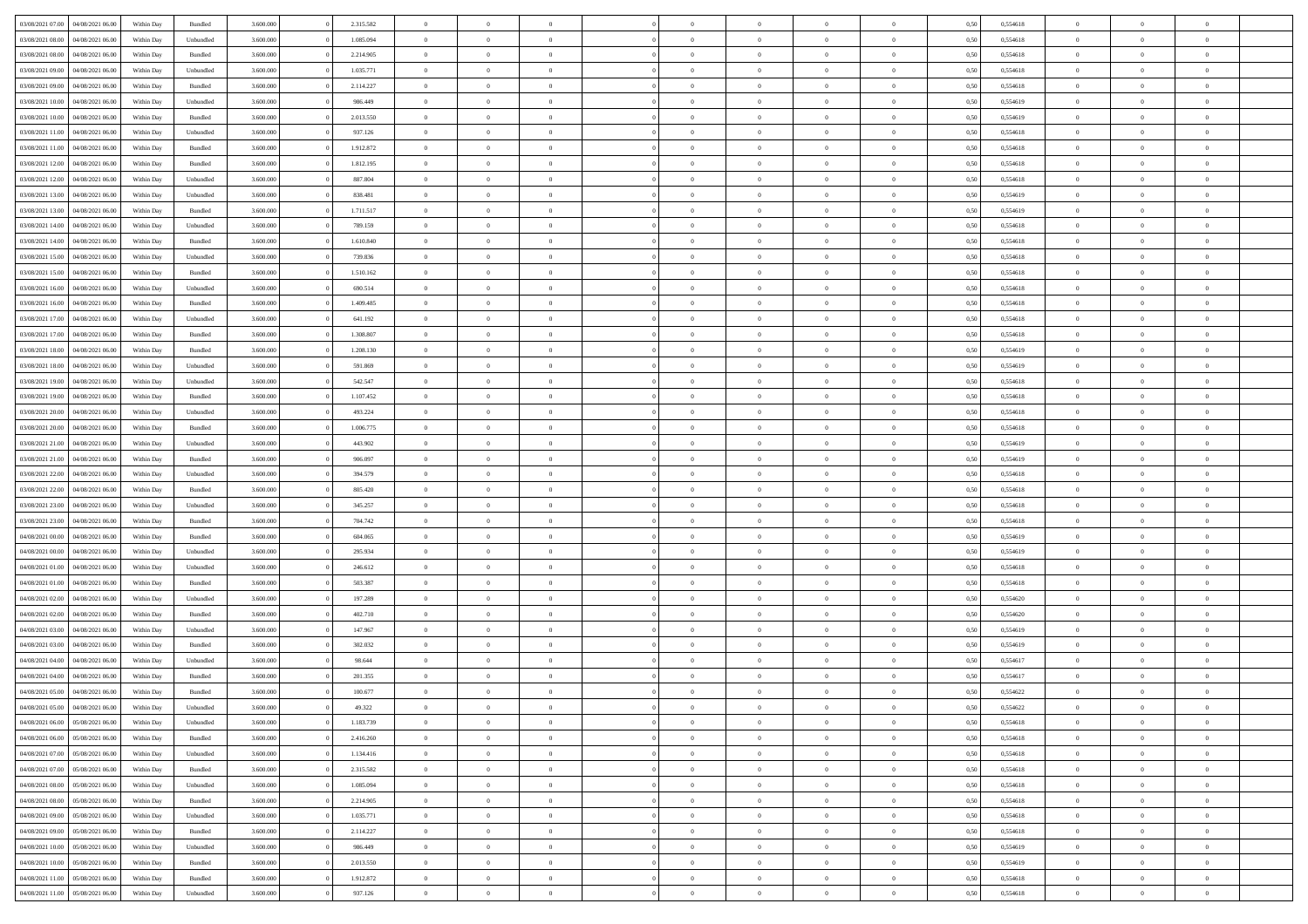|                                   |                  |            |                    |           |           | $\overline{0}$ | $\Omega$       |                |                | $\Omega$       | $\Omega$       |                |      |          | $\theta$       |                | $\theta$       |  |
|-----------------------------------|------------------|------------|--------------------|-----------|-----------|----------------|----------------|----------------|----------------|----------------|----------------|----------------|------|----------|----------------|----------------|----------------|--|
| 04/08/2021 12:00                  | 05/08/2021 06:00 | Within Day | Unbundled          | 3.600.000 | 887.804   |                |                |                | $\Omega$       |                |                | $\Omega$       | 0,50 | 0,554618 |                | $\theta$       |                |  |
| 04/08/2021 12:00                  | 05/08/2021 06:00 | Within Day | Bundled            | 3.600.000 | 1.812.195 | $\overline{0}$ | $\theta$       | $\overline{0}$ | $\overline{0}$ | $\bf{0}$       | $\overline{0}$ | $\bf{0}$       | 0,50 | 0,554618 | $\theta$       | $\theta$       | $\overline{0}$ |  |
| 04/08/2021 13:00                  | 05/08/2021 06:00 | Within Day | Unbundled          | 3.600.000 | 838.481   | $\overline{0}$ | $\overline{0}$ | $\overline{0}$ | $\overline{0}$ | $\bf{0}$       | $\overline{0}$ | $\bf{0}$       | 0,50 | 0,554619 | $\overline{0}$ | $\overline{0}$ | $\overline{0}$ |  |
| 04/08/2021 13:00                  | 05/08/2021 06:00 | Within Dav | Bundled            | 3.600,000 | 1.711.517 | $\overline{0}$ | $\overline{0}$ | $\overline{0}$ | $\overline{0}$ | $\bf{0}$       | $\overline{0}$ | $\overline{0}$ | 0.50 | 0.554619 | $\theta$       | $\theta$       | $\overline{0}$ |  |
|                                   |                  |            |                    |           |           |                |                |                |                |                |                |                |      |          |                |                |                |  |
| 04/08/2021 14:00                  | 05/08/2021 06:00 | Within Day | Unbundled          | 3.600.000 | 789.159   | $\overline{0}$ | $\theta$       | $\overline{0}$ | $\overline{0}$ | $\bf{0}$       | $\overline{0}$ | $\bf{0}$       | 0,50 | 0,554618 | $\theta$       | $\theta$       | $\overline{0}$ |  |
| 04/08/2021 14:00                  | 05/08/2021 06:00 | Within Day | Bundled            | 3.600.000 | 1.610.840 | $\overline{0}$ | $\overline{0}$ | $\overline{0}$ | $\overline{0}$ | $\overline{0}$ | $\overline{0}$ | $\mathbf{0}$   | 0,50 | 0,554618 | $\overline{0}$ | $\overline{0}$ | $\bf{0}$       |  |
| 04/08/2021 15:00                  | 05/08/2021 06:00 | Within Dav | Unbundled          | 3.600.000 | 739.836   | $\overline{0}$ | $\overline{0}$ | $\overline{0}$ | $\overline{0}$ | $\overline{0}$ | $\overline{0}$ | $\overline{0}$ | 0.50 | 0,554618 | $\theta$       | $\overline{0}$ | $\overline{0}$ |  |
| 04/08/2021 15:00                  | 05/08/2021 06:00 | Within Day | Bundled            | 3.600.000 | 1.510.162 | $\overline{0}$ | $\theta$       | $\overline{0}$ | $\overline{0}$ | $\bf{0}$       | $\overline{0}$ | $\bf{0}$       | 0,50 | 0,554618 | $\theta$       | $\theta$       | $\overline{0}$ |  |
|                                   |                  |            |                    |           |           |                | $\overline{0}$ |                |                | $\bf{0}$       |                |                |      |          | $\,0\,$        | $\overline{0}$ | $\overline{0}$ |  |
| 04/08/2021 16:00                  | 05/08/2021 06:00 | Within Day | Unbundled          | 3.600.000 | 690.514   | $\overline{0}$ |                | $\overline{0}$ | $\overline{0}$ |                | $\overline{0}$ | $\bf{0}$       | 0,50 | 0,554618 |                |                |                |  |
| 04/08/2021 16:00                  | 05/08/2021 06:00 | Within Dav | Bundled            | 3.600.000 | 1.409.485 | $\overline{0}$ | $\overline{0}$ | $\overline{0}$ | $\overline{0}$ | $\overline{0}$ | $\overline{0}$ | $\overline{0}$ | 0.50 | 0.554618 | $\theta$       | $\overline{0}$ | $\overline{0}$ |  |
| 04/08/2021 17:00                  | 05/08/2021 06:00 | Within Day | Bundled            | 3.600.000 | 1.308.807 | $\overline{0}$ | $\theta$       | $\overline{0}$ | $\overline{0}$ | $\bf{0}$       | $\overline{0}$ | $\bf{0}$       | 0,50 | 0,554618 | $\,$ 0 $\,$    | $\overline{0}$ | $\overline{0}$ |  |
| 04/08/2021 17.00                  | 05/08/2021 06:00 | Within Day | Unbundled          | 3.600.000 | 641.192   | $\overline{0}$ | $\overline{0}$ | $\overline{0}$ | $\overline{0}$ | $\bf{0}$       | $\overline{0}$ | $\mathbf{0}$   | 0,50 | 0,554618 | $\overline{0}$ | $\overline{0}$ | $\overline{0}$ |  |
| 04/08/2021 18:00                  | 05/08/2021 06:00 | Within Day | Unbundled          | 3.600.000 | 591.869   | $\overline{0}$ | $\overline{0}$ | $\overline{0}$ | $\overline{0}$ | $\bf{0}$       | $\overline{0}$ | $\overline{0}$ | 0.50 | 0.554619 | $\theta$       | $\theta$       | $\overline{0}$ |  |
|                                   |                  |            |                    |           |           |                |                |                |                |                |                |                |      |          |                |                |                |  |
| 04/08/2021 18:00                  | 05/08/2021 06:00 | Within Day | Bundled            | 3.600.000 | 1.208.130 | $\overline{0}$ | $\theta$       | $\overline{0}$ | $\overline{0}$ | $\bf{0}$       | $\overline{0}$ | $\bf{0}$       | 0,50 | 0,554619 | $\theta$       | $\theta$       | $\overline{0}$ |  |
| 04/08/2021 19:00                  | 05/08/2021 06:00 | Within Day | Unbundled          | 3.600.000 | 542.547   | $\overline{0}$ | $\overline{0}$ | $\overline{0}$ | $\overline{0}$ | $\overline{0}$ | $\overline{0}$ | $\mathbf{0}$   | 0,50 | 0,554618 | $\overline{0}$ | $\overline{0}$ | $\bf{0}$       |  |
| 04/08/2021 19:00                  | 05/08/2021 06:00 | Within Dav | Bundled            | 3.600.000 | 1.107.452 | $\overline{0}$ | $\overline{0}$ | $\overline{0}$ | $\overline{0}$ | $\overline{0}$ | $\overline{0}$ | $\overline{0}$ | 0.50 | 0.554618 | $\theta$       | $\overline{0}$ | $\overline{0}$ |  |
| 04/08/2021 20:00                  | 05/08/2021 06:00 | Within Day | Unbundled          | 3.600.000 | 493.224   | $\overline{0}$ | $\theta$       | $\overline{0}$ | $\overline{0}$ | $\bf{0}$       | $\overline{0}$ | $\bf{0}$       | 0,50 | 0,554618 | $\theta$       | $\theta$       | $\overline{0}$ |  |
| 04/08/2021 20:00                  | 05/08/2021 06:00 | Within Day | Bundled            | 3.600.000 | 1.006.775 | $\overline{0}$ | $\overline{0}$ | $\overline{0}$ | $\bf{0}$       | $\bf{0}$       | $\bf{0}$       | $\mathbf{0}$   | 0,50 | 0,554618 | $\,0\,$        | $\overline{0}$ | $\overline{0}$ |  |
|                                   |                  |            |                    |           |           |                |                |                |                |                |                |                |      |          |                |                |                |  |
| 04/08/2021 21:00                  | 05/08/2021 06:00 | Within Day | Unbundled          | 3.600.000 | 443.902   | $\overline{0}$ | $\overline{0}$ | $\overline{0}$ | $\overline{0}$ | $\overline{0}$ | $\overline{0}$ | $\overline{0}$ | 0.50 | 0,554619 | $\theta$       | $\overline{0}$ | $\overline{0}$ |  |
| 04/08/2021 21.00                  | 05/08/2021 06:00 | Within Day | Bundled            | 3.600.000 | 906.097   | $\overline{0}$ | $\theta$       | $\overline{0}$ | $\overline{0}$ | $\bf{0}$       | $\overline{0}$ | $\bf{0}$       | 0,50 | 0,554619 | $\,$ 0 $\,$    | $\overline{0}$ | $\overline{0}$ |  |
| 04/08/2021 22.00                  | 05/08/2021 06:00 | Within Day | Unbundled          | 3.600.000 | 394.579   | $\overline{0}$ | $\overline{0}$ | $\overline{0}$ | $\bf{0}$       | $\bf{0}$       | $\bf{0}$       | $\bf{0}$       | 0,50 | 0,554618 | $\bf{0}$       | $\overline{0}$ | $\overline{0}$ |  |
| 04/08/2021 22.00                  | 05/08/2021 06:00 | Within Day | Bundled            | 3.600.000 | 805.420   | $\overline{0}$ | $\overline{0}$ | $\overline{0}$ | $\overline{0}$ | $\bf{0}$       | $\overline{0}$ | $\overline{0}$ | 0.50 | 0.554618 | $\theta$       | $\overline{0}$ | $\overline{0}$ |  |
| 04/08/2021 23:00                  | 05/08/2021 06:00 | Within Day |                    | 3.600.000 | 704.742   | $\overline{0}$ | $\theta$       | $\overline{0}$ | $\overline{0}$ | $\bf{0}$       | $\overline{0}$ |                |      | 0,554618 | $\,$ 0 $\,$    | $\overline{0}$ | $\overline{0}$ |  |
|                                   |                  |            | Bundled            |           |           |                |                |                |                |                |                | $\bf{0}$       | 0,50 |          |                |                |                |  |
| 04/08/2021 23:00                  | 05/08/2021 06:00 | Within Day | Unbundled          | 3.600.000 | 345.257   | $\overline{0}$ | $\overline{0}$ | $\overline{0}$ | $\bf{0}$       | $\overline{0}$ | $\overline{0}$ | $\mathbf{0}$   | 0,50 | 0,554618 | $\overline{0}$ | $\overline{0}$ | $\bf{0}$       |  |
| 05/08/2021 00:00                  | 05/08/2021 06:00 | Within Day | Unbundled          | 3.600.000 | 295.934   | $\overline{0}$ | $\overline{0}$ | $\overline{0}$ | $\overline{0}$ | $\overline{0}$ | $\overline{0}$ | $\overline{0}$ | 0.50 | 0,554619 | $\theta$       | $\overline{0}$ | $\overline{0}$ |  |
| 05/08/2021 00:00                  | 05/08/2021 06:00 | Within Day | Bundled            | 3.600.000 | 604.065   | $\overline{0}$ | $\theta$       | $\overline{0}$ | $\overline{0}$ | $\bf{0}$       | $\overline{0}$ | $\bf{0}$       | 0,50 | 0,554619 | $\theta$       | $\theta$       | $\overline{0}$ |  |
| 05/08/2021 01:00                  | 05/08/2021 06:00 | Within Day | Unbundled          | 3.600.000 | 246.612   | $\overline{0}$ | $\overline{0}$ | $\overline{0}$ | $\bf{0}$       | $\bf{0}$       | $\bf{0}$       | $\bf{0}$       | 0,50 | 0,554618 | $\,0\,$        | $\overline{0}$ | $\overline{0}$ |  |
|                                   |                  |            |                    |           |           |                | $\overline{0}$ |                |                | $\overline{0}$ |                |                |      |          | $\theta$       | $\overline{0}$ | $\overline{0}$ |  |
| 05/08/2021 01:00                  | 05/08/2021 06:00 | Within Day | Bundled            | 3.600.000 | 503.387   | $\overline{0}$ |                | $\overline{0}$ | $\overline{0}$ |                | $\overline{0}$ | $\overline{0}$ | 0.50 | 0.554618 |                |                |                |  |
| 05/08/2021 02:00                  | 05/08/2021 06:00 | Within Day | Unbundled          | 3.600.000 | 197.289   | $\overline{0}$ | $\theta$       | $\overline{0}$ | $\overline{0}$ | $\bf{0}$       | $\overline{0}$ | $\bf{0}$       | 0,50 | 0,554620 | $\,$ 0 $\,$    | $\overline{0}$ | $\overline{0}$ |  |
| 05/08/2021 02:00                  | 05/08/2021 06:00 | Within Day | Bundled            | 3.600.000 | 402.710   | $\overline{0}$ | $\overline{0}$ | $\overline{0}$ | $\bf{0}$       | $\bf{0}$       | $\bf{0}$       | $\bf{0}$       | 0,50 | 0,554620 | $\overline{0}$ | $\overline{0}$ | $\overline{0}$ |  |
| 05/08/2021 03:00                  | 05/08/2021 06:00 | Within Day | Unbundled          | 3.600.000 | 147.967   | $\overline{0}$ | $\Omega$       | $\overline{0}$ | $\Omega$       | $\Omega$       | $\overline{0}$ | $\overline{0}$ | 0,50 | 0,554619 | $\,0\,$        | $\theta$       | $\theta$       |  |
| 05/08/2021 03:00                  | 05/08/2021 06:00 | Within Day | Bundled            | 3.600.000 | 302.032   | $\overline{0}$ | $\theta$       | $\overline{0}$ | $\overline{0}$ | $\bf{0}$       | $\overline{0}$ | $\bf{0}$       | 0,50 | 0,554619 | $\theta$       | $\theta$       | $\overline{0}$ |  |
|                                   |                  |            |                    |           |           |                |                |                |                |                |                |                |      |          |                |                |                |  |
| 05/08/2021 04:00                  | 05/08/2021 06:00 | Within Day | Bundled            | 3.600.000 | 201.355   | $\overline{0}$ | $\overline{0}$ | $\overline{0}$ | $\bf{0}$       | $\bf{0}$       | $\overline{0}$ | $\mathbf{0}$   | 0,50 | 0,554617 | $\overline{0}$ | $\overline{0}$ | $\bf{0}$       |  |
| 05/08/2021 04:00                  | 05/08/2021 06:00 | Within Day | Unbundled          | 3.600,000 | 98.644    | $\overline{0}$ | $\Omega$       | $\Omega$       | $\Omega$       | $\bf{0}$       | $\overline{0}$ | $\overline{0}$ | 0.50 | 0.554617 | $\theta$       | $\theta$       | $\theta$       |  |
| 05/08/2021 05:00                  | 05/08/2021 06:00 | Within Day | Unbundled          | 3.600.000 | 49.322    | $\overline{0}$ | $\theta$       | $\overline{0}$ | $\overline{0}$ | $\bf{0}$       | $\overline{0}$ | $\bf{0}$       | 0,50 | 0,554622 | $\,$ 0 $\,$    | $\theta$       | $\overline{0}$ |  |
| 05/08/2021 05:00                  | 05/08/2021 06:00 | Within Day | Bundled            | 3.600.000 | 100.677   | $\overline{0}$ | $\overline{0}$ | $\overline{0}$ | $\bf{0}$       | $\bf{0}$       | $\bf{0}$       | $\bf{0}$       | 0,50 | 0,554622 | $\,0\,$        | $\overline{0}$ | $\overline{0}$ |  |
| 05/08/2021 06:00                  | 06/08/2021 06:00 | Within Day | Unbundled          | 3.600,000 | 1.183.739 | $\overline{0}$ | $\Omega$       | $\overline{0}$ | $\Omega$       | $\theta$       | $\overline{0}$ | $\overline{0}$ | 0.50 | 0.554618 | $\theta$       | $\theta$       | $\theta$       |  |
|                                   |                  |            |                    |           |           |                |                |                |                |                |                |                |      |          |                |                |                |  |
| 05/08/2021 06:00                  | 06/08/2021 06:00 | Within Day | Bundled            | 3.600.000 | 2.416.260 | $\overline{0}$ | $\theta$       | $\overline{0}$ | $\overline{0}$ | $\bf{0}$       | $\overline{0}$ | $\bf{0}$       | 0,50 | 0,554618 | $\,$ 0 $\,$    | $\overline{0}$ | $\overline{0}$ |  |
| 05/08/2021 07:00                  | 06/08/2021 06:00 | Within Day | Unbundled          | 3.600.000 | 1.134.416 | $\overline{0}$ | $\overline{0}$ | $\overline{0}$ | $\overline{0}$ | $\bf{0}$       | $\overline{0}$ | $\bf{0}$       | 0,50 | 0,554618 | $\overline{0}$ | $\overline{0}$ | $\overline{0}$ |  |
| 05/08/2021 07:00                  | 06/08/2021 06:00 | Within Day | Bundled            | 3.600.000 | 2.315.582 | $\overline{0}$ | $\Omega$       | $\overline{0}$ | $\Omega$       | $\overline{0}$ | $\overline{0}$ | $\overline{0}$ | 0,50 | 0,554618 | $\,0\,$        | $\theta$       | $\theta$       |  |
| 05/08/2021 09:00                  | 06/08/2021 06:00 | Within Day | Unbundled          | 3.600.000 | 1.035.771 | $\overline{0}$ | $\theta$       | $\overline{0}$ | $\overline{0}$ | $\,$ 0         | $\overline{0}$ | $\bf{0}$       | 0,50 | 0,554618 | $\,$ 0 $\,$    | $\overline{0}$ | $\overline{0}$ |  |
| 05/08/2021 09:00                  | 06/08/2021 06:00 | Within Day | Bundled            | 3.600.000 | 2.114.227 | $\overline{0}$ | $\overline{0}$ | $\overline{0}$ | $\overline{0}$ | $\bf{0}$       | $\overline{0}$ | $\mathbf{0}$   | 0,50 | 0,554618 | $\overline{0}$ | $\overline{0}$ | $\bf{0}$       |  |
|                                   |                  |            |                    |           |           |                |                |                |                |                |                |                |      |          |                |                |                |  |
| 05/08/2021 10:00                  | 06/08/2021 06:00 | Within Day | Unbundled          | 3.600,000 | 986.449   | $\overline{0}$ | $\Omega$       | $\Omega$       | $\Omega$       | $\Omega$       | $\Omega$       | $\overline{0}$ | 0.50 | 0.554619 | $\theta$       | $\theta$       | $\theta$       |  |
| 05/08/2021 10:00                  | 06/08/2021 06:00 | Within Day | Bundled            | 3.600.000 | 2.013.550 | $\overline{0}$ | $\overline{0}$ | $\overline{0}$ | $\bf{0}$       | $\,$ 0         | $\overline{0}$ | $\bf{0}$       | 0,50 | 0,554619 | $\,0\,$        | $\overline{0}$ | $\overline{0}$ |  |
| 05/08/2021 11:00 06/08/2021 06:00 |                  | Within Day | $\mathbf B$ undled | 3.600.000 | 1.912.872 | $\bf{0}$       | $\bf{0}$       |                |                |                |                |                | 0,50 | 0,554618 | $\bf{0}$       | $\overline{0}$ |                |  |
| 05/08/2021 11:00                  | 06/08/2021 06:00 | Within Day | Unbundled          | 3.600,000 | 937.126   | $\overline{0}$ | $\overline{0}$ | $\overline{0}$ | $\Omega$       | $\overline{0}$ | $\overline{0}$ | $\overline{0}$ | 0,50 | 0.554618 | $\theta$       | $\theta$       | $\theta$       |  |
| 05/08/2021 12:00                  | 06/08/2021 06:00 | Within Day | Unbundled          | 3.600.000 | 887.804   | $\overline{0}$ | $\bf{0}$       | $\overline{0}$ | $\overline{0}$ | $\,$ 0 $\,$    | $\overline{0}$ | $\,$ 0 $\,$    | 0,50 | 0,554618 | $\,$ 0 $\,$    | $\,$ 0 $\,$    | $\,$ 0         |  |
|                                   |                  |            |                    |           |           |                |                |                |                |                |                |                |      |          |                |                |                |  |
| 05/08/2021 12:00                  | 06/08/2021 06:00 | Within Day | Bundled            | 3.600.000 | 1.812.195 | $\overline{0}$ | $\overline{0}$ | $\overline{0}$ | $\overline{0}$ | $\overline{0}$ | $\overline{0}$ | $\mathbf{0}$   | 0,50 | 0,554618 | $\overline{0}$ | $\bf{0}$       | $\overline{0}$ |  |
| 05/08/2021 13:00                  | 06/08/2021 06:00 | Within Day | Unbundled          | 3.600.000 | 838.481   | $\overline{0}$ | $\overline{0}$ | $\overline{0}$ | $\Omega$       | $\overline{0}$ | $\overline{0}$ | $\overline{0}$ | 0,50 | 0,554619 | $\overline{0}$ | $\,$ 0 $\,$    | $\overline{0}$ |  |
| 05/08/2021 13:00                  | 06/08/2021 06:00 | Within Day | Bundled            | 3.600.000 | 1.711.517 | $\overline{0}$ | $\,$ 0         | $\overline{0}$ | $\overline{0}$ | $\,$ 0 $\,$    | $\overline{0}$ | $\mathbf{0}$   | 0,50 | 0,554619 | $\,$ 0 $\,$    | $\overline{0}$ | $\,$ 0         |  |
| 05/08/2021 14:00                  | 06/08/2021 06:00 | Within Day | Unbundled          | 3.600.000 | 789.159   | $\overline{0}$ | $\overline{0}$ | $\overline{0}$ | $\overline{0}$ | $\overline{0}$ | $\overline{0}$ | $\mathbf{0}$   | 0,50 | 0,554618 | $\overline{0}$ | $\overline{0}$ | $\overline{0}$ |  |
|                                   |                  |            |                    |           |           |                |                |                |                |                |                |                |      |          |                |                |                |  |
| 05/08/2021 14:00                  | 06/08/2021 06:00 | Within Day | Bundled            | 3.600,000 | 1.610.840 | $\overline{0}$ | $\overline{0}$ | $\overline{0}$ | $\overline{0}$ | $\overline{0}$ | $\overline{0}$ | $\bf{0}$       | 0.50 | 0,554618 | $\overline{0}$ | $\theta$       | $\overline{0}$ |  |
| 05/08/2021 15:00                  | 06/08/2021 06:00 | Within Day | Unbundled          | 3.600.000 | 739.836   | $\overline{0}$ | $\,$ 0         | $\overline{0}$ | $\overline{0}$ | $\bf{0}$       | $\overline{0}$ | $\bf{0}$       | 0,50 | 0,554618 | $\,$ 0 $\,$    | $\overline{0}$ | $\overline{0}$ |  |
| 05/08/2021 15:00                  | 06/08/2021 06:00 | Within Day | Bundled            | 3.600.000 | 1.510.162 | $\overline{0}$ | $\bf{0}$       | $\overline{0}$ | $\overline{0}$ | $\overline{0}$ | $\overline{0}$ | $\mathbf{0}$   | 0,50 | 0,554618 | $\overline{0}$ | $\overline{0}$ | $\bf{0}$       |  |
| 05/08/2021 16:00                  | 06/08/2021 06:00 | Within Day | Unbundled          | 3.600,000 | 690.514   | $\overline{0}$ | $\overline{0}$ | $\overline{0}$ | $\Omega$       | $\overline{0}$ | $\overline{0}$ | $\overline{0}$ | 0.50 | 0,554618 | $\overline{0}$ | $\overline{0}$ | $\overline{0}$ |  |
| 05/08/2021 16:00                  | 06/08/2021 06:00 | Within Day | Bundled            | 3.600.000 | 1.409.485 | $\overline{0}$ | $\bf{0}$       | $\overline{0}$ | $\bf{0}$       | $\bf{0}$       | $\overline{0}$ | $\mathbf{0}$   | 0,50 | 0,554618 | $\,$ 0 $\,$    | $\,$ 0 $\,$    | $\bf{0}$       |  |
|                                   |                  |            |                    |           |           |                |                |                |                |                |                |                |      |          |                |                |                |  |
| 05/08/2021 17:00                  | 06/08/2021 06:00 | Within Day | Bundled            | 3.600.000 | 1.308.807 | $\overline{0}$ | $\overline{0}$ | $\overline{0}$ | $\overline{0}$ | $\overline{0}$ | $\overline{0}$ | $\mathbf{0}$   | 0,50 | 0,554618 | $\overline{0}$ | $\bf{0}$       | $\overline{0}$ |  |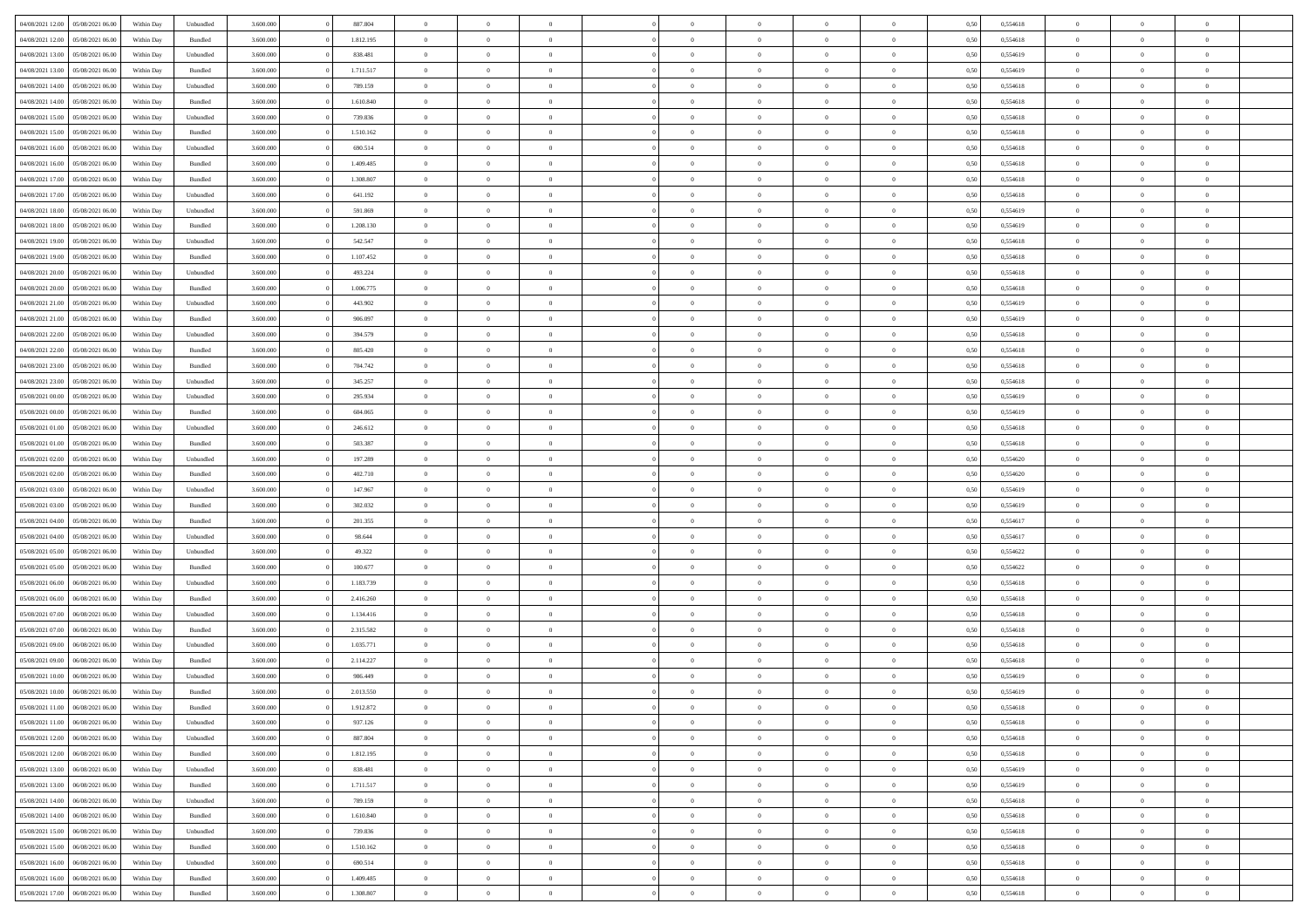| 05/08/2021 17:00                  | 06/08/2021 06:00 | Within Day | Unbundled          | 3.600.000 | 641.192   | $\overline{0}$ | $\Omega$       |                | $\Omega$       | $\Omega$       | $\Omega$       | $\theta$       | 0,50 | 0,554618 | $\theta$       | $\theta$       | $\theta$       |  |
|-----------------------------------|------------------|------------|--------------------|-----------|-----------|----------------|----------------|----------------|----------------|----------------|----------------|----------------|------|----------|----------------|----------------|----------------|--|
|                                   |                  |            |                    |           |           |                |                |                |                |                |                |                |      |          |                |                |                |  |
| 05/08/2021 18:00                  | 06/08/2021 06:00 | Within Day | Unbundled          | 3.600.000 | 591.869   | $\overline{0}$ | $\theta$       | $\overline{0}$ | $\overline{0}$ | $\bf{0}$       | $\overline{0}$ | $\bf{0}$       | 0,50 | 0,554619 | $\theta$       | $\theta$       | $\overline{0}$ |  |
| 05/08/2021 18:00                  | 06/08/2021 06:00 | Within Day | Bundled            | 3.600.000 | 1.208.130 | $\overline{0}$ | $\overline{0}$ | $\overline{0}$ | $\overline{0}$ | $\bf{0}$       | $\overline{0}$ | $\bf{0}$       | 0,50 | 0,554619 | $\bf{0}$       | $\overline{0}$ | $\overline{0}$ |  |
| 05/08/2021 19:00                  | 06/08/2021 06:00 | Within Dav | Unbundled          | 3.600.000 | 542.547   | $\overline{0}$ | $\overline{0}$ | $\overline{0}$ | $\overline{0}$ | $\bf{0}$       | $\overline{0}$ | $\overline{0}$ | 0.50 | 0.554618 | $\theta$       | $\theta$       | $\overline{0}$ |  |
|                                   |                  |            |                    |           |           | $\overline{0}$ | $\theta$       | $\overline{0}$ |                | $\bf{0}$       | $\overline{0}$ |                |      |          | $\theta$       | $\theta$       | $\overline{0}$ |  |
| 05/08/2021 19:00                  | 06/08/2021 06:00 | Within Day | Bundled            | 3.600.000 | 1.107.452 |                |                |                | $\overline{0}$ |                |                | $\bf{0}$       | 0,50 | 0,554618 |                |                |                |  |
| 05/08/2021 20:00                  | 06/08/2021 06:00 | Within Day | Unbundled          | 3.600.000 | 493.224   | $\overline{0}$ | $\bf{0}$       | $\overline{0}$ | $\overline{0}$ | $\overline{0}$ | $\overline{0}$ | $\mathbf{0}$   | 0,50 | 0,554618 | $\overline{0}$ | $\overline{0}$ | $\bf{0}$       |  |
| 05/08/2021 20:00                  | 06/08/2021 06:00 | Within Dav | Bundled            | 3.600.000 | 1.006.775 | $\overline{0}$ | $\overline{0}$ | $\overline{0}$ | $\overline{0}$ | $\overline{0}$ | $\overline{0}$ | $\overline{0}$ | 0.50 | 0,554618 | $\theta$       | $\theta$       | $\overline{0}$ |  |
| 05/08/2021 21:00                  | 06/08/2021 06:00 | Within Day | Unbundled          | 3.600.000 | 443.902   | $\overline{0}$ | $\theta$       | $\overline{0}$ | $\overline{0}$ | $\bf{0}$       | $\overline{0}$ | $\bf{0}$       | 0,50 | 0,554619 | $\theta$       | $\theta$       | $\overline{0}$ |  |
| 05/08/2021 21:00                  | 06/08/2021 06:00 | Within Day | Bundled            | 3.600.000 | 906.097   | $\overline{0}$ | $\overline{0}$ | $\overline{0}$ | $\bf{0}$       | $\bf{0}$       | $\bf{0}$       | $\bf{0}$       | 0,50 | 0,554619 | $\,0\,$        | $\overline{0}$ | $\overline{0}$ |  |
|                                   |                  |            |                    |           |           |                | $\overline{0}$ |                |                | $\overline{0}$ |                |                |      |          | $\theta$       | $\overline{0}$ | $\overline{0}$ |  |
| 05/08/2021 22:00                  | 06/08/2021 06:00 | Within Dav | Unbundled          | 3.600.000 | 394.579   | $\overline{0}$ |                | $\overline{0}$ | $\overline{0}$ |                | $\overline{0}$ | $\overline{0}$ | 0.50 | 0.554618 |                |                |                |  |
| 05/08/2021 22:00                  | 06/08/2021 06:00 | Within Day | Bundled            | 3.600.000 | 805.420   | $\overline{0}$ | $\theta$       | $\overline{0}$ | $\overline{0}$ | $\bf{0}$       | $\overline{0}$ | $\bf{0}$       | 0,50 | 0,554618 | $\,$ 0 $\,$    | $\theta$       | $\overline{0}$ |  |
| 05/08/2021 23:00                  | 06/08/2021 06:00 | Within Day | Bundled            | 3.600.000 | 704.742   | $\overline{0}$ | $\overline{0}$ | $\overline{0}$ | $\bf{0}$       | $\bf{0}$       | $\bf{0}$       | $\bf{0}$       | 0,50 | 0,554618 | $\overline{0}$ | $\overline{0}$ | $\overline{0}$ |  |
| 05/08/2021 23:00                  | 06/08/2021 06:00 | Within Day | Unbundled          | 3.600.000 | 345.257   | $\overline{0}$ | $\overline{0}$ | $\overline{0}$ | $\overline{0}$ | $\bf{0}$       | $\overline{0}$ | $\overline{0}$ | 0.50 | 0.554618 | $\theta$       | $\theta$       | $\overline{0}$ |  |
| 06/08/2021 00:00                  | 06/08/2021 06:00 | Within Day | Unbundled          | 3.600.000 | 295.934   | $\overline{0}$ | $\theta$       | $\overline{0}$ | $\overline{0}$ | $\bf{0}$       | $\overline{0}$ | $\bf{0}$       | 0,50 | 0,554619 | $\theta$       | $\overline{0}$ | $\overline{0}$ |  |
|                                   |                  |            |                    |           |           |                |                |                |                |                |                |                |      |          |                |                |                |  |
| 06/08/2021 00:00                  | 06/08/2021 06:00 | Within Day | Bundled            | 3.600.000 | 604.065   | $\overline{0}$ | $\overline{0}$ | $\overline{0}$ | $\bf{0}$       | $\overline{0}$ | $\overline{0}$ | $\mathbf{0}$   | 0,50 | 0,554619 | $\overline{0}$ | $\overline{0}$ | $\bf{0}$       |  |
| 06/08/2021 01:00                  | 06/08/2021 06:00 | Within Dav | Unbundled          | 3.600.000 | 246.612   | $\overline{0}$ | $\overline{0}$ | $\overline{0}$ | $\overline{0}$ | $\overline{0}$ | $\overline{0}$ | $\overline{0}$ | 0.50 | 0.554618 | $\theta$       | $\overline{0}$ | $\overline{0}$ |  |
| 06/08/2021 01:00                  | 06/08/2021 06:00 | Within Day | Bundled            | 3.600.000 | 503.387   | $\overline{0}$ | $\theta$       | $\overline{0}$ | $\overline{0}$ | $\bf{0}$       | $\overline{0}$ | $\bf{0}$       | 0,50 | 0,554618 | $\theta$       | $\theta$       | $\overline{0}$ |  |
| 06/08/2021 02:00                  | 06/08/2021 06:00 | Within Day | Unbundled          | 3.600.000 | 197.289   | $\overline{0}$ | $\overline{0}$ | $\overline{0}$ | $\overline{0}$ | $\bf{0}$       | $\overline{0}$ | $\bf{0}$       | 0,50 | 0,554620 | $\,0\,$        | $\overline{0}$ | $\overline{0}$ |  |
| 06/08/2021 02:00                  | 06/08/2021 06:00 | Within Day | Bundled            | 3.600.000 | 402.710   | $\overline{0}$ | $\overline{0}$ | $\overline{0}$ | $\overline{0}$ | $\overline{0}$ | $\overline{0}$ | $\overline{0}$ | 0.50 | 0,554620 | $\theta$       | $\overline{0}$ | $\overline{0}$ |  |
| 06/08/2021 03:00                  | 06/08/2021 06:00 | Within Day | Unbundled          | 3.600.000 | 147.967   | $\overline{0}$ | $\theta$       | $\overline{0}$ | $\overline{0}$ | $\bf{0}$       | $\overline{0}$ | $\bf{0}$       | 0,50 | 0,554619 | $\,$ 0 $\,$    | $\theta$       | $\overline{0}$ |  |
|                                   |                  |            |                    |           |           |                |                |                |                |                |                |                |      |          |                |                |                |  |
| 06/08/2021 03:00                  | 06/08/2021 06:00 | Within Day | Bundled            | 3.600.000 | 302.032   | $\overline{0}$ | $\overline{0}$ | $\overline{0}$ | $\overline{0}$ | $\bf{0}$       | $\overline{0}$ | $\bf{0}$       | 0,50 | 0,554619 | $\bf{0}$       | $\overline{0}$ | $\overline{0}$ |  |
| 06/08/2021 04:00                  | 06/08/2021 06:00 | Within Day | Bundled            | 3.600,000 | 201.355   | $\overline{0}$ | $\overline{0}$ | $\overline{0}$ | $\overline{0}$ | $\bf{0}$       | $\overline{0}$ | $\overline{0}$ | 0.50 | 0.554617 | $\theta$       | $\overline{0}$ | $\overline{0}$ |  |
| 06/08/2021 04:00                  | 06/08/2021 06:00 | Within Day | Unbundled          | 3.600.000 | 98.644    | $\overline{0}$ | $\theta$       | $\overline{0}$ | $\overline{0}$ | $\bf{0}$       | $\overline{0}$ | $\bf{0}$       | 0,50 | 0,554617 | $\,$ 0 $\,$    | $\overline{0}$ | $\overline{0}$ |  |
| 06/08/2021 05:00                  | 06/08/2021 06:00 | Within Day | Unbundled          | 3.600.000 | 49.322    | $\overline{0}$ | $\bf{0}$       | $\overline{0}$ | $\overline{0}$ | $\overline{0}$ | $\overline{0}$ | $\mathbf{0}$   | 0,50 | 0,554622 | $\bf{0}$       | $\overline{0}$ | $\bf{0}$       |  |
| 06/08/2021 05:00                  | 06/08/2021 06:00 | Within Dav | Bundled            | 3.600.000 | 100.677   | $\overline{0}$ | $\overline{0}$ | $\overline{0}$ | $\overline{0}$ | $\overline{0}$ | $\overline{0}$ | $\overline{0}$ | 0.50 | 0,554622 | $\theta$       | $\theta$       | $\overline{0}$ |  |
| 06/08/2021 06:00                  | 07/08/2021 06:00 | Within Day | Unbundled          | 3.600.000 | 1.183.739 | $\overline{0}$ | $\theta$       | $\overline{0}$ | $\overline{0}$ | $\bf{0}$       | $\overline{0}$ | $\bf{0}$       | 0,50 | 0,554618 | $\theta$       | $\theta$       | $\overline{0}$ |  |
| 06/08/2021 06:00                  | 07/08/2021 06:00 | Within Day | Bundled            | 3.600.000 | 2.416.260 | $\overline{0}$ | $\overline{0}$ | $\overline{0}$ | $\bf{0}$       | $\bf{0}$       | $\bf{0}$       | $\bf{0}$       | 0,50 | 0,554618 | $\,0\,$        | $\overline{0}$ | $\overline{0}$ |  |
|                                   |                  |            |                    |           |           |                |                |                |                |                |                |                |      |          |                |                |                |  |
| 06/08/2021 07:00                  | 07/08/2021 06:00 | Within Day | Unbundled          | 3.600.000 | 1.134.416 | $\overline{0}$ | $\overline{0}$ | $\overline{0}$ | $\overline{0}$ | $\overline{0}$ | $\overline{0}$ | $\overline{0}$ | 0.50 | 0.554618 | $\theta$       | $\overline{0}$ | $\overline{0}$ |  |
| 06/08/2021 07:00                  | 07/08/2021 06:00 | Within Day | Bundled            | 3.600.000 | 2.315.582 | $\overline{0}$ | $\theta$       | $\overline{0}$ | $\overline{0}$ | $\bf{0}$       | $\overline{0}$ | $\bf{0}$       | 0,50 | 0,554618 | $\,$ 0 $\,$    | $\overline{0}$ | $\overline{0}$ |  |
| 06/08/2021 08:00                  | 07/08/2021 06:00 | Within Day | Unbundled          | 3.600.000 | 1.085.094 | $\overline{0}$ | $\overline{0}$ | $\overline{0}$ | $\bf{0}$       | $\bf{0}$       | $\bf{0}$       | $\bf{0}$       | 0,50 | 0,554618 | $\bf{0}$       | $\overline{0}$ | $\overline{0}$ |  |
| 06/08/2021 08:00                  | 07/08/2021 06:00 | Within Day | Bundled            | 3.600.000 | 2.214.905 | $\overline{0}$ | $\Omega$       | $\Omega$       | $\Omega$       | $\Omega$       | $\Omega$       | $\overline{0}$ | 0,50 | 0,554618 | $\,0\,$        | $\theta$       | $\theta$       |  |
| 06/08/2021 09:00                  | 07/08/2021 06:00 | Within Day | Unbundled          | 3.600.000 | 1.035.771 | $\overline{0}$ | $\theta$       | $\overline{0}$ | $\overline{0}$ | $\bf{0}$       | $\overline{0}$ | $\bf{0}$       | 0,50 | 0,554618 | $\,$ 0 $\,$    | $\theta$       | $\overline{0}$ |  |
| 06/08/2021 09:00                  | 07/08/2021 06:00 | Within Day | Bundled            | 3.600.000 | 2.114.227 | $\overline{0}$ | $\overline{0}$ | $\overline{0}$ | $\bf{0}$       | $\bf{0}$       | $\overline{0}$ | $\mathbf{0}$   | 0,50 | 0,554618 | $\bf{0}$       | $\overline{0}$ | $\bf{0}$       |  |
|                                   |                  |            |                    |           |           |                |                |                |                |                |                |                |      |          |                |                |                |  |
| 06/08/2021 10:00                  | 07/08/2021 06:00 | Within Day | Bundled            | 3.600,000 | 2.013.550 | $\overline{0}$ | $\Omega$       | $\Omega$       | $\Omega$       | $\bf{0}$       | $\overline{0}$ | $\overline{0}$ | 0.50 | 0.554619 | $\theta$       | $\theta$       | $\theta$       |  |
| 06/08/2021 10:00                  | 07/08/2021 06:00 | Within Day | Unbundled          | 3.600.000 | 986.449   | $\overline{0}$ | $\theta$       | $\overline{0}$ | $\overline{0}$ | $\bf{0}$       | $\overline{0}$ | $\bf{0}$       | 0,50 | 0,554619 | $\,$ 0 $\,$    | $\theta$       | $\overline{0}$ |  |
| 06/08/2021 11:00                  | 07/08/2021 06:00 | Within Day | Unbundled          | 3.600.000 | 937.126   | $\overline{0}$ | $\overline{0}$ | $\overline{0}$ | $\bf{0}$       | $\bf{0}$       | $\bf{0}$       | $\bf{0}$       | 0,50 | 0,554618 | $\bf{0}$       | $\overline{0}$ | $\overline{0}$ |  |
| 06/08/2021 11:00                  | 07/08/2021 06:00 | Within Day | Bundled            | 3.600,000 | 1.912.872 | $\overline{0}$ | $\Omega$       | $\Omega$       | $\Omega$       | $\theta$       | $\theta$       | $\overline{0}$ | 0.50 | 0.554618 | $\theta$       | $\theta$       | $\theta$       |  |
| 06/08/2021 12:00                  | 07/08/2021 06:00 | Within Day | Unbundled          | 3.600.000 | 887.804   | $\overline{0}$ | $\theta$       | $\overline{0}$ | $\overline{0}$ | $\bf{0}$       | $\overline{0}$ | $\bf{0}$       | 0,50 | 0,554618 | $\,$ 0 $\,$    | $\overline{0}$ | $\overline{0}$ |  |
|                                   |                  |            |                    |           |           |                | $\overline{0}$ |                |                | $\bf{0}$       |                |                |      |          |                | $\overline{0}$ | $\overline{0}$ |  |
| 06/08/2021 12:00                  | 07/08/2021 06:00 | Within Day | Bundled            | 3.600.000 | 1.812.195 | $\overline{0}$ |                | $\overline{0}$ | $\overline{0}$ |                | $\overline{0}$ | $\bf{0}$       | 0,50 | 0,554618 | $\bf{0}$       |                |                |  |
| 06/08/2021 13:00                  | 07/08/2021 06:00 | Within Day | Unbundled          | 3.600.000 | 838.481   | $\overline{0}$ | $\Omega$       | $\overline{0}$ | $\Omega$       | $\Omega$       | $\overline{0}$ | $\overline{0}$ | 0,50 | 0,554619 | $\,0\,$        | $\theta$       | $\theta$       |  |
| 06/08/2021 13:00                  | 07/08/2021 06:00 | Within Day | Bundled            | 3.600.000 | 1.711.517 | $\overline{0}$ | $\theta$       | $\overline{0}$ | $\overline{0}$ | $\bf{0}$       | $\overline{0}$ | $\bf{0}$       | 0,50 | 0,554619 | $\,$ 0 $\,$    | $\overline{0}$ | $\overline{0}$ |  |
| 06/08/2021 14:00                  | 07/08/2021 06:00 | Within Day | Unbundled          | 3.600.000 | 789.159   | $\overline{0}$ | $\overline{0}$ | $\overline{0}$ | $\overline{0}$ | $\bf{0}$       | $\overline{0}$ | $\mathbf{0}$   | 0,50 | 0,554618 | $\bf{0}$       | $\overline{0}$ | $\bf{0}$       |  |
| 06/08/2021 14:00                  | 07/08/2021 06:00 | Within Day | Bundled            | 3.600,000 | 1.610.840 | $\overline{0}$ | $\Omega$       | $\Omega$       | $\Omega$       | $\Omega$       | $\Omega$       | $\overline{0}$ | 0.50 | 0.554618 | $\theta$       | $\Omega$       | $\theta$       |  |
| 06/08/2021 15:00                  | 07/08/2021 06:00 | Within Day | Unbundled          | 3.600.000 | 739.836   | $\overline{0}$ | $\overline{0}$ | $\overline{0}$ | $\bf{0}$       | $\,$ 0         | $\overline{0}$ | $\bf{0}$       | 0,50 | 0,554618 | $\,0\,$        | $\overline{0}$ | $\overline{0}$ |  |
| 06/08/2021 15:00 07/08/2021 06:00 |                  | Within Day | $\mathbf B$ undled | 3.600.000 | 1.510.162 | $\bf{0}$       | $\bf{0}$       |                |                |                |                |                | 0,50 | 0,554618 | $\bf{0}$       | $\overline{0}$ |                |  |
|                                   |                  |            |                    |           |           |                |                |                |                |                |                |                |      |          |                |                |                |  |
| 06/08/2021 16:00                  | 07/08/2021 06:00 | Within Day | Bundled            | 3.600.000 | 1.409.485 | $\overline{0}$ | $\overline{0}$ | $\overline{0}$ | $\Omega$       | $\overline{0}$ | $\overline{0}$ | $\overline{0}$ | 0,50 | 0.554618 | $\theta$       | $\theta$       | $\theta$       |  |
| 06/08/2021 16:00                  | 07/08/2021 06:00 | Within Day | Unbundled          | 3.600.000 | 690.514   | $\overline{0}$ | $\bf{0}$       | $\overline{0}$ | $\bf{0}$       | $\,$ 0 $\,$    | $\overline{0}$ | $\,$ 0 $\,$    | 0,50 | 0,554618 | $\,$ 0 $\,$    | $\,$ 0 $\,$    | $\,$ 0         |  |
| 06/08/2021 17:00                  | 07/08/2021 06:00 | Within Day | Unbundled          | 3.600.000 | 641.192   | $\overline{0}$ | $\overline{0}$ | $\overline{0}$ | $\overline{0}$ | $\overline{0}$ | $\overline{0}$ | $\mathbf{0}$   | 0,50 | 0,554618 | $\overline{0}$ | $\overline{0}$ | $\overline{0}$ |  |
| 06/08/2021 17:00                  | 07/08/2021 06:00 | Within Day | $\mathbf B$ undled | 3.600.000 | 1.308.807 | $\overline{0}$ | $\overline{0}$ | $\overline{0}$ | $\Omega$       | $\overline{0}$ | $\overline{0}$ | $\overline{0}$ | 0,50 | 0,554618 | $\overline{0}$ | $\theta$       | $\overline{0}$ |  |
| 06/08/2021 18:00                  | 07/08/2021 06:00 | Within Day | Unbundled          | 3.600.000 | 591.869   | $\overline{0}$ | $\,$ 0         | $\overline{0}$ | $\bf{0}$       | $\,$ 0 $\,$    | $\overline{0}$ | $\,$ 0 $\,$    | 0,50 | 0,554619 | $\,$ 0 $\,$    | $\overline{0}$ | $\,$ 0         |  |
| 06/08/2021 18:00                  | 07/08/2021 06:00 | Within Day | Bundled            | 3.600.000 | 1.208.130 | $\overline{0}$ | $\overline{0}$ | $\overline{0}$ | $\overline{0}$ | $\overline{0}$ | $\overline{0}$ | $\mathbf{0}$   | 0,50 | 0,554619 | $\overline{0}$ | $\overline{0}$ | $\overline{0}$ |  |
|                                   | 07/08/2021 06:00 |            |                    | 3.600,000 |           |                | $\overline{0}$ | $\overline{0}$ |                | $\overline{0}$ | $\overline{0}$ |                | 0.50 |          |                | $\theta$       | $\overline{0}$ |  |
| 06/08/2021 19:00                  |                  | Within Day | Unbundled          |           | 542.547   | $\overline{0}$ |                |                | $\overline{0}$ |                |                | $\overline{0}$ |      | 0,554618 | $\overline{0}$ |                |                |  |
| 06/08/2021 19:00                  | 07/08/2021 06:00 | Within Day | Bundled            | 3.600.000 | 1.107.452 | $\overline{0}$ | $\,$ 0         | $\overline{0}$ | $\bf{0}$       | $\bf{0}$       | $\bf{0}$       | $\bf{0}$       | 0,50 | 0,554618 | $\,$ 0 $\,$    | $\overline{0}$ | $\overline{0}$ |  |
| 06/08/2021 20:00                  | 07/08/2021 06:00 | Within Day | Unbundled          | 3.600.000 | 493.224   | $\overline{0}$ | $\overline{0}$ | $\overline{0}$ | $\overline{0}$ | $\overline{0}$ | $\overline{0}$ | $\mathbf{0}$   | 0,50 | 0,554618 | $\overline{0}$ | $\overline{0}$ | $\bf{0}$       |  |
| 06/08/2021 20:00                  | 07/08/2021 06:00 | Within Day | Bundled            | 3.600,000 | 1.006.775 | $\overline{0}$ | $\overline{0}$ | $\overline{0}$ | $\Omega$       | $\overline{0}$ | $\overline{0}$ | $\overline{0}$ | 0.50 | 0,554618 | $\overline{0}$ | $\overline{0}$ | $\overline{0}$ |  |
| 06/08/2021 21:00                  | 07/08/2021 06:00 | Within Day | Unbundled          | 3.600.000 | 443.902   | $\overline{0}$ | $\bf{0}$       | $\overline{0}$ | $\bf{0}$       | $\bf{0}$       | $\overline{0}$ | $\mathbf{0}$   | 0,50 | 0,554619 | $\,$ 0 $\,$    | $\,$ 0 $\,$    | $\bf{0}$       |  |
| 06/08/2021 21:00                  | 07/08/2021 06:00 | Within Day | Bundled            | 3.600.000 | 906.097   | $\overline{0}$ | $\overline{0}$ | $\overline{0}$ | $\overline{0}$ | $\overline{0}$ | $\overline{0}$ | $\mathbf{0}$   | 0,50 | 0,554619 | $\overline{0}$ | $\bf{0}$       | $\overline{0}$ |  |
|                                   |                  |            |                    |           |           |                |                |                |                |                |                |                |      |          |                |                |                |  |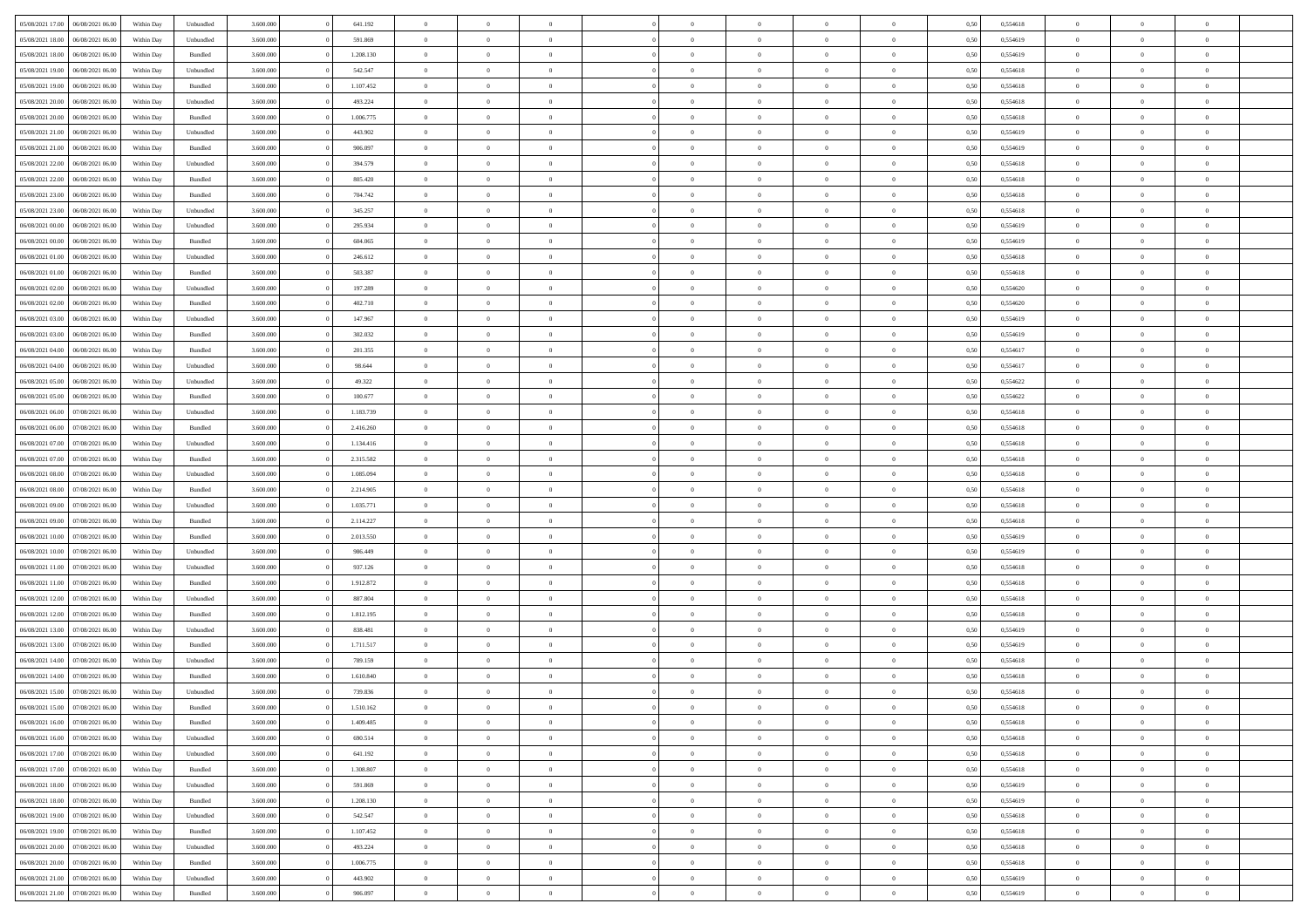| 06/08/2021 22:00 | 07/08/2021 06:00 | Within Day | Bundled   | 3.600.000 | 805.420   | $\overline{0}$ | $\Omega$       |                | $\Omega$       | $\Omega$       | $\Omega$       | $\theta$       | 0,50 | 0,554618 | $\theta$       | $\theta$       | $\theta$       |  |
|------------------|------------------|------------|-----------|-----------|-----------|----------------|----------------|----------------|----------------|----------------|----------------|----------------|------|----------|----------------|----------------|----------------|--|
| 06/08/2021 22:00 | 07/08/2021 06:00 | Within Day | Unbundled | 3.600.000 | 394.579   | $\overline{0}$ | $\theta$       | $\overline{0}$ | $\overline{0}$ | $\bf{0}$       | $\overline{0}$ | $\bf{0}$       | 0,50 | 0,554618 | $\theta$       | $\theta$       | $\overline{0}$ |  |
| 06/08/2021 23:00 | 07/08/2021 06:00 | Within Day | Unbundled | 3.600.000 | 345.257   | $\overline{0}$ | $\bf{0}$       | $\overline{0}$ | $\overline{0}$ | $\bf{0}$       | $\overline{0}$ | $\bf{0}$       | 0,50 | 0,554618 | $\overline{0}$ | $\overline{0}$ | $\overline{0}$ |  |
| 06/08/2021 23:00 | 07/08/2021 06:00 | Within Dav | Bundled   | 3.600,000 | 704.742   | $\overline{0}$ | $\overline{0}$ | $\overline{0}$ | $\overline{0}$ | $\bf{0}$       | $\overline{0}$ | $\overline{0}$ | 0.50 | 0.554618 | $\theta$       | $\theta$       | $\overline{0}$ |  |
| 07/08/2021 00:00 | 07/08/2021 06:00 | Within Day | Unbundled | 3.600.000 | 295.934   | $\overline{0}$ | $\theta$       | $\overline{0}$ | $\overline{0}$ | $\bf{0}$       | $\overline{0}$ | $\bf{0}$       | 0,50 | 0,554619 | $\theta$       | $\theta$       | $\overline{0}$ |  |
|                  |                  |            |           |           |           |                |                |                |                |                |                |                |      |          |                |                |                |  |
| 07/08/2021 00:00 | 07/08/2021 06:00 | Within Day | Bundled   | 3.600.000 | 604.065   | $\overline{0}$ | $\bf{0}$       | $\overline{0}$ | $\overline{0}$ | $\overline{0}$ | $\overline{0}$ | $\mathbf{0}$   | 0,50 | 0,554619 | $\overline{0}$ | $\overline{0}$ | $\bf{0}$       |  |
| 07/08/2021 01:00 | 07/08/2021 06:00 | Within Dav | Unbundled | 3.600.000 | 246.612   | $\overline{0}$ | $\overline{0}$ | $\overline{0}$ | $\overline{0}$ | $\overline{0}$ | $\overline{0}$ | $\overline{0}$ | 0.50 | 0,554618 | $\theta$       | $\overline{0}$ | $\overline{0}$ |  |
| 07/08/2021 01:00 | 07/08/2021 06:00 | Within Day | Bundled   | 3.600.000 | 503.387   | $\overline{0}$ | $\theta$       | $\overline{0}$ | $\overline{0}$ | $\bf{0}$       | $\overline{0}$ | $\bf{0}$       | 0,50 | 0,554618 | $\theta$       | $\theta$       | $\overline{0}$ |  |
| 07/08/2021 02:00 | 07/08/2021 06:00 | Within Day | Unbundled | 3.600.000 | 197.289   | $\overline{0}$ | $\overline{0}$ | $\overline{0}$ | $\overline{0}$ | $\bf{0}$       | $\overline{0}$ | $\bf{0}$       | 0,50 | 0,554620 | $\,0\,$        | $\overline{0}$ | $\overline{0}$ |  |
| 07/08/2021 02:00 | 07/08/2021 06:00 | Within Dav | Bundled   | 3.600.000 | 402.710   | $\overline{0}$ | $\overline{0}$ | $\overline{0}$ | $\overline{0}$ | $\overline{0}$ | $\overline{0}$ | $\overline{0}$ | 0.50 | 0,554620 | $\theta$       | $\overline{0}$ | $\overline{0}$ |  |
| 07/08/2021 03:00 | 07/08/2021 06:00 | Within Day | Bundled   | 3.600.000 | 302.032   | $\overline{0}$ | $\theta$       | $\overline{0}$ | $\overline{0}$ | $\bf{0}$       | $\overline{0}$ | $\bf{0}$       | 0,50 | 0,554619 | $\,$ 0 $\,$    | $\theta$       | $\overline{0}$ |  |
|                  |                  |            |           |           |           |                | $\overline{0}$ |                |                | $\bf{0}$       |                |                |      |          |                | $\overline{0}$ | $\overline{0}$ |  |
| 07/08/2021 03:00 | 07/08/2021 06:00 | Within Day | Unbundled | 3.600.000 | 147.967   | $\overline{0}$ |                | $\overline{0}$ | $\overline{0}$ |                | $\overline{0}$ | $\bf{0}$       | 0,50 | 0,554619 | $\overline{0}$ |                |                |  |
| 07/08/2021 04:00 | 07/08/2021 06:00 | Within Day | Unbundled | 3.600.000 | 98.644    | $\overline{0}$ | $\overline{0}$ | $\overline{0}$ | $\overline{0}$ | $\bf{0}$       | $\overline{0}$ | $\overline{0}$ | 0.50 | 0.554617 | $\theta$       | $\theta$       | $\overline{0}$ |  |
| 07/08/2021 04:00 | 07/08/2021 06.00 | Within Day | Bundled   | 3.600.000 | 201.355   | $\overline{0}$ | $\theta$       | $\overline{0}$ | $\overline{0}$ | $\bf{0}$       | $\overline{0}$ | $\bf{0}$       | 0,50 | 0,554617 | $\theta$       | $\theta$       | $\overline{0}$ |  |
| 07/08/2021 05:00 | 07/08/2021 06:00 | Within Day | Unbundled | 3.600.000 | 49.322    | $\overline{0}$ | $\overline{0}$ | $\overline{0}$ | $\overline{0}$ | $\overline{0}$ | $\overline{0}$ | $\mathbf{0}$   | 0,50 | 0,554622 | $\overline{0}$ | $\overline{0}$ | $\bf{0}$       |  |
| 07/08/2021 05:00 | 07/08/2021 06:00 | Within Dav | Bundled   | 3.600.000 | 100.677   | $\overline{0}$ | $\overline{0}$ | $\overline{0}$ | $\overline{0}$ | $\overline{0}$ | $\overline{0}$ | $\overline{0}$ | 0.50 | 0,554622 | $\theta$       | $\overline{0}$ | $\overline{0}$ |  |
| 07/08/2021 06:00 | 08/08/2021 06:00 | Within Day | Unbundled | 3.600.000 | 1.183.739 | $\overline{0}$ | $\theta$       | $\overline{0}$ | $\overline{0}$ | $\bf{0}$       | $\overline{0}$ | $\bf{0}$       | 0,50 | 0,554618 | $\theta$       | $\theta$       | $\overline{0}$ |  |
| 07/08/2021 06:00 | 08/08/2021 06:00 | Within Day | Bundled   | 3.600.000 | 2.416.260 | $\overline{0}$ | $\overline{0}$ | $\overline{0}$ | $\bf{0}$       | $\bf{0}$       | $\bf{0}$       | $\bf{0}$       | 0,50 | 0,554618 | $\,0\,$        | $\overline{0}$ | $\overline{0}$ |  |
| 07/08/2021 07:00 | 08/08/2021 06:00 |            | Unbundled | 3.600.000 | 1.134.416 | $\overline{0}$ | $\overline{0}$ | $\overline{0}$ | $\overline{0}$ | $\overline{0}$ | $\overline{0}$ | $\overline{0}$ | 0.50 | 0,554618 | $\theta$       | $\overline{0}$ | $\overline{0}$ |  |
|                  |                  | Within Day |           |           |           |                |                |                |                |                |                |                |      |          |                |                |                |  |
| 07/08/2021 07:00 | 08/08/2021 06:00 | Within Day | Bundled   | 3.600.000 | 2.315.582 | $\overline{0}$ | $\theta$       | $\overline{0}$ | $\overline{0}$ | $\bf{0}$       | $\overline{0}$ | $\bf{0}$       | 0,50 | 0,554618 | $\,$ 0 $\,$    | $\theta$       | $\overline{0}$ |  |
| 07/08/2021 08:00 | 08/08/2021 06:00 | Within Day | Unbundled | 3.600.000 | 1.085.094 | $\overline{0}$ | $\overline{0}$ | $\overline{0}$ | $\bf{0}$       | $\bf{0}$       | $\bf{0}$       | $\bf{0}$       | 0,50 | 0,554618 | $\bf{0}$       | $\overline{0}$ | $\overline{0}$ |  |
| 07/08/2021 08:00 | 08/08/2021 06:00 | Within Day | Bundled   | 3.600,000 | 2.214.905 | $\overline{0}$ | $\overline{0}$ | $\overline{0}$ | $\overline{0}$ | $\bf{0}$       | $\overline{0}$ | $\overline{0}$ | 0.50 | 0.554618 | $\theta$       | $\theta$       | $\overline{0}$ |  |
| 07/08/2021 09:00 | 08/08/2021 06:00 | Within Day | Bundled   | 3.600.000 | 2.114.227 | $\overline{0}$ | $\theta$       | $\overline{0}$ | $\overline{0}$ | $\bf{0}$       | $\overline{0}$ | $\bf{0}$       | 0,50 | 0,554618 | $\theta$       | $\overline{0}$ | $\overline{0}$ |  |
| 07/08/2021 09:00 | 08/08/2021 06:00 | Within Day | Unbundled | 3.600.000 | 1.035.771 | $\overline{0}$ | $\bf{0}$       | $\overline{0}$ | $\bf{0}$       | $\overline{0}$ | $\overline{0}$ | $\mathbf{0}$   | 0,50 | 0,554618 | $\overline{0}$ | $\overline{0}$ | $\bf{0}$       |  |
| 07/08/2021 10:00 | 08/08/2021 06:00 | Within Dav | Unbundled | 3.600.000 | 986,449   | $\overline{0}$ | $\overline{0}$ | $\overline{0}$ | $\overline{0}$ | $\overline{0}$ | $\overline{0}$ | $\overline{0}$ | 0.50 | 0,554619 | $\theta$       | $\overline{0}$ | $\overline{0}$ |  |
| 07/08/2021 10:00 | 08/08/2021 06:00 |            |           | 3.600.000 | 2.013.550 | $\overline{0}$ | $\theta$       | $\overline{0}$ | $\overline{0}$ | $\bf{0}$       | $\overline{0}$ |                |      | 0,554619 | $\theta$       | $\theta$       | $\overline{0}$ |  |
|                  |                  | Within Day | Bundled   |           |           |                |                |                |                |                |                | $\bf{0}$       | 0,50 |          |                |                |                |  |
| 07/08/2021 11:00 | 08/08/2021 06:00 | Within Day | Unbundled | 3.600.000 | 937.126   | $\overline{0}$ | $\overline{0}$ | $\overline{0}$ | $\bf{0}$       | $\bf{0}$       | $\bf{0}$       | $\bf{0}$       | 0,50 | 0,554618 | $\,0\,$        | $\overline{0}$ | $\overline{0}$ |  |
| 07/08/2021 11:00 | 08/08/2021 06:00 | Within Day | Bundled   | 3.600.000 | 1.912.872 | $\overline{0}$ | $\overline{0}$ | $\overline{0}$ | $\overline{0}$ | $\overline{0}$ | $\overline{0}$ | $\overline{0}$ | 0.50 | 0.554618 | $\theta$       | $\overline{0}$ | $\overline{0}$ |  |
| 07/08/2021 12:00 | 08/08/2021 06:00 | Within Day | Unbundled | 3.600.000 | 887.804   | $\overline{0}$ | $\theta$       | $\overline{0}$ | $\overline{0}$ | $\bf{0}$       | $\overline{0}$ | $\bf{0}$       | 0,50 | 0,554618 | $\,$ 0 $\,$    | $\overline{0}$ | $\overline{0}$ |  |
| 07/08/2021 12:00 | 08/08/2021 06:00 | Within Day | Bundled   | 3.600.000 | 1.812.195 | $\overline{0}$ | $\overline{0}$ | $\overline{0}$ | $\bf{0}$       | $\bf{0}$       | $\bf{0}$       | $\bf{0}$       | 0,50 | 0,554618 | $\overline{0}$ | $\overline{0}$ | $\overline{0}$ |  |
| 07/08/2021 13:00 | 08/08/2021 06:00 | Within Day | Unbundled | 3.600.000 | 838.481   | $\overline{0}$ | $\Omega$       | $\Omega$       | $\Omega$       | $\Omega$       | $\Omega$       | $\overline{0}$ | 0,50 | 0,554619 | $\,0\,$        | $\theta$       | $\theta$       |  |
| 07/08/2021 13:00 | 08/08/2021 06:00 | Within Day | Bundled   | 3.600.000 | 1.711.517 | $\overline{0}$ | $\theta$       | $\overline{0}$ | $\overline{0}$ | $\bf{0}$       | $\overline{0}$ | $\bf{0}$       | 0,50 | 0,554619 | $\theta$       | $\theta$       | $\overline{0}$ |  |
| 07/08/2021 14:00 | 08/08/2021 06:00 | Within Day | Unbundled | 3.600.000 | 789.159   | $\overline{0}$ | $\overline{0}$ | $\overline{0}$ | $\bf{0}$       | $\bf{0}$       | $\overline{0}$ | $\mathbf{0}$   | 0,50 | 0,554618 | $\overline{0}$ | $\overline{0}$ | $\bf{0}$       |  |
|                  |                  |            |           |           |           |                |                |                |                |                |                |                |      |          |                |                |                |  |
| 07/08/2021 14:00 | 08/08/2021 06:00 | Within Day | Bundled   | 3.600,000 | 1.610.840 | $\overline{0}$ | $\Omega$       | $\Omega$       | $\Omega$       | $\bf{0}$       | $\overline{0}$ | $\overline{0}$ | 0.50 | 0.554618 | $\theta$       | $\theta$       | $\theta$       |  |
| 07/08/2021 15:00 | 08/08/2021 06:00 | Within Day | Bundled   | 3.600.000 | 1.510.162 | $\overline{0}$ | $\theta$       | $\overline{0}$ | $\overline{0}$ | $\bf{0}$       | $\overline{0}$ | $\bf{0}$       | 0,50 | 0,554618 | $\theta$       | $\theta$       | $\overline{0}$ |  |
| 07/08/2021 15:00 | 08/08/2021 06:00 | Within Day | Unbundled | 3.600.000 | 739.836   | $\overline{0}$ | $\overline{0}$ | $\overline{0}$ | $\bf{0}$       | $\bf{0}$       | $\bf{0}$       | $\bf{0}$       | 0,50 | 0,554618 | $\,0\,$        | $\overline{0}$ | $\overline{0}$ |  |
| 07/08/2021 16:00 | 08/08/2021 06:00 | Within Day | Unbundled | 3.600,000 | 690.514   | $\overline{0}$ | $\Omega$       | $\Omega$       | $\Omega$       | $\theta$       | $\theta$       | $\overline{0}$ | 0.50 | 0.554618 | $\theta$       | $\theta$       | $\theta$       |  |
| 07/08/2021 16:00 | 08/08/2021 06:00 | Within Day | Bundled   | 3.600.000 | 1.409.485 | $\overline{0}$ | $\theta$       | $\overline{0}$ | $\overline{0}$ | $\bf{0}$       | $\overline{0}$ | $\bf{0}$       | 0,50 | 0,554618 | $\,$ 0 $\,$    | $\overline{0}$ | $\overline{0}$ |  |
| 07/08/2021 17:00 | 08/08/2021 06:00 | Within Day | Unbundled | 3.600.000 | 641.192   | $\overline{0}$ | $\overline{0}$ | $\overline{0}$ | $\bf{0}$       | $\bf{0}$       | $\bf{0}$       | $\bf{0}$       | 0,50 | 0,554618 | $\overline{0}$ | $\overline{0}$ | $\overline{0}$ |  |
| 07/08/2021 17:00 | 08/08/2021 06:00 | Within Day | Bundled   | 3.600.000 | 1.308.807 | $\overline{0}$ | $\Omega$       | $\overline{0}$ | $\Omega$       | $\Omega$       | $\overline{0}$ | $\overline{0}$ | 0,50 | 0,554618 | $\,0\,$        | $\theta$       | $\theta$       |  |
|                  |                  |            |           |           |           |                | $\theta$       |                |                |                |                |                |      |          |                |                |                |  |
| 07/08/2021 18:00 | 08/08/2021 06:00 | Within Day | Unbundled | 3.600.000 | 591.869   | $\overline{0}$ |                | $\overline{0}$ | $\overline{0}$ | $\bf{0}$       | $\overline{0}$ | $\bf{0}$       | 0,50 | 0,554619 | $\,$ 0 $\,$    | $\overline{0}$ | $\overline{0}$ |  |
| 07/08/2021 18:00 | 08/08/2021 06:00 | Within Day | Bundled   | 3.600.000 | 1.208.130 | $\overline{0}$ | $\overline{0}$ | $\overline{0}$ | $\overline{0}$ | $\bf{0}$       | $\overline{0}$ | $\mathbf{0}$   | 0,50 | 0,554619 | $\overline{0}$ | $\overline{0}$ | $\bf{0}$       |  |
| 07/08/2021 19:00 | 08/08/2021 06:00 | Within Day | Unbundled | 3.600,000 | 542.547   | $\overline{0}$ | $\Omega$       | $\Omega$       | $\Omega$       | $\Omega$       | $\Omega$       | $\overline{0}$ | 0.50 | 0.554618 | $\theta$       | $\theta$       | $\theta$       |  |
| 07/08/2021 19:00 | 08/08/2021 06:00 | Within Day | Bundled   | 3.600.000 | 1.107.452 | $\overline{0}$ | $\overline{0}$ | $\overline{0}$ | $\bf{0}$       | $\,$ 0         | $\overline{0}$ | $\bf{0}$       | 0,50 | 0,554618 | $\,0\,$        | $\overline{0}$ | $\overline{0}$ |  |
| 07/08/2021 20:00 | 08/08/2021 06:00 | Within Day | Unbundled | 3.600.000 | 493.224   | $\bf{0}$       | $\bf{0}$       |                |                |                |                |                | 0,50 | 0,554618 | $\bf{0}$       | $\overline{0}$ |                |  |
| 07/08/2021 20:00 | 08/08/2021 06:00 | Within Day | Bundled   | 3.600,000 | 1.006.775 | $\overline{0}$ | $\overline{0}$ | $\overline{0}$ | $\Omega$       | $\overline{0}$ | $\overline{0}$ | $\overline{0}$ | 0,50 | 0.554618 | $\theta$       | $\theta$       | $\theta$       |  |
| 07/08/2021 21:00 | 08/08/2021 06:00 | Within Day | Bundled   | 3.600.000 | 906.097   | $\overline{0}$ | $\bf{0}$       | $\overline{0}$ | $\overline{0}$ | $\,$ 0 $\,$    | $\overline{0}$ | $\,$ 0 $\,$    | 0,50 | 0,554619 | $\,$ 0 $\,$    | $\,$ 0 $\,$    | $\,$ 0         |  |
| 07/08/2021 21:00 | 08/08/2021 06:00 | Within Day | Unbundled | 3.600.000 | 443.902   | $\overline{0}$ | $\overline{0}$ | $\overline{0}$ | $\overline{0}$ | $\overline{0}$ | $\overline{0}$ | $\mathbf{0}$   | 0,50 | 0,554619 | $\overline{0}$ | $\overline{0}$ | $\overline{0}$ |  |
|                  |                  |            |           |           |           | $\overline{0}$ | $\overline{0}$ |                | $\Omega$       | $\overline{0}$ | $\overline{0}$ |                |      |          |                | $\theta$       | $\overline{0}$ |  |
| 07/08/2021 22:00 | 08/08/2021 06:00 | Within Day | Unbundled | 3.600.000 | 394.579   |                |                | $\overline{0}$ |                |                |                | $\overline{0}$ | 0,50 | 0,554618 | $\overline{0}$ |                |                |  |
| 07/08/2021 22.00 | 08/08/2021 06:00 | Within Day | Bundled   | 3.600.000 | 805.420   | $\overline{0}$ | $\,$ 0         | $\overline{0}$ | $\overline{0}$ | $\,$ 0 $\,$    | $\overline{0}$ | $\,$ 0 $\,$    | 0,50 | 0,554618 | $\,$ 0 $\,$    | $\overline{0}$ | $\,$ 0         |  |
| 07/08/2021 23.00 | 08/08/2021 06:00 | Within Day | Unbundled | 3.600.000 | 345.257   | $\overline{0}$ | $\overline{0}$ | $\overline{0}$ | $\overline{0}$ | $\overline{0}$ | $\overline{0}$ | $\mathbf{0}$   | 0,50 | 0,554618 | $\overline{0}$ | $\overline{0}$ | $\overline{0}$ |  |
| 07/08/2021 23:00 | 08/08/2021 06:00 | Within Day | Bundled   | 3.600.000 | 704.742   | $\overline{0}$ | $\overline{0}$ | $\overline{0}$ | $\overline{0}$ | $\overline{0}$ | $\overline{0}$ | $\overline{0}$ | 0.50 | 0,554618 | $\overline{0}$ | $\theta$       | $\overline{0}$ |  |
| 08/08/2021 00:00 | 08/08/2021 06:00 | Within Day | Unbundled | 3.600.000 | 295.934   | $\overline{0}$ | $\,$ 0         | $\overline{0}$ | $\overline{0}$ | $\bf{0}$       | $\overline{0}$ | $\bf{0}$       | 0,50 | 0,554619 | $\,$ 0 $\,$    | $\overline{0}$ | $\overline{0}$ |  |
| 08/08/2021 00:00 | 08/08/2021 06:00 | Within Day | Bundled   | 3.600.000 | 604.065   | $\overline{0}$ | $\overline{0}$ | $\overline{0}$ | $\overline{0}$ | $\overline{0}$ | $\overline{0}$ | $\mathbf{0}$   | 0,50 | 0,554619 | $\overline{0}$ | $\overline{0}$ | $\bf{0}$       |  |
| 08/08/2021 01:00 | 08/08/2021 06:00 | Within Day | Unbundled | 3.600,000 | 246.612   | $\overline{0}$ | $\overline{0}$ | $\overline{0}$ | $\Omega$       | $\overline{0}$ | $\overline{0}$ | $\overline{0}$ | 0.50 | 0,554618 | $\overline{0}$ | $\overline{0}$ | $\overline{0}$ |  |
|                  |                  |            |           |           |           |                |                |                |                |                |                |                |      |          |                |                |                |  |
| 08/08/2021 01:00 | 08/08/2021 06:00 | Within Day | Bundled   | 3.600.000 | 503.387   | $\overline{0}$ | $\bf{0}$       | $\overline{0}$ | $\overline{0}$ | $\bf{0}$       | $\overline{0}$ | $\mathbf{0}$   | 0,50 | 0,554618 | $\,$ 0 $\,$    | $\,$ 0 $\,$    | $\bf{0}$       |  |
| 08/08/2021 02:00 | 08/08/2021 06:00 | Within Day | Bundled   | 3.600.000 | 402.710   | $\overline{0}$ | $\overline{0}$ | $\overline{0}$ | $\overline{0}$ | $\bf{0}$       | $\bf{0}$       | $\bf{0}$       | 0,50 | 0,554620 | $\overline{0}$ | $\overline{0}$ | $\bf{0}$       |  |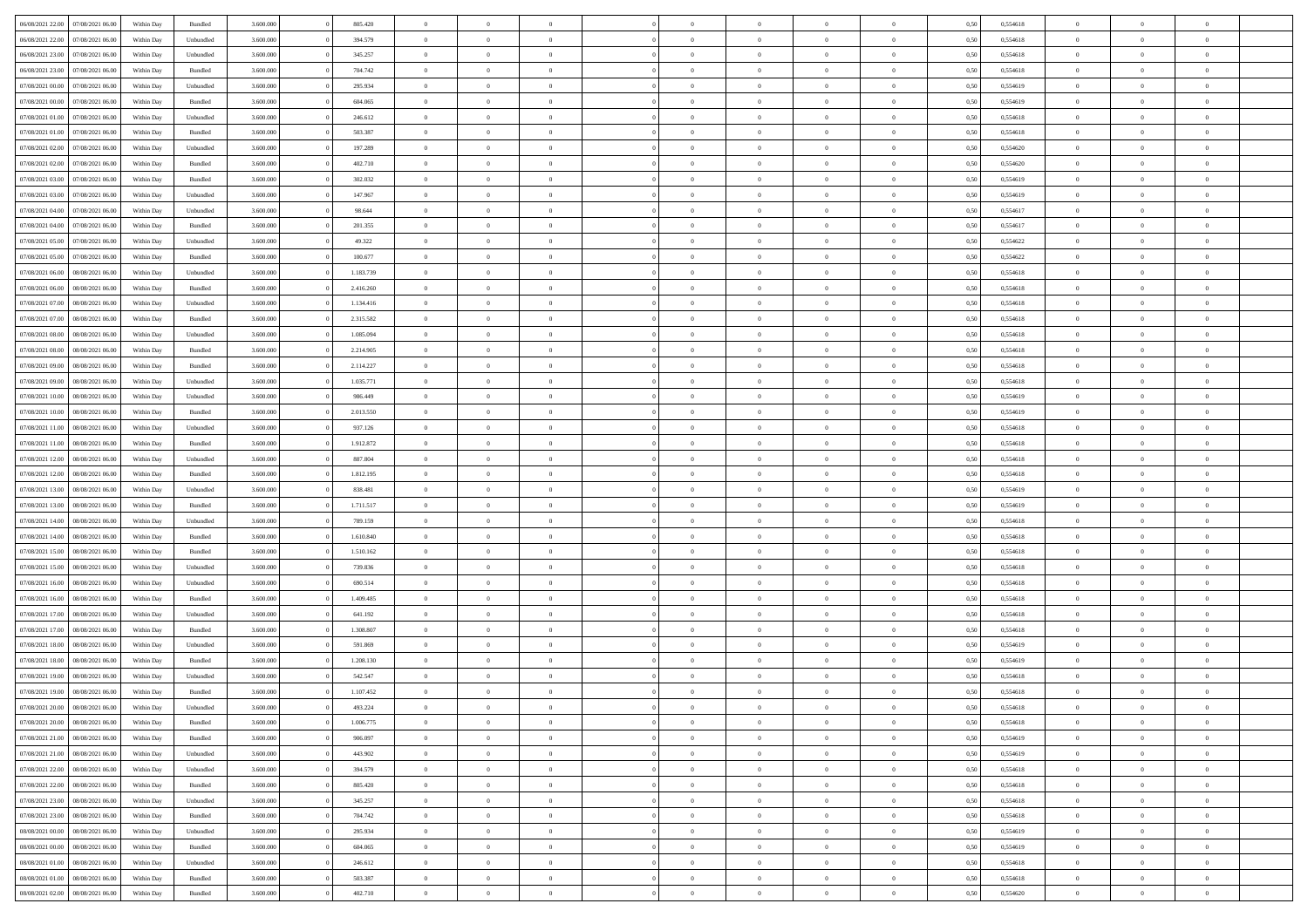| 08/08/2021 02:00                  | 08/08/2021 06:00 | Within Day | Unbundled          | 3.600.000 | 197.289   | $\overline{0}$ | $\Omega$       |                | $\Omega$       | $\Omega$       | $\Omega$       | $\theta$       | 0,50 | 0,554620 | $\theta$       | $\theta$       | $\theta$       |  |
|-----------------------------------|------------------|------------|--------------------|-----------|-----------|----------------|----------------|----------------|----------------|----------------|----------------|----------------|------|----------|----------------|----------------|----------------|--|
| 08/08/2021 03:00                  | 08/08/2021 06:00 | Within Day | Unbundled          | 3.600.000 | 147.967   | $\overline{0}$ | $\theta$       | $\overline{0}$ | $\overline{0}$ | $\bf{0}$       | $\overline{0}$ | $\bf{0}$       | 0,50 | 0,554619 | $\theta$       | $\theta$       | $\overline{0}$ |  |
| 08/08/2021 03:00                  | 08/08/2021 06:00 | Within Day | Bundled            | 3.600.000 | 302.032   | $\overline{0}$ | $\overline{0}$ | $\overline{0}$ | $\bf{0}$       | $\bf{0}$       | $\bf{0}$       | $\bf{0}$       | 0,50 | 0,554619 | $\overline{0}$ | $\overline{0}$ | $\overline{0}$ |  |
| 08/08/2021 04:00                  | 08/08/2021 06:00 | Within Dav | Unbundled          | 3.600.000 | 98.644    | $\overline{0}$ | $\overline{0}$ | $\overline{0}$ | $\overline{0}$ | $\bf{0}$       | $\overline{0}$ | $\overline{0}$ | 0.50 | 0.554617 | $\theta$       | $\theta$       | $\overline{0}$ |  |
| 08/08/2021 04:00                  | 08/08/2021 06:00 | Within Day | Bundled            | 3.600.000 | 201.355   | $\overline{0}$ | $\theta$       | $\overline{0}$ | $\overline{0}$ | $\bf{0}$       | $\overline{0}$ | $\bf{0}$       | 0,50 | 0,554617 | $\theta$       | $\theta$       | $\overline{0}$ |  |
|                                   |                  |            |                    |           |           |                |                |                |                |                |                |                |      |          |                |                |                |  |
| 08/08/2021 05:00                  | 08/08/2021 06:00 | Within Day | Unbundled          | 3.600.000 | 49.322    | $\overline{0}$ | $\bf{0}$       | $\overline{0}$ | $\bf{0}$       | $\overline{0}$ | $\overline{0}$ | $\mathbf{0}$   | 0,50 | 0,554622 | $\overline{0}$ | $\overline{0}$ | $\bf{0}$       |  |
| 08/08/2021 05:00                  | 08/08/2021 06:00 | Within Dav | Bundled            | 3.600.000 | 100.677   | $\overline{0}$ | $\overline{0}$ | $\overline{0}$ | $\overline{0}$ | $\overline{0}$ | $\overline{0}$ | $\overline{0}$ | 0.50 | 0,554622 | $\theta$       | $\overline{0}$ | $\overline{0}$ |  |
| 08/08/2021 06:00                  | 09/08/2021 06:00 | Within Day | Unbundled          | 3.600.000 | 1.183.739 | $\overline{0}$ | $\theta$       | $\overline{0}$ | $\overline{0}$ | $\bf{0}$       | $\overline{0}$ | $\bf{0}$       | 0,50 | 0,554618 | $\theta$       | $\theta$       | $\overline{0}$ |  |
| 08/08/2021 06:00                  | 09/08/2021 06:00 | Within Day | Bundled            | 3.600.000 | 2.416.260 | $\overline{0}$ | $\overline{0}$ | $\overline{0}$ | $\bf{0}$       | $\bf{0}$       | $\bf{0}$       | $\bf{0}$       | 0,50 | 0,554618 | $\,0\,$        | $\overline{0}$ | $\overline{0}$ |  |
| 08/08/2021 07:00                  | 09/08/2021 06:00 | Within Dav | Unbundled          | 3.600.000 | 1.134.416 | $\overline{0}$ | $\overline{0}$ | $\overline{0}$ | $\overline{0}$ | $\overline{0}$ | $\overline{0}$ | $\overline{0}$ | 0.50 | 0.554618 | $\theta$       | $\overline{0}$ | $\overline{0}$ |  |
| 08/08/2021 07:00                  | 09/08/2021 06:00 | Within Day | Bundled            | 3.600.000 | 2.315.582 | $\overline{0}$ | $\theta$       | $\overline{0}$ | $\overline{0}$ | $\bf{0}$       | $\overline{0}$ | $\bf{0}$       | 0,50 | 0,554618 | $\,$ 0 $\,$    | $\theta$       | $\overline{0}$ |  |
| 08/08/2021 08:00                  | 09/08/2021 06:00 | Within Day | Bundled            | 3.600.000 | 2.214.905 | $\overline{0}$ | $\overline{0}$ | $\overline{0}$ | $\bf{0}$       | $\bf{0}$       | $\bf{0}$       | $\bf{0}$       | 0,50 | 0,554618 | $\overline{0}$ | $\overline{0}$ | $\overline{0}$ |  |
|                                   |                  |            |                    |           |           |                |                |                |                |                |                |                |      |          |                |                |                |  |
| 08/08/2021 08:00                  | 09/08/2021 06:00 | Within Dav | Unbundled          | 3.600.000 | 1.085.094 | $\overline{0}$ | $\overline{0}$ | $\overline{0}$ | $\overline{0}$ | $\bf{0}$       | $\overline{0}$ | $\overline{0}$ | 0.50 | 0.554618 | $\theta$       | $\theta$       | $\overline{0}$ |  |
| 08/08/2021 09:00                  | 09/08/2021 06:00 | Within Day | Bundled            | 3.600.000 | 2.114.227 | $\overline{0}$ | $\theta$       | $\overline{0}$ | $\overline{0}$ | $\bf{0}$       | $\overline{0}$ | $\bf{0}$       | 0,50 | 0,554618 | $\theta$       | $\overline{0}$ | $\overline{0}$ |  |
| 08/08/2021 09:00                  | 09/08/2021 06:00 | Within Day | Unbundled          | 3.600.000 | 1.035.771 | $\overline{0}$ | $\overline{0}$ | $\overline{0}$ | $\bf{0}$       | $\overline{0}$ | $\overline{0}$ | $\mathbf{0}$   | 0,50 | 0,554618 | $\overline{0}$ | $\overline{0}$ | $\bf{0}$       |  |
| 08/08/2021 11:00                  | 09/08/2021 06:00 | Within Dav | Bundled            | 3.600.000 | 1.912.872 | $\overline{0}$ | $\overline{0}$ | $\overline{0}$ | $\overline{0}$ | $\overline{0}$ | $\overline{0}$ | $\overline{0}$ | 0.50 | 0.554618 | $\theta$       | $\overline{0}$ | $\overline{0}$ |  |
| 08/08/2021 11:00                  | 09/08/2021 06:00 | Within Day | Unbundled          | 3.600.000 | 937.126   | $\overline{0}$ | $\theta$       | $\overline{0}$ | $\overline{0}$ | $\bf{0}$       | $\overline{0}$ | $\bf{0}$       | 0,50 | 0,554618 | $\theta$       | $\theta$       | $\overline{0}$ |  |
| 08/08/2021 12:00                  | 09/08/2021 06:00 | Within Day | Bundled            | 3.600.000 | 1.812.195 | $\overline{0}$ | $\overline{0}$ | $\overline{0}$ | $\bf{0}$       | $\bf{0}$       | $\bf{0}$       | $\bf{0}$       | 0,50 | 0,554618 | $\,0\,$        | $\overline{0}$ | $\overline{0}$ |  |
| 08/08/2021 12:00                  | 09/08/2021 06:00 | Within Day | Unbundled          | 3.600.000 | 887.804   | $\overline{0}$ | $\overline{0}$ | $\overline{0}$ | $\overline{0}$ | $\overline{0}$ | $\overline{0}$ | $\overline{0}$ | 0.50 | 0.554618 | $\theta$       | $\overline{0}$ | $\overline{0}$ |  |
|                                   |                  |            |                    |           |           | $\overline{0}$ |                |                |                |                |                |                |      |          |                |                |                |  |
| 08/08/2021 13:00                  | 09/08/2021 06:00 | Within Day | Unbundled          | 3.600.000 | 838.481   |                | $\theta$       | $\overline{0}$ | $\overline{0}$ | $\bf{0}$       | $\overline{0}$ | $\bf{0}$       | 0,50 | 0,554619 | $\,$ 0 $\,$    | $\theta$       | $\overline{0}$ |  |
| 08/08/2021 13:00                  | 09/08/2021 06:00 | Within Day | Bundled            | 3.600.000 | 1.711.517 | $\overline{0}$ | $\overline{0}$ | $\overline{0}$ | $\overline{0}$ | $\bf{0}$       | $\overline{0}$ | $\bf{0}$       | 0,50 | 0,554619 | $\bf{0}$       | $\overline{0}$ | $\overline{0}$ |  |
| 08/08/2021 14:00                  | 09/08/2021 06:00 | Within Day | Unbundled          | 3.600,000 | 789.159   | $\overline{0}$ | $\overline{0}$ | $\overline{0}$ | $\overline{0}$ | $\bf{0}$       | $\overline{0}$ | $\overline{0}$ | 0.50 | 0.554618 | $\theta$       | $\overline{0}$ | $\overline{0}$ |  |
| 08/08/2021 14:00                  | 09/08/2021 06:00 | Within Day | Bundled            | 3.600.000 | 1.610.840 | $\overline{0}$ | $\theta$       | $\overline{0}$ | $\overline{0}$ | $\bf{0}$       | $\overline{0}$ | $\bf{0}$       | 0,50 | 0,554618 | $\theta$       | $\overline{0}$ | $\overline{0}$ |  |
| 08/08/2021 15:00                  | 09/08/2021 06:00 | Within Day | Bundled            | 3.600.000 | 1.510.162 | $\overline{0}$ | $\bf{0}$       | $\overline{0}$ | $\overline{0}$ | $\overline{0}$ | $\overline{0}$ | $\mathbf{0}$   | 0,50 | 0,554618 | $\bf{0}$       | $\overline{0}$ | $\bf{0}$       |  |
| 08/08/2021 15:00                  | 09/08/2021 06:00 | Within Dav | Unbundled          | 3.600.000 | 739.836   | $\overline{0}$ | $\overline{0}$ | $\overline{0}$ | $\overline{0}$ | $\overline{0}$ | $\overline{0}$ | $\overline{0}$ | 0.50 | 0.554618 | $\theta$       | $\theta$       | $\overline{0}$ |  |
| 08/08/2021 16:00                  | 09/08/2021 06:00 | Within Day | Unbundled          | 3.600.000 | 690.514   | $\overline{0}$ | $\theta$       | $\overline{0}$ | $\overline{0}$ | $\bf{0}$       | $\overline{0}$ | $\bf{0}$       | 0,50 | 0,554618 | $\theta$       | $\theta$       | $\overline{0}$ |  |
|                                   |                  |            |                    |           |           |                |                |                |                |                |                |                |      |          |                |                |                |  |
| 08/08/2021 16:00                  | 09/08/2021 06:00 | Within Day | Bundled            | 3.600.000 | 1.409.485 | $\overline{0}$ | $\overline{0}$ | $\overline{0}$ | $\overline{0}$ | $\bf{0}$       | $\overline{0}$ | $\bf{0}$       | 0,50 | 0,554618 | $\,0\,$        | $\overline{0}$ | $\overline{0}$ |  |
| 08/08/2021 17:00                  | 09/08/2021 06:00 | Within Day | Unbundled          | 3.600.000 | 641.192   | $\overline{0}$ | $\overline{0}$ | $\overline{0}$ | $\overline{0}$ | $\overline{0}$ | $\overline{0}$ | $\overline{0}$ | 0.50 | 0.554618 | $\theta$       | $\overline{0}$ | $\overline{0}$ |  |
| 08/08/2021 17:00                  | 09/08/2021 06:00 | Within Day | Bundled            | 3.600.000 | 1.308.807 | $\overline{0}$ | $\theta$       | $\overline{0}$ | $\overline{0}$ | $\bf{0}$       | $\overline{0}$ | $\bf{0}$       | 0,50 | 0,554618 | $\,$ 0 $\,$    | $\overline{0}$ | $\overline{0}$ |  |
| 08/08/2021 18:00                  | 09/08/2021 06:00 | Within Day | Unbundled          | 3.600.000 | 591.869   | $\overline{0}$ | $\overline{0}$ | $\overline{0}$ | $\overline{0}$ | $\bf{0}$       | $\overline{0}$ | $\bf{0}$       | 0,50 | 0,554619 | $\bf{0}$       | $\overline{0}$ | $\overline{0}$ |  |
| 08/08/2021 18:00                  | 09/08/2021 06:00 | Within Day | Bundled            | 3.600.000 | 1.208.130 | $\overline{0}$ | $\Omega$       | $\Omega$       | $\Omega$       | $\Omega$       | $\Omega$       | $\overline{0}$ | 0,50 | 0,554619 | $\,0\,$        | $\theta$       | $\theta$       |  |
| 08/08/2021 19:00                  | 09/08/2021 06:00 | Within Day | Unbundled          | 3.600.000 | 542.547   | $\overline{0}$ | $\theta$       | $\overline{0}$ | $\overline{0}$ | $\bf{0}$       | $\overline{0}$ | $\bf{0}$       | 0,50 | 0,554618 | $\theta$       | $\theta$       | $\overline{0}$ |  |
| 08/08/2021 19:00                  | 09/08/2021 06:00 | Within Day | Bundled            | 3.600.000 | 1.107.452 | $\overline{0}$ | $\overline{0}$ | $\overline{0}$ | $\overline{0}$ | $\bf{0}$       | $\overline{0}$ | $\mathbf{0}$   | 0,50 | 0,554618 | $\bf{0}$       | $\overline{0}$ | $\bf{0}$       |  |
| 08/08/2021 20:00                  | 09/08/2021 06:00 |            | Unbundled          | 3.600,000 | 493.224   | $\overline{0}$ | $\Omega$       | $\Omega$       | $\Omega$       | $\bf{0}$       | $\overline{0}$ | $\overline{0}$ | 0.50 | 0.554618 | $\theta$       | $\theta$       | $\theta$       |  |
|                                   |                  | Within Day |                    |           |           |                |                |                |                |                |                |                |      |          |                |                |                |  |
| 08/08/2021 20:00                  | 09/08/2021 06:00 | Within Day | Bundled            | 3.600.000 | 1.006.775 | $\overline{0}$ | $\theta$       | $\overline{0}$ | $\overline{0}$ | $\bf{0}$       | $\overline{0}$ | $\bf{0}$       | 0,50 | 0,554618 | $\,$ 0 $\,$    | $\theta$       | $\overline{0}$ |  |
| 08/08/2021 21.00                  | 09/08/2021 06:00 | Within Day | Bundled            | 3.600.000 | 906.097   | $\overline{0}$ | $\overline{0}$ | $\overline{0}$ | $\overline{0}$ | $\bf{0}$       | $\overline{0}$ | $\bf{0}$       | 0,50 | 0,554619 | $\,0\,$        | $\overline{0}$ | $\overline{0}$ |  |
| 08/08/2021 21:00                  | 09/08/2021 06:00 | Within Day | Unbundled          | 3.600,000 | 443.902   | $\overline{0}$ | $\Omega$       | $\Omega$       | $\Omega$       | $\theta$       | $\theta$       | $\overline{0}$ | 0.50 | 0.554619 | $\theta$       | $\theta$       | $\theta$       |  |
| 08/08/2021 22:00                  | 09/08/2021 06:00 | Within Day | Unbundled          | 3.600.000 | 394.579   | $\overline{0}$ | $\theta$       | $\overline{0}$ | $\overline{0}$ | $\bf{0}$       | $\overline{0}$ | $\bf{0}$       | 0,50 | 0,554618 | $\,$ 0 $\,$    | $\overline{0}$ | $\overline{0}$ |  |
| 08/08/2021 22.00                  | 09/08/2021 06:00 | Within Day | Bundled            | 3.600.000 | 805.420   | $\overline{0}$ | $\overline{0}$ | $\overline{0}$ | $\overline{0}$ | $\bf{0}$       | $\overline{0}$ | $\bf{0}$       | 0,50 | 0,554618 | $\bf{0}$       | $\overline{0}$ | $\overline{0}$ |  |
| 08/08/2021 23:00                  | 09/08/2021 06:00 | Within Day | Unbundled          | 3.600.000 | 345.257   | $\overline{0}$ | $\Omega$       | $\Omega$       | $\Omega$       | $\Omega$       | $\overline{0}$ | $\overline{0}$ | 0,50 | 0,554618 | $\,0\,$        | $\theta$       | $\theta$       |  |
| 08/08/2021 23:00                  | 09/08/2021 06:00 | Within Day | Bundled            | 3.600.000 | 704.742   | $\overline{0}$ | $\theta$       | $\overline{0}$ | $\overline{0}$ | $\bf{0}$       | $\overline{0}$ | $\bf{0}$       | 0,50 | 0,554618 | $\,$ 0 $\,$    | $\overline{0}$ | $\overline{0}$ |  |
| 09/08/2021 00:00                  | 09/08/2021 06:00 | Within Day | Unbundled          | 3.600.000 | 295.934   | $\overline{0}$ | $\overline{0}$ | $\overline{0}$ | $\bf{0}$       | $\bf{0}$       | $\bf{0}$       | $\mathbf{0}$   | 0,50 | 0,554619 | $\overline{0}$ | $\overline{0}$ | $\bf{0}$       |  |
|                                   |                  |            |                    |           |           |                |                |                |                |                |                |                |      |          |                |                |                |  |
| 09/08/2021 00:00                  | 09/08/2021 06:00 | Within Day | Bundled            | 3.600,000 | 604,065   | $\overline{0}$ | $\Omega$       | $\Omega$       | $\Omega$       | $\Omega$       | $\Omega$       | $\overline{0}$ | 0.50 | 0.554619 | $\theta$       | $\Omega$       | $\theta$       |  |
| 09/08/2021 01:00                  | 09/08/2021 06:00 | Within Day | Unbundled          | 3.600.000 | 246.612   | $\overline{0}$ | $\overline{0}$ | $\overline{0}$ | $\bf{0}$       | $\,$ 0         | $\bf{0}$       | $\bf{0}$       | 0,50 | 0,554618 | $\,0\,$        | $\overline{0}$ | $\overline{0}$ |  |
| 09/08/2021 01:00 09/08/2021 06:00 |                  | Within Day | $\mathbf B$ undled | 3.600.000 | 503.387   | $\bf{0}$       | $\bf{0}$       |                |                |                |                |                | 0,50 | 0,554618 | $\bf{0}$       | $\overline{0}$ |                |  |
| 09/08/2021 02:00                  | 09/08/2021 06:00 | Within Day | Bundled            | 3.600,000 | 402.710   | $\overline{0}$ | $\overline{0}$ | $\overline{0}$ | $\Omega$       | $\overline{0}$ | $\overline{0}$ | $\overline{0}$ | 0.50 | 0.554620 | $\theta$       | $\theta$       | $\theta$       |  |
| 09/08/2021 02:00                  | 09/08/2021 06:00 | Within Day | Unbundled          | 3.600.000 | 197.289   | $\overline{0}$ | $\bf{0}$       | $\overline{0}$ | $\bf{0}$       | $\,$ 0 $\,$    | $\overline{0}$ | $\,$ 0 $\,$    | 0,50 | 0,554620 | $\,$ 0 $\,$    | $\,$ 0 $\,$    | $\,$ 0         |  |
| 09/08/2021 03:00                  | 09/08/2021 06:00 | Within Day | Unbundled          | 3.600.000 | 147.967   | $\overline{0}$ | $\overline{0}$ | $\overline{0}$ | $\overline{0}$ | $\overline{0}$ | $\overline{0}$ | $\mathbf{0}$   | 0,50 | 0,554619 | $\overline{0}$ | $\bf{0}$       | $\overline{0}$ |  |
| 09/08/2021 03:00                  | 09/08/2021 06:00 | Within Day | $\mathbf B$ undled | 3.600.000 | 302.032   | $\overline{0}$ | $\overline{0}$ | $\overline{0}$ | $\Omega$       | $\overline{0}$ | $\overline{0}$ | $\overline{0}$ | 0,50 | 0,554619 | $\overline{0}$ | $\theta$       | $\overline{0}$ |  |
|                                   |                  |            |                    |           |           |                |                |                |                |                |                |                |      |          |                |                |                |  |
| 09/08/2021 04:00                  | 09/08/2021 06:00 | Within Day | Unbundled          | 3.600.000 | 98.644    | $\overline{0}$ | $\,$ 0         | $\overline{0}$ | $\bf{0}$       | $\,$ 0 $\,$    | $\overline{0}$ | $\mathbf{0}$   | 0,50 | 0,554617 | $\,$ 0 $\,$    | $\overline{0}$ | $\overline{0}$ |  |
| 09/08/2021 04:00                  | 09/08/2021 06:00 | Within Day | Bundled            | 3.600.000 | 201.355   | $\overline{0}$ | $\overline{0}$ | $\overline{0}$ | $\overline{0}$ | $\overline{0}$ | $\overline{0}$ | $\mathbf{0}$   | 0,50 | 0,554617 | $\overline{0}$ | $\overline{0}$ | $\bf{0}$       |  |
| 09/08/2021 05:00                  | 09/08/2021 06:00 | Within Day | Unbundled          | 3.600,000 | 49.322    | $\overline{0}$ | $\overline{0}$ | $\overline{0}$ | $\overline{0}$ | $\overline{0}$ | $\overline{0}$ | $\bf{0}$       | 0.50 | 0,554622 | $\overline{0}$ | $\theta$       | $\overline{0}$ |  |
| 09/08/2021 05:00                  | 09/08/2021 06:00 | Within Day | Bundled            | 3.600.000 | 100.677   | $\overline{0}$ | $\,$ 0         | $\overline{0}$ | $\bf{0}$       | $\bf{0}$       | $\bf{0}$       | $\bf{0}$       | 0,50 | 0,554622 | $\,$ 0 $\,$    | $\overline{0}$ | $\overline{0}$ |  |
| 09/08/2021 06:00                  | 10/08/2021 06:00 | Within Day | Unbundled          | 3.600.000 | 1.183.739 | $\overline{0}$ | $\bf{0}$       | $\overline{0}$ | $\overline{0}$ | $\overline{0}$ | $\overline{0}$ | $\mathbf{0}$   | 0,50 | 0,554618 | $\overline{0}$ | $\overline{0}$ | $\bf{0}$       |  |
| 09/08/2021 06:00                  | 10/08/2021 06:00 | Within Day | Bundled            | 3.600,000 | 2.416.260 | $\overline{0}$ | $\overline{0}$ | $\overline{0}$ | $\Omega$       | $\overline{0}$ | $\overline{0}$ | $\overline{0}$ | 0.50 | 0,554618 | $\overline{0}$ | $\overline{0}$ | $\overline{0}$ |  |
| 09/08/2021 07:00                  | 10/08/2021 06:00 | Within Day | Unbundled          | 3.600.000 | 1.134.416 | $\overline{0}$ | $\bf{0}$       | $\overline{0}$ | $\overline{0}$ | $\bf{0}$       | $\bf{0}$       | $\mathbf{0}$   | 0,50 | 0,554618 | $\,$ 0 $\,$    | $\,$ 0 $\,$    | $\bf{0}$       |  |
|                                   |                  |            |                    |           |           |                |                |                |                |                |                |                |      |          |                |                |                |  |
| 09/08/2021 07:00                  | 10/08/2021 06:00 | Within Day | Bundled            | 3.600.000 | 2.315.582 | $\overline{0}$ | $\bf{0}$       | $\overline{0}$ | $\overline{0}$ | $\bf{0}$       | $\bf{0}$       | $\bf{0}$       | 0,50 | 0,554618 | $\overline{0}$ | $\overline{0}$ | $\bf{0}$       |  |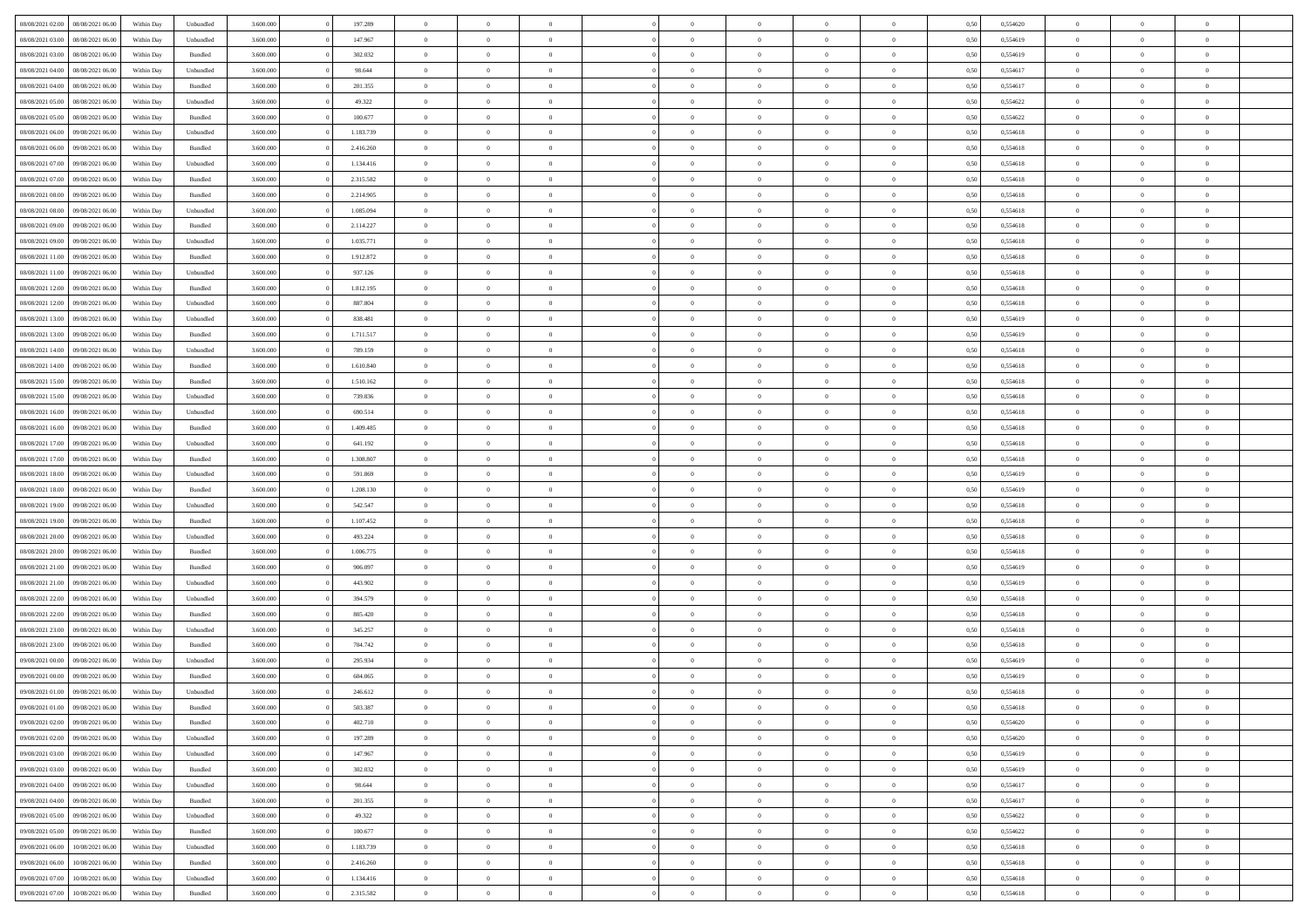| 09/08/2021 08:00 | 10/08/2021 06:00 | Within Day | Bundled   | 3.600.000 | 2.214.905 | $\overline{0}$ | $\Omega$       |                | $\Omega$       | $\Omega$       | $\theta$       | $\theta$       | 0,50 | 0,554618 | $\theta$       | $\theta$       | $\theta$       |  |
|------------------|------------------|------------|-----------|-----------|-----------|----------------|----------------|----------------|----------------|----------------|----------------|----------------|------|----------|----------------|----------------|----------------|--|
|                  |                  |            |           |           |           |                |                |                |                |                |                |                |      |          |                |                |                |  |
| 09/08/2021 08:00 | 10/08/2021 06:00 | Within Day | Unbundled | 3.600.000 | 1.085.094 | $\overline{0}$ | $\theta$       | $\overline{0}$ | $\overline{0}$ | $\bf{0}$       | $\overline{0}$ | $\bf{0}$       | 0,50 | 0,554618 | $\theta$       | $\theta$       | $\overline{0}$ |  |
| 09/08/2021 09:00 | 10/08/2021 06:00 | Within Day | Unbundled | 3.600.000 | 1.035.771 | $\overline{0}$ | $\bf{0}$       | $\overline{0}$ | $\bf{0}$       | $\bf{0}$       | $\bf{0}$       | $\bf{0}$       | 0,50 | 0,554618 | $\overline{0}$ | $\overline{0}$ | $\overline{0}$ |  |
| 09/08/2021 09:00 | 10/08/2021 06:00 | Within Dav | Bundled   | 3.600,000 | 2.114.227 | $\overline{0}$ | $\overline{0}$ | $\overline{0}$ | $\overline{0}$ | $\bf{0}$       | $\overline{0}$ | $\overline{0}$ | 0.50 | 0.554618 | $\theta$       | $\theta$       | $\overline{0}$ |  |
| 09/08/2021 10:00 | 10/08/2021 06:00 | Within Day | Unbundled | 3.600.000 | 986.449   | $\overline{0}$ | $\theta$       | $\overline{0}$ | $\overline{0}$ | $\bf{0}$       | $\overline{0}$ | $\bf{0}$       | 0,50 | 0,554619 | $\theta$       | $\overline{0}$ | $\overline{0}$ |  |
| 09/08/2021 10:00 | 10/08/2021 06:00 | Within Day | Bundled   | 3.600.000 | 2.013.550 | $\overline{0}$ | $\overline{0}$ | $\overline{0}$ | $\bf{0}$       | $\overline{0}$ | $\overline{0}$ | $\mathbf{0}$   | 0,50 | 0,554619 | $\overline{0}$ | $\overline{0}$ | $\bf{0}$       |  |
| 09/08/2021 11:00 | 10/08/2021 06:00 | Within Dav | Unbundled | 3.600.000 | 937.126   | $\overline{0}$ | $\overline{0}$ | $\overline{0}$ | $\overline{0}$ | $\overline{0}$ | $\overline{0}$ | $\overline{0}$ | 0.50 | 0,554618 | $\theta$       | $\overline{0}$ | $\overline{0}$ |  |
|                  |                  |            |           |           |           |                |                |                |                |                |                |                |      |          |                |                |                |  |
| 09/08/2021 11:00 | 10/08/2021 06:00 | Within Day | Bundled   | 3.600.000 | 1.912.872 | $\overline{0}$ | $\theta$       | $\overline{0}$ | $\overline{0}$ | $\bf{0}$       | $\overline{0}$ | $\bf{0}$       | 0,50 | 0,554618 | $\theta$       | $\theta$       | $\overline{0}$ |  |
| 09/08/2021 12:00 | 10/08/2021 06:00 | Within Day | Unbundled | 3.600.000 | 887.804   | $\overline{0}$ | $\overline{0}$ | $\overline{0}$ | $\bf{0}$       | $\bf{0}$       | $\bf{0}$       | $\bf{0}$       | 0,50 | 0,554618 | $\,0\,$        | $\overline{0}$ | $\overline{0}$ |  |
| 09/08/2021 12:00 | 10/08/2021 06:00 | Within Dav | Bundled   | 3.600.000 | 1.812.195 | $\overline{0}$ | $\overline{0}$ | $\overline{0}$ | $\overline{0}$ | $\overline{0}$ | $\overline{0}$ | $\overline{0}$ | 0.50 | 0.554618 | $\theta$       | $\overline{0}$ | $\overline{0}$ |  |
| 09/08/2021 13:00 | 10/08/2021 06:00 | Within Day | Unbundled | 3.600.000 | 838.481   | $\overline{0}$ | $\theta$       | $\overline{0}$ | $\overline{0}$ | $\bf{0}$       | $\overline{0}$ | $\bf{0}$       | 0,50 | 0,554619 | $\,$ 0 $\,$    | $\overline{0}$ | $\overline{0}$ |  |
| 09/08/2021 13:00 | 10/08/2021 06:00 | Within Day | Bundled   | 3.600.000 | 1.711.517 | $\overline{0}$ | $\overline{0}$ | $\overline{0}$ | $\bf{0}$       | $\bf{0}$       | $\bf{0}$       | $\bf{0}$       | 0,50 | 0,554619 | $\overline{0}$ | $\overline{0}$ | $\bf{0}$       |  |
| 09/08/2021 14:00 | 10/08/2021 06:00 | Within Day | Bundled   | 3.600.000 | 1.610.840 | $\overline{0}$ | $\overline{0}$ | $\overline{0}$ | $\overline{0}$ | $\bf{0}$       | $\overline{0}$ | $\overline{0}$ | 0.50 | 0.554618 | $\theta$       | $\theta$       | $\overline{0}$ |  |
| 09/08/2021 14:00 | 10/08/2021 06:00 | Within Day | Unbundled | 3.600.000 | 789.159   | $\overline{0}$ | $\theta$       | $\overline{0}$ | $\overline{0}$ | $\bf{0}$       | $\overline{0}$ | $\bf{0}$       | 0,50 | 0,554618 | $\theta$       | $\overline{0}$ | $\overline{0}$ |  |
|                  |                  |            |           |           |           |                |                |                |                |                |                |                |      |          |                |                |                |  |
| 09/08/2021 15:00 | 10/08/2021 06:00 | Within Day | Unbundled | 3.600.000 | 739.836   | $\overline{0}$ | $\overline{0}$ | $\overline{0}$ | $\bf{0}$       | $\overline{0}$ | $\overline{0}$ | $\mathbf{0}$   | 0,50 | 0,554618 | $\overline{0}$ | $\overline{0}$ | $\bf{0}$       |  |
| 09/08/2021 15:00 | 10/08/2021 06:00 | Within Dav | Bundled   | 3.600.000 | 1.510.162 | $\overline{0}$ | $\overline{0}$ | $\overline{0}$ | $\overline{0}$ | $\overline{0}$ | $\overline{0}$ | $\overline{0}$ | 0.50 | 0.554618 | $\theta$       | $\overline{0}$ | $\overline{0}$ |  |
| 09/08/2021 16:00 | 10/08/2021 06:00 | Within Day | Unbundled | 3.600.000 | 690.514   | $\overline{0}$ | $\theta$       | $\overline{0}$ | $\overline{0}$ | $\bf{0}$       | $\overline{0}$ | $\bf{0}$       | 0,50 | 0,554618 | $\theta$       | $\theta$       | $\overline{0}$ |  |
| 09/08/2021 16:00 | 10/08/2021 06:00 | Within Day | Bundled   | 3.600.000 | 1.409.485 | $\overline{0}$ | $\overline{0}$ | $\overline{0}$ | $\bf{0}$       | $\bf{0}$       | $\bf{0}$       | $\bf{0}$       | 0,50 | 0,554618 | $\,0\,$        | $\overline{0}$ | $\overline{0}$ |  |
| 09/08/2021 17:00 | 10/08/2021 06:00 | Within Dav | Unbundled | 3.600.000 | 641.192   | $\overline{0}$ | $\overline{0}$ | $\overline{0}$ | $\overline{0}$ | $\overline{0}$ | $\overline{0}$ | $\overline{0}$ | 0.50 | 0,554618 | $\theta$       | $\overline{0}$ | $\overline{0}$ |  |
| 09/08/2021 17:00 | 10/08/2021 06:00 | Within Day | Bundled   | 3.600.000 | 1.308.807 | $\overline{0}$ | $\theta$       | $\overline{0}$ | $\overline{0}$ | $\bf{0}$       | $\overline{0}$ | $\bf{0}$       | 0,50 | 0,554618 | $\,$ 0 $\,$    | $\theta$       | $\overline{0}$ |  |
| 09/08/2021 18:00 | 10/08/2021 06:00 | Within Day | Unbundled | 3.600.000 | 591.869   | $\overline{0}$ | $\overline{0}$ | $\overline{0}$ | $\bf{0}$       | $\bf{0}$       | $\bf{0}$       | $\bf{0}$       | 0,50 | 0,554619 | $\overline{0}$ | $\overline{0}$ | $\overline{0}$ |  |
|                  |                  |            |           |           |           |                |                |                |                |                |                |                |      |          | $\theta$       |                |                |  |
| 09/08/2021 18:00 | 10/08/2021 06:00 | Within Day | Bundled   | 3.600,000 | 1.208.130 | $\overline{0}$ | $\overline{0}$ | $\overline{0}$ | $\overline{0}$ | $\bf{0}$       | $\overline{0}$ | $\overline{0}$ | 0.50 | 0.554619 |                | $\overline{0}$ | $\overline{0}$ |  |
| 09/08/2021 19:00 | 10/08/2021 06:00 | Within Day | Unbundled | 3.600.000 | 542.547   | $\overline{0}$ | $\theta$       | $\overline{0}$ | $\overline{0}$ | $\bf{0}$       | $\overline{0}$ | $\bf{0}$       | 0,50 | 0,554618 | $\,$ 0 $\,$    | $\overline{0}$ | $\overline{0}$ |  |
| 09/08/2021 19:00 | 10/08/2021 06:00 | Within Day | Bundled   | 3.600.000 | 1.107.452 | $\overline{0}$ | $\overline{0}$ | $\overline{0}$ | $\bf{0}$       | $\overline{0}$ | $\overline{0}$ | $\mathbf{0}$   | 0,50 | 0,554618 | $\overline{0}$ | $\overline{0}$ | $\bf{0}$       |  |
| 09/08/2021 20:00 | 10/08/2021 06:00 | Within Dav | Bundled   | 3.600.000 | 1.006.775 | $\overline{0}$ | $\overline{0}$ | $\overline{0}$ | $\overline{0}$ | $\overline{0}$ | $\overline{0}$ | $\overline{0}$ | 0.50 | 0.554618 | $\overline{0}$ | $\overline{0}$ | $\overline{0}$ |  |
| 09/08/2021 20:00 | 10/08/2021 06:00 | Within Day | Unbundled | 3.600.000 | 493.224   | $\overline{0}$ | $\theta$       | $\overline{0}$ | $\overline{0}$ | $\bf{0}$       | $\overline{0}$ | $\bf{0}$       | 0,50 | 0,554618 | $\theta$       | $\theta$       | $\overline{0}$ |  |
| 09/08/2021 21.00 | 10/08/2021 06:00 | Within Day | Unbundled | 3.600.000 | 443.902   | $\overline{0}$ | $\overline{0}$ | $\overline{0}$ | $\bf{0}$       | $\bf{0}$       | $\bf{0}$       | $\bf{0}$       | 0,50 | 0,554619 | $\,0\,$        | $\overline{0}$ | $\overline{0}$ |  |
| 09/08/2021 21:00 | 10/08/2021 06:00 | Within Day | Bundled   | 3.600.000 | 906.097   | $\overline{0}$ | $\overline{0}$ | $\overline{0}$ | $\overline{0}$ | $\overline{0}$ | $\overline{0}$ | $\overline{0}$ | 0.50 | 0.554619 | $\theta$       | $\overline{0}$ | $\overline{0}$ |  |
|                  |                  |            |           |           |           | $\overline{0}$ |                |                |                |                |                |                |      |          |                |                |                |  |
| 09/08/2021 22.00 | 10/08/2021 06:00 | Within Day | Unbundled | 3.600.000 | 394.579   |                | $\theta$       | $\overline{0}$ | $\overline{0}$ | $\bf{0}$       | $\overline{0}$ | $\bf{0}$       | 0,50 | 0,554618 | $\,$ 0 $\,$    | $\overline{0}$ | $\overline{0}$ |  |
| 09/08/2021 22.00 | 10/08/2021 06:00 | Within Day | Bundled   | 3.600.000 | 805.420   | $\overline{0}$ | $\overline{0}$ | $\overline{0}$ | $\bf{0}$       | $\bf{0}$       | $\bf{0}$       | $\bf{0}$       | 0,50 | 0,554618 | $\overline{0}$ | $\overline{0}$ | $\overline{0}$ |  |
| 09/08/2021 23:00 | 10/08/2021 06:00 | Within Day | Unbundled | 3.600.000 | 345.257   | $\overline{0}$ | $\Omega$       | $\Omega$       | $\Omega$       | $\Omega$       | $\Omega$       | $\overline{0}$ | 0,50 | 0,554618 | $\,0\,$        | $\theta$       | $\theta$       |  |
| 09/08/2021 23:00 | 10/08/2021 06:00 | Within Day | Bundled   | 3.600.000 | 704.742   | $\overline{0}$ | $\theta$       | $\overline{0}$ | $\overline{0}$ | $\bf{0}$       | $\overline{0}$ | $\bf{0}$       | 0,50 | 0,554618 | $\,$ 0 $\,$    | $\overline{0}$ | $\overline{0}$ |  |
| 10/08/2021 00:00 | 10/08/2021 06:00 | Within Day | Unbundled | 3.600.000 | 295.934   | $\overline{0}$ | $\overline{0}$ | $\overline{0}$ | $\bf{0}$       | $\bf{0}$       | $\overline{0}$ | $\mathbf{0}$   | 0,50 | 0,554619 | $\overline{0}$ | $\overline{0}$ | $\bf{0}$       |  |
| 10/08/2021 00:00 | 10/08/2021 06:00 | Within Day | Bundled   | 3.600,000 | 604,065   | $\overline{0}$ | $\Omega$       | $\Omega$       | $\Omega$       | $\bf{0}$       | $\overline{0}$ | $\overline{0}$ | 0.50 | 0.554619 | $\theta$       | $\theta$       | $\theta$       |  |
| 10/08/2021 01:00 | 10/08/2021 06:00 | Within Day | Bundled   | 3.600.000 | 503.387   | $\overline{0}$ | $\theta$       | $\overline{0}$ | $\overline{0}$ | $\bf{0}$       | $\overline{0}$ | $\bf{0}$       | 0,50 | 0,554618 | $\,$ 0 $\,$    | $\theta$       | $\overline{0}$ |  |
| 10/08/2021 01:00 | 10/08/2021 06:00 | Within Day | Unbundled | 3.600.000 | 246.612   | $\overline{0}$ | $\overline{0}$ | $\overline{0}$ | $\bf{0}$       | $\bf{0}$       | $\bf{0}$       | $\bf{0}$       | 0,50 | 0,554618 | $\bf{0}$       | $\overline{0}$ | $\overline{0}$ |  |
|                  |                  |            |           |           |           |                |                |                |                |                |                |                |      |          |                |                |                |  |
| 10/08/2021 02:00 | 10/08/2021 06:00 | Within Day | Unbundled | 3.600,000 | 197.289   | $\overline{0}$ | $\Omega$       | $\Omega$       | $\Omega$       | $\theta$       | $\theta$       | $\overline{0}$ | 0.50 | 0.554620 | $\theta$       | $\theta$       | $\theta$       |  |
| 10/08/2021 02:00 | 10/08/2021 06:00 | Within Day | Bundled   | 3.600.000 | 402.710   | $\overline{0}$ | $\theta$       | $\overline{0}$ | $\overline{0}$ | $\bf{0}$       | $\overline{0}$ | $\bf{0}$       | 0,50 | 0,554620 | $\,$ 0 $\,$    | $\overline{0}$ | $\overline{0}$ |  |
| 10/08/2021 03:00 | 10/08/2021 06:00 | Within Day | Unbundled | 3.600.000 | 147.967   | $\overline{0}$ | $\overline{0}$ | $\overline{0}$ | $\bf{0}$       | $\bf{0}$       | $\bf{0}$       | $\bf{0}$       | 0,50 | 0,554619 | $\overline{0}$ | $\overline{0}$ | $\overline{0}$ |  |
| 10/08/2021 03:00 | 10/08/2021 06:00 | Within Day | Bundled   | 3.600.000 | 302.032   | $\overline{0}$ | $\Omega$       | $\overline{0}$ | $\Omega$       | $\Omega$       | $\overline{0}$ | $\overline{0}$ | 0,50 | 0,554619 | $\,0\,$        | $\theta$       | $\theta$       |  |
| 10/08/2021 04:00 | 10/08/2021 06:00 | Within Day | Unbundled | 3.600.000 | 98.644    | $\overline{0}$ | $\theta$       | $\overline{0}$ | $\overline{0}$ | $\bf{0}$       | $\overline{0}$ | $\bf{0}$       | 0,50 | 0,554617 | $\,$ 0 $\,$    | $\overline{0}$ | $\overline{0}$ |  |
| 10/08/2021 04:00 | 10/08/2021 06:00 | Within Day | Bundled   | 3.600.000 | 201.355   | $\overline{0}$ | $\overline{0}$ | $\overline{0}$ | $\overline{0}$ | $\bf{0}$       | $\overline{0}$ | $\mathbf{0}$   | 0,50 | 0,554617 | $\overline{0}$ | $\overline{0}$ | $\bf{0}$       |  |
| 10/08/2021 05:00 | 10/08/2021 06:00 | Within Day | Unbundled | 3.600,000 | 49.322    | $\overline{0}$ | $\Omega$       | $\Omega$       | $\Omega$       | $\Omega$       | $\Omega$       | $\overline{0}$ | 0.50 | 0.554622 | $\theta$       | $\Omega$       | $\theta$       |  |
| 10/08/2021 05:00 | 10/08/2021 06:00 | Within Day | Bundled   | 3.600.000 | 100.677   | $\overline{0}$ | $\overline{0}$ | $\overline{0}$ | $\bf{0}$       | $\,$ 0         | $\overline{0}$ | $\bf{0}$       | 0,50 | 0,554622 | $\,0\,$        | $\,$ 0 $\,$    | $\overline{0}$ |  |
|                  |                  |            |           |           |           |                |                |                |                |                |                |                |      |          |                |                |                |  |
| 10/08/2021 06:00 | 11/08/2021 06:00 | Within Day | Unbundled | 3.600.000 | 1.183.739 | $\bf{0}$       | $\bf{0}$       |                |                |                |                |                | 0,50 | 0,554618 | $\bf{0}$       | $\overline{0}$ |                |  |
| 10/08/2021 06:00 | 11/08/2021 06:00 | Within Day | Bundled   | 3.600,000 | 2.416.260 | $\overline{0}$ | $\overline{0}$ | $\overline{0}$ | $\Omega$       | $\overline{0}$ | $\overline{0}$ | $\overline{0}$ | 0,50 | 0.554618 | $\theta$       | $\theta$       | $\theta$       |  |
| 10/08/2021 07:00 | 11/08/2021 06:00 | Within Day | Bundled   | 3.600.000 | 2.315.582 | $\overline{0}$ | $\,$ 0         | $\overline{0}$ | $\overline{0}$ | $\,$ 0 $\,$    | $\overline{0}$ | $\mathbf{0}$   | 0,50 | 0,554618 | $\,$ 0 $\,$    | $\,$ 0 $\,$    | $\,$ 0         |  |
| 10/08/2021 07:00 | 11/08/2021 06:00 | Within Day | Unbundled | 3.600.000 | 1.134.416 | $\overline{0}$ | $\overline{0}$ | $\overline{0}$ | $\overline{0}$ | $\overline{0}$ | $\overline{0}$ | $\mathbf{0}$   | 0,50 | 0,554618 | $\overline{0}$ | $\bf{0}$       | $\bf{0}$       |  |
| 10/08/2021 08:00 | 11/08/2021 06:00 | Within Day | Unbundled | 3.600.000 | 1.085.094 | $\overline{0}$ | $\overline{0}$ | $\overline{0}$ | $\Omega$       | $\overline{0}$ | $\overline{0}$ | $\overline{0}$ | 0,50 | 0,554618 | $\overline{0}$ | $\theta$       | $\overline{0}$ |  |
| 10/08/2021 08:00 | 11/08/2021 06:00 | Within Day | Bundled   | 3.600.000 | 2.214.905 | $\overline{0}$ | $\,$ 0         | $\overline{0}$ | $\overline{0}$ | $\,$ 0 $\,$    | $\overline{0}$ | $\mathbf{0}$   | 0,50 | 0,554618 | $\,$ 0 $\,$    | $\overline{0}$ | $\overline{0}$ |  |
| 10/08/2021 09:00 | 11/08/2021 06:00 | Within Day | Unbundled | 3.600.000 | 1.035.771 | $\overline{0}$ | $\overline{0}$ | $\overline{0}$ | $\overline{0}$ | $\overline{0}$ | $\overline{0}$ | $\mathbf{0}$   | 0,50 | 0,554618 | $\overline{0}$ | $\overline{0}$ | $\bf{0}$       |  |
|                  |                  |            |           |           |           |                |                |                |                |                |                |                |      |          |                |                |                |  |
| 10/08/2021 09:00 | 11/08/2021 06:00 | Within Day | Bundled   | 3.600,000 | 2.114.227 | $\overline{0}$ | $\overline{0}$ | $\overline{0}$ | $\Omega$       | $\overline{0}$ | $\overline{0}$ | $\bf{0}$       | 0.50 | 0,554618 | $\overline{0}$ | $\theta$       | $\overline{0}$ |  |
| 10/08/2021 10:00 | 11/08/2021 06:00 | Within Day | Unbundled | 3.600.000 | 986.449   | $\overline{0}$ | $\,$ 0         | $\overline{0}$ | $\overline{0}$ | $\bf{0}$       | $\overline{0}$ | $\bf{0}$       | 0,50 | 0,554619 | $\,$ 0 $\,$    | $\overline{0}$ | $\overline{0}$ |  |
| 10/08/2021 10:00 | 11/08/2021 06:00 | Within Day | Bundled   | 3.600.000 | 2.013.550 | $\overline{0}$ | $\bf{0}$       | $\overline{0}$ | $\overline{0}$ | $\overline{0}$ | $\overline{0}$ | $\mathbf{0}$   | 0,50 | 0,554619 | $\overline{0}$ | $\overline{0}$ | $\bf{0}$       |  |
| 10/08/2021 11:00 | 11/08/2021 06:00 | Within Day | Unbundled | 3.600,000 | 937.126   | $\overline{0}$ | $\overline{0}$ | $\overline{0}$ | $\Omega$       | $\overline{0}$ | $\overline{0}$ | $\overline{0}$ | 0.50 | 0,554618 | $\overline{0}$ | $\overline{0}$ | $\overline{0}$ |  |
| 10/08/2021 11:00 | 11/08/2021 06:00 | Within Day | Bundled   | 3.600.000 | 1.912.872 | $\overline{0}$ | $\bf{0}$       | $\overline{0}$ | $\bf{0}$       | $\bf{0}$       | $\overline{0}$ | $\mathbf{0}$   | 0,50 | 0,554618 | $\,$ 0 $\,$    | $\,$ 0 $\,$    | $\bf{0}$       |  |
| 10/08/2021 12:00 | 11/08/2021 06:00 | Within Day | Unbundled | 3.600.000 | 887.804   | $\overline{0}$ | $\overline{0}$ | $\overline{0}$ | $\overline{0}$ | $\overline{0}$ | $\overline{0}$ | $\mathbf{0}$   | 0,50 | 0,554618 | $\overline{0}$ | $\bf{0}$       | $\bf{0}$       |  |
|                  |                  |            |           |           |           |                |                |                |                |                |                |                |      |          |                |                |                |  |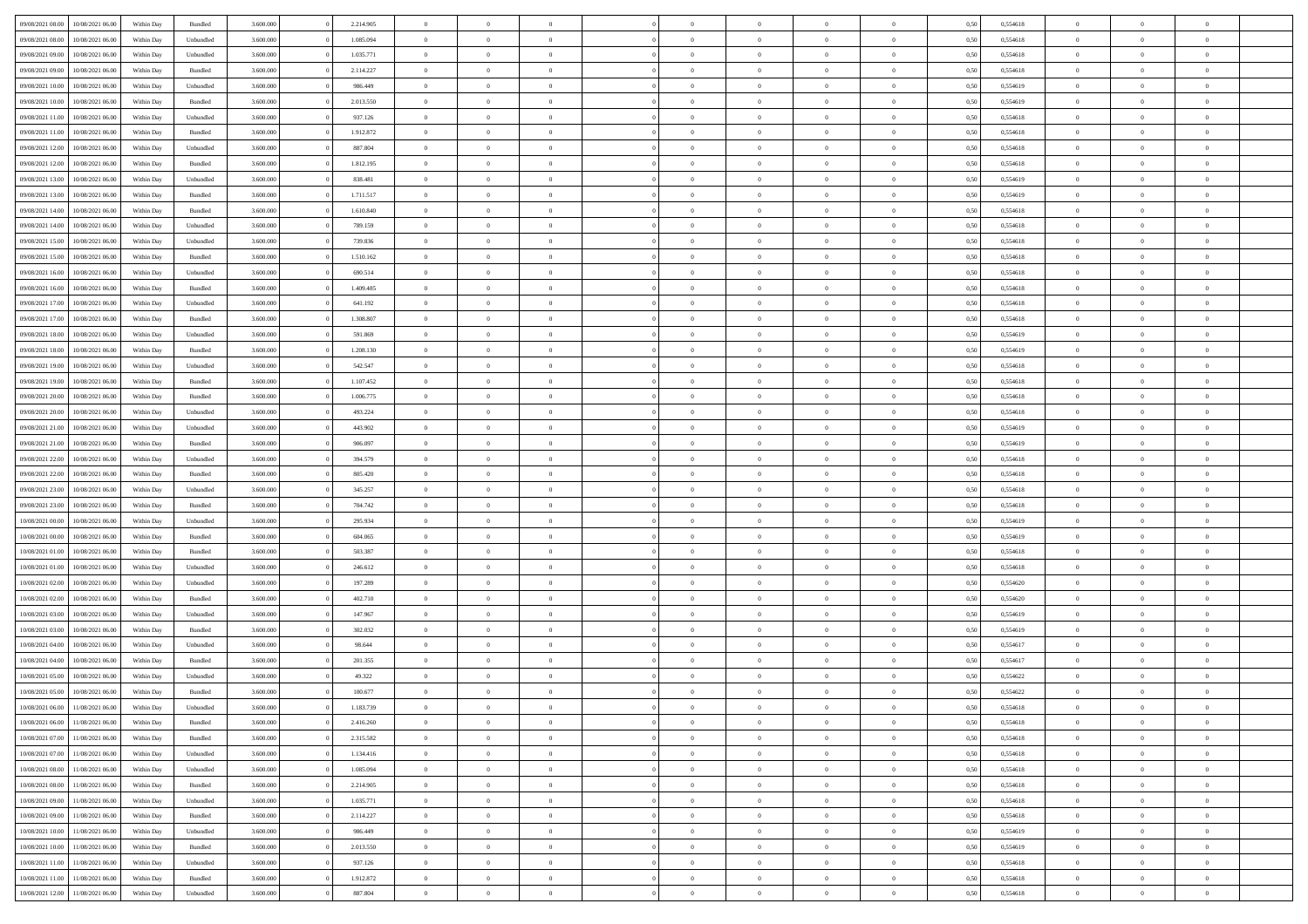| 10/08/2021 12:00                  | 11/08/2021 06:00 | Within Day | Bundled            | 3.600.000 | 1.812.195 | $\overline{0}$ | $\Omega$       |                | $\Omega$       | $\Omega$       | $\Omega$       | $\theta$       | 0,50 | 0,554618 | $\theta$       | $\theta$       | $\theta$       |  |
|-----------------------------------|------------------|------------|--------------------|-----------|-----------|----------------|----------------|----------------|----------------|----------------|----------------|----------------|------|----------|----------------|----------------|----------------|--|
|                                   |                  |            |                    |           |           |                |                |                |                |                |                |                |      |          |                |                |                |  |
| 10/08/2021 13:00                  | 11/08/2021 06:00 | Within Day | Bundled            | 3.600.000 | 1.711.517 | $\overline{0}$ | $\theta$       | $\overline{0}$ | $\overline{0}$ | $\bf{0}$       | $\overline{0}$ | $\bf{0}$       | 0,50 | 0,554619 | $\theta$       | $\theta$       | $\overline{0}$ |  |
| 10/08/2021 13:00                  | 11/08/2021 06:00 | Within Day | Unbundled          | 3.600.000 | 838.481   | $\overline{0}$ | $\overline{0}$ | $\overline{0}$ | $\bf{0}$       | $\bf{0}$       | $\bf{0}$       | $\bf{0}$       | 0,50 | 0,554619 | $\overline{0}$ | $\overline{0}$ | $\overline{0}$ |  |
| 10/08/2021 14:00                  | 11/08/2021 06:00 | Within Dav | Unbundled          | 3.600,000 | 789.159   | $\overline{0}$ | $\overline{0}$ | $\overline{0}$ | $\overline{0}$ | $\bf{0}$       | $\overline{0}$ | $\overline{0}$ | 0.50 | 0.554618 | $\theta$       | $\theta$       | $\overline{0}$ |  |
| 10/08/2021 14:00                  | 11/08/2021 06:00 | Within Day | Bundled            | 3.600.000 | 1.610.840 | $\overline{0}$ | $\theta$       | $\overline{0}$ | $\overline{0}$ | $\bf{0}$       | $\overline{0}$ | $\bf{0}$       | 0,50 | 0,554618 | $\theta$       | $\theta$       | $\overline{0}$ |  |
| 10/08/2021 15:00                  | 11/08/2021 06:00 | Within Day | Unbundled          | 3.600.000 | 739.836   | $\overline{0}$ | $\bf{0}$       | $\overline{0}$ | $\bf{0}$       | $\overline{0}$ | $\overline{0}$ | $\mathbf{0}$   | 0,50 | 0,554618 | $\overline{0}$ | $\overline{0}$ | $\bf{0}$       |  |
|                                   |                  |            |                    |           |           |                |                |                |                | $\overline{0}$ |                |                |      |          | $\theta$       | $\overline{0}$ | $\overline{0}$ |  |
| 10/08/2021 15:00                  | 11/08/2021 06:00 | Within Dav | Bundled            | 3.600.000 | 1.510.162 | $\overline{0}$ | $\overline{0}$ | $\overline{0}$ | $\overline{0}$ |                | $\overline{0}$ | $\overline{0}$ | 0.50 | 0,554618 |                |                |                |  |
| 10/08/2021 16:00                  | 11/08/2021 06:00 | Within Day | Unbundled          | 3.600.000 | 690.514   | $\overline{0}$ | $\theta$       | $\overline{0}$ | $\overline{0}$ | $\bf{0}$       | $\overline{0}$ | $\bf{0}$       | 0,50 | 0,554618 | $\theta$       | $\theta$       | $\overline{0}$ |  |
| 10/08/2021 16:00                  | 11/08/2021 06:00 | Within Day | Bundled            | 3.600.000 | 1.409.485 | $\overline{0}$ | $\overline{0}$ | $\overline{0}$ | $\bf{0}$       | $\bf{0}$       | $\bf{0}$       | $\bf{0}$       | 0,50 | 0,554618 | $\,0\,$        | $\overline{0}$ | $\overline{0}$ |  |
| 10/08/2021 17:00                  | 11/08/2021 06:00 | Within Dav | Unbundled          | 3.600.000 | 641.192   | $\overline{0}$ | $\overline{0}$ | $\overline{0}$ | $\overline{0}$ | $\overline{0}$ | $\overline{0}$ | $\overline{0}$ | 0.50 | 0.554618 | $\theta$       | $\overline{0}$ | $\overline{0}$ |  |
| 10/08/2021 17:00                  | 11/08/2021 06:00 | Within Day | Bundled            | 3.600.000 | 1.308.807 | $\overline{0}$ | $\theta$       | $\overline{0}$ | $\overline{0}$ | $\bf{0}$       | $\overline{0}$ | $\bf{0}$       | 0,50 | 0,554618 | $\,$ 0 $\,$    | $\overline{0}$ | $\overline{0}$ |  |
| 10/08/2021 18:00                  | 11/08/2021 06:00 | Within Day | Unbundled          | 3.600.000 | 591.869   | $\overline{0}$ | $\overline{0}$ | $\overline{0}$ | $\bf{0}$       | $\bf{0}$       | $\bf{0}$       | $\mathbf{0}$   | 0,50 | 0,554619 | $\overline{0}$ | $\overline{0}$ | $\bf{0}$       |  |
| 10/08/2021 18:00                  | 11/08/2021 06:00 | Within Day | Bundled            | 3.600.000 | 1.208.130 | $\overline{0}$ | $\overline{0}$ | $\overline{0}$ | $\overline{0}$ | $\bf{0}$       | $\overline{0}$ | $\overline{0}$ | 0.50 | 0.554619 | $\theta$       | $\theta$       | $\overline{0}$ |  |
|                                   |                  |            |                    |           |           | $\overline{0}$ | $\theta$       | $\overline{0}$ | $\overline{0}$ | $\bf{0}$       | $\overline{0}$ |                |      |          | $\theta$       | $\overline{0}$ | $\overline{0}$ |  |
| 10/08/2021 19:00                  | 11/08/2021 06:00 | Within Day | Bundled            | 3.600.000 | 1.107.452 |                |                |                |                |                |                | $\bf{0}$       | 0,50 | 0,554618 |                |                |                |  |
| 10/08/2021 19:00                  | 11/08/2021 06:00 | Within Day | Unbundled          | 3.600.000 | 542.547   | $\overline{0}$ | $\overline{0}$ | $\overline{0}$ | $\bf{0}$       | $\overline{0}$ | $\overline{0}$ | $\mathbf{0}$   | 0,50 | 0,554618 | $\overline{0}$ | $\overline{0}$ | $\bf{0}$       |  |
| 10/08/2021 20:00                  | 11/08/2021 06:00 | Within Dav | Unbundled          | 3.600.000 | 493.224   | $\overline{0}$ | $\overline{0}$ | $\overline{0}$ | $\overline{0}$ | $\overline{0}$ | $\overline{0}$ | $\overline{0}$ | 0.50 | 0.554618 | $\theta$       | $\overline{0}$ | $\overline{0}$ |  |
| 10/08/2021 20:00                  | 11/08/2021 06:00 | Within Day | Bundled            | 3.600.000 | 1.006.775 | $\overline{0}$ | $\theta$       | $\overline{0}$ | $\overline{0}$ | $\bf{0}$       | $\overline{0}$ | $\bf{0}$       | 0,50 | 0,554618 | $\theta$       | $\theta$       | $\overline{0}$ |  |
| 10/08/2021 21:00                  | 11/08/2021 06:00 | Within Day | Unbundled          | 3.600.000 | 443.902   | $\overline{0}$ | $\overline{0}$ | $\overline{0}$ | $\bf{0}$       | $\bf{0}$       | $\bf{0}$       | $\mathbf{0}$   | 0,50 | 0,554619 | $\,0\,$        | $\overline{0}$ | $\overline{0}$ |  |
| 10/08/2021 21:00                  | 11/08/2021 06:00 | Within Day | Bundled            | 3.600.000 | 906,097   | $\overline{0}$ | $\overline{0}$ | $\overline{0}$ | $\overline{0}$ | $\overline{0}$ | $\overline{0}$ | $\overline{0}$ | 0.50 | 0,554619 | $\theta$       | $\overline{0}$ | $\overline{0}$ |  |
| 10/08/2021 22:00                  | 11/08/2021 06:00 | Within Day | Unbundled          | 3.600.000 | 394.579   | $\overline{0}$ | $\theta$       | $\overline{0}$ | $\overline{0}$ | $\bf{0}$       | $\overline{0}$ | $\bf{0}$       | 0,50 | 0,554618 | $\,$ 0 $\,$    | $\theta$       | $\overline{0}$ |  |
|                                   |                  |            |                    |           |           |                |                |                |                |                |                |                |      |          |                |                |                |  |
| 10/08/2021 22:00                  | 11/08/2021 06:00 | Within Day | Bundled            | 3.600.000 | 805.420   | $\overline{0}$ | $\overline{0}$ | $\overline{0}$ | $\bf{0}$       | $\bf{0}$       | $\bf{0}$       | $\bf{0}$       | 0,50 | 0,554618 | $\bf{0}$       | $\overline{0}$ | $\overline{0}$ |  |
| 10/08/2021 23:00                  | 11/08/2021 06:00 | Within Day | Unbundled          | 3.600,000 | 345.257   | $\overline{0}$ | $\overline{0}$ | $\overline{0}$ | $\overline{0}$ | $\bf{0}$       | $\overline{0}$ | $\overline{0}$ | 0.50 | 0.554618 | $\theta$       | $\overline{0}$ | $\overline{0}$ |  |
| 10/08/2021 23:00                  | 11/08/2021 06:00 | Within Day | Bundled            | 3.600.000 | 704.742   | $\overline{0}$ | $\theta$       | $\overline{0}$ | $\overline{0}$ | $\bf{0}$       | $\overline{0}$ | $\bf{0}$       | 0,50 | 0,554618 | $\,$ 0 $\,$    | $\overline{0}$ | $\overline{0}$ |  |
| 11/08/2021 00:00                  | 11/08/2021 06:00 | Within Day | Bundled            | 3.600.000 | 604.065   | $\overline{0}$ | $\bf{0}$       | $\overline{0}$ | $\bf{0}$       | $\overline{0}$ | $\overline{0}$ | $\mathbf{0}$   | 0,50 | 0,554619 | $\bf{0}$       | $\overline{0}$ | $\bf{0}$       |  |
| 11/08/2021 00:00                  | 11/08/2021 06:00 | Within Dav | Unbundled          | 3.600.000 | 295.934   | $\overline{0}$ | $\overline{0}$ | $\overline{0}$ | $\overline{0}$ | $\overline{0}$ | $\overline{0}$ | $\overline{0}$ | 0.50 | 0,554619 | $\theta$       | $\overline{0}$ | $\overline{0}$ |  |
| 11/08/2021 01:00                  | 11/08/2021 06:00 | Within Day | Unbundled          | 3.600.000 | 246.612   | $\overline{0}$ | $\theta$       | $\overline{0}$ | $\overline{0}$ | $\bf{0}$       | $\overline{0}$ | $\bf{0}$       | 0,50 | 0,554618 | $\theta$       | $\theta$       | $\overline{0}$ |  |
| 11/08/2021 01:00                  | 11/08/2021 06:00 | Within Day | Bundled            | 3.600.000 | 503.387   | $\overline{0}$ | $\overline{0}$ | $\overline{0}$ | $\bf{0}$       | $\bf{0}$       | $\bf{0}$       | $\bf{0}$       | 0,50 | 0,554618 | $\,0\,$        | $\overline{0}$ | $\overline{0}$ |  |
|                                   | 11/08/2021 06:00 |            | Unbundled          | 3.600.000 | 197.289   | $\overline{0}$ | $\overline{0}$ | $\overline{0}$ | $\overline{0}$ | $\overline{0}$ | $\overline{0}$ | $\overline{0}$ | 0.50 | 0,554620 | $\theta$       | $\overline{0}$ | $\overline{0}$ |  |
| 11/08/2021 02:00                  |                  | Within Day |                    |           |           |                |                |                |                |                |                |                |      |          |                |                |                |  |
| 11/08/2021 02:00                  | 11/08/2021 06:00 | Within Day | Bundled            | 3.600.000 | 402.710   | $\overline{0}$ | $\theta$       | $\overline{0}$ | $\overline{0}$ | $\bf{0}$       | $\overline{0}$ | $\bf{0}$       | 0,50 | 0,554620 | $\,$ 0 $\,$    | $\overline{0}$ | $\overline{0}$ |  |
| 11/08/2021 03:00                  | 11/08/2021 06:00 | Within Day | Unbundled          | 3.600.000 | 147.967   | $\overline{0}$ | $\overline{0}$ | $\overline{0}$ | $\bf{0}$       | $\bf{0}$       | $\bf{0}$       | $\bf{0}$       | 0,50 | 0,554619 | $\bf{0}$       | $\overline{0}$ | $\bf{0}$       |  |
| 11/08/2021 03:00                  | 11/08/2021 06:00 | Within Day | Bundled            | 3.600.000 | 302.032   | $\overline{0}$ | $\Omega$       | $\Omega$       | $\Omega$       | $\Omega$       | $\overline{0}$ | $\overline{0}$ | 0,50 | 0,554619 | $\,0\,$        | $\theta$       | $\theta$       |  |
| 11/08/2021 04:00                  | 11/08/2021 06:00 | Within Day | Unbundled          | 3.600.000 | 98.644    | $\overline{0}$ | $\theta$       | $\overline{0}$ | $\overline{0}$ | $\bf{0}$       | $\overline{0}$ | $\bf{0}$       | 0,50 | 0,554617 | $\theta$       | $\theta$       | $\overline{0}$ |  |
| 11/08/2021 04:00                  | 11/08/2021 06:00 | Within Day | Bundled            | 3.600.000 | 201.355   | $\overline{0}$ | $\overline{0}$ | $\overline{0}$ | $\bf{0}$       | $\bf{0}$       | $\overline{0}$ | $\mathbf{0}$   | 0,50 | 0,554617 | $\overline{0}$ | $\overline{0}$ | $\bf{0}$       |  |
| 11/08/2021 05:00                  | 11/08/2021 06:00 | Within Day | Unbundled          | 3.600,000 | 49.322    | $\overline{0}$ | $\Omega$       | $\Omega$       | $\Omega$       | $\bf{0}$       | $\overline{0}$ | $\overline{0}$ | 0.50 | 0,554622 | $\,0\,$        | $\theta$       | $\theta$       |  |
| 11/08/2021 05:00                  | 11/08/2021 06:00 | Within Day | Bundled            | 3.600.000 | 100.677   | $\overline{0}$ | $\theta$       | $\overline{0}$ | $\overline{0}$ | $\bf{0}$       | $\overline{0}$ | $\bf{0}$       | 0,50 | 0,554622 | $\,$ 0 $\,$    | $\theta$       | $\overline{0}$ |  |
|                                   |                  |            |                    |           |           |                |                |                |                |                |                |                |      |          |                |                |                |  |
| 11/08/2021 06:00                  | 12/08/2021 06:00 | Within Day | Bundled            | 3.600.000 | 2.416.260 | $\overline{0}$ | $\overline{0}$ | $\overline{0}$ | $\bf{0}$       | $\bf{0}$       | $\bf{0}$       | $\bf{0}$       | 0,50 | 0,554618 | $\,0\,$        | $\overline{0}$ | $\overline{0}$ |  |
| 11/08/2021 06:00                  | 12/08/2021 06:00 | Within Day | Unbundled          | 3.600,000 | 1.183.739 | $\overline{0}$ | $\Omega$       | $\Omega$       | $\Omega$       | $\theta$       | $\theta$       | $\overline{0}$ | 0.50 | 0.554618 | $\theta$       | $\theta$       | $\theta$       |  |
| 11/08/2021 07:00                  | 12/08/2021 06:00 | Within Day | Unbundled          | 3.600.000 | 1.134.416 | $\overline{0}$ | $\theta$       | $\overline{0}$ | $\overline{0}$ | $\bf{0}$       | $\overline{0}$ | $\bf{0}$       | 0,50 | 0,554618 | $\,$ 0 $\,$    | $\overline{0}$ | $\overline{0}$ |  |
| 11/08/2021 07:00                  | 12/08/2021 06:00 | Within Day | Bundled            | 3.600.000 | 2.315.582 | $\overline{0}$ | $\overline{0}$ | $\overline{0}$ | $\bf{0}$       | $\bf{0}$       | $\bf{0}$       | $\bf{0}$       | 0,50 | 0,554618 | $\overline{0}$ | $\overline{0}$ | $\overline{0}$ |  |
| 11/08/2021 08:00                  | 12/08/2021 06:00 | Within Day | Unbundled          | 3.600.000 | 1.085.094 | $\overline{0}$ | $\Omega$       | $\overline{0}$ | $\Omega$       | $\Omega$       | $\overline{0}$ | $\overline{0}$ | 0,50 | 0,554618 | $\,0\,$        | $\theta$       | $\theta$       |  |
| 11/08/2021 08:00                  | 12/08/2021 06:00 | Within Day | Bundled            | 3.600.000 | 2.214.905 | $\overline{0}$ | $\theta$       | $\overline{0}$ | $\overline{0}$ | $\bf{0}$       | $\overline{0}$ | $\bf{0}$       | 0,50 | 0,554618 | $\,$ 0 $\,$    | $\overline{0}$ | $\overline{0}$ |  |
| 11/08/2021 09:00                  | 12/08/2021 06:00 | Within Day | Unbundled          | 3.600.000 | 1.035.771 | $\overline{0}$ | $\overline{0}$ | $\overline{0}$ | $\bf{0}$       | $\bf{0}$       | $\bf{0}$       | $\mathbf{0}$   | 0,50 | 0,554618 | $\overline{0}$ | $\overline{0}$ | $\bf{0}$       |  |
| 11/08/2021 09:00                  | 12/08/2021 06:00 |            | Bundled            | 3.600,000 | 2.114.227 | $\overline{0}$ | $\Omega$       | $\Omega$       | $\Omega$       | $\Omega$       | $\Omega$       | $\overline{0}$ | 0.50 | 0.554618 | $\theta$       | $\theta$       | $\theta$       |  |
|                                   |                  | Within Day |                    |           |           |                |                |                |                |                |                |                |      |          |                |                |                |  |
| 11/08/2021 10:00                  | 12/08/2021 06:00 | Within Day | Unbundled          | 3.600.000 | 986.449   | $\overline{0}$ | $\overline{0}$ | $\overline{0}$ | $\bf{0}$       | $\,$ 0         | $\overline{0}$ | $\bf{0}$       | 0,50 | 0,554619 | $\,0\,$        | $\overline{0}$ | $\overline{0}$ |  |
| 11/08/2021 10:00                  | 12/08/2021 06:00 | Within Day | $\mathbf B$ undled | 3.600.000 | 2.013.550 | $\bf{0}$       | $\bf{0}$       |                |                |                |                |                | 0,50 | 0,554619 | $\bf{0}$       | $\overline{0}$ |                |  |
| 11/08/2021 11:00                  | 12/08/2021 06:00 | Within Day | Unbundled          | 3.600,000 | 937.126   | $\overline{0}$ | $\overline{0}$ | $\overline{0}$ | $\Omega$       | $\overline{0}$ | $\overline{0}$ | $\overline{0}$ | 0,50 | 0.554618 | $\theta$       | $\theta$       | $\theta$       |  |
| 11/08/2021 11:00                  | 12/08/2021 06:00 | Within Day | Bundled            | 3.600.000 | 1.912.872 | $\overline{0}$ | $\bf{0}$       | $\overline{0}$ | $\overline{0}$ | $\,$ 0 $\,$    | $\overline{0}$ | $\,$ 0 $\,$    | 0,50 | 0,554618 | $\,$ 0 $\,$    | $\,$ 0 $\,$    | $\,$ 0         |  |
| 11/08/2021 12:00                  | 12/08/2021 06:00 | Within Day | Bundled            | 3.600.000 | 1.812.195 | $\overline{0}$ | $\overline{0}$ | $\overline{0}$ | $\overline{0}$ | $\overline{0}$ | $\overline{0}$ | $\mathbf{0}$   | 0,50 | 0,554618 | $\overline{0}$ | $\bf{0}$       | $\overline{0}$ |  |
| 11/08/2021 12:00                  | 12/08/2021 06:00 | Within Day | Unbundled          | 3.600.000 | 887.804   | $\overline{0}$ | $\overline{0}$ | $\overline{0}$ | $\Omega$       | $\overline{0}$ | $\overline{0}$ | $\overline{0}$ | 0,50 | 0,554618 | $\overline{0}$ | $\theta$       | $\overline{0}$ |  |
| 11/08/2021 13:00                  | 12/08/2021 06:00 | Within Day | Unbundled          | 3.600.000 | 838.481   | $\overline{0}$ | $\,$ 0         | $\overline{0}$ | $\overline{0}$ | $\,$ 0 $\,$    | $\overline{0}$ | $\mathbf{0}$   | 0,50 | 0,554619 | $\,$ 0 $\,$    | $\overline{0}$ | $\overline{0}$ |  |
|                                   |                  |            |                    |           |           |                |                |                |                |                |                |                |      |          |                |                |                |  |
| 11/08/2021 13:00                  | 12/08/2021 06:00 | Within Day | Bundled            | 3.600.000 | 1.711.517 | $\overline{0}$ | $\overline{0}$ | $\overline{0}$ | $\overline{0}$ | $\overline{0}$ | $\overline{0}$ | $\mathbf{0}$   | 0,50 | 0,554619 | $\overline{0}$ | $\overline{0}$ | $\overline{0}$ |  |
| 11/08/2021 14:00                  | 12/08/2021 06:00 | Within Day | Unbundled          | 3.600.000 | 789.159   | $\overline{0}$ | $\overline{0}$ | $\overline{0}$ | $\overline{0}$ | $\overline{0}$ | $\overline{0}$ | $\bf{0}$       | 0.50 | 0,554618 | $\overline{0}$ | $\theta$       | $\overline{0}$ |  |
| 11/08/2021 14:00                  | 12/08/2021 06:00 | Within Day | Bundled            | 3.600.000 | 1.610.840 | $\overline{0}$ | $\,$ 0         | $\overline{0}$ | $\overline{0}$ | $\bf{0}$       | $\overline{0}$ | $\bf{0}$       | 0,50 | 0,554618 | $\,$ 0 $\,$    | $\overline{0}$ | $\overline{0}$ |  |
| 11/08/2021 15:00                  | 12/08/2021 06:00 | Within Day | Unbundled          | 3.600.000 | 739.836   | $\overline{0}$ | $\bf{0}$       | $\overline{0}$ | $\overline{0}$ | $\overline{0}$ | $\overline{0}$ | $\mathbf{0}$   | 0,50 | 0,554618 | $\overline{0}$ | $\overline{0}$ | $\bf{0}$       |  |
| 11/08/2021 15:00                  | 12/08/2021 06:00 | Within Day | Bundled            | 3.600,000 | 1.510.162 | $\overline{0}$ | $\overline{0}$ | $\overline{0}$ | $\Omega$       | $\overline{0}$ | $\overline{0}$ | $\overline{0}$ | 0.50 | 0,554618 | $\overline{0}$ | $\overline{0}$ | $\overline{0}$ |  |
| 11/08/2021 16:00                  | 12/08/2021 06:00 | Within Day | Unbundled          | 3.600.000 | 690.514   | $\overline{0}$ | $\bf{0}$       | $\overline{0}$ | $\bf{0}$       | $\bf{0}$       | $\overline{0}$ | $\mathbf{0}$   | 0,50 | 0,554618 | $\,$ 0 $\,$    | $\,$ 0 $\,$    | $\bf{0}$       |  |
| 11/08/2021 16:00 12/08/2021 06:00 |                  | Within Day | Bundled            | 3.600.000 | 1.409.485 | $\overline{0}$ | $\overline{0}$ | $\overline{0}$ | $\overline{0}$ | $\overline{0}$ | $\overline{0}$ | $\mathbf{0}$   | 0,50 | 0,554618 | $\overline{0}$ | $\bf{0}$       | $\overline{0}$ |  |
|                                   |                  |            |                    |           |           |                |                |                |                |                |                |                |      |          |                |                |                |  |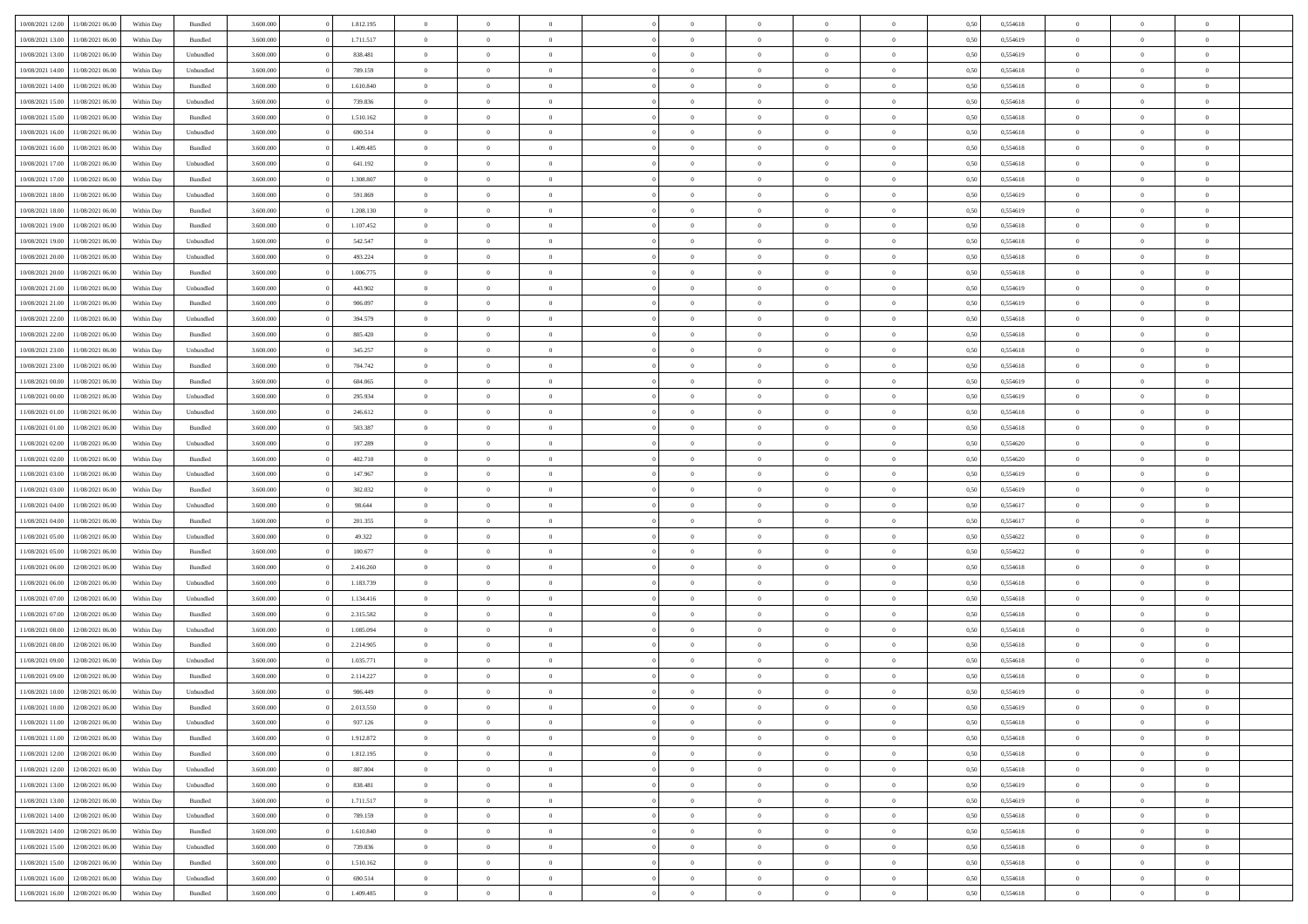| 11/08/2021 17:00 | 12/08/2021 06:00 | Within Dav | Unbundled          | 3.600.000 | 641.192   | $\overline{0}$ | $\Omega$       |                | $\Omega$       | $\Omega$       | $\Omega$       | $\theta$       | 0,50 | 0,554618 | $\theta$       | $\theta$       | $\theta$       |  |
|------------------|------------------|------------|--------------------|-----------|-----------|----------------|----------------|----------------|----------------|----------------|----------------|----------------|------|----------|----------------|----------------|----------------|--|
| 11/08/2021 17:00 | 12/08/2021 06:00 | Within Day | Bundled            | 3.600.000 | 1.308.807 | $\overline{0}$ | $\theta$       | $\overline{0}$ | $\overline{0}$ | $\bf{0}$       | $\overline{0}$ | $\bf{0}$       | 0,50 | 0,554618 | $\theta$       | $\theta$       | $\overline{0}$ |  |
| 11/08/2021 18:00 | 12/08/2021 06:00 | Within Day | Bundled            | 3.600.000 | 1.208.130 | $\overline{0}$ | $\overline{0}$ | $\overline{0}$ | $\overline{0}$ | $\bf{0}$       | $\overline{0}$ | $\bf{0}$       | 0,50 | 0,554619 | $\overline{0}$ | $\overline{0}$ | $\overline{0}$ |  |
|                  |                  |            |                    |           |           |                |                |                |                |                |                |                |      |          | $\theta$       |                |                |  |
| 11/08/2021 18:00 | 12/08/2021 06:00 | Within Day | Unbundled          | 3.600,000 | 591.869   | $\overline{0}$ | $\overline{0}$ | $\overline{0}$ | $\overline{0}$ | $\bf{0}$       | $\overline{0}$ | $\overline{0}$ | 0.50 | 0.554619 |                | $\theta$       | $\overline{0}$ |  |
| 11/08/2021 19:00 | 12/08/2021 06:00 | Within Day | Unbundled          | 3.600.000 | 542.547   | $\overline{0}$ | $\theta$       | $\overline{0}$ | $\overline{0}$ | $\bf{0}$       | $\overline{0}$ | $\bf{0}$       | 0,50 | 0,554618 | $\theta$       | $\overline{0}$ | $\overline{0}$ |  |
| 11/08/2021 19:00 | 12/08/2021 06:00 | Within Day | Bundled            | 3.600.000 | 1.107.452 | $\overline{0}$ | $\overline{0}$ | $\overline{0}$ | $\bf{0}$       | $\overline{0}$ | $\overline{0}$ | $\mathbf{0}$   | 0,50 | 0,554618 | $\overline{0}$ | $\overline{0}$ | $\bf{0}$       |  |
| 11/08/2021 20:00 | 12/08/2021 06:00 | Within Dav | Unbundled          | 3.600.000 | 493.224   | $\overline{0}$ | $\overline{0}$ | $\overline{0}$ | $\overline{0}$ | $\overline{0}$ | $\overline{0}$ | $\overline{0}$ | 0.50 | 0,554618 | $\theta$       | $\overline{0}$ | $\overline{0}$ |  |
|                  |                  |            |                    |           |           |                |                |                |                |                |                |                |      |          |                |                |                |  |
| 11/08/2021 20:00 | 12/08/2021 06:00 | Within Day | Bundled            | 3.600.000 | 1.006.775 | $\overline{0}$ | $\theta$       | $\overline{0}$ | $\overline{0}$ | $\bf{0}$       | $\overline{0}$ | $\bf{0}$       | 0,50 | 0,554618 | $\theta$       | $\theta$       | $\overline{0}$ |  |
| 11/08/2021 21:00 | 12/08/2021 06:00 | Within Day | Unbundled          | 3.600.000 | 443.902   | $\overline{0}$ | $\overline{0}$ | $\overline{0}$ | $\bf{0}$       | $\bf{0}$       | $\bf{0}$       | $\bf{0}$       | 0,50 | 0,554619 | $\,0\,$        | $\overline{0}$ | $\overline{0}$ |  |
| 11/08/2021 21:00 | 12/08/2021 06:00 | Within Dav | Bundled            | 3.600.000 | 906.097   | $\overline{0}$ | $\overline{0}$ | $\overline{0}$ | $\overline{0}$ | $\overline{0}$ | $\overline{0}$ | $\overline{0}$ | 0.50 | 0.554619 | $\theta$       | $\overline{0}$ | $\overline{0}$ |  |
| 11/08/2021 22:00 | 12/08/2021 06:00 |            |                    | 3.600.000 | 394.579   | $\overline{0}$ | $\theta$       | $\overline{0}$ | $\overline{0}$ | $\bf{0}$       | $\overline{0}$ |                |      | 0,554618 | $\,$ 0 $\,$    | $\overline{0}$ | $\overline{0}$ |  |
|                  |                  | Within Day | Unbundled          |           |           |                |                |                |                |                |                | $\bf{0}$       | 0,50 |          |                |                |                |  |
| 11/08/2021 22:00 | 12/08/2021 06:00 | Within Day | Bundled            | 3.600.000 | 805.420   | $\overline{0}$ | $\overline{0}$ | $\overline{0}$ | $\bf{0}$       | $\bf{0}$       | $\bf{0}$       | $\mathbf{0}$   | 0,50 | 0,554618 | $\overline{0}$ | $\overline{0}$ | $\overline{0}$ |  |
| 11/08/2021 23:00 | 12/08/2021 06:00 | Within Day | Bundled            | 3.600.000 | 704.742   | $\overline{0}$ | $\overline{0}$ | $\overline{0}$ | $\overline{0}$ | $\bf{0}$       | $\overline{0}$ | $\overline{0}$ | 0.50 | 0.554618 | $\theta$       | $\theta$       | $\overline{0}$ |  |
| 11/08/2021 23:00 | 12/08/2021 06:00 | Within Day | Unbundled          | 3.600.000 | 345.257   | $\overline{0}$ | $\theta$       | $\overline{0}$ | $\overline{0}$ | $\bf{0}$       | $\overline{0}$ | $\bf{0}$       | 0,50 | 0,554618 | $\theta$       | $\overline{0}$ | $\overline{0}$ |  |
|                  |                  |            |                    |           |           |                |                |                |                |                |                |                |      |          |                |                |                |  |
| 12/08/2021 00:00 | 12/08/2021 06:00 | Within Day | Unbundled          | 3.600.000 | 295.934   | $\overline{0}$ | $\overline{0}$ | $\overline{0}$ | $\bf{0}$       | $\overline{0}$ | $\overline{0}$ | $\mathbf{0}$   | 0,50 | 0,554619 | $\bf{0}$       | $\overline{0}$ | $\bf{0}$       |  |
| 12/08/2021 00:00 | 12/08/2021 06:00 | Within Dav | Bundled            | 3.600.000 | 604.065   | $\overline{0}$ | $\overline{0}$ | $\overline{0}$ | $\overline{0}$ | $\overline{0}$ | $\overline{0}$ | $\overline{0}$ | 0.50 | 0.554619 | $\theta$       | $\overline{0}$ | $\overline{0}$ |  |
| 12/08/2021 01:00 | 12/08/2021 06:00 | Within Day | Unbundled          | 3.600.000 | 246.612   | $\overline{0}$ | $\theta$       | $\overline{0}$ | $\overline{0}$ | $\bf{0}$       | $\overline{0}$ | $\bf{0}$       | 0,50 | 0,554618 | $\theta$       | $\theta$       | $\overline{0}$ |  |
| 12/08/2021 01:00 | 12/08/2021 06:00 | Within Day | Bundled            | 3.600.000 | 503.387   | $\overline{0}$ | $\overline{0}$ | $\overline{0}$ | $\bf{0}$       | $\bf{0}$       | $\bf{0}$       | $\mathbf{0}$   | 0,50 | 0,554618 | $\,0\,$        | $\overline{0}$ | $\overline{0}$ |  |
|                  |                  |            |                    |           |           |                |                |                |                |                |                |                |      |          |                |                |                |  |
| 12/08/2021 02:00 | 12/08/2021 06:00 | Within Day | Unbundled          | 3.600.000 | 197.289   | $\overline{0}$ | $\overline{0}$ | $\overline{0}$ | $\overline{0}$ | $\overline{0}$ | $\overline{0}$ | $\overline{0}$ | 0.50 | 0,554620 | $\theta$       | $\overline{0}$ | $\overline{0}$ |  |
| 12/08/2021 02:00 | 12/08/2021 06:00 | Within Day | Bundled            | 3.600.000 | 402.710   | $\overline{0}$ | $\theta$       | $\overline{0}$ | $\overline{0}$ | $\bf{0}$       | $\overline{0}$ | $\bf{0}$       | 0,50 | 0,554620 | $\,$ 0 $\,$    | $\theta$       | $\overline{0}$ |  |
| 12/08/2021 03:00 | 12/08/2021 06:00 | Within Day | Unbundled          | 3.600.000 | 147.967   | $\overline{0}$ | $\overline{0}$ | $\overline{0}$ | $\bf{0}$       | $\bf{0}$       | $\bf{0}$       | $\bf{0}$       | 0,50 | 0,554619 | $\bf{0}$       | $\overline{0}$ | $\overline{0}$ |  |
| 12/08/2021 03:00 | 12/08/2021 06:00 | Within Day | Bundled            | 3.600,000 | 302.032   | $\overline{0}$ | $\overline{0}$ | $\overline{0}$ | $\overline{0}$ | $\bf{0}$       | $\overline{0}$ | $\overline{0}$ | 0.50 | 0.554619 | $\theta$       | $\overline{0}$ | $\overline{0}$ |  |
|                  |                  |            |                    |           |           |                |                |                |                |                |                |                |      |          |                |                |                |  |
| 12/08/2021 04:00 | 12/08/2021 06:00 | Within Day | Unbundled          | 3.600.000 | 98.644    | $\overline{0}$ | $\theta$       | $\overline{0}$ | $\overline{0}$ | $\bf{0}$       | $\overline{0}$ | $\bf{0}$       | 0,50 | 0,554617 | $\,$ 0 $\,$    | $\overline{0}$ | $\overline{0}$ |  |
| 12/08/2021 04:00 | 12/08/2021 06:00 | Within Day | Bundled            | 3.600.000 | 201.355   | $\overline{0}$ | $\overline{0}$ | $\overline{0}$ | $\overline{0}$ | $\overline{0}$ | $\overline{0}$ | $\mathbf{0}$   | 0,50 | 0,554617 | $\bf{0}$       | $\overline{0}$ | $\bf{0}$       |  |
| 12/08/2021 05:00 | 12/08/2021 06:00 | Within Dav | Bundled            | 3.600.000 | 100.677   | $\overline{0}$ | $\overline{0}$ | $\overline{0}$ | $\overline{0}$ | $\overline{0}$ | $\overline{0}$ | $\overline{0}$ | 0.50 | 0,554622 | $\theta$       | $\overline{0}$ | $\overline{0}$ |  |
| 12/08/2021 05:00 | 12/08/2021 06:00 | Within Day | Unbundled          | 3.600.000 | 49.322    | $\overline{0}$ | $\theta$       | $\overline{0}$ | $\overline{0}$ | $\bf{0}$       | $\overline{0}$ | $\bf{0}$       | 0,50 | 0,554622 | $\theta$       | $\theta$       | $\overline{0}$ |  |
|                  |                  |            |                    |           |           |                |                |                |                |                |                |                |      |          |                |                |                |  |
| 12/08/2021 06:00 | 13/08/2021 06:00 | Within Day | Unbundled          | 3.600.000 | 1.183.739 | $\overline{0}$ | $\overline{0}$ | $\overline{0}$ | $\overline{0}$ | $\bf{0}$       | $\overline{0}$ | $\bf{0}$       | 0,50 | 0,554618 | $\,0\,$        | $\overline{0}$ | $\overline{0}$ |  |
| 12/08/2021 06:00 | 13/08/2021 06:00 | Within Day | Bundled            | 3.600.000 | 2.416.260 | $\overline{0}$ | $\overline{0}$ | $\overline{0}$ | $\overline{0}$ | $\overline{0}$ | $\overline{0}$ | $\overline{0}$ | 0.50 | 0.554618 | $\theta$       | $\overline{0}$ | $\overline{0}$ |  |
| 12/08/2021 07:00 | 13/08/2021 06:00 | Within Day | Unbundled          | 3.600.000 | 1.134.416 | $\overline{0}$ | $\theta$       | $\overline{0}$ | $\overline{0}$ | $\bf{0}$       | $\overline{0}$ | $\bf{0}$       | 0,50 | 0,554618 | $\,$ 0 $\,$    | $\overline{0}$ | $\overline{0}$ |  |
| 12/08/2021 07:00 | 13/08/2021 06:00 | Within Day | Bundled            | 3.600.000 | 2.315.582 | $\overline{0}$ | $\overline{0}$ | $\overline{0}$ | $\overline{0}$ | $\bf{0}$       | $\overline{0}$ | $\bf{0}$       | 0,50 | 0,554618 | $\bf{0}$       | $\overline{0}$ | $\overline{0}$ |  |
|                  |                  |            |                    |           |           |                |                |                |                |                |                |                |      |          |                |                |                |  |
| 12/08/2021 08:00 | 13/08/2021 06:00 | Within Day | Unbundled          | 3.600.000 | 1.085.094 | $\overline{0}$ | $\Omega$       | $\Omega$       | $\Omega$       | $\Omega$       | $\overline{0}$ | $\overline{0}$ | 0,50 | 0,554618 | $\,0\,$        | $\theta$       | $\theta$       |  |
| 12/08/2021 08:00 | 13/08/2021 06:00 | Within Day | Bundled            | 3.600.000 | 2.214.905 | $\overline{0}$ | $\theta$       | $\overline{0}$ | $\overline{0}$ | $\bf{0}$       | $\overline{0}$ | $\bf{0}$       | 0,50 | 0,554618 | $\theta$       | $\theta$       | $\overline{0}$ |  |
| 12/08/2021 09:00 | 13/08/2021 06:00 | Within Day | Unbundled          | 3.600.000 | 1.035.771 | $\overline{0}$ | $\overline{0}$ | $\overline{0}$ | $\overline{0}$ | $\bf{0}$       | $\overline{0}$ | $\mathbf{0}$   | 0,50 | 0,554618 | $\bf{0}$       | $\overline{0}$ | $\bf{0}$       |  |
| 12/08/2021 09:00 | 13/08/2021 06:00 |            |                    | 3.600,000 |           | $\overline{0}$ | $\Omega$       | $\Omega$       | $\Omega$       | $\bf{0}$       | $\overline{0}$ | $\overline{0}$ | 0.50 | 0.554618 | $\theta$       | $\theta$       | $\theta$       |  |
|                  |                  | Within Day | Bundled            |           | 2.114.227 |                |                |                |                |                |                |                |      |          |                |                |                |  |
| 12/08/2021 10:00 | 13/08/2021 06:00 | Within Day | Unbundled          | 3.600.000 | 986.449   | $\overline{0}$ | $\theta$       | $\overline{0}$ | $\overline{0}$ | $\bf{0}$       | $\overline{0}$ | $\bf{0}$       | 0,50 | 0,554619 | $\,$ 0 $\,$    | $\theta$       | $\overline{0}$ |  |
| 12/08/2021 10:00 | 13/08/2021 06:00 | Within Day | Bundled            | 3.600.000 | 2.013.550 | $\overline{0}$ | $\overline{0}$ | $\overline{0}$ | $\overline{0}$ | $\bf{0}$       | $\overline{0}$ | $\bf{0}$       | 0,50 | 0,554619 | $\bf{0}$       | $\overline{0}$ | $\overline{0}$ |  |
| 12/08/2021 11:00 | 13/08/2021 06:00 | Within Day | Bundled            | 3.600,000 | 1.912.872 | $\overline{0}$ | $\Omega$       | $\Omega$       | $\Omega$       | $\theta$       | $\theta$       | $\overline{0}$ | 0.50 | 0.554618 | $\theta$       | $\theta$       | $\theta$       |  |
| 12/08/2021 11:00 | 13/08/2021 06:00 |            |                    | 3.600.000 | 937.126   | $\overline{0}$ | $\theta$       | $\overline{0}$ | $\overline{0}$ | $\bf{0}$       | $\overline{0}$ |                |      | 0,554618 | $\,$ 0 $\,$    | $\overline{0}$ | $\overline{0}$ |  |
|                  |                  | Within Day | Unbundled          |           |           |                |                |                |                |                |                | $\bf{0}$       | 0,50 |          |                |                |                |  |
| 12/08/2021 12:00 | 13/08/2021 06:00 | Within Day | Unbundled          | 3.600.000 | 887.804   | $\overline{0}$ | $\overline{0}$ | $\overline{0}$ | $\overline{0}$ | $\bf{0}$       | $\overline{0}$ | $\bf{0}$       | 0,50 | 0,554618 | $\bf{0}$       | $\overline{0}$ | $\overline{0}$ |  |
| 12/08/2021 12:00 | 13/08/2021 06:00 | Within Day | Bundled            | 3.600.000 | 1.812.195 | $\overline{0}$ | $\Omega$       | $\overline{0}$ | $\Omega$       | $\Omega$       | $\overline{0}$ | $\overline{0}$ | 0,50 | 0,554618 | $\,0\,$        | $\theta$       | $\theta$       |  |
| 12/08/2021 13:00 | 13/08/2021 06:00 | Within Day | Unbundled          | 3.600.000 | 838.481   | $\overline{0}$ | $\theta$       | $\overline{0}$ | $\overline{0}$ | $\,$ 0         | $\overline{0}$ | $\bf{0}$       | 0,50 | 0,554619 | $\,$ 0 $\,$    | $\overline{0}$ | $\overline{0}$ |  |
| 12/08/2021 13:00 | 13/08/2021 06:00 | Within Day | Bundled            | 3.600.000 | 1.711.517 | $\overline{0}$ | $\overline{0}$ | $\overline{0}$ | $\overline{0}$ | $\bf{0}$       | $\overline{0}$ | $\mathbf{0}$   | 0,50 | 0,554619 | $\bf{0}$       | $\overline{0}$ | $\bf{0}$       |  |
|                  |                  |            |                    |           |           |                |                |                |                |                |                |                |      |          |                |                |                |  |
| 12/08/2021 14:00 | 13/08/2021 06:00 | Within Day | Unbundled          | 3.600,000 | 789.159   | $\overline{0}$ | $\Omega$       | $\Omega$       | $\Omega$       | $\Omega$       | $\Omega$       | $\overline{0}$ | 0.50 | 0.554618 | $\theta$       | $\theta$       | $\theta$       |  |
| 12/08/2021 14:00 | 13/08/2021 06:00 | Within Day | Bundled            | 3.600.000 | 1.610.840 | $\overline{0}$ | $\overline{0}$ | $\overline{0}$ | $\bf{0}$       | $\,$ 0         | $\overline{0}$ | $\bf{0}$       | 0,50 | 0,554618 | $\,0\,$        | $\overline{0}$ | $\overline{0}$ |  |
| 12/08/2021 15:00 | 13/08/2021 06:00 | Within Day | Unbundled          | 3.600.000 | 739.836   | $\bf{0}$       | $\bf{0}$       |                |                |                |                |                | 0,50 | 0,554618 | $\bf{0}$       | $\overline{0}$ |                |  |
| 12/08/2021 15:00 | 13/08/2021 06:00 | Within Day | Bundled            | 3.600,000 | 1.510.162 | $\overline{0}$ | $\overline{0}$ | $\overline{0}$ | $\Omega$       | $\overline{0}$ | $\overline{0}$ | $\overline{0}$ | 0.50 | 0.554618 | $\theta$       | $\theta$       | $\theta$       |  |
|                  |                  |            |                    |           |           |                |                |                |                |                |                |                |      |          |                |                |                |  |
| 12/08/2021 16:00 | 13/08/2021 06:00 | Within Day | Unbundled          | 3.600.000 | 690.514   | $\overline{0}$ | $\,$ 0         | $\overline{0}$ | $\overline{0}$ | $\,$ 0 $\,$    | $\overline{0}$ | $\,$ 0 $\,$    | 0,50 | 0,554618 | $\,$ 0 $\,$    | $\,$ 0 $\,$    | $\,$ 0         |  |
| 12/08/2021 16:00 | 13/08/2021 06:00 | Within Day | Bundled            | 3.600.000 | 1.409.485 | $\overline{0}$ | $\overline{0}$ | $\overline{0}$ | $\overline{0}$ | $\overline{0}$ | $\overline{0}$ | $\mathbf{0}$   | 0,50 | 0,554618 | $\overline{0}$ | $\bf{0}$       | $\bf{0}$       |  |
| 12/08/2021 17:00 | 13/08/2021 06:00 | Within Day | $\mathbf B$ undled | 3.600.000 | 1.308.807 | $\overline{0}$ | $\overline{0}$ | $\overline{0}$ | $\Omega$       | $\overline{0}$ | $\overline{0}$ | $\overline{0}$ | 0,50 | 0,554618 | $\overline{0}$ | $\theta$       | $\overline{0}$ |  |
|                  |                  |            |                    |           |           |                |                |                |                |                |                |                |      |          |                |                |                |  |
| 12/08/2021 17:00 | 13/08/2021 06:00 | Within Day | Unbundled          | 3.600.000 | 641.192   | $\overline{0}$ | $\,$ 0         | $\overline{0}$ | $\bf{0}$       | $\,$ 0 $\,$    | $\overline{0}$ | $\mathbf{0}$   | 0,50 | 0,554618 | $\,$ 0 $\,$    | $\overline{0}$ | $\overline{0}$ |  |
| 12/08/2021 18:00 | 13/08/2021 06:00 | Within Day | Unbundled          | 3.600.000 | 591.869   | $\overline{0}$ | $\overline{0}$ | $\overline{0}$ | $\overline{0}$ | $\overline{0}$ | $\overline{0}$ | $\mathbf{0}$   | 0,50 | 0,554619 | $\overline{0}$ | $\overline{0}$ | $\bf{0}$       |  |
| 12/08/2021 18:00 | 13/08/2021 06:00 | Within Day | Bundled            | 3.600.000 | 1.208.130 | $\overline{0}$ | $\overline{0}$ | $\overline{0}$ | $\overline{0}$ | $\overline{0}$ | $\overline{0}$ | $\bf{0}$       | 0.50 | 0,554619 | $\overline{0}$ | $\theta$       | $\overline{0}$ |  |
| 12/08/2021 19:00 | 13/08/2021 06:00 | Within Day | Unbundled          | 3.600.000 | 542.547   | $\overline{0}$ | $\,$ 0         | $\overline{0}$ | $\bf{0}$       | $\bf{0}$       | $\bf{0}$       | $\bf{0}$       | 0,50 | 0,554618 | $\,$ 0 $\,$    | $\overline{0}$ | $\overline{0}$ |  |
|                  |                  |            |                    |           |           |                |                |                |                |                |                |                |      |          |                |                |                |  |
| 12/08/2021 19:00 | 13/08/2021 06:00 | Within Day | Bundled            | 3.600.000 | 1.107.452 | $\overline{0}$ | $\bf{0}$       | $\overline{0}$ | $\overline{0}$ | $\overline{0}$ | $\overline{0}$ | $\mathbf{0}$   | 0,50 | 0,554618 | $\overline{0}$ | $\overline{0}$ | $\bf{0}$       |  |
| 12/08/2021 20:00 | 13/08/2021 06:00 | Within Day | Unbundled          | 3.600,000 | 493.224   | $\overline{0}$ | $\overline{0}$ | $\overline{0}$ | $\Omega$       | $\overline{0}$ | $\overline{0}$ | $\overline{0}$ | 0.50 | 0,554618 | $\overline{0}$ | $\overline{0}$ | $\overline{0}$ |  |
| 12/08/2021 20:00 | 13/08/2021 06:00 | Within Day | Bundled            | 3.600.000 | 1.006.775 | $\overline{0}$ | $\bf{0}$       | $\overline{0}$ | $\overline{0}$ | $\bf{0}$       | $\bf{0}$       | $\mathbf{0}$   | 0,50 | 0,554618 | $\,$ 0 $\,$    | $\,$ 0 $\,$    | $\bf{0}$       |  |
| 12/08/2021 21:00 | 13/08/2021 06:00 | Within Day | Unbundled          | 3.600.000 | 443.902   | $\overline{0}$ | $\bf{0}$       | $\overline{0}$ | $\overline{0}$ | $\bf{0}$       | $\bf{0}$       | $\bf{0}$       | 0,50 | 0,554619 | $\overline{0}$ | $\overline{0}$ | $\bf{0}$       |  |
|                  |                  |            |                    |           |           |                |                |                |                |                |                |                |      |          |                |                |                |  |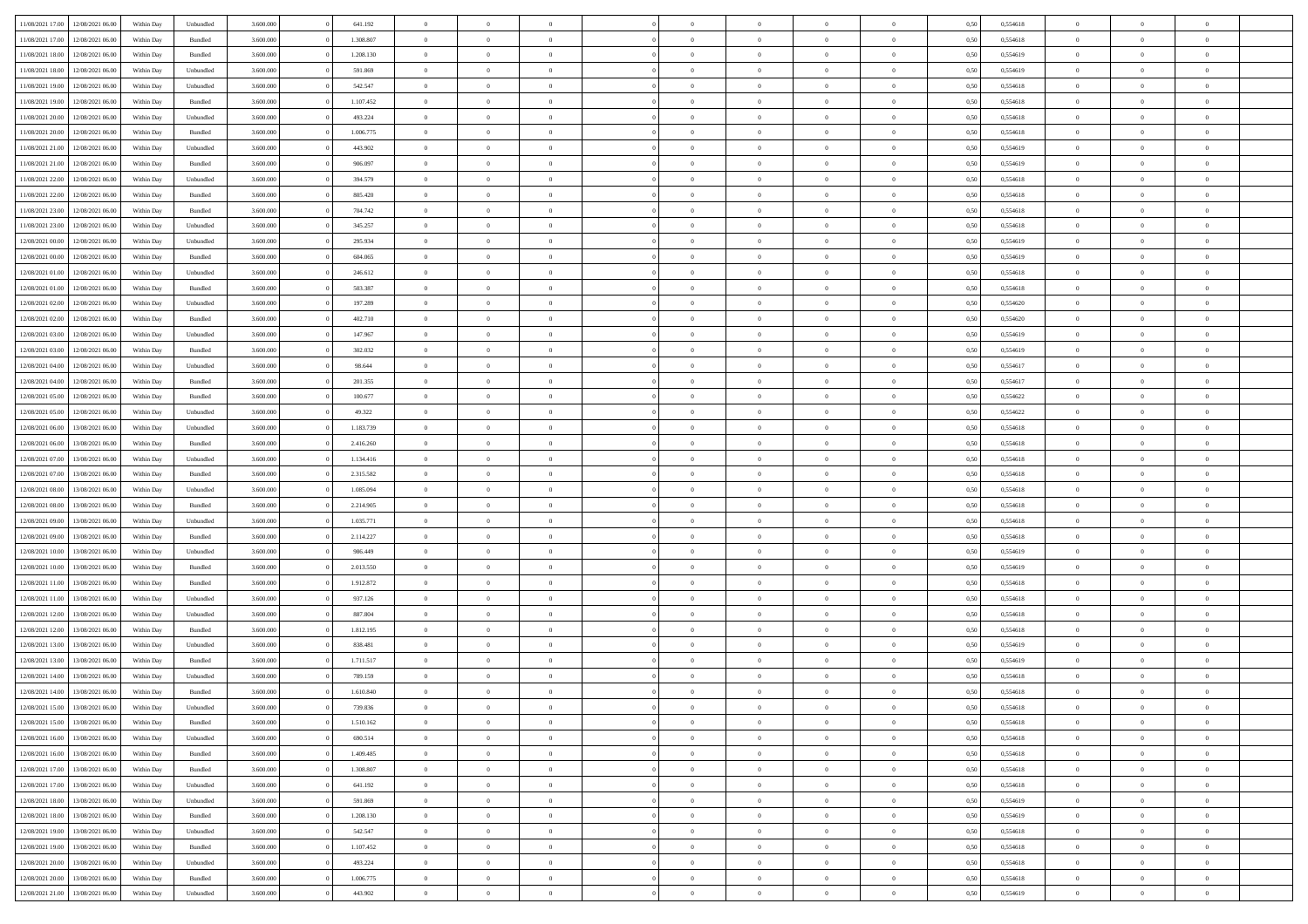| 12/08/2021 21:00 | 13/08/2021 06:00 | Within Day | Bundled            | 3.600.000 | 906.097   | $\overline{0}$ | $\Omega$       |                | $\Omega$       | $\Omega$       | $\Omega$       | $\theta$       | 0,50 | 0,554619 | $\theta$       | $\theta$       | $\theta$       |  |
|------------------|------------------|------------|--------------------|-----------|-----------|----------------|----------------|----------------|----------------|----------------|----------------|----------------|------|----------|----------------|----------------|----------------|--|
| 12/08/2021 22:00 | 13/08/2021 06:00 | Within Day | Bundled            | 3.600.000 | 805.420   | $\overline{0}$ | $\theta$       | $\overline{0}$ | $\overline{0}$ | $\bf{0}$       | $\overline{0}$ | $\bf{0}$       | 0,50 | 0,554618 | $\theta$       | $\theta$       | $\overline{0}$ |  |
| 12/08/2021 22:00 | 13/08/2021 06:00 | Within Day | Unbundled          | 3.600.000 | 394.579   | $\overline{0}$ | $\overline{0}$ | $\overline{0}$ | $\bf{0}$       | $\bf{0}$       | $\bf{0}$       | $\bf{0}$       | 0,50 | 0,554618 | $\bf{0}$       | $\overline{0}$ | $\overline{0}$ |  |
| 12/08/2021 23:00 | 13/08/2021 06:00 | Within Day | Unbundled          | 3.600,000 | 345.257   | $\overline{0}$ | $\overline{0}$ | $\overline{0}$ | $\overline{0}$ | $\bf{0}$       | $\overline{0}$ | $\overline{0}$ | 0.50 | 0.554618 | $\theta$       | $\theta$       | $\overline{0}$ |  |
| 12/08/2021 23:00 | 13/08/2021 06:00 | Within Day | Bundled            | 3.600.000 | 704.742   | $\overline{0}$ | $\theta$       | $\overline{0}$ | $\overline{0}$ | $\bf{0}$       | $\overline{0}$ | $\bf{0}$       | 0,50 | 0,554618 | $\theta$       | $\theta$       | $\overline{0}$ |  |
|                  |                  |            |                    |           |           |                |                |                |                |                |                |                |      |          |                |                |                |  |
| 13/08/2021 00:00 | 13/08/2021 06:00 | Within Day | Unbundled          | 3.600.000 | 295.934   | $\overline{0}$ | $\bf{0}$       | $\overline{0}$ | $\bf{0}$       | $\overline{0}$ | $\overline{0}$ | $\mathbf{0}$   | 0,50 | 0,554619 | $\bf{0}$       | $\overline{0}$ | $\bf{0}$       |  |
| 13/08/2021 00:00 | 13/08/2021 06:00 | Within Dav | Bundled            | 3.600.000 | 604.065   | $\overline{0}$ | $\overline{0}$ | $\overline{0}$ | $\overline{0}$ | $\overline{0}$ | $\overline{0}$ | $\overline{0}$ | 0.50 | 0,554619 | $\theta$       | $\overline{0}$ | $\overline{0}$ |  |
| 13/08/2021 01:00 | 13/08/2021 06:00 | Within Day | Unbundled          | 3.600.000 | 246.612   | $\overline{0}$ | $\theta$       | $\overline{0}$ | $\overline{0}$ | $\bf{0}$       | $\overline{0}$ | $\bf{0}$       | 0,50 | 0,554618 | $\theta$       | $\theta$       | $\overline{0}$ |  |
| 13/08/2021 01:00 | 13/08/2021 06:00 | Within Day | Bundled            | 3.600.000 | 503.387   | $\overline{0}$ | $\overline{0}$ | $\overline{0}$ | $\bf{0}$       | $\bf{0}$       | $\bf{0}$       | $\bf{0}$       | 0,50 | 0,554618 | $\,0\,$        | $\overline{0}$ | $\overline{0}$ |  |
| 13/08/2021 02:00 | 13/08/2021 06:00 | Within Dav | Unbundled          | 3.600.000 | 197.289   | $\overline{0}$ | $\overline{0}$ | $\overline{0}$ | $\overline{0}$ | $\overline{0}$ | $\overline{0}$ | $\overline{0}$ | 0.50 | 0,554620 | $\theta$       | $\overline{0}$ | $\overline{0}$ |  |
| 13/08/2021 02:00 | 13/08/2021 06:00 | Within Day | Bundled            | 3.600.000 | 402.710   | $\overline{0}$ | $\theta$       | $\overline{0}$ | $\overline{0}$ | $\bf{0}$       | $\overline{0}$ | $\bf{0}$       | 0,50 | 0,554620 | $\,$ 0 $\,$    | $\overline{0}$ | $\overline{0}$ |  |
| 13/08/2021 03:00 | 13/08/2021 06:00 | Within Day | Unbundled          | 3.600.000 | 147.967   | $\overline{0}$ | $\overline{0}$ | $\overline{0}$ | $\bf{0}$       | $\bf{0}$       | $\bf{0}$       | $\mathbf{0}$   | 0,50 | 0,554619 | $\bf{0}$       | $\overline{0}$ | $\overline{0}$ |  |
|                  |                  |            |                    |           |           |                |                |                |                |                |                |                |      |          | $\theta$       |                |                |  |
| 13/08/2021 03:00 | 13/08/2021 06:00 | Within Day | Bundled            | 3.600.000 | 302.032   | $\overline{0}$ | $\overline{0}$ | $\overline{0}$ | $\overline{0}$ | $\bf{0}$       | $\overline{0}$ | $\overline{0}$ | 0.50 | 0.554619 |                | $\theta$       | $\overline{0}$ |  |
| 13/08/2021 04:00 | 13/08/2021 06:00 | Within Day | Bundled            | 3.600.000 | 201.355   | $\overline{0}$ | $\theta$       | $\overline{0}$ | $\overline{0}$ | $\bf{0}$       | $\overline{0}$ | $\bf{0}$       | 0,50 | 0,554617 | $\theta$       | $\overline{0}$ | $\overline{0}$ |  |
| 13/08/2021 04:00 | 13/08/2021 06:00 | Within Day | Unbundled          | 3.600.000 | 98.644    | $\overline{0}$ | $\overline{0}$ | $\overline{0}$ | $\bf{0}$       | $\overline{0}$ | $\overline{0}$ | $\mathbf{0}$   | 0,50 | 0,554617 | $\bf{0}$       | $\overline{0}$ | $\bf{0}$       |  |
| 13/08/2021 05:00 | 13/08/2021 06:00 | Within Day | Unbundled          | 3.600.000 | 49.322    | $\overline{0}$ | $\overline{0}$ | $\overline{0}$ | $\overline{0}$ | $\overline{0}$ | $\overline{0}$ | $\overline{0}$ | 0.50 | 0,554622 | $\theta$       | $\overline{0}$ | $\overline{0}$ |  |
| 13/08/2021 05:00 | 13/08/2021 06:00 | Within Day | Bundled            | 3.600.000 | 100.677   | $\overline{0}$ | $\theta$       | $\overline{0}$ | $\overline{0}$ | $\bf{0}$       | $\overline{0}$ | $\bf{0}$       | 0,50 | 0,554622 | $\theta$       | $\theta$       | $\overline{0}$ |  |
| 13/08/2021 06:00 | 14/08/2021 06:00 | Within Day | Unbundled          | 3.600.000 | 1.183.739 | $\overline{0}$ | $\overline{0}$ | $\overline{0}$ | $\overline{0}$ | $\bf{0}$       | $\overline{0}$ | $\mathbf{0}$   | 0,50 | 0,554618 | $\,0\,$        | $\overline{0}$ | $\overline{0}$ |  |
| 13/08/2021 06:00 | 14/08/2021 06:00 | Within Day | Bundled            | 3.600.000 | 2.416.260 | $\overline{0}$ | $\overline{0}$ | $\overline{0}$ | $\overline{0}$ | $\overline{0}$ | $\overline{0}$ | $\overline{0}$ | 0.50 | 0.554618 | $\theta$       | $\overline{0}$ | $\overline{0}$ |  |
|                  |                  |            |                    |           |           |                |                |                |                |                |                |                |      |          |                |                |                |  |
| 13/08/2021 07:00 | 14/08/2021 06:00 | Within Day | Unbundled          | 3.600.000 | 1.134.416 | $\overline{0}$ | $\theta$       | $\overline{0}$ | $\overline{0}$ | $\bf{0}$       | $\overline{0}$ | $\bf{0}$       | 0,50 | 0,554618 | $\,$ 0 $\,$    | $\theta$       | $\overline{0}$ |  |
| 13/08/2021 07:00 | 14/08/2021 06:00 | Within Day | Bundled            | 3.600.000 | 2.315.582 | $\overline{0}$ | $\overline{0}$ | $\overline{0}$ | $\overline{0}$ | $\bf{0}$       | $\overline{0}$ | $\bf{0}$       | 0,50 | 0,554618 | $\bf{0}$       | $\overline{0}$ | $\overline{0}$ |  |
| 13/08/2021 08:00 | 14/08/2021 06:00 | Within Day | Unbundled          | 3.600,000 | 1.085.094 | $\overline{0}$ | $\overline{0}$ | $\overline{0}$ | $\overline{0}$ | $\bf{0}$       | $\overline{0}$ | $\overline{0}$ | 0.50 | 0.554618 | $\theta$       | $\theta$       | $\overline{0}$ |  |
| 13/08/2021 08:00 | 14/08/2021 06:00 | Within Day | Bundled            | 3.600.000 | 2.214.905 | $\overline{0}$ | $\theta$       | $\overline{0}$ | $\overline{0}$ | $\bf{0}$       | $\overline{0}$ | $\bf{0}$       | 0,50 | 0,554618 | $\,$ 0 $\,$    | $\overline{0}$ | $\overline{0}$ |  |
| 13/08/2021 09:00 | 14/08/2021 06:00 | Within Day | Unbundled          | 3.600.000 | 1.035.771 | $\overline{0}$ | $\bf{0}$       | $\overline{0}$ | $\overline{0}$ | $\overline{0}$ | $\overline{0}$ | $\mathbf{0}$   | 0,50 | 0,554618 | $\overline{0}$ | $\overline{0}$ | $\bf{0}$       |  |
| 13/08/2021 09:00 | 14/08/2021 06:00 | Within Dav | Bundled            | 3.600.000 | 2.114.227 | $\overline{0}$ | $\overline{0}$ | $\overline{0}$ | $\overline{0}$ | $\overline{0}$ | $\overline{0}$ | $\overline{0}$ | 0.50 | 0.554618 | $\theta$       | $\overline{0}$ | $\overline{0}$ |  |
| 13/08/2021 10:00 | 14/08/2021 06:00 |            |                    | 3.600.000 | 2.013.550 | $\overline{0}$ | $\theta$       | $\overline{0}$ | $\overline{0}$ | $\bf{0}$       | $\overline{0}$ |                |      | 0,554619 | $\theta$       | $\theta$       | $\overline{0}$ |  |
|                  |                  | Within Day | Bundled            |           |           |                |                |                |                |                |                | $\bf{0}$       | 0,50 |          |                |                |                |  |
| 13/08/2021 10:00 | 14/08/2021 06:00 | Within Day | Unbundled          | 3.600.000 | 986.449   | $\overline{0}$ | $\overline{0}$ | $\overline{0}$ | $\overline{0}$ | $\bf{0}$       | $\overline{0}$ | $\bf{0}$       | 0,50 | 0,554619 | $\,0\,$        | $\overline{0}$ | $\overline{0}$ |  |
| 13/08/2021 11:00 | 14/08/2021 06:00 | Within Day | Unbundled          | 3.600.000 | 937.126   | $\overline{0}$ | $\overline{0}$ | $\overline{0}$ | $\overline{0}$ | $\overline{0}$ | $\overline{0}$ | $\overline{0}$ | 0.50 | 0.554618 | $\theta$       | $\overline{0}$ | $\overline{0}$ |  |
| 13/08/2021 11:00 | 14/08/2021 06:00 | Within Day | Bundled            | 3.600.000 | 1.912.872 | $\overline{0}$ | $\theta$       | $\overline{0}$ | $\overline{0}$ | $\bf{0}$       | $\overline{0}$ | $\bf{0}$       | 0,50 | 0,554618 | $\,$ 0 $\,$    | $\overline{0}$ | $\overline{0}$ |  |
| 13/08/2021 12:00 | 14/08/2021 06:00 | Within Day | Unbundled          | 3.600.000 | 887.804   | $\overline{0}$ | $\overline{0}$ | $\overline{0}$ | $\overline{0}$ | $\bf{0}$       | $\overline{0}$ | $\bf{0}$       | 0,50 | 0,554618 | $\overline{0}$ | $\overline{0}$ | $\overline{0}$ |  |
| 13/08/2021 12:00 | 14/08/2021 06:00 | Within Day | Bundled            | 3.600.000 | 1.812.195 | $\overline{0}$ | $\Omega$       | $\Omega$       | $\Omega$       | $\Omega$       | $\overline{0}$ | $\overline{0}$ | 0,50 | 0,554618 | $\,0\,$        | $\theta$       | $\theta$       |  |
| 13/08/2021 13:00 | 14/08/2021 06:00 | Within Day | Unbundled          | 3.600.000 | 838.481   | $\overline{0}$ | $\theta$       | $\overline{0}$ | $\overline{0}$ | $\bf{0}$       | $\overline{0}$ | $\bf{0}$       | 0,50 | 0,554619 | $\theta$       | $\theta$       | $\overline{0}$ |  |
|                  |                  |            |                    |           |           |                |                |                |                |                |                |                |      |          |                |                |                |  |
| 13/08/2021 13:00 | 14/08/2021 06:00 | Within Day | Bundled            | 3.600.000 | 1.711.517 | $\overline{0}$ | $\overline{0}$ | $\overline{0}$ | $\overline{0}$ | $\bf{0}$       | $\overline{0}$ | $\mathbf{0}$   | 0,50 | 0,554619 | $\overline{0}$ | $\overline{0}$ | $\bf{0}$       |  |
| 13/08/2021 14:00 | 14/08/2021 06:00 | Within Day | Unbundled          | 3.600,000 | 789.159   | $\overline{0}$ | $\Omega$       | $\Omega$       | $\Omega$       | $\bf{0}$       | $\overline{0}$ | $\overline{0}$ | 0.50 | 0.554618 | $\theta$       | $\theta$       | $\theta$       |  |
| 13/08/2021 14:00 | 14/08/2021 06:00 | Within Day | Bundled            | 3.600.000 | 1.610.840 | $\overline{0}$ | $\theta$       | $\overline{0}$ | $\overline{0}$ | $\bf{0}$       | $\overline{0}$ | $\bf{0}$       | 0,50 | 0,554618 | $\,$ 0 $\,$    | $\theta$       | $\overline{0}$ |  |
| 13/08/2021 15:00 | 14/08/2021 06:00 | Within Day | Unbundled          | 3.600.000 | 739.836   | $\overline{0}$ | $\overline{0}$ | $\overline{0}$ | $\bf{0}$       | $\bf{0}$       | $\bf{0}$       | $\bf{0}$       | 0,50 | 0,554618 | $\,0\,$        | $\overline{0}$ | $\overline{0}$ |  |
| 13/08/2021 15:00 | 14/08/2021 06:00 | Within Day | Bundled            | 3.600,000 | 1.510.162 | $\overline{0}$ | $\Omega$       | $\Omega$       | $\Omega$       | $\theta$       | $\overline{0}$ | $\overline{0}$ | 0.50 | 0.554618 | $\theta$       | $\theta$       | $\theta$       |  |
| 13/08/2021 16:00 | 14/08/2021 06:00 | Within Day | Bundled            | 3.600.000 | 1.409.485 | $\overline{0}$ | $\theta$       | $\overline{0}$ | $\overline{0}$ | $\bf{0}$       | $\overline{0}$ | $\bf{0}$       | 0,50 | 0,554618 | $\,$ 0 $\,$    | $\overline{0}$ | $\overline{0}$ |  |
| 13/08/2021 16:00 | 14/08/2021 06:00 | Within Day | Unbundled          | 3.600.000 | 690.514   | $\overline{0}$ | $\overline{0}$ | $\overline{0}$ | $\bf{0}$       | $\bf{0}$       | $\bf{0}$       | $\bf{0}$       | 0,50 | 0,554618 | $\overline{0}$ | $\overline{0}$ | $\overline{0}$ |  |
| 13/08/2021 17:00 | 14/08/2021 06:00 |            |                    | 3.600.000 | 641.192   | $\overline{0}$ | $\Omega$       | $\overline{0}$ | $\Omega$       | $\overline{0}$ | $\overline{0}$ | $\overline{0}$ | 0,50 | 0,554618 | $\,0\,$        | $\theta$       | $\theta$       |  |
|                  |                  | Within Day | Unbundled          |           |           |                |                |                |                |                |                |                |      |          |                |                |                |  |
| 13/08/2021 17:00 | 14/08/2021 06:00 | Within Day | Bundled            | 3.600.000 | 1.308.807 | $\overline{0}$ | $\theta$       | $\overline{0}$ | $\overline{0}$ | $\,$ 0         | $\overline{0}$ | $\bf{0}$       | 0,50 | 0,554618 | $\,$ 0 $\,$    | $\overline{0}$ | $\overline{0}$ |  |
| 13/08/2021 18:00 | 14/08/2021 06:00 | Within Day | Unbundled          | 3.600.000 | 591.869   | $\overline{0}$ | $\overline{0}$ | $\overline{0}$ | $\bf{0}$       | $\bf{0}$       | $\bf{0}$       | $\mathbf{0}$   | 0,50 | 0,554619 | $\overline{0}$ | $\overline{0}$ | $\bf{0}$       |  |
| 13/08/2021 18:00 | 14/08/2021 06:00 | Within Day | Bundled            | 3.600,000 | 1.208.130 | $\overline{0}$ | $\Omega$       | $\Omega$       | $\Omega$       | $\Omega$       | $\Omega$       | $\overline{0}$ | 0.50 | 0.554619 | $\theta$       | $\theta$       | $\theta$       |  |
| 13/08/2021 19:00 | 14/08/2021 06:00 | Within Day | Unbundled          | 3.600.000 | 542.547   | $\overline{0}$ | $\overline{0}$ | $\overline{0}$ | $\bf{0}$       | $\,$ 0         | $\bf{0}$       | $\bf{0}$       | 0,50 | 0,554618 | $\,0\,$        | $\overline{0}$ | $\overline{0}$ |  |
| 13/08/2021 19:00 | 14/08/2021 06:00 | Within Day | $\mathbf B$ undled | 3.600.000 | 1.107.452 | $\bf{0}$       | $\bf{0}$       |                |                |                |                |                | 0,50 | 0,554618 | $\bf{0}$       | $\overline{0}$ |                |  |
| 13/08/2021 20:00 | 14/08/2021 06:00 | Within Day | Unbundled          | 3.600,000 | 493.224   | $\overline{0}$ | $\overline{0}$ | $\overline{0}$ | $\Omega$       | $\overline{0}$ | $\overline{0}$ | $\overline{0}$ | 0,50 | 0.554618 | $\theta$       | $\theta$       | $\theta$       |  |
| 13/08/2021 20:00 | 14/08/2021 06:00 | Within Day | Bundled            | 3.600.000 | 1.006.775 | $\overline{0}$ | $\bf{0}$       | $\overline{0}$ | $\bf{0}$       | $\,$ 0 $\,$    | $\overline{0}$ | $\,$ 0 $\,$    | 0,50 | 0,554618 | $\,$ 0 $\,$    | $\,$ 0 $\,$    | $\,$ 0         |  |
|                  |                  |            |                    |           |           |                |                |                |                |                |                |                |      |          |                |                |                |  |
| 13/08/2021 21:00 | 14/08/2021 06:00 | Within Day | Bundled            | 3.600.000 | 906.097   | $\overline{0}$ | $\overline{0}$ | $\overline{0}$ | $\overline{0}$ | $\overline{0}$ | $\overline{0}$ | $\mathbf{0}$   | 0,50 | 0,554619 | $\overline{0}$ | $\bf{0}$       | $\overline{0}$ |  |
| 13/08/2021 21:00 | 14/08/2021 06:00 | Within Day | Unbundled          | 3.600.000 | 443.902   | $\overline{0}$ | $\overline{0}$ | $\overline{0}$ | $\Omega$       | $\overline{0}$ | $\overline{0}$ | $\overline{0}$ | 0,50 | 0,554619 | $\overline{0}$ | $\theta$       | $\overline{0}$ |  |
| 13/08/2021 22:00 | 14/08/2021 06:00 | Within Day | Unbundled          | 3.600.000 | 394.579   | $\overline{0}$ | $\,$ 0         | $\overline{0}$ | $\bf{0}$       | $\,$ 0 $\,$    | $\overline{0}$ | $\mathbf{0}$   | 0,50 | 0,554618 | $\,$ 0 $\,$    | $\overline{0}$ | $\,$ 0         |  |
| 13/08/2021 22:00 | 14/08/2021 06:00 | Within Day | Bundled            | 3.600.000 | 805.420   | $\overline{0}$ | $\overline{0}$ | $\overline{0}$ | $\overline{0}$ | $\overline{0}$ | $\overline{0}$ | $\mathbf{0}$   | 0,50 | 0,554618 | $\overline{0}$ | $\overline{0}$ | $\overline{0}$ |  |
| 13/08/2021 23:00 | 14/08/2021 06:00 | Within Day | Unbundled          | 3.600.000 | 345.257   | $\overline{0}$ | $\overline{0}$ | $\overline{0}$ | $\overline{0}$ | $\overline{0}$ | $\overline{0}$ | $\bf{0}$       | 0.50 | 0,554618 | $\overline{0}$ | $\theta$       | $\overline{0}$ |  |
| 13/08/2021 23:00 | 14/08/2021 06:00 | Within Day | Bundled            | 3.600.000 | 704.742   | $\overline{0}$ | $\,$ 0         | $\overline{0}$ | $\bf{0}$       | $\bf{0}$       | $\bf{0}$       | $\bf{0}$       | 0,50 | 0,554618 | $\,$ 0 $\,$    | $\overline{0}$ | $\overline{0}$ |  |
| 14/08/2021 00:00 | 14/08/2021 06:00 | Within Day | Unbundled          | 3.600.000 | 295.934   | $\overline{0}$ | $\bf{0}$       | $\overline{0}$ | $\overline{0}$ | $\overline{0}$ | $\overline{0}$ | $\mathbf{0}$   | 0,50 | 0,554619 | $\overline{0}$ | $\overline{0}$ | $\bf{0}$       |  |
|                  |                  |            |                    |           |           |                |                |                |                |                |                |                |      |          |                |                |                |  |
| 14/08/2021 00:00 | 14/08/2021 06:00 | Within Day | Bundled            | 3.600,000 | 604.065   | $\overline{0}$ | $\overline{0}$ | $\overline{0}$ | $\Omega$       | $\overline{0}$ | $\overline{0}$ | $\overline{0}$ | 0.50 | 0,554619 | $\overline{0}$ | $\overline{0}$ | $\overline{0}$ |  |
| 14/08/2021 01:00 | 14/08/2021 06:00 | Within Day | Unbundled          | 3.600.000 | 246.612   | $\overline{0}$ | $\bf{0}$       | $\overline{0}$ | $\overline{0}$ | $\bf{0}$       | $\overline{0}$ | $\mathbf{0}$   | 0,50 | 0,554618 | $\,$ 0 $\,$    | $\,$ 0 $\,$    | $\bf{0}$       |  |
| 14/08/2021 01:00 | 14/08/2021 06:00 | Within Day | Bundled            | 3.600.000 | 503.387   | $\overline{0}$ | $\bf{0}$       | $\overline{0}$ | $\overline{0}$ | $\bf{0}$       | $\overline{0}$ | $\bf{0}$       | 0,50 | 0,554618 | $\overline{0}$ | $\overline{0}$ | $\bf{0}$       |  |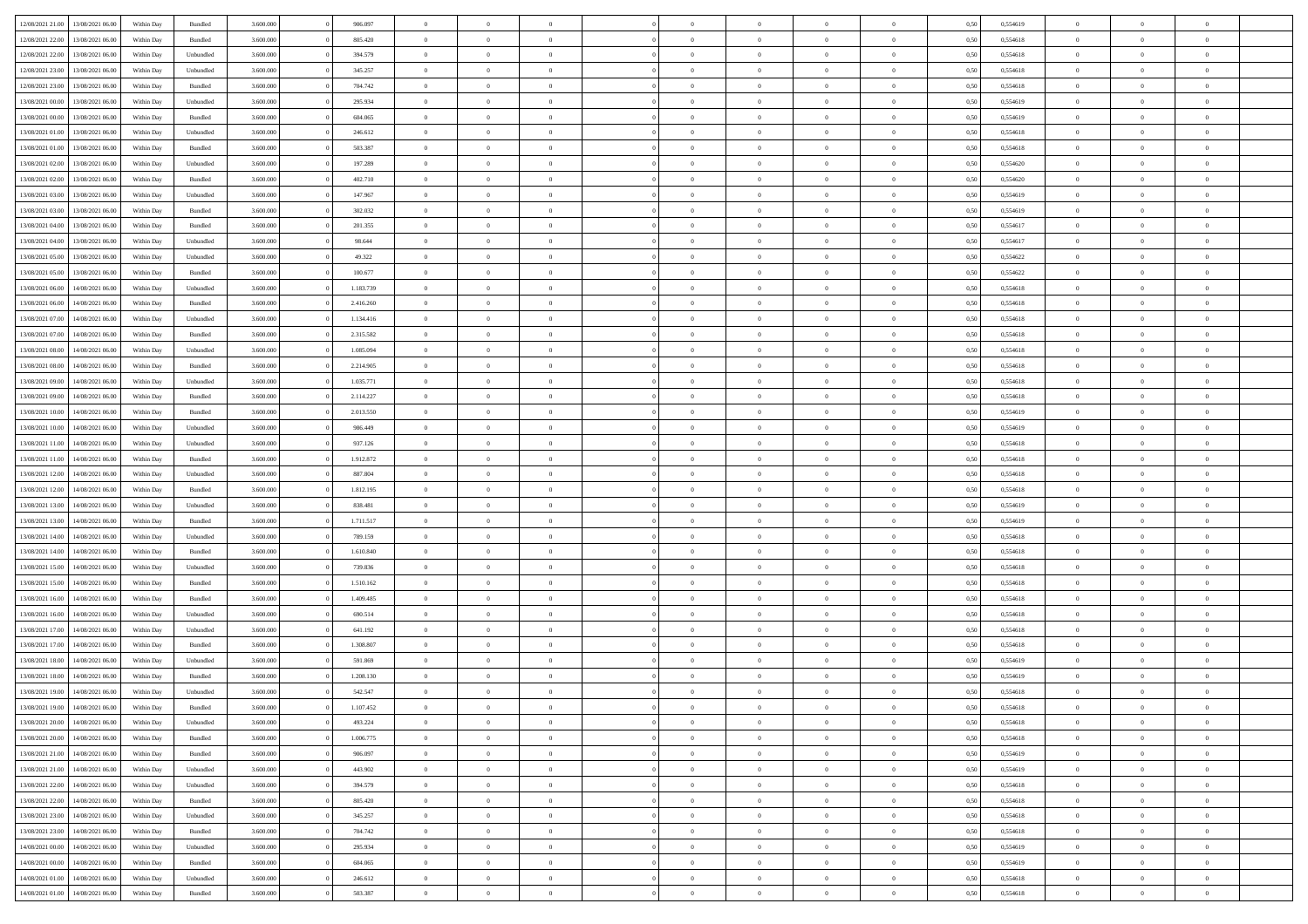| 14/08/2021 02:00 | 14/08/2021 06:00 | Within Day | Unbundled          | 3.600.000 | 197.289   | $\overline{0}$ | $\Omega$       |                | $\Omega$       | $\Omega$       | $\Omega$       | $\theta$       | 0,50 | 0,554620 | $\theta$       | $\theta$       | $\theta$       |  |
|------------------|------------------|------------|--------------------|-----------|-----------|----------------|----------------|----------------|----------------|----------------|----------------|----------------|------|----------|----------------|----------------|----------------|--|
| 14/08/2021 02:00 | 14/08/2021 06:00 | Within Day | Bundled            | 3.600.000 | 402.710   | $\overline{0}$ | $\theta$       | $\overline{0}$ | $\overline{0}$ | $\bf{0}$       | $\overline{0}$ | $\bf{0}$       | 0,50 | 0,554620 | $\theta$       | $\theta$       | $\overline{0}$ |  |
| 14/08/2021 03:00 | 14/08/2021 06:00 | Within Day | Bundled            | 3.600.000 | 302.032   | $\overline{0}$ | $\overline{0}$ | $\overline{0}$ | $\overline{0}$ | $\bf{0}$       | $\overline{0}$ | $\bf{0}$       | 0,50 | 0,554619 | $\overline{0}$ | $\overline{0}$ | $\overline{0}$ |  |
| 14/08/2021 03:00 | 14/08/2021 06:00 | Within Day | Unbundled          | 3.600,000 | 147.967   | $\overline{0}$ | $\overline{0}$ | $\overline{0}$ | $\overline{0}$ | $\bf{0}$       | $\overline{0}$ | $\overline{0}$ | 0.50 | 0.554619 | $\theta$       | $\theta$       | $\overline{0}$ |  |
| 14/08/2021 04:00 | 14/08/2021 06:00 | Within Day | Unbundled          | 3.600.000 | 98.644    | $\overline{0}$ | $\theta$       | $\overline{0}$ | $\overline{0}$ | $\bf{0}$       | $\overline{0}$ | $\bf{0}$       | 0,50 | 0,554617 | $\theta$       | $\theta$       | $\overline{0}$ |  |
| 14/08/2021 04:00 | 14/08/2021 06:00 | Within Day | Bundled            | 3.600.000 | 201.355   | $\overline{0}$ | $\bf{0}$       | $\overline{0}$ | $\overline{0}$ | $\overline{0}$ | $\overline{0}$ | $\mathbf{0}$   | 0,50 | 0,554617 | $\overline{0}$ | $\overline{0}$ | $\bf{0}$       |  |
| 14/08/2021 05:00 | 14/08/2021 06:00 | Within Dav | Unbundled          | 3.600.000 | 49.322    | $\overline{0}$ | $\overline{0}$ | $\overline{0}$ | $\overline{0}$ | $\overline{0}$ | $\overline{0}$ | $\overline{0}$ | 0.50 | 0,554622 | $\theta$       | $\overline{0}$ | $\overline{0}$ |  |
|                  |                  |            |                    |           |           |                |                |                |                |                |                |                |      |          |                |                |                |  |
| 14/08/2021 05:00 | 14/08/2021 06:00 | Within Day | Bundled            | 3.600.000 | 100.677   | $\overline{0}$ | $\theta$       | $\overline{0}$ | $\overline{0}$ | $\bf{0}$       | $\overline{0}$ | $\bf{0}$       | 0,50 | 0,554622 | $\theta$       | $\theta$       | $\overline{0}$ |  |
| 14/08/2021 06:00 | 15/08/2021 06:00 | Within Day | Unbundled          | 3.600.000 | 1.183.739 | $\overline{0}$ | $\overline{0}$ | $\overline{0}$ | $\overline{0}$ | $\bf{0}$       | $\overline{0}$ | $\bf{0}$       | 0,50 | 0,554618 | $\,0\,$        | $\overline{0}$ | $\overline{0}$ |  |
| 14/08/2021 06:00 | 15/08/2021 06:00 | Within Dav | Bundled            | 3.600.000 | 2.416.260 | $\overline{0}$ | $\overline{0}$ | $\overline{0}$ | $\overline{0}$ | $\overline{0}$ | $\overline{0}$ | $\overline{0}$ | 0.50 | 0.554618 | $\theta$       | $\overline{0}$ | $\overline{0}$ |  |
| 14/08/2021 07:00 | 15/08/2021 06:00 | Within Day | Unbundled          | 3.600.000 | 1.134.416 | $\overline{0}$ | $\theta$       | $\overline{0}$ | $\overline{0}$ | $\bf{0}$       | $\overline{0}$ | $\bf{0}$       | 0,50 | 0,554618 | $\,$ 0 $\,$    | $\overline{0}$ | $\overline{0}$ |  |
| 14/08/2021 07:00 | 15/08/2021 06:00 | Within Day | Bundled            | 3.600.000 | 2.315.582 | $\overline{0}$ | $\overline{0}$ | $\overline{0}$ | $\overline{0}$ | $\bf{0}$       | $\overline{0}$ | $\bf{0}$       | 0,50 | 0,554618 | $\overline{0}$ | $\overline{0}$ | $\overline{0}$ |  |
| 14/08/2021 08:00 | 15/08/2021 06:00 | Within Day | Unbundled          | 3.600.000 | 1.085.094 | $\overline{0}$ | $\overline{0}$ | $\overline{0}$ | $\overline{0}$ | $\bf{0}$       | $\overline{0}$ | $\overline{0}$ | 0.50 | 0.554618 | $\theta$       | $\theta$       | $\overline{0}$ |  |
| 14/08/2021 08:00 | 15/08/2021 06:00 | Within Day | Bundled            | 3.600.000 | 2.214.905 | $\overline{0}$ | $\theta$       | $\overline{0}$ | $\overline{0}$ | $\bf{0}$       | $\overline{0}$ | $\bf{0}$       | 0,50 | 0,554618 | $\theta$       | $\overline{0}$ | $\overline{0}$ |  |
|                  |                  |            |                    |           |           |                |                |                |                |                |                |                |      |          |                |                |                |  |
| 14/08/2021 09:00 | 15/08/2021 06:00 | Within Day | Bundled            | 3.600.000 | 2.114.227 | $\overline{0}$ | $\overline{0}$ | $\overline{0}$ | $\overline{0}$ | $\overline{0}$ | $\overline{0}$ | $\mathbf{0}$   | 0,50 | 0,554618 | $\overline{0}$ | $\overline{0}$ | $\bf{0}$       |  |
| 14/08/2021 09:00 | 15/08/2021 06:00 | Within Dav | Unbundled          | 3.600.000 | 1.035.771 | $\overline{0}$ | $\overline{0}$ | $\overline{0}$ | $\overline{0}$ | $\overline{0}$ | $\overline{0}$ | $\overline{0}$ | 0.50 | 0.554618 | $\theta$       | $\overline{0}$ | $\overline{0}$ |  |
| 14/08/2021 10:00 | 15/08/2021 06:00 | Within Day | Unbundled          | 3.600.000 | 986.449   | $\overline{0}$ | $\theta$       | $\overline{0}$ | $\overline{0}$ | $\bf{0}$       | $\overline{0}$ | $\bf{0}$       | 0,50 | 0,554619 | $\theta$       | $\theta$       | $\overline{0}$ |  |
| 14/08/2021 10:00 | 15/08/2021 06:00 | Within Day | Bundled            | 3.600.000 | 2.013.550 | $\overline{0}$ | $\overline{0}$ | $\overline{0}$ | $\overline{0}$ | $\bf{0}$       | $\bf{0}$       | $\bf{0}$       | 0,50 | 0,554619 | $\,0\,$        | $\overline{0}$ | $\overline{0}$ |  |
| 14/08/2021 11:00 | 15/08/2021 06:00 | Within Day | Unbundled          | 3.600.000 | 937.126   | $\overline{0}$ | $\overline{0}$ | $\overline{0}$ | $\overline{0}$ | $\overline{0}$ | $\overline{0}$ | $\overline{0}$ | 0.50 | 0,554618 | $\theta$       | $\overline{0}$ | $\overline{0}$ |  |
| 14/08/2021 11:00 | 15/08/2021 06:00 | Within Day | Bundled            | 3.600.000 | 1.912.872 | $\overline{0}$ | $\theta$       | $\overline{0}$ | $\overline{0}$ | $\bf{0}$       | $\overline{0}$ | $\bf{0}$       | 0,50 | 0,554618 | $\,$ 0 $\,$    | $\theta$       | $\overline{0}$ |  |
| 14/08/2021 12:00 | 15/08/2021 06:00 | Within Day | Unbundled          | 3.600.000 | 887.804   | $\overline{0}$ | $\overline{0}$ | $\overline{0}$ | $\bf{0}$       | $\bf{0}$       | $\bf{0}$       | $\bf{0}$       | 0,50 | 0,554618 | $\bf{0}$       | $\overline{0}$ | $\overline{0}$ |  |
| 14/08/2021 12:00 | 15/08/2021 06:00 | Within Day | Bundled            | 3.600,000 | 1.812.195 | $\overline{0}$ | $\overline{0}$ | $\overline{0}$ | $\overline{0}$ | $\bf{0}$       | $\overline{0}$ | $\overline{0}$ | 0.50 | 0.554618 | $\theta$       | $\theta$       | $\overline{0}$ |  |
|                  |                  |            |                    |           |           |                |                |                |                |                |                |                |      |          |                |                |                |  |
| 14/08/2021 13:00 | 15/08/2021 06:00 | Within Day | Unbundled          | 3.600.000 | 838.481   | $\overline{0}$ | $\theta$       | $\overline{0}$ | $\overline{0}$ | $\bf{0}$       | $\overline{0}$ | $\bf{0}$       | 0,50 | 0,554619 | $\,$ 0 $\,$    | $\overline{0}$ | $\overline{0}$ |  |
| 14/08/2021 13:00 | 15/08/2021 06:00 | Within Day | Bundled            | 3.600.000 | 1.711.517 | $\overline{0}$ | $\bf{0}$       | $\overline{0}$ | $\bf{0}$       | $\overline{0}$ | $\overline{0}$ | $\mathbf{0}$   | 0,50 | 0,554619 | $\overline{0}$ | $\overline{0}$ | $\bf{0}$       |  |
| 14/08/2021 14:00 | 15/08/2021 06:00 | Within Dav | Unbundled          | 3.600.000 | 789.159   | $\overline{0}$ | $\overline{0}$ | $\overline{0}$ | $\overline{0}$ | $\overline{0}$ | $\overline{0}$ | $\overline{0}$ | 0.50 | 0.554618 | $\theta$       | $\overline{0}$ | $\overline{0}$ |  |
| 14/08/2021 14:00 | 15/08/2021 06:00 | Within Day | Bundled            | 3.600.000 | 1.610.840 | $\overline{0}$ | $\theta$       | $\overline{0}$ | $\overline{0}$ | $\bf{0}$       | $\overline{0}$ | $\bf{0}$       | 0,50 | 0,554618 | $\theta$       | $\theta$       | $\overline{0}$ |  |
| 14/08/2021 15:00 | 15/08/2021 06:00 | Within Day | Bundled            | 3.600.000 | 1.510.162 | $\overline{0}$ | $\overline{0}$ | $\overline{0}$ | $\bf{0}$       | $\bf{0}$       | $\bf{0}$       | $\bf{0}$       | 0,50 | 0,554618 | $\,0\,$        | $\overline{0}$ | $\overline{0}$ |  |
| 14/08/2021 15:00 | 15/08/2021 06:00 | Within Day | Unbundled          | 3.600.000 | 739.836   | $\overline{0}$ | $\overline{0}$ | $\overline{0}$ | $\overline{0}$ | $\overline{0}$ | $\overline{0}$ | $\overline{0}$ | 0.50 | 0.554618 | $\theta$       | $\overline{0}$ | $\overline{0}$ |  |
| 14/08/2021 16:00 | 15/08/2021 06:00 | Within Day | Unbundled          | 3.600.000 | 690.514   | $\overline{0}$ | $\theta$       | $\overline{0}$ | $\overline{0}$ | $\bf{0}$       | $\overline{0}$ | $\bf{0}$       | 0,50 | 0,554618 | $\,$ 0 $\,$    | $\overline{0}$ | $\overline{0}$ |  |
|                  |                  |            |                    |           |           |                |                |                |                |                |                |                |      |          |                |                |                |  |
| 14/08/2021 16:00 | 15/08/2021 06:00 | Within Day | Bundled            | 3.600.000 | 1.409.485 | $\overline{0}$ | $\overline{0}$ | $\overline{0}$ | $\bf{0}$       | $\bf{0}$       | $\bf{0}$       | $\bf{0}$       | 0,50 | 0,554618 | $\overline{0}$ | $\overline{0}$ | $\overline{0}$ |  |
| 14/08/2021 17:00 | 15/08/2021 06:00 | Within Day | Unbundled          | 3.600.000 | 641.192   | $\overline{0}$ | $\Omega$       | $\Omega$       | $\Omega$       | $\Omega$       | $\Omega$       | $\overline{0}$ | 0,50 | 0,554618 | $\,0\,$        | $\theta$       | $\theta$       |  |
| 14/08/2021 17:00 | 15/08/2021 06:00 | Within Day | Bundled            | 3.600.000 | 1.308.807 | $\overline{0}$ | $\theta$       | $\overline{0}$ | $\overline{0}$ | $\bf{0}$       | $\overline{0}$ | $\bf{0}$       | 0,50 | 0,554618 | $\theta$       | $\theta$       | $\overline{0}$ |  |
| 14/08/2021 18:00 | 15/08/2021 06:00 | Within Day | Unbundled          | 3.600.000 | 591.869   | $\overline{0}$ | $\overline{0}$ | $\overline{0}$ | $\bf{0}$       | $\bf{0}$       | $\overline{0}$ | $\mathbf{0}$   | 0,50 | 0,554619 | $\overline{0}$ | $\overline{0}$ | $\bf{0}$       |  |
| 14/08/2021 18:00 | 15/08/2021 06:00 | Within Day | Bundled            | 3.600,000 | 1.208.130 | $\overline{0}$ | $\Omega$       | $\Omega$       | $\Omega$       | $\bf{0}$       | $\overline{0}$ | $\overline{0}$ | 0.50 | 0.554619 | $\theta$       | $\theta$       | $\theta$       |  |
| 14/08/2021 19:00 | 15/08/2021 06:00 | Within Day | Unbundled          | 3.600.000 | 542.547   | $\overline{0}$ | $\theta$       | $\overline{0}$ | $\overline{0}$ | $\bf{0}$       | $\overline{0}$ | $\bf{0}$       | 0,50 | 0,554618 | $\,$ 0 $\,$    | $\theta$       | $\overline{0}$ |  |
| 14/08/2021 19:00 | 15/08/2021 06:00 | Within Day | Bundled            | 3.600.000 | 1.107.452 | $\overline{0}$ | $\overline{0}$ | $\overline{0}$ | $\bf{0}$       | $\bf{0}$       | $\bf{0}$       | $\bf{0}$       | 0,50 | 0,554618 | $\,0\,$        | $\overline{0}$ | $\overline{0}$ |  |
| 14/08/2021 20:00 | 15/08/2021 06:00 | Within Day | Bundled            | 3.600,000 | 1.006.775 | $\overline{0}$ | $\Omega$       | $\Omega$       | $\Omega$       | $\theta$       | $\theta$       | $\overline{0}$ | 0.50 | 0.554618 | $\theta$       | $\theta$       | $\theta$       |  |
| 14/08/2021 20:00 | 15/08/2021 06:00 | Within Day | Unbundled          | 3.600.000 | 493.224   | $\overline{0}$ | $\theta$       | $\overline{0}$ | $\overline{0}$ | $\bf{0}$       | $\overline{0}$ | $\bf{0}$       | 0,50 | 0,554618 | $\,$ 0 $\,$    | $\overline{0}$ | $\overline{0}$ |  |
|                  |                  |            |                    |           |           |                |                |                |                |                |                |                |      |          |                |                |                |  |
| 14/08/2021 21.00 | 15/08/2021 06:00 | Within Day | Unbundled          | 3.600.000 | 443.902   | $\overline{0}$ | $\overline{0}$ | $\overline{0}$ | $\bf{0}$       | $\bf{0}$       | $\bf{0}$       | $\bf{0}$       | 0,50 | 0,554619 | $\overline{0}$ | $\overline{0}$ | $\overline{0}$ |  |
| 14/08/2021 21:00 | 15/08/2021 06:00 | Within Day | Bundled            | 3.600.000 | 906,097   | $\overline{0}$ | $\Omega$       | $\overline{0}$ | $\Omega$       | $\Omega$       | $\overline{0}$ | $\overline{0}$ | 0,50 | 0,554619 | $\,0\,$        | $\theta$       | $\theta$       |  |
| 14/08/2021 22:00 | 15/08/2021 06:00 | Within Day | Unbundled          | 3.600.000 | 394.579   | $\overline{0}$ | $\theta$       | $\overline{0}$ | $\overline{0}$ | $\bf{0}$       | $\overline{0}$ | $\bf{0}$       | 0,50 | 0,554618 | $\,$ 0 $\,$    | $\overline{0}$ | $\overline{0}$ |  |
| 14/08/2021 22:00 | 15/08/2021 06:00 | Within Day | Bundled            | 3.600.000 | 805.420   | $\overline{0}$ | $\overline{0}$ | $\overline{0}$ | $\overline{0}$ | $\bf{0}$       | $\overline{0}$ | $\mathbf{0}$   | 0,50 | 0,554618 | $\overline{0}$ | $\overline{0}$ | $\bf{0}$       |  |
| 14/08/2021 23:00 | 15/08/2021 06:00 | Within Day | Unbundled          | 3.600,000 | 345.257   | $\overline{0}$ | $\Omega$       | $\Omega$       | $\Omega$       | $\Omega$       | $\Omega$       | $\overline{0}$ | 0.50 | 0.554618 | $\theta$       | $\theta$       | $\theta$       |  |
| 14/08/2021 23:00 | 15/08/2021 06:00 | Within Day | Bundled            | 3.600.000 | 704.742   | $\overline{0}$ | $\overline{0}$ | $\overline{0}$ | $\bf{0}$       | $\,$ 0         | $\overline{0}$ | $\bf{0}$       | 0,50 | 0,554618 | $\,0\,$        | $\overline{0}$ | $\overline{0}$ |  |
| 15/08/2021 00:00 | 15/08/2021 06:00 | Within Day | Unbundled          | 3.600.000 | 295.934   | $\bf{0}$       | $\bf{0}$       |                |                |                |                |                | 0,50 | 0,554619 | $\bf{0}$       | $\overline{0}$ |                |  |
| 15/08/2021 00:00 | 15/08/2021 06:00 | Within Day | Bundled            | 3.600,000 | 604,065   | $\overline{0}$ | $\overline{0}$ | $\overline{0}$ | $\Omega$       | $\overline{0}$ | $\overline{0}$ | $\overline{0}$ | 0,50 | 0.554619 | $\theta$       | $\theta$       | $\theta$       |  |
| 15/08/2021 01:00 | 15/08/2021 06:00 |            |                    | 3.600.000 | 246.612   | $\overline{0}$ | $\bf{0}$       | $\overline{0}$ |                | $\,$ 0 $\,$    | $\overline{0}$ | $\,$ 0 $\,$    |      | 0,554618 | $\,$ 0 $\,$    | $\,$ 0 $\,$    | $\,$ 0         |  |
|                  |                  | Within Day | Unbundled          |           |           |                |                |                | $\overline{0}$ |                |                |                | 0,50 |          |                |                |                |  |
| 15/08/2021 01:00 | 15/08/2021 06:00 | Within Day | Bundled            | 3.600.000 | 503.387   | $\overline{0}$ | $\overline{0}$ | $\overline{0}$ | $\overline{0}$ | $\overline{0}$ | $\overline{0}$ | $\mathbf{0}$   | 0,50 | 0,554618 | $\overline{0}$ | $\overline{0}$ | $\overline{0}$ |  |
| 15/08/2021 02:00 | 15/08/2021 06:00 | Within Day | $\mathbf B$ undled | 3.600.000 | 402.710   | $\overline{0}$ | $\overline{0}$ | $\overline{0}$ | $\Omega$       | $\overline{0}$ | $\overline{0}$ | $\overline{0}$ | 0,50 | 0,554620 | $\overline{0}$ | $\theta$       | $\overline{0}$ |  |
| 15/08/2021 02:00 | 15/08/2021 06:00 | Within Day | Unbundled          | 3.600.000 | 197.289   | $\overline{0}$ | $\,$ 0         | $\overline{0}$ | $\overline{0}$ | $\,$ 0 $\,$    | $\overline{0}$ | $\,$ 0 $\,$    | 0,50 | 0,554620 | $\,$ 0 $\,$    | $\overline{0}$ | $\,$ 0         |  |
| 15/08/2021 03:00 | 15/08/2021 06:00 | Within Day | Unbundled          | 3.600.000 | 147.967   | $\overline{0}$ | $\overline{0}$ | $\overline{0}$ | $\overline{0}$ | $\overline{0}$ | $\overline{0}$ | $\mathbf{0}$   | 0,50 | 0,554619 | $\overline{0}$ | $\overline{0}$ | $\overline{0}$ |  |
| 15/08/2021 03:00 | 15/08/2021 06:00 | Within Day | Bundled            | 3.600.000 | 302.032   | $\overline{0}$ | $\overline{0}$ | $\overline{0}$ | $\overline{0}$ | $\overline{0}$ | $\overline{0}$ | $\overline{0}$ | 0.50 | 0,554619 | $\overline{0}$ | $\theta$       | $\overline{0}$ |  |
| 15/08/2021 04:00 | 15/08/2021 06:00 | Within Day | Unbundled          | 3.600.000 | 98.644    | $\overline{0}$ | $\,$ 0         | $\overline{0}$ | $\overline{0}$ | $\bf{0}$       | $\overline{0}$ | $\bf{0}$       | 0,50 | 0,554617 | $\,$ 0 $\,$    | $\overline{0}$ | $\overline{0}$ |  |
| 15/08/2021 04:00 | 15/08/2021 06:00 | Within Day | Bundled            | 3.600.000 | 201.355   | $\overline{0}$ | $\overline{0}$ | $\overline{0}$ | $\overline{0}$ | $\overline{0}$ | $\overline{0}$ | $\mathbf{0}$   | 0,50 | 0,554617 | $\overline{0}$ | $\overline{0}$ | $\bf{0}$       |  |
|                  |                  |            |                    |           |           |                |                |                |                |                |                |                |      |          |                |                |                |  |
| 15/08/2021 05:00 | 15/08/2021 06:00 | Within Day | Unbundled          | 3.600,000 | 49.322    | $\overline{0}$ | $\overline{0}$ | $\overline{0}$ | $\Omega$       | $\overline{0}$ | $\overline{0}$ | $\overline{0}$ | 0.50 | 0,554622 | $\overline{0}$ | $\overline{0}$ | $\overline{0}$ |  |
| 15/08/2021 05:00 | 15/08/2021 06:00 | Within Day | Bundled            | 3.600.000 | 100.677   | $\overline{0}$ | $\bf{0}$       | $\overline{0}$ | $\overline{0}$ | $\bf{0}$       | $\overline{0}$ | $\mathbf{0}$   | 0,50 | 0,554622 | $\,$ 0 $\,$    | $\,$ 0 $\,$    | $\bf{0}$       |  |
| 15/08/2021 06:00 | 16/08/2021 06:00 | Within Day | Unbundled          | 3.600.000 | 1.183.739 | $\overline{0}$ | $\overline{0}$ | $\overline{0}$ | $\overline{0}$ | $\bf{0}$       | $\bf{0}$       | $\bf{0}$       | 0,50 | 0,554618 | $\overline{0}$ | $\overline{0}$ | $\bf{0}$       |  |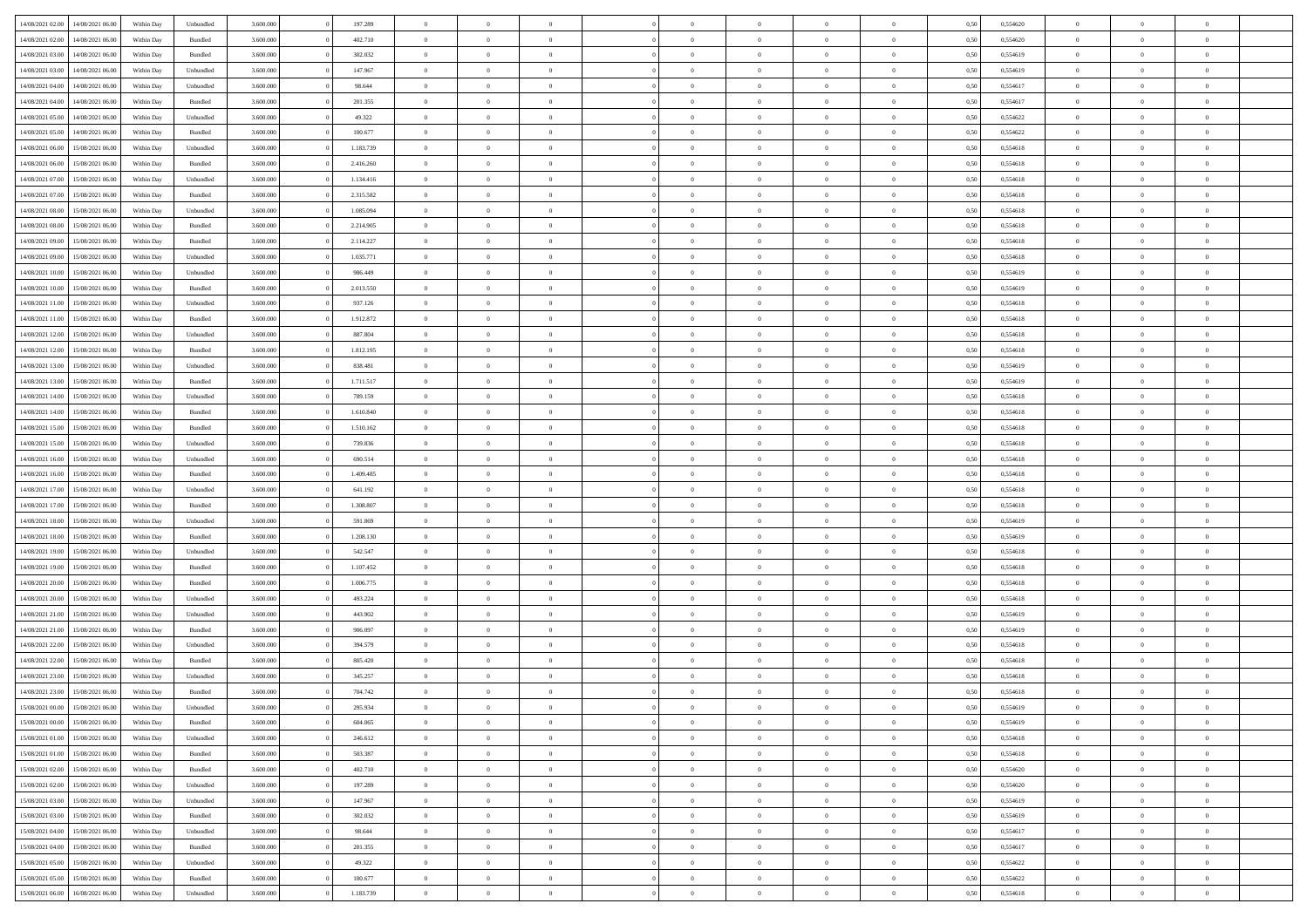| 15/08/2021 06:00                  | 16/08/2021 06:00 | Within Day | Bundled                     | 3.600.000 | 2.416.260 | $\overline{0}$ | $\theta$       |                | $\overline{0}$ | $\bf{0}$       | $\overline{0}$ | $\theta$       | 0,50 | 0,554618 | $\theta$       | $\theta$       | $\theta$       |  |
|-----------------------------------|------------------|------------|-----------------------------|-----------|-----------|----------------|----------------|----------------|----------------|----------------|----------------|----------------|------|----------|----------------|----------------|----------------|--|
| 15/08/2021 07:00                  | 16/08/2021 06.00 | Within Day | Unbundled                   | 3.600.000 | 1.134.416 | $\overline{0}$ | $\overline{0}$ | $\overline{0}$ | $\overline{0}$ | $\bf{0}$       | $\bf{0}$       | $\bf{0}$       | 0,50 | 0,554618 | $\,$ 0 $\,$    | $\overline{0}$ | $\overline{0}$ |  |
|                                   |                  |            |                             |           |           |                |                |                |                |                |                |                |      |          |                |                |                |  |
| 15/08/2021 07:00                  | 16/08/2021 06:00 | Within Day | Bundled                     | 3.600,000 | 2.315.582 | $\overline{0}$ | $\overline{0}$ | $\overline{0}$ | $\overline{0}$ | $\overline{0}$ | $\overline{0}$ | $\mathbf{0}$   | 0,50 | 0,554618 | $\overline{0}$ | $\overline{0}$ | $\bf{0}$       |  |
| 15/08/2021 08:00                  | 16/08/2021 06:00 | Within Day | Bundled                     | 3.600.000 | 2.214.905 | $\overline{0}$ | $\overline{0}$ | $\overline{0}$ | $\overline{0}$ | $\,0\,$        | $\overline{0}$ | $\overline{0}$ | 0,50 | 0,554618 | $\,$ 0 $\,$    | $\overline{0}$ | $\overline{0}$ |  |
| 15/08/2021 08:00                  | 16/08/2021 06.00 | Within Day | Unbundled                   | 3.600.000 | 1.085.094 | $\overline{0}$ | $\overline{0}$ | $\overline{0}$ | $\overline{0}$ | $\,$ 0         | $\overline{0}$ | $\bf{0}$       | 0,50 | 0,554618 | $\,$ 0 $\,$    | $\overline{0}$ | $\overline{0}$ |  |
| 15/08/2021 09:00                  | 16/08/2021 06:00 | Within Day | Unbundled                   | 3.600,000 | 1.035.771 | $\overline{0}$ | $\overline{0}$ | $\overline{0}$ | $\overline{0}$ | $\bf{0}$       | $\overline{0}$ | $\bf{0}$       | 0.50 | 0.554618 | $\,0\,$        | $\overline{0}$ | $\overline{0}$ |  |
| 15/08/2021 09:00                  | 16/08/2021 06:00 | Within Day | Bundled                     | 3.600.000 | 2.114.227 | $\overline{0}$ | $\overline{0}$ | $\overline{0}$ | $\overline{0}$ | $\bf{0}$       | $\overline{0}$ | $\bf{0}$       | 0,50 | 0,554618 | $\,$ 0 $\,$    | $\overline{0}$ | $\overline{0}$ |  |
| 15/08/2021 11:00                  | 16/08/2021 06.00 | Within Day | Unbundled                   | 3.600.000 | 937.126   | $\overline{0}$ | $\overline{0}$ | $\overline{0}$ | $\overline{0}$ | $\,$ 0         | $\bf{0}$       | $\bf{0}$       | 0,50 | 0,554618 | $\,$ 0 $\,$    | $\overline{0}$ | $\overline{0}$ |  |
| 15/08/2021 11:00                  | 16/08/2021 06:00 | Within Day | Bundled                     | 3.600,000 | 1.912.872 | $\overline{0}$ | $\overline{0}$ | $\overline{0}$ | $\overline{0}$ | $\bf{0}$       | $\overline{0}$ | $\mathbf{0}$   | 0.50 | 0.554618 | $\bf{0}$       | $\overline{0}$ | $\bf{0}$       |  |
| 15/08/2021 12:00                  | 16/08/2021 06:00 | Within Day | Unbundled                   | 3.600.000 | 887.804   | $\overline{0}$ | $\,$ 0         | $\overline{0}$ | $\overline{0}$ | $\bf{0}$       | $\overline{0}$ | $\bf{0}$       | 0,50 | 0,554618 | $\,$ 0 $\,$    | $\overline{0}$ | $\overline{0}$ |  |
| 15/08/2021 12:00                  | 16/08/2021 06.00 | Within Day | Bundled                     | 3.600.000 | 1.812.195 | $\bf{0}$       | $\overline{0}$ | $\overline{0}$ | $\overline{0}$ | $\,$ 0         | $\bf{0}$       | $\bf{0}$       | 0,50 | 0,554618 | $\,$ 0 $\,$    | $\overline{0}$ | $\overline{0}$ |  |
| 15/08/2021 13:00                  | 16/08/2021 06:00 | Within Day | Unbundled                   | 3.600,000 | 838.481   | $\overline{0}$ | $\overline{0}$ | $\overline{0}$ | $\overline{0}$ | $\bf{0}$       | $\overline{0}$ | $\mathbf{0}$   | 0.50 | 0.554619 | $\overline{0}$ | $\,$ 0 $\,$    | $\bf{0}$       |  |
| 15/08/2021 13:00                  | 16/08/2021 06:00 | Within Day | Bundled                     | 3.600.000 | 1.711.517 | $\overline{0}$ | $\overline{0}$ | $\overline{0}$ | $\overline{0}$ | $\bf{0}$       | $\overline{0}$ | $\overline{0}$ | 0,50 | 0,554619 | $\,$ 0 $\,$    | $\overline{0}$ | $\overline{0}$ |  |
| 15/08/2021 14:00                  | 16/08/2021 06.00 | Within Day | Unbundled                   | 3.600.000 | 789.159   | $\overline{0}$ | $\theta$       | $\overline{0}$ | $\overline{0}$ | $\,$ 0         | $\bf{0}$       | $\bf{0}$       | 0,50 | 0,554618 | $\,$ 0 $\,$    | $\overline{0}$ | $\overline{0}$ |  |
| 15/08/2021 14:00                  | 16/08/2021 06:00 | Within Day | Bundled                     | 3.600,000 | 1.610.840 | $\overline{0}$ | $\overline{0}$ | $\overline{0}$ | $\overline{0}$ | $\bf{0}$       | $\overline{0}$ | $\bf{0}$       | 0.50 | 0.554618 | $\,0\,$        | $\overline{0}$ | $\overline{0}$ |  |
|                                   |                  |            |                             |           |           | $\overline{0}$ | $\overline{0}$ | $\overline{0}$ | $\overline{0}$ |                | $\overline{0}$ |                |      |          | $\,$ 0 $\,$    | $\theta$       | $\overline{0}$ |  |
| 15/08/2021 15:00                  | 16/08/2021 06:00 | Within Day | Bundled                     | 3.600.000 | 1.510.162 |                |                |                |                | $\bf{0}$       |                | $\bf{0}$       | 0,50 | 0,554618 |                |                |                |  |
| 15/08/2021 15:00                  | 16/08/2021 06.00 | Within Day | Unbundled                   | 3.600.000 | 739.836   | $\bf{0}$       | $\overline{0}$ | $\overline{0}$ | $\overline{0}$ | $\,$ 0         | $\bf{0}$       | $\bf{0}$       | 0,50 | 0,554618 | $\,$ 0 $\,$    | $\overline{0}$ | $\overline{0}$ |  |
| 15/08/2021 16:00                  | 16/08/2021 06:00 | Within Day | Unbundled                   | 3.600,000 | 690.514   | $\overline{0}$ | $\overline{0}$ | $\overline{0}$ | $\overline{0}$ | $\bf{0}$       | $\overline{0}$ | $\mathbf{0}$   | 0.50 | 0.554618 | $\bf{0}$       | $\overline{0}$ | $\bf{0}$       |  |
| 15/08/2021 16:00                  | 16/08/2021 06:00 | Within Day | Bundled                     | 3.600.000 | 1.409.485 | $\overline{0}$ | $\overline{0}$ | $\overline{0}$ | $\overline{0}$ | $\bf{0}$       | $\overline{0}$ | $\bf{0}$       | 0,50 | 0,554618 | $\,$ 0 $\,$    | $\overline{0}$ | $\overline{0}$ |  |
| 15/08/2021 17:00                  | 16/08/2021 06.00 | Within Day | Unbundled                   | 3.600.000 | 641.192   | $\overline{0}$ | $\overline{0}$ | $\overline{0}$ | $\overline{0}$ | $\bf{0}$       | $\bf{0}$       | $\bf{0}$       | 0,50 | 0,554618 | $\,$ 0 $\,$    | $\overline{0}$ | $\overline{0}$ |  |
| 15/08/2021 17:00                  | 16/08/2021 06:00 | Within Day | $\mathbf B$ undled          | 3.600,000 | 1.308.807 | $\overline{0}$ | $\overline{0}$ | $\overline{0}$ | $\overline{0}$ | $\bf{0}$       | $\overline{0}$ | $\mathbf{0}$   | 0.50 | 0.554618 | $\overline{0}$ | $\,$ 0 $\,$    | $\overline{0}$ |  |
| 15/08/2021 18:00                  | 16/08/2021 06:00 | Within Day | Unbundled                   | 3.600.000 | 591.869   | $\overline{0}$ | $\overline{0}$ | $\overline{0}$ | $\overline{0}$ | $\,0\,$        | $\overline{0}$ | $\overline{0}$ | 0,50 | 0,554619 | $\,$ 0 $\,$    | $\overline{0}$ | $\overline{0}$ |  |
| 15/08/2021 18:00                  | 16/08/2021 06.00 | Within Day | Bundled                     | 3.600.000 | 1.208.130 | $\overline{0}$ | $\overline{0}$ | $\overline{0}$ | $\overline{0}$ | $\bf{0}$       | $\bf{0}$       | $\bf{0}$       | 0,50 | 0,554619 | $\,$ 0 $\,$    | $\overline{0}$ | $\overline{0}$ |  |
| 15/08/2021 19:00                  | 16/08/2021 06:00 | Within Day | Unbundled                   | 3.600,000 | 542.547   | $\overline{0}$ | $\overline{0}$ | $\overline{0}$ | $\overline{0}$ | $\bf{0}$       | $\overline{0}$ | $\bf{0}$       | 0.50 | 0.554618 | $\,0\,$        | $\overline{0}$ | $\overline{0}$ |  |
| 15/08/2021 19:00                  | 16/08/2021 06:00 | Within Day | Bundled                     | 3.600.000 | 1.107.452 | $\overline{0}$ | $\overline{0}$ | $\overline{0}$ | $\overline{0}$ | $\bf{0}$       | $\overline{0}$ | $\bf{0}$       | 0,50 | 0,554618 | $\,$ 0 $\,$    | $\overline{0}$ | $\overline{0}$ |  |
| 15/08/2021 20:00                  | 16/08/2021 06.00 | Within Day | Bundled                     | 3.600.000 | 1.006.775 | $\overline{0}$ | $\overline{0}$ | $\overline{0}$ | $\overline{0}$ | $\,$ 0         | $\bf{0}$       | $\bf{0}$       | 0,50 | 0,554618 | $\,$ 0 $\,$    | $\overline{0}$ | $\overline{0}$ |  |
| 15/08/2021 20:00                  | 16/08/2021 06:00 | Within Day | Unbundled                   | 3.600,000 | 493.224   | $\overline{0}$ | $\overline{0}$ | $\overline{0}$ | $\overline{0}$ | $\bf{0}$       | $\overline{0}$ | $\mathbf{0}$   | 0.50 | 0.554618 | $\bf{0}$       | $\overline{0}$ | $\bf{0}$       |  |
| 15/08/2021 21:00                  | 16/08/2021 06:00 | Within Day | Unbundled                   | 3.600.000 | 443.902   | $\overline{0}$ | $\overline{0}$ | $\overline{0}$ | $\overline{0}$ | $\bf{0}$       | $\overline{0}$ | $\bf{0}$       | 0,50 | 0,554619 | $\,$ 0 $\,$    | $\overline{0}$ | $\overline{0}$ |  |
| 15/08/2021 21:00                  | 16/08/2021 06.00 | Within Day | Bundled                     | 3.600.000 | 906.097   | $\overline{0}$ | $\overline{0}$ | $\overline{0}$ | $\overline{0}$ | $\bf{0}$       | $\bf{0}$       | $\bf{0}$       | 0,50 | 0,554619 | $\,$ 0 $\,$    | $\overline{0}$ | $\overline{0}$ |  |
|                                   | 16/08/2021 06:00 |            |                             | 3.600,000 | 394.579   | $\overline{0}$ |                |                | $\overline{0}$ | $\bf{0}$       | $\overline{0}$ |                | 0.50 | 0.554618 | $\overline{0}$ | $\,$ 0 $\,$    | $\overline{0}$ |  |
| 15/08/2021 22:00                  |                  | Within Day | Unbundled                   |           |           |                | $\overline{0}$ | $\overline{0}$ |                |                |                | $\mathbf{0}$   |      |          |                |                |                |  |
| 15/08/2021 22:00                  | 16/08/2021 06:00 | Within Dav | Bundled                     | 3.600.000 | 805.420   | $\overline{0}$ | $\overline{0}$ | $\overline{0}$ | $\overline{0}$ | $\overline{0}$ | $\overline{0}$ | $\overline{0}$ | 0.50 | 0,554618 | $\theta$       | $\overline{0}$ | $\overline{0}$ |  |
| 15/08/2021 23:00                  | 16/08/2021 06.00 | Within Day | Unbundled                   | 3.600.000 | 345.257   | $\overline{0}$ | $\overline{0}$ | $\overline{0}$ | $\overline{0}$ | $\bf{0}$       | $\bf{0}$       | $\bf{0}$       | 0,50 | 0,554618 | $\,$ 0 $\,$    | $\overline{0}$ | $\overline{0}$ |  |
| 15/08/2021 23:00                  | 16/08/2021 06:00 | Within Day | Bundled                     | 3.600,000 | 704.742   | $\overline{0}$ | $\overline{0}$ | $\overline{0}$ | $\overline{0}$ | $\bf{0}$       | $\overline{0}$ | $\bf{0}$       | 0.50 | 0.554618 | $\,0\,$        | $\overline{0}$ | $\overline{0}$ |  |
| 16/08/2021 00:00                  | 16/08/2021 06:00 | Within Dav | Unbundled                   | 3.600.000 | 295.934   | $\overline{0}$ | $\overline{0}$ | $\Omega$       | $\overline{0}$ | $\mathbf{0}$   | $\overline{0}$ | $\overline{0}$ | 0,50 | 0,554619 | $\theta$       | $\overline{0}$ | $\overline{0}$ |  |
| 16/08/2021 00:00                  | 16/08/2021 06.00 | Within Day | Bundled                     | 3.600.000 | 604.065   | $\overline{0}$ | $\overline{0}$ | $\overline{0}$ | $\overline{0}$ | $\,$ 0         | $\bf{0}$       | $\bf{0}$       | 0,50 | 0,554619 | $\,$ 0 $\,$    | $\overline{0}$ | $\overline{0}$ |  |
| 16/08/2021 01:00                  | 16/08/2021 06:00 | Within Day | Unbundled                   | 3.600,000 | 246.612   | $\overline{0}$ | $\overline{0}$ | $\overline{0}$ | $\overline{0}$ | $\bf{0}$       | $\overline{0}$ | $\mathbf{0}$   | 0.50 | 0.554618 | $\bf{0}$       | $\overline{0}$ | $\bf{0}$       |  |
| 16/08/2021 01:00                  | 16/08/2021 06:00 | Within Dav | Bundled                     | 3.600.000 | 503.387   | $\overline{0}$ | $\overline{0}$ | $\overline{0}$ | $\overline{0}$ | $\overline{0}$ | $\overline{0}$ | $\overline{0}$ | 0,50 | 0,554618 | $\theta$       | $\overline{0}$ | $\overline{0}$ |  |
| 16/08/2021 02:00                  | 16/08/2021 06.00 | Within Day | Bundled                     | 3.600.000 | 402.710   | $\overline{0}$ | $\overline{0}$ | $\overline{0}$ | $\bf{0}$       | $\bf{0}$       | $\bf{0}$       | $\bf{0}$       | 0,50 | 0,554620 | $\,$ 0 $\,$    | $\overline{0}$ | $\overline{0}$ |  |
| 16/08/2021 02:00                  | 16/08/2021 06:00 | Within Day | Unbundled                   | 3.600,000 | 197.289   | $\overline{0}$ | $\overline{0}$ | $\overline{0}$ | $\overline{0}$ | $\bf{0}$       | $\overline{0}$ | $\mathbf{0}$   | 0.50 | 0.554620 | $\overline{0}$ | $\,$ 0 $\,$    | $\overline{0}$ |  |
| 16/08/2021 03:00                  | 16/08/2021 06:00 | Within Dav | Bundled                     | 3.600.000 | 302.032   | $\overline{0}$ | $\overline{0}$ | $\overline{0}$ | $\overline{0}$ | $\overline{0}$ | $\overline{0}$ | $\overline{0}$ | 0,50 | 0,554619 | $\theta$       | $\overline{0}$ | $\overline{0}$ |  |
| 16/08/2021 03:00                  | 16/08/2021 06.00 | Within Day | Unbundled                   | 3.600.000 | 147.967   | $\bf{0}$       | $\overline{0}$ | $\overline{0}$ | $\overline{0}$ | $\bf{0}$       | $\overline{0}$ | $\bf{0}$       | 0,50 | 0,554619 | $\,$ 0 $\,$    | $\overline{0}$ | $\overline{0}$ |  |
| 16/08/2021 04:00                  | 16/08/2021 06:00 | Within Day | Bundled                     | 3.600,000 | 201.355   | $\overline{0}$ | $\overline{0}$ | $\overline{0}$ | $\overline{0}$ | $\bf{0}$       | $\Omega$       | $\bf{0}$       | 0.50 | 0.554617 | $\bf{0}$       | $\theta$       | $\overline{0}$ |  |
| 16/08/2021 04:00                  | 16/08/2021 06:00 | Within Dav | Unbundled                   | 3.600.000 | 98.644    | $\overline{0}$ | $\theta$       | $\Omega$       | $\overline{0}$ | $\bf{0}$       | $\overline{0}$ | $\overline{0}$ | 0.50 | 0,554617 | $\theta$       | $\overline{0}$ | $\overline{0}$ |  |
| 16/08/2021 05:00                  | 16/08/2021 06:00 | Within Day | Bundled                     | 3.600.000 | 100.677   | $\bf{0}$       | $\overline{0}$ | $\overline{0}$ | $\bf{0}$       | $\,$ 0         | $\bf{0}$       | $\bf{0}$       | 0,50 | 0,554622 | $\,$ 0 $\,$    | $\overline{0}$ | $\overline{0}$ |  |
| 16/08/2021 05:00                  | 16/08/2021 06:00 | Within Day | $\ensuremath{\mathsf{Unb}}$ | 3.600.000 | 49.322    | $\bf{0}$       | $\theta$       |                | $^{\circ}$     | $\Omega$       |                |                | 0,50 | 0,554622 | $\bf{0}$       | $\theta$       |                |  |
| 16/08/2021 06:00 17/08/2021 06:00 |                  | Within Day | Unbundled                   | 3.600.000 | 1.183.739 | $\overline{0}$ | $\overline{0}$ | $\overline{0}$ | $\overline{0}$ | $\overline{0}$ | $\overline{0}$ | $\mathbf{0}$   | 0,50 | 0,554618 | $\theta$       | $\overline{0}$ | $\overline{0}$ |  |
| 16/08/2021 06:00                  | 17/08/2021 06:00 | Within Day | Bundled                     | 3.600.000 | 2.416.260 | $\overline{0}$ | $\overline{0}$ | $\overline{0}$ | $\bf{0}$       | $\overline{0}$ | $\overline{0}$ |                | 0,50 | 0,554618 | $\bf{0}$       | $\overline{0}$ | $\bf{0}$       |  |
|                                   |                  |            |                             |           |           |                |                |                |                |                |                | $\bf{0}$       |      |          |                |                |                |  |
| 16/08/2021 07:00                  | 17/08/2021 06:00 | Within Day | Unbundled                   | 3.600.000 | 1.134.416 | $\overline{0}$ | $\overline{0}$ | $\overline{0}$ | $\overline{0}$ | $\overline{0}$ | $\overline{0}$ | $\mathbf{0}$   | 0.50 | 0.554618 | $\overline{0}$ | $\bf{0}$       | $\bf{0}$       |  |
| 16/08/2021 07:00                  | 17/08/2021 06:00 | Within Day | Bundled                     | 3.600.000 | 2.315.582 | $\overline{0}$ | $\overline{0}$ | $\overline{0}$ | $\overline{0}$ | $\overline{0}$ | $\overline{0}$ | $\mathbf{0}$   | 0,50 | 0,554618 | $\overline{0}$ | $\theta$       | $\overline{0}$ |  |
| 16/08/2021 08:00                  | 17/08/2021 06:00 | Within Day | Bundled                     | 3.600.000 | 2.214.905 | $\overline{0}$ | $\overline{0}$ | $\overline{0}$ | $\overline{0}$ | $\bf{0}$       | $\bf{0}$       | $\bf{0}$       | 0,50 | 0,554618 | $\bf{0}$       | $\overline{0}$ | $\overline{0}$ |  |
| 16/08/2021 08:00                  | 17/08/2021 06:00 | Within Day | Unbundled                   | 3.600,000 | 1.085.094 | $\overline{0}$ | $\overline{0}$ | $\overline{0}$ | $\overline{0}$ | $\bf{0}$       | $\overline{0}$ | $\mathbf{0}$   | 0.50 | 0.554618 | $\,$ 0 $\,$    | $\theta$       | $\overline{0}$ |  |
| 16/08/2021 09:00                  | 17/08/2021 06:00 | Within Day | Unbundled                   | 3.600.000 | 1.035.771 | $\overline{0}$ | $\overline{0}$ | $\overline{0}$ | $\overline{0}$ | $\overline{0}$ | $\overline{0}$ | $\overline{0}$ | 0,50 | 0,554618 | $\overline{0}$ | $\theta$       | $\overline{0}$ |  |
| 16/08/2021 09:00                  | 17/08/2021 06:00 | Within Day | Bundled                     | 3.600.000 | 2.114.227 | $\overline{0}$ | $\,$ 0         | $\overline{0}$ | $\bf{0}$       | $\,$ 0 $\,$    | $\overline{0}$ | $\bf{0}$       | 0,50 | 0,554618 | $\,$ 0 $\,$    | $\overline{0}$ | $\overline{0}$ |  |
| 16/08/2021 10:00                  | 17/08/2021 06:00 | Within Day | Unbundled                   | 3.600,000 | 986.449   | $\overline{0}$ | $\overline{0}$ | $\overline{0}$ | $\overline{0}$ | $\bf{0}$       | $\overline{0}$ | $\mathbf{0}$   | 0.50 | 0.554619 | $\mathbf{0}$   | $\bf{0}$       | $\bf{0}$       |  |
| 16/08/2021 10:00                  | 17/08/2021 06:00 | Within Day | Bundled                     | 3.600.000 | 2.013.550 | $\overline{0}$ | $\overline{0}$ | $\overline{0}$ | $\overline{0}$ | $\overline{0}$ | $\overline{0}$ | $\overline{0}$ | 0,50 | 0,554619 | $\overline{0}$ | $\theta$       | $\overline{0}$ |  |
| 16/08/2021 11:00                  | 17/08/2021 06:00 | Within Day | Unbundled                   | 3.600.000 | 937.126   | $\overline{0}$ | $\overline{0}$ | $\overline{0}$ | $\bf{0}$       | $\bf{0}$       | $\bf{0}$       | $\bf{0}$       | 0,50 | 0,554618 | $\bf{0}$       | $\overline{0}$ | $\bf{0}$       |  |
| 16/08/2021 11:00 17/08/2021 06:00 |                  | Within Day | Bundled                     | 3.600.000 | 1.912.872 | $\,$ 0 $\,$    | $\,$ 0 $\,$    | $\overline{0}$ | $\overline{0}$ | $\,$ 0 $\,$    | $\,$ 0 $\,$    | $\,$ 0 $\,$    | 0,50 | 0,554618 | $\mathbf{0}^-$ | $\,$ 0 $\,$    | $\,$ 0 $\,$    |  |
|                                   |                  |            |                             |           |           |                |                |                |                |                |                |                |      |          |                |                |                |  |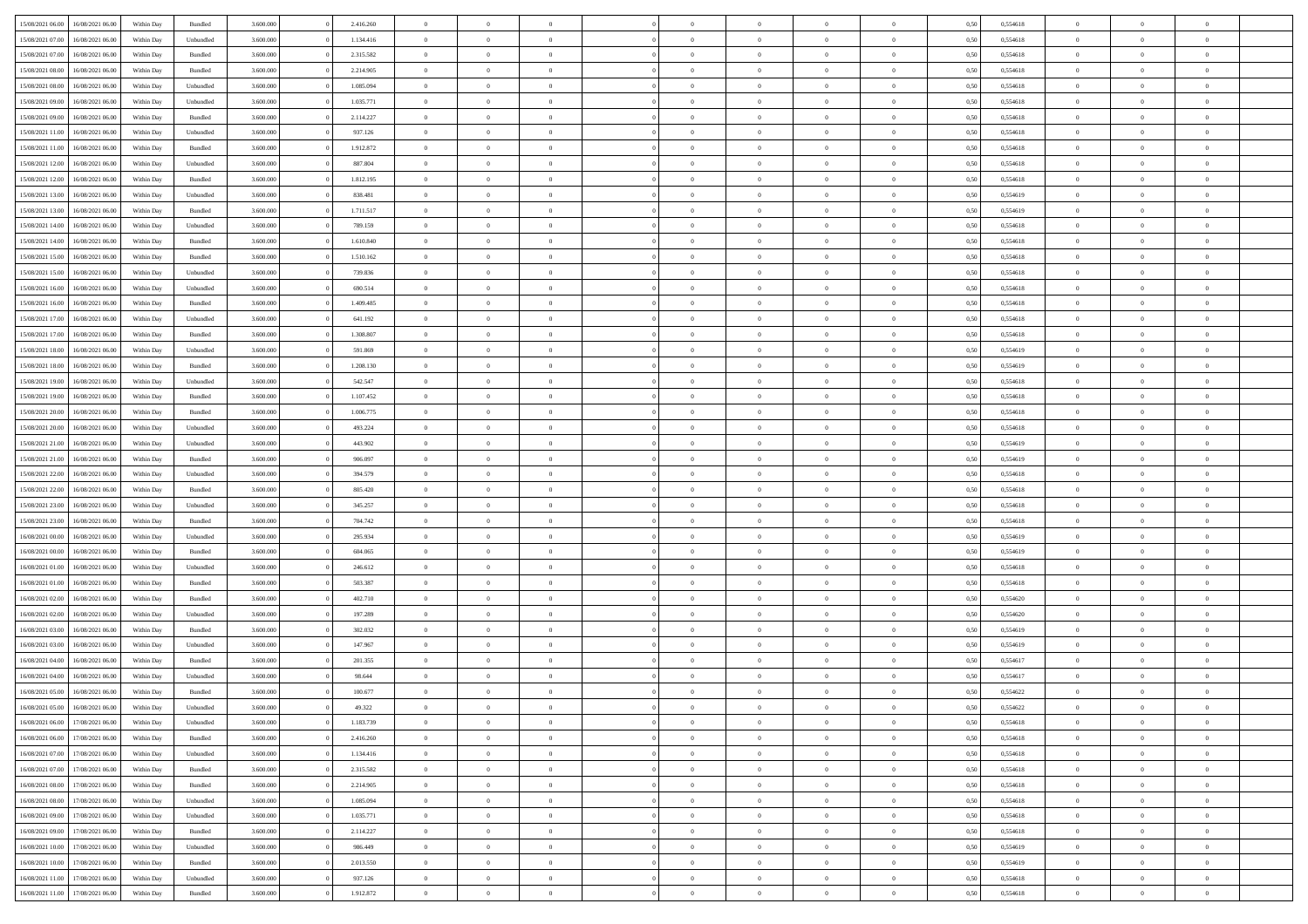| 16/08/2021 12:00 | 17/08/2021 06:00 | Within Dav | Unbundled | 3.600.000 | 887.804   | $\overline{0}$ | $\Omega$       |                | $\Omega$       | $\Omega$       | $\Omega$       | $\Omega$       | 0,50 | 0,554618 | $\theta$       | $\theta$       | $\theta$       |  |
|------------------|------------------|------------|-----------|-----------|-----------|----------------|----------------|----------------|----------------|----------------|----------------|----------------|------|----------|----------------|----------------|----------------|--|
|                  |                  |            |           |           |           |                |                |                |                |                |                |                |      |          |                |                |                |  |
| 16/08/2021 12:00 | 17/08/2021 06:00 | Within Day | Bundled   | 3.600.000 | 1.812.195 | $\overline{0}$ | $\theta$       | $\overline{0}$ | $\overline{0}$ | $\bf{0}$       | $\overline{0}$ | $\bf{0}$       | 0,50 | 0,554618 | $\theta$       | $\theta$       | $\overline{0}$ |  |
| 16/08/2021 13:00 | 17/08/2021 06:00 | Within Day | Unbundled | 3.600.000 | 838.481   | $\overline{0}$ | $\overline{0}$ | $\overline{0}$ | $\bf{0}$       | $\bf{0}$       | $\bf{0}$       | $\bf{0}$       | 0,50 | 0,554619 | $\overline{0}$ | $\overline{0}$ | $\overline{0}$ |  |
| 16/08/2021 13:00 | 17/08/2021 06:00 | Within Dav | Bundled   | 3.600,000 | 1.711.517 | $\overline{0}$ | $\overline{0}$ | $\overline{0}$ | $\overline{0}$ | $\bf{0}$       | $\overline{0}$ | $\overline{0}$ | 0.50 | 0.554619 | $\theta$       | $\theta$       | $\overline{0}$ |  |
|                  |                  |            |           |           |           |                |                |                |                |                |                |                |      |          |                |                |                |  |
| 16/08/2021 14:00 | 17/08/2021 06:00 | Within Day | Bundled   | 3.600.000 | 1.610.840 | $\overline{0}$ | $\theta$       | $\overline{0}$ | $\overline{0}$ | $\bf{0}$       | $\overline{0}$ | $\bf{0}$       | 0,50 | 0,554618 | $\theta$       | $\theta$       | $\overline{0}$ |  |
| 16/08/2021 14:00 | 17/08/2021 06:00 | Within Day | Unbundled | 3.600.000 | 789.159   | $\overline{0}$ | $\bf{0}$       | $\overline{0}$ | $\bf{0}$       | $\overline{0}$ | $\overline{0}$ | $\mathbf{0}$   | 0,50 | 0,554618 | $\overline{0}$ | $\overline{0}$ | $\bf{0}$       |  |
| 16/08/2021 15:00 | 17/08/2021 06:00 | Within Dav | Unbundled | 3.600.000 | 739.836   | $\overline{0}$ | $\overline{0}$ | $\overline{0}$ | $\overline{0}$ | $\overline{0}$ | $\overline{0}$ | $\overline{0}$ | 0.50 | 0,554618 | $\theta$       | $\overline{0}$ | $\overline{0}$ |  |
| 16/08/2021 15:00 | 17/08/2021 06:00 | Within Day | Bundled   | 3.600.000 | 1.510.162 | $\overline{0}$ | $\theta$       | $\overline{0}$ | $\overline{0}$ | $\bf{0}$       | $\overline{0}$ | $\bf{0}$       | 0,50 | 0,554618 | $\theta$       | $\theta$       | $\overline{0}$ |  |
| 16/08/2021 16:00 | 17/08/2021 06:00 | Within Day | Unbundled | 3.600.000 | 690.514   | $\overline{0}$ | $\overline{0}$ | $\overline{0}$ | $\bf{0}$       | $\bf{0}$       | $\bf{0}$       | $\bf{0}$       | 0,50 | 0,554618 | $\,0\,$        | $\overline{0}$ | $\overline{0}$ |  |
|                  |                  |            |           |           |           |                |                |                |                |                |                |                |      |          |                |                |                |  |
| 16/08/2021 16:00 | 17/08/2021 06:00 | Within Dav | Bundled   | 3.600.000 | 1.409.485 | $\overline{0}$ | $\overline{0}$ | $\overline{0}$ | $\overline{0}$ | $\overline{0}$ | $\overline{0}$ | $\overline{0}$ | 0.50 | 0.554618 | $\theta$       | $\overline{0}$ | $\overline{0}$ |  |
| 16/08/2021 17:00 | 17/08/2021 06:00 | Within Day | Unbundled | 3.600.000 | 641.192   | $\overline{0}$ | $\theta$       | $\overline{0}$ | $\overline{0}$ | $\bf{0}$       | $\overline{0}$ | $\bf{0}$       | 0,50 | 0,554618 | $\,$ 0 $\,$    | $\theta$       | $\overline{0}$ |  |
| 16/08/2021 17:00 | 17/08/2021 06:00 | Within Day | Bundled   | 3.600.000 | 1.308.807 | $\overline{0}$ | $\overline{0}$ | $\overline{0}$ | $\bf{0}$       | $\bf{0}$       | $\bf{0}$       | $\mathbf{0}$   | 0,50 | 0,554618 | $\overline{0}$ | $\overline{0}$ | $\overline{0}$ |  |
| 16/08/2021 18:00 | 17/08/2021 06:00 | Within Day | Unbundled | 3.600.000 | 591.869   | $\overline{0}$ | $\overline{0}$ | $\overline{0}$ | $\overline{0}$ | $\bf{0}$       | $\overline{0}$ | $\overline{0}$ | 0.50 | 0.554619 | $\theta$       | $\theta$       | $\overline{0}$ |  |
| 16/08/2021 18:00 | 17/08/2021 06:00 | Within Day | Bundled   | 3.600.000 | 1.208.130 | $\overline{0}$ | $\theta$       | $\overline{0}$ | $\overline{0}$ | $\bf{0}$       | $\overline{0}$ | $\bf{0}$       | 0,50 | 0,554619 | $\theta$       | $\theta$       | $\overline{0}$ |  |
|                  |                  |            |           |           |           |                |                |                |                |                |                |                |      |          |                |                |                |  |
| 16/08/2021 19:00 | 17/08/2021 06:00 | Within Day | Bundled   | 3.600.000 | 1.107.452 | $\overline{0}$ | $\overline{0}$ | $\overline{0}$ | $\bf{0}$       | $\overline{0}$ | $\overline{0}$ | $\mathbf{0}$   | 0,50 | 0,554618 | $\overline{0}$ | $\overline{0}$ | $\bf{0}$       |  |
| 16/08/2021 19:00 | 17/08/2021 06:00 | Within Dav | Unbundled | 3.600.000 | 542.547   | $\overline{0}$ | $\overline{0}$ | $\overline{0}$ | $\overline{0}$ | $\overline{0}$ | $\overline{0}$ | $\overline{0}$ | 0.50 | 0.554618 | $\theta$       | $\overline{0}$ | $\overline{0}$ |  |
| 16/08/2021 20:00 | 17/08/2021 06:00 | Within Day | Unbundled | 3.600.000 | 493.224   | $\overline{0}$ | $\theta$       | $\overline{0}$ | $\overline{0}$ | $\bf{0}$       | $\overline{0}$ | $\bf{0}$       | 0,50 | 0,554618 | $\theta$       | $\theta$       | $\overline{0}$ |  |
| 16/08/2021 20:00 | 17/08/2021 06:00 | Within Day | Bundled   | 3.600.000 | 1.006.775 | $\overline{0}$ | $\overline{0}$ | $\overline{0}$ | $\bf{0}$       | $\bf{0}$       | $\bf{0}$       | $\mathbf{0}$   | 0,50 | 0,554618 | $\,0\,$        | $\overline{0}$ | $\overline{0}$ |  |
| 16/08/2021 21:00 | 17/08/2021 06:00 | Within Day | Unbundled | 3.600.000 | 443.902   | $\overline{0}$ | $\overline{0}$ | $\overline{0}$ | $\overline{0}$ | $\overline{0}$ | $\overline{0}$ | $\overline{0}$ | 0.50 | 0,554619 | $\theta$       | $\overline{0}$ | $\overline{0}$ |  |
|                  |                  |            |           |           |           |                |                |                |                |                |                |                |      |          |                |                |                |  |
| 16/08/2021 21:00 | 17/08/2021 06:00 | Within Day | Bundled   | 3.600.000 | 906.097   | $\overline{0}$ | $\theta$       | $\overline{0}$ | $\overline{0}$ | $\bf{0}$       | $\overline{0}$ | $\bf{0}$       | 0,50 | 0,554619 | $\,$ 0 $\,$    | $\theta$       | $\overline{0}$ |  |
| 16/08/2021 22:00 | 17/08/2021 06:00 | Within Day | Unbundled | 3.600.000 | 394.579   | $\overline{0}$ | $\overline{0}$ | $\overline{0}$ | $\bf{0}$       | $\bf{0}$       | $\bf{0}$       | $\bf{0}$       | 0,50 | 0,554618 | $\bf{0}$       | $\overline{0}$ | $\overline{0}$ |  |
| 16/08/2021 22:00 | 17/08/2021 06:00 | Within Day | Bundled   | 3.600,000 | 805.420   | $\overline{0}$ | $\overline{0}$ | $\overline{0}$ | $\overline{0}$ | $\bf{0}$       | $\overline{0}$ | $\overline{0}$ | 0.50 | 0.554618 | $\theta$       | $\overline{0}$ | $\overline{0}$ |  |
| 16/08/2021 23:00 | 17/08/2021 06:00 | Within Day | Unbundled | 3.600.000 | 345.257   | $\overline{0}$ | $\theta$       | $\overline{0}$ | $\overline{0}$ | $\bf{0}$       | $\overline{0}$ | $\bf{0}$       | 0,50 | 0,554618 | $\,$ 0 $\,$    | $\overline{0}$ | $\overline{0}$ |  |
|                  |                  |            |           |           |           |                |                |                |                |                |                |                |      |          |                |                |                |  |
| 16/08/2021 23:00 | 17/08/2021 06:00 | Within Day | Bundled   | 3.600.000 | 704.742   | $\overline{0}$ | $\bf{0}$       | $\overline{0}$ | $\bf{0}$       | $\overline{0}$ | $\overline{0}$ | $\mathbf{0}$   | 0,50 | 0,554618 | $\bf{0}$       | $\overline{0}$ | $\bf{0}$       |  |
| 17/08/2021 00:00 | 17/08/2021 06:00 | Within Dav | Unbundled | 3.600.000 | 295.934   | $\overline{0}$ | $\overline{0}$ | $\overline{0}$ | $\overline{0}$ | $\overline{0}$ | $\overline{0}$ | $\overline{0}$ | 0.50 | 0,554619 | $\theta$       | $\overline{0}$ | $\overline{0}$ |  |
| 17/08/2021 00:00 | 17/08/2021 06:00 | Within Day | Bundled   | 3.600.000 | 604.065   | $\overline{0}$ | $\theta$       | $\overline{0}$ | $\overline{0}$ | $\bf{0}$       | $\overline{0}$ | $\bf{0}$       | 0,50 | 0,554619 | $\theta$       | $\theta$       | $\overline{0}$ |  |
| 17/08/2021 01:00 | 17/08/2021 06:00 | Within Day | Bundled   | 3.600.000 | 503.387   | $\overline{0}$ | $\overline{0}$ | $\overline{0}$ | $\bf{0}$       | $\bf{0}$       | $\bf{0}$       | $\bf{0}$       | 0,50 | 0,554618 | $\,0\,$        | $\overline{0}$ | $\overline{0}$ |  |
| 17/08/2021 01:00 | 17/08/2021 06:00 | Within Day | Unbundled | 3.600.000 | 246.612   | $\overline{0}$ | $\overline{0}$ | $\overline{0}$ | $\overline{0}$ | $\overline{0}$ | $\overline{0}$ | $\overline{0}$ | 0.50 | 0.554618 | $\theta$       | $\overline{0}$ | $\overline{0}$ |  |
|                  |                  |            |           |           |           |                |                |                |                |                |                |                |      |          |                |                |                |  |
| 17/08/2021 02:00 | 17/08/2021 06:00 | Within Day | Unbundled | 3.600.000 | 197.289   | $\overline{0}$ | $\theta$       | $\overline{0}$ | $\overline{0}$ | $\bf{0}$       | $\overline{0}$ | $\bf{0}$       | 0,50 | 0,554620 | $\,$ 0 $\,$    | $\overline{0}$ | $\overline{0}$ |  |
| 17/08/2021 02:00 | 17/08/2021 06:00 | Within Day | Bundled   | 3.600.000 | 402.710   | $\overline{0}$ | $\overline{0}$ | $\overline{0}$ | $\bf{0}$       | $\bf{0}$       | $\bf{0}$       | $\bf{0}$       | 0,50 | 0,554620 | $\bf{0}$       | $\overline{0}$ | $\overline{0}$ |  |
| 17/08/2021 03:00 | 17/08/2021 06:00 | Within Day | Unbundled | 3.600.000 | 147.967   | $\overline{0}$ | $\Omega$       | $\Omega$       | $\Omega$       | $\Omega$       | $\Omega$       | $\overline{0}$ | 0,50 | 0,554619 | $\,0\,$        | $\theta$       | $\theta$       |  |
| 17/08/2021 03:00 | 17/08/2021 06:00 | Within Day | Bundled   | 3.600.000 | 302.032   | $\overline{0}$ | $\theta$       | $\overline{0}$ | $\overline{0}$ | $\bf{0}$       | $\overline{0}$ | $\bf{0}$       | 0,50 | 0,554619 | $\theta$       | $\theta$       | $\overline{0}$ |  |
| 17/08/2021 04:00 | 17/08/2021 06:00 | Within Day | Unbundled | 3.600.000 | 98.644    | $\overline{0}$ | $\overline{0}$ | $\overline{0}$ | $\bf{0}$       | $\bf{0}$       | $\overline{0}$ | $\mathbf{0}$   | 0,50 | 0,554617 | $\bf{0}$       | $\overline{0}$ | $\bf{0}$       |  |
|                  |                  |            |           |           |           |                |                |                |                |                |                |                |      |          |                |                |                |  |
| 17/08/2021 04:00 | 17/08/2021 06:00 | Within Day | Bundled   | 3.600,000 | 201.355   | $\overline{0}$ | $\Omega$       | $\Omega$       | $\Omega$       | $\bf{0}$       | $\overline{0}$ | $\overline{0}$ | 0.50 | 0.554617 | $\theta$       | $\theta$       | $\theta$       |  |
| 17/08/2021 05:00 | 17/08/2021 06:00 | Within Day | Unbundled | 3.600.000 | 49.322    | $\overline{0}$ | $\theta$       | $\overline{0}$ | $\overline{0}$ | $\bf{0}$       | $\overline{0}$ | $\bf{0}$       | 0,50 | 0,554622 | $\,$ 0 $\,$    | $\theta$       | $\overline{0}$ |  |
| 17/08/2021 05:00 | 17/08/2021 06:00 | Within Day | Bundled   | 3.600.000 | 100.677   | $\overline{0}$ | $\overline{0}$ | $\overline{0}$ | $\bf{0}$       | $\bf{0}$       | $\bf{0}$       | $\bf{0}$       | 0,50 | 0,554622 | $\bf{0}$       | $\overline{0}$ | $\overline{0}$ |  |
| 17/08/2021 06:00 | 18/08/2021 06:00 | Within Day | Unbundled | 3.600,000 | 1.183.739 | $\overline{0}$ | $\Omega$       | $\Omega$       | $\Omega$       | $\theta$       | $\theta$       | $\overline{0}$ | 0.50 | 0.554618 | $\theta$       | $\theta$       | $\theta$       |  |
| 17/08/2021 06:00 | 18/08/2021 06:00 | Within Day | Bundled   | 3.600.000 | 2.416.260 | $\overline{0}$ | $\theta$       | $\overline{0}$ | $\overline{0}$ | $\bf{0}$       | $\overline{0}$ | $\bf{0}$       | 0,50 | 0,554618 | $\,$ 0 $\,$    | $\overline{0}$ | $\overline{0}$ |  |
|                  |                  |            |           |           |           |                |                |                |                |                |                |                |      |          |                |                |                |  |
| 17/08/2021 07:00 | 18/08/2021 06:00 | Within Day | Bundled   | 3.600.000 | 2.315.582 | $\overline{0}$ | $\overline{0}$ | $\overline{0}$ | $\overline{0}$ | $\bf{0}$       | $\overline{0}$ | $\bf{0}$       | 0,50 | 0,554618 | $\overline{0}$ | $\overline{0}$ | $\overline{0}$ |  |
| 17/08/2021 07:00 | 18/08/2021 06:00 | Within Day | Unbundled | 3.600.000 | 1.134.416 | $\overline{0}$ | $\Omega$       | $\overline{0}$ | $\Omega$       | $\Omega$       | $\overline{0}$ | $\overline{0}$ | 0,50 | 0,554618 | $\,0\,$        | $\theta$       | $\theta$       |  |
| 17/08/2021 08:00 | 18/08/2021 06:00 | Within Day | Unbundled | 3.600.000 | 1.085.094 | $\overline{0}$ | $\theta$       | $\overline{0}$ | $\overline{0}$ | $\bf{0}$       | $\overline{0}$ | $\bf{0}$       | 0,50 | 0,554618 | $\,$ 0 $\,$    | $\overline{0}$ | $\overline{0}$ |  |
| 17/08/2021 08:00 | 18/08/2021 06:00 | Within Day | Bundled   | 3.600.000 | 2.214.905 | $\overline{0}$ | $\overline{0}$ | $\overline{0}$ | $\overline{0}$ | $\bf{0}$       | $\overline{0}$ | $\mathbf{0}$   | 0,50 | 0,554618 | $\overline{0}$ | $\overline{0}$ | $\bf{0}$       |  |
| 17/08/2021 09:00 | 18/08/2021 06:00 | Within Day | Unbundled | 3.600,000 | 1.035.771 | $\overline{0}$ | $\Omega$       | $\Omega$       | $\Omega$       | $\Omega$       | $\Omega$       | $\overline{0}$ | 0.50 | 0.554618 | $\theta$       | $\theta$       | $\theta$       |  |
| 17/08/2021 09:00 | 18/08/2021 06:00 |            |           | 3.600.000 | 2.114.227 | $\overline{0}$ | $\overline{0}$ | $\overline{0}$ | $\bf{0}$       | $\,$ 0         |                |                |      | 0,554618 | $\,0\,$        | $\overline{0}$ | $\overline{0}$ |  |
|                  |                  | Within Day | Bundled   |           |           |                |                |                |                |                | $\overline{0}$ | $\bf{0}$       | 0,50 |          |                |                |                |  |
| 17/08/2021 10:00 | 18/08/2021 06:00 | Within Day | Unbundled | 3.600.000 | 986.449   | $\bf{0}$       | $\bf{0}$       |                |                |                |                |                | 0,50 | 0,554619 | $\bf{0}$       | $\overline{0}$ |                |  |
| 17/08/2021 10:00 | 18/08/2021 06:00 | Within Day | Bundled   | 3.600,000 | 2.013.550 | $\overline{0}$ | $\overline{0}$ | $\overline{0}$ | $\Omega$       | $\overline{0}$ | $\overline{0}$ | $\overline{0}$ | 0,50 | 0.554619 | $\theta$       | $\theta$       | $\theta$       |  |
| 17/08/2021 11:00 | 18/08/2021 06:00 | Within Day | Unbundled | 3.600.000 | 937.126   | $\overline{0}$ | $\bf{0}$       | $\overline{0}$ | $\overline{0}$ | $\,$ 0 $\,$    | $\overline{0}$ | $\,$ 0 $\,$    | 0,50 | 0,554618 | $\,$ 0 $\,$    | $\,$ 0 $\,$    | $\,$ 0         |  |
| 17/08/2021 11:00 | 18/08/2021 06:00 | Within Day | Bundled   | 3.600.000 | 1.912.872 | $\overline{0}$ | $\overline{0}$ | $\overline{0}$ | $\overline{0}$ | $\overline{0}$ | $\overline{0}$ | $\mathbf{0}$   | 0,50 | 0,554618 | $\overline{0}$ | $\bf{0}$       | $\overline{0}$ |  |
|                  |                  |            |           |           |           |                |                |                |                |                |                |                |      |          |                |                |                |  |
| 17/08/2021 12:00 | 18/08/2021 06:00 | Within Day | Unbundled | 3.600.000 | 887.804   | $\overline{0}$ | $\overline{0}$ | $\overline{0}$ | $\Omega$       | $\overline{0}$ | $\overline{0}$ | $\overline{0}$ | 0,50 | 0,554618 | $\overline{0}$ | $\,$ 0 $\,$    | $\overline{0}$ |  |
| 17/08/2021 12:00 | 18/08/2021 06:00 | Within Day | Bundled   | 3.600.000 | 1.812.195 | $\overline{0}$ | $\,$ 0         | $\overline{0}$ | $\overline{0}$ | $\,$ 0 $\,$    | $\overline{0}$ | $\mathbf{0}$   | 0,50 | 0,554618 | $\,$ 0 $\,$    | $\overline{0}$ | $\overline{0}$ |  |
| 17/08/2021 13:00 | 18/08/2021 06:00 | Within Day | Bundled   | 3.600.000 | 1.711.517 | $\overline{0}$ | $\overline{0}$ | $\overline{0}$ | $\overline{0}$ | $\overline{0}$ | $\overline{0}$ | $\mathbf{0}$   | 0,50 | 0,554619 | $\overline{0}$ | $\overline{0}$ | $\overline{0}$ |  |
| 17/08/2021 13:00 | 18/08/2021 06:00 | Within Day | Unbundled | 3.600,000 | 838.481   | $\overline{0}$ | $\overline{0}$ | $\overline{0}$ | $\overline{0}$ | $\overline{0}$ | $\overline{0}$ | $\bf{0}$       | 0.50 | 0,554619 | $\overline{0}$ | $\theta$       | $\overline{0}$ |  |
| 17/08/2021 14:00 | 18/08/2021 06:00 | Within Day | Unbundled | 3.600.000 | 789.159   | $\overline{0}$ | $\,$ 0         | $\overline{0}$ | $\overline{0}$ | $\bf{0}$       | $\overline{0}$ | $\bf{0}$       | 0,50 | 0,554618 | $\,$ 0 $\,$    | $\overline{0}$ | $\overline{0}$ |  |
|                  |                  |            |           |           |           |                |                |                |                |                |                |                |      |          |                |                |                |  |
| 17/08/2021 14:00 | 18/08/2021 06:00 | Within Day | Bundled   | 3.600.000 | 1.610.840 | $\overline{0}$ | $\bf{0}$       | $\overline{0}$ | $\overline{0}$ | $\overline{0}$ | $\overline{0}$ | $\mathbf{0}$   | 0,50 | 0,554618 | $\overline{0}$ | $\overline{0}$ | $\bf{0}$       |  |
| 17/08/2021 15:00 | 18/08/2021 06:00 | Within Day | Unbundled | 3.600,000 | 739.836   | $\overline{0}$ | $\overline{0}$ | $\overline{0}$ | $\Omega$       | $\overline{0}$ | $\overline{0}$ | $\overline{0}$ | 0.50 | 0,554618 | $\overline{0}$ | $\overline{0}$ | $\overline{0}$ |  |
| 17/08/2021 15:00 | 18/08/2021 06:00 | Within Day | Bundled   | 3.600.000 | 1.510.162 | $\overline{0}$ | $\bf{0}$       | $\overline{0}$ | $\bf{0}$       | $\bf{0}$       | $\bf{0}$       | $\mathbf{0}$   | 0,50 | 0,554618 | $\,$ 0 $\,$    | $\,$ 0 $\,$    | $\bf{0}$       |  |
| 17/08/2021 16:00 | 18/08/2021 06:00 | Within Day | Unbundled | 3.600.000 | 690.514   | $\overline{0}$ | $\overline{0}$ | $\overline{0}$ | $\overline{0}$ | $\overline{0}$ | $\bf{0}$       | $\mathbf{0}$   | 0,50 | 0,554618 | $\overline{0}$ | $\bf{0}$       | $\overline{0}$ |  |
|                  |                  |            |           |           |           |                |                |                |                |                |                |                |      |          |                |                |                |  |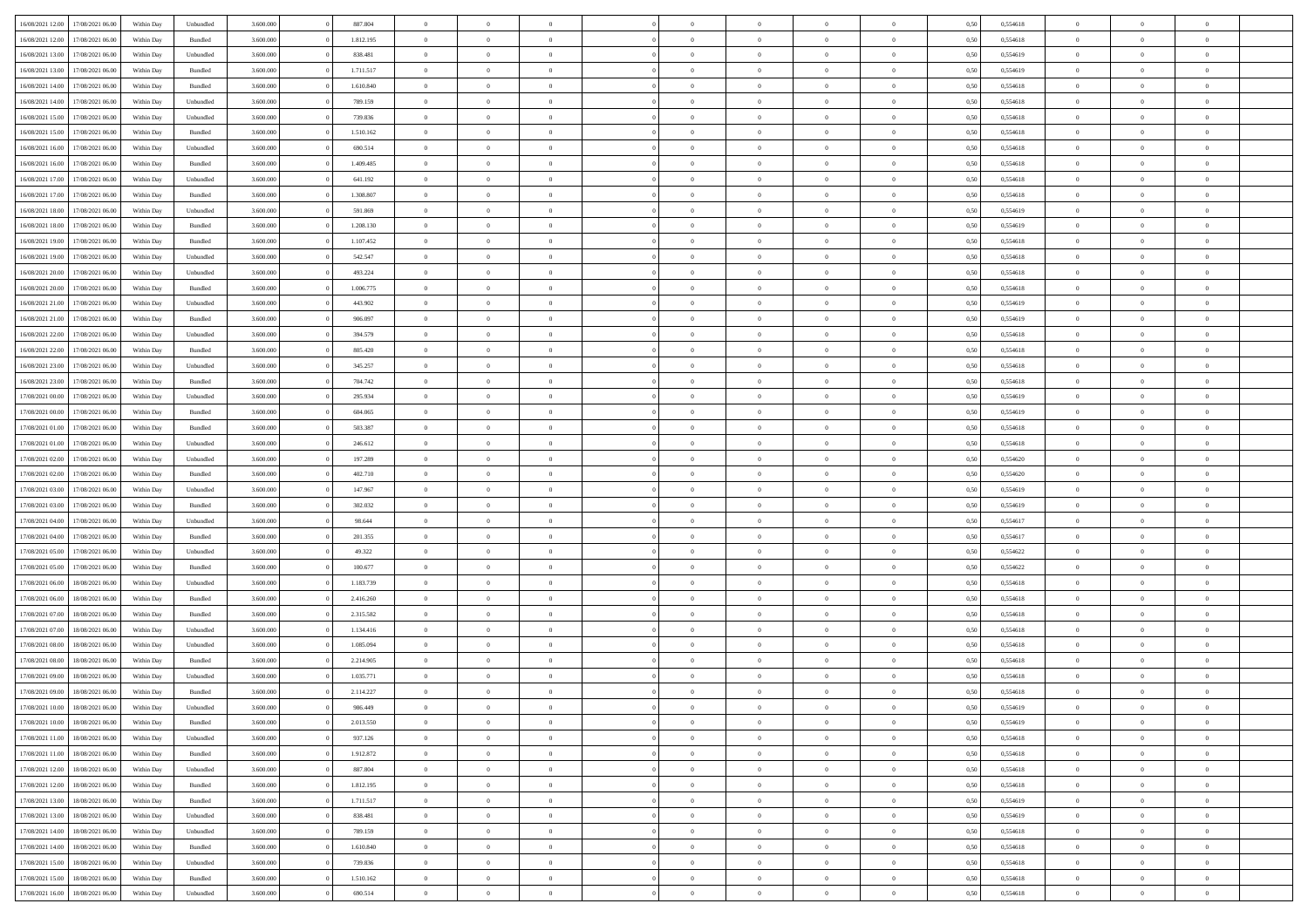| 17/08/2021 16:00 | 18/08/2021 06:00 | Within Day | Bundled            | 3.600.000 | 1.409.485 | $\overline{0}$ | $\Omega$       |                | $\Omega$       | $\Omega$       | $\theta$       | $\theta$       | 0,50 | 0,554618 | $\theta$       | $\theta$       | $\theta$       |  |
|------------------|------------------|------------|--------------------|-----------|-----------|----------------|----------------|----------------|----------------|----------------|----------------|----------------|------|----------|----------------|----------------|----------------|--|
|                  |                  |            |                    |           |           |                |                |                |                |                |                |                |      |          |                |                |                |  |
| 17/08/2021 17:00 | 18/08/2021 06:00 | Within Day | Unbundled          | 3.600.000 | 641.192   | $\overline{0}$ | $\theta$       | $\overline{0}$ | $\overline{0}$ | $\bf{0}$       | $\overline{0}$ | $\bf{0}$       | 0,50 | 0,554618 | $\theta$       | $\theta$       | $\overline{0}$ |  |
| 17/08/2021 17:00 | 18/08/2021 06:00 | Within Day | Bundled            | 3.600.000 | 1.308.807 | $\overline{0}$ | $\overline{0}$ | $\overline{0}$ | $\bf{0}$       | $\bf{0}$       | $\bf{0}$       | $\bf{0}$       | 0,50 | 0,554618 | $\overline{0}$ | $\overline{0}$ | $\overline{0}$ |  |
| 17/08/2021 18:00 | 18/08/2021 06:00 | Within Dav | Bundled            | 3.600,000 | 1.208.130 | $\overline{0}$ | $\overline{0}$ | $\overline{0}$ | $\overline{0}$ | $\bf{0}$       | $\overline{0}$ | $\overline{0}$ | 0.50 | 0.554619 | $\theta$       | $\theta$       | $\overline{0}$ |  |
| 17/08/2021 18:00 | 18/08/2021 06:00 | Within Day | Unbundled          | 3.600.000 | 591.869   | $\overline{0}$ | $\theta$       | $\overline{0}$ | $\overline{0}$ | $\bf{0}$       | $\overline{0}$ | $\bf{0}$       | 0,50 | 0,554619 | $\theta$       | $\overline{0}$ | $\overline{0}$ |  |
| 17/08/2021 19:00 | 18/08/2021 06:00 | Within Day | Unbundled          | 3.600.000 | 542.547   | $\overline{0}$ | $\bf{0}$       | $\overline{0}$ | $\bf{0}$       | $\overline{0}$ | $\overline{0}$ | $\mathbf{0}$   | 0,50 | 0,554618 | $\overline{0}$ | $\overline{0}$ | $\bf{0}$       |  |
| 17/08/2021 19:00 | 18/08/2021 06:00 | Within Dav | Bundled            | 3.600.000 | 1.107.452 | $\overline{0}$ | $\overline{0}$ | $\overline{0}$ | $\overline{0}$ | $\overline{0}$ | $\overline{0}$ | $\overline{0}$ | 0.50 | 0,554618 | $\theta$       | $\overline{0}$ | $\overline{0}$ |  |
|                  |                  |            |                    |           |           |                |                |                |                |                |                |                |      |          |                |                |                |  |
| 17/08/2021 20:00 | 18/08/2021 06:00 | Within Day | Unbundled          | 3.600.000 | 493.224   | $\overline{0}$ | $\theta$       | $\overline{0}$ | $\overline{0}$ | $\bf{0}$       | $\overline{0}$ | $\bf{0}$       | 0,50 | 0,554618 | $\theta$       | $\theta$       | $\overline{0}$ |  |
| 17/08/2021 20:00 | 18/08/2021 06:00 | Within Day | Bundled            | 3.600.000 | 1.006.775 | $\overline{0}$ | $\overline{0}$ | $\overline{0}$ | $\bf{0}$       | $\bf{0}$       | $\bf{0}$       | $\bf{0}$       | 0,50 | 0,554618 | $\,0\,$        | $\overline{0}$ | $\overline{0}$ |  |
| 17/08/2021 21:00 | 18/08/2021 06:00 | Within Dav | Unbundled          | 3.600.000 | 443.902   | $\overline{0}$ | $\overline{0}$ | $\overline{0}$ | $\overline{0}$ | $\overline{0}$ | $\overline{0}$ | $\overline{0}$ | 0.50 | 0.554619 | $\theta$       | $\overline{0}$ | $\overline{0}$ |  |
| 17/08/2021 21:00 | 18/08/2021 06:00 | Within Day | Bundled            | 3.600.000 | 906.097   | $\overline{0}$ | $\theta$       | $\overline{0}$ | $\overline{0}$ | $\bf{0}$       | $\overline{0}$ | $\bf{0}$       | 0,50 | 0,554619 | $\,$ 0 $\,$    | $\overline{0}$ | $\overline{0}$ |  |
| 17/08/2021 22.00 | 18/08/2021 06:00 | Within Day | Unbundled          | 3.600.000 | 394.579   | $\overline{0}$ | $\overline{0}$ | $\overline{0}$ | $\bf{0}$       | $\bf{0}$       | $\bf{0}$       | $\bf{0}$       | 0,50 | 0,554618 | $\bf{0}$       | $\overline{0}$ | $\bf{0}$       |  |
| 17/08/2021 22:00 | 18/08/2021 06:00 | Within Dav | Bundled            | 3.600.000 | 805.420   | $\overline{0}$ | $\overline{0}$ | $\overline{0}$ | $\overline{0}$ | $\bf{0}$       | $\overline{0}$ | $\overline{0}$ | 0.50 | 0.554618 | $\theta$       | $\theta$       | $\overline{0}$ |  |
| 17/08/2021 23:00 | 18/08/2021 06:00 | Within Day | Unbundled          | 3.600.000 | 345.257   | $\overline{0}$ | $\theta$       | $\overline{0}$ | $\overline{0}$ | $\bf{0}$       | $\overline{0}$ | $\bf{0}$       | 0,50 | 0,554618 | $\theta$       | $\overline{0}$ | $\overline{0}$ |  |
|                  |                  |            |                    |           |           |                |                |                |                |                |                |                |      |          |                |                |                |  |
| 17/08/2021 23:00 | 18/08/2021 06:00 | Within Day | Bundled            | 3.600.000 | 704.742   | $\overline{0}$ | $\overline{0}$ | $\overline{0}$ | $\bf{0}$       | $\overline{0}$ | $\overline{0}$ | $\mathbf{0}$   | 0,50 | 0,554618 | $\bf{0}$       | $\overline{0}$ | $\bf{0}$       |  |
| 18/08/2021 00:00 | 18/08/2021 06:00 | Within Dav | Bundled            | 3.600.000 | 604.065   | $\overline{0}$ | $\overline{0}$ | $\overline{0}$ | $\overline{0}$ | $\overline{0}$ | $\overline{0}$ | $\overline{0}$ | 0.50 | 0.554619 | $\theta$       | $\overline{0}$ | $\overline{0}$ |  |
| 18/08/2021 00:00 | 18/08/2021 06:00 | Within Day | Unbundled          | 3.600.000 | 295.934   | $\overline{0}$ | $\theta$       | $\overline{0}$ | $\overline{0}$ | $\bf{0}$       | $\overline{0}$ | $\bf{0}$       | 0,50 | 0,554619 | $\theta$       | $\theta$       | $\overline{0}$ |  |
| 18/08/2021 01:00 | 18/08/2021 06:00 | Within Day | Unbundled          | 3.600.000 | 246.612   | $\overline{0}$ | $\overline{0}$ | $\overline{0}$ | $\bf{0}$       | $\bf{0}$       | $\bf{0}$       | $\bf{0}$       | 0,50 | 0,554618 | $\bf{0}$       | $\overline{0}$ | $\overline{0}$ |  |
| 18/08/2021 01:00 | 18/08/2021 06:00 | Within Day | Bundled            | 3.600.000 | 503.387   | $\overline{0}$ | $\overline{0}$ | $\overline{0}$ | $\overline{0}$ | $\overline{0}$ | $\overline{0}$ | $\overline{0}$ | 0.50 | 0,554618 | $\theta$       | $\overline{0}$ | $\overline{0}$ |  |
| 18/08/2021 02:00 | 18/08/2021 06:00 | Within Day | Unbundled          | 3.600.000 | 197.289   | $\overline{0}$ | $\theta$       | $\overline{0}$ | $\overline{0}$ | $\bf{0}$       | $\overline{0}$ | $\bf{0}$       | 0,50 | 0,554620 | $\,$ 0 $\,$    | $\theta$       | $\overline{0}$ |  |
| 18/08/2021 02:00 | 18/08/2021 06:00 | Within Day | Bundled            | 3.600.000 | 402.710   | $\overline{0}$ | $\overline{0}$ | $\overline{0}$ | $\overline{0}$ | $\bf{0}$       | $\overline{0}$ | $\bf{0}$       | 0,50 | 0,554620 | $\bf{0}$       | $\overline{0}$ | $\overline{0}$ |  |
| 18/08/2021 03:00 | 18/08/2021 06:00 | Within Day | Unbundled          | 3.600.000 | 147.967   | $\overline{0}$ | $\overline{0}$ | $\overline{0}$ | $\overline{0}$ | $\bf{0}$       | $\overline{0}$ | $\overline{0}$ | 0.50 | 0.554619 | $\theta$       | $\overline{0}$ | $\overline{0}$ |  |
|                  |                  |            |                    |           |           |                |                |                |                |                |                |                |      |          |                |                |                |  |
| 18/08/2021 03:00 | 18/08/2021 06:00 | Within Day | Bundled            | 3.600.000 | 302.032   | $\overline{0}$ | $\theta$       | $\overline{0}$ | $\overline{0}$ | $\bf{0}$       | $\overline{0}$ | $\bf{0}$       | 0,50 | 0,554619 | $\,$ 0 $\,$    | $\overline{0}$ | $\overline{0}$ |  |
| 18/08/2021 04:00 | 18/08/2021 06:00 | Within Day | Unbundled          | 3.600.000 | 98.644    | $\overline{0}$ | $\overline{0}$ | $\overline{0}$ | $\overline{0}$ | $\overline{0}$ | $\overline{0}$ | $\mathbf{0}$   | 0,50 | 0,554617 | $\bf{0}$       | $\overline{0}$ | $\bf{0}$       |  |
| 18/08/2021 04:00 | 18/08/2021 06:00 | Within Dav | Bundled            | 3.600.000 | 201.355   | $\overline{0}$ | $\overline{0}$ | $\overline{0}$ | $\overline{0}$ | $\overline{0}$ | $\overline{0}$ | $\overline{0}$ | 0.50 | 0,554617 | $\theta$       | $\overline{0}$ | $\overline{0}$ |  |
| 18/08/2021 05:00 | 18/08/2021 06:00 | Within Day | Unbundled          | 3.600.000 | 49.322    | $\overline{0}$ | $\theta$       | $\overline{0}$ | $\overline{0}$ | $\bf{0}$       | $\overline{0}$ | $\bf{0}$       | 0,50 | 0,554622 | $\theta$       | $\theta$       | $\overline{0}$ |  |
| 18/08/2021 05:00 | 18/08/2021 06:00 | Within Day | Bundled            | 3.600.000 | 100.677   | $\overline{0}$ | $\overline{0}$ | $\overline{0}$ | $\overline{0}$ | $\bf{0}$       | $\overline{0}$ | $\bf{0}$       | 0,50 | 0,554622 | $\,0\,$        | $\overline{0}$ | $\overline{0}$ |  |
| 18/08/2021 06:00 | 19/08/2021 06:00 | Within Day | Bundled            | 3.600.000 | 2.416.260 | $\overline{0}$ | $\overline{0}$ | $\overline{0}$ | $\overline{0}$ | $\overline{0}$ | $\overline{0}$ | $\overline{0}$ | 0.50 | 0.554618 | $\theta$       | $\overline{0}$ | $\overline{0}$ |  |
| 18/08/2021 06:00 | 19/08/2021 06:00 | Within Day | Unbundled          | 3.600.000 | 1.183.739 | $\overline{0}$ | $\theta$       | $\overline{0}$ | $\overline{0}$ | $\bf{0}$       | $\overline{0}$ | $\bf{0}$       | 0,50 | 0,554618 | $\,$ 0 $\,$    | $\overline{0}$ | $\overline{0}$ |  |
|                  |                  |            |                    |           |           |                | $\overline{0}$ |                |                | $\bf{0}$       |                |                |      |          |                | $\overline{0}$ | $\overline{0}$ |  |
| 18/08/2021 07:00 | 19/08/2021 06:00 | Within Day | Unbundled          | 3.600.000 | 1.134.416 | $\overline{0}$ |                | $\overline{0}$ | $\overline{0}$ |                | $\overline{0}$ | $\bf{0}$       | 0,50 | 0,554618 | $\bf{0}$       |                |                |  |
| 18/08/2021 07:00 | 19/08/2021 06:00 | Within Day | Bundled            | 3.600.000 | 2.315.582 | $\overline{0}$ | $\Omega$       | $\Omega$       | $\Omega$       | $\Omega$       | $\Omega$       | $\overline{0}$ | 0,50 | 0,554618 | $\,0\,$        | $\theta$       | $\theta$       |  |
| 18/08/2021 08:00 | 19/08/2021 06:00 | Within Day | Unbundled          | 3.600.000 | 1.085.094 | $\overline{0}$ | $\theta$       | $\overline{0}$ | $\overline{0}$ | $\bf{0}$       | $\overline{0}$ | $\bf{0}$       | 0,50 | 0,554618 | $\,$ 0 $\,$    | $\overline{0}$ | $\overline{0}$ |  |
| 18/08/2021 08:00 | 19/08/2021 06:00 | Within Day | Bundled            | 3.600.000 | 2.214.905 | $\overline{0}$ | $\overline{0}$ | $\overline{0}$ | $\overline{0}$ | $\bf{0}$       | $\overline{0}$ | $\mathbf{0}$   | 0,50 | 0,554618 | $\bf{0}$       | $\overline{0}$ | $\bf{0}$       |  |
| 18/08/2021 09:00 | 19/08/2021 06:00 | Within Day | Unbundled          | 3.600,000 | 1.035.771 | $\overline{0}$ | $\Omega$       | $\Omega$       | $\Omega$       | $\bf{0}$       | $\overline{0}$ | $\overline{0}$ | 0.50 | 0.554618 | $\theta$       | $\theta$       | $\theta$       |  |
| 18/08/2021 09:00 | 19/08/2021 06:00 | Within Day | Bundled            | 3.600.000 | 2.114.227 | $\overline{0}$ | $\theta$       | $\overline{0}$ | $\overline{0}$ | $\bf{0}$       | $\overline{0}$ | $\bf{0}$       | 0,50 | 0,554618 | $\,$ 0 $\,$    | $\theta$       | $\overline{0}$ |  |
| 18/08/2021 10:00 | 19/08/2021 06:00 | Within Day | Unbundled          | 3.600.000 | 986.449   | $\overline{0}$ | $\overline{0}$ | $\overline{0}$ | $\overline{0}$ | $\bf{0}$       | $\overline{0}$ | $\bf{0}$       | 0,50 | 0,554619 | $\bf{0}$       | $\overline{0}$ | $\overline{0}$ |  |
| 18/08/2021 10:00 | 19/08/2021 06:00 | Within Day | Bundled            | 3.600,000 | 2.013.550 | $\overline{0}$ | $\Omega$       | $\Omega$       | $\Omega$       | $\theta$       | $\theta$       | $\overline{0}$ | 0.50 | 0.554619 | $\theta$       | $\theta$       | $\theta$       |  |
| 18/08/2021 11:00 | 19/08/2021 06:00 |            |                    | 3.600.000 | 937.126   | $\overline{0}$ | $\theta$       | $\overline{0}$ | $\overline{0}$ | $\bf{0}$       | $\overline{0}$ |                |      | 0,554618 | $\,$ 0 $\,$    | $\overline{0}$ | $\overline{0}$ |  |
|                  |                  | Within Day | Unbundled          |           |           |                |                |                |                |                |                | $\bf{0}$       | 0,50 |          |                |                |                |  |
| 18/08/2021 11:00 | 19/08/2021 06:00 | Within Day | Bundled            | 3.600.000 | 1.912.872 | $\overline{0}$ | $\overline{0}$ | $\overline{0}$ | $\overline{0}$ | $\bf{0}$       | $\overline{0}$ | $\bf{0}$       | 0,50 | 0,554618 | $\bf{0}$       | $\overline{0}$ | $\overline{0}$ |  |
| 18/08/2021 12:00 | 19/08/2021 06:00 | Within Day | Bundled            | 3.600.000 | 1.812.195 | $\overline{0}$ | $\Omega$       | $\overline{0}$ | $\Omega$       | $\Omega$       | $\overline{0}$ | $\overline{0}$ | 0,50 | 0,554618 | $\,0\,$        | $\theta$       | $\theta$       |  |
| 18/08/2021 12:00 | 19/08/2021 06:00 | Within Day | Unbundled          | 3.600.000 | 887.804   | $\overline{0}$ | $\theta$       | $\overline{0}$ | $\overline{0}$ | $\bf{0}$       | $\overline{0}$ | $\bf{0}$       | 0,50 | 0,554618 | $\,$ 0 $\,$    | $\overline{0}$ | $\overline{0}$ |  |
| 18/08/2021 13:00 | 19/08/2021 06:00 | Within Day | Unbundled          | 3.600.000 | 838.481   | $\overline{0}$ | $\overline{0}$ | $\overline{0}$ | $\overline{0}$ | $\bf{0}$       | $\overline{0}$ | $\mathbf{0}$   | 0,50 | 0,554619 | $\bf{0}$       | $\overline{0}$ | $\bf{0}$       |  |
| 18/08/2021 13:00 | 19/08/2021 06:00 | Within Day | Bundled            | 3.600,000 | 1.711.517 | $\overline{0}$ | $\Omega$       | $\Omega$       | $\Omega$       | $\Omega$       | $\Omega$       | $\overline{0}$ | 0.50 | 0.554619 | $\theta$       | $\theta$       | $\theta$       |  |
| 18/08/2021 14:00 | 19/08/2021 06:00 | Within Day | Unbundled          | 3.600.000 | 789.159   | $\overline{0}$ | $\overline{0}$ | $\overline{0}$ | $\bf{0}$       | $\,$ 0         | $\overline{0}$ | $\bf{0}$       | 0,50 | 0,554618 | $\,0\,$        | $\overline{0}$ | $\overline{0}$ |  |
| 18/08/2021 14:00 | 19/08/2021 06:00 | Within Day | Bundled            | 3.600.000 | 1.610.840 | $\bf{0}$       | $\bf{0}$       |                |                |                |                |                | 0,50 | 0,554618 | $\bf{0}$       | $\overline{0}$ |                |  |
| 18/08/2021 15:00 | 19/08/2021 06:00 |            |                    | 3.600,000 | 739.836   | $\overline{0}$ | $\overline{0}$ | $\overline{0}$ | $\Omega$       | $\overline{0}$ | $\overline{0}$ | $\overline{0}$ |      | 0.554618 | $\theta$       | $\theta$       | $\Omega$       |  |
|                  |                  | Within Day | Unbundled          |           |           |                |                |                |                |                |                |                | 0,50 |          |                |                |                |  |
| 18/08/2021 15:00 | 19/08/2021 06:00 | Within Day | Bundled            | 3.600.000 | 1.510.162 | $\overline{0}$ | $\,$ 0         | $\overline{0}$ | $\bf{0}$       | $\,$ 0 $\,$    | $\overline{0}$ | $\,$ 0 $\,$    | 0,50 | 0,554618 | $\,$ 0 $\,$    | $\,$ 0 $\,$    | $\,$ 0         |  |
| 18/08/2021 16:00 | 19/08/2021 06:00 | Within Day | Unbundled          | 3.600.000 | 690.514   | $\overline{0}$ | $\overline{0}$ | $\overline{0}$ | $\overline{0}$ | $\overline{0}$ | $\overline{0}$ | $\mathbf{0}$   | 0,50 | 0,554618 | $\overline{0}$ | $\bf{0}$       | $\overline{0}$ |  |
| 18/08/2021 16:00 | 19/08/2021 06:00 | Within Day | $\mathbf B$ undled | 3.600.000 | 1.409.485 | $\overline{0}$ | $\overline{0}$ | $\overline{0}$ | $\Omega$       | $\overline{0}$ | $\overline{0}$ | $\overline{0}$ | 0,50 | 0,554618 | $\overline{0}$ | $\theta$       | $\overline{0}$ |  |
| 18/08/2021 17:00 | 19/08/2021 06:00 | Within Day | Bundled            | 3.600.000 | 1.308.807 | $\overline{0}$ | $\,$ 0         | $\overline{0}$ | $\bf{0}$       | $\,$ 0 $\,$    | $\overline{0}$ | $\mathbf{0}$   | 0,50 | 0,554618 | $\,$ 0 $\,$    | $\overline{0}$ | $\overline{0}$ |  |
| 18/08/2021 17:00 | 19/08/2021 06:00 | Within Day | Unbundled          | 3.600.000 | 641.192   | $\overline{0}$ | $\overline{0}$ | $\overline{0}$ | $\overline{0}$ | $\overline{0}$ | $\overline{0}$ | $\mathbf{0}$   | 0,50 | 0,554618 | $\overline{0}$ | $\overline{0}$ | $\overline{0}$ |  |
| 18/08/2021 18:00 | 19/08/2021 06:00 | Within Day | Unbundled          | 3.600.000 | 591.869   | $\overline{0}$ | $\overline{0}$ | $\overline{0}$ | $\overline{0}$ | $\overline{0}$ | $\overline{0}$ | $\bf{0}$       | 0.50 | 0,554619 | $\overline{0}$ | $\theta$       | $\overline{0}$ |  |
| 18/08/2021 18:00 | 19/08/2021 06:00 | Within Day | Bundled            | 3.600.000 | 1.208.130 | $\overline{0}$ | $\,$ 0         | $\overline{0}$ | $\bf{0}$       | $\bf{0}$       | $\bf{0}$       | $\bf{0}$       | 0,50 | 0,554619 | $\,$ 0 $\,$    | $\overline{0}$ | $\overline{0}$ |  |
| 18/08/2021 19:00 | 19/08/2021 06:00 | Within Day | Unbundled          | 3.600.000 | 542.547   | $\overline{0}$ | $\bf{0}$       | $\overline{0}$ | $\overline{0}$ | $\overline{0}$ | $\overline{0}$ | $\mathbf{0}$   | 0,50 | 0,554618 | $\overline{0}$ | $\overline{0}$ | $\bf{0}$       |  |
|                  |                  |            |                    |           |           |                |                |                |                |                |                |                |      |          |                |                |                |  |
| 18/08/2021 19:00 | 19/08/2021 06:00 | Within Day | Bundled            | 3.600,000 | 1.107.452 | $\overline{0}$ | $\overline{0}$ | $\overline{0}$ | $\Omega$       | $\overline{0}$ | $\overline{0}$ | $\overline{0}$ | 0.50 | 0,554618 | $\overline{0}$ | $\overline{0}$ | $\overline{0}$ |  |
| 18/08/2021 20:00 | 19/08/2021 06:00 | Within Day | Unbundled          | 3.600.000 | 493.224   | $\overline{0}$ | $\bf{0}$       | $\overline{0}$ | $\bf{0}$       | $\bf{0}$       | $\bf{0}$       | $\mathbf{0}$   | 0,50 | 0,554618 | $\,$ 0 $\,$    | $\,$ 0 $\,$    | $\bf{0}$       |  |
| 18/08/2021 20:00 | 19/08/2021 06:00 | Within Day | Bundled            | 3.600.000 | 1.006.775 | $\overline{0}$ | $\overline{0}$ | $\overline{0}$ | $\overline{0}$ | $\overline{0}$ | $\bf{0}$       | $\mathbf{0}$   | 0,50 | 0,554618 | $\overline{0}$ | $\bf{0}$       | $\overline{0}$ |  |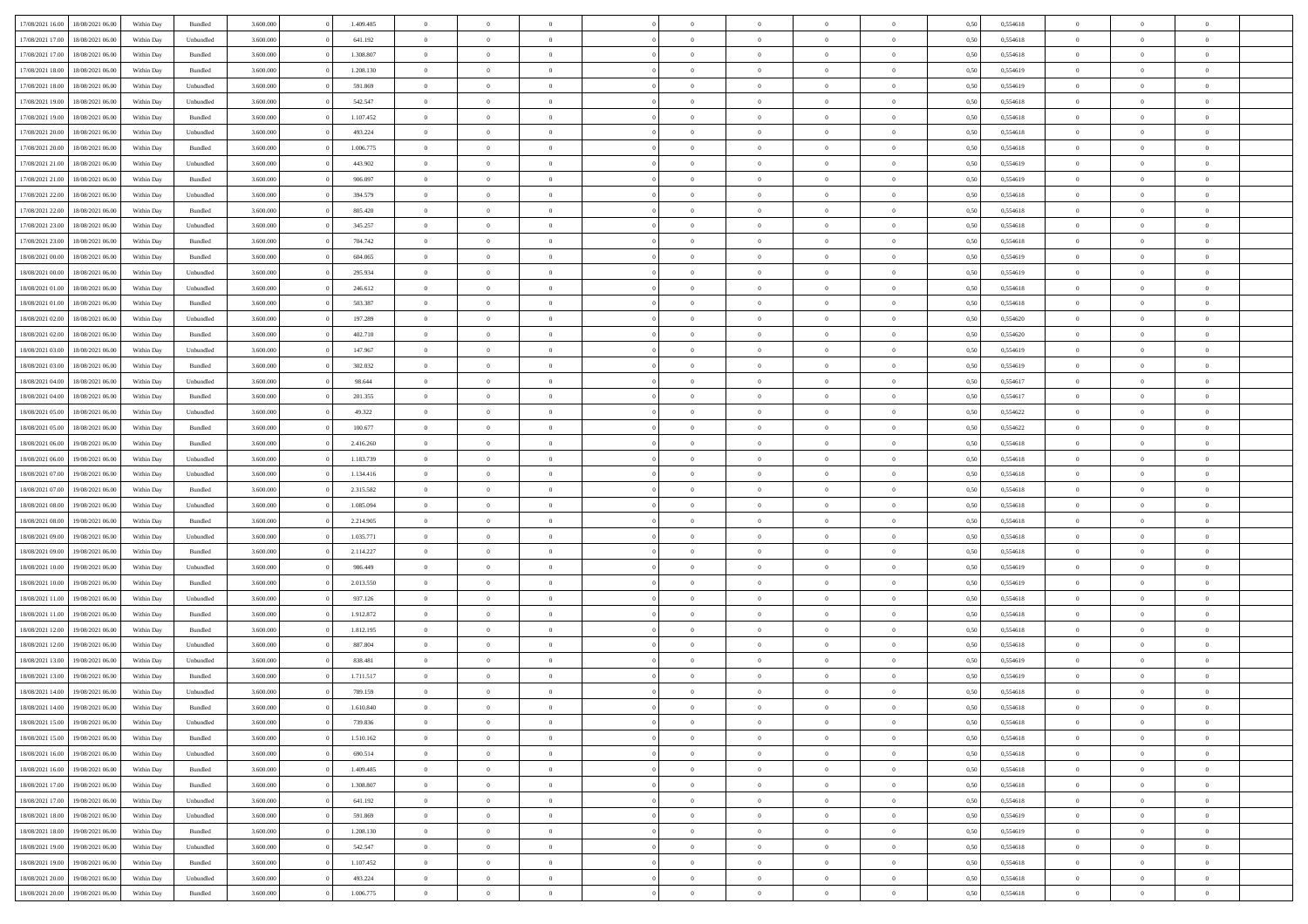| 18/08/2021 21:00 | 19/08/2021 06:00 | Within Dav | Unbundled | 3.600.000 | 443.902   | $\overline{0}$ | $\Omega$       |                | $\Omega$       | $\Omega$       | $\Omega$       | $\Omega$       | 0,50 | 0,554619 | $\theta$       | $\theta$       | $\theta$       |  |
|------------------|------------------|------------|-----------|-----------|-----------|----------------|----------------|----------------|----------------|----------------|----------------|----------------|------|----------|----------------|----------------|----------------|--|
|                  |                  |            |           |           |           |                |                |                |                |                |                |                |      |          |                |                |                |  |
| 18/08/2021 21:00 | 19/08/2021 06:00 | Within Day | Bundled   | 3.600.000 | 906.097   | $\overline{0}$ | $\theta$       | $\overline{0}$ | $\overline{0}$ | $\bf{0}$       | $\overline{0}$ | $\bf{0}$       | 0,50 | 0,554619 | $\theta$       | $\theta$       | $\overline{0}$ |  |
| 18/08/2021 22:00 | 19/08/2021 06:00 | Within Day | Unbundled | 3.600.000 | 394.579   | $\overline{0}$ | $\bf{0}$       | $\overline{0}$ | $\bf{0}$       | $\bf{0}$       | $\bf{0}$       | $\bf{0}$       | 0,50 | 0,554618 | $\overline{0}$ | $\overline{0}$ | $\overline{0}$ |  |
| 18/08/2021 22:00 | 19/08/2021 06:00 | Within Dav | Bundled   | 3.600,000 | 805.420   | $\overline{0}$ | $\overline{0}$ | $\overline{0}$ | $\overline{0}$ | $\bf{0}$       | $\overline{0}$ | $\overline{0}$ | 0.50 | 0.554618 | $\theta$       | $\theta$       | $\overline{0}$ |  |
|                  |                  |            |           |           |           | $\overline{0}$ | $\theta$       | $\overline{0}$ |                | $\bf{0}$       | $\overline{0}$ |                |      |          | $\theta$       | $\theta$       | $\overline{0}$ |  |
| 18/08/2021 23:00 | 19/08/2021 06:00 | Within Day | Bundled   | 3.600.000 | 704.742   |                |                |                | $\overline{0}$ |                |                | $\bf{0}$       | 0,50 | 0,554618 |                |                |                |  |
| 18/08/2021 23:00 | 19/08/2021 06:00 | Within Day | Unbundled | 3.600.000 | 345.257   | $\overline{0}$ | $\overline{0}$ | $\overline{0}$ | $\bf{0}$       | $\overline{0}$ | $\overline{0}$ | $\mathbf{0}$   | 0,50 | 0,554618 | $\overline{0}$ | $\overline{0}$ | $\bf{0}$       |  |
| 19/08/2021 00:00 | 19/08/2021 06:00 | Within Dav | Unbundled | 3.600.000 | 295.934   | $\overline{0}$ | $\overline{0}$ | $\overline{0}$ | $\overline{0}$ | $\overline{0}$ | $\overline{0}$ | $\overline{0}$ | 0.50 | 0,554619 | $\theta$       | $\theta$       | $\overline{0}$ |  |
| 19/08/2021 00:00 | 19/08/2021 06:00 | Within Day | Bundled   | 3.600.000 | 604.065   | $\overline{0}$ | $\theta$       | $\overline{0}$ | $\overline{0}$ | $\bf{0}$       | $\overline{0}$ | $\bf{0}$       | 0,50 | 0,554619 | $\theta$       | $\theta$       | $\overline{0}$ |  |
| 19/08/2021 01:00 | 19/08/2021 06:00 | Within Day | Unbundled | 3.600.000 | 246.612   | $\overline{0}$ | $\overline{0}$ | $\overline{0}$ | $\bf{0}$       | $\bf{0}$       | $\bf{0}$       | $\bf{0}$       | 0,50 | 0,554618 | $\,0\,$        | $\overline{0}$ | $\overline{0}$ |  |
|                  |                  |            |           |           |           |                | $\overline{0}$ |                |                | $\overline{0}$ |                |                |      |          | $\theta$       | $\overline{0}$ | $\overline{0}$ |  |
| 19/08/2021 01:00 | 19/08/2021 06:00 | Within Dav | Bundled   | 3.600.000 | 503.387   | $\overline{0}$ |                | $\overline{0}$ | $\overline{0}$ |                | $\overline{0}$ | $\overline{0}$ | 0.50 | 0.554618 |                |                |                |  |
| 19/08/2021 02:00 | 19/08/2021 06:00 | Within Day | Unbundled | 3.600.000 | 197.289   | $\overline{0}$ | $\theta$       | $\overline{0}$ | $\overline{0}$ | $\bf{0}$       | $\overline{0}$ | $\bf{0}$       | 0,50 | 0,554620 | $\,$ 0 $\,$    | $\theta$       | $\overline{0}$ |  |
| 19/08/2021 02:00 | 19/08/2021 06:00 | Within Day | Bundled   | 3.600.000 | 402.710   | $\overline{0}$ | $\overline{0}$ | $\overline{0}$ | $\bf{0}$       | $\bf{0}$       | $\bf{0}$       | $\mathbf{0}$   | 0,50 | 0,554620 | $\overline{0}$ | $\overline{0}$ | $\overline{0}$ |  |
| 19/08/2021 03:00 | 19/08/2021 06:00 | Within Day | Unbundled | 3.600.000 | 147.967   | $\overline{0}$ | $\overline{0}$ | $\overline{0}$ | $\overline{0}$ | $\bf{0}$       | $\overline{0}$ | $\overline{0}$ | 0.50 | 0.554619 | $\theta$       | $\theta$       | $\overline{0}$ |  |
| 19/08/2021 03:00 | 19/08/2021 06:00 | Within Day | Bundled   | 3.600.000 | 302.032   | $\overline{0}$ | $\theta$       | $\overline{0}$ | $\overline{0}$ | $\bf{0}$       | $\overline{0}$ | $\bf{0}$       | 0,50 | 0,554619 | $\theta$       | $\theta$       | $\overline{0}$ |  |
|                  |                  |            |           |           |           |                |                |                |                |                |                |                |      |          |                |                |                |  |
| 19/08/2021 04:00 | 19/08/2021 06:00 | Within Day | Unbundled | 3.600.000 | 98.644    | $\overline{0}$ | $\overline{0}$ | $\overline{0}$ | $\bf{0}$       | $\overline{0}$ | $\overline{0}$ | $\mathbf{0}$   | 0,50 | 0,554617 | $\overline{0}$ | $\overline{0}$ | $\bf{0}$       |  |
| 19/08/2021 04:00 | 19/08/2021 06:00 | Within Dav | Bundled   | 3.600.000 | 201.355   | $\overline{0}$ | $\overline{0}$ | $\overline{0}$ | $\overline{0}$ | $\overline{0}$ | $\overline{0}$ | $\overline{0}$ | 0.50 | 0,554617 | $\theta$       | $\overline{0}$ | $\overline{0}$ |  |
| 19/08/2021 05:00 | 19/08/2021 06:00 | Within Day | Bundled   | 3.600.000 | 100.677   | $\overline{0}$ | $\theta$       | $\overline{0}$ | $\overline{0}$ | $\bf{0}$       | $\overline{0}$ | $\bf{0}$       | 0,50 | 0,554622 | $\theta$       | $\theta$       | $\overline{0}$ |  |
| 19/08/2021 05:00 | 19/08/2021 06:00 | Within Day | Unbundled | 3.600.000 | 49.322    | $\overline{0}$ | $\overline{0}$ | $\overline{0}$ | $\bf{0}$       | $\bf{0}$       | $\bf{0}$       | $\mathbf{0}$   | 0,50 | 0,554622 | $\,0\,$        | $\overline{0}$ | $\overline{0}$ |  |
| 19/08/2021 06:00 | 20/08/2021 06:00 | Within Day | Unbundled | 3.600.000 | 1.183.739 | $\overline{0}$ | $\overline{0}$ | $\overline{0}$ | $\overline{0}$ | $\overline{0}$ | $\overline{0}$ | $\overline{0}$ | 0.50 | 0.554618 | $\theta$       | $\overline{0}$ | $\overline{0}$ |  |
| 19/08/2021 06:00 | 20/08/2021 06:00 | Within Day | Bundled   | 3.600.000 | 2.416.260 | $\overline{0}$ | $\theta$       | $\overline{0}$ | $\overline{0}$ | $\bf{0}$       | $\overline{0}$ | $\bf{0}$       | 0,50 | 0,554618 | $\,$ 0 $\,$    | $\theta$       | $\overline{0}$ |  |
|                  |                  |            |           |           |           |                |                |                |                |                |                |                |      |          |                |                |                |  |
| 19/08/2021 07:00 | 20/08/2021 06:00 | Within Day | Unbundled | 3.600.000 | 1.134.416 | $\overline{0}$ | $\overline{0}$ | $\overline{0}$ | $\bf{0}$       | $\bf{0}$       | $\bf{0}$       | $\bf{0}$       | 0,50 | 0,554618 | $\bf{0}$       | $\overline{0}$ | $\overline{0}$ |  |
| 19/08/2021 07:00 | 20/08/2021 06:00 | Within Day | Bundled   | 3.600,000 | 2.315.582 | $\overline{0}$ | $\overline{0}$ | $\overline{0}$ | $\overline{0}$ | $\bf{0}$       | $\overline{0}$ | $\overline{0}$ | 0.50 | 0.554618 | $\theta$       | $\theta$       | $\overline{0}$ |  |
| 19/08/2021 08:00 | 20/08/2021 06:00 | Within Day | Unbundled | 3.600.000 | 1.085.094 | $\overline{0}$ | $\theta$       | $\overline{0}$ | $\overline{0}$ | $\bf{0}$       | $\overline{0}$ | $\bf{0}$       | 0,50 | 0,554618 | $\,$ 0 $\,$    | $\overline{0}$ | $\overline{0}$ |  |
| 19/08/2021 08:00 | 20/08/2021 06:00 | Within Day | Bundled   | 3.600.000 | 2.214.905 | $\overline{0}$ | $\bf{0}$       | $\overline{0}$ | $\overline{0}$ | $\overline{0}$ | $\overline{0}$ | $\mathbf{0}$   | 0,50 | 0,554618 | $\bf{0}$       | $\overline{0}$ | $\bf{0}$       |  |
| 19/08/2021 09:00 | 20/08/2021 06:00 | Within Day | Unbundled | 3.600.000 | 1.035.771 | $\overline{0}$ | $\overline{0}$ | $\overline{0}$ | $\overline{0}$ | $\overline{0}$ | $\overline{0}$ | $\overline{0}$ | 0.50 | 0.554618 | $\theta$       | $\theta$       | $\overline{0}$ |  |
| 19/08/2021 09:00 | 20/08/2021 06:00 | Within Day | Bundled   | 3.600.000 | 2.114.227 | $\overline{0}$ | $\theta$       | $\overline{0}$ | $\overline{0}$ | $\bf{0}$       | $\overline{0}$ | $\bf{0}$       | 0,50 | 0,554618 | $\theta$       | $\theta$       | $\overline{0}$ |  |
|                  | 20/08/2021 06:00 | Within Day | Unbundled | 3.600.000 | 986.449   | $\overline{0}$ | $\overline{0}$ | $\overline{0}$ | $\overline{0}$ | $\bf{0}$       | $\overline{0}$ | $\bf{0}$       | 0,50 | 0,554619 | $\,0\,$        | $\overline{0}$ | $\overline{0}$ |  |
| 19/08/2021 10:00 |                  |            |           |           |           |                |                |                |                |                |                |                |      |          |                |                |                |  |
| 19/08/2021 10:00 | 20/08/2021 06:00 | Within Day | Bundled   | 3.600.000 | 2.013.550 | $\overline{0}$ | $\overline{0}$ | $\overline{0}$ | $\overline{0}$ | $\overline{0}$ | $\overline{0}$ | $\overline{0}$ | 0.50 | 0.554619 | $\theta$       | $\overline{0}$ | $\overline{0}$ |  |
| 19/08/2021 11:00 | 20/08/2021 06:00 | Within Day | Bundled   | 3.600.000 | 1.912.872 | $\overline{0}$ | $\theta$       | $\overline{0}$ | $\overline{0}$ | $\bf{0}$       | $\overline{0}$ | $\bf{0}$       | 0,50 | 0,554618 | $\,$ 0 $\,$    | $\overline{0}$ | $\overline{0}$ |  |
| 19/08/2021 11:00 | 20/08/2021 06:00 | Within Day | Unbundled | 3.600.000 | 937.126   | $\overline{0}$ | $\overline{0}$ | $\overline{0}$ | $\overline{0}$ | $\bf{0}$       | $\bf{0}$       | $\bf{0}$       | 0,50 | 0,554618 | $\overline{0}$ | $\overline{0}$ | $\overline{0}$ |  |
| 19/08/2021 12:00 | 20/08/2021 06:00 | Within Day | Unbundled | 3.600.000 | 887.804   | $\overline{0}$ | $\Omega$       | $\Omega$       | $\Omega$       | $\Omega$       | $\overline{0}$ | $\overline{0}$ | 0,50 | 0,554618 | $\,0\,$        | $\theta$       | $\theta$       |  |
| 19/08/2021 12:00 | 20/08/2021 06:00 | Within Day | Bundled   | 3.600.000 | 1.812.195 | $\overline{0}$ | $\theta$       | $\overline{0}$ | $\overline{0}$ | $\bf{0}$       | $\overline{0}$ | $\bf{0}$       | 0,50 | 0,554618 | $\theta$       | $\theta$       | $\overline{0}$ |  |
| 19/08/2021 13:00 | 20/08/2021 06:00 | Within Day | Unbundled | 3.600.000 | 838.481   | $\overline{0}$ | $\overline{0}$ | $\overline{0}$ | $\bf{0}$       | $\bf{0}$       | $\overline{0}$ | $\mathbf{0}$   | 0,50 | 0,554619 | $\overline{0}$ | $\overline{0}$ | $\bf{0}$       |  |
|                  |                  |            |           |           |           |                |                |                |                |                |                |                |      |          |                |                |                |  |
| 19/08/2021 13:00 | 20/08/2021 06:00 | Within Day | Bundled   | 3.600,000 | 1.711.517 | $\overline{0}$ | $\Omega$       | $\Omega$       | $\Omega$       | $\bf{0}$       | $\overline{0}$ | $\overline{0}$ | 0.50 | 0.554619 | $\theta$       | $\theta$       | $\theta$       |  |
| 19/08/2021 14:00 | 20/08/2021 06:00 | Within Day | Unbundled | 3.600.000 | 789.159   | $\overline{0}$ | $\theta$       | $\overline{0}$ | $\overline{0}$ | $\bf{0}$       | $\overline{0}$ | $\bf{0}$       | 0,50 | 0,554618 | $\,$ 0 $\,$    | $\theta$       | $\overline{0}$ |  |
| 19/08/2021 14:00 | 20/08/2021 06:00 | Within Day | Bundled   | 3.600.000 | 1.610.840 | $\overline{0}$ | $\overline{0}$ | $\overline{0}$ | $\bf{0}$       | $\bf{0}$       | $\bf{0}$       | $\bf{0}$       | 0,50 | 0,554618 | $\,0\,$        | $\overline{0}$ | $\overline{0}$ |  |
| 19/08/2021 15:00 | 20/08/2021 06:00 | Within Day | Unbundled | 3.600,000 | 739.836   | $\overline{0}$ | $\Omega$       | $\Omega$       | $\Omega$       | $\theta$       | $\theta$       | $\overline{0}$ | 0.50 | 0.554618 | $\theta$       | $\theta$       | $\theta$       |  |
| 19/08/2021 15:00 | 20/08/2021 06:00 | Within Day | Bundled   | 3.600.000 | 1.510.162 | $\overline{0}$ | $\theta$       | $\overline{0}$ | $\overline{0}$ | $\bf{0}$       | $\overline{0}$ | $\bf{0}$       | 0,50 | 0,554618 | $\,$ 0 $\,$    | $\overline{0}$ | $\overline{0}$ |  |
|                  |                  |            |           |           |           |                | $\overline{0}$ |                |                | $\bf{0}$       |                |                |      |          |                | $\overline{0}$ | $\overline{0}$ |  |
| 19/08/2021 16:00 | 20/08/2021 06:00 | Within Day | Bundled   | 3.600.000 | 1.409.485 | $\overline{0}$ |                | $\overline{0}$ | $\bf{0}$       |                | $\bf{0}$       | $\bf{0}$       | 0,50 | 0,554618 | $\overline{0}$ |                |                |  |
| 19/08/2021 16:00 | 20/08/2021 06:00 | Within Day | Unbundled | 3.600.000 | 690.514   | $\overline{0}$ | $\Omega$       | $\overline{0}$ | $\Omega$       | $\Omega$       | $\overline{0}$ | $\overline{0}$ | 0,50 | 0,554618 | $\,0\,$        | $\theta$       | $\theta$       |  |
| 19/08/2021 17:00 | 20/08/2021 06:00 | Within Day | Unbundled | 3.600.000 | 641.192   | $\overline{0}$ | $\theta$       | $\overline{0}$ | $\overline{0}$ | $\bf{0}$       | $\overline{0}$ | $\bf{0}$       | 0,50 | 0,554618 | $\,$ 0 $\,$    | $\overline{0}$ | $\overline{0}$ |  |
| 19/08/2021 17:00 | 20/08/2021 06:00 | Within Day | Bundled   | 3.600.000 | 1.308.807 | $\overline{0}$ | $\overline{0}$ | $\overline{0}$ | $\overline{0}$ | $\bf{0}$       | $\overline{0}$ | $\mathbf{0}$   | 0,50 | 0,554618 | $\overline{0}$ | $\overline{0}$ | $\bf{0}$       |  |
| 19/08/2021 18:00 | 20/08/2021 06:00 | Within Day | Unbundled | 3.600,000 | 591.869   | $\overline{0}$ | $\Omega$       | $\Omega$       | $\Omega$       | $\Omega$       | $\Omega$       | $\overline{0}$ | 0.50 | 0.554619 | $\theta$       | $\theta$       | $\theta$       |  |
| 19/08/2021 18:00 | 20/08/2021 06:00 | Within Day | Bundled   | 3.600.000 | 1.208.130 | $\overline{0}$ | $\overline{0}$ | $\overline{0}$ | $\bf{0}$       | $\,$ 0         | $\overline{0}$ | $\bf{0}$       | 0,50 | 0,554619 | $\,0\,$        | $\overline{0}$ | $\overline{0}$ |  |
| 19/08/2021 19:00 | 20/08/2021 06:00 | Within Day | Unbundled | 3.600.000 | 542.547   | $\bf{0}$       | $\bf{0}$       |                |                |                |                |                | 0,50 | 0,554618 | $\bf{0}$       | $\overline{0}$ |                |  |
|                  |                  |            |           |           |           |                |                |                |                |                |                |                |      |          |                |                |                |  |
| 19/08/2021 19:00 | 20/08/2021 06:00 | Within Day | Bundled   | 3.600,000 | 1.107.452 | $\overline{0}$ | $\overline{0}$ | $\overline{0}$ | $\Omega$       | $\overline{0}$ | $\overline{0}$ | $\overline{0}$ | 0,50 | 0.554618 | $\theta$       | $\theta$       | $\theta$       |  |
| 19/08/2021 20:00 | 20/08/2021 06:00 | Within Day | Unbundled | 3.600.000 | 493.224   | $\overline{0}$ | $\bf{0}$       | $\overline{0}$ | $\overline{0}$ | $\,$ 0 $\,$    | $\overline{0}$ | $\,$ 0 $\,$    | 0,50 | 0,554618 | $\,$ 0 $\,$    | $\,$ 0 $\,$    | $\,$ 0         |  |
| 19/08/2021 20:00 | 20/08/2021 06:00 | Within Day | Bundled   | 3.600.000 | 1.006.775 | $\overline{0}$ | $\overline{0}$ | $\overline{0}$ | $\overline{0}$ | $\overline{0}$ | $\overline{0}$ | $\mathbf{0}$   | 0,50 | 0,554618 | $\overline{0}$ | $\bf{0}$       | $\overline{0}$ |  |
| 19/08/2021 21:00 | 20/08/2021 06:00 | Within Day | Unbundled | 3.600.000 | 443.902   | $\overline{0}$ | $\overline{0}$ | $\overline{0}$ | $\Omega$       | $\overline{0}$ | $\overline{0}$ | $\overline{0}$ | 0,50 | 0,554619 | $\overline{0}$ | $\theta$       | $\overline{0}$ |  |
| 19/08/2021 21:00 | 20/08/2021 06:00 | Within Day | Bundled   | 3.600.000 | 906.097   | $\overline{0}$ | $\,$ 0         | $\overline{0}$ | $\overline{0}$ | $\,$ 0 $\,$    | $\overline{0}$ | $\mathbf{0}$   | 0,50 | 0,554619 | $\,$ 0 $\,$    | $\overline{0}$ | $\,$ 0         |  |
| 19/08/2021 22:00 | 20/08/2021 06:00 | Within Day | Bundled   | 3.600.000 | 805.420   | $\overline{0}$ | $\overline{0}$ | $\overline{0}$ | $\overline{0}$ | $\overline{0}$ | $\overline{0}$ | $\mathbf{0}$   | 0,50 | 0,554618 | $\overline{0}$ | $\overline{0}$ | $\overline{0}$ |  |
|                  |                  |            |           |           |           |                |                |                |                |                |                |                |      |          |                |                |                |  |
| 19/08/2021 22:00 | 20/08/2021 06:00 | Within Day | Unbundled | 3.600,000 | 394.579   | $\overline{0}$ | $\overline{0}$ | $\overline{0}$ | $\overline{0}$ | $\overline{0}$ | $\overline{0}$ | $\overline{0}$ | 0.50 | 0,554618 | $\overline{0}$ | $\theta$       | $\overline{0}$ |  |
| 19/08/2021 23:00 | 20/08/2021 06:00 | Within Day | Unbundled | 3.600.000 | 345.257   | $\overline{0}$ | $\,$ 0         | $\overline{0}$ | $\overline{0}$ | $\bf{0}$       | $\overline{0}$ | $\bf{0}$       | 0,50 | 0,554618 | $\,$ 0 $\,$    | $\overline{0}$ | $\overline{0}$ |  |
| 19/08/2021 23:00 | 20/08/2021 06:00 | Within Day | Bundled   | 3.600.000 | 704.742   | $\overline{0}$ | $\bf{0}$       | $\overline{0}$ | $\overline{0}$ | $\overline{0}$ | $\overline{0}$ | $\mathbf{0}$   | 0,50 | 0,554618 | $\overline{0}$ | $\overline{0}$ | $\bf{0}$       |  |
| 20/08/2021 00:00 | 20/08/2021 06:00 | Within Day | Unbundled | 3.600,000 | 295.934   | $\overline{0}$ | $\overline{0}$ | $\overline{0}$ | $\Omega$       | $\overline{0}$ | $\overline{0}$ | $\overline{0}$ | 0.50 | 0,554619 | $\overline{0}$ | $\overline{0}$ | $\overline{0}$ |  |
| 20/08/2021 00:00 | 20/08/2021 06:00 | Within Day | Bundled   | 3.600.000 | 604.065   | $\overline{0}$ | $\bf{0}$       | $\overline{0}$ | $\bf{0}$       | $\bf{0}$       | $\bf{0}$       | $\mathbf{0}$   | 0,50 | 0,554619 | $\,$ 0 $\,$    | $\,$ 0 $\,$    | $\bf{0}$       |  |
| 20/08/2021 01:00 | 20/08/2021 06:00 | Within Day | Unbundled | 3.600.000 | 246.612   | $\overline{0}$ | $\overline{0}$ | $\overline{0}$ | $\overline{0}$ | $\overline{0}$ | $\bf{0}$       | $\mathbf{0}$   | 0,50 | 0,554618 | $\overline{0}$ | $\bf{0}$       | $\overline{0}$ |  |
|                  |                  |            |           |           |           |                |                |                |                |                |                |                |      |          |                |                |                |  |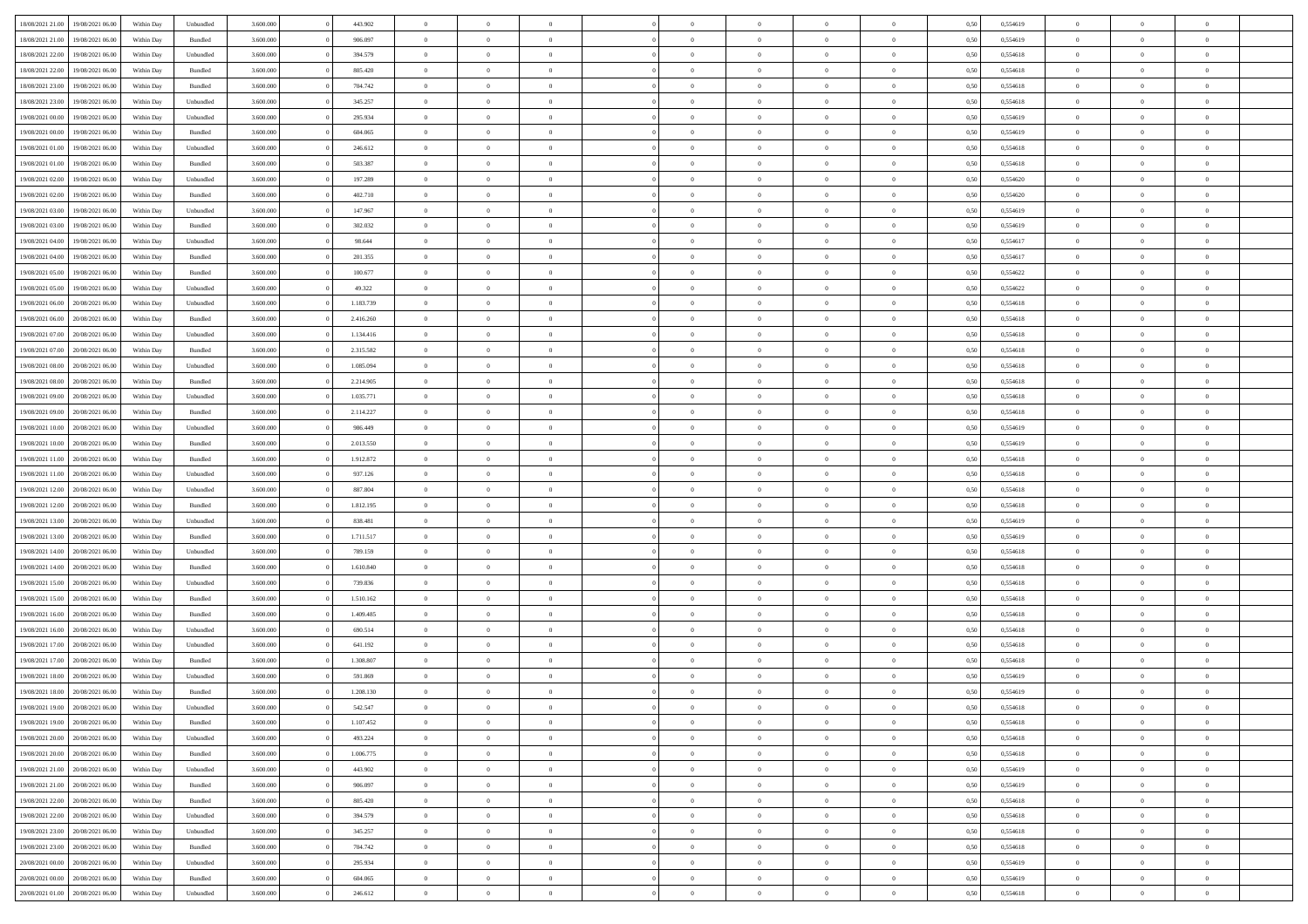| 20/08/2021 01:00                  | 20/08/2021 06:00 | Within Day | Bundled            | 3.600.000 | 503.387   | $\overline{0}$ | $\Omega$       |                | $\Omega$       | $\Omega$       | $\Omega$       | $\Omega$       | 0,50 | 0,554618 | $\theta$       | $\theta$       | $\theta$       |  |
|-----------------------------------|------------------|------------|--------------------|-----------|-----------|----------------|----------------|----------------|----------------|----------------|----------------|----------------|------|----------|----------------|----------------|----------------|--|
|                                   |                  |            |                    |           |           |                |                |                |                |                |                |                |      |          |                |                |                |  |
| 20/08/2021 02:00                  | 20/08/2021 06:00 | Within Day | Unbundled          | 3.600.000 | 197.289   | $\overline{0}$ | $\theta$       | $\overline{0}$ | $\overline{0}$ | $\bf{0}$       | $\overline{0}$ | $\bf{0}$       | 0,50 | 0,554620 | $\theta$       | $\theta$       | $\overline{0}$ |  |
| 20/08/2021 02:00                  | 20/08/2021 06:00 | Within Day | Bundled            | 3.600.000 | 402.710   | $\overline{0}$ | $\overline{0}$ | $\overline{0}$ | $\bf{0}$       | $\bf{0}$       | $\bf{0}$       | $\bf{0}$       | 0,50 | 0,554620 | $\overline{0}$ | $\overline{0}$ | $\overline{0}$ |  |
| 20/08/2021 03:00                  | 20/08/2021 06:00 | Within Day | Unbundled          | 3.600,000 | 147.967   | $\overline{0}$ | $\overline{0}$ | $\overline{0}$ | $\overline{0}$ | $\bf{0}$       | $\overline{0}$ | $\overline{0}$ | 0.50 | 0.554619 | $\theta$       | $\theta$       | $\overline{0}$ |  |
| 20/08/2021 03:00                  | 20/08/2021 06:00 | Within Day | Bundled            | 3.600.000 | 302.032   | $\overline{0}$ | $\theta$       | $\overline{0}$ | $\overline{0}$ | $\bf{0}$       | $\overline{0}$ | $\bf{0}$       | 0,50 | 0,554619 | $\theta$       | $\theta$       | $\overline{0}$ |  |
|                                   |                  |            |                    |           |           |                |                |                |                |                |                |                |      |          |                |                |                |  |
| 20/08/2021 04:00                  | 20/08/2021 06:00 | Within Day | Bundled            | 3.600.000 | 201.355   | $\overline{0}$ | $\bf{0}$       | $\overline{0}$ | $\bf{0}$       | $\overline{0}$ | $\overline{0}$ | $\mathbf{0}$   | 0,50 | 0,554617 | $\overline{0}$ | $\overline{0}$ | $\bf{0}$       |  |
| 20/08/2021 04:00                  | 20/08/2021 06:00 | Within Dav | Unbundled          | 3.600.000 | 98.644    | $\overline{0}$ | $\overline{0}$ | $\overline{0}$ | $\overline{0}$ | $\overline{0}$ | $\overline{0}$ | $\overline{0}$ | 0.50 | 0,554617 | $\theta$       | $\theta$       | $\overline{0}$ |  |
| 20/08/2021 05:00                  | 20/08/2021 06:00 | Within Day | Unbundled          | 3.600.000 | 49.322    | $\overline{0}$ | $\theta$       | $\overline{0}$ | $\overline{0}$ | $\bf{0}$       | $\overline{0}$ | $\bf{0}$       | 0,50 | 0,554622 | $\theta$       | $\theta$       | $\overline{0}$ |  |
| 20/08/2021 05:00                  | 20/08/2021 06:00 | Within Day | Bundled            | 3.600.000 | 100.677   | $\overline{0}$ | $\overline{0}$ | $\overline{0}$ | $\bf{0}$       | $\bf{0}$       | $\bf{0}$       | $\bf{0}$       | 0,50 | 0,554622 | $\,0\,$        | $\overline{0}$ | $\overline{0}$ |  |
| 20/08/2021 06:00                  | 21/08/2021 06:00 | Within Dav | Unbundled          | 3.600.000 | 1.183.739 | $\overline{0}$ | $\overline{0}$ | $\overline{0}$ | $\overline{0}$ | $\overline{0}$ | $\overline{0}$ | $\overline{0}$ | 0.50 | 0,554618 | $\theta$       | $\overline{0}$ | $\overline{0}$ |  |
| 20/08/2021 06:00                  | 21/08/2021 06:00 | Within Day | Bundled            | 3.600.000 | 2.416.260 | $\overline{0}$ | $\theta$       | $\overline{0}$ | $\overline{0}$ | $\bf{0}$       | $\overline{0}$ | $\bf{0}$       | 0,50 | 0,554618 | $\theta$       | $\theta$       | $\overline{0}$ |  |
| 20/08/2021 07:00                  | 21/08/2021 06:00 | Within Day | Unbundled          | 3.600.000 | 1.134.416 | $\overline{0}$ | $\overline{0}$ | $\overline{0}$ | $\bf{0}$       | $\bf{0}$       | $\bf{0}$       | $\bf{0}$       | 0,50 | 0,554618 | $\overline{0}$ | $\overline{0}$ | $\overline{0}$ |  |
|                                   |                  |            |                    |           |           |                |                |                |                |                |                |                |      |          | $\theta$       |                |                |  |
| 20/08/2021 07:00                  | 21/08/2021 06:00 | Within Day | Bundled            | 3.600.000 | 2.315.582 | $\overline{0}$ | $\overline{0}$ | $\overline{0}$ | $\overline{0}$ | $\bf{0}$       | $\overline{0}$ | $\overline{0}$ | 0.50 | 0.554618 |                | $\theta$       | $\overline{0}$ |  |
| 20/08/2021 08:00                  | 21/08/2021 06:00 | Within Day | Unbundled          | 3.600.000 | 1.085.094 | $\overline{0}$ | $\theta$       | $\overline{0}$ | $\overline{0}$ | $\bf{0}$       | $\overline{0}$ | $\bf{0}$       | 0,50 | 0,554618 | $\theta$       | $\theta$       | $\overline{0}$ |  |
| 20/08/2021 08:00                  | 21/08/2021 06:00 | Within Day | Bundled            | 3.600.000 | 2.214.905 | $\overline{0}$ | $\overline{0}$ | $\overline{0}$ | $\bf{0}$       | $\overline{0}$ | $\overline{0}$ | $\mathbf{0}$   | 0,50 | 0,554618 | $\overline{0}$ | $\overline{0}$ | $\bf{0}$       |  |
| 20/08/2021 09:00                  | 21/08/2021 06:00 | Within Dav | Unbundled          | 3.600.000 | 1.035.771 | $\overline{0}$ | $\overline{0}$ | $\overline{0}$ | $\overline{0}$ | $\overline{0}$ | $\overline{0}$ | $\overline{0}$ | 0.50 | 0.554618 | $\theta$       | $\overline{0}$ | $\overline{0}$ |  |
| 20/08/2021 09:00                  | 21/08/2021 06:00 | Within Day | Bundled            | 3.600.000 | 2.114.227 | $\overline{0}$ | $\theta$       | $\overline{0}$ | $\overline{0}$ | $\bf{0}$       | $\overline{0}$ | $\bf{0}$       | 0,50 | 0,554618 | $\theta$       | $\theta$       | $\overline{0}$ |  |
| 20/08/2021 10:00                  | 21/08/2021 06:00 | Within Day | Bundled            | 3.600.000 | 2.013.550 | $\overline{0}$ | $\overline{0}$ | $\overline{0}$ | $\bf{0}$       | $\bf{0}$       | $\bf{0}$       | $\bf{0}$       | 0,50 | 0,554619 | $\,0\,$        | $\overline{0}$ | $\overline{0}$ |  |
| 20/08/2021 10:00                  | 21/08/2021 06:00 | Within Day | Unbundled          | 3.600.000 | 986,449   | $\overline{0}$ | $\overline{0}$ | $\overline{0}$ | $\overline{0}$ | $\overline{0}$ | $\overline{0}$ | $\overline{0}$ | 0.50 | 0,554619 | $\theta$       | $\overline{0}$ | $\overline{0}$ |  |
|                                   |                  |            |                    |           |           |                |                |                |                |                |                |                |      |          |                |                |                |  |
| 20/08/2021 11:00                  | 21/08/2021 06:00 | Within Day | Unbundled          | 3.600.000 | 937.126   | $\overline{0}$ | $\theta$       | $\overline{0}$ | $\overline{0}$ | $\bf{0}$       | $\overline{0}$ | $\bf{0}$       | 0,50 | 0,554618 | $\,$ 0 $\,$    | $\theta$       | $\overline{0}$ |  |
| 20/08/2021 11:00                  | 21/08/2021 06:00 | Within Day | Bundled            | 3.600.000 | 1.912.872 | $\overline{0}$ | $\overline{0}$ | $\overline{0}$ | $\bf{0}$       | $\bf{0}$       | $\bf{0}$       | $\bf{0}$       | 0,50 | 0,554618 | $\bf{0}$       | $\overline{0}$ | $\overline{0}$ |  |
| 20/08/2021 12:00                  | 21/08/2021 06:00 | Within Day | Unbundled          | 3.600,000 | 887.804   | $\overline{0}$ | $\overline{0}$ | $\overline{0}$ | $\overline{0}$ | $\bf{0}$       | $\overline{0}$ | $\overline{0}$ | 0.50 | 0.554618 | $\theta$       | $\theta$       | $\overline{0}$ |  |
| 20/08/2021 12:00                  | 21/08/2021 06:00 | Within Day | Bundled            | 3.600.000 | 1.812.195 | $\overline{0}$ | $\theta$       | $\overline{0}$ | $\overline{0}$ | $\bf{0}$       | $\overline{0}$ | $\bf{0}$       | 0,50 | 0,554618 | $\theta$       | $\overline{0}$ | $\overline{0}$ |  |
| 20/08/2021 13:00                  | 21/08/2021 06:00 | Within Day | Unbundled          | 3.600.000 | 838.481   | $\overline{0}$ | $\bf{0}$       | $\overline{0}$ | $\bf{0}$       | $\overline{0}$ | $\overline{0}$ | $\mathbf{0}$   | 0,50 | 0,554619 | $\overline{0}$ | $\overline{0}$ | $\bf{0}$       |  |
| 20/08/2021 13:00                  | 21/08/2021 06:00 | Within Dav | Bundled            | 3.600.000 | 1.711.517 | $\overline{0}$ | $\overline{0}$ | $\overline{0}$ | $\overline{0}$ | $\overline{0}$ | $\overline{0}$ | $\overline{0}$ | 0.50 | 0,554619 | $\theta$       | $\theta$       | $\overline{0}$ |  |
| 20/08/2021 14:00                  | 21/08/2021 06:00 |            |                    | 3.600.000 | 789.159   | $\overline{0}$ | $\theta$       | $\overline{0}$ | $\overline{0}$ | $\bf{0}$       | $\overline{0}$ |                |      | 0,554618 | $\theta$       | $\theta$       | $\overline{0}$ |  |
|                                   |                  | Within Day | Unbundled          |           |           |                |                |                |                |                |                | $\bf{0}$       | 0,50 |          |                |                |                |  |
| 20/08/2021 14:00                  | 21/08/2021 06:00 | Within Day | Bundled            | 3.600.000 | 1.610.840 | $\overline{0}$ | $\overline{0}$ | $\overline{0}$ | $\overline{0}$ | $\bf{0}$       | $\overline{0}$ | $\bf{0}$       | 0,50 | 0,554618 | $\,0\,$        | $\overline{0}$ | $\overline{0}$ |  |
| 20/08/2021 15:00                  | 21/08/2021 06:00 | Within Day | Bundled            | 3.600.000 | 1.510.162 | $\overline{0}$ | $\overline{0}$ | $\overline{0}$ | $\overline{0}$ | $\overline{0}$ | $\overline{0}$ | $\overline{0}$ | 0.50 | 0.554618 | $\theta$       | $\overline{0}$ | $\overline{0}$ |  |
| 20/08/2021 15:00                  | 21/08/2021 06:00 | Within Day | Unbundled          | 3.600.000 | 739.836   | $\overline{0}$ | $\theta$       | $\overline{0}$ | $\overline{0}$ | $\bf{0}$       | $\overline{0}$ | $\bf{0}$       | 0,50 | 0,554618 | $\,$ 0 $\,$    | $\overline{0}$ | $\overline{0}$ |  |
| 20/08/2021 16:00                  | 21/08/2021 06:00 | Within Day | Unbundled          | 3.600.000 | 690.514   | $\overline{0}$ | $\overline{0}$ | $\overline{0}$ | $\overline{0}$ | $\bf{0}$       | $\overline{0}$ | $\bf{0}$       | 0,50 | 0,554618 | $\overline{0}$ | $\overline{0}$ | $\overline{0}$ |  |
| 20/08/2021 16:00                  | 21/08/2021 06:00 | Within Day | Bundled            | 3.600.000 | 1,409,485 | $\overline{0}$ | $\Omega$       | $\Omega$       | $\Omega$       | $\Omega$       | $\Omega$       | $\overline{0}$ | 0,50 | 0,554618 | $\,0\,$        | $\Omega$       | $\theta$       |  |
| 20/08/2021 17:00                  | 21/08/2021 06:00 | Within Day | Unbundled          | 3.600.000 | 641.192   | $\overline{0}$ | $\theta$       | $\overline{0}$ | $\overline{0}$ | $\bf{0}$       | $\overline{0}$ | $\bf{0}$       | 0,50 | 0,554618 | $\theta$       | $\theta$       | $\overline{0}$ |  |
|                                   |                  |            |                    |           |           |                |                |                |                |                |                |                |      |          |                |                |                |  |
| 20/08/2021 17:00                  | 21/08/2021 06:00 | Within Day | Bundled            | 3.600.000 | 1.308.807 | $\overline{0}$ | $\overline{0}$ | $\overline{0}$ | $\overline{0}$ | $\bf{0}$       | $\overline{0}$ | $\mathbf{0}$   | 0,50 | 0,554618 | $\overline{0}$ | $\overline{0}$ | $\bf{0}$       |  |
| 20/08/2021 18:00                  | 21/08/2021 06:00 | Within Day | Unbundled          | 3.600,000 | 591.869   | $\overline{0}$ | $\Omega$       | $\Omega$       | $\Omega$       | $\bf{0}$       | $\overline{0}$ | $\overline{0}$ | 0.50 | 0.554619 | $\theta$       | $\theta$       | $\theta$       |  |
| 20/08/2021 18:00                  | 21/08/2021 06:00 | Within Day | Bundled            | 3.600.000 | 1.208.130 | $\overline{0}$ | $\theta$       | $\overline{0}$ | $\overline{0}$ | $\bf{0}$       | $\overline{0}$ | $\bf{0}$       | 0,50 | 0,554619 | $\theta$       | $\theta$       | $\overline{0}$ |  |
| 20/08/2021 19:00                  | 21/08/2021 06:00 | Within Day | Unbundled          | 3.600.000 | 542.547   | $\overline{0}$ | $\overline{0}$ | $\overline{0}$ | $\overline{0}$ | $\bf{0}$       | $\overline{0}$ | $\bf{0}$       | 0,50 | 0,554618 | $\,0\,$        | $\overline{0}$ | $\overline{0}$ |  |
| 20/08/2021 19:00                  | 21/08/2021 06:00 | Within Day | Bundled            | 3.600,000 | 1.107.452 | $\overline{0}$ | $\Omega$       | $\Omega$       | $\Omega$       | $\Omega$       | $\theta$       | $\overline{0}$ | 0.50 | 0.554618 | $\theta$       | $\theta$       | $\theta$       |  |
| 20/08/2021 20:00                  | 21/08/2021 06:00 | Within Day | Unbundled          | 3.600.000 | 493.224   | $\overline{0}$ | $\theta$       | $\overline{0}$ | $\overline{0}$ | $\bf{0}$       | $\overline{0}$ | $\bf{0}$       | 0,50 | 0,554618 | $\,$ 0 $\,$    | $\overline{0}$ | $\overline{0}$ |  |
| 20/08/2021 20:00                  | 21/08/2021 06:00 | Within Day | Bundled            | 3.600.000 | 1.006.775 | $\overline{0}$ | $\overline{0}$ | $\overline{0}$ | $\overline{0}$ | $\bf{0}$       | $\overline{0}$ | $\bf{0}$       | 0,50 | 0,554618 | $\overline{0}$ | $\overline{0}$ | $\overline{0}$ |  |
| 20/08/2021 21:00                  | 21/08/2021 06:00 |            |                    | 3.600.000 | 906,097   | $\overline{0}$ | $\Omega$       | $\Omega$       | $\Omega$       | $\Omega$       | $\overline{0}$ | $\overline{0}$ | 0.50 | 0,554619 | $\,0\,$        | $\theta$       | $\theta$       |  |
|                                   |                  | Within Day | Bundled            |           |           |                |                |                |                |                |                |                |      |          |                |                |                |  |
| 20/08/2021 21:00                  | 21/08/2021 06:00 | Within Day | Unbundled          | 3.600.000 | 443.902   | $\overline{0}$ | $\theta$       | $\overline{0}$ | $\overline{0}$ | $\bf{0}$       | $\overline{0}$ | $\bf{0}$       | 0,50 | 0,554619 | $\,$ 0 $\,$    | $\overline{0}$ | $\overline{0}$ |  |
| 20/08/2021 22:00                  | 21/08/2021 06:00 | Within Day | Unbundled          | 3.600.000 | 394.579   | $\overline{0}$ | $\overline{0}$ | $\overline{0}$ | $\bf{0}$       | $\bf{0}$       | $\bf{0}$       | $\mathbf{0}$   | 0,50 | 0,554618 | $\bf{0}$       | $\overline{0}$ | $\bf{0}$       |  |
| 20/08/2021 22:00                  | 21/08/2021 06:00 | Within Day | Bundled            | 3.600,000 | 805.420   | $\overline{0}$ | $\Omega$       | $\Omega$       | $\Omega$       | $\Omega$       | $\Omega$       | $\overline{0}$ | 0.50 | 0.554618 | $\theta$       | $\Omega$       | $\theta$       |  |
| 20/08/2021 23:00                  | 21/08/2021 06:00 | Within Day | Unbundled          | 3.600.000 | 345.257   | $\overline{0}$ | $\overline{0}$ | $\overline{0}$ | $\bf{0}$       | $\,$ 0         | $\bf{0}$       | $\bf{0}$       | 0,50 | 0,554618 | $\,0\,$        | $\overline{0}$ | $\overline{0}$ |  |
| 20/08/2021 23:00                  | 21/08/2021 06:00 | Within Day | $\mathbf B$ undled | 3.600.000 | 704.742   | $\bf{0}$       | $\bf{0}$       |                |                |                |                |                | 0,50 | 0,554618 | $\bf{0}$       | $\overline{0}$ |                |  |
| 21/08/2021 00:00                  | 21/08/2021 06:00 | Within Day | Unbundled          | 3.600,000 | 295.934   | $\overline{0}$ | $\overline{0}$ | $\overline{0}$ | $\Omega$       | $\overline{0}$ | $\overline{0}$ | $\overline{0}$ | 0,50 | 0.554619 | $\theta$       | $\theta$       | $\theta$       |  |
| 21/08/2021 00:00                  | 21/08/2021 06:00 | Within Day | Bundled            | 3.600.000 | 604.065   | $\overline{0}$ | $\bf{0}$       | $\overline{0}$ | $\bf{0}$       | $\,$ 0 $\,$    | $\overline{0}$ | $\,$ 0 $\,$    | 0,50 | 0,554619 | $\,$ 0 $\,$    | $\,$ 0 $\,$    | $\,$ 0         |  |
|                                   |                  |            |                    |           |           |                |                |                |                |                |                |                |      |          |                |                |                |  |
| 21/08/2021 01:00                  | 21/08/2021 06:00 | Within Day | Unbundled          | 3.600.000 | 246.612   | $\overline{0}$ | $\overline{0}$ | $\overline{0}$ | $\overline{0}$ | $\overline{0}$ | $\overline{0}$ | $\mathbf{0}$   | 0,50 | 0,554618 | $\overline{0}$ | $\bf{0}$       | $\overline{0}$ |  |
| 21/08/2021 01:00                  | 21/08/2021 06:00 | Within Day | $\mathbf B$ undled | 3.600.000 | 503.387   | $\overline{0}$ | $\overline{0}$ | $\overline{0}$ | $\Omega$       | $\overline{0}$ | $\overline{0}$ | $\overline{0}$ | 0,50 | 0,554618 | $\overline{0}$ | $\theta$       | $\overline{0}$ |  |
| 21/08/2021 02:00                  | 21/08/2021 06:00 | Within Day | Unbundled          | 3.600.000 | 197.289   | $\overline{0}$ | $\,$ 0         | $\overline{0}$ | $\bf{0}$       | $\,$ 0 $\,$    | $\overline{0}$ | $\,$ 0 $\,$    | 0,50 | 0,554620 | $\,$ 0 $\,$    | $\overline{0}$ | $\,$ 0         |  |
| 21/08/2021 02:00                  | 21/08/2021 06:00 | Within Day | Bundled            | 3.600.000 | 402.710   | $\overline{0}$ | $\overline{0}$ | $\overline{0}$ | $\overline{0}$ | $\overline{0}$ | $\overline{0}$ | $\mathbf{0}$   | 0,50 | 0,554620 | $\overline{0}$ | $\overline{0}$ | $\overline{0}$ |  |
| 21/08/2021 03:00                  | 21/08/2021 06:00 | Within Day | Bundled            | 3.600.000 | 302.032   | $\overline{0}$ | $\overline{0}$ | $\overline{0}$ | $\overline{0}$ | $\overline{0}$ | $\overline{0}$ | $\overline{0}$ | 0.50 | 0,554619 | $\overline{0}$ | $\theta$       | $\overline{0}$ |  |
| 21/08/2021 03:00                  | 21/08/2021 06:00 | Within Day | Unbundled          | 3.600.000 | 147.967   | $\overline{0}$ | $\,$ 0         | $\overline{0}$ | $\bf{0}$       | $\bf{0}$       | $\bf{0}$       | $\bf{0}$       | 0,50 | 0,554619 | $\,$ 0 $\,$    | $\overline{0}$ | $\overline{0}$ |  |
| 21/08/2021 04:00                  | 21/08/2021 06:00 | Within Day | Unbundled          | 3.600.000 | 98.644    | $\overline{0}$ | $\overline{0}$ | $\overline{0}$ | $\overline{0}$ | $\overline{0}$ | $\overline{0}$ | $\mathbf{0}$   | 0,50 | 0,554617 | $\overline{0}$ | $\overline{0}$ | $\bf{0}$       |  |
|                                   |                  |            |                    |           |           |                |                |                |                |                |                |                |      |          |                |                |                |  |
| 21/08/2021 04:00                  | 21/08/2021 06:00 | Within Day | Bundled            | 3.600,000 | 201.355   | $\overline{0}$ | $\overline{0}$ | $\overline{0}$ | $\Omega$       | $\overline{0}$ | $\overline{0}$ | $\overline{0}$ | 0.50 | 0,554617 | $\overline{0}$ | $\overline{0}$ | $\overline{0}$ |  |
| 21/08/2021 05:00                  | 21/08/2021 06:00 | Within Day | Unbundled          | 3.600.000 | 49.322    | $\overline{0}$ | $\bf{0}$       | $\overline{0}$ | $\overline{0}$ | $\bf{0}$       | $\bf{0}$       | $\mathbf{0}$   | 0,50 | 0,554622 | $\,$ 0 $\,$    | $\,$ 0 $\,$    | $\bf{0}$       |  |
| 21/08/2021 05:00 21/08/2021 06:00 |                  | Within Day | Bundled            | 3.600.000 | 100.677   | $\overline{0}$ | $\bf{0}$       | $\overline{0}$ | $\overline{0}$ | $\bf{0}$       | $\bf{0}$       | $\bf{0}$       | 0,50 | 0,554622 | $\overline{0}$ | $\overline{0}$ | $\bf{0}$       |  |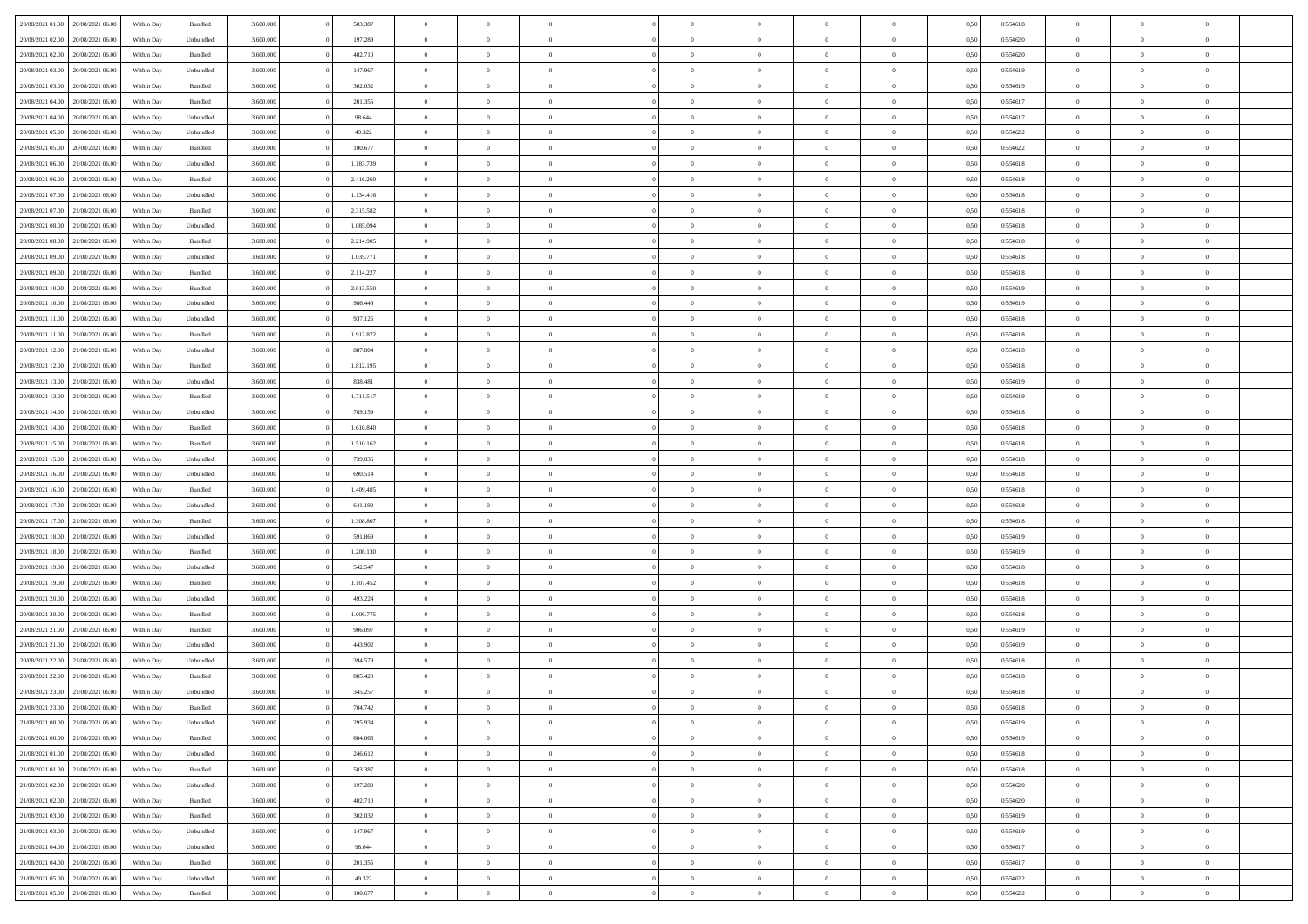| 21/08/2021 06:00                  | 22/08/2021 06:00 | Within Dav | Unbundled | 3.600.000 | 1.183.739 | $\overline{0}$ | $\Omega$       |                | $\Omega$       | $\Omega$       | $\Omega$       | $\theta$       | 0,50 | 0,554618 | $\theta$       | $\theta$       | $\theta$       |  |
|-----------------------------------|------------------|------------|-----------|-----------|-----------|----------------|----------------|----------------|----------------|----------------|----------------|----------------|------|----------|----------------|----------------|----------------|--|
|                                   |                  |            |           |           |           |                |                |                |                |                |                |                |      |          |                |                |                |  |
| 21/08/2021 06:00                  | 22/08/2021 06:00 | Within Day | Bundled   | 3.600.000 | 2.416.260 | $\overline{0}$ | $\theta$       | $\overline{0}$ | $\overline{0}$ | $\bf{0}$       | $\overline{0}$ | $\bf{0}$       | 0,50 | 0,554618 | $\theta$       | $\theta$       | $\overline{0}$ |  |
| 21/08/2021 07:00                  | 22/08/2021 06:00 | Within Day | Unbundled | 3.600.000 | 1.134.416 | $\overline{0}$ | $\overline{0}$ | $\overline{0}$ | $\bf{0}$       | $\bf{0}$       | $\overline{0}$ | $\bf{0}$       | 0,50 | 0,554618 | $\bf{0}$       | $\overline{0}$ | $\overline{0}$ |  |
| 21/08/2021 07:00                  | 22/08/2021 06:00 | Within Dav | Bundled   | 3.600,000 | 2.315.582 | $\overline{0}$ | $\theta$       | $\overline{0}$ | $\overline{0}$ | $\bf{0}$       | $\overline{0}$ | $\overline{0}$ | 0.50 | 0.554618 | $\theta$       | $\theta$       | $\overline{0}$ |  |
|                                   |                  |            |           |           |           |                |                |                |                |                |                |                |      |          |                |                |                |  |
| 21/08/2021 08:00                  | 22/08/2021 06:00 | Within Day | Unbundled | 3.600.000 | 1.085.094 | $\overline{0}$ | $\theta$       | $\overline{0}$ | $\overline{0}$ | $\bf{0}$       | $\overline{0}$ | $\bf{0}$       | 0,50 | 0,554618 | $\theta$       | $\theta$       | $\overline{0}$ |  |
| 21/08/2021 08:00                  | 22/08/2021 06:00 | Within Day | Bundled   | 3.600.000 | 2.214.905 | $\overline{0}$ | $\bf{0}$       | $\overline{0}$ | $\overline{0}$ | $\overline{0}$ | $\overline{0}$ | $\mathbf{0}$   | 0,50 | 0,554618 | $\bf{0}$       | $\overline{0}$ | $\bf{0}$       |  |
| 21/08/2021 09:00                  | 22/08/2021 06:00 | Within Dav | Bundled   | 3.600.000 | 2.114.227 | $\overline{0}$ | $\overline{0}$ | $\overline{0}$ | $\overline{0}$ | $\overline{0}$ | $\overline{0}$ | $\overline{0}$ | 0.50 | 0.554618 | $\theta$       | $\theta$       | $\overline{0}$ |  |
| 21/08/2021 09:00                  | 22/08/2021 06:00 | Within Day | Unbundled | 3.600.000 | 1.035.771 | $\overline{0}$ | $\theta$       | $\overline{0}$ | $\overline{0}$ | $\bf{0}$       | $\overline{0}$ | $\bf{0}$       | 0,50 | 0,554618 | $\theta$       | $\theta$       | $\overline{0}$ |  |
| 21/08/2021 10:00                  | 22/08/2021 06:00 | Within Day | Unbundled | 3.600.000 | 986.449   | $\overline{0}$ | $\overline{0}$ | $\overline{0}$ | $\overline{0}$ | $\bf{0}$       | $\overline{0}$ | $\bf{0}$       | 0,50 | 0,554619 | $\,0\,$        | $\overline{0}$ | $\overline{0}$ |  |
|                                   |                  |            |           |           |           |                |                |                |                |                |                |                |      |          |                |                |                |  |
| 21/08/2021 10:00                  | 22/08/2021 06:00 | Within Dav | Bundled   | 3.600.000 | 2.013.550 | $\overline{0}$ | $\overline{0}$ | $\overline{0}$ | $\overline{0}$ | $\overline{0}$ | $\overline{0}$ | $\overline{0}$ | 0.50 | 0.554619 | $\theta$       | $\overline{0}$ | $\overline{0}$ |  |
| 21/08/2021 11:00                  | 22/08/2021 06:00 | Within Day | Unbundled | 3.600.000 | 937.126   | $\overline{0}$ | $\theta$       | $\overline{0}$ | $\overline{0}$ | $\bf{0}$       | $\overline{0}$ | $\bf{0}$       | 0,50 | 0,554618 | $\theta$       | $\theta$       | $\overline{0}$ |  |
| 21/08/2021 11:00                  | 22/08/2021 06:00 | Within Day | Bundled   | 3.600.000 | 1.912.872 | $\overline{0}$ | $\overline{0}$ | $\overline{0}$ | $\overline{0}$ | $\bf{0}$       | $\overline{0}$ | $\bf{0}$       | 0,50 | 0,554618 | $\bf{0}$       | $\overline{0}$ | $\overline{0}$ |  |
| 21/08/2021 12:00                  | 22/08/2021 06:00 | Within Day | Unbundled | 3.600.000 | 887.804   | $\overline{0}$ | $\overline{0}$ | $\overline{0}$ | $\overline{0}$ | $\bf{0}$       | $\overline{0}$ | $\overline{0}$ | 0.50 | 0.554618 | $\theta$       | $\theta$       | $\overline{0}$ |  |
| 21/08/2021 12:00                  | 22/08/2021 06:00 | Within Day | Bundled   | 3.600.000 | 1.812.195 | $\overline{0}$ | $\theta$       | $\overline{0}$ | $\overline{0}$ | $\bf{0}$       | $\overline{0}$ | $\bf{0}$       | 0,50 | 0,554618 | $\theta$       | $\theta$       | $\overline{0}$ |  |
|                                   |                  |            |           |           |           |                |                |                |                |                |                |                |      |          |                |                |                |  |
| 21/08/2021 13:00                  | 22/08/2021 06:00 | Within Day | Unbundled | 3.600.000 | 838.481   | $\overline{0}$ | $\overline{0}$ | $\overline{0}$ | $\overline{0}$ | $\overline{0}$ | $\overline{0}$ | $\mathbf{0}$   | 0,50 | 0,554619 | $\bf{0}$       | $\overline{0}$ | $\bf{0}$       |  |
| 21/08/2021 13:00                  | 22/08/2021 06:00 | Within Dav | Bundled   | 3.600.000 | 1.711.517 | $\overline{0}$ | $\overline{0}$ | $\overline{0}$ | $\overline{0}$ | $\overline{0}$ | $\overline{0}$ | $\overline{0}$ | 0.50 | 0.554619 | $\theta$       | $\overline{0}$ | $\overline{0}$ |  |
| 21/08/2021 14:00                  | 22/08/2021 06:00 | Within Day | Bundled   | 3.600.000 | 1.610.840 | $\overline{0}$ | $\theta$       | $\overline{0}$ | $\overline{0}$ | $\bf{0}$       | $\overline{0}$ | $\bf{0}$       | 0,50 | 0,554618 | $\theta$       | $\theta$       | $\overline{0}$ |  |
| 21/08/2021 14:00                  | 22/08/2021 06:00 | Within Day | Unbundled | 3.600.000 | 789.159   | $\overline{0}$ | $\overline{0}$ | $\overline{0}$ | $\overline{0}$ | $\bf{0}$       | $\overline{0}$ | $\bf{0}$       | 0,50 | 0,554618 | $\,0\,$        | $\overline{0}$ | $\overline{0}$ |  |
| 21/08/2021 15:00                  | 22/08/2021 06:00 | Within Day | Unbundled | 3.600.000 | 739.836   | $\overline{0}$ | $\overline{0}$ | $\overline{0}$ | $\overline{0}$ | $\overline{0}$ | $\overline{0}$ | $\overline{0}$ | 0.50 | 0.554618 | $\theta$       | $\overline{0}$ | $\overline{0}$ |  |
|                                   |                  |            |           |           |           |                |                |                |                |                |                |                |      |          |                |                |                |  |
| 21/08/2021 15:00                  | 22/08/2021 06:00 | Within Day | Bundled   | 3.600.000 | 1.510.162 | $\overline{0}$ | $\theta$       | $\overline{0}$ | $\overline{0}$ | $\bf{0}$       | $\overline{0}$ | $\bf{0}$       | 0,50 | 0,554618 | $\,$ 0 $\,$    | $\theta$       | $\overline{0}$ |  |
| 21/08/2021 16:00                  | 22/08/2021 06:00 | Within Day | Unbundled | 3.600.000 | 690.514   | $\overline{0}$ | $\overline{0}$ | $\overline{0}$ | $\overline{0}$ | $\bf{0}$       | $\overline{0}$ | $\bf{0}$       | 0,50 | 0,554618 | $\bf{0}$       | $\overline{0}$ | $\overline{0}$ |  |
| 21/08/2021 16:00                  | 22/08/2021 06:00 | Within Day | Bundled   | 3.600,000 | 1.409.485 | $\overline{0}$ | $\overline{0}$ | $\overline{0}$ | $\overline{0}$ | $\bf{0}$       | $\overline{0}$ | $\overline{0}$ | 0.50 | 0.554618 | $\theta$       | $\theta$       | $\overline{0}$ |  |
| 21/08/2021 17:00                  | 22/08/2021 06:00 | Within Day | Unbundled | 3.600.000 | 641.192   | $\overline{0}$ | $\theta$       | $\overline{0}$ | $\overline{0}$ | $\bf{0}$       | $\overline{0}$ | $\bf{0}$       | 0,50 | 0,554618 | $\theta$       | $\overline{0}$ | $\overline{0}$ |  |
|                                   |                  |            |           |           |           |                | $\bf{0}$       |                |                |                |                |                |      |          |                | $\overline{0}$ | $\bf{0}$       |  |
| 21/08/2021 17:00                  | 22/08/2021 06:00 | Within Day | Bundled   | 3.600.000 | 1.308.807 | $\overline{0}$ |                | $\overline{0}$ | $\bf{0}$       | $\overline{0}$ | $\overline{0}$ | $\mathbf{0}$   | 0,50 | 0,554618 | $\bf{0}$       |                |                |  |
| 21/08/2021 18:00                  | 22/08/2021 06:00 | Within Dav | Unbundled | 3.600.000 | 591.869   | $\overline{0}$ | $\overline{0}$ | $\overline{0}$ | $\overline{0}$ | $\overline{0}$ | $\overline{0}$ | $\overline{0}$ | 0.50 | 0.554619 | $\theta$       | $\theta$       | $\overline{0}$ |  |
| 21/08/2021 18:00                  | 22/08/2021 06:00 | Within Day | Bundled   | 3.600.000 | 1.208.130 | $\overline{0}$ | $\theta$       | $\overline{0}$ | $\overline{0}$ | $\bf{0}$       | $\overline{0}$ | $\bf{0}$       | 0,50 | 0,554619 | $\theta$       | $\theta$       | $\overline{0}$ |  |
| 21/08/2021 19:00                  | 22/08/2021 06:00 | Within Day | Unbundled | 3.600.000 | 542.547   | $\overline{0}$ | $\overline{0}$ | $\overline{0}$ | $\bf{0}$       | $\bf{0}$       | $\bf{0}$       | $\bf{0}$       | 0,50 | 0,554618 | $\,0\,$        | $\overline{0}$ | $\overline{0}$ |  |
| 21/08/2021 19:00                  | 22/08/2021 06:00 | Within Day | Bundled   | 3.600.000 | 1.107.452 | $\overline{0}$ | $\overline{0}$ | $\overline{0}$ | $\overline{0}$ | $\overline{0}$ | $\overline{0}$ | $\overline{0}$ | 0.50 | 0.554618 | $\theta$       | $\overline{0}$ | $\overline{0}$ |  |
| 21/08/2021 20:00                  | 22/08/2021 06:00 | Within Day | Bundled   | 3.600.000 | 1.006.775 | $\overline{0}$ | $\theta$       | $\overline{0}$ | $\overline{0}$ | $\bf{0}$       | $\overline{0}$ | $\bf{0}$       | 0,50 | 0,554618 | $\,$ 0 $\,$    | $\overline{0}$ | $\overline{0}$ |  |
|                                   |                  |            |           |           |           |                |                |                |                |                |                |                |      |          |                |                |                |  |
| 21/08/2021 20:00                  | 22/08/2021 06:00 | Within Day | Unbundled | 3.600.000 | 493.224   | $\overline{0}$ | $\overline{0}$ | $\overline{0}$ | $\bf{0}$       | $\bf{0}$       | $\bf{0}$       | $\bf{0}$       | 0,50 | 0,554618 | $\bf{0}$       | $\overline{0}$ | $\overline{0}$ |  |
| 21/08/2021 21:00                  | 22/08/2021 06:00 | Within Day | Unbundled | 3.600.000 | 443.902   | $\overline{0}$ | $\Omega$       | $\Omega$       | $\Omega$       | $\Omega$       | $\Omega$       | $\overline{0}$ | 0,50 | 0,554619 | $\,0\,$        | $\Omega$       | $\theta$       |  |
| 21/08/2021 21:00                  | 22/08/2021 06:00 | Within Day | Bundled   | 3.600.000 | 906.097   | $\overline{0}$ | $\theta$       | $\overline{0}$ | $\overline{0}$ | $\bf{0}$       | $\overline{0}$ | $\bf{0}$       | 0,50 | 0,554619 | $\theta$       | $\theta$       | $\overline{0}$ |  |
| 21/08/2021 22:00                  | 22/08/2021 06:00 | Within Day | Unbundled | 3.600.000 | 394.579   | $\overline{0}$ | $\overline{0}$ | $\overline{0}$ | $\bf{0}$       | $\bf{0}$       | $\overline{0}$ | $\mathbf{0}$   | 0,50 | 0,554618 | $\overline{0}$ | $\overline{0}$ | $\bf{0}$       |  |
| 21/08/2021 22:00                  | 22/08/2021 06:00 | Within Day | Bundled   | 3.600,000 | 805.420   | $\overline{0}$ | $\Omega$       | $\Omega$       | $\Omega$       | $\bf{0}$       | $\overline{0}$ | $\overline{0}$ | 0.50 | 0.554618 | $\theta$       | $\theta$       | $\theta$       |  |
|                                   |                  |            |           |           |           |                |                |                |                |                |                |                |      |          |                |                |                |  |
| 21/08/2021 23:00                  | 22/08/2021 06:00 | Within Day | Unbundled | 3.600.000 | 345.257   | $\overline{0}$ | $\theta$       | $\overline{0}$ | $\overline{0}$ | $\bf{0}$       | $\overline{0}$ | $\bf{0}$       | 0,50 | 0,554618 | $\theta$       | $\theta$       | $\overline{0}$ |  |
| 21/08/2021 23:00                  | 22/08/2021 06:00 | Within Day | Bundled   | 3.600.000 | 704.742   | $\overline{0}$ | $\overline{0}$ | $\overline{0}$ | $\bf{0}$       | $\bf{0}$       | $\bf{0}$       | $\bf{0}$       | 0,50 | 0,554618 | $\,0\,$        | $\overline{0}$ | $\overline{0}$ |  |
| 22/08/2021 00:00                  | 22/08/2021 06:00 | Within Day | Unbundled | 3.600,000 | 295.934   | $\overline{0}$ | $\Omega$       | $\Omega$       | $\Omega$       | $\Omega$       | $\theta$       | $\overline{0}$ | 0.50 | 0.554619 | $\theta$       | $\theta$       | $\theta$       |  |
| 22/08/2021 00:00                  | 22/08/2021 06:00 | Within Day | Bundled   | 3.600.000 | 604.065   | $\overline{0}$ | $\theta$       | $\overline{0}$ | $\overline{0}$ | $\bf{0}$       | $\overline{0}$ | $\bf{0}$       | 0,50 | 0,554619 | $\,$ 0 $\,$    | $\overline{0}$ | $\overline{0}$ |  |
| 22/08/2021 01:00                  | 22/08/2021 06:00 | Within Day | Unbundled | 3.600.000 | 246.612   | $\overline{0}$ | $\overline{0}$ | $\overline{0}$ | $\bf{0}$       | $\bf{0}$       | $\bf{0}$       | $\bf{0}$       | 0,50 | 0,554618 | $\overline{0}$ | $\overline{0}$ | $\overline{0}$ |  |
|                                   |                  |            |           |           |           |                |                |                |                |                |                |                |      |          |                |                |                |  |
| 22/08/2021 01:00                  | 22/08/2021 06:00 | Within Day | Bundled   | 3.600.000 | 503.387   | $\overline{0}$ | $\Omega$       | $\overline{0}$ | $\Omega$       | $\Omega$       | $\overline{0}$ | $\overline{0}$ | 0,50 | 0,554618 | $\,0\,$        | $\theta$       | $\theta$       |  |
| 22/08/2021 02:00                  | 22/08/2021 06:00 | Within Day | Bundled   | 3.600.000 | 402.710   | $\overline{0}$ | $\theta$       | $\overline{0}$ | $\overline{0}$ | $\bf{0}$       | $\overline{0}$ | $\bf{0}$       | 0,50 | 0,554620 | $\,$ 0 $\,$    | $\overline{0}$ | $\overline{0}$ |  |
| 22/08/2021 02:00                  | 22/08/2021 06:00 | Within Day | Unbundled | 3.600.000 | 197.289   | $\overline{0}$ | $\overline{0}$ | $\overline{0}$ | $\bf{0}$       | $\bf{0}$       | $\bf{0}$       | $\mathbf{0}$   | 0,50 | 0,554620 | $\overline{0}$ | $\overline{0}$ | $\bf{0}$       |  |
| 22/08/2021 03:00                  | 22/08/2021 06:00 | Within Day | Unbundled | 3.600,000 | 147.967   | $\overline{0}$ | $\Omega$       | $\Omega$       | $\Omega$       | $\Omega$       | $\Omega$       | $\overline{0}$ | 0.50 | 0.554619 | $\theta$       | $\Omega$       | $\theta$       |  |
| 22/08/2021 03:00                  | 22/08/2021 06:00 | Within Day | Bundled   | 3.600.000 | 302.032   | $\overline{0}$ | $\,$ 0 $\,$    | $\overline{0}$ | $\bf{0}$       | $\,$ 0         | $\bf{0}$       | $\bf{0}$       | 0,50 | 0,554619 | $\,0\,$        | $\overline{0}$ | $\overline{0}$ |  |
| 22/08/2021 04:00 22/08/2021 06:00 |                  | Within Day | Unbundled | 3.600.000 |           |                |                |                |                |                |                |                |      |          |                |                |                |  |
|                                   |                  |            |           |           | 98.644    | $\bf{0}$       | $\bf{0}$       |                |                |                |                |                | 0,50 | 0,554617 | $\bf{0}$       | $\overline{0}$ |                |  |
| 22/08/2021 04:00                  | 22/08/2021 06:00 | Within Day | Bundled   | 3.600,000 | 201,355   | $\overline{0}$ | $\overline{0}$ | $\overline{0}$ | $\Omega$       | $\overline{0}$ | $\overline{0}$ | $\overline{0}$ | 0.50 | 0.554617 | $\theta$       | $\theta$       | $\theta$       |  |
| 22/08/2021 05:00                  | 22/08/2021 06:00 | Within Day | Unbundled | 3.600.000 | 49.322    | $\overline{0}$ | $\,$ 0         | $\overline{0}$ | $\bf{0}$       | $\,$ 0 $\,$    | $\overline{0}$ | $\mathbf{0}$   | 0,50 | 0,554622 | $\,$ 0 $\,$    | $\,$ 0 $\,$    | $\,$ 0         |  |
| 22/08/2021 05:00                  | 22/08/2021 06:00 | Within Day | Bundled   | 3.600.000 | 100.677   | $\overline{0}$ | $\overline{0}$ | $\overline{0}$ | $\overline{0}$ | $\overline{0}$ | $\overline{0}$ | $\mathbf{0}$   | 0,50 | 0,554622 | $\overline{0}$ | $\bf{0}$       | $\bf{0}$       |  |
| 22/08/2021 06:00                  | 23/08/2021 06:00 | Within Day | Unbundled | 3.600.000 | 1.183.739 | $\overline{0}$ | $\overline{0}$ | $\overline{0}$ | $\Omega$       | $\overline{0}$ | $\overline{0}$ | $\overline{0}$ | 0,50 | 0,554618 | $\overline{0}$ | $\theta$       | $\overline{0}$ |  |
| 22/08/2021 06:00                  | 23/08/2021 06:00 | Within Day | Bundled   | 3.600.000 | 2.416.260 | $\overline{0}$ | $\,$ 0         | $\overline{0}$ | $\overline{0}$ | $\,$ 0 $\,$    | $\overline{0}$ | $\mathbf{0}$   | 0,50 | 0,554618 | $\,$ 0 $\,$    | $\overline{0}$ | $\overline{0}$ |  |
|                                   |                  |            |           |           |           |                |                |                |                |                |                |                |      |          |                |                |                |  |
| 22/08/2021 07:00                  | 23/08/2021 06:00 | Within Day | Unbundled | 3.600.000 | 1.134.416 | $\overline{0}$ | $\overline{0}$ | $\overline{0}$ | $\overline{0}$ | $\overline{0}$ | $\overline{0}$ | $\mathbf{0}$   | 0,50 | 0,554618 | $\overline{0}$ | $\overline{0}$ | $\bf{0}$       |  |
| 22/08/2021 07:00                  | 23/08/2021 06:00 | Within Day | Bundled   | 3.600,000 | 2.315.582 | $\overline{0}$ | $\overline{0}$ | $\overline{0}$ | $\Omega$       | $\overline{0}$ | $\overline{0}$ | $\bf{0}$       | 0.50 | 0,554618 | $\overline{0}$ | $\theta$       | $\overline{0}$ |  |
| 22/08/2021 08:00                  | 23/08/2021 06:00 | Within Day | Bundled   | 3.600.000 | 2.214.905 | $\overline{0}$ | $\,$ 0         | $\overline{0}$ | $\bf{0}$       | $\bf{0}$       | $\bf{0}$       | $\bf{0}$       | 0,50 | 0,554618 | $\,$ 0 $\,$    | $\overline{0}$ | $\overline{0}$ |  |
| 22/08/2021 08:00                  | 23/08/2021 06:00 | Within Day | Unbundled | 3.600.000 | 1.085.094 | $\overline{0}$ | $\bf{0}$       | $\overline{0}$ | $\overline{0}$ | $\overline{0}$ | $\overline{0}$ | $\mathbf{0}$   | 0,50 | 0,554618 | $\overline{0}$ | $\overline{0}$ | $\bf{0}$       |  |
| 22/08/2021 09:00                  | 23/08/2021 06:00 | Within Day | Unbundled | 3.600,000 | 1.035.771 | $\overline{0}$ | $\overline{0}$ | $\overline{0}$ | $\Omega$       | $\overline{0}$ | $\overline{0}$ | $\overline{0}$ | 0.50 | 0,554618 | $\overline{0}$ | $\theta$       | $\overline{0}$ |  |
|                                   |                  |            |           |           |           |                |                |                |                |                |                |                |      |          |                |                |                |  |
| 22/08/2021 09:00                  | 23/08/2021 06:00 | Within Day | Bundled   | 3.600.000 | 2.114.227 | $\overline{0}$ | $\bf{0}$       | $\overline{0}$ | $\overline{0}$ | $\bf{0}$       | $\bf{0}$       | $\mathbf{0}$   | 0,50 | 0,554618 | $\,$ 0 $\,$    | $\,$ 0 $\,$    | $\bf{0}$       |  |
| 22/08/2021 11:00 23/08/2021 06:00 |                  | Within Day | Unbundled | 3.600.000 | 937.126   | $\overline{0}$ | $\overline{0}$ | $\overline{0}$ | $\overline{0}$ | $\overline{0}$ | $\bf{0}$       | $\mathbf{0}$   | 0,50 | 0,554618 | $\overline{0}$ | $\bf{0}$       | $\bf{0}$       |  |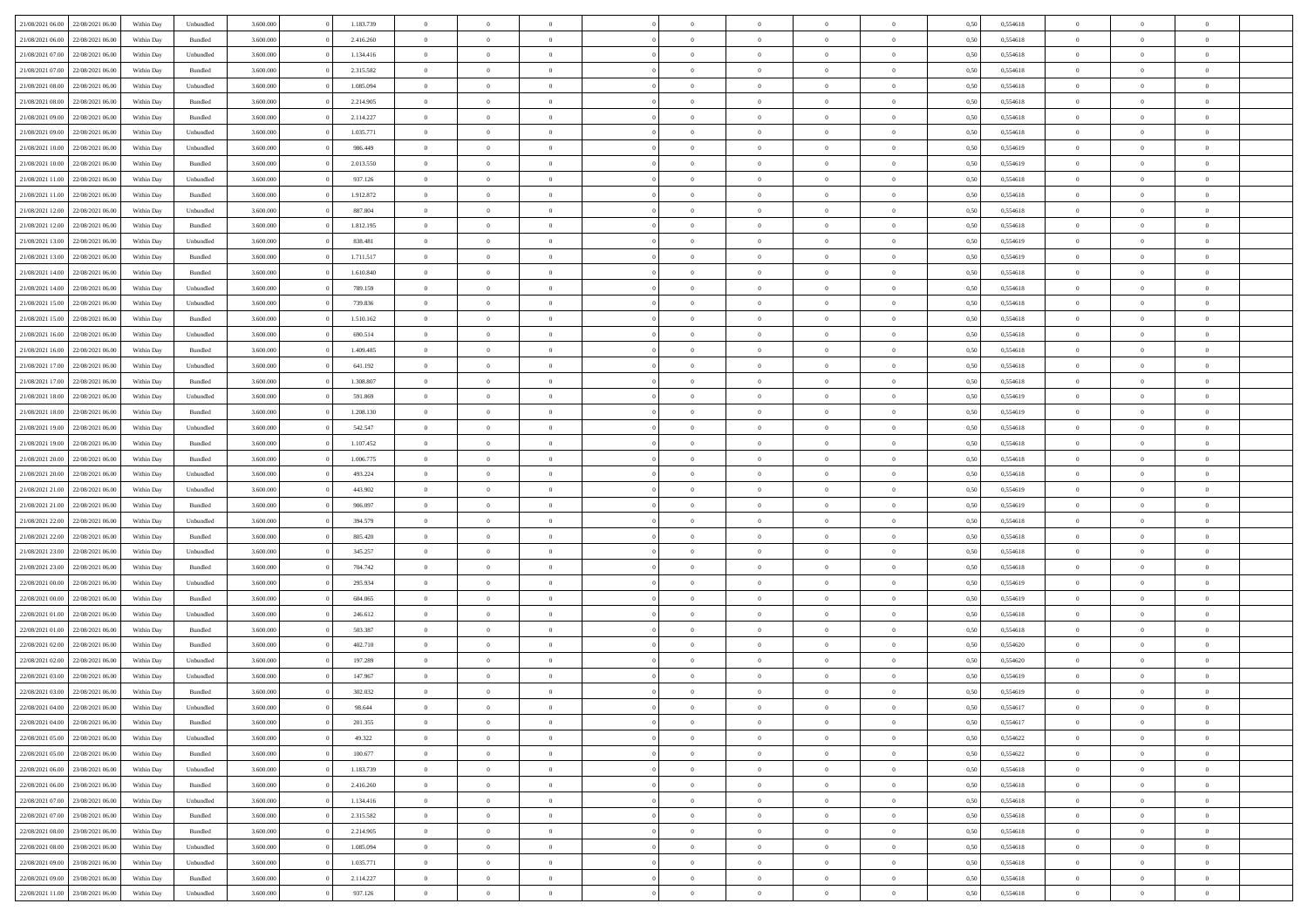|                                   |                  |            |                    |           |           | $\overline{0}$ | $\Omega$       |                |                | $\Omega$       | $\Omega$       | $\theta$       |      |          | $\theta$       | $\theta$       | $\theta$       |  |
|-----------------------------------|------------------|------------|--------------------|-----------|-----------|----------------|----------------|----------------|----------------|----------------|----------------|----------------|------|----------|----------------|----------------|----------------|--|
| 22/08/2021 11:00                  | 23/08/2021 06:00 | Within Day | Bundled            | 3.600.000 | 1.912.872 |                |                |                | $\Omega$       |                |                |                | 0,50 | 0,554618 |                |                |                |  |
| 22/08/2021 12:00                  | 23/08/2021 06:00 | Within Day | Unbundled          | 3.600.000 | 887.804   | $\overline{0}$ | $\theta$       | $\overline{0}$ | $\overline{0}$ | $\bf{0}$       | $\overline{0}$ | $\bf{0}$       | 0,50 | 0,554618 | $\theta$       | $\theta$       | $\overline{0}$ |  |
| 22/08/2021 12:00                  | 23/08/2021 06:00 | Within Day | Bundled            | 3.600.000 | 1.812.195 | $\overline{0}$ | $\overline{0}$ | $\overline{0}$ | $\bf{0}$       | $\bf{0}$       | $\bf{0}$       | $\bf{0}$       | 0,50 | 0,554618 | $\overline{0}$ | $\overline{0}$ | $\overline{0}$ |  |
| 22/08/2021 13:00                  | 23/08/2021 06:00 | Within Dav | Unbundled          | 3.600,000 | 838.481   | $\overline{0}$ | $\overline{0}$ | $\overline{0}$ | $\overline{0}$ | $\bf{0}$       | $\overline{0}$ | $\overline{0}$ | 0.50 | 0.554619 | $\theta$       | $\theta$       | $\overline{0}$ |  |
|                                   |                  |            |                    |           |           |                |                |                |                |                |                |                |      |          |                |                |                |  |
| 22/08/2021 13:00                  | 23/08/2021 06:00 | Within Day | Bundled            | 3.600.000 | 1.711.517 | $\overline{0}$ | $\theta$       | $\overline{0}$ | $\overline{0}$ | $\bf{0}$       | $\overline{0}$ | $\bf{0}$       | 0,50 | 0,554619 | $\theta$       | $\theta$       | $\overline{0}$ |  |
| 22/08/2021 14:00                  | 23/08/2021 06:00 | Within Day | Bundled            | 3.600.000 | 1.610.840 | $\overline{0}$ | $\bf{0}$       | $\overline{0}$ | $\bf{0}$       | $\overline{0}$ | $\overline{0}$ | $\mathbf{0}$   | 0,50 | 0,554618 | $\overline{0}$ | $\overline{0}$ | $\bf{0}$       |  |
| 22/08/2021 14:00                  | 23/08/2021 06:00 | Within Dav | Unbundled          | 3.600.000 | 789.159   | $\overline{0}$ | $\overline{0}$ | $\overline{0}$ | $\overline{0}$ | $\overline{0}$ | $\overline{0}$ | $\overline{0}$ | 0.50 | 0.554618 | $\theta$       | $\theta$       | $\overline{0}$ |  |
| 22/08/2021 15:00                  | 23/08/2021 06:00 | Within Day | Unbundled          | 3.600.000 | 739.836   | $\overline{0}$ | $\theta$       | $\overline{0}$ | $\overline{0}$ | $\bf{0}$       | $\overline{0}$ | $\bf{0}$       | 0,50 | 0,554618 | $\theta$       | $\theta$       | $\overline{0}$ |  |
| 22/08/2021 15:00                  | 23/08/2021 06:00 | Within Day | Bundled            | 3.600.000 | 1.510.162 | $\overline{0}$ | $\overline{0}$ | $\overline{0}$ | $\bf{0}$       | $\bf{0}$       | $\overline{0}$ | $\bf{0}$       | 0,50 | 0,554618 | $\,0\,$        | $\overline{0}$ | $\overline{0}$ |  |
|                                   |                  |            |                    |           |           |                |                |                |                |                |                |                |      |          |                |                |                |  |
| 22/08/2021 16:00                  | 23/08/2021 06:00 | Within Dav | Unbundled          | 3.600.000 | 690.514   | $\overline{0}$ | $\overline{0}$ | $\overline{0}$ | $\overline{0}$ | $\overline{0}$ | $\overline{0}$ | $\overline{0}$ | 0.50 | 0.554618 | $\theta$       | $\overline{0}$ | $\overline{0}$ |  |
| 22/08/2021 16:00                  | 23/08/2021 06:00 | Within Day | Bundled            | 3.600.000 | 1.409.485 | $\overline{0}$ | $\theta$       | $\overline{0}$ | $\overline{0}$ | $\bf{0}$       | $\overline{0}$ | $\bf{0}$       | 0,50 | 0,554618 | $\,$ 0 $\,$    | $\theta$       | $\overline{0}$ |  |
| 22/08/2021 17:00                  | 23/08/2021 06:00 | Within Day | Unbundled          | 3.600.000 | 641.192   | $\overline{0}$ | $\overline{0}$ | $\overline{0}$ | $\overline{0}$ | $\bf{0}$       | $\overline{0}$ | $\mathbf{0}$   | 0,50 | 0,554618 | $\bf{0}$       | $\overline{0}$ | $\bf{0}$       |  |
| 22/08/2021 17:00                  | 23/08/2021 06:00 | Within Day | Bundled            | 3.600.000 | 1.308.807 | $\overline{0}$ | $\overline{0}$ | $\overline{0}$ | $\overline{0}$ | $\bf{0}$       | $\overline{0}$ | $\overline{0}$ | 0.50 | 0.554618 | $\theta$       | $\theta$       | $\overline{0}$ |  |
| 22/08/2021 18:00                  | 23/08/2021 06:00 | Within Day | Unbundled          | 3.600.000 | 591.869   | $\overline{0}$ | $\theta$       | $\overline{0}$ | $\overline{0}$ | $\bf{0}$       | $\overline{0}$ | $\bf{0}$       | 0,50 | 0,554619 | $\theta$       | $\theta$       | $\overline{0}$ |  |
|                                   |                  |            |                    |           |           |                |                |                |                |                |                |                |      |          |                |                |                |  |
| 22/08/2021 18:00                  | 23/08/2021 06:00 | Within Day | Bundled            | 3.600.000 | 1.208.130 | $\overline{0}$ | $\overline{0}$ | $\overline{0}$ | $\overline{0}$ | $\overline{0}$ | $\overline{0}$ | $\mathbf{0}$   | 0,50 | 0,554619 | $\bf{0}$       | $\overline{0}$ | $\bf{0}$       |  |
| 22/08/2021 19:00                  | 23/08/2021 06:00 | Within Dav | Unbundled          | 3.600.000 | 542.547   | $\overline{0}$ | $\overline{0}$ | $\overline{0}$ | $\overline{0}$ | $\overline{0}$ | $\overline{0}$ | $\overline{0}$ | 0.50 | 0.554618 | $\theta$       | $\overline{0}$ | $\overline{0}$ |  |
| 22/08/2021 19:00                  | 23/08/2021 06:00 | Within Day | Bundled            | 3.600.000 | 1.107.452 | $\overline{0}$ | $\theta$       | $\overline{0}$ | $\overline{0}$ | $\bf{0}$       | $\overline{0}$ | $\bf{0}$       | 0,50 | 0,554618 | $\theta$       | $\theta$       | $\overline{0}$ |  |
| 22/08/2021 20:00                  | 23/08/2021 06:00 | Within Day | Bundled            | 3.600.000 | 1.006.775 | $\overline{0}$ | $\overline{0}$ | $\overline{0}$ | $\overline{0}$ | $\bf{0}$       | $\overline{0}$ | $\mathbf{0}$   | 0,50 | 0,554618 | $\,0\,$        | $\overline{0}$ | $\overline{0}$ |  |
| 22/08/2021 20:00                  | 23/08/2021 06:00 | Within Day | Unbundled          | 3.600.000 | 493.224   | $\overline{0}$ | $\overline{0}$ | $\overline{0}$ | $\overline{0}$ | $\overline{0}$ | $\overline{0}$ | $\overline{0}$ | 0.50 | 0.554618 | $\theta$       | $\overline{0}$ | $\overline{0}$ |  |
|                                   |                  |            |                    |           |           |                |                |                |                |                |                |                |      |          |                |                |                |  |
| 22/08/2021 21:00                  | 23/08/2021 06:00 | Within Day | Unbundled          | 3.600.000 | 443.902   | $\overline{0}$ | $\theta$       | $\overline{0}$ | $\overline{0}$ | $\bf{0}$       | $\overline{0}$ | $\bf{0}$       | 0,50 | 0,554619 | $\,$ 0 $\,$    | $\theta$       | $\overline{0}$ |  |
| 22/08/2021 21:00                  | 23/08/2021 06:00 | Within Day | Bundled            | 3.600.000 | 906.097   | $\overline{0}$ | $\overline{0}$ | $\overline{0}$ | $\overline{0}$ | $\bf{0}$       | $\overline{0}$ | $\bf{0}$       | 0,50 | 0,554619 | $\bf{0}$       | $\overline{0}$ | $\overline{0}$ |  |
| 22/08/2021 22:00                  | 23/08/2021 06:00 | Within Day | Unbundled          | 3.600.000 | 394,579   | $\overline{0}$ | $\overline{0}$ | $\overline{0}$ | $\overline{0}$ | $\bf{0}$       | $\overline{0}$ | $\overline{0}$ | 0.50 | 0.554618 | $\theta$       | $\theta$       | $\overline{0}$ |  |
| 22/08/2021 22:00                  | 23/08/2021 06:00 | Within Day | Bundled            | 3.600.000 | 805.420   | $\overline{0}$ | $\theta$       | $\overline{0}$ | $\overline{0}$ | $\bf{0}$       | $\overline{0}$ | $\bf{0}$       | 0,50 | 0,554618 | $\,$ 0 $\,$    | $\overline{0}$ | $\overline{0}$ |  |
| 22/08/2021 23:00                  | 23/08/2021 06:00 | Within Day | Unbundled          | 3.600.000 | 345.257   | $\overline{0}$ | $\bf{0}$       | $\overline{0}$ | $\overline{0}$ | $\overline{0}$ | $\overline{0}$ | $\mathbf{0}$   | 0,50 | 0,554618 | $\bf{0}$       | $\overline{0}$ | $\bf{0}$       |  |
|                                   |                  |            |                    |           |           |                |                |                |                |                |                |                |      |          |                |                |                |  |
| 22/08/2021 23:00                  | 23/08/2021 06:00 | Within Dav | Bundled            | 3.600.000 | 704.742   | $\overline{0}$ | $\overline{0}$ | $\overline{0}$ | $\overline{0}$ | $\overline{0}$ | $\overline{0}$ | $\overline{0}$ | 0.50 | 0.554618 | $\theta$       | $\theta$       | $\overline{0}$ |  |
| 23/08/2021 00:00                  | 23/08/2021 06:00 | Within Day | Unbundled          | 3.600.000 | 295.934   | $\overline{0}$ | $\theta$       | $\overline{0}$ | $\overline{0}$ | $\bf{0}$       | $\overline{0}$ | $\bf{0}$       | 0,50 | 0,554619 | $\theta$       | $\theta$       | $\overline{0}$ |  |
| 23/08/2021 00:00                  | 23/08/2021 06:00 | Within Day | Bundled            | 3.600.000 | 604.065   | $\overline{0}$ | $\overline{0}$ | $\overline{0}$ | $\overline{0}$ | $\bf{0}$       | $\overline{0}$ | $\bf{0}$       | 0,50 | 0,554619 | $\,0\,$        | $\overline{0}$ | $\overline{0}$ |  |
| 23/08/2021 01:00                  | 23/08/2021 06:00 | Within Day | Unbundled          | 3.600.000 | 246.612   | $\overline{0}$ | $\overline{0}$ | $\overline{0}$ | $\overline{0}$ | $\overline{0}$ | $\overline{0}$ | $\overline{0}$ | 0.50 | 0.554618 | $\theta$       | $\overline{0}$ | $\overline{0}$ |  |
| 23/08/2021 01:00                  | 23/08/2021 06:00 | Within Day | Bundled            | 3.600.000 | 503.387   | $\overline{0}$ | $\theta$       | $\overline{0}$ | $\overline{0}$ | $\bf{0}$       | $\overline{0}$ | $\bf{0}$       | 0,50 | 0,554618 | $\,$ 0 $\,$    | $\overline{0}$ | $\overline{0}$ |  |
|                                   |                  |            |                    |           |           |                |                |                |                |                |                |                |      |          |                |                |                |  |
| 23/08/2021 02:00                  | 23/08/2021 06:00 | Within Day | Bundled            | 3.600.000 | 402.710   | $\overline{0}$ | $\overline{0}$ | $\overline{0}$ | $\bf{0}$       | $\bf{0}$       | $\bf{0}$       | $\bf{0}$       | 0,50 | 0,554620 | $\bf{0}$       | $\overline{0}$ | $\overline{0}$ |  |
| 23/08/2021 02:00                  | 23/08/2021 06:00 | Within Day | Unbundled          | 3.600.000 | 197.289   | $\overline{0}$ | $\Omega$       | $\Omega$       | $\Omega$       | $\Omega$       | $\overline{0}$ | $\overline{0}$ | 0,50 | 0,554620 | $\,0\,$        | $\theta$       | $\theta$       |  |
| 23/08/2021 03:00                  | 23/08/2021 06:00 | Within Day | Unbundled          | 3.600.000 | 147.967   | $\overline{0}$ | $\theta$       | $\overline{0}$ | $\overline{0}$ | $\bf{0}$       | $\overline{0}$ | $\bf{0}$       | 0,50 | 0,554619 | $\theta$       | $\theta$       | $\overline{0}$ |  |
| 23/08/2021 03:00                  | 23/08/2021 06:00 | Within Day | Bundled            | 3.600.000 | 302.032   | $\overline{0}$ | $\overline{0}$ | $\overline{0}$ | $\bf{0}$       | $\bf{0}$       | $\overline{0}$ | $\mathbf{0}$   | 0,50 | 0,554619 | $\bf{0}$       | $\overline{0}$ | $\bf{0}$       |  |
| 23/08/2021 04:00                  | 23/08/2021 06:00 | Within Day | Unbundled          | 3.600,000 | 98.644    | $\overline{0}$ | $\Omega$       | $\Omega$       | $\Omega$       | $\bf{0}$       | $\overline{0}$ | $\overline{0}$ | 0.50 | 0.554617 | $\theta$       | $\theta$       | $\theta$       |  |
|                                   |                  |            |                    |           |           |                |                |                |                |                |                |                |      |          |                |                |                |  |
| 23/08/2021 04:00                  | 23/08/2021 06:00 | Within Day | Bundled            | 3.600.000 | 201.355   | $\overline{0}$ | $\theta$       | $\overline{0}$ | $\overline{0}$ | $\bf{0}$       | $\overline{0}$ | $\bf{0}$       | 0,50 | 0,554617 | $\,$ 0 $\,$    | $\theta$       | $\overline{0}$ |  |
| 23/08/2021 05:00                  | 23/08/2021 06:00 | Within Day | Unbundled          | 3.600.000 | 49.322    | $\overline{0}$ | $\overline{0}$ | $\overline{0}$ | $\bf{0}$       | $\bf{0}$       | $\bf{0}$       | $\bf{0}$       | 0,50 | 0,554622 | $\bf{0}$       | $\overline{0}$ | $\overline{0}$ |  |
| 23/08/2021 05:00                  | 23/08/2021 06:00 | Within Day | Bundled            | 3.600,000 | 100,677   | $\overline{0}$ | $\Omega$       | $\Omega$       | $\Omega$       | $\theta$       | $\theta$       | $\overline{0}$ | 0.50 | 0,554622 | $\theta$       | $\theta$       | $\theta$       |  |
| 23/08/2021 06:00                  | 24/08/2021 06:00 | Within Day | Unbundled          | 3.600.000 | 1.183.739 | $\overline{0}$ | $\theta$       | $\overline{0}$ | $\overline{0}$ | $\bf{0}$       | $\overline{0}$ | $\bf{0}$       | 0,50 | 0,554618 | $\,$ 0 $\,$    | $\overline{0}$ | $\overline{0}$ |  |
| 23/08/2021 06:00                  | 24/08/2021 06:00 | Within Day | Bundled            | 3.600.000 | 2.416.260 | $\overline{0}$ | $\overline{0}$ | $\overline{0}$ | $\bf{0}$       | $\bf{0}$       | $\bf{0}$       | $\bf{0}$       | 0,50 | 0,554618 | $\overline{0}$ | $\overline{0}$ | $\overline{0}$ |  |
|                                   |                  |            |                    |           | 1.134.416 | $\overline{0}$ | $\Omega$       | $\overline{0}$ | $\Omega$       | $\Omega$       | $\overline{0}$ | $\overline{0}$ |      |          | $\,0\,$        | $\theta$       | $\theta$       |  |
| 23/08/2021 07:00                  | 24/08/2021 06:00 | Within Day | Unbundled          | 3.600.000 |           |                |                |                |                |                |                |                | 0,50 | 0,554618 |                |                |                |  |
| 23/08/2021 07:00                  | 24/08/2021 06:00 | Within Day | Bundled            | 3.600.000 | 2.315.582 | $\overline{0}$ | $\theta$       | $\overline{0}$ | $\overline{0}$ | $\bf{0}$       | $\overline{0}$ | $\bf{0}$       | 0,50 | 0,554618 | $\,$ 0 $\,$    | $\overline{0}$ | $\overline{0}$ |  |
| 23/08/2021 08:00                  | 24/08/2021 06:00 | Within Day | Bundled            | 3.600.000 | 2.214.905 | $\overline{0}$ | $\overline{0}$ | $\overline{0}$ | $\bf{0}$       | $\bf{0}$       | $\bf{0}$       | $\mathbf{0}$   | 0,50 | 0,554618 | $\overline{0}$ | $\overline{0}$ | $\bf{0}$       |  |
| 23/08/2021 08:00                  | 24/08/2021 06:00 | Within Day | Unbundled          | 3.600,000 | 1.085.094 | $\overline{0}$ | $\Omega$       | $\Omega$       | $\Omega$       | $\Omega$       | $\Omega$       | $\overline{0}$ | 0.50 | 0.554618 | $\theta$       | $\theta$       | $\theta$       |  |
| 23/08/2021 09:00                  | 24/08/2021 06:00 | Within Day | Unbundled          | 3.600.000 | 1.035.771 | $\overline{0}$ | $\,$ 0 $\,$    | $\overline{0}$ | $\bf{0}$       | $\,$ 0         | $\bf{0}$       | $\bf{0}$       | 0,50 | 0,554618 | $\,0\,$        | $\overline{0}$ | $\overline{0}$ |  |
| 23/08/2021 09:00                  | 24/08/2021 06:00 | Within Day |                    | 3.600.000 |           |                |                |                |                |                |                |                |      |          |                |                |                |  |
|                                   |                  |            | Bundled            |           | 2.114.227 | $\bf{0}$       | $\bf{0}$       |                |                |                |                |                | 0,50 | 0,554618 | $\bf{0}$       | $\overline{0}$ |                |  |
| 23/08/2021 10:00                  | 24/08/2021 06:00 | Within Day | Unbundled          | 3.600.000 | 986.449   | $\overline{0}$ | $\overline{0}$ | $\overline{0}$ | $\Omega$       | $\overline{0}$ | $\overline{0}$ | $\overline{0}$ | 0,50 | 0.554619 | $\theta$       | $\theta$       | $\theta$       |  |
| 23/08/2021 10:00                  | 24/08/2021 06:00 | Within Day | Bundled            | 3.600.000 | 2.013.550 | $\overline{0}$ | $\,$ 0         | $\overline{0}$ | $\bf{0}$       | $\,$ 0 $\,$    | $\overline{0}$ | $\,$ 0 $\,$    | 0,50 | 0,554619 | $\,$ 0 $\,$    | $\,$ 0 $\,$    | $\,$ 0         |  |
| 23/08/2021 11:00                  | 24/08/2021 06:00 | Within Day | Unbundled          | 3.600.000 | 937.126   | $\overline{0}$ | $\overline{0}$ | $\overline{0}$ | $\overline{0}$ | $\overline{0}$ | $\overline{0}$ | $\mathbf{0}$   | 0,50 | 0,554618 | $\overline{0}$ | $\bf{0}$       | $\bf{0}$       |  |
| 23/08/2021 11:00                  | 24/08/2021 06:00 | Within Day | $\mathbf B$ undled | 3.600.000 | 1.912.872 | $\overline{0}$ | $\overline{0}$ | $\overline{0}$ | $\Omega$       | $\overline{0}$ | $\overline{0}$ | $\overline{0}$ | 0,50 | 0,554618 | $\overline{0}$ | $\theta$       | $\overline{0}$ |  |
| 23/08/2021 12:00                  | 24/08/2021 06:00 | Within Day | Unbundled          | 3.600.000 | 887.804   | $\overline{0}$ | $\,$ 0         | $\overline{0}$ | $\overline{0}$ | $\,$ 0 $\,$    | $\overline{0}$ | $\mathbf{0}$   | 0,50 | 0,554618 | $\,$ 0 $\,$    | $\overline{0}$ | $\overline{0}$ |  |
|                                   |                  |            |                    |           |           |                |                |                |                |                |                |                |      |          |                |                |                |  |
| 23/08/2021 12:00                  | 24/08/2021 06:00 | Within Day | Bundled            | 3.600.000 | 1.812.195 | $\overline{0}$ | $\overline{0}$ | $\overline{0}$ | $\overline{0}$ | $\overline{0}$ | $\overline{0}$ | $\mathbf{0}$   | 0,50 | 0,554618 | $\overline{0}$ | $\overline{0}$ | $\bf{0}$       |  |
| 23/08/2021 13:00                  | 24/08/2021 06:00 | Within Day | Bundled            | 3.600,000 | 1.711.517 | $\overline{0}$ | $\overline{0}$ | $\overline{0}$ | $\overline{0}$ | $\overline{0}$ | $\overline{0}$ | $\bf{0}$       | 0.50 | 0,554619 | $\overline{0}$ | $\theta$       | $\overline{0}$ |  |
| 23/08/2021 13:00                  | 24/08/2021 06:00 | Within Day | Unbundled          | 3.600.000 | 838.481   | $\overline{0}$ | $\,$ 0         | $\overline{0}$ | $\bf{0}$       | $\bf{0}$       | $\bf{0}$       | $\bf{0}$       | 0,50 | 0,554619 | $\,$ 0 $\,$    | $\overline{0}$ | $\overline{0}$ |  |
| 23/08/2021 14:00                  | 24/08/2021 06:00 | Within Day | Unbundled          | 3.600.000 | 789.159   | $\overline{0}$ | $\bf{0}$       | $\overline{0}$ | $\overline{0}$ | $\overline{0}$ | $\overline{0}$ | $\mathbf{0}$   | 0,50 | 0,554618 | $\overline{0}$ | $\overline{0}$ | $\bf{0}$       |  |
|                                   | 24/08/2021 06:00 |            |                    | 3.600,000 | 1.610.840 | $\overline{0}$ | $\overline{0}$ | $\overline{0}$ | $\Omega$       | $\overline{0}$ | $\overline{0}$ |                |      |          |                | $\overline{0}$ | $\overline{0}$ |  |
| 23/08/2021 14:00                  |                  | Within Day | Bundled            |           |           |                |                |                |                |                |                | $\overline{0}$ | 0.50 | 0,554618 | $\overline{0}$ |                |                |  |
| 23/08/2021 15:00                  | 24/08/2021 06:00 | Within Day | Unbundled          | 3.600.000 | 739.836   | $\overline{0}$ | $\bf{0}$       | $\overline{0}$ | $\bf{0}$       | $\bf{0}$       | $\bf{0}$       | $\mathbf{0}$   | 0,50 | 0,554618 | $\,$ 0 $\,$    | $\,$ 0 $\,$    | $\bf{0}$       |  |
| 23/08/2021 15:00 24/08/2021 06:00 |                  | Within Day | Bundled            | 3.600.000 | 1.510.162 | $\overline{0}$ | $\overline{0}$ | $\overline{0}$ | $\overline{0}$ | $\overline{0}$ | $\bf{0}$       | $\mathbf{0}$   | 0,50 | 0,554618 | $\overline{0}$ | $\bf{0}$       | $\bf{0}$       |  |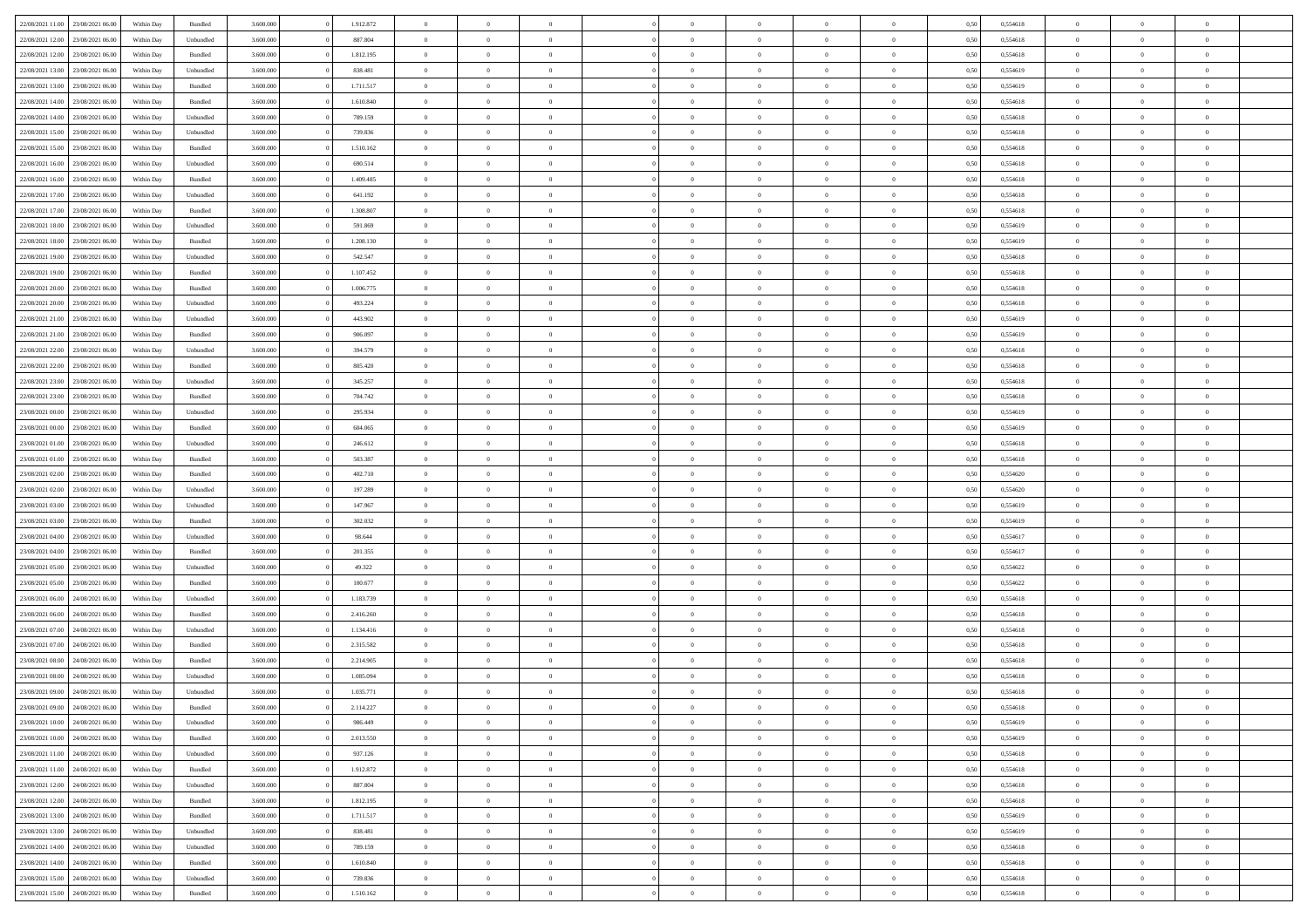| 23/08/2021 16:00                  | 24/08/2021 06:00 | Within Dav | Unbundled | 3.600.000 | 690.514   | $\overline{0}$ | $\Omega$       |                | $\Omega$       | $\Omega$       | $\Omega$       | $\theta$       | 0,50 | 0,554618 | $\theta$       | $\theta$       | $\theta$       |  |
|-----------------------------------|------------------|------------|-----------|-----------|-----------|----------------|----------------|----------------|----------------|----------------|----------------|----------------|------|----------|----------------|----------------|----------------|--|
|                                   |                  |            |           |           |           |                |                |                |                |                |                |                |      |          |                |                |                |  |
| 23/08/2021 16:00                  | 24/08/2021 06:00 | Within Day | Bundled   | 3.600.000 | 1.409.485 | $\overline{0}$ | $\theta$       | $\overline{0}$ | $\overline{0}$ | $\bf{0}$       | $\overline{0}$ | $\bf{0}$       | 0,50 | 0,554618 | $\theta$       | $\theta$       | $\overline{0}$ |  |
| 23/08/2021 17:00                  | 24/08/2021 06:00 | Within Day | Unbundled | 3.600.000 | 641.192   | $\overline{0}$ | $\overline{0}$ | $\overline{0}$ | $\bf{0}$       | $\bf{0}$       | $\bf{0}$       | $\mathbf{0}$   | 0,50 | 0,554618 | $\bf{0}$       | $\overline{0}$ | $\overline{0}$ |  |
| 23/08/2021 17:00                  | 24/08/2021 06:00 | Within Dav | Bundled   | 3.600,000 | 1.308.807 | $\overline{0}$ | $\overline{0}$ | $\overline{0}$ | $\overline{0}$ | $\bf{0}$       | $\overline{0}$ | $\overline{0}$ | 0.50 | 0.554618 | $\theta$       | $\theta$       | $\overline{0}$ |  |
|                                   |                  |            |           |           |           |                |                |                |                |                |                |                |      |          |                |                |                |  |
| 23/08/2021 18:00                  | 24/08/2021 06:00 | Within Day | Unbundled | 3.600.000 | 591.869   | $\overline{0}$ | $\theta$       | $\overline{0}$ | $\overline{0}$ | $\bf{0}$       | $\overline{0}$ | $\bf{0}$       | 0,50 | 0,554619 | $\theta$       | $\theta$       | $\overline{0}$ |  |
| 23/08/2021 18:00                  | 24/08/2021 06:00 | Within Day | Bundled   | 3.600.000 | 1.208.130 | $\overline{0}$ | $\bf{0}$       | $\overline{0}$ | $\overline{0}$ | $\overline{0}$ | $\overline{0}$ | $\mathbf{0}$   | 0,50 | 0,554619 | $\bf{0}$       | $\overline{0}$ | $\bf{0}$       |  |
| 23/08/2021 19:00                  | 24/08/2021 06:00 | Within Dav | Bundled   | 3.600.000 | 1.107.452 | $\overline{0}$ | $\overline{0}$ | $\overline{0}$ | $\overline{0}$ | $\overline{0}$ | $\overline{0}$ | $\overline{0}$ | 0.50 | 0.554618 | $\theta$       | $\overline{0}$ | $\overline{0}$ |  |
| 23/08/2021 19:00                  | 24/08/2021 06:00 | Within Day | Unbundled | 3.600.000 | 542.547   | $\overline{0}$ | $\theta$       | $\overline{0}$ | $\overline{0}$ | $\bf{0}$       | $\overline{0}$ | $\bf{0}$       | 0,50 | 0,554618 | $\theta$       | $\theta$       | $\overline{0}$ |  |
|                                   |                  |            |           |           |           |                | $\overline{0}$ |                |                | $\bf{0}$       |                |                |      |          | $\,0\,$        | $\overline{0}$ | $\overline{0}$ |  |
| 23/08/2021 20:00                  | 24/08/2021 06:00 | Within Day | Unbundled | 3.600.000 | 493.224   | $\overline{0}$ |                | $\overline{0}$ | $\overline{0}$ |                | $\overline{0}$ | $\bf{0}$       | 0,50 | 0,554618 |                |                |                |  |
| 23/08/2021 20:00                  | 24/08/2021 06:00 | Within Dav | Bundled   | 3.600.000 | 1.006.775 | $\overline{0}$ | $\overline{0}$ | $\overline{0}$ | $\overline{0}$ | $\overline{0}$ | $\overline{0}$ | $\overline{0}$ | 0.50 | 0.554618 | $\theta$       | $\overline{0}$ | $\overline{0}$ |  |
| 23/08/2021 21:00                  | 24/08/2021 06:00 | Within Day | Unbundled | 3.600.000 | 443.902   | $\overline{0}$ | $\theta$       | $\overline{0}$ | $\overline{0}$ | $\bf{0}$       | $\overline{0}$ | $\bf{0}$       | 0,50 | 0,554619 | $\,$ 0 $\,$    | $\overline{0}$ | $\overline{0}$ |  |
| 23/08/2021 21:00                  | 24/08/2021 06:00 | Within Day | Bundled   | 3.600.000 | 906.097   | $\overline{0}$ | $\overline{0}$ | $\overline{0}$ | $\overline{0}$ | $\bf{0}$       | $\bf{0}$       | $\mathbf{0}$   | 0,50 | 0,554619 | $\bf{0}$       | $\overline{0}$ | $\bf{0}$       |  |
| 23/08/2021 22:00                  | 24/08/2021 06:00 | Within Day | Unbundled | 3.600.000 | 394,579   | $\overline{0}$ | $\overline{0}$ | $\overline{0}$ | $\overline{0}$ | $\bf{0}$       | $\overline{0}$ | $\overline{0}$ | 0.50 | 0.554618 | $\theta$       | $\theta$       | $\overline{0}$ |  |
|                                   |                  |            |           |           |           |                |                |                |                |                |                |                |      |          |                |                |                |  |
| 23/08/2021 22:00                  | 24/08/2021 06:00 | Within Day | Bundled   | 3.600.000 | 805.420   | $\overline{0}$ | $\theta$       | $\overline{0}$ | $\overline{0}$ | $\bf{0}$       | $\overline{0}$ | $\bf{0}$       | 0,50 | 0,554618 | $\theta$       | $\theta$       | $\overline{0}$ |  |
| 23/08/2021 23:00                  | 24/08/2021 06:00 | Within Day | Unbundled | 3.600.000 | 345.257   | $\overline{0}$ | $\overline{0}$ | $\overline{0}$ | $\bf{0}$       | $\overline{0}$ | $\overline{0}$ | $\mathbf{0}$   | 0,50 | 0,554618 | $\bf{0}$       | $\overline{0}$ | $\bf{0}$       |  |
| 23/08/2021 23:00                  | 24/08/2021 06:00 | Within Dav | Bundled   | 3.600.000 | 704.742   | $\overline{0}$ | $\overline{0}$ | $\overline{0}$ | $\overline{0}$ | $\overline{0}$ | $\overline{0}$ | $\overline{0}$ | 0.50 | 0.554618 | $\theta$       | $\overline{0}$ | $\overline{0}$ |  |
| 24/08/2021 00:00                  | 24/08/2021 06:00 | Within Day | Unbundled | 3.600.000 | 295.934   | $\overline{0}$ | $\theta$       | $\overline{0}$ | $\overline{0}$ | $\bf{0}$       | $\overline{0}$ | $\bf{0}$       | 0,50 | 0,554619 | $\theta$       | $\theta$       | $\overline{0}$ |  |
|                                   |                  |            |           |           |           |                | $\overline{0}$ |                |                | $\bf{0}$       |                |                |      |          | $\,0\,$        | $\overline{0}$ | $\overline{0}$ |  |
| 24/08/2021 00:00                  | 24/08/2021 06:00 | Within Day | Bundled   | 3.600.000 | 604.065   | $\overline{0}$ |                | $\overline{0}$ | $\bf{0}$       |                | $\bf{0}$       | $\mathbf{0}$   | 0,50 | 0,554619 |                |                |                |  |
| 24/08/2021 01:00                  | 24/08/2021 06:00 | Within Day | Bundled   | 3.600.000 | 503.387   | $\overline{0}$ | $\overline{0}$ | $\overline{0}$ | $\overline{0}$ | $\overline{0}$ | $\overline{0}$ | $\overline{0}$ | 0.50 | 0.554618 | $\theta$       | $\overline{0}$ | $\overline{0}$ |  |
| 24/08/2021 01:00                  | 24/08/2021 06:00 | Within Day | Unbundled | 3.600.000 | 246.612   | $\overline{0}$ | $\theta$       | $\overline{0}$ | $\overline{0}$ | $\bf{0}$       | $\overline{0}$ | $\bf{0}$       | 0,50 | 0,554618 | $\,$ 0 $\,$    | $\theta$       | $\overline{0}$ |  |
| 24/08/2021 02:00                  | 24/08/2021 06:00 | Within Day | Unbundled | 3.600.000 | 197.289   | $\overline{0}$ | $\overline{0}$ | $\overline{0}$ | $\bf{0}$       | $\bf{0}$       | $\bf{0}$       | $\bf{0}$       | 0,50 | 0,554620 | $\bf{0}$       | $\overline{0}$ | $\overline{0}$ |  |
| 24/08/2021 02:00                  | 24/08/2021 06:00 | Within Day | Bundled   | 3.600,000 | 402.710   | $\overline{0}$ | $\overline{0}$ | $\overline{0}$ | $\overline{0}$ | $\bf{0}$       | $\overline{0}$ | $\overline{0}$ | 0.50 | 0.554620 | $\theta$       | $\overline{0}$ | $\overline{0}$ |  |
|                                   |                  |            |           |           |           |                |                |                |                |                |                |                |      |          |                |                |                |  |
| 24/08/2021 03:00                  | 24/08/2021 06:00 | Within Day | Unbundled | 3.600.000 | 147.967   | $\overline{0}$ | $\theta$       | $\overline{0}$ | $\overline{0}$ | $\bf{0}$       | $\overline{0}$ | $\bf{0}$       | 0,50 | 0,554619 | $\,$ 0 $\,$    | $\overline{0}$ | $\overline{0}$ |  |
| 24/08/2021 03:00                  | 24/08/2021 06:00 | Within Day | Bundled   | 3.600.000 | 302.032   | $\overline{0}$ | $\overline{0}$ | $\overline{0}$ | $\bf{0}$       | $\overline{0}$ | $\overline{0}$ | $\mathbf{0}$   | 0,50 | 0,554619 | $\bf{0}$       | $\overline{0}$ | $\bf{0}$       |  |
| 24/08/2021 04:00                  | 24/08/2021 06:00 | Within Dav | Unbundled | 3.600.000 | 98.644    | $\overline{0}$ | $\overline{0}$ | $\overline{0}$ | $\overline{0}$ | $\overline{0}$ | $\overline{0}$ | $\overline{0}$ | 0.50 | 0,554617 | $\theta$       | $\overline{0}$ | $\overline{0}$ |  |
| 24/08/2021 04:00                  | 24/08/2021 06:00 | Within Day | Bundled   | 3.600.000 | 201.355   | $\overline{0}$ | $\theta$       | $\overline{0}$ | $\overline{0}$ | $\bf{0}$       | $\overline{0}$ | $\bf{0}$       | 0,50 | 0,554617 | $\theta$       | $\theta$       | $\overline{0}$ |  |
|                                   |                  |            |           |           |           |                |                |                |                |                |                |                |      |          |                |                |                |  |
| 24/08/2021 05:00                  | 24/08/2021 06:00 | Within Day | Unbundled | 3.600.000 | 49.322    | $\overline{0}$ | $\overline{0}$ | $\overline{0}$ | $\bf{0}$       | $\bf{0}$       | $\bf{0}$       | $\bf{0}$       | 0,50 | 0,554622 | $\,0\,$        | $\overline{0}$ | $\overline{0}$ |  |
| 24/08/2021 05:00                  | 24/08/2021 06:00 | Within Day | Bundled   | 3.600.000 | 100.677   | $\overline{0}$ | $\overline{0}$ | $\overline{0}$ | $\overline{0}$ | $\overline{0}$ | $\overline{0}$ | $\overline{0}$ | 0.50 | 0,554622 | $\theta$       | $\overline{0}$ | $\overline{0}$ |  |
| 24/08/2021 06:00                  | 25/08/2021 06:00 | Within Day | Unbundled | 3.600.000 | 1.183.739 | $\overline{0}$ | $\theta$       | $\overline{0}$ | $\overline{0}$ | $\bf{0}$       | $\overline{0}$ | $\bf{0}$       | 0,50 | 0,554618 | $\,$ 0 $\,$    | $\overline{0}$ | $\overline{0}$ |  |
| 24/08/2021 06:00                  | 25/08/2021 06:00 | Within Day | Bundled   | 3.600.000 | 2.416.260 | $\overline{0}$ | $\overline{0}$ | $\overline{0}$ | $\bf{0}$       | $\bf{0}$       | $\bf{0}$       | $\bf{0}$       | 0,50 | 0,554618 | $\overline{0}$ | $\overline{0}$ | $\overline{0}$ |  |
| 24/08/2021 07:00                  | 25/08/2021 06:00 | Within Day | Bundled   | 3.600.000 | 2.315.582 | $\overline{0}$ | $\Omega$       | $\overline{0}$ | $\Omega$       | $\Omega$       | $\overline{0}$ | $\overline{0}$ | 0,50 | 0,554618 | $\,0\,$        | $\theta$       | $\theta$       |  |
|                                   |                  |            |           |           |           |                |                |                |                |                |                |                |      |          |                |                |                |  |
| 24/08/2021 07:00                  | 25/08/2021 06:00 | Within Day | Unbundled | 3.600.000 | 1.134.416 | $\overline{0}$ | $\theta$       | $\overline{0}$ | $\overline{0}$ | $\bf{0}$       | $\overline{0}$ | $\bf{0}$       | 0,50 | 0,554618 | $\theta$       | $\theta$       | $\overline{0}$ |  |
| 24/08/2021 09:00                  | 25/08/2021 06:00 | Within Day | Unbundled | 3.600.000 | 1.035.771 | $\overline{0}$ | $\overline{0}$ | $\overline{0}$ | $\bf{0}$       | $\bf{0}$       | $\overline{0}$ | $\mathbf{0}$   | 0,50 | 0,554618 | $\overline{0}$ | $\overline{0}$ | $\bf{0}$       |  |
| 24/08/2021 09:00                  | 25/08/2021 06:00 | Within Day | Bundled   | 3.600,000 | 2.114.227 | $\overline{0}$ | $\Omega$       | $\Omega$       | $\Omega$       | $\bf{0}$       | $\overline{0}$ | $\overline{0}$ | 0.50 | 0.554618 | $\theta$       | $\theta$       | $\theta$       |  |
| 24/08/2021 10:00                  | 25/08/2021 06:00 | Within Day | Unbundled | 3.600.000 | 986.449   | $\overline{0}$ | $\theta$       | $\overline{0}$ | $\overline{0}$ | $\bf{0}$       | $\overline{0}$ | $\bf{0}$       | 0,50 | 0,554619 | $\,$ 0 $\,$    | $\theta$       | $\overline{0}$ |  |
|                                   |                  |            |           |           |           |                | $\overline{0}$ |                |                | $\bf{0}$       |                |                |      |          | $\bf{0}$       | $\overline{0}$ | $\overline{0}$ |  |
| 24/08/2021 10:00                  | 25/08/2021 06:00 | Within Day | Bundled   | 3.600.000 | 2.013.550 | $\overline{0}$ |                | $\overline{0}$ | $\bf{0}$       |                | $\bf{0}$       | $\bf{0}$       | 0,50 | 0,554619 |                |                |                |  |
| 24/08/2021 11:00                  | 25/08/2021 06:00 | Within Day | Unbundled | 3.600,000 | 937.126   | $\overline{0}$ | $\Omega$       | $\overline{0}$ | $\Omega$       | $\theta$       | $\overline{0}$ | $\overline{0}$ | 0.50 | 0.554618 | $\,0\,$        | $\theta$       | $\theta$       |  |
| 24/08/2021 11:00                  | 25/08/2021 06:00 | Within Day | Bundled   | 3.600.000 | 1.912.872 | $\overline{0}$ | $\theta$       | $\overline{0}$ | $\overline{0}$ | $\bf{0}$       | $\overline{0}$ | $\bf{0}$       | 0,50 | 0,554618 | $\,$ 0 $\,$    | $\overline{0}$ | $\overline{0}$ |  |
| 24/08/2021 12:00                  | 25/08/2021 06:00 | Within Day | Unbundled | 3.600.000 | 887.804   | $\overline{0}$ | $\overline{0}$ | $\overline{0}$ | $\bf{0}$       | $\bf{0}$       | $\bf{0}$       | $\bf{0}$       | 0,50 | 0,554618 | $\overline{0}$ | $\overline{0}$ | $\overline{0}$ |  |
| 24/08/2021 12:00                  | 25/08/2021 06:00 | Within Day | Bundled   | 3.600.000 | 1.812.195 | $\overline{0}$ | $\Omega$       | $\overline{0}$ | $\Omega$       | $\overline{0}$ | $\overline{0}$ | $\overline{0}$ | 0,50 | 0,554618 | $\,0\,$        | $\theta$       | $\theta$       |  |
| 24/08/2021 13:00                  | 25/08/2021 06:00 |            |           | 3.600.000 | 1.711.517 | $\overline{0}$ | $\theta$       | $\overline{0}$ | $\overline{0}$ | $\,$ 0         | $\overline{0}$ |                |      | 0,554619 | $\,$ 0 $\,$    | $\overline{0}$ | $\overline{0}$ |  |
|                                   |                  | Within Day | Bundled   |           |           |                |                |                |                |                |                | $\bf{0}$       | 0,50 |          |                |                |                |  |
| 24/08/2021 13:00                  | 25/08/2021 06:00 | Within Day | Unbundled | 3.600.000 | 838.481   | $\overline{0}$ | $\overline{0}$ | $\overline{0}$ | $\bf{0}$       | $\bf{0}$       | $\bf{0}$       | $\mathbf{0}$   | 0,50 | 0,554619 | $\overline{0}$ | $\overline{0}$ | $\bf{0}$       |  |
| 24/08/2021 14:00                  | 25/08/2021 06:00 | Within Day | Unbundled | 3.600,000 | 789.159   | $\overline{0}$ | $\Omega$       | $\Omega$       | $\Omega$       | $\Omega$       | $\Omega$       | $\overline{0}$ | 0.50 | 0.554618 | $\theta$       | $\theta$       | $\theta$       |  |
| 24/08/2021 14:00                  | 25/08/2021 06:00 | Within Day | Bundled   | 3.600.000 | 1.610.840 | $\overline{0}$ | $\overline{0}$ | $\overline{0}$ | $\bf{0}$       | $\,$ 0         | $\bf{0}$       | $\bf{0}$       | 0,50 | 0,554618 | $\,0\,$        | $\overline{0}$ | $\overline{0}$ |  |
| 24/08/2021 15:00                  | 25/08/2021 06:00 | Within Day | Unbundled | 3.600.000 | 739.836   | $\bf{0}$       | $\bf{0}$       |                |                |                |                |                | 0,50 | 0,554618 | $\bf{0}$       | $\overline{0}$ |                |  |
|                                   | 25/08/2021 06:00 |            |           | 3.600,000 | 1.510.162 | $\overline{0}$ | $\overline{0}$ |                | $\Omega$       | $\overline{0}$ | $\overline{0}$ |                |      | 0.554618 | $\theta$       | $\theta$       | $\theta$       |  |
| 24/08/2021 15:00                  |                  | Within Day | Bundled   |           |           |                |                | $\overline{0}$ |                |                |                | $\overline{0}$ | 0,50 |          |                |                |                |  |
| 24/08/2021 16:00                  | 25/08/2021 06:00 | Within Day | Unbundled | 3.600.000 | 690.514   | $\overline{0}$ | $\bf{0}$       | $\overline{0}$ | $\bf{0}$       | $\,$ 0 $\,$    | $\overline{0}$ | $\mathbf{0}$   | 0,50 | 0,554618 | $\,$ 0 $\,$    | $\,$ 0 $\,$    | $\,$ 0         |  |
| 24/08/2021 16:00                  | 25/08/2021 06:00 | Within Day | Bundled   | 3.600.000 | 1.409.485 | $\overline{0}$ | $\overline{0}$ | $\overline{0}$ | $\overline{0}$ | $\overline{0}$ | $\overline{0}$ | $\mathbf{0}$   | 0,50 | 0,554618 | $\overline{0}$ | $\bf{0}$       | $\bf{0}$       |  |
| 24/08/2021 17:00                  | 25/08/2021 06:00 | Within Day | Unbundled | 3.600.000 | 641.192   | $\overline{0}$ | $\overline{0}$ | $\overline{0}$ | $\Omega$       | $\overline{0}$ | $\overline{0}$ | $\overline{0}$ | 0,50 | 0,554618 | $\overline{0}$ | $\theta$       | $\overline{0}$ |  |
| 24/08/2021 17:00                  | 25/08/2021 06:00 | Within Day | Bundled   | 3.600.000 | 1.308.807 | $\overline{0}$ | $\,$ 0         | $\overline{0}$ | $\overline{0}$ | $\,$ 0 $\,$    | $\overline{0}$ | $\mathbf{0}$   | 0,50 | 0,554618 | $\,$ 0 $\,$    | $\overline{0}$ | $\overline{0}$ |  |
|                                   |                  |            |           |           |           |                |                |                |                |                |                |                |      |          |                |                |                |  |
| 24/08/2021 18:00                  | 25/08/2021 06:00 | Within Day | Unbundled | 3.600.000 | 591.869   | $\overline{0}$ | $\overline{0}$ | $\overline{0}$ | $\overline{0}$ | $\overline{0}$ | $\overline{0}$ | $\mathbf{0}$   | 0,50 | 0,554619 | $\overline{0}$ | $\overline{0}$ | $\bf{0}$       |  |
| 24/08/2021 18:00                  | 25/08/2021 06:00 | Within Day | Bundled   | 3.600.000 | 1.208.130 | $\overline{0}$ | $\overline{0}$ | $\overline{0}$ | $\overline{0}$ | $\overline{0}$ | $\overline{0}$ | $\bf{0}$       | 0.50 | 0,554619 | $\overline{0}$ | $\theta$       | $\overline{0}$ |  |
| 24/08/2021 19:00                  | 25/08/2021 06:00 | Within Day | Bundled   | 3.600.000 | 1.107.452 | $\overline{0}$ | $\,$ 0         | $\overline{0}$ | $\overline{0}$ | $\bf{0}$       | $\overline{0}$ | $\bf{0}$       | 0,50 | 0,554618 | $\,$ 0 $\,$    | $\overline{0}$ | $\overline{0}$ |  |
| 24/08/2021 19:00                  | 25/08/2021 06:00 | Within Day | Unbundled | 3.600.000 | 542.547   | $\overline{0}$ | $\bf{0}$       | $\overline{0}$ | $\overline{0}$ | $\overline{0}$ | $\overline{0}$ | $\mathbf{0}$   | 0,50 | 0,554618 | $\overline{0}$ | $\overline{0}$ | $\bf{0}$       |  |
|                                   |                  |            |           |           |           |                |                |                |                |                |                |                |      |          |                |                |                |  |
| 24/08/2021 20:00                  | 25/08/2021 06:00 | Within Day | Unbundled | 3.600,000 | 493.224   | $\overline{0}$ | $\overline{0}$ | $\overline{0}$ | $\Omega$       | $\overline{0}$ | $\overline{0}$ | $\overline{0}$ | 0.50 | 0,554618 | $\overline{0}$ | $\overline{0}$ | $\overline{0}$ |  |
| 24/08/2021 20:00                  | 25/08/2021 06:00 | Within Day | Bundled   | 3.600.000 | 1.006.775 | $\overline{0}$ | $\bf{0}$       | $\overline{0}$ | $\bf{0}$       | $\bf{0}$       | $\overline{0}$ | $\mathbf{0}$   | 0,50 | 0,554618 | $\,$ 0 $\,$    | $\,$ 0 $\,$    | $\bf{0}$       |  |
| 24/08/2021 21:00 25/08/2021 06:00 |                  | Within Day | Unbundled | 3.600.000 | 443.902   | $\overline{0}$ | $\overline{0}$ | $\overline{0}$ | $\overline{0}$ | $\overline{0}$ | $\overline{0}$ | $\mathbf{0}$   | 0,50 | 0,554619 | $\overline{0}$ | $\bf{0}$       | $\overline{0}$ |  |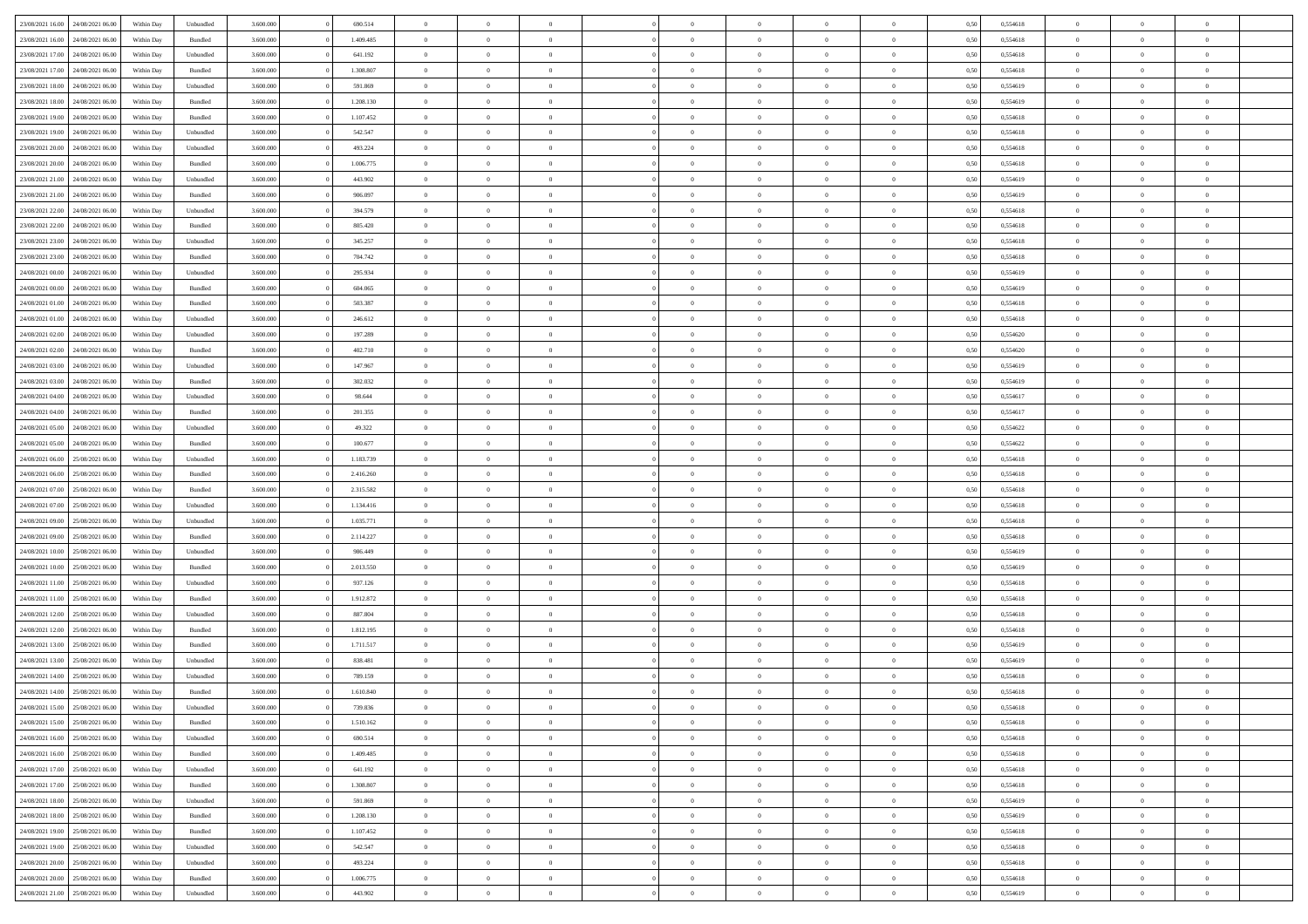| 24/08/2021 21:00                  | 25/08/2021 06:00 | Within Day | Bundled            | 3.600.000 |           | 906.097   | $\overline{0}$ | $\Omega$       |                | $\Omega$       | $\Omega$       | $\Omega$       | $\theta$       | 0,50 | 0,554619 | $\theta$       | $\theta$       | $\theta$       |  |
|-----------------------------------|------------------|------------|--------------------|-----------|-----------|-----------|----------------|----------------|----------------|----------------|----------------|----------------|----------------|------|----------|----------------|----------------|----------------|--|
|                                   |                  |            |                    |           |           |           |                |                |                |                |                |                |                |      |          |                |                |                |  |
| 24/08/2021 22:00                  | 25/08/2021 06:00 | Within Day | Unbundled          | 3.600.000 |           | 394.579   | $\overline{0}$ | $\theta$       | $\overline{0}$ | $\overline{0}$ | $\bf{0}$       | $\overline{0}$ | $\bf{0}$       | 0,50 | 0,554618 | $\theta$       | $\theta$       | $\overline{0}$ |  |
| 24/08/2021 22:00                  | 25/08/2021 06:00 | Within Day | Bundled            | 3.600.000 |           | 805.420   | $\overline{0}$ | $\bf{0}$       | $\overline{0}$ | $\overline{0}$ | $\bf{0}$       | $\overline{0}$ | $\bf{0}$       | 0,50 | 0,554618 | $\overline{0}$ | $\overline{0}$ | $\overline{0}$ |  |
| 24/08/2021 23:00                  | 25/08/2021 06:00 | Within Day | Unbundled          | 3.600,000 |           | 345.257   | $\overline{0}$ | $\overline{0}$ | $\overline{0}$ | $\overline{0}$ | $\bf{0}$       | $\overline{0}$ | $\overline{0}$ | 0.50 | 0.554618 | $\theta$       | $\theta$       | $\overline{0}$ |  |
| 24/08/2021 23:00                  | 25/08/2021 06:00 | Within Day | Bundled            | 3.600.000 |           | 704.742   | $\overline{0}$ | $\theta$       | $\overline{0}$ | $\overline{0}$ | $\bf{0}$       | $\overline{0}$ | $\bf{0}$       | 0,50 | 0,554618 | $\theta$       | $\theta$       | $\overline{0}$ |  |
| 25/08/2021 00:00                  | 25/08/2021 06:00 | Within Day | Unbundled          | 3.600.000 |           | 295.934   | $\overline{0}$ | $\overline{0}$ | $\overline{0}$ | $\overline{0}$ | $\overline{0}$ | $\overline{0}$ | $\mathbf{0}$   | 0,50 | 0,554619 | $\overline{0}$ | $\overline{0}$ | $\bf{0}$       |  |
|                                   |                  |            |                    |           |           |           |                |                |                |                | $\overline{0}$ |                |                |      |          | $\theta$       |                | $\overline{0}$ |  |
| 25/08/2021 00:00                  | 25/08/2021 06:00 | Within Dav | Bundled            | 3.600.000 |           | 604.065   | $\overline{0}$ | $\overline{0}$ | $\overline{0}$ | $\overline{0}$ |                | $\overline{0}$ | $\overline{0}$ | 0.50 | 0,554619 |                | $\theta$       |                |  |
| 25/08/2021 01:00                  | 25/08/2021 06:00 | Within Day | Bundled            | 3.600.000 |           | 503.387   | $\overline{0}$ | $\theta$       | $\overline{0}$ | $\overline{0}$ | $\bf{0}$       | $\overline{0}$ | $\bf{0}$       | 0,50 | 0,554618 | $\theta$       | $\theta$       | $\overline{0}$ |  |
| 25/08/2021 01:00                  | 25/08/2021 06:00 | Within Day | Unbundled          | 3.600.000 |           | 246.612   | $\overline{0}$ | $\overline{0}$ | $\overline{0}$ | $\overline{0}$ | $\bf{0}$       | $\bf{0}$       | $\bf{0}$       | 0,50 | 0,554618 | $\,0\,$        | $\overline{0}$ | $\overline{0}$ |  |
| 25/08/2021 02:00                  | 25/08/2021 06:00 | Within Dav | Unbundled          | 3.600.000 |           | 197.289   | $\overline{0}$ | $\overline{0}$ | $\overline{0}$ | $\overline{0}$ | $\overline{0}$ | $\overline{0}$ | $\overline{0}$ | 0.50 | 0,554620 | $\theta$       | $\overline{0}$ | $\overline{0}$ |  |
| 25/08/2021 02:00                  | 25/08/2021 06:00 | Within Day | Bundled            | 3.600.000 |           | 402.710   | $\overline{0}$ | $\theta$       | $\overline{0}$ | $\overline{0}$ | $\bf{0}$       | $\overline{0}$ | $\bf{0}$       | 0,50 | 0,554620 | $\theta$       | $\theta$       | $\overline{0}$ |  |
| 25/08/2021 03:00                  | 25/08/2021 06:00 | Within Day | Unbundled          | 3.600.000 |           | 147.967   | $\overline{0}$ | $\overline{0}$ | $\overline{0}$ | $\bf{0}$       | $\bf{0}$       | $\bf{0}$       | $\mathbf{0}$   | 0,50 | 0,554619 | $\overline{0}$ | $\overline{0}$ | $\bf{0}$       |  |
| 25/08/2021 03:00                  | 25/08/2021 06:00 | Within Day | Bundled            | 3.600.000 |           | 302.032   | $\overline{0}$ | $\overline{0}$ | $\overline{0}$ | $\overline{0}$ | $\bf{0}$       | $\overline{0}$ | $\overline{0}$ | 0.50 | 0.554619 | $\theta$       | $\theta$       | $\overline{0}$ |  |
|                                   |                  |            |                    |           |           |           | $\overline{0}$ | $\theta$       | $\overline{0}$ |                | $\bf{0}$       | $\overline{0}$ |                |      |          | $\theta$       | $\theta$       | $\overline{0}$ |  |
| 25/08/2021 04:00                  | 25/08/2021 06:00 | Within Day | Unbundled          | 3.600.000 |           | 98.644    |                |                |                | $\overline{0}$ |                |                | $\bf{0}$       | 0,50 | 0,554617 |                |                |                |  |
| 25/08/2021 04:00                  | 25/08/2021 06:00 | Within Day | Bundled            | 3.600.000 |           | 201.355   | $\overline{0}$ | $\overline{0}$ | $\overline{0}$ | $\bf{0}$       | $\overline{0}$ | $\overline{0}$ | $\mathbf{0}$   | 0,50 | 0,554617 | $\overline{0}$ | $\overline{0}$ | $\bf{0}$       |  |
| 25/08/2021 05:00                  | 25/08/2021 06:00 | Within Dav | Unbundled          | 3.600.000 |           | 49.322    | $\overline{0}$ | $\overline{0}$ | $\overline{0}$ | $\overline{0}$ | $\overline{0}$ | $\overline{0}$ | $\overline{0}$ | 0.50 | 0,554622 | $\theta$       | $\overline{0}$ | $\overline{0}$ |  |
| 25/08/2021 05:00                  | 25/08/2021 06:00 | Within Day | Bundled            | 3.600.000 |           | 100.677   | $\overline{0}$ | $\theta$       | $\overline{0}$ | $\overline{0}$ | $\bf{0}$       | $\overline{0}$ | $\bf{0}$       | 0,50 | 0,554622 | $\theta$       | $\theta$       | $\overline{0}$ |  |
| 25/08/2021 06:00                  | 26/08/2021 06:00 | Within Day | Unbundled          | 3.600.000 |           | 1.183.739 | $\overline{0}$ | $\overline{0}$ | $\overline{0}$ | $\bf{0}$       | $\bf{0}$       | $\bf{0}$       | $\mathbf{0}$   | 0,50 | 0,554618 | $\,0\,$        | $\overline{0}$ | $\overline{0}$ |  |
| 25/08/2021 06:00                  | 26/08/2021 06:00 | Within Day | Bundled            | 3.600.000 |           | 2.416.260 | $\overline{0}$ | $\overline{0}$ | $\overline{0}$ | $\overline{0}$ | $\overline{0}$ | $\overline{0}$ | $\overline{0}$ | 0.50 | 0.554618 | $\theta$       | $\overline{0}$ | $\overline{0}$ |  |
| 25/08/2021 07:00                  | 26/08/2021 06:00 | Within Day | Bundled            | 3.600.000 |           | 2.315.582 | $\overline{0}$ | $\theta$       | $\overline{0}$ | $\overline{0}$ | $\bf{0}$       | $\overline{0}$ | $\bf{0}$       | 0,50 | 0,554618 | $\,$ 0 $\,$    | $\theta$       | $\overline{0}$ |  |
|                                   |                  |            |                    |           |           |           |                |                |                |                |                |                |                |      |          |                |                |                |  |
| 25/08/2021 07:00                  | 26/08/2021 06:00 | Within Day | Unbundled          | 3.600.000 |           | 1.134.416 | $\overline{0}$ | $\overline{0}$ | $\overline{0}$ | $\bf{0}$       | $\bf{0}$       | $\bf{0}$       | $\bf{0}$       | 0,50 | 0,554618 | $\bf{0}$       | $\overline{0}$ | $\overline{0}$ |  |
| 25/08/2021 08:00                  | 26/08/2021 06:00 | Within Day | Unbundled          | 3.600,000 |           | 1.085.094 | $\overline{0}$ | $\overline{0}$ | $\overline{0}$ | $\overline{0}$ | $\bf{0}$       | $\overline{0}$ | $\overline{0}$ | 0.50 | 0.554618 | $\theta$       | $\theta$       | $\overline{0}$ |  |
| 25/08/2021 08:00                  | 26/08/2021 06:00 | Within Day | Bundled            | 3.600.000 |           | 2.214.905 | $\overline{0}$ | $\theta$       | $\overline{0}$ | $\overline{0}$ | $\bf{0}$       | $\overline{0}$ | $\bf{0}$       | 0,50 | 0,554618 | $\theta$       | $\overline{0}$ | $\overline{0}$ |  |
| 25/08/2021 09:00                  | 26/08/2021 06:00 | Within Day | Unbundled          | 3.600.000 |           | 1.035.771 | $\overline{0}$ | $\bf{0}$       | $\overline{0}$ | $\bf{0}$       | $\overline{0}$ | $\overline{0}$ | $\mathbf{0}$   | 0,50 | 0,554618 | $\overline{0}$ | $\overline{0}$ | $\bf{0}$       |  |
| 25/08/2021 09:00                  | 26/08/2021 06:00 | Within Dav | Bundled            | 3.600.000 |           | 2.114.227 | $\overline{0}$ | $\overline{0}$ | $\overline{0}$ | $\overline{0}$ | $\overline{0}$ | $\overline{0}$ | $\overline{0}$ | 0.50 | 0.554618 | $\theta$       | $\theta$       | $\overline{0}$ |  |
| 25/08/2021 10:00                  | 26/08/2021 06:00 | Within Day | Unbundled          | 3.600.000 |           | 986.449   | $\overline{0}$ | $\theta$       | $\overline{0}$ | $\overline{0}$ | $\bf{0}$       | $\overline{0}$ | $\bf{0}$       | 0,50 | 0,554619 | $\theta$       | $\theta$       | $\overline{0}$ |  |
| 25/08/2021 10:00                  | 26/08/2021 06:00 | Within Day | Bundled            | 3.600.000 |           | 2.013.550 | $\overline{0}$ | $\overline{0}$ | $\overline{0}$ | $\bf{0}$       | $\bf{0}$       | $\bf{0}$       | $\bf{0}$       | 0,50 | 0,554619 | $\,0\,$        | $\overline{0}$ | $\overline{0}$ |  |
|                                   |                  |            |                    |           |           |           |                |                |                |                | $\overline{0}$ |                |                |      |          | $\theta$       | $\overline{0}$ | $\overline{0}$ |  |
| 25/08/2021 11:00                  | 26/08/2021 06:00 | Within Day | Unbundled          | 3.600.000 |           | 937.126   | $\overline{0}$ | $\overline{0}$ | $\overline{0}$ | $\overline{0}$ |                | $\overline{0}$ | $\overline{0}$ | 0.50 | 0.554618 |                |                |                |  |
| 25/08/2021 11:00                  | 26/08/2021 06:00 | Within Day | Bundled            | 3.600.000 |           | 1.912.872 | $\overline{0}$ | $\theta$       | $\overline{0}$ | $\overline{0}$ | $\bf{0}$       | $\overline{0}$ | $\bf{0}$       | 0,50 | 0,554618 | $\,$ 0 $\,$    | $\overline{0}$ | $\overline{0}$ |  |
| 25/08/2021 12:00                  | 26/08/2021 06:00 | Within Day | Bundled            | 3.600.000 |           | 1.812.195 | $\overline{0}$ | $\overline{0}$ | $\overline{0}$ | $\bf{0}$       | $\bf{0}$       | $\bf{0}$       | $\bf{0}$       | 0,50 | 0,554618 | $\overline{0}$ | $\overline{0}$ | $\overline{0}$ |  |
| 25/08/2021 12:00                  | 26/08/2021 06:00 | Within Day | Unbundled          | 3.600.000 |           | 887.804   | $\overline{0}$ | $\Omega$       | $\Omega$       | $\Omega$       | $\Omega$       | $\Omega$       | $\overline{0}$ | 0,50 | 0,554618 | $\,0\,$        | $\theta$       | $\theta$       |  |
| 25/08/2021 13:00                  | 26/08/2021 06:00 | Within Day | Unbundled          | 3.600.000 |           | 838.481   | $\overline{0}$ | $\theta$       | $\overline{0}$ | $\overline{0}$ | $\bf{0}$       | $\overline{0}$ | $\bf{0}$       | 0,50 | 0,554619 | $\theta$       | $\theta$       | $\overline{0}$ |  |
| 25/08/2021 13:00                  | 26/08/2021 06:00 | Within Day | Bundled            | 3.600.000 |           | 1.711.517 | $\overline{0}$ | $\overline{0}$ | $\overline{0}$ | $\overline{0}$ | $\bf{0}$       | $\overline{0}$ | $\mathbf{0}$   | 0,50 | 0,554619 | $\bf{0}$       | $\overline{0}$ | $\bf{0}$       |  |
| 25/08/2021 14:00                  | 26/08/2021 06:00 |            | Unbundled          | 3.600,000 |           | 789.159   | $\overline{0}$ | $\Omega$       | $\Omega$       | $\Omega$       | $\bf{0}$       | $\overline{0}$ | $\overline{0}$ | 0.50 | 0.554618 | $\theta$       | $\theta$       | $\theta$       |  |
|                                   |                  | Within Day |                    |           |           |           |                |                |                |                |                |                |                |      |          |                |                |                |  |
| 25/08/2021 14:00                  | 26/08/2021 06:00 | Within Day | Bundled            | 3.600.000 |           | 1.610.840 | $\overline{0}$ | $\theta$       | $\overline{0}$ | $\overline{0}$ | $\bf{0}$       | $\overline{0}$ | $\bf{0}$       | 0,50 | 0,554618 | $\theta$       | $\theta$       | $\overline{0}$ |  |
| 25/08/2021 15:00                  | 26/08/2021 06:00 | Within Day | Unbundled          | 3.600.000 |           | 739.836   | $\overline{0}$ | $\overline{0}$ | $\overline{0}$ | $\overline{0}$ | $\bf{0}$       | $\overline{0}$ | $\bf{0}$       | 0,50 | 0,554618 | $\,0\,$        | $\overline{0}$ | $\overline{0}$ |  |
| 25/08/2021 15:00                  | 26/08/2021 06:00 | Within Day | Bundled            | 3.600,000 |           | 1.510.162 | $\overline{0}$ | $\Omega$       | $\Omega$       | $\Omega$       | $\theta$       | $\theta$       | $\overline{0}$ | 0.50 | 0.554618 | $\theta$       | $\theta$       | $\theta$       |  |
| 25/08/2021 16:00                  | 26/08/2021 06:00 | Within Day | Unbundled          | 3.600.000 |           | 690.514   | $\overline{0}$ | $\theta$       | $\overline{0}$ | $\overline{0}$ | $\bf{0}$       | $\overline{0}$ | $\bf{0}$       | 0,50 | 0,554618 | $\,$ 0 $\,$    | $\overline{0}$ | $\overline{0}$ |  |
| 25/08/2021 16:00                  | 26/08/2021 06:00 | Within Day | Bundled            | 3.600.000 |           | 1.409.485 | $\overline{0}$ | $\overline{0}$ | $\overline{0}$ | $\overline{0}$ | $\bf{0}$       | $\overline{0}$ | $\bf{0}$       | 0,50 | 0,554618 | $\bf{0}$       | $\overline{0}$ | $\overline{0}$ |  |
| 25/08/2021 17:00                  | 26/08/2021 06:00 | Within Day | Unbundled          | 3.600.000 |           | 641.192   | $\overline{0}$ | $\Omega$       | $\overline{0}$ | $\Omega$       | $\Omega$       | $\overline{0}$ | $\overline{0}$ | 0,50 | 0,554618 | $\,0\,$        | $\theta$       | $\theta$       |  |
| 25/08/2021 17:00                  | 26/08/2021 06:00 | Within Day | Bundled            | 3.600.000 |           | 1.308.807 | $\overline{0}$ | $\theta$       | $\overline{0}$ | $\overline{0}$ | $\bf{0}$       | $\overline{0}$ | $\bf{0}$       | 0,50 | 0,554618 | $\,$ 0 $\,$    | $\overline{0}$ | $\overline{0}$ |  |
| 25/08/2021 18:00                  | 26/08/2021 06:00 | Within Day | Bundled            | 3.600.000 |           | 1.208.130 | $\overline{0}$ | $\bf{0}$       | $\overline{0}$ | $\overline{0}$ | $\bf{0}$       | $\overline{0}$ | $\mathbf{0}$   | 0,50 | 0,554619 | $\bf{0}$       | $\overline{0}$ | $\bf{0}$       |  |
|                                   |                  |            |                    |           |           |           |                |                |                |                |                |                |                |      |          |                |                |                |  |
| 25/08/2021 18:00                  | 26/08/2021 06:00 | Within Day | Unbundled          | 3.600,000 |           | 591.869   | $\overline{0}$ | $\Omega$       | $\Omega$       | $\Omega$       | $\Omega$       | $\Omega$       | $\overline{0}$ | 0.50 | 0.554619 | $\theta$       | $\theta$       | $\theta$       |  |
| 25/08/2021 19:00                  | 26/08/2021 06:00 | Within Day | Unbundled          | 3.600.000 |           | 542.547   | $\overline{0}$ | $\overline{0}$ | $\overline{0}$ | $\overline{0}$ | $\,$ 0         | $\overline{0}$ | $\bf{0}$       | 0,50 | 0,554618 | $\,0\,$        | $\overline{0}$ | $\overline{0}$ |  |
| 25/08/2021 19:00                  | 26/08/2021 06:00 | Within Day | Bundled            | 3.600.000 |           | 1.107.452 | $\bf{0}$       | 1.089.308      |                | 1,041886       | $\bf{0}$       |                |                | 0,50 | 0,554618 | $\bf{0}$       | $\overline{0}$ |                |  |
| 25/08/2021 20:00                  | 26/08/2021 06:00 | Within Day | Unbundled          | 3.600,000 | 1.089.307 | 493.224   | $\overline{0}$ | $\overline{0}$ | $\overline{0}$ | $\Omega$       | $\overline{0}$ | $\overline{0}$ | $\overline{0}$ | 0,50 | 0.554618 | $\theta$       | $\theta$       | $\theta$       |  |
| 25/08/2021 20:00                  | 26/08/2021 06:00 | Within Day | Bundled            | 3.600.000 | 1.089.307 | 16.495    | $\overline{0}$ | $\bf{0}$       | $\overline{0}$ | $\overline{0}$ | $\,$ 0 $\,$    | $\overline{0}$ | $\mathbf{0}$   | 0,50 | 0,554618 | $\,$ 0 $\,$    | $\,$ 0 $\,$    | $\,$ 0         |  |
| 25/08/2021 21:00                  | 26/08/2021 06:00 | Within Day | Unbundled          | 3.600.000 | 1.089.307 | 443.902   | $\overline{0}$ | $\overline{0}$ | $\overline{0}$ | $\overline{0}$ | $\overline{0}$ | $\overline{0}$ | $\mathbf{0}$   | 0,50 | 0,554619 | $\overline{0}$ | $\overline{0}$ | $\overline{0}$ |  |
|                                   | 26/08/2021 06:00 | Within Day | $\mathbf B$ undled | 3.600.000 | 1.089.307 | 14.846    | $\overline{0}$ | $\overline{0}$ | $\overline{0}$ | $\overline{0}$ | $\overline{0}$ | $\overline{0}$ | $\overline{0}$ | 0,50 | 0,554619 | $\overline{0}$ | $\theta$       | $\overline{0}$ |  |
| 25/08/2021 21:00                  |                  |            |                    |           |           |           |                |                |                |                |                |                |                |      |          |                |                |                |  |
| 25/08/2021 22.00                  | 26/08/2021 06:00 | Within Day | Unbundled          | 3.600.000 | 1.089.307 | 394.579   | $\overline{0}$ | $\,$ 0         | $\overline{0}$ | $\overline{0}$ | $\,$ 0 $\,$    | $\overline{0}$ | $\mathbf{0}$   | 0,50 | 0,554618 | $\,$ 0 $\,$    | $\overline{0}$ | $\,$ 0         |  |
| 25/08/2021 22.00                  | 26/08/2021 06:00 | Within Day | Bundled            | 3.600.000 | 1.089.307 | 13.196    | $\overline{0}$ | $\overline{0}$ | $\overline{0}$ | $\overline{0}$ | $\overline{0}$ | $\overline{0}$ | $\mathbf{0}$   | 0,50 | 0,554618 | $\overline{0}$ | $\overline{0}$ | $\overline{0}$ |  |
| 25/08/2021 23:00                  | 26/08/2021 06:00 | Within Day | Unbundled          | 3.600.000 | 1.089.307 | 345.257   | $\overline{0}$ | $\overline{0}$ | $\overline{0}$ | $\overline{0}$ | $\overline{0}$ | $\overline{0}$ | $\overline{0}$ | 0.50 | 0,554618 | $\overline{0}$ | $\theta$       | $\overline{0}$ |  |
| 25/08/2021 23:00                  | 26/08/2021 06:00 | Within Day | Bundled            | 3.600.000 | 1.089.307 | 11.546    | $\overline{0}$ | $\,$ 0         | $\overline{0}$ | $\bf{0}$       | $\bf{0}$       | $\bf{0}$       | $\bf{0}$       | 0,50 | 0,554618 | $\,$ 0 $\,$    | $\overline{0}$ | $\overline{0}$ |  |
| 26/08/2021 00:00                  | 26/08/2021 06:00 | Within Day | Bundled            | 3.600.000 | 1.089.307 | 9.897     | $\overline{0}$ | $\overline{0}$ | $\overline{0}$ | $\overline{0}$ | $\overline{0}$ | $\overline{0}$ | $\mathbf{0}$   | 0,50 | 0,554619 | $\overline{0}$ | $\overline{0}$ | $\bf{0}$       |  |
| 26/08/2021 00:00                  | 26/08/2021 06:00 | Within Day | Unbundled          | 3.600.000 | 1.089.307 | 295.934   | $\overline{0}$ | $\overline{0}$ | $\overline{0}$ | $\Omega$       | $\overline{0}$ | $\overline{0}$ | $\overline{0}$ | 0.50 | 0,554619 | $\overline{0}$ | $\overline{0}$ | $\overline{0}$ |  |
| 26/08/2021 01:00                  | 26/08/2021 06:00 | Within Day | Unbundled          | 3.600.000 | 1.089.307 | 246.612   | $\overline{0}$ | $\bf{0}$       | $\overline{0}$ | $\bf{0}$       | $\bf{0}$       | $\bf{0}$       | $\mathbf{0}$   | 0,50 | 0,554618 | $\,$ 0 $\,$    | $\,$ 0 $\,$    | $\bf{0}$       |  |
|                                   |                  |            |                    |           |           |           |                |                |                |                |                |                |                |      |          |                |                |                |  |
| 26/08/2021 01:00 26/08/2021 06:00 |                  | Within Day | Bundled            | 3.600.000 | 1.089.307 | 8.247     | $\overline{0}$ | $\overline{0}$ | $\overline{0}$ | $\overline{0}$ | $\overline{0}$ | $\bf{0}$       | $\mathbf{0}$   | 0,50 | 0,554618 | $\overline{0}$ | $\bf{0}$       | $\overline{0}$ |  |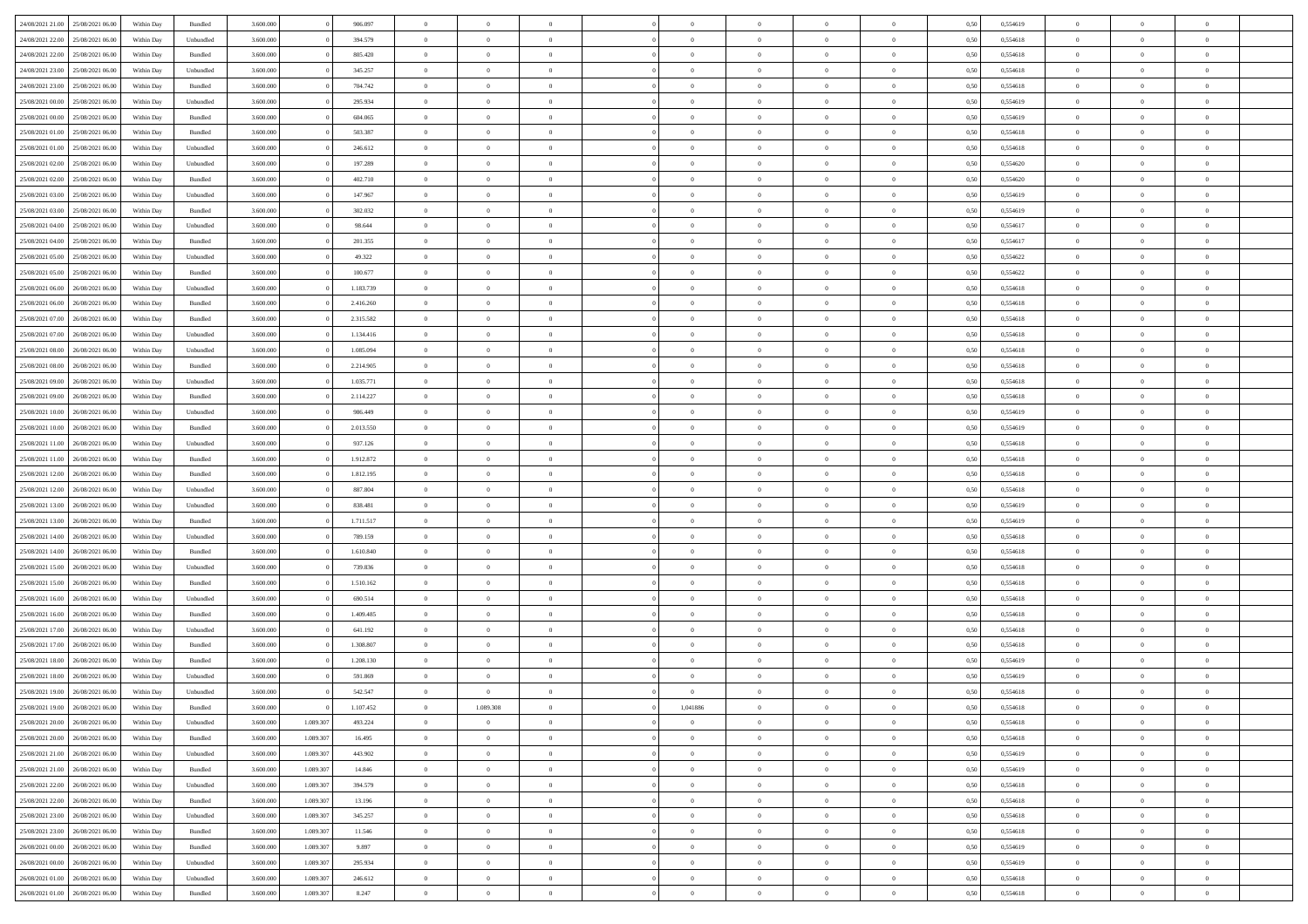| 26/08/2021 02:00                  | 26/08/2021 06:00 | Within Day | Unbundled                   | 3.600.000 | 1.089.307 | 197.289   | $\overline{0}$ | $\theta$       |                | $\overline{0}$ | $\bf{0}$       | $\overline{0}$ | $\theta$       | 0,50 | 0,554620 | $\theta$       | $\theta$       | $\overline{0}$ |  |
|-----------------------------------|------------------|------------|-----------------------------|-----------|-----------|-----------|----------------|----------------|----------------|----------------|----------------|----------------|----------------|------|----------|----------------|----------------|----------------|--|
| 26/08/2021 02:00                  | 26/08/2021 06.00 | Within Day | Bundled                     | 3.600.000 | 1.089.307 | 6.598     | $\overline{0}$ | $\overline{0}$ | $\overline{0}$ | $\overline{0}$ | $\bf{0}$       | $\bf{0}$       | $\bf{0}$       | 0,50 | 0,554620 | $\,$ 0 $\,$    | $\overline{0}$ | $\overline{0}$ |  |
|                                   |                  |            |                             |           |           |           |                |                |                |                |                |                |                |      |          |                |                |                |  |
| 26/08/2021 03:00                  | 26/08/2021 06:00 | Within Day | Unbundled                   | 3.600,000 | 1.089.307 | 147.967   | $\overline{0}$ | $\overline{0}$ | $\overline{0}$ | $\overline{0}$ | $\bf{0}$       | $\overline{0}$ | $\mathbf{0}$   | 0.50 | 0.554619 | $\overline{0}$ | $\overline{0}$ | $\overline{0}$ |  |
| 26/08/2021 03:00                  | 26/08/2021 06:00 | Within Day | Bundled                     | 3.600.000 | 1.089.307 | 4.948     | $\overline{0}$ | $\overline{0}$ | $\overline{0}$ | $\overline{0}$ | $\,0\,$        | $\overline{0}$ | $\overline{0}$ | 0,50 | 0,554619 | $\,$ 0 $\,$    | $\overline{0}$ | $\overline{0}$ |  |
| 26/08/2021 04:00                  | 26/08/2021 06.00 | Within Day | Unbundled                   | 3.600.000 | 1.089.307 | 98.644    | $\overline{0}$ | $\overline{0}$ | $\overline{0}$ | $\overline{0}$ | $\,$ 0         | $\overline{0}$ | $\bf{0}$       | 0,50 | 0,554617 | $\,$ 0 $\,$    | $\overline{0}$ | $\overline{0}$ |  |
| 26/08/2021 04:00                  | 26/08/2021 06:00 | Within Day | Bundled                     | 3.600,000 | 1.089.307 | 3.299     | $\overline{0}$ | $\overline{0}$ | $\overline{0}$ | $\overline{0}$ | $\bf{0}$       | $\overline{0}$ | $\bf{0}$       | 0.50 | 0.554617 | $\,0\,$        | $\overline{0}$ | $\overline{0}$ |  |
| 26/08/2021 05:00                  | 26/08/2021 06:00 | Within Day | Unbundled                   | 3.600.000 | 1.089.307 | 49.322    | $\overline{0}$ | $\overline{0}$ | $\overline{0}$ | $\overline{0}$ | $\bf{0}$       | $\overline{0}$ | $\overline{0}$ | 0,50 | 0,554622 | $\,$ 0 $\,$    | $\theta$       | $\overline{0}$ |  |
| 26/08/2021 05:00                  | 26/08/2021 06.00 | Within Day | Bundled                     | 3.600.000 | 1.089.307 | 1.649     | $\overline{0}$ | $\overline{0}$ | $\overline{0}$ | $\overline{0}$ | $\,$ 0         | $\bf{0}$       | $\bf{0}$       | 0,50 | 0,554622 | $\,$ 0 $\,$    | $\overline{0}$ | $\overline{0}$ |  |
| 26/08/2021 06:00                  | 27/08/2021 06:00 | Within Day | Bundled                     | 3.600,000 |           | 2.416.260 | $\overline{0}$ | $\overline{0}$ | $\overline{0}$ | $\overline{0}$ | $\bf{0}$       | $\overline{0}$ | $\bf{0}$       | 0.50 | 0.554618 | $\bf{0}$       | $\overline{0}$ | $\bf{0}$       |  |
| 26/08/2021 06:00                  | 27/08/2021 06:00 | Within Day | Unbundled                   | 3.600.000 |           | 1.183.739 | $\overline{0}$ | $\overline{0}$ | $\overline{0}$ | $\overline{0}$ | $\bf{0}$       | $\overline{0}$ | $\bf{0}$       | 0,50 | 0,554618 | $\,$ 0 $\,$    | $\overline{0}$ | $\overline{0}$ |  |
| 26/08/2021 07:00                  | 27/08/2021 06.00 | Within Day | Unbundled                   | 3.600.000 |           | 1.134.416 | $\overline{0}$ | $\overline{0}$ | $\overline{0}$ | $\overline{0}$ | $\,$ 0         | $\bf{0}$       | $\bf{0}$       | 0,50 | 0,554618 | $\,$ 0 $\,$    | $\overline{0}$ | $\overline{0}$ |  |
| 26/08/2021 07:00                  | 27/08/2021 06:00 | Within Day | Bundled                     | 3.600,000 |           | 2.315.582 | $\overline{0}$ | $\overline{0}$ | $\overline{0}$ | $\overline{0}$ | $\bf{0}$       | $\overline{0}$ | $\mathbf{0}$   | 0.50 | 0.554618 | $\overline{0}$ | $\,$ 0 $\,$    | $\bf{0}$       |  |
|                                   |                  |            |                             |           |           |           |                | $\overline{0}$ |                |                |                |                |                |      |          |                |                |                |  |
| 26/08/2021 08:00                  | 27/08/2021 06:00 | Within Day | Unbundled                   | 3.600.000 |           | 1.085.094 | $\overline{0}$ |                | $\overline{0}$ | $\overline{0}$ | $\bf{0}$       | $\overline{0}$ | $\overline{0}$ | 0,50 | 0,554618 | $\,$ 0 $\,$    | $\overline{0}$ | $\overline{0}$ |  |
| 26/08/2021 08:00                  | 27/08/2021 06.00 | Within Day | Bundled                     | 3.600.000 |           | 2.214.905 | $\overline{0}$ | $\theta$       | $\overline{0}$ | $\overline{0}$ | $\,$ 0         | $\overline{0}$ | $\bf{0}$       | 0,50 | 0,554618 | $\,$ 0 $\,$    | $\overline{0}$ | $\overline{0}$ |  |
| 26/08/2021 09:00                  | 27/08/2021 06:00 | Within Day | Unbundled                   | 3.600,000 |           | 1.035.771 | $\overline{0}$ | $\overline{0}$ | $\overline{0}$ | $\overline{0}$ | $\bf{0}$       | $\overline{0}$ | $\bf{0}$       | 0.50 | 0.554618 | $\theta$       | $\overline{0}$ | $\overline{0}$ |  |
| 26/08/2021 09:00                  | 27/08/2021 06:00 | Within Day | Bundled                     | 3.600.000 |           | 2.114.227 | $\overline{0}$ | $\overline{0}$ | $\overline{0}$ | $\overline{0}$ | $\bf{0}$       | $\overline{0}$ | $\overline{0}$ | 0,50 | 0,554618 | $\,$ 0 $\,$    | $\theta$       | $\overline{0}$ |  |
| 26/08/2021 10:00                  | 27/08/2021 06.00 | Within Day | Unbundled                   | 3.600.000 |           | 986.449   | $\overline{0}$ | $\overline{0}$ | $\overline{0}$ | $\overline{0}$ | $\,$ 0         | $\overline{0}$ | $\bf{0}$       | 0,50 | 0,554619 | $\,$ 0 $\,$    | $\overline{0}$ | $\overline{0}$ |  |
| 26/08/2021 10:00                  | 27/08/2021 06:00 | Within Day | Bundled                     | 3.600,000 |           | 2.013.550 | $\overline{0}$ | $\overline{0}$ | $\overline{0}$ | $\overline{0}$ | $\bf{0}$       | $\overline{0}$ | $\mathbf{0}$   | 0.50 | 0.554619 | $\bf{0}$       | $\overline{0}$ | $\bf{0}$       |  |
| 26/08/2021 11:00                  | 27/08/2021 06:00 | Within Day | Bundled                     | 3.600.000 |           | 1.912.872 | $\overline{0}$ | $\overline{0}$ | $\overline{0}$ | $\overline{0}$ | $\bf{0}$       | $\overline{0}$ | $\bf{0}$       | 0,50 | 0,554618 | $\,$ 0 $\,$    | $\overline{0}$ | $\overline{0}$ |  |
| 26/08/2021 11:00                  | 27/08/2021 06.00 | Within Day | Unbundled                   | 3.600.000 |           | 937.126   | $\bf{0}$       | $\overline{0}$ | $\overline{0}$ | $\overline{0}$ | $\bf{0}$       | $\overline{0}$ | $\bf{0}$       | 0,50 | 0,554618 | $\,$ 0 $\,$    | $\overline{0}$ | $\overline{0}$ |  |
| 26/08/2021 12:00                  | 27/08/2021 06:00 | Within Day | Unbundled                   | 3.600,000 |           | 887.804   | $\overline{0}$ | $\overline{0}$ | $\overline{0}$ | $\overline{0}$ | $\bf{0}$       | $\overline{0}$ | $\mathbf{0}$   | 0.50 | 0.554618 | $\overline{0}$ | $\,$ 0 $\,$    | $\overline{0}$ |  |
| 26/08/2021 12:00                  | 27/08/2021 06:00 | Within Day | Bundled                     | 3.600.000 |           | 1.812.195 | $\overline{0}$ | $\overline{0}$ | $\overline{0}$ | $\overline{0}$ | $\bf{0}$       | $\overline{0}$ | $\overline{0}$ | 0,50 | 0,554618 | $\,$ 0 $\,$    | $\overline{0}$ | $\overline{0}$ |  |
| 26/08/2021 13:00                  | 27/08/2021 06.00 | Within Day | Unbundled                   | 3.600.000 |           | 838.481   | $\overline{0}$ | $\overline{0}$ | $\overline{0}$ | $\overline{0}$ | $\,$ 0         | $\overline{0}$ | $\bf{0}$       | 0,50 | 0,554619 | $\,$ 0 $\,$    | $\overline{0}$ | $\overline{0}$ |  |
|                                   |                  |            |                             |           |           |           |                |                |                |                |                |                |                |      |          |                |                |                |  |
| 26/08/2021 13:00                  | 27/08/2021 06:00 | Within Day | Bundled                     | 3.600,000 |           | 1.711.517 | $\overline{0}$ | $\overline{0}$ | $\overline{0}$ | $\overline{0}$ | $\bf{0}$       | $\overline{0}$ | $\bf{0}$       | 0.50 | 0.554619 | $\,0\,$        | $\overline{0}$ | $\overline{0}$ |  |
| 26/08/2021 14:00                  | 27/08/2021 06:00 | Within Day | Unbundled                   | 3.600.000 |           | 789.159   | $\overline{0}$ | $\overline{0}$ | $\overline{0}$ | $\overline{0}$ | $\bf{0}$       | $\overline{0}$ | $\overline{0}$ | 0,50 | 0,554618 | $\,$ 0 $\,$    | $\theta$       | $\overline{0}$ |  |
| 26/08/2021 14:00                  | 27/08/2021 06.00 | Within Day | Bundled                     | 3.600.000 |           | 1.610.840 | $\overline{0}$ | $\overline{0}$ | $\overline{0}$ | $\overline{0}$ | $\,$ 0         | $\overline{0}$ | $\bf{0}$       | 0,50 | 0,554618 | $\,$ 0 $\,$    | $\overline{0}$ | $\overline{0}$ |  |
| 26/08/2021 15:00                  | 27/08/2021 06:00 | Within Day | Unbundled                   | 3.600,000 |           | 739.836   | $\overline{0}$ | $\overline{0}$ | $\overline{0}$ | $\overline{0}$ | $\bf{0}$       | $\overline{0}$ | $\bf{0}$       | 0.50 | 0.554618 | $\bf{0}$       | $\overline{0}$ | $\bf{0}$       |  |
| 26/08/2021 15:00                  | 27/08/2021 06:00 | Within Day | Bundled                     | 3.600.000 |           | 1.510.162 | $\overline{0}$ | $\overline{0}$ | $\overline{0}$ | $\overline{0}$ | $\bf{0}$       | $\overline{0}$ | $\bf{0}$       | 0,50 | 0,554618 | $\,$ 0 $\,$    | $\overline{0}$ | $\overline{0}$ |  |
| 26/08/2021 16:00                  | 27/08/2021 06.00 | Within Day | Unbundled                   | 3.600.000 |           | 690.514   | $\bf{0}$       | $\overline{0}$ | $\overline{0}$ | $\overline{0}$ | $\bf{0}$       | $\overline{0}$ | $\bf{0}$       | 0,50 | 0,554618 | $\,$ 0 $\,$    | $\overline{0}$ | $\overline{0}$ |  |
| 26/08/2021 16:00                  | 27/08/2021 06:00 | Within Day | Bundled                     | 3.600,000 |           | 1.409.485 | $\overline{0}$ | $\overline{0}$ | $\overline{0}$ | $\overline{0}$ | $\bf{0}$       | $\overline{0}$ | $\mathbf{0}$   | 0.50 | 0.554618 | $\overline{0}$ | $\,$ 0 $\,$    | $\bf{0}$       |  |
| 26/08/2021 17:00                  | 27/08/2021 06:00 | Within Dav | Bundled                     | 3.600.000 |           | 1.308.807 | $\overline{0}$ | $\overline{0}$ | $\overline{0}$ | $\overline{0}$ | $\overline{0}$ | $\overline{0}$ | $\overline{0}$ | 0.50 | 0,554618 | $\theta$       | $\overline{0}$ | $\overline{0}$ |  |
| 26/08/2021 17:00                  | 27/08/2021 06.00 | Within Day | Unbundled                   | 3.600.000 |           | 641.192   | $\overline{0}$ | $\overline{0}$ | $\overline{0}$ | $\overline{0}$ | $\,$ 0         | $\overline{0}$ | $\bf{0}$       | 0,50 | 0,554618 | $\,$ 0 $\,$    | $\overline{0}$ | $\overline{0}$ |  |
| 26/08/2021 18:00                  | 27/08/2021 06:00 | Within Day | Unbundled                   | 3.600,000 |           | 591.869   | $\overline{0}$ | $\overline{0}$ | $\overline{0}$ | $\overline{0}$ | $\bf{0}$       | $\overline{0}$ | $\bf{0}$       | 0.50 | 0.554619 | $\,0\,$        | $\overline{0}$ | $\overline{0}$ |  |
| 26/08/2021 18:00                  | 27/08/2021 06:00 | Within Dav | Bundled                     | 3.600.000 |           | 1.208.130 | $\overline{0}$ | $\overline{0}$ | $\Omega$       | $\overline{0}$ | $\mathbf{0}$   | $\overline{0}$ | $\overline{0}$ | 0,50 | 0,554619 | $\theta$       | $\overline{0}$ | $\overline{0}$ |  |
| 26/08/2021 19:00                  | 27/08/2021 06.00 | Within Day | Unbundled                   | 3.600.000 |           | 542.547   | $\bf{0}$       | $\overline{0}$ | $\overline{0}$ | $\overline{0}$ | $\,$ 0         | $\overline{0}$ | $\bf{0}$       | 0,50 | 0,554618 | $\,$ 0 $\,$    | $\overline{0}$ | $\overline{0}$ |  |
|                                   |                  |            |                             |           |           |           |                |                |                |                |                |                |                |      |          |                |                |                |  |
| 26/08/2021 19:00                  | 27/08/2021 06:00 | Within Day | Bundled                     | 3.600,000 |           | 1.107.452 | $\overline{0}$ | $\overline{0}$ | $\overline{0}$ | $\overline{0}$ | $\bf{0}$       | $\overline{0}$ | $\mathbf{0}$   | 0.50 | 0.554618 | $\bf{0}$       | $\overline{0}$ | $\bf{0}$       |  |
| 26/08/2021 20:00                  | 27/08/2021 06:00 | Within Dav | Unbundled                   | 3.600.000 |           | 493.224   | $\overline{0}$ | $\overline{0}$ | $\overline{0}$ | $\overline{0}$ | $\overline{0}$ | $\overline{0}$ | $\overline{0}$ | 0.50 | 0,554618 | $\theta$       | $\overline{0}$ | $\overline{0}$ |  |
| 26/08/2021 20:00                  | 27/08/2021 06.00 | Within Day | Bundled                     | 3.600.000 |           | 1.006.775 | $\overline{0}$ | $\overline{0}$ | $\overline{0}$ | $\bf{0}$       | $\bf{0}$       | $\bf{0}$       | $\bf{0}$       | 0,50 | 0,554618 | $\,$ 0 $\,$    | $\overline{0}$ | $\overline{0}$ |  |
| 26/08/2021 21:00                  | 27/08/2021 06:00 | Within Day | Unbundled                   | 3.600,000 |           | 443.902   | $\overline{0}$ | $\overline{0}$ | $\overline{0}$ | $\overline{0}$ | $\bf{0}$       | $\overline{0}$ | $\mathbf{0}$   | 0.50 | 0.554619 | $\overline{0}$ | $\,$ 0 $\,$    | $\overline{0}$ |  |
| 26/08/2021 21:00                  | 27/08/2021 06:00 | Within Dav | Bundled                     | 3.600.000 |           | 906.097   | $\overline{0}$ | $\overline{0}$ | $\Omega$       | $\overline{0}$ | $\mathbf{0}$   | $\overline{0}$ | $\overline{0}$ | 0,50 | 0,554619 | $\theta$       | $\overline{0}$ | $\overline{0}$ |  |
| 26/08/2021 22:00                  | 27/08/2021 06.00 | Within Day | Unbundled                   | 3.600.000 |           | 394.579   | $\overline{0}$ | $\overline{0}$ | $\overline{0}$ | $\overline{0}$ | $\bf{0}$       | $\overline{0}$ | $\bf{0}$       | 0,50 | 0,554618 | $\,$ 0 $\,$    | $\overline{0}$ | $\overline{0}$ |  |
| 26/08/2021 22:00                  | 27/08/2021 06:00 | Within Day | Bundled                     | 3.600,000 |           | 805.420   | $\overline{0}$ | $\overline{0}$ | $\overline{0}$ | $\overline{0}$ | $\overline{0}$ | $\Omega$       | $\overline{0}$ | 0.50 | 0.554618 | $\,0\,$        | $\theta$       | $\overline{0}$ |  |
| 26/08/2021 23:00                  | 27/08/2021 06:00 | Within Dav | Bundled                     | 3.600.000 |           | 704.742   | $\overline{0}$ | $\theta$       | $\Omega$       | $\Omega$       | $\bf{0}$       | $\overline{0}$ | $\overline{0}$ | 0.50 | 0,554618 | $\theta$       | $\overline{0}$ | $\overline{0}$ |  |
| 26/08/2021 23:00                  | 27/08/2021 06:00 | Within Day | Unbundled                   | 3.600.000 |           | 345.257   | $\overline{0}$ | $\overline{0}$ | $\overline{0}$ | $\bf{0}$       | $\,$ 0         | $\bf{0}$       | $\bf{0}$       | 0,50 | 0,554618 | $\,$ 0 $\,$    | $\overline{0}$ | $\overline{0}$ |  |
| 27/08/2021 00:00                  | 27/08/2021 06:00 | Within Day | $\ensuremath{\mathsf{Unb}}$ | 3.600.000 |           | 295.934   | $\bf{0}$       | $\theta$       |                | $^{\circ}$     | $\Omega$       |                |                | 0,50 | 0,554619 | $\bf{0}$       | $\theta$       |                |  |
| 27/08/2021 00:00 27/08/2021 06:00 |                  | Within Day | Bundled                     | 3.600.000 |           | 604.065   | $\overline{0}$ | $\overline{0}$ | $\overline{0}$ | $\overline{0}$ | $\overline{0}$ | $\overline{0}$ | $\mathbf{0}$   | 0,50 | 0,554619 | $\theta$       | $\overline{0}$ | $\overline{0}$ |  |
| 27/08/2021 01:00                  | 27/08/2021 06:00 | Within Day | Unbundled                   | 3.600.000 |           | 246.612   | $\overline{0}$ | $\overline{0}$ | $\overline{0}$ | $\bf{0}$       | $\overline{0}$ | $\overline{0}$ | $\bf{0}$       | 0,50 | 0,554618 | $\overline{0}$ | $\overline{0}$ | $\bf{0}$       |  |
|                                   | 27/08/2021 06:00 |            |                             | 3.600.000 |           | 503.387   | $\overline{0}$ |                |                |                |                |                |                | 0.50 | 0.554618 | $\overline{0}$ |                |                |  |
| 27/08/2021 01:00                  |                  | Within Day | Bundled                     |           |           |           |                | $\overline{0}$ | $\overline{0}$ | $\overline{0}$ | $\overline{0}$ | $\overline{0}$ | $\mathbf{0}$   |      |          |                | $\bf{0}$       | $\bf{0}$       |  |
| 27/08/2021 02:00                  | 27/08/2021 06:00 | Within Day | Unbundled                   | 3.600.000 |           | 197.289   | $\overline{0}$ | $\overline{0}$ | $\overline{0}$ | $\overline{0}$ | $\overline{0}$ | $\overline{0}$ | $\mathbf{0}$   | 0,50 | 0,554620 | $\overline{0}$ | $\theta$       | $\overline{0}$ |  |
| 27/08/2021 02:00                  | 27/08/2021 06:00 | Within Day | Bundled                     | 3.600.000 |           | 402.710   | $\overline{0}$ | $\overline{0}$ | $\overline{0}$ | $\overline{0}$ | $\bf{0}$       | $\bf{0}$       | $\bf{0}$       | 0,50 | 0,554620 | $\,$ 0 $\,$    | $\overline{0}$ | $\overline{0}$ |  |
| 27/08/2021 03:00                  | 27/08/2021 06:00 | Within Day | Unbundled                   | 3.600.000 |           | 147.967   | $\overline{0}$ | $\overline{0}$ | $\overline{0}$ | $\overline{0}$ | $\bf{0}$       | $\overline{0}$ | $\mathbf{0}$   | 0.50 | 0.554619 | $\,$ 0 $\,$    | $\overline{0}$ | $\overline{0}$ |  |
| 27/08/2021 03:00                  | 27/08/2021 06:00 | Within Day | Bundled                     | 3.600.000 |           | 302.032   | $\overline{0}$ | $\overline{0}$ | $\overline{0}$ | $\overline{0}$ | $\overline{0}$ | $\overline{0}$ | $\overline{0}$ | 0,50 | 0,554619 | $\overline{0}$ | $\theta$       | $\overline{0}$ |  |
| 27/08/2021 04:00                  | 27/08/2021 06:00 | Within Day | Unbundled                   | 3.600.000 |           | 98.644    | $\overline{0}$ | $\overline{0}$ | $\overline{0}$ | $\overline{0}$ | $\overline{0}$ | $\overline{0}$ | $\bf{0}$       | 0,50 | 0,554617 | $\,$ 0 $\,$    | $\overline{0}$ | $\overline{0}$ |  |
| 27/08/2021 04:00                  | 27/08/2021 06:00 | Within Day | Bundled                     | 3.600.000 |           | 201.355   | $\overline{0}$ | $\overline{0}$ | $\overline{0}$ | $\overline{0}$ | $\bf{0}$       | $\overline{0}$ | $\mathbf{0}$   | 0.50 | 0.554617 | $\mathbf{0}$   | $\bf{0}$       | $\bf{0}$       |  |
| 27/08/2021 05:00                  | 27/08/2021 06:00 | Within Day | Bundled                     | 3.600.000 |           | 100.677   | $\overline{0}$ | $\overline{0}$ | $\overline{0}$ | $\overline{0}$ | $\overline{0}$ | $\overline{0}$ | $\overline{0}$ | 0,50 | 0,554622 | $\overline{0}$ | $\overline{0}$ | $\overline{0}$ |  |
| 27/08/2021 05:00                  | 27/08/2021 06:00 | Within Day | Unbundled                   | 3.600.000 |           | 49.322    | $\overline{0}$ | $\bf{0}$       | $\overline{0}$ | $\bf{0}$       | $\bf{0}$       | $\overline{0}$ | $\bf{0}$       | 0,50 | 0,554622 | $\bf{0}$       | $\overline{0}$ | $\bf{0}$       |  |
| 27/08/2021 06:00 28/08/2021 06:00 |                  | Within Day | Unbundled                   | 3.600.000 |           | 1.183.739 | $\,$ 0 $\,$    | $\overline{0}$ | $\overline{0}$ | $\overline{0}$ | $\,$ 0 $\,$    | $\,$ 0 $\,$    | $\,$ 0 $\,$    | 0,50 | 0,554618 | $\overline{0}$ | $\,$ 0 $\,$    | $\,$ 0 $\,$    |  |
|                                   |                  |            |                             |           |           |           |                |                |                |                |                |                |                |      |          |                |                |                |  |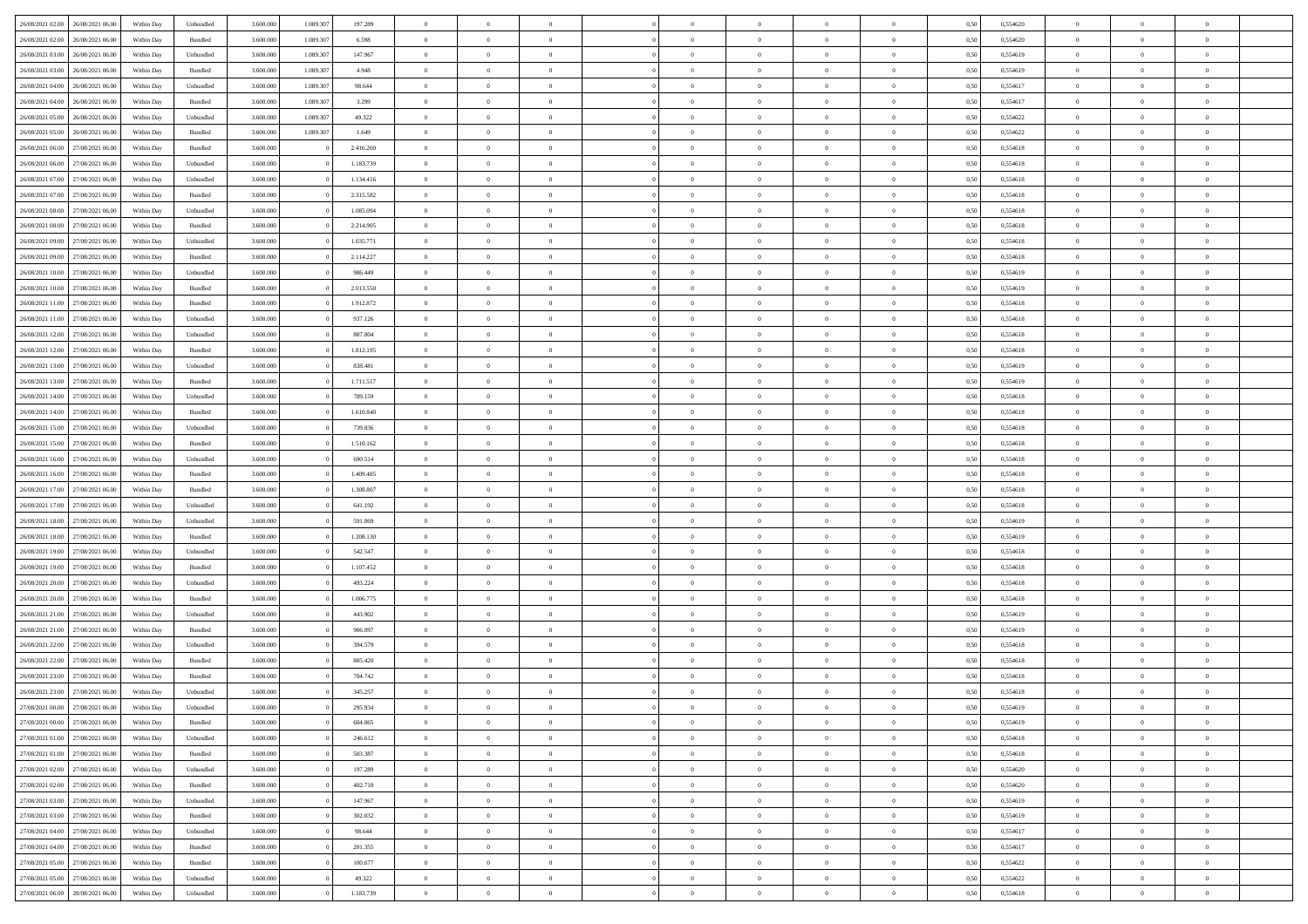| 27/08/2021 06:00 28/08/2021 06:00    | Within Day | Bundled   | 3.600.000 | 2.416.260 | $\overline{0}$ | $\overline{0}$ | $\Omega$       | $\Omega$       | $\theta$       | $\Omega$       | $\overline{0}$ | 0,50 | 0,554618 | $\theta$       | $\theta$       | $\theta$       |  |
|--------------------------------------|------------|-----------|-----------|-----------|----------------|----------------|----------------|----------------|----------------|----------------|----------------|------|----------|----------------|----------------|----------------|--|
| 27/08/2021 07:00<br>28/08/2021 06:00 | Within Day | Unbundled | 3.600.000 | 1.134.416 | $\overline{0}$ | $\overline{0}$ | $\overline{0}$ | $\overline{0}$ | $\theta$       | $\overline{0}$ | $\bf{0}$       | 0,50 | 0,554618 | $\theta$       | $\theta$       | $\overline{0}$ |  |
| 27/08/2021 07:00<br>28/08/2021 06:00 | Within Day | Bundled   | 3.600.000 | 2.315.582 | $\overline{0}$ | $\bf{0}$       | $\overline{0}$ | $\overline{0}$ | $\overline{0}$ | $\overline{0}$ | $\bf{0}$       | 0,50 | 0,554618 | $\bf{0}$       | $\overline{0}$ | $\overline{0}$ |  |
| 27/08/2021 08:00<br>28/08/2021 06:00 | Within Day | Unbundled | 3.600.000 | 1.085.094 | $\overline{0}$ | $\overline{0}$ | $\overline{0}$ | $\overline{0}$ | $\theta$       | $\overline{0}$ | $\overline{0}$ | 0.50 | 0.554618 | $\theta$       | $\theta$       | $\overline{0}$ |  |
| 27/08/2021 08:00<br>28/08/2021 06:00 | Within Day | Bundled   | 3.600.000 | 2.214.905 | $\overline{0}$ | $\overline{0}$ | $\overline{0}$ | $\overline{0}$ | $\theta$       | $\overline{0}$ | $\bf{0}$       | 0,50 | 0,554618 | $\theta$       | $\theta$       | $\overline{0}$ |  |
|                                      |            |           |           |           |                |                |                |                |                |                |                |      |          |                |                |                |  |
| 27/08/2021 09:00<br>28/08/2021 06:00 | Within Day | Unbundled | 3.600.000 | 1.035.771 | $\overline{0}$ | $\bf{0}$       | $\overline{0}$ | $\overline{0}$ | $\overline{0}$ | $\overline{0}$ | $\bf{0}$       | 0,50 | 0,554618 | $\bf{0}$       | $\overline{0}$ | $\bf{0}$       |  |
| 27/08/2021 09:00<br>28/08/2021 06:00 | Within Day | Bundled   | 3.600.000 | 2.114.227 | $\overline{0}$ | $\overline{0}$ | $\overline{0}$ | $\overline{0}$ | $\overline{0}$ | $\overline{0}$ | $\overline{0}$ | 0.5( | 0.554618 | $\theta$       | $\theta$       | $\overline{0}$ |  |
| 27/08/2021 10:00<br>28/08/2021 06:00 | Within Day | Bundled   | 3.600.000 | 2.013.550 | $\overline{0}$ | $\theta$       | $\overline{0}$ | $\overline{0}$ | $\theta$       | $\overline{0}$ | $\bf{0}$       | 0,50 | 0,554619 | $\theta$       | $\theta$       | $\overline{0}$ |  |
| 27/08/2021 10:00<br>28/08/2021 06:00 | Within Day | Unbundled | 3.600.000 | 986.449   | $\overline{0}$ | $\bf{0}$       | $\overline{0}$ | $\overline{0}$ | $\overline{0}$ | $\bf{0}$       | $\bf{0}$       | 0,50 | 0,554619 | $\bf{0}$       | $\bf{0}$       | $\overline{0}$ |  |
| 27/08/2021 11:00<br>28/08/2021 06:00 | Within Day | Unbundled | 3.600.000 | 937.126   | $\overline{0}$ | $\overline{0}$ | $\overline{0}$ | $\overline{0}$ | $\overline{0}$ | $\overline{0}$ | $\overline{0}$ | 0.50 | 0.554618 | $\theta$       | $\theta$       | $\overline{0}$ |  |
| 27/08/2021 11:00<br>28/08/2021 06:00 | Within Day | Bundled   | 3.600.000 | 1.912.872 | $\bf{0}$       | $\overline{0}$ | $\overline{0}$ | $\overline{0}$ | $\theta$       | $\overline{0}$ | $\bf{0}$       | 0,50 | 0,554618 | $\theta$       | $\theta$       | $\overline{0}$ |  |
| 27/08/2021 12:00<br>28/08/2021 06:00 | Within Day | Unbundled | 3.600.000 | 887.804   | $\overline{0}$ | $\bf{0}$       | $\overline{0}$ | $\overline{0}$ | $\bf{0}$       | $\overline{0}$ | $\bf{0}$       | 0,50 | 0,554618 | $\bf{0}$       | $\overline{0}$ | $\overline{0}$ |  |
| 27/08/2021 12:00<br>28/08/2021 06:00 | Within Day | Bundled   | 3.600.000 | 1.812.195 | $\overline{0}$ | $\overline{0}$ | $\overline{0}$ | $\overline{0}$ | $\overline{0}$ | $\overline{0}$ | $\overline{0}$ | 0.5( | 0.554618 | $\theta$       | $\theta$       | $\overline{0}$ |  |
| 27/08/2021 13:00<br>28/08/2021 06:00 | Within Day | Unbundled | 3.600.000 | 838.481   | $\overline{0}$ | $\theta$       | $\overline{0}$ | $\overline{0}$ | $\theta$       | $\overline{0}$ | $\,$ 0 $\,$    | 0,50 | 0,554619 | $\theta$       | $\theta$       | $\overline{0}$ |  |
| 27/08/2021 13:00<br>28/08/2021 06:00 | Within Day | Bundled   | 3.600.000 | 1.711.517 | $\overline{0}$ | $\bf{0}$       | $\overline{0}$ | $\overline{0}$ | $\overline{0}$ | $\overline{0}$ | $\bf{0}$       | 0,50 | 0,554619 | $\bf{0}$       | $\overline{0}$ | $\bf{0}$       |  |
| 27/08/2021 14:00<br>28/08/2021 06:00 | Within Day | Unbundled | 3.600.000 | 789.159   | $\overline{0}$ | $\overline{0}$ | $\overline{0}$ | $\overline{0}$ | $\overline{0}$ | $\overline{0}$ | $\overline{0}$ | 0.50 | 0.554618 | $\theta$       | $\theta$       | $\overline{0}$ |  |
| 27/08/2021 14:00<br>28/08/2021 06:00 | Within Day | Bundled   | 3.600.000 | 1.610.840 | $\overline{0}$ | $\theta$       | $\overline{0}$ | $\overline{0}$ | $\theta$       | $\overline{0}$ | $\bf{0}$       | 0,50 | 0,554618 | $\theta$       | $\theta$       | $\overline{0}$ |  |
|                                      |            |           |           |           |                |                |                |                |                |                |                |      |          |                |                |                |  |
| 27/08/2021 15:00<br>28/08/2021 06:00 | Within Day | Unbundled | 3.600.000 | 739.836   | $\overline{0}$ | $\bf{0}$       | $\overline{0}$ | $\overline{0}$ | $\overline{0}$ | $\overline{0}$ | $\bf{0}$       | 0,50 | 0,554618 | $\bf{0}$       | $\overline{0}$ | $\overline{0}$ |  |
| 27/08/2021 15:00<br>28/08/2021 06:00 | Within Day | Bundled   | 3.600.000 | 1.510.162 | $\overline{0}$ | $\overline{0}$ | $\overline{0}$ | $\overline{0}$ | $\overline{0}$ | $\overline{0}$ | $\overline{0}$ | 0.50 | 0.554618 | $\theta$       | $\theta$       | $\overline{0}$ |  |
| 27/08/2021 16:00<br>28/08/2021 06:00 | Within Day | Bundled   | 3.600.000 | 1.409.485 | $\bf{0}$       | $\overline{0}$ | $\overline{0}$ | $\overline{0}$ | $\theta$       | $\overline{0}$ | $\bf{0}$       | 0,50 | 0,554618 | $\theta$       | $\theta$       | $\overline{0}$ |  |
| 27/08/2021 16:00<br>28/08/2021 06:00 | Within Day | Unbundled | 3.600.000 | 690.514   | $\overline{0}$ | $\bf{0}$       | $\overline{0}$ | $\overline{0}$ | $\overline{0}$ | $\overline{0}$ | $\bf{0}$       | 0,50 | 0,554618 | $\bf{0}$       | $\bf{0}$       | $\overline{0}$ |  |
| 27/08/2021 17:00<br>28/08/2021 06:00 | Within Day | Unbundled | 3.600.000 | 641.192   | $\overline{0}$ | $\overline{0}$ | $\overline{0}$ | $\overline{0}$ | $\overline{0}$ | $\overline{0}$ | $\overline{0}$ | 0.50 | 0.554618 | $\theta$       | $\theta$       | $\overline{0}$ |  |
| 27/08/2021 17:00<br>28/08/2021 06:00 | Within Day | Bundled   | 3.600.000 | 1.308.807 | $\overline{0}$ | $\overline{0}$ | $\overline{0}$ | $\overline{0}$ | $\theta$       | $\overline{0}$ | $\bf{0}$       | 0,50 | 0,554618 | $\theta$       | $\theta$       | $\overline{0}$ |  |
| 27/08/2021 18:00<br>28/08/2021 06:00 | Within Day | Unbundled | 3.600.000 | 591.869   | $\overline{0}$ | $\bf{0}$       | $\overline{0}$ | $\overline{0}$ | $\overline{0}$ | $\overline{0}$ | $\bf{0}$       | 0,50 | 0,554619 | $\overline{0}$ | $\overline{0}$ | $\bf{0}$       |  |
| 27/08/2021 18:00<br>28/08/2021 06:00 | Within Day | Bundled   | 3.600.000 | 1.208.130 | $\overline{0}$ | $\overline{0}$ | $\overline{0}$ | $\overline{0}$ | $\overline{0}$ | $\overline{0}$ | $\overline{0}$ | 0.5( | 0.554619 | $\overline{0}$ | $\theta$       | $\overline{0}$ |  |
| 27/08/2021 19:00<br>28/08/2021 06:00 | Within Day | Unbundled | 3.600.000 | 542.547   | $\bf{0}$       | $\overline{0}$ | $\overline{0}$ | $\overline{0}$ | $\theta$       | $\overline{0}$ | $\bf{0}$       | 0,50 | 0,554618 | $\theta$       | $\theta$       | $\overline{0}$ |  |
| 27/08/2021 19:00<br>28/08/2021 06:00 | Within Day | Bundled   | 3.600.000 | 1.107.452 | $\overline{0}$ | $\bf{0}$       | $\overline{0}$ | $\overline{0}$ | $\overline{0}$ | $\bf{0}$       | $\bf{0}$       | 0,50 | 0,554618 | $\bf{0}$       | $\bf{0}$       | $\overline{0}$ |  |
| 27/08/2021 20:00<br>28/08/2021 06:00 | Within Day | Unbundled | 3.600.000 | 493.224   | $\overline{0}$ | $\overline{0}$ | $\overline{0}$ | $\overline{0}$ | $\overline{0}$ | $\overline{0}$ | $\overline{0}$ | 0.50 | 0.554618 | $\theta$       | $\theta$       | $\overline{0}$ |  |
| 27/08/2021 20:00<br>28/08/2021 06:00 | Within Day | Bundled   | 3.600.000 | 1.006.775 | $\bf{0}$       | $\overline{0}$ | $\overline{0}$ | $\overline{0}$ | $\theta$       | $\overline{0}$ | $\bf{0}$       | 0,50 | 0,554618 | $\theta$       | $\theta$       | $\overline{0}$ |  |
| 27/08/2021 21:00<br>28/08/2021 06:00 | Within Day | Unbundled | 3.600.000 | 443.902   | $\overline{0}$ | $\bf{0}$       | $\overline{0}$ | $\overline{0}$ | $\bf{0}$       | $\overline{0}$ | $\bf{0}$       | 0,50 | 0,554619 | $\bf{0}$       | $\overline{0}$ | $\overline{0}$ |  |
| 27/08/2021 21:00<br>28/08/2021 06:00 |            | Bundled   | 3.600.000 | 906.097   | $\overline{0}$ | $\overline{0}$ | $\Omega$       | $\Omega$       | $\Omega$       | $\theta$       | $\overline{0}$ | 0,50 | 0,554619 | $\,$ 0 $\,$    | $\Omega$       | $\theta$       |  |
| 27/08/2021 22:00<br>28/08/2021 06:00 | Within Day |           | 3.600.000 | 805.420   | $\overline{0}$ | $\overline{0}$ | $\overline{0}$ | $\overline{0}$ | $\theta$       | $\overline{0}$ | $\bf{0}$       |      | 0,554618 | $\theta$       | $\theta$       | $\overline{0}$ |  |
|                                      | Within Day | Bundled   |           |           |                |                |                |                |                |                |                | 0,50 |          |                |                |                |  |
| 27/08/2021 22:00<br>28/08/2021 06:00 | Within Day | Unbundled | 3.600.000 | 394.579   | $\overline{0}$ | $\bf{0}$       | $\overline{0}$ | $\overline{0}$ | $\bf{0}$       | $\overline{0}$ | $\bf{0}$       | 0,50 | 0,554618 | $\bf{0}$       | $\overline{0}$ | $\bf{0}$       |  |
| 27/08/2021 23:00<br>28/08/2021 06:00 | Within Day | Unbundled | 3,600,000 | 345.257   | $\overline{0}$ | $\overline{0}$ | $\Omega$       | $\Omega$       | $\overline{0}$ | $\Omega$       | $\overline{0}$ | 0.50 | 0.554618 | $\overline{0}$ | $\Omega$       | $\theta$       |  |
| 27/08/2021 23:00<br>28/08/2021 06:00 | Within Day | Bundled   | 3.600.000 | 704.742   | $\bf{0}$       | $\overline{0}$ | $\overline{0}$ | $\overline{0}$ | $\theta$       | $\overline{0}$ | $\bf{0}$       | 0,50 | 0,554618 | $\theta$       | $\theta$       | $\overline{0}$ |  |
| 28/08/2021 00:00<br>28/08/2021 06:00 | Within Day | Unbundled | 3.600.000 | 295.934   | $\overline{0}$ | $\bf{0}$       | $\overline{0}$ | $\overline{0}$ | $\overline{0}$ | $\bf{0}$       | $\bf{0}$       | 0,50 | 0,554619 | $\bf{0}$       | $\overline{0}$ | $\overline{0}$ |  |
| 28/08/2021 00:00<br>28/08/2021 06:00 | Within Day | Bundled   | 3,600,000 | 604.065   | $\overline{0}$ | $\theta$       | $\Omega$       | $\Omega$       | $\Omega$       | $\Omega$       | $\overline{0}$ | 0.50 | 0.554619 | $\theta$       | $\Omega$       | $\theta$       |  |
| 28/08/2021 01:00<br>28/08/2021 06:00 | Within Day | Unbundled | 3.600.000 | 246.612   | $\bf{0}$       | $\overline{0}$ | $\overline{0}$ | $\overline{0}$ | $\theta$       | $\overline{0}$ | $\bf{0}$       | 0,50 | 0,554618 | $\theta$       | $\theta$       | $\overline{0}$ |  |
| 28/08/2021 01:00<br>28/08/2021 06:00 | Within Day | Bundled   | 3.600.000 | 503.387   | $\overline{0}$ | $\bf{0}$       | $\overline{0}$ | $\overline{0}$ | $\overline{0}$ | $\overline{0}$ | $\bf{0}$       | 0,50 | 0,554618 | $\bf{0}$       | $\overline{0}$ | $\overline{0}$ |  |
| 28/08/2021 02:00<br>28/08/2021 06:00 | Within Day | Unbundled | 3.600.000 | 197.289   | $\overline{0}$ | $\overline{0}$ | $\Omega$       | $\Omega$       | $\theta$       | $\Omega$       | $\overline{0}$ | 0.50 | 0,554620 | $\,$ 0 $\,$    | $\overline{0}$ | $\theta$       |  |
| 28/08/2021 02:00<br>28/08/2021 06:00 | Within Day | Bundled   | 3.600.000 | 402.710   | $\bf{0}$       | $\overline{0}$ | $\overline{0}$ | $\overline{0}$ | $\theta$       | $\overline{0}$ | $\bf{0}$       | 0,50 | 0,554620 | $\theta$       | $\theta$       | $\overline{0}$ |  |
| 28/08/2021 03:00<br>28/08/2021 06:00 | Within Day | Unbundled | 3.600.000 | 147.967   | $\overline{0}$ | $\bf{0}$       | $\overline{0}$ | $\overline{0}$ | $\overline{0}$ | $\overline{0}$ | $\bf{0}$       | 0,50 | 0,554619 | $\overline{0}$ | $\overline{0}$ | $\bf{0}$       |  |
| 28/08/2021 03:00<br>28/08/2021 06:00 | Within Day | Bundled   | 3,600,000 | 302.032   | $\overline{0}$ | $\Omega$       | $\Omega$       | $\Omega$       | $\Omega$       | $\theta$       | $\overline{0}$ | 0.50 | 0.554619 | $\theta$       | $\Omega$       | $\theta$       |  |
| 28/08/2021 04:00<br>28/08/2021 06:00 | Within Day | Bundled   | 3.600.000 | 201.355   | $\bf{0}$       | $\bf{0}$       | $\overline{0}$ | $\overline{0}$ | $\bf{0}$       | $\bf{0}$       | $\bf{0}$       | 0,50 | 0,554617 | $\bf{0}$       | $\bf{0}$       | $\overline{0}$ |  |
| 28/08/2021 04:00 28/08/2021 06:00    | Within Day | Unbundled | 3.600.000 | 98.644    | $\bf{0}$       | $\bf{0}$       |                |                |                |                |                | 0,50 | 0,554617 | $\bf{0}$       | $\bf{0}$       |                |  |
| 28/08/2021 05:00 28/08/2021 06:00    | Within Day | Unbundled | 3.600.000 | 49.322    | $\Omega$       | $\overline{0}$ | $\Omega$       | $\theta$       | $\overline{0}$ | $\theta$       | $\overline{0}$ | 0.50 | 0.554622 | $\theta$       | $\theta$       | $\theta$       |  |
|                                      |            |           |           |           |                | $\overline{0}$ |                |                | $\overline{0}$ |                |                |      |          | $\,$ 0 $\,$    | $\,$ 0 $\,$    | $\,$ 0         |  |
| 28/08/2021 05:00<br>28/08/2021 06:00 | Within Day | Bundled   | 3.600.000 | 100.677   | $\overline{0}$ |                | $\overline{0}$ | $\overline{0}$ |                | $\overline{0}$ | $\,$ 0 $\,$    | 0,50 | 0,554622 |                |                |                |  |
| 28/08/2021 06:00<br>29/08/2021 06:00 | Within Day | Unbundled | 3.600.000 | 1.183.739 | $\overline{0}$ | $\overline{0}$ | $\overline{0}$ | $\overline{0}$ | $\overline{0}$ | $\overline{0}$ | $\bf{0}$       | 0,50 | 0,554618 | $\overline{0}$ | $\bf{0}$       | $\overline{0}$ |  |
| 28/08/2021 06:00<br>29/08/2021 06:00 | Within Day | Bundled   | 3.600.000 | 2.416.260 | $\overline{0}$ | $\bf{0}$       | $\overline{0}$ | $\overline{0}$ | $\overline{0}$ | $\overline{0}$ | $\bf{0}$       | 0,50 | 0,554618 | $\bf{0}$       | $\theta$       | $\overline{0}$ |  |
| 28/08/2021 07:00<br>29/08/2021 06:00 | Within Day | Unbundled | 3.600.000 | 1.134.416 | $\overline{0}$ | $\overline{0}$ | $\overline{0}$ | $\overline{0}$ | $\overline{0}$ | $\overline{0}$ | $\bf{0}$       | 0,50 | 0,554618 | $\,$ 0 $\,$    | $\,$ 0 $\,$    | $\overline{0}$ |  |
| 28/08/2021 07:00<br>29/08/2021 06:00 | Within Day | Bundled   | 3.600.000 | 2.315.582 | $\overline{0}$ | $\overline{0}$ | $\overline{0}$ | $\overline{0}$ | $\mathbf{0}$   | $\overline{0}$ | $\bf{0}$       | 0,50 | 0,554618 | $\overline{0}$ | $\overline{0}$ | $\bf{0}$       |  |
| 28/08/2021 08:00<br>29/08/2021 06:00 | Within Day | Unbundled | 3.600.000 | 1.085.094 | $\overline{0}$ | $\bf{0}$       | $\overline{0}$ | $\overline{0}$ | $\overline{0}$ | $\overline{0}$ | $\bf{0}$       | 0.50 | 0,554618 | $\overline{0}$ | $\theta$       | $\overline{0}$ |  |
| 28/08/2021 08:00<br>29/08/2021 06:00 | Within Day | Bundled   | 3.600.000 | 2.214.905 | $\overline{0}$ | $\,$ 0         | $\overline{0}$ | $\overline{0}$ | $\overline{0}$ | $\overline{0}$ | $\bf{0}$       | 0,50 | 0,554618 | $\,$ 0 $\,$    | $\bf{0}$       | $\overline{0}$ |  |
| 28/08/2021 09:00<br>29/08/2021 06:00 | Within Day | Bundled   | 3.600.000 | 2.114.227 | $\overline{0}$ | $\bf{0}$       | $\overline{0}$ | $\overline{0}$ | $\overline{0}$ | $\overline{0}$ | $\bf{0}$       | 0,50 | 0,554618 | $\overline{0}$ | $\overline{0}$ | $\bf{0}$       |  |
| 28/08/2021 09:00<br>29/08/2021 06:00 | Within Day | Unbundled | 3.600.000 | 1.035.771 | $\overline{0}$ | $\overline{0}$ | $\overline{0}$ | $\overline{0}$ | $\overline{0}$ | $\overline{0}$ | $\bf{0}$       | 0.50 | 0,554618 | $\overline{0}$ | $\theta$       | $\overline{0}$ |  |
| 28/08/2021 12:00<br>29/08/2021 06:00 | Within Day | Unbundled | 3.600.000 | 887.804   | $\overline{0}$ | $\,$ 0         | $\overline{0}$ | $\overline{0}$ | $\bf{0}$       | $\bf{0}$       | $\bf{0}$       | 0,50 | 0,554618 | $\,$ 0 $\,$    | $\,$ 0 $\,$    | $\overline{0}$ |  |
| 28/08/2021 12:00 29/08/2021 06:00    | Within Day | Bundled   | 3.600.000 | 1.812.195 | $\overline{0}$ | $\bf{0}$       | $\overline{0}$ | $\overline{0}$ | $\overline{0}$ | $\overline{0}$ | $\bf{0}$       | 0,50 | 0,554618 | $\overline{0}$ | $\overline{0}$ | $\bf{0}$       |  |
|                                      |            |           |           |           |                |                |                |                |                |                |                |      |          |                |                |                |  |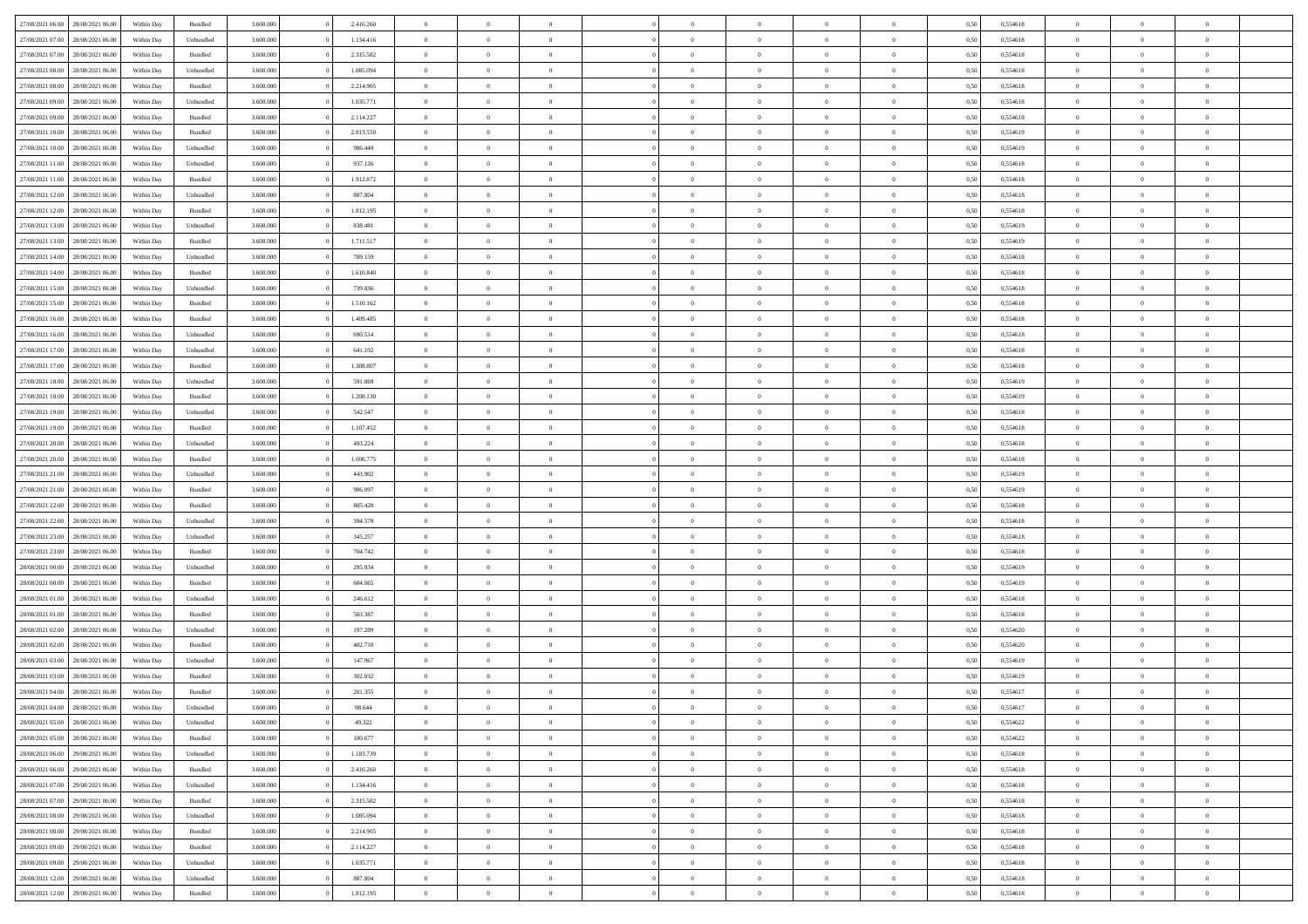| 28/08/2021 13:00 | 29/08/2021 06:00 | Within Day         | Unbundled | 3.600.000 | 838.481   | $\overline{0}$ | $\theta$       |                | $\overline{0}$ | $\bf{0}$       | $\overline{0}$ | $\theta$       | 0,50 | 0,554619 | $\theta$       | $\theta$       | $\theta$       |  |
|------------------|------------------|--------------------|-----------|-----------|-----------|----------------|----------------|----------------|----------------|----------------|----------------|----------------|------|----------|----------------|----------------|----------------|--|
|                  |                  |                    |           |           |           | $\overline{0}$ | $\theta$       |                |                |                |                |                |      |          |                |                | $\overline{0}$ |  |
| 28/08/2021 13:00 | 29/08/2021 06.0  | Within Day         | Bundled   | 3.600.000 | 1.711.517 |                |                | $\overline{0}$ | $\overline{0}$ | $\,$ 0         | $\bf{0}$       | $\bf{0}$       | 0,50 | 0,554619 | $\,$ 0 $\,$    | $\overline{0}$ |                |  |
| 28/08/2021 14:00 | 29/08/2021 06:00 | Within Day         | Unbundled | 3.600,000 | 789.159   | $\overline{0}$ | $\overline{0}$ | $\overline{0}$ | $\overline{0}$ | $\bf{0}$       | $\overline{0}$ | $\overline{0}$ | 0,50 | 0,554618 | $\bf{0}$       | $\overline{0}$ | $\overline{0}$ |  |
| 28/08/2021 14:00 | 29/08/2021 06:00 | Within Day         | Bundled   | 3.600.000 | 1.610.840 | $\overline{0}$ | $\overline{0}$ | $\overline{0}$ | $\overline{0}$ | $\bf{0}$       | $\overline{0}$ | $\overline{0}$ | 0,50 | 0,554618 | $\,$ 0 $\,$    | $\overline{0}$ | $\overline{0}$ |  |
| 28/08/2021 15:00 | 29/08/2021 06.00 | Within Day         | Unbundled | 3.600.000 | 739.836   | $\overline{0}$ | $\theta$       | $\overline{0}$ |                | $\overline{0}$ | $\overline{0}$ | $\bf{0}$       | 0,50 | 0,554618 | $\,$ 0 $\,$    | $\overline{0}$ | $\overline{0}$ |  |
| 28/08/2021 15:00 | 29/08/2021 06:00 | Within Day         | Bundled   | 3.600,000 | 1.510.162 | $\overline{0}$ | $\overline{0}$ | $\overline{0}$ | $\overline{0}$ | $\bf{0}$       | $\overline{0}$ | $\overline{0}$ | 0.50 | 0.554618 | $\,0\,$        | $\theta$       | $\overline{0}$ |  |
| 28/08/2021 16:00 | 29/08/2021 06:00 | Within Day         | Unbundled | 3.600.000 | 690.514   | $\overline{0}$ | $\overline{0}$ | $\overline{0}$ | $\overline{0}$ | $\,$ 0         | $\overline{0}$ | $\overline{0}$ | 0,50 | 0,554618 | $\,$ 0 $\,$    | $\theta$       | $\overline{0}$ |  |
| 28/08/2021 16:00 | 29/08/2021 06.00 | Within Day         | Bundled   | 3.600.000 | 1.409.485 | $\overline{0}$ | $\theta$       | $\overline{0}$ | $\overline{0}$ | $\bf{0}$       | $\overline{0}$ | $\bf{0}$       | 0,50 | 0,554618 | $\,$ 0 $\,$    | $\overline{0}$ | $\overline{0}$ |  |
| 28/08/2021 17:00 | 29/08/2021 06:00 | Within Day         | Bundled   | 3.600,000 | 1.308.807 | $\overline{0}$ | $\overline{0}$ | $\overline{0}$ | $\overline{0}$ | $\bf{0}$       | $\overline{0}$ | $\bf{0}$       | 0.50 | 0.554618 | $\,0\,$        | $\overline{0}$ | $\overline{0}$ |  |
| 28/08/2021 17:00 | 29/08/2021 06:00 | Within Day         | Unbundled | 3.600.000 | 641.192   | $\overline{0}$ | $\overline{0}$ | $\overline{0}$ | $\overline{0}$ | $\,$ 0         | $\overline{0}$ | $\bf{0}$       | 0,50 | 0,554618 | $\,$ 0 $\,$    | $\overline{0}$ | $\overline{0}$ |  |
|                  |                  |                    |           |           |           |                |                |                |                |                |                |                |      |          |                |                |                |  |
| 28/08/2021 18:00 | 29/08/2021 06.00 | Within Day         | Unbundled | 3.600.000 | 591.869   | $\overline{0}$ | $\theta$       | $\overline{0}$ | $\overline{0}$ | $\,$ 0         | $\overline{0}$ | $\bf{0}$       | 0,50 | 0,554619 | $\,$ 0 $\,$    | $\overline{0}$ | $\overline{0}$ |  |
| 28/08/2021 18:00 | 29/08/2021 06:00 | Within Day         | Bundled   | 3.600,000 | 1.208.130 | $\overline{0}$ | $\overline{0}$ | $\overline{0}$ | $\overline{0}$ | $\bf{0}$       | $\overline{0}$ | $\mathbf{0}$   | 0.50 | 0.554619 | $\bf{0}$       | $\overline{0}$ | $\overline{0}$ |  |
| 28/08/2021 19:00 | 29/08/2021 06:00 | Within Day         | Unbundled | 3.600.000 | 542.547   | $\overline{0}$ | $\overline{0}$ | $\overline{0}$ | $\overline{0}$ | $\,$ 0         | $\overline{0}$ | $\overline{0}$ | 0,50 | 0,554618 | $\,$ 0 $\,$    | $\theta$       | $\overline{0}$ |  |
| 28/08/2021 19:00 | 29/08/2021 06.00 | Within Day         | Bundled   | 3.600.000 | 1.107.452 | $\overline{0}$ | $\theta$       | $\overline{0}$ | $\overline{0}$ | $\overline{0}$ | $\overline{0}$ | $\bf{0}$       | 0,50 | 0,554618 | $\,$ 0 $\,$    | $\overline{0}$ | $\overline{0}$ |  |
| 28/08/2021 20:00 | 29/08/2021 06:00 | Within Day         | Unbundled | 3.600,000 | 493.224   | $\overline{0}$ | $\overline{0}$ | $\overline{0}$ | $\overline{0}$ | $\bf{0}$       | $\overline{0}$ | $\overline{0}$ | 0.50 | 0.554618 | $\theta$       | $\theta$       | $\overline{0}$ |  |
| 28/08/2021 20:00 | 29/08/2021 06:00 | Within Day         | Bundled   | 3.600.000 | 1.006.775 | $\overline{0}$ | $\overline{0}$ | $\overline{0}$ | $\overline{0}$ | $\,$ 0         | $\overline{0}$ | $\bf{0}$       | 0,50 | 0,554618 | $\,0\,$        | $\theta$       | $\overline{0}$ |  |
| 28/08/2021 21:00 | 29/08/2021 06.00 | Within Day         | Unbundled | 3.600.000 | 443.902   | $\overline{0}$ | $\theta$       | $\overline{0}$ |                | $\bf{0}$       | $\overline{0}$ | $\bf{0}$       | 0,50 | 0,554619 | $\,$ 0 $\,$    | $\overline{0}$ | $\overline{0}$ |  |
| 28/08/2021 21:00 | 29/08/2021 06:00 | Within Day         | Bundled   | 3.600,000 | 906,097   | $\overline{0}$ | $\overline{0}$ | $\overline{0}$ | $\overline{0}$ | $\bf{0}$       | $\overline{0}$ | $\bf{0}$       | 0.50 | 0.554619 | $\,0\,$        | $\overline{0}$ | $\overline{0}$ |  |
| 28/08/2021 22:00 | 29/08/2021 06:00 | Within Day         | Unbundled | 3.600.000 | 394.579   | $\overline{0}$ | $\overline{0}$ | $\overline{0}$ | $\overline{0}$ | $\,$ 0         | $\overline{0}$ | $\bf{0}$       | 0,50 | 0,554618 | $\,$ 0 $\,$    | $\overline{0}$ | $\overline{0}$ |  |
|                  |                  |                    |           |           |           |                | $\theta$       | $\overline{0}$ | $\overline{0}$ | $\,$ 0         |                |                |      |          | $\,$ 0 $\,$    | $\overline{0}$ | $\overline{0}$ |  |
| 28/08/2021 22:00 | 29/08/2021 06.00 | Within Day         | Bundled   | 3.600.000 | 805.420   | $\overline{0}$ |                |                |                |                | $\bf{0}$       | $\bf{0}$       | 0,50 | 0,554618 |                |                |                |  |
| 28/08/2021 23:00 | 29/08/2021 06:00 | Within Day         | Bundled   | 3.600,000 | 704.742   | $\overline{0}$ | $\overline{0}$ | $\overline{0}$ | $\overline{0}$ | $\bf{0}$       | $\overline{0}$ | $\mathbf{0}$   | 0.50 | 0.554618 | $\bf{0}$       | $\overline{0}$ | $\overline{0}$ |  |
| 28/08/2021 23:00 | 29/08/2021 06:00 | Within Day         | Unbundled | 3.600.000 | 345.257   | $\overline{0}$ | $\overline{0}$ | $\overline{0}$ | $\overline{0}$ | $\bf{0}$       | $\overline{0}$ | $\overline{0}$ | 0,50 | 0,554618 | $\,$ 0 $\,$    | $\overline{0}$ | $\overline{0}$ |  |
| 29/08/2021 00:00 | 29/08/2021 06.00 | Within Day         | Unbundled | 3.600.000 | 295.934   | $\overline{0}$ | $\theta$       | $\overline{0}$ | $\overline{0}$ | $\bf{0}$       | $\overline{0}$ | $\bf{0}$       | 0,50 | 0,554619 | $\,$ 0 $\,$    | $\overline{0}$ | $\overline{0}$ |  |
| 29/08/2021 00:00 | 29/08/2021 06:00 | Within Day         | Bundled   | 3.600,000 | 604,065   | $\overline{0}$ | $\overline{0}$ | $\overline{0}$ | $\overline{0}$ | $\bf{0}$       | $\overline{0}$ | $\overline{0}$ | 0.50 | 0.554619 | $\,0\,$        | $\theta$       | $\overline{0}$ |  |
| 29/08/2021 01:00 | 29/08/2021 06:00 | Within Day         | Unbundled | 3.600.000 | 246.612   | $\overline{0}$ | $\overline{0}$ | $\overline{0}$ | $\overline{0}$ | $\,$ 0         | $\overline{0}$ | $\overline{0}$ | 0,50 | 0,554618 | $\,0\,$        | $\theta$       | $\overline{0}$ |  |
| 29/08/2021 01:00 | 29/08/2021 06.00 | Within Day         | Bundled   | 3.600.000 | 503.387   | $\overline{0}$ | $\theta$       | $\overline{0}$ |                | $\bf{0}$       | $\overline{0}$ | $\bf{0}$       | 0,50 | 0,554618 | $\,$ 0 $\,$    | $\overline{0}$ | $\overline{0}$ |  |
| 29/08/2021 02:00 | 29/08/2021 06:00 | Within Day         | Unbundled | 3.600,000 | 197.289   | $\overline{0}$ | $\overline{0}$ | $\overline{0}$ | $\overline{0}$ | $\bf{0}$       | $\overline{0}$ | $\bf{0}$       | 0.50 | 0.554620 | $\,0\,$        | $\overline{0}$ | $\overline{0}$ |  |
| 29/08/2021 02:00 | 29/08/2021 06:00 | Within Day         | Bundled   | 3.600.000 | 402.710   | $\overline{0}$ | $\overline{0}$ | $\overline{0}$ | $\overline{0}$ | $\,$ 0         | $\overline{0}$ | $\bf{0}$       | 0,50 | 0,554620 | $\,$ 0 $\,$    | $\overline{0}$ | $\overline{0}$ |  |
| 29/08/2021 03:00 | 29/08/2021 06.00 | Within Day         | Unbundled | 3.600.000 | 147.967   | $\bf{0}$       | $\overline{0}$ | $\overline{0}$ | $\overline{0}$ | $\,$ 0         | $\overline{0}$ | $\bf{0}$       | 0,50 | 0,554619 | $\,$ 0 $\,$    | $\overline{0}$ | $\overline{0}$ |  |
| 29/08/2021 03:00 | 29/08/2021 06:00 | Within Day         | Bundled   | 3.600,000 | 302.032   | $\overline{0}$ | $\overline{0}$ | $\overline{0}$ | $\overline{0}$ | $\bf{0}$       | $\overline{0}$ | $\mathbf{0}$   | 0.50 | 0.554619 | $\bf{0}$       | $\overline{0}$ | $\overline{0}$ |  |
|                  |                  |                    |           |           |           |                |                |                |                |                |                |                |      |          |                |                |                |  |
| 29/08/2021 04:00 | 29/08/2021 06:00 | Within Dav         | Unbundled | 3.600.000 | 98.644    | $\overline{0}$ | $\overline{0}$ | $\overline{0}$ | $\overline{0}$ | $\mathbf{0}$   | $\overline{0}$ | $\overline{0}$ | 0.50 | 0,554617 | $\theta$       | $\overline{0}$ | $\overline{0}$ |  |
| 29/08/2021 04:00 | 29/08/2021 06.00 | Within Day         | Bundled   | 3.600.000 | 201.355   | $\overline{0}$ | $\theta$       | $\overline{0}$ | $\overline{0}$ | $\bf{0}$       | $\overline{0}$ | $\bf{0}$       | 0,50 | 0,554617 | $\,$ 0 $\,$    | $\overline{0}$ | $\overline{0}$ |  |
| 29/08/2021 05:00 | 29/08/2021 06:00 | Within Day         | Bundled   | 3.600,000 | 100,677   | $\overline{0}$ | $\overline{0}$ | $\overline{0}$ | $\overline{0}$ | $\,$ 0         | $\overline{0}$ | $\bf{0}$       | 0.50 | 0.554622 | $\,0\,$        | $\theta$       | $\overline{0}$ |  |
| 29/08/2021 05:00 | 29/08/2021 06:00 | Within Dav         | Unbundled | 3.600.000 | 49.322    | $\overline{0}$ | $\theta$       | $\Omega$       | $\overline{0}$ | $\bf{0}$       | $\overline{0}$ | $\overline{0}$ | 0.50 | 0,554622 | $\theta$       | $\overline{0}$ | $\overline{0}$ |  |
| 29/08/2021 06:00 | 30/08/2021 06:00 | Within Day         | Unbundled | 3.600.000 | 1.183.739 | $\overline{0}$ | $\theta$       | $\overline{0}$ | $\overline{0}$ | $\,$ 0         | $\overline{0}$ | $\bf{0}$       | 0,50 | 0,554618 | $\,$ 0 $\,$    | $\overline{0}$ | $\overline{0}$ |  |
| 29/08/2021 06:00 | 30/08/2021 06:00 | Within Day         | Bundled   | 3.600,000 | 2.416.260 | $\overline{0}$ | $\overline{0}$ | $\overline{0}$ | $\overline{0}$ | $\bf{0}$       | $\overline{0}$ | $\bf{0}$       | 0.50 | 0.554618 | $\,0\,$        | $\overline{0}$ | $\overline{0}$ |  |
| 29/08/2021 07:00 | 30/08/2021 06:00 | Within Dav         | Unbundled | 3.600.000 | 1.134.416 | $\overline{0}$ | $\overline{0}$ | $\overline{0}$ | $\overline{0}$ | $\overline{0}$ | $\overline{0}$ | $\overline{0}$ | 0.50 | 0,554618 | $\theta$       | $\overline{0}$ | $\overline{0}$ |  |
| 29/08/2021 07:00 | 30/08/2021 06:00 | Within Day         | Bundled   | 3.600.000 | 2.315.582 | $\bf{0}$       | $\overline{0}$ | $\overline{0}$ | $\overline{0}$ | $\bf{0}$       | $\bf{0}$       | $\bf{0}$       | 0,50 | 0,554618 | $\,$ 0 $\,$    | $\overline{0}$ | $\overline{0}$ |  |
| 29/08/2021 08:00 | 30/08/2021 06:00 | Within Day         | Unbundled | 3.600,000 | 1.085.094 | $\overline{0}$ | $\overline{0}$ | $\overline{0}$ | $\overline{0}$ | $\bf{0}$       | $\overline{0}$ | $\mathbf{0}$   | 0.50 | 0.554618 | $\bf{0}$       | $\overline{0}$ | $\overline{0}$ |  |
| 29/08/2021 08:00 | 30/08/2021 06:00 | Within Dav         | Bundled   | 3.600.000 | 2.214.905 | $\overline{0}$ | $\overline{0}$ | $\Omega$       | $\overline{0}$ | $\bf{0}$       | $\overline{0}$ | $\overline{0}$ | 0.50 | 0,554618 | $\theta$       | $\overline{0}$ | $\overline{0}$ |  |
|                  | 30/08/2021 06:00 | Within Day         | Unbundled | 3.600.000 | 1.035.771 | $\overline{0}$ | $\theta$       | $\overline{0}$ | $\overline{0}$ | $\,$ 0         | $\overline{0}$ | $\bf{0}$       | 0,50 | 0,554618 | $\,$ 0 $\,$    | $\overline{0}$ | $\overline{0}$ |  |
| 29/08/2021 09:00 |                  |                    |           |           |           |                |                |                |                |                |                |                |      |          |                |                |                |  |
| 29/08/2021 09:00 | 30/08/2021 06:00 | Within Day         | Bundled   | 3.600,000 | 2.114.227 | $\overline{0}$ | $\theta$       | $\overline{0}$ | $\overline{0}$ | $\bf{0}$       | $\Omega$       | $\overline{0}$ | 0.50 | 0.554618 | $\,0\,$        | $\theta$       | $\theta$       |  |
| 29/08/2021 11:00 | 30/08/2021 06:00 | Within Dav         | Bundled   | 3.600.000 | 1.912.872 | $\overline{0}$ | $\Omega$       | $\Omega$       | $\Omega$       | $\bf{0}$       | $\overline{0}$ | $\bf{0}$       | 0.50 | 0,554618 | $\theta$       | $\theta$       | $\overline{0}$ |  |
| 29/08/2021 11:00 | 30/08/2021 06:00 | Within Day         | Unbundled | 3.600.000 | 937.126   | $\overline{0}$ | $\,$ 0 $\,$    | $\overline{0}$ | $\overline{0}$ | $\,$ 0         | $\bf{0}$       | $\bf{0}$       | 0,50 | 0,554618 | $\,$ 0 $\,$    | $\overline{0}$ | $\overline{0}$ |  |
| 29/08/2021 12:00 | 30/08/2021 06:00 | Within ${\bf Day}$ | Unbundled | 3.600.000 | 887.804   | $\bf{0}$       | $\theta$       |                |                |                |                |                | 0,50 | 0,554618 | $\bf{0}$       | $\theta$       |                |  |
| 29/08/2021 12:00 | 30/08/2021 06:00 | Within Day         | Bundled   | 3.600.000 | 1.812.195 | $\overline{0}$ | $\overline{0}$ | $\overline{0}$ | $\overline{0}$ | $\overline{0}$ | $\overline{0}$ | $\mathbf{0}$   | 0,50 | 0,554618 | $\theta$       | $\overline{0}$ | $\overline{0}$ |  |
| 29/08/2021 13:00 | 30/08/2021 06:00 | Within Day         | Unbundled | 3.600.000 | 838.481   | $\overline{0}$ | $\overline{0}$ | $\overline{0}$ | $\bf{0}$       | $\overline{0}$ | $\overline{0}$ | $\bf{0}$       | 0,50 | 0,554619 | $\bf{0}$       | $\overline{0}$ | $\bf{0}$       |  |
| 29/08/2021 13:00 | 30/08/2021 06:00 | Within Day         | Bundled   | 3.600.000 | 1.711.517 | $\overline{0}$ | $\overline{0}$ | $\overline{0}$ | $\overline{0}$ | $\overline{0}$ | $\overline{0}$ | $\mathbf{0}$   | 0.50 | 0.554619 | $\overline{0}$ | $\bf{0}$       | $\bf{0}$       |  |
| 29/08/2021 14:00 | 30/08/2021 06:00 | Within Day         | Unbundled | 3.600.000 | 789.159   | $\overline{0}$ | $\overline{0}$ | $\overline{0}$ | $\overline{0}$ | $\overline{0}$ | $\overline{0}$ | $\mathbf{0}$   | 0,50 | 0,554618 | $\overline{0}$ | $\theta$       | $\overline{0}$ |  |
| 29/08/2021 14:00 | 30/08/2021 06:00 | Within Day         | Bundled   | 3.600.000 | 1.610.840 | $\overline{0}$ | $\overline{0}$ | $\overline{0}$ | $\overline{0}$ | $\bf{0}$       | $\bf{0}$       | $\bf{0}$       | 0,50 | 0,554618 | $\,$ 0 $\,$    | $\overline{0}$ | $\overline{0}$ |  |
| 29/08/2021 15:00 | 30/08/2021 06:00 | Within Day         | Unbundled | 3.600.000 | 739.836   | $\overline{0}$ | $\overline{0}$ | $\overline{0}$ | $\overline{0}$ | $\bf{0}$       | $\overline{0}$ | $\mathbf{0}$   | 0.50 | 0.554618 | $\,$ 0 $\,$    | $\overline{0}$ | $\overline{0}$ |  |
| 29/08/2021 15:00 | 30/08/2021 06:00 | Within Day         | Bundled   | 3.600.000 | 1.510.162 | $\overline{0}$ | $\overline{0}$ | $\overline{0}$ | $\overline{0}$ | $\overline{0}$ | $\overline{0}$ | $\overline{0}$ | 0,50 | 0,554618 | $\overline{0}$ | $\overline{0}$ | $\overline{0}$ |  |
|                  |                  |                    |           |           |           |                |                |                |                |                |                |                |      |          |                |                |                |  |
| 29/08/2021 16:00 | 30/08/2021 06:00 | Within Day         | Unbundled | 3.600.000 | 690.514   | $\overline{0}$ | $\,$ 0         | $\overline{0}$ | $\bf{0}$       | $\overline{0}$ | $\overline{0}$ | $\bf{0}$       | 0,50 | 0,554618 | $\,$ 0 $\,$    | $\overline{0}$ | $\overline{0}$ |  |
| 29/08/2021 16:00 | 30/08/2021 06:00 | Within Day         | Bundled   | 3.600.000 | 1.409.485 | $\overline{0}$ | $\overline{0}$ | $\overline{0}$ | $\overline{0}$ | $\bf{0}$       | $\overline{0}$ | $\mathbf{0}$   | 0.50 | 0.554618 | $\mathbf{0}$   | $\bf{0}$       | $\bf{0}$       |  |
| 29/08/2021 17:00 | 30/08/2021 06:00 | Within Day         | Bundled   | 3.600.000 | 1.308.807 | $\overline{0}$ | $\overline{0}$ | $\overline{0}$ | $\overline{0}$ | $\overline{0}$ | $\overline{0}$ | $\overline{0}$ | 0,50 | 0,554618 | $\overline{0}$ | $\overline{0}$ | $\overline{0}$ |  |
| 29/08/2021 17:00 | 30/08/2021 06:00 | Within Day         | Unbundled | 3.600.000 | 641.192   | $\overline{0}$ | $\bf{0}$       | $\overline{0}$ | $\bf{0}$       | $\bf{0}$       | $\bf{0}$       | $\bf{0}$       | 0,50 | 0,554618 | $\bf{0}$       | $\overline{0}$ | $\bf{0}$       |  |
| 29/08/2021 18:00 | 30/08/2021 06:00 | Within Day         | Unbundled | 3.600.000 | 591.869   | $\,$ 0 $\,$    | $\,$ 0 $\,$    | $\overline{0}$ | $\overline{0}$ | $\,$ 0 $\,$    | $\,$ 0 $\,$    | $\,$ 0 $\,$    | 0,50 | 0,554619 | $\mathbf{0}^-$ | $\,$ 0 $\,$    | $\,$ 0 $\,$    |  |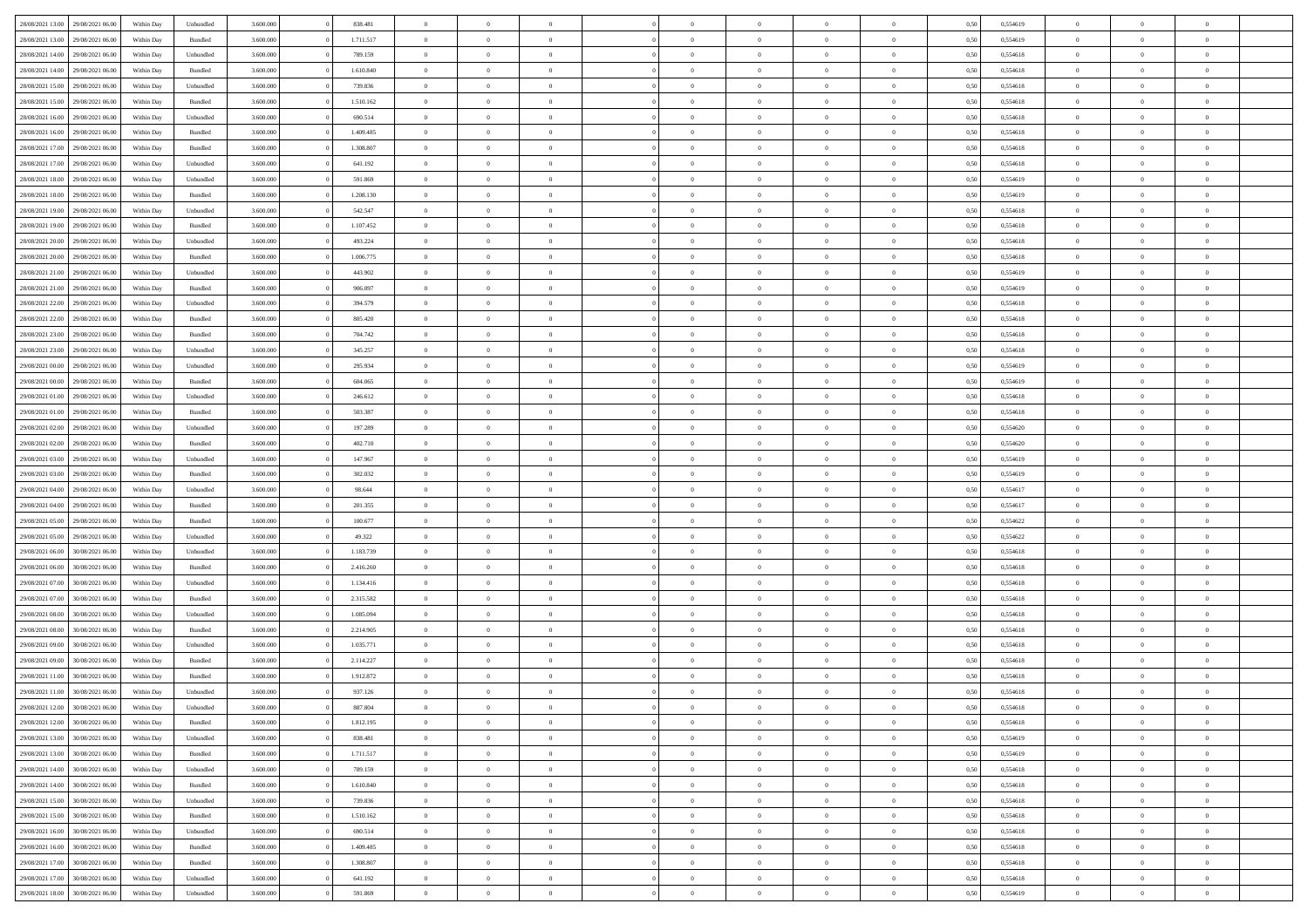| 29/08/2021 18:00 | 30/08/2021 06:00 | Within Day | Bundled            | 3.600.000 | 1.208.130 | $\overline{0}$ | $\Omega$       |                | $\Omega$       | $\Omega$       | $\Omega$       | $\theta$       | 0,50 | 0,554619 | $\theta$       | $\theta$       | $\theta$       |  |
|------------------|------------------|------------|--------------------|-----------|-----------|----------------|----------------|----------------|----------------|----------------|----------------|----------------|------|----------|----------------|----------------|----------------|--|
| 29/08/2021 19:00 | 30/08/2021 06:00 | Within Day | Unbundled          | 3.600.000 | 542.547   | $\overline{0}$ | $\theta$       | $\overline{0}$ | $\overline{0}$ | $\bf{0}$       | $\overline{0}$ | $\bf{0}$       | 0,50 | 0,554618 | $\theta$       | $\theta$       | $\overline{0}$ |  |
| 29/08/2021 19:00 | 30/08/2021 06:00 | Within Day | Bundled            | 3.600.000 | 1.107.452 | $\overline{0}$ | $\overline{0}$ | $\overline{0}$ | $\bf{0}$       | $\bf{0}$       | $\bf{0}$       | $\bf{0}$       | 0,50 | 0,554618 | $\bf{0}$       | $\overline{0}$ | $\overline{0}$ |  |
| 29/08/2021 20:00 | 30/08/2021 06:00 | Within Day | Unbundled          | 3.600.000 | 493.224   | $\overline{0}$ | $\overline{0}$ | $\overline{0}$ | $\overline{0}$ | $\bf{0}$       | $\overline{0}$ | $\overline{0}$ | 0.50 | 0.554618 | $\theta$       | $\theta$       | $\overline{0}$ |  |
| 29/08/2021 20:00 | 30/08/2021 06:00 | Within Day | Bundled            | 3.600.000 | 1.006.775 | $\overline{0}$ | $\theta$       | $\overline{0}$ | $\overline{0}$ | $\bf{0}$       | $\overline{0}$ | $\bf{0}$       | 0,50 | 0,554618 | $\theta$       | $\theta$       | $\overline{0}$ |  |
|                  |                  |            |                    |           |           |                |                |                |                |                |                |                |      |          |                |                |                |  |
| 29/08/2021 21:00 | 30/08/2021 06:00 | Within Day | Unbundled          | 3.600.000 | 443.902   | $\overline{0}$ | $\bf{0}$       | $\overline{0}$ | $\bf{0}$       | $\overline{0}$ | $\overline{0}$ | $\mathbf{0}$   | 0,50 | 0,554619 | $\bf{0}$       | $\overline{0}$ | $\bf{0}$       |  |
| 29/08/2021 21:00 | 30/08/2021 06:00 | Within Dav | Bundled            | 3.600.000 | 906,097   | $\overline{0}$ | $\overline{0}$ | $\overline{0}$ | $\overline{0}$ | $\overline{0}$ | $\overline{0}$ | $\overline{0}$ | 0.50 | 0,554619 | $\theta$       | $\overline{0}$ | $\overline{0}$ |  |
| 29/08/2021 22.00 | 30/08/2021 06:00 | Within Day | Unbundled          | 3.600.000 | 394.579   | $\overline{0}$ | $\theta$       | $\overline{0}$ | $\overline{0}$ | $\bf{0}$       | $\overline{0}$ | $\bf{0}$       | 0,50 | 0,554618 | $\theta$       | $\theta$       | $\overline{0}$ |  |
| 29/08/2021 22:00 | 30/08/2021 06:00 | Within Day | Bundled            | 3.600.000 | 805.420   | $\overline{0}$ | $\overline{0}$ | $\overline{0}$ | $\bf{0}$       | $\bf{0}$       | $\bf{0}$       | $\bf{0}$       | 0,50 | 0,554618 | $\,0\,$        | $\overline{0}$ | $\overline{0}$ |  |
| 29/08/2021 23:00 | 30/08/2021 06:00 | Within Dav | Bundled            | 3.600.000 | 704.742   | $\overline{0}$ | $\overline{0}$ | $\overline{0}$ | $\overline{0}$ | $\overline{0}$ | $\overline{0}$ | $\overline{0}$ | 0.50 | 0.554618 | $\theta$       | $\overline{0}$ | $\overline{0}$ |  |
| 29/08/2021 23:00 | 30/08/2021 06:00 | Within Day | Unbundled          | 3.600.000 | 345.257   | $\overline{0}$ | $\theta$       | $\overline{0}$ | $\overline{0}$ | $\bf{0}$       | $\overline{0}$ | $\bf{0}$       | 0,50 | 0,554618 | $\,$ 0 $\,$    | $\overline{0}$ | $\overline{0}$ |  |
| 30/08/2021 00:00 | 30/08/2021 06:00 | Within Day | Unbundled          | 3.600.000 | 295.934   | $\overline{0}$ | $\overline{0}$ | $\overline{0}$ | $\bf{0}$       | $\bf{0}$       | $\bf{0}$       | $\mathbf{0}$   | 0,50 | 0,554619 | $\bf{0}$       | $\overline{0}$ | $\overline{0}$ |  |
|                  |                  |            |                    |           |           |                |                |                |                |                |                |                |      |          | $\theta$       |                |                |  |
| 30/08/2021 00:00 | 30/08/2021 06:00 | Within Day | Bundled            | 3.600.000 | 604.065   | $\overline{0}$ | $\overline{0}$ | $\overline{0}$ | $\overline{0}$ | $\bf{0}$       | $\overline{0}$ | $\overline{0}$ | 0.50 | 0.554619 |                | $\theta$       | $\overline{0}$ |  |
| 30/08/2021 01:00 | 30/08/2021 06:00 | Within Day | Unbundled          | 3.600.000 | 246.612   | $\overline{0}$ | $\theta$       | $\overline{0}$ | $\overline{0}$ | $\bf{0}$       | $\overline{0}$ | $\bf{0}$       | 0,50 | 0,554618 | $\theta$       | $\theta$       | $\overline{0}$ |  |
| 30/08/2021 01:00 | 30/08/2021 06:00 | Within Day | Bundled            | 3.600.000 | 503.387   | $\overline{0}$ | $\overline{0}$ | $\overline{0}$ | $\bf{0}$       | $\overline{0}$ | $\overline{0}$ | $\mathbf{0}$   | 0,50 | 0,554618 | $\overline{0}$ | $\overline{0}$ | $\bf{0}$       |  |
| 30/08/2021 02:00 | 30/08/2021 06:00 | Within Dav | Unbundled          | 3.600.000 | 197.289   | $\overline{0}$ | $\overline{0}$ | $\overline{0}$ | $\overline{0}$ | $\overline{0}$ | $\overline{0}$ | $\overline{0}$ | 0.50 | 0,554620 | $\theta$       | $\overline{0}$ | $\overline{0}$ |  |
| 30/08/2021 02:00 | 30/08/2021 06:00 | Within Day | Bundled            | 3.600.000 | 402.710   | $\overline{0}$ | $\theta$       | $\overline{0}$ | $\overline{0}$ | $\bf{0}$       | $\overline{0}$ | $\bf{0}$       | 0,50 | 0,554620 | $\theta$       | $\theta$       | $\overline{0}$ |  |
| 30/08/2021 03:00 | 30/08/2021 06:00 | Within Day | Unbundled          | 3.600.000 | 147.967   | $\overline{0}$ | $\overline{0}$ | $\overline{0}$ | $\bf{0}$       | $\bf{0}$       | $\bf{0}$       | $\mathbf{0}$   | 0,50 | 0,554619 | $\,0\,$        | $\overline{0}$ | $\overline{0}$ |  |
| 30/08/2021 03:00 | 30/08/2021 06:00 | Within Day | Bundled            | 3.600.000 | 302.032   | $\overline{0}$ | $\overline{0}$ | $\overline{0}$ | $\overline{0}$ | $\overline{0}$ | $\overline{0}$ | $\overline{0}$ | 0.50 | 0.554619 | $\theta$       | $\overline{0}$ | $\overline{0}$ |  |
| 30/08/2021 04:00 | 30/08/2021 06:00 | Within Day | Unbundled          | 3.600.000 | 98.644    | $\overline{0}$ | $\theta$       | $\overline{0}$ | $\overline{0}$ | $\bf{0}$       | $\overline{0}$ | $\bf{0}$       | 0,50 | 0,554617 | $\,$ 0 $\,$    | $\theta$       | $\overline{0}$ |  |
|                  |                  |            |                    |           |           |                |                |                |                |                |                |                |      |          |                |                |                |  |
| 30/08/2021 04:00 | 30/08/2021 06:00 | Within Day | Bundled            | 3.600.000 | 201.355   | $\overline{0}$ | $\overline{0}$ | $\overline{0}$ | $\bf{0}$       | $\bf{0}$       | $\bf{0}$       | $\bf{0}$       | 0,50 | 0,554617 | $\bf{0}$       | $\overline{0}$ | $\overline{0}$ |  |
| 30/08/2021 05:00 | 30/08/2021 06:00 | Within Day | Bundled            | 3.600,000 | 100.677   | $\overline{0}$ | $\overline{0}$ | $\overline{0}$ | $\overline{0}$ | $\bf{0}$       | $\overline{0}$ | $\overline{0}$ | 0.50 | 0.554622 | $\theta$       | $\overline{0}$ | $\overline{0}$ |  |
| 30/08/2021 05:00 | 30/08/2021 06:00 | Within Day | Unbundled          | 3.600.000 | 49.322    | $\overline{0}$ | $\theta$       | $\overline{0}$ | $\overline{0}$ | $\bf{0}$       | $\overline{0}$ | $\bf{0}$       | 0,50 | 0,554622 | $\,$ 0 $\,$    | $\overline{0}$ | $\overline{0}$ |  |
| 30/08/2021 06:00 | 31/08/2021 06:00 | Within Day | Bundled            | 3.600.000 | 2.416.260 | $\overline{0}$ | $\bf{0}$       | $\overline{0}$ | $\bf{0}$       | $\overline{0}$ | $\overline{0}$ | $\mathbf{0}$   | 0,50 | 0,554618 | $\overline{0}$ | $\overline{0}$ | $\bf{0}$       |  |
| 30/08/2021 06:00 | 31/08/2021 06:00 | Within Dav | Unbundled          | 3.600.000 | 1.183.739 | $\overline{0}$ | $\overline{0}$ | $\overline{0}$ | $\overline{0}$ | $\overline{0}$ | $\overline{0}$ | $\overline{0}$ | 0.50 | 0.554618 | $\theta$       | $\overline{0}$ | $\overline{0}$ |  |
| 30/08/2021 07:00 | 31/08/2021 06:00 | Within Day | Bundled            | 3.600.000 | 2.315.582 | $\overline{0}$ | $\theta$       | $\overline{0}$ | $\overline{0}$ | $\bf{0}$       | $\overline{0}$ | $\bf{0}$       | 0,50 | 0,554618 | $\theta$       | $\theta$       | $\overline{0}$ |  |
| 30/08/2021 07:00 | 31/08/2021 06:00 | Within Day | Unbundled          | 3.600.000 | 1.134.416 | $\overline{0}$ | $\overline{0}$ | $\overline{0}$ | $\bf{0}$       | $\bf{0}$       | $\bf{0}$       | $\bf{0}$       | 0,50 | 0,554618 | $\,0\,$        | $\overline{0}$ | $\overline{0}$ |  |
| 30/08/2021 08:00 | 31/08/2021 06:00 |            | Bundled            | 3.600.000 | 2.214.905 | $\overline{0}$ | $\overline{0}$ | $\overline{0}$ | $\overline{0}$ | $\overline{0}$ | $\overline{0}$ | $\overline{0}$ | 0.50 | 0.554618 | $\theta$       | $\overline{0}$ | $\overline{0}$ |  |
|                  |                  | Within Day |                    |           |           |                |                |                |                |                |                |                |      |          |                |                |                |  |
| 30/08/2021 08:00 | 31/08/2021 06:00 | Within Day | Unbundled          | 3.600.000 | 1.085.094 | $\overline{0}$ | $\theta$       | $\overline{0}$ | $\overline{0}$ | $\bf{0}$       | $\overline{0}$ | $\bf{0}$       | 0,50 | 0,554618 | $\,$ 0 $\,$    | $\overline{0}$ | $\overline{0}$ |  |
| 30/08/2021 09:00 | 31/08/2021 06:00 | Within Day | Unbundled          | 3.600.000 | 1.035.771 | $\overline{0}$ | $\overline{0}$ | $\overline{0}$ | $\bf{0}$       | $\bf{0}$       | $\bf{0}$       | $\bf{0}$       | 0,50 | 0,554618 | $\overline{0}$ | $\overline{0}$ | $\overline{0}$ |  |
| 30/08/2021 09:00 | 31/08/2021 06.00 | Within Day | Bundled            | 3.600.000 | 2.114.227 | $\overline{0}$ | $\Omega$       | $\overline{0}$ | $\Omega$       | $\Omega$       | $\overline{0}$ | $\overline{0}$ | 0,50 | 0,554618 | $\,0\,$        | $\theta$       | $\theta$       |  |
| 30/08/2021 10:00 | 31/08/2021 06:00 | Within Day | Unbundled          | 3.600.000 | 986.449   | $\overline{0}$ | $\theta$       | $\overline{0}$ | $\overline{0}$ | $\bf{0}$       | $\overline{0}$ | $\bf{0}$       | 0,50 | 0,554619 | $\theta$       | $\theta$       | $\overline{0}$ |  |
| 30/08/2021 10:00 | 31/08/2021 06:00 | Within Day | Bundled            | 3.600.000 | 2.013.550 | $\overline{0}$ | $\overline{0}$ | $\overline{0}$ | $\overline{0}$ | $\bf{0}$       | $\overline{0}$ | $\mathbf{0}$   | 0,50 | 0,554619 | $\overline{0}$ | $\overline{0}$ | $\bf{0}$       |  |
| 30/08/2021 11:00 | 31/08/2021 06:00 | Within Day | Bundled            | 3.600,000 | 1.912.872 | $\overline{0}$ | $\Omega$       | $\Omega$       | $\Omega$       | $\bf{0}$       | $\overline{0}$ | $\overline{0}$ | 0.50 | 0.554618 | $\theta$       | $\theta$       | $\theta$       |  |
| 30/08/2021 11:00 | 31/08/2021 06:00 | Within Day | Unbundled          | 3.600.000 | 937.126   | $\overline{0}$ | $\theta$       | $\overline{0}$ | $\overline{0}$ | $\bf{0}$       | $\overline{0}$ | $\bf{0}$       | 0,50 | 0,554618 | $\,$ 0 $\,$    | $\theta$       | $\overline{0}$ |  |
|                  |                  |            |                    |           |           |                | $\overline{0}$ |                |                | $\bf{0}$       |                |                |      |          | $\,0\,$        | $\overline{0}$ | $\overline{0}$ |  |
| 30/08/2021 12:00 | 31/08/2021 06:00 | Within Day | Unbundled          | 3.600.000 | 887.804   | $\overline{0}$ |                | $\overline{0}$ | $\overline{0}$ |                | $\overline{0}$ | $\bf{0}$       | 0,50 | 0,554618 |                |                |                |  |
| 30/08/2021 12:00 | 31/08/2021 06:00 | Within Day | Bundled            | 3.600,000 | 1.812.195 | $\overline{0}$ | $\Omega$       | $\Omega$       | $\Omega$       | $\theta$       | $\theta$       | $\overline{0}$ | 0.50 | 0.554618 | $\theta$       | $\theta$       | $\theta$       |  |
| 30/08/2021 13:00 | 31/08/2021 06:00 | Within Day | Unbundled          | 3.600.000 | 838.481   | $\overline{0}$ | $\theta$       | $\overline{0}$ | $\overline{0}$ | $\bf{0}$       | $\overline{0}$ | $\bf{0}$       | 0,50 | 0,554619 | $\,$ 0 $\,$    | $\overline{0}$ | $\overline{0}$ |  |
| 30/08/2021 13:00 | 31/08/2021 06:00 | Within Day | Bundled            | 3.600.000 | 1.711.517 | $\overline{0}$ | $\overline{0}$ | $\overline{0}$ | $\overline{0}$ | $\bf{0}$       | $\overline{0}$ | $\bf{0}$       | 0,50 | 0,554619 | $\overline{0}$ | $\overline{0}$ | $\overline{0}$ |  |
| 30/08/2021 14:00 | 31/08/2021 06.00 | Within Day | Unbundled          | 3.600.000 | 789.159   | $\overline{0}$ | $\Omega$       | $\overline{0}$ | $\Omega$       | $\Omega$       | $\overline{0}$ | $\overline{0}$ | 0,50 | 0,554618 | $\,0\,$        | $\theta$       | $\theta$       |  |
| 30/08/2021 14:00 | 31/08/2021 06:00 | Within Day | Bundled            | 3.600.000 | 1.610.840 | $\overline{0}$ | $\theta$       | $\overline{0}$ | $\overline{0}$ | $\,$ 0         | $\overline{0}$ | $\bf{0}$       | 0,50 | 0,554618 | $\,$ 0 $\,$    | $\overline{0}$ | $\overline{0}$ |  |
| 30/08/2021 15:00 | 31/08/2021 06:00 | Within Day | Unbundled          | 3.600.000 | 739.836   | $\overline{0}$ | $\overline{0}$ | $\overline{0}$ | $\overline{0}$ | $\bf{0}$       | $\overline{0}$ | $\mathbf{0}$   | 0,50 | 0,554618 | $\overline{0}$ | $\overline{0}$ | $\bf{0}$       |  |
| 30/08/2021 15:00 | 31/08/2021 06.00 | Within Day | Bundled            | 3.600,000 | 1.510.162 | $\overline{0}$ | $\Omega$       | $\Omega$       | $\Omega$       | $\Omega$       | $\Omega$       | $\overline{0}$ | 0.50 | 0.554618 | $\theta$       | $\theta$       | $\theta$       |  |
| 30/08/2021 16:00 | 31/08/2021 06:00 | Within Day | Unbundled          | 3.600.000 | 690.514   | $\overline{0}$ | $\overline{0}$ | $\overline{0}$ | $\bf{0}$       | $\,$ 0         | $\overline{0}$ | $\bf{0}$       | 0,50 | 0,554618 | $\,0\,$        | $\overline{0}$ | $\overline{0}$ |  |
| 30/08/2021 16:00 | 31/08/2021 06:00 | Within Day |                    | 3.600.000 |           |                |                |                |                |                |                |                |      |          |                |                |                |  |
|                  |                  |            | Bundled            |           | 1.409.485 | $\bf{0}$       | $\bf{0}$       |                |                |                |                |                | 0,50 | 0,554618 | $\bf{0}$       | $\overline{0}$ |                |  |
| 30/08/2021 17:00 | 31/08/2021 06:00 | Within Day | Bundled            | 3.600,000 | 1.308.807 | $\overline{0}$ | $\overline{0}$ | $\overline{0}$ | $\Omega$       | $\overline{0}$ | $\overline{0}$ | $\overline{0}$ | 0,50 | 0.554618 | $\theta$       | $\theta$       | $\theta$       |  |
| 30/08/2021 17:00 | 31/08/2021 06:00 | Within Day | Unbundled          | 3.600.000 | 641.192   | $\overline{0}$ | $\bf{0}$       | $\overline{0}$ | $\overline{0}$ | $\,$ 0 $\,$    | $\overline{0}$ | $\,$ 0 $\,$    | 0,50 | 0,554618 | $\,$ 0 $\,$    | $\,$ 0 $\,$    | $\,$ 0         |  |
| 30/08/2021 18:00 | 31/08/2021 06:00 | Within Day | Unbundled          | 3.600.000 | 591.869   | $\overline{0}$ | $\overline{0}$ | $\overline{0}$ | $\overline{0}$ | $\overline{0}$ | $\overline{0}$ | $\mathbf{0}$   | 0,50 | 0,554619 | $\overline{0}$ | $\bf{0}$       | $\overline{0}$ |  |
| 30/08/2021 18:00 | 31/08/2021 06:00 | Within Day | $\mathbf B$ undled | 3.600.000 | 1.208.130 | $\overline{0}$ | $\overline{0}$ | $\overline{0}$ | $\Omega$       | $\overline{0}$ | $\overline{0}$ | $\overline{0}$ | 0,50 | 0,554619 | $\overline{0}$ | $\theta$       | $\overline{0}$ |  |
| 30/08/2021 19:00 | 31/08/2021 06:00 | Within Day | Unbundled          | 3.600.000 | 542.547   | $\overline{0}$ | $\,$ 0         | $\overline{0}$ | $\overline{0}$ | $\,$ 0 $\,$    | $\overline{0}$ | $\mathbf{0}$   | 0,50 | 0,554618 | $\,$ 0 $\,$    | $\overline{0}$ | $\overline{0}$ |  |
| 30/08/2021 19:00 | 31/08/2021 06:00 | Within Day | Bundled            | 3.600.000 | 1.107.452 | $\overline{0}$ | $\overline{0}$ | $\overline{0}$ | $\overline{0}$ | $\overline{0}$ | $\overline{0}$ | $\mathbf{0}$   | 0,50 | 0,554618 | $\overline{0}$ | $\overline{0}$ | $\bf{0}$       |  |
| 30/08/2021 20:00 | 31/08/2021 06:00 |            | Unbundled          | 3.600.000 | 493.224   | $\overline{0}$ | $\overline{0}$ | $\overline{0}$ | $\overline{0}$ | $\overline{0}$ | $\overline{0}$ | $\bf{0}$       | 0.50 | 0,554618 | $\overline{0}$ | $\theta$       | $\overline{0}$ |  |
|                  |                  | Within Day |                    |           |           |                |                |                |                |                |                |                |      |          |                |                |                |  |
| 30/08/2021 20:00 | 31/08/2021 06:00 | Within Day | Bundled            | 3.600.000 | 1.006.775 | $\overline{0}$ | $\,$ 0         | $\overline{0}$ | $\bf{0}$       | $\bf{0}$       | $\bf{0}$       | $\bf{0}$       | 0,50 | 0,554618 | $\,$ 0 $\,$    | $\overline{0}$ | $\overline{0}$ |  |
| 30/08/2021 21:00 | 31/08/2021 06:00 | Within Day | Unbundled          | 3.600.000 | 443.902   | $\overline{0}$ | $\bf{0}$       | $\overline{0}$ | $\overline{0}$ | $\overline{0}$ | $\overline{0}$ | $\mathbf{0}$   | 0,50 | 0,554619 | $\overline{0}$ | $\overline{0}$ | $\bf{0}$       |  |
| 30/08/2021 21:00 | 31/08/2021 06:00 | Within Day | Bundled            | 3.600,000 | 906,097   | $\overline{0}$ | $\overline{0}$ | $\overline{0}$ | $\Omega$       | $\overline{0}$ | $\overline{0}$ | $\overline{0}$ | 0.50 | 0,554619 | $\overline{0}$ | $\overline{0}$ | $\overline{0}$ |  |
| 30/08/2021 22:00 | 31/08/2021 06:00 | Within Day | Unbundled          | 3.600.000 | 394.579   | $\overline{0}$ | $\bf{0}$       | $\overline{0}$ | $\overline{0}$ | $\bf{0}$       | $\bf{0}$       | $\mathbf{0}$   | 0,50 | 0,554618 | $\,$ 0 $\,$    | $\,$ 0 $\,$    | $\bf{0}$       |  |
| 30/08/2021 22.00 | 31/08/2021 06:00 | Within Day | Bundled            | 3.600.000 | 805.420   | $\overline{0}$ | $\bf{0}$       | $\overline{0}$ | $\overline{0}$ | $\bf{0}$       | $\bf{0}$       | $\bf{0}$       | 0,50 | 0,554618 | $\overline{0}$ | $\overline{0}$ | $\bf{0}$       |  |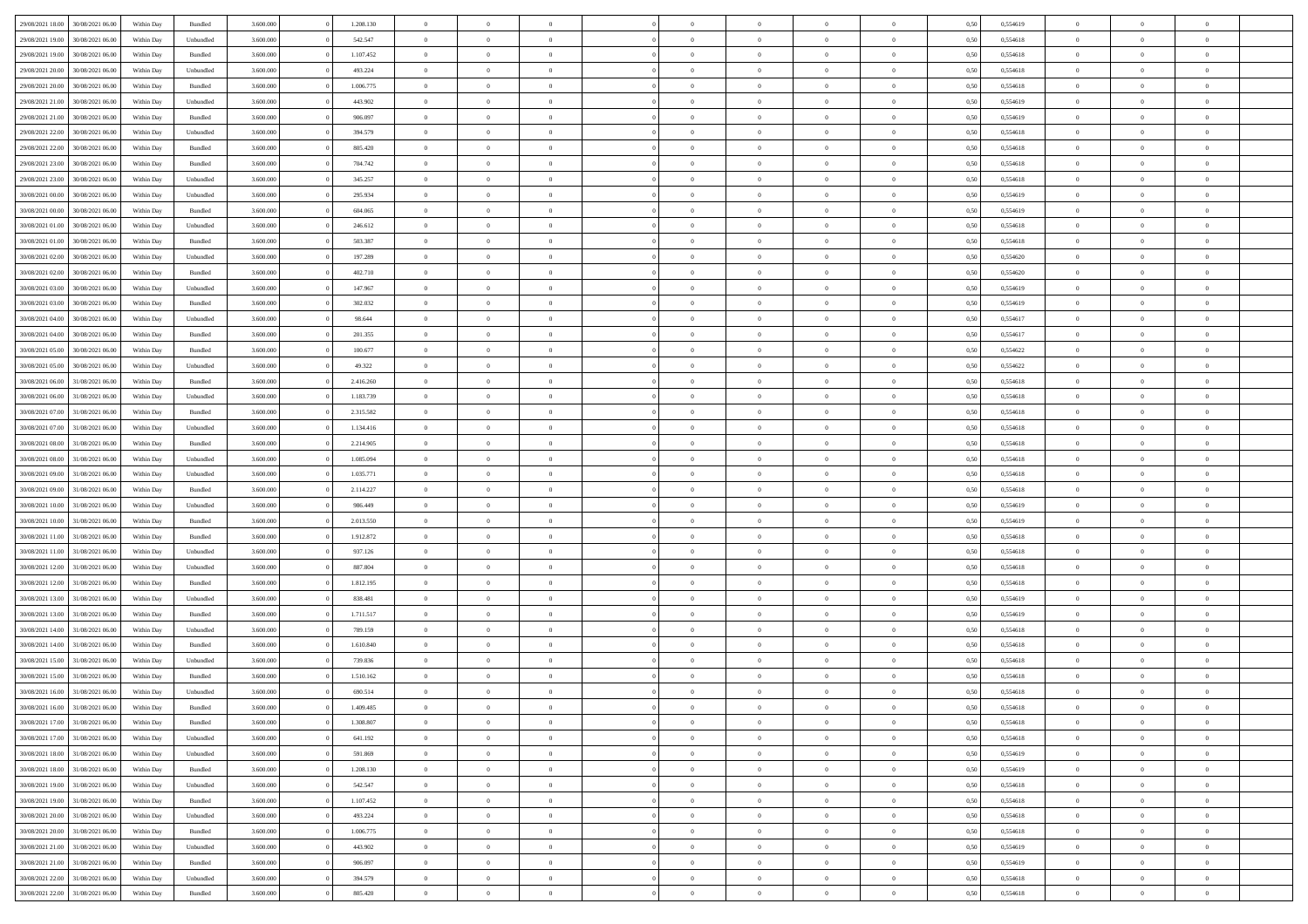| 30/08/2021 23:00 31/08/2021 06:00 | Within Dav | Bundled   | 3 600 000 | 704.742   | $\Omega$       | $\Omega$       | $\Omega$       |  |  | 0.50 | 0.554618 |                |  |  |
|-----------------------------------|------------|-----------|-----------|-----------|----------------|----------------|----------------|--|--|------|----------|----------------|--|--|
| 30/08/2021 23:00 31/08/2021 06:00 | Within Day | Unbundled | 3.600,000 | 345.257   | $\overline{0}$ | $\sim$ 0       | $\theta$       |  |  | 0.50 | 0.554618 | $\Omega$       |  |  |
| 31/08/2021 00:00 31/08/2021 06:00 | Within Day | Unbundled | 3.600.000 | 295.934   | $\Omega$       |                | $\Omega$       |  |  | 0.50 | 0,554619 |                |  |  |
| 31/08/2021 00:00 31/08/2021 06:00 | Within Day | Bundled   | 3.600,000 | 604.065   | $\overline{0}$ | $\Omega$       | $\overline{0}$ |  |  | 0,50 | 0,554619 |                |  |  |
| 31/08/2021 01:00 31/08/2021 06:00 | Within Day | Unbundled | 3.600,000 | 246.612   | $^{\circ}$     |                | $^{\circ}$     |  |  | 0.50 | 0,554618 |                |  |  |
| 31/08/2021 01:00 31/08/2021 06:00 | Within Day | Bundled   | 3.600,000 | 503.387   | $\theta$       | $\overline{0}$ | $\Omega$       |  |  | 0,50 | 0,554618 |                |  |  |
| 31/08/2021 02:00 31/08/2021 06:00 | Within Day | Unbundled | 3.600.000 | 197.289   | $\overline{0}$ | $\sim$ 0       | $\overline{0}$ |  |  | 0.50 | 0,554620 | $\overline{0}$ |  |  |
| 31/08/2021 02:00 31/08/2021 06:00 | Within Day | Bundled   | 3.600.000 | 402.710   | $\theta$       |                | $\overline{0}$ |  |  | 0.50 | 0,554620 |                |  |  |
| 31/08/2021 03:00 31/08/2021 06:00 | Within Day | Unbundled | 3.600,000 | 147.967   | $\sim$         | $\overline{0}$ | $\overline{0}$ |  |  | 0,50 | 0,554619 |                |  |  |
| 31/08/2021 03:00 31/08/2021 06:00 | Within Day | Bundled   | 3.600.000 | 302.032   | $^{\circ}$     |                | $\Omega$       |  |  | 0.50 | 0,554619 |                |  |  |
| 31/08/2021 04:00 31/08/2021 06:00 | Within Day | Unbundled | 3.600.000 | 98.644    | $\overline{0}$ | $\sim$ 0       | $\Omega$       |  |  | 0,50 | 0,554617 | $\Omega$       |  |  |
| 31/08/2021 04:00 31/08/2021 06:00 | Within Day | Bundled   | 3.600.000 | 201.355   | $\Omega$       | $\overline{0}$ | $^{\circ}$     |  |  | 0.50 | 0,554617 |                |  |  |
| 31/08/2021 06:00 01/09/2021 06:00 | Within Day | Unbundled | 3.600,000 | 3.599.999 | $\Omega$       | $\overline{0}$ | $\overline{0}$ |  |  | 0,50 | 0,554618 |                |  |  |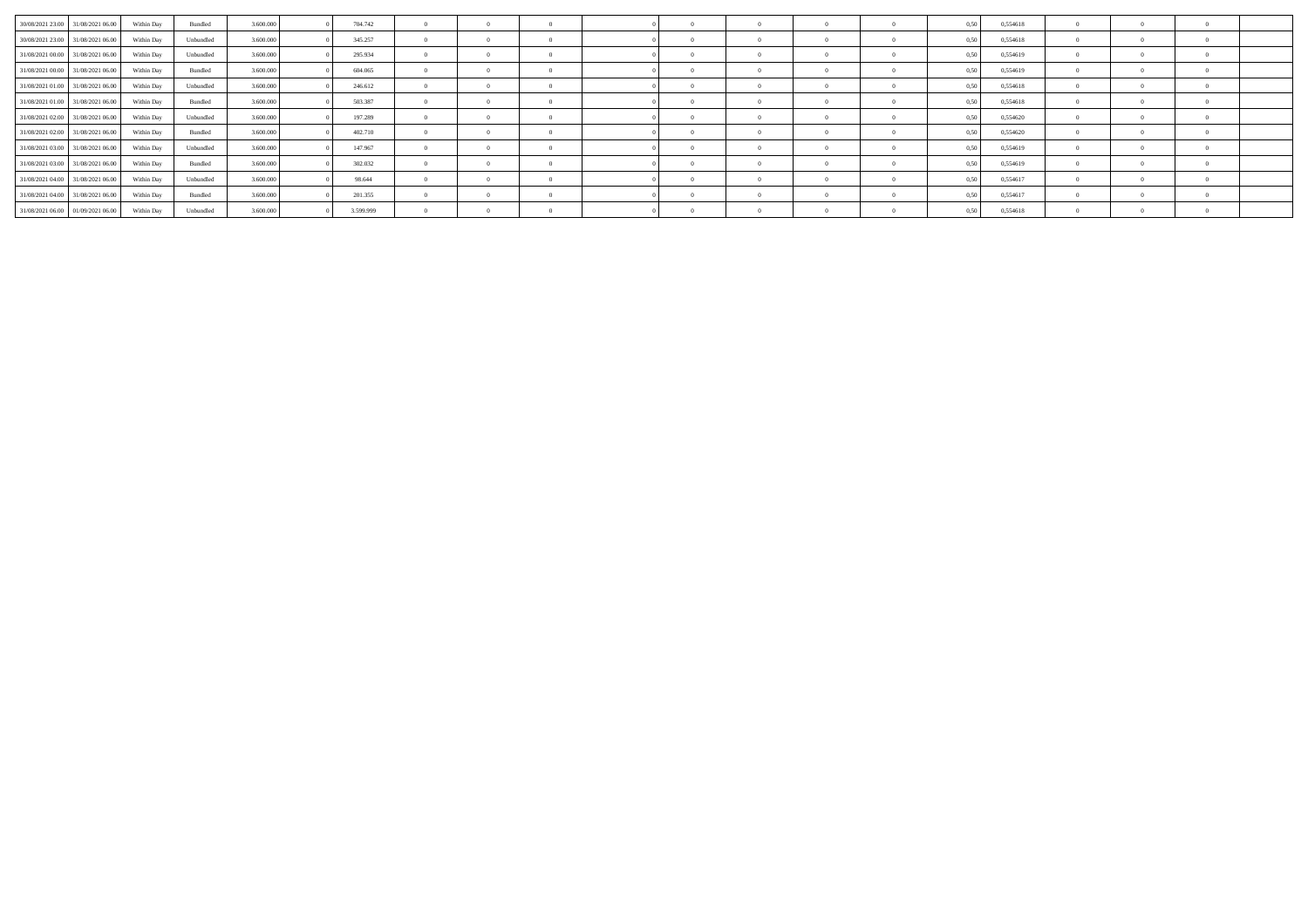## **SNAM RETE GAS**

**Transportation capacity at Entry Point interconnected with foreign pipelines**

**Update to 30/08/2021 of offered and assigned capacity in auction day-ahead and within-day**

**Thermal Year 2020/2021**

(Values in Ncm/day (0° C; 1,01325 bar) - 1 Scm=0,94794378 Ncm; Prices in c/Ncm)

**Entry Point**

**GORIZIA**

|                  | Timeframe        |                     |                |              |                      |           | <b>Offered capacity</b> |                | <b>Assigned capacity</b> | Day-Ahead               |                         |                                  | <b>Total Prices</b>              |                                           |                     |                         |                           | <b>SRG Prices</b>                |                            |      |
|------------------|------------------|---------------------|----------------|--------------|----------------------|-----------|-------------------------|----------------|--------------------------|-------------------------|-------------------------|----------------------------------|----------------------------------|-------------------------------------------|---------------------|-------------------------|---------------------------|----------------------------------|----------------------------|------|
|                  |                  | <b>Auction type</b> | Offered        | Transportati | Assigned<br>capacity |           |                         |                |                          | Interrupted<br>Capacity |                         |                                  |                                  |                                           | <b>Split factor</b> |                         |                           |                                  | <b>Auction</b>             | Note |
| From             | То               |                     | capacity type  | on capacity  | (before<br>auction)  | Firm      | Interruptible           | Firm           | Interruptible            | Interruptible           | Reserve price -<br>Firm | <b>Auction premiun</b><br>- Firm | Reserve price -<br>Interruptible | <b>Auction premium</b><br>- Interruptible |                     | Reserve price -<br>Firm | Auction<br>premium - Firm | Reserve price -<br>Interruptible | premium -<br>Interruptible |      |
| 01/08/2021 06:00 | 02/08/2021 06:00 | Day Ahead           | Bundled        | 3.797.694    |                      | 2.548.949 | $\overline{0}$          | $\overline{0}$ | $\overline{0}$           |                         | $\theta$                | $\overline{0}$                   | $\overline{0}$                   | $\bf{0}$                                  | 0,50                | 0,005257                | $\theta$                  | 0,005257                         | $\bf{0}$                   |      |
| 01/08/2021 06.00 | 02/08/2021 06:00 | Day Ahead           | Unbundled      | 3.797.694    |                      | 1.248.744 | $\overline{0}$          | $\overline{0}$ | $\Omega$                 |                         | $\Omega$                | $\theta$                         | $\overline{0}$                   | $\overline{0}$                            | 0,50                | 0,005257                | $\bf{0}$                  | 0,005257                         | $\overline{0}$             |      |
| 02/08/2021 06:00 | 03/08/2021 06:00 | Day Ahead           | Bundled        | 3.797.694    |                      | 2.548.949 | $\overline{0}$          | $\theta$       | $\Omega$                 |                         | $\theta$                |                                  | $\Omega$                         | $\Omega$                                  | 0,50                | 0,005257                | $\theta$                  | 0,005257                         | $\overline{0}$             |      |
| 02/08/2021 06:00 | 03/08/2021 06:00 | Day Ahead           | Unbundled      | 3.797.694    |                      | 1.248.744 | $\overline{0}$          | $\overline{0}$ | $\Omega$                 |                         | $\Omega$                | $\theta$                         | $\overline{0}$                   | $\theta$                                  | 0,50                | 0,005257                | $\theta$                  | 0.005257                         | $\mathbf{0}$               |      |
| 03/08/2021 06:00 | 04/08/2021 06:00 | Day Ahead           | Bundled        | 3.797.694    |                      | 2.548.949 | $\overline{0}$          | $\overline{0}$ | $\overline{0}$           |                         | $\theta$                | $\theta$                         | $\theta$                         | $\bf{0}$                                  | 0,50                | 0,005257                | $\theta$                  | 0,005257                         | $\overline{0}$             |      |
| 3/08/2021 06:00  | 04/08/2021 06:00 | Day Ahead           | Unbundled      | 3.797.694    |                      | 1.248.744 | $\overline{0}$          | $\theta$       | $\Omega$                 |                         | $\theta$                | $\theta$                         | $\theta$                         | $\theta$                                  | 0.50                | 0.005257                | $\theta$                  | 0.005257                         | $\theta$                   |      |
| 04/08/2021 06:00 | 05/08/2021 06:00 | Day Ahead           | Unbundled      | 3.797.694    |                      | 1.248.744 | $\overline{0}$          | $\Omega$       | $\Omega$                 |                         | $\theta$                | $\theta$                         | $\Omega$                         | $\theta$                                  | 0,50                | 0.005257                | $\theta$                  | 0.005257                         | $\theta$                   |      |
| 04/08/2021 06:00 | 05/08/2021 06:00 | Day Ahead           | Bundled        | 3.797.694    |                      | 2.548.949 | $\overline{0}$          | $\overline{0}$ | $\theta$                 |                         | $\theta$                | $\overline{0}$                   | $\theta$                         | $\bf{0}$                                  | 0,50                | 0,005257                | $\theta$                  | 0.005257                         | $\overline{0}$             |      |
| 05/08/2021 06:00 | 06/08/2021 06:00 | Day Ahead           | Bundled        | 3.797.694    |                      | 2.548.949 | $\overline{0}$          | $\theta$       | $\Omega$                 |                         | $\Omega$                | $\theta$                         | $\Omega$                         | $\bf{0}$                                  | 0.50                | 0.005257                | $\theta$                  | 0.005257                         | $\theta$                   |      |
| 05/08/2021 06.00 | 06/08/2021 06:00 | Day Ahead           | Unbundled      | 3.797.694    |                      | 1.248.744 | $\overline{0}$          | $\theta$       | $\theta$                 |                         | $\theta$                | $\Omega$                         | $\overline{0}$                   | $\bf{0}$                                  | 0,50                | 0,005257                | $\theta$                  | 0,005257                         | $\overline{0}$             |      |
| 06/08/2021 06:00 | 07/08/2021 06:00 | Day Ahead           | Bundled        | 3.797.694    |                      | 2.548.949 | $\overline{0}$          | $\overline{0}$ | $\overline{0}$           |                         | $\theta$                | $\theta$                         | $\overline{0}$                   | $\bf{0}$                                  | 0,50                | 0,005257                | $\theta$                  | 0,005257                         | $\overline{0}$             |      |
| 06/08/2021 06:00 | 07/08/2021 06:00 | Day Ahead           | Unbundled      | 3.797.694    |                      | 1.248.744 | $\overline{0}$          | $\overline{0}$ | $\overline{0}$           |                         | $\overline{0}$          | $\theta$                         | $\overline{0}$                   | $\,$ 0 $\,$                               | 0,50                | 0,005257                | $\,$ 0 $\,$               | 0,005257                         | $\overline{0}$             |      |
| 07/08/2021 06:00 | 08/08/2021 06:00 | Day Ahead           | Bundled        | 3.797.694    |                      | 2.548.949 | $\overline{0}$          | $\overline{0}$ | $\Omega$                 |                         | $\Omega$                | $\theta$                         | $\Omega$                         | $\bf{0}$                                  | 0,50                | 0,005257                | $\theta$                  | 0,005257                         | $\overline{0}$             |      |
| 07/08/2021 06:00 | 08/08/2021 06:00 | Day Ahead           | Unbundled      | 3.797.694    |                      | 1.248.744 | $\overline{0}$          | $\overline{0}$ | $\Omega$                 |                         | $\Omega$                | $\theta$                         | $\overline{0}$                   | $\theta$                                  | 0,50                | 0.005257                | $\theta$                  | 0.005257                         | $\theta$                   |      |
| 08/08/2021 06:00 | 09/08/2021 06:00 | Day Ahead           | Unbundled      | 3.797.694    |                      | 1.248.744 | $\overline{0}$          | $\theta$       | $\Omega$                 |                         | $\Omega$                | $\theta$                         | $\Omega$                         | $\bf{0}$                                  | 0,50                | 0,005257                | $\theta$                  | 0,005257                         | $\overline{0}$             |      |
| 08/08/2021 06:00 | 09/08/2021 06:00 | Day Ahead           | <b>Bundled</b> | 3.797.694    |                      | 2.548.949 | $\overline{0}$          | $\theta$       | $\Omega$                 |                         | $\theta$                |                                  | $\Omega$                         | $\theta$                                  | 0.50                | 0.005257                | $\theta$                  | 0.005257                         | $\theta$                   |      |
| 09/08/2021 06:00 | 10/08/2021 06:00 | Day Ahead           | Unbundled      | 3.797.694    |                      | 1.248.744 | $\overline{0}$          | $\overline{0}$ | $\overline{0}$           |                         | $\theta$                | $\theta$                         | $\overline{0}$                   | $\overline{0}$                            | 0,50                | 0,005257                | $\overline{0}$            | 0.005257                         | $\overline{0}$             |      |
| 09/08/2021 06:00 | 10/08/2021 06:00 | Day Ahead           | Bundled        | 3.797.694    |                      | 2.548.949 | $\overline{0}$          | $\overline{0}$ | $\overline{0}$           |                         | $\theta$                | $\theta$                         | $\theta$                         | $\,$ 0                                    | 0,50                | 0,005257                | $\theta$                  | 0,005257                         | $\overline{0}$             |      |
| 0/08/2021 06:00  | 11/08/2021 06:00 | Day Ahead           | <b>Bundled</b> | 3.797.694    |                      | 2.548.949 | $\overline{0}$          | $\theta$       | $\Omega$                 |                         | $\Omega$                | $\theta$                         | $\Omega$                         | $\bf{0}$                                  | 0,50                | 0,005257                | $\theta$                  | 0.005257                         | $\theta$                   |      |
| 10/08/2021 06:00 | 11/08/2021 06:00 | Day Ahead           | Unbundled      | 3.797.694    |                      | 1.248.744 | $\overline{0}$          | $\theta$       | $\Omega$                 |                         | $\Omega$                | $\mathbf{a}$                     | $\Omega$                         | $\bf{0}$                                  | 0,50                | 0,005257                | $\theta$                  | 0,005257                         | $\theta$                   |      |
| 11/08/2021 06:00 | 12/08/2021 06:00 | Day Ahead           | Bundled        | 3.797.694    |                      | 2.548.949 | $\overline{0}$          | $\theta$       | $\Omega$                 |                         | $\theta$                | $\theta$                         | $\Omega$                         | $\Omega$                                  | 0,50                | 0,005257                | $\theta$                  | 0,005257                         | $\theta$                   |      |
| 11/08/2021 06:00 | 12/08/2021 06:00 | Day Ahead           | Unbundled      | 3.797.694    |                      | 1.248.744 | $\overline{0}$          | $\Omega$       | $\Omega$                 |                         | $\Omega$                | $\mathbf{a}$                     | $\Omega$                         | $\theta$                                  | 0,50                | 0,005257                | $\theta$                  | 0,005257                         | $\sqrt{2}$                 |      |
| 12/08/2021 06.00 | 13/08/2021 06:00 | Day Ahead           | Unbundled      | 3.797.694    |                      | 1.248.744 | $\overline{0}$          | $\overline{0}$ | $\Omega$                 |                         | $\theta$                | $\theta$                         | $\Omega$                         | $\bf{0}$                                  | 0,50                | 0,005257                | $\theta$                  | 0,005257                         | $\overline{0}$             |      |
| 12/08/2021 06:00 | 13/08/2021 06:00 | Day Ahead           | <b>Bundled</b> | 3.797.694    |                      | 2.548.949 | $\overline{0}$          | $\Omega$       | $\Omega$                 |                         | $\Omega$                | $\theta$                         | $\theta$                         | $\theta$                                  | 0,50                | 0.005257                | $\Omega$                  | 0.005257                         | $\theta$                   |      |
| 13/08/2021 06:00 | 14/08/2021 06:00 | Day Ahead           | Bundled        | 3.797.694    |                      | 2.548.949 | $\overline{0}$          | $\Omega$       | $\Omega$                 |                         | $\Omega$                | $\theta$                         | $\overline{0}$                   | $\overline{0}$                            | 0,50                | 0,005257                | $\theta$                  | 0,005257                         | $\overline{0}$             |      |
| 13/08/2021 06:00 | 14/08/2021 06.00 | Day Ahead           | Unbundled      | 3.797.694    |                      | 1.248.744 | $\overline{0}$          | $\overline{0}$ | $\overline{0}$           |                         | $\theta$                | $\theta$                         | $\overline{0}$                   | $\bf{0}$                                  | 0,50                | 0,005257                | $\theta$                  | 0,005257                         | $\overline{0}$             |      |
| 14/08/2021 06.00 | 15/08/2021 06:00 | Day Ahead           | Unbundled      | 3.797.694    |                      | 1.248.744 | $\overline{0}$          | $\overline{0}$ | $\overline{0}$           |                         | $\theta$                | $\theta$                         | $\theta$                         | $\bf{0}$                                  | 0,50                | 0,005257                | $\,$ 0 $\,$               | 0,005257                         | $\overline{0}$             |      |
| 14/08/2021 06:00 | 15/08/2021 06:00 | Day Ahead           | Bundled        | 3.797.694    |                      | 2.548.949 | $\overline{0}$          | $\overline{0}$ | $\theta$                 |                         | $\theta$                | $\theta$                         | $\overline{0}$                   | $\bf{0}$                                  | 0,50                | 0,005257                | $\theta$                  | 0,005257                         | $\overline{0}$             |      |
| 15/08/2021 06:00 | 16/08/2021 06:00 | Day Ahead           | Bundled        | 3.797.694    |                      | 2.548.949 | $\theta$                | $\theta$       | $\Omega$                 |                         | $\theta$                |                                  | $\Omega$                         | $\Omega$                                  | 0,50                | 0,005257                | $\theta$                  | 0,005257                         | $\theta$                   |      |
| 15/08/2021 06:00 | 16/08/2021 06:00 | Day Ahead           | Unbundled      | 3.797.694    |                      | 1.248.744 | $\overline{0}$          | $\overline{0}$ | $\Omega$                 |                         | $\theta$                | $\theta$                         | $\Omega$                         | $\theta$                                  | 0,50                | 0,005257                | $\mathbf{0}$              | 0,005257                         | $\theta$                   |      |
| 16/08/2021 06:00 | 17/08/2021 06:00 | Day Ahead           | Unbundled      | 3.797.694    |                      | 1.248.744 | $\overline{0}$          | $\theta$       | $\Omega$                 |                         | $\theta$                | $\theta$                         | $\Omega$                         | $\bf{0}$                                  | 0,50                | 0,005257                | $\theta$                  | 0,005257                         | $\theta$                   |      |
| 16/08/2021 06:00 | 17/08/2021 06:00 | Day Ahead           | Bundled        | 3.797.694    |                      | 2.548.949 | $\overline{0}$          | $\overline{0}$ | $\Omega$                 |                         | $\theta$                | $\theta$                         | $\overline{0}$                   | $\theta$                                  | 0.50                | 0.005257                | $\Omega$                  | 0.005257                         | $\theta$                   |      |
| 17/08/2021 06:00 | 18/08/2021 06:00 | Day Ahead           | Bundled        | 3.797.694    |                      | 2.548.949 | $\overline{0}$          | $\overline{0}$ | $\Omega$                 |                         | $\theta$                | $\theta$                         | $\Omega$                         | $\bf{0}$                                  | 0,50                | 0,005257                | $\theta$                  | 0,005257                         | $\theta$                   |      |
| 17/08/2021 06:00 | 18/08/2021 06:00 | Day Ahead           | Unbundled      | 3.797.694    |                      | 1.248.744 | $\overline{0}$          | $\overline{0}$ | $\overline{0}$           |                         | $\theta$                | $\theta$                         | $\overline{0}$                   | $\bf{0}$                                  | 0.50                | 0.005257                | $\theta$                  | 0.005257                         | $\overline{0}$             |      |
| 8/08/2021 06:00  | 19/08/2021 06:00 | Day Ahead           | Bundled        | 3.797.694    |                      | 2.548.949 | $\overline{0}$          | $\Omega$       | $\Omega$                 |                         | $\Omega$                | $\theta$                         | $\Omega$                         | $\bf{0}$                                  | 0,50                | 0,005257                | $\theta$                  | 0,005257                         | $\theta$                   |      |
| 18/08/2021 06:00 | 19/08/2021 06.00 | Day Ahead           | Unbundled      | 3.797.694    |                      | 1.248.744 | $\overline{0}$          | $\theta$       | $\theta$                 |                         | $\theta$                | $\Omega$                         | $\overline{0}$                   | $\bf{0}$                                  | 0,50                | 0,005257                | $\theta$                  | 0,005257                         | $\overline{0}$             |      |
| 19/08/2021 06:00 | 20/08/2021 06:00 | Day Ahead           | Bundled        | 3.797.694    |                      | 2.548.949 | $\theta$                | $\Omega$       | $\theta$                 |                         | $\theta$                | $\theta$                         | $\Omega$                         | $\theta$                                  | 0,50                | 0,005257                | $\theta$                  | 0,005257                         | $\theta$                   |      |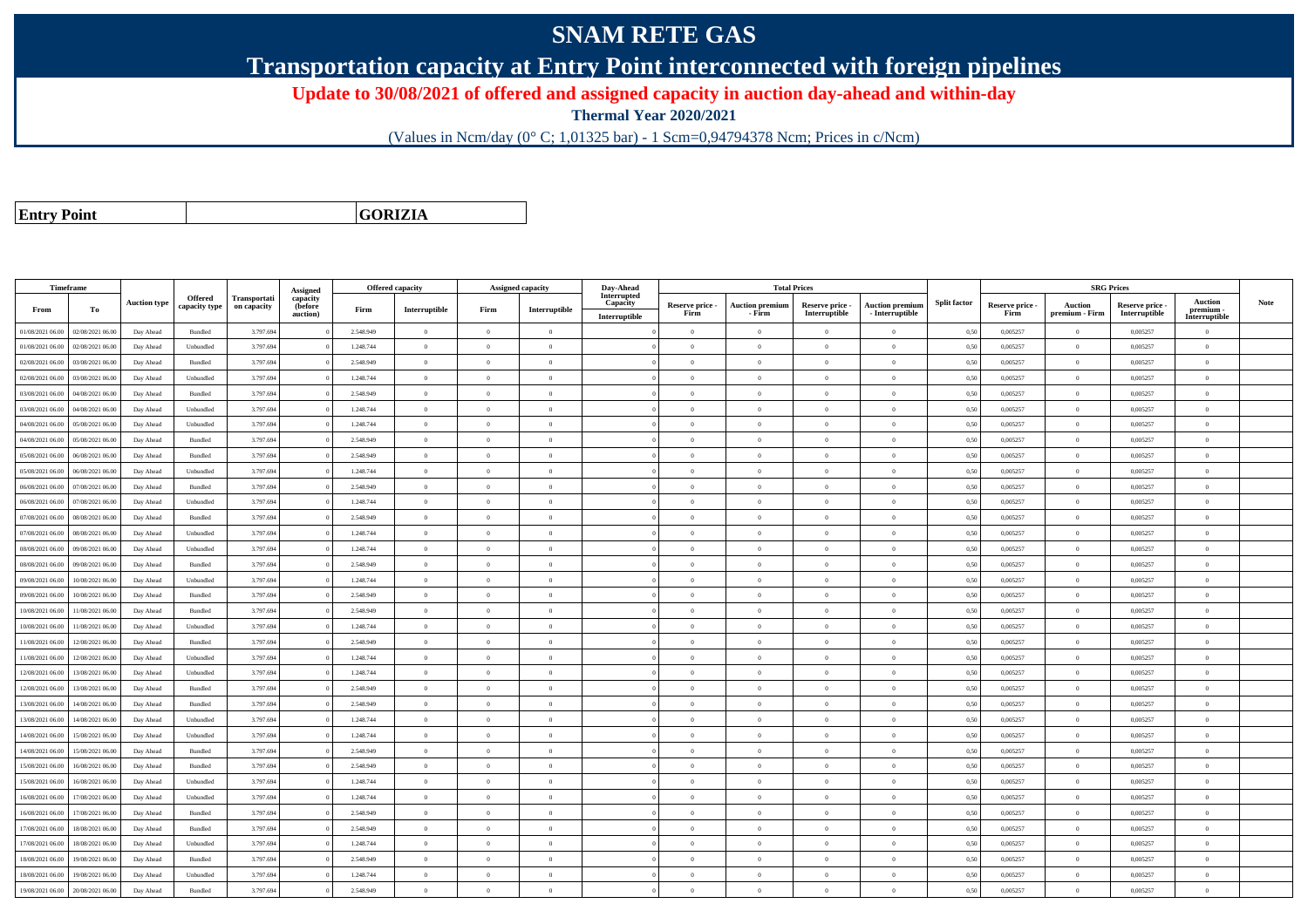| 19/08/2021 06:00                  | 20/08/2021 06:00 | Day Ahead  | Unbundled | 3.797.694 | 1.248.744 | $\overline{0}$ | $\overline{0}$ |                |                | $\theta$       | $\theta$       | $\overline{0}$ | 0,50 | 0,005257 | $\bf{0}$          | 0,005257       | $\overline{0}$ |  |
|-----------------------------------|------------------|------------|-----------|-----------|-----------|----------------|----------------|----------------|----------------|----------------|----------------|----------------|------|----------|-------------------|----------------|----------------|--|
|                                   |                  |            |           |           |           | $\overline{0}$ | $\overline{0}$ |                | $\Omega$       |                |                |                |      |          |                   |                |                |  |
| 20/08/2021 06:00                  | 21/08/2021 06.00 | Day Ahead  | Bundled   | 3.797.694 | 2.548.949 |                |                | $\overline{0}$ |                | $\bf{0}$       | $\overline{0}$ | $\bf{0}$       | 0,50 | 0,005257 | $\bf{0}$          | 0,005257       | $\overline{0}$ |  |
| 20/08/2021 06:00                  | 21/08/2021 06:00 | Day Ahead  | Unbundled | 3.797.694 | 1.248.744 | $\overline{0}$ | $\overline{0}$ | $\overline{0}$ | $\Omega$       | $\bf{0}$       | $\overline{0}$ | $\mathbf{0}$   | 0.50 | 0.005257 | $\bf{0}$          | 0.005257       | $\bf{0}$       |  |
| 21/08/2021 06:00                  | 22/08/2021 06:00 | Day Ahead  | Unbundled | 3.797.694 | 1.248.744 | $\overline{0}$ | $\overline{0}$ | $\overline{0}$ | $\overline{0}$ | $\bf{0}$       | $\overline{0}$ | $\theta$       | 0,50 | 0,005257 | $\,$ 0 $\,$       | 0,005257       | $\overline{0}$ |  |
| 21/08/2021 06:00                  | 22/08/2021 06.00 | Day Ahead  | Bundled   | 3.797.694 | 2.548.949 | $\overline{0}$ | $\overline{0}$ | $\Omega$       |                | $\bf{0}$       | $\overline{0}$ | $\bf{0}$       | 0,50 | 0,005257 | $\bf{0}$          | 0,005257       | $\overline{0}$ |  |
| 22/08/2021 06:00                  | 23/08/2021 06:00 | Day Ahead  | Unbundled | 3.797.694 | 1.248.744 | $\overline{0}$ | $\overline{0}$ | $\Omega$       | $\Omega$       | $\overline{0}$ | $\overline{0}$ | $\mathbf{0}$   | 0.50 | 0.005257 | $\bf{0}$          | 0.005257       | $\bf{0}$       |  |
| 22/08/2021 06:00                  | 23/08/2021 06:00 | Day Ahead  | Bundled   | 3.797.694 | 2.548.949 | $\overline{0}$ | $\overline{0}$ | $\overline{0}$ | $\overline{0}$ | $\bf{0}$       | $\overline{0}$ | $\bf{0}$       | 0,50 | 0,005257 | $\,$ 0 $\,$       | 0,005257       | $\overline{0}$ |  |
| 23/08/2021 06:00                  | 24/08/2021 06.0  | Day Ahead  | Bundled   | 3.797.694 | 2.548.949 | $\overline{0}$ | $\overline{0}$ | $\Omega$       |                | $\bf{0}$       | $\overline{0}$ | $\bf{0}$       | 0,50 | 0,005257 | $\bf{0}$          | 0,005257       | $\bf{0}$       |  |
| 23/08/2021 06:00                  | 24/08/2021 06:00 | Day Ahead  | Unbundled | 3.797.694 | 1.248.744 | $\overline{0}$ | $\overline{0}$ | $\overline{0}$ | $\Omega$       | $\overline{0}$ | $\overline{0}$ | $\bf{0}$       | 0.50 | 0.005257 | $\bf{0}$          | 0.005257       | $\bf{0}$       |  |
| 24/08/2021 06:00                  | 25/08/2021 06:00 | Day Ahead  | Bundled   | 3.797.694 | 2.548.949 | $\overline{0}$ | $\overline{0}$ | $\overline{0}$ | $\overline{0}$ | $\bf{0}$       | $\overline{0}$ | $\bf{0}$       | 0,50 | 0,005257 | $\,$ 0 $\,$       | 0,005257       | $\overline{0}$ |  |
|                                   |                  |            |           |           |           |                |                |                |                |                |                |                |      |          |                   |                |                |  |
| 24/08/2021 06:00                  | 25/08/2021 06.0  | Day Ahead  | Unbundled | 3.797.694 | 1.248.744 | $\overline{0}$ | $\overline{0}$ | $\overline{0}$ |                | $\bf{0}$       | $\overline{0}$ | $\bf{0}$       | 0,50 | 0,005257 | $\bf{0}$          | 0,005257       | $\,$ 0         |  |
| 25/08/2021 06:00                  | 26/08/2021 06:00 | Day Ahead  | Unbundled | 3.797.694 | 1.248.744 | $\overline{0}$ | $\overline{0}$ | $\overline{0}$ | $\overline{0}$ | $\bf{0}$       | $\overline{0}$ | $\mathbf{0}$   | 0.50 | 0.005257 | $\bf{0}$          | 0.005257       | $\bf{0}$       |  |
| 25/08/2021 06:00                  | 26/08/2021 06:00 | Day Ahead  | Bundled   | 3.797.694 | 2.548.949 | $\overline{0}$ | $\overline{0}$ | $\overline{0}$ | $\overline{0}$ | $\bf{0}$       | $\overline{0}$ | $\theta$       | 0,50 | 0,005257 | $\,$ 0 $\,$       | 0,005257       | $\overline{0}$ |  |
| 26/08/2021 06:00                  | 27/08/2021 06.00 | Day Ahead  | Bundled   | 3.797.694 | 2.548.949 | $\overline{0}$ | $\overline{0}$ | $\overline{0}$ |                | $\bf{0}$       | $\overline{0}$ | $\bf{0}$       | 0,50 | 0,005257 | $\bf{0}$          | 0,005257       | $\overline{0}$ |  |
| 26/08/2021 06:00                  | 27/08/2021 06:00 | Day Ahead  | Unbundled | 3.797.694 | 1.248.744 | $\overline{0}$ | $\overline{0}$ | $\Omega$       | $\Omega$       | $\overline{0}$ | $\overline{0}$ | $\theta$       | 0.50 | 0.005257 | $\bf{0}$          | 0.005257       | $\bf{0}$       |  |
| 27/08/2021 06:00                  | 28/08/2021 06:00 | Day Ahead  | Bundled   | 3.797.694 | 2.548.949 | $\overline{0}$ | $\overline{0}$ | $\overline{0}$ | $\overline{0}$ | $\bf{0}$       | $\overline{0}$ | $\bf{0}$       | 0,50 | 0,005257 | $\,$ 0 $\,$       | 0,005257       | $\overline{0}$ |  |
| 27/08/2021 06:00                  | 28/08/2021 06.00 | Day Ahead  | Unbundled | 3.797.694 | 1.248.744 | $\overline{0}$ | $\overline{0}$ | $\Omega$       |                | $\bf{0}$       | $\overline{0}$ | $\bf{0}$       | 0,50 | 0,005257 | $\bf{0}$          | 0,005257       | $\overline{0}$ |  |
| 28/08/2021 06:00                  | 29/08/2021 06:00 | Day Ahead  | Bundled   | 3.797.694 | 2.548.949 | $\overline{0}$ | $\overline{0}$ | $\overline{0}$ | $\overline{0}$ | $\overline{0}$ | $\overline{0}$ | $\bf{0}$       | 0.50 | 0.005257 | $\bf{0}$          | 0.005257       | $\bf{0}$       |  |
| 28/08/2021 06:00                  | 29/08/2021 06:00 | Day Ahead  | Unbundled | 3.797.694 | 1.248.744 | $\overline{0}$ | $\overline{0}$ | $\overline{0}$ | $\overline{0}$ | $\bf{0}$       | $\overline{0}$ | $\bf{0}$       | 0,50 | 0,005257 | $\,$ 0 $\,$       | 0,005257       | $\overline{0}$ |  |
| 29/08/2021 06:00                  | 30/08/2021 06.00 | Day Ahead  | Bundled   | 3.797.694 | 2.548.949 | $\overline{0}$ | $\bf{0}$       | $\overline{0}$ |                | $\bf{0}$       | $\overline{0}$ | $\bf{0}$       | 0,50 | 0,005257 | $\bf{0}$          | 0,005257       | $\overline{0}$ |  |
|                                   | 30/08/2021 06:00 |            |           |           | 1.248.744 |                | $\overline{0}$ | $\overline{0}$ |                |                |                |                | 0.50 | 0.005257 |                   | 0.005257       |                |  |
| 29/08/2021 06:00                  |                  | Day Ahead  | Unbundled | 3.797.694 |           | $\overline{0}$ |                |                | $\overline{0}$ | $\bf{0}$       | $\overline{0}$ | $\mathbf{0}$   |      |          | $\bf{0}$          |                | $\bf{0}$       |  |
| 30/08/2021 06:00                  | 31/08/2021 06:00 | Day Ahead  | Bundled   | 3.797.694 | 2.548.949 | $\overline{0}$ | $\overline{0}$ | $\overline{0}$ | $\overline{0}$ | $\bf{0}$       | $\overline{0}$ | $\theta$       | 0,50 | 0,005257 | $\,$ 0 $\,$       | 0,005257       | $\overline{0}$ |  |
| 30/08/2021 06:00                  | 31/08/2021 06.00 | Day Ahead  | Unbundled | 3.797.694 | 1.248.744 | $\overline{0}$ | $\overline{0}$ | $\Omega$       |                | $\bf{0}$       | $\overline{0}$ | $\bf{0}$       | 0,50 | 0,005257 | $\bf{0}$          | 0,005257       | $\overline{0}$ |  |
| 31/08/2021 06:00                  | 01/09/2021 06:00 | Day Ahead  | Unbundled | 3.797.694 | 1.248.744 | $\overline{0}$ | $\overline{0}$ | $\Omega$       | $\Omega$       | $\overline{0}$ | $\overline{0}$ | $\mathbf{0}$   | 0.50 | 0.005257 | $\bf{0}$          | 0.005257       | $\bf{0}$       |  |
| 31/08/2021 06:00                  | 01/09/2021 06:00 | Day Ahead  | Bundled   | 3.797.694 | 2.548.949 | $\overline{0}$ | $\overline{0}$ | $\overline{0}$ | $\overline{0}$ | $\bf{0}$       | $\overline{0}$ | $\bf{0}$       | 0,50 | 0,005257 | $\,$ 0 $\,$       | 0,005257       | $\overline{0}$ |  |
| 01/08/2021 06:00                  | 02/08/2021 06.00 | Within Day | Bundled   | 3.797.694 | 2.548.949 | $\overline{0}$ | $\overline{0}$ | $\overline{0}$ |                | $\bf{0}$       | $\overline{0}$ | $\bf{0}$       | 0,50 | 0,525747 | $\bf{0}$          | $\overline{0}$ | $\bf{0}$       |  |
| 01/08/2021 06:00                  | 02/08/2021 06:00 | Within Day | Unbundled | 3.797.694 | 1.248.744 | $\overline{0}$ | $\overline{0}$ | $\overline{0}$ | $\Omega$       | $\overline{0}$ | $\overline{0}$ | $\bf{0}$       | 0.50 | 0,525747 | $\bf{0}$          | $\overline{0}$ | $\bf{0}$       |  |
| 01/08/2021 07:00                  | 02/08/2021 06:00 | Within Day | Unbundled | 3.797.694 | 1.196.712 | $\overline{0}$ | $\overline{0}$ | $\overline{0}$ | $\overline{0}$ | $\bf{0}$       | $\overline{0}$ | $\bf{0}$       | 0,50 | 0,525747 | $\,$ 0 $\,$       | $\overline{0}$ | $\overline{0}$ |  |
| 01/08/2021 07:00                  | 02/08/2021 06.00 | Within Day | Bundled   | 3.797.694 | 2.442.742 | $\overline{0}$ | $\bf{0}$       | $\overline{0}$ | $\overline{0}$ | $\bf{0}$       | $\overline{0}$ | $\bf{0}$       | 0,50 | 0,525747 | $\bf{0}$          | $\overline{0}$ | $\bf{0}$       |  |
| 01/08/2021 08:00                  | 02/08/2021 06:00 | Within Day | Unbundled | 3.797.694 | 1.144.682 | $\overline{0}$ | $\overline{0}$ | $\overline{0}$ | $\overline{0}$ | $\bf{0}$       | $\overline{0}$ | $\mathbf{0}$   | 0.50 | 0,525747 | $\bf{0}$          | $\overline{0}$ | $\bf{0}$       |  |
| 01/08/2021 08:00                  | 02/08/2021 06:00 | Within Dav | Bundled   | 3.797.694 | 2.336.536 | $\overline{0}$ | $\overline{0}$ | $\overline{0}$ | $\Omega$       | $\overline{0}$ | $\overline{0}$ | $\bf{0}$       | 0,50 | 0,525747 | $\mathbf{0}$      | $\overline{0}$ | $\overline{0}$ |  |
|                                   |                  |            |           |           |           | $\overline{0}$ | $\overline{0}$ | $\overline{0}$ |                | $\bf{0}$       |                | $\bf{0}$       |      |          | $\bf{0}$          | $\overline{0}$ | $\bf{0}$       |  |
| 01/08/2021 09:00                  | 02/08/2021 06.00 | Within Day | Bundled   | 3.797.694 | 2.230.330 |                |                |                |                |                | $\overline{0}$ |                | 0,50 | 0,525747 |                   |                |                |  |
| 01/08/2021 09:00                  | 02/08/2021 06:00 | Within Day | Unbundled | 3.797.694 | 1.092.650 | $\overline{0}$ | $\overline{0}$ | $\Omega$       | $\Omega$       | $\overline{0}$ | $\overline{0}$ | $\theta$       | 0.50 | 0,525747 | $\bf{0}$          | $\overline{0}$ | $\bf{0}$       |  |
| 01/08/2021 11:00                  | 02/08/2021 06:00 | Within Dav | Unbundled | 3.797.694 | 988.588   | $\overline{0}$ | $\overline{0}$ | $\theta$       | $\Omega$       | $\overline{0}$ | $\overline{0}$ | $\bf{0}$       | 0,50 | 0,525747 | $\mathbf{0}$      | $\overline{0}$ | $\overline{0}$ |  |
| 01/08/2021 11:00                  | 02/08/2021 06.00 | Within Day | Bundled   | 3.797.694 | 2.017.917 | $\overline{0}$ | $\overline{0}$ | $\overline{0}$ |                | $\bf{0}$       | $\overline{0}$ | $\bf{0}$       | 0,50 | 0,525747 | $\bf{0}$          | $\overline{0}$ | $\bf{0}$       |  |
| 01/08/2021 12:00                  | 02/08/2021 06:00 | Within Day | Unbundled | 3.797.694 | 936,558   | $\overline{0}$ | $\overline{0}$ | $\overline{0}$ | $\overline{0}$ | $\overline{0}$ | $\overline{0}$ | $\bf{0}$       | 0.50 | 0,525747 | $\bf{0}$          | $\overline{0}$ | $\bf{0}$       |  |
| 01/08/2021 12:00                  | 02/08/2021 06:00 | Within Dav | Bundled   | 3.797.694 | 1.911.711 | $\overline{0}$ | $\overline{0}$ | $\overline{0}$ | $\Omega$       | $\overline{0}$ | $\overline{0}$ | $\bf{0}$       | 0,50 | 0,525747 | $\mathbf{0}$      | $\overline{0}$ | $\overline{0}$ |  |
| 01/08/2021 13:00                  | 02/08/2021 06.00 | Within Day | Unbundled | 3.797.694 | 884.526   | $\overline{0}$ | $\overline{0}$ | $\overline{0}$ | $\overline{0}$ | $\bf{0}$       | $\overline{0}$ | $\bf{0}$       | 0,50 | 0,525747 | $\bf{0}$          | $\overline{0}$ | $\bf{0}$       |  |
| 01/08/2021 13:00                  | 02/08/2021 06:00 | Within Day | Bundled   | 3.797.694 | 1.805.505 | $\overline{0}$ | $\overline{0}$ | $\overline{0}$ | $\overline{0}$ | $\bf{0}$       | $\overline{0}$ | $\mathbf{0}$   | 0.50 | 0,525747 | $\bf{0}$          | $\overline{0}$ | $\bf{0}$       |  |
| 01/08/2021 14:00                  | 02/08/2021 06:00 | Within Dav | Unbundled | 3.797.694 | 832.496   | $\overline{0}$ | $\overline{0}$ | $\theta$       | $\Omega$       | $\overline{0}$ | $\overline{0}$ | $\bf{0}$       | 0,50 | 0,525747 | $\mathbf{0}$      | $\overline{0}$ | $\overline{0}$ |  |
| 01/08/2021 14:00                  | 02/08/2021 06.00 | Within Day | Bundled   | 3.797.694 | 1.699.299 | $\overline{0}$ | $\overline{0}$ | $\overline{0}$ | $\Omega$       | $\bf{0}$       | $\overline{0}$ | $\bf{0}$       | 0,50 | 0,525747 | $\bf{0}$          | $\overline{0}$ | $\overline{0}$ |  |
| 01/08/2021 15:00                  | 02/08/2021 06:00 | Within Day | Unbundled | 3.797.694 | 780,464   | $\overline{0}$ | $\overline{0}$ | $\Omega$       | $\Omega$       | $\overline{0}$ | $\overline{0}$ | $\theta$       | 0.50 | 0,525747 | $\bf{0}$          | $\overline{0}$ | $\bf{0}$       |  |
| 01/08/2021 15:00                  | 02/08/2021 06:00 | Within Dav | Bundled   | 3.797.694 | 1.593.092 | $\overline{0}$ | $\Omega$       | $\theta$       | $\Omega$       | $\overline{0}$ | $\overline{0}$ | $\theta$       | 0.50 | 0,525747 | $\mathbf{0}$      | $\overline{0}$ | $\overline{0}$ |  |
| 01/08/2021 16:00                  | 02/08/2021 06:00 | Within Day | Bundled   | 3.797.694 | 1.486.887 | $\overline{0}$ | $\bf{0}$       | $\overline{0}$ | $\overline{0}$ | $\bf{0}$       | $\overline{0}$ | $\bf{0}$       | 0,50 | 0,525747 | $\bf{0}$          | $\overline{0}$ | $\,$ 0         |  |
|                                   | 02/08/2021 06:00 |            |           | 3.797.694 |           |                | $\Omega$       |                |                |                |                |                |      | 0,525747 | $\Omega$          |                |                |  |
| 01/08/2021 16:00                  |                  | Within Day | Unbundled |           | 728.433   | $\bf{0}$       |                |                |                |                |                |                | 0,50 |          |                   | $\Omega$       |                |  |
| 01/08/2021 17:00 02/08/2021 06:00 |                  | Within Day | Unbundled | 3.797.694 | 676.403   | $\overline{0}$ | $\overline{0}$ | $\overline{0}$ | $\Omega$       | $\overline{0}$ | $\overline{0}$ | $\overline{0}$ | 0,50 | 0,525747 | $\overline{0}$    | $\theta$       | $\bf{0}$       |  |
| 01/08/2021 17:00                  | 02/08/2021 06:00 | Within Day | Bundled   | 3.797.694 | 1.380.680 | $\overline{0}$ | $\overline{0}$ | $\overline{0}$ | $\overline{0}$ | $\overline{0}$ | $\overline{0}$ | $\bf{0}$       | 0,50 | 0,525747 | $\bf{0}$          | $\bf{0}$       | $\bf{0}$       |  |
| 01/08/2021 18:00                  | 02/08/2021 06:00 | Within Day | Unbundled | 3.797.694 | 624.371   | $\overline{0}$ | $\overline{0}$ | $\overline{0}$ | $\overline{0}$ | $\,$ 0 $\,$    | $\overline{0}$ | $\bf{0}$       | 0.50 | 0,525747 | $\hspace{0.1mm}0$ | $\overline{0}$ | $\,$ 0 $\,$    |  |
| 01/08/2021 18:00                  | 02/08/2021 06:00 | Within Day | Bundled   | 3.797.694 | 1.274.474 | $\overline{0}$ | $\overline{0}$ | $\overline{0}$ | $\overline{0}$ | $\overline{0}$ | $\overline{0}$ | $\mathbf{0}$   | 0,50 | 0,525747 | $\overline{0}$    | $\overline{0}$ | $\bf{0}$       |  |
| 01/08/2021 19:00                  | 02/08/2021 06:00 | Within Day | Unbundled | 3.797.694 | 572.341   | $\overline{0}$ | $\overline{0}$ | $\overline{0}$ | $\overline{0}$ | $\bf{0}$       | $\overline{0}$ | $\bf{0}$       | 0,50 | 0,525747 | $\,0\,$           | $\bf{0}$       | $\bf{0}$       |  |
| 01/08/2021 19:00                  | 02/08/2021 06:00 | Within Day | Bundled   | 3.797.694 | 1.168.268 | $\overline{0}$ | $\overline{0}$ | $\overline{0}$ | $\overline{0}$ | $\,$ 0 $\,$    | $\overline{0}$ | $\mathbf{0}$   | 0.50 | 0,525747 | $\,$ 0 $\,$       | $\bf{0}$       | $\bf{0}$       |  |
| 01/08/2021 20:00                  | 02/08/2021 06:00 | Within Day | Unbundled | 3.797.694 | 520.309   | $\overline{0}$ | $\overline{0}$ | $\overline{0}$ | $\overline{0}$ | $\overline{0}$ | $\overline{0}$ | $\overline{0}$ | 0,50 | 0,525747 | $\overline{0}$    | $\overline{0}$ | $\bf{0}$       |  |
| 01/08/2021 20:00                  | 02/08/2021 06:00 | Within Day | Bundled   | 3.797.694 | 1.062.062 | $\overline{0}$ | $\overline{0}$ | $\overline{0}$ | $\overline{0}$ | $\,$ 0         | $\overline{0}$ | $\bf{0}$       | 0,50 | 0,525747 | $\,$ 0 $\,$       | $\overline{0}$ | $\bf{0}$       |  |
| 01/08/2021 21:00                  | 02/08/2021 06:00 | Within Day | Unbundled | 3.797.694 | 468.279   | $\,$ 0 $\,$    | $\overline{0}$ | $\overline{0}$ | $\overline{0}$ | $\,$ 0 $\,$    | $\overline{0}$ | $\overline{0}$ | 0.50 | 0,525747 | $\mathbf{0}$      | $\,$ 0 $\,$    | $\,$ 0 $\,$    |  |
| 01/08/2021 21:00                  | 02/08/2021 06:00 | Within Day | Bundled   | 3.797.694 | 955.855   | $\overline{0}$ | $\overline{0}$ | $\overline{0}$ | $\overline{0}$ | $\overline{0}$ | $\overline{0}$ | $\overline{0}$ | 0,50 | 0,525747 | $\overline{0}$    | $\theta$       | $\bf{0}$       |  |
|                                   |                  |            |           |           |           |                |                |                |                |                |                |                |      |          |                   |                |                |  |
| 01/08/2021 22.00                  | 02/08/2021 06:00 | Within Day | Bundled   | 3.797.694 | 849.650   | $\overline{0}$ | $\bf{0}$       | $\overline{0}$ | $\overline{0}$ | $\bf{0}$       | $\overline{0}$ | $\bf{0}$       | 0,50 | 0,525747 | $\bf{0}$          | $\bf{0}$       | $\bf{0}$       |  |
| 01/08/2021 22:00 02/08/2021 06:00 |                  | Within Day | Unbundled | 3.797.694 | 416.247   | $\,$ 0 $\,$    | $\overline{0}$ | $\overline{0}$ | $\overline{0}$ | $\,$ 0 $\,$    | $\,$ 0 $\,$    | $\mathbf{0}$   | 0,50 | 0,525747 | $\,$ 0 $\,$       | $\overline{0}$ | $\,$ 0 $\,$    |  |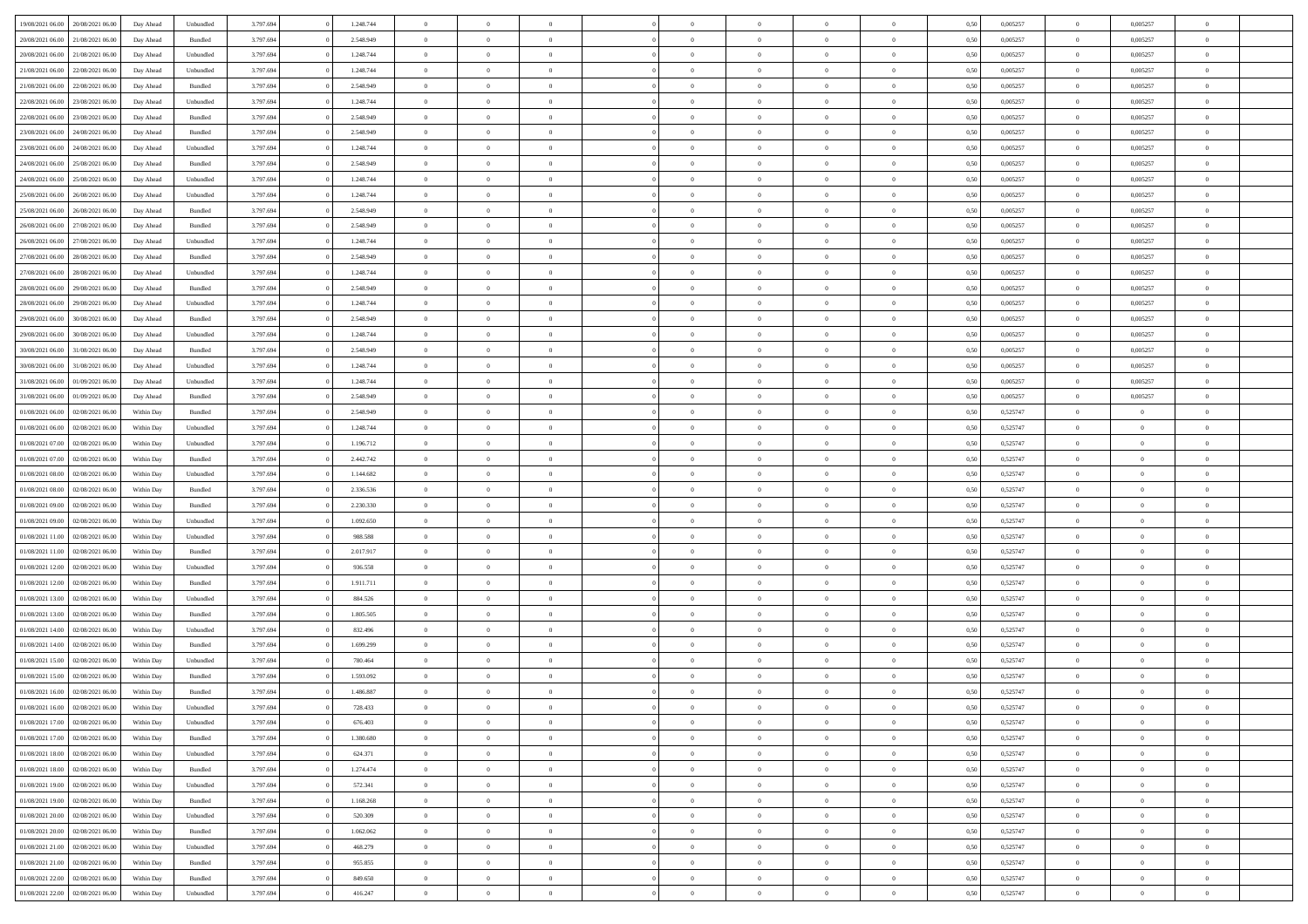|                                   |                  |            |                    |           |           | $\overline{0}$ | $\Omega$       |                |                | $\Omega$       | $\Omega$       | $\theta$       |      |          | $\theta$       |                | $\theta$       |  |
|-----------------------------------|------------------|------------|--------------------|-----------|-----------|----------------|----------------|----------------|----------------|----------------|----------------|----------------|------|----------|----------------|----------------|----------------|--|
| 01/08/2021 23:00                  | 02/08/2021 06:00 | Within Dav | Unbundled          | 3.797.694 | 364.217   |                |                |                | $\Omega$       |                |                |                | 0,50 | 0,525746 |                | $\theta$       |                |  |
| 01/08/2021 23:00                  | 02/08/2021 06:00 | Within Day | Bundled            | 3.797.694 | 743.443   | $\overline{0}$ | $\theta$       | $\overline{0}$ | $\overline{0}$ | $\bf{0}$       | $\overline{0}$ | $\bf{0}$       | 0,50 | 0,525746 | $\theta$       | $\theta$       | $\overline{0}$ |  |
| 02/08/2021 00:00                  | 02/08/2021 06:00 | Within Day | Unbundled          | 3.797.694 | 312.185   | $\overline{0}$ | $\overline{0}$ | $\overline{0}$ | $\bf{0}$       | $\bf{0}$       | $\bf{0}$       | $\bf{0}$       | 0,50 | 0,525747 | $\bf{0}$       | $\overline{0}$ | $\overline{0}$ |  |
| 02/08/2021 00:00                  | 02/08/2021 06:00 | Within Dav | Bundled            | 3.797.694 | 637.237   | $\overline{0}$ | $\overline{0}$ | $\overline{0}$ | $\overline{0}$ | $\bf{0}$       | $\overline{0}$ | $\overline{0}$ | 0.50 | 0,525747 | $\theta$       | $\theta$       | $\overline{0}$ |  |
|                                   |                  |            |                    |           |           |                |                |                |                |                |                |                |      |          |                |                |                |  |
| 02/08/2021 01:00                  | 02/08/2021 06:00 | Within Day | Unbundled          | 3.797.694 | 260.155   | $\overline{0}$ | $\theta$       | $\overline{0}$ | $\overline{0}$ | $\bf{0}$       | $\overline{0}$ | $\bf{0}$       | 0,50 | 0,525747 | $\theta$       | $\overline{0}$ | $\overline{0}$ |  |
| 02/08/2021 01:00                  | 02/08/2021 06:00 | Within Day | Bundled            | 3.797.694 | 531.030   | $\overline{0}$ | $\bf{0}$       | $\overline{0}$ | $\bf{0}$       | $\overline{0}$ | $\overline{0}$ | $\mathbf{0}$   | 0,50 | 0,525747 | $\bf{0}$       | $\overline{0}$ | $\bf{0}$       |  |
| 02/08/2021 02:00                  | 02/08/2021 06:00 | Within Dav | Unbundled          | 3.797.694 | 208.123   | $\overline{0}$ | $\overline{0}$ | $\overline{0}$ | $\overline{0}$ | $\overline{0}$ | $\overline{0}$ | $\overline{0}$ | 0.50 | 0,525748 | $\theta$       | $\overline{0}$ | $\overline{0}$ |  |
| 02/08/2021 02:00                  | 02/08/2021 06:00 | Within Day | Bundled            | 3.797.694 | 424.825   | $\overline{0}$ | $\theta$       | $\overline{0}$ | $\overline{0}$ | $\bf{0}$       | $\overline{0}$ | $\bf{0}$       | 0,50 | 0,525748 | $\theta$       | $\theta$       | $\overline{0}$ |  |
| 02/08/2021 03:00                  | 02/08/2021 06:00 | Within Day | Bundled            | 3.797.694 | 318.618   | $\overline{0}$ | $\overline{0}$ | $\overline{0}$ | $\bf{0}$       | $\bf{0}$       | $\bf{0}$       | $\bf{0}$       | 0,50 | 0,525747 | $\,0\,$        | $\overline{0}$ | $\overline{0}$ |  |
|                                   |                  |            |                    |           |           |                |                |                |                |                |                |                |      |          |                |                |                |  |
| 02/08/2021 03:00                  | 02/08/2021 06:00 | Within Dav | Unbundled          | 3.797.694 | 156.093   | $\overline{0}$ | $\overline{0}$ | $\overline{0}$ | $\overline{0}$ | $\overline{0}$ | $\overline{0}$ | $\overline{0}$ | 0.50 | 0,525747 | $\theta$       | $\overline{0}$ | $\overline{0}$ |  |
| 02/08/2021 04:00                  | 02/08/2021 06:00 | Within Day | Unbundled          | 3.797.694 | 104.061   | $\overline{0}$ | $\theta$       | $\overline{0}$ | $\overline{0}$ | $\bf{0}$       | $\overline{0}$ | $\bf{0}$       | 0,50 | 0,525746 | $\,$ 0 $\,$    | $\overline{0}$ | $\overline{0}$ |  |
| 02/08/2021 04:00                  | 02/08/2021 06:00 | Within Day | Bundled            | 3.797.694 | 212.412   | $\overline{0}$ | $\overline{0}$ | $\overline{0}$ | $\bf{0}$       | $\bf{0}$       | $\bf{0}$       | $\bf{0}$       | 0,50 | 0,525746 | $\overline{0}$ | $\overline{0}$ | $\overline{0}$ |  |
| 02/08/2021 06:00                  | 03/08/2021 06:00 | Within Day | Unbundled          | 3.797.694 | 1.248.744 | $\overline{0}$ | $\overline{0}$ | $\overline{0}$ | $\overline{0}$ | $\bf{0}$       | $\overline{0}$ | $\overline{0}$ | 0.50 | 0,525747 | $\theta$       | $\theta$       | $\overline{0}$ |  |
| 02/08/2021 06:00                  | 03/08/2021 06:00 | Within Day | Bundled            | 3.797.694 | 2.548.949 | $\overline{0}$ | $\theta$       | $\overline{0}$ | $\overline{0}$ | $\bf{0}$       | $\overline{0}$ | $\bf{0}$       | 0,50 | 0,525747 | $\theta$       | $\theta$       | $\overline{0}$ |  |
|                                   |                  |            |                    |           |           |                |                |                |                |                |                |                |      |          |                |                |                |  |
| 02/08/2021 10:00                  | 03/08/2021 06:00 | Within Day | Unbundled          | 3.797.694 | 1.040.620 | $\overline{0}$ | $\bf{0}$       | $\overline{0}$ | $\bf{0}$       | $\overline{0}$ | $\overline{0}$ | $\mathbf{0}$   | 0,50 | 0,525747 | $\overline{0}$ | $\overline{0}$ | $\bf{0}$       |  |
| 02/08/2021 10:00                  | 03/08/2021 06:00 | Within Dav | Bundled            | 3.797.694 | 2.124.124 | $\overline{0}$ | $\overline{0}$ | $\overline{0}$ | $\overline{0}$ | $\overline{0}$ | $\overline{0}$ | $\overline{0}$ | 0.50 | 0,525747 | $\theta$       | $\overline{0}$ | $\overline{0}$ |  |
| 02/08/2021 11:00                  | 03/08/2021 06:00 | Within Day | Unbundled          | 3.797.694 | 988.588   | $\overline{0}$ | $\theta$       | $\overline{0}$ | $\overline{0}$ | $\bf{0}$       | $\overline{0}$ | $\bf{0}$       | 0,50 | 0,525747 | $\theta$       | $\theta$       | $\overline{0}$ |  |
| 02/08/2021 11:00                  | 03/08/2021 06:00 | Within Day | Bundled            | 3.797.694 | 2.017.917 | $\overline{0}$ | $\overline{0}$ | $\overline{0}$ | $\bf{0}$       | $\bf{0}$       | $\bf{0}$       | $\bf{0}$       | 0,50 | 0,525747 | $\,0\,$        | $\overline{0}$ | $\overline{0}$ |  |
| 02/08/2021 12:00                  | 03/08/2021 06:00 | Within Day | Unbundled          | 3.797.694 | 936.558   | $\overline{0}$ | $\overline{0}$ | $\overline{0}$ | $\overline{0}$ | $\overline{0}$ | $\overline{0}$ | $\overline{0}$ | 0.50 | 0,525747 | $\theta$       | $\overline{0}$ | $\overline{0}$ |  |
| 02/08/2021 12:00                  | 03/08/2021 06:00 | Within Day | Bundled            | 3.797.694 | 1.911.711 | $\overline{0}$ | $\theta$       | $\overline{0}$ | $\overline{0}$ | $\bf{0}$       | $\overline{0}$ | $\bf{0}$       | 0,50 | 0,525747 | $\,$ 0 $\,$    | $\theta$       | $\overline{0}$ |  |
|                                   |                  |            |                    |           |           |                |                |                |                |                |                |                |      |          |                |                |                |  |
| 02/08/2021 13:00                  | 03/08/2021 06:00 | Within Day | Bundled            | 3.797.694 | 1.805.505 | $\overline{0}$ | $\overline{0}$ | $\overline{0}$ | $\bf{0}$       | $\bf{0}$       | $\bf{0}$       | $\bf{0}$       | 0,50 | 0,525747 | $\,0\,$        | $\overline{0}$ | $\overline{0}$ |  |
| 02/08/2021 13:00                  | 03/08/2021 06:00 | Within Day | Unbundled          | 3.797.694 | 884.526   | $\overline{0}$ | $\overline{0}$ | $\overline{0}$ | $\overline{0}$ | $\bf{0}$       | $\overline{0}$ | $\overline{0}$ | 0.50 | 0,525747 | $\theta$       | $\overline{0}$ | $\overline{0}$ |  |
| 02/08/2021 14:00                  | 03/08/2021 06:00 | Within Day | Unbundled          | 3.797.694 | 832.496   | $\overline{0}$ | $\theta$       | $\overline{0}$ | $\overline{0}$ | $\bf{0}$       | $\overline{0}$ | $\bf{0}$       | 0,50 | 0,525747 | $\,$ 0 $\,$    | $\overline{0}$ | $\overline{0}$ |  |
| 02/08/2021 14:00                  | 03/08/2021 06:00 | Within Day | Bundled            | 3.797.694 | 1.699.299 | $\overline{0}$ | $\bf{0}$       | $\overline{0}$ | $\overline{0}$ | $\overline{0}$ | $\overline{0}$ | $\mathbf{0}$   | 0,50 | 0,525747 | $\overline{0}$ | $\overline{0}$ | $\bf{0}$       |  |
| 02/08/2021 15:00                  | 03/08/2021 06:00 | Within Dav | Unbundled          | 3.797.694 | 780.464   | $\overline{0}$ | $\overline{0}$ | $\overline{0}$ | $\overline{0}$ | $\overline{0}$ | $\overline{0}$ | $\overline{0}$ | 0.50 | 0,525747 | $\theta$       | $\overline{0}$ | $\overline{0}$ |  |
| 02/08/2021 15:00                  | 03/08/2021 06:00 | Within Day | Bundled            | 3.797.694 | 1.593.092 | $\overline{0}$ | $\theta$       | $\overline{0}$ | $\overline{0}$ | $\bf{0}$       | $\overline{0}$ | $\bf{0}$       | 0,50 | 0,525747 | $\theta$       | $\theta$       | $\overline{0}$ |  |
| 02/08/2021 16:00                  | 03/08/2021 06:00 | Within Day | Unbundled          | 3.797.694 | 728.433   | $\overline{0}$ | $\overline{0}$ | $\overline{0}$ | $\overline{0}$ | $\bf{0}$       | $\overline{0}$ | $\bf{0}$       | 0,50 | 0,525747 | $\,0\,$        | $\overline{0}$ | $\overline{0}$ |  |
|                                   |                  |            |                    |           |           |                |                |                |                |                |                |                |      |          |                |                |                |  |
| 02/08/2021 16:00                  | 03/08/2021 06:00 | Within Day | Bundled            | 3.797.694 | 1.486.887 | $\overline{0}$ | $\overline{0}$ | $\overline{0}$ | $\overline{0}$ | $\overline{0}$ | $\overline{0}$ | $\overline{0}$ | 0.50 | 0,525747 | $\theta$       | $\overline{0}$ | $\overline{0}$ |  |
| 02/08/2021 17:00                  | 03/08/2021 06:00 | Within Day | Unbundled          | 3.797.694 | 676.403   | $\overline{0}$ | $\theta$       | $\overline{0}$ | $\overline{0}$ | $\bf{0}$       | $\overline{0}$ | $\bf{0}$       | 0,50 | 0,525747 | $\,$ 0 $\,$    | $\overline{0}$ | $\overline{0}$ |  |
| 02/08/2021 17:00                  | 03/08/2021 06:00 | Within Day | Bundled            | 3.797.694 | 1.380.680 | $\overline{0}$ | $\overline{0}$ | $\overline{0}$ | $\overline{0}$ | $\bf{0}$       | $\overline{0}$ | $\bf{0}$       | 0,50 | 0,525747 | $\bf{0}$       | $\overline{0}$ | $\overline{0}$ |  |
| 02/08/2021 18:00                  | 03/08/2021 06:00 | Within Day | Unbundled          | 3.797.694 | 624.371   | $\overline{0}$ | $\Omega$       | $\Omega$       | $\Omega$       | $\Omega$       | $\overline{0}$ | $\overline{0}$ | 0,50 | 0,525747 | $\,0\,$        | $\theta$       | $\theta$       |  |
| 02/08/2021 18:00                  | 03/08/2021 06:00 | Within Day | Bundled            | 3.797.694 | 1.274.474 | $\overline{0}$ | $\theta$       | $\overline{0}$ | $\overline{0}$ | $\bf{0}$       | $\overline{0}$ | $\bf{0}$       | 0,50 | 0,525747 | $\theta$       | $\theta$       | $\overline{0}$ |  |
| 02/08/2021 19:00                  | 03/08/2021 06:00 | Within Day | Bundled            | 3.797.694 | 1.168.268 | $\overline{0}$ | $\overline{0}$ | $\overline{0}$ | $\overline{0}$ | $\bf{0}$       | $\overline{0}$ | $\mathbf{0}$   | 0,50 | 0,525747 | $\overline{0}$ | $\overline{0}$ | $\bf{0}$       |  |
| 02/08/2021 19:00                  | 03/08/2021 06:00 |            | Unbundled          | 3.797.694 | 572.341   | $\overline{0}$ | $\Omega$       | $\Omega$       | $\Omega$       | $\bf{0}$       | $\overline{0}$ | $\overline{0}$ | 0.50 | 0,525747 | $\,0\,$        | $\theta$       | $\theta$       |  |
|                                   |                  | Within Day |                    |           |           |                |                |                |                |                |                |                |      |          |                |                |                |  |
| 02/08/2021 20:00                  | 03/08/2021 06:00 | Within Day | Unbundled          | 3.797.694 | 520.309   | $\overline{0}$ | $\theta$       | $\overline{0}$ | $\overline{0}$ | $\bf{0}$       | $\overline{0}$ | $\bf{0}$       | 0,50 | 0,525747 | $\,$ 0 $\,$    | $\theta$       | $\overline{0}$ |  |
| 02/08/2021 20.00                  | 03/08/2021 06:00 | Within Day | Bundled            | 3.797.694 | 1.062.062 | $\overline{0}$ | $\overline{0}$ | $\overline{0}$ | $\overline{0}$ | $\bf{0}$       | $\overline{0}$ | $\bf{0}$       | 0,50 | 0,525747 | $\,0\,$        | $\overline{0}$ | $\overline{0}$ |  |
| 02/08/2021 21:00                  | 03/08/2021 06:00 | Within Day | Unbundled          | 3.797.694 | 468,279   | $\overline{0}$ | $\Omega$       | $\Omega$       | $\Omega$       | $\theta$       | $\theta$       | $\overline{0}$ | 0.50 | 0,525747 | $\theta$       | $\theta$       | $\theta$       |  |
| 02/08/2021 21:00                  | 03/08/2021 06:00 | Within Day | Bundled            | 3.797.694 | 955.855   | $\overline{0}$ | $\theta$       | $\overline{0}$ | $\overline{0}$ | $\bf{0}$       | $\overline{0}$ | $\bf{0}$       | 0,50 | 0,525747 | $\,$ 0 $\,$    | $\overline{0}$ | $\overline{0}$ |  |
| 02/08/2021 22.00                  | 03/08/2021 06:00 | Within Day | Unbundled          | 3.797.694 | 416.247   | $\overline{0}$ | $\overline{0}$ | $\overline{0}$ | $\overline{0}$ | $\bf{0}$       | $\overline{0}$ | $\bf{0}$       | 0,50 | 0,525747 | $\overline{0}$ | $\overline{0}$ | $\overline{0}$ |  |
| 02/08/2021 22:00                  | 03/08/2021 06:00 | Within Day | Bundled            | 3.797.694 | 849,650   | $\overline{0}$ | $\Omega$       | $\overline{0}$ | $\Omega$       | $\Omega$       | $\overline{0}$ | $\overline{0}$ | 0,50 | 0,525747 | $\,0\,$        | $\theta$       | $\theta$       |  |
|                                   |                  |            |                    |           |           |                |                |                |                |                |                |                |      |          |                |                |                |  |
| 02/08/2021 23:00                  | 03/08/2021 06:00 | Within Day | Unbundled          | 3.797.694 | 364.217   | $\overline{0}$ | $\theta$       | $\overline{0}$ | $\overline{0}$ | $\bf{0}$       | $\overline{0}$ | $\bf{0}$       | 0,50 | 0,525746 | $\,$ 0 $\,$    | $\overline{0}$ | $\overline{0}$ |  |
| 02/08/2021 23.00                  | 03/08/2021 06:00 | Within Day | Bundled            | 3.797.694 | 743.443   | $\overline{0}$ | $\overline{0}$ | $\overline{0}$ | $\bf{0}$       | $\bf{0}$       | $\bf{0}$       | $\mathbf{0}$   | 0,50 | 0,525746 | $\overline{0}$ | $\overline{0}$ | $\bf{0}$       |  |
| 03/08/2021 00:00                  | 03/08/2021 06:00 | Within Day | Unbundled          | 3.797.694 | 312.185   | $\overline{0}$ | $\Omega$       | $\Omega$       | $\Omega$       | $\Omega$       | $\Omega$       | $\overline{0}$ | 0.50 | 0,525747 | $\theta$       | $\theta$       | $\theta$       |  |
| 03/08/2021 00:00                  | 03/08/2021 06:00 | Within Day | Bundled            | 3.797.694 | 637.237   | $\overline{0}$ | $\overline{0}$ | $\overline{0}$ | $\bf{0}$       | $\,$ 0         | $\bf{0}$       | $\bf{0}$       | 0,50 | 0,525747 | $\,0\,$        | $\overline{0}$ | $\overline{0}$ |  |
| 03/08/2021 01:00 03/08/2021 06:00 |                  | Within Day | $\mathbf B$ undled | 3.797.694 | 531.030   | $\bf{0}$       | $\bf{0}$       |                |                |                |                |                | 0,50 | 0,525747 | $\bf{0}$       | $\overline{0}$ |                |  |
| 03/08/2021 01:00                  | 03/08/2021 06:00 | Within Day | Unbundled          | 3.797.694 | 260.155   | $\overline{0}$ | $\overline{0}$ | $\overline{0}$ | $\Omega$       | $\overline{0}$ | $\overline{0}$ | $\overline{0}$ | 0,50 | 0,525747 | $\theta$       | $\theta$       | $\theta$       |  |
| 03/08/2021 02:00                  | 03/08/2021 06:00 | Within Day | Unbundled          | 3.797.694 | 208.123   | $\overline{0}$ | $\bf{0}$       | $\overline{0}$ | $\bf{0}$       | $\,$ 0 $\,$    | $\overline{0}$ | $\,$ 0 $\,$    | 0,50 | 0,525748 | $\,$ 0 $\,$    | $\,$ 0 $\,$    | $\,$ 0         |  |
|                                   |                  |            |                    |           |           |                |                |                |                |                |                |                |      |          |                |                |                |  |
| 03/08/2021 02:00                  | 03/08/2021 06:00 | Within Day | Bundled            | 3.797.694 | 424.825   | $\overline{0}$ | $\overline{0}$ | $\overline{0}$ | $\overline{0}$ | $\overline{0}$ | $\overline{0}$ | $\mathbf{0}$   | 0,50 | 0,525748 | $\overline{0}$ | $\bf{0}$       | $\overline{0}$ |  |
| 03/08/2021 03:00                  | 03/08/2021 06:00 | Within Day | Unbundled          | 3.797.694 | 156.093   | $\overline{0}$ | $\overline{0}$ | $\overline{0}$ | $\Omega$       | $\overline{0}$ | $\overline{0}$ | $\overline{0}$ | 0,50 | 0,525747 | $\overline{0}$ | $\theta$       | $\overline{0}$ |  |
| 03/08/2021 03:00                  | 03/08/2021 06:00 | Within Day | Bundled            | 3.797.694 | 318.618   | $\overline{0}$ | $\,$ 0         | $\overline{0}$ | $\bf{0}$       | $\,$ 0 $\,$    | $\overline{0}$ | $\mathbf{0}$   | 0,50 | 0,525747 | $\,$ 0 $\,$    | $\overline{0}$ | $\overline{0}$ |  |
| 03/08/2021 04:00                  | 03/08/2021 06:00 | Within Day | Unbundled          | 3.797.694 | 104.061   | $\overline{0}$ | $\overline{0}$ | $\overline{0}$ | $\overline{0}$ | $\overline{0}$ | $\overline{0}$ | $\mathbf{0}$   | 0,50 | 0,525746 | $\overline{0}$ | $\overline{0}$ | $\bf{0}$       |  |
| 03/08/2021 04:00                  | 03/08/2021 06:00 | Within Day | Bundled            | 3.797.694 | 212.412   | $\overline{0}$ | $\overline{0}$ | $\overline{0}$ | $\overline{0}$ | $\overline{0}$ | $\overline{0}$ | $\bf{0}$       | 0.50 | 0,525746 | $\overline{0}$ | $\theta$       | $\overline{0}$ |  |
| 03/08/2021 05:00                  | 03/08/2021 06:00 | Within Day | Unbundled          | 3.797.694 | 52.031    | $\overline{0}$ | $\,$ 0         | $\overline{0}$ | $\bf{0}$       | $\bf{0}$       | $\bf{0}$       | $\bf{0}$       | 0,50 | 0,525751 | $\,$ 0 $\,$    | $\overline{0}$ | $\overline{0}$ |  |
| 03/08/2021 05:00                  | 03/08/2021 06:00 | Within Day | Bundled            | 3.797.694 | 106.206   | $\overline{0}$ | $\bf{0}$       | $\overline{0}$ | $\overline{0}$ | $\overline{0}$ | $\overline{0}$ | $\mathbf{0}$   | 0,50 | 0,525751 | $\overline{0}$ | $\overline{0}$ | $\bf{0}$       |  |
|                                   |                  |            |                    |           |           |                |                |                |                |                |                |                |      |          |                |                |                |  |
| 03/08/2021 06:00                  | 04/08/2021 06:00 | Within Day | Bundled            | 3.797.694 | 2.548.949 | $\overline{0}$ | $\overline{0}$ | $\overline{0}$ | $\Omega$       | $\overline{0}$ | $\overline{0}$ | $\overline{0}$ | 0.50 | 0,525747 | $\overline{0}$ | $\overline{0}$ | $\overline{0}$ |  |
| 03/08/2021 06:00                  | 04/08/2021 06:00 | Within Day | Unbundled          | 3.797.694 | 1.248.744 | $\overline{0}$ | $\bf{0}$       | $\overline{0}$ | $\bf{0}$       | $\bf{0}$       | $\bf{0}$       | $\mathbf{0}$   | 0,50 | 0,525747 | $\,$ 0 $\,$    | $\,$ 0 $\,$    | $\bf{0}$       |  |
| 03/08/2021 07:00                  | 04/08/2021 06:00 | Within Day | Unbundled          | 3.797.694 | 1.196.712 | $\overline{0}$ | $\overline{0}$ | $\overline{0}$ | $\overline{0}$ | $\overline{0}$ | $\bf{0}$       | $\mathbf{0}$   | 0,50 | 0,525747 | $\overline{0}$ | $\bf{0}$       | $\bf{0}$       |  |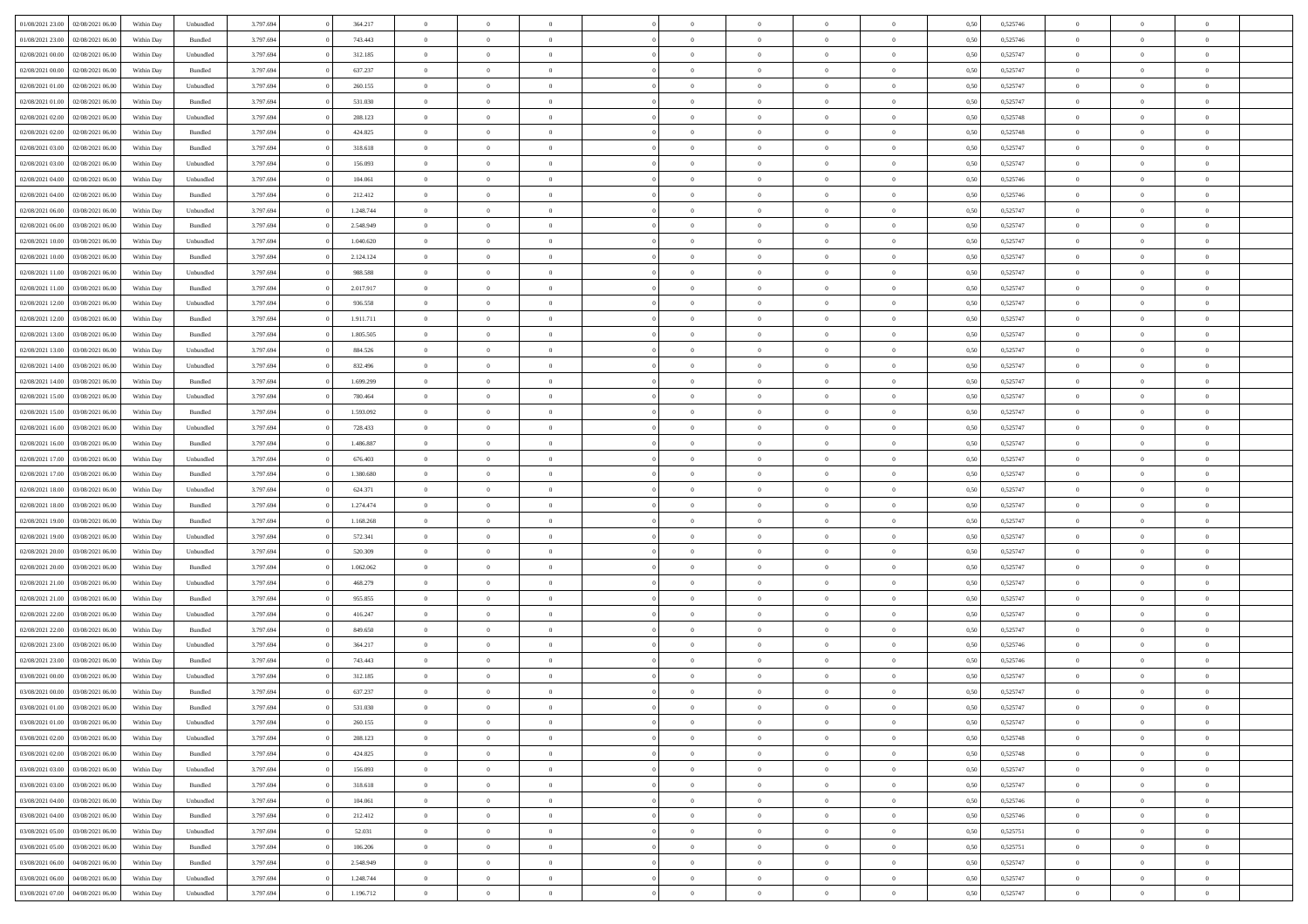| 03/08/2021 07:00                  | 04/08/2021 06:00 | Within Day | Bundled   | 3.797.694 | 2.442.742 | $\overline{0}$ | $\Omega$       |                | $\Omega$       | $\Omega$       | $\theta$       | $\theta$       | 0.50 | 0,525747 | $\theta$       | $\theta$       | $\theta$       |  |
|-----------------------------------|------------------|------------|-----------|-----------|-----------|----------------|----------------|----------------|----------------|----------------|----------------|----------------|------|----------|----------------|----------------|----------------|--|
|                                   |                  |            |           |           |           |                |                |                |                |                |                |                |      |          |                |                |                |  |
| 03/08/2021 08:00                  | 04/08/2021 06:00 | Within Day | Unbundled | 3.797.694 | 1.144.682 | $\overline{0}$ | $\theta$       | $\overline{0}$ | $\overline{0}$ | $\bf{0}$       | $\overline{0}$ | $\bf{0}$       | 0,50 | 0,525747 | $\theta$       | $\overline{0}$ | $\overline{0}$ |  |
| 03/08/2021 08:00                  | 04/08/2021 06:00 | Within Day | Bundled   | 3.797.694 | 2.336.536 | $\overline{0}$ | $\bf{0}$       | $\overline{0}$ | $\bf{0}$       | $\bf{0}$       | $\bf{0}$       | $\mathbf{0}$   | 0,50 | 0,525747 | $\bf{0}$       | $\overline{0}$ | $\overline{0}$ |  |
| 03/08/2021 09:00                  | 04/08/2021 06:00 | Within Dav | Unbundled | 3.797.694 | 1.092.650 | $\overline{0}$ | $\overline{0}$ | $\overline{0}$ | $\overline{0}$ | $\bf{0}$       | $\overline{0}$ | $\overline{0}$ | 0.50 | 0,525747 | $\theta$       | $\theta$       | $\overline{0}$ |  |
|                                   |                  |            |           |           |           |                |                |                |                |                |                |                |      |          |                |                |                |  |
| 03/08/2021 09:00                  | 04/08/2021 06:00 | Within Day | Bundled   | 3.797.694 | 2.230.330 | $\overline{0}$ | $\theta$       | $\overline{0}$ | $\overline{0}$ | $\bf{0}$       | $\overline{0}$ | $\bf{0}$       | 0,50 | 0,525747 | $\theta$       | $\overline{0}$ | $\overline{0}$ |  |
| 03/08/2021 10:00                  | 04/08/2021 06:00 | Within Day | Unbundled | 3.797.694 | 1.040.620 | $\overline{0}$ | $\overline{0}$ | $\overline{0}$ | $\overline{0}$ | $\overline{0}$ | $\overline{0}$ | $\mathbf{0}$   | 0,50 | 0,525747 | $\bf{0}$       | $\overline{0}$ | $\bf{0}$       |  |
| 03/08/2021 10:00                  | 04/08/2021 06:00 | Within Dav | Bundled   | 3.797.694 | 2.124.124 | $\overline{0}$ | $\overline{0}$ | $\overline{0}$ | $\overline{0}$ | $\overline{0}$ | $\overline{0}$ | $\overline{0}$ | 0.50 | 0,525747 | $\theta$       | $\overline{0}$ | $\overline{0}$ |  |
| 03/08/2021 11:00                  | 04/08/2021 06:00 | Within Day | Unbundled | 3.797.694 | 988.588   | $\overline{0}$ | $\theta$       | $\overline{0}$ | $\overline{0}$ | $\bf{0}$       | $\overline{0}$ | $\bf{0}$       | 0,50 | 0,525747 | $\theta$       | $\theta$       | $\overline{0}$ |  |
| 03/08/2021 11:00                  | 04/08/2021 06:00 | Within Day | Bundled   | 3.797.694 | 2.017.917 | $\overline{0}$ | $\overline{0}$ | $\overline{0}$ | $\overline{0}$ | $\bf{0}$       | $\overline{0}$ | $\bf{0}$       | 0,50 | 0,525747 | $\,0\,$        | $\overline{0}$ | $\overline{0}$ |  |
|                                   |                  |            |           |           |           |                |                |                |                |                |                |                |      |          |                |                |                |  |
| 03/08/2021 12:00                  | 04/08/2021 06:00 | Within Dav | Bundled   | 3.797.694 | 1.911.711 | $\overline{0}$ | $\overline{0}$ | $\overline{0}$ | $\overline{0}$ | $\overline{0}$ | $\overline{0}$ | $\overline{0}$ | 0.50 | 0,525747 | $\theta$       | $\overline{0}$ | $\overline{0}$ |  |
| 03/08/2021 12:00                  | 04/08/2021 06:00 | Within Day | Unbundled | 3.797.694 | 936.558   | $\overline{0}$ | $\theta$       | $\overline{0}$ | $\overline{0}$ | $\bf{0}$       | $\overline{0}$ | $\bf{0}$       | 0,50 | 0,525747 | $\,$ 0 $\,$    | $\overline{0}$ | $\overline{0}$ |  |
| 03/08/2021 13:00                  | 04/08/2021 06:00 | Within Day | Unbundled | 3.797.694 | 884.526   | $\overline{0}$ | $\bf{0}$       | $\overline{0}$ | $\overline{0}$ | $\bf{0}$       | $\overline{0}$ | $\bf{0}$       | 0,50 | 0,525747 | $\bf{0}$       | $\overline{0}$ | $\bf{0}$       |  |
| 03/08/2021 13:00                  | 04/08/2021 06:00 | Within Day | Bundled   | 3.797.694 | 1.805.505 | $\overline{0}$ | $\overline{0}$ | $\overline{0}$ | $\overline{0}$ | $\bf{0}$       | $\overline{0}$ | $\overline{0}$ | 0.50 | 0,525747 | $\theta$       | $\theta$       | $\overline{0}$ |  |
|                                   |                  |            |           |           |           | $\overline{0}$ | $\theta$       | $\overline{0}$ | $\overline{0}$ | $\bf{0}$       | $\overline{0}$ |                |      |          | $\theta$       | $\overline{0}$ | $\overline{0}$ |  |
| 03/08/2021 14:00                  | 04/08/2021 06:00 | Within Day | Unbundled | 3.797.694 | 832.496   |                |                |                |                |                |                | $\bf{0}$       | 0,50 | 0,525747 |                |                |                |  |
| 03/08/2021 14:00                  | 04/08/2021 06:00 | Within Day | Bundled   | 3.797.694 | 1.699.299 | $\overline{0}$ | $\overline{0}$ | $\overline{0}$ | $\bf{0}$       | $\overline{0}$ | $\overline{0}$ | $\mathbf{0}$   | 0,50 | 0,525747 | $\overline{0}$ | $\overline{0}$ | $\bf{0}$       |  |
| 03/08/2021 15:00                  | 04/08/2021 06:00 | Within Dav | Unbundled | 3.797.694 | 780.464   | $\overline{0}$ | $\overline{0}$ | $\overline{0}$ | $\overline{0}$ | $\overline{0}$ | $\overline{0}$ | $\overline{0}$ | 0.50 | 0,525747 | $\theta$       | $\overline{0}$ | $\overline{0}$ |  |
| 03/08/2021 15:00                  | 04/08/2021 06:00 | Within Day | Bundled   | 3.797.694 | 1.593.092 | $\overline{0}$ | $\theta$       | $\overline{0}$ | $\overline{0}$ | $\bf{0}$       | $\overline{0}$ | $\bf{0}$       | 0,50 | 0,525747 | $\theta$       | $\theta$       | $\overline{0}$ |  |
| 03/08/2021 16:00                  | 04/08/2021 06:00 | Within Day | Unbundled | 3.797.694 | 728.433   | $\overline{0}$ | $\overline{0}$ | $\overline{0}$ | $\bf{0}$       | $\bf{0}$       | $\bf{0}$       | $\bf{0}$       | 0,50 | 0,525747 | $\,0\,$        | $\overline{0}$ | $\overline{0}$ |  |
|                                   |                  |            |           |           |           |                |                |                |                |                |                |                |      |          |                |                |                |  |
| 03/08/2021 16:00                  | 04/08/2021 06:00 | Within Dav | Bundled   | 3.797.694 | 1.486.887 | $\overline{0}$ | $\overline{0}$ | $\overline{0}$ | $\overline{0}$ | $\overline{0}$ | $\overline{0}$ | $\overline{0}$ | 0.50 | 0,525747 | $\theta$       | $\overline{0}$ | $\overline{0}$ |  |
| 03/08/2021 17:00                  | 04/08/2021 06:00 | Within Day | Unbundled | 3.797.694 | 676.403   | $\overline{0}$ | $\theta$       | $\overline{0}$ | $\overline{0}$ | $\bf{0}$       | $\overline{0}$ | $\bf{0}$       | 0,50 | 0,525747 | $\,$ 0 $\,$    | $\overline{0}$ | $\overline{0}$ |  |
| 03/08/2021 17:00                  | 04/08/2021 06:00 | Within Day | Bundled   | 3.797.694 | 1.380.680 | $\overline{0}$ | $\overline{0}$ | $\overline{0}$ | $\bf{0}$       | $\bf{0}$       | $\bf{0}$       | $\bf{0}$       | 0,50 | 0,525747 | $\bf{0}$       | $\overline{0}$ | $\bf{0}$       |  |
| 03/08/2021 18:00                  | 04/08/2021 06:00 | Within Day | Bundled   | 3.797.694 | 1.274.474 | $\overline{0}$ | $\overline{0}$ | $\overline{0}$ | $\overline{0}$ | $\bf{0}$       | $\overline{0}$ | $\overline{0}$ | 0.50 | 0,525747 | $\theta$       | $\overline{0}$ | $\overline{0}$ |  |
| 03/08/2021 18:00                  | 04/08/2021 06:00 | Within Day | Unbundled | 3.797.694 | 624.371   | $\overline{0}$ | $\theta$       | $\overline{0}$ | $\overline{0}$ | $\bf{0}$       | $\overline{0}$ | $\bf{0}$       | 0,50 | 0,525747 | $\,$ 0 $\,$    | $\overline{0}$ | $\overline{0}$ |  |
|                                   |                  |            |           |           |           |                |                |                |                |                |                |                |      |          |                |                |                |  |
| 03/08/2021 19:00                  | 04/08/2021 06:00 | Within Day | Unbundled | 3.797.694 | 572.341   | $\overline{0}$ | $\overline{0}$ | $\overline{0}$ | $\bf{0}$       | $\overline{0}$ | $\overline{0}$ | $\mathbf{0}$   | 0,50 | 0,525747 | $\overline{0}$ | $\overline{0}$ | $\bf{0}$       |  |
| 03/08/2021 19:00                  | 04/08/2021 06:00 | Within Dav | Bundled   | 3.797.694 | 1.168.268 | $\overline{0}$ | $\overline{0}$ | $\overline{0}$ | $\overline{0}$ | $\overline{0}$ | $\overline{0}$ | $\overline{0}$ | 0.50 | 0,525747 | $\theta$       | $\overline{0}$ | $\overline{0}$ |  |
| 03/08/2021 20:00                  | 04/08/2021 06:00 | Within Day | Unbundled | 3.797.694 | 520.309   | $\overline{0}$ | $\theta$       | $\overline{0}$ | $\overline{0}$ | $\bf{0}$       | $\overline{0}$ | $\bf{0}$       | 0,50 | 0,525747 | $\theta$       | $\theta$       | $\overline{0}$ |  |
| 03/08/2021 20.00                  | 04/08/2021 06:00 | Within Day | Bundled   | 3.797.694 | 1.062.062 | $\overline{0}$ | $\overline{0}$ | $\overline{0}$ | $\bf{0}$       | $\bf{0}$       | $\bf{0}$       | $\bf{0}$       | 0,50 | 0,525747 | $\,0\,$        | $\overline{0}$ | $\overline{0}$ |  |
|                                   | 04/08/2021 06:00 |            | Unbundled | 3.797.694 | 468.279   | $\overline{0}$ | $\overline{0}$ | $\overline{0}$ | $\overline{0}$ | $\overline{0}$ | $\overline{0}$ | $\overline{0}$ | 0.50 | 0,525747 | $\theta$       | $\overline{0}$ | $\overline{0}$ |  |
| 03/08/2021 21:00                  |                  | Within Day |           |           |           |                |                |                |                |                |                |                |      |          |                |                |                |  |
| 03/08/2021 21:00                  | 04/08/2021 06:00 | Within Day | Bundled   | 3.797.694 | 955.855   | $\overline{0}$ | $\theta$       | $\overline{0}$ | $\overline{0}$ | $\bf{0}$       | $\overline{0}$ | $\bf{0}$       | 0,50 | 0,525747 | $\,$ 0 $\,$    | $\overline{0}$ | $\overline{0}$ |  |
| 03/08/2021 22.00                  | 04/08/2021 06:00 | Within Day | Unbundled | 3.797.694 | 416.247   | $\overline{0}$ | $\overline{0}$ | $\overline{0}$ | $\bf{0}$       | $\bf{0}$       | $\bf{0}$       | $\bf{0}$       | 0,50 | 0,525747 | $\overline{0}$ | $\overline{0}$ | $\bf{0}$       |  |
| 03/08/2021 22.00                  | 04/08/2021 06:00 | Within Day | Bundled   | 3.797.694 | 849,650   | $\overline{0}$ | $\Omega$       | $\Omega$       | $\Omega$       | $\Omega$       | $\overline{0}$ | $\overline{0}$ | 0,50 | 0,525747 | $\,0\,$        | $\theta$       | $\theta$       |  |
| 03/08/2021 23:00                  | 04/08/2021 06:00 | Within Day | Unbundled | 3.797.694 | 364.217   | $\overline{0}$ | $\theta$       | $\overline{0}$ | $\overline{0}$ | $\bf{0}$       | $\overline{0}$ | $\bf{0}$       | 0,50 | 0,525746 | $\theta$       | $\overline{0}$ | $\overline{0}$ |  |
|                                   |                  |            |           |           |           |                |                |                |                |                |                |                |      |          |                |                |                |  |
| 03/08/2021 23.00                  | 04/08/2021 06:00 | Within Day | Bundled   | 3.797.694 | 743.443   | $\overline{0}$ | $\overline{0}$ | $\overline{0}$ | $\bf{0}$       | $\bf{0}$       | $\overline{0}$ | $\mathbf{0}$   | 0,50 | 0,525746 | $\overline{0}$ | $\overline{0}$ | $\bf{0}$       |  |
| 04/08/2021 00:00                  | 04/08/2021 06:00 | Within Day | Bundled   | 3.797.694 | 637.237   | $\overline{0}$ | $\Omega$       | $\Omega$       | $\Omega$       | $\bf{0}$       | $\overline{0}$ | $\overline{0}$ | 0.50 | 0,525747 | $\,0\,$        | $\theta$       | $\theta$       |  |
| 04/08/2021 00:00                  | 04/08/2021 06:00 | Within Day | Unbundled | 3.797.694 | 312.185   | $\overline{0}$ | $\theta$       | $\overline{0}$ | $\overline{0}$ | $\bf{0}$       | $\overline{0}$ | $\bf{0}$       | 0,50 | 0,525747 | $\,$ 0 $\,$    | $\overline{0}$ | $\overline{0}$ |  |
| 04/08/2021 01:00                  | 04/08/2021 06:00 | Within Day | Unbundled | 3.797.694 | 260.155   | $\overline{0}$ | $\overline{0}$ | $\overline{0}$ | $\bf{0}$       | $\bf{0}$       | $\bf{0}$       | $\bf{0}$       | 0,50 | 0,525747 | $\bf{0}$       | $\overline{0}$ | $\bf{0}$       |  |
| 04/08/2021 01:00                  | 04/08/2021 06:00 | Within Day | Bundled   | 3.797.694 | 531.030   | $\overline{0}$ | $\Omega$       | $\Omega$       | $\Omega$       | $\theta$       | $\theta$       | $\overline{0}$ | 0.50 | 0,525747 | $\,$ 0 $\,$    | $\theta$       | $\theta$       |  |
|                                   |                  |            |           |           |           |                |                |                |                |                |                |                |      |          |                |                |                |  |
| 04/08/2021 02.00                  | 04/08/2021 06:00 | Within Day | Unbundled | 3.797.694 | 208.123   | $\overline{0}$ | $\theta$       | $\overline{0}$ | $\overline{0}$ | $\bf{0}$       | $\overline{0}$ | $\bf{0}$       | 0,50 | 0,525748 | $\,$ 0 $\,$    | $\overline{0}$ | $\overline{0}$ |  |
| 04/08/2021 02.00                  | 04/08/2021 06:00 | Within Day | Bundled   | 3.797.694 | 424.825   | $\overline{0}$ | $\bf{0}$       | $\overline{0}$ | $\bf{0}$       | $\bf{0}$       | $\bf{0}$       | $\bf{0}$       | 0,50 | 0,525748 | $\bf{0}$       | $\overline{0}$ | $\bf{0}$       |  |
| 04/08/2021 03:00                  | 04/08/2021 06:00 | Within Day | Unbundled | 3.797.694 | 156.093   | $\overline{0}$ | $\Omega$       | $\overline{0}$ | $\Omega$       | $\overline{0}$ | $\overline{0}$ | $\overline{0}$ | 0,50 | 0,525747 | $\,0\,$        | $\theta$       | $\theta$       |  |
| 04/08/2021 03:00                  | 04/08/2021 06:00 | Within Day | Bundled   | 3.797.694 | 318.618   | $\overline{0}$ | $\overline{0}$ | $\overline{0}$ | $\overline{0}$ | $\bf{0}$       | $\overline{0}$ | $\bf{0}$       | 0,50 | 0,525747 | $\,$ 0 $\,$    | $\overline{0}$ | $\overline{0}$ |  |
| 04/08/2021 04:00                  | 04/08/2021 06:00 | Within Day | Unbundled | 3.797.694 | 104.061   | $\overline{0}$ | $\overline{0}$ | $\overline{0}$ | $\bf{0}$       | $\bf{0}$       | $\bf{0}$       | $\mathbf{0}$   | 0,50 | 0,525746 | $\bf{0}$       | $\overline{0}$ | $\bf{0}$       |  |
|                                   |                  |            |           |           |           |                |                |                |                |                |                |                |      |          |                |                |                |  |
| 04/08/2021 04:00                  | 04/08/2021 06:00 | Within Day | Bundled   | 3.797.694 | 212.412   | $\overline{0}$ | $\Omega$       | $\Omega$       | $\Omega$       | $\Omega$       | $\Omega$       | $\overline{0}$ | 0.50 | 0,525746 | $\theta$       | $\theta$       | $\theta$       |  |
| 04/08/2021 05:00                  | 04/08/2021 06:00 | Within Day | Bundled   | 3.797.694 | 106.206   | $\overline{0}$ | $\overline{0}$ | $\overline{0}$ | $\bf{0}$       | $\,$ 0         | $\overline{0}$ | $\bf{0}$       | 0,50 | 0,525751 | $\,0\,$        | $\,0\,$        | $\overline{0}$ |  |
| 04/08/2021 05:00 04/08/2021 06:00 |                  | Within Day | Unbundled | 3.797.694 | 52.031    | $\bf{0}$       | $\bf{0}$       |                |                |                |                |                | 0,50 | 0,525751 | $\bf{0}$       | $\overline{0}$ |                |  |
| 04/08/2021 06:00                  | 05/08/2021 06:00 | Within Day | Unbundled | 3.797.694 | 1.248.744 | $\overline{0}$ | $\overline{0}$ | $\overline{0}$ | $\Omega$       | $\overline{0}$ | $\overline{0}$ | $\overline{0}$ | 0,50 | 0,525747 | $\theta$       | $\theta$       | $\theta$       |  |
| 04/08/2021 06:00                  | 05/08/2021 06:00 | Within Day | Bundled   | 3.797.694 | 2.548.949 | $\overline{0}$ | $\,$ 0         | $\overline{0}$ | $\overline{0}$ | $\,$ 0 $\,$    | $\overline{0}$ | $\mathbf{0}$   | 0,50 | 0,525747 | $\,$ 0 $\,$    | $\,$ 0 $\,$    | $\,$ 0         |  |
|                                   |                  |            |           |           |           |                |                |                |                |                |                |                |      |          |                |                |                |  |
| 04/08/2021 07:00                  | 05/08/2021 06:00 | Within Day | Unbundled | 3.797.694 | 1.196.712 | $\overline{0}$ | $\overline{0}$ | $\overline{0}$ | $\overline{0}$ | $\overline{0}$ | $\overline{0}$ | $\mathbf{0}$   | 0,50 | 0,525747 | $\overline{0}$ | $\bf{0}$       | $\bf{0}$       |  |
| 04/08/2021 07:00                  | 05/08/2021 06:00 | Within Day | Bundled   | 3.797.694 | 2.442.742 | $\overline{0}$ | $\overline{0}$ | $\overline{0}$ | $\Omega$       | $\overline{0}$ | $\overline{0}$ | $\overline{0}$ | 0,50 | 0,525747 | $\overline{0}$ | $\theta$       | $\overline{0}$ |  |
| 04/08/2021 08:00                  | 05/08/2021 06:00 | Within Day | Unbundled | 3.797.694 | 1.144.682 | $\overline{0}$ | $\,$ 0         | $\overline{0}$ | $\overline{0}$ | $\overline{0}$ | $\overline{0}$ | $\mathbf{0}$   | 0,50 | 0,525747 | $\,$ 0 $\,$    | $\overline{0}$ | $\overline{0}$ |  |
| 04/08/2021 08:00                  | 05/08/2021 06:00 | Within Day | Bundled   | 3.797.694 | 2.336.536 | $\overline{0}$ | $\overline{0}$ | $\overline{0}$ | $\overline{0}$ | $\overline{0}$ | $\overline{0}$ | $\mathbf{0}$   | 0,50 | 0,525747 | $\overline{0}$ | $\bf{0}$       | $\bf{0}$       |  |
|                                   | 05/08/2021 06:00 |            |           |           | 1.092.650 | $\overline{0}$ | $\overline{0}$ | $\overline{0}$ | $\Omega$       | $\overline{0}$ | $\overline{0}$ |                | 0.50 |          |                | $\theta$       | $\overline{0}$ |  |
| 04/08/2021 09:00                  |                  | Within Day | Unbundled | 3.797.694 |           |                |                |                |                |                |                | $\bf{0}$       |      | 0,525747 | $\overline{0}$ |                |                |  |
| 04/08/2021 09:00                  | 05/08/2021 06:00 | Within Day | Bundled   | 3.797.694 | 2.230.330 | $\overline{0}$ | $\,$ 0         | $\overline{0}$ | $\overline{0}$ | $\bf{0}$       | $\overline{0}$ | $\bf{0}$       | 0,50 | 0,525747 | $\,$ 0 $\,$    | $\overline{0}$ | $\overline{0}$ |  |
| 04/08/2021 10:00                  | 05/08/2021 06:00 | Within Day | Unbundled | 3.797.694 | 1.040.620 | $\overline{0}$ | $\bf{0}$       | $\overline{0}$ | $\overline{0}$ | $\overline{0}$ | $\overline{0}$ | $\mathbf{0}$   | 0,50 | 0,525747 | $\overline{0}$ | $\overline{0}$ | $\bf{0}$       |  |
| 04/08/2021 10:00                  | 05/08/2021 06:00 | Within Day | Bundled   | 3.797.694 | 2.124.124 | $\overline{0}$ | $\overline{0}$ | $\overline{0}$ | $\Omega$       | $\overline{0}$ | $\overline{0}$ | $\bf{0}$       | 0.50 | 0,525747 | $\overline{0}$ | $\theta$       | $\overline{0}$ |  |
| 04/08/2021 11:00                  | 05/08/2021 06:00 | Within Day | Bundled   | 3.797.694 | 2.017.917 | $\overline{0}$ | $\bf{0}$       | $\overline{0}$ | $\overline{0}$ | $\bf{0}$       | $\overline{0}$ | $\mathbf{0}$   | 0,50 | 0,525747 | $\,$ 0 $\,$    | $\,$ 0 $\,$    | $\bf{0}$       |  |
|                                   |                  |            |           |           |           |                |                |                |                |                |                |                |      |          |                |                |                |  |
| 04/08/2021 11:00                  | 05/08/2021 06:00 | Within Day | Unbundled | 3.797.694 | 988.588   | $\overline{0}$ | $\overline{0}$ | $\overline{0}$ | $\overline{0}$ | $\bf{0}$       | $\overline{0}$ | $\mathbf{0}$   | 0,50 | 0,525747 | $\overline{0}$ | $\bf{0}$       | $\bf{0}$       |  |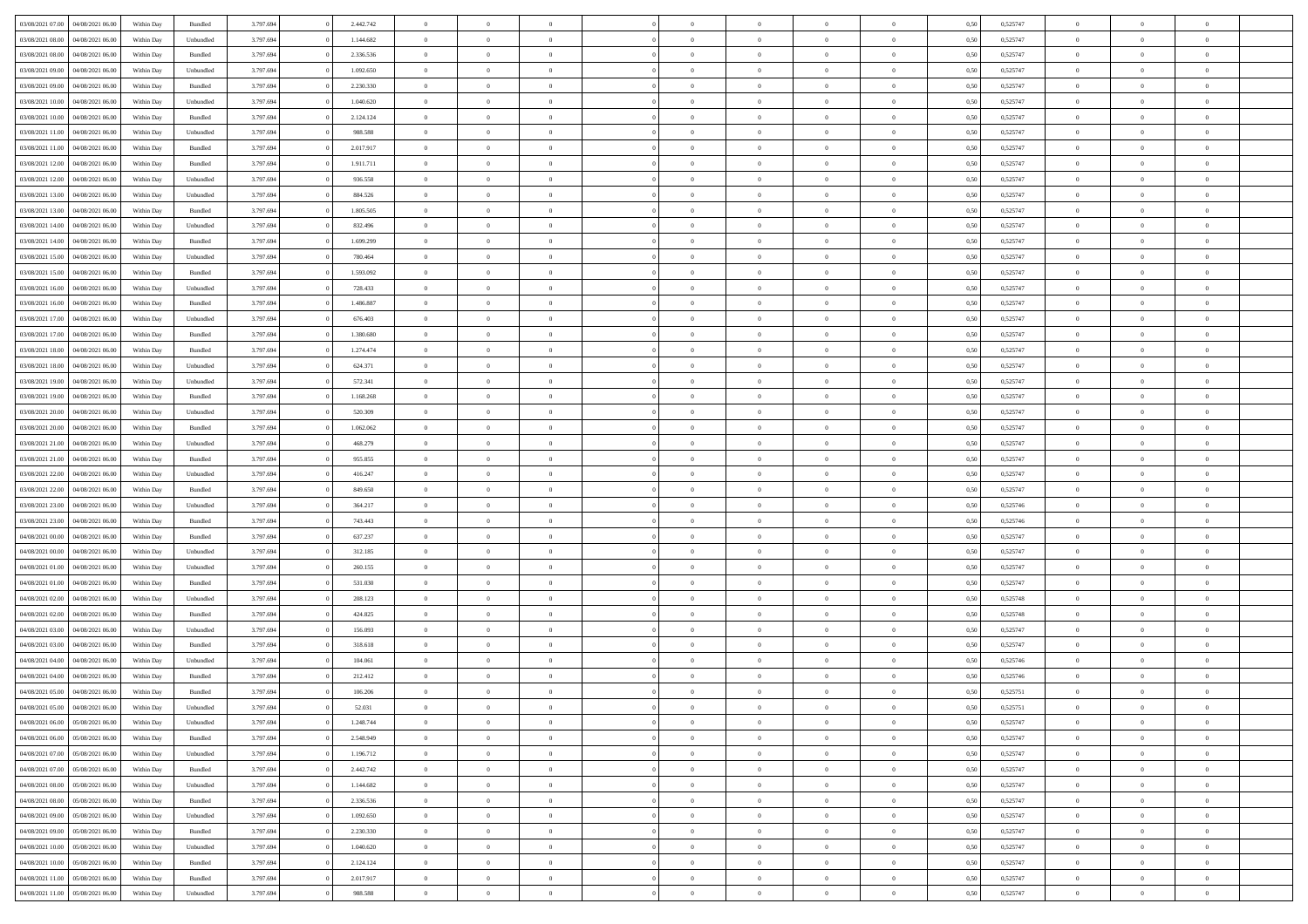|                  |                  |            |                    |           |           | $\overline{0}$ |                |                |                | $\Omega$       | $\theta$       | $\theta$       |      |          | $\theta$       | $\overline{0}$ | $\theta$       |  |
|------------------|------------------|------------|--------------------|-----------|-----------|----------------|----------------|----------------|----------------|----------------|----------------|----------------|------|----------|----------------|----------------|----------------|--|
| 04/08/2021 12:00 | 05/08/2021 06:00 | Within Day | Unbundled          | 3.797.694 | 936.558   |                | $\theta$       |                | $\Omega$       |                |                |                | 0,50 | 0,525747 |                |                |                |  |
| 04/08/2021 12:00 | 05/08/2021 06:00 | Within Day | Bundled            | 3.797.694 | 1.911.711 | $\overline{0}$ | $\theta$       | $\overline{0}$ | $\overline{0}$ | $\bf{0}$       | $\overline{0}$ | $\bf{0}$       | 0,50 | 0,525747 | $\theta$       | $\overline{0}$ | $\overline{0}$ |  |
| 04/08/2021 13:00 | 05/08/2021 06:00 | Within Day | Unbundled          | 3.797.694 | 884.526   | $\overline{0}$ | $\bf{0}$       | $\overline{0}$ | $\overline{0}$ | $\bf{0}$       | $\overline{0}$ | $\mathbf{0}$   | 0,50 | 0,525747 | $\overline{0}$ | $\overline{0}$ | $\overline{0}$ |  |
| 04/08/2021 13:00 | 05/08/2021 06:00 | Within Dav | Bundled            | 3.797.694 | 1.805.505 | $\overline{0}$ | $\overline{0}$ | $\overline{0}$ | $\overline{0}$ | $\bf{0}$       | $\overline{0}$ | $\overline{0}$ | 0.50 | 0,525747 | $\theta$       | $\theta$       | $\overline{0}$ |  |
| 04/08/2021 14:00 | 05/08/2021 06:00 | Within Day | Unbundled          | 3.797.694 | 832.496   | $\overline{0}$ | $\theta$       | $\overline{0}$ | $\overline{0}$ | $\bf{0}$       | $\overline{0}$ | $\bf{0}$       | 0,50 | 0,525747 | $\,$ 0 $\,$    | $\overline{0}$ | $\overline{0}$ |  |
|                  |                  |            |                    |           |           |                |                |                |                |                |                |                |      |          |                |                |                |  |
| 04/08/2021 14:00 | 05/08/2021 06:00 | Within Day | Bundled            | 3.797.694 | 1.699.299 | $\overline{0}$ | $\overline{0}$ | $\overline{0}$ | $\bf{0}$       | $\overline{0}$ | $\overline{0}$ | $\mathbf{0}$   | 0,50 | 0,525747 | $\overline{0}$ | $\overline{0}$ | $\bf{0}$       |  |
| 04/08/2021 15:00 | 05/08/2021 06:00 | Within Dav | Unbundled          | 3.797.694 | 780.464   | $\overline{0}$ | $\overline{0}$ | $\overline{0}$ | $\overline{0}$ | $\overline{0}$ | $\overline{0}$ | $\overline{0}$ | 0.50 | 0,525747 | $\theta$       | $\overline{0}$ | $\overline{0}$ |  |
| 04/08/2021 15:00 | 05/08/2021 06:00 | Within Day | Bundled            | 3.797.694 | 1.593.092 | $\overline{0}$ | $\theta$       | $\overline{0}$ | $\overline{0}$ | $\bf{0}$       | $\overline{0}$ | $\bf{0}$       | 0,50 | 0,525747 | $\theta$       | $\theta$       | $\overline{0}$ |  |
| 04/08/2021 16:00 | 05/08/2021 06:00 | Within Day | Unbundled          | 3.797.694 | 728.433   | $\overline{0}$ | $\overline{0}$ | $\overline{0}$ | $\bf{0}$       | $\bf{0}$       | $\bf{0}$       | $\mathbf{0}$   | 0,50 | 0,525747 | $\,0\,$        | $\overline{0}$ | $\overline{0}$ |  |
| 04/08/2021 16:00 | 05/08/2021 06:00 | Within Dav | Bundled            | 3.797.694 | 1.486.887 | $\overline{0}$ | $\overline{0}$ | $\overline{0}$ | $\overline{0}$ | $\overline{0}$ | $\overline{0}$ | $\overline{0}$ | 0.50 | 0,525747 | $\theta$       | $\overline{0}$ | $\overline{0}$ |  |
| 04/08/2021 17:00 | 05/08/2021 06:00 | Within Day | Bundled            | 3.797.694 | 1.380.680 | $\overline{0}$ | $\theta$       | $\overline{0}$ | $\overline{0}$ | $\bf{0}$       | $\overline{0}$ | $\bf{0}$       | 0,50 | 0,525747 | $\,$ 0 $\,$    | $\overline{0}$ | $\overline{0}$ |  |
| 04/08/2021 17:00 | 05/08/2021 06:00 | Within Day | Unbundled          | 3.797.694 | 676.403   | $\overline{0}$ | $\overline{0}$ | $\overline{0}$ | $\bf{0}$       | $\bf{0}$       | $\bf{0}$       | $\mathbf{0}$   | 0,50 | 0,525747 | $\overline{0}$ | $\overline{0}$ | $\bf{0}$       |  |
| 04/08/2021 18:00 | 05/08/2021 06:00 | Within Day | Unbundled          | 3.797.694 | 624.371   | $\overline{0}$ | $\overline{0}$ | $\overline{0}$ | $\overline{0}$ | $\bf{0}$       | $\overline{0}$ | $\overline{0}$ | 0.50 | 0,525747 | $\theta$       | $\theta$       | $\overline{0}$ |  |
|                  |                  |            |                    |           |           |                |                |                |                |                |                |                |      |          |                |                |                |  |
| 04/08/2021 18:00 | 05/08/2021 06:00 | Within Day | Bundled            | 3.797.694 | 1.274.474 | $\overline{0}$ | $\theta$       | $\overline{0}$ | $\overline{0}$ | $\bf{0}$       | $\overline{0}$ | $\bf{0}$       | 0,50 | 0,525747 | $\theta$       | $\overline{0}$ | $\overline{0}$ |  |
| 04/08/2021 19:00 | 05/08/2021 06:00 | Within Day | Unbundled          | 3.797.694 | 572.341   | $\overline{0}$ | $\overline{0}$ | $\overline{0}$ | $\bf{0}$       | $\overline{0}$ | $\overline{0}$ | $\mathbf{0}$   | 0,50 | 0,525747 | $\overline{0}$ | $\overline{0}$ | $\bf{0}$       |  |
| 04/08/2021 19:00 | 05/08/2021 06:00 | Within Dav | Bundled            | 3.797.694 | 1.168.268 | $\overline{0}$ | $\overline{0}$ | $\overline{0}$ | $\overline{0}$ | $\overline{0}$ | $\overline{0}$ | $\overline{0}$ | 0.50 | 0,525747 | $\theta$       | $\overline{0}$ | $\overline{0}$ |  |
| 04/08/2021 20:00 | 05/08/2021 06:00 | Within Day | Unbundled          | 3.797.694 | 520.309   | $\overline{0}$ | $\theta$       | $\overline{0}$ | $\overline{0}$ | $\bf{0}$       | $\overline{0}$ | $\bf{0}$       | 0,50 | 0,525747 | $\,$ 0 $\,$    | $\theta$       | $\overline{0}$ |  |
| 04/08/2021 20.00 | 05/08/2021 06:00 | Within Day | Bundled            | 3.797.694 | 1.062.062 | $\overline{0}$ | $\overline{0}$ | $\overline{0}$ | $\bf{0}$       | $\bf{0}$       | $\bf{0}$       | $\mathbf{0}$   | 0,50 | 0,525747 | $\,0\,$        | $\overline{0}$ | $\overline{0}$ |  |
| 04/08/2021 21:00 | 05/08/2021 06:00 | Within Day | Unbundled          | 3.797.694 | 468.279   | $\overline{0}$ | $\overline{0}$ | $\overline{0}$ | $\overline{0}$ | $\overline{0}$ | $\overline{0}$ | $\overline{0}$ | 0.50 | 0,525747 | $\theta$       | $\overline{0}$ | $\overline{0}$ |  |
| 04/08/2021 21.00 | 05/08/2021 06:00 | Within Day | Bundled            | 3.797.694 | 955.855   | $\overline{0}$ | $\theta$       | $\overline{0}$ | $\overline{0}$ | $\bf{0}$       | $\overline{0}$ | $\bf{0}$       | 0,50 | 0,525747 | $\,$ 0 $\,$    | $\overline{0}$ | $\overline{0}$ |  |
| 04/08/2021 22.00 | 05/08/2021 06:00 | Within Day | Unbundled          | 3.797.694 | 416.247   | $\overline{0}$ | $\overline{0}$ | $\overline{0}$ | $\bf{0}$       | $\bf{0}$       | $\bf{0}$       | $\mathbf{0}$   | 0,50 | 0,525747 | $\bf{0}$       | $\overline{0}$ | $\bf{0}$       |  |
|                  |                  |            |                    |           |           |                |                |                |                |                |                |                |      |          | $\theta$       |                |                |  |
| 04/08/2021 22:00 | 05/08/2021 06:00 | Within Day | Bundled            | 3.797.694 | 849,650   | $\overline{0}$ | $\overline{0}$ | $\overline{0}$ | $\overline{0}$ | $\overline{0}$ | $\overline{0}$ | $\overline{0}$ | 0.50 | 0,525747 |                | $\overline{0}$ | $\overline{0}$ |  |
| 04/08/2021 23:00 | 05/08/2021 06:00 | Within Day | Bundled            | 3.797.694 | 743.443   | $\overline{0}$ | $\theta$       | $\overline{0}$ | $\overline{0}$ | $\bf{0}$       | $\overline{0}$ | $\bf{0}$       | 0,50 | 0,525746 | $\,$ 0 $\,$    | $\overline{0}$ | $\overline{0}$ |  |
| 04/08/2021 23:00 | 05/08/2021 06:00 | Within Day | Unbundled          | 3.797.694 | 364.217   | $\overline{0}$ | $\overline{0}$ | $\overline{0}$ | $\bf{0}$       | $\overline{0}$ | $\overline{0}$ | $\mathbf{0}$   | 0,50 | 0,525746 | $\overline{0}$ | $\overline{0}$ | $\bf{0}$       |  |
| 05/08/2021 00:00 | 05/08/2021 06:00 | Within Dav | Unbundled          | 3.797.694 | 312.185   | $\overline{0}$ | $\overline{0}$ | $\overline{0}$ | $\overline{0}$ | $\overline{0}$ | $\overline{0}$ | $\overline{0}$ | 0.50 | 0,525747 | $\theta$       | $\overline{0}$ | $\overline{0}$ |  |
| 05/08/2021 00:00 | 05/08/2021 06:00 | Within Day | Bundled            | 3.797.694 | 637.237   | $\overline{0}$ | $\theta$       | $\overline{0}$ | $\overline{0}$ | $\bf{0}$       | $\overline{0}$ | $\bf{0}$       | 0,50 | 0,525747 | $\theta$       | $\theta$       | $\overline{0}$ |  |
| 05/08/2021 01:00 | 05/08/2021 06:00 | Within Day | Unbundled          | 3.797.694 | 260.155   | $\overline{0}$ | $\overline{0}$ | $\overline{0}$ | $\overline{0}$ | $\bf{0}$       | $\overline{0}$ | $\bf{0}$       | 0,50 | 0,525747 | $\,0\,$        | $\overline{0}$ | $\overline{0}$ |  |
| 05/08/2021 01:00 | 05/08/2021 06:00 | Within Day | Bundled            | 3.797.694 | 531.030   | $\overline{0}$ | $\overline{0}$ | $\overline{0}$ | $\overline{0}$ | $\overline{0}$ | $\overline{0}$ | $\overline{0}$ | 0.50 | 0,525747 | $\theta$       | $\overline{0}$ | $\overline{0}$ |  |
| 05/08/2021 02:00 | 05/08/2021 06:00 |            |                    | 3.797.694 | 208.123   | $\overline{0}$ | $\overline{0}$ | $\overline{0}$ | $\overline{0}$ | $\bf{0}$       | $\overline{0}$ |                |      | 0,525748 | $\,$ 0 $\,$    | $\overline{0}$ | $\overline{0}$ |  |
|                  |                  | Within Day | Unbundled          |           |           |                |                |                |                |                |                | $\bf{0}$       | 0,50 |          |                |                |                |  |
| 05/08/2021 02:00 | 05/08/2021 06:00 | Within Day | Bundled            | 3.797.694 | 424.825   | $\overline{0}$ | $\overline{0}$ | $\overline{0}$ | $\overline{0}$ | $\bf{0}$       | $\overline{0}$ | $\bf{0}$       | 0,50 | 0,525748 | $\overline{0}$ | $\overline{0}$ | $\bf{0}$       |  |
| 05/08/2021 03:00 | 05/08/2021 06:00 | Within Day | Unbundled          | 3.797.694 | 156.093   | $\overline{0}$ | $\Omega$       | $\overline{0}$ | $\Omega$       | $\Omega$       | $\overline{0}$ | $\overline{0}$ | 0,50 | 0,525747 | $\,0\,$        | $\theta$       | $\theta$       |  |
| 05/08/2021 03:00 | 05/08/2021 06:00 | Within Day | Bundled            | 3.797.694 | 318.618   | $\overline{0}$ | $\theta$       | $\overline{0}$ | $\overline{0}$ | $\bf{0}$       | $\overline{0}$ | $\bf{0}$       | 0,50 | 0,525747 | $\,$ 0 $\,$    | $\overline{0}$ | $\overline{0}$ |  |
| 05/08/2021 04:00 | 05/08/2021 06:00 | Within Day | Bundled            | 3.797.694 | 212.412   | $\overline{0}$ | $\overline{0}$ | $\overline{0}$ | $\overline{0}$ | $\overline{0}$ | $\overline{0}$ | $\mathbf{0}$   | 0,50 | 0,525746 | $\overline{0}$ | $\overline{0}$ | $\bf{0}$       |  |
| 05/08/2021 04:00 | 05/08/2021 06:00 | Within Day | Unbundled          | 3.797.694 | 104,061   | $\overline{0}$ | $\Omega$       | $\Omega$       | $\Omega$       | $\bf{0}$       | $\overline{0}$ | $\overline{0}$ | 0.50 | 0,525746 | $\,0\,$        | $\theta$       | $\theta$       |  |
| 05/08/2021 05:00 | 05/08/2021 06:00 | Within Day | Unbundled          | 3.797.694 | 52.031    | $\overline{0}$ | $\theta$       | $\overline{0}$ | $\overline{0}$ | $\bf{0}$       | $\overline{0}$ | $\bf{0}$       | 0,50 | 0,525751 | $\,$ 0 $\,$    | $\overline{0}$ | $\overline{0}$ |  |
| 05/08/2021 05:00 | 05/08/2021 06:00 | Within Day | Bundled            | 3.797.694 | 106.206   | $\overline{0}$ | $\overline{0}$ | $\overline{0}$ | $\overline{0}$ | $\bf{0}$       | $\overline{0}$ | $\bf{0}$       | 0,50 | 0,525751 | $\bf{0}$       | $\overline{0}$ | $\bf{0}$       |  |
| 05/08/2021 06:00 | 06/08/2021 06:00 |            | Unbundled          | 3.797.694 | 1.248.744 | $\overline{0}$ | $\Omega$       | $\overline{0}$ | $\Omega$       | $\overline{0}$ | $\overline{0}$ | $\overline{0}$ | 0.50 | 0,525747 | $\,$ 0 $\,$    | $\theta$       | $\theta$       |  |
|                  |                  | Within Day |                    |           |           |                |                |                |                |                |                |                |      |          |                |                |                |  |
| 05/08/2021 06:00 | 06/08/2021 06:00 | Within Day | Bundled            | 3.797.694 | 2.548.949 | $\overline{0}$ | $\overline{0}$ | $\overline{0}$ | $\overline{0}$ | $\,$ 0         | $\overline{0}$ | $\bf{0}$       | 0,50 | 0,525747 | $\,$ 0 $\,$    | $\overline{0}$ | $\overline{0}$ |  |
| 05/08/2021 07:00 | 06/08/2021 06:00 | Within Day | Unbundled          | 3.797.694 | 1.196.712 | $\overline{0}$ | $\bf{0}$       | $\overline{0}$ | $\overline{0}$ | $\bf{0}$       | $\overline{0}$ | $\mathbf{0}$   | 0,50 | 0,525747 | $\overline{0}$ | $\overline{0}$ | $\bf{0}$       |  |
| 05/08/2021 07:00 | 06/08/2021 06:00 | Within Day | Bundled            | 3.797.694 | 2.442.742 | $\overline{0}$ | $\Omega$       | $\overline{0}$ | $\Omega$       | $\overline{0}$ | $\overline{0}$ | $\overline{0}$ | 0,50 | 0,525747 | $\,0\,$        | $\theta$       | $\theta$       |  |
| 05/08/2021 09:00 | 06/08/2021 06:00 | Within Day | Unbundled          | 3.797.694 | 1.092.650 | $\overline{0}$ | $\overline{0}$ | $\overline{0}$ | $\overline{0}$ | $\,$ 0         | $\overline{0}$ | $\bf{0}$       | 0,50 | 0,525747 | $\,$ 0 $\,$    | $\overline{0}$ | $\overline{0}$ |  |
| 05/08/2021 09:00 | 06/08/2021 06:00 | Within Day | Bundled            | 3.797.694 | 2.230.330 | $\overline{0}$ | $\overline{0}$ | $\overline{0}$ | $\bf{0}$       | $\bf{0}$       | $\bf{0}$       | $\mathbf{0}$   | 0,50 | 0,525747 | $\overline{0}$ | $\overline{0}$ | $\bf{0}$       |  |
| 05/08/2021 10:00 | 06/08/2021 06:00 | Within Day | Unbundled          | 3.797.694 | 1.040.620 | $\overline{0}$ | $\Omega$       | $\Omega$       | $\Omega$       | $\Omega$       | $\Omega$       | $\overline{0}$ | 0.50 | 0,525747 | $\theta$       | $\theta$       | $\theta$       |  |
| 05/08/2021 10:00 | 06/08/2021 06:00 | Within Day | Bundled            | 3.797.694 | 2.124.124 | $\overline{0}$ | $\overline{0}$ | $\overline{0}$ | $\bf{0}$       | $\,$ 0         | $\bf{0}$       | $\bf{0}$       | 0,50 | 0,525747 | $\,0\,$        | $\,$ 0 $\,$    | $\overline{0}$ |  |
| 05/08/2021 11:00 | 06/08/2021 06:00 | Within Day | $\mathbf B$ undled | 3.797.694 | 2.017.917 | $\overline{0}$ | $\bf{0}$       |                |                |                |                |                | 0,50 | 0,525747 | $\bf{0}$       | $\overline{0}$ |                |  |
|                  |                  |            |                    |           |           |                |                |                | $\Omega$       |                |                |                |      |          | $\theta$       |                | $\theta$       |  |
| 05/08/2021 11:00 | 06/08/2021 06:00 | Within Day | Unbundled          | 3.797.694 | 988,588   | $\overline{0}$ | $\overline{0}$ | $\overline{0}$ |                | $\overline{0}$ | $\overline{0}$ | $\overline{0}$ | 0,50 | 0,525747 |                | $\theta$       |                |  |
| 05/08/2021 12:00 | 06/08/2021 06:00 | Within Day | Unbundled          | 3.797.694 | 936.558   | $\overline{0}$ | $\bf{0}$       | $\overline{0}$ | $\bf{0}$       | $\,$ 0 $\,$    | $\overline{0}$ | $\,$ 0 $\,$    | 0,50 | 0,525747 | $\,$ 0 $\,$    | $\,$ 0 $\,$    | $\,$ 0         |  |
| 05/08/2021 12:00 | 06/08/2021 06:00 | Within Day | Bundled            | 3.797.694 | 1.911.711 | $\overline{0}$ | $\overline{0}$ | $\overline{0}$ | $\overline{0}$ | $\overline{0}$ | $\overline{0}$ | $\mathbf{0}$   | 0,50 | 0,525747 | $\overline{0}$ | $\bf{0}$       | $\overline{0}$ |  |
| 05/08/2021 13:00 | 06/08/2021 06:00 | Within Day | Unbundled          | 3.797.694 | 884.526   | $\overline{0}$ | $\overline{0}$ | $\overline{0}$ | $\Omega$       | $\overline{0}$ | $\overline{0}$ | $\overline{0}$ | 0,50 | 0,525747 | $\overline{0}$ | $\theta$       | $\overline{0}$ |  |
| 05/08/2021 13:00 | 06/08/2021 06:00 | Within Day | Bundled            | 3.797.694 | 1.805.505 | $\overline{0}$ | $\,$ 0         | $\overline{0}$ | $\bf{0}$       | $\,$ 0 $\,$    | $\overline{0}$ | $\mathbf{0}$   | 0,50 | 0,525747 | $\,$ 0 $\,$    | $\overline{0}$ | $\overline{0}$ |  |
| 05/08/2021 14:00 | 06/08/2021 06:00 | Within Day | Unbundled          | 3.797.694 | 832.496   | $\overline{0}$ | $\overline{0}$ | $\overline{0}$ | $\overline{0}$ | $\overline{0}$ | $\overline{0}$ | $\mathbf{0}$   | 0,50 | 0,525747 | $\overline{0}$ | $\overline{0}$ | $\bf{0}$       |  |
| 05/08/2021 14:00 | 06/08/2021 06:00 | Within Day | Bundled            | 3.797.694 | 1.699.299 | $\overline{0}$ | $\overline{0}$ | $\overline{0}$ | $\overline{0}$ | $\overline{0}$ | $\overline{0}$ | $\bf{0}$       | 0.50 | 0,525747 | $\overline{0}$ | $\theta$       | $\overline{0}$ |  |
| 05/08/2021 15:00 | 06/08/2021 06:00 | Within Day | Unbundled          | 3.797.694 | 780.464   | $\overline{0}$ | $\,$ 0         | $\overline{0}$ | $\bf{0}$       | $\bf{0}$       | $\bf{0}$       | $\bf{0}$       | 0,50 | 0,525747 | $\,$ 0 $\,$    | $\overline{0}$ | $\overline{0}$ |  |
|                  |                  |            |                    |           |           |                | $\bf{0}$       |                |                |                |                |                |      |          |                | $\overline{0}$ |                |  |
| 05/08/2021 15:00 | 06/08/2021 06:00 | Within Day | Bundled            | 3.797.694 | 1.593.092 | $\overline{0}$ |                | $\overline{0}$ | $\overline{0}$ | $\overline{0}$ | $\overline{0}$ | $\mathbf{0}$   | 0,50 | 0,525747 | $\overline{0}$ |                | $\bf{0}$       |  |
| 05/08/2021 16:00 | 06/08/2021 06:00 | Within Day | Unbundled          | 3.797.694 | 728.433   | $\overline{0}$ | $\overline{0}$ | $\overline{0}$ | $\Omega$       | $\overline{0}$ | $\overline{0}$ | $\overline{0}$ | 0.50 | 0,525747 | $\overline{0}$ | $\overline{0}$ | $\overline{0}$ |  |
| 05/08/2021 16:00 | 06/08/2021 06:00 | Within Day | Bundled            | 3.797.694 | 1.486.887 | $\overline{0}$ | $\bf{0}$       | $\overline{0}$ | $\bf{0}$       | $\bf{0}$       | $\bf{0}$       | $\mathbf{0}$   | 0,50 | 0,525747 | $\,$ 0 $\,$    | $\,$ 0 $\,$    | $\bf{0}$       |  |
| 05/08/2021 17:00 | 06/08/2021 06:00 | Within Day | Bundled            | 3.797.694 | 1.380.680 | $\overline{0}$ | $\overline{0}$ | $\overline{0}$ | $\overline{0}$ | $\overline{0}$ | $\bf{0}$       | $\mathbf{0}$   | 0,50 | 0,525747 | $\overline{0}$ | $\bf{0}$       | $\overline{0}$ |  |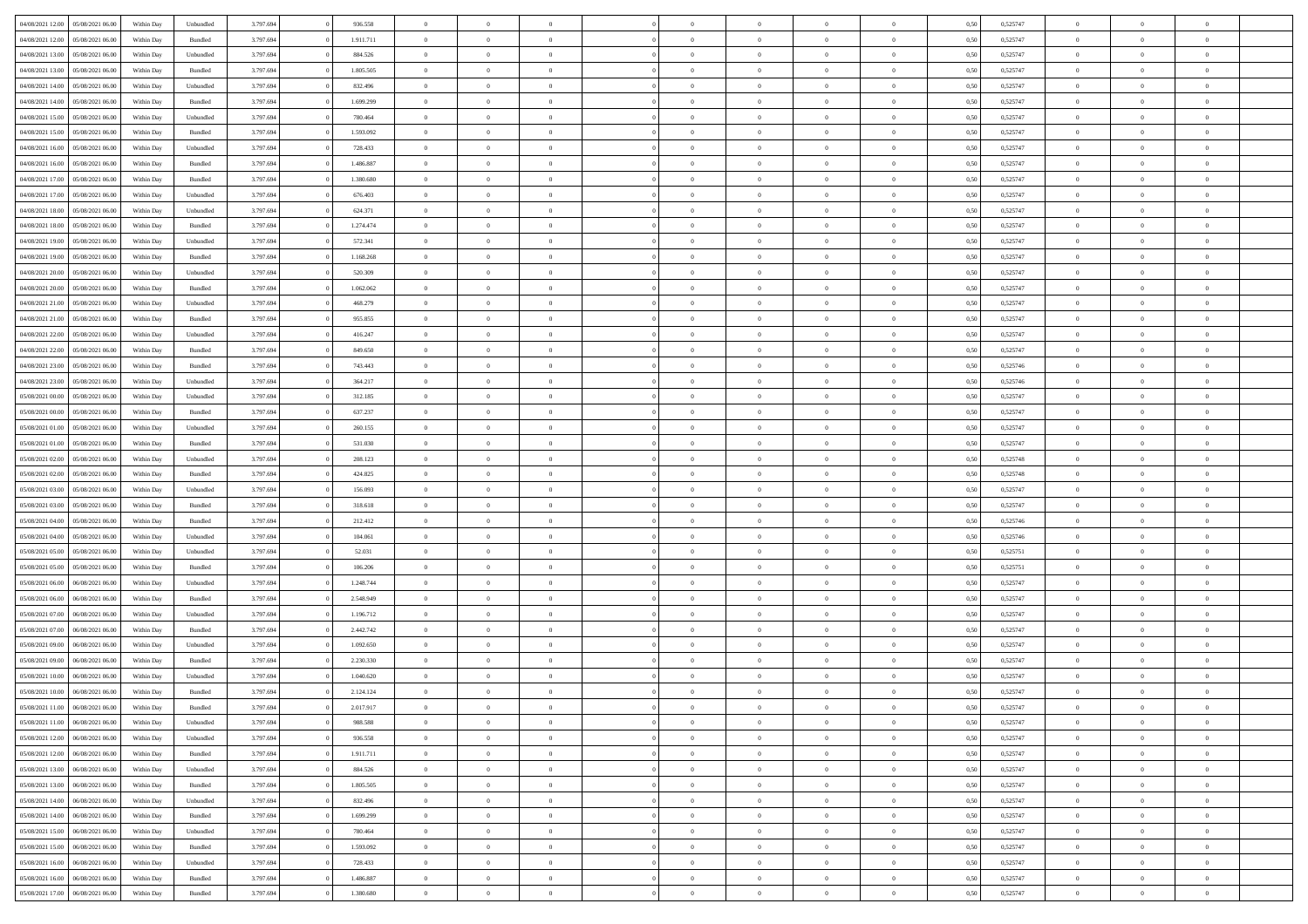| 05/08/2021 17:00                  | 06/08/2021 06:00 | Within Day | Unbundled          | 3.797.694 | 676.403   | $\overline{0}$ | $\Omega$       |                | $\Omega$       | $\Omega$       | $\Omega$       | $\theta$       | 0.50 | 0,525747 | $\theta$       | $\theta$       | $\theta$       |  |
|-----------------------------------|------------------|------------|--------------------|-----------|-----------|----------------|----------------|----------------|----------------|----------------|----------------|----------------|------|----------|----------------|----------------|----------------|--|
| 05/08/2021 18:00                  | 06/08/2021 06:00 | Within Day | Unbundled          | 3.797.694 | 624.371   | $\overline{0}$ | $\theta$       | $\overline{0}$ | $\overline{0}$ | $\bf{0}$       | $\overline{0}$ | $\bf{0}$       | 0,50 | 0,525747 | $\theta$       | $\theta$       | $\overline{0}$ |  |
| 05/08/2021 18:00                  | 06/08/2021 06:00 | Within Day | Bundled            | 3.797.694 | 1.274.474 | $\overline{0}$ | $\overline{0}$ | $\overline{0}$ | $\bf{0}$       | $\bf{0}$       | $\bf{0}$       | $\bf{0}$       | 0,50 | 0,525747 | $\overline{0}$ | $\overline{0}$ | $\overline{0}$ |  |
| 05/08/2021 19:00                  | 06/08/2021 06:00 | Within Dav | Unbundled          | 3.797.694 | 572.341   | $\overline{0}$ | $\overline{0}$ | $\overline{0}$ | $\overline{0}$ | $\bf{0}$       | $\overline{0}$ | $\overline{0}$ | 0.50 | 0,525747 | $\theta$       | $\theta$       | $\overline{0}$ |  |
| 05/08/2021 19:00                  | 06/08/2021 06:00 | Within Day | Bundled            | 3.797.694 | 1.168.268 | $\overline{0}$ | $\theta$       | $\overline{0}$ | $\overline{0}$ | $\bf{0}$       | $\overline{0}$ | $\bf{0}$       | 0,50 | 0,525747 | $\theta$       | $\overline{0}$ | $\overline{0}$ |  |
|                                   |                  |            |                    |           |           |                |                |                |                |                |                |                |      |          |                |                |                |  |
| 05/08/2021 20:00                  | 06/08/2021 06:00 | Within Day | Unbundled          | 3.797.694 | 520.309   | $\overline{0}$ | $\bf{0}$       | $\overline{0}$ | $\overline{0}$ | $\overline{0}$ | $\overline{0}$ | $\mathbf{0}$   | 0,50 | 0,525747 | $\overline{0}$ | $\overline{0}$ | $\bf{0}$       |  |
| 05/08/2021 20:00                  | 06/08/2021 06:00 | Within Dav | Bundled            | 3.797.694 | 1.062.062 | $\overline{0}$ | $\overline{0}$ | $\overline{0}$ | $\overline{0}$ | $\overline{0}$ | $\overline{0}$ | $\overline{0}$ | 0.50 | 0,525747 | $\theta$       | $\overline{0}$ | $\overline{0}$ |  |
| 05/08/2021 21:00                  | 06/08/2021 06:00 | Within Day | Unbundled          | 3.797.694 | 468.279   | $\overline{0}$ | $\theta$       | $\overline{0}$ | $\overline{0}$ | $\bf{0}$       | $\overline{0}$ | $\bf{0}$       | 0,50 | 0,525747 | $\theta$       | $\theta$       | $\overline{0}$ |  |
| 05/08/2021 21:00                  | 06/08/2021 06:00 | Within Day | Bundled            | 3.797.694 | 955.855   | $\overline{0}$ | $\overline{0}$ | $\overline{0}$ | $\overline{0}$ | $\bf{0}$       | $\overline{0}$ | $\bf{0}$       | 0,50 | 0,525747 | $\,0\,$        | $\overline{0}$ | $\overline{0}$ |  |
| 05/08/2021 22:00                  | 06/08/2021 06:00 | Within Dav | Unbundled          | 3.797.694 | 416.247   | $\overline{0}$ | $\overline{0}$ | $\overline{0}$ | $\overline{0}$ | $\overline{0}$ | $\overline{0}$ | $\overline{0}$ | 0.50 | 0,525747 | $\theta$       | $\overline{0}$ | $\overline{0}$ |  |
| 05/08/2021 22:00                  | 06/08/2021 06:00 | Within Day | Bundled            | 3.797.694 | 849.650   | $\overline{0}$ | $\theta$       | $\overline{0}$ | $\overline{0}$ | $\bf{0}$       | $\overline{0}$ | $\bf{0}$       | 0,50 | 0,525747 | $\,$ 0 $\,$    | $\overline{0}$ | $\overline{0}$ |  |
| 05/08/2021 23:00                  | 06/08/2021 06:00 | Within Day | Bundled            | 3.797.694 | 743.443   | $\overline{0}$ | $\overline{0}$ | $\overline{0}$ | $\overline{0}$ | $\bf{0}$       | $\overline{0}$ | $\bf{0}$       | 0,50 | 0,525746 | $\overline{0}$ | $\overline{0}$ | $\overline{0}$ |  |
|                                   |                  |            |                    |           |           |                |                |                |                |                |                |                |      |          |                |                |                |  |
| 05/08/2021 23:00                  | 06/08/2021 06:00 | Within Day | Unbundled          | 3.797.694 | 364.217   | $\overline{0}$ | $\overline{0}$ | $\overline{0}$ | $\overline{0}$ | $\bf{0}$       | $\overline{0}$ | $\overline{0}$ | 0.50 | 0,525746 | $\theta$       | $\theta$       | $\overline{0}$ |  |
| 06/08/2021 00:00                  | 06/08/2021 06:00 | Within Day | Unbundled          | 3.797.694 | 312.185   | $\overline{0}$ | $\theta$       | $\overline{0}$ | $\overline{0}$ | $\bf{0}$       | $\overline{0}$ | $\bf{0}$       | 0,50 | 0,525747 | $\theta$       | $\theta$       | $\overline{0}$ |  |
| 06/08/2021 00:00                  | 06/08/2021 06:00 | Within Day | Bundled            | 3.797.694 | 637.237   | $\overline{0}$ | $\bf{0}$       | $\overline{0}$ | $\overline{0}$ | $\overline{0}$ | $\overline{0}$ | $\mathbf{0}$   | 0,50 | 0,525747 | $\overline{0}$ | $\overline{0}$ | $\bf{0}$       |  |
| 06/08/2021 01:00                  | 06/08/2021 06:00 | Within Dav | Unbundled          | 3.797.694 | 260.155   | $\overline{0}$ | $\overline{0}$ | $\overline{0}$ | $\overline{0}$ | $\overline{0}$ | $\overline{0}$ | $\overline{0}$ | 0.50 | 0,525747 | $\theta$       | $\overline{0}$ | $\overline{0}$ |  |
| 06/08/2021 01:00                  | 06/08/2021 06:00 | Within Day | Bundled            | 3.797.694 | 531.030   | $\overline{0}$ | $\theta$       | $\overline{0}$ | $\overline{0}$ | $\bf{0}$       | $\overline{0}$ | $\bf{0}$       | 0,50 | 0,525747 | $\theta$       | $\theta$       | $\overline{0}$ |  |
| 06/08/2021 02:00                  | 06/08/2021 06:00 | Within Day | Unbundled          | 3.797.694 | 208.123   | $\overline{0}$ | $\overline{0}$ | $\overline{0}$ | $\overline{0}$ | $\bf{0}$       | $\overline{0}$ | $\bf{0}$       | 0,50 | 0,525748 | $\,0\,$        | $\overline{0}$ | $\overline{0}$ |  |
| 06/08/2021 02:00                  | 06/08/2021 06:00 | Within Day | Bundled            | 3.797.694 | 424.825   | $\overline{0}$ | $\overline{0}$ | $\overline{0}$ | $\overline{0}$ | $\overline{0}$ | $\overline{0}$ | $\overline{0}$ | 0.50 | 0,525748 | $\theta$       | $\overline{0}$ | $\overline{0}$ |  |
| 06/08/2021 03:00                  | 06/08/2021 06:00 | Within Day | Unbundled          | 3.797.694 | 156.093   | $\overline{0}$ | $\theta$       | $\overline{0}$ | $\overline{0}$ | $\bf{0}$       | $\overline{0}$ | $\bf{0}$       | 0,50 | 0,525747 | $\,$ 0 $\,$    | $\theta$       | $\overline{0}$ |  |
|                                   |                  |            |                    |           |           |                |                |                |                |                |                |                |      |          |                |                |                |  |
| 06/08/2021 03:00                  | 06/08/2021 06:00 | Within Day | Bundled            | 3.797.694 | 318.618   | $\overline{0}$ | $\overline{0}$ | $\overline{0}$ | $\overline{0}$ | $\bf{0}$       | $\overline{0}$ | $\bf{0}$       | 0,50 | 0,525747 | $\bf{0}$       | $\overline{0}$ | $\overline{0}$ |  |
| 06/08/2021 04:00                  | 06/08/2021 06:00 | Within Day | Bundled            | 3.797.694 | 212.412   | $\overline{0}$ | $\overline{0}$ | $\overline{0}$ | $\overline{0}$ | $\bf{0}$       | $\overline{0}$ | $\overline{0}$ | 0.50 | 0,525746 | $\theta$       | $\overline{0}$ | $\overline{0}$ |  |
| 06/08/2021 04:00                  | 06/08/2021 06:00 | Within Day | Unbundled          | 3.797.694 | 104.061   | $\overline{0}$ | $\theta$       | $\overline{0}$ | $\overline{0}$ | $\bf{0}$       | $\overline{0}$ | $\bf{0}$       | 0,50 | 0,525746 | $\,$ 0 $\,$    | $\overline{0}$ | $\overline{0}$ |  |
| 06/08/2021 05:00                  | 06/08/2021 06:00 | Within Day | Unbundled          | 3.797.694 | 52.031    | $\overline{0}$ | $\bf{0}$       | $\overline{0}$ | $\overline{0}$ | $\overline{0}$ | $\overline{0}$ | $\mathbf{0}$   | 0,50 | 0,525751 | $\overline{0}$ | $\overline{0}$ | $\bf{0}$       |  |
| 06/08/2021 05:00                  | 06/08/2021 06:00 | Within Dav | Bundled            | 3.797.694 | 106.206   | $\overline{0}$ | $\overline{0}$ | $\overline{0}$ | $\overline{0}$ | $\overline{0}$ | $\overline{0}$ | $\overline{0}$ | 0.50 | 0,525751 | $\theta$       | $\overline{0}$ | $\overline{0}$ |  |
| 06/08/2021 06:00                  | 07/08/2021 06:00 | Within Day | Unbundled          | 3.797.694 | 1.248.744 | $\overline{0}$ | $\theta$       | $\overline{0}$ | $\overline{0}$ | $\bf{0}$       | $\overline{0}$ | $\bf{0}$       | 0,50 | 0,525747 | $\theta$       | $\theta$       | $\overline{0}$ |  |
| 06/08/2021 06:00                  | 07/08/2021 06:00 | Within Day | Bundled            | 3.797.694 | 2.548.949 | $\overline{0}$ | $\overline{0}$ | $\overline{0}$ | $\bf{0}$       | $\bf{0}$       | $\bf{0}$       | $\bf{0}$       | 0,50 | 0,525747 | $\,0\,$        | $\overline{0}$ | $\overline{0}$ |  |
|                                   |                  |            |                    |           |           |                |                |                |                |                |                |                |      |          |                |                |                |  |
| 06/08/2021 07:00                  | 07/08/2021 06:00 | Within Day | Unbundled          | 3.797.694 | 1.196.712 | $\overline{0}$ | $\overline{0}$ | $\overline{0}$ | $\overline{0}$ | $\overline{0}$ | $\overline{0}$ | $\overline{0}$ | 0.50 | 0,525747 | $\theta$       | $\overline{0}$ | $\overline{0}$ |  |
| 06/08/2021 07:00                  | 07/08/2021 06:00 | Within Day | Bundled            | 3.797.694 | 2.442.742 | $\overline{0}$ | $\theta$       | $\overline{0}$ | $\overline{0}$ | $\bf{0}$       | $\overline{0}$ | $\bf{0}$       | 0,50 | 0,525747 | $\,$ 0 $\,$    | $\overline{0}$ | $\overline{0}$ |  |
| 06/08/2021 08:00                  | 07/08/2021 06:00 | Within Day | Unbundled          | 3.797.694 | 1.144.682 | $\overline{0}$ | $\overline{0}$ | $\overline{0}$ | $\bf{0}$       | $\bf{0}$       | $\bf{0}$       | $\bf{0}$       | 0,50 | 0,525747 | $\bf{0}$       | $\overline{0}$ | $\overline{0}$ |  |
| 06/08/2021 08:00                  | 07/08/2021 06:00 | Within Day | Bundled            | 3.797.694 | 2.336.536 | $\overline{0}$ | $\Omega$       | $\Omega$       | $\Omega$       | $\Omega$       | $\Omega$       | $\overline{0}$ | 0,50 | 0,525747 | $\,0\,$        | $\Omega$       | $\theta$       |  |
| 06/08/2021 09:00                  | 07/08/2021 06.00 | Within Day | Unbundled          | 3.797.694 | 1.092.650 | $\overline{0}$ | $\theta$       | $\overline{0}$ | $\overline{0}$ | $\bf{0}$       | $\overline{0}$ | $\bf{0}$       | 0,50 | 0,525747 | $\theta$       | $\theta$       | $\overline{0}$ |  |
| 06/08/2021 09:00                  | 07/08/2021 06:00 | Within Day | Bundled            | 3.797.694 | 2.230.330 | $\overline{0}$ | $\overline{0}$ | $\overline{0}$ | $\bf{0}$       | $\bf{0}$       | $\overline{0}$ | $\mathbf{0}$   | 0,50 | 0,525747 | $\overline{0}$ | $\overline{0}$ | $\bf{0}$       |  |
| 06/08/2021 10:00                  | 07/08/2021 06:00 | Within Day | Bundled            | 3.797.694 | 2.124.124 | $\overline{0}$ | $\Omega$       | $\Omega$       | $\Omega$       | $\bf{0}$       | $\overline{0}$ | $\overline{0}$ | 0.50 | 0,525747 | $\,0\,$        | $\theta$       | $\theta$       |  |
| 06/08/2021 10:00                  | 07/08/2021 06:00 | Within Day | Unbundled          | 3.797.694 | 1.040.620 | $\overline{0}$ | $\theta$       | $\overline{0}$ | $\overline{0}$ | $\bf{0}$       | $\overline{0}$ | $\bf{0}$       | 0,50 | 0,525747 | $\,$ 0 $\,$    | $\theta$       | $\overline{0}$ |  |
|                                   |                  |            |                    |           |           |                |                |                |                |                |                |                |      |          |                |                |                |  |
| 06/08/2021 11:00                  | 07/08/2021 06:00 | Within Day | Unbundled          | 3.797.694 | 988.588   | $\overline{0}$ | $\overline{0}$ | $\overline{0}$ | $\bf{0}$       | $\bf{0}$       | $\bf{0}$       | $\bf{0}$       | 0,50 | 0,525747 | $\,0\,$        | $\overline{0}$ | $\overline{0}$ |  |
| 06/08/2021 11:00                  | 07/08/2021 06:00 | Within Day | Bundled            | 3.797.694 | 2.017.917 | $\overline{0}$ | $\Omega$       | $\Omega$       | $\Omega$       | $\Omega$       | $\theta$       | $\overline{0}$ | 0.50 | 0,525747 | $\theta$       | $\theta$       | $\theta$       |  |
| 06/08/2021 12:00                  | 07/08/2021 06:00 | Within Day | Unbundled          | 3.797.694 | 936.558   | $\overline{0}$ | $\theta$       | $\overline{0}$ | $\overline{0}$ | $\bf{0}$       | $\overline{0}$ | $\bf{0}$       | 0,50 | 0,525747 | $\,$ 0 $\,$    | $\overline{0}$ | $\overline{0}$ |  |
| 06/08/2021 12:00                  | 07/08/2021 06:00 | Within Day | Bundled            | 3.797.694 | 1.911.711 | $\overline{0}$ | $\overline{0}$ | $\overline{0}$ | $\bf{0}$       | $\bf{0}$       | $\bf{0}$       | $\bf{0}$       | 0,50 | 0,525747 | $\overline{0}$ | $\overline{0}$ | $\overline{0}$ |  |
| 06/08/2021 13:00                  | 07/08/2021 06:00 | Within Day | Unbundled          | 3.797.694 | 884.526   | $\overline{0}$ | $\Omega$       | $\overline{0}$ | $\Omega$       | $\Omega$       | $\overline{0}$ | $\overline{0}$ | 0,50 | 0,525747 | $\,0\,$        | $\theta$       | $\theta$       |  |
| 06/08/2021 13:00                  | 07/08/2021 06:00 | Within Day | Bundled            | 3.797.694 | 1.805.505 | $\overline{0}$ | $\theta$       | $\overline{0}$ | $\overline{0}$ | $\bf{0}$       | $\overline{0}$ | $\bf{0}$       | 0,50 | 0,525747 | $\,$ 0 $\,$    | $\overline{0}$ | $\overline{0}$ |  |
| 06/08/2021 14:00                  | 07/08/2021 06:00 | Within Day | Unbundled          | 3.797.694 | 832.496   | $\overline{0}$ | $\overline{0}$ | $\overline{0}$ | $\bf{0}$       | $\bf{0}$       | $\bf{0}$       | $\mathbf{0}$   | 0,50 | 0,525747 | $\overline{0}$ | $\overline{0}$ | $\bf{0}$       |  |
| 06/08/2021 14:00                  | 07/08/2021 06:00 | Within Day | Bundled            | 3.797.694 | 1.699.299 | $\overline{0}$ | $\Omega$       | $\Omega$       | $\Omega$       | $\Omega$       | $\Omega$       | $\overline{0}$ | 0.50 | 0,525747 | $\theta$       | $\theta$       | $\theta$       |  |
|                                   |                  |            |                    |           |           |                |                |                |                |                |                |                |      |          |                |                |                |  |
| 06/08/2021 15:00                  | 07/08/2021 06:00 | Within Day | Unbundled          | 3.797.694 | 780.464   | $\overline{0}$ | $\,$ 0 $\,$    | $\overline{0}$ | $\bf{0}$       | $\,$ 0         | $\bf{0}$       | $\bf{0}$       | 0,50 | 0,525747 | $\,0\,$        | $\overline{0}$ | $\overline{0}$ |  |
| 06/08/2021 15:00 07/08/2021 06:00 |                  | Within Day | $\mathbf B$ undled | 3.797.694 | 1.593.092 | $\bf{0}$       | $\bf{0}$       |                |                |                |                |                | 0,50 | 0,525747 | $\bf{0}$       | $\overline{0}$ |                |  |
| 06/08/2021 16:00                  | 07/08/2021 06:00 | Within Day | Bundled            | 3.797.694 | 1.486.887 | $\overline{0}$ | $\overline{0}$ | $\overline{0}$ | $\Omega$       | $\overline{0}$ | $\overline{0}$ | $\overline{0}$ | 0,50 | 0,525747 | $\theta$       | $\theta$       | $\theta$       |  |
| 06/08/2021 16:00                  | 07/08/2021 06:00 | Within Day | Unbundled          | 3.797.694 | 728.433   | $\overline{0}$ | $\,$ 0         | $\overline{0}$ | $\bf{0}$       | $\,$ 0 $\,$    | $\overline{0}$ | $\,$ 0 $\,$    | 0,50 | 0,525747 | $\,$ 0 $\,$    | $\,$ 0 $\,$    | $\,$ 0         |  |
| 06/08/2021 17:00                  | 07/08/2021 06:00 | Within Day | Unbundled          | 3.797.694 | 676.403   | $\overline{0}$ | $\overline{0}$ | $\overline{0}$ | $\overline{0}$ | $\overline{0}$ | $\overline{0}$ | $\mathbf{0}$   | 0,50 | 0,525747 | $\overline{0}$ | $\bf{0}$       | $\bf{0}$       |  |
| 06/08/2021 17:00                  | 07/08/2021 06:00 | Within Day | $\mathbf B$ undled | 3.797.694 | 1.380.680 | $\overline{0}$ | $\overline{0}$ | $\overline{0}$ | $\Omega$       | $\overline{0}$ | $\overline{0}$ | $\overline{0}$ | 0,50 | 0,525747 | $\overline{0}$ | $\theta$       | $\overline{0}$ |  |
| 06/08/2021 18:00                  | 07/08/2021 06:00 | Within Day | Unbundled          | 3.797.694 | 624.371   | $\overline{0}$ | $\,$ 0         | $\overline{0}$ | $\overline{0}$ | $\,$ 0 $\,$    | $\overline{0}$ | $\,$ 0 $\,$    | 0,50 | 0,525747 | $\,$ 0 $\,$    | $\overline{0}$ | $\overline{0}$ |  |
|                                   |                  |            |                    |           |           |                |                |                |                |                |                |                |      |          |                |                |                |  |
| 06/08/2021 18:00                  | 07/08/2021 06:00 | Within Day | Bundled            | 3.797.694 | 1.274.474 | $\overline{0}$ | $\overline{0}$ | $\overline{0}$ | $\overline{0}$ | $\overline{0}$ | $\overline{0}$ | $\mathbf{0}$   | 0,50 | 0,525747 | $\overline{0}$ | $\overline{0}$ | $\bf{0}$       |  |
| 06/08/2021 19:00                  | 07/08/2021 06:00 | Within Day | Unbundled          | 3.797.694 | 572.341   | $\overline{0}$ | $\overline{0}$ | $\overline{0}$ | $\overline{0}$ | $\overline{0}$ | $\overline{0}$ | $\bf{0}$       | 0.50 | 0,525747 | $\overline{0}$ | $\theta$       | $\overline{0}$ |  |
| 06/08/2021 19:00                  | 07/08/2021 06:00 | Within Day | Bundled            | 3.797.694 | 1.168.268 | $\overline{0}$ | $\,$ 0         | $\overline{0}$ | $\overline{0}$ | $\bf{0}$       | $\overline{0}$ | $\bf{0}$       | 0,50 | 0,525747 | $\,$ 0 $\,$    | $\overline{0}$ | $\overline{0}$ |  |
| 06/08/2021 20:00                  | 07/08/2021 06:00 | Within Day | Unbundled          | 3.797.694 | 520.309   | $\overline{0}$ | $\bf{0}$       | $\overline{0}$ | $\overline{0}$ | $\overline{0}$ | $\overline{0}$ | $\mathbf{0}$   | 0,50 | 0,525747 | $\overline{0}$ | $\overline{0}$ | $\bf{0}$       |  |
| 06/08/2021 20:00                  | 07/08/2021 06:00 | Within Day | Bundled            | 3.797.694 | 1.062.062 | $\overline{0}$ | $\overline{0}$ | $\overline{0}$ | $\Omega$       | $\overline{0}$ | $\overline{0}$ | $\overline{0}$ | 0.50 | 0,525747 | $\overline{0}$ | $\overline{0}$ | $\overline{0}$ |  |
| 06/08/2021 21:00                  | 07/08/2021 06:00 | Within Day | Unbundled          | 3.797.694 | 468.279   | $\overline{0}$ | $\bf{0}$       | $\overline{0}$ | $\overline{0}$ | $\bf{0}$       | $\overline{0}$ | $\mathbf{0}$   | 0,50 | 0,525747 | $\,$ 0 $\,$    | $\,$ 0 $\,$    | $\bf{0}$       |  |
| 06/08/2021 21:00                  | 07/08/2021 06:00 | Within Day | Bundled            | 3.797.694 | 955.855   | $\overline{0}$ | $\bf{0}$       | $\overline{0}$ | $\overline{0}$ | $\bf{0}$       | $\overline{0}$ | $\bf{0}$       | 0,50 | 0,525747 | $\overline{0}$ | $\overline{0}$ | $\bf{0}$       |  |
|                                   |                  |            |                    |           |           |                |                |                |                |                |                |                |      |          |                |                |                |  |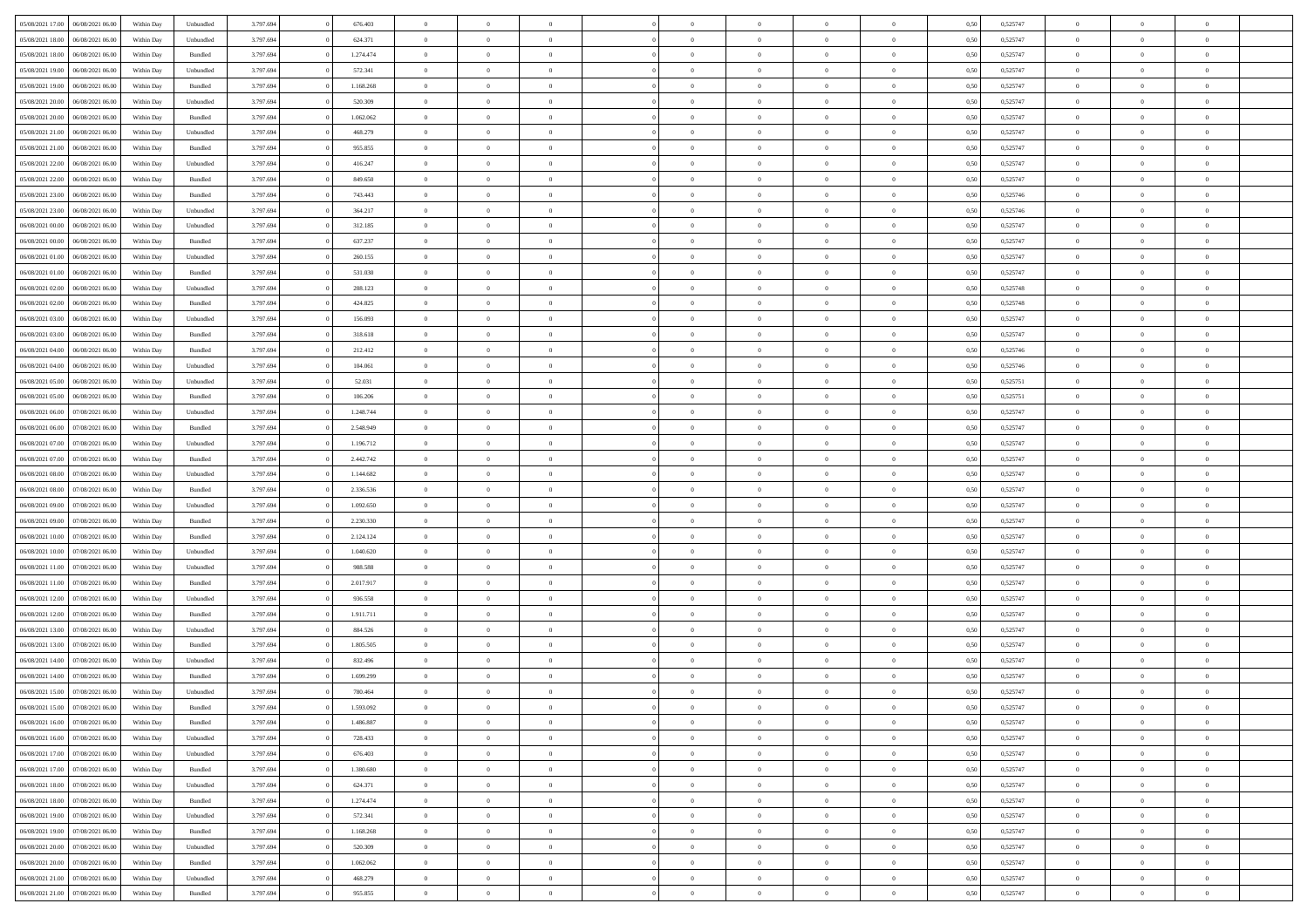| 06/08/2021 22:00 07/08/2021 06:00                        | Within Day | Bundled              | 3.797.694              | 849.650              | $\overline{0}$                   | $\overline{0}$             | $\Omega$       | $\Omega$                         | $\theta$                         | $\Omega$                         | $\theta$                   | 0,50         | 0,525747             | $\theta$                | $\theta$             | $\theta$                         |  |
|----------------------------------------------------------|------------|----------------------|------------------------|----------------------|----------------------------------|----------------------------|----------------|----------------------------------|----------------------------------|----------------------------------|----------------------------|--------------|----------------------|-------------------------|----------------------|----------------------------------|--|
| 06/08/2021 22:00<br>07/08/2021 06:00                     | Within Day | Unbundled            | 3.797.694              | 416.247              | $\overline{0}$                   | $\overline{0}$             | $\overline{0}$ | $\overline{0}$                   | $\theta$                         | $\overline{0}$                   | $\bf{0}$                   | 0,50         | 0,525747             | $\theta$                | $\theta$             | $\overline{0}$                   |  |
| 06/08/2021 23:00<br>07/08/2021 06:00                     | Within Day | Unbundled            | 3.797.694              | 364.217              | $\overline{0}$                   | $\bf{0}$                   | $\overline{0}$ | $\overline{0}$                   | $\overline{0}$                   | $\overline{0}$                   | $\bf{0}$                   | 0,50         | 0,525746             | $\bf{0}$                | $\overline{0}$       | $\overline{0}$                   |  |
| 06/08/2021 23:00<br>07/08/2021 06:00                     | Within Day | Bundled              | 3.797.694              | 743,443              | $\overline{0}$                   | $\overline{0}$             | $\overline{0}$ | $\overline{0}$                   | $\theta$                         | $\overline{0}$                   | $\overline{0}$             | 0.50         | 0,525746             | $\theta$                | $\theta$             | $\overline{0}$                   |  |
| 07/08/2021 00:00<br>07/08/2021 06:00                     | Within Day | Unbundled            | 3.797.694              | 312.185              | $\overline{0}$                   | $\overline{0}$             | $\overline{0}$ | $\overline{0}$                   | $\theta$                         | $\overline{0}$                   | $\bf{0}$                   | 0,50         | 0,525747             | $\theta$                | $\theta$             | $\overline{0}$                   |  |
| 07/08/2021 00:00<br>07/08/2021 06:00                     | Within Day | Bundled              | 3.797.694              | 637.237              | $\overline{0}$                   | $\bf{0}$                   | $\overline{0}$ | $\overline{0}$                   | $\overline{0}$                   | $\overline{0}$                   | $\bf{0}$                   | 0,50         | 0,525747             | $\bf{0}$                | $\overline{0}$       | $\bf{0}$                         |  |
| 07/08/2021 01:00<br>07/08/2021 06:00                     | Within Day | Unbundled            | 3.797.694              | 260.155              | $\overline{0}$                   | $\overline{0}$             | $\overline{0}$ | $\overline{0}$                   | $\overline{0}$                   | $\overline{0}$                   | $\overline{0}$             | 0.5(         | 0,525747             | $\theta$                | $\theta$             | $\overline{0}$                   |  |
| 07/08/2021 01:00<br>07/08/2021 06:00                     | Within Day | Bundled              | 3.797.694              | 531.030              | $\overline{0}$                   | $\theta$                   | $\overline{0}$ | $\overline{0}$                   | $\theta$                         | $\overline{0}$                   | $\bf{0}$                   | 0,50         | 0,525747             | $\theta$                | $\theta$             | $\overline{0}$                   |  |
| 07/08/2021 02:00<br>07/08/2021 06:00                     | Within Day | Unbundled            | 3.797.694              | 208.123              | $\overline{0}$                   | $\bf{0}$                   | $\overline{0}$ | $\overline{0}$                   | $\overline{0}$                   | $\overline{0}$                   | $\bf{0}$                   | 0,50         | 0,525748             | $\bf{0}$                | $\bf{0}$             | $\overline{0}$                   |  |
| 07/08/2021 02:00<br>07/08/2021 06:00                     | Within Day | Bundled              | 3.797.694              | 424.825              | $\overline{0}$                   | $\overline{0}$             | $\overline{0}$ | $\overline{0}$                   | $\overline{0}$                   | $\overline{0}$                   | $\overline{0}$             | 0.50         | 0,525748             | $\theta$                | $\theta$             | $\overline{0}$                   |  |
| 07/08/2021 03:00<br>07/08/2021 06:00                     | Within Day | Bundled              | 3.797.694              | 318.618              | $\overline{0}$                   | $\overline{0}$             | $\overline{0}$ | $\overline{0}$                   | $\theta$                         | $\overline{0}$                   | $\bf{0}$                   | 0,50         | 0,525747             | $\theta$                | $\theta$             | $\overline{0}$                   |  |
| 07/08/2021 03:00<br>07/08/2021 06:00                     | Within Day | Unbundled            | 3.797.694              | 156.093              | $\overline{0}$                   | $\bf{0}$                   | $\overline{0}$ | $\overline{0}$                   | $\bf{0}$                         | $\overline{0}$                   | $\bf{0}$                   | 0,50         | 0,525747             | $\bf{0}$                | $\overline{0}$       | $\overline{0}$                   |  |
| 07/08/2021 04:00<br>07/08/2021 06:00                     | Within Day | Unbundled            | 3.797.694              | 104.061              | $\overline{0}$                   | $\overline{0}$             | $\overline{0}$ | $\overline{0}$                   | $\overline{0}$                   | $\overline{0}$                   | $\overline{0}$             | 0.5(         | 0.525746             | $\theta$                | $\theta$             | $\overline{0}$                   |  |
| 07/08/2021 04:00<br>07/08/2021 06:00                     | Within Day | Bundled              | 3.797.694              | 212.412              | $\overline{0}$                   | $\theta$                   | $\overline{0}$ | $\overline{0}$                   | $\theta$                         | $\overline{0}$                   | $\,$ 0 $\,$                | 0,50         | 0,525746             | $\theta$                | $\theta$             | $\overline{0}$                   |  |
| 07/08/2021 05:00<br>07/08/2021 06:00                     | Within Day | Unbundled            | 3.797.694              | 52.031               | $\overline{0}$                   | $\bf{0}$                   | $\overline{0}$ | $\overline{0}$                   | $\bf{0}$                         | $\overline{0}$                   | $\bf{0}$                   | 0,50         | 0,525751             | $\bf{0}$                | $\overline{0}$       | $\bf{0}$                         |  |
| 07/08/2021 05:00<br>07/08/2021 06:00                     | Within Day | Bundled              | 3.797.694              | 106,206              | $\overline{0}$                   | $\overline{0}$             | $\overline{0}$ | $\overline{0}$                   | $\overline{0}$                   | $\overline{0}$                   | $\overline{0}$             | 0.5(         | 0,525751             | $\theta$                | $\theta$             | $\overline{0}$                   |  |
| 07/08/2021 06:00<br>08/08/2021 06:00                     | Within Day | Unbundled            | 3.797.694              | 1.248.744            | $\overline{0}$                   | $\theta$                   | $\overline{0}$ | $\overline{0}$                   | $\theta$                         | $\overline{0}$                   | $\bf{0}$                   | 0,50         | 0,525747             | $\theta$                | $\theta$             | $\overline{0}$                   |  |
| 07/08/2021 06:00<br>08/08/2021 06:00                     | Within Day | Bundled              | 3.797.694              | 2.548.949            | $\overline{0}$                   | $\bf{0}$                   | $\overline{0}$ | $\overline{0}$                   | $\overline{0}$                   | $\overline{0}$                   | $\bf{0}$                   | 0,50         | 0,525747             | $\bf{0}$                | $\overline{0}$       | $\overline{0}$                   |  |
| 07/08/2021 07:00<br>08/08/2021 06:00                     | Within Day | Unbundled            | 3.797.694              | 1.196.712            | $\overline{0}$                   | $\overline{0}$             | $\overline{0}$ | $\overline{0}$                   | $\overline{0}$                   | $\overline{0}$                   | $\overline{0}$             | 0.50         | 0,525747             | $\theta$                | $\theta$             | $\overline{0}$                   |  |
| 07/08/2021 07:00<br>08/08/2021 06:00                     | Within Day | Bundled              | 3.797.694              | 2.442.742            | $\bf{0}$                         | $\overline{0}$             | $\overline{0}$ | $\overline{0}$                   | $\theta$                         | $\overline{0}$                   | $\bf{0}$                   | 0,50         | 0,525747             | $\theta$                | $\theta$             | $\overline{0}$                   |  |
| 07/08/2021 08:00<br>08/08/2021 06:00                     | Within Day | Unbundled            | 3.797.694              | 1.144.682            | $\overline{0}$                   | $\bf{0}$                   | $\overline{0}$ | $\overline{0}$                   | $\overline{0}$                   | $\overline{0}$                   | $\bf{0}$                   | 0,50         | 0,525747             | $\bf{0}$                | $\bf{0}$             | $\overline{0}$                   |  |
| 07/08/2021 08:00<br>08/08/2021 06:00                     | Within Day | Bundled              | 3.797.694              | 2.336.536            | $\overline{0}$                   | $\overline{0}$             | $\overline{0}$ | $\overline{0}$                   | $\overline{0}$                   | $\overline{0}$                   | $\overline{0}$             | 0.5(         | 0,525747             | $\theta$                | $\theta$             | $\overline{0}$                   |  |
| 07/08/2021 09:00<br>08/08/2021 06:00                     | Within Day | Bundled              | 3.797.694              | 2.230.330            | $\overline{0}$                   | $\overline{0}$             | $\overline{0}$ | $\overline{0}$                   | $\theta$                         | $\overline{0}$                   | $\bf{0}$                   | 0,50         | 0,525747             | $\theta$                | $\theta$             | $\overline{0}$                   |  |
| 07/08/2021 09:00<br>08/08/2021 06:00                     | Within Day | Unbundled            | 3.797.694              | 1.092.650            | $\overline{0}$                   | $\bf{0}$                   | $\overline{0}$ | $\overline{0}$                   | $\overline{0}$                   | $\overline{0}$                   | $\bf{0}$                   | 0,50         | 0,525747             | $\bf{0}$                | $\overline{0}$       | $\bf{0}$                         |  |
| 07/08/2021 10:00<br>08/08/2021 06:00                     | Within Day | Unbundled            | 3.797.694              | 1.040.620            | $\overline{0}$                   | $\overline{0}$             | $\overline{0}$ | $\overline{0}$                   | $\overline{0}$                   | $\overline{0}$                   | $\overline{0}$             | 0.5(         | 0,525747             | $\theta$                | $\theta$             | $\overline{0}$                   |  |
| 07/08/2021 10:00<br>08/08/2021 06:00                     | Within Day | Bundled              | 3.797.694              | 2.124.124            | $\overline{0}$                   | $\theta$                   | $\overline{0}$ | $\overline{0}$                   | $\theta$                         | $\overline{0}$                   | $\bf{0}$                   | 0,50         | 0,525747             | $\theta$                | $\theta$             | $\overline{0}$                   |  |
|                                                          |            |                      |                        |                      |                                  |                            |                |                                  |                                  |                                  |                            |              |                      |                         |                      |                                  |  |
| 07/08/2021 11:00<br>08/08/2021 06:00<br>08/08/2021 06:00 | Within Day | Unbundled<br>Bundled | 3.797.694<br>3.797.694 | 988.588<br>2.017.917 | $\overline{0}$<br>$\overline{0}$ | $\bf{0}$<br>$\overline{0}$ | $\overline{0}$ | $\overline{0}$<br>$\overline{0}$ | $\overline{0}$<br>$\overline{0}$ | $\overline{0}$<br>$\overline{0}$ | $\bf{0}$<br>$\overline{0}$ | 0,50<br>0.5( | 0,525747<br>0,525747 | $\bf{0}$<br>$\theta$    | $\bf{0}$<br>$\theta$ | $\overline{0}$<br>$\overline{0}$ |  |
| 07/08/2021 11:00                                         | Within Day |                      |                        |                      |                                  |                            | $\overline{0}$ |                                  |                                  |                                  |                            |              |                      |                         |                      |                                  |  |
| 07/08/2021 12:00<br>08/08/2021 06:00                     | Within Day | Unbundled            | 3.797.694              | 936.558              | $\bf{0}$                         | $\overline{0}$             | $\overline{0}$ | $\overline{0}$                   | $\theta$                         | $\overline{0}$                   | $\bf{0}$                   | 0,50         | 0,525747             | $\theta$                | $\theta$             | $\overline{0}$                   |  |
| 07/08/2021 12:00<br>08/08/2021 06:00                     | Within Day | Bundled              | 3.797.694              | 1.911.711            | $\overline{0}$                   | $\bf{0}$                   | $\overline{0}$ | $\overline{0}$                   | $\overline{0}$                   | $\overline{0}$                   | $\bf{0}$                   | 0,50         | 0,525747             | $\bf{0}$                | $\overline{0}$       | $\overline{0}$                   |  |
| 07/08/2021 13:00<br>08/08/2021 06:00                     | Within Day | Unbundled            | 3.797.694              | 884.526              | $\overline{0}$                   | $\overline{0}$             | $\Omega$       | $\Omega$                         | $\Omega$                         | $\theta$                         | $\overline{0}$             | 0,50         | 0,525747             | $\,$ 0 $\,$<br>$\theta$ | $\Omega$             | $\theta$                         |  |
| 07/08/2021 13:00<br>08/08/2021 06:00                     | Within Day | Bundled              | 3.797.694              | 1.805.505            | $\overline{0}$                   | $\overline{0}$             | $\overline{0}$ | $\overline{0}$                   | $\theta$                         | $\overline{0}$                   | $\bf{0}$                   | 0,50         | 0,525747             |                         | $\theta$             | $\overline{0}$                   |  |
| 07/08/2021 14:00<br>08/08/2021 06:00                     | Within Day | Unbundled            | 3.797.694              | 832.496              | $\overline{0}$                   | $\bf{0}$                   | $\overline{0}$ | $\overline{0}$                   | $\bf{0}$                         | $\overline{0}$                   | $\bf{0}$                   | 0,50         | 0,525747             | $\bf{0}$                | $\overline{0}$       | $\bf{0}$                         |  |
| 07/08/2021 14:00<br>08/08/2021 06:00                     | Within Day | Bundled              | 3.797.694              | 1.699.299            | $\overline{0}$                   | $\overline{0}$             | $\Omega$       | $\Omega$                         | $\overline{0}$                   | $\Omega$                         | $\overline{0}$             | 0.50         | 0,525747             | $\bf{0}$                | $\Omega$             | $\theta$                         |  |
| 07/08/2021 15:00<br>08/08/2021 06:00                     | Within Day | Bundled              | 3.797.694              | 1.593.092            | $\bf{0}$                         | $\overline{0}$             | $\overline{0}$ | $\overline{0}$                   | $\theta$                         | $\overline{0}$                   | $\bf{0}$                   | 0,50         | 0,525747             | $\theta$                | $\theta$             | $\overline{0}$                   |  |
| 07/08/2021 15:00<br>08/08/2021 06:00                     | Within Day | Unbundled            | 3.797.694              | 780.464              | $\overline{0}$                   | $\bf{0}$                   | $\overline{0}$ | $\overline{0}$                   | $\overline{0}$                   | $\overline{0}$                   | $\bf{0}$                   | 0,50         | 0,525747             | $\bf{0}$                | $\bf{0}$             | $\overline{0}$                   |  |
| 07/08/2021 16:00<br>08/08/2021 06:00                     | Within Day | Unbundled            | 3.797.694              | 728.433              | $\overline{0}$                   | $\theta$                   | $\Omega$       | $\Omega$                         | $\Omega$                         | $\Omega$                         | $\overline{0}$             | 0.50         | 0,525747             | $\theta$                | $\Omega$             | $\theta$                         |  |
| 07/08/2021 16:00<br>08/08/2021 06:00                     | Within Day | Bundled              | 3.797.694              | 1.486.887            | $\bf{0}$                         | $\overline{0}$             | $\overline{0}$ | $\overline{0}$                   | $\theta$                         | $\overline{0}$                   | $\bf{0}$                   | 0,50         | 0,525747             | $\theta$                | $\theta$             | $\overline{0}$                   |  |
| 07/08/2021 17:00<br>08/08/2021 06:00                     | Within Day | Unbundled            | 3.797.694              | 676.403              | $\overline{0}$                   | $\bf{0}$                   | $\overline{0}$ | $\overline{0}$                   | $\overline{0}$                   | $\overline{0}$                   | $\bf{0}$                   | 0,50         | 0,525747             | $\bf{0}$                | $\overline{0}$       | $\overline{0}$                   |  |
| 07/08/2021 17:00<br>08/08/2021 06:00                     | Within Day | Bundled              | 3.797.694              | 1.380.680            | $\overline{0}$                   | $\overline{0}$             | $\Omega$       | $\Omega$                         | $\theta$                         | $\Omega$                         | $\overline{0}$             | 0,50         | 0,525747             | $\,$ 0 $\,$             | $\overline{0}$       | $\theta$                         |  |
| 07/08/2021 18:00<br>08/08/2021 06:00                     | Within Day | Unbundled            | 3.797.694              | 624.371              | $\bf{0}$                         | $\overline{0}$             | $\overline{0}$ | $\overline{0}$                   | $\theta$                         | $\overline{0}$                   | $\bf{0}$                   | 0,50         | 0,525747             | $\theta$                | $\theta$             | $\overline{0}$                   |  |
| 07/08/2021 18:00<br>08/08/2021 06:00                     | Within Day | Bundled              | 3.797.694              | 1.274.474            | $\overline{0}$                   | $\bf{0}$                   | $\overline{0}$ | $\overline{0}$                   | $\overline{0}$                   | $\overline{0}$                   | $\bf{0}$                   | 0,50         | 0,525747             | $\overline{0}$          | $\overline{0}$       | $\bf{0}$                         |  |
| 07/08/2021 19:00<br>08/08/2021 06:00                     | Within Day | Unbundled            | 3.797.694              | 572.341              | $\overline{0}$                   | $\Omega$                   | $\Omega$       | $\Omega$                         | $\Omega$                         | $\theta$                         | $\overline{0}$             | 0.50         | 0,525747             | $\theta$                | $\Omega$             | $\theta$                         |  |
| 07/08/2021 19:00 08/08/2021 06:00                        | Within Day | Bundled              | 3.797.694              | 1.168.268            | $\overline{0}$                   | $\bf{0}$                   | $\overline{0}$ | $\overline{0}$                   | $\bf{0}$                         | $\bf{0}$                         | $\bf{0}$                   | 0,50         | 0,525747             | $\bf{0}$                | $\bf{0}$             | $\overline{0}$                   |  |
| 07/08/2021 20:00 08/08/2021 06:00                        | Within Day | Unbundled            | 3.797.694              | 520.309              |                                  |                            |                |                                  |                                  |                                  |                            | 0,50         | 0,525747             | $\bf{0}$                | $\bf{0}$             |                                  |  |
| 07/08/2021 20:00 08/08/2021 06:00                        | Within Day | Bundled              | 3.797.694              | 1.062.062            | $\Omega$                         | $\overline{0}$             | $\Omega$       | $\theta$                         | $\overline{0}$                   | $\theta$                         | $\overline{0}$             | 0.50         | 0,525747             | $\theta$                | $\theta$             | $\theta$                         |  |
| 07/08/2021 21:00<br>08/08/2021 06:00                     | Within Day | Bundled              | 3.797.694              | 955.855              | $\overline{0}$                   | $\overline{0}$             | $\overline{0}$ | $\overline{0}$                   | $\,$ 0 $\,$                      | $\overline{0}$                   | $\,$ 0 $\,$                | 0,50         | 0,525747             | $\,$ 0 $\,$             | $\,$ 0 $\,$          | $\,$ 0                           |  |
| 07/08/2021 21:00   08/08/2021 06:00                      | Within Day | Unbundled            | 3.797.694              | 468.279              | $\overline{0}$                   | $\overline{0}$             | $\overline{0}$ | $\overline{0}$                   | $\bf{0}$                         | $\overline{0}$                   | $\bf{0}$                   | 0,50         | 0,525747             | $\overline{0}$          | $\overline{0}$       | $\overline{0}$                   |  |
| 08/08/2021 06:00<br>07/08/2021 22:00                     | Within Day | Unbundled            | 3.797.694              | 416.247              | $\overline{0}$                   | $\bf{0}$                   | $\overline{0}$ | $\overline{0}$                   | $\overline{0}$                   | $\overline{0}$                   | $\bf{0}$                   | 0,50         | 0,525747             | $\bf{0}$                | $\theta$             | $\overline{0}$                   |  |
| 07/08/2021 22:00<br>08/08/2021 06:00                     | Within Day | Bundled              | 3.797.694              | 849.650              | $\overline{0}$                   | $\overline{0}$             | $\overline{0}$ | $\overline{0}$                   | $\overline{0}$                   | $\overline{0}$                   | $\bf{0}$                   | 0,50         | 0,525747             | $\,$ 0 $\,$             | $\,$ 0 $\,$          | $\overline{0}$                   |  |
| 07/08/2021 23:00<br>08/08/2021 06:00                     | Within Day | Unbundled            | 3.797.694              | 364.217              | $\overline{0}$                   | $\overline{0}$             | $\overline{0}$ | $\overline{0}$                   | $\bf{0}$                         | $\overline{0}$                   | $\mathbf{0}$               | 0,50         | 0,525746             | $\overline{0}$          | $\overline{0}$       | $\overline{0}$                   |  |
| 07/08/2021 23:00<br>08/08/2021 06:00                     | Within Day | Bundled              | 3.797.694              | 743.443              | $\overline{0}$                   | $\bf{0}$                   | $\overline{0}$ | $\overline{0}$                   | $\overline{0}$                   | $\overline{0}$                   | $\bf{0}$                   | 0.50         | 0,525746             | $\overline{0}$          | $\theta$             | $\overline{0}$                   |  |
| 08/08/2021 00:00<br>08/08/2021 06:00                     | Within Day | Unbundled            | 3.797.694              | 312.185              | $\overline{0}$                   | $\overline{0}$             | $\overline{0}$ | $\overline{0}$                   | $\overline{0}$                   | $\overline{0}$                   | $\bf{0}$                   | 0,50         | 0,525747             | $\,$ 0 $\,$             | $\,$ 0 $\,$          | $\overline{0}$                   |  |
| 08/08/2021 00:00<br>08/08/2021 06:00                     | Within Day | Bundled              | 3.797.694              | 637.237              | $\overline{0}$                   | $\bf{0}$                   | $\overline{0}$ | $\overline{0}$                   | $\overline{0}$                   | $\overline{0}$                   | $\bf{0}$                   | 0,50         | 0,525747             | $\overline{0}$          | $\overline{0}$       | $\bf{0}$                         |  |
| 08/08/2021 01:00<br>08/08/2021 06:00                     | Within Day | Unbundled            | 3.797.694              | 260.155              | $\overline{0}$                   | $\overline{0}$             | $\overline{0}$ | $\overline{0}$                   | $\overline{0}$                   | $\overline{0}$                   | $\bf{0}$                   | 0.50         | 0,525747             | $\overline{0}$          | $\overline{0}$       | $\overline{0}$                   |  |
| 08/08/2021 01:00<br>08/08/2021 06:00                     | Within Day | Bundled              | 3.797.694              | 531.030              | $\overline{0}$                   | $\,$ 0                     | $\overline{0}$ | $\overline{0}$                   | $\overline{0}$                   | $\bf{0}$                         | $\bf{0}$                   | 0,50         | 0,525747             | $\,$ 0 $\,$             | $\,$ 0 $\,$          | $\bf{0}$                         |  |
| 08/08/2021 02:00   08/08/2021 06:00                      | Within Day | Bundled              | 3.797.694              | 424.825              | $\overline{0}$                   | $\bf{0}$                   | $\overline{0}$ | $\overline{0}$                   | $\overline{0}$                   | $\overline{0}$                   | $\bf{0}$                   | 0,50         | 0,525748             | $\overline{0}$          | $\overline{0}$       | $\bf{0}$                         |  |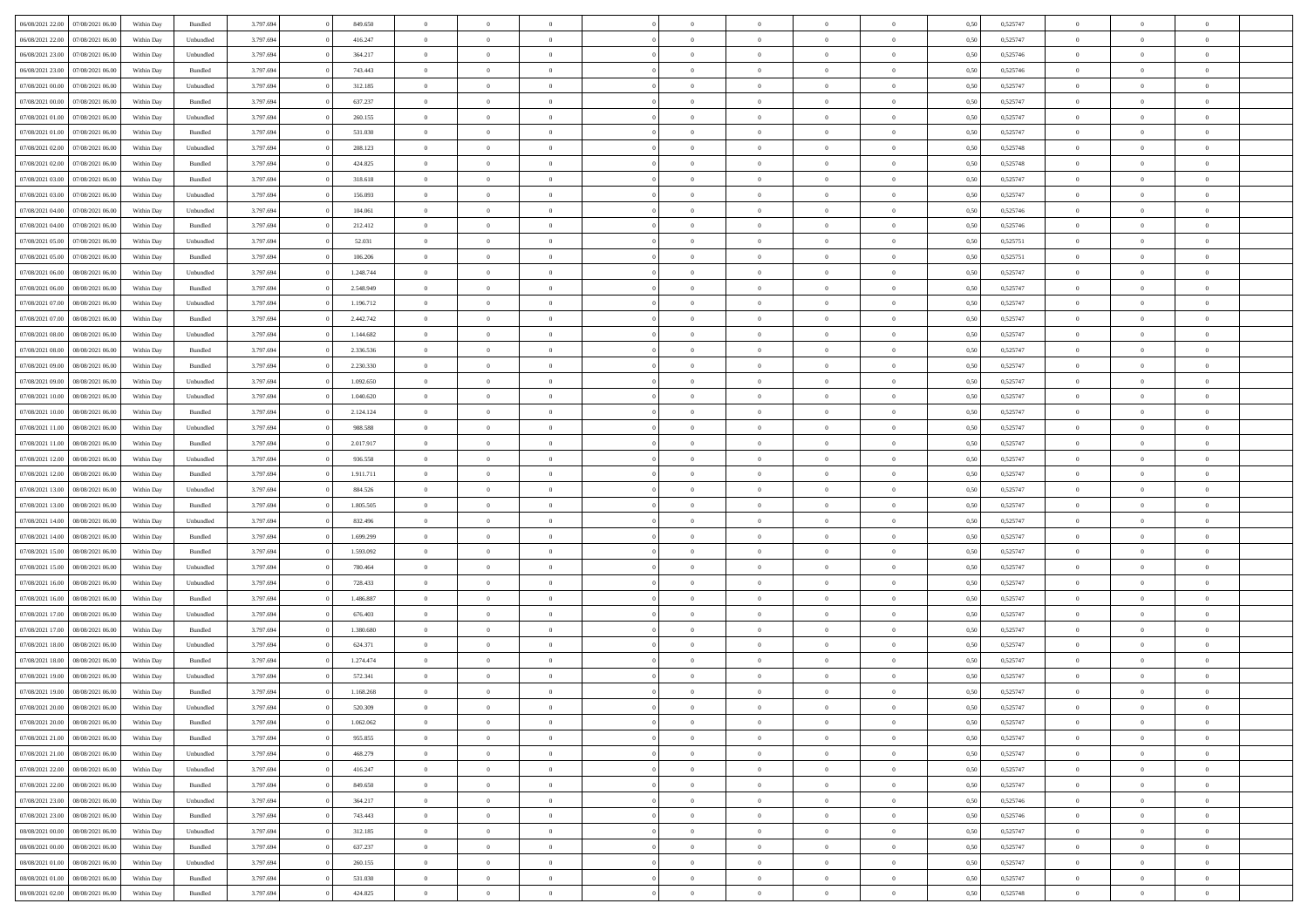| 08/08/2021 02:00                  | 08/08/2021 06:00 | Within Day | Unbundled          | 3.797.694 | 208.123   | $\overline{0}$ | $\theta$       |                | $\Omega$       | $\Omega$       | $\Omega$       | $\theta$       | 0.50 | 0,525748 | $\theta$       | $\theta$       | $\theta$       |  |
|-----------------------------------|------------------|------------|--------------------|-----------|-----------|----------------|----------------|----------------|----------------|----------------|----------------|----------------|------|----------|----------------|----------------|----------------|--|
|                                   |                  |            |                    |           |           |                |                |                |                |                |                |                |      |          |                |                |                |  |
| 08/08/2021 03:00                  | 08/08/2021 06:00 | Within Day | Unbundled          | 3.797.694 | 156.093   | $\overline{0}$ | $\theta$       | $\overline{0}$ | $\overline{0}$ | $\bf{0}$       | $\overline{0}$ | $\bf{0}$       | 0,50 | 0,525747 | $\theta$       | $\theta$       | $\overline{0}$ |  |
| 08/08/2021 03:00                  | 08/08/2021 06:00 | Within Day | Bundled            | 3.797.694 | 318.618   | $\overline{0}$ | $\overline{0}$ | $\overline{0}$ | $\bf{0}$       | $\bf{0}$       | $\bf{0}$       | $\bf{0}$       | 0,50 | 0,525747 | $\overline{0}$ | $\overline{0}$ | $\overline{0}$ |  |
| 08/08/2021 04:00                  | 08/08/2021 06:00 | Within Dav | Unbundled          | 3.797.694 | 104.061   | $\overline{0}$ | $\overline{0}$ | $\overline{0}$ | $\overline{0}$ | $\bf{0}$       | $\overline{0}$ | $\overline{0}$ | 0.50 | 0,525746 | $\theta$       | $\theta$       | $\overline{0}$ |  |
| 08/08/2021 04:00                  | 08/08/2021 06:00 | Within Day | Bundled            | 3.797.694 | 212.412   | $\overline{0}$ | $\theta$       | $\overline{0}$ | $\overline{0}$ | $\bf{0}$       | $\overline{0}$ | $\bf{0}$       | 0,50 | 0,525746 | $\theta$       | $\overline{0}$ | $\overline{0}$ |  |
| 08/08/2021 05:00                  | 08/08/2021 06:00 | Within Day | Unbundled          | 3.797.694 | 52.031    | $\overline{0}$ | $\bf{0}$       | $\overline{0}$ | $\bf{0}$       | $\overline{0}$ | $\overline{0}$ | $\mathbf{0}$   | 0,50 | 0,525751 | $\overline{0}$ | $\overline{0}$ | $\bf{0}$       |  |
|                                   |                  |            |                    |           |           |                |                |                |                | $\overline{0}$ |                |                |      |          | $\theta$       | $\overline{0}$ | $\overline{0}$ |  |
| 08/08/2021 05:00                  | 08/08/2021 06:00 | Within Dav | Bundled            | 3.797.694 | 106.206   | $\overline{0}$ | $\overline{0}$ | $\overline{0}$ | $\overline{0}$ |                | $\overline{0}$ | $\overline{0}$ | 0.50 | 0,525751 |                |                |                |  |
| 08/08/2021 06:00                  | 09/08/2021 06:00 | Within Day | Unbundled          | 3.797.694 | 1.248.744 | $\overline{0}$ | $\theta$       | $\overline{0}$ | $\overline{0}$ | $\bf{0}$       | $\overline{0}$ | $\bf{0}$       | 0,50 | 0,525747 | $\theta$       | $\theta$       | $\overline{0}$ |  |
| 08/08/2021 06:00                  | 09/08/2021 06:00 | Within Day | Bundled            | 3.797.694 | 2.548.949 | $\overline{0}$ | $\overline{0}$ | $\overline{0}$ | $\bf{0}$       | $\bf{0}$       | $\bf{0}$       | $\bf{0}$       | 0,50 | 0,525747 | $\,0\,$        | $\overline{0}$ | $\overline{0}$ |  |
| 08/08/2021 07:00                  | 09/08/2021 06:00 | Within Dav | Unbundled          | 3.797.694 | 1.196.712 | $\overline{0}$ | $\overline{0}$ | $\overline{0}$ | $\overline{0}$ | $\overline{0}$ | $\overline{0}$ | $\overline{0}$ | 0.50 | 0,525747 | $\theta$       | $\overline{0}$ | $\overline{0}$ |  |
| 08/08/2021 07:00                  | 09/08/2021 06:00 | Within Day | Bundled            | 3.797.694 | 2.442.742 | $\overline{0}$ | $\theta$       | $\overline{0}$ | $\overline{0}$ | $\bf{0}$       | $\overline{0}$ | $\bf{0}$       | 0,50 | 0,525747 | $\,$ 0 $\,$    | $\overline{0}$ | $\overline{0}$ |  |
| 08/08/2021 08:00                  | 09/08/2021 06:00 | Within Day | Bundled            | 3.797.694 | 2.336.536 | $\overline{0}$ | $\overline{0}$ | $\overline{0}$ | $\overline{0}$ | $\bf{0}$       | $\overline{0}$ | $\bf{0}$       | 0,50 | 0,525747 | $\bf{0}$       | $\overline{0}$ | $\overline{0}$ |  |
| 08/08/2021 08:00                  | 09/08/2021 06:00 | Within Dav | Unbundled          | 3.797.694 | 1.144.682 | $\overline{0}$ | $\overline{0}$ | $\overline{0}$ | $\overline{0}$ | $\bf{0}$       | $\overline{0}$ | $\overline{0}$ | 0.50 | 0,525747 | $\theta$       | $\theta$       | $\overline{0}$ |  |
| 08/08/2021 09:00                  | 09/08/2021 06:00 |            |                    | 3.797.694 | 2.230.330 | $\overline{0}$ | $\theta$       | $\overline{0}$ | $\overline{0}$ | $\bf{0}$       | $\overline{0}$ | $\overline{0}$ |      | 0,525747 | $\theta$       | $\theta$       | $\overline{0}$ |  |
|                                   |                  | Within Day | Bundled            |           |           |                |                |                |                |                |                |                | 0,50 |          |                |                |                |  |
| 08/08/2021 09:00                  | 09/08/2021 06:00 | Within Day | Unbundled          | 3.797.694 | 1.092.650 | $\overline{0}$ | $\bf{0}$       | $\overline{0}$ | $\overline{0}$ | $\overline{0}$ | $\overline{0}$ | $\mathbf{0}$   | 0,50 | 0,525747 | $\bf{0}$       | $\overline{0}$ | $\bf{0}$       |  |
| 08/08/2021 11:00                  | 09/08/2021 06:00 | Within Dav | Bundled            | 3.797.694 | 2.017.917 | $\overline{0}$ | $\overline{0}$ | $\overline{0}$ | $\overline{0}$ | $\overline{0}$ | $\overline{0}$ | $\overline{0}$ | 0.50 | 0,525747 | $\theta$       | $\overline{0}$ | $\overline{0}$ |  |
| 08/08/2021 11:00                  | 09/08/2021 06:00 | Within Day | Unbundled          | 3.797.694 | 988.588   | $\overline{0}$ | $\theta$       | $\overline{0}$ | $\overline{0}$ | $\bf{0}$       | $\overline{0}$ | $\bf{0}$       | 0,50 | 0,525747 | $\theta$       | $\theta$       | $\overline{0}$ |  |
| 08/08/2021 12:00                  | 09/08/2021 06:00 | Within Day | Bundled            | 3.797.694 | 1.911.711 | $\overline{0}$ | $\overline{0}$ | $\overline{0}$ | $\overline{0}$ | $\bf{0}$       | $\overline{0}$ | $\bf{0}$       | 0,50 | 0,525747 | $\,0\,$        | $\overline{0}$ | $\overline{0}$ |  |
| 08/08/2021 12:00                  | 09/08/2021 06:00 | Within Day | Unbundled          | 3.797.694 | 936.558   | $\overline{0}$ | $\overline{0}$ | $\overline{0}$ | $\overline{0}$ | $\overline{0}$ | $\overline{0}$ | $\overline{0}$ | 0.50 | 0,525747 | $\theta$       | $\overline{0}$ | $\overline{0}$ |  |
| 08/08/2021 13:00                  | 09/08/2021 06:00 | Within Day | Unbundled          | 3.797.694 | 884.526   | $\overline{0}$ | $\theta$       | $\overline{0}$ | $\overline{0}$ | $\bf{0}$       | $\overline{0}$ | $\bf{0}$       | 0,50 | 0,525747 | $\theta$       | $\theta$       | $\overline{0}$ |  |
| 08/08/2021 13:00                  | 09/08/2021 06:00 | Within Day | Bundled            | 3.797.694 | 1.805.505 | $\overline{0}$ | $\overline{0}$ | $\overline{0}$ | $\overline{0}$ | $\bf{0}$       | $\overline{0}$ | $\bf{0}$       | 0,50 | 0,525747 | $\,0\,$        | $\overline{0}$ | $\overline{0}$ |  |
| 08/08/2021 14:00                  | 09/08/2021 06:00 |            | Unbundled          | 3.797.694 | 832.496   | $\overline{0}$ | $\overline{0}$ | $\overline{0}$ |                | $\bf{0}$       | $\overline{0}$ |                | 0.50 | 0,525747 | $\theta$       | $\overline{0}$ | $\overline{0}$ |  |
|                                   |                  | Within Day |                    |           |           |                |                |                | $\overline{0}$ |                |                | $\overline{0}$ |      |          |                |                |                |  |
| 08/08/2021 14:00                  | 09/08/2021 06:00 | Within Day | Bundled            | 3.797.694 | 1.699.299 | $\overline{0}$ | $\theta$       | $\overline{0}$ | $\overline{0}$ | $\bf{0}$       | $\overline{0}$ | $\bf{0}$       | 0,50 | 0,525747 | $\,$ 0 $\,$    | $\overline{0}$ | $\overline{0}$ |  |
| 08/08/2021 15:00                  | 09/08/2021 06:00 | Within Day | Bundled            | 3.797.694 | 1.593.092 | $\overline{0}$ | $\bf{0}$       | $\overline{0}$ | $\overline{0}$ | $\overline{0}$ | $\overline{0}$ | $\mathbf{0}$   | 0,50 | 0,525747 | $\bf{0}$       | $\overline{0}$ | $\bf{0}$       |  |
| 08/08/2021 15:00                  | 09/08/2021 06:00 | Within Dav | Unbundled          | 3.797.694 | 780.464   | $\overline{0}$ | $\overline{0}$ | $\overline{0}$ | $\overline{0}$ | $\overline{0}$ | $\overline{0}$ | $\overline{0}$ | 0.50 | 0,525747 | $\theta$       | $\overline{0}$ | $\overline{0}$ |  |
| 08/08/2021 16:00                  | 09/08/2021 06:00 | Within Day | Unbundled          | 3.797.694 | 728.433   | $\overline{0}$ | $\theta$       | $\overline{0}$ | $\overline{0}$ | $\bf{0}$       | $\overline{0}$ | $\bf{0}$       | 0,50 | 0,525747 | $\theta$       | $\theta$       | $\overline{0}$ |  |
| 08/08/2021 16:00                  | 09/08/2021 06:00 | Within Day | Bundled            | 3.797.694 | 1.486.887 | $\overline{0}$ | $\overline{0}$ | $\overline{0}$ | $\overline{0}$ | $\bf{0}$       | $\overline{0}$ | $\bf{0}$       | 0,50 | 0,525747 | $\,0\,$        | $\overline{0}$ | $\overline{0}$ |  |
| 08/08/2021 17:00                  | 09/08/2021 06:00 | Within Day | Unbundled          | 3.797.694 | 676.403   | $\overline{0}$ | $\overline{0}$ | $\overline{0}$ | $\overline{0}$ | $\overline{0}$ | $\overline{0}$ | $\overline{0}$ | 0.50 | 0,525747 | $\theta$       | $\overline{0}$ | $\overline{0}$ |  |
| 08/08/2021 17:00                  | 09/08/2021 06:00 | Within Day | Bundled            | 3.797.694 | 1.380.680 | $\overline{0}$ | $\theta$       | $\overline{0}$ | $\overline{0}$ | $\bf{0}$       | $\overline{0}$ | $\bf{0}$       | 0,50 | 0,525747 | $\,$ 0 $\,$    | $\overline{0}$ | $\overline{0}$ |  |
|                                   |                  |            |                    |           |           |                |                |                |                |                |                |                |      |          |                |                |                |  |
| 08/08/2021 18:00                  | 09/08/2021 06:00 | Within Day | Unbundled          | 3.797.694 | 624.371   | $\overline{0}$ | $\overline{0}$ | $\overline{0}$ | $\overline{0}$ | $\bf{0}$       | $\overline{0}$ | $\bf{0}$       | 0,50 | 0,525747 | $\bf{0}$       | $\overline{0}$ | $\overline{0}$ |  |
| 08/08/2021 18:00                  | 09/08/2021 06:00 | Within Day | Bundled            | 3.797.694 | 1.274.474 | $\overline{0}$ | $\Omega$       | $\Omega$       | $\Omega$       | $\Omega$       | $\Omega$       | $\overline{0}$ | 0,50 | 0,525747 | $\,0\,$        | $\Omega$       | $\theta$       |  |
| 08/08/2021 19:00                  | 09/08/2021 06:00 | Within Day | Unbundled          | 3.797.694 | 572.341   | $\overline{0}$ | $\theta$       | $\overline{0}$ | $\overline{0}$ | $\bf{0}$       | $\overline{0}$ | $\bf{0}$       | 0,50 | 0,525747 | $\theta$       | $\theta$       | $\overline{0}$ |  |
| 08/08/2021 19:00                  | 09/08/2021 06:00 | Within Day | Bundled            | 3.797.694 | 1.168.268 | $\overline{0}$ | $\overline{0}$ | $\overline{0}$ | $\overline{0}$ | $\bf{0}$       | $\overline{0}$ | $\mathbf{0}$   | 0,50 | 0,525747 | $\bf{0}$       | $\overline{0}$ | $\bf{0}$       |  |
| 08/08/2021 20:00                  | 09/08/2021 06:00 | Within Day | Unbundled          | 3.797.694 | 520,309   | $\overline{0}$ | $\Omega$       | $\Omega$       | $\Omega$       | $\Omega$       | $\overline{0}$ | $\overline{0}$ | 0.50 | 0,525747 | $\,0\,$        | $\theta$       | $\theta$       |  |
| 08/08/2021 20:00                  | 09/08/2021 06:00 | Within Day | Bundled            | 3.797.694 | 1.062.062 | $\overline{0}$ | $\theta$       | $\overline{0}$ | $\overline{0}$ | $\bf{0}$       | $\overline{0}$ | $\bf{0}$       | 0,50 | 0,525747 | $\,$ 0 $\,$    | $\theta$       | $\overline{0}$ |  |
| 08/08/2021 21.00                  | 09/08/2021 06:00 | Within Day | Bundled            | 3.797.694 | 955.855   | $\overline{0}$ | $\overline{0}$ | $\overline{0}$ | $\bf{0}$       | $\bf{0}$       | $\bf{0}$       | $\bf{0}$       | 0,50 | 0,525747 | $\,0\,$        | $\overline{0}$ | $\overline{0}$ |  |
| 08/08/2021 21:00                  | 09/08/2021 06:00 | Within Day | Unbundled          | 3.797.694 | 468,279   | $\overline{0}$ | $\Omega$       | $\Omega$       | $\Omega$       | $\Omega$       | $\theta$       | $\overline{0}$ | 0.50 | 0,525747 | $\theta$       | $\theta$       | $\theta$       |  |
| 08/08/2021 22:00                  | 09/08/2021 06:00 |            |                    | 3.797.694 | 416.247   | $\overline{0}$ | $\theta$       | $\overline{0}$ | $\overline{0}$ | $\bf{0}$       | $\overline{0}$ |                |      | 0,525747 | $\,$ 0 $\,$    | $\overline{0}$ | $\overline{0}$ |  |
|                                   |                  | Within Day | Unbundled          |           |           |                |                |                |                |                |                | $\bf{0}$       | 0,50 |          |                |                |                |  |
| 08/08/2021 22.00                  | 09/08/2021 06:00 | Within Day | Bundled            | 3.797.694 | 849.650   | $\overline{0}$ | $\overline{0}$ | $\overline{0}$ | $\bf{0}$       | $\bf{0}$       | $\bf{0}$       | $\bf{0}$       | 0,50 | 0,525747 | $\bf{0}$       | $\overline{0}$ | $\overline{0}$ |  |
| 08/08/2021 23:00                  | 09/08/2021 06:00 | Within Day | Unbundled          | 3.797.694 | 364.217   | $\overline{0}$ | $\Omega$       | $\Omega$       | $\Omega$       | $\Omega$       | $\overline{0}$ | $\overline{0}$ | 0,50 | 0,525746 | $\,0\,$        | $\theta$       | $\theta$       |  |
| 08/08/2021 23:00                  | 09/08/2021 06:00 | Within Day | Bundled            | 3.797.694 | 743.443   | $\overline{0}$ | $\theta$       | $\overline{0}$ | $\overline{0}$ | $\bf{0}$       | $\overline{0}$ | $\bf{0}$       | 0,50 | 0,525746 | $\,$ 0 $\,$    | $\overline{0}$ | $\overline{0}$ |  |
| 09/08/2021 00:00                  | 09/08/2021 06:00 | Within Day | Unbundled          | 3.797.694 | 312.185   | $\overline{0}$ | $\overline{0}$ | $\overline{0}$ | $\bf{0}$       | $\bf{0}$       | $\bf{0}$       | $\mathbf{0}$   | 0,50 | 0,525747 | $\overline{0}$ | $\overline{0}$ | $\bf{0}$       |  |
| 09/08/2021 00:00                  | 09/08/2021 06:00 | Within Day | Bundled            | 3.797.694 | 637.237   | $\overline{0}$ | $\Omega$       | $\Omega$       | $\Omega$       | $\Omega$       | $\Omega$       | $\overline{0}$ | 0.50 | 0,525747 | $\theta$       | $\Omega$       | $\theta$       |  |
| 09/08/2021 01:00                  | 09/08/2021 06:00 | Within Day | Unbundled          | 3.797.694 | 260.155   | $\overline{0}$ | $\overline{0}$ | $\overline{0}$ | $\bf{0}$       | $\,$ 0         | $\bf{0}$       | $\bf{0}$       | 0,50 | 0,525747 | $\,0\,$        | $\overline{0}$ | $\overline{0}$ |  |
| 09/08/2021 01:00 09/08/2021 06:00 |                  | Within Day | $\mathbf B$ undled | 3.797.694 | 531.030   | $\bf{0}$       | $\bf{0}$       |                |                |                |                |                | 0,50 | 0,525747 | $\bf{0}$       | $\overline{0}$ |                |  |
| 09/08/2021 02:00                  | 09/08/2021 06:00 | Within Day | Bundled            | 3.797.694 | 424.825   | $\overline{0}$ | $\overline{0}$ | $\overline{0}$ | $\Omega$       | $\overline{0}$ | $\overline{0}$ | $\overline{0}$ | 0,50 | 0,525748 | $\theta$       | $\theta$       | $\theta$       |  |
|                                   |                  |            |                    |           |           |                |                |                |                |                |                |                |      |          |                |                |                |  |
| 09/08/2021 02:00                  | 09/08/2021 06:00 | Within Day | Unbundled          | 3.797.694 | 208.123   | $\overline{0}$ | $\,$ 0         | $\overline{0}$ | $\bf{0}$       | $\,$ 0 $\,$    | $\overline{0}$ | $\,$ 0 $\,$    | 0,50 | 0,525748 | $\,$ 0 $\,$    | $\,$ 0 $\,$    | $\,$ 0         |  |
| 09/08/2021 03:00                  | 09/08/2021 06:00 | Within Day | Unbundled          | 3.797.694 | 156.093   | $\overline{0}$ | $\overline{0}$ | $\overline{0}$ | $\overline{0}$ | $\overline{0}$ | $\overline{0}$ | $\mathbf{0}$   | 0,50 | 0,525747 | $\overline{0}$ | $\bf{0}$       | $\bf{0}$       |  |
| 09/08/2021 03:00                  | 09/08/2021 06:00 | Within Day | Bundled            | 3.797.694 | 318.618   | $\overline{0}$ | $\overline{0}$ | $\overline{0}$ | $\Omega$       | $\overline{0}$ | $\overline{0}$ | $\overline{0}$ | 0,50 | 0,525747 | $\overline{0}$ | $\theta$       | $\overline{0}$ |  |
| 09/08/2021 04:00                  | 09/08/2021 06:00 | Within Day | Unbundled          | 3.797.694 | 104.061   | $\overline{0}$ | $\,$ 0         | $\overline{0}$ | $\overline{0}$ | $\,$ 0 $\,$    | $\overline{0}$ | $\mathbf{0}$   | 0,50 | 0,525746 | $\,$ 0 $\,$    | $\overline{0}$ | $\overline{0}$ |  |
| 09/08/2021 04:00                  | 09/08/2021 06:00 | Within Day | Bundled            | 3.797.694 | 212.412   | $\overline{0}$ | $\overline{0}$ | $\overline{0}$ | $\overline{0}$ | $\overline{0}$ | $\overline{0}$ | $\mathbf{0}$   | 0,50 | 0,525746 | $\overline{0}$ | $\overline{0}$ | $\bf{0}$       |  |
| 09/08/2021 05:00                  | 09/08/2021 06:00 | Within Day | Unbundled          | 3.797.694 | 52.031    | $\overline{0}$ | $\overline{0}$ | $\overline{0}$ | $\Omega$       | $\overline{0}$ | $\overline{0}$ | $\bf{0}$       | 0.50 | 0,525751 | $\overline{0}$ | $\theta$       | $\overline{0}$ |  |
| 09/08/2021 05:00                  | 09/08/2021 06:00 | Within Day | Bundled            | 3.797.694 | 106.206   | $\overline{0}$ | $\,$ 0         | $\overline{0}$ | $\bf{0}$       | $\bf{0}$       | $\bf{0}$       | $\bf{0}$       | 0,50 | 0,525751 | $\,$ 0 $\,$    | $\overline{0}$ | $\overline{0}$ |  |
| 09/08/2021 06:00                  | 10/08/2021 06:00 | Within Day | Unbundled          | 3.797.694 | 1.248.744 | $\overline{0}$ | $\bf{0}$       | $\overline{0}$ | $\overline{0}$ | $\overline{0}$ | $\overline{0}$ | $\mathbf{0}$   | 0,50 | 0,525747 | $\overline{0}$ | $\overline{0}$ | $\bf{0}$       |  |
|                                   |                  |            |                    |           |           |                |                |                |                |                |                |                |      |          |                |                |                |  |
| 09/08/2021 06:00                  | 10/08/2021 06:00 | Within Day | Bundled            | 3.797.694 | 2.548.949 | $\overline{0}$ | $\overline{0}$ | $\overline{0}$ | $\Omega$       | $\overline{0}$ | $\overline{0}$ | $\overline{0}$ | 0.50 | 0,525747 | $\overline{0}$ | $\overline{0}$ | $\overline{0}$ |  |
| 09/08/2021 07:00                  | 10/08/2021 06:00 | Within Day | Unbundled          | 3.797.694 | 1.196.712 | $\overline{0}$ | $\bf{0}$       | $\overline{0}$ | $\bf{0}$       | $\bf{0}$       | $\bf{0}$       | $\mathbf{0}$   | 0,50 | 0,525747 | $\,$ 0 $\,$    | $\,$ 0 $\,$    | $\bf{0}$       |  |
| 09/08/2021 07:00                  | 10/08/2021 06:00 | Within Day | Bundled            | 3.797.694 | 2.442.742 | $\overline{0}$ | $\overline{0}$ | $\overline{0}$ | $\overline{0}$ | $\overline{0}$ | $\bf{0}$       | $\mathbf{0}$   | 0,50 | 0,525747 | $\overline{0}$ | $\bf{0}$       | $\bf{0}$       |  |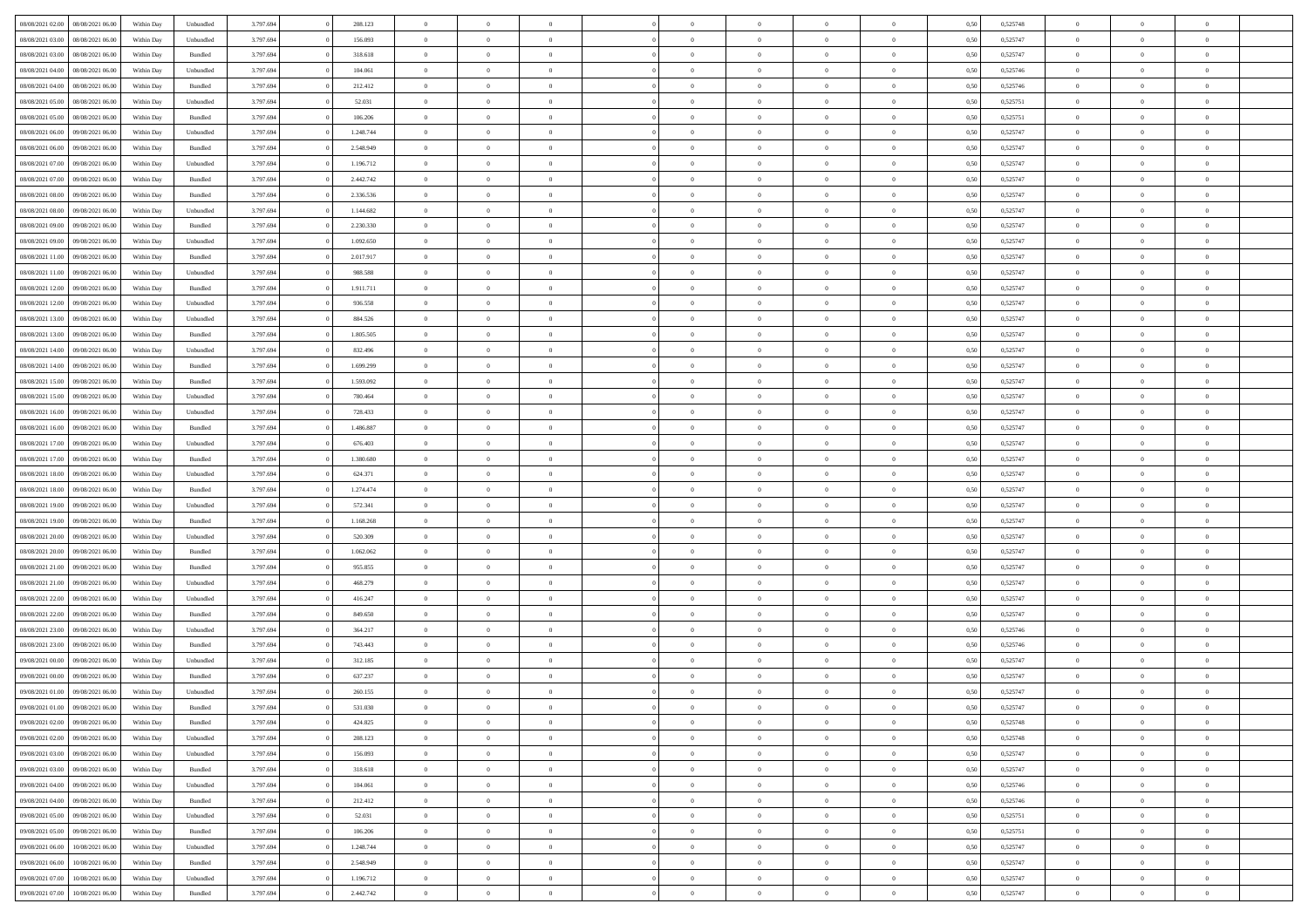| 09/08/2021 08:00 | 10/08/2021 06:00 | Within Day | Bundled   | 3.797.694 | 2.336.536 | $\overline{0}$ | $\Omega$       |                | $\Omega$       | $\Omega$       | $\theta$       | $\theta$       | 0,50 | 0,525747 | $\theta$       | $\theta$       | $\theta$       |  |
|------------------|------------------|------------|-----------|-----------|-----------|----------------|----------------|----------------|----------------|----------------|----------------|----------------|------|----------|----------------|----------------|----------------|--|
|                  |                  |            |           |           |           |                |                |                |                |                |                |                |      |          |                |                |                |  |
| 09/08/2021 08:00 | 10/08/2021 06:00 | Within Day | Unbundled | 3.797.694 | 1.144.682 | $\overline{0}$ | $\theta$       | $\overline{0}$ | $\overline{0}$ | $\bf{0}$       | $\overline{0}$ | $\bf{0}$       | 0,50 | 0,525747 | $\theta$       | $\overline{0}$ | $\overline{0}$ |  |
| 09/08/2021 09:00 | 10/08/2021 06:00 | Within Day | Unbundled | 3.797.694 | 1.092.650 | $\overline{0}$ | $\bf{0}$       | $\overline{0}$ | $\bf{0}$       | $\bf{0}$       | $\bf{0}$       | $\mathbf{0}$   | 0,50 | 0,525747 | $\overline{0}$ | $\overline{0}$ | $\overline{0}$ |  |
| 09/08/2021 09:00 | 10/08/2021 06:00 | Within Dav | Bundled   | 3.797.694 | 2.230.330 | $\overline{0}$ | $\overline{0}$ | $\overline{0}$ | $\overline{0}$ | $\bf{0}$       | $\overline{0}$ | $\overline{0}$ | 0.50 | 0,525747 | $\theta$       | $\theta$       | $\overline{0}$ |  |
| 09/08/2021 10:00 | 10/08/2021 06:00 | Within Day | Unbundled | 3.797.694 | 1.040.620 | $\overline{0}$ | $\theta$       | $\overline{0}$ | $\overline{0}$ | $\bf{0}$       | $\overline{0}$ | $\bf{0}$       | 0,50 | 0,525747 | $\theta$       | $\overline{0}$ | $\overline{0}$ |  |
| 09/08/2021 10:00 | 10/08/2021 06:00 | Within Day | Bundled   | 3.797.694 | 2.124.124 | $\overline{0}$ | $\overline{0}$ | $\overline{0}$ | $\bf{0}$       | $\overline{0}$ | $\overline{0}$ | $\mathbf{0}$   | 0,50 | 0,525747 | $\overline{0}$ | $\overline{0}$ | $\bf{0}$       |  |
| 09/08/2021 11:00 | 10/08/2021 06:00 | Within Dav | Unbundled | 3.797.694 | 988.588   | $\overline{0}$ | $\overline{0}$ | $\overline{0}$ | $\overline{0}$ | $\overline{0}$ | $\overline{0}$ | $\overline{0}$ | 0.50 | 0,525747 | $\theta$       | $\overline{0}$ | $\overline{0}$ |  |
|                  |                  |            |           |           |           |                |                |                |                |                |                |                |      |          |                |                |                |  |
| 09/08/2021 11:00 | 10/08/2021 06:00 | Within Day | Bundled   | 3.797.694 | 2.017.917 | $\overline{0}$ | $\theta$       | $\overline{0}$ | $\overline{0}$ | $\bf{0}$       | $\overline{0}$ | $\bf{0}$       | 0,50 | 0,525747 | $\theta$       | $\theta$       | $\overline{0}$ |  |
| 09/08/2021 12:00 | 10/08/2021 06:00 | Within Day | Unbundled | 3.797.694 | 936.558   | $\overline{0}$ | $\overline{0}$ | $\overline{0}$ | $\bf{0}$       | $\bf{0}$       | $\bf{0}$       | $\bf{0}$       | 0,50 | 0,525747 | $\,0\,$        | $\overline{0}$ | $\overline{0}$ |  |
| 09/08/2021 12:00 | 10/08/2021 06:00 | Within Dav | Bundled   | 3.797.694 | 1.911.711 | $\overline{0}$ | $\overline{0}$ | $\overline{0}$ | $\overline{0}$ | $\overline{0}$ | $\overline{0}$ | $\overline{0}$ | 0.50 | 0,525747 | $\theta$       | $\overline{0}$ | $\overline{0}$ |  |
| 09/08/2021 13:00 | 10/08/2021 06:00 | Within Day | Unbundled | 3.797.694 | 884.526   | $\overline{0}$ | $\theta$       | $\overline{0}$ | $\overline{0}$ | $\bf{0}$       | $\overline{0}$ | $\bf{0}$       | 0,50 | 0,525747 | $\,$ 0 $\,$    | $\overline{0}$ | $\overline{0}$ |  |
| 09/08/2021 13:00 | 10/08/2021 06:00 | Within Day | Bundled   | 3.797.694 | 1.805.505 | $\overline{0}$ | $\overline{0}$ | $\overline{0}$ | $\bf{0}$       | $\bf{0}$       | $\bf{0}$       | $\mathbf{0}$   | 0,50 | 0,525747 | $\overline{0}$ | $\overline{0}$ | $\bf{0}$       |  |
| 09/08/2021 14:00 | 10/08/2021 06:00 | Within Dav | Bundled   | 3.797.694 | 1.699.299 | $\overline{0}$ | $\overline{0}$ | $\overline{0}$ | $\overline{0}$ | $\bf{0}$       | $\overline{0}$ | $\overline{0}$ | 0.50 | 0,525747 | $\theta$       | $\theta$       | $\overline{0}$ |  |
| 09/08/2021 14:00 | 10/08/2021 06:00 | Within Day | Unbundled | 3.797.694 | 832.496   | $\overline{0}$ | $\theta$       | $\overline{0}$ | $\overline{0}$ | $\bf{0}$       | $\overline{0}$ | $\bf{0}$       | 0,50 | 0,525747 | $\theta$       | $\overline{0}$ | $\overline{0}$ |  |
|                  |                  |            |           |           |           |                |                |                |                |                |                |                |      |          |                |                |                |  |
| 09/08/2021 15:00 | 10/08/2021 06:00 | Within Day | Unbundled | 3.797.694 | 780.464   | $\overline{0}$ | $\overline{0}$ | $\overline{0}$ | $\bf{0}$       | $\overline{0}$ | $\overline{0}$ | $\mathbf{0}$   | 0,50 | 0,525747 | $\overline{0}$ | $\overline{0}$ | $\bf{0}$       |  |
| 09/08/2021 15:00 | 10/08/2021 06:00 | Within Dav | Bundled   | 3.797.694 | 1.593.092 | $\overline{0}$ | $\overline{0}$ | $\overline{0}$ | $\overline{0}$ | $\overline{0}$ | $\overline{0}$ | $\overline{0}$ | 0.50 | 0,525747 | $\theta$       | $\overline{0}$ | $\overline{0}$ |  |
| 09/08/2021 16:00 | 10/08/2021 06:00 | Within Day | Unbundled | 3.797.694 | 728.433   | $\overline{0}$ | $\theta$       | $\overline{0}$ | $\overline{0}$ | $\bf{0}$       | $\overline{0}$ | $\bf{0}$       | 0,50 | 0,525747 | $\,$ 0 $\,$    | $\theta$       | $\overline{0}$ |  |
| 09/08/2021 16:00 | 10/08/2021 06:00 | Within Day | Bundled   | 3.797.694 | 1.486.887 | $\overline{0}$ | $\overline{0}$ | $\overline{0}$ | $\bf{0}$       | $\bf{0}$       | $\bf{0}$       | $\bf{0}$       | 0,50 | 0,525747 | $\bf{0}$       | $\overline{0}$ | $\overline{0}$ |  |
| 09/08/2021 17:00 | 10/08/2021 06:00 | Within Dav | Unbundled | 3.797.694 | 676.403   | $\overline{0}$ | $\overline{0}$ | $\overline{0}$ | $\overline{0}$ | $\overline{0}$ | $\overline{0}$ | $\overline{0}$ | 0.50 | 0,525747 | $\theta$       | $\overline{0}$ | $\overline{0}$ |  |
| 09/08/2021 17:00 | 10/08/2021 06:00 | Within Day | Bundled   | 3.797.694 | 1.380.680 | $\overline{0}$ | $\theta$       | $\overline{0}$ | $\overline{0}$ | $\bf{0}$       | $\overline{0}$ | $\bf{0}$       | 0,50 | 0,525747 | $\,$ 0 $\,$    | $\overline{0}$ | $\overline{0}$ |  |
| 09/08/2021 18:00 | 10/08/2021 06:00 | Within Day | Unbundled | 3.797.694 | 624.371   | $\overline{0}$ | $\overline{0}$ | $\overline{0}$ | $\bf{0}$       | $\bf{0}$       | $\bf{0}$       | $\bf{0}$       | 0,50 | 0,525747 | $\bf{0}$       | $\overline{0}$ | $\bf{0}$       |  |
| 09/08/2021 18:00 | 10/08/2021 06:00 | Within Day | Bundled   | 3.797.694 | 1.274.474 | $\overline{0}$ | $\overline{0}$ | $\overline{0}$ | $\overline{0}$ | $\bf{0}$       | $\overline{0}$ | $\overline{0}$ | 0.50 | 0,525747 | $\theta$       | $\overline{0}$ | $\overline{0}$ |  |
|                  |                  |            |           |           |           |                |                |                |                |                |                |                |      |          |                |                |                |  |
| 09/08/2021 19:00 | 10/08/2021 06:00 | Within Day | Unbundled | 3.797.694 | 572.341   | $\overline{0}$ | $\theta$       | $\overline{0}$ | $\overline{0}$ | $\bf{0}$       | $\overline{0}$ | $\bf{0}$       | 0,50 | 0,525747 | $\,$ 0 $\,$    | $\overline{0}$ | $\overline{0}$ |  |
| 09/08/2021 19:00 | 10/08/2021 06:00 | Within Day | Bundled   | 3.797.694 | 1.168.268 | $\overline{0}$ | $\overline{0}$ | $\overline{0}$ | $\bf{0}$       | $\overline{0}$ | $\overline{0}$ | $\mathbf{0}$   | 0,50 | 0,525747 | $\overline{0}$ | $\overline{0}$ | $\bf{0}$       |  |
| 09/08/2021 20:00 | 10/08/2021 06:00 | Within Dav | Bundled   | 3.797.694 | 1.062.062 | $\overline{0}$ | $\overline{0}$ | $\overline{0}$ | $\overline{0}$ | $\overline{0}$ | $\overline{0}$ | $\overline{0}$ | 0.50 | 0,525747 | $\theta$       | $\overline{0}$ | $\overline{0}$ |  |
| 09/08/2021 20:00 | 10/08/2021 06:00 | Within Day | Unbundled | 3.797.694 | 520.309   | $\overline{0}$ | $\theta$       | $\overline{0}$ | $\overline{0}$ | $\bf{0}$       | $\overline{0}$ | $\bf{0}$       | 0,50 | 0,525747 | $\theta$       | $\theta$       | $\overline{0}$ |  |
| 09/08/2021 21.00 | 10/08/2021 06:00 | Within Day | Unbundled | 3.797.694 | 468.279   | $\overline{0}$ | $\overline{0}$ | $\overline{0}$ | $\bf{0}$       | $\bf{0}$       | $\bf{0}$       | $\bf{0}$       | 0,50 | 0,525747 | $\,0\,$        | $\overline{0}$ | $\overline{0}$ |  |
| 09/08/2021 21:00 | 10/08/2021 06:00 | Within Day | Bundled   | 3.797.694 | 955.855   | $\overline{0}$ | $\overline{0}$ | $\overline{0}$ | $\overline{0}$ | $\overline{0}$ | $\overline{0}$ | $\overline{0}$ | 0.50 | 0,525747 | $\theta$       | $\overline{0}$ | $\overline{0}$ |  |
| 09/08/2021 22.00 | 10/08/2021 06:00 | Within Day | Unbundled | 3.797.694 | 416.247   | $\overline{0}$ | $\theta$       | $\overline{0}$ | $\overline{0}$ | $\bf{0}$       | $\overline{0}$ | $\bf{0}$       | 0,50 | 0,525747 | $\,$ 0 $\,$    | $\overline{0}$ | $\overline{0}$ |  |
|                  |                  |            |           |           |           |                |                |                |                |                |                |                |      |          |                |                |                |  |
| 09/08/2021 22.00 | 10/08/2021 06:00 | Within Day | Bundled   | 3.797.694 | 849.650   | $\overline{0}$ | $\overline{0}$ | $\overline{0}$ | $\bf{0}$       | $\bf{0}$       | $\bf{0}$       | $\bf{0}$       | 0,50 | 0,525747 | $\overline{0}$ | $\overline{0}$ | $\bf{0}$       |  |
| 09/08/2021 23:00 | 10/08/2021 06:00 | Within Day | Unbundled | 3.797.694 | 364.217   | $\overline{0}$ | $\Omega$       | $\Omega$       | $\Omega$       | $\Omega$       | $\Omega$       | $\overline{0}$ | 0,50 | 0,525746 | $\,0\,$        | $\theta$       | $\theta$       |  |
| 09/08/2021 23:00 | 10/08/2021 06:00 | Within Day | Bundled   | 3.797.694 | 743.443   | $\overline{0}$ | $\theta$       | $\overline{0}$ | $\overline{0}$ | $\bf{0}$       | $\overline{0}$ | $\bf{0}$       | 0,50 | 0,525746 | $\,$ 0 $\,$    | $\overline{0}$ | $\overline{0}$ |  |
| 10/08/2021 00:00 | 10/08/2021 06:00 | Within Day | Unbundled | 3.797.694 | 312.185   | $\overline{0}$ | $\overline{0}$ | $\overline{0}$ | $\overline{0}$ | $\bf{0}$       | $\overline{0}$ | $\mathbf{0}$   | 0,50 | 0,525747 | $\overline{0}$ | $\overline{0}$ | $\bf{0}$       |  |
| 10/08/2021 00:00 | 10/08/2021 06:00 | Within Day | Bundled   | 3.797.694 | 637.237   | $\overline{0}$ | $\Omega$       | $\Omega$       | $\Omega$       | $\bf{0}$       | $\overline{0}$ | $\overline{0}$ | 0.50 | 0,525747 | $\,0\,$        | $\theta$       | $\theta$       |  |
| 10/08/2021 01:00 | 10/08/2021 06:00 | Within Day | Bundled   | 3.797.694 | 531.030   | $\overline{0}$ | $\theta$       | $\overline{0}$ | $\overline{0}$ | $\bf{0}$       | $\overline{0}$ | $\bf{0}$       | 0,50 | 0,525747 | $\,$ 0 $\,$    | $\overline{0}$ | $\overline{0}$ |  |
| 10/08/2021 01:00 | 10/08/2021 06:00 | Within Day | Unbundled | 3.797.694 | 260.155   | $\overline{0}$ | $\overline{0}$ | $\overline{0}$ | $\overline{0}$ | $\bf{0}$       | $\overline{0}$ | $\bf{0}$       | 0,50 | 0,525747 | $\bf{0}$       | $\overline{0}$ | $\bf{0}$       |  |
| 10/08/2021 02:00 | 10/08/2021 06:00 | Within Day | Unbundled | 3.797.694 | 208.123   | $\overline{0}$ | $\Omega$       | $\overline{0}$ | $\Omega$       | $\theta$       | $\overline{0}$ | $\overline{0}$ | 0.50 | 0,525748 | $\,$ 0 $\,$    | $\theta$       | $\theta$       |  |
| 10/08/2021 02:00 | 10/08/2021 06:00 |            | Bundled   | 3.797.694 | 424.825   | $\overline{0}$ | $\overline{0}$ | $\overline{0}$ | $\overline{0}$ | $\bf{0}$       | $\overline{0}$ |                |      | 0,525748 | $\,$ 0 $\,$    | $\overline{0}$ | $\overline{0}$ |  |
|                  |                  | Within Day |           |           |           |                |                |                |                |                |                | $\bf{0}$       | 0,50 |          |                |                |                |  |
| 10/08/2021 03:00 | 10/08/2021 06:00 | Within Day | Unbundled | 3.797.694 | 156.093   | $\overline{0}$ | $\overline{0}$ | $\overline{0}$ | $\overline{0}$ | $\bf{0}$       | $\overline{0}$ | $\bf{0}$       | 0,50 | 0,525747 | $\overline{0}$ | $\overline{0}$ | $\bf{0}$       |  |
| 10/08/2021 03:00 | 10/08/2021 06:00 | Within Day | Bundled   | 3.797.694 | 318.618   | $\overline{0}$ | $\Omega$       | $\overline{0}$ | $\Omega$       | $\overline{0}$ | $\overline{0}$ | $\overline{0}$ | 0,50 | 0,525747 | $\,0\,$        | $\theta$       | $\theta$       |  |
| 10/08/2021 04:00 | 10/08/2021 06:00 | Within Day | Unbundled | 3.797.694 | 104.061   | $\overline{0}$ | $\overline{0}$ | $\overline{0}$ | $\overline{0}$ | $\bf{0}$       | $\overline{0}$ | $\bf{0}$       | 0,50 | 0,525746 | $\,$ 0 $\,$    | $\overline{0}$ | $\overline{0}$ |  |
| 10/08/2021 04:00 | 10/08/2021 06:00 | Within Day | Bundled   | 3.797.694 | 212.412   | $\overline{0}$ | $\overline{0}$ | $\overline{0}$ | $\overline{0}$ | $\bf{0}$       | $\overline{0}$ | $\mathbf{0}$   | 0,50 | 0,525746 | $\overline{0}$ | $\overline{0}$ | $\bf{0}$       |  |
| 10/08/2021 05:00 | 10/08/2021 06:00 | Within Day | Unbundled | 3.797.694 | 52.031    | $\overline{0}$ | $\Omega$       | $\Omega$       | $\Omega$       | $\Omega$       | $\Omega$       | $\overline{0}$ | 0.50 | 0,525751 | $\theta$       | $\theta$       | $\theta$       |  |
| 10/08/2021 05:00 | 10/08/2021 06:00 | Within Day | Bundled   | 3.797.694 | 106.206   | $\overline{0}$ | $\overline{0}$ | $\overline{0}$ | $\bf{0}$       | $\,$ 0         | $\overline{0}$ | $\bf{0}$       | 0,50 | 0,525751 | $\,0\,$        | $\,$ 0 $\,$    | $\overline{0}$ |  |
| 10/08/2021 06:00 | 11/08/2021 06:00 | Within Day | Unbundled | 3.797.694 | 1.248.744 | $\bf{0}$       | $\bf{0}$       |                |                |                |                |                | 0,50 | 0,525747 | $\bf{0}$       | $\overline{0}$ |                |  |
| 10/08/2021 06:00 | 11/08/2021 06:00 | Within Day | Bundled   | 3.797.694 | 2.548.949 | $\overline{0}$ | $\overline{0}$ | $\overline{0}$ | $\Omega$       | $\theta$       | $\overline{0}$ | $\overline{0}$ | 0,50 | 0,525747 | $\theta$       | $\theta$       | $\theta$       |  |
|                  |                  |            |           |           |           |                |                |                |                |                |                |                |      |          |                |                |                |  |
| 10/08/2021 07:00 | 11/08/2021 06:00 | Within Day | Bundled   | 3.797.694 | 2.442.742 | $\overline{0}$ | $\,$ 0         | $\overline{0}$ | $\bf{0}$       | $\,$ 0 $\,$    | $\overline{0}$ | $\mathbf{0}$   | 0,50 | 0,525747 | $\,$ 0 $\,$    | $\,$ 0 $\,$    | $\,$ 0         |  |
| 10/08/2021 07:00 | 11/08/2021 06:00 | Within Day | Unbundled | 3.797.694 | 1.196.712 | $\overline{0}$ | $\overline{0}$ | $\overline{0}$ | $\overline{0}$ | $\overline{0}$ | $\overline{0}$ | $\mathbf{0}$   | 0,50 | 0,525747 | $\overline{0}$ | $\bf{0}$       | $\bf{0}$       |  |
| 10/08/2021 08:00 | 11/08/2021 06:00 | Within Day | Unbundled | 3.797.694 | 1.144.682 | $\overline{0}$ | $\overline{0}$ | $\overline{0}$ | $\Omega$       | $\overline{0}$ | $\overline{0}$ | $\bf{0}$       | 0,50 | 0,525747 | $\overline{0}$ | $\theta$       | $\overline{0}$ |  |
| 10/08/2021 08:00 | 11/08/2021 06:00 | Within Day | Bundled   | 3.797.694 | 2.336.536 | $\overline{0}$ | $\,$ 0         | $\overline{0}$ | $\overline{0}$ | $\overline{0}$ | $\overline{0}$ | $\bf{0}$       | 0,50 | 0,525747 | $\,$ 0 $\,$    | $\overline{0}$ | $\overline{0}$ |  |
| 10/08/2021 09:00 | 11/08/2021 06:00 | Within Day | Unbundled | 3.797.694 | 1.092.650 | $\overline{0}$ | $\overline{0}$ | $\overline{0}$ | $\overline{0}$ | $\overline{0}$ | $\overline{0}$ | $\mathbf{0}$   | 0,50 | 0,525747 | $\overline{0}$ | $\overline{0}$ | $\bf{0}$       |  |
| 10/08/2021 09:00 | 11/08/2021 06:00 | Within Day | Bundled   | 3.797.694 | 2.230.330 | $\overline{0}$ | $\overline{0}$ | $\overline{0}$ | $\Omega$       | $\overline{0}$ | $\overline{0}$ | $\bf{0}$       | 0.50 | 0,525747 | $\overline{0}$ | $\theta$       | $\overline{0}$ |  |
| 10/08/2021 10:00 | 11/08/2021 06:00 | Within Day | Unbundled | 3.797.694 | 1.040.620 | $\overline{0}$ | $\,$ 0         | $\overline{0}$ | $\bf{0}$       | $\bf{0}$       | $\bf{0}$       | $\bf{0}$       | 0,50 | 0,525747 | $\,$ 0 $\,$    | $\overline{0}$ | $\overline{0}$ |  |
|                  |                  |            |           |           |           |                | $\bf{0}$       |                |                |                |                |                |      |          |                | $\overline{0}$ | $\bf{0}$       |  |
| 10/08/2021 10:00 | 11/08/2021 06:00 | Within Day | Bundled   | 3.797.694 | 2.124.124 | $\overline{0}$ |                | $\overline{0}$ | $\overline{0}$ | $\overline{0}$ | $\overline{0}$ | $\mathbf{0}$   | 0,50 | 0,525747 | $\overline{0}$ |                |                |  |
| 10/08/2021 11:00 | 11/08/2021 06:00 | Within Day | Unbundled | 3.797.694 | 988,588   | $\overline{0}$ | $\overline{0}$ | $\overline{0}$ | $\Omega$       | $\overline{0}$ | $\overline{0}$ | $\bf{0}$       | 0.50 | 0,525747 | $\overline{0}$ | $\theta$       | $\overline{0}$ |  |
| 10/08/2021 11:00 | 11/08/2021 06:00 | Within Day | Bundled   | 3.797.694 | 2.017.917 | $\overline{0}$ | $\bf{0}$       | $\overline{0}$ | $\overline{0}$ | $\bf{0}$       | $\bf{0}$       | $\mathbf{0}$   | 0,50 | 0,525747 | $\,$ 0 $\,$    | $\,$ 0 $\,$    | $\bf{0}$       |  |
| 10/08/2021 12:00 | 11/08/2021 06:00 | Within Day | Unbundled | 3.797.694 | 936.558   | $\overline{0}$ | $\overline{0}$ | $\overline{0}$ | $\overline{0}$ | $\bf{0}$       | $\bf{0}$       | $\mathbf{0}$   | 0,50 | 0,525747 | $\overline{0}$ | $\bf{0}$       | $\bf{0}$       |  |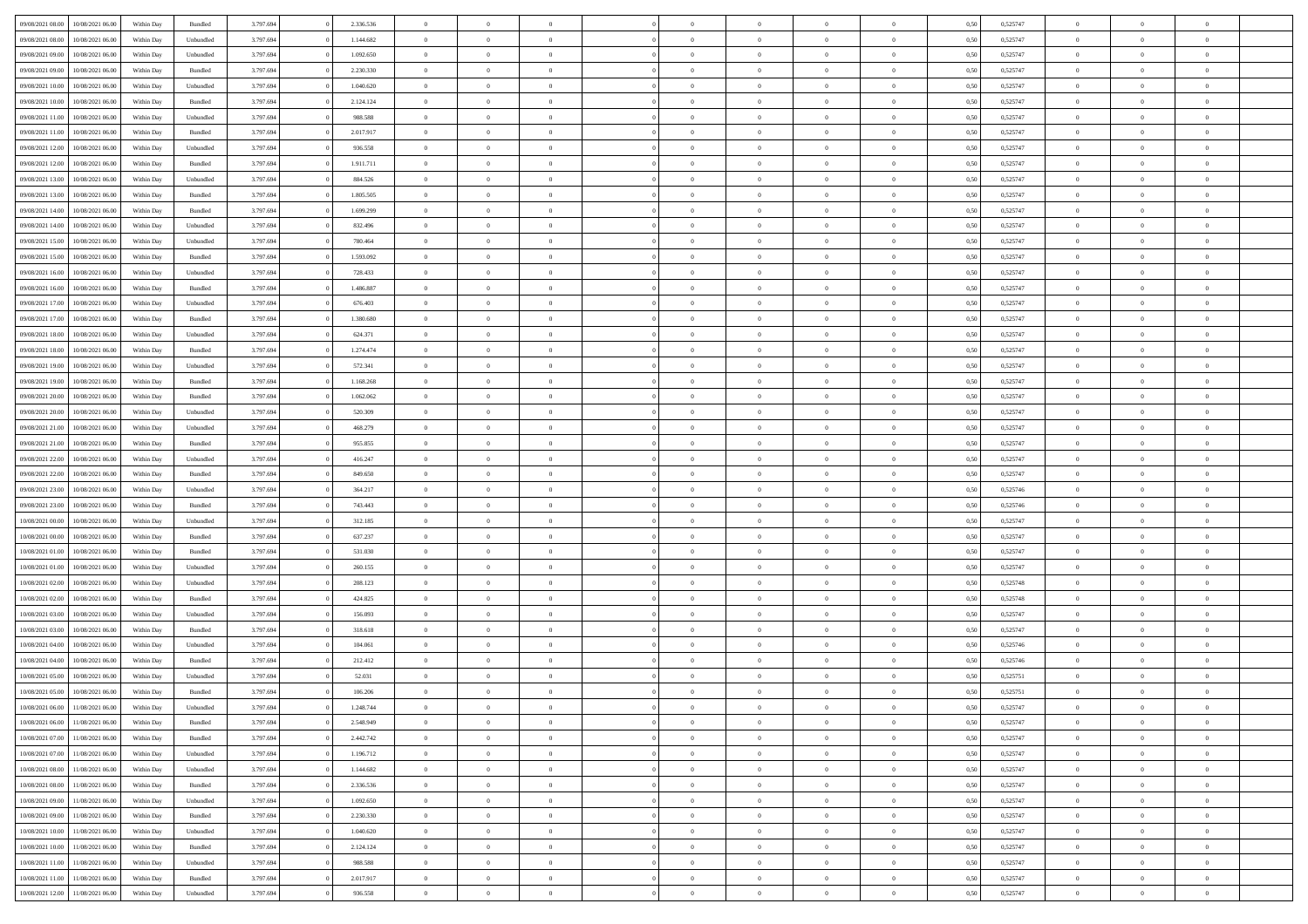| 10/08/2021 12:00                  | 11/08/2021 06:00 | Within Day | Bundled            | 3.797.694 | 1.911.711 | $\overline{0}$ | $\theta$       |                | $\Omega$       | $\Omega$       | $\theta$       | $\theta$       | 0,50 | 0,525747 | $\theta$       | $\overline{0}$ | $\theta$       |  |
|-----------------------------------|------------------|------------|--------------------|-----------|-----------|----------------|----------------|----------------|----------------|----------------|----------------|----------------|------|----------|----------------|----------------|----------------|--|
|                                   |                  |            |                    |           |           |                |                |                |                |                |                |                |      |          |                |                |                |  |
| 10/08/2021 13:00                  | 11/08/2021 06:00 | Within Day | Bundled            | 3.797.694 | 1.805.505 | $\overline{0}$ | $\theta$       | $\overline{0}$ | $\overline{0}$ | $\bf{0}$       | $\overline{0}$ | $\bf{0}$       | 0,50 | 0,525747 | $\theta$       | $\overline{0}$ | $\overline{0}$ |  |
| 10/08/2021 13:00                  | 11/08/2021 06:00 | Within Day | Unbundled          | 3.797.694 | 884.526   | $\overline{0}$ | $\bf{0}$       | $\overline{0}$ | $\bf{0}$       | $\bf{0}$       | $\bf{0}$       | $\mathbf{0}$   | 0,50 | 0,525747 | $\overline{0}$ | $\overline{0}$ | $\overline{0}$ |  |
| 10/08/2021 14:00                  | 11/08/2021 06:00 | Within Dav | Unbundled          | 3.797.694 | 832.496   | $\overline{0}$ | $\overline{0}$ | $\overline{0}$ | $\overline{0}$ | $\bf{0}$       | $\overline{0}$ | $\overline{0}$ | 0.50 | 0,525747 | $\theta$       | $\theta$       | $\overline{0}$ |  |
| 10/08/2021 14:00                  | 11/08/2021 06:00 | Within Day | Bundled            | 3.797.694 | 1.699.299 | $\overline{0}$ | $\theta$       | $\overline{0}$ | $\overline{0}$ | $\bf{0}$       | $\overline{0}$ | $\bf{0}$       | 0,50 | 0,525747 | $\theta$       | $\overline{0}$ | $\overline{0}$ |  |
| 10/08/2021 15:00                  | 11/08/2021 06:00 | Within Day | Unbundled          | 3.797.694 | 780.464   | $\overline{0}$ | $\overline{0}$ | $\overline{0}$ | $\bf{0}$       | $\overline{0}$ | $\overline{0}$ | $\mathbf{0}$   | 0,50 | 0,525747 | $\overline{0}$ | $\overline{0}$ | $\bf{0}$       |  |
|                                   |                  |            |                    |           |           |                | $\overline{0}$ |                |                | $\overline{0}$ |                |                |      |          | $\theta$       | $\overline{0}$ | $\overline{0}$ |  |
| 10/08/2021 15:00                  | 11/08/2021 06:00 | Within Dav | Bundled            | 3.797.694 | 1.593.092 | $\overline{0}$ |                | $\overline{0}$ | $\overline{0}$ |                | $\overline{0}$ | $\overline{0}$ | 0.50 | 0,525747 |                |                |                |  |
| 10/08/2021 16:00                  | 11/08/2021 06:00 | Within Day | Unbundled          | 3.797.694 | 728.433   | $\overline{0}$ | $\theta$       | $\overline{0}$ | $\overline{0}$ | $\bf{0}$       | $\overline{0}$ | $\bf{0}$       | 0,50 | 0,525747 | $\theta$       | $\theta$       | $\overline{0}$ |  |
| 10/08/2021 16:00                  | 11/08/2021 06:00 | Within Day | Bundled            | 3.797.694 | 1.486.887 | $\overline{0}$ | $\overline{0}$ | $\overline{0}$ | $\bf{0}$       | $\bf{0}$       | $\bf{0}$       | $\bf{0}$       | 0,50 | 0,525747 | $\,0\,$        | $\overline{0}$ | $\overline{0}$ |  |
| 10/08/2021 17:00                  | 11/08/2021 06:00 | Within Dav | Unbundled          | 3.797.694 | 676.403   | $\overline{0}$ | $\overline{0}$ | $\overline{0}$ | $\overline{0}$ | $\overline{0}$ | $\overline{0}$ | $\overline{0}$ | 0.50 | 0,525747 | $\theta$       | $\overline{0}$ | $\overline{0}$ |  |
| 10/08/2021 17:00                  | 11/08/2021 06:00 | Within Day | Bundled            | 3.797.694 | 1.380.680 | $\overline{0}$ | $\theta$       | $\overline{0}$ | $\overline{0}$ | $\bf{0}$       | $\overline{0}$ | $\bf{0}$       | 0,50 | 0,525747 | $\,$ 0 $\,$    | $\overline{0}$ | $\overline{0}$ |  |
| 10/08/2021 18:00                  | 11/08/2021 06:00 | Within Day | Unbundled          | 3.797.694 | 624.371   | $\overline{0}$ | $\bf{0}$       | $\overline{0}$ | $\bf{0}$       | $\bf{0}$       | $\bf{0}$       | $\mathbf{0}$   | 0,50 | 0,525747 | $\overline{0}$ | $\overline{0}$ | $\bf{0}$       |  |
| 10/08/2021 18:00                  | 11/08/2021 06:00 | Within Day | Bundled            | 3.797.694 | 1.274.474 | $\overline{0}$ | $\overline{0}$ | $\overline{0}$ | $\overline{0}$ | $\bf{0}$       | $\overline{0}$ | $\overline{0}$ | 0.50 | 0,525747 | $\theta$       | $\theta$       | $\overline{0}$ |  |
|                                   |                  |            |                    |           |           | $\overline{0}$ | $\theta$       | $\overline{0}$ | $\overline{0}$ | $\bf{0}$       | $\overline{0}$ |                |      |          | $\theta$       | $\overline{0}$ | $\overline{0}$ |  |
| 10/08/2021 19:00                  | 11/08/2021 06:00 | Within Day | Bundled            | 3.797.694 | 1.168.268 |                |                |                |                |                |                | $\bf{0}$       | 0,50 | 0,525747 |                |                |                |  |
| 10/08/2021 19:00                  | 11/08/2021 06:00 | Within Day | Unbundled          | 3.797.694 | 572.341   | $\overline{0}$ | $\overline{0}$ | $\overline{0}$ | $\overline{0}$ | $\overline{0}$ | $\overline{0}$ | $\mathbf{0}$   | 0,50 | 0,525747 | $\overline{0}$ | $\overline{0}$ | $\bf{0}$       |  |
| 10/08/2021 20:00                  | 11/08/2021 06:00 | Within Dav | Unbundled          | 3.797.694 | 520.309   | $\overline{0}$ | $\overline{0}$ | $\overline{0}$ | $\overline{0}$ | $\overline{0}$ | $\overline{0}$ | $\overline{0}$ | 0.50 | 0,525747 | $\theta$       | $\overline{0}$ | $\overline{0}$ |  |
| 10/08/2021 20:00                  | 11/08/2021 06:00 | Within Day | Bundled            | 3.797.694 | 1.062.062 | $\overline{0}$ | $\theta$       | $\overline{0}$ | $\overline{0}$ | $\bf{0}$       | $\overline{0}$ | $\bf{0}$       | 0,50 | 0,525747 | $\,$ 0 $\,$    | $\theta$       | $\overline{0}$ |  |
| 10/08/2021 21:00                  | 11/08/2021 06:00 | Within Day | Unbundled          | 3.797.694 | 468.279   | $\overline{0}$ | $\overline{0}$ | $\overline{0}$ | $\overline{0}$ | $\bf{0}$       | $\overline{0}$ | $\mathbf{0}$   | 0,50 | 0,525747 | $\bf{0}$       | $\overline{0}$ | $\overline{0}$ |  |
| 10/08/2021 21:00                  | 11/08/2021 06:00 | Within Day | Bundled            | 3.797.694 | 955.855   | $\overline{0}$ | $\overline{0}$ | $\overline{0}$ | $\overline{0}$ | $\overline{0}$ | $\overline{0}$ | $\overline{0}$ | 0.50 | 0,525747 | $\theta$       | $\overline{0}$ | $\overline{0}$ |  |
| 10/08/2021 22:00                  | 11/08/2021 06:00 | Within Day | Unbundled          | 3.797.694 | 416.247   | $\overline{0}$ | $\theta$       | $\overline{0}$ | $\overline{0}$ | $\bf{0}$       | $\overline{0}$ | $\bf{0}$       | 0,50 | 0,525747 | $\,$ 0 $\,$    | $\overline{0}$ | $\overline{0}$ |  |
|                                   |                  |            |                    |           |           |                |                |                |                |                |                |                |      |          |                |                |                |  |
| 10/08/2021 22:00                  | 11/08/2021 06:00 | Within Day | Bundled            | 3.797.694 | 849.650   | $\overline{0}$ | $\overline{0}$ | $\overline{0}$ | $\overline{0}$ | $\bf{0}$       | $\overline{0}$ | $\mathbf{0}$   | 0,50 | 0,525747 | $\bf{0}$       | $\overline{0}$ | $\bf{0}$       |  |
| 10/08/2021 23:00                  | 11/08/2021 06:00 | Within Day | Unbundled          | 3.797.694 | 364.217   | $\overline{0}$ | $\overline{0}$ | $\overline{0}$ | $\overline{0}$ | $\bf{0}$       | $\overline{0}$ | $\overline{0}$ | 0.50 | 0,525746 | $\theta$       | $\overline{0}$ | $\overline{0}$ |  |
| 10/08/2021 23:00                  | 11/08/2021 06:00 | Within Day | Bundled            | 3.797.694 | 743.443   | $\overline{0}$ | $\theta$       | $\overline{0}$ | $\overline{0}$ | $\bf{0}$       | $\overline{0}$ | $\bf{0}$       | 0,50 | 0,525746 | $\,$ 0 $\,$    | $\overline{0}$ | $\overline{0}$ |  |
| 11/08/2021 00:00                  | 11/08/2021 06:00 | Within Day | Bundled            | 3.797.694 | 637.237   | $\overline{0}$ | $\overline{0}$ | $\overline{0}$ | $\overline{0}$ | $\overline{0}$ | $\overline{0}$ | $\mathbf{0}$   | 0,50 | 0,525747 | $\overline{0}$ | $\overline{0}$ | $\bf{0}$       |  |
| 11/08/2021 00:00                  | 11/08/2021 06:00 | Within Dav | Unbundled          | 3.797.694 | 312.185   | $\overline{0}$ | $\overline{0}$ | $\overline{0}$ | $\overline{0}$ | $\overline{0}$ | $\overline{0}$ | $\overline{0}$ | 0.50 | 0,525747 | $\theta$       | $\overline{0}$ | $\overline{0}$ |  |
| 11/08/2021 01:00                  | 11/08/2021 06:00 | Within Day | Unbundled          | 3.797.694 | 260.155   | $\overline{0}$ | $\theta$       | $\overline{0}$ | $\overline{0}$ | $\bf{0}$       | $\overline{0}$ | $\bf{0}$       | 0,50 | 0,525747 | $\theta$       | $\theta$       | $\overline{0}$ |  |
| 11/08/2021 01:00                  | 11/08/2021 06:00 | Within Day | Bundled            | 3.797.694 | 531.030   | $\overline{0}$ | $\overline{0}$ | $\overline{0}$ | $\overline{0}$ | $\bf{0}$       | $\overline{0}$ | $\bf{0}$       | 0,50 | 0,525747 | $\,0\,$        | $\overline{0}$ | $\overline{0}$ |  |
| 11/08/2021 02:00                  | 11/08/2021 06:00 | Within Day | Unbundled          | 3.797.694 | 208.123   | $\overline{0}$ | $\overline{0}$ | $\overline{0}$ | $\overline{0}$ | $\overline{0}$ | $\overline{0}$ | $\overline{0}$ | 0.50 | 0,525748 | $\theta$       | $\overline{0}$ | $\overline{0}$ |  |
|                                   |                  |            |                    |           |           |                |                |                |                |                |                |                |      |          |                |                |                |  |
| 11/08/2021 02:00                  | 11/08/2021 06:00 | Within Day | Bundled            | 3.797.694 | 424.825   | $\overline{0}$ | $\theta$       | $\overline{0}$ | $\overline{0}$ | $\bf{0}$       | $\overline{0}$ | $\bf{0}$       | 0,50 | 0,525748 | $\,$ 0 $\,$    | $\overline{0}$ | $\overline{0}$ |  |
| 11/08/2021 03:00                  | 11/08/2021 06:00 | Within Day | Unbundled          | 3.797.694 | 156.093   | $\overline{0}$ | $\overline{0}$ | $\overline{0}$ | $\overline{0}$ | $\bf{0}$       | $\bf{0}$       | $\bf{0}$       | 0,50 | 0,525747 | $\overline{0}$ | $\overline{0}$ | $\bf{0}$       |  |
| 11/08/2021 03:00                  | 11/08/2021 06:00 | Within Day | Bundled            | 3.797.694 | 318.618   | $\overline{0}$ | $\Omega$       | $\overline{0}$ | $\Omega$       | $\Omega$       | $\overline{0}$ | $\overline{0}$ | 0,50 | 0,525747 | $\,0\,$        | $\theta$       | $\theta$       |  |
| 11/08/2021 04:00                  | 11/08/2021 06:00 | Within Day | Unbundled          | 3.797.694 | 104.061   | $\overline{0}$ | $\theta$       | $\overline{0}$ | $\overline{0}$ | $\bf{0}$       | $\overline{0}$ | $\bf{0}$       | 0,50 | 0,525746 | $\,$ 0 $\,$    | $\overline{0}$ | $\overline{0}$ |  |
| 11/08/2021 04:00                  | 11/08/2021 06:00 | Within Day | Bundled            | 3.797.694 | 212.412   | $\overline{0}$ | $\overline{0}$ | $\overline{0}$ | $\bf{0}$       | $\overline{0}$ | $\overline{0}$ | $\mathbf{0}$   | 0,50 | 0,525746 | $\overline{0}$ | $\overline{0}$ | $\bf{0}$       |  |
| 11/08/2021 05:00                  | 11/08/2021 06:00 | Within Day | Unbundled          | 3.797.694 | 52.031    | $\overline{0}$ | $\Omega$       | $\Omega$       | $\Omega$       | $\bf{0}$       | $\overline{0}$ | $\overline{0}$ | 0.50 | 0,525751 | $\,0\,$        | $\theta$       | $\theta$       |  |
| 11/08/2021 05:00                  | 11/08/2021 06:00 | Within Day | Bundled            | 3.797.694 | 106.206   | $\overline{0}$ | $\theta$       | $\overline{0}$ | $\overline{0}$ | $\bf{0}$       | $\overline{0}$ | $\bf{0}$       | 0,50 | 0,525751 | $\,$ 0 $\,$    | $\overline{0}$ | $\overline{0}$ |  |
|                                   |                  |            |                    |           |           |                |                |                |                |                |                |                |      |          |                |                |                |  |
| 11/08/2021 06:00                  | 12/08/2021 06:00 | Within Day | Bundled            | 3.797.694 | 2.548.949 | $\overline{0}$ | $\overline{0}$ | $\overline{0}$ | $\bf{0}$       | $\bf{0}$       | $\bf{0}$       | $\bf{0}$       | 0,50 | 0,525747 | $\bf{0}$       | $\overline{0}$ | $\bf{0}$       |  |
| 11/08/2021 06:00                  | 12/08/2021 06:00 | Within Day | Unbundled          | 3.797.694 | 1.248.744 | $\overline{0}$ | $\Omega$       | $\overline{0}$ | $\Omega$       | $\theta$       | $\overline{0}$ | $\overline{0}$ | 0.50 | 0,525747 | $\,$ 0 $\,$    | $\theta$       | $\theta$       |  |
| 11/08/2021 07:00                  | 12/08/2021 06:00 | Within Day | Unbundled          | 3.797.694 | 1.196.712 | $\overline{0}$ | $\theta$       | $\overline{0}$ | $\overline{0}$ | $\bf{0}$       | $\overline{0}$ | $\bf{0}$       | 0,50 | 0,525747 | $\,$ 0 $\,$    | $\overline{0}$ | $\overline{0}$ |  |
| 11/08/2021 07:00                  | 12/08/2021 06:00 | Within Day | Bundled            | 3.797.694 | 2.442.742 | $\overline{0}$ | $\bf{0}$       | $\overline{0}$ | $\bf{0}$       | $\bf{0}$       | $\bf{0}$       | $\mathbf{0}$   | 0,50 | 0,525747 | $\overline{0}$ | $\overline{0}$ | $\bf{0}$       |  |
| 11/08/2021 08:00                  | 12/08/2021 06:00 | Within Day | Unbundled          | 3.797.694 | 1.144.682 | $\overline{0}$ | $\Omega$       | $\overline{0}$ | $\Omega$       | $\overline{0}$ | $\overline{0}$ | $\overline{0}$ | 0,50 | 0,525747 | $\,0\,$        | $\theta$       | $\theta$       |  |
| 11/08/2021 08:00                  | 12/08/2021 06:00 | Within Day | Bundled            | 3.797.694 | 2.336.536 | $\overline{0}$ | $\overline{0}$ | $\overline{0}$ | $\overline{0}$ | $\,$ 0         | $\overline{0}$ | $\bf{0}$       | 0,50 | 0,525747 | $\,$ 0 $\,$    | $\overline{0}$ | $\overline{0}$ |  |
| 11/08/2021 09:00                  | 12/08/2021 06:00 | Within Day | Unbundled          | 3.797.694 | 1.092.650 | $\overline{0}$ | $\overline{0}$ | $\overline{0}$ | $\bf{0}$       | $\bf{0}$       | $\bf{0}$       | $\mathbf{0}$   | 0,50 | 0,525747 | $\overline{0}$ | $\overline{0}$ | $\bf{0}$       |  |
| 11/08/2021 09:00                  | 12/08/2021 06:00 |            | Bundled            | 3.797.694 | 2.230.330 | $\overline{0}$ | $\Omega$       | $\Omega$       | $\Omega$       | $\Omega$       | $\Omega$       | $\overline{0}$ | 0.50 | 0,525747 | $\theta$       | $\theta$       | $\theta$       |  |
|                                   |                  | Within Day |                    |           |           |                |                |                |                |                |                |                |      |          |                |                |                |  |
| 11/08/2021 10:00                  | 12/08/2021 06:00 | Within Day | Unbundled          | 3.797.694 | 1.040.620 | $\overline{0}$ | $\overline{0}$ | $\overline{0}$ | $\bf{0}$       | $\,$ 0         | $\bf{0}$       | $\bf{0}$       | 0,50 | 0,525747 | $\,0\,$        | $\,$ 0 $\,$    | $\overline{0}$ |  |
| 11/08/2021 10:00                  | 12/08/2021 06:00 | Within Day | $\mathbf B$ undled | 3.797.694 | 2.124.124 | $\overline{0}$ | $\bf{0}$       |                |                |                |                |                | 0,50 | 0,525747 | $\bf{0}$       | $\overline{0}$ |                |  |
| 11/08/2021 11:00                  | 12/08/2021 06:00 | Within Day | Unbundled          | 3.797.694 | 988,588   | $\overline{0}$ | $\overline{0}$ | $\overline{0}$ | $\Omega$       | $\overline{0}$ | $\overline{0}$ | $\overline{0}$ | 0,50 | 0,525747 | $\theta$       | $\theta$       | $\theta$       |  |
| 11/08/2021 11:00                  | 12/08/2021 06:00 | Within Day | Bundled            | 3.797.694 | 2.017.917 | $\overline{0}$ | $\,$ 0         | $\overline{0}$ | $\bf{0}$       | $\,$ 0 $\,$    | $\overline{0}$ | $\,$ 0 $\,$    | 0,50 | 0,525747 | $\,$ 0 $\,$    | $\,$ 0 $\,$    | $\,$ 0         |  |
| 11/08/2021 12:00                  | 12/08/2021 06:00 | Within Day | Bundled            | 3.797.694 | 1.911.711 | $\overline{0}$ | $\overline{0}$ | $\overline{0}$ | $\overline{0}$ | $\overline{0}$ | $\overline{0}$ | $\mathbf{0}$   | 0,50 | 0,525747 | $\overline{0}$ | $\bf{0}$       | $\overline{0}$ |  |
| 11/08/2021 12:00                  | 12/08/2021 06:00 | Within Day | Unbundled          | 3.797.694 | 936.558   | $\overline{0}$ | $\overline{0}$ | $\overline{0}$ | $\Omega$       | $\overline{0}$ | $\overline{0}$ | $\overline{0}$ | 0,50 | 0,525747 | $\overline{0}$ | $\theta$       | $\overline{0}$ |  |
| 11/08/2021 13:00                  | 12/08/2021 06:00 | Within Day | Unbundled          | 3.797.694 | 884.526   | $\overline{0}$ | $\,$ 0         | $\overline{0}$ | $\overline{0}$ | $\,$ 0 $\,$    | $\overline{0}$ | $\mathbf{0}$   | 0,50 | 0,525747 | $\,$ 0 $\,$    | $\overline{0}$ | $\overline{0}$ |  |
|                                   |                  |            |                    |           |           |                |                |                |                |                |                |                |      |          |                |                |                |  |
| 11/08/2021 13:00                  | 12/08/2021 06:00 | Within Day | Bundled            | 3.797.694 | 1.805.505 | $\overline{0}$ | $\overline{0}$ | $\overline{0}$ | $\overline{0}$ | $\overline{0}$ | $\overline{0}$ | $\mathbf{0}$   | 0,50 | 0,525747 | $\overline{0}$ | $\overline{0}$ | $\bf{0}$       |  |
| 11/08/2021 14:00                  | 12/08/2021 06:00 | Within Day | Unbundled          | 3.797.694 | 832.496   | $\overline{0}$ | $\overline{0}$ | $\overline{0}$ | $\Omega$       | $\overline{0}$ | $\overline{0}$ | $\bf{0}$       | 0.50 | 0,525747 | $\overline{0}$ | $\theta$       | $\overline{0}$ |  |
| 11/08/2021 14:00                  | 12/08/2021 06:00 | Within Day | Bundled            | 3.797.694 | 1.699.299 | $\overline{0}$ | $\,$ 0         | $\overline{0}$ | $\bf{0}$       | $\bf{0}$       | $\overline{0}$ | $\bf{0}$       | 0,50 | 0,525747 | $\,$ 0 $\,$    | $\overline{0}$ | $\overline{0}$ |  |
| 11/08/2021 15:00                  | 12/08/2021 06:00 | Within Day | Unbundled          | 3.797.694 | 780.464   | $\overline{0}$ | $\bf{0}$       | $\overline{0}$ | $\overline{0}$ | $\overline{0}$ | $\overline{0}$ | $\mathbf{0}$   | 0,50 | 0,525747 | $\overline{0}$ | $\overline{0}$ | $\bf{0}$       |  |
| 11/08/2021 15:00                  | 12/08/2021 06:00 | Within Day | Bundled            | 3.797.694 | 1.593.092 | $\overline{0}$ | $\overline{0}$ | $\overline{0}$ | $\Omega$       | $\overline{0}$ | $\overline{0}$ | $\overline{0}$ | 0.50 | 0,525747 | $\overline{0}$ | $\overline{0}$ | $\overline{0}$ |  |
| 11/08/2021 16:00                  | 12/08/2021 06:00 | Within Day | Unbundled          | 3.797.694 | 728.433   | $\overline{0}$ | $\bf{0}$       | $\overline{0}$ | $\bf{0}$       | $\bf{0}$       | $\overline{0}$ | $\mathbf{0}$   | 0,50 | 0,525747 | $\,$ 0 $\,$    | $\,$ 0 $\,$    | $\bf{0}$       |  |
| 11/08/2021 16:00 12/08/2021 06:00 |                  | Within Day | Bundled            | 3.797.694 | 1.486.887 | $\overline{0}$ | $\overline{0}$ | $\overline{0}$ | $\overline{0}$ | $\overline{0}$ | $\overline{0}$ | $\mathbf{0}$   | 0,50 | 0,525747 | $\overline{0}$ | $\bf{0}$       | $\overline{0}$ |  |
|                                   |                  |            |                    |           |           |                |                |                |                |                |                |                |      |          |                |                |                |  |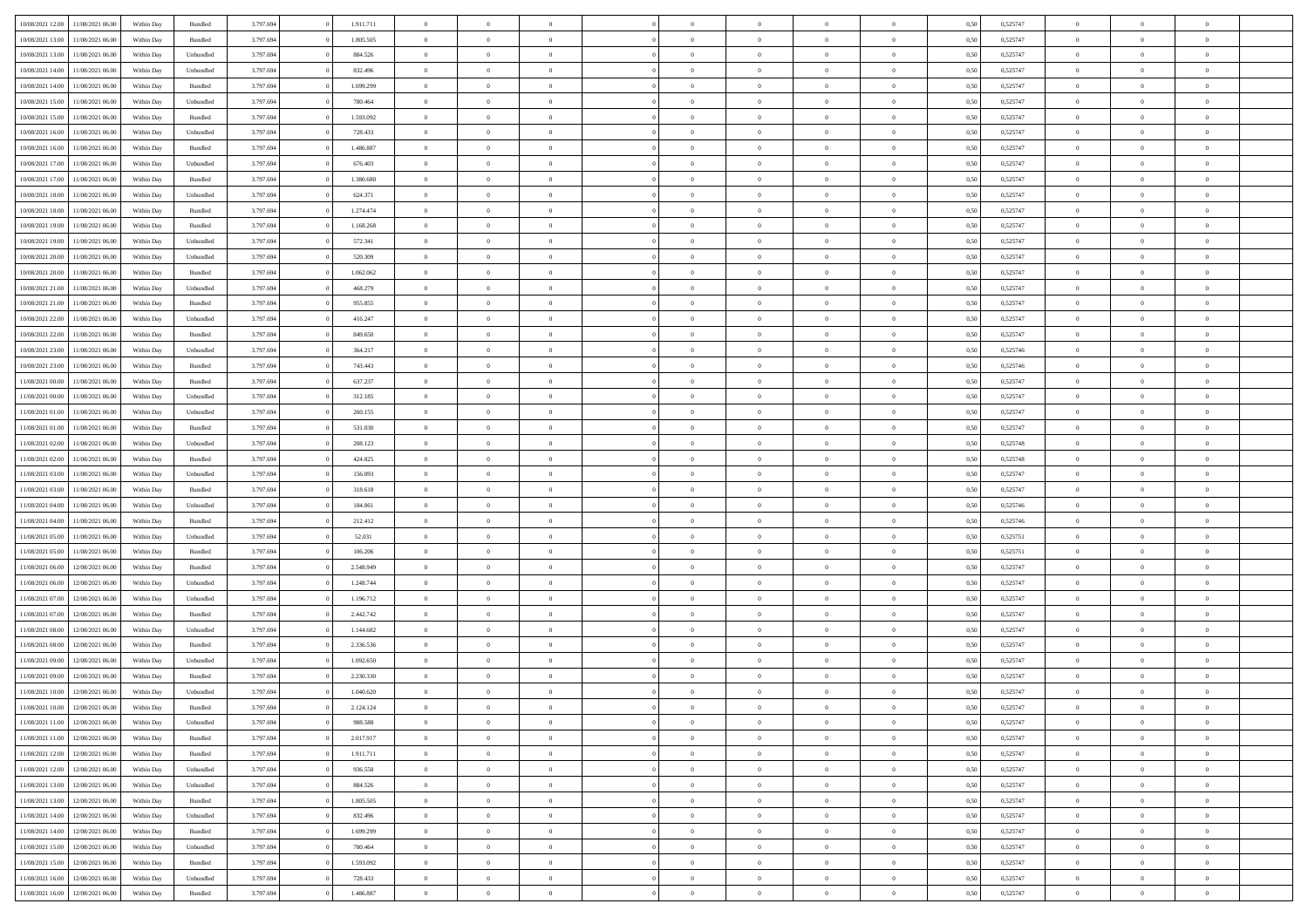| 11/08/2021 17:00                  | 12/08/2021 06:00 | Within Dav | Unbundled          | 3.797.694 | 676.403   | $\overline{0}$ | $\Omega$       |                | $\Omega$       | $\Omega$       | $\Omega$       | $\theta$       | 0.50 | 0,525747 | $\theta$       | $\theta$       | $\theta$       |  |
|-----------------------------------|------------------|------------|--------------------|-----------|-----------|----------------|----------------|----------------|----------------|----------------|----------------|----------------|------|----------|----------------|----------------|----------------|--|
|                                   |                  |            |                    |           |           |                |                |                |                |                |                |                |      |          |                |                |                |  |
| 11/08/2021 17:00                  | 12/08/2021 06:00 | Within Day | Bundled            | 3.797.694 | 1.380.680 | $\overline{0}$ | $\theta$       | $\overline{0}$ | $\overline{0}$ | $\bf{0}$       | $\overline{0}$ | $\bf{0}$       | 0,50 | 0,525747 | $\theta$       | $\overline{0}$ | $\overline{0}$ |  |
| 11/08/2021 18:00                  | 12/08/2021 06:00 | Within Day | Bundled            | 3.797.694 | 1.274.474 | $\overline{0}$ | $\overline{0}$ | $\overline{0}$ | $\overline{0}$ | $\bf{0}$       | $\overline{0}$ | $\bf{0}$       | 0,50 | 0,525747 | $\overline{0}$ | $\overline{0}$ | $\overline{0}$ |  |
| 11/08/2021 18:00                  | 12/08/2021 06:00 | Within Day | Unbundled          | 3.797.694 | 624.371   | $\overline{0}$ | $\overline{0}$ | $\overline{0}$ | $\overline{0}$ | $\bf{0}$       | $\overline{0}$ | $\overline{0}$ | 0.50 | 0,525747 | $\theta$       | $\theta$       | $\overline{0}$ |  |
|                                   |                  |            |                    |           |           | $\overline{0}$ | $\theta$       | $\overline{0}$ |                | $\bf{0}$       | $\overline{0}$ |                |      |          | $\theta$       | $\overline{0}$ | $\overline{0}$ |  |
| 11/08/2021 19:00                  | 12/08/2021 06:00 | Within Day | Unbundled          | 3.797.694 | 572.341   |                |                |                | $\overline{0}$ |                |                | $\bf{0}$       | 0,50 | 0,525747 |                |                |                |  |
| 11/08/2021 19:00                  | 12/08/2021 06:00 | Within Day | Bundled            | 3.797.694 | 1.168.268 | $\overline{0}$ | $\bf{0}$       | $\overline{0}$ | $\overline{0}$ | $\overline{0}$ | $\overline{0}$ | $\mathbf{0}$   | 0,50 | 0,525747 | $\overline{0}$ | $\overline{0}$ | $\bf{0}$       |  |
| 11/08/2021 20:00                  | 12/08/2021 06:00 | Within Dav | Unbundled          | 3.797.694 | 520.309   | $\overline{0}$ | $\overline{0}$ | $\overline{0}$ | $\overline{0}$ | $\overline{0}$ | $\overline{0}$ | $\overline{0}$ | 0.50 | 0,525747 | $\theta$       | $\overline{0}$ | $\overline{0}$ |  |
| 11/08/2021 20:00                  | 12/08/2021 06:00 | Within Day | Bundled            | 3.797.694 | 1.062.062 | $\overline{0}$ | $\theta$       | $\overline{0}$ | $\overline{0}$ | $\bf{0}$       | $\overline{0}$ | $\bf{0}$       | 0,50 | 0,525747 | $\theta$       | $\theta$       | $\overline{0}$ |  |
| 11/08/2021 21:00                  | 12/08/2021 06:00 | Within Day | Unbundled          | 3.797.694 | 468.279   | $\overline{0}$ | $\overline{0}$ | $\overline{0}$ | $\overline{0}$ | $\bf{0}$       | $\overline{0}$ | $\bf{0}$       | 0,50 | 0,525747 | $\,0\,$        | $\overline{0}$ | $\overline{0}$ |  |
| 11/08/2021 21:00                  | 12/08/2021 06:00 | Within Dav | Bundled            | 3.797.694 | 955.855   | $\overline{0}$ | $\overline{0}$ | $\overline{0}$ | $\overline{0}$ | $\overline{0}$ | $\overline{0}$ | $\overline{0}$ | 0.50 | 0,525747 | $\theta$       | $\overline{0}$ | $\overline{0}$ |  |
|                                   |                  |            |                    |           |           |                |                |                |                |                |                |                |      |          |                |                |                |  |
| 11/08/2021 22:00                  | 12/08/2021 06:00 | Within Day | Unbundled          | 3.797.694 | 416.247   | $\overline{0}$ | $\theta$       | $\overline{0}$ | $\overline{0}$ | $\bf{0}$       | $\overline{0}$ | $\bf{0}$       | 0,50 | 0,525747 | $\,$ 0 $\,$    | $\overline{0}$ | $\overline{0}$ |  |
| 11/08/2021 22:00                  | 12/08/2021 06:00 | Within Day | Bundled            | 3.797.694 | 849.650   | $\overline{0}$ | $\overline{0}$ | $\overline{0}$ | $\overline{0}$ | $\bf{0}$       | $\overline{0}$ | $\bf{0}$       | 0,50 | 0,525747 | $\overline{0}$ | $\overline{0}$ | $\overline{0}$ |  |
| 11/08/2021 23:00                  | 12/08/2021 06:00 | Within Day | Bundled            | 3.797.694 | 743,443   | $\overline{0}$ | $\overline{0}$ | $\overline{0}$ | $\overline{0}$ | $\bf{0}$       | $\overline{0}$ | $\overline{0}$ | 0.50 | 0,525746 | $\theta$       | $\theta$       | $\overline{0}$ |  |
| 11/08/2021 23:00                  | 12/08/2021 06:00 | Within Day | Unbundled          | 3.797.694 | 364.217   | $\overline{0}$ | $\theta$       | $\overline{0}$ | $\overline{0}$ | $\bf{0}$       | $\overline{0}$ | $\bf{0}$       | 0,50 | 0,525746 | $\theta$       | $\theta$       | $\overline{0}$ |  |
| 12/08/2021 00:00                  | 12/08/2021 06:00 | Within Day | Unbundled          | 3.797.694 | 312.185   | $\overline{0}$ | $\overline{0}$ | $\overline{0}$ | $\bf{0}$       | $\overline{0}$ | $\overline{0}$ | $\mathbf{0}$   | 0,50 | 0,525747 | $\overline{0}$ | $\overline{0}$ | $\bf{0}$       |  |
|                                   |                  |            |                    |           |           |                |                |                |                |                |                |                |      |          |                |                |                |  |
| 12/08/2021 00:00                  | 12/08/2021 06:00 | Within Dav | Bundled            | 3.797.694 | 637.237   | $\overline{0}$ | $\overline{0}$ | $\overline{0}$ | $\overline{0}$ | $\overline{0}$ | $\overline{0}$ | $\overline{0}$ | 0.50 | 0,525747 | $\theta$       | $\overline{0}$ | $\overline{0}$ |  |
| 12/08/2021 01:00                  | 12/08/2021 06:00 | Within Day | Unbundled          | 3.797.694 | 260.155   | $\overline{0}$ | $\theta$       | $\overline{0}$ | $\overline{0}$ | $\bf{0}$       | $\overline{0}$ | $\bf{0}$       | 0,50 | 0,525747 | $\theta$       | $\theta$       | $\overline{0}$ |  |
| 12/08/2021 01:00                  | 12/08/2021 06:00 | Within Day | Bundled            | 3.797.694 | 531.030   | $\overline{0}$ | $\overline{0}$ | $\overline{0}$ | $\bf{0}$       | $\bf{0}$       | $\bf{0}$       | $\bf{0}$       | 0,50 | 0,525747 | $\,0\,$        | $\overline{0}$ | $\overline{0}$ |  |
| 12/08/2021 02:00                  | 12/08/2021 06:00 | Within Day | Unbundled          | 3.797.694 | 208.123   | $\overline{0}$ | $\overline{0}$ | $\overline{0}$ | $\overline{0}$ | $\overline{0}$ | $\overline{0}$ | $\overline{0}$ | 0.50 | 0,525748 | $\theta$       | $\overline{0}$ | $\overline{0}$ |  |
| 12/08/2021 02:00                  | 12/08/2021 06:00 | Within Day | Bundled            | 3.797.694 | 424.825   | $\overline{0}$ | $\theta$       | $\overline{0}$ | $\overline{0}$ | $\bf{0}$       | $\overline{0}$ | $\bf{0}$       | 0,50 | 0,525748 | $\,$ 0 $\,$    | $\theta$       | $\overline{0}$ |  |
| 12/08/2021 03:00                  | 12/08/2021 06:00 | Within Day | Unbundled          | 3.797.694 | 156.093   | $\overline{0}$ | $\overline{0}$ | $\overline{0}$ | $\bf{0}$       | $\bf{0}$       | $\bf{0}$       | $\bf{0}$       | 0,50 | 0,525747 | $\,0\,$        | $\overline{0}$ | $\overline{0}$ |  |
| 12/08/2021 03:00                  | 12/08/2021 06:00 | Within Day | Bundled            | 3.797.694 | 318,618   | $\overline{0}$ | $\overline{0}$ | $\overline{0}$ | $\overline{0}$ | $\bf{0}$       | $\overline{0}$ | $\overline{0}$ | 0.50 | 0,525747 | $\theta$       | $\theta$       | $\overline{0}$ |  |
|                                   |                  |            |                    |           |           |                |                |                |                |                |                |                |      |          |                |                |                |  |
| 12/08/2021 04:00                  | 12/08/2021 06:00 | Within Day | Unbundled          | 3.797.694 | 104.061   | $\overline{0}$ | $\theta$       | $\overline{0}$ | $\overline{0}$ | $\bf{0}$       | $\overline{0}$ | $\bf{0}$       | 0,50 | 0,525746 | $\,$ 0 $\,$    | $\overline{0}$ | $\overline{0}$ |  |
| 12/08/2021 04:00                  | 12/08/2021 06:00 | Within Day | Bundled            | 3.797.694 | 212.412   | $\overline{0}$ | $\bf{0}$       | $\overline{0}$ | $\bf{0}$       | $\overline{0}$ | $\overline{0}$ | $\mathbf{0}$   | 0,50 | 0,525746 | $\overline{0}$ | $\overline{0}$ | $\bf{0}$       |  |
| 12/08/2021 05:00                  | 12/08/2021 06:00 | Within Dav | Bundled            | 3.797.694 | 106.206   | $\overline{0}$ | $\overline{0}$ | $\overline{0}$ | $\overline{0}$ | $\overline{0}$ | $\overline{0}$ | $\overline{0}$ | 0.50 | 0,525751 | $\theta$       | $\overline{0}$ | $\overline{0}$ |  |
| 12/08/2021 05:00                  | 12/08/2021 06:00 | Within Day | Unbundled          | 3.797.694 | 52.031    | $\overline{0}$ | $\theta$       | $\overline{0}$ | $\overline{0}$ | $\bf{0}$       | $\overline{0}$ | $\bf{0}$       | 0,50 | 0,525751 | $\theta$       | $\theta$       | $\overline{0}$ |  |
| 12/08/2021 06:00                  | 13/08/2021 06:00 | Within Day | Unbundled          | 3.797.694 | 1.248.744 | $\overline{0}$ | $\overline{0}$ | $\overline{0}$ | $\bf{0}$       | $\bf{0}$       | $\bf{0}$       | $\bf{0}$       | 0,50 | 0,525747 | $\,0\,$        | $\overline{0}$ | $\overline{0}$ |  |
| 12/08/2021 06:00                  | 13/08/2021 06:00 |            | Bundled            | 3.797.694 | 2.548.949 | $\overline{0}$ | $\overline{0}$ | $\overline{0}$ | $\overline{0}$ | $\overline{0}$ | $\overline{0}$ | $\overline{0}$ | 0.50 | 0,525747 | $\theta$       | $\overline{0}$ | $\overline{0}$ |  |
|                                   |                  | Within Day |                    |           |           |                |                |                |                |                |                |                |      |          |                |                |                |  |
| 12/08/2021 07:00                  | 13/08/2021 06:00 | Within Day | Unbundled          | 3.797.694 | 1.196.712 | $\overline{0}$ | $\theta$       | $\overline{0}$ | $\overline{0}$ | $\bf{0}$       | $\overline{0}$ | $\bf{0}$       | 0,50 | 0,525747 | $\,$ 0 $\,$    | $\overline{0}$ | $\overline{0}$ |  |
| 12/08/2021 07:00                  | 13/08/2021 06:00 | Within Day | Bundled            | 3.797.694 | 2.442.742 | $\overline{0}$ | $\overline{0}$ | $\overline{0}$ | $\bf{0}$       | $\bf{0}$       | $\bf{0}$       | $\bf{0}$       | 0,50 | 0,525747 | $\bf{0}$       | $\overline{0}$ | $\overline{0}$ |  |
| 12/08/2021 08:00                  | 13/08/2021 06:00 | Within Day | Unbundled          | 3.797.694 | 1.144.682 | $\overline{0}$ | $\Omega$       | $\Omega$       | $\Omega$       | $\Omega$       | $\overline{0}$ | $\overline{0}$ | 0,50 | 0,525747 | $\,0\,$        | $\theta$       | $\theta$       |  |
| 12/08/2021 08:00                  | 13/08/2021 06:00 | Within Day | Bundled            | 3.797.694 | 2.336.536 | $\overline{0}$ | $\theta$       | $\overline{0}$ | $\overline{0}$ | $\bf{0}$       | $\overline{0}$ | $\bf{0}$       | 0,50 | 0,525747 | $\theta$       | $\theta$       | $\overline{0}$ |  |
| 12/08/2021 09:00                  | 13/08/2021 06:00 | Within Day | Unbundled          | 3.797.694 | 1.092.650 | $\overline{0}$ | $\overline{0}$ | $\overline{0}$ | $\bf{0}$       | $\bf{0}$       | $\overline{0}$ | $\mathbf{0}$   | 0,50 | 0,525747 | $\overline{0}$ | $\overline{0}$ | $\bf{0}$       |  |
| 12/08/2021 09:00                  | 13/08/2021 06:00 | Within Day | Bundled            | 3.797.694 | 2.230.330 | $\overline{0}$ | $\Omega$       | $\Omega$       | $\Omega$       | $\bf{0}$       | $\overline{0}$ | $\overline{0}$ | 0.50 | 0,525747 | $\,0\,$        | $\theta$       | $\theta$       |  |
|                                   |                  |            |                    |           |           |                |                |                |                |                |                |                |      |          |                |                |                |  |
| 12/08/2021 10:00                  | 13/08/2021 06:00 | Within Day | Unbundled          | 3.797.694 | 1.040.620 | $\overline{0}$ | $\theta$       | $\overline{0}$ | $\overline{0}$ | $\bf{0}$       | $\overline{0}$ | $\bf{0}$       | 0,50 | 0,525747 | $\,$ 0 $\,$    | $\theta$       | $\overline{0}$ |  |
| 12/08/2021 10:00                  | 13/08/2021 06:00 | Within Day | Bundled            | 3.797.694 | 2.124.124 | $\overline{0}$ | $\overline{0}$ | $\overline{0}$ | $\bf{0}$       | $\bf{0}$       | $\bf{0}$       | $\bf{0}$       | 0,50 | 0,525747 | $\,0\,$        | $\overline{0}$ | $\overline{0}$ |  |
| 12/08/2021 11:00                  | 13/08/2021 06:00 | Within Day | Bundled            | 3.797.694 | 2.017.917 | $\overline{0}$ | $\Omega$       | $\Omega$       | $\Omega$       | $\theta$       | $\theta$       | $\overline{0}$ | 0.50 | 0,525747 | $\theta$       | $\theta$       | $\theta$       |  |
| 12/08/2021 11:00                  | 13/08/2021 06:00 | Within Day | Unbundled          | 3.797.694 | 988.588   | $\overline{0}$ | $\theta$       | $\overline{0}$ | $\overline{0}$ | $\bf{0}$       | $\overline{0}$ | $\bf{0}$       | 0,50 | 0,525747 | $\,$ 0 $\,$    | $\overline{0}$ | $\overline{0}$ |  |
| 12/08/2021 12:00                  | 13/08/2021 06:00 | Within Day | Unbundled          | 3.797.694 | 936.558   | $\overline{0}$ | $\overline{0}$ | $\overline{0}$ | $\overline{0}$ | $\bf{0}$       | $\overline{0}$ | $\bf{0}$       | 0,50 | 0,525747 | $\overline{0}$ | $\overline{0}$ | $\overline{0}$ |  |
| 12/08/2021 12:00                  | 13/08/2021 06:00 | Within Day | Bundled            | 3.797.694 | 1.911.711 | $\overline{0}$ | $\Omega$       | $\overline{0}$ | $\Omega$       | $\Omega$       | $\overline{0}$ | $\overline{0}$ | 0,50 | 0,525747 | $\,0\,$        | $\theta$       | $\theta$       |  |
|                                   |                  |            |                    |           |           | $\overline{0}$ | $\theta$       | $\overline{0}$ | $\overline{0}$ | $\bf{0}$       | $\overline{0}$ |                |      |          | $\,$ 0 $\,$    | $\overline{0}$ | $\overline{0}$ |  |
| 12/08/2021 13:00                  | 13/08/2021 06:00 | Within Day | Unbundled          | 3.797.694 | 884.526   |                |                |                |                |                |                | $\bf{0}$       | 0,50 | 0,525747 |                |                |                |  |
| 12/08/2021 13:00                  | 13/08/2021 06:00 | Within Day | Bundled            | 3.797.694 | 1.805.505 | $\overline{0}$ | $\overline{0}$ | $\overline{0}$ | $\overline{0}$ | $\bf{0}$       | $\overline{0}$ | $\mathbf{0}$   | 0,50 | 0,525747 | $\overline{0}$ | $\overline{0}$ | $\bf{0}$       |  |
| 12/08/2021 14:00                  | 13/08/2021 06:00 | Within Day | Unbundled          | 3.797.694 | 832.496   | $\overline{0}$ | $\Omega$       | $\Omega$       | $\Omega$       | $\Omega$       | $\Omega$       | $\overline{0}$ | 0.50 | 0,525747 | $\theta$       | $\theta$       | $\theta$       |  |
| 12/08/2021 14:00                  | 13/08/2021 06:00 | Within Day | Bundled            | 3.797.694 | 1.699.299 | $\overline{0}$ | $\overline{0}$ | $\overline{0}$ | $\bf{0}$       | $\,$ 0         | $\overline{0}$ | $\bf{0}$       | 0,50 | 0,525747 | $\,0\,$        | $\overline{0}$ | $\overline{0}$ |  |
| 12/08/2021 15:00                  | 13/08/2021 06:00 | Within Day | Unbundled          | 3.797.694 | 780.464   | $\bf{0}$       | $\bf{0}$       |                |                |                |                |                | 0,50 | 0,525747 | $\bf{0}$       | $\overline{0}$ |                |  |
| 12/08/2021 15:00                  | 13/08/2021 06:00 | Within Day | Bundled            | 3.797.694 | 1.593.092 | $\overline{0}$ | $\overline{0}$ | $\overline{0}$ | $\Omega$       | $\overline{0}$ | $\overline{0}$ | $\overline{0}$ | 0,50 | 0,525747 | $\theta$       | $\theta$       | $\theta$       |  |
| 12/08/2021 16:00                  | 13/08/2021 06:00 | Within Day | Unbundled          | 3.797.694 | 728.433   | $\overline{0}$ | $\,$ 0         | $\overline{0}$ | $\overline{0}$ | $\,$ 0 $\,$    | $\overline{0}$ | $\,$ 0 $\,$    | 0,50 | 0,525747 | $\,$ 0 $\,$    | $\,$ 0 $\,$    | $\,$ 0         |  |
|                                   |                  |            |                    |           |           |                |                |                |                |                |                |                |      |          |                |                |                |  |
| 12/08/2021 16:00                  | 13/08/2021 06:00 | Within Day | Bundled            | 3.797.694 | 1.486.887 | $\overline{0}$ | $\overline{0}$ | $\overline{0}$ | $\overline{0}$ | $\overline{0}$ | $\overline{0}$ | $\mathbf{0}$   | 0,50 | 0,525747 | $\overline{0}$ | $\bf{0}$       | $\bf{0}$       |  |
| 12/08/2021 17:00                  | 13/08/2021 06:00 | Within Day | $\mathbf B$ undled | 3.797.694 | 1.380.680 | $\overline{0}$ | $\overline{0}$ | $\overline{0}$ | $\Omega$       | $\overline{0}$ | $\overline{0}$ | $\overline{0}$ | 0,50 | 0,525747 | $\overline{0}$ | $\theta$       | $\overline{0}$ |  |
| 12/08/2021 17:00                  | 13/08/2021 06:00 | Within Day | Unbundled          | 3.797.694 | 676.403   | $\overline{0}$ | $\,$ 0         | $\overline{0}$ | $\overline{0}$ | $\,$ 0 $\,$    | $\overline{0}$ | $\mathbf{0}$   | 0,50 | 0,525747 | $\,$ 0 $\,$    | $\overline{0}$ | $\overline{0}$ |  |
| 12/08/2021 18:00                  | 13/08/2021 06:00 | Within Day | Unbundled          | 3.797.694 | 624.371   | $\overline{0}$ | $\overline{0}$ | $\overline{0}$ | $\overline{0}$ | $\overline{0}$ | $\overline{0}$ | $\mathbf{0}$   | 0,50 | 0,525747 | $\overline{0}$ | $\overline{0}$ | $\bf{0}$       |  |
| 12/08/2021 18:00                  | 13/08/2021 06:00 | Within Day | Bundled            | 3.797.694 | 1.274.474 | $\overline{0}$ | $\overline{0}$ | $\overline{0}$ | $\overline{0}$ | $\overline{0}$ | $\overline{0}$ | $\bf{0}$       | 0.50 | 0,525747 | $\overline{0}$ | $\theta$       | $\overline{0}$ |  |
| 12/08/2021 19:00                  | 13/08/2021 06:00 | Within Day | Unbundled          | 3.797.694 | 572.341   | $\overline{0}$ | $\,$ 0         | $\overline{0}$ | $\overline{0}$ | $\bf{0}$       | $\overline{0}$ | $\bf{0}$       | 0,50 | 0,525747 | $\,$ 0 $\,$    | $\overline{0}$ | $\overline{0}$ |  |
|                                   |                  |            |                    |           |           |                |                |                |                |                |                |                |      |          |                |                |                |  |
| 12/08/2021 19:00                  | 13/08/2021 06:00 | Within Day | Bundled            | 3.797.694 | 1.168.268 | $\overline{0}$ | $\bf{0}$       | $\overline{0}$ | $\overline{0}$ | $\overline{0}$ | $\overline{0}$ | $\mathbf{0}$   | 0,50 | 0,525747 | $\overline{0}$ | $\overline{0}$ | $\bf{0}$       |  |
| 12/08/2021 20:00                  | 13/08/2021 06:00 | Within Day | Unbundled          | 3.797.694 | 520.309   | $\overline{0}$ | $\overline{0}$ | $\overline{0}$ | $\Omega$       | $\overline{0}$ | $\overline{0}$ | $\overline{0}$ | 0.50 | 0,525747 | $\overline{0}$ | $\overline{0}$ | $\overline{0}$ |  |
| 12/08/2021 20:00                  | 13/08/2021 06:00 | Within Day | Bundled            | 3.797.694 | 1.062.062 | $\overline{0}$ | $\bf{0}$       | $\overline{0}$ | $\bf{0}$       | $\bf{0}$       | $\bf{0}$       | $\mathbf{0}$   | 0,50 | 0,525747 | $\,$ 0 $\,$    | $\,$ 0 $\,$    | $\bf{0}$       |  |
| 12/08/2021 21:00 13/08/2021 06:00 |                  | Within Day | Unbundled          | 3.797.694 | 468.279   | $\overline{0}$ | $\overline{0}$ | $\overline{0}$ | $\overline{0}$ | $\overline{0}$ | $\bf{0}$       | $\mathbf{0}$   | 0,50 | 0,525747 | $\overline{0}$ | $\bf{0}$       | $\bf{0}$       |  |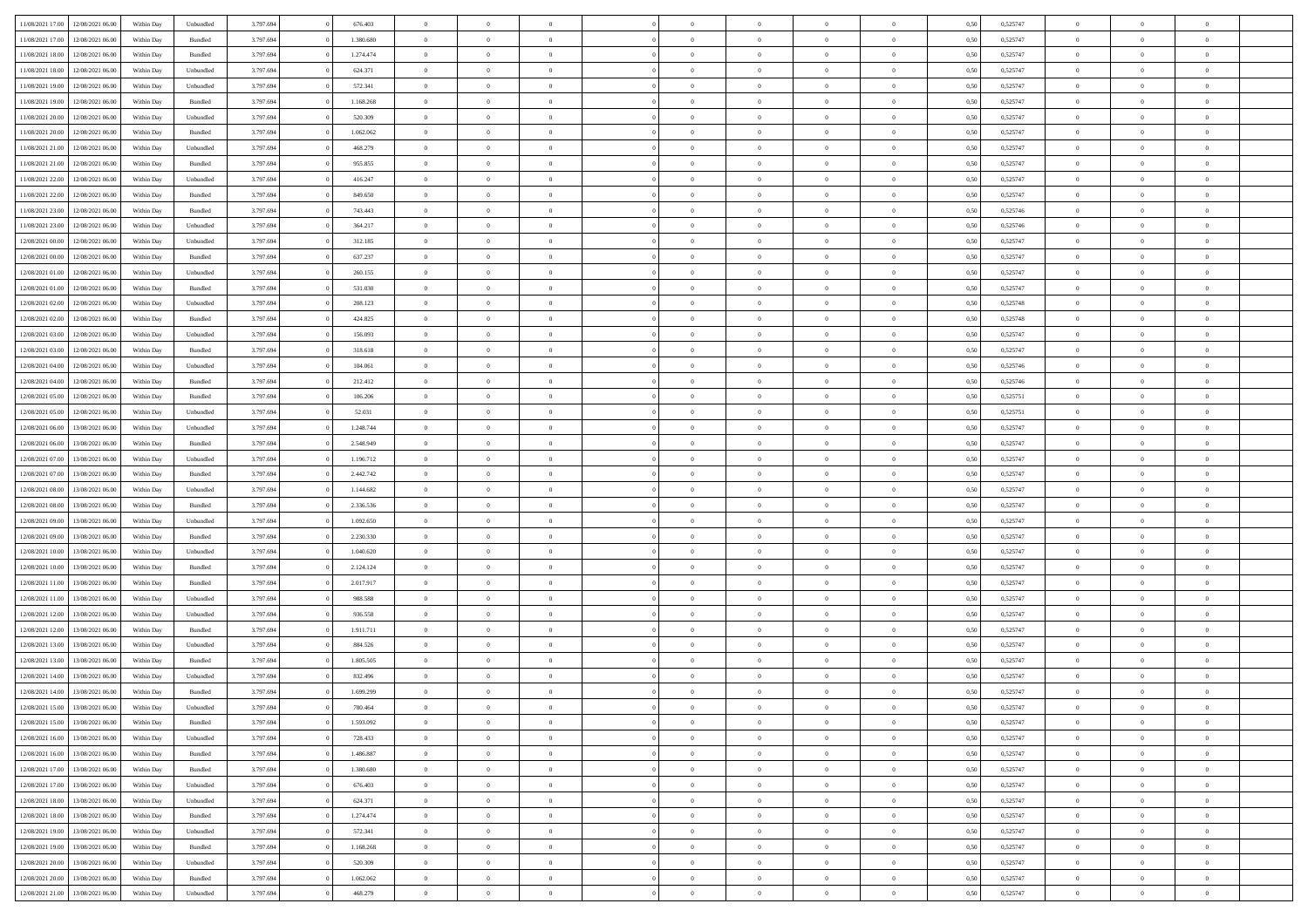| 12/08/2021 21:00 | 13/08/2021 06:00 | Within Day | Bundled            | 3.797.694 | 955.855   | $\overline{0}$ | $\theta$       |                | $\Omega$       | $\Omega$       | $\theta$       | $\theta$       | 0.50 | 0,525747 | $\theta$       | $\overline{0}$ | $\overline{0}$ |  |
|------------------|------------------|------------|--------------------|-----------|-----------|----------------|----------------|----------------|----------------|----------------|----------------|----------------|------|----------|----------------|----------------|----------------|--|
| 12/08/2021 22:00 | 13/08/2021 06:00 | Within Day | Bundled            | 3.797.694 | 849.650   | $\overline{0}$ | $\theta$       | $\overline{0}$ | $\overline{0}$ | $\bf{0}$       | $\overline{0}$ | $\bf{0}$       | 0,50 | 0,525747 | $\theta$       | $\overline{0}$ | $\overline{0}$ |  |
| 12/08/2021 22:00 | 13/08/2021 06:00 | Within Day | Unbundled          | 3.797.694 | 416.247   | $\overline{0}$ | $\bf{0}$       | $\overline{0}$ | $\bf{0}$       | $\bf{0}$       | $\bf{0}$       | $\mathbf{0}$   | 0,50 | 0,525747 | $\bf{0}$       | $\overline{0}$ | $\overline{0}$ |  |
| 12/08/2021 23:00 | 13/08/2021 06:00 | Within Day | Unbundled          | 3.797.694 | 364.217   | $\overline{0}$ | $\overline{0}$ | $\overline{0}$ | $\overline{0}$ | $\bf{0}$       | $\overline{0}$ | $\overline{0}$ | 0.50 | 0,525746 | $\theta$       | $\theta$       | $\overline{0}$ |  |
| 12/08/2021 23:00 | 13/08/2021 06:00 |            | Bundled            | 3.797.694 | 743.443   | $\overline{0}$ | $\theta$       | $\overline{0}$ | $\overline{0}$ | $\bf{0}$       | $\overline{0}$ |                |      | 0,525746 | $\theta$       | $\overline{0}$ | $\overline{0}$ |  |
|                  |                  | Within Day |                    |           |           |                |                |                |                |                |                | $\bf{0}$       | 0,50 |          |                |                |                |  |
| 13/08/2021 00:00 | 13/08/2021 06:00 | Within Day | Unbundled          | 3.797.694 | 312.185   | $\overline{0}$ | $\overline{0}$ | $\overline{0}$ | $\bf{0}$       | $\overline{0}$ | $\overline{0}$ | $\mathbf{0}$   | 0,50 | 0,525747 | $\bf{0}$       | $\overline{0}$ | $\bf{0}$       |  |
| 13/08/2021 00:00 | 13/08/2021 06:00 | Within Dav | Bundled            | 3.797.694 | 637.237   | $\overline{0}$ | $\overline{0}$ | $\overline{0}$ | $\overline{0}$ | $\overline{0}$ | $\overline{0}$ | $\overline{0}$ | 0.50 | 0,525747 | $\theta$       | $\overline{0}$ | $\overline{0}$ |  |
| 13/08/2021 01:00 | 13/08/2021 06:00 | Within Day | Unbundled          | 3.797.694 | 260.155   | $\overline{0}$ | $\theta$       | $\overline{0}$ | $\overline{0}$ | $\bf{0}$       | $\overline{0}$ | $\bf{0}$       | 0,50 | 0,525747 | $\theta$       | $\theta$       | $\overline{0}$ |  |
| 13/08/2021 01:00 | 13/08/2021 06:00 | Within Day | Bundled            | 3.797.694 | 531.030   | $\overline{0}$ | $\overline{0}$ | $\overline{0}$ | $\bf{0}$       | $\bf{0}$       | $\bf{0}$       | $\bf{0}$       | 0,50 | 0,525747 | $\,0\,$        | $\overline{0}$ | $\overline{0}$ |  |
| 13/08/2021 02:00 | 13/08/2021 06:00 | Within Dav | Unbundled          | 3.797.694 | 208.123   | $\overline{0}$ | $\overline{0}$ | $\overline{0}$ | $\overline{0}$ | $\overline{0}$ | $\overline{0}$ | $\overline{0}$ | 0.50 | 0,525748 | $\theta$       | $\overline{0}$ | $\overline{0}$ |  |
| 13/08/2021 02:00 | 13/08/2021 06:00 | Within Day | Bundled            | 3.797.694 | 424.825   | $\overline{0}$ | $\theta$       | $\overline{0}$ | $\overline{0}$ | $\bf{0}$       | $\overline{0}$ | $\bf{0}$       | 0,50 | 0,525748 | $\,$ 0 $\,$    | $\overline{0}$ | $\overline{0}$ |  |
| 13/08/2021 03:00 | 13/08/2021 06:00 | Within Day | Unbundled          | 3.797.694 | 156.093   | $\overline{0}$ | $\bf{0}$       | $\overline{0}$ | $\bf{0}$       | $\bf{0}$       | $\bf{0}$       | $\mathbf{0}$   | 0,50 | 0,525747 | $\overline{0}$ | $\overline{0}$ | $\bf{0}$       |  |
|                  |                  |            |                    |           |           |                |                |                |                |                |                |                |      |          | $\theta$       |                |                |  |
| 13/08/2021 03:00 | 13/08/2021 06:00 | Within Day | Bundled            | 3.797.694 | 318.618   | $\overline{0}$ | $\overline{0}$ | $\overline{0}$ | $\overline{0}$ | $\bf{0}$       | $\overline{0}$ | $\overline{0}$ | 0.50 | 0,525747 |                | $\theta$       | $\overline{0}$ |  |
| 13/08/2021 04:00 | 13/08/2021 06:00 | Within Day | Bundled            | 3.797.694 | 212.412   | $\overline{0}$ | $\theta$       | $\overline{0}$ | $\overline{0}$ | $\bf{0}$       | $\overline{0}$ | $\bf{0}$       | 0,50 | 0,525746 | $\theta$       | $\overline{0}$ | $\overline{0}$ |  |
| 13/08/2021 04:00 | 13/08/2021 06:00 | Within Day | Unbundled          | 3.797.694 | 104.061   | $\overline{0}$ | $\overline{0}$ | $\overline{0}$ | $\bf{0}$       | $\overline{0}$ | $\overline{0}$ | $\mathbf{0}$   | 0,50 | 0,525746 | $\overline{0}$ | $\overline{0}$ | $\bf{0}$       |  |
| 13/08/2021 05:00 | 13/08/2021 06:00 | Within Dav | Unbundled          | 3.797.694 | 52.031    | $\overline{0}$ | $\overline{0}$ | $\overline{0}$ | $\overline{0}$ | $\overline{0}$ | $\overline{0}$ | $\overline{0}$ | 0.50 | 0,525751 | $\theta$       | $\overline{0}$ | $\overline{0}$ |  |
| 13/08/2021 05:00 | 13/08/2021 06:00 | Within Day | Bundled            | 3.797.694 | 106.206   | $\overline{0}$ | $\theta$       | $\overline{0}$ | $\overline{0}$ | $\bf{0}$       | $\overline{0}$ | $\bf{0}$       | 0,50 | 0,525751 | $\theta$       | $\theta$       | $\overline{0}$ |  |
| 13/08/2021 06:00 | 14/08/2021 06:00 | Within Day | Unbundled          | 3.797.694 | 1.248.744 | $\overline{0}$ | $\overline{0}$ | $\overline{0}$ | $\bf{0}$       | $\bf{0}$       | $\bf{0}$       | $\bf{0}$       | 0,50 | 0,525747 | $\,0\,$        | $\overline{0}$ | $\overline{0}$ |  |
| 13/08/2021 06:00 | 14/08/2021 06:00 | Within Day | Bundled            | 3.797.694 | 2.548.949 | $\overline{0}$ | $\overline{0}$ | $\overline{0}$ | $\overline{0}$ | $\overline{0}$ | $\overline{0}$ | $\overline{0}$ | 0.50 | 0,525747 | $\theta$       | $\overline{0}$ | $\overline{0}$ |  |
| 13/08/2021 07:00 | 14/08/2021 06:00 | Within Day | Unbundled          | 3.797.694 | 1.196.712 | $\overline{0}$ | $\theta$       | $\overline{0}$ | $\overline{0}$ | $\bf{0}$       | $\overline{0}$ | $\bf{0}$       | 0,50 | 0,525747 | $\,$ 0 $\,$    | $\overline{0}$ | $\overline{0}$ |  |
| 13/08/2021 07:00 | 14/08/2021 06:00 | Within Day | Bundled            | 3.797.694 | 2.442.742 | $\overline{0}$ | $\overline{0}$ | $\overline{0}$ | $\overline{0}$ | $\bf{0}$       | $\overline{0}$ | $\bf{0}$       | 0,50 | 0,525747 | $\,0\,$        | $\overline{0}$ | $\bf{0}$       |  |
|                  |                  |            |                    |           |           |                |                |                |                |                |                |                |      |          |                |                |                |  |
| 13/08/2021 08:00 | 14/08/2021 06:00 | Within Day | Unbundled          | 3.797.694 | 1.144.682 | $\overline{0}$ | $\overline{0}$ | $\overline{0}$ | $\overline{0}$ | $\bf{0}$       | $\overline{0}$ | $\overline{0}$ | 0.50 | 0,525747 | $\theta$       | $\overline{0}$ | $\overline{0}$ |  |
| 13/08/2021 08:00 | 14/08/2021 06:00 | Within Day | Bundled            | 3.797.694 | 2.336.536 | $\overline{0}$ | $\theta$       | $\overline{0}$ | $\overline{0}$ | $\bf{0}$       | $\overline{0}$ | $\bf{0}$       | 0,50 | 0,525747 | $\,$ 0 $\,$    | $\overline{0}$ | $\overline{0}$ |  |
| 13/08/2021 09:00 | 14/08/2021 06:00 | Within Day | Unbundled          | 3.797.694 | 1.092.650 | $\overline{0}$ | $\overline{0}$ | $\overline{0}$ | $\overline{0}$ | $\overline{0}$ | $\overline{0}$ | $\mathbf{0}$   | 0,50 | 0,525747 | $\bf{0}$       | $\overline{0}$ | $\bf{0}$       |  |
| 13/08/2021 09:00 | 14/08/2021 06:00 | Within Dav | Bundled            | 3.797.694 | 2.230.330 | $\overline{0}$ | $\overline{0}$ | $\overline{0}$ | $\overline{0}$ | $\overline{0}$ | $\overline{0}$ | $\overline{0}$ | 0.50 | 0,525747 | $\theta$       | $\overline{0}$ | $\overline{0}$ |  |
| 13/08/2021 10:00 | 14/08/2021 06:00 | Within Day | Bundled            | 3.797.694 | 2.124.124 | $\overline{0}$ | $\theta$       | $\overline{0}$ | $\overline{0}$ | $\bf{0}$       | $\overline{0}$ | $\bf{0}$       | 0,50 | 0,525747 | $\theta$       | $\theta$       | $\overline{0}$ |  |
| 13/08/2021 10:00 | 14/08/2021 06:00 | Within Day | Unbundled          | 3.797.694 | 1.040.620 | $\overline{0}$ | $\overline{0}$ | $\overline{0}$ | $\overline{0}$ | $\bf{0}$       | $\overline{0}$ | $\bf{0}$       | 0,50 | 0,525747 | $\,0\,$        | $\overline{0}$ | $\overline{0}$ |  |
| 13/08/2021 11:00 | 14/08/2021 06:00 | Within Day | Unbundled          | 3.797.694 | 988.588   | $\overline{0}$ | $\overline{0}$ | $\overline{0}$ | $\overline{0}$ | $\overline{0}$ | $\overline{0}$ | $\overline{0}$ | 0.50 | 0,525747 | $\theta$       | $\overline{0}$ | $\overline{0}$ |  |
| 13/08/2021 11:00 | 14/08/2021 06:00 | Within Day | Bundled            | 3.797.694 | 2.017.917 | $\overline{0}$ | $\theta$       | $\overline{0}$ | $\overline{0}$ | $\bf{0}$       | $\overline{0}$ | $\bf{0}$       | 0,50 | 0,525747 | $\,$ 0 $\,$    | $\overline{0}$ | $\overline{0}$ |  |
|                  |                  |            |                    |           |           |                |                |                |                |                |                |                |      |          |                |                |                |  |
| 13/08/2021 12:00 | 14/08/2021 06:00 | Within Day | Unbundled          | 3.797.694 | 936.558   | $\overline{0}$ | $\overline{0}$ | $\overline{0}$ | $\overline{0}$ | $\bf{0}$       | $\overline{0}$ | $\bf{0}$       | 0,50 | 0,525747 | $\bf{0}$       | $\overline{0}$ | $\bf{0}$       |  |
| 13/08/2021 12:00 | 14/08/2021 06:00 | Within Day | Bundled            | 3.797.694 | 1.911.711 | $\bf{0}$       | $\Omega$       | $\Omega$       | $\Omega$       | $\Omega$       | $\overline{0}$ | $\overline{0}$ | 0,50 | 0,525747 | $\,0\,$        | $\theta$       | $\theta$       |  |
| 13/08/2021 13:00 | 14/08/2021 06:00 | Within Day | Unbundled          | 3.797.694 | 884.526   | $\overline{0}$ | $\theta$       | $\overline{0}$ | $\overline{0}$ | $\bf{0}$       | $\overline{0}$ | $\bf{0}$       | 0,50 | 0,525747 | $\,$ 0 $\,$    | $\overline{0}$ | $\overline{0}$ |  |
| 13/08/2021 13:00 | 14/08/2021 06:00 | Within Day | Bundled            | 3.797.694 | 1.805.505 | $\overline{0}$ | $\overline{0}$ | $\overline{0}$ | $\overline{0}$ | $\overline{0}$ | $\overline{0}$ | $\mathbf{0}$   | 0,50 | 0,525747 | $\bf{0}$       | $\overline{0}$ | $\bf{0}$       |  |
| 13/08/2021 14:00 | 14/08/2021 06:00 | Within Day | Unbundled          | 3.797.694 | 832.496   | $\overline{0}$ | $\Omega$       | $\Omega$       | $\Omega$       | $\bf{0}$       | $\overline{0}$ | $\overline{0}$ | 0.50 | 0,525747 | $\,0\,$        | $\theta$       | $\theta$       |  |
| 13/08/2021 14:00 | 14/08/2021 06:00 | Within Day | Bundled            | 3.797.694 | 1.699.299 | $\overline{0}$ | $\theta$       | $\overline{0}$ | $\overline{0}$ | $\bf{0}$       | $\overline{0}$ | $\bf{0}$       | 0,50 | 0,525747 | $\,$ 0 $\,$    | $\overline{0}$ | $\overline{0}$ |  |
| 13/08/2021 15:00 | 14/08/2021 06:00 | Within Day | Unbundled          | 3.797.694 | 780.464   | $\overline{0}$ | $\overline{0}$ | $\overline{0}$ | $\overline{0}$ | $\bf{0}$       | $\overline{0}$ | $\bf{0}$       | 0,50 | 0,525747 | $\bf{0}$       | $\overline{0}$ | $\bf{0}$       |  |
| 13/08/2021 15:00 | 14/08/2021 06:00 | Within Day | Bundled            | 3.797.694 | 1.593.092 | $\overline{0}$ | $\Omega$       | $\Omega$       | $\Omega$       | $\theta$       | $\overline{0}$ | $\overline{0}$ | 0.50 | 0,525747 | $\,$ 0 $\,$    | $\theta$       | $\theta$       |  |
| 13/08/2021 16:00 | 14/08/2021 06:00 | Within Day | Bundled            | 3.797.694 | 1.486.887 | $\overline{0}$ | $\theta$       | $\overline{0}$ | $\overline{0}$ | $\bf{0}$       | $\overline{0}$ | $\bf{0}$       | 0,50 | 0,525747 | $\,$ 0 $\,$    | $\overline{0}$ | $\overline{0}$ |  |
| 13/08/2021 16:00 | 14/08/2021 06:00 | Within Day | Unbundled          | 3.797.694 | 728.433   | $\overline{0}$ | $\bf{0}$       | $\overline{0}$ | $\overline{0}$ | $\bf{0}$       | $\overline{0}$ | $\bf{0}$       | 0,50 | 0,525747 | $\bf{0}$       | $\overline{0}$ | $\bf{0}$       |  |
|                  |                  |            |                    |           |           |                |                |                |                |                |                |                |      |          |                |                |                |  |
| 13/08/2021 17:00 | 14/08/2021 06:00 | Within Day | Unbundled          | 3.797.694 | 676.403   | $\overline{0}$ | $\Omega$       | $\overline{0}$ | $\Omega$       | $\overline{0}$ | $\overline{0}$ | $\overline{0}$ | 0,50 | 0,525747 | $\,0\,$        | $\theta$       | $\theta$       |  |
| 13/08/2021 17:00 | 14/08/2021 06:00 | Within Day | Bundled            | 3.797.694 | 1.380.680 | $\overline{0}$ | $\overline{0}$ | $\overline{0}$ | $\overline{0}$ | $\,$ 0         | $\overline{0}$ | $\bf{0}$       | 0,50 | 0,525747 | $\,$ 0 $\,$    | $\overline{0}$ | $\overline{0}$ |  |
| 13/08/2021 18:00 | 14/08/2021 06:00 | Within Day | Unbundled          | 3.797.694 | 624.371   | $\overline{0}$ | $\overline{0}$ | $\overline{0}$ | $\overline{0}$ | $\bf{0}$       | $\overline{0}$ | $\mathbf{0}$   | 0,50 | 0,525747 | $\overline{0}$ | $\overline{0}$ | $\bf{0}$       |  |
| 13/08/2021 18:00 | 14/08/2021 06:00 | Within Day | Bundled            | 3.797.694 | 1.274.474 | $\overline{0}$ | $\Omega$       | $\Omega$       | $\Omega$       | $\Omega$       | $\Omega$       | $\overline{0}$ | 0.50 | 0,525747 | $\theta$       | $\theta$       | $\theta$       |  |
| 13/08/2021 19:00 | 14/08/2021 06:00 | Within Day | Unbundled          | 3.797.694 | 572.341   | $\overline{0}$ | $\overline{0}$ | $\overline{0}$ | $\bf{0}$       | $\,$ 0         | $\bf{0}$       | $\bf{0}$       | 0,50 | 0,525747 | $\,0\,$        | $\,$ 0 $\,$    | $\overline{0}$ |  |
| 13/08/2021 19:00 | 14/08/2021 06:00 | Within Day | $\mathbf B$ undled | 3.797.694 | 1.168.268 | $\overline{0}$ | $\bf{0}$       |                |                |                |                |                | 0,50 | 0,525747 | $\bf{0}$       | $\overline{0}$ |                |  |
| 13/08/2021 20:00 | 14/08/2021 06:00 | Within Day | Unbundled          | 3.797.694 | 520,309   | $\overline{0}$ | $\overline{0}$ | $\overline{0}$ | $\Omega$       | $\overline{0}$ | $\overline{0}$ | $\overline{0}$ | 0,50 | 0,525747 | $\theta$       | $\theta$       | $\theta$       |  |
| 13/08/2021 20:00 | 14/08/2021 06:00 | Within Day | Bundled            | 3.797.694 | 1.062.062 | $\overline{0}$ | $\,$ 0         | $\overline{0}$ | $\bf{0}$       | $\,$ 0 $\,$    | $\overline{0}$ | $\,$ 0 $\,$    | 0,50 | 0,525747 | $\,$ 0 $\,$    | $\,$ 0 $\,$    | $\,$ 0         |  |
| 13/08/2021 21:00 | 14/08/2021 06:00 | Within Day | Bundled            | 3.797.694 | 955.855   | $\overline{0}$ | $\overline{0}$ | $\overline{0}$ | $\overline{0}$ | $\overline{0}$ | $\overline{0}$ | $\mathbf{0}$   | 0,50 | 0,525747 | $\overline{0}$ | $\bf{0}$       | $\overline{0}$ |  |
|                  |                  |            |                    |           |           |                |                |                |                |                |                |                |      |          |                |                |                |  |
| 13/08/2021 21:00 | 14/08/2021 06:00 | Within Day | Unbundled          | 3.797.694 | 468.279   | $\overline{0}$ | $\overline{0}$ | $\overline{0}$ | $\Omega$       | $\overline{0}$ | $\overline{0}$ | $\overline{0}$ | 0,50 | 0,525747 | $\overline{0}$ | $\theta$       | $\overline{0}$ |  |
| 13/08/2021 22:00 | 14/08/2021 06:00 | Within Day | Unbundled          | 3.797.694 | 416.247   | $\overline{0}$ | $\,$ 0         | $\overline{0}$ | $\overline{0}$ | $\,$ 0 $\,$    | $\overline{0}$ | $\mathbf{0}$   | 0,50 | 0,525747 | $\,$ 0 $\,$    | $\overline{0}$ | $\overline{0}$ |  |
| 13/08/2021 22:00 | 14/08/2021 06:00 | Within Day | Bundled            | 3.797.694 | 849.650   | $\overline{0}$ | $\overline{0}$ | $\overline{0}$ | $\overline{0}$ | $\overline{0}$ | $\overline{0}$ | $\mathbf{0}$   | 0,50 | 0,525747 | $\overline{0}$ | $\overline{0}$ | $\bf{0}$       |  |
| 13/08/2021 23:00 | 14/08/2021 06:00 | Within Day | Unbundled          | 3.797.694 | 364.217   | $\overline{0}$ | $\overline{0}$ | $\overline{0}$ | $\overline{0}$ | $\overline{0}$ | $\overline{0}$ | $\bf{0}$       | 0.50 | 0,525746 | $\overline{0}$ | $\theta$       | $\overline{0}$ |  |
| 13/08/2021 23:00 | 14/08/2021 06:00 | Within Day | Bundled            | 3.797.694 | 743.443   | $\overline{0}$ | $\,$ 0         | $\overline{0}$ | $\bf{0}$       | $\bf{0}$       | $\bf{0}$       | $\bf{0}$       | 0,50 | 0,525746 | $\,$ 0 $\,$    | $\overline{0}$ | $\overline{0}$ |  |
| 14/08/2021 00:00 | 14/08/2021 06:00 | Within Day | Unbundled          | 3.797.694 | 312.185   | $\overline{0}$ | $\bf{0}$       | $\overline{0}$ | $\overline{0}$ | $\overline{0}$ | $\overline{0}$ | $\mathbf{0}$   | 0,50 | 0,525747 | $\overline{0}$ | $\overline{0}$ | $\bf{0}$       |  |
| 14/08/2021 00:00 | 14/08/2021 06:00 | Within Day | Bundled            | 3.797.694 | 637.237   | $\overline{0}$ | $\overline{0}$ | $\overline{0}$ | $\Omega$       | $\overline{0}$ | $\overline{0}$ | $\overline{0}$ | 0.50 | 0,525747 | $\overline{0}$ | $\overline{0}$ | $\overline{0}$ |  |
| 14/08/2021 01:00 | 14/08/2021 06:00 | Within Day | Unbundled          | 3.797.694 | 260.155   | $\overline{0}$ | $\bf{0}$       | $\overline{0}$ | $\overline{0}$ | $\bf{0}$       | $\bf{0}$       | $\bf{0}$       | 0,50 | 0,525747 | $\,$ 0 $\,$    | $\,$ 0 $\,$    | $\bf{0}$       |  |
|                  |                  |            |                    |           |           |                |                |                |                |                |                |                |      |          |                |                |                |  |
| 14/08/2021 01:00 | 14/08/2021 06:00 | Within Day | Bundled            | 3.797.694 | 531.030   | $\overline{0}$ | $\bf{0}$       | $\overline{0}$ | $\bf{0}$       | $\bf{0}$       | $\bf{0}$       | $\bf{0}$       | 0,50 | 0,525747 | $\overline{0}$ | $\overline{0}$ | $\bf{0}$       |  |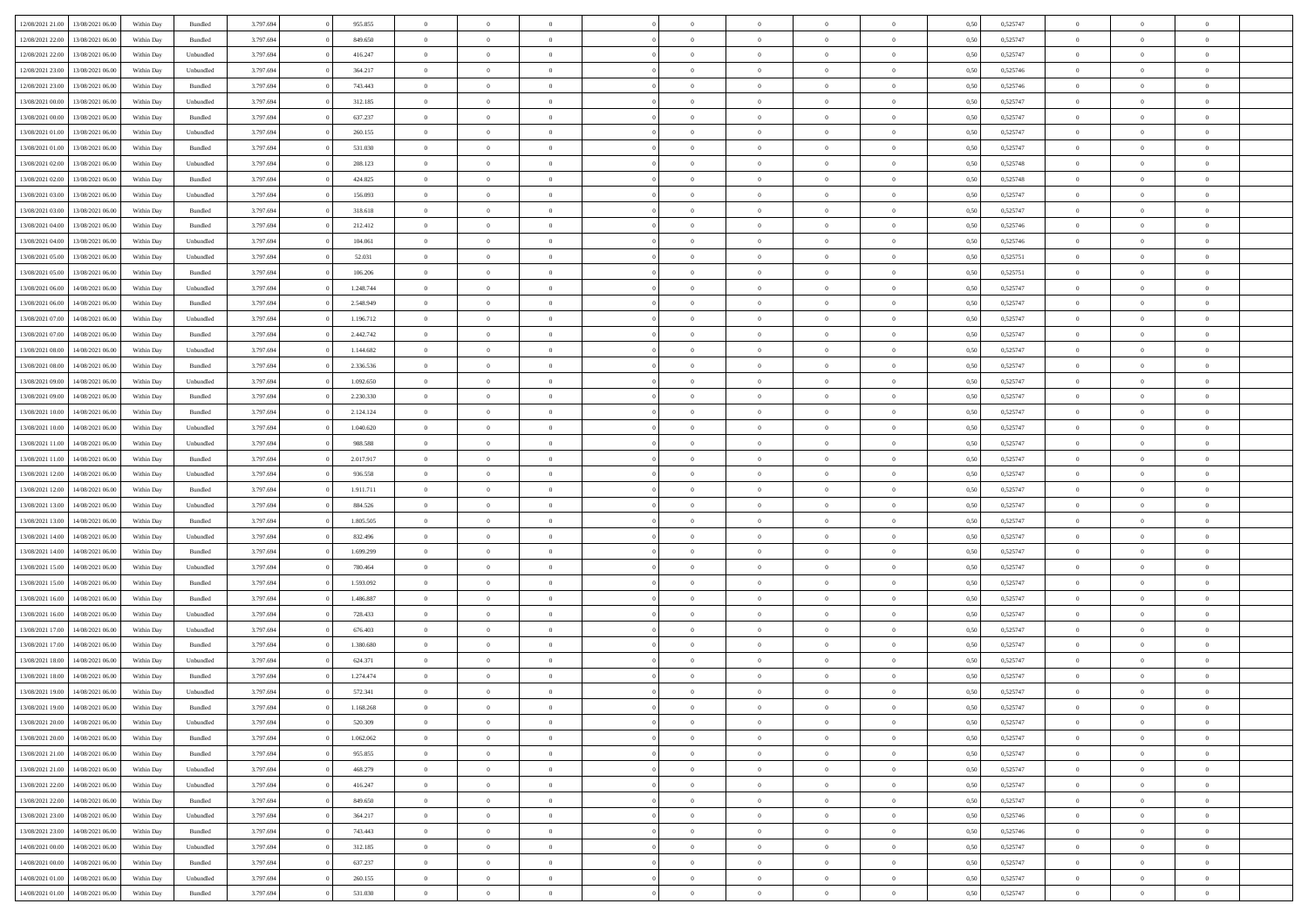| 14/08/2021 02:00 | 14/08/2021 06:00 | Within Day | Unbundled          | 3.797.694 | 208.123   | $\overline{0}$ | $\Omega$       |                | $\Omega$       | $\Omega$       | $\Omega$       | $\theta$       | 0.50 | 0,525748 | $\theta$       | $\theta$       | $\theta$       |  |
|------------------|------------------|------------|--------------------|-----------|-----------|----------------|----------------|----------------|----------------|----------------|----------------|----------------|------|----------|----------------|----------------|----------------|--|
|                  |                  |            |                    |           |           |                |                |                |                |                |                |                |      |          |                |                |                |  |
| 14/08/2021 02:00 | 14/08/2021 06:00 | Within Day | Bundled            | 3.797.694 | 424.825   | $\overline{0}$ | $\theta$       | $\overline{0}$ | $\overline{0}$ | $\bf{0}$       | $\overline{0}$ | $\bf{0}$       | 0,50 | 0,525748 | $\theta$       | $\theta$       | $\overline{0}$ |  |
| 14/08/2021 03:00 | 14/08/2021 06:00 | Within Day | Bundled            | 3.797.694 | 318.618   | $\overline{0}$ | $\overline{0}$ | $\overline{0}$ | $\bf{0}$       | $\bf{0}$       | $\bf{0}$       | $\bf{0}$       | 0,50 | 0,525747 | $\bf{0}$       | $\overline{0}$ | $\overline{0}$ |  |
| 14/08/2021 03:00 | 14/08/2021 06:00 | Within Day | Unbundled          | 3.797.694 | 156.093   | $\overline{0}$ | $\overline{0}$ | $\overline{0}$ | $\overline{0}$ | $\bf{0}$       | $\overline{0}$ | $\overline{0}$ | 0.50 | 0,525747 | $\theta$       | $\theta$       | $\overline{0}$ |  |
|                  |                  |            |                    |           |           | $\overline{0}$ | $\theta$       | $\overline{0}$ |                | $\bf{0}$       | $\overline{0}$ |                |      |          | $\theta$       | $\overline{0}$ | $\overline{0}$ |  |
| 14/08/2021 04:00 | 14/08/2021 06:00 | Within Day | Unbundled          | 3.797.694 | 104.061   |                |                |                | $\overline{0}$ |                |                | $\bf{0}$       | 0,50 | 0,525746 |                |                |                |  |
| 14/08/2021 04:00 | 14/08/2021 06:00 | Within Day | Bundled            | 3.797.694 | 212.412   | $\overline{0}$ | $\bf{0}$       | $\overline{0}$ | $\bf{0}$       | $\overline{0}$ | $\overline{0}$ | $\mathbf{0}$   | 0,50 | 0,525746 | $\bf{0}$       | $\overline{0}$ | $\bf{0}$       |  |
| 14/08/2021 05:00 | 14/08/2021 06:00 | Within Dav | Unbundled          | 3.797.694 | 52.031    | $\overline{0}$ | $\overline{0}$ | $\overline{0}$ | $\overline{0}$ | $\bf{0}$       | $\overline{0}$ | $\overline{0}$ | 0.50 | 0,525751 | $\theta$       | $\overline{0}$ | $\overline{0}$ |  |
| 14/08/2021 05:00 | 14/08/2021 06:00 | Within Day | Bundled            | 3.797.694 | 106.206   | $\overline{0}$ | $\theta$       | $\overline{0}$ | $\overline{0}$ | $\bf{0}$       | $\overline{0}$ | $\bf{0}$       | 0,50 | 0,525751 | $\theta$       | $\theta$       | $\overline{0}$ |  |
| 14/08/2021 06:00 | 15/08/2021 06:00 | Within Day | Unbundled          | 3.797.694 | 1.248.744 | $\overline{0}$ | $\overline{0}$ | $\overline{0}$ | $\bf{0}$       | $\bf{0}$       | $\bf{0}$       | $\bf{0}$       | 0,50 | 0,525747 | $\,0\,$        | $\overline{0}$ | $\overline{0}$ |  |
| 14/08/2021 06:00 | 15/08/2021 06:00 | Within Dav | Bundled            | 3.797.694 | 2.548.949 | $\overline{0}$ | $\overline{0}$ | $\overline{0}$ | $\overline{0}$ | $\overline{0}$ | $\overline{0}$ | $\overline{0}$ | 0.50 | 0,525747 | $\theta$       | $\overline{0}$ | $\overline{0}$ |  |
|                  |                  |            |                    |           |           |                |                |                |                |                |                |                |      |          |                |                |                |  |
| 14/08/2021 07:00 | 15/08/2021 06:00 | Within Day | Unbundled          | 3.797.694 | 1.196.712 | $\overline{0}$ | $\theta$       | $\overline{0}$ | $\overline{0}$ | $\bf{0}$       | $\overline{0}$ | $\bf{0}$       | 0,50 | 0,525747 | $\,$ 0 $\,$    | $\overline{0}$ | $\overline{0}$ |  |
| 14/08/2021 07:00 | 15/08/2021 06:00 | Within Day | Bundled            | 3.797.694 | 2.442.742 | $\overline{0}$ | $\overline{0}$ | $\overline{0}$ | $\bf{0}$       | $\bf{0}$       | $\bf{0}$       | $\bf{0}$       | 0,50 | 0,525747 | $\bf{0}$       | $\overline{0}$ | $\overline{0}$ |  |
| 14/08/2021 08:00 | 15/08/2021 06:00 | Within Day | Unbundled          | 3.797.694 | 1.144.682 | $\overline{0}$ | $\overline{0}$ | $\overline{0}$ | $\overline{0}$ | $\bf{0}$       | $\overline{0}$ | $\overline{0}$ | 0.50 | 0,525747 | $\theta$       | $\theta$       | $\overline{0}$ |  |
| 14/08/2021 08:00 | 15/08/2021 06:00 | Within Day | Bundled            | 3.797.694 | 2.336.536 | $\overline{0}$ | $\theta$       | $\overline{0}$ | $\overline{0}$ | $\bf{0}$       | $\overline{0}$ | $\overline{0}$ | 0,50 | 0,525747 | $\theta$       | $\theta$       | $\overline{0}$ |  |
| 14/08/2021 09:00 | 15/08/2021 06:00 | Within Day | Bundled            | 3.797.694 | 2.230.330 | $\overline{0}$ | $\bf{0}$       | $\overline{0}$ | $\bf{0}$       | $\overline{0}$ | $\overline{0}$ | $\mathbf{0}$   | 0,50 | 0,525747 | $\bf{0}$       | $\overline{0}$ | $\bf{0}$       |  |
|                  |                  |            |                    |           |           |                |                |                |                |                |                |                |      |          |                |                |                |  |
| 14/08/2021 09:00 | 15/08/2021 06:00 | Within Dav | Unbundled          | 3.797.694 | 1.092.650 | $\overline{0}$ | $\overline{0}$ | $\overline{0}$ | $\overline{0}$ | $\overline{0}$ | $\overline{0}$ | $\overline{0}$ | 0.50 | 0,525747 | $\theta$       | $\overline{0}$ | $\overline{0}$ |  |
| 14/08/2021 10:00 | 15/08/2021 06:00 | Within Day | Unbundled          | 3.797.694 | 1.040.620 | $\overline{0}$ | $\theta$       | $\overline{0}$ | $\overline{0}$ | $\bf{0}$       | $\overline{0}$ | $\bf{0}$       | 0,50 | 0,525747 | $\theta$       | $\theta$       | $\overline{0}$ |  |
| 14/08/2021 10:00 | 15/08/2021 06:00 | Within Day | Bundled            | 3.797.694 | 2.124.124 | $\overline{0}$ | $\overline{0}$ | $\overline{0}$ | $\bf{0}$       | $\bf{0}$       | $\bf{0}$       | $\bf{0}$       | 0,50 | 0,525747 | $\,0\,$        | $\overline{0}$ | $\overline{0}$ |  |
| 14/08/2021 11:00 | 15/08/2021 06:00 | Within Day | Unbundled          | 3.797.694 | 988.588   | $\overline{0}$ | $\overline{0}$ | $\overline{0}$ | $\overline{0}$ | $\overline{0}$ | $\overline{0}$ | $\overline{0}$ | 0.50 | 0,525747 | $\theta$       | $\overline{0}$ | $\overline{0}$ |  |
| 14/08/2021 11:00 | 15/08/2021 06:00 | Within Day | Bundled            | 3.797.694 | 2.017.917 | $\overline{0}$ | $\theta$       | $\overline{0}$ | $\overline{0}$ | $\bf{0}$       | $\overline{0}$ | $\bf{0}$       | 0,50 | 0,525747 | $\theta$       | $\theta$       | $\overline{0}$ |  |
| 14/08/2021 12:00 | 15/08/2021 06:00 | Within Day | Unbundled          | 3.797.694 | 936.558   | $\overline{0}$ | $\overline{0}$ | $\overline{0}$ | $\bf{0}$       | $\bf{0}$       | $\bf{0}$       | $\bf{0}$       | 0,50 | 0,525747 | $\,0\,$        | $\overline{0}$ | $\overline{0}$ |  |
| 14/08/2021 12:00 | 15/08/2021 06:00 | Within Day | Bundled            | 3.797.694 | 1.911.711 | $\overline{0}$ | $\overline{0}$ | $\overline{0}$ | $\overline{0}$ | $\bf{0}$       | $\overline{0}$ | $\overline{0}$ | 0.50 | 0,525747 | $\theta$       | $\theta$       | $\overline{0}$ |  |
|                  |                  |            |                    |           |           |                |                |                |                |                |                |                |      |          |                |                |                |  |
| 14/08/2021 13:00 | 15/08/2021 06:00 | Within Day | Unbundled          | 3.797.694 | 884.526   | $\overline{0}$ | $\theta$       | $\overline{0}$ | $\overline{0}$ | $\bf{0}$       | $\overline{0}$ | $\bf{0}$       | 0,50 | 0,525747 | $\,$ 0 $\,$    | $\overline{0}$ | $\overline{0}$ |  |
| 14/08/2021 13:00 | 15/08/2021 06:00 | Within Day | Bundled            | 3.797.694 | 1.805.505 | $\overline{0}$ | $\bf{0}$       | $\overline{0}$ | $\bf{0}$       | $\overline{0}$ | $\overline{0}$ | $\mathbf{0}$   | 0,50 | 0,525747 | $\bf{0}$       | $\overline{0}$ | $\bf{0}$       |  |
| 14/08/2021 14:00 | 15/08/2021 06:00 | Within Dav | Unbundled          | 3.797.694 | 832.496   | $\overline{0}$ | $\overline{0}$ | $\overline{0}$ | $\overline{0}$ | $\overline{0}$ | $\overline{0}$ | $\overline{0}$ | 0.50 | 0,525747 | $\theta$       | $\overline{0}$ | $\overline{0}$ |  |
| 14/08/2021 14:00 | 15/08/2021 06:00 | Within Day | Bundled            | 3.797.694 | 1.699.299 | $\overline{0}$ | $\theta$       | $\overline{0}$ | $\overline{0}$ | $\bf{0}$       | $\overline{0}$ | $\bf{0}$       | 0,50 | 0,525747 | $\theta$       | $\theta$       | $\overline{0}$ |  |
| 14/08/2021 15:00 | 15/08/2021 06:00 | Within Day | Bundled            | 3.797.694 | 1.593.092 | $\overline{0}$ | $\overline{0}$ | $\overline{0}$ | $\bf{0}$       | $\bf{0}$       | $\bf{0}$       | $\bf{0}$       | 0,50 | 0,525747 | $\,0\,$        | $\overline{0}$ | $\overline{0}$ |  |
| 14/08/2021 15:00 | 15/08/2021 06:00 | Within Day | Unbundled          | 3.797.694 | 780.464   | $\overline{0}$ | $\overline{0}$ | $\overline{0}$ | $\overline{0}$ | $\overline{0}$ | $\overline{0}$ | $\overline{0}$ | 0.50 | 0,525747 | $\theta$       | $\overline{0}$ | $\overline{0}$ |  |
|                  |                  |            |                    |           |           |                |                |                |                |                |                |                |      |          |                |                |                |  |
| 14/08/2021 16:00 | 15/08/2021 06:00 | Within Day | Unbundled          | 3.797.694 | 728.433   | $\overline{0}$ | $\theta$       | $\overline{0}$ | $\overline{0}$ | $\bf{0}$       | $\overline{0}$ | $\bf{0}$       | 0,50 | 0,525747 | $\,$ 0 $\,$    | $\overline{0}$ | $\overline{0}$ |  |
| 14/08/2021 16:00 | 15/08/2021 06:00 | Within Day | Bundled            | 3.797.694 | 1.486.887 | $\overline{0}$ | $\overline{0}$ | $\overline{0}$ | $\bf{0}$       | $\bf{0}$       | $\bf{0}$       | $\bf{0}$       | 0,50 | 0,525747 | $\bf{0}$       | $\overline{0}$ | $\overline{0}$ |  |
| 14/08/2021 17:00 | 15/08/2021 06:00 | Within Day | Unbundled          | 3.797.694 | 676.403   | $\overline{0}$ | $\Omega$       | $\Omega$       | $\Omega$       | $\Omega$       | $\Omega$       | $\overline{0}$ | 0,50 | 0,525747 | $\,0\,$        | $\theta$       | $\theta$       |  |
| 14/08/2021 17:00 | 15/08/2021 06:00 | Within Day | Bundled            | 3.797.694 | 1.380.680 | $\overline{0}$ | $\theta$       | $\overline{0}$ | $\overline{0}$ | $\bf{0}$       | $\overline{0}$ | $\bf{0}$       | 0,50 | 0,525747 | $\theta$       | $\theta$       | $\overline{0}$ |  |
| 14/08/2021 18:00 | 15/08/2021 06:00 | Within Day | Unbundled          | 3.797.694 | 624.371   | $\overline{0}$ | $\overline{0}$ | $\overline{0}$ | $\bf{0}$       | $\bf{0}$       | $\overline{0}$ | $\mathbf{0}$   | 0,50 | 0,525747 | $\overline{0}$ | $\overline{0}$ | $\bf{0}$       |  |
| 14/08/2021 18:00 | 15/08/2021 06:00 | Within Day | Bundled            | 3.797.694 | 1.274.474 | $\overline{0}$ | $\Omega$       | $\Omega$       | $\Omega$       | $\bf{0}$       | $\overline{0}$ | $\overline{0}$ | 0.50 | 0,525747 | $\,0\,$        | $\theta$       | $\theta$       |  |
|                  |                  |            |                    |           |           | $\overline{0}$ | $\theta$       | $\overline{0}$ |                | $\bf{0}$       | $\overline{0}$ |                |      |          |                | $\theta$       | $\overline{0}$ |  |
| 14/08/2021 19:00 | 15/08/2021 06:00 | Within Day | Unbundled          | 3.797.694 | 572.341   |                |                |                | $\overline{0}$ |                |                | $\bf{0}$       | 0,50 | 0,525747 | $\,$ 0 $\,$    |                |                |  |
| 14/08/2021 19:00 | 15/08/2021 06:00 | Within Day | Bundled            | 3.797.694 | 1.168.268 | $\overline{0}$ | $\overline{0}$ | $\overline{0}$ | $\bf{0}$       | $\bf{0}$       | $\bf{0}$       | $\bf{0}$       | 0,50 | 0,525747 | $\,0\,$        | $\overline{0}$ | $\overline{0}$ |  |
| 14/08/2021 20:00 | 15/08/2021 06:00 | Within Day | Bundled            | 3.797.694 | 1.062.062 | $\overline{0}$ | $\Omega$       | $\Omega$       | $\Omega$       | $\Omega$       | $\theta$       | $\overline{0}$ | 0.50 | 0,525747 | $\theta$       | $\theta$       | $\theta$       |  |
| 14/08/2021 20:00 | 15/08/2021 06:00 | Within Day | Unbundled          | 3.797.694 | 520.309   | $\overline{0}$ | $\theta$       | $\overline{0}$ | $\overline{0}$ | $\bf{0}$       | $\overline{0}$ | $\bf{0}$       | 0,50 | 0,525747 | $\,$ 0 $\,$    | $\overline{0}$ | $\overline{0}$ |  |
| 14/08/2021 21.00 | 15/08/2021 06:00 | Within Day | Unbundled          | 3.797.694 | 468.279   | $\overline{0}$ | $\overline{0}$ | $\overline{0}$ | $\bf{0}$       | $\bf{0}$       | $\bf{0}$       | $\bf{0}$       | 0,50 | 0,525747 | $\overline{0}$ | $\overline{0}$ | $\overline{0}$ |  |
| 14/08/2021 21:00 | 15/08/2021 06:00 | Within Day | Bundled            | 3.797.694 | 955.855   | $\overline{0}$ | $\Omega$       | $\Omega$       | $\Omega$       | $\Omega$       | $\overline{0}$ | $\overline{0}$ | 0,50 | 0,525747 | $\,0\,$        | $\theta$       | $\theta$       |  |
| 14/08/2021 22:00 | 15/08/2021 06:00 | Within Day | Unbundled          | 3.797.694 | 416.247   | $\overline{0}$ | $\theta$       | $\overline{0}$ | $\overline{0}$ | $\bf{0}$       | $\overline{0}$ | $\bf{0}$       | 0,50 | 0,525747 | $\,$ 0 $\,$    | $\overline{0}$ | $\overline{0}$ |  |
|                  |                  |            |                    |           |           |                |                |                |                |                |                |                |      |          |                |                |                |  |
| 14/08/2021 22.00 | 15/08/2021 06:00 | Within Day | Bundled            | 3.797.694 | 849.650   | $\overline{0}$ | $\overline{0}$ | $\overline{0}$ | $\bf{0}$       | $\bf{0}$       | $\bf{0}$       | $\mathbf{0}$   | 0,50 | 0,525747 | $\overline{0}$ | $\overline{0}$ | $\bf{0}$       |  |
| 14/08/2021 23:00 | 15/08/2021 06:00 | Within Day | Unbundled          | 3.797.694 | 364.217   | $\overline{0}$ | $\Omega$       | $\Omega$       | $\Omega$       | $\Omega$       | $\Omega$       | $\overline{0}$ | 0.50 | 0,525746 | $\theta$       | $\theta$       | $\theta$       |  |
| 14/08/2021 23:00 | 15/08/2021 06:00 | Within Day | Bundled            | 3.797.694 | 743.443   | $\overline{0}$ | $\overline{0}$ | $\overline{0}$ | $\bf{0}$       | $\,$ 0         | $\bf{0}$       | $\bf{0}$       | 0,50 | 0,525746 | $\,0\,$        | $\overline{0}$ | $\overline{0}$ |  |
| 15/08/2021 00:00 | 15/08/2021 06:00 | Within Day | Unbundled          | 3.797.694 | 312.185   | $\bf{0}$       | $\bf{0}$       |                |                |                |                |                | 0,50 | 0,525747 | $\bf{0}$       | $\overline{0}$ |                |  |
| 15/08/2021 00:00 | 15/08/2021 06:00 | Within Day | Bundled            | 3.797.694 | 637.237   | $\overline{0}$ | $\overline{0}$ | $\overline{0}$ | $\Omega$       | $\overline{0}$ | $\overline{0}$ | $\overline{0}$ | 0,50 | 0,525747 | $\theta$       | $\theta$       | $\theta$       |  |
| 15/08/2021 01:00 | 15/08/2021 06:00 | Within Day | Unbundled          | 3.797.694 | 260.155   | $\overline{0}$ | $\bf{0}$       | $\overline{0}$ | $\bf{0}$       | $\,$ 0 $\,$    | $\overline{0}$ | $\,$ 0 $\,$    | 0,50 | 0,525747 | $\,$ 0 $\,$    | $\,$ 0 $\,$    | $\,$ 0         |  |
| 15/08/2021 01:00 | 15/08/2021 06:00 | Within Day | Bundled            | 3.797.694 | 531.030   | $\overline{0}$ | $\overline{0}$ | $\overline{0}$ | $\overline{0}$ | $\overline{0}$ | $\overline{0}$ | $\mathbf{0}$   | 0,50 | 0,525747 | $\overline{0}$ | $\bf{0}$       | $\overline{0}$ |  |
|                  |                  |            |                    |           |           |                |                |                |                |                |                |                |      |          |                |                |                |  |
| 15/08/2021 02:00 | 15/08/2021 06:00 | Within Day | $\mathbf B$ undled | 3.797.694 | 424.825   | $\overline{0}$ | $\overline{0}$ | $\overline{0}$ | $\Omega$       | $\overline{0}$ | $\overline{0}$ | $\overline{0}$ | 0,50 | 0,525748 | $\overline{0}$ | $\theta$       | $\overline{0}$ |  |
| 15/08/2021 02:00 | 15/08/2021 06:00 | Within Day | Unbundled          | 3.797.694 | 208.123   | $\overline{0}$ | $\,$ 0         | $\overline{0}$ | $\bf{0}$       | $\,$ 0 $\,$    | $\overline{0}$ | $\mathbf{0}$   | 0,50 | 0,525748 | $\,$ 0 $\,$    | $\overline{0}$ | $\overline{0}$ |  |
| 15/08/2021 03:00 | 15/08/2021 06:00 | Within Day | Unbundled          | 3.797.694 | 156.093   | $\overline{0}$ | $\overline{0}$ | $\overline{0}$ | $\overline{0}$ | $\overline{0}$ | $\overline{0}$ | $\mathbf{0}$   | 0,50 | 0,525747 | $\overline{0}$ | $\overline{0}$ | $\bf{0}$       |  |
| 15/08/2021 03:00 | 15/08/2021 06:00 | Within Day | Bundled            | 3.797.694 | 318.618   | $\overline{0}$ | $\overline{0}$ | $\overline{0}$ | $\overline{0}$ | $\overline{0}$ | $\overline{0}$ | $\bf{0}$       | 0.50 | 0,525747 | $\overline{0}$ | $\theta$       | $\overline{0}$ |  |
| 15/08/2021 04:00 | 15/08/2021 06:00 | Within Day | Unbundled          | 3.797.694 | 104.061   | $\overline{0}$ | $\,$ 0         | $\overline{0}$ | $\bf{0}$       | $\bf{0}$       | $\bf{0}$       | $\bf{0}$       | 0,50 | 0,525746 | $\,$ 0 $\,$    | $\overline{0}$ | $\overline{0}$ |  |
| 15/08/2021 04:00 | 15/08/2021 06:00 | Within Day | Bundled            | 3.797.694 | 212.412   | $\overline{0}$ | $\bf{0}$       | $\overline{0}$ | $\overline{0}$ | $\overline{0}$ | $\overline{0}$ | $\mathbf{0}$   | 0,50 | 0,525746 | $\overline{0}$ | $\overline{0}$ | $\bf{0}$       |  |
|                  |                  |            |                    |           |           |                |                |                |                |                |                |                |      |          |                |                |                |  |
| 15/08/2021 05:00 | 15/08/2021 06:00 | Within Day | Unbundled          | 3.797.694 | 52.031    | $\overline{0}$ | $\overline{0}$ | $\overline{0}$ | $\Omega$       | $\overline{0}$ | $\overline{0}$ | $\overline{0}$ | 0.50 | 0,525751 | $\overline{0}$ | $\overline{0}$ | $\overline{0}$ |  |
| 15/08/2021 05:00 | 15/08/2021 06:00 | Within Day | Bundled            | 3.797.694 | 106.206   | $\overline{0}$ | $\bf{0}$       | $\overline{0}$ | $\bf{0}$       | $\bf{0}$       | $\overline{0}$ | $\mathbf{0}$   | 0,50 | 0,525751 | $\,$ 0 $\,$    | $\,$ 0 $\,$    | $\bf{0}$       |  |
| 15/08/2021 06:00 | 16/08/2021 06:00 | Within Day | Unbundled          | 3.797.694 | 1.248.744 | $\overline{0}$ | $\overline{0}$ | $\overline{0}$ | $\overline{0}$ | $\overline{0}$ | $\overline{0}$ | $\mathbf{0}$   | 0,50 | 0,525747 | $\overline{0}$ | $\bf{0}$       | $\bf{0}$       |  |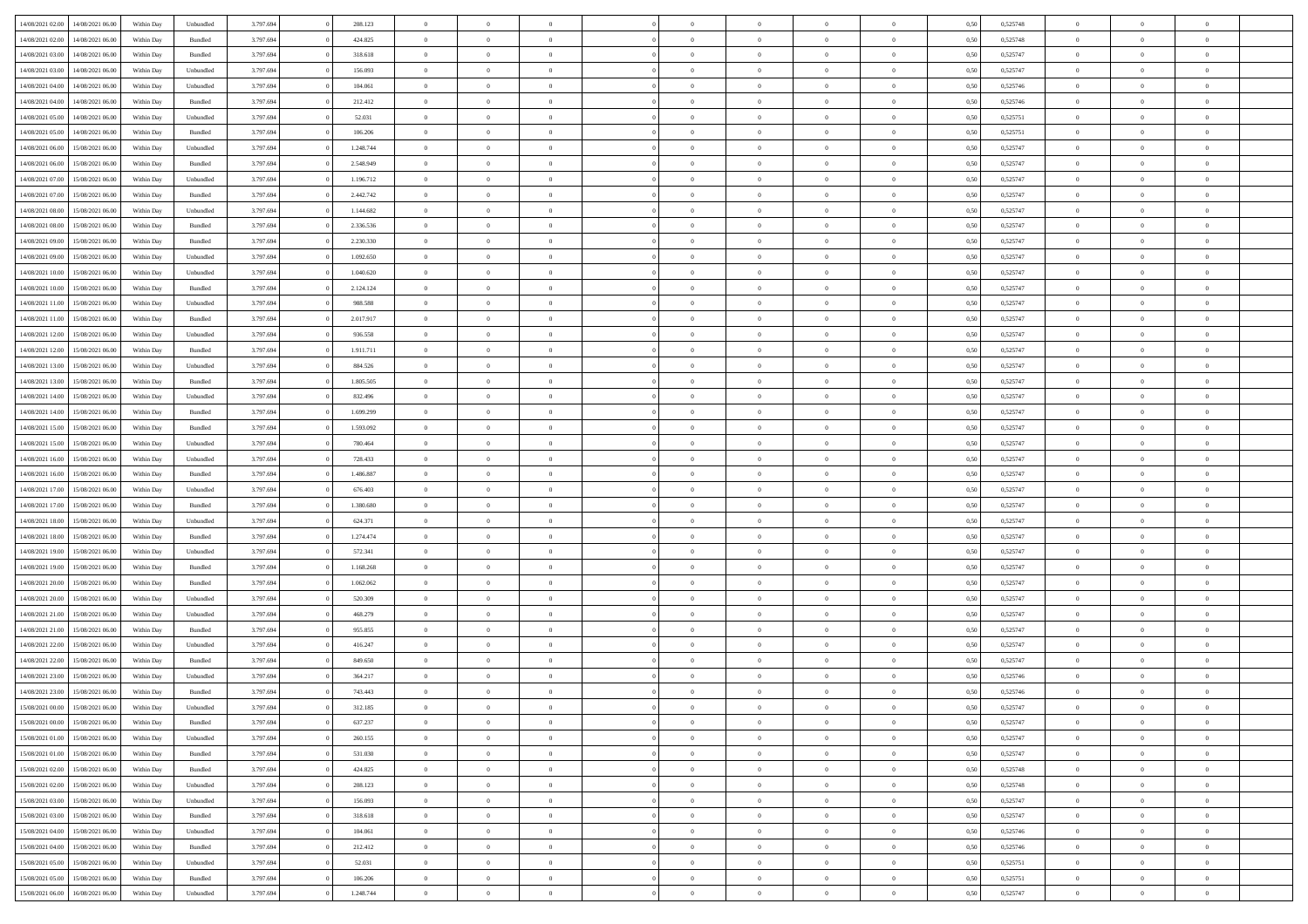| 15/08/2021 06:00 | 16/08/2021 06:00 | Within Day | Bundled            | 3.797.694 | 2.548.949 | $\overline{0}$ | $\Omega$       |                | $\Omega$       | $\Omega$       | $\theta$       | $\theta$       | 0.50 | 0,525747 | $\theta$       | $\theta$       | $\theta$       |  |
|------------------|------------------|------------|--------------------|-----------|-----------|----------------|----------------|----------------|----------------|----------------|----------------|----------------|------|----------|----------------|----------------|----------------|--|
|                  |                  |            |                    |           |           |                |                |                |                |                |                |                |      |          |                |                |                |  |
| 15/08/2021 07:00 | 16/08/2021 06:00 | Within Day | Unbundled          | 3.797.694 | 1.196.712 | $\overline{0}$ | $\theta$       | $\overline{0}$ | $\overline{0}$ | $\bf{0}$       | $\overline{0}$ | $\bf{0}$       | 0,50 | 0,525747 | $\theta$       | $\overline{0}$ | $\overline{0}$ |  |
| 15/08/2021 07:00 | 16/08/2021 06:00 | Within Day | Bundled            | 3.797.694 | 2.442.742 | $\overline{0}$ | $\bf{0}$       | $\overline{0}$ | $\overline{0}$ | $\bf{0}$       | $\overline{0}$ | $\mathbf{0}$   | 0,50 | 0,525747 | $\overline{0}$ | $\overline{0}$ | $\overline{0}$ |  |
| 15/08/2021 08:00 | 16/08/2021 06:00 | Within Dav | Bundled            | 3.797.694 | 2.336.536 | $\overline{0}$ | $\overline{0}$ | $\overline{0}$ | $\overline{0}$ | $\bf{0}$       | $\overline{0}$ | $\overline{0}$ | 0.50 | 0,525747 | $\theta$       | $\theta$       | $\overline{0}$ |  |
| 15/08/2021 08:00 | 16/08/2021 06:00 | Within Day | Unbundled          | 3.797.694 | 1.144.682 | $\overline{0}$ | $\theta$       | $\overline{0}$ | $\overline{0}$ | $\bf{0}$       | $\overline{0}$ | $\bf{0}$       | 0,50 | 0,525747 | $\theta$       | $\overline{0}$ | $\overline{0}$ |  |
| 15/08/2021 09:00 | 16/08/2021 06:00 | Within Day | Unbundled          | 3.797.694 | 1.092.650 | $\overline{0}$ | $\overline{0}$ | $\overline{0}$ | $\overline{0}$ | $\overline{0}$ | $\overline{0}$ | $\mathbf{0}$   | 0,50 | 0,525747 | $\overline{0}$ | $\overline{0}$ | $\bf{0}$       |  |
| 15/08/2021 09:00 | 16/08/2021 06:00 | Within Dav | Bundled            | 3.797.694 | 2.230.330 | $\overline{0}$ | $\overline{0}$ | $\overline{0}$ | $\overline{0}$ | $\overline{0}$ | $\overline{0}$ | $\overline{0}$ | 0.50 | 0,525747 | $\theta$       | $\overline{0}$ | $\overline{0}$ |  |
|                  |                  |            |                    |           |           |                |                |                |                |                |                |                |      |          |                |                |                |  |
| 15/08/2021 11:00 | 16/08/2021 06:00 | Within Day | Unbundled          | 3.797.694 | 988.588   | $\overline{0}$ | $\theta$       | $\overline{0}$ | $\overline{0}$ | $\bf{0}$       | $\overline{0}$ | $\bf{0}$       | 0,50 | 0,525747 | $\theta$       | $\theta$       | $\overline{0}$ |  |
| 15/08/2021 11:00 | 16/08/2021 06:00 | Within Day | Bundled            | 3.797.694 | 2.017.917 | $\overline{0}$ | $\overline{0}$ | $\overline{0}$ | $\overline{0}$ | $\bf{0}$       | $\overline{0}$ | $\bf{0}$       | 0,50 | 0,525747 | $\,0\,$        | $\overline{0}$ | $\overline{0}$ |  |
| 15/08/2021 12:00 | 16/08/2021 06:00 | Within Dav | Unbundled          | 3.797.694 | 936.558   | $\overline{0}$ | $\overline{0}$ | $\overline{0}$ | $\overline{0}$ | $\overline{0}$ | $\overline{0}$ | $\overline{0}$ | 0.50 | 0,525747 | $\theta$       | $\overline{0}$ | $\overline{0}$ |  |
| 15/08/2021 12:00 | 16/08/2021 06:00 | Within Day | Bundled            | 3.797.694 | 1.911.711 | $\overline{0}$ | $\theta$       | $\overline{0}$ | $\overline{0}$ | $\bf{0}$       | $\overline{0}$ | $\bf{0}$       | 0,50 | 0,525747 | $\,$ 0 $\,$    | $\overline{0}$ | $\overline{0}$ |  |
| 15/08/2021 13:00 | 16/08/2021 06:00 | Within Day | Unbundled          | 3.797.694 | 884.526   | $\overline{0}$ | $\overline{0}$ | $\overline{0}$ | $\overline{0}$ | $\bf{0}$       | $\overline{0}$ | $\mathbf{0}$   | 0,50 | 0,525747 | $\overline{0}$ | $\overline{0}$ | $\bf{0}$       |  |
| 15/08/2021 13:00 | 16/08/2021 06:00 | Within Day | Bundled            | 3.797.694 | 1.805.505 | $\overline{0}$ | $\overline{0}$ | $\overline{0}$ | $\overline{0}$ | $\bf{0}$       | $\overline{0}$ | $\overline{0}$ | 0.50 | 0,525747 | $\theta$       | $\theta$       | $\overline{0}$ |  |
| 15/08/2021 14:00 | 16/08/2021 06:00 | Within Day | Unbundled          | 3.797.694 | 832.496   | $\overline{0}$ | $\theta$       | $\overline{0}$ | $\overline{0}$ | $\bf{0}$       | $\overline{0}$ | $\bf{0}$       | 0,50 | 0,525747 | $\theta$       | $\overline{0}$ | $\overline{0}$ |  |
|                  |                  |            |                    |           |           |                |                |                |                |                |                |                |      |          |                |                |                |  |
| 15/08/2021 14:00 | 16/08/2021 06:00 | Within Day | Bundled            | 3.797.694 | 1.699.299 | $\overline{0}$ | $\overline{0}$ | $\overline{0}$ | $\bf{0}$       | $\overline{0}$ | $\overline{0}$ | $\mathbf{0}$   | 0,50 | 0,525747 | $\bf{0}$       | $\overline{0}$ | $\bf{0}$       |  |
| 15/08/2021 15:00 | 16/08/2021 06:00 | Within Dav | Bundled            | 3.797.694 | 1.593.092 | $\overline{0}$ | $\overline{0}$ | $\overline{0}$ | $\overline{0}$ | $\overline{0}$ | $\overline{0}$ | $\overline{0}$ | 0.50 | 0,525747 | $\theta$       | $\overline{0}$ | $\overline{0}$ |  |
| 15/08/2021 15:00 | 16/08/2021 06:00 | Within Day | Unbundled          | 3.797.694 | 780.464   | $\overline{0}$ | $\theta$       | $\overline{0}$ | $\overline{0}$ | $\bf{0}$       | $\overline{0}$ | $\bf{0}$       | 0,50 | 0,525747 | $\theta$       | $\theta$       | $\overline{0}$ |  |
| 15/08/2021 16:00 | 16/08/2021 06:00 | Within Day | Unbundled          | 3.797.694 | 728.433   | $\overline{0}$ | $\overline{0}$ | $\overline{0}$ | $\bf{0}$       | $\bf{0}$       | $\bf{0}$       | $\bf{0}$       | 0,50 | 0,525747 | $\,0\,$        | $\overline{0}$ | $\overline{0}$ |  |
| 15/08/2021 16:00 | 16/08/2021 06:00 | Within Day | Bundled            | 3.797.694 | 1.486.887 | $\overline{0}$ | $\overline{0}$ | $\overline{0}$ | $\overline{0}$ | $\overline{0}$ | $\overline{0}$ | $\overline{0}$ | 0.50 | 0,525747 | $\theta$       | $\overline{0}$ | $\overline{0}$ |  |
| 15/08/2021 17:00 | 16/08/2021 06:00 | Within Day | Unbundled          | 3.797.694 | 676.403   | $\overline{0}$ | $\theta$       | $\overline{0}$ | $\overline{0}$ | $\bf{0}$       | $\overline{0}$ | $\bf{0}$       | 0,50 | 0,525747 | $\,$ 0 $\,$    | $\overline{0}$ | $\overline{0}$ |  |
| 15/08/2021 17:00 | 16/08/2021 06:00 | Within Day | Bundled            | 3.797.694 | 1.380.680 | $\overline{0}$ | $\overline{0}$ | $\overline{0}$ | $\bf{0}$       | $\bf{0}$       | $\bf{0}$       | $\bf{0}$       | 0,50 | 0,525747 | $\bf{0}$       | $\overline{0}$ | $\bf{0}$       |  |
| 15/08/2021 18:00 | 16/08/2021 06:00 | Within Day | Unbundled          | 3.797.694 | 624.371   | $\overline{0}$ | $\overline{0}$ | $\overline{0}$ | $\overline{0}$ | $\bf{0}$       | $\overline{0}$ | $\overline{0}$ | 0.50 | 0,525747 | $\theta$       | $\overline{0}$ | $\overline{0}$ |  |
|                  |                  |            |                    |           |           |                |                |                |                |                |                |                |      |          |                |                |                |  |
| 15/08/2021 18:00 | 16/08/2021 06:00 | Within Day | Bundled            | 3.797.694 | 1.274.474 | $\overline{0}$ | $\theta$       | $\overline{0}$ | $\overline{0}$ | $\bf{0}$       | $\overline{0}$ | $\bf{0}$       | 0,50 | 0,525747 | $\,$ 0 $\,$    | $\overline{0}$ | $\overline{0}$ |  |
| 15/08/2021 19:00 | 16/08/2021 06:00 | Within Day | Unbundled          | 3.797.694 | 572.341   | $\overline{0}$ | $\overline{0}$ | $\overline{0}$ | $\bf{0}$       | $\overline{0}$ | $\overline{0}$ | $\mathbf{0}$   | 0,50 | 0,525747 | $\overline{0}$ | $\overline{0}$ | $\bf{0}$       |  |
| 15/08/2021 19:00 | 16/08/2021 06:00 | Within Dav | Bundled            | 3.797.694 | 1.168.268 | $\overline{0}$ | $\overline{0}$ | $\overline{0}$ | $\overline{0}$ | $\overline{0}$ | $\overline{0}$ | $\overline{0}$ | 0.50 | 0,525747 | $\theta$       | $\overline{0}$ | $\overline{0}$ |  |
| 15/08/2021 20:00 | 16/08/2021 06:00 | Within Day | Bundled            | 3.797.694 | 1.062.062 | $\overline{0}$ | $\theta$       | $\overline{0}$ | $\overline{0}$ | $\bf{0}$       | $\overline{0}$ | $\bf{0}$       | 0,50 | 0,525747 | $\theta$       | $\theta$       | $\overline{0}$ |  |
| 15/08/2021 20:00 | 16/08/2021 06:00 | Within Day | Unbundled          | 3.797.694 | 520.309   | $\overline{0}$ | $\overline{0}$ | $\overline{0}$ | $\bf{0}$       | $\bf{0}$       | $\bf{0}$       | $\bf{0}$       | 0,50 | 0,525747 | $\,0\,$        | $\overline{0}$ | $\overline{0}$ |  |
| 15/08/2021 21:00 | 16/08/2021 06:00 | Within Day | Unbundled          | 3.797.694 | 468.279   | $\overline{0}$ | $\overline{0}$ | $\overline{0}$ | $\overline{0}$ | $\overline{0}$ | $\overline{0}$ | $\overline{0}$ | 0.50 | 0,525747 | $\theta$       | $\overline{0}$ | $\overline{0}$ |  |
| 15/08/2021 21:00 | 16/08/2021 06:00 | Within Day | Bundled            | 3.797.694 | 955.855   | $\overline{0}$ | $\theta$       | $\overline{0}$ | $\overline{0}$ | $\bf{0}$       | $\overline{0}$ | $\bf{0}$       | 0,50 | 0,525747 | $\,$ 0 $\,$    | $\overline{0}$ | $\overline{0}$ |  |
| 15/08/2021 22.00 | 16/08/2021 06:00 | Within Day | Unbundled          | 3.797.694 | 416.247   | $\overline{0}$ | $\overline{0}$ | $\overline{0}$ | $\bf{0}$       | $\bf{0}$       | $\bf{0}$       | $\bf{0}$       | 0,50 | 0,525747 | $\overline{0}$ | $\overline{0}$ | $\bf{0}$       |  |
|                  |                  |            |                    |           |           |                |                |                |                |                |                |                |      |          |                |                |                |  |
| 15/08/2021 22:00 | 16/08/2021 06:00 | Within Day | Bundled            | 3.797.694 | 849,650   | $\overline{0}$ | $\Omega$       | $\Omega$       | $\Omega$       | $\Omega$       | $\overline{0}$ | $\overline{0}$ | 0,50 | 0,525747 | $\,0\,$        | $\theta$       | $\theta$       |  |
| 15/08/2021 23:00 | 16/08/2021 06:00 | Within Day | Unbundled          | 3.797.694 | 364.217   | $\overline{0}$ | $\theta$       | $\overline{0}$ | $\overline{0}$ | $\bf{0}$       | $\overline{0}$ | $\bf{0}$       | 0,50 | 0,525746 | $\,$ 0 $\,$    | $\overline{0}$ | $\overline{0}$ |  |
| 15/08/2021 23:00 | 16/08/2021 06:00 | Within Day | Bundled            | 3.797.694 | 743.443   | $\overline{0}$ | $\overline{0}$ | $\overline{0}$ | $\bf{0}$       | $\bf{0}$       | $\overline{0}$ | $\mathbf{0}$   | 0,50 | 0,525746 | $\overline{0}$ | $\overline{0}$ | $\bf{0}$       |  |
| 16/08/2021 00:00 | 16/08/2021 06:00 | Within Day | Unbundled          | 3.797.694 | 312.185   | $\overline{0}$ | $\Omega$       | $\Omega$       | $\Omega$       | $\bf{0}$       | $\overline{0}$ | $\overline{0}$ | 0.50 | 0,525747 | $\,0\,$        | $\theta$       | $\theta$       |  |
| 16/08/2021 00:00 | 16/08/2021 06:00 | Within Day | Bundled            | 3.797.694 | 637.237   | $\overline{0}$ | $\theta$       | $\overline{0}$ | $\overline{0}$ | $\bf{0}$       | $\overline{0}$ | $\bf{0}$       | 0,50 | 0,525747 | $\,$ 0 $\,$    | $\overline{0}$ | $\overline{0}$ |  |
| 16/08/2021 01:00 | 16/08/2021 06:00 | Within Day | Unbundled          | 3.797.694 | 260.155   | $\overline{0}$ | $\overline{0}$ | $\overline{0}$ | $\bf{0}$       | $\bf{0}$       | $\bf{0}$       | $\bf{0}$       | 0,50 | 0,525747 | $\bf{0}$       | $\overline{0}$ | $\bf{0}$       |  |
| 16/08/2021 01:00 | 16/08/2021 06:00 | Within Day | Bundled            | 3.797.694 | 531.030   | $\overline{0}$ | $\Omega$       | $\Omega$       | $\Omega$       | $\theta$       | $\overline{0}$ | $\overline{0}$ | 0.50 | 0,525747 | $\,$ 0 $\,$    | $\theta$       | $\theta$       |  |
| 16/08/2021 02:00 | 16/08/2021 06:00 | Within Day | Bundled            | 3.797.694 | 424.825   | $\overline{0}$ | $\theta$       | $\overline{0}$ | $\overline{0}$ | $\bf{0}$       | $\overline{0}$ | $\bf{0}$       | 0,50 | 0,525748 | $\,$ 0 $\,$    | $\overline{0}$ | $\overline{0}$ |  |
|                  |                  |            |                    |           |           |                | $\bf{0}$       |                |                | $\bf{0}$       |                |                |      |          |                | $\overline{0}$ | $\bf{0}$       |  |
| 16/08/2021 02:00 | 16/08/2021 06:00 | Within Day | Unbundled          | 3.797.694 | 208.123   | $\overline{0}$ |                | $\overline{0}$ | $\bf{0}$       |                | $\bf{0}$       | $\bf{0}$       | 0,50 | 0,525748 | $\overline{0}$ |                |                |  |
| 16/08/2021 03:00 | 16/08/2021 06:00 | Within Day | Bundled            | 3.797.694 | 318.618   | $\overline{0}$ | $\Omega$       | $\overline{0}$ | $\Omega$       | $\overline{0}$ | $\overline{0}$ | $\overline{0}$ | 0,50 | 0,525747 | $\,0\,$        | $\theta$       | $\theta$       |  |
| 16/08/2021 03:00 | 16/08/2021 06:00 | Within Day | Unbundled          | 3.797.694 | 156.093   | $\overline{0}$ | $\overline{0}$ | $\overline{0}$ | $\overline{0}$ | $\bf{0}$       | $\overline{0}$ | $\bf{0}$       | 0,50 | 0,525747 | $\,$ 0 $\,$    | $\overline{0}$ | $\overline{0}$ |  |
| 16/08/2021 04:00 | 16/08/2021 06:00 | Within Day | Bundled            | 3.797.694 | 212.412   | $\overline{0}$ | $\overline{0}$ | $\overline{0}$ | $\bf{0}$       | $\bf{0}$       | $\bf{0}$       | $\mathbf{0}$   | 0,50 | 0,525746 | $\overline{0}$ | $\overline{0}$ | $\bf{0}$       |  |
| 16/08/2021 04:00 | 16/08/2021 06:00 | Within Day | Unbundled          | 3.797.694 | 104,061   | $\overline{0}$ | $\Omega$       | $\Omega$       | $\Omega$       | $\Omega$       | $\Omega$       | $\overline{0}$ | 0.50 | 0,525746 | $\theta$       | $\theta$       | $\theta$       |  |
| 16/08/2021 05:00 | 16/08/2021 06:00 | Within Day | Bundled            | 3.797.694 | 106.206   | $\overline{0}$ | $\overline{0}$ | $\overline{0}$ | $\bf{0}$       | $\,$ 0         | $\bf{0}$       | $\bf{0}$       | 0,50 | 0,525751 | $\,0\,$        | $\,$ 0 $\,$    | $\overline{0}$ |  |
| 16/08/2021 05:00 | 16/08/2021 06:00 | Within Day | Unbundled          | 3.797.694 | 52.031    | $\bf{0}$       | $\bf{0}$       |                |                |                |                |                | 0,50 | 0,525751 | $\bf{0}$       | $\overline{0}$ |                |  |
| 16/08/2021 06:00 | 17/08/2021 06:00 | Within Day | Unbundled          | 3.797.694 | 1.248.744 | $\overline{0}$ | $\overline{0}$ | $\overline{0}$ | $\Omega$       | $\theta$       | $\overline{0}$ | $\overline{0}$ | 0,50 | 0,525747 | $\theta$       | $\theta$       | $\theta$       |  |
| 16/08/2021 06:00 | 17/08/2021 06:00 | Within Day | Bundled            | 3.797.694 | 2.548.949 | $\overline{0}$ | $\,$ 0         | $\overline{0}$ | $\bf{0}$       | $\,$ 0 $\,$    | $\overline{0}$ | $\mathbf{0}$   | 0,50 | 0,525747 | $\,$ 0 $\,$    | $\,$ 0 $\,$    | $\,$ 0         |  |
|                  |                  |            |                    |           |           |                |                |                |                |                |                |                |      |          |                |                |                |  |
| 16/08/2021 07:00 | 17/08/2021 06:00 | Within Day | Unbundled          | 3.797.694 | 1.196.712 | $\overline{0}$ | $\overline{0}$ | $\overline{0}$ | $\overline{0}$ | $\overline{0}$ | $\overline{0}$ | $\mathbf{0}$   | 0,50 | 0,525747 | $\overline{0}$ | $\bf{0}$       | $\bf{0}$       |  |
| 16/08/2021 07:00 | 17/08/2021 06:00 | Within Day | $\mathbf B$ undled | 3.797.694 | 2.442.742 | $\overline{0}$ | $\overline{0}$ | $\overline{0}$ | $\Omega$       | $\overline{0}$ | $\overline{0}$ | $\bf{0}$       | 0,50 | 0,525747 | $\overline{0}$ | $\theta$       | $\overline{0}$ |  |
| 16/08/2021 08:00 | 17/08/2021 06:00 | Within Day | Bundled            | 3.797.694 | 2.336.536 | $\overline{0}$ | $\,$ 0         | $\overline{0}$ | $\overline{0}$ | $\overline{0}$ | $\overline{0}$ | $\bf{0}$       | 0,50 | 0,525747 | $\,$ 0 $\,$    | $\overline{0}$ | $\overline{0}$ |  |
| 16/08/2021 08:00 | 17/08/2021 06:00 | Within Day | Unbundled          | 3.797.694 | 1.144.682 | $\overline{0}$ | $\overline{0}$ | $\overline{0}$ | $\overline{0}$ | $\overline{0}$ | $\overline{0}$ | $\mathbf{0}$   | 0,50 | 0,525747 | $\overline{0}$ | $\bf{0}$       | $\bf{0}$       |  |
| 16/08/2021 09:00 | 17/08/2021 06:00 | Within Day | Unbundled          | 3.797.694 | 1.092.650 | $\overline{0}$ | $\overline{0}$ | $\overline{0}$ | $\Omega$       | $\overline{0}$ | $\overline{0}$ | $\bf{0}$       | 0.50 | 0,525747 | $\overline{0}$ | $\theta$       | $\overline{0}$ |  |
| 16/08/2021 09:00 | 17/08/2021 06:00 | Within Day | Bundled            | 3.797.694 | 2.230.330 | $\overline{0}$ | $\,$ 0         | $\overline{0}$ | $\bf{0}$       | $\bf{0}$       | $\bf{0}$       | $\bf{0}$       | 0,50 | 0,525747 | $\,$ 0 $\,$    | $\overline{0}$ | $\overline{0}$ |  |
| 16/08/2021 10:00 | 17/08/2021 06:00 | Within Day | Unbundled          | 3.797.694 | 1.040.620 | $\overline{0}$ | $\bf{0}$       | $\overline{0}$ | $\overline{0}$ | $\overline{0}$ | $\overline{0}$ | $\mathbf{0}$   | 0,50 | 0,525747 | $\overline{0}$ | $\overline{0}$ | $\bf{0}$       |  |
| 16/08/2021 10:00 | 17/08/2021 06:00 | Within Day | Bundled            | 3.797.694 | 2.124.124 | $\overline{0}$ | $\overline{0}$ | $\overline{0}$ | $\Omega$       | $\overline{0}$ | $\overline{0}$ | $\bf{0}$       | 0.50 | 0,525747 | $\overline{0}$ | $\theta$       | $\overline{0}$ |  |
|                  |                  |            |                    |           |           |                |                |                |                |                |                |                |      |          |                |                |                |  |
| 16/08/2021 11:00 | 17/08/2021 06:00 | Within Day | Unbundled          | 3.797.694 | 988.588   | $\overline{0}$ | $\bf{0}$       | $\overline{0}$ | $\overline{0}$ | $\bf{0}$       | $\bf{0}$       | $\mathbf{0}$   | 0,50 | 0,525747 | $\,$ 0 $\,$    | $\,$ 0 $\,$    | $\bf{0}$       |  |
| 16/08/2021 11:00 | 17/08/2021 06:00 | Within Day | Bundled            | 3.797.694 | 2.017.917 | $\overline{0}$ | $\overline{0}$ | $\overline{0}$ | $\overline{0}$ | $\bf{0}$       | $\bf{0}$       | $\mathbf{0}$   | 0,50 | 0,525747 | $\overline{0}$ | $\bf{0}$       | $\bf{0}$       |  |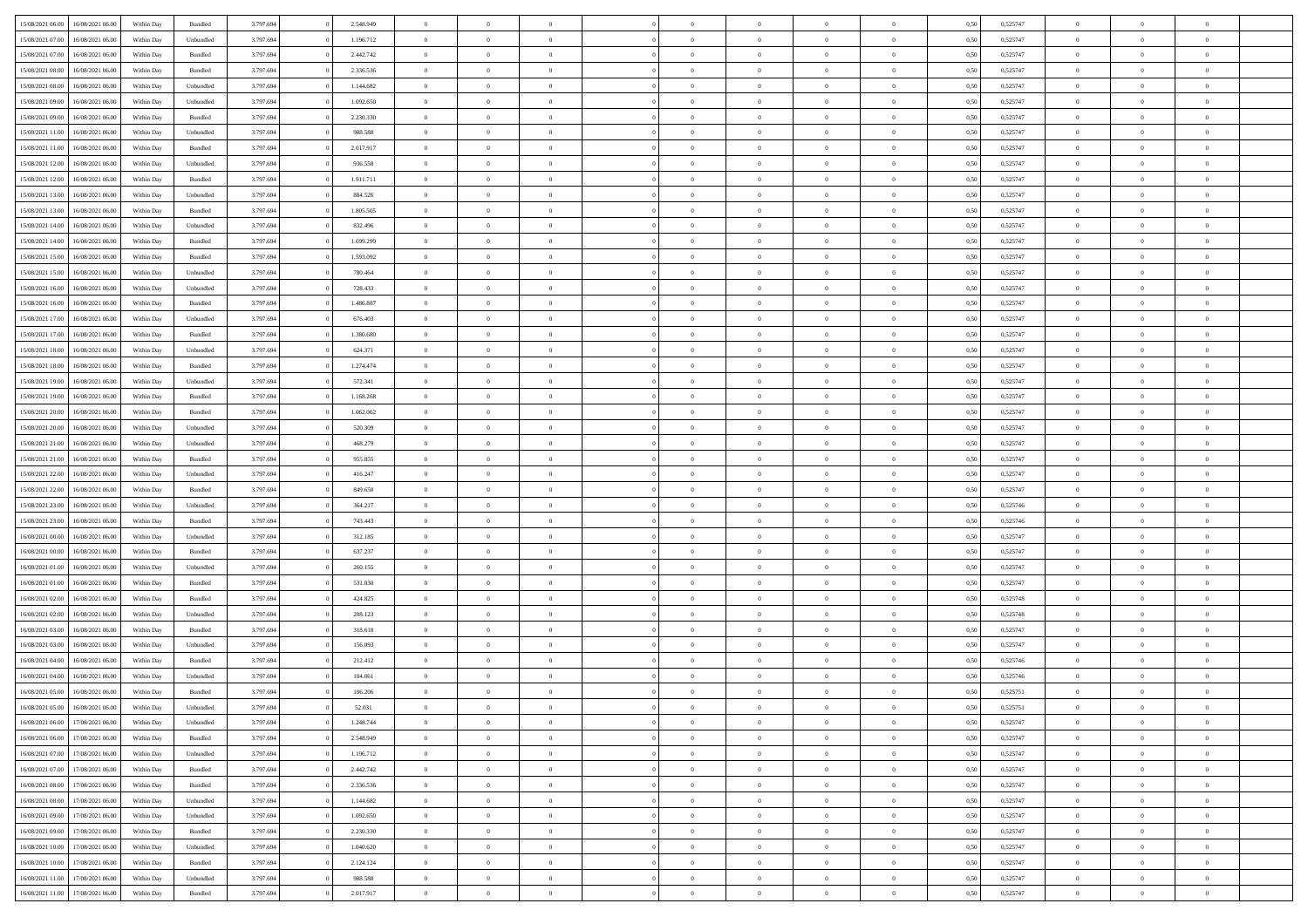| 16/08/2021 12:00 17/08/2021 06:00    | Within Day | Unbundled | 3.797.694 | 936.558   | $\overline{0}$ | $\overline{0}$ | $\Omega$       | $\Omega$       | $\theta$       | $\Omega$       | $\overline{0}$ | 0,50 | 0,525747 | $\theta$             | $\theta$       | $\overline{0}$ |  |
|--------------------------------------|------------|-----------|-----------|-----------|----------------|----------------|----------------|----------------|----------------|----------------|----------------|------|----------|----------------------|----------------|----------------|--|
| 16/08/2021 12:00<br>17/08/2021 06:00 | Within Day | Bundled   | 3.797.694 | 1.911.711 | $\overline{0}$ | $\overline{0}$ | $\overline{0}$ | $\overline{0}$ | $\theta$       | $\overline{0}$ | $\bf{0}$       | 0,50 | 0,525747 | $\theta$             | $\theta$       | $\overline{0}$ |  |
| 16/08/2021 13:00<br>17/08/2021 06:00 | Within Day | Unbundled | 3.797.694 | 884.526   | $\overline{0}$ | $\bf{0}$       | $\overline{0}$ | $\overline{0}$ | $\bf{0}$       | $\overline{0}$ | $\bf{0}$       | 0,50 | 0,525747 | $\bf{0}$             | $\overline{0}$ | $\overline{0}$ |  |
| 16/08/2021 13:00<br>17/08/2021 06:00 | Within Day | Bundled   | 3.797.694 | 1.805.505 | $\overline{0}$ | $\overline{0}$ | $\overline{0}$ | $\overline{0}$ | $\overline{0}$ | $\overline{0}$ | $\overline{0}$ | 0.50 | 0,525747 | $\theta$             | $\theta$       | $\overline{0}$ |  |
| 16/08/2021 14:00<br>17/08/2021 06:00 | Within Day | Bundled   | 3.797.694 | 1.699.299 | $\overline{0}$ | $\overline{0}$ | $\overline{0}$ | $\overline{0}$ | $\theta$       | $\overline{0}$ | $\bf{0}$       | 0,50 | 0,525747 | $\theta$             | $\theta$       | $\overline{0}$ |  |
|                                      |            |           |           |           |                | $\bf{0}$       |                |                |                |                |                |      |          |                      | $\overline{0}$ | $\bf{0}$       |  |
| 16/08/2021 14:00<br>17/08/2021 06:00 | Within Day | Unbundled | 3.797.694 | 832.496   | $\overline{0}$ |                | $\overline{0}$ | $\overline{0}$ | $\overline{0}$ | $\overline{0}$ | $\bf{0}$       | 0,50 | 0,525747 | $\bf{0}$<br>$\theta$ | $\theta$       | $\overline{0}$ |  |
| 16/08/2021 15:00<br>17/08/2021 06:00 | Within Day | Unbundled | 3.797.694 | 780.464   | $\overline{0}$ | $\overline{0}$ | $\overline{0}$ | $\overline{0}$ | $\overline{0}$ | $\overline{0}$ | $\bf{0}$       | 0.5( | 0,525747 |                      |                |                |  |
| 16/08/2021 15:00<br>17/08/2021 06:00 | Within Day | Bundled   | 3.797.694 | 1.593.092 | $\bf{0}$       | $\overline{0}$ | $\overline{0}$ | $\overline{0}$ | $\theta$       | $\overline{0}$ | $\bf{0}$       | 0,50 | 0,525747 | $\theta$             | $\theta$       | $\overline{0}$ |  |
| 16/08/2021 16:00<br>17/08/2021 06:00 | Within Day | Unbundled | 3.797.694 | 728.433   | $\overline{0}$ | $\bf{0}$       | $\overline{0}$ | $\overline{0}$ | $\overline{0}$ | $\overline{0}$ | $\bf{0}$       | 0,50 | 0,525747 | $\bf{0}$             | $\overline{0}$ | $\overline{0}$ |  |
| 16/08/2021 16:00<br>17/08/2021 06:00 | Within Day | Bundled   | 3.797.694 | 1.486.887 | $\overline{0}$ | $\overline{0}$ | $\overline{0}$ | $\overline{0}$ | $\overline{0}$ | $\overline{0}$ | $\bf{0}$       | 0.50 | 0,525747 | $\theta$             | $\theta$       | $\overline{0}$ |  |
| 16/08/2021 17:00<br>17/08/2021 06:00 | Within Day | Unbundled | 3.797.694 | 676.403   | $\bf{0}$       | $\overline{0}$ | $\overline{0}$ | $\overline{0}$ | $\theta$       | $\overline{0}$ | $\bf{0}$       | 0,50 | 0,525747 | $\theta$             | $\theta$       | $\overline{0}$ |  |
| 16/08/2021 17:00<br>17/08/2021 06:00 | Within Day | Bundled   | 3.797.694 | 1.380.680 | $\overline{0}$ | $\bf{0}$       | $\overline{0}$ | $\overline{0}$ | $\bf{0}$       | $\overline{0}$ | $\bf{0}$       | 0,50 | 0,525747 | $\bf{0}$             | $\overline{0}$ | $\overline{0}$ |  |
| 16/08/2021 18:00<br>17/08/2021 06:00 | Within Day | Unbundled | 3.797.694 | 624.371   | $\overline{0}$ | $\overline{0}$ | $\overline{0}$ | $\overline{0}$ | $\overline{0}$ | $\overline{0}$ | $\overline{0}$ | 0.50 | 0.525747 | $\theta$             | $\theta$       | $\overline{0}$ |  |
| 16/08/2021 18:00<br>17/08/2021 06:00 | Within Day | Bundled   | 3.797.694 | 1.274.474 | $\overline{0}$ | $\theta$       | $\overline{0}$ | $\overline{0}$ | $\theta$       | $\overline{0}$ | $\bf{0}$       | 0,50 | 0,525747 | $\theta$             | $\theta$       | $\overline{0}$ |  |
| 16/08/2021 19:00<br>17/08/2021 06:00 | Within Day | Bundled   | 3.797.694 | 1.168.268 | $\overline{0}$ | $\bf{0}$       | $\overline{0}$ | $\overline{0}$ | $\overline{0}$ | $\overline{0}$ | $\bf{0}$       | 0,50 | 0,525747 | $\bf{0}$             | $\overline{0}$ | $\bf{0}$       |  |
| 16/08/2021 19:00<br>17/08/2021 06:00 | Within Day | Unbundled | 3.797.694 | 572.341   | $\overline{0}$ | $\overline{0}$ | $\overline{0}$ | $\overline{0}$ | $\overline{0}$ | $\overline{0}$ | $\overline{0}$ | 0.5( | 0,525747 | $\overline{0}$       | $\overline{0}$ | $\overline{0}$ |  |
| 16/08/2021 20:00<br>17/08/2021 06:00 | Within Day | Unbundled | 3.797.694 | 520.309   | $\bf{0}$       | $\overline{0}$ | $\overline{0}$ | $\overline{0}$ | $\theta$       | $\overline{0}$ | $\bf{0}$       | 0,50 | 0,525747 | $\theta$             | $\theta$       | $\overline{0}$ |  |
| 16/08/2021 20:00<br>17/08/2021 06:00 | Within Day | Bundled   | 3.797.694 | 1.062.062 | $\overline{0}$ | $\bf{0}$       | $\overline{0}$ | $\overline{0}$ | $\bf{0}$       | $\overline{0}$ | $\bf{0}$       | 0,50 | 0,525747 | $\bf{0}$             | $\overline{0}$ | $\overline{0}$ |  |
|                                      |            |           |           |           |                | $\overline{0}$ |                |                | $\overline{0}$ |                |                |      |          | $\theta$             | $\theta$       | $\overline{0}$ |  |
| 16/08/2021 21:00<br>17/08/2021 06:00 | Within Day | Unbundled | 3.797.694 | 468.279   | $\overline{0}$ |                | $\overline{0}$ | $\overline{0}$ |                | $\overline{0}$ | $\overline{0}$ | 0.50 | 0,525747 |                      |                |                |  |
| 16/08/2021 21:00<br>17/08/2021 06:00 | Within Day | Bundled   | 3.797.694 | 955.855   | $\bf{0}$       | $\overline{0}$ | $\overline{0}$ | $\overline{0}$ | $\theta$       | $\overline{0}$ | $\bf{0}$       | 0,50 | 0,525747 | $\theta$             | $\theta$       | $\overline{0}$ |  |
| 16/08/2021 22:00<br>17/08/2021 06:00 | Within Day | Unbundled | 3.797.694 | 416.247   | $\overline{0}$ | $\bf{0}$       | $\overline{0}$ | $\overline{0}$ | $\bf{0}$       | $\overline{0}$ | $\bf{0}$       | 0,50 | 0,525747 | $\bf{0}$             | $\overline{0}$ | $\overline{0}$ |  |
| 16/08/2021 22:00<br>17/08/2021 06:00 | Within Day | Bundled   | 3.797.694 | 849,650   | $\overline{0}$ | $\overline{0}$ | $\overline{0}$ | $\overline{0}$ | $\overline{0}$ | $\overline{0}$ | $\overline{0}$ | 0.50 | 0,525747 | $\theta$             | $\theta$       | $\overline{0}$ |  |
| 16/08/2021 23:00<br>17/08/2021 06:00 | Within Day | Unbundled | 3.797.694 | 364.217   | $\bf{0}$       | $\theta$       | $\overline{0}$ | $\overline{0}$ | $\theta$       | $\overline{0}$ | $\bf{0}$       | 0,50 | 0,525746 | $\theta$             | $\theta$       | $\overline{0}$ |  |
| 16/08/2021 23:00<br>17/08/2021 06:00 | Within Day | Bundled   | 3.797.694 | 743.443   | $\overline{0}$ | $\bf{0}$       | $\overline{0}$ | $\overline{0}$ | $\overline{0}$ | $\overline{0}$ | $\bf{0}$       | 0,50 | 0,525746 | $\overline{0}$       | $\overline{0}$ | $\bf{0}$       |  |
| 17/08/2021 00:00<br>17/08/2021 06:00 | Within Day | Unbundled | 3.797.694 | 312.185   | $\overline{0}$ | $\overline{0}$ | $\overline{0}$ | $\overline{0}$ | $\overline{0}$ | $\overline{0}$ | $\overline{0}$ | 0.5( | 0,525747 | $\theta$             | $\theta$       | $\overline{0}$ |  |
| 17/08/2021 00:00<br>17/08/2021 06:00 | Within Day | Bundled   | 3.797.694 | 637.237   | $\bf{0}$       | $\overline{0}$ | $\overline{0}$ | $\overline{0}$ | $\theta$       | $\overline{0}$ | $\bf{0}$       | 0,50 | 0,525747 | $\theta$             | $\theta$       | $\overline{0}$ |  |
| 17/08/2021 01:00<br>17/08/2021 06:00 | Within Day | Bundled   | 3.797.694 | 531.030   | $\overline{0}$ | $\bf{0}$       | $\overline{0}$ | $\overline{0}$ | $\overline{0}$ | $\overline{0}$ | $\bf{0}$       | 0,50 | 0,525747 | $\bf{0}$             | $\bf{0}$       | $\overline{0}$ |  |
| 17/08/2021 01:00<br>17/08/2021 06:00 | Within Day | Unbundled | 3.797.694 | 260,155   | $\overline{0}$ | $\overline{0}$ | $\overline{0}$ | $\overline{0}$ | $\overline{0}$ | $\overline{0}$ | $\overline{0}$ | 0.5( | 0,525747 | $\theta$             | $\theta$       | $\overline{0}$ |  |
| 17/08/2021 02:00<br>17/08/2021 06:00 | Within Day | Unbundled | 3.797.694 | 208.123   | $\bf{0}$       | $\overline{0}$ | $\overline{0}$ | $\overline{0}$ | $\theta$       | $\overline{0}$ | $\bf{0}$       | 0,50 | 0,525748 | $\,$ 0 $\,$          | $\theta$       | $\overline{0}$ |  |
| 17/08/2021 02:00<br>17/08/2021 06:00 | Within Day | Bundled   | 3.797.694 | 424.825   | $\overline{0}$ | $\bf{0}$       | $\overline{0}$ | $\overline{0}$ | $\bf{0}$       | $\overline{0}$ | $\bf{0}$       | 0,50 | 0,525748 | $\bf{0}$             | $\overline{0}$ | $\overline{0}$ |  |
| 17/08/2021 03:00<br>17/08/2021 06:00 | Within Day | Unbundled | 3.797.694 | 156.093   | $\overline{0}$ | $\overline{0}$ | $\Omega$       | $\Omega$       | $\theta$       | $\Omega$       | $\bf{0}$       | 0,50 | 0,525747 | $\,$ 0 $\,$          | $\overline{0}$ | $\theta$       |  |
| 17/08/2021 03:00<br>17/08/2021 06:00 | Within Day | Bundled   | 3.797.694 | 318.618   | $\bf{0}$       | $\overline{0}$ | $\overline{0}$ | $\overline{0}$ | $\theta$       | $\overline{0}$ | $\bf{0}$       | 0,50 | 0,525747 | $\theta$             | $\theta$       | $\overline{0}$ |  |
|                                      |            |           |           |           |                |                |                |                |                |                |                |      |          |                      |                |                |  |
| 17/08/2021 04:00<br>17/08/2021 06:00 | Within Day | Unbundled | 3.797.694 | 104.061   | $\overline{0}$ | $\bf{0}$       | $\overline{0}$ | $\overline{0}$ | $\overline{0}$ | $\overline{0}$ | $\bf{0}$       | 0,50 | 0,525746 | $\overline{0}$       | $\overline{0}$ | $\bf{0}$       |  |
| 17/08/2021 04:00<br>17/08/2021 06:00 | Within Day | Bundled   | 3.797.694 | 212.412   | $\overline{0}$ | $\overline{0}$ | $\Omega$       | $\Omega$       | $\overline{0}$ | $\Omega$       | $\overline{0}$ | 0.50 | 0,525746 | $\bf{0}$             | $\theta$       | $\theta$       |  |
| 17/08/2021 05:00<br>17/08/2021 06:00 | Within Day | Unbundled | 3.797.694 | 52.031    | $\bf{0}$       | $\overline{0}$ | $\overline{0}$ | $\overline{0}$ | $\theta$       | $\overline{0}$ | $\bf{0}$       | 0,50 | 0,525751 | $\theta$             | $\theta$       | $\overline{0}$ |  |
| 17/08/2021 05:00<br>17/08/2021 06:00 | Within Day | Bundled   | 3.797.694 | 106.206   | $\overline{0}$ | $\bf{0}$       | $\overline{0}$ | $\overline{0}$ | $\overline{0}$ | $\overline{0}$ | $\bf{0}$       | 0,50 | 0,525751 | $\bf{0}$             | $\overline{0}$ | $\overline{0}$ |  |
| 17/08/2021 06:00<br>18/08/2021 06:00 | Within Day | Unbundled | 3.797.694 | 1.248.744 | $\overline{0}$ | $\overline{0}$ | $\Omega$       | $\Omega$       | $\overline{0}$ | $\theta$       | $\overline{0}$ | 0.5( | 0,525747 | $\bf{0}$             | $\theta$       | $\theta$       |  |
| 17/08/2021 06:00<br>18/08/2021 06:00 | Within Day | Bundled   | 3.797.694 | 2.548.949 | $\bf{0}$       | $\bf{0}$       | $\overline{0}$ | $\overline{0}$ | $\theta$       | $\overline{0}$ | $\bf{0}$       | 0,50 | 0,525747 | $\,$ 0 $\,$          | $\theta$       | $\overline{0}$ |  |
| 17/08/2021 07:00<br>18/08/2021 06:00 | Within Day | Bundled   | 3.797.694 | 2.442.742 | $\overline{0}$ | $\bf{0}$       | $\overline{0}$ | $\overline{0}$ | $\bf{0}$       | $\overline{0}$ | $\bf{0}$       | 0,50 | 0,525747 | $\bf{0}$             | $\overline{0}$ | $\overline{0}$ |  |
| 17/08/2021 07:00<br>18/08/2021 06:00 | Within Day | Unbundled | 3.797.694 | 1.196.712 | $\overline{0}$ | $\overline{0}$ | $\overline{0}$ | $\Omega$       | $\overline{0}$ | $\Omega$       | $\bf{0}$       | 0,50 | 0,525747 | $\bf{0}$             | $\overline{0}$ | $\theta$       |  |
| 17/08/2021 08:00<br>18/08/2021 06:00 | Within Day | Unbundled | 3.797.694 | 1.144.682 | $\bf{0}$       | $\overline{0}$ | $\overline{0}$ | $\overline{0}$ | $\overline{0}$ | $\overline{0}$ | $\bf{0}$       | 0,50 | 0,525747 | $\,$ 0 $\,$          | $\theta$       | $\overline{0}$ |  |
| 17/08/2021 08:00<br>18/08/2021 06:00 | Within Day | Bundled   | 3.797.694 | 2.336.536 | $\overline{0}$ | $\bf{0}$       | $\overline{0}$ | $\overline{0}$ | $\overline{0}$ | $\overline{0}$ | $\bf{0}$       | 0,50 | 0,525747 | $\overline{0}$       | $\overline{0}$ | $\bf{0}$       |  |
| 17/08/2021 09:00<br>18/08/2021 06:00 | Within Day | Unbundled | 3.797.694 | 1.092.650 | $\overline{0}$ | $\overline{0}$ | $\Omega$       | $\Omega$       | $\Omega$       | $\theta$       | $\overline{0}$ | 0.50 | 0,525747 | $\theta$             | $\overline{0}$ | $\theta$       |  |
| 17/08/2021 09:00<br>18/08/2021 06:00 | Within Day | Bundled   | 3.797.694 | 2.230.330 | $\bf{0}$       | $\bf{0}$       | $\overline{0}$ | $\overline{0}$ | $\bf{0}$       | $\overline{0}$ | $\bf{0}$       | 0,50 | 0,525747 | $\bf{0}$             | $\,$ 0 $\,$    | $\overline{0}$ |  |
| 17/08/2021 10:00 18/08/2021 06:00    | Within Day | Unbundled | 3.797.694 | 1.040.620 | $\bf{0}$       |                |                |                |                |                |                | 0,50 | 0,525747 | $\bf{0}$             | $\bf{0}$       |                |  |
| 17/08/2021 10:00 18/08/2021 06:00    | Within Day | Bundled   | 3.797.694 | 2.124.124 | $\Omega$       | $\overline{0}$ | $\Omega$       | $\theta$       | $\overline{0}$ | $\theta$       | $\overline{0}$ | 0.50 | 0,525747 | $\theta$             | $\theta$       | $\theta$       |  |
| 17/08/2021 11:00<br>18/08/2021 06:00 | Within Day | Unbundled | 3.797.694 | 988.588   | $\overline{0}$ | $\overline{0}$ | $\overline{0}$ | $\overline{0}$ | $\,$ 0 $\,$    | $\overline{0}$ | $\,$ 0 $\,$    | 0,50 | 0,525747 | $\,$ 0 $\,$          | $\,$ 0 $\,$    | $\,$ 0         |  |
|                                      |            |           |           |           |                |                |                |                |                |                |                |      |          |                      |                |                |  |
| 17/08/2021 11:00 18/08/2021 06:00    | Within Day | Bundled   | 3.797.694 | 2.017.917 | $\overline{0}$ | $\overline{0}$ | $\overline{0}$ | $\overline{0}$ | $\overline{0}$ | $\overline{0}$ | $\bf{0}$       | 0,50 | 0,525747 | $\overline{0}$       | $\bf{0}$       | $\overline{0}$ |  |
| 17/08/2021 12:00<br>18/08/2021 06:00 | Within Day | Unbundled | 3.797.694 | 936.558   | $\overline{0}$ | $\bf{0}$       | $\overline{0}$ | $\overline{0}$ | $\overline{0}$ | $\overline{0}$ | $\bf{0}$       | 0,50 | 0,525747 | $\bf{0}$             | $\theta$       | $\overline{0}$ |  |
| 17/08/2021 12:00<br>18/08/2021 06:00 | Within Day | Bundled   | 3.797.694 | 1.911.711 | $\overline{0}$ | $\overline{0}$ | $\overline{0}$ | $\overline{0}$ | $\overline{0}$ | $\overline{0}$ | $\bf{0}$       | 0,50 | 0,525747 | $\,$ 0 $\,$          | $\,$ 0 $\,$    | $\overline{0}$ |  |
| 17/08/2021 13:00<br>18/08/2021 06:00 | Within Day | Bundled   | 3.797.694 | 1.805.505 | $\overline{0}$ | $\overline{0}$ | $\overline{0}$ | $\overline{0}$ | $\mathbf{0}$   | $\overline{0}$ | $\bf{0}$       | 0,50 | 0,525747 | $\overline{0}$       | $\overline{0}$ | $\overline{0}$ |  |
| 17/08/2021 13:00<br>18/08/2021 06:00 | Within Day | Unbundled | 3.797.694 | 884.526   | $\overline{0}$ | $\bf{0}$       | $\overline{0}$ | $\overline{0}$ | $\overline{0}$ | $\overline{0}$ | $\bf{0}$       | 0.50 | 0,525747 | $\overline{0}$       | $\theta$       | $\overline{0}$ |  |
| 17/08/2021 14:00<br>18/08/2021 06:00 | Within Day | Unbundled | 3.797.694 | 832.496   | $\overline{0}$ | $\overline{0}$ | $\overline{0}$ | $\overline{0}$ | $\overline{0}$ | $\overline{0}$ | $\bf{0}$       | 0,50 | 0,525747 | $\,$ 0 $\,$          | $\bf{0}$       | $\overline{0}$ |  |
| 17/08/2021 14:00<br>18/08/2021 06:00 | Within Day | Bundled   | 3.797.694 | 1.699.299 | $\overline{0}$ | $\bf{0}$       | $\overline{0}$ | $\overline{0}$ | $\overline{0}$ | $\overline{0}$ | $\bf{0}$       | 0,50 | 0,525747 | $\overline{0}$       | $\overline{0}$ | $\bf{0}$       |  |
| 18/08/2021 06:00<br>17/08/2021 15:00 | Within Day | Unbundled | 3.797.694 | 780,464   | $\overline{0}$ | $\overline{0}$ | $\overline{0}$ | $\overline{0}$ | $\overline{0}$ | $\overline{0}$ | $\bf{0}$       | 0.50 | 0,525747 | $\overline{0}$       | $\theta$       | $\overline{0}$ |  |
| 17/08/2021 15:00<br>18/08/2021 06:00 | Within Day | Bundled   | 3.797.694 | 1.593.092 | $\overline{0}$ | $\,$ 0         | $\overline{0}$ | $\overline{0}$ | $\bf{0}$       | $\bf{0}$       | $\bf{0}$       | 0,50 | 0,525747 | $\,$ 0 $\,$          | $\,$ 0 $\,$    | $\bf{0}$       |  |
| 17/08/2021 16:00 18/08/2021 06:00    | Within Day | Unbundled | 3.797.694 | 728.433   | $\overline{0}$ | $\bf{0}$       | $\overline{0}$ | $\overline{0}$ | $\overline{0}$ | $\overline{0}$ | $\bf{0}$       | 0,50 | 0,525747 | $\overline{0}$       | $\bf{0}$       | $\overline{0}$ |  |
|                                      |            |           |           |           |                |                |                |                |                |                |                |      |          |                      |                |                |  |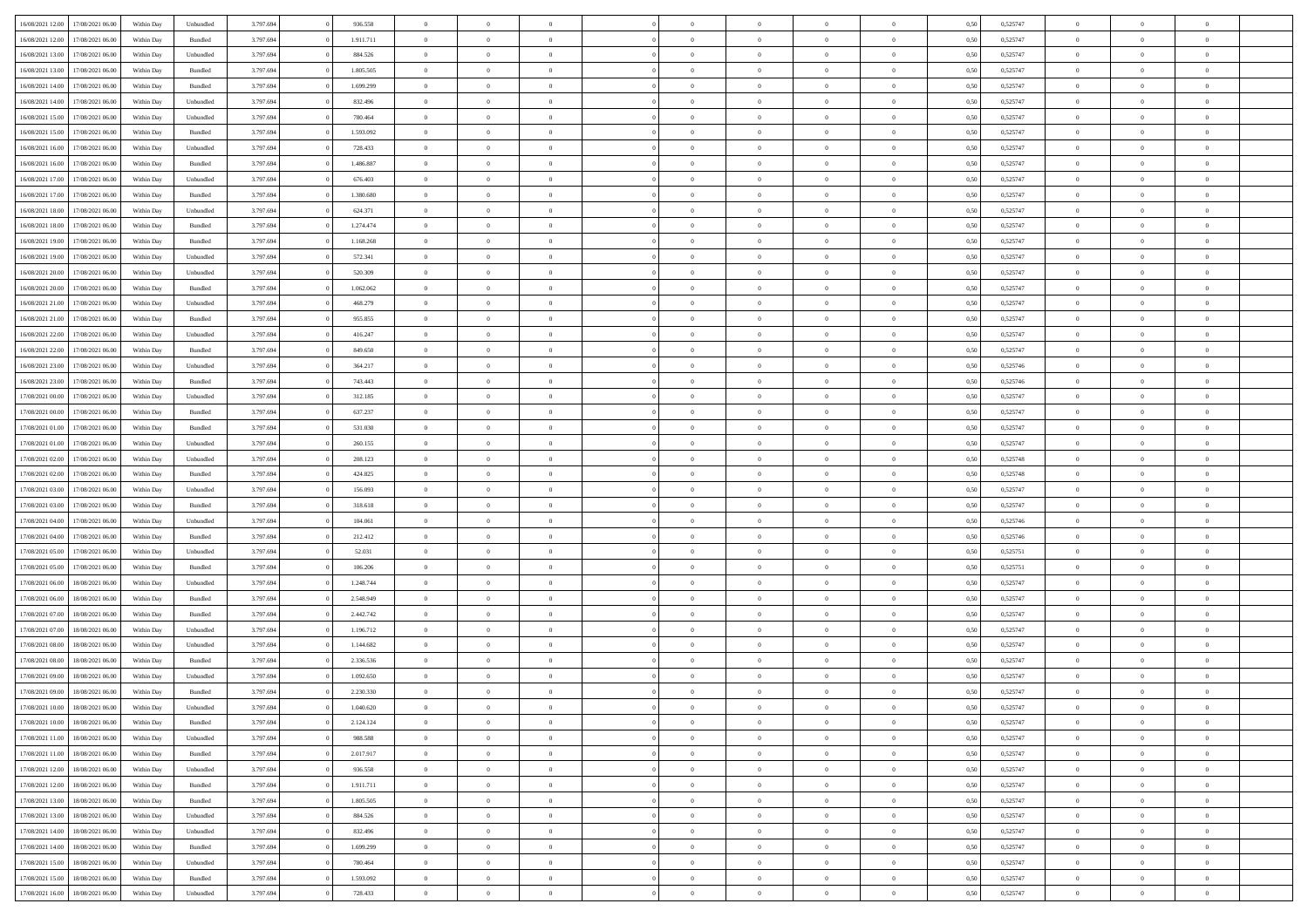| 17/08/2021 16:00 | 18/08/2021 06:00 | Within Day | Bundled            | 3.797.694 | 1.486.887 | $\overline{0}$ | $\Omega$       |                | $\Omega$       | $\Omega$       | $\theta$       | $\theta$       | 0,50 | 0,525747 | $\theta$       | $\theta$       | $\overline{0}$ |  |
|------------------|------------------|------------|--------------------|-----------|-----------|----------------|----------------|----------------|----------------|----------------|----------------|----------------|------|----------|----------------|----------------|----------------|--|
|                  |                  |            |                    |           |           |                |                |                |                |                |                |                |      |          |                |                |                |  |
| 17/08/2021 17:00 | 18/08/2021 06:00 | Within Day | Unbundled          | 3.797.694 | 676.403   | $\overline{0}$ | $\theta$       | $\overline{0}$ | $\overline{0}$ | $\bf{0}$       | $\overline{0}$ | $\,$ 0 $\,$    | 0,50 | 0,525747 | $\theta$       | $\overline{0}$ | $\overline{0}$ |  |
| 17/08/2021 17:00 | 18/08/2021 06:00 | Within Day | Bundled            | 3.797.694 | 1.380.680 | $\overline{0}$ | $\bf{0}$       | $\overline{0}$ | $\bf{0}$       | $\bf{0}$       | $\bf{0}$       | $\mathbf{0}$   | 0,50 | 0,525747 | $\bf{0}$       | $\overline{0}$ | $\overline{0}$ |  |
| 17/08/2021 18:00 | 18/08/2021 06:00 | Within Dav | Bundled            | 3.797.694 | 1.274.474 | $\overline{0}$ | $\overline{0}$ | $\overline{0}$ | $\overline{0}$ | $\bf{0}$       | $\overline{0}$ | $\overline{0}$ | 0.50 | 0,525747 | $\theta$       | $\theta$       | $\overline{0}$ |  |
| 17/08/2021 18:00 | 18/08/2021 06:00 | Within Day | Unbundled          | 3.797.694 | 624.371   | $\overline{0}$ | $\theta$       | $\overline{0}$ | $\overline{0}$ | $\bf{0}$       | $\overline{0}$ | $\bf{0}$       | 0,50 | 0,525747 | $\,$ 0 $\,$    | $\overline{0}$ | $\overline{0}$ |  |
| 17/08/2021 19:00 | 18/08/2021 06:00 | Within Day | Unbundled          | 3.797.694 | 572.341   | $\overline{0}$ | $\overline{0}$ | $\overline{0}$ | $\bf{0}$       | $\overline{0}$ | $\overline{0}$ | $\mathbf{0}$   | 0,50 | 0,525747 | $\overline{0}$ | $\overline{0}$ | $\bf{0}$       |  |
| 17/08/2021 19:00 | 18/08/2021 06:00 | Within Dav | Bundled            | 3.797.694 | 1.168.268 | $\overline{0}$ | $\overline{0}$ | $\overline{0}$ | $\overline{0}$ | $\overline{0}$ | $\overline{0}$ | $\overline{0}$ | 0.50 | 0,525747 | $\theta$       | $\overline{0}$ | $\overline{0}$ |  |
|                  |                  |            |                    |           |           |                |                |                |                |                |                |                |      |          |                |                |                |  |
| 17/08/2021 20:00 | 18/08/2021 06:00 | Within Day | Unbundled          | 3.797.694 | 520.309   | $\overline{0}$ | $\theta$       | $\overline{0}$ | $\overline{0}$ | $\bf{0}$       | $\overline{0}$ | $\bf{0}$       | 0,50 | 0,525747 | $\theta$       | $\theta$       | $\overline{0}$ |  |
| 17/08/2021 20:00 | 18/08/2021 06:00 | Within Day | Bundled            | 3.797.694 | 1.062.062 | $\overline{0}$ | $\overline{0}$ | $\overline{0}$ | $\bf{0}$       | $\bf{0}$       | $\bf{0}$       | $\bf{0}$       | 0,50 | 0,525747 | $\,0\,$        | $\overline{0}$ | $\overline{0}$ |  |
| 17/08/2021 21:00 | 18/08/2021 06:00 | Within Dav | Unbundled          | 3.797.694 | 468.279   | $\overline{0}$ | $\overline{0}$ | $\overline{0}$ | $\overline{0}$ | $\overline{0}$ | $\overline{0}$ | $\overline{0}$ | 0.50 | 0,525747 | $\theta$       | $\overline{0}$ | $\overline{0}$ |  |
| 17/08/2021 21:00 | 18/08/2021 06:00 | Within Day | Bundled            | 3.797.694 | 955.855   | $\overline{0}$ | $\theta$       | $\overline{0}$ | $\overline{0}$ | $\bf{0}$       | $\overline{0}$ | $\bf{0}$       | 0,50 | 0,525747 | $\,$ 0 $\,$    | $\overline{0}$ | $\overline{0}$ |  |
| 17/08/2021 22.00 | 18/08/2021 06:00 | Within Day | Unbundled          | 3.797.694 | 416.247   | $\overline{0}$ | $\overline{0}$ | $\overline{0}$ | $\bf{0}$       | $\bf{0}$       | $\bf{0}$       | $\mathbf{0}$   | 0,50 | 0,525747 | $\overline{0}$ | $\overline{0}$ | $\bf{0}$       |  |
| 17/08/2021 22:00 | 18/08/2021 06:00 | Within Dav | Bundled            | 3.797.694 | 849,650   | $\overline{0}$ | $\overline{0}$ | $\overline{0}$ | $\overline{0}$ | $\bf{0}$       | $\overline{0}$ | $\overline{0}$ | 0.50 | 0,525747 | $\theta$       | $\theta$       | $\overline{0}$ |  |
| 17/08/2021 23:00 | 18/08/2021 06:00 | Within Day | Unbundled          | 3.797.694 | 364.217   | $\overline{0}$ | $\theta$       | $\overline{0}$ | $\overline{0}$ | $\bf{0}$       | $\overline{0}$ | $\bf{0}$       | 0,50 | 0,525746 | $\theta$       | $\overline{0}$ | $\overline{0}$ |  |
|                  |                  |            |                    |           |           |                |                |                |                |                |                |                |      |          |                |                |                |  |
| 17/08/2021 23:00 | 18/08/2021 06:00 | Within Day | Bundled            | 3.797.694 | 743.443   | $\overline{0}$ | $\overline{0}$ | $\overline{0}$ | $\bf{0}$       | $\overline{0}$ | $\overline{0}$ | $\mathbf{0}$   | 0,50 | 0,525746 | $\overline{0}$ | $\overline{0}$ | $\bf{0}$       |  |
| 18/08/2021 00:00 | 18/08/2021 06:00 | Within Dav | Bundled            | 3.797.694 | 637.237   | $\overline{0}$ | $\overline{0}$ | $\overline{0}$ | $\overline{0}$ | $\overline{0}$ | $\overline{0}$ | $\overline{0}$ | 0.50 | 0,525747 | $\theta$       | $\overline{0}$ | $\overline{0}$ |  |
| 18/08/2021 00:00 | 18/08/2021 06:00 | Within Day | Unbundled          | 3.797.694 | 312.185   | $\overline{0}$ | $\theta$       | $\overline{0}$ | $\overline{0}$ | $\bf{0}$       | $\overline{0}$ | $\bf{0}$       | 0,50 | 0,525747 | $\,$ 0 $\,$    | $\theta$       | $\overline{0}$ |  |
| 18/08/2021 01:00 | 18/08/2021 06:00 | Within Day | Unbundled          | 3.797.694 | 260.155   | $\overline{0}$ | $\overline{0}$ | $\overline{0}$ | $\bf{0}$       | $\bf{0}$       | $\bf{0}$       | $\bf{0}$       | 0,50 | 0,525747 | $\bf{0}$       | $\overline{0}$ | $\overline{0}$ |  |
| 18/08/2021 01:00 | 18/08/2021 06:00 | Within Dav | Bundled            | 3.797.694 | 531.030   | $\overline{0}$ | $\overline{0}$ | $\overline{0}$ | $\overline{0}$ | $\overline{0}$ | $\overline{0}$ | $\overline{0}$ | 0.50 | 0,525747 | $\theta$       | $\overline{0}$ | $\overline{0}$ |  |
| 18/08/2021 02:00 | 18/08/2021 06:00 | Within Day | Unbundled          | 3.797.694 | 208.123   | $\overline{0}$ | $\theta$       | $\overline{0}$ | $\overline{0}$ | $\bf{0}$       | $\overline{0}$ | $\bf{0}$       | 0,50 | 0,525748 | $\,$ 0 $\,$    | $\overline{0}$ | $\overline{0}$ |  |
| 18/08/2021 02:00 | 18/08/2021 06:00 | Within Day | Bundled            | 3.797.694 | 424.825   | $\overline{0}$ | $\overline{0}$ | $\overline{0}$ | $\bf{0}$       | $\bf{0}$       | $\bf{0}$       | $\bf{0}$       | 0,50 | 0,525748 | $\overline{0}$ | $\overline{0}$ | $\bf{0}$       |  |
| 18/08/2021 03:00 | 18/08/2021 06:00 | Within Day | Unbundled          | 3.797.694 | 156.093   | $\overline{0}$ | $\overline{0}$ | $\overline{0}$ | $\overline{0}$ | $\bf{0}$       | $\overline{0}$ | $\overline{0}$ | 0.50 | 0,525747 | $\theta$       | $\overline{0}$ | $\overline{0}$ |  |
| 18/08/2021 03:00 | 18/08/2021 06:00 | Within Day | Bundled            | 3.797.694 | 318.618   | $\overline{0}$ | $\theta$       | $\overline{0}$ | $\overline{0}$ | $\bf{0}$       | $\overline{0}$ | $\bf{0}$       | 0,50 | 0,525747 | $\,$ 0 $\,$    | $\overline{0}$ | $\overline{0}$ |  |
|                  |                  |            |                    |           |           |                |                |                |                |                |                |                |      |          |                |                |                |  |
| 18/08/2021 04:00 | 18/08/2021 06:00 | Within Day | Unbundled          | 3.797.694 | 104.061   | $\overline{0}$ | $\overline{0}$ | $\overline{0}$ | $\bf{0}$       | $\overline{0}$ | $\overline{0}$ | $\mathbf{0}$   | 0,50 | 0,525746 | $\overline{0}$ | $\overline{0}$ | $\bf{0}$       |  |
| 18/08/2021 04:00 | 18/08/2021 06:00 | Within Dav | Bundled            | 3.797.694 | 212.412   | $\overline{0}$ | $\overline{0}$ | $\overline{0}$ | $\overline{0}$ | $\overline{0}$ | $\overline{0}$ | $\overline{0}$ | 0.50 | 0,525746 | $\overline{0}$ | $\overline{0}$ | $\overline{0}$ |  |
| 18/08/2021 05:00 | 18/08/2021 06:00 | Within Day | Unbundled          | 3.797.694 | 52.031    | $\overline{0}$ | $\theta$       | $\overline{0}$ | $\overline{0}$ | $\bf{0}$       | $\overline{0}$ | $\bf{0}$       | 0,50 | 0,525751 | $\theta$       | $\theta$       | $\overline{0}$ |  |
| 18/08/2021 05:00 | 18/08/2021 06:00 | Within Day | Bundled            | 3.797.694 | 106.206   | $\overline{0}$ | $\overline{0}$ | $\overline{0}$ | $\bf{0}$       | $\bf{0}$       | $\bf{0}$       | $\bf{0}$       | 0,50 | 0,525751 | $\,0\,$        | $\overline{0}$ | $\overline{0}$ |  |
| 18/08/2021 06:00 | 19/08/2021 06:00 | Within Day | Bundled            | 3.797.694 | 2.548.949 | $\overline{0}$ | $\overline{0}$ | $\overline{0}$ | $\overline{0}$ | $\overline{0}$ | $\overline{0}$ | $\overline{0}$ | 0.50 | 0,525747 | $\theta$       | $\overline{0}$ | $\overline{0}$ |  |
| 18/08/2021 06:00 | 19/08/2021 06:00 | Within Day | Unbundled          | 3.797.694 | 1.248.744 | $\overline{0}$ | $\theta$       | $\overline{0}$ | $\overline{0}$ | $\bf{0}$       | $\overline{0}$ | $\bf{0}$       | 0,50 | 0,525747 | $\,$ 0 $\,$    | $\overline{0}$ | $\overline{0}$ |  |
| 18/08/2021 07:00 | 19/08/2021 06:00 | Within Day | Unbundled          | 3.797.694 | 1.196.712 | $\overline{0}$ | $\overline{0}$ | $\overline{0}$ | $\bf{0}$       | $\bf{0}$       | $\bf{0}$       | $\bf{0}$       | 0,50 | 0,525747 | $\overline{0}$ | $\overline{0}$ | $\bf{0}$       |  |
| 18/08/2021 07:00 | 19/08/2021 06:00 | Within Day | Bundled            | 3.797.694 | 2.442.742 | $\overline{0}$ | $\Omega$       | $\Omega$       | $\Omega$       | $\Omega$       | $\overline{0}$ | $\overline{0}$ | 0,50 | 0,525747 | $\,0\,$        | $\theta$       | $\theta$       |  |
| 18/08/2021 08:00 | 19/08/2021 06:00 | Within Day | Unbundled          | 3.797.694 | 1.144.682 | $\overline{0}$ | $\theta$       | $\overline{0}$ | $\overline{0}$ | $\bf{0}$       | $\overline{0}$ | $\bf{0}$       | 0,50 | 0,525747 | $\,$ 0 $\,$    | $\overline{0}$ | $\overline{0}$ |  |
|                  |                  |            |                    |           |           |                |                |                |                |                |                |                |      |          |                |                |                |  |
| 18/08/2021 08:00 | 19/08/2021 06:00 | Within Day | Bundled            | 3.797.694 | 2.336.536 | $\overline{0}$ | $\overline{0}$ | $\overline{0}$ | $\bf{0}$       | $\bf{0}$       | $\overline{0}$ | $\mathbf{0}$   | 0,50 | 0,525747 | $\overline{0}$ | $\overline{0}$ | $\bf{0}$       |  |
| 18/08/2021 09:00 | 19/08/2021 06:00 | Within Day | Unbundled          | 3.797.694 | 1.092.650 | $\overline{0}$ | $\Omega$       | $\Omega$       | $\Omega$       | $\bf{0}$       | $\overline{0}$ | $\overline{0}$ | 0.50 | 0,525747 | $\,0\,$        | $\theta$       | $\theta$       |  |
| 18/08/2021 09:00 | 19/08/2021 06:00 | Within Day | Bundled            | 3.797.694 | 2.230.330 | $\overline{0}$ | $\theta$       | $\overline{0}$ | $\overline{0}$ | $\bf{0}$       | $\overline{0}$ | $\bf{0}$       | 0,50 | 0,525747 | $\,$ 0 $\,$    | $\overline{0}$ | $\overline{0}$ |  |
| 18/08/2021 10:00 | 19/08/2021 06:00 | Within Day | Unbundled          | 3.797.694 | 1.040.620 | $\overline{0}$ | $\overline{0}$ | $\overline{0}$ | $\bf{0}$       | $\bf{0}$       | $\bf{0}$       | $\bf{0}$       | 0,50 | 0,525747 | $\bf{0}$       | $\overline{0}$ | $\bf{0}$       |  |
| 18/08/2021 10:00 | 19/08/2021 06:00 | Within Day | Bundled            | 3.797.694 | 2.124.124 | $\overline{0}$ | $\Omega$       | $\overline{0}$ | $\Omega$       | $\theta$       | $\overline{0}$ | $\overline{0}$ | 0.50 | 0,525747 | $\,$ 0 $\,$    | $\theta$       | $\theta$       |  |
| 18/08/2021 11:00 | 19/08/2021 06:00 | Within Day | Unbundled          | 3.797.694 | 988.588   | $\overline{0}$ | $\overline{0}$ | $\overline{0}$ | $\overline{0}$ | $\bf{0}$       | $\overline{0}$ | $\bf{0}$       | 0,50 | 0,525747 | $\,$ 0 $\,$    | $\overline{0}$ | $\overline{0}$ |  |
| 18/08/2021 11:00 | 19/08/2021 06:00 | Within Day | Bundled            | 3.797.694 | 2.017.917 | $\overline{0}$ | $\bf{0}$       | $\overline{0}$ | $\bf{0}$       | $\bf{0}$       | $\bf{0}$       | $\bf{0}$       | 0,50 | 0,525747 | $\overline{0}$ | $\overline{0}$ | $\bf{0}$       |  |
| 18/08/2021 12:00 | 19/08/2021 06:00 | Within Day | Bundled            | 3.797.694 | 1.911.711 | $\overline{0}$ | $\Omega$       | $\overline{0}$ | $\Omega$       | $\overline{0}$ | $\overline{0}$ | $\overline{0}$ | 0,50 | 0,525747 | $\,0\,$        | $\theta$       | $\theta$       |  |
| 18/08/2021 12:00 | 19/08/2021 06:00 | Within Day | Unbundled          | 3.797.694 | 936.558   | $\overline{0}$ | $\overline{0}$ | $\overline{0}$ | $\overline{0}$ | $\,$ 0         | $\overline{0}$ | $\bf{0}$       | 0,50 | 0,525747 | $\,$ 0 $\,$    | $\overline{0}$ | $\overline{0}$ |  |
|                  |                  |            |                    |           |           |                |                |                |                | $\bf{0}$       |                |                |      |          |                | $\overline{0}$ | $\bf{0}$       |  |
| 18/08/2021 13:00 | 19/08/2021 06:00 | Within Day | Unbundled          | 3.797.694 | 884.526   | $\overline{0}$ | $\overline{0}$ | $\overline{0}$ | $\bf{0}$       |                | $\bf{0}$       | $\mathbf{0}$   | 0,50 | 0,525747 | $\overline{0}$ |                | $\theta$       |  |
| 18/08/2021 13:00 | 19/08/2021 06:00 | Within Day | Bundled            | 3.797.694 | 1.805.505 | $\overline{0}$ | $\Omega$       | $\Omega$       | $\Omega$       | $\Omega$       | $\Omega$       | $\overline{0}$ | 0.50 | 0,525747 | $\theta$       | $\theta$       |                |  |
| 18/08/2021 14:00 | 19/08/2021 06:00 | Within Day | Unbundled          | 3.797.694 | 832.496   | $\overline{0}$ | $\overline{0}$ | $\overline{0}$ | $\bf{0}$       | $\,$ 0         | $\bf{0}$       | $\bf{0}$       | 0,50 | 0,525747 | $\,0\,$        | $\,$ 0 $\,$    | $\overline{0}$ |  |
| 18/08/2021 14:00 | 19/08/2021 06:00 | Within Day | $\mathbf B$ undled | 3.797.694 | 1.699.299 | $\bf{0}$       | $\bf{0}$       |                |                |                |                |                | 0,50 | 0,525747 | $\bf{0}$       | $\overline{0}$ |                |  |
| 18/08/2021 15:00 | 19/08/2021 06:00 | Within Day | Unbundled          | 3.797.694 | 780,464   | $\overline{0}$ | $\overline{0}$ | $\overline{0}$ | $\Omega$       | $\overline{0}$ | $\overline{0}$ | $\overline{0}$ | 0,50 | 0,525747 | $\theta$       | $\theta$       | $\theta$       |  |
| 18/08/2021 15:00 | 19/08/2021 06:00 | Within Day | Bundled            | 3.797.694 | 1.593.092 | $\overline{0}$ | $\,$ 0         | $\overline{0}$ | $\bf{0}$       | $\,$ 0 $\,$    | $\overline{0}$ | $\,$ 0 $\,$    | 0,50 | 0,525747 | $\,$ 0 $\,$    | $\,$ 0 $\,$    | $\,$ 0         |  |
| 18/08/2021 16:00 | 19/08/2021 06:00 | Within Day | Unbundled          | 3.797.694 | 728.433   | $\overline{0}$ | $\overline{0}$ | $\overline{0}$ | $\overline{0}$ | $\overline{0}$ | $\overline{0}$ | $\mathbf{0}$   | 0,50 | 0,525747 | $\overline{0}$ | $\bf{0}$       | $\bf{0}$       |  |
| 18/08/2021 16:00 | 19/08/2021 06:00 | Within Day | $\mathbf B$ undled | 3.797.694 | 1.486.887 | $\overline{0}$ | $\overline{0}$ | $\overline{0}$ | $\Omega$       | $\overline{0}$ | $\overline{0}$ | $\overline{0}$ | 0,50 | 0,525747 | $\overline{0}$ | $\theta$       | $\overline{0}$ |  |
| 18/08/2021 17:00 | 19/08/2021 06:00 | Within Day | Bundled            | 3.797.694 | 1.380.680 | $\overline{0}$ | $\,$ 0         | $\overline{0}$ | $\overline{0}$ | $\,$ 0 $\,$    | $\overline{0}$ | $\mathbf{0}$   | 0,50 | 0,525747 | $\,$ 0 $\,$    | $\overline{0}$ | $\overline{0}$ |  |
| 18/08/2021 17:00 | 19/08/2021 06:00 | Within Day | Unbundled          | 3.797.694 | 676.403   | $\overline{0}$ | $\overline{0}$ | $\overline{0}$ | $\overline{0}$ | $\overline{0}$ | $\overline{0}$ | $\mathbf{0}$   | 0,50 | 0,525747 | $\overline{0}$ | $\overline{0}$ | $\bf{0}$       |  |
|                  |                  |            |                    |           |           |                |                |                |                |                |                |                |      |          |                |                |                |  |
| 18/08/2021 18:00 | 19/08/2021 06:00 | Within Day | Unbundled          | 3.797.694 | 624.371   | $\overline{0}$ | $\overline{0}$ | $\overline{0}$ | $\Omega$       | $\overline{0}$ | $\overline{0}$ | $\bf{0}$       | 0.50 | 0,525747 | $\overline{0}$ | $\theta$       | $\overline{0}$ |  |
| 18/08/2021 18:00 |                  | Within Day | Bundled            | 3.797.694 | 1.274.474 | $\overline{0}$ | $\,$ 0         | $\overline{0}$ | $\bf{0}$       | $\bf{0}$       | $\bf{0}$       | $\bf{0}$       | 0,50 | 0,525747 | $\,$ 0 $\,$    | $\overline{0}$ | $\overline{0}$ |  |
|                  | 19/08/2021 06:00 |            |                    |           |           |                |                |                |                |                |                |                |      |          |                |                |                |  |
| 18/08/2021 19:00 | 19/08/2021 06:00 | Within Day | Unbundled          | 3.797.694 | 572.341   | $\overline{0}$ | $\bf{0}$       | $\overline{0}$ | $\overline{0}$ | $\overline{0}$ | $\overline{0}$ | $\mathbf{0}$   | 0,50 | 0,525747 | $\overline{0}$ | $\overline{0}$ | $\bf{0}$       |  |
| 18/08/2021 19:00 | 19/08/2021 06:00 | Within Day | Bundled            | 3.797.694 | 1.168.268 | $\overline{0}$ | $\overline{0}$ | $\overline{0}$ | $\Omega$       | $\overline{0}$ | $\overline{0}$ | $\bf{0}$       | 0.50 | 0,525747 | $\overline{0}$ | $\overline{0}$ | $\overline{0}$ |  |
| 18/08/2021 20:00 | 19/08/2021 06:00 | Within Day | Unbundled          | 3.797.694 | 520.309   | $\overline{0}$ | $\bf{0}$       | $\overline{0}$ | $\bf{0}$       | $\bf{0}$       | $\bf{0}$       | $\mathbf{0}$   | 0,50 | 0,525747 | $\,$ 0 $\,$    | $\,$ 0 $\,$    | $\bf{0}$       |  |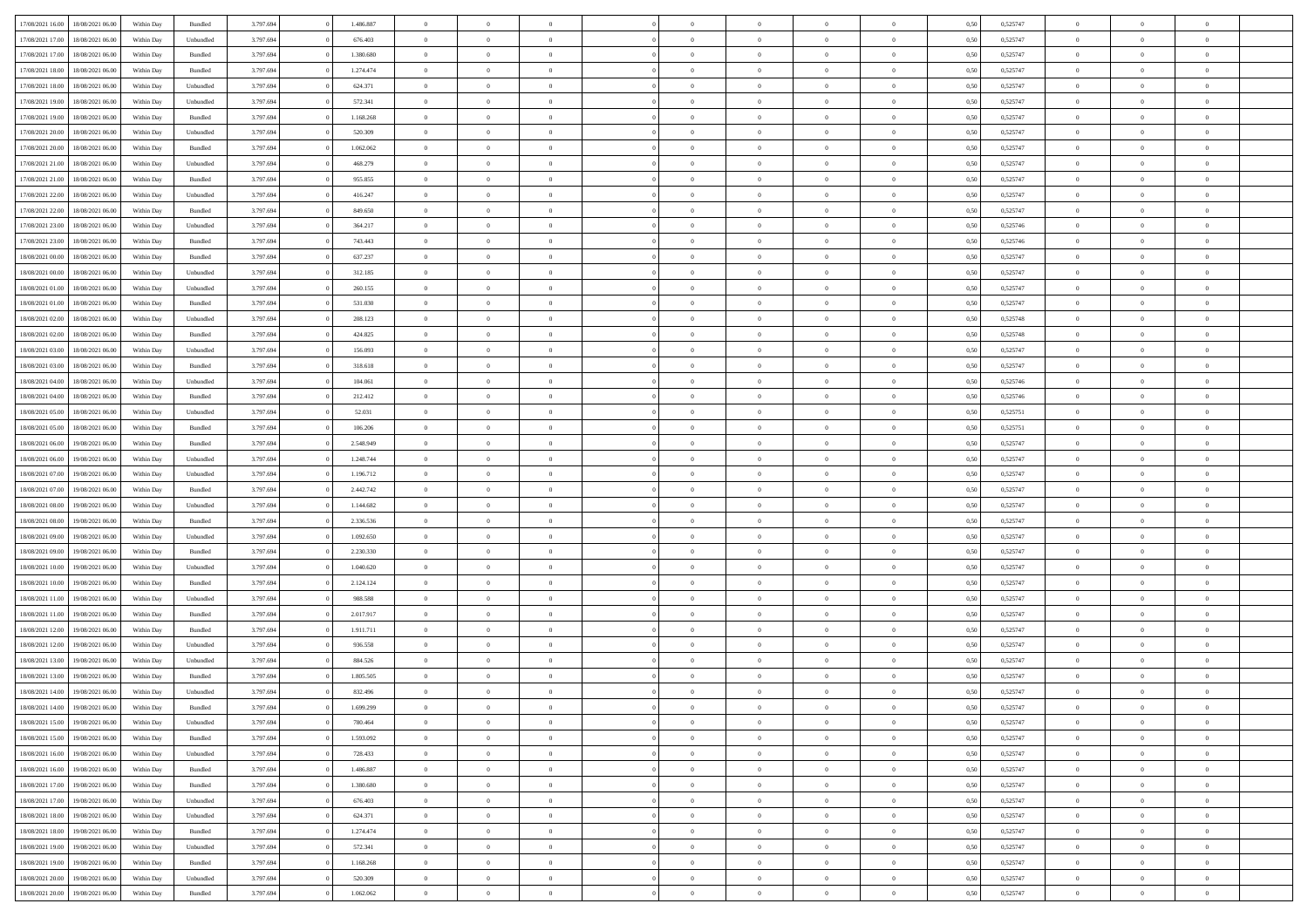| 18/08/2021 21:00<br>19/08/2021 06:00 | Within Day | Unbundled          | 3.797.694 | 468.279   | $\overline{0}$ | $\overline{0}$ | $\Omega$       | $\theta$       | $\theta$       |                | $\overline{0}$ | 0,50 | 0,525747 | $\mathbf{0}$   | $\Omega$       | $\Omega$       |  |
|--------------------------------------|------------|--------------------|-----------|-----------|----------------|----------------|----------------|----------------|----------------|----------------|----------------|------|----------|----------------|----------------|----------------|--|
| 18/08/2021 21:00<br>19/08/2021 06:00 | Within Day | $\mathbf B$ undled | 3.797.694 | 955.855   | $\bf{0}$       | $\overline{0}$ | $\overline{0}$ | $\theta$       | $\overline{0}$ | $\overline{0}$ | $\,$ 0         | 0,50 | 0,525747 | $\overline{0}$ | $\theta$       | $\bf{0}$       |  |
| 18/08/2021 22:00<br>19/08/2021 06:00 | Within Day | Unbundled          | 3.797.694 | 416.247   | $\overline{0}$ | $\overline{0}$ | $\overline{0}$ | $\bf{0}$       | $\bf{0}$       | $\overline{0}$ | $\mathbf{0}$   | 0,50 | 0,525747 | $\bf{0}$       | $\bf{0}$       | $\overline{0}$ |  |
|                                      |            |                    |           |           |                |                |                |                |                |                |                |      |          |                |                |                |  |
| 18/08/2021 22:00<br>19/08/2021 06:00 | Within Day | Bundled            | 3.797.694 | 849.650   | $\overline{0}$ | $\overline{0}$ | $\overline{0}$ | $\overline{0}$ | $\overline{0}$ | $\overline{0}$ | $\overline{0}$ | 0.50 | 0.525747 | $\mathbf{0}$   | $\overline{0}$ | $\bf{0}$       |  |
| 18/08/2021 23:00<br>19/08/2021 06:00 | Within Day | Bundled            | 3.797.694 | 743.443   | $\bf{0}$       | $\overline{0}$ | $\overline{0}$ | $\theta$       | $\overline{0}$ | $\overline{0}$ | $\,$ 0         | 0,50 | 0,525746 | $\overline{0}$ | $\theta$       | $\overline{0}$ |  |
| 18/08/2021 23:00<br>19/08/2021 06:00 | Within Day | Unbundled          | 3.797.694 | 364.217   | $\overline{0}$ | $\overline{0}$ | $\overline{0}$ | $\bf{0}$       | $\overline{0}$ | $\overline{0}$ | $\overline{0}$ | 0,50 | 0,525746 | $\overline{0}$ | $\overline{0}$ | $\overline{0}$ |  |
| 19/08/2021 00:00<br>19/08/2021 06:00 | Within Day | Unbundled          | 3.797.694 | 312.185   | $\overline{0}$ | $\overline{0}$ | $\overline{0}$ | $\overline{0}$ | $\overline{0}$ | $\overline{0}$ | $\overline{0}$ | 0.50 | 0,525747 | $\mathbf{0}$   | $\overline{0}$ | $\overline{0}$ |  |
|                                      |            |                    |           |           |                |                |                |                |                |                |                |      |          |                |                |                |  |
| 19/08/2021 00:00<br>19/08/2021 06:00 | Within Day | Bundled            | 3.797.694 | 637.237   | $\bf{0}$       | $\overline{0}$ | $\overline{0}$ | $\overline{0}$ | $\overline{0}$ | $\overline{0}$ | $\bf{0}$       | 0,50 | 0,525747 | $\theta$       | $\theta$       | $\bf{0}$       |  |
| 19/08/2021 01:00<br>19/08/2021 06:00 | Within Day | Unbundled          | 3.797.694 | 260.155   | $\overline{0}$ | $\overline{0}$ | $\overline{0}$ | $\bf{0}$       | $\bf{0}$       | $\overline{0}$ | $\mathbf{0}$   | 0,50 | 0,525747 | $\bf{0}$       | $\bf{0}$       | $\bf{0}$       |  |
| 19/08/2021 01:00<br>19/08/2021 06:00 | Within Day | Bundled            | 3.797.694 | 531.030   | $\overline{0}$ | $\overline{0}$ | $\overline{0}$ | $\overline{0}$ | $\overline{0}$ | $\overline{0}$ | $\overline{0}$ | 0.50 | 0,525747 | $\overline{0}$ | $\overline{0}$ | $\overline{0}$ |  |
| 19/08/2021 02:00<br>19/08/2021 06:00 | Within Day | Unbundled          | 3.797.694 | 208.123   | $\bf{0}$       | $\overline{0}$ | $\overline{0}$ | $\overline{0}$ | $\overline{0}$ | $\overline{0}$ | $\,$ 0         | 0,50 | 0,525748 | $\theta$       | $\theta$       | $\bf{0}$       |  |
| 19/08/2021 02:00<br>19/08/2021 06:00 | Within Day | Bundled            | 3.797.694 | 424.825   | $\overline{0}$ | $\overline{0}$ | $\overline{0}$ | $\bf{0}$       | $\overline{0}$ | $\overline{0}$ | $\mathbf{0}$   | 0,50 | 0,525748 | $\overline{0}$ | $\bf{0}$       | $\bf{0}$       |  |
|                                      |            |                    |           |           |                |                |                |                |                |                |                |      |          |                |                |                |  |
| 19/08/2021 03:00<br>19/08/2021 06:00 | Within Day | Unbundled          | 3.797.694 | 156.093   | $\overline{0}$ | $\overline{0}$ | $\overline{0}$ | $\overline{0}$ | $\overline{0}$ | $\overline{0}$ | $\overline{0}$ | 0.50 | 0.525747 | $\mathbf{0}$   | $\overline{0}$ | $\bf{0}$       |  |
| 19/08/2021 03:00<br>19/08/2021 06:00 | Within Day | Bundled            | 3.797.694 | 318.618   | $\bf{0}$       | $\overline{0}$ | $\overline{0}$ | $\theta$       | $\overline{0}$ | $\overline{0}$ | $\,$ 0         | 0,50 | 0,525747 | $\theta$       | $\theta$       | $\bf{0}$       |  |
| 19/08/2021 04:00<br>19/08/2021 06:00 | Within Day | Unbundled          | 3.797.694 | 104.061   | $\overline{0}$ | $\overline{0}$ | $\overline{0}$ | $\bf{0}$       | $\overline{0}$ | $\overline{0}$ | $\overline{0}$ | 0,50 | 0,525746 | $\overline{0}$ | $\overline{0}$ | $\overline{0}$ |  |
| 19/08/2021 04:00<br>19/08/2021 06:00 | Within Day | Bundled            | 3.797.694 | 212.412   | $\overline{0}$ | $\overline{0}$ | $\overline{0}$ | $\overline{0}$ | $\overline{0}$ | $\overline{0}$ | $\overline{0}$ | 0.50 | 0,525746 | $\overline{0}$ | $\overline{0}$ | $\overline{0}$ |  |
| 19/08/2021 05:00<br>19/08/2021 06:00 | Within Day | Bundled            | 3.797.694 | 106.206   | $\bf{0}$       | $\overline{0}$ | $\overline{0}$ | $\overline{0}$ | $\overline{0}$ | $\overline{0}$ | $\bf{0}$       | 0,50 | 0,525751 | $\theta$       | $\theta$       | $\bf{0}$       |  |
|                                      |            |                    |           |           |                |                |                |                |                |                |                |      |          |                |                |                |  |
| 19/08/2021 05:00<br>19/08/2021 06:00 | Within Day | Unbundled          | 3.797.694 | 52.031    | $\overline{0}$ | $\overline{0}$ | $\overline{0}$ | $\bf{0}$       | $\bf{0}$       | $\overline{0}$ | $\mathbf{0}$   | 0,50 | 0,525751 | $\bf{0}$       | $\bf{0}$       | $\bf{0}$       |  |
| 19/08/2021 06:00<br>20/08/2021 06:00 | Within Day | Unbundled          | 3.797.694 | 1.248.744 | $\overline{0}$ | $\overline{0}$ | $\overline{0}$ | $\overline{0}$ | $\overline{0}$ | $\overline{0}$ | $\overline{0}$ | 0.50 | 0,525747 | $\overline{0}$ | $\overline{0}$ | $\overline{0}$ |  |
| 19/08/2021 06:00<br>20/08/2021 06:00 | Within Day | Bundled            | 3.797.694 | 2.548.949 | $\bf{0}$       | $\overline{0}$ | $\overline{0}$ | $\overline{0}$ | $\overline{0}$ | $\overline{0}$ | $\,$ 0         | 0,50 | 0,525747 | $\theta$       | $\theta$       | $\bf{0}$       |  |
| 19/08/2021 07:00<br>20/08/2021 06:00 | Within Day | Unbundled          | 3.797.694 | 1.196.712 | $\overline{0}$ | $\overline{0}$ | $\overline{0}$ | $\bf{0}$       | $\bf{0}$       | $\overline{0}$ | $\mathbf{0}$   | 0,50 | 0,525747 | $\bf{0}$       | $\bf{0}$       | $\bf{0}$       |  |
| 19/08/2021 07:00<br>20/08/2021 06:00 | Within Day | Bundled            | 3.797.694 | 2.442.742 | $\overline{0}$ | $\overline{0}$ | $\overline{0}$ | $\overline{0}$ | $\overline{0}$ | $\overline{0}$ | $\overline{0}$ | 0.50 | 0.525747 | $\overline{0}$ | $\overline{0}$ | $\bf{0}$       |  |
|                                      |            |                    |           |           |                |                |                |                |                |                |                |      |          |                |                |                |  |
| 19/08/2021 08:00<br>20/08/2021 06:00 | Within Day | Unbundled          | 3.797.694 | 1.144.682 | $\bf{0}$       | $\overline{0}$ | $\overline{0}$ | $\overline{0}$ | $\overline{0}$ | $\overline{0}$ | $\,$ 0         | 0,50 | 0,525747 | $\mathbf{0}$   | $\theta$       | $\bf{0}$       |  |
| 19/08/2021 08:00<br>20/08/2021 06:00 | Within Day | Bundled            | 3.797.694 | 2.336.536 | $\overline{0}$ | $\overline{0}$ | $\overline{0}$ | $\bf{0}$       | $\overline{0}$ | $\overline{0}$ | $\overline{0}$ | 0,50 | 0,525747 | $\overline{0}$ | $\overline{0}$ | $\overline{0}$ |  |
| 19/08/2021 09:00<br>20/08/2021 06:00 | Within Day | Unbundled          | 3.797.694 | 1.092.650 | $\overline{0}$ | $\overline{0}$ | $\overline{0}$ | $\overline{0}$ | $\overline{0}$ | $\overline{0}$ | $\overline{0}$ | 0.50 | 0,525747 | $\overline{0}$ | $\overline{0}$ | $\overline{0}$ |  |
| 19/08/2021 09:00<br>20/08/2021 06:00 | Within Day | Bundled            | 3.797.694 | 2.230.330 | $\bf{0}$       | $\overline{0}$ | $\bf{0}$       | $\overline{0}$ | $\overline{0}$ | $\overline{0}$ | $\bf{0}$       | 0,50 | 0,525747 | $\theta$       | $\theta$       | $\bf{0}$       |  |
| 19/08/2021 10:00<br>20/08/2021 06:00 | Within Day | Unbundled          | 3.797.694 | 1.040.620 | $\overline{0}$ | $\overline{0}$ | $\overline{0}$ | $\bf{0}$       | $\bf{0}$       | $\overline{0}$ | $\mathbf{0}$   | 0,50 | 0,525747 | $\bf{0}$       | $\bf{0}$       | $\bf{0}$       |  |
|                                      |            |                    |           |           |                |                |                |                |                |                |                |      |          |                |                |                |  |
| 19/08/2021 10:00<br>20/08/2021 06:00 | Within Day | Bundled            | 3.797.694 | 2.124.124 | $\overline{0}$ | $\overline{0}$ | $\overline{0}$ | $\overline{0}$ | $\overline{0}$ | $\overline{0}$ | $\overline{0}$ | 0.50 | 0,525747 | $\overline{0}$ | $\overline{0}$ | $\overline{0}$ |  |
| 19/08/2021 11:00<br>20/08/2021 06:00 | Within Day | Bundled            | 3.797.694 | 2.017.917 | $\bf{0}$       | $\overline{0}$ | $\overline{0}$ | $\overline{0}$ | $\overline{0}$ | $\overline{0}$ | $\,$ 0         | 0,50 | 0,525747 | $\bf{0}$       | $\theta$       | $\bf{0}$       |  |
| 19/08/2021 11:00<br>20/08/2021 06:00 | Within Day | Unbundled          | 3.797.694 | 988.588   | $\overline{0}$ | $\overline{0}$ | $\overline{0}$ | $\bf{0}$       | $\bf{0}$       | $\overline{0}$ | $\mathbf{0}$   | 0,50 | 0,525747 | $\overline{0}$ | $\bf{0}$       | $\bf{0}$       |  |
| 19/08/2021 12:00<br>20/08/2021 06:00 | Within Day | Unbundled          | 3.797.694 | 936.558   | $\overline{0}$ | $\overline{0}$ | $\overline{0}$ | $\overline{0}$ | $\overline{0}$ | $\Omega$       | $\overline{0}$ | 0,50 | 0,525747 | $\bf{0}$       | $\Omega$       | $\Omega$       |  |
| 19/08/2021 12:00<br>20/08/2021 06:00 | Within Day | Bundled            | 3.797.694 | 1.911.711 | $\bf{0}$       | $\overline{0}$ | $\overline{0}$ | $\theta$       | $\overline{0}$ | $\overline{0}$ | $\,$ 0         | 0,50 | 0,525747 | $\theta$       | $\theta$       | $\bf{0}$       |  |
|                                      |            |                    |           |           |                |                |                |                |                |                |                |      |          |                |                |                |  |
| 19/08/2021 13:00<br>20/08/2021 06:00 | Within Day | Unbundled          | 3.797.694 | 884.526   | $\overline{0}$ | $\overline{0}$ | $\overline{0}$ | $\bf{0}$       | $\overline{0}$ | $\overline{0}$ | $\overline{0}$ | 0,50 | 0,525747 | $\overline{0}$ | $\overline{0}$ | $\overline{0}$ |  |
| 19/08/2021 13:00<br>20/08/2021 06:00 | Within Day | Bundled            | 3.797.694 | 1.805.505 | $\overline{0}$ | $\overline{0}$ | $\overline{0}$ | $\overline{0}$ | $\overline{0}$ | $\Omega$       | $\overline{0}$ | 0.50 | 0,525747 | $\overline{0}$ | $\Omega$       | $\Omega$       |  |
| 19/08/2021 14:00<br>20/08/2021 06:00 | Within Day | Unbundled          | 3.797.694 | 832.496   | $\bf{0}$       | $\overline{0}$ | $\bf{0}$       | $\overline{0}$ | $\overline{0}$ | $\overline{0}$ | $\bf{0}$       | 0,50 | 0,525747 | $\overline{0}$ | $\theta$       | $\bf{0}$       |  |
| 19/08/2021 14:00<br>20/08/2021 06:00 | Within Day | Bundled            | 3.797.694 | 1.699.299 | $\overline{0}$ | $\overline{0}$ | $\bf{0}$       | $\bf{0}$       | $\bf{0}$       | $\overline{0}$ | $\mathbf{0}$   | 0,50 | 0,525747 | $\bf{0}$       | $\bf{0}$       | $\bf{0}$       |  |
| 19/08/2021 15:00<br>20/08/2021 06:00 | Within Day | Unbundled          | 3.797.694 | 780,464   | $\overline{0}$ | $\overline{0}$ | $\overline{0}$ | $\overline{0}$ | $\overline{0}$ | $\Omega$       | $\theta$       | 0.50 | 0,525747 | $\overline{0}$ | $\Omega$       | $\theta$       |  |
|                                      |            |                    |           |           |                |                |                |                |                |                |                |      |          |                |                |                |  |
| 19/08/2021 15:00<br>20/08/2021 06:00 | Within Day | Bundled            | 3.797.694 | 1.593.092 | $\bf{0}$       | $\overline{0}$ | $\bf{0}$       | $\overline{0}$ | $\overline{0}$ | $\overline{0}$ | $\,$ 0         | 0,50 | 0,525747 | $\,$ 0 $\,$    | $\theta$       | $\bf{0}$       |  |
| 19/08/2021 16:00<br>20/08/2021 06:00 | Within Day | Bundled            | 3.797.694 | 1.486.887 | $\overline{0}$ | $\overline{0}$ | $\overline{0}$ | $\bf{0}$       | $\bf{0}$       | $\overline{0}$ | $\mathbf{0}$   | 0,50 | 0,525747 | $\overline{0}$ | $\bf{0}$       | $\bf{0}$       |  |
| 19/08/2021 16:00<br>20/08/2021 06:00 | Within Day | Unbundled          | 3.797.694 | 728.433   | $\overline{0}$ | $\overline{0}$ | $\overline{0}$ | $\overline{0}$ | $\bf{0}$       | $\Omega$       | $\overline{0}$ | 0,50 | 0,525747 | $\overline{0}$ | $\overline{0}$ | $\Omega$       |  |
| 19/08/2021 17:00<br>20/08/2021 06:00 | Within Day | Unbundled          | 3.797.694 | 676.403   | $\bf{0}$       | $\overline{0}$ | $\bf{0}$       | $\overline{0}$ | $\overline{0}$ | $\overline{0}$ | $\,$ 0         | 0,50 | 0,525747 | $\bf{0}$       | $\theta$       | $\bf{0}$       |  |
| 19/08/2021 17:00<br>20/08/2021 06:00 | Within Day | Bundled            | 3.797.694 | 1.380.680 | $\overline{0}$ | $\overline{0}$ | $\overline{0}$ | $\bf{0}$       | $\overline{0}$ | $\overline{0}$ | $\overline{0}$ | 0,50 | 0,525747 | $\bf{0}$       | $\overline{0}$ | $\overline{0}$ |  |
|                                      |            |                    |           |           | $\overline{0}$ | $\overline{0}$ | $\Omega$       | $\overline{0}$ | $\bf{0}$       | $\Omega$       | $\overline{0}$ | 0.50 |          | $\overline{0}$ | $\Omega$       | $\Omega$       |  |
| 19/08/2021 18:00<br>20/08/2021 06:00 | Within Day | Unbundled          | 3.797.694 | 624.371   |                |                |                |                |                |                |                |      | 0,525747 |                |                |                |  |
| 19/08/2021 18:00<br>20/08/2021 06:00 | Within Day | Bundled            | 3.797.694 | 1.274.474 | $\bf{0}$       | $\overline{0}$ | $\bf{0}$       | $\bf{0}$       | $\bf{0}$       | $\overline{0}$ | $\,$ 0 $\,$    | 0,50 | 0,525747 | $\bf{0}$       | $\,$ 0         | $\bf{0}$       |  |
| 19/08/2021 19:00 20/08/2021 06:00    | Within Day | Unbundled          | 3.797.694 | 572.341   | $\bf{0}$       | $\bf{0}$       |                |                |                |                | $\bf{0}$       | 0,50 | 0,525747 | $\bf{0}$       | $\bf{0}$       |                |  |
| 19/08/2021 19:00 20/08/2021 06:00    | Within Day | Bundled            | 3.797.694 | 1.168.268 | $\overline{0}$ | $\overline{0}$ | $\overline{0}$ | $\overline{0}$ | $\overline{0}$ | $\overline{0}$ | $\mathbf{0}$   | 0,50 | 0,525747 | $\overline{0}$ | $\overline{0}$ | $\theta$       |  |
| 19/08/2021 20:00<br>20/08/2021 06:00 | Within Day | Unbundled          | 3.797.694 | 520.309   | $\overline{0}$ | $\overline{0}$ | $\overline{0}$ | $\bf{0}$       | $\overline{0}$ | $\overline{0}$ | $\mathbf{0}$   | 0,50 | 0,525747 | $\,$ 0 $\,$    | $\overline{0}$ | $\,$ 0 $\,$    |  |
| 19/08/2021 20:00 20/08/2021 06:00    | Within Day | Bundled            | 3.797.694 | 1.062.062 | $\overline{0}$ | $\overline{0}$ | $\overline{0}$ | $\bf{0}$       | $\overline{0}$ | $\overline{0}$ | $\mathbf{0}$   | 0,50 | 0,525747 | $\overline{0}$ | $\overline{0}$ | $\overline{0}$ |  |
|                                      |            |                    |           |           |                |                |                |                |                |                |                |      |          |                |                |                |  |
| 19/08/2021 21:00 20/08/2021 06:00    | Within Day | Unbundled          | 3.797.694 | 468.279   | $\overline{0}$ | $\overline{0}$ | $\overline{0}$ | $\overline{0}$ | $\bf{0}$       | $\overline{0}$ | $\overline{0}$ | 0,50 | 0,525747 | $\overline{0}$ | $\overline{0}$ | $\overline{0}$ |  |
| 19/08/2021 21:00<br>20/08/2021 06:00 | Within Day | Bundled            | 3.797.694 | 955.855   | $\overline{0}$ | $\overline{0}$ | $\overline{0}$ | $\overline{0}$ | $\overline{0}$ | $\overline{0}$ | $\mathbf{0}$   | 0,50 | 0,525747 | $\,$ 0 $\,$    | $\theta$       | $\overline{0}$ |  |
| 19/08/2021 22:00<br>20/08/2021 06:00 | Within Day | Bundled            | 3.797.694 | 849.650   | $\overline{0}$ | $\overline{0}$ | $\overline{0}$ | $\overline{0}$ | $\overline{0}$ | $\overline{0}$ | $\overline{0}$ | 0,50 | 0,525747 | $\overline{0}$ | $\overline{0}$ | $\overline{0}$ |  |
| 19/08/2021 22:00<br>20/08/2021 06:00 | Within Day | Unbundled          | 3.797.694 | 416.247   | $\overline{0}$ | $\overline{0}$ | $\overline{0}$ | $\overline{0}$ | $\overline{0}$ | $\overline{0}$ | $\mathbf{0}$   | 0,50 | 0,525747 | $\overline{0}$ | $\overline{0}$ | $\overline{0}$ |  |
|                                      |            |                    |           |           |                | $\overline{0}$ |                |                |                | $\overline{0}$ | $\,$ 0 $\,$    |      |          | $\,$ 0 $\,$    | $\theta$       |                |  |
| 19/08/2021 23:00<br>20/08/2021 06:00 | Within Day | Unbundled          | 3.797.694 | 364.217   | $\overline{0}$ |                | $\overline{0}$ | $\bf{0}$       | $\bf{0}$       |                |                | 0,50 | 0,525746 |                |                | $\,$ 0         |  |
| 19/08/2021 23:00<br>20/08/2021 06:00 | Within Day | Bundled            | 3.797.694 | 743.443   | $\overline{0}$ | $\overline{0}$ | $\overline{0}$ | $\bf{0}$       | $\overline{0}$ | $\overline{0}$ | $\overline{0}$ | 0,50 | 0,525746 | $\bf{0}$       | $\bf{0}$       | $\overline{0}$ |  |
| 20/08/2021 00:00<br>20/08/2021 06:00 | Within Day | Unbundled          | 3.797.694 | 312.185   | $\overline{0}$ | $\overline{0}$ | $\overline{0}$ | $\overline{0}$ | $\overline{0}$ | $\overline{0}$ | $\overline{0}$ | 0,50 | 0,525747 | $\overline{0}$ | $\overline{0}$ | $\overline{0}$ |  |
| 20/08/2021 00:00<br>20/08/2021 06:00 | Within Day | Bundled            | 3.797.694 | 637.237   | $\overline{0}$ | $\overline{0}$ | $\overline{0}$ | $\bf{0}$       | $\bf{0}$       | $\overline{0}$ | $\,$ 0 $\,$    | 0,50 | 0,525747 | $\,0\,$        | $\,0\,$        | $\,$ 0         |  |
| 20/08/2021 01:00 20/08/2021 06:00    | Within Day | Unbundled          | 3.797.694 | 260.155   | $\overline{0}$ | $\overline{0}$ | $\overline{0}$ | $\bf{0}$       | $\overline{0}$ | $\overline{0}$ | $\overline{0}$ | 0,50 | 0,525747 | $\overline{0}$ | $\bf{0}$       | $\overline{0}$ |  |
|                                      |            |                    |           |           |                |                |                |                |                |                |                |      |          |                |                |                |  |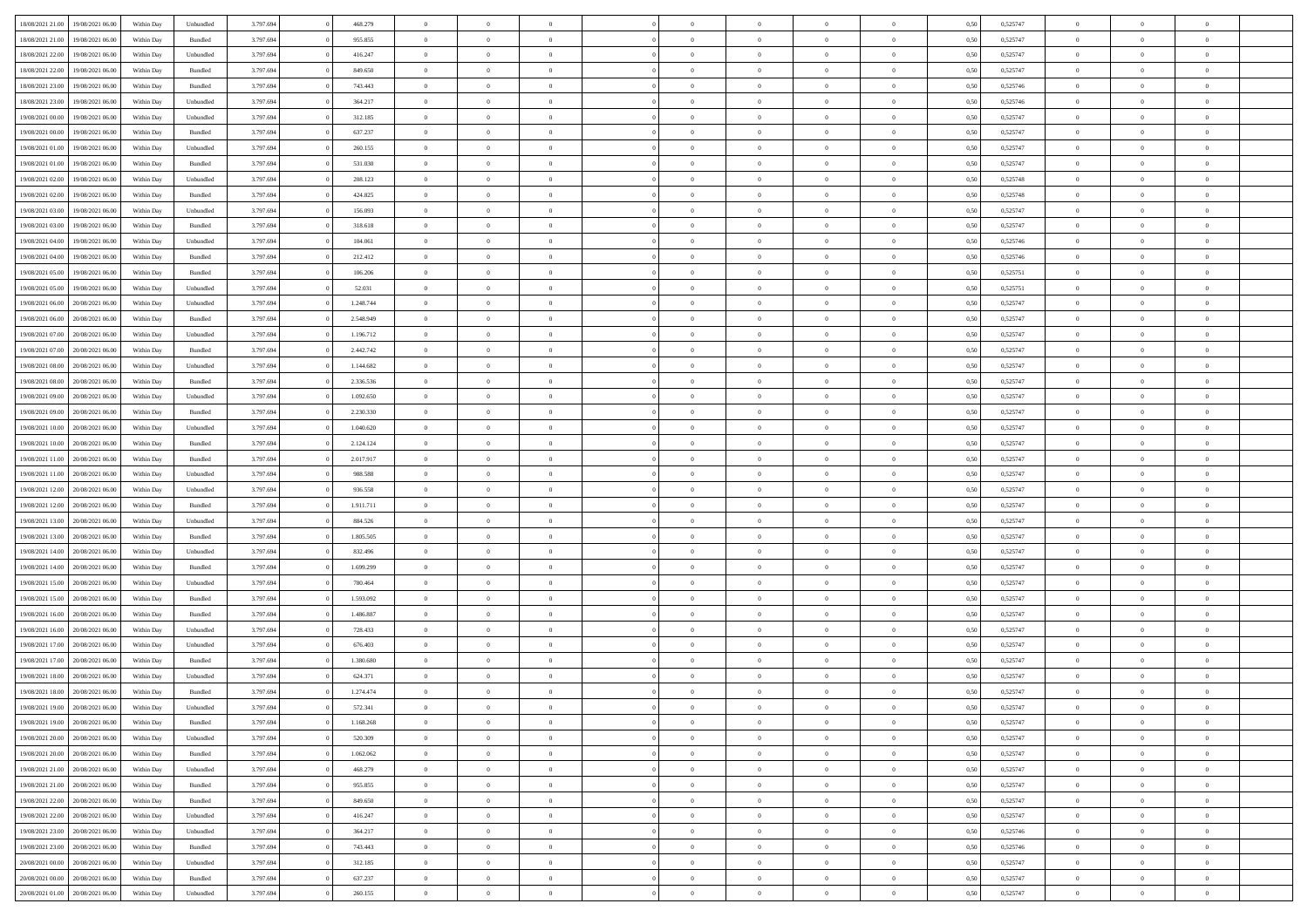| 20/08/2021 01:00                  | 20/08/2021 06:00 | Within Day | Bundled            | 3.797.694 | 531.030   | $\overline{0}$ | $\Omega$       |                | $\Omega$       | $\Omega$       | $\Omega$       | $\Omega$       | 0.50 | 0,525747 | $\theta$       | $\theta$       | $\theta$       |  |
|-----------------------------------|------------------|------------|--------------------|-----------|-----------|----------------|----------------|----------------|----------------|----------------|----------------|----------------|------|----------|----------------|----------------|----------------|--|
|                                   |                  |            |                    |           |           |                |                |                |                |                |                |                |      |          |                |                |                |  |
| 20/08/2021 02:00                  | 20/08/2021 06:00 | Within Day | Unbundled          | 3.797.694 | 208.123   | $\overline{0}$ | $\theta$       | $\overline{0}$ | $\overline{0}$ | $\bf{0}$       | $\overline{0}$ | $\bf{0}$       | 0,50 | 0,525748 | $\theta$       | $\theta$       | $\overline{0}$ |  |
| 20/08/2021 02:00                  | 20/08/2021 06:00 | Within Day | Bundled            | 3.797.694 | 424.825   | $\overline{0}$ | $\overline{0}$ | $\overline{0}$ | $\overline{0}$ | $\bf{0}$       | $\overline{0}$ | $\bf{0}$       | 0,50 | 0,525748 | $\overline{0}$ | $\overline{0}$ | $\overline{0}$ |  |
| 20/08/2021 03:00                  | 20/08/2021 06:00 | Within Day | Unbundled          | 3.797.694 | 156.093   | $\overline{0}$ | $\theta$       | $\overline{0}$ | $\overline{0}$ | $\bf{0}$       | $\overline{0}$ | $\overline{0}$ | 0.50 | 0,525747 | $\theta$       | $\theta$       | $\overline{0}$ |  |
| 20/08/2021 03:00                  | 20/08/2021 06:00 | Within Day | Bundled            | 3.797.694 | 318.618   | $\overline{0}$ | $\theta$       | $\overline{0}$ | $\overline{0}$ | $\bf{0}$       | $\overline{0}$ | $\bf{0}$       | 0,50 | 0,525747 | $\theta$       | $\theta$       | $\overline{0}$ |  |
| 20/08/2021 04:00                  | 20/08/2021 06:00 | Within Day | Bundled            | 3.797.694 | 212.412   | $\overline{0}$ | $\bf{0}$       | $\overline{0}$ | $\bf{0}$       | $\overline{0}$ | $\overline{0}$ | $\mathbf{0}$   | 0,50 | 0,525746 | $\overline{0}$ | $\overline{0}$ | $\bf{0}$       |  |
|                                   |                  |            |                    |           |           |                |                |                |                | $\bf{0}$       |                |                |      |          | $\theta$       |                | $\overline{0}$ |  |
| 20/08/2021 04:00                  | 20/08/2021 06:00 | Within Dav | Unbundled          | 3.797.694 | 104.061   | $\overline{0}$ | $\overline{0}$ | $\overline{0}$ | $\overline{0}$ |                | $\overline{0}$ | $\overline{0}$ | 0.50 | 0,525746 |                | $\theta$       |                |  |
| 20/08/2021 05:00                  | 20/08/2021 06:00 | Within Day | Unbundled          | 3.797.694 | 52.031    | $\overline{0}$ | $\theta$       | $\overline{0}$ | $\overline{0}$ | $\bf{0}$       | $\overline{0}$ | $\bf{0}$       | 0,50 | 0,525751 | $\theta$       | $\theta$       | $\overline{0}$ |  |
| 20/08/2021 05:00                  | 20/08/2021 06:00 | Within Day | Bundled            | 3.797.694 | 106.206   | $\overline{0}$ | $\overline{0}$ | $\overline{0}$ | $\bf{0}$       | $\bf{0}$       | $\bf{0}$       | $\bf{0}$       | 0,50 | 0,525751 | $\,0\,$        | $\overline{0}$ | $\overline{0}$ |  |
| 20/08/2021 06:00                  | 21/08/2021 06:00 | Within Dav | Unbundled          | 3.797.694 | 1.248.744 | $\overline{0}$ | $\overline{0}$ | $\overline{0}$ | $\overline{0}$ | $\overline{0}$ | $\overline{0}$ | $\overline{0}$ | 0.50 | 0,525747 | $\theta$       | $\overline{0}$ | $\overline{0}$ |  |
| 20/08/2021 06:00                  | 21/08/2021 06:00 | Within Day | Bundled            | 3.797.694 | 2.548.949 | $\overline{0}$ | $\theta$       | $\overline{0}$ | $\overline{0}$ | $\bf{0}$       | $\overline{0}$ | $\bf{0}$       | 0,50 | 0,525747 | $\,$ 0 $\,$    | $\theta$       | $\overline{0}$ |  |
| 20/08/2021 07:00                  | 21/08/2021 06:00 | Within Day | Unbundled          | 3.797.694 | 1.196.712 | $\overline{0}$ | $\overline{0}$ | $\overline{0}$ | $\bf{0}$       | $\bf{0}$       | $\bf{0}$       | $\bf{0}$       | 0,50 | 0,525747 | $\bf{0}$       | $\overline{0}$ | $\overline{0}$ |  |
| 20/08/2021 07:00                  | 21/08/2021 06:00 | Within Day | Bundled            | 3.797.694 | 2.442.742 | $\overline{0}$ | $\theta$       | $\overline{0}$ | $\overline{0}$ | $\bf{0}$       | $\overline{0}$ | $\overline{0}$ | 0.50 | 0,525747 | $\theta$       | $\theta$       | $\overline{0}$ |  |
| 20/08/2021 08:00                  | 21/08/2021 06:00 |            |                    | 3.797.694 | 1.144.682 | $\overline{0}$ | $\theta$       | $\overline{0}$ | $\overline{0}$ | $\bf{0}$       | $\overline{0}$ | $\overline{0}$ |      | 0,525747 | $\theta$       | $\theta$       | $\overline{0}$ |  |
|                                   |                  | Within Day | Unbundled          |           |           |                |                |                |                |                |                |                | 0,50 |          |                |                |                |  |
| 20/08/2021 08:00                  | 21/08/2021 06:00 | Within Day | Bundled            | 3.797.694 | 2.336.536 | $\overline{0}$ | $\overline{0}$ | $\overline{0}$ | $\bf{0}$       | $\overline{0}$ | $\overline{0}$ | $\mathbf{0}$   | 0,50 | 0,525747 | $\overline{0}$ | $\overline{0}$ | $\bf{0}$       |  |
| 20/08/2021 09:00                  | 21/08/2021 06:00 | Within Dav | Unbundled          | 3.797.694 | 1.092.650 | $\overline{0}$ | $\overline{0}$ | $\overline{0}$ | $\overline{0}$ | $\bf{0}$       | $\overline{0}$ | $\overline{0}$ | 0.50 | 0,525747 | $\theta$       | $\overline{0}$ | $\overline{0}$ |  |
| 20/08/2021 09:00                  | 21/08/2021 06:00 | Within Day | Bundled            | 3.797.694 | 2.230.330 | $\overline{0}$ | $\theta$       | $\overline{0}$ | $\overline{0}$ | $\bf{0}$       | $\overline{0}$ | $\bf{0}$       | 0,50 | 0,525747 | $\theta$       | $\theta$       | $\overline{0}$ |  |
| 20/08/2021 10:00                  | 21/08/2021 06:00 | Within Day | Bundled            | 3.797.694 | 2.124.124 | $\overline{0}$ | $\overline{0}$ | $\overline{0}$ | $\bf{0}$       | $\bf{0}$       | $\bf{0}$       | $\bf{0}$       | 0,50 | 0,525747 | $\,0\,$        | $\overline{0}$ | $\overline{0}$ |  |
| 20/08/2021 10:00                  | 21/08/2021 06:00 | Within Dav | Unbundled          | 3.797.694 | 1.040.620 | $\overline{0}$ | $\overline{0}$ | $\overline{0}$ | $\overline{0}$ | $\overline{0}$ | $\overline{0}$ | $\overline{0}$ | 0.50 | 0,525747 | $\theta$       | $\overline{0}$ | $\overline{0}$ |  |
| 20/08/2021 11:00                  | 21/08/2021 06:00 | Within Day | Unbundled          | 3.797.694 | 988.588   | $\overline{0}$ | $\theta$       | $\overline{0}$ | $\overline{0}$ | $\bf{0}$       | $\overline{0}$ | $\bf{0}$       | 0,50 | 0,525747 | $\theta$       | $\theta$       | $\overline{0}$ |  |
| 20/08/2021 11:00                  | 21/08/2021 06:00 | Within Day | Bundled            | 3.797.694 | 2.017.917 | $\overline{0}$ | $\overline{0}$ | $\overline{0}$ | $\bf{0}$       | $\bf{0}$       | $\bf{0}$       | $\bf{0}$       | 0,50 | 0,525747 | $\,0\,$        | $\overline{0}$ | $\overline{0}$ |  |
|                                   | 21/08/2021 06:00 |            | Unbundled          | 3.797.694 | 936,558   | $\overline{0}$ | $\overline{0}$ | $\overline{0}$ |                | $\bf{0}$       | $\overline{0}$ |                | 0.50 | 0,525747 | $\theta$       | $\theta$       | $\overline{0}$ |  |
| 20/08/2021 12:00                  |                  | Within Day |                    |           |           |                |                |                | $\overline{0}$ |                |                | $\overline{0}$ |      |          |                |                |                |  |
| 20/08/2021 12:00                  | 21/08/2021 06:00 | Within Day | Bundled            | 3.797.694 | 1.911.711 | $\overline{0}$ | $\theta$       | $\overline{0}$ | $\overline{0}$ | $\bf{0}$       | $\overline{0}$ | $\bf{0}$       | 0,50 | 0,525747 | $\theta$       | $\overline{0}$ | $\overline{0}$ |  |
| 20/08/2021 13:00                  | 21/08/2021 06:00 | Within Day | Unbundled          | 3.797.694 | 884.526   | $\overline{0}$ | $\bf{0}$       | $\overline{0}$ | $\bf{0}$       | $\overline{0}$ | $\overline{0}$ | $\mathbf{0}$   | 0,50 | 0,525747 | $\overline{0}$ | $\overline{0}$ | $\bf{0}$       |  |
| 20/08/2021 13:00                  | 21/08/2021 06:00 | Within Dav | Bundled            | 3.797.694 | 1.805.505 | $\overline{0}$ | $\overline{0}$ | $\overline{0}$ | $\overline{0}$ | $\overline{0}$ | $\overline{0}$ | $\overline{0}$ | 0.50 | 0,525747 | $\theta$       | $\theta$       | $\overline{0}$ |  |
| 20/08/2021 14:00                  | 21/08/2021 06:00 | Within Day | Unbundled          | 3.797.694 | 832.496   | $\overline{0}$ | $\theta$       | $\overline{0}$ | $\overline{0}$ | $\bf{0}$       | $\overline{0}$ | $\bf{0}$       | 0,50 | 0,525747 | $\theta$       | $\theta$       | $\overline{0}$ |  |
| 20/08/2021 14:00                  | 21/08/2021 06:00 | Within Day | Bundled            | 3.797.694 | 1.699.299 | $\overline{0}$ | $\overline{0}$ | $\overline{0}$ | $\bf{0}$       | $\bf{0}$       | $\bf{0}$       | $\bf{0}$       | 0,50 | 0,525747 | $\,0\,$        | $\overline{0}$ | $\overline{0}$ |  |
| 20/08/2021 15:00                  | 21/08/2021 06:00 | Within Day | Bundled            | 3.797.694 | 1.593.092 | $\overline{0}$ | $\overline{0}$ | $\overline{0}$ | $\overline{0}$ | $\bf{0}$       | $\overline{0}$ | $\overline{0}$ | 0.50 | 0,525747 | $\theta$       | $\overline{0}$ | $\overline{0}$ |  |
| 20/08/2021 15:00                  | 21/08/2021 06:00 | Within Day | Unbundled          | 3.797.694 | 780.464   | $\overline{0}$ | $\theta$       | $\overline{0}$ | $\overline{0}$ | $\bf{0}$       | $\overline{0}$ | $\bf{0}$       | 0,50 | 0,525747 | $\,$ 0 $\,$    | $\theta$       | $\overline{0}$ |  |
|                                   |                  |            |                    |           |           |                |                |                |                |                |                |                |      |          |                |                |                |  |
| 20/08/2021 16:00                  | 21/08/2021 06:00 | Within Day | Unbundled          | 3.797.694 | 728.433   | $\overline{0}$ | $\overline{0}$ | $\overline{0}$ | $\bf{0}$       | $\bf{0}$       | $\bf{0}$       | $\bf{0}$       | 0,50 | 0,525747 | $\bf{0}$       | $\overline{0}$ | $\overline{0}$ |  |
| 20/08/2021 16:00                  | 21/08/2021 06:00 | Within Day | Bundled            | 3.797.694 | 1.486.887 | $\overline{0}$ | $\Omega$       | $\Omega$       | $\Omega$       | $\Omega$       | $\Omega$       | $\overline{0}$ | 0,50 | 0,525747 | $\,0\,$        | $\Omega$       | $\theta$       |  |
| 20/08/2021 17:00                  | 21/08/2021 06:00 | Within Day | Unbundled          | 3.797.694 | 676.403   | $\overline{0}$ | $\theta$       | $\overline{0}$ | $\overline{0}$ | $\bf{0}$       | $\overline{0}$ | $\bf{0}$       | 0,50 | 0,525747 | $\theta$       | $\theta$       | $\overline{0}$ |  |
| 20/08/2021 17:00                  | 21/08/2021 06:00 | Within Day | Bundled            | 3.797.694 | 1.380.680 | $\overline{0}$ | $\bf{0}$       | $\overline{0}$ | $\bf{0}$       | $\bf{0}$       | $\overline{0}$ | $\mathbf{0}$   | 0,50 | 0,525747 | $\overline{0}$ | $\overline{0}$ | $\bf{0}$       |  |
| 20/08/2021 18:00                  | 21/08/2021 06:00 | Within Day | Unbundled          | 3.797.694 | 624.371   | $\overline{0}$ | $\Omega$       | $\Omega$       | $\Omega$       | $\Omega$       | $\Omega$       | $\overline{0}$ | 0.50 | 0,525747 | $\theta$       | $\theta$       | $\theta$       |  |
| 20/08/2021 18:00                  | 21/08/2021 06:00 | Within Day | Bundled            | 3.797.694 | 1.274.474 | $\overline{0}$ | $\theta$       | $\overline{0}$ | $\overline{0}$ | $\bf{0}$       | $\overline{0}$ | $\bf{0}$       | 0,50 | 0,525747 | $\theta$       | $\theta$       | $\overline{0}$ |  |
| 20/08/2021 19:00                  | 21/08/2021 06:00 | Within Day | Unbundled          | 3.797.694 | 572.341   | $\overline{0}$ | $\overline{0}$ | $\overline{0}$ | $\bf{0}$       | $\bf{0}$       | $\bf{0}$       | $\bf{0}$       | 0,50 | 0,525747 | $\,0\,$        | $\overline{0}$ | $\overline{0}$ |  |
| 20/08/2021 19:00                  | 21/08/2021 06:00 | Within Day | Bundled            | 3.797.694 | 1.168.268 | $\overline{0}$ | $\Omega$       | $\Omega$       | $\Omega$       | $\Omega$       | $\theta$       | $\overline{0}$ | 0.50 | 0,525747 | $\theta$       | $\theta$       | $\theta$       |  |
|                                   |                  |            |                    |           |           | $\overline{0}$ |                |                |                |                |                |                |      |          |                |                |                |  |
| 20/08/2021 20:00                  | 21/08/2021 06:00 | Within Day | Unbundled          | 3.797.694 | 520.309   |                | $\theta$       | $\overline{0}$ | $\overline{0}$ | $\bf{0}$       | $\overline{0}$ | $\bf{0}$       | 0,50 | 0,525747 | $\,$ 0 $\,$    | $\overline{0}$ | $\overline{0}$ |  |
| 20/08/2021 20:00                  | 21/08/2021 06:00 | Within Day | Bundled            | 3.797.694 | 1.062.062 | $\overline{0}$ | $\overline{0}$ | $\overline{0}$ | $\bf{0}$       | $\bf{0}$       | $\bf{0}$       | $\bf{0}$       | 0,50 | 0,525747 | $\overline{0}$ | $\overline{0}$ | $\overline{0}$ |  |
| 20/08/2021 21:00                  | 21/08/2021 06:00 | Within Day | Bundled            | 3.797.694 | 955.855   | $\overline{0}$ | $\Omega$       | $\Omega$       | $\Omega$       | $\Omega$       | $\overline{0}$ | $\overline{0}$ | 0.50 | 0,525747 | $\,0\,$        | $\theta$       | $\theta$       |  |
| 20/08/2021 21:00                  | 21/08/2021 06:00 | Within Day | Unbundled          | 3.797.694 | 468.279   | $\overline{0}$ | $\theta$       | $\overline{0}$ | $\overline{0}$ | $\bf{0}$       | $\overline{0}$ | $\bf{0}$       | 0,50 | 0,525747 | $\,$ 0 $\,$    | $\overline{0}$ | $\overline{0}$ |  |
| 20/08/2021 22:00                  | 21/08/2021 06:00 | Within Day | Unbundled          | 3.797.694 | 416.247   | $\overline{0}$ | $\overline{0}$ | $\overline{0}$ | $\bf{0}$       | $\bf{0}$       | $\bf{0}$       | $\mathbf{0}$   | 0,50 | 0,525747 | $\overline{0}$ | $\overline{0}$ | $\bf{0}$       |  |
| 20/08/2021 22:00                  | 21/08/2021 06:00 | Within Day | Bundled            | 3.797.694 | 849,650   | $\overline{0}$ | $\Omega$       | $\Omega$       | $\Omega$       | $\Omega$       | $\Omega$       | $\overline{0}$ | 0.50 | 0,525747 | $\theta$       | $\Omega$       | $\theta$       |  |
| 20/08/2021 23:00                  | 21/08/2021 06:00 | Within Day | Unbundled          | 3.797.694 | 364.217   | $\overline{0}$ | $\,$ 0 $\,$    | $\overline{0}$ | $\bf{0}$       | $\,$ 0         | $\bf{0}$       | $\bf{0}$       | 0,50 | 0,525746 | $\,0\,$        | $\overline{0}$ | $\overline{0}$ |  |
| 20/08/2021 23:00                  | 21/08/2021 06:00 | Within Day | $\mathbf B$ undled | 3.797.694 | 743.443   | $\bf{0}$       | $\bf{0}$       |                |                |                |                |                | 0,50 | 0,525746 | $\bf{0}$       | $\overline{0}$ |                |  |
| 21/08/2021 00:00                  | 21/08/2021 06:00 | Within Day | Unbundled          | 3.797.694 | 312.185   | $\overline{0}$ | $\overline{0}$ | $\overline{0}$ | $\Omega$       | $\overline{0}$ | $\overline{0}$ | $\overline{0}$ | 0,50 | 0,525747 | $\theta$       | $\theta$       | $\Omega$       |  |
|                                   |                  |            |                    |           |           |                |                |                |                |                |                |                |      |          |                |                |                |  |
| 21/08/2021 00:00                  | 21/08/2021 06:00 | Within Day | Bundled            | 3.797.694 | 637.237   | $\overline{0}$ | $\bf{0}$       | $\overline{0}$ | $\bf{0}$       | $\,$ 0 $\,$    | $\overline{0}$ | $\,$ 0 $\,$    | 0,50 | 0,525747 | $\,$ 0 $\,$    | $\,$ 0 $\,$    | $\,$ 0         |  |
| 21/08/2021 01:00                  | 21/08/2021 06:00 | Within Day | Unbundled          | 3.797.694 | 260.155   | $\overline{0}$ | $\overline{0}$ | $\overline{0}$ | $\overline{0}$ | $\overline{0}$ | $\overline{0}$ | $\mathbf{0}$   | 0,50 | 0,525747 | $\overline{0}$ | $\bf{0}$       | $\overline{0}$ |  |
| 21/08/2021 01:00                  | 21/08/2021 06:00 | Within Day | $\mathbf B$ undled | 3.797.694 | 531.030   | $\overline{0}$ | $\overline{0}$ | $\overline{0}$ | $\Omega$       | $\overline{0}$ | $\overline{0}$ | $\overline{0}$ | 0,50 | 0,525747 | $\overline{0}$ | $\overline{0}$ | $\overline{0}$ |  |
| 21/08/2021 02:00                  | 21/08/2021 06:00 | Within Day | Unbundled          | 3.797.694 | 208.123   | $\overline{0}$ | $\,$ 0         | $\overline{0}$ | $\overline{0}$ | $\,$ 0 $\,$    | $\overline{0}$ | $\,$ 0 $\,$    | 0,50 | 0,525748 | $\,$ 0 $\,$    | $\overline{0}$ | $\overline{0}$ |  |
| 21/08/2021 02:00                  | 21/08/2021 06:00 | Within Day | Bundled            | 3.797.694 | 424.825   | $\overline{0}$ | $\overline{0}$ | $\overline{0}$ | $\overline{0}$ | $\overline{0}$ | $\overline{0}$ | $\mathbf{0}$   | 0,50 | 0,525748 | $\overline{0}$ | $\overline{0}$ | $\bf{0}$       |  |
| 21/08/2021 03:00                  | 21/08/2021 06:00 | Within Day | Bundled            | 3.797.694 | 318.618   | $\overline{0}$ | $\overline{0}$ | $\overline{0}$ | $\overline{0}$ | $\overline{0}$ | $\overline{0}$ | $\bf{0}$       | 0.50 | 0,525747 | $\overline{0}$ | $\theta$       | $\overline{0}$ |  |
| 21/08/2021 03:00                  | 21/08/2021 06:00 | Within Day | Unbundled          | 3.797.694 | 156.093   | $\overline{0}$ | $\,$ 0         | $\overline{0}$ | $\overline{0}$ | $\bf{0}$       | $\overline{0}$ | $\bf{0}$       | 0,50 | 0,525747 | $\,$ 0 $\,$    | $\overline{0}$ | $\overline{0}$ |  |
| 21/08/2021 04:00                  | 21/08/2021 06:00 | Within Day | Unbundled          | 3.797.694 | 104.061   | $\overline{0}$ | $\overline{0}$ | $\overline{0}$ | $\overline{0}$ | $\overline{0}$ | $\overline{0}$ | $\mathbf{0}$   | 0,50 | 0,525746 | $\overline{0}$ | $\overline{0}$ | $\bf{0}$       |  |
|                                   |                  |            |                    |           |           |                |                |                |                |                |                |                |      |          |                |                |                |  |
| 21/08/2021 04:00                  | 21/08/2021 06:00 | Within Day | Bundled            | 3.797.694 | 212.412   | $\overline{0}$ | $\overline{0}$ | $\overline{0}$ | $\Omega$       | $\overline{0}$ | $\overline{0}$ | $\overline{0}$ | 0.50 | 0,525746 | $\overline{0}$ | $\overline{0}$ | $\overline{0}$ |  |
| 21/08/2021 05:00                  | 21/08/2021 06:00 | Within Day | Unbundled          | 3.797.694 | 52.031    | $\overline{0}$ | $\bf{0}$       | $\overline{0}$ | $\bf{0}$       | $\bf{0}$       | $\overline{0}$ | $\mathbf{0}$   | 0,50 | 0,525751 | $\,$ 0 $\,$    | $\,$ 0 $\,$    | $\bf{0}$       |  |
| 21/08/2021 05:00 21/08/2021 06:00 |                  | Within Day | Bundled            | 3.797.694 | 106.206   | $\overline{0}$ | $\overline{0}$ | $\overline{0}$ | $\overline{0}$ | $\overline{0}$ | $\bf{0}$       | $\mathbf{0}$   | 0,50 | 0,525751 | $\overline{0}$ | $\bf{0}$       | $\overline{0}$ |  |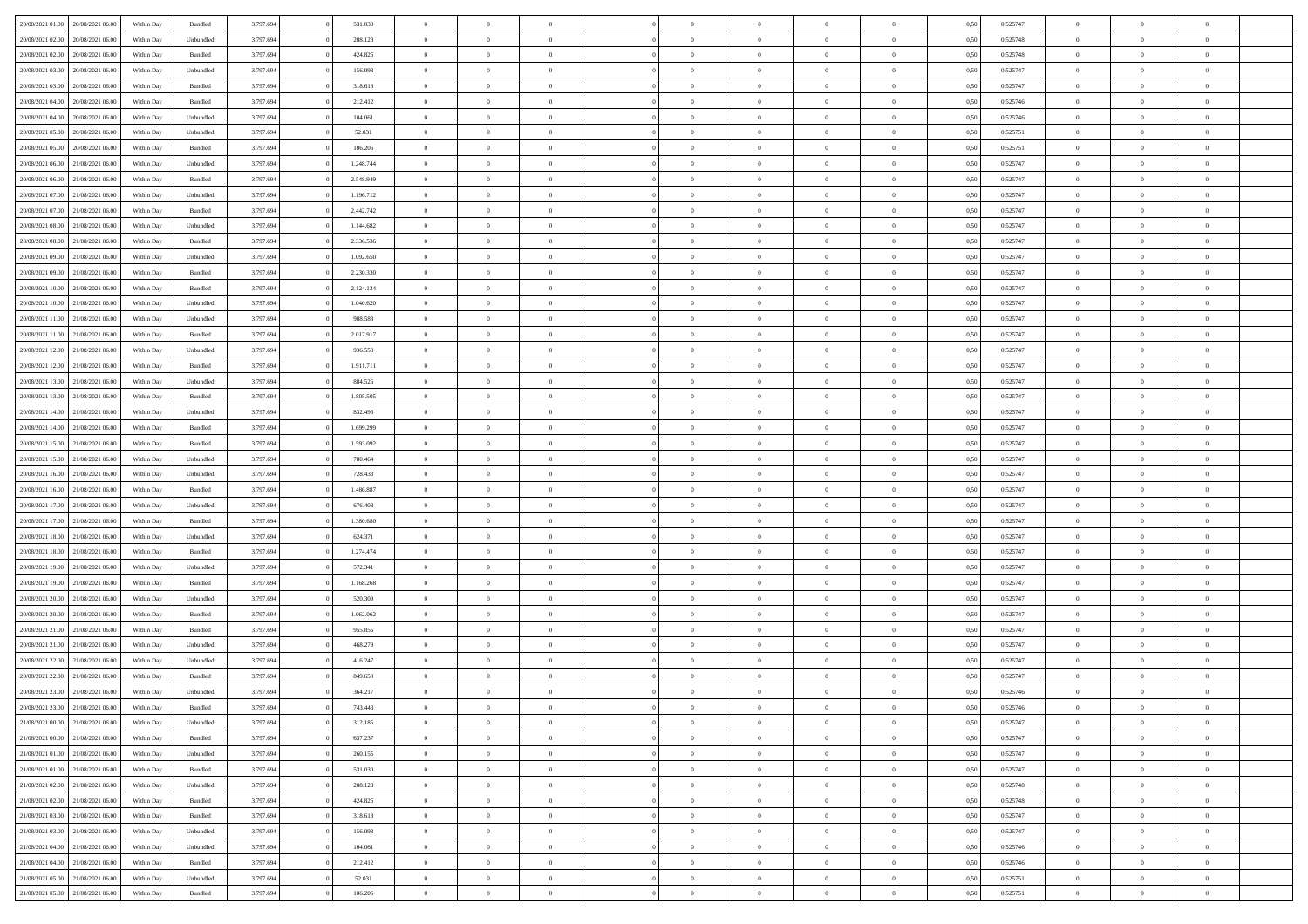| 21/08/2021 06:00                  | 22/08/2021 06:00 | Within Dav | Unbundled | 3.797.694 | 1.248.744 | $\overline{0}$ | $\theta$       |                | $\Omega$       | $\Omega$       | $\theta$       | $\theta$       | 0,50 | 0,525747 | $\theta$       | $\overline{0}$ | $\theta$       |  |
|-----------------------------------|------------------|------------|-----------|-----------|-----------|----------------|----------------|----------------|----------------|----------------|----------------|----------------|------|----------|----------------|----------------|----------------|--|
|                                   |                  |            |           |           |           |                |                |                |                |                |                |                |      |          |                |                |                |  |
| 21/08/2021 06:00                  | 22/08/2021 06:00 | Within Day | Bundled   | 3.797.694 | 2.548.949 | $\overline{0}$ | $\theta$       | $\overline{0}$ | $\overline{0}$ | $\bf{0}$       | $\overline{0}$ | $\bf{0}$       | 0,50 | 0,525747 | $\theta$       | $\overline{0}$ | $\overline{0}$ |  |
| 21/08/2021 07:00                  | 22/08/2021 06:00 | Within Day | Unbundled | 3.797.694 | 1.196.712 | $\overline{0}$ | $\bf{0}$       | $\overline{0}$ | $\bf{0}$       | $\bf{0}$       | $\bf{0}$       | $\mathbf{0}$   | 0,50 | 0,525747 | $\overline{0}$ | $\overline{0}$ | $\overline{0}$ |  |
| 21/08/2021 07:00                  | 22/08/2021 06:00 | Within Dav | Bundled   | 3.797.694 | 2.442.742 | $\overline{0}$ | $\overline{0}$ | $\overline{0}$ | $\overline{0}$ | $\bf{0}$       | $\overline{0}$ | $\overline{0}$ | 0.50 | 0,525747 | $\theta$       | $\theta$       | $\overline{0}$ |  |
| 21/08/2021 08:00                  | 22/08/2021 06:00 | Within Day | Unbundled | 3.797.694 | 1.144.682 | $\overline{0}$ | $\theta$       | $\overline{0}$ | $\overline{0}$ | $\bf{0}$       | $\overline{0}$ | $\bf{0}$       | 0,50 | 0,525747 | $\theta$       | $\overline{0}$ | $\overline{0}$ |  |
| 21/08/2021 08:00                  | 22/08/2021 06:00 | Within Day | Bundled   | 3.797.694 | 2.336.536 | $\overline{0}$ | $\overline{0}$ | $\overline{0}$ | $\bf{0}$       | $\overline{0}$ | $\overline{0}$ | $\mathbf{0}$   | 0,50 | 0,525747 | $\overline{0}$ | $\overline{0}$ | $\bf{0}$       |  |
| 21/08/2021 09:00                  | 22/08/2021 06:00 | Within Dav | Bundled   | 3.797.694 | 2.230.330 | $\overline{0}$ | $\overline{0}$ | $\overline{0}$ | $\overline{0}$ | $\overline{0}$ | $\overline{0}$ | $\overline{0}$ | 0.50 | 0,525747 | $\theta$       | $\overline{0}$ | $\overline{0}$ |  |
|                                   |                  |            |           |           |           |                |                |                |                |                |                |                |      |          |                |                |                |  |
| 21/08/2021 09:00                  | 22/08/2021 06:00 | Within Day | Unbundled | 3.797.694 | 1.092.650 | $\overline{0}$ | $\theta$       | $\overline{0}$ | $\overline{0}$ | $\bf{0}$       | $\overline{0}$ | $\bf{0}$       | 0,50 | 0,525747 | $\theta$       | $\theta$       | $\overline{0}$ |  |
| 21/08/2021 10:00                  | 22/08/2021 06:00 | Within Day | Unbundled | 3.797.694 | 1.040.620 | $\overline{0}$ | $\overline{0}$ | $\overline{0}$ | $\bf{0}$       | $\bf{0}$       | $\bf{0}$       | $\bf{0}$       | 0,50 | 0,525747 | $\,0\,$        | $\overline{0}$ | $\overline{0}$ |  |
| 21/08/2021 10:00                  | 22/08/2021 06:00 | Within Dav | Bundled   | 3.797.694 | 2.124.124 | $\overline{0}$ | $\overline{0}$ | $\overline{0}$ | $\overline{0}$ | $\overline{0}$ | $\overline{0}$ | $\overline{0}$ | 0.50 | 0,525747 | $\theta$       | $\overline{0}$ | $\overline{0}$ |  |
| 21/08/2021 11:00                  | 22/08/2021 06:00 | Within Day | Unbundled | 3.797.694 | 988.588   | $\overline{0}$ | $\theta$       | $\overline{0}$ | $\overline{0}$ | $\bf{0}$       | $\overline{0}$ | $\bf{0}$       | 0,50 | 0,525747 | $\,$ 0 $\,$    | $\overline{0}$ | $\overline{0}$ |  |
| 21/08/2021 11:00                  | 22/08/2021 06:00 | Within Day | Bundled   | 3.797.694 | 2.017.917 | $\overline{0}$ | $\bf{0}$       | $\overline{0}$ | $\bf{0}$       | $\bf{0}$       | $\bf{0}$       | $\mathbf{0}$   | 0,50 | 0,525747 | $\bf{0}$       | $\overline{0}$ | $\bf{0}$       |  |
| 21/08/2021 12:00                  | 22/08/2021 06:00 | Within Day | Unbundled | 3.797.694 | 936.558   | $\overline{0}$ | $\overline{0}$ | $\overline{0}$ | $\overline{0}$ | $\bf{0}$       | $\overline{0}$ | $\overline{0}$ | 0.50 | 0,525747 | $\theta$       | $\theta$       | $\overline{0}$ |  |
| 21/08/2021 12:00                  | 22/08/2021 06:00 | Within Day | Bundled   | 3.797.694 | 1.911.711 | $\overline{0}$ | $\theta$       | $\overline{0}$ | $\overline{0}$ | $\bf{0}$       | $\overline{0}$ | $\bf{0}$       | 0,50 | 0,525747 | $\theta$       | $\overline{0}$ | $\overline{0}$ |  |
|                                   |                  |            |           |           |           |                |                |                |                |                |                |                |      |          |                |                |                |  |
| 21/08/2021 13:00                  | 22/08/2021 06:00 | Within Day | Unbundled | 3.797.694 | 884.526   | $\overline{0}$ | $\overline{0}$ | $\overline{0}$ | $\bf{0}$       | $\overline{0}$ | $\overline{0}$ | $\mathbf{0}$   | 0,50 | 0,525747 | $\bf{0}$       | $\overline{0}$ | $\bf{0}$       |  |
| 21/08/2021 13:00                  | 22/08/2021 06:00 | Within Dav | Bundled   | 3.797.694 | 1.805.505 | $\overline{0}$ | $\overline{0}$ | $\overline{0}$ | $\overline{0}$ | $\overline{0}$ | $\overline{0}$ | $\overline{0}$ | 0.50 | 0,525747 | $\theta$       | $\overline{0}$ | $\overline{0}$ |  |
| 21/08/2021 14:00                  | 22/08/2021 06:00 | Within Day | Bundled   | 3.797.694 | 1.699.299 | $\overline{0}$ | $\theta$       | $\overline{0}$ | $\overline{0}$ | $\bf{0}$       | $\overline{0}$ | $\bf{0}$       | 0,50 | 0,525747 | $\theta$       | $\theta$       | $\overline{0}$ |  |
| 21/08/2021 14:00                  | 22/08/2021 06:00 | Within Day | Unbundled | 3.797.694 | 832.496   | $\overline{0}$ | $\overline{0}$ | $\overline{0}$ | $\bf{0}$       | $\bf{0}$       | $\bf{0}$       | $\bf{0}$       | 0,50 | 0,525747 | $\bf{0}$       | $\overline{0}$ | $\overline{0}$ |  |
| 21/08/2021 15:00                  | 22/08/2021 06:00 | Within Day | Unbundled | 3.797.694 | 780.464   | $\overline{0}$ | $\overline{0}$ | $\overline{0}$ | $\overline{0}$ | $\overline{0}$ | $\overline{0}$ | $\overline{0}$ | 0.50 | 0,525747 | $\theta$       | $\overline{0}$ | $\overline{0}$ |  |
| 21/08/2021 15:00                  | 22/08/2021 06:00 | Within Day | Bundled   | 3.797.694 | 1.593.092 | $\overline{0}$ | $\theta$       | $\overline{0}$ | $\overline{0}$ | $\bf{0}$       | $\overline{0}$ | $\bf{0}$       | 0,50 | 0,525747 | $\,$ 0 $\,$    | $\overline{0}$ | $\overline{0}$ |  |
| 21/08/2021 16:00                  | 22/08/2021 06:00 | Within Day | Unbundled | 3.797.694 | 728.433   | $\overline{0}$ | $\overline{0}$ | $\overline{0}$ | $\bf{0}$       | $\bf{0}$       | $\bf{0}$       | $\bf{0}$       | 0,50 | 0,525747 | $\,0\,$        | $\overline{0}$ | $\bf{0}$       |  |
| 21/08/2021 16:00                  | 22/08/2021 06:00 | Within Day | Bundled   | 3.797.694 | 1.486.887 | $\overline{0}$ | $\overline{0}$ | $\overline{0}$ | $\overline{0}$ | $\bf{0}$       | $\overline{0}$ | $\overline{0}$ | 0.50 | 0,525747 | $\theta$       | $\overline{0}$ | $\overline{0}$ |  |
|                                   |                  |            |           |           |           |                |                |                |                |                |                |                |      |          |                |                |                |  |
| 21/08/2021 17:00                  | 22/08/2021 06:00 | Within Day | Unbundled | 3.797.694 | 676.403   | $\overline{0}$ | $\theta$       | $\overline{0}$ | $\overline{0}$ | $\bf{0}$       | $\overline{0}$ | $\bf{0}$       | 0,50 | 0,525747 | $\,$ 0 $\,$    | $\overline{0}$ | $\overline{0}$ |  |
| 21/08/2021 17:00                  | 22/08/2021 06:00 | Within Day | Bundled   | 3.797.694 | 1.380.680 | $\overline{0}$ | $\overline{0}$ | $\overline{0}$ | $\bf{0}$       | $\overline{0}$ | $\overline{0}$ | $\mathbf{0}$   | 0,50 | 0,525747 | $\bf{0}$       | $\overline{0}$ | $\bf{0}$       |  |
| 21/08/2021 18:00                  | 22/08/2021 06:00 | Within Dav | Unbundled | 3.797.694 | 624.371   | $\overline{0}$ | $\overline{0}$ | $\overline{0}$ | $\overline{0}$ | $\overline{0}$ | $\overline{0}$ | $\overline{0}$ | 0.50 | 0,525747 | $\theta$       | $\overline{0}$ | $\overline{0}$ |  |
| 21/08/2021 18:00                  | 22/08/2021 06:00 | Within Day | Bundled   | 3.797.694 | 1.274.474 | $\overline{0}$ | $\theta$       | $\overline{0}$ | $\overline{0}$ | $\bf{0}$       | $\overline{0}$ | $\bf{0}$       | 0,50 | 0,525747 | $\theta$       | $\theta$       | $\overline{0}$ |  |
| 21/08/2021 19:00                  | 22/08/2021 06:00 | Within Day | Unbundled | 3.797.694 | 572.341   | $\overline{0}$ | $\overline{0}$ | $\overline{0}$ | $\bf{0}$       | $\bf{0}$       | $\bf{0}$       | $\bf{0}$       | 0,50 | 0,525747 | $\,0\,$        | $\overline{0}$ | $\overline{0}$ |  |
| 21/08/2021 19:00                  | 22/08/2021 06:00 | Within Day | Bundled   | 3.797.694 | 1.168.268 | $\overline{0}$ | $\overline{0}$ | $\overline{0}$ | $\overline{0}$ | $\overline{0}$ | $\overline{0}$ | $\overline{0}$ | 0.50 | 0,525747 | $\theta$       | $\overline{0}$ | $\overline{0}$ |  |
| 21/08/2021 20:00                  | 22/08/2021 06:00 | Within Day | Bundled   | 3.797.694 | 1.062.062 | $\overline{0}$ | $\theta$       | $\overline{0}$ | $\overline{0}$ | $\bf{0}$       | $\overline{0}$ | $\bf{0}$       | 0,50 | 0,525747 | $\,$ 0 $\,$    | $\overline{0}$ | $\overline{0}$ |  |
| 21/08/2021 20:00                  | 22/08/2021 06:00 | Within Day | Unbundled | 3.797.694 | 520.309   | $\overline{0}$ | $\overline{0}$ | $\overline{0}$ | $\bf{0}$       | $\bf{0}$       | $\bf{0}$       | $\bf{0}$       | 0,50 | 0,525747 | $\overline{0}$ | $\overline{0}$ | $\bf{0}$       |  |
|                                   |                  |            |           |           |           |                |                |                |                |                |                |                |      |          |                |                |                |  |
| 21/08/2021 21:00                  | 22/08/2021 06:00 | Within Day | Unbundled | 3.797.694 | 468.279   | $\overline{0}$ | $\Omega$       | $\Omega$       | $\Omega$       | $\Omega$       | $\overline{0}$ | $\overline{0}$ | 0,50 | 0,525747 | $\,0\,$        | $\theta$       | $\theta$       |  |
| 21/08/2021 21:00                  | 22/08/2021 06:00 | Within Day | Bundled   | 3.797.694 | 955.855   | $\overline{0}$ | $\theta$       | $\overline{0}$ | $\overline{0}$ | $\bf{0}$       | $\overline{0}$ | $\bf{0}$       | 0,50 | 0,525747 | $\theta$       | $\overline{0}$ | $\overline{0}$ |  |
| 21/08/2021 22:00                  | 22/08/2021 06:00 | Within Day | Unbundled | 3.797.694 | 416.247   | $\overline{0}$ | $\overline{0}$ | $\overline{0}$ | $\bf{0}$       | $\bf{0}$       | $\overline{0}$ | $\mathbf{0}$   | 0,50 | 0,525747 | $\overline{0}$ | $\overline{0}$ | $\bf{0}$       |  |
| 21/08/2021 22:00                  | 22/08/2021 06:00 | Within Day | Bundled   | 3.797.694 | 849,650   | $\overline{0}$ | $\Omega$       | $\Omega$       | $\Omega$       | $\bf{0}$       | $\overline{0}$ | $\overline{0}$ | 0.50 | 0,525747 | $\,0\,$        | $\theta$       | $\theta$       |  |
| 21/08/2021 23:00                  | 22/08/2021 06:00 | Within Day | Unbundled | 3.797.694 | 364.217   | $\overline{0}$ | $\theta$       | $\overline{0}$ | $\overline{0}$ | $\bf{0}$       | $\overline{0}$ | $\bf{0}$       | 0,50 | 0,525746 | $\,$ 0 $\,$    | $\overline{0}$ | $\overline{0}$ |  |
| 21/08/2021 23:00                  | 22/08/2021 06:00 | Within Day | Bundled   | 3.797.694 | 743.443   | $\overline{0}$ | $\overline{0}$ | $\overline{0}$ | $\bf{0}$       | $\bf{0}$       | $\bf{0}$       | $\bf{0}$       | 0,50 | 0,525746 | $\bf{0}$       | $\overline{0}$ | $\bf{0}$       |  |
| 22/08/2021 00:00                  | 22/08/2021 06:00 | Within Day | Unbundled | 3.797.694 | 312.185   | $\overline{0}$ | $\Omega$       | $\Omega$       | $\Omega$       | $\theta$       | $\theta$       | $\overline{0}$ | 0.50 | 0,525747 | $\,$ 0 $\,$    | $\theta$       | $\theta$       |  |
| 22/08/2021 00:00                  | 22/08/2021 06:00 | Within Day | Bundled   | 3.797.694 | 637.237   | $\overline{0}$ | $\theta$       | $\overline{0}$ | $\overline{0}$ | $\bf{0}$       | $\overline{0}$ | $\bf{0}$       | 0,50 | 0,525747 | $\,$ 0 $\,$    | $\overline{0}$ | $\overline{0}$ |  |
|                                   |                  |            |           |           |           |                |                |                |                |                |                |                |      |          |                |                |                |  |
| 22/08/2021 01:00                  | 22/08/2021 06:00 | Within Day | Unbundled | 3.797.694 | 260.155   | $\overline{0}$ | $\bf{0}$       | $\overline{0}$ | $\bf{0}$       | $\bf{0}$       | $\bf{0}$       | $\bf{0}$       | 0,50 | 0,525747 | $\overline{0}$ | $\overline{0}$ | $\bf{0}$       |  |
| 22/08/2021 01:00                  | 22/08/2021 06:00 | Within Day | Bundled   | 3.797.694 | 531.030   | $\overline{0}$ | $\Omega$       | $\overline{0}$ | $\Omega$       | $\overline{0}$ | $\overline{0}$ | $\overline{0}$ | 0,50 | 0,525747 | $\,0\,$        | $\theta$       | $\theta$       |  |
| 22/08/2021 02:00                  | 22/08/2021 06:00 | Within Day | Bundled   | 3.797.694 | 424.825   | $\overline{0}$ | $\overline{0}$ | $\overline{0}$ | $\overline{0}$ | $\bf{0}$       | $\overline{0}$ | $\bf{0}$       | 0,50 | 0,525748 | $\,$ 0 $\,$    | $\overline{0}$ | $\overline{0}$ |  |
| 22/08/2021 02:00                  | 22/08/2021 06:00 | Within Day | Unbundled | 3.797.694 | 208.123   | $\overline{0}$ | $\overline{0}$ | $\overline{0}$ | $\bf{0}$       | $\bf{0}$       | $\bf{0}$       | $\mathbf{0}$   | 0,50 | 0,525748 | $\overline{0}$ | $\overline{0}$ | $\bf{0}$       |  |
| 22/08/2021 03:00                  | 22/08/2021 06:00 | Within Day | Unbundled | 3.797.694 | 156,093   | $\overline{0}$ | $\Omega$       | $\Omega$       | $\Omega$       | $\Omega$       | $\Omega$       | $\overline{0}$ | 0.50 | 0,525747 | $\theta$       | $\theta$       | $\theta$       |  |
| 22/08/2021 03:00                  | 22/08/2021 06:00 | Within Day | Bundled   | 3.797.694 | 318.618   | $\overline{0}$ | $\overline{0}$ | $\overline{0}$ | $\bf{0}$       | $\,$ 0         | $\bf{0}$       | $\bf{0}$       | 0,50 | 0,525747 | $\,0\,$        | $\,$ 0 $\,$    | $\overline{0}$ |  |
| 22/08/2021 04:00 22/08/2021 06:00 |                  | Within Day | Unbundled | 3.797.694 | 104.061   | $\bf{0}$       | $\bf{0}$       |                |                |                |                |                | 0,50 | 0,525746 | $\bf{0}$       | $\overline{0}$ |                |  |
| 22/08/2021 04:00                  | 22/08/2021 06:00 | Within Day | Bundled   | 3.797.694 | 212.412   | $\overline{0}$ | $\overline{0}$ | $\overline{0}$ | $\Omega$       | $\overline{0}$ | $\overline{0}$ | $\overline{0}$ | 0,50 | 0,525746 | $\theta$       | $\theta$       | $\theta$       |  |
| 22/08/2021 05:00                  | 22/08/2021 06:00 | Within Day | Unbundled | 3.797.694 | 52.031    | $\overline{0}$ | $\,$ 0         | $\overline{0}$ | $\bf{0}$       | $\,$ 0 $\,$    | $\overline{0}$ | $\mathbf{0}$   | 0,50 | 0,525751 | $\,$ 0 $\,$    | $\,$ 0 $\,$    | $\,$ 0         |  |
|                                   |                  |            |           |           |           |                |                |                |                |                |                |                |      |          |                |                |                |  |
| 22/08/2021 05:00                  | 22/08/2021 06:00 | Within Day | Bundled   | 3.797.694 | 106.206   | $\overline{0}$ | $\overline{0}$ | $\overline{0}$ | $\overline{0}$ | $\overline{0}$ | $\overline{0}$ | $\mathbf{0}$   | 0,50 | 0,525751 | $\overline{0}$ | $\bf{0}$       | $\bf{0}$       |  |
| 22/08/2021 06:00                  | 23/08/2021 06:00 | Within Day | Unbundled | 3.797.694 | 1.248.744 | $\overline{0}$ | $\overline{0}$ | $\overline{0}$ | $\Omega$       | $\overline{0}$ | $\overline{0}$ | $\overline{0}$ | 0,50 | 0,525747 | $\overline{0}$ | $\theta$       | $\overline{0}$ |  |
| 22/08/2021 06:00                  | 23/08/2021 06:00 | Within Day | Bundled   | 3.797.694 | 2.548.949 | $\overline{0}$ | $\,$ 0         | $\overline{0}$ | $\overline{0}$ | $\,$ 0 $\,$    | $\overline{0}$ | $\mathbf{0}$   | 0,50 | 0,525747 | $\,$ 0 $\,$    | $\overline{0}$ | $\overline{0}$ |  |
| 22/08/2021 07:00                  | 23/08/2021 06:00 | Within Day | Unbundled | 3.797.694 | 1.196.712 | $\overline{0}$ | $\overline{0}$ | $\overline{0}$ | $\overline{0}$ | $\overline{0}$ | $\overline{0}$ | $\mathbf{0}$   | 0,50 | 0,525747 | $\overline{0}$ | $\overline{0}$ | $\bf{0}$       |  |
| 22/08/2021 07:00                  | 23/08/2021 06:00 | Within Day | Bundled   | 3.797.694 | 2.442.742 | $\overline{0}$ | $\overline{0}$ | $\overline{0}$ | $\Omega$       | $\overline{0}$ | $\overline{0}$ | $\bf{0}$       | 0.50 | 0,525747 | $\overline{0}$ | $\theta$       | $\overline{0}$ |  |
| 22/08/2021 08:00                  | 23/08/2021 06:00 | Within Day | Bundled   | 3.797.694 | 2.336.536 | $\overline{0}$ | $\,$ 0         | $\overline{0}$ | $\bf{0}$       | $\bf{0}$       | $\bf{0}$       | $\bf{0}$       | 0,50 | 0,525747 | $\,$ 0 $\,$    | $\overline{0}$ | $\overline{0}$ |  |
| 22/08/2021 08:00                  | 23/08/2021 06:00 | Within Day | Unbundled | 3.797.694 | 1.144.682 | $\overline{0}$ | $\bf{0}$       | $\overline{0}$ | $\overline{0}$ | $\overline{0}$ | $\overline{0}$ | $\mathbf{0}$   | 0,50 | 0,525747 | $\overline{0}$ | $\overline{0}$ | $\bf{0}$       |  |
|                                   |                  |            |           |           |           |                |                |                |                |                |                |                |      |          |                |                |                |  |
| 22/08/2021 09:00                  | 23/08/2021 06:00 | Within Day | Unbundled | 3.797.694 | 1.092.650 | $\overline{0}$ | $\overline{0}$ | $\overline{0}$ | $\Omega$       | $\overline{0}$ | $\overline{0}$ | $\bf{0}$       | 0.50 | 0,525747 | $\overline{0}$ | $\theta$       | $\overline{0}$ |  |
| 22/08/2021 09:00                  | 23/08/2021 06:00 | Within Day | Bundled   | 3.797.694 | 2.230.330 | $\overline{0}$ | $\bf{0}$       | $\overline{0}$ | $\overline{0}$ | $\bf{0}$       | $\bf{0}$       | $\mathbf{0}$   | 0,50 | 0,525747 | $\,$ 0 $\,$    | $\,$ 0 $\,$    | $\bf{0}$       |  |
| 22/08/2021 11:00 23/08/2021 06:00 |                  | Within Day | Unbundled | 3.797.694 | 988.588   | $\overline{0}$ | $\overline{0}$ | $\overline{0}$ | $\overline{0}$ | $\bf{0}$       | $\bf{0}$       | $\mathbf{0}$   | 0,50 | 0,525747 | $\overline{0}$ | $\bf{0}$       | $\bf{0}$       |  |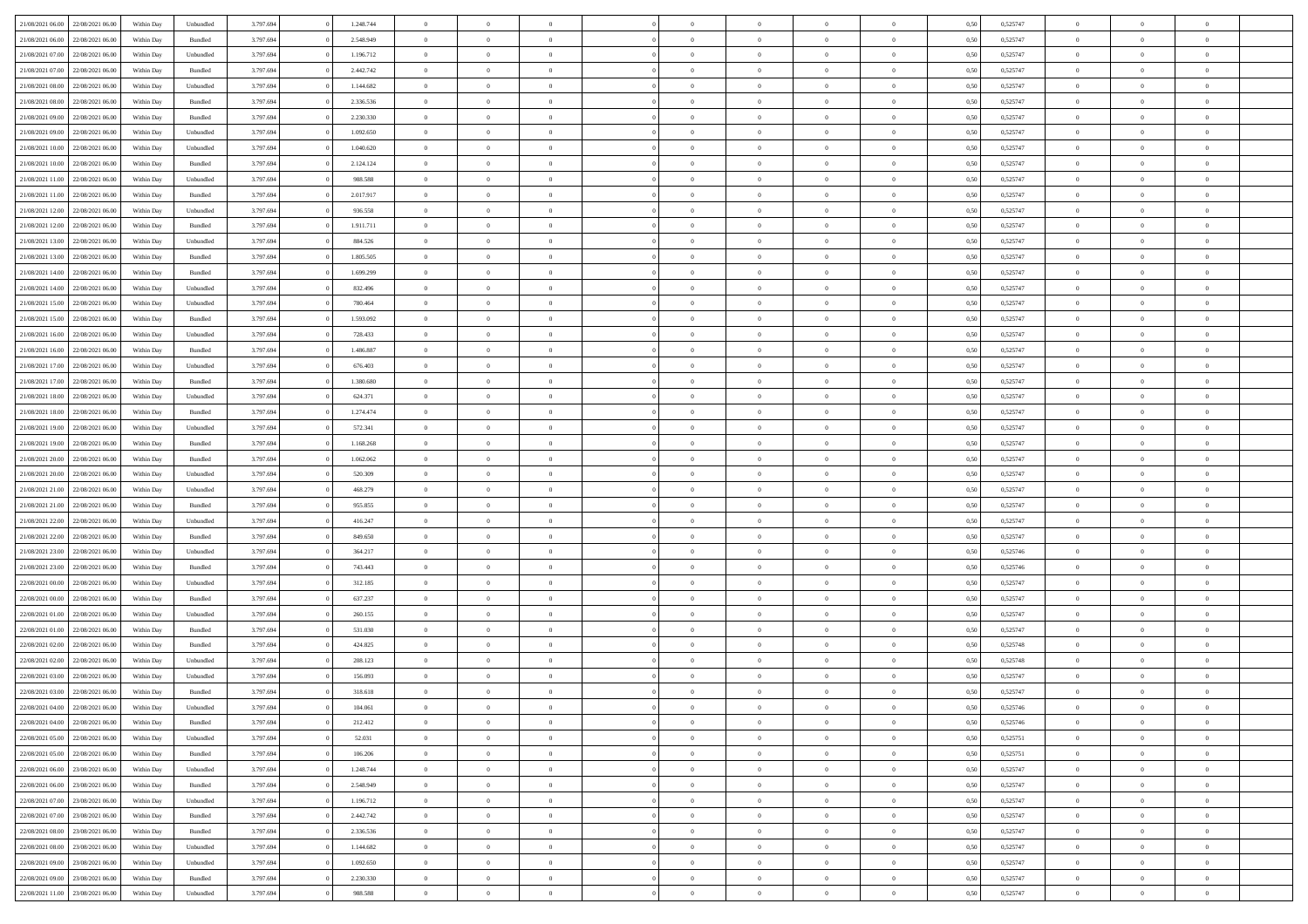| 22/08/2021 11:00 23/08/2021 06:00                                      | Within Day | Bundled   | 3.797.694 | 2.017.917 | $\overline{0}$ | $\overline{0}$                   | $\Omega$                         | $\Omega$                   | $\theta$             | $\Omega$                   | $\overline{0}$ | 0,50 | 0,525747 | $\theta$                | $\theta$                   | $\theta$                   |  |
|------------------------------------------------------------------------|------------|-----------|-----------|-----------|----------------|----------------------------------|----------------------------------|----------------------------|----------------------|----------------------------|----------------|------|----------|-------------------------|----------------------------|----------------------------|--|
| 22/08/2021 12:00<br>23/08/2021 06:00                                   | Within Day | Unbundled | 3.797.694 | 936.558   | $\overline{0}$ | $\overline{0}$                   | $\overline{0}$                   | $\overline{0}$             | $\theta$             | $\overline{0}$             | $\bf{0}$       | 0,50 | 0,525747 | $\theta$                | $\theta$                   | $\overline{0}$             |  |
| 22/08/2021 12:00<br>23/08/2021 06:00                                   | Within Day | Bundled   | 3.797.694 | 1.911.711 | $\overline{0}$ | $\bf{0}$                         | $\overline{0}$                   | $\overline{0}$             | $\overline{0}$       | $\overline{0}$             | $\bf{0}$       | 0,50 | 0,525747 | $\bf{0}$                | $\overline{0}$             | $\overline{0}$             |  |
| 22/08/2021 13:00<br>23/08/2021 06:00                                   | Within Day | Unbundled | 3.797.694 | 884.526   | $\overline{0}$ | $\overline{0}$                   | $\overline{0}$                   | $\overline{0}$             | $\theta$             | $\overline{0}$             | $\overline{0}$ | 0.50 | 0,525747 | $\theta$                | $\theta$                   | $\overline{0}$             |  |
| 22/08/2021 13:00<br>23/08/2021 06:00                                   | Within Day | Bundled   | 3.797.694 | 1.805.505 | $\overline{0}$ | $\overline{0}$                   | $\overline{0}$                   | $\overline{0}$             | $\theta$             | $\overline{0}$             | $\bf{0}$       | 0,50 | 0,525747 | $\theta$                | $\theta$                   | $\overline{0}$             |  |
| 22/08/2021 14:00<br>23/08/2021 06:00                                   | Within Day | Bundled   | 3.797.694 | 1.699.299 | $\overline{0}$ | $\bf{0}$                         | $\overline{0}$                   | $\overline{0}$             | $\overline{0}$       | $\overline{0}$             | $\bf{0}$       | 0,50 | 0,525747 | $\bf{0}$                | $\overline{0}$             | $\bf{0}$                   |  |
| 22/08/2021 14:00<br>23/08/2021 06:00                                   | Within Day | Unbundled | 3.797.694 | 832.496   | $\overline{0}$ | $\overline{0}$                   | $\overline{0}$                   | $\overline{0}$             | $\overline{0}$       | $\overline{0}$             | $\overline{0}$ | 0.5( | 0,525747 | $\theta$                | $\theta$                   | $\overline{0}$             |  |
| 22/08/2021 15:00<br>23/08/2021 06:00                                   | Within Day | Unbundled | 3.797.694 | 780.464   | $\bf{0}$       | $\theta$                         | $\overline{0}$                   | $\overline{0}$             | $\theta$             | $\overline{0}$             | $\bf{0}$       | 0,50 | 0,525747 | $\theta$                | $\theta$                   | $\overline{0}$             |  |
|                                                                        |            |           |           |           |                |                                  |                                  |                            |                      |                            |                |      |          |                         |                            |                            |  |
| 22/08/2021 15:00<br>23/08/2021 06:00                                   | Within Day | Bundled   | 3.797.694 | 1.593.092 | $\overline{0}$ | $\bf{0}$                         | $\overline{0}$                   | $\overline{0}$             | $\overline{0}$       | $\overline{0}$             | $\bf{0}$       | 0,50 | 0,525747 | $\bf{0}$                | $\bf{0}$                   | $\overline{0}$             |  |
| 22/08/2021 16:00<br>23/08/2021 06:00                                   | Within Day | Unbundled | 3.797.694 | 728.433   | $\overline{0}$ | $\overline{0}$                   | $\overline{0}$                   | $\overline{0}$             | $\overline{0}$       | $\overline{0}$             | $\bf{0}$       | 0.50 | 0,525747 | $\theta$                | $\theta$                   | $\overline{0}$             |  |
| 22/08/2021 16:00<br>23/08/2021 06:00                                   | Within Day | Bundled   | 3.797.694 | 1.486.887 | $\bf{0}$       | $\overline{0}$                   | $\overline{0}$                   | $\overline{0}$             | $\theta$             | $\overline{0}$             | $\bf{0}$       | 0,50 | 0,525747 | $\theta$                | $\theta$                   | $\overline{0}$             |  |
| 22/08/2021 17:00<br>23/08/2021 06:00                                   | Within Day | Unbundled | 3.797.694 | 676.403   | $\overline{0}$ | $\bf{0}$                         | $\overline{0}$                   | $\overline{0}$             | $\bf{0}$             | $\overline{0}$             | $\bf{0}$       | 0,50 | 0,525747 | $\bf{0}$                | $\overline{0}$             | $\overline{0}$             |  |
| 22/08/2021 17:00<br>23/08/2021 06:00                                   | Within Day | Bundled   | 3.797.694 | 1.380.680 | $\overline{0}$ | $\overline{0}$                   | $\overline{0}$                   | $\overline{0}$             | $\overline{0}$       | $\overline{0}$             | $\overline{0}$ | 0.5( | 0,525747 | $\theta$                | $\theta$                   | $\overline{0}$             |  |
| 22/08/2021 18:00<br>23/08/2021 06:00                                   | Within Day | Unbundled | 3.797.694 | 624.371   | $\overline{0}$ | $\overline{0}$                   | $\overline{0}$                   | $\overline{0}$             | $\theta$             | $\overline{0}$             | $\,$ 0 $\,$    | 0,50 | 0,525747 | $\theta$                | $\theta$                   | $\overline{0}$             |  |
| 22/08/2021 18:00<br>23/08/2021 06:00                                   | Within Day | Bundled   | 3.797.694 | 1.274.474 | $\overline{0}$ | $\bf{0}$                         | $\overline{0}$                   | $\overline{0}$             | $\overline{0}$       | $\overline{0}$             | $\bf{0}$       | 0,50 | 0,525747 | $\bf{0}$                | $\overline{0}$             | $\bf{0}$                   |  |
| 22/08/2021 19:00<br>23/08/2021 06:00                                   | Within Day | Unbundled | 3.797.694 | 572.341   | $\overline{0}$ | $\overline{0}$                   | $\overline{0}$                   | $\overline{0}$             | $\overline{0}$       | $\overline{0}$             | $\overline{0}$ | 0.5( | 0,525747 | $\overline{0}$          | $\theta$                   | $\overline{0}$             |  |
| 22/08/2021 19:00<br>23/08/2021 06:00                                   | Within Day | Bundled   | 3.797.694 | 1.168.268 | $\bf{0}$       | $\overline{0}$                   | $\overline{0}$                   | $\overline{0}$             | $\theta$             | $\overline{0}$             | $\bf{0}$       | 0,50 | 0,525747 | $\theta$                | $\theta$                   | $\overline{0}$             |  |
| 22/08/2021 20:00<br>23/08/2021 06:00                                   | Within Day | Bundled   | 3.797.694 | 1.062.062 | $\overline{0}$ | $\bf{0}$                         | $\overline{0}$                   | $\overline{0}$             | $\overline{0}$       | $\overline{0}$             | $\bf{0}$       | 0,50 | 0,525747 | $\bf{0}$                | $\overline{0}$             | $\overline{0}$             |  |
| 22/08/2021 20:00<br>23/08/2021 06:00                                   | Within Day | Unbundled | 3.797.694 | 520.309   | $\overline{0}$ | $\overline{0}$                   | $\overline{0}$                   | $\overline{0}$             | $\overline{0}$       | $\overline{0}$             | $\overline{0}$ | 0.50 | 0,525747 | $\theta$                | $\theta$                   | $\overline{0}$             |  |
| 22/08/2021 21:00<br>23/08/2021 06:00                                   | Within Day | Unbundled | 3.797.694 | 468.279   | $\bf{0}$       | $\overline{0}$                   | $\overline{0}$                   | $\overline{0}$             | $\theta$             | $\overline{0}$             | $\bf{0}$       | 0,50 | 0,525747 | $\theta$                | $\theta$                   | $\overline{0}$             |  |
| 22/08/2021 21:00<br>23/08/2021 06:00                                   | Within Day | Bundled   | 3.797.694 | 955.855   | $\overline{0}$ | $\bf{0}$                         | $\overline{0}$                   | $\overline{0}$             | $\overline{0}$       | $\overline{0}$             | $\bf{0}$       | 0,50 | 0,525747 | $\bf{0}$                | $\overline{0}$             | $\overline{0}$             |  |
| 22/08/2021 22:00<br>23/08/2021 06:00                                   | Within Day | Unbundled | 3.797.694 | 416.247   | $\overline{0}$ | $\overline{0}$                   | $\overline{0}$                   | $\overline{0}$             | $\overline{0}$       | $\overline{0}$             | $\overline{0}$ | 0.5( | 0,525747 | $\theta$                | $\theta$                   | $\overline{0}$             |  |
| 22/08/2021 22:00<br>23/08/2021 06:00                                   | Within Day | Bundled   | 3.797.694 | 849.650   | $\overline{0}$ | $\overline{0}$                   | $\overline{0}$                   | $\overline{0}$             | $\theta$             | $\overline{0}$             | $\bf{0}$       | 0,50 | 0,525747 | $\theta$                | $\theta$                   | $\overline{0}$             |  |
| 22/08/2021 23:00<br>23/08/2021 06:00                                   | Within Day | Unbundled | 3.797.694 | 364.217   | $\overline{0}$ | $\bf{0}$                         | $\overline{0}$                   | $\overline{0}$             | $\overline{0}$       | $\overline{0}$             | $\bf{0}$       | 0,50 | 0,525746 | $\bf{0}$                | $\overline{0}$             | $\bf{0}$                   |  |
| 22/08/2021 23:00<br>23/08/2021 06:00                                   | Within Day | Bundled   | 3.797.694 | 743.443   | $\overline{0}$ | $\overline{0}$                   | $\overline{0}$                   | $\overline{0}$             | $\overline{0}$       | $\overline{0}$             | $\overline{0}$ | 0.5( | 0,525746 | $\overline{0}$          | $\theta$                   | $\overline{0}$             |  |
| 23/08/2021 00:00<br>23/08/2021 06:00                                   | Within Day | Unbundled | 3.797.694 | 312.185   | $\overline{0}$ | $\overline{0}$                   | $\overline{0}$                   | $\overline{0}$             | $\theta$             | $\overline{0}$             | $\bf{0}$       | 0,50 | 0,525747 | $\theta$                | $\theta$                   | $\overline{0}$             |  |
| 23/08/2021 00:00<br>23/08/2021 06:00                                   | Within Day | Bundled   | 3.797.694 | 637.237   | $\overline{0}$ | $\bf{0}$                         | $\overline{0}$                   | $\overline{0}$             | $\overline{0}$       | $\overline{0}$             | $\bf{0}$       | 0,50 | 0,525747 | $\bf{0}$                | $\bf{0}$                   | $\overline{0}$             |  |
| 23/08/2021 01:00<br>23/08/2021 06:00                                   | Within Day | Unbundled | 3.797.694 | 260,155   | $\overline{0}$ | $\overline{0}$                   | $\overline{0}$                   | $\overline{0}$             | $\overline{0}$       | $\overline{0}$             | $\overline{0}$ | 0.5( | 0,525747 | $\theta$                | $\theta$                   | $\overline{0}$             |  |
| 23/08/2021 01:00<br>23/08/2021 06:00                                   | Within Day | Bundled   | 3.797.694 | 531.030   | $\bf{0}$       | $\overline{0}$                   | $\overline{0}$                   | $\overline{0}$             | $\theta$             | $\overline{0}$             | $\bf{0}$       | 0,50 | 0,525747 | $\,$ 0 $\,$             | $\theta$                   | $\overline{0}$             |  |
| 23/08/2021 02:00<br>23/08/2021 06:00                                   | Within Day | Bundled   | 3.797.694 | 424.825   | $\overline{0}$ | $\bf{0}$                         | $\overline{0}$                   | $\overline{0}$             | $\bf{0}$             | $\overline{0}$             | $\bf{0}$       | 0,50 | 0,525748 | $\bf{0}$                | $\overline{0}$             | $\overline{0}$             |  |
| 23/08/2021 02:00<br>23/08/2021 06:00                                   | Within Day | Unbundled | 3.797.694 | 208.123   | $\overline{0}$ | $\overline{0}$                   | $\Omega$                         | $\Omega$                   | $\Omega$             | $\Omega$                   | $\overline{0}$ | 0,50 | 0,525748 | $\,$ 0 $\,$             | $\Omega$                   | $\theta$                   |  |
| 23/08/2021 03:00<br>23/08/2021 06:00                                   | Within Day | Unbundled | 3.797.694 | 156.093   | $\overline{0}$ | $\overline{0}$                   | $\overline{0}$                   | $\overline{0}$             | $\theta$             | $\overline{0}$             | $\bf{0}$       | 0,50 | 0,525747 | $\theta$                | $\theta$                   | $\overline{0}$             |  |
| 23/08/2021 03:00<br>23/08/2021 06:00                                   | Within Day | Bundled   | 3.797.694 | 318.618   | $\overline{0}$ | $\bf{0}$                         | $\overline{0}$                   | $\overline{0}$             | $\overline{0}$       | $\overline{0}$             | $\bf{0}$       | 0,50 | 0,525747 | $\bf{0}$                | $\overline{0}$             | $\bf{0}$                   |  |
| 23/08/2021 04:00<br>23/08/2021 06:00                                   | Within Day | Unbundled | 3.797.694 | 104.061   | $\overline{0}$ | $\overline{0}$                   | $\Omega$                         | $\Omega$                   | $\overline{0}$       | $\Omega$                   | $\overline{0}$ | 0.50 | 0,525746 | $\bf{0}$                | $\overline{0}$             | $\theta$                   |  |
| 23/08/2021 04:00<br>23/08/2021 06:00                                   | Within Day | Bundled   | 3.797.694 | 212.412   | $\bf{0}$       | $\overline{0}$                   | $\overline{0}$                   | $\overline{0}$             | $\theta$             | $\overline{0}$             | $\bf{0}$       | 0,50 | 0,525746 | $\theta$                | $\theta$                   | $\overline{0}$             |  |
| 23/08/2021 05:00<br>23/08/2021 06:00                                   | Within Day | Unbundled | 3.797.694 | 52.031    | $\overline{0}$ | $\bf{0}$                         | $\overline{0}$                   | $\overline{0}$             | $\overline{0}$       | $\bf{0}$                   | $\bf{0}$       | 0,50 | 0,525751 | $\bf{0}$                | $\overline{0}$             | $\overline{0}$             |  |
| 23/08/2021 05:00<br>23/08/2021 06:00                                   | Within Day | Bundled   | 3.797.694 | 106,206   | $\overline{0}$ | $\overline{0}$                   | $\Omega$                         | $\Omega$                   | $\Omega$             | $\Omega$                   | $\overline{0}$ | 0.50 | 0,525751 | $\theta$                | $\Omega$                   | $\theta$                   |  |
| 23/08/2021 06:00<br>24/08/2021 06:00                                   | Within Day | Unbundled | 3.797.694 | 1.248.744 | $\bf{0}$       | $\overline{0}$                   | $\overline{0}$                   | $\overline{0}$             | $\theta$             | $\overline{0}$             | $\bf{0}$       | 0,50 | 0,525747 | $\theta$                | $\theta$                   | $\overline{0}$             |  |
|                                                                        |            |           |           |           |                |                                  |                                  |                            |                      |                            |                |      |          |                         |                            |                            |  |
| 23/08/2021 06:00<br>24/08/2021 06:00                                   | Within Day | Bundled   | 3.797.694 | 2.548.949 | $\overline{0}$ | $\bf{0}$                         | $\overline{0}$                   | $\overline{0}$             | $\overline{0}$       | $\overline{0}$             | $\bf{0}$       | 0,50 | 0,525747 | $\bf{0}$                | $\overline{0}$             | $\overline{0}$             |  |
| 23/08/2021 07:00<br>24/08/2021 06.00                                   | Within Day | Unbundled | 3.797.694 | 1.196.712 | $\overline{0}$ | $\overline{0}$<br>$\overline{0}$ | $\overline{0}$<br>$\overline{0}$ | $\Omega$<br>$\overline{0}$ | $\theta$<br>$\theta$ | $\Omega$<br>$\overline{0}$ | $\overline{0}$ | 0,50 | 0,525747 | $\bf{0}$<br>$\,$ 0 $\,$ | $\overline{0}$<br>$\theta$ | $\theta$<br>$\overline{0}$ |  |
| 23/08/2021 07:00<br>24/08/2021 06:00                                   | Within Day | Bundled   | 3.797.694 | 2.442.742 | $\bf{0}$       |                                  |                                  |                            |                      |                            | $\bf{0}$       | 0,50 | 0,525747 |                         |                            |                            |  |
| 23/08/2021 08:00<br>24/08/2021 06.00                                   | Within Day | Bundled   | 3.797.694 | 2.336.536 | $\overline{0}$ | $\bf{0}$                         | $\overline{0}$                   | $\overline{0}$             | $\bf{0}$             | $\overline{0}$             | $\bf{0}$       | 0,50 | 0,525747 | $\bf{0}$                | $\overline{0}$             | $\bf{0}$                   |  |
| 23/08/2021 08:00<br>24/08/2021 06.00                                   | Within Day | Unbundled | 3.797.694 | 1.144.682 | $\overline{0}$ | $\Omega$                         | $\Omega$                         | $\Omega$                   | $\Omega$             | $\theta$                   | $\overline{0}$ | 0.50 | 0,525747 | $\theta$                | $\Omega$                   | $\theta$                   |  |
| 23/08/2021 09:00 24/08/2021 06:00<br>23/08/2021 09:00 24/08/2021 06:00 | Within Day | Unbundled | 3.797.694 | 1.092.650 | $\bf{0}$       | $\bf{0}$                         | $\overline{0}$                   | $\overline{0}$             | $\bf{0}$             | $\bf{0}$                   | $\bf{0}$       | 0,50 | 0,525747 | $\bf{0}$                | $\bf{0}$                   | $\overline{0}$             |  |
|                                                                        | Within Day | Bundled   | 3.797.694 | 2.230.330 | $\bf{0}$       |                                  |                                  |                            |                      |                            |                | 0,50 | 0,525747 | $\bf{0}$                | $\bf{0}$                   |                            |  |
| 23/08/2021 10:00 24/08/2021 06:00                                      | Within Day | Unbundled | 3.797.694 | 1.040.620 | $\Omega$       | $\overline{0}$                   | $\Omega$                         | $\theta$                   | $\overline{0}$       | $\theta$                   | $\overline{0}$ | 0.50 | 0,525747 | $\theta$                | $\theta$                   | $\theta$                   |  |
| 23/08/2021 10:00 24/08/2021 06:00                                      | Within Day | Bundled   | 3.797.694 | 2.124.124 | $\overline{0}$ | $\overline{0}$                   | $\overline{0}$                   | $\overline{0}$             | $\,$ 0 $\,$          | $\overline{0}$             | $\,$ 0 $\,$    | 0,50 | 0,525747 | $\,$ 0 $\,$             | $\,$ 0 $\,$                | $\,$ 0                     |  |
| 23/08/2021 11:00 24/08/2021 06:00                                      | Within Day | Unbundled | 3.797.694 | 988.588   | $\overline{0}$ | $\overline{0}$                   | $\overline{0}$                   | $\overline{0}$             | $\overline{0}$       | $\overline{0}$             | $\bf{0}$       | 0,50 | 0,525747 | $\overline{0}$          | $\bf{0}$                   | $\overline{0}$             |  |
| 24/08/2021 06:00<br>23/08/2021 11:00                                   | Within Day | Bundled   | 3.797.694 | 2.017.917 | $\overline{0}$ | $\bf{0}$                         | $\overline{0}$                   | $\overline{0}$             | $\overline{0}$       | $\overline{0}$             | $\bf{0}$       | 0,50 | 0,525747 | $\bf{0}$                | $\theta$                   | $\overline{0}$             |  |
| 23/08/2021 12:00<br>24/08/2021 06:00                                   | Within Day | Unbundled | 3.797.694 | 936.558   | $\overline{0}$ | $\overline{0}$                   | $\overline{0}$                   | $\overline{0}$             | $\overline{0}$       | $\overline{0}$             | $\bf{0}$       | 0,50 | 0,525747 | $\,$ 0 $\,$             | $\,$ 0 $\,$                | $\overline{0}$             |  |
| 23/08/2021 12:00 24/08/2021 06:00                                      | Within Day | Bundled   | 3.797.694 | 1.911.711 | $\overline{0}$ | $\overline{0}$                   | $\overline{0}$                   | $\overline{0}$             | $\mathbf{0}$         | $\overline{0}$             | $\bf{0}$       | 0,50 | 0,525747 | $\overline{0}$          | $\overline{0}$             | $\overline{0}$             |  |
| 23/08/2021 13:00<br>24/08/2021 06:00                                   | Within Day | Bundled   | 3.797.694 | 1.805.505 | $\overline{0}$ | $\bf{0}$                         | $\overline{0}$                   | $\overline{0}$             | $\overline{0}$       | $\overline{0}$             | $\bf{0}$       | 0.50 | 0,525747 | $\overline{0}$          | $\theta$                   | $\overline{0}$             |  |
| 23/08/2021 13:00<br>24/08/2021 06:00                                   | Within Day | Unbundled | 3.797.694 | 884.526   | $\overline{0}$ | $\overline{0}$                   | $\overline{0}$                   | $\overline{0}$             | $\overline{0}$       | $\overline{0}$             | $\bf{0}$       | 0,50 | 0,525747 | $\,$ 0 $\,$             | $\bf{0}$                   | $\overline{0}$             |  |
| 24/08/2021 06:00<br>23/08/2021 14:00                                   | Within Day | Unbundled | 3.797.694 | 832.496   | $\overline{0}$ | $\bf{0}$                         | $\overline{0}$                   | $\overline{0}$             | $\overline{0}$       | $\overline{0}$             | $\bf{0}$       | 0,50 | 0,525747 | $\overline{0}$          | $\overline{0}$             | $\bf{0}$                   |  |
| 24/08/2021 06:00<br>23/08/2021 14:00                                   | Within Day | Bundled   | 3.797.694 | 1.699.299 | $\overline{0}$ | $\overline{0}$                   | $\overline{0}$                   | $\overline{0}$             | $\overline{0}$       | $\overline{0}$             | $\bf{0}$       | 0.50 | 0,525747 | $\overline{0}$          | $\theta$                   | $\overline{0}$             |  |
| 23/08/2021 15:00<br>24/08/2021 06:00                                   | Within Day | Unbundled | 3.797.694 | 780.464   | $\overline{0}$ | $\,$ 0                           | $\overline{0}$                   | $\overline{0}$             | $\bf{0}$             | $\bf{0}$                   | $\bf{0}$       | 0,50 | 0,525747 | $\,$ 0 $\,$             | $\,$ 0 $\,$                | $\overline{0}$             |  |
| 23/08/2021 15:00 24/08/2021 06:00                                      | Within Day | Bundled   | 3.797.694 | 1.593.092 | $\overline{0}$ | $\bf{0}$                         | $\overline{0}$                   | $\overline{0}$             | $\overline{0}$       | $\overline{0}$             | $\bf{0}$       | 0,50 | 0,525747 | $\overline{0}$          | $\overline{0}$             | $\bf{0}$                   |  |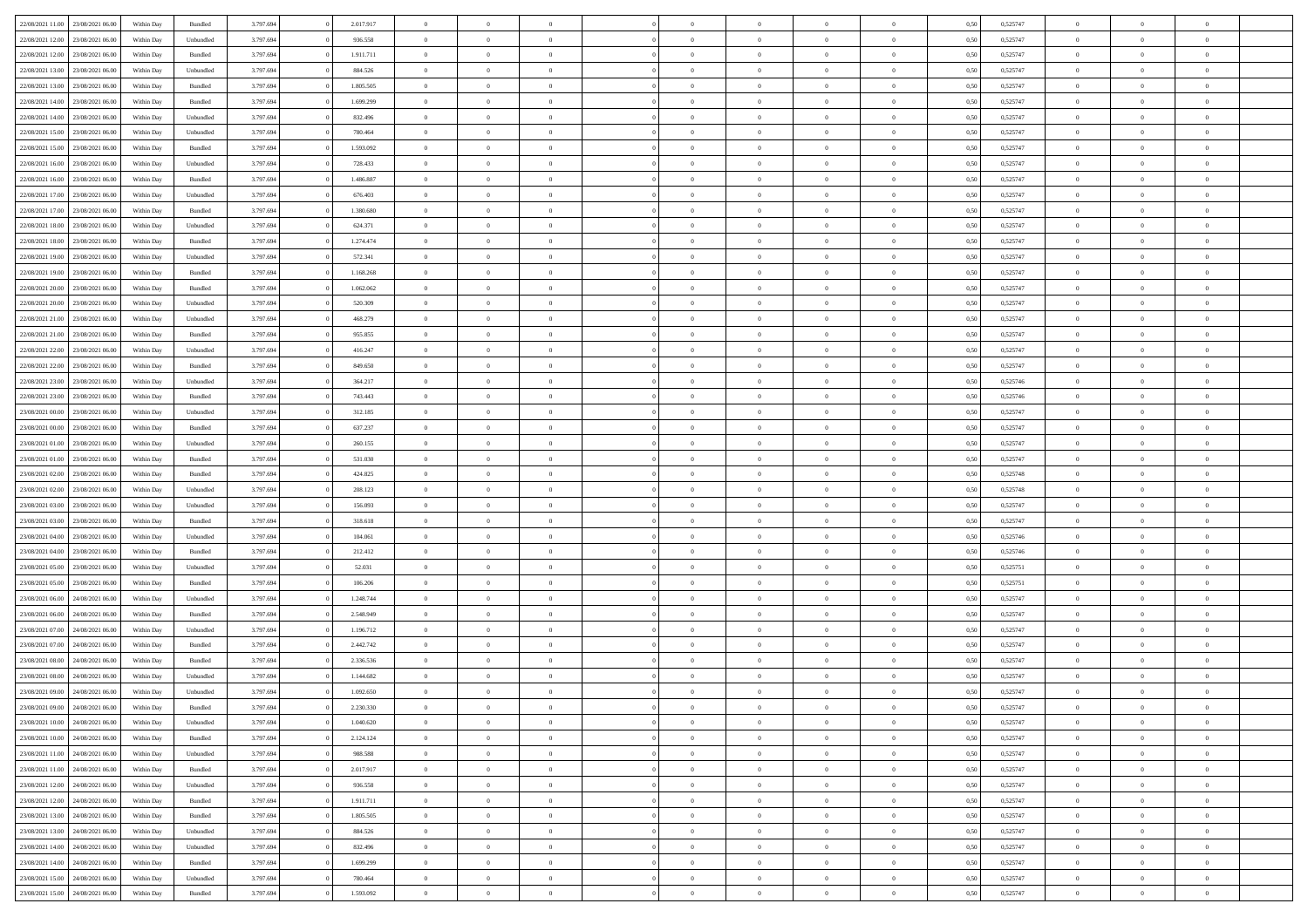|                  |                                   |            |           |           |           | $\overline{0}$ |                |                |                | $\Omega$       | $\theta$       | $\theta$       |      |          | $\theta$       | $\overline{0}$ | $\theta$       |  |
|------------------|-----------------------------------|------------|-----------|-----------|-----------|----------------|----------------|----------------|----------------|----------------|----------------|----------------|------|----------|----------------|----------------|----------------|--|
| 23/08/2021 16:00 | 24/08/2021 06:00                  | Within Dav | Unbundled | 3.797.694 | 728.433   |                | $\theta$       |                | $\Omega$       |                |                |                | 0,50 | 0,525747 |                |                |                |  |
| 23/08/2021 16:00 | 24/08/2021 06:00                  | Within Day | Bundled   | 3.797.694 | 1.486.887 | $\overline{0}$ | $\theta$       | $\overline{0}$ | $\overline{0}$ | $\bf{0}$       | $\overline{0}$ | $\bf{0}$       | 0,50 | 0,525747 | $\theta$       | $\overline{0}$ | $\overline{0}$ |  |
| 23/08/2021 17:00 | 24/08/2021 06:00                  | Within Day | Unbundled | 3.797.694 | 676.403   | $\overline{0}$ | $\bf{0}$       | $\overline{0}$ | $\bf{0}$       | $\bf{0}$       | $\bf{0}$       | $\mathbf{0}$   | 0,50 | 0,525747 | $\overline{0}$ | $\overline{0}$ | $\overline{0}$ |  |
| 23/08/2021 17:00 | 24/08/2021 06:00                  | Within Dav | Bundled   | 3.797.694 | 1.380.680 | $\overline{0}$ | $\overline{0}$ | $\overline{0}$ | $\overline{0}$ | $\bf{0}$       | $\overline{0}$ | $\overline{0}$ | 0.50 | 0,525747 | $\theta$       | $\theta$       | $\overline{0}$ |  |
| 23/08/2021 18:00 | 24/08/2021 06:00                  | Within Day | Unbundled | 3.797.694 | 624.371   | $\overline{0}$ | $\theta$       | $\overline{0}$ | $\overline{0}$ | $\bf{0}$       | $\overline{0}$ | $\bf{0}$       | 0,50 | 0,525747 | $\,$ 0 $\,$    | $\overline{0}$ | $\overline{0}$ |  |
|                  |                                   |            |           |           |           |                |                |                |                |                |                |                |      |          |                |                |                |  |
| 23/08/2021 18:00 | 24/08/2021 06:00                  | Within Day | Bundled   | 3.797.694 | 1.274.474 | $\overline{0}$ | $\overline{0}$ | $\overline{0}$ | $\overline{0}$ | $\overline{0}$ | $\overline{0}$ | $\mathbf{0}$   | 0,50 | 0,525747 | $\bf{0}$       | $\overline{0}$ | $\bf{0}$       |  |
| 23/08/2021 19:00 | 24/08/2021 06:00                  | Within Dav | Bundled   | 3.797.694 | 1.168.268 | $\overline{0}$ | $\overline{0}$ | $\overline{0}$ | $\overline{0}$ | $\overline{0}$ | $\overline{0}$ | $\overline{0}$ | 0.50 | 0,525747 | $\theta$       | $\overline{0}$ | $\overline{0}$ |  |
| 23/08/2021 19:00 | 24/08/2021 06:00                  | Within Day | Unbundled | 3.797.694 | 572.341   | $\overline{0}$ | $\theta$       | $\overline{0}$ | $\overline{0}$ | $\bf{0}$       | $\overline{0}$ | $\bf{0}$       | 0,50 | 0,525747 | $\theta$       | $\theta$       | $\overline{0}$ |  |
| 23/08/2021 20:00 | 24/08/2021 06:00                  | Within Day | Unbundled | 3.797.694 | 520.309   | $\overline{0}$ | $\overline{0}$ | $\overline{0}$ | $\overline{0}$ | $\bf{0}$       | $\overline{0}$ | $\bf{0}$       | 0,50 | 0,525747 | $\,0\,$        | $\overline{0}$ | $\overline{0}$ |  |
| 23/08/2021 20:00 | 24/08/2021 06:00                  | Within Dav | Bundled   | 3.797.694 | 1.062.062 | $\overline{0}$ | $\overline{0}$ | $\overline{0}$ | $\overline{0}$ | $\overline{0}$ | $\overline{0}$ | $\overline{0}$ | 0.50 | 0,525747 | $\theta$       | $\overline{0}$ | $\overline{0}$ |  |
| 23/08/2021 21:00 | 24/08/2021 06:00                  | Within Day | Unbundled | 3.797.694 | 468.279   | $\overline{0}$ | $\theta$       | $\overline{0}$ | $\overline{0}$ | $\bf{0}$       | $\overline{0}$ | $\bf{0}$       | 0,50 | 0,525747 | $\,$ 0 $\,$    | $\overline{0}$ | $\overline{0}$ |  |
| 23/08/2021 21:00 | 24/08/2021 06:00                  | Within Day | Bundled   | 3.797.694 | 955.855   | $\overline{0}$ | $\bf{0}$       | $\overline{0}$ | $\overline{0}$ | $\bf{0}$       | $\overline{0}$ | $\mathbf{0}$   | 0,50 | 0,525747 | $\bf{0}$       | $\overline{0}$ | $\bf{0}$       |  |
|                  |                                   |            |           |           |           |                |                |                |                |                |                |                |      |          | $\theta$       |                |                |  |
| 23/08/2021 22:00 | 24/08/2021 06:00                  | Within Day | Unbundled | 3.797.694 | 416.247   | $\overline{0}$ | $\overline{0}$ | $\overline{0}$ | $\overline{0}$ | $\bf{0}$       | $\overline{0}$ | $\overline{0}$ | 0.50 | 0,525747 |                | $\theta$       | $\overline{0}$ |  |
| 23/08/2021 22:00 | 24/08/2021 06:00                  | Within Day | Bundled   | 3.797.694 | 849.650   | $\overline{0}$ | $\theta$       | $\overline{0}$ | $\overline{0}$ | $\bf{0}$       | $\overline{0}$ | $\bf{0}$       | 0,50 | 0,525747 | $\theta$       | $\overline{0}$ | $\overline{0}$ |  |
| 23/08/2021 23:00 | 24/08/2021 06:00                  | Within Day | Unbundled | 3.797.694 | 364.217   | $\overline{0}$ | $\overline{0}$ | $\overline{0}$ | $\overline{0}$ | $\overline{0}$ | $\overline{0}$ | $\mathbf{0}$   | 0,50 | 0,525746 | $\bf{0}$       | $\overline{0}$ | $\bf{0}$       |  |
| 23/08/2021 23:00 | 24/08/2021 06:00                  | Within Dav | Bundled   | 3.797.694 | 743.443   | $\overline{0}$ | $\overline{0}$ | $\overline{0}$ | $\overline{0}$ | $\overline{0}$ | $\overline{0}$ | $\overline{0}$ | 0.50 | 0,525746 | $\theta$       | $\overline{0}$ | $\overline{0}$ |  |
| 24/08/2021 00:00 | 24/08/2021 06:00                  | Within Day | Unbundled | 3.797.694 | 312.185   | $\overline{0}$ | $\theta$       | $\overline{0}$ | $\overline{0}$ | $\bf{0}$       | $\overline{0}$ | $\bf{0}$       | 0,50 | 0,525747 | $\theta$       | $\theta$       | $\overline{0}$ |  |
| 24/08/2021 00:00 | 24/08/2021 06:00                  | Within Day | Bundled   | 3.797.694 | 637.237   | $\overline{0}$ | $\overline{0}$ | $\overline{0}$ | $\overline{0}$ | $\bf{0}$       | $\overline{0}$ | $\mathbf{0}$   | 0,50 | 0,525747 | $\bf{0}$       | $\overline{0}$ | $\overline{0}$ |  |
| 24/08/2021 01:00 | 24/08/2021 06:00                  | Within Day | Bundled   | 3.797.694 | 531.030   | $\overline{0}$ | $\overline{0}$ | $\overline{0}$ | $\overline{0}$ | $\overline{0}$ | $\overline{0}$ | $\overline{0}$ | 0.50 | 0,525747 | $\theta$       | $\overline{0}$ | $\overline{0}$ |  |
|                  |                                   |            |           |           |           | $\overline{0}$ | $\theta$       | $\overline{0}$ |                | $\bf{0}$       | $\overline{0}$ |                |      |          |                |                | $\overline{0}$ |  |
| 24/08/2021 01:00 | 24/08/2021 06:00                  | Within Day | Unbundled | 3.797.694 | 260.155   |                |                |                | $\overline{0}$ |                |                | $\bf{0}$       | 0,50 | 0,525747 | $\,$ 0 $\,$    | $\overline{0}$ |                |  |
| 24/08/2021 02:00 | 24/08/2021 06:00                  | Within Day | Unbundled | 3.797.694 | 208.123   | $\overline{0}$ | $\overline{0}$ | $\overline{0}$ | $\overline{0}$ | $\bf{0}$       | $\bf{0}$       | $\mathbf{0}$   | 0,50 | 0,525748 | $\bf{0}$       | $\overline{0}$ | $\bf{0}$       |  |
| 24/08/2021 02:00 | 24/08/2021 06:00                  | Within Day | Bundled   | 3.797.694 | 424.825   | $\overline{0}$ | $\overline{0}$ | $\overline{0}$ | $\overline{0}$ | $\bf{0}$       | $\overline{0}$ | $\overline{0}$ | 0.50 | 0,525748 | $\theta$       | $\overline{0}$ | $\overline{0}$ |  |
| 24/08/2021 03:00 | 24/08/2021 06:00                  | Within Day | Unbundled | 3.797.694 | 156.093   | $\overline{0}$ | $\theta$       | $\overline{0}$ | $\overline{0}$ | $\bf{0}$       | $\overline{0}$ | $\bf{0}$       | 0,50 | 0,525747 | $\,$ 0 $\,$    | $\overline{0}$ | $\overline{0}$ |  |
| 24/08/2021 03:00 | 24/08/2021 06:00                  | Within Day | Bundled   | 3.797.694 | 318.618   | $\overline{0}$ | $\overline{0}$ | $\overline{0}$ | $\bf{0}$       | $\overline{0}$ | $\overline{0}$ | $\mathbf{0}$   | 0,50 | 0,525747 | $\overline{0}$ | $\overline{0}$ | $\bf{0}$       |  |
| 24/08/2021 04:00 | 24/08/2021 06:00                  | Within Dav | Unbundled | 3.797.694 | 104.061   | $\overline{0}$ | $\overline{0}$ | $\overline{0}$ | $\overline{0}$ | $\overline{0}$ | $\overline{0}$ | $\overline{0}$ | 0.50 | 0,525746 | $\theta$       | $\overline{0}$ | $\overline{0}$ |  |
| 24/08/2021 04:00 | 24/08/2021 06:00                  | Within Day | Bundled   | 3.797.694 | 212.412   | $\overline{0}$ | $\theta$       | $\overline{0}$ | $\overline{0}$ | $\bf{0}$       | $\overline{0}$ | $\bf{0}$       | 0,50 | 0,525746 | $\theta$       | $\theta$       | $\overline{0}$ |  |
| 24/08/2021 05:00 | 24/08/2021 06:00                  | Within Day | Unbundled | 3.797.694 | 52.031    | $\overline{0}$ | $\overline{0}$ | $\overline{0}$ | $\bf{0}$       | $\bf{0}$       | $\bf{0}$       | $\bf{0}$       | 0,50 | 0,525751 | $\,0\,$        | $\overline{0}$ | $\overline{0}$ |  |
| 24/08/2021 05:00 | 24/08/2021 06:00                  |            | Bundled   | 3.797.694 | 106.206   | $\overline{0}$ | $\overline{0}$ | $\overline{0}$ | $\overline{0}$ | $\overline{0}$ | $\overline{0}$ | $\overline{0}$ | 0.50 | 0,525751 | $\theta$       | $\overline{0}$ | $\overline{0}$ |  |
|                  |                                   | Within Day |           |           |           |                |                |                |                |                |                |                |      |          |                |                |                |  |
| 24/08/2021 06:00 | 25/08/2021 06:00                  | Within Day | Unbundled | 3.797.694 | 1.248.744 | $\overline{0}$ | $\theta$       | $\overline{0}$ | $\overline{0}$ | $\bf{0}$       | $\overline{0}$ | $\bf{0}$       | 0,50 | 0,525747 | $\,$ 0 $\,$    | $\overline{0}$ | $\overline{0}$ |  |
| 24/08/2021 06:00 | 25/08/2021 06:00                  | Within Day | Bundled   | 3.797.694 | 2.548.949 | $\overline{0}$ | $\overline{0}$ | $\overline{0}$ | $\bf{0}$       | $\bf{0}$       | $\bf{0}$       | $\bf{0}$       | 0,50 | 0,525747 | $\bf{0}$       | $\overline{0}$ | $\bf{0}$       |  |
| 24/08/2021 07:00 | 25/08/2021 06:00                  | Within Day | Bundled   | 3.797.694 | 2.442.742 | $\bf{0}$       | $\Omega$       | $\overline{0}$ | $\Omega$       | $\Omega$       | $\overline{0}$ | $\overline{0}$ | 0,50 | 0,525747 | $\,0\,$        | $\theta$       | $\theta$       |  |
| 24/08/2021 07:00 | 25/08/2021 06:00                  | Within Day | Unbundled | 3.797.694 | 1.196.712 | $\overline{0}$ | $\theta$       | $\overline{0}$ | $\overline{0}$ | $\bf{0}$       | $\overline{0}$ | $\bf{0}$       | 0,50 | 0,525747 | $\,$ 0 $\,$    | $\overline{0}$ | $\overline{0}$ |  |
| 24/08/2021 09:00 | 25/08/2021 06:00                  | Within Day | Unbundled | 3.797.694 | 1.092.650 | $\overline{0}$ | $\overline{0}$ | $\overline{0}$ | $\bf{0}$       | $\bf{0}$       | $\overline{0}$ | $\mathbf{0}$   | 0,50 | 0,525747 | $\bf{0}$       | $\overline{0}$ | $\bf{0}$       |  |
| 24/08/2021 09:00 | 25/08/2021 06:00                  | Within Day | Bundled   | 3.797.694 | 2.230.330 | $\overline{0}$ | $\Omega$       | $\Omega$       | $\Omega$       | $\bf{0}$       | $\overline{0}$ | $\overline{0}$ | 0.50 | 0,525747 | $\,0\,$        | $\theta$       | $\theta$       |  |
| 24/08/2021 10:00 | 25/08/2021 06:00                  | Within Day | Unbundled | 3.797.694 | 1.040.620 | $\overline{0}$ | $\theta$       | $\overline{0}$ | $\overline{0}$ | $\bf{0}$       | $\overline{0}$ | $\bf{0}$       | 0,50 | 0,525747 | $\,$ 0 $\,$    | $\overline{0}$ | $\overline{0}$ |  |
|                  |                                   |            |           |           |           |                | $\overline{0}$ |                |                | $\bf{0}$       |                |                |      |          | $\bf{0}$       | $\overline{0}$ | $\bf{0}$       |  |
| 24/08/2021 10:00 | 25/08/2021 06:00                  | Within Day | Bundled   | 3.797.694 | 2.124.124 | $\overline{0}$ |                | $\overline{0}$ | $\bf{0}$       |                | $\bf{0}$       | $\bf{0}$       | 0,50 | 0,525747 |                |                |                |  |
| 24/08/2021 11:00 | 25/08/2021 06:00                  | Within Day | Unbundled | 3.797.694 | 988,588   | $\overline{0}$ | $\Omega$       | $\overline{0}$ | $\Omega$       | $\overline{0}$ | $\overline{0}$ | $\overline{0}$ | 0.50 | 0,525747 | $\,$ 0 $\,$    | $\theta$       | $\theta$       |  |
| 24/08/2021 11:00 | 25/08/2021 06:00                  | Within Day | Bundled   | 3.797.694 | 2.017.917 | $\overline{0}$ | $\theta$       | $\overline{0}$ | $\overline{0}$ | $\bf{0}$       | $\overline{0}$ | $\bf{0}$       | 0,50 | 0,525747 | $\,$ 0 $\,$    | $\overline{0}$ | $\overline{0}$ |  |
| 24/08/2021 12:00 | 25/08/2021 06:00                  | Within Day | Unbundled | 3.797.694 | 936.558   | $\overline{0}$ | $\bf{0}$       | $\overline{0}$ | $\bf{0}$       | $\bf{0}$       | $\bf{0}$       | $\mathbf{0}$   | 0,50 | 0,525747 | $\bf{0}$       | $\overline{0}$ | $\bf{0}$       |  |
| 24/08/2021 12:00 | 25/08/2021 06:00                  | Within Day | Bundled   | 3.797.694 | 1.911.711 | $\overline{0}$ | $\Omega$       | $\overline{0}$ | $\Omega$       | $\overline{0}$ | $\overline{0}$ | $\overline{0}$ | 0,50 | 0,525747 | $\,0\,$        | $\theta$       | $\theta$       |  |
| 24/08/2021 13:00 | 25/08/2021 06:00                  | Within Day | Bundled   | 3.797.694 | 1.805.505 | $\overline{0}$ | $\overline{0}$ | $\overline{0}$ | $\overline{0}$ | $\,$ 0         | $\overline{0}$ | $\bf{0}$       | 0,50 | 0,525747 | $\,$ 0 $\,$    | $\overline{0}$ | $\overline{0}$ |  |
| 24/08/2021 13:00 | 25/08/2021 06:00                  | Within Day | Unbundled | 3.797.694 | 884.526   | $\overline{0}$ | $\overline{0}$ | $\overline{0}$ | $\bf{0}$       | $\bf{0}$       | $\bf{0}$       | $\mathbf{0}$   | 0,50 | 0,525747 | $\bf{0}$       | $\overline{0}$ | $\bf{0}$       |  |
| 24/08/2021 14:00 | 25/08/2021 06:00                  | Within Day | Unbundled | 3.797.694 | 832.496   | $\overline{0}$ | $\Omega$       | $\Omega$       | $\Omega$       | $\Omega$       | $\Omega$       | $\overline{0}$ | 0.50 | 0,525747 | $\theta$       | $\theta$       | $\theta$       |  |
| 24/08/2021 14:00 | 25/08/2021 06:00                  | Within Day | Bundled   | 3.797.694 | 1.699.299 | $\overline{0}$ | $\overline{0}$ | $\overline{0}$ | $\bf{0}$       | $\,$ 0         | $\overline{0}$ | $\bf{0}$       | 0,50 | 0,525747 | $\,0\,$        | $\,$ 0 $\,$    | $\overline{0}$ |  |
|                  |                                   |            |           |           |           |                |                |                |                |                |                |                |      |          |                |                |                |  |
| 24/08/2021 15:00 | 25/08/2021 06:00                  | Within Day | Unbundled | 3.797.694 | 780.464   | $\bf{0}$       | $\bf{0}$       |                |                | $\bf{0}$       |                |                | 0,50 | 0,525747 | $\bf{0}$       | $\overline{0}$ |                |  |
| 24/08/2021 15:00 | 25/08/2021 06:00                  | Within Day | Bundled   | 3.797.694 | 1.593.092 | $\overline{0}$ | $\overline{0}$ | $\overline{0}$ | $\Omega$       | $\overline{0}$ | $\overline{0}$ | $\overline{0}$ | 0,50 | 0,525747 | $\theta$       | $\theta$       | $\theta$       |  |
| 24/08/2021 16:00 | 25/08/2021 06:00                  | Within Day | Unbundled | 3.797.694 | 728.433   | $\overline{0}$ | $\,$ 0         | $\overline{0}$ | $\overline{0}$ | $\,$ 0 $\,$    | $\overline{0}$ | $\mathbf{0}$   | 0,50 | 0,525747 | $\,$ 0 $\,$    | $\,$ 0 $\,$    | $\,$ 0         |  |
| 24/08/2021 16:00 | 25/08/2021 06:00                  | Within Day | Bundled   | 3.797.694 | 1.486.887 | $\overline{0}$ | $\overline{0}$ | $\overline{0}$ | $\overline{0}$ | $\overline{0}$ | $\overline{0}$ | $\mathbf{0}$   | 0,50 | 0,525747 | $\overline{0}$ | $\bf{0}$       | $\bf{0}$       |  |
| 24/08/2021 17:00 | 25/08/2021 06:00                  | Within Day | Unbundled | 3.797.694 | 676.403   | $\overline{0}$ | $\overline{0}$ | $\overline{0}$ | $\Omega$       | $\overline{0}$ | $\overline{0}$ | $\overline{0}$ | 0,50 | 0,525747 | $\overline{0}$ | $\theta$       | $\overline{0}$ |  |
| 24/08/2021 17:00 | 25/08/2021 06:00                  | Within Day | Bundled   | 3.797.694 | 1.380.680 | $\overline{0}$ | $\,$ 0         | $\overline{0}$ | $\overline{0}$ | $\,$ 0 $\,$    | $\overline{0}$ | $\mathbf{0}$   | 0,50 | 0,525747 | $\,$ 0 $\,$    | $\overline{0}$ | $\overline{0}$ |  |
| 24/08/2021 18:00 | 25/08/2021 06:00                  | Within Day | Unbundled | 3.797.694 | 624.371   | $\overline{0}$ | $\overline{0}$ | $\overline{0}$ | $\overline{0}$ | $\overline{0}$ | $\overline{0}$ | $\mathbf{0}$   | 0,50 | 0,525747 | $\overline{0}$ | $\overline{0}$ | $\bf{0}$       |  |
|                  | 25/08/2021 06:00                  |            | Bundled   | 3.797.694 | 1.274.474 | $\overline{0}$ | $\overline{0}$ | $\overline{0}$ | $\Omega$       | $\overline{0}$ | $\overline{0}$ |                | 0.50 |          | $\overline{0}$ | $\theta$       | $\overline{0}$ |  |
| 24/08/2021 18:00 |                                   | Within Day |           |           |           |                |                |                |                |                |                | $\bf{0}$       |      | 0,525747 |                |                |                |  |
| 24/08/2021 19:00 | 25/08/2021 06:00                  | Within Day | Bundled   | 3.797.694 | 1.168.268 | $\overline{0}$ | $\,$ 0         | $\overline{0}$ | $\overline{0}$ | $\bf{0}$       | $\bf{0}$       | $\bf{0}$       | 0,50 | 0,525747 | $\,$ 0 $\,$    | $\overline{0}$ | $\overline{0}$ |  |
| 24/08/2021 19:00 | 25/08/2021 06:00                  | Within Day | Unbundled | 3.797.694 | 572.341   | $\overline{0}$ | $\bf{0}$       | $\overline{0}$ | $\overline{0}$ | $\overline{0}$ | $\overline{0}$ | $\mathbf{0}$   | 0,50 | 0,525747 | $\overline{0}$ | $\overline{0}$ | $\bf{0}$       |  |
| 24/08/2021 20:00 | 25/08/2021 06:00                  | Within Day | Unbundled | 3.797.694 | 520.309   | $\overline{0}$ | $\overline{0}$ | $\overline{0}$ | $\Omega$       | $\overline{0}$ | $\overline{0}$ | $\overline{0}$ | 0.50 | 0,525747 | $\overline{0}$ | $\overline{0}$ | $\overline{0}$ |  |
| 24/08/2021 20:00 | 25/08/2021 06:00                  | Within Day | Bundled   | 3.797.694 | 1.062.062 | $\overline{0}$ | $\bf{0}$       | $\overline{0}$ | $\overline{0}$ | $\bf{0}$       | $\bf{0}$       | $\mathbf{0}$   | 0,50 | 0,525747 | $\,$ 0 $\,$    | $\,$ 0 $\,$    | $\bf{0}$       |  |
|                  | 24/08/2021 21:00 25/08/2021 06:00 | Within Day | Unbundled | 3.797.694 | 468.279   | $\overline{0}$ | $\overline{0}$ | $\overline{0}$ | $\overline{0}$ | $\overline{0}$ | $\bf{0}$       | $\mathbf{0}$   | 0,50 | 0,525747 | $\overline{0}$ | $\bf{0}$       | $\bf{0}$       |  |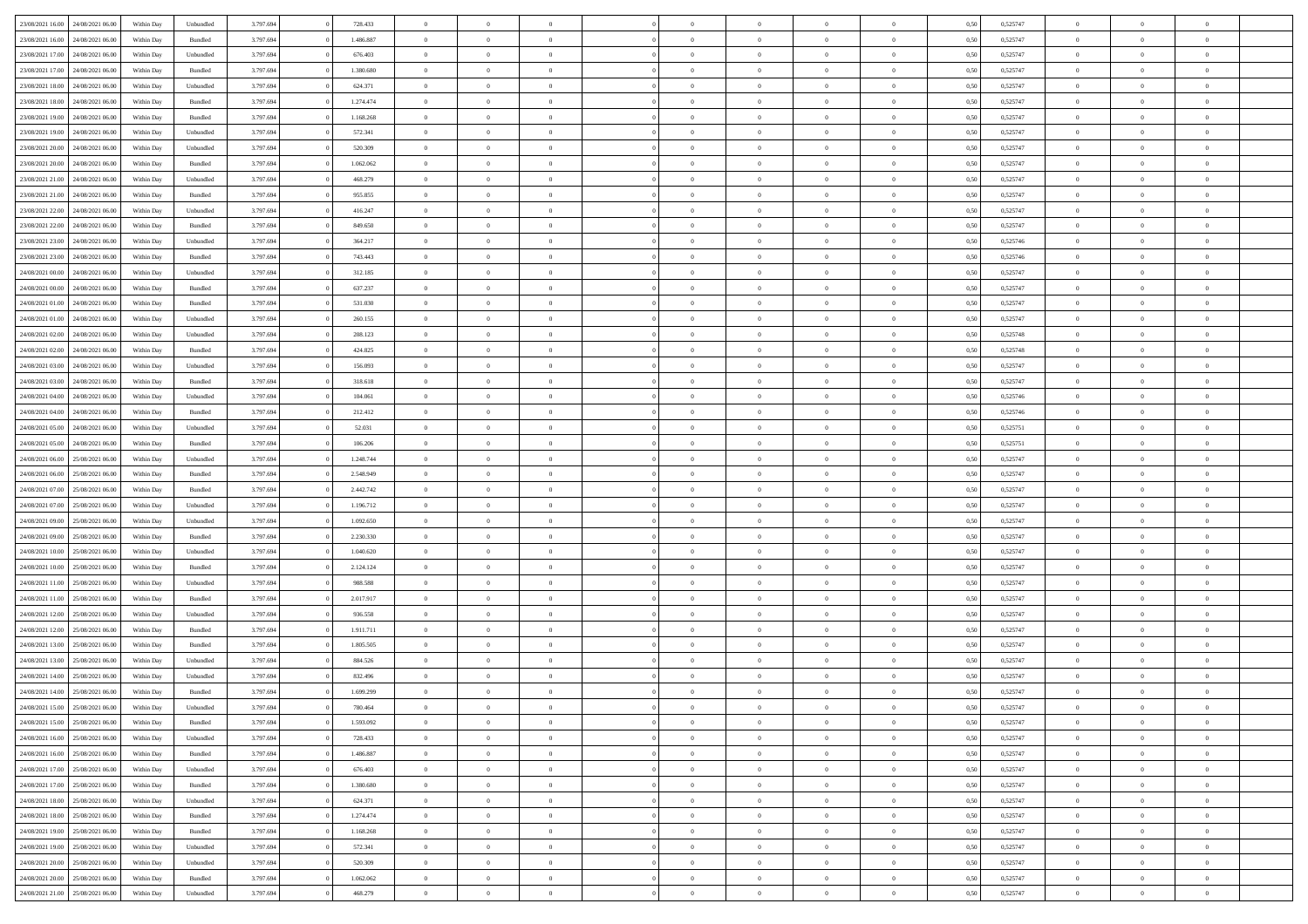| 24/08/2021 21:00 25/08/2021 06:00    | Within Day | Bundled            | 3.797.694 |           | 955.855   | $\overline{0}$ | $\overline{0}$ | $\Omega$       | $\Omega$       | $\Omega$       |                | $\overline{0}$ | 0,50 | 0,525747 | $\mathbf{0}$   | $\Omega$       | $\Omega$       |  |
|--------------------------------------|------------|--------------------|-----------|-----------|-----------|----------------|----------------|----------------|----------------|----------------|----------------|----------------|------|----------|----------------|----------------|----------------|--|
| 24/08/2021 22:00<br>25/08/2021 06:00 | Within Day | Unbundled          | 3.797.694 |           | 416.247   | $\bf{0}$       | $\overline{0}$ | $\theta$       | $\theta$       | $\overline{0}$ | $\overline{0}$ | $\,$ 0         | 0,50 | 0,525747 | $\mathbf{0}$   | $\theta$       | $\bf{0}$       |  |
| 24/08/2021 22:00<br>25/08/2021 06:00 | Within Day | Bundled            | 3.797.694 |           | 849.650   | $\overline{0}$ | $\overline{0}$ | $\overline{0}$ | $\bf{0}$       | $\bf{0}$       | $\overline{0}$ | $\mathbf{0}$   | 0,50 | 0,525747 | $\bf{0}$       | $\bf{0}$       | $\bf{0}$       |  |
| 24/08/2021 23:00<br>25/08/2021 06:00 | Within Day | Unbundled          | 3.797.694 |           | 364.217   | $\overline{0}$ | $\overline{0}$ | $\overline{0}$ | $\overline{0}$ | $\overline{0}$ | $\Omega$       | $\overline{0}$ | 0.50 | 0,525746 | $\mathbf{0}$   | $\overline{0}$ | $\bf{0}$       |  |
|                                      |            |                    |           |           |           |                |                |                |                |                |                |                |      |          |                |                |                |  |
| 24/08/2021 23:00<br>25/08/2021 06:00 | Within Day | $\mathbf B$ undled | 3.797.694 |           | 743.443   | $\bf{0}$       | $\overline{0}$ | $\theta$       | $\theta$       | $\overline{0}$ | $\overline{0}$ | $\bf{0}$       | 0,50 | 0,525746 | $\mathbf{0}$   | $\theta$       | $\overline{0}$ |  |
| 25/08/2021 00:00<br>25/08/2021 06:00 | Within Day | Unbundled          | 3.797.694 |           | 312.185   | $\overline{0}$ | $\overline{0}$ | $\overline{0}$ | $\bf{0}$       | $\overline{0}$ | $\overline{0}$ | $\overline{0}$ | 0,50 | 0,525747 | $\overline{0}$ | $\bf{0}$       | $\overline{0}$ |  |
| 25/08/2021 00:00<br>25/08/2021 06:00 | Within Day | Bundled            | 3.797.694 |           | 637.237   | $\overline{0}$ | $\overline{0}$ | $\overline{0}$ | $\overline{0}$ | $\overline{0}$ | $\overline{0}$ | $\mathbf{0}$   | 0.50 | 0,525747 | $\mathbf{0}$   | $\overline{0}$ | $\bf{0}$       |  |
| 25/08/2021 01:00<br>25/08/2021 06:00 | Within Day | Bundled            | 3.797.694 |           | 531.030   | $\bf{0}$       | $\overline{0}$ | $\overline{0}$ | $\theta$       | $\overline{0}$ | $\overline{0}$ | $\bf{0}$       | 0,50 | 0,525747 | $\theta$       | $\theta$       | $\bf{0}$       |  |
| 25/08/2021 01:00<br>25/08/2021 06:00 | Within Day | Unbundled          | 3.797.694 |           | 260.155   | $\overline{0}$ | $\overline{0}$ | $\bf{0}$       | $\bf{0}$       | $\bf{0}$       | $\overline{0}$ | $\mathbf{0}$   | 0,50 | 0,525747 | $\bf{0}$       | $\bf{0}$       | $\bf{0}$       |  |
| 25/08/2021 06:00                     |            | Unbundled          | 3.797.694 |           | 208.123   | $\overline{0}$ | $\overline{0}$ | $\overline{0}$ | $\overline{0}$ | $\overline{0}$ | $\overline{0}$ | $\overline{0}$ | 0.50 | 0,525748 | $\overline{0}$ | $\overline{0}$ | $\overline{0}$ |  |
| 25/08/2021 02:00                     | Within Day |                    |           |           |           |                |                |                |                |                |                |                |      |          |                |                |                |  |
| 25/08/2021 02:00<br>25/08/2021 06:00 | Within Day | $\mathbf B$ undled | 3.797.694 |           | 424.825   | $\bf{0}$       | $\overline{0}$ | $\overline{0}$ | $\overline{0}$ | $\overline{0}$ | $\overline{0}$ | $\,$ 0         | 0,50 | 0,525748 | $\mathbf{0}$   | $\theta$       | $\bf{0}$       |  |
| 25/08/2021 03:00<br>25/08/2021 06:00 | Within Day | Unbundled          | 3.797.694 |           | 156.093   | $\overline{0}$ | $\overline{0}$ | $\overline{0}$ | $\bf{0}$       | $\bf{0}$       | $\overline{0}$ | $\mathbf{0}$   | 0,50 | 0,525747 | $\bf{0}$       | $\bf{0}$       | $\bf{0}$       |  |
| 25/08/2021 03:00<br>25/08/2021 06:00 | Within Day | Bundled            | 3.797.694 |           | 318.618   | $\overline{0}$ | $\overline{0}$ | $\overline{0}$ | $\overline{0}$ | $\overline{0}$ | $\overline{0}$ | $\overline{0}$ | 0.50 | 0,525747 | $\mathbf{0}$   | $\overline{0}$ | $\bf{0}$       |  |
| 25/08/2021 04:00<br>25/08/2021 06:00 | Within Day | Unbundled          | 3.797.694 |           | 104.061   | $\bf{0}$       | $\overline{0}$ | $\theta$       | $\theta$       | $\overline{0}$ | $\overline{0}$ | $\,$ 0         | 0,50 | 0,525746 | $\theta$       | $\theta$       | $\overline{0}$ |  |
| 25/08/2021 04:00<br>25/08/2021 06:00 | Within Day | Bundled            | 3.797.694 |           | 212.412   | $\overline{0}$ | $\overline{0}$ | $\overline{0}$ | $\bf{0}$       | $\overline{0}$ | $\overline{0}$ | $\overline{0}$ | 0,50 | 0,525746 | $\overline{0}$ | $\bf{0}$       | $\overline{0}$ |  |
|                                      |            |                    |           |           |           |                |                |                |                |                |                |                |      |          |                |                |                |  |
| 25/08/2021 05:00<br>25/08/2021 06:00 | Within Day | Unbundled          | 3.797.694 |           | 52.031    | $\overline{0}$ | $\overline{0}$ | $\overline{0}$ | $\overline{0}$ | $\overline{0}$ | $\overline{0}$ | $\mathbf{0}$   | 0.50 | 0,525751 | $\overline{0}$ | $\overline{0}$ | $\bf{0}$       |  |
| 25/08/2021 05:00<br>25/08/2021 06:00 | Within Day | Bundled            | 3.797.694 |           | 106.206   | $\bf{0}$       | $\overline{0}$ | $\overline{0}$ | $\overline{0}$ | $\overline{0}$ | $\overline{0}$ | $\bf{0}$       | 0,50 | 0,525751 | $\theta$       | $\theta$       | $\bf{0}$       |  |
| 25/08/2021 06:00<br>26/08/2021 06:00 | Within Day | Unbundled          | 3.797.694 |           | 1.248.744 | $\overline{0}$ | $\overline{0}$ | $\bf{0}$       | $\bf{0}$       | $\bf{0}$       | $\overline{0}$ | $\mathbf{0}$   | 0,50 | 0,525747 | $\bf{0}$       | $\bf{0}$       | $\bf{0}$       |  |
| 25/08/2021 06:00<br>26/08/2021 06:00 | Within Day | Bundled            | 3.797.694 |           | 2.548.949 | $\overline{0}$ | $\overline{0}$ | $\overline{0}$ | $\overline{0}$ | $\overline{0}$ | $\overline{0}$ | $\overline{0}$ | 0.50 | 0,525747 | $\overline{0}$ | $\overline{0}$ | $\overline{0}$ |  |
| 25/08/2021 07:00<br>26/08/2021 06:00 | Within Day | $\mathbf B$ undled | 3.797.694 |           | 2.442.742 | $\bf{0}$       | $\overline{0}$ | $\overline{0}$ | $\theta$       | $\overline{0}$ | $\overline{0}$ | $\,$ 0         | 0,50 | 0,525747 | $\theta$       | $\theta$       | $\bf{0}$       |  |
| 25/08/2021 07:00<br>26/08/2021 06:00 | Within Day | Unbundled          | 3.797.694 |           | 1.196.712 | $\overline{0}$ | $\overline{0}$ | $\overline{0}$ | $\bf{0}$       | $\bf{0}$       | $\overline{0}$ | $\mathbf{0}$   | 0,50 | 0,525747 | $\bf{0}$       | $\bf{0}$       | $\bf{0}$       |  |
| 26/08/2021 06:00                     |            | Unbundled          | 3.797.694 |           | 1.144.682 | $\overline{0}$ | $\overline{0}$ | $\overline{0}$ | $\overline{0}$ | $\overline{0}$ |                | $\overline{0}$ | 0.50 | 0,525747 | $\overline{0}$ | $\overline{0}$ | $\bf{0}$       |  |
| 25/08/2021 08:00                     | Within Day |                    |           |           |           |                |                |                |                |                | $\overline{0}$ |                |      |          |                |                |                |  |
| 25/08/2021 08:00<br>26/08/2021 06:00 | Within Day | $\mathbf B$ undled | 3.797.694 |           | 2.336.536 | $\bf{0}$       | $\overline{0}$ | $\theta$       | $\theta$       | $\overline{0}$ | $\overline{0}$ | $\,$ 0         | 0,50 | 0,525747 | $\mathbf{0}$   | $\theta$       | $\bf{0}$       |  |
| 25/08/2021 09:00<br>26/08/2021 06:00 | Within Day | Unbundled          | 3.797.694 |           | 1.092.650 | $\overline{0}$ | $\overline{0}$ | $\overline{0}$ | $\bf{0}$       | $\overline{0}$ | $\overline{0}$ | $\overline{0}$ | 0,50 | 0,525747 | $\overline{0}$ | $\bf{0}$       | $\overline{0}$ |  |
| 25/08/2021 09:00<br>26/08/2021 06:00 | Within Day | Bundled            | 3.797.694 |           | 2.230.330 | $\overline{0}$ | $\overline{0}$ | $\overline{0}$ | $\overline{0}$ | $\overline{0}$ | $\overline{0}$ | $\overline{0}$ | 0.50 | 0,525747 | $\overline{0}$ | $\overline{0}$ | $\overline{0}$ |  |
| 25/08/2021 10:00<br>26/08/2021 06:00 | Within Day | Unbundled          | 3.797.694 |           | 1.040.620 | $\bf{0}$       | $\overline{0}$ | $\overline{0}$ | $\overline{0}$ | $\overline{0}$ | $\overline{0}$ | $\bf{0}$       | 0,50 | 0,525747 | $\theta$       | $\theta$       | $\bf{0}$       |  |
| 25/08/2021 10:00<br>26/08/2021 06:00 | Within Day | Bundled            | 3.797.694 |           | 2.124.124 | $\overline{0}$ | $\overline{0}$ | $\bf{0}$       | $\bf{0}$       | $\bf{0}$       | $\overline{0}$ | $\bf{0}$       | 0,50 | 0,525747 | $\bf{0}$       | $\bf{0}$       | $\bf{0}$       |  |
| 25/08/2021 11:00<br>26/08/2021 06:00 | Within Day | Unbundled          | 3.797.694 |           | 988.588   | $\overline{0}$ | $\overline{0}$ | $\overline{0}$ | $\overline{0}$ | $\overline{0}$ | $\overline{0}$ | $\overline{0}$ | 0.50 | 0,525747 | $\overline{0}$ | $\overline{0}$ | $\bf{0}$       |  |
|                                      |            |                    |           |           |           |                |                |                |                |                |                |                |      |          |                |                |                |  |
| 25/08/2021 11:00<br>26/08/2021 06:00 | Within Day | Bundled            | 3.797.694 |           | 2.017.917 | $\bf{0}$       | $\overline{0}$ | $\overline{0}$ | $\overline{0}$ | $\overline{0}$ | $\overline{0}$ | $\,$ 0         | 0,50 | 0,525747 | $\theta$       | $\theta$       | $\bf{0}$       |  |
| 25/08/2021 12:00<br>26/08/2021 06:00 | Within Day | Bundled            | 3.797.694 |           | 1.911.711 | $\overline{0}$ | $\overline{0}$ | $\overline{0}$ | $\bf{0}$       | $\bf{0}$       | $\overline{0}$ | $\mathbf{0}$   | 0,50 | 0,525747 | $\bf{0}$       | $\bf{0}$       | $\bf{0}$       |  |
| 25/08/2021 12:00<br>26/08/2021 06:00 | Within Day | Unbundled          | 3.797.694 |           | 936.558   | $\overline{0}$ | $\overline{0}$ | $\overline{0}$ | $\overline{0}$ | $\overline{0}$ | $\Omega$       | $\overline{0}$ | 0,50 | 0,525747 | $\bf{0}$       | $\Omega$       | $\Omega$       |  |
| 25/08/2021 13:00<br>26/08/2021 06:00 | Within Day | Unbundled          | 3.797.694 |           | 884.526   | $\bf{0}$       | $\overline{0}$ | $\overline{0}$ | $\theta$       | $\overline{0}$ | $\overline{0}$ | $\,$ 0         | 0,50 | 0,525747 | $\theta$       | $\theta$       | $\bf{0}$       |  |
| 25/08/2021 13:00<br>26/08/2021 06:00 | Within Day | Bundled            | 3.797.694 |           | 1.805.505 | $\overline{0}$ | $\overline{0}$ | $\overline{0}$ | $\bf{0}$       | $\overline{0}$ | $\overline{0}$ | $\overline{0}$ | 0,50 | 0,525747 | $\overline{0}$ | $\bf{0}$       | $\overline{0}$ |  |
| 25/08/2021 14:00<br>26/08/2021 06:00 | Within Day | Unbundled          | 3.797.694 |           | 832.496   | $\overline{0}$ | $\overline{0}$ | $\overline{0}$ | $\overline{0}$ | $\overline{0}$ | $\Omega$       | $\overline{0}$ | 0.50 | 0,525747 | $\overline{0}$ | $\Omega$       | $\Omega$       |  |
| 25/08/2021 14:00<br>26/08/2021 06:00 | Within Day | Bundled            | 3.797.694 |           | 1.699.299 | $\bf{0}$       | $\overline{0}$ | $\bf{0}$       | $\overline{0}$ | $\overline{0}$ | $\overline{0}$ | $\bf{0}$       | 0,50 | 0,525747 | $\theta$       | $\theta$       | $\bf{0}$       |  |
|                                      |            |                    |           |           |           |                |                |                |                |                |                |                |      |          |                |                |                |  |
| 25/08/2021 15:00<br>26/08/2021 06:00 | Within Day | Unbundled          | 3.797.694 |           | 780.464   | $\overline{0}$ | $\overline{0}$ | $\bf{0}$       | $\bf{0}$       | $\bf{0}$       | $\overline{0}$ | $\bf{0}$       | 0,50 | 0,525747 | $\bf{0}$       | $\bf{0}$       | $\bf{0}$       |  |
| 25/08/2021 15:00<br>26/08/2021 06:00 | Within Day | Bundled            | 3.797.694 |           | 1.593.092 | $\overline{0}$ | $\overline{0}$ | $\Omega$       | $\overline{0}$ | $\overline{0}$ | $\Omega$       | $\theta$       | 0.50 | 0,525747 | $\overline{0}$ | $\Omega$       | $\Omega$       |  |
| 25/08/2021 16:00<br>26/08/2021 06:00 | Within Day | Unbundled          | 3.797.694 |           | 728.433   | $\bf{0}$       | $\overline{0}$ | $\bf{0}$       | $\overline{0}$ | $\overline{0}$ | $\overline{0}$ | $\,$ 0         | 0,50 | 0,525747 | $\theta$       | $\theta$       | $\bf{0}$       |  |
| 25/08/2021 16:00<br>26/08/2021 06:00 | Within Day | Bundled            | 3.797.694 |           | 1.486.887 | $\overline{0}$ | $\overline{0}$ | $\overline{0}$ | $\bf{0}$       | $\bf{0}$       | $\overline{0}$ | $\mathbf{0}$   | 0,50 | 0,525747 | $\overline{0}$ | $\bf{0}$       | $\bf{0}$       |  |
| 25/08/2021 17:00<br>26/08/2021 06:00 | Within Day | Unbundled          | 3.797.694 |           | 676.403   | $\overline{0}$ | $\overline{0}$ | $\overline{0}$ | $\overline{0}$ | $\overline{0}$ | $\Omega$       | $\overline{0}$ | 0,50 | 0,525747 | $\overline{0}$ | $\Omega$       | $\Omega$       |  |
| 25/08/2021 17:00<br>26/08/2021 06:00 | Within Day | Bundled            | 3.797.694 |           | 1.380.680 | $\bf{0}$       | $\overline{0}$ | $\overline{0}$ | $\overline{0}$ | $\overline{0}$ | $\overline{0}$ | $\,$ 0         | 0,50 | 0,525747 | $\,0\,$        | $\theta$       | $\bf{0}$       |  |
|                                      |            |                    |           |           |           |                |                |                |                |                |                |                |      |          |                |                |                |  |
| 25/08/2021 18:00<br>26/08/2021 06:00 | Within Day | Bundled            | 3.797.694 |           | 1.274.474 | $\overline{0}$ | $\overline{0}$ | $\bf{0}$       | $\bf{0}$       | $\overline{0}$ | $\overline{0}$ | $\overline{0}$ | 0,50 | 0,525747 | $\overline{0}$ | $\bf{0}$       | $\bf{0}$       |  |
| 25/08/2021 18:00<br>26/08/2021 06:00 | Within Day | Unbundled          | 3.797.694 |           | 624.371   | $\overline{0}$ | $\theta$       | $\Omega$       | $\overline{0}$ | $\overline{0}$ | $\Omega$       | $\overline{0}$ | 0.50 | 0,525747 | $\overline{0}$ | $\Omega$       | $\Omega$       |  |
| 25/08/2021 19:00<br>26/08/2021 06:00 | Within Day | Unbundled          | 3.797.694 |           | 572.341   | $\bf{0}$       | $\bf{0}$       | $\bf{0}$       | $\overline{0}$ | $\bf{0}$       | $\overline{0}$ | $\,$ 0         | 0,50 | 0,525747 | $\bf{0}$       | $\,$ 0         | $\bf{0}$       |  |
| 25/08/2021 19:00 26/08/2021 06:00    | Within Day | Bundled            | 3.797.694 |           | 1.168.268 | $\bf{0}$       | 1.149.127      |                | 0,987649       |                |                |                | 0,50 | 0,525747 | $\bf{0}$       | $\bf{0}$       |                |  |
| 25/08/2021 20:00 26/08/2021 06:00    | Within Day | Unbundled          | 3.797.694 | 1.149.126 | 520.309   | $\theta$       | $\overline{0}$ | $\overline{0}$ | $\overline{0}$ | $\overline{0}$ | $\overline{0}$ | $\mathbf{0}$   | 0,50 | 0,525747 | $\overline{0}$ | $\theta$       | $\theta$       |  |
| 25/08/2021 20:00<br>26/08/2021 06:00 | Within Day | Bundled            | 3.797.694 | 1.149.126 | 17.401    | $\overline{0}$ | $\overline{0}$ | $\overline{0}$ | $\bf{0}$       | $\overline{0}$ | $\overline{0}$ | $\mathbf{0}$   | 0,50 | 0,525747 | $\bf{0}$       | $\overline{0}$ | $\,$ 0 $\,$    |  |
| 25/08/2021 21:00 26/08/2021 06:00    | Within Day | Unbundled          | 3.797.694 | 1.149.126 | 468.279   | $\overline{0}$ | $\overline{0}$ | $\overline{0}$ | $\bf{0}$       | $\overline{0}$ | $\overline{0}$ | $\mathbf{0}$   | 0,50 | 0,525747 | $\overline{0}$ | $\overline{0}$ | $\overline{0}$ |  |
| 26/08/2021 06:00                     | Within Day | $\mathbf B$ undled | 3.797.694 |           | 15.661    | $\overline{0}$ | $\overline{0}$ | $\overline{0}$ | $\bf{0}$       | $\bf{0}$       | $\overline{0}$ | $\overline{0}$ | 0,50 | 0,525747 | $\overline{0}$ | $\overline{0}$ | $\overline{0}$ |  |
| 25/08/2021 21:00                     |            |                    |           | 1.149.126 |           |                |                |                |                |                |                |                |      |          |                | $\theta$       |                |  |
| 25/08/2021 22:00<br>26/08/2021 06:00 | Within Day | Unbundled          | 3.797.694 | 1.149.126 | 416.247   | $\overline{0}$ | $\overline{0}$ | $\overline{0}$ | $\bf{0}$       | $\overline{0}$ | $\overline{0}$ | $\mathbf{0}$   | 0,50 | 0,525747 | $\,0\,$        |                | $\,$ 0 $\,$    |  |
| 25/08/2021 22:00<br>26/08/2021 06:00 | Within Day | Bundled            | 3.797.694 | 1.149.126 | 13.921    | $\overline{0}$ | $\overline{0}$ | $\overline{0}$ | $\overline{0}$ | $\overline{0}$ | $\overline{0}$ | $\overline{0}$ | 0,50 | 0,525747 | $\overline{0}$ | $\overline{0}$ | $\overline{0}$ |  |
| 25/08/2021 23:00<br>26/08/2021 06:00 | Within Day | Unbundled          | 3.797.694 | 1.149.126 | 364.217   | $\overline{0}$ | $\overline{0}$ | $\overline{0}$ | $\overline{0}$ | $\overline{0}$ | $\overline{0}$ | $\mathbf{0}$   | 0,50 | 0,525746 | $\overline{0}$ | $\overline{0}$ | $\overline{0}$ |  |
| 25/08/2021 23:00<br>26/08/2021 06:00 | Within Day | Bundled            | 3.797.694 | 1.149.126 | 12.180    | $\overline{0}$ | $\overline{0}$ | $\overline{0}$ | $\bf{0}$       | $\overline{0}$ | $\overline{0}$ | $\,$ 0 $\,$    | 0,50 | 0,525746 | $\,0\,$        | $\overline{0}$ | $\bf{0}$       |  |
| 26/08/2021 00:00<br>26/08/2021 06:00 | Within Day | Bundled            | 3.797.694 | 1.149.126 | 10.440    | $\overline{0}$ | $\overline{0}$ | $\overline{0}$ | $\bf{0}$       | $\overline{0}$ | $\overline{0}$ | $\overline{0}$ | 0,50 | 0,525747 | $\bf{0}$       | $\bf{0}$       | $\overline{0}$ |  |
| 26/08/2021 00:00<br>26/08/2021 06:00 | Within Day | Unbundled          | 3.797.694 | 1.149.126 | 312.185   | $\overline{0}$ | $\overline{0}$ | $\overline{0}$ | $\overline{0}$ | $\overline{0}$ | $\overline{0}$ | $\mathbf{0}$   | 0,50 | 0,525747 | $\overline{0}$ | $\overline{0}$ | $\overline{0}$ |  |
|                                      |            |                    |           |           |           |                | $\overline{0}$ |                |                |                |                |                |      |          | $\,0\,$        | $\,0\,$        |                |  |
| 26/08/2021 01:00<br>26/08/2021 06:00 | Within Day | Unbundled          | 3.797.694 | 1.149.126 | 260.155   | $\overline{0}$ |                | $\overline{0}$ | $\bf{0}$       | $\bf{0}$       | $\overline{0}$ | $\,$ 0 $\,$    | 0,50 | 0,525747 |                |                | $\bf{0}$       |  |
| 26/08/2021 01:00 26/08/2021 06:00    | Within Day | Bundled            | 3.797.694 | 1.149.126 | 8.700     | $\overline{0}$ | $\overline{0}$ | $\overline{0}$ | $\bf{0}$       | $\overline{0}$ | $\overline{0}$ | $\overline{0}$ | 0,50 | 0,525747 | $\overline{0}$ | $\bf{0}$       | $\overline{0}$ |  |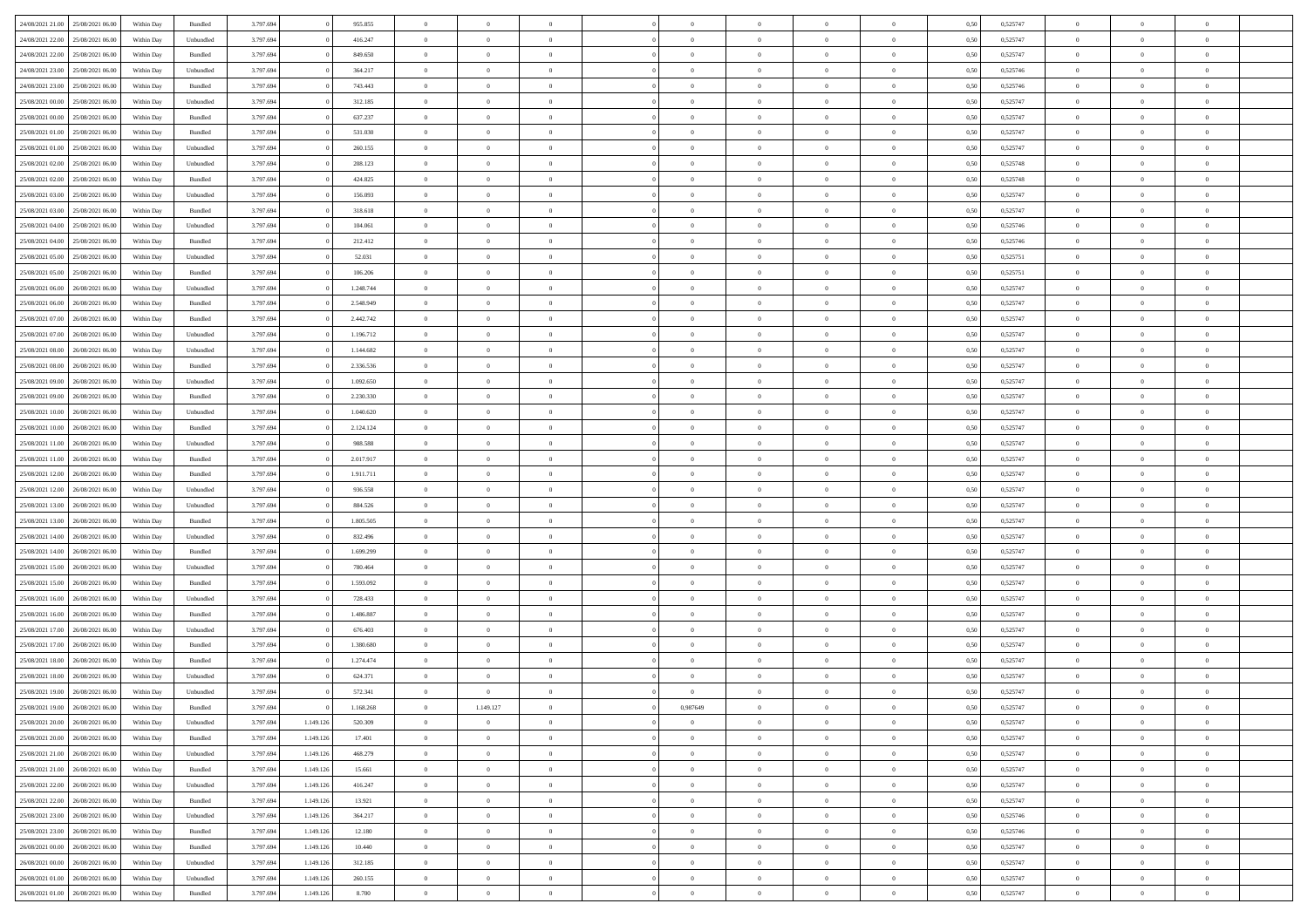| 26/08/2021 02:00 26/08/2021 06:00    | Within Day | Unbundled                         | 3.797.694 | 1.149.126 | 208.123   | $\overline{0}$ | $\overline{0}$ |                | $\overline{0}$ | $\theta$       |                | $\theta$       | 0,50 | 0,525748 | $\theta$       | $\theta$       | $\overline{0}$ |  |
|--------------------------------------|------------|-----------------------------------|-----------|-----------|-----------|----------------|----------------|----------------|----------------|----------------|----------------|----------------|------|----------|----------------|----------------|----------------|--|
|                                      |            |                                   |           |           |           |                |                |                |                |                |                |                |      |          |                |                |                |  |
| 26/08/2021 02:00<br>26/08/2021 06:00 | Within Day | Bundled                           | 3.797.69  | 1.149.12  | 6.960     | $\bf{0}$       | $\bf{0}$       | $\bf{0}$       | $\overline{0}$ | $\overline{0}$ | $\overline{0}$ | $\bf{0}$       | 0,50 | 0,525748 | $\,$ 0 $\,$    | $\bf{0}$       | $\overline{0}$ |  |
| 26/08/2021 03:00<br>26/08/2021 06:00 | Within Day | Unbundled                         | 3.797.694 | 1.149.126 | 156,093   | $\overline{0}$ | $\bf{0}$       | $\overline{0}$ | $\bf{0}$       | $\bf{0}$       | $\overline{0}$ | $\bf{0}$       | 0.50 | 0,525747 | $\bf{0}$       | $\overline{0}$ | $\overline{0}$ |  |
| 26/08/2021 03:00<br>26/08/2021 06:00 | Within Day | Bundled                           | 3.797.694 | 1.149.126 | 5.220     | $\overline{0}$ | $\overline{0}$ | $\overline{0}$ | $\overline{0}$ | $\theta$       | $\overline{0}$ | $\bf{0}$       | 0,50 | 0,525747 | $\theta$       | $\theta$       | $\overline{0}$ |  |
| 26/08/2021 04:00<br>26/08/2021 06:00 | Within Day | Unbundled                         | 3.797.69  | 1.149.12  | 104.061   | $\overline{0}$ | $\overline{0}$ | $\bf{0}$       | $\overline{0}$ | $\theta$       | $\overline{0}$ | $\bf{0}$       | 0,50 | 0,525746 | $\,$ 0 $\,$    | $\theta$       | $\overline{0}$ |  |
| 26/08/2021 04:00<br>26/08/2021 06:00 | Within Day | Bundled                           | 3.797.694 | 1.149.126 | 3.480     | $\overline{0}$ | $\overline{0}$ | $\overline{0}$ | $\overline{0}$ | $\overline{0}$ | $\theta$       | $\bf{0}$       | 0.50 | 0.525746 | $\bf{0}$       | $\theta$       | $\overline{0}$ |  |
|                                      |            |                                   |           |           |           |                | $\overline{0}$ | $\overline{0}$ | $\overline{0}$ | $\overline{0}$ | $\overline{0}$ |                |      |          |                | $\theta$       | $\overline{0}$ |  |
| 26/08/2021 05:00<br>26/08/2021 06:00 | Within Day | Unbundled                         | 3.797.694 | 1.149.126 | 52.031    | $\bf{0}$       |                |                |                |                |                | $\bf{0}$       | 0,50 | 0,525751 | $\,$ 0 $\,$    |                |                |  |
| 26/08/2021 05:00<br>26/08/2021 06:00 | Within Day | Bundled                           | 3.797.69  | 1.149.12  | 1.740     | $\bf{0}$       | $\overline{0}$ | $\bf{0}$       | $\overline{0}$ | $\overline{0}$ | $\overline{0}$ | $\bf{0}$       | 0,50 | 0,525751 | $\,$ 0 $\,$    | $\bf{0}$       | $\overline{0}$ |  |
| 26/08/2021 06:00<br>27/08/2021 06:00 | Within Day | Bundled                           | 3.797.694 |           | 2.548.949 | $\overline{0}$ | $\bf{0}$       | $\overline{0}$ | $\bf{0}$       | $\overline{0}$ | $\overline{0}$ | $\bf{0}$       | 0.50 | 0.525747 | $\bf{0}$       | $\overline{0}$ | $\overline{0}$ |  |
| 26/08/2021 06:00<br>27/08/2021 06:00 | Within Day | Unbundled                         | 3.797.694 |           | 1.248.744 | $\overline{0}$ | $\bf{0}$       | $\overline{0}$ | $\overline{0}$ | $\overline{0}$ | $\overline{0}$ | $\bf{0}$       | 0,50 | 0,525747 | $\,$ 0 $\,$    | $\bf{0}$       | $\overline{0}$ |  |
| 26/08/2021 07:00<br>27/08/2021 06.00 | Within Day | Unbundled                         | 3.797.694 |           | 1.196.712 | $\bf{0}$       | $\overline{0}$ | $\bf{0}$       | $\bf{0}$       | $\bf{0}$       | $\overline{0}$ | $\bf{0}$       | 0,50 | 0,525747 | $\,$ 0 $\,$    | $\bf{0}$       | $\overline{0}$ |  |
| 26/08/2021 07:00<br>27/08/2021 06:00 | Within Day | Bundled                           | 3.797.694 |           | 2.442.742 | $\overline{0}$ | $\bf{0}$       | $\overline{0}$ | $\bf{0}$       | $\bf{0}$       | $\overline{0}$ | $\bf{0}$       | 0.50 | 0,525747 | $\bf{0}$       | $\overline{0}$ | $\overline{0}$ |  |
| 26/08/2021 08:00<br>27/08/2021 06:00 | Within Day | Unbundled                         | 3.797.694 |           | 1.144.682 | $\overline{0}$ | $\overline{0}$ | $\overline{0}$ | $\overline{0}$ | $\theta$       | $\overline{0}$ | $\bf{0}$       | 0,50 | 0,525747 | $\,$ 0 $\,$    | $\theta$       | $\overline{0}$ |  |
| 27/08/2021 06.00                     | Within Day | Bundled                           | 3.797.69  |           | 2.336.536 | $\bf{0}$       | $\overline{0}$ | $\bf{0}$       | $\overline{0}$ | $\theta$       | $\overline{0}$ | $\bf{0}$       | 0,50 | 0,525747 | $\,$ 0 $\,$    | $\bf{0}$       | $\overline{0}$ |  |
| 26/08/2021 08:00                     |            |                                   |           |           |           |                |                |                |                |                |                |                |      |          |                |                |                |  |
| 26/08/2021 09:00<br>27/08/2021 06:00 | Within Day | Unbundled                         | 3.797.694 |           | 1.092.650 | $\overline{0}$ | $\overline{0}$ | $\overline{0}$ | $\bf{0}$       | $\theta$       | $\Omega$       | $\bf{0}$       | 0.50 | 0.525747 | $\theta$       | $\theta$       | $\overline{0}$ |  |
| 26/08/2021 09:00<br>27/08/2021 06:00 | Within Day | Bundled                           | 3.797.694 |           | 2.230.330 | $\bf{0}$       | $\overline{0}$ | $\overline{0}$ | $\overline{0}$ | $\overline{0}$ | $\overline{0}$ | $\bf{0}$       | 0,50 | 0,525747 | $\theta$       | $\theta$       | $\overline{0}$ |  |
| 26/08/2021 10:00<br>27/08/2021 06:00 | Within Day | Unbundled                         | 3.797.694 |           | 1.040.620 | $\bf{0}$       | $\overline{0}$ | $\bf{0}$       | $\overline{0}$ | $\bf{0}$       | $\overline{0}$ | $\bf{0}$       | 0,50 | 0,525747 | $\,$ 0 $\,$    | $\bf{0}$       | $\overline{0}$ |  |
| 26/08/2021 10:00<br>27/08/2021 06:00 | Within Day | Bundled                           | 3.797.694 |           | 2.124.124 | $\overline{0}$ | $\bf{0}$       | $\overline{0}$ | $\bf{0}$       | $\overline{0}$ | $\overline{0}$ | $\bf{0}$       | 0.50 | 0.525747 | $\bf{0}$       | $\overline{0}$ | $\overline{0}$ |  |
| 26/08/2021 11:00<br>27/08/2021 06:00 | Within Day | Bundled                           | 3.797.694 |           | 2.017.917 | $\bf{0}$       | $\bf{0}$       | $\overline{0}$ | $\overline{0}$ | $\overline{0}$ | $\overline{0}$ | $\bf{0}$       | 0,50 | 0,525747 | $\,$ 0 $\,$    | $\bf{0}$       | $\overline{0}$ |  |
| 26/08/2021 11:00<br>27/08/2021 06.00 | Within Day | Unbundled                         | 3.797.69  |           | 988.588   | $\bf{0}$       | $\bf{0}$       | $\bf{0}$       | $\bf{0}$       | $\overline{0}$ | $\overline{0}$ | $\bf{0}$       | 0,50 | 0,525747 | $\,$ 0 $\,$    | $\bf{0}$       | $\overline{0}$ |  |
| 26/08/2021 12:00<br>27/08/2021 06:00 | Within Day | Unbundled                         | 3.797.694 |           | 936.558   | $\overline{0}$ | $\bf{0}$       | $\overline{0}$ | $\overline{0}$ | $\bf{0}$       | $\overline{0}$ | $\bf{0}$       | 0.50 | 0,525747 | $\bf{0}$       | $\overline{0}$ | $\overline{0}$ |  |
| 26/08/2021 12:00<br>27/08/2021 06:00 | Within Day | Bundled                           | 3.797.694 |           | 1.911.711 | $\overline{0}$ | $\overline{0}$ | $\overline{0}$ | $\overline{0}$ | $\theta$       | $\overline{0}$ | $\bf{0}$       | 0,50 | 0,525747 | $\theta$       | $\theta$       | $\overline{0}$ |  |
|                                      |            |                                   |           |           |           |                |                |                |                |                |                |                |      |          |                |                |                |  |
| 26/08/2021 13:00<br>27/08/2021 06.00 | Within Day | Unbundled                         | 3.797.69  |           | 884.526   | $\bf{0}$       | $\overline{0}$ | $\bf{0}$       | $\bf{0}$       | $\,$ 0 $\,$    | $\overline{0}$ | $\bf{0}$       | 0,50 | 0,525747 | $\,$ 0 $\,$    | $\bf{0}$       | $\overline{0}$ |  |
| 26/08/2021 13:00<br>27/08/2021 06:00 | Within Day | Bundled                           | 3.797.694 |           | 1.805.505 | $\overline{0}$ | $\overline{0}$ | $\overline{0}$ | $\overline{0}$ | $\overline{0}$ | $\Omega$       | $\bf{0}$       | 0.50 | 0.525747 | $\bf{0}$       | $\theta$       | $\overline{0}$ |  |
| 26/08/2021 14:00<br>27/08/2021 06:00 | Within Day | Unbundled                         | 3.797.694 |           | 832.496   | $\bf{0}$       | $\overline{0}$ | $\overline{0}$ | $\overline{0}$ | $\overline{0}$ | $\overline{0}$ | $\bf{0}$       | 0,50 | 0,525747 | $\,$ 0 $\,$    | $\theta$       | $\overline{0}$ |  |
| 26/08/2021 14:00<br>27/08/2021 06:00 | Within Day | Bundled                           | 3.797.694 |           | 1.699.299 | $\bf{0}$       | $\overline{0}$ | $\bf{0}$       | $\overline{0}$ | $\bf{0}$       | $\overline{0}$ | $\bf{0}$       | 0,50 | 0,525747 | $\,$ 0 $\,$    | $\bf{0}$       | $\overline{0}$ |  |
| 26/08/2021 15:00<br>27/08/2021 06:00 | Within Day | Unbundled                         | 3.797.694 |           | 780,464   | $\overline{0}$ | $\bf{0}$       | $\overline{0}$ | $\bf{0}$       | $\overline{0}$ | $\overline{0}$ | $\bf{0}$       | 0.50 | 0.525747 | $\bf{0}$       | $\overline{0}$ | $\overline{0}$ |  |
| 26/08/2021 15:00<br>27/08/2021 06:00 | Within Day | Bundled                           | 3.797.694 |           | 1.593.092 | $\overline{0}$ | $\bf{0}$       | $\overline{0}$ | $\overline{0}$ | $\overline{0}$ | $\overline{0}$ | $\bf{0}$       | 0,50 | 0,525747 | $\,$ 0 $\,$    | $\theta$       | $\overline{0}$ |  |
| 26/08/2021 16:00<br>27/08/2021 06:00 | Within Day | Unbundled                         | 3.797.69  |           | 728.433   | $\bf{0}$       | $\bf{0}$       | $\bf{0}$       | $\bf{0}$       | $\overline{0}$ | $\overline{0}$ | $\bf{0}$       | 0,50 | 0,525747 | $\,$ 0 $\,$    | $\bf{0}$       | $\overline{0}$ |  |
| 26/08/2021 16:00<br>27/08/2021 06:00 | Within Day | Bundled                           | 3.797.694 |           | 1.486.887 | $\overline{0}$ | $\bf{0}$       | $\overline{0}$ | $\bf{0}$       | $\bf{0}$       | $\overline{0}$ | $\bf{0}$       | 0.50 | 0,525747 | $\bf{0}$       | $\overline{0}$ | $\overline{0}$ |  |
|                                      |            |                                   |           |           |           |                |                |                |                |                |                |                |      |          |                |                |                |  |
| 26/08/2021 17:00<br>27/08/2021 06:00 | Within Day | Bundled                           | 3.797.694 |           | 1.380.680 | $\overline{0}$ | $\overline{0}$ | $\overline{0}$ | $\overline{0}$ | $\overline{0}$ | $\overline{0}$ | $\bf{0}$       | 0.50 | 0,525747 | $\theta$       | $\theta$       | $\overline{0}$ |  |
| 26/08/2021 17:00<br>27/08/2021 06:00 | Within Day | Unbundled                         | 3.797.694 |           | 676.403   | $\bf{0}$       | $\overline{0}$ | $\bf{0}$       | $\bf{0}$       | $\,$ 0 $\,$    | $\overline{0}$ | $\bf{0}$       | 0,50 | 0,525747 | $\,$ 0 $\,$    | $\bf{0}$       | $\overline{0}$ |  |
| 26/08/2021 18:00<br>27/08/2021 06:00 | Within Day | Unbundled                         | 3.797.694 |           | 624.371   | $\overline{0}$ | $\overline{0}$ | $\overline{0}$ | $\bf{0}$       | $\theta$       | $\Omega$       | $\bf{0}$       | 0.50 | 0.525747 | $\,$ 0 $\,$    | $\theta$       | $\overline{0}$ |  |
| 26/08/2021 18:00<br>27/08/2021 06:00 | Within Day | Bundled                           | 3.797.694 |           | 1.274.474 | $\overline{0}$ | $\overline{0}$ | $\overline{0}$ | $\overline{0}$ | $\overline{0}$ | $\overline{0}$ | $\overline{0}$ | 0.50 | 0,525747 | $\theta$       | $\theta$       | $\overline{0}$ |  |
| 26/08/2021 19:00<br>27/08/2021 06:00 | Within Day | Unbundled                         | 3.797.694 |           | 572.341   | $\bf{0}$       | $\overline{0}$ | $\bf{0}$       | $\bf{0}$       | $\bf{0}$       | $\overline{0}$ | $\bf{0}$       | 0,50 | 0,525747 | $\,$ 0 $\,$    | $\bf{0}$       | $\overline{0}$ |  |
| 26/08/2021 19:00<br>27/08/2021 06:00 | Within Day | Bundled                           | 3.797.694 |           | 1.168.268 | $\overline{0}$ | $\bf{0}$       | $\overline{0}$ | $\bf{0}$       | $\overline{0}$ | $\overline{0}$ | $\bf{0}$       | 0.50 | 0.525747 | $\bf{0}$       | $\overline{0}$ | $\overline{0}$ |  |
| 26/08/2021 20:00<br>27/08/2021 06:00 | Within Day | Unbundled                         | 3.797.694 |           | 520.309   | $\overline{0}$ | $\overline{0}$ | $\overline{0}$ | $\overline{0}$ | $\overline{0}$ | $\overline{0}$ | $\overline{0}$ | 0.50 | 0,525747 | $\theta$       | $\theta$       | $\overline{0}$ |  |
| 26/08/2021 20:00<br>27/08/2021 06:00 | Within Day | Bundled                           | 3.797.694 |           | 1.062.062 | $\bf{0}$       | $\bf{0}$       | $\bf{0}$       | $\bf{0}$       | $\overline{0}$ | $\overline{0}$ | $\bf{0}$       | 0,50 | 0,525747 | $\,$ 0 $\,$    | $\bf{0}$       | $\overline{0}$ |  |
|                                      |            | Unbundled                         | 3.797.694 |           |           |                | $\bf{0}$       | $\overline{0}$ |                | $\bf{0}$       | $\overline{0}$ |                | 0.50 |          | $\bf{0}$       | $\overline{0}$ | $\overline{0}$ |  |
| 26/08/2021 21:00<br>27/08/2021 06:00 | Within Day |                                   |           |           | 468.279   | $\overline{0}$ |                |                | $\overline{0}$ |                |                | $\bf{0}$       |      | 0,525747 |                |                |                |  |
| 26/08/2021 21:00<br>27/08/2021 06:00 | Within Day | Bundled                           | 3.797.694 |           | 955.855   | $\overline{0}$ | $\overline{0}$ | $\overline{0}$ | $\overline{0}$ | $\overline{0}$ | $\overline{0}$ | $\bf{0}$       | 0.50 | 0,525747 | $\theta$       | $\theta$       | $\overline{0}$ |  |
| 26/08/2021 22:00<br>27/08/2021 06:00 | Within Day | Unbundled                         | 3.797.694 |           | 416.247   | $\bf{0}$       | $\overline{0}$ | $\bf{0}$       | $\overline{0}$ | $\overline{0}$ | $\overline{0}$ | $\bf{0}$       | 0,50 | 0,525747 | $\,$ 0 $\,$    | $\bf{0}$       | $\overline{0}$ |  |
| 26/08/2021 22.00<br>27/08/2021 06:00 | Within Day | Bundled                           | 3.797.694 |           | 849,650   | $\overline{0}$ | $\overline{0}$ | $\Omega$       | $\overline{0}$ | $\overline{0}$ | $\Omega$       | $\bf{0}$       | 0.50 | 0,525747 | $\bf{0}$       | $\theta$       | $\overline{0}$ |  |
| 26/08/2021 23:00<br>27/08/2021 06:00 | Within Dav | Bundled                           | 3.797.694 |           | 743.443   | $\overline{0}$ | $\overline{0}$ | $\Omega$       | $\overline{0}$ | $\theta$       | $\Omega$       | $\overline{0}$ | 0.50 | 0,525746 | $\theta$       | $\theta$       | $\overline{0}$ |  |
| 26/08/2021 23:00<br>27/08/2021 06:00 | Within Day | Unbundled                         | 3.797.694 |           | 364.217   | $\bf{0}$       | $\bf{0}$       | $\overline{0}$ | $\bf{0}$       | $\bf{0}$       | $\overline{0}$ | $\bf{0}$       | 0,50 | 0,525746 | $\,$ 0 $\,$    | $\bf{0}$       | $\overline{0}$ |  |
| 27/08/2021 00:00 27/08/2021 06:00    | Within Day | $\ensuremath{\mathsf{Unbundred}}$ | 3.797.694 |           | 312.185   | $\overline{0}$ | $\Omega$       |                | $\overline{0}$ | $\Omega$       |                |                | 0,50 | 0,525747 | $\theta$       | $\bf{0}$       |                |  |
| 27/08/2021 00:00 27/08/2021 06:00    | Within Day | Bundled                           | 3.797.694 |           | 637.237   | $\overline{0}$ | $\overline{0}$ | $\overline{0}$ | $\overline{0}$ | $\overline{0}$ | $\overline{0}$ | $\bf{0}$       | 0,50 | 0,525747 | $\theta$       | $\overline{0}$ | $\overline{0}$ |  |
| 27/08/2021 01:00<br>27/08/2021 06:00 | Within Day | Unbundled                         | 3.797.694 |           | 260.155   | $\overline{0}$ | $\bf{0}$       | $\overline{0}$ | $\overline{0}$ | $\bf{0}$       | $\overline{0}$ | $\bf{0}$       | 0,50 | 0,525747 | $\bf{0}$       | $\overline{0}$ | $\bf{0}$       |  |
|                                      |            |                                   |           |           |           |                |                |                |                |                |                |                |      |          |                |                |                |  |
| 27/08/2021 01:00 27/08/2021 06:00    | Within Day | Bundled                           | 3.797.694 |           | 531.030   | $\overline{0}$ | $\overline{0}$ | $\overline{0}$ | $\overline{0}$ | $\mathbf{0}$   | $\overline{0}$ | $\,$ 0 $\,$    | 0.50 | 0,525747 | $\overline{0}$ | $\bf{0}$       | $\overline{0}$ |  |
| 27/08/2021 02:00 27/08/2021 06:00    | Within Day | Unbundled                         | 3.797.694 |           | 208.123   | $\overline{0}$ | $\overline{0}$ | $\overline{0}$ | $\overline{0}$ | $\overline{0}$ | $\overline{0}$ | $\bf{0}$       | 0,50 | 0,525748 | $\overline{0}$ | $\theta$       | $\overline{0}$ |  |
| 27/08/2021 02:00<br>27/08/2021 06:00 | Within Day | Bundled                           | 3.797.694 |           | 424.825   | $\overline{0}$ | $\bf{0}$       | $\overline{0}$ | $\overline{0}$ | $\bf{0}$       | $\overline{0}$ | $\bf{0}$       | 0,50 | 0,525748 | $\bf{0}$       | $\overline{0}$ | $\overline{0}$ |  |
| 27/08/2021 03:00<br>27/08/2021 06:00 | Within Day | Unbundled                         | 3.797.694 |           | 156.093   | $\overline{0}$ | $\bf{0}$       | $\overline{0}$ | $\overline{0}$ | $\bf{0}$       | $\overline{0}$ | $\bf{0}$       | 0.50 | 0.525747 | $\,$ 0 $\,$    | $\overline{0}$ | $\,$ 0         |  |
| 27/08/2021 03:00<br>27/08/2021 06:00 | Within Day | Bundled                           | 3.797.694 |           | 318.618   | $\overline{0}$ | $\overline{0}$ | $\overline{0}$ | $\overline{0}$ | $\overline{0}$ | $\overline{0}$ | $\bf{0}$       | 0,50 | 0,525747 | $\overline{0}$ | $\theta$       | $\overline{0}$ |  |
| 27/08/2021 04:00<br>27/08/2021 06:00 | Within Day | Unbundled                         | 3.797.694 |           | 104.061   | $\overline{0}$ | $\overline{0}$ | $\overline{0}$ | $\overline{0}$ | $\overline{0}$ | $\overline{0}$ | $\bf{0}$       | 0,50 | 0,525746 | $\bf{0}$       | $\overline{0}$ | $\,$ 0         |  |
| 27/08/2021 04:00 27/08/2021 06:00    | Within Day | Bundled                           | 3.797.694 |           | 212.412   | $\overline{0}$ | $\overline{0}$ | $\overline{0}$ | $\overline{0}$ | $\overline{0}$ | $\overline{0}$ | $\bf{0}$       | 0.50 | 0.525746 | $\mathbf{0}$   | $\bf{0}$       | $\,$ 0         |  |
| 27/08/2021 05:00 27/08/2021 06:00    | Within Day | Bundled                           | 3.797.694 |           | 106.206   | $\overline{0}$ | $\overline{0}$ | $\overline{0}$ | $\overline{0}$ | $\overline{0}$ | $\overline{0}$ | $\bf{0}$       | 0,50 | 0,525751 | $\overline{0}$ | $\overline{0}$ | $\overline{0}$ |  |
|                                      |            |                                   |           |           |           |                |                |                |                |                |                |                |      |          |                |                |                |  |
| 27/08/2021 05:00<br>27/08/2021 06:00 | Within Day | Unbundled                         | 3.797.694 |           | 52.031    | $\overline{0}$ | $\bf{0}$       | $\overline{0}$ | $\overline{0}$ | $\overline{0}$ | $\overline{0}$ | $\bf{0}$       | 0,50 | 0,525751 | $\bf{0}$       | $\overline{0}$ | $\bf{0}$       |  |
| 27/08/2021 06:00 28/08/2021 06:00    | Within Day | ${\sf Unbundred}$                 | 3.797.694 |           | 1.248.744 | $\,$ 0 $\,$    | $\bf{0}$       | $\overline{0}$ | $\overline{0}$ | $\,$ 0 $\,$    | $\,$ 0 $\,$    | $\,$ 0 $\,$    | 0,50 | 0,525747 | $\,$ 0 $\,$    | $\,$ 0 $\,$    | $\,$ 0 $\,$    |  |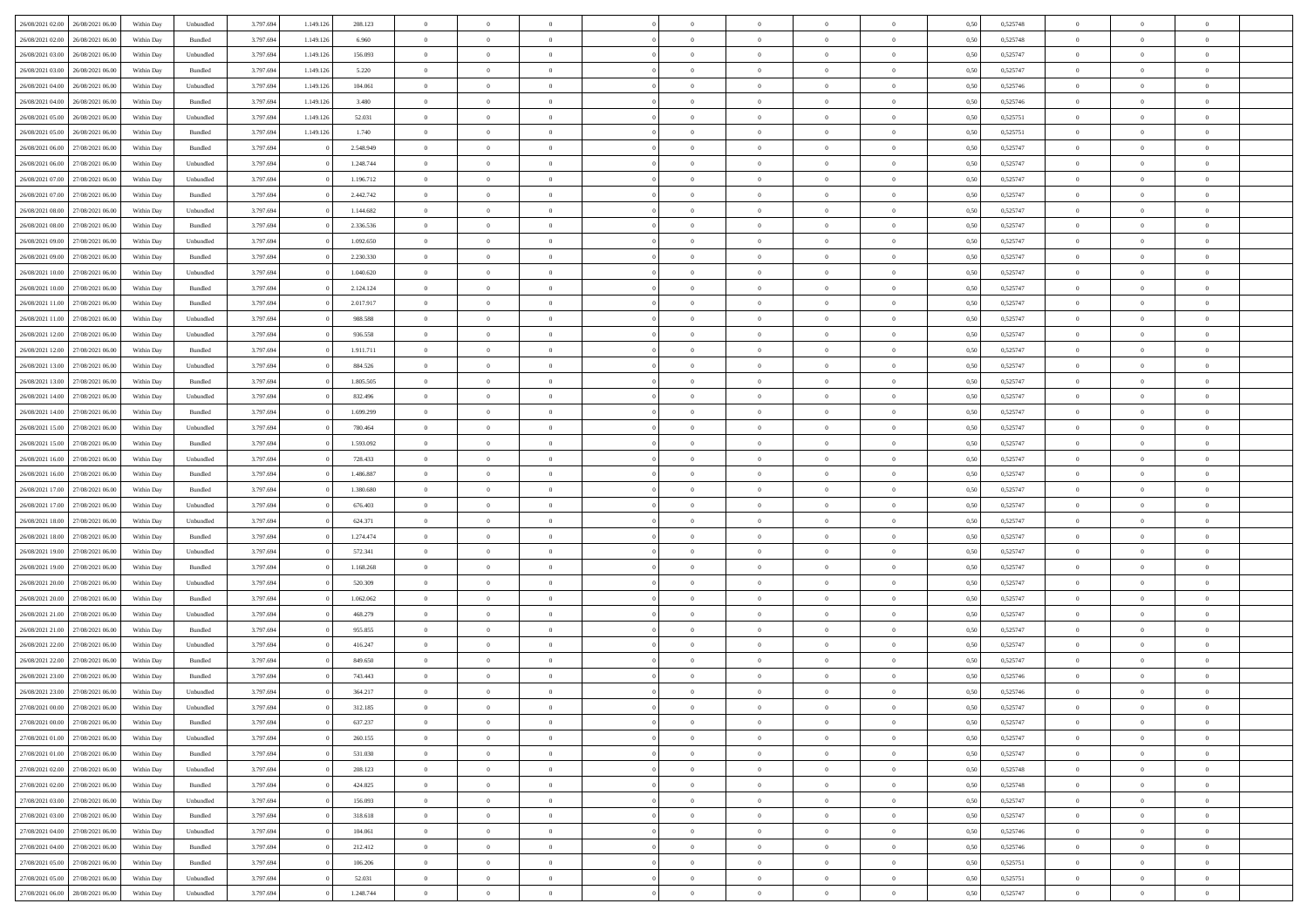| 27/08/2021 06:00 28/08/2021 06:00                                            | Within Day               | Bundled              | 3.797.694              | 2.548.949              | $\overline{0}$                   | $\overline{0}$             | $\Omega$       | $\Omega$       | $\theta$                         | $\Omega$                         | $\overline{0}$       | 0,50 | 0,525747             | $\theta$                | $\theta$                | $\theta$                         |  |
|------------------------------------------------------------------------------|--------------------------|----------------------|------------------------|------------------------|----------------------------------|----------------------------|----------------|----------------|----------------------------------|----------------------------------|----------------------|------|----------------------|-------------------------|-------------------------|----------------------------------|--|
| 27/08/2021 07:00<br>28/08/2021 06:00                                         | Within Day               | Unbundled            | 3.797.694              | 1.196.712              | $\overline{0}$                   | $\overline{0}$             | $\overline{0}$ | $\overline{0}$ | $\theta$                         | $\overline{0}$                   | $\bf{0}$             | 0,50 | 0,525747             | $\theta$                | $\theta$                | $\overline{0}$                   |  |
| 27/08/2021 07:00<br>28/08/2021 06:00                                         | Within Day               | Bundled              | 3.797.694              | 2.442.742              | $\overline{0}$                   | $\bf{0}$                   | $\overline{0}$ | $\overline{0}$ | $\overline{0}$                   | $\overline{0}$                   | $\bf{0}$             | 0,50 | 0,525747             | $\bf{0}$                | $\overline{0}$          | $\overline{0}$                   |  |
| 27/08/2021 08:00<br>28/08/2021 06:00                                         | Within Day               | Unbundled            | 3.797.694              | 1.144.682              | $\overline{0}$                   | $\overline{0}$             | $\overline{0}$ | $\overline{0}$ | $\theta$                         | $\overline{0}$                   | $\overline{0}$       | 0.50 | 0,525747             | $\theta$                | $\theta$                | $\overline{0}$                   |  |
| 27/08/2021 08:00<br>28/08/2021 06:00                                         | Within Day               | Bundled              | 3.797.694              | 2.336.536              | $\overline{0}$                   | $\overline{0}$             | $\overline{0}$ | $\overline{0}$ | $\theta$                         | $\overline{0}$                   | $\bf{0}$             | 0,50 | 0,525747             | $\theta$                | $\theta$                | $\overline{0}$                   |  |
| 27/08/2021 09:00<br>28/08/2021 06:00                                         | Within Day               | Unbundled            | 3.797.694              | 1.092.650              | $\overline{0}$                   | $\bf{0}$                   | $\overline{0}$ | $\overline{0}$ | $\overline{0}$                   | $\overline{0}$                   | $\bf{0}$             | 0,50 | 0,525747             | $\overline{0}$          | $\overline{0}$          | $\bf{0}$                         |  |
| 27/08/2021 09:00<br>28/08/2021 06:00                                         | Within Day               | Bundled              | 3.797.694              | 2.230.330              | $\overline{0}$                   | $\overline{0}$             | $\overline{0}$ | $\overline{0}$ | $\overline{0}$                   | $\overline{0}$                   | $\overline{0}$       | 0.5( | 0,525747             | $\theta$                | $\theta$                | $\overline{0}$                   |  |
|                                                                              |                          |                      |                        |                        |                                  |                            |                |                |                                  |                                  |                      |      |                      |                         |                         |                                  |  |
| 27/08/2021 10:00<br>28/08/2021 06:00                                         | Within Day               | Bundled              | 3.797.694              | 2.124.124              | $\bf{0}$                         | $\overline{0}$             | $\overline{0}$ | $\overline{0}$ | $\theta$                         | $\overline{0}$                   | $\bf{0}$             | 0,50 | 0,525747             | $\theta$                | $\theta$                | $\overline{0}$                   |  |
| 27/08/2021 10:00<br>28/08/2021 06:00                                         | Within Day               | Unbundled            | 3.797.694              | 1.040.620              | $\overline{0}$                   | $\bf{0}$                   | $\overline{0}$ | $\overline{0}$ | $\overline{0}$                   | $\bf{0}$                         | $\bf{0}$             | 0,50 | 0,525747             | $\bf{0}$                | $\bf{0}$                | $\overline{0}$                   |  |
| 27/08/2021 11:00<br>28/08/2021 06:00                                         | Within Day               | Unbundled            | 3.797.694              | 988.588                | $\overline{0}$                   | $\overline{0}$             | $\overline{0}$ | $\overline{0}$ | $\overline{0}$                   | $\overline{0}$                   | $\bf{0}$             | 0.50 | 0,525747             | $\theta$                | $\theta$                | $\overline{0}$                   |  |
| 27/08/2021 11:00<br>28/08/2021 06:00                                         | Within Day               | Bundled              | 3.797.694              | 2.017.917              | $\overline{0}$                   | $\overline{0}$             | $\overline{0}$ | $\overline{0}$ | $\theta$                         | $\overline{0}$                   | $\bf{0}$             | 0,50 | 0,525747             | $\theta$                | $\theta$                | $\overline{0}$                   |  |
| 27/08/2021 12:00<br>28/08/2021 06:00                                         | Within Day               | Unbundled            | 3.797.694              | 936.558                | $\overline{0}$                   | $\bf{0}$                   | $\overline{0}$ | $\overline{0}$ | $\overline{0}$                   | $\overline{0}$                   | $\bf{0}$             | 0,50 | 0,525747             | $\bf{0}$                | $\overline{0}$          | $\overline{0}$                   |  |
| 27/08/2021 12:00<br>28/08/2021 06:00                                         | Within Day               | Bundled              | 3.797.694              | 1.911.711              | $\overline{0}$                   | $\overline{0}$             | $\overline{0}$ | $\overline{0}$ | $\overline{0}$                   | $\overline{0}$                   | $\overline{0}$       | 0.5( | 0,525747             | $\theta$                | $\theta$                | $\overline{0}$                   |  |
| 27/08/2021 13:00<br>28/08/2021 06:00                                         | Within Day               | Unbundled            | 3.797.694              | 884.526                | $\overline{0}$                   | $\theta$                   | $\overline{0}$ | $\overline{0}$ | $\theta$                         | $\overline{0}$                   | $\bf{0}$             | 0,50 | 0,525747             | $\theta$                | $\theta$                | $\overline{0}$                   |  |
| 27/08/2021 13:00<br>28/08/2021 06:00                                         | Within Day               | Bundled              | 3.797.694              | 1.805.505              | $\overline{0}$                   | $\bf{0}$                   | $\overline{0}$ | $\overline{0}$ | $\bf{0}$                         | $\overline{0}$                   | $\bf{0}$             | 0,50 | 0,525747             | $\bf{0}$                | $\overline{0}$          | $\bf{0}$                         |  |
| 27/08/2021 14:00<br>28/08/2021 06:00                                         | Within Day               | Unbundled            | 3.797.694              | 832.496                | $\overline{0}$                   | $\overline{0}$             | $\overline{0}$ | $\overline{0}$ | $\overline{0}$                   | $\overline{0}$                   | $\overline{0}$       | 0.5( | 0,525747             | $\theta$                | $\theta$                | $\overline{0}$                   |  |
| 27/08/2021 14:00<br>28/08/2021 06:00                                         | Within Day               | Bundled              | 3.797.694              | 1.699.299              | $\overline{0}$                   | $\theta$                   | $\overline{0}$ | $\overline{0}$ | $\theta$                         | $\overline{0}$                   | $\bf{0}$             | 0,50 | 0,525747             | $\theta$                | $\theta$                | $\overline{0}$                   |  |
| 27/08/2021 15:00<br>28/08/2021 06:00                                         | Within Day               | Unbundled            | 3.797.694              | 780.464                | $\overline{0}$                   | $\bf{0}$                   | $\overline{0}$ | $\overline{0}$ | $\overline{0}$                   | $\overline{0}$                   | $\bf{0}$             | 0,50 | 0,525747             | $\bf{0}$                | $\overline{0}$          | $\overline{0}$                   |  |
| 27/08/2021 15:00<br>28/08/2021 06:00                                         | Within Day               | Bundled              | 3.797.694              | 1.593.092              | $\overline{0}$                   | $\overline{0}$             | $\overline{0}$ | $\overline{0}$ | $\overline{0}$                   | $\overline{0}$                   | $\overline{0}$       | 0.50 | 0,525747             | $\theta$                | $\theta$                | $\overline{0}$                   |  |
| 27/08/2021 16:00<br>28/08/2021 06:00                                         | Within Day               | Bundled              | 3.797.694              | 1.486.887              | $\bf{0}$                         | $\overline{0}$             | $\overline{0}$ | $\overline{0}$ | $\theta$                         | $\overline{0}$                   | $\bf{0}$             | 0,50 | 0,525747             | $\theta$                | $\theta$                | $\overline{0}$                   |  |
| 27/08/2021 16:00<br>28/08/2021 06:00                                         | Within Day               | Unbundled            | 3.797.694              | 728.433                | $\overline{0}$                   | $\bf{0}$                   | $\overline{0}$ | $\overline{0}$ | $\overline{0}$                   | $\overline{0}$                   | $\bf{0}$             | 0,50 | 0,525747             | $\bf{0}$                | $\bf{0}$                | $\overline{0}$                   |  |
| 27/08/2021 17:00<br>28/08/2021 06:00                                         | Within Day               | Unbundled            | 3.797.694              | 676.403                | $\overline{0}$                   | $\overline{0}$             | $\overline{0}$ | $\overline{0}$ | $\overline{0}$                   | $\overline{0}$                   | $\overline{0}$       | 0.5( | 0,525747             | $\theta$                | $\theta$                | $\overline{0}$                   |  |
| 27/08/2021 17:00<br>28/08/2021 06:00                                         | Within Day               | Bundled              | 3.797.694              | 1.380.680              | $\overline{0}$                   | $\overline{0}$             | $\overline{0}$ | $\overline{0}$ | $\theta$                         | $\overline{0}$                   | $\bf{0}$             | 0,50 | 0,525747             | $\theta$                | $\theta$                | $\overline{0}$                   |  |
| 27/08/2021 18:00<br>28/08/2021 06:00                                         | Within Day               | Unbundled            | 3.797.694              | 624.371                | $\overline{0}$                   | $\bf{0}$                   | $\overline{0}$ | $\overline{0}$ | $\overline{0}$                   | $\overline{0}$                   | $\bf{0}$             | 0,50 | 0,525747             | $\overline{0}$          | $\overline{0}$          | $\bf{0}$                         |  |
| 27/08/2021 18:00<br>28/08/2021 06:00                                         | Within Day               | Bundled              | 3.797.694              | 1.274.474              | $\overline{0}$                   | $\overline{0}$             | $\overline{0}$ | $\overline{0}$ | $\overline{0}$                   | $\overline{0}$                   | $\overline{0}$       | 0.5( | 0,525747             | $\theta$                | $\theta$                | $\overline{0}$                   |  |
| 27/08/2021 19:00<br>28/08/2021 06:00                                         | Within Day               | Unbundled            | 3.797.694              | 572.341                | $\overline{0}$                   | $\overline{0}$             | $\overline{0}$ | $\overline{0}$ | $\theta$                         | $\overline{0}$                   | $\bf{0}$             | 0,50 | 0,525747             | $\theta$                | $\theta$                | $\overline{0}$                   |  |
| 27/08/2021 19:00<br>28/08/2021 06:00                                         | Within Day               | Bundled              | 3.797.694              | 1.168.268              | $\overline{0}$                   | $\bf{0}$                   | $\overline{0}$ | $\overline{0}$ | $\overline{0}$                   | $\overline{0}$                   | $\bf{0}$             | 0,50 | 0,525747             | $\bf{0}$                | $\bf{0}$                | $\overline{0}$                   |  |
| 27/08/2021 20:00<br>28/08/2021 06:00                                         | Within Day               | Unbundled            | 3.797.694              | 520.309                | $\overline{0}$                   | $\overline{0}$             | $\overline{0}$ | $\overline{0}$ | $\overline{0}$                   | $\overline{0}$                   | $\overline{0}$       | 0.5( | 0,525747             | $\theta$                | $\theta$                | $\overline{0}$                   |  |
| 27/08/2021 20:00<br>28/08/2021 06:00                                         | Within Day               | Bundled              | 3.797.694              | 1.062.062              | $\bf{0}$                         | $\overline{0}$             | $\overline{0}$ | $\overline{0}$ | $\theta$                         | $\overline{0}$                   | $\bf{0}$             | 0,50 | 0,525747             | $\theta$                | $\theta$                | $\overline{0}$                   |  |
| 27/08/2021 21:00<br>28/08/2021 06:00                                         | Within Day               | Unbundled            | 3.797.694              | 468.279                | $\overline{0}$                   | $\bf{0}$                   | $\overline{0}$ | $\overline{0}$ | $\overline{0}$                   | $\overline{0}$                   | $\bf{0}$             | 0,50 | 0,525747             | $\bf{0}$                | $\overline{0}$          | $\overline{0}$                   |  |
| 27/08/2021 21:00<br>28/08/2021 06:00                                         | Within Day               | Bundled              | 3.797.694              | 955.855                | $\overline{0}$                   | $\overline{0}$             | $\Omega$       | $\Omega$       | $\Omega$                         | $\theta$                         | $\overline{0}$       | 0,50 | 0,525747             | $\,$ 0 $\,$             | $\Omega$                | $\theta$                         |  |
| 27/08/2021 22:00<br>28/08/2021 06:00                                         | Within Day               | Bundled              | 3.797.694              | 849.650                | $\overline{0}$                   | $\overline{0}$             | $\overline{0}$ | $\overline{0}$ | $\theta$                         | $\overline{0}$                   | $\bf{0}$             | 0,50 | 0,525747             | $\theta$                | $\theta$                | $\overline{0}$                   |  |
| 27/08/2021 22:00<br>28/08/2021 06:00                                         | Within Day               | Unbundled            | 3.797.694              | 416.247                | $\overline{0}$                   | $\bf{0}$                   | $\overline{0}$ | $\overline{0}$ | $\bf{0}$                         | $\overline{0}$                   | $\bf{0}$             | 0,50 | 0,525747             | $\bf{0}$                | $\overline{0}$          | $\bf{0}$                         |  |
| 27/08/2021 23:00<br>28/08/2021 06:00                                         | Within Day               | Unbundled            | 3.797.694              | 364.217                | $\overline{0}$                   | $\overline{0}$             | $\Omega$       | $\Omega$       | $\overline{0}$                   | $\Omega$                         | $\overline{0}$       | 0.50 | 0,525746             | $\bf{0}$                | $\Omega$                | $\theta$                         |  |
| 27/08/2021 23:00<br>28/08/2021 06:00                                         | Within Day               | Bundled              | 3.797.694              | 743.443                | $\bf{0}$                         | $\overline{0}$             | $\overline{0}$ | $\overline{0}$ | $\theta$                         | $\overline{0}$                   | $\bf{0}$             | 0,50 | 0,525746             | $\theta$                | $\theta$                | $\overline{0}$                   |  |
| 28/08/2021 00:00<br>28/08/2021 06:00                                         | Within Day               | Unbundled            | 3.797.694              | 312.185                | $\overline{0}$                   | $\bf{0}$                   | $\overline{0}$ | $\overline{0}$ | $\overline{0}$                   | $\overline{0}$                   | $\bf{0}$             | 0,50 | 0,525747             | $\bf{0}$                | $\bf{0}$                | $\overline{0}$                   |  |
| 28/08/2021 00:00<br>28/08/2021 06:00                                         | Within Day               | Bundled              | 3.797.694              | 637.237                | $\overline{0}$                   | $\theta$                   | $\Omega$       | $\Omega$       | $\Omega$                         | $\Omega$                         | $\overline{0}$       | 0.50 | 0,525747             | $\theta$                | $\Omega$                | $\theta$                         |  |
| 28/08/2021 01:00<br>28/08/2021 06:00                                         | Within Day               | Unbundled            | 3.797.694              | 260.155                | $\bf{0}$                         | $\overline{0}$             | $\overline{0}$ | $\overline{0}$ | $\theta$                         | $\overline{0}$                   | $\bf{0}$             | 0,50 | 0,525747             | $\theta$                | $\theta$                | $\overline{0}$                   |  |
| 28/08/2021 01:00<br>28/08/2021 06:00                                         | Within Day               | Bundled              | 3.797.694              | 531.030                | $\overline{0}$                   | $\bf{0}$                   | $\overline{0}$ | $\overline{0}$ | $\overline{0}$                   | $\overline{0}$                   | $\bf{0}$             | 0,50 | 0,525747             | $\bf{0}$                | $\overline{0}$          | $\overline{0}$                   |  |
| 28/08/2021 02:00<br>28/08/2021 06:00                                         |                          | Unbundled            | 3.797.694              | 208.123                | $\overline{0}$                   | $\overline{0}$             | $\Omega$       | $\Omega$       | $\theta$                         | $\theta$                         | $\overline{0}$       | 0.50 | 0,525748             | $\bf{0}$                | $\overline{0}$          | $\theta$                         |  |
| 28/08/2021 02:00<br>28/08/2021 06:00                                         | Within Day<br>Within Day | Bundled              | 3.797.694              | 424.825                | $\bf{0}$                         | $\overline{0}$             | $\overline{0}$ | $\overline{0}$ | $\theta$                         | $\overline{0}$                   | $\bf{0}$             | 0,50 | 0,525748             | $\,$ 0 $\,$             | $\theta$                | $\overline{0}$                   |  |
| 28/08/2021 03:00<br>28/08/2021 06:00                                         | Within Day               | Unbundled            | 3.797.694              | 156.093                | $\overline{0}$                   | $\bf{0}$                   | $\overline{0}$ | $\overline{0}$ | $\overline{0}$                   | $\overline{0}$                   | $\bf{0}$             | 0,50 | 0,525747             | $\overline{0}$          | $\overline{0}$          | $\bf{0}$                         |  |
| 28/08/2021 03:00<br>28/08/2021 06:00                                         | Within Day               | Bundled              | 3.797.694              | 318.618                | $\overline{0}$                   | $\Omega$                   | $\Omega$       | $\Omega$       | $\Omega$                         | $\theta$                         | $\overline{0}$       | 0.50 | 0,525747             | $\theta$                | $\Omega$                | $\theta$                         |  |
| 28/08/2021 04:00<br>28/08/2021 06:00                                         | Within Day               | Bundled              | 3.797.694              | 212.412                | $\bf{0}$                         | $\bf{0}$                   | $\overline{0}$ | $\overline{0}$ | $\bf{0}$                         | $\overline{0}$                   | $\bf{0}$             | 0,50 | 0,525746             | $\bf{0}$                | $\bf{0}$                | $\overline{0}$                   |  |
| 28/08/2021 04:00 28/08/2021 06:00                                            | Within Day               | Unbundled            | 3.797.694              | 104.061                |                                  |                            |                |                |                                  |                                  |                      | 0,50 | 0,525746             | $\bf{0}$                | $\bf{0}$                |                                  |  |
| 28/08/2021 05:00 28/08/2021 06:00                                            | Within Day               | Unbundled            | 3.797.694              | 52.031                 | $\Omega$                         | $\overline{0}$             | $\Omega$       | $\theta$       | $\overline{0}$                   | $\theta$                         | $\overline{0}$       | 0.50 | 0,525751             | $\theta$                | $\theta$                | $\theta$                         |  |
| 28/08/2021 05:00<br>28/08/2021 06:00                                         | Within Day               | Bundled              | 3.797.694              | 106.206                | $\overline{0}$                   | $\overline{0}$             | $\overline{0}$ | $\overline{0}$ | $\overline{0}$                   | $\overline{0}$                   | $\,$ 0 $\,$          | 0,50 | 0,525751             | $\,$ 0 $\,$             | $\,$ 0 $\,$             | $\,$ 0                           |  |
| 28/08/2021 06:00<br>29/08/2021 06:00                                         | Within Day               | Unbundled            | 3.797.694              | 1.248.744              | $\overline{0}$                   | $\overline{0}$             | $\overline{0}$ | $\overline{0}$ | $\overline{0}$                   | $\overline{0}$                   | $\bf{0}$             | 0,50 | 0,525747             | $\overline{0}$          | $\bf{0}$                | $\overline{0}$                   |  |
|                                                                              |                          |                      |                        |                        |                                  |                            |                |                |                                  |                                  |                      |      |                      |                         |                         |                                  |  |
| 28/08/2021 06:00<br>29/08/2021 06:00<br>28/08/2021 07:00<br>29/08/2021 06:00 | Within Day<br>Within Day | Bundled<br>Unbundled | 3.797.694<br>3.797.694 | 2.548.949<br>1.196.712 | $\overline{0}$<br>$\overline{0}$ | $\bf{0}$<br>$\overline{0}$ | $\overline{0}$ | $\overline{0}$ | $\overline{0}$<br>$\overline{0}$ | $\overline{0}$<br>$\overline{0}$ | $\bf{0}$<br>$\bf{0}$ | 0,50 | 0,525747<br>0,525747 | $\bf{0}$<br>$\,$ 0 $\,$ | $\theta$<br>$\,$ 0 $\,$ | $\overline{0}$<br>$\overline{0}$ |  |
|                                                                              |                          |                      |                        |                        |                                  |                            | $\overline{0}$ | $\overline{0}$ |                                  |                                  |                      | 0,50 |                      |                         |                         |                                  |  |
| 28/08/2021 07:00<br>29/08/2021 06:00                                         | Within Day               | Bundled              | 3.797.694              | 2.442.742              | $\overline{0}$                   | $\overline{0}$             | $\overline{0}$ | $\overline{0}$ | $\mathbf{0}$                     | $\overline{0}$                   | $\bf{0}$             | 0,50 | 0,525747             | $\overline{0}$          | $\overline{0}$          | $\overline{0}$                   |  |
| 28/08/2021 08:00<br>29/08/2021 06:00                                         | Within Day               | Unbundled            | 3.797.694              | 1.144.682              | $\overline{0}$                   | $\bf{0}$                   | $\overline{0}$ | $\overline{0}$ | $\overline{0}$                   | $\overline{0}$                   | $\bf{0}$             | 0.50 | 0,525747             | $\overline{0}$          | $\theta$                | $\overline{0}$                   |  |
| 28/08/2021 08:00<br>29/08/2021 06:00                                         | Within Day               | Bundled              | 3.797.694              | 2.336.536              | $\overline{0}$                   | $\,$ 0                     | $\overline{0}$ | $\overline{0}$ | $\overline{0}$                   | $\overline{0}$                   | $\bf{0}$             | 0,50 | 0,525747             | $\,$ 0 $\,$             | $\bf{0}$                | $\overline{0}$                   |  |
| 28/08/2021 09:00<br>29/08/2021 06:00                                         | Within Day               | Bundled              | 3.797.694              | 2.230.330              | $\overline{0}$                   | $\bf{0}$                   | $\overline{0}$ | $\overline{0}$ | $\overline{0}$                   | $\overline{0}$                   | $\bf{0}$             | 0,50 | 0,525747             | $\bf{0}$                | $\overline{0}$          | $\bf{0}$                         |  |
| 28/08/2021 09:00<br>29/08/2021 06:00                                         | Within Day               | Unbundled            | 3.797.694              | 1.092.650              | $\overline{0}$                   | $\overline{0}$             | $\overline{0}$ | $\overline{0}$ | $\overline{0}$                   | $\overline{0}$                   | $\bf{0}$             | 0.50 | 0,525747             | $\overline{0}$          | $\theta$                | $\overline{0}$                   |  |
| 28/08/2021 12:00<br>29/08/2021 06:00                                         | Within Day               | Unbundled            | 3.797.694              | 936.558                | $\overline{0}$                   | $\,$ 0                     | $\overline{0}$ | $\overline{0}$ | $\overline{0}$                   | $\bf{0}$                         | $\bf{0}$             | 0,50 | 0,525747             | $\,$ 0 $\,$             | $\,$ 0 $\,$             | $\overline{0}$                   |  |
| 28/08/2021 12:00 29/08/2021 06:00                                            | Within Day               | Bundled              | 3.797.694              | 1.911.711              | $\overline{0}$                   | $\bf{0}$                   | $\overline{0}$ | $\overline{0}$ | $\overline{0}$                   | $\overline{0}$                   | $\bf{0}$             | 0,50 | 0,525747             | $\overline{0}$          | $\bf{0}$                | $\overline{0}$                   |  |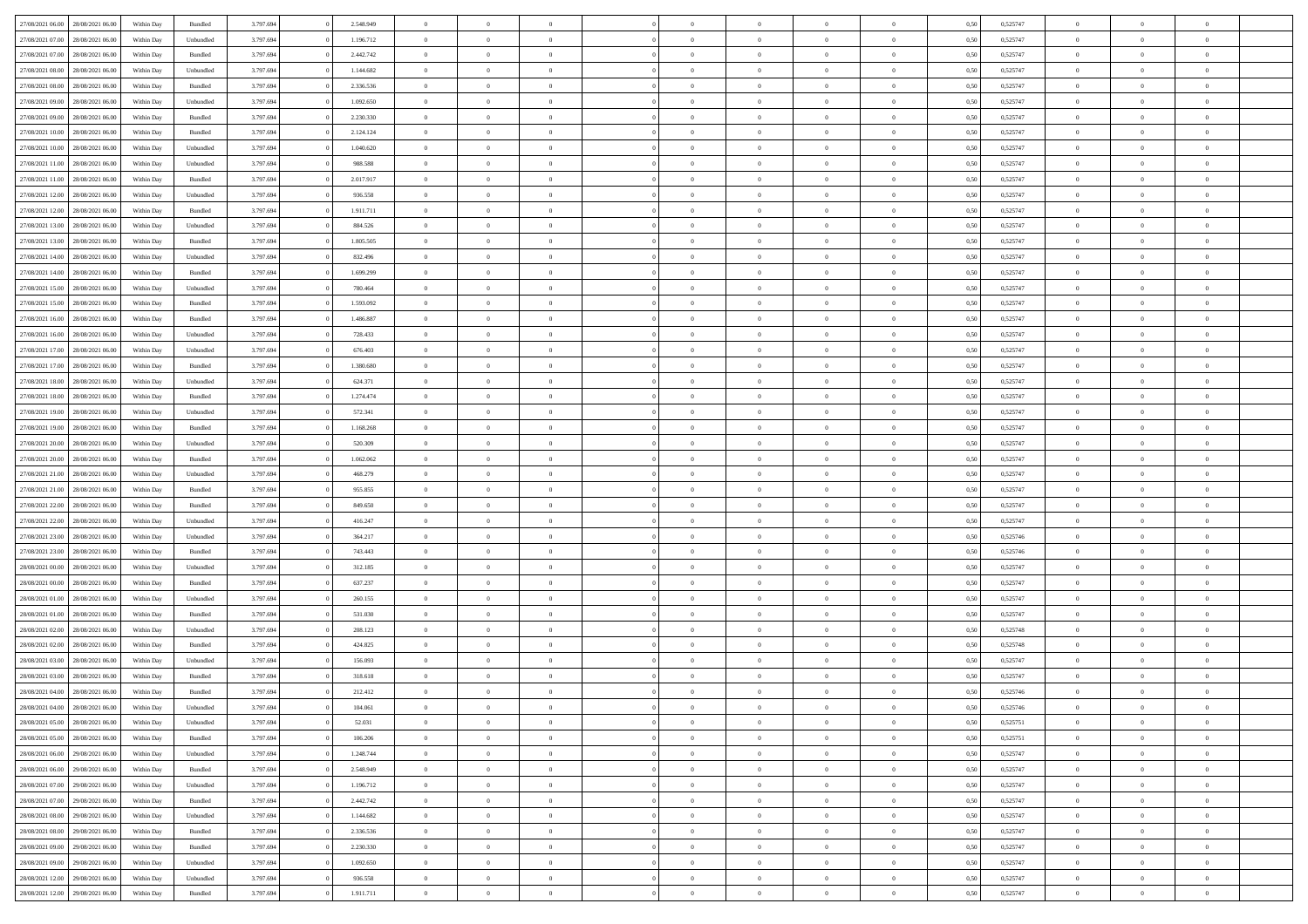| 28/08/2021 13:00 | 29/08/2021 06:00 | Within Day | Unbundled | 3.797.694 | 884.526   | $\overline{0}$ | $\theta$       |                | $\Omega$       | $\Omega$       | $\theta$       | $\theta$       | 0,50 | 0,525747 | $\theta$       | $\overline{0}$ | $\theta$       |  |
|------------------|------------------|------------|-----------|-----------|-----------|----------------|----------------|----------------|----------------|----------------|----------------|----------------|------|----------|----------------|----------------|----------------|--|
|                  |                  |            |           |           |           |                |                |                |                |                |                |                |      |          |                |                |                |  |
| 28/08/2021 13:00 | 29/08/2021 06:00 | Within Day | Bundled   | 3.797.694 | 1.805.505 | $\overline{0}$ | $\theta$       | $\overline{0}$ | $\overline{0}$ | $\bf{0}$       | $\overline{0}$ | $\bf{0}$       | 0,50 | 0,525747 | $\theta$       | $\overline{0}$ | $\overline{0}$ |  |
| 28/08/2021 14:00 | 29/08/2021 06:00 | Within Day | Unbundled | 3.797.694 | 832.496   | $\overline{0}$ | $\bf{0}$       | $\overline{0}$ | $\bf{0}$       | $\bf{0}$       | $\bf{0}$       | $\mathbf{0}$   | 0,50 | 0,525747 | $\bf{0}$       | $\overline{0}$ | $\overline{0}$ |  |
| 28/08/2021 14:00 | 29/08/2021 06:00 | Within Dav | Bundled   | 3.797.694 | 1.699.299 | $\overline{0}$ | $\overline{0}$ | $\overline{0}$ | $\overline{0}$ | $\bf{0}$       | $\overline{0}$ | $\overline{0}$ | 0.50 | 0,525747 | $\theta$       | $\theta$       | $\overline{0}$ |  |
|                  |                  |            |           |           |           |                |                |                |                |                |                |                |      |          |                |                |                |  |
| 28/08/2021 15:00 | 29/08/2021 06:00 | Within Day | Unbundled | 3.797.694 | 780.464   | $\overline{0}$ | $\theta$       | $\overline{0}$ | $\overline{0}$ | $\bf{0}$       | $\overline{0}$ | $\bf{0}$       | 0,50 | 0,525747 | $\theta$       | $\overline{0}$ | $\overline{0}$ |  |
| 28/08/2021 15:00 | 29/08/2021 06:00 | Within Day | Bundled   | 3.797.694 | 1.593.092 | $\overline{0}$ | $\overline{0}$ | $\overline{0}$ | $\bf{0}$       | $\overline{0}$ | $\overline{0}$ | $\mathbf{0}$   | 0,50 | 0,525747 | $\bf{0}$       | $\overline{0}$ | $\bf{0}$       |  |
| 28/08/2021 16:00 | 29/08/2021 06:00 | Within Dav | Unbundled | 3.797.694 | 728.433   | $\overline{0}$ | $\overline{0}$ | $\overline{0}$ | $\overline{0}$ | $\overline{0}$ | $\overline{0}$ | $\overline{0}$ | 0.50 | 0,525747 | $\theta$       | $\overline{0}$ | $\overline{0}$ |  |
| 28/08/2021 16:00 | 29/08/2021 06:00 | Within Day | Bundled   | 3.797.694 | 1.486.887 | $\overline{0}$ | $\theta$       | $\overline{0}$ | $\overline{0}$ | $\bf{0}$       | $\overline{0}$ | $\bf{0}$       | 0,50 | 0,525747 | $\theta$       | $\theta$       | $\overline{0}$ |  |
|                  |                  |            |           |           |           |                | $\overline{0}$ |                |                | $\bf{0}$       |                |                |      |          | $\,0\,$        | $\overline{0}$ | $\overline{0}$ |  |
| 28/08/2021 17:00 | 29/08/2021 06:00 | Within Day | Bundled   | 3.797.694 | 1.380.680 | $\overline{0}$ |                | $\overline{0}$ | $\bf{0}$       |                | $\bf{0}$       | $\bf{0}$       | 0,50 | 0,525747 |                |                |                |  |
| 28/08/2021 17:00 | 29/08/2021 06:00 | Within Dav | Unbundled | 3.797.694 | 676.403   | $\overline{0}$ | $\overline{0}$ | $\overline{0}$ | $\overline{0}$ | $\overline{0}$ | $\overline{0}$ | $\overline{0}$ | 0.50 | 0,525747 | $\theta$       | $\overline{0}$ | $\overline{0}$ |  |
| 28/08/2021 18:00 | 29/08/2021 06:00 | Within Day | Unbundled | 3.797.694 | 624.371   | $\overline{0}$ | $\theta$       | $\overline{0}$ | $\overline{0}$ | $\bf{0}$       | $\overline{0}$ | $\bf{0}$       | 0,50 | 0,525747 | $\,$ 0 $\,$    | $\overline{0}$ | $\overline{0}$ |  |
| 28/08/2021 18:00 | 29/08/2021 06:00 | Within Day | Bundled   | 3.797.694 | 1.274.474 | $\overline{0}$ | $\overline{0}$ | $\overline{0}$ | $\bf{0}$       | $\bf{0}$       | $\bf{0}$       | $\mathbf{0}$   | 0,50 | 0,525747 | $\bf{0}$       | $\overline{0}$ | $\bf{0}$       |  |
| 28/08/2021 19:00 | 29/08/2021 06:00 | Within Day | Unbundled | 3.797.694 | 572.341   | $\overline{0}$ | $\overline{0}$ | $\overline{0}$ | $\overline{0}$ | $\bf{0}$       | $\overline{0}$ | $\overline{0}$ | 0.50 | 0,525747 | $\theta$       | $\theta$       | $\overline{0}$ |  |
|                  |                  |            |           |           |           | $\overline{0}$ | $\theta$       |                |                | $\bf{0}$       |                |                |      |          | $\theta$       | $\overline{0}$ |                |  |
| 28/08/2021 19:00 | 29/08/2021 06:00 | Within Day | Bundled   | 3.797.694 | 1.168.268 |                |                | $\overline{0}$ | $\overline{0}$ |                | $\overline{0}$ | $\bf{0}$       | 0,50 | 0,525747 |                |                | $\overline{0}$ |  |
| 28/08/2021 20:00 | 29/08/2021 06:00 | Within Day | Unbundled | 3.797.694 | 520.309   | $\overline{0}$ | $\overline{0}$ | $\overline{0}$ | $\bf{0}$       | $\overline{0}$ | $\overline{0}$ | $\mathbf{0}$   | 0,50 | 0,525747 | $\bf{0}$       | $\overline{0}$ | $\bf{0}$       |  |
| 28/08/2021 20:00 | 29/08/2021 06:00 | Within Dav | Bundled   | 3.797.694 | 1.062.062 | $\overline{0}$ | $\overline{0}$ | $\overline{0}$ | $\overline{0}$ | $\overline{0}$ | $\overline{0}$ | $\overline{0}$ | 0.50 | 0,525747 | $\theta$       | $\overline{0}$ | $\overline{0}$ |  |
| 28/08/2021 21:00 | 29/08/2021 06:00 | Within Day | Unbundled | 3.797.694 | 468.279   | $\overline{0}$ | $\theta$       | $\overline{0}$ | $\overline{0}$ | $\bf{0}$       | $\overline{0}$ | $\bf{0}$       | 0,50 | 0,525747 | $\,$ 0 $\,$    | $\theta$       | $\overline{0}$ |  |
| 28/08/2021 21.00 | 29/08/2021 06:00 | Within Day | Bundled   | 3.797.694 | 955.855   | $\overline{0}$ | $\overline{0}$ | $\overline{0}$ | $\overline{0}$ | $\bf{0}$       | $\overline{0}$ | $\mathbf{0}$   | 0,50 | 0,525747 | $\bf{0}$       | $\overline{0}$ | $\overline{0}$ |  |
|                  |                  |            |           |           |           |                |                |                |                |                |                |                |      |          |                |                |                |  |
| 28/08/2021 22:00 | 29/08/2021 06:00 | Within Dav | Unbundled | 3.797.694 | 416.247   | $\overline{0}$ | $\overline{0}$ | $\overline{0}$ | $\overline{0}$ | $\overline{0}$ | $\overline{0}$ | $\overline{0}$ | 0.50 | 0,525747 | $\theta$       | $\overline{0}$ | $\overline{0}$ |  |
| 28/08/2021 22:00 | 29/08/2021 06:00 | Within Day | Bundled   | 3.797.694 | 849.650   | $\overline{0}$ | $\theta$       | $\overline{0}$ | $\overline{0}$ | $\bf{0}$       | $\overline{0}$ | $\bf{0}$       | 0,50 | 0,525747 | $\,$ 0 $\,$    | $\overline{0}$ | $\overline{0}$ |  |
| 28/08/2021 23:00 | 29/08/2021 06:00 | Within Day | Bundled   | 3.797.694 | 743.443   | $\overline{0}$ | $\overline{0}$ | $\overline{0}$ | $\overline{0}$ | $\bf{0}$       | $\overline{0}$ | $\bf{0}$       | 0,50 | 0,525746 | $\bf{0}$       | $\overline{0}$ | $\bf{0}$       |  |
| 28/08/2021 23:00 | 29/08/2021 06:00 | Within Day | Unbundled | 3.797.694 | 364.217   | $\overline{0}$ | $\overline{0}$ | $\overline{0}$ | $\overline{0}$ | $\bf{0}$       | $\overline{0}$ | $\overline{0}$ | 0.50 | 0,525746 | $\theta$       | $\overline{0}$ | $\overline{0}$ |  |
| 29/08/2021 00:00 | 29/08/2021 06:00 |            |           | 3.797.694 | 312.185   | $\overline{0}$ | $\theta$       | $\overline{0}$ | $\overline{0}$ | $\bf{0}$       | $\overline{0}$ |                |      | 0,525747 | $\,$ 0 $\,$    | $\overline{0}$ | $\overline{0}$ |  |
|                  |                  | Within Day | Unbundled |           |           |                |                |                |                |                |                | $\bf{0}$       | 0,50 |          |                |                |                |  |
| 29/08/2021 00:00 | 29/08/2021 06:00 | Within Day | Bundled   | 3.797.694 | 637.237   | $\overline{0}$ | $\overline{0}$ | $\overline{0}$ | $\overline{0}$ | $\overline{0}$ | $\overline{0}$ | $\mathbf{0}$   | 0,50 | 0,525747 | $\overline{0}$ | $\overline{0}$ | $\bf{0}$       |  |
| 29/08/2021 01:00 | 29/08/2021 06:00 | Within Dav | Unbundled | 3.797.694 | 260.155   | $\overline{0}$ | $\overline{0}$ | $\overline{0}$ | $\overline{0}$ | $\overline{0}$ | $\overline{0}$ | $\overline{0}$ | 0.50 | 0,525747 | $\theta$       | $\overline{0}$ | $\overline{0}$ |  |
| 29/08/2021 01:00 | 29/08/2021 06:00 | Within Day | Bundled   | 3.797.694 | 531.030   | $\overline{0}$ | $\theta$       | $\overline{0}$ | $\overline{0}$ | $\bf{0}$       | $\overline{0}$ | $\bf{0}$       | 0,50 | 0,525747 | $\theta$       | $\theta$       | $\overline{0}$ |  |
| 29/08/2021 02:00 | 29/08/2021 06:00 | Within Day | Unbundled | 3.797.694 | 208.123   | $\overline{0}$ | $\overline{0}$ | $\overline{0}$ | $\overline{0}$ | $\bf{0}$       | $\overline{0}$ | $\bf{0}$       | 0,50 | 0,525748 | $\,0\,$        | $\overline{0}$ | $\overline{0}$ |  |
|                  | 29/08/2021 06:00 |            | Bundled   | 3.797.694 | 424.825   | $\overline{0}$ | $\overline{0}$ | $\overline{0}$ | $\overline{0}$ | $\overline{0}$ | $\overline{0}$ | $\overline{0}$ | 0.50 | 0,525748 | $\theta$       | $\overline{0}$ | $\overline{0}$ |  |
| 29/08/2021 02:00 |                  | Within Day |           |           |           |                |                |                |                |                |                |                |      |          |                |                |                |  |
| 29/08/2021 03:00 | 29/08/2021 06:00 | Within Day | Unbundled | 3.797.694 | 156.093   | $\overline{0}$ | $\theta$       | $\overline{0}$ | $\overline{0}$ | $\bf{0}$       | $\overline{0}$ | $\bf{0}$       | 0,50 | 0,525747 | $\,$ 0 $\,$    | $\overline{0}$ | $\overline{0}$ |  |
| 29/08/2021 03:00 | 29/08/2021 06:00 | Within Day | Bundled   | 3.797.694 | 318.618   | $\overline{0}$ | $\bf{0}$       | $\overline{0}$ | $\overline{0}$ | $\bf{0}$       | $\overline{0}$ | $\bf{0}$       | 0,50 | 0,525747 | $\overline{0}$ | $\overline{0}$ | $\bf{0}$       |  |
| 29/08/2021 04:00 | 29/08/2021 06:00 | Within Day | Unbundled | 3.797.694 | 104,061   | $\overline{0}$ | $\Omega$       | $\Omega$       | $\Omega$       | $\Omega$       | $\overline{0}$ | $\overline{0}$ | 0,50 | 0,525746 | $\,0\,$        | $\theta$       | $\theta$       |  |
| 29/08/2021 04:00 | 29/08/2021 06:00 | Within Day | Bundled   | 3.797.694 | 212.412   | $\overline{0}$ | $\theta$       | $\overline{0}$ | $\overline{0}$ | $\bf{0}$       | $\overline{0}$ | $\bf{0}$       | 0,50 | 0,525746 | $\,$ 0 $\,$    | $\overline{0}$ | $\overline{0}$ |  |
|                  |                  |            |           |           |           |                |                |                |                |                |                |                |      |          |                |                |                |  |
| 29/08/2021 05:00 | 29/08/2021 06:00 | Within Day | Bundled   | 3.797.694 | 106.206   | $\overline{0}$ | $\overline{0}$ | $\overline{0}$ | $\overline{0}$ | $\bf{0}$       | $\overline{0}$ | $\mathbf{0}$   | 0,50 | 0,525751 | $\overline{0}$ | $\overline{0}$ | $\bf{0}$       |  |
| 29/08/2021 05:00 | 29/08/2021 06:00 | Within Day | Unbundled | 3.797.694 | 52.031    | $\overline{0}$ | $\Omega$       | $\Omega$       | $\Omega$       | $\bf{0}$       | $\overline{0}$ | $\overline{0}$ | 0.50 | 0,525751 | $\,0\,$        | $\theta$       | $\theta$       |  |
| 29/08/2021 06:00 | 30/08/2021 06:00 | Within Day | Unbundled | 3.797.694 | 1.248.744 | $\overline{0}$ | $\theta$       | $\overline{0}$ | $\overline{0}$ | $\bf{0}$       | $\overline{0}$ | $\bf{0}$       | 0,50 | 0,525747 | $\,$ 0 $\,$    | $\overline{0}$ | $\overline{0}$ |  |
| 29/08/2021 06:00 | 30/08/2021 06:00 | Within Day | Bundled   | 3.797.694 | 2.548.949 | $\overline{0}$ | $\overline{0}$ | $\overline{0}$ | $\overline{0}$ | $\bf{0}$       | $\overline{0}$ | $\bf{0}$       | 0,50 | 0,525747 | $\bf{0}$       | $\overline{0}$ | $\bf{0}$       |  |
| 29/08/2021 07:00 | 30/08/2021 06:00 |            |           |           |           | $\overline{0}$ | $\Omega$       | $\Omega$       | $\Omega$       | $\theta$       | $\overline{0}$ | $\overline{0}$ | 0.50 |          | $\,$ 0 $\,$    | $\theta$       | $\theta$       |  |
|                  |                  | Within Day | Unbundled | 3.797.694 | 1.196.712 |                |                |                |                |                |                |                |      | 0,525747 |                |                |                |  |
| 29/08/2021 07:00 | 30/08/2021 06:00 | Within Day | Bundled   | 3.797.694 | 2.442.742 | $\overline{0}$ | $\theta$       | $\overline{0}$ | $\overline{0}$ | $\bf{0}$       | $\overline{0}$ | $\bf{0}$       | 0,50 | 0,525747 | $\,$ 0 $\,$    | $\overline{0}$ | $\overline{0}$ |  |
| 29/08/2021 08:00 | 30/08/2021 06:00 | Within Day | Unbundled | 3.797.694 | 1.144.682 | $\overline{0}$ | $\bf{0}$       | $\overline{0}$ | $\overline{0}$ | $\bf{0}$       | $\overline{0}$ | $\mathbf{0}$   | 0,50 | 0,525747 | $\bf{0}$       | $\overline{0}$ | $\bf{0}$       |  |
| 29/08/2021 08:00 | 30/08/2021 06:00 | Within Day | Bundled   | 3.797.694 | 2.336.536 | $\overline{0}$ | $\Omega$       | $\overline{0}$ | $\Omega$       | $\overline{0}$ | $\overline{0}$ | $\overline{0}$ | 0,50 | 0,525747 | $\,0\,$        | $\theta$       | $\theta$       |  |
| 29/08/2021 09:00 | 30/08/2021 06:00 | Within Day | Unbundled | 3.797.694 | 1.092.650 | $\overline{0}$ | $\overline{0}$ | $\overline{0}$ | $\overline{0}$ | $\bf{0}$       | $\overline{0}$ | $\bf{0}$       | 0,50 | 0,525747 | $\,$ 0 $\,$    | $\overline{0}$ | $\overline{0}$ |  |
|                  |                  |            |           |           |           |                |                |                |                |                |                |                |      |          |                |                |                |  |
| 29/08/2021 09:00 | 30/08/2021 06:00 | Within Day | Bundled   | 3.797.694 | 2.230.330 | $\overline{0}$ | $\overline{0}$ | $\overline{0}$ | $\overline{0}$ | $\bf{0}$       | $\bf{0}$       | $\mathbf{0}$   | 0,50 | 0,525747 | $\overline{0}$ | $\overline{0}$ | $\bf{0}$       |  |
| 29/08/2021 11:00 | 30/08/2021 06:00 | Within Day | Bundled   | 3.797.694 | 2.017.917 | $\overline{0}$ | $\Omega$       | $\Omega$       | $\Omega$       | $\Omega$       | $\Omega$       | $\overline{0}$ | 0.50 | 0,525747 | $\theta$       | $\theta$       | $\theta$       |  |
| 29/08/2021 11:00 | 30/08/2021 06:00 | Within Day | Unbundled | 3.797.694 | 988.588   | $\overline{0}$ | $\overline{0}$ | $\overline{0}$ | $\bf{0}$       | $\,$ 0         | $\bf{0}$       | $\bf{0}$       | 0,50 | 0,525747 | $\,0\,$        | $\,$ 0 $\,$    | $\overline{0}$ |  |
| 29/08/2021 12:00 | 30/08/2021 06:00 | Within Day | Unbundled | 3.797.694 | 936.558   | $\bf{0}$       | $\bf{0}$       |                |                |                |                |                | 0,50 | 0,525747 | $\bf{0}$       | $\overline{0}$ |                |  |
| 29/08/2021 12:00 | 30/08/2021 06:00 | Within Day | Bundled   | 3.797.694 | 1.911.711 | $\overline{0}$ | $\overline{0}$ | $\overline{0}$ | $\Omega$       | $\overline{0}$ | $\overline{0}$ | $\overline{0}$ | 0,50 | 0,525747 | $\theta$       | $\theta$       | $\theta$       |  |
|                  |                  |            |           |           |           |                |                |                |                |                |                |                |      |          |                |                |                |  |
| 29/08/2021 13:00 | 30/08/2021 06:00 | Within Day | Unbundled | 3.797.694 | 884.526   | $\overline{0}$ | $\,$ 0         | $\overline{0}$ | $\bf{0}$       | $\,$ 0 $\,$    | $\overline{0}$ | $\,$ 0 $\,$    | 0,50 | 0,525747 | $\,$ 0 $\,$    | $\,$ 0 $\,$    | $\,$ 0         |  |
| 29/08/2021 13:00 | 30/08/2021 06:00 | Within Day | Bundled   | 3.797.694 | 1.805.505 | $\overline{0}$ | $\overline{0}$ | $\overline{0}$ | $\overline{0}$ | $\overline{0}$ | $\overline{0}$ | $\mathbf{0}$   | 0,50 | 0,525747 | $\overline{0}$ | $\bf{0}$       | $\bf{0}$       |  |
| 29/08/2021 14:00 | 30/08/2021 06:00 | Within Day | Unbundled | 3.797.694 | 832.496   | $\overline{0}$ | $\overline{0}$ | $\overline{0}$ | $\Omega$       | $\overline{0}$ | $\overline{0}$ | $\overline{0}$ | 0,50 | 0,525747 | $\overline{0}$ | $\theta$       | $\overline{0}$ |  |
| 29/08/2021 14:00 | 30/08/2021 06:00 | Within Day | Bundled   | 3.797.694 | 1.699.299 | $\overline{0}$ | $\,$ 0         | $\overline{0}$ | $\overline{0}$ | $\,$ 0 $\,$    | $\overline{0}$ | $\mathbf{0}$   | 0,50 | 0,525747 | $\,$ 0 $\,$    | $\overline{0}$ | $\overline{0}$ |  |
| 29/08/2021 15:00 | 30/08/2021 06:00 | Within Day | Unbundled | 3.797.694 | 780.464   | $\overline{0}$ | $\overline{0}$ | $\overline{0}$ | $\overline{0}$ | $\overline{0}$ | $\overline{0}$ | $\mathbf{0}$   | 0,50 | 0,525747 | $\overline{0}$ | $\overline{0}$ | $\bf{0}$       |  |
|                  |                  |            |           |           |           |                |                |                |                |                |                |                |      |          |                |                |                |  |
| 29/08/2021 15:00 | 30/08/2021 06:00 | Within Day | Bundled   | 3.797.694 | 1.593.092 | $\overline{0}$ | $\overline{0}$ | $\overline{0}$ | $\Omega$       | $\overline{0}$ | $\overline{0}$ | $\bf{0}$       | 0.50 | 0,525747 | $\overline{0}$ | $\theta$       | $\overline{0}$ |  |
| 29/08/2021 16:00 | 30/08/2021 06:00 | Within Day | Unbundled | 3.797.694 | 728.433   | $\overline{0}$ | $\,$ 0         | $\overline{0}$ | $\bf{0}$       | $\bf{0}$       | $\bf{0}$       | $\bf{0}$       | 0,50 | 0,525747 | $\,$ 0 $\,$    | $\overline{0}$ | $\overline{0}$ |  |
| 29/08/2021 16:00 | 30/08/2021 06:00 | Within Day | Bundled   | 3.797.694 | 1.486.887 | $\overline{0}$ | $\bf{0}$       | $\overline{0}$ | $\overline{0}$ | $\overline{0}$ | $\overline{0}$ | $\mathbf{0}$   | 0,50 | 0,525747 | $\overline{0}$ | $\overline{0}$ | $\bf{0}$       |  |
| 29/08/2021 17:00 | 30/08/2021 06:00 | Within Day | Bundled   | 3.797.694 | 1.380.680 | $\overline{0}$ | $\overline{0}$ | $\overline{0}$ | $\Omega$       | $\overline{0}$ | $\overline{0}$ | $\overline{0}$ | 0.50 | 0,525747 | $\overline{0}$ | $\overline{0}$ | $\overline{0}$ |  |
| 29/08/2021 17:00 | 30/08/2021 06:00 | Within Day | Unbundled | 3.797.694 | 676.403   | $\overline{0}$ | $\bf{0}$       | $\overline{0}$ | $\overline{0}$ | $\bf{0}$       | $\bf{0}$       | $\mathbf{0}$   | 0,50 | 0,525747 | $\,$ 0 $\,$    | $\,$ 0 $\,$    | $\bf{0}$       |  |
|                  |                  |            |           |           |           |                |                |                |                |                |                |                |      |          |                |                |                |  |
| 29/08/2021 18:00 | 30/08/2021 06:00 | Within Day | Unbundled | 3.797.694 | 624.371   | $\overline{0}$ | $\overline{0}$ | $\overline{0}$ | $\overline{0}$ | $\overline{0}$ | $\bf{0}$       | $\mathbf{0}$   | 0,50 | 0,525747 | $\overline{0}$ | $\bf{0}$       | $\bf{0}$       |  |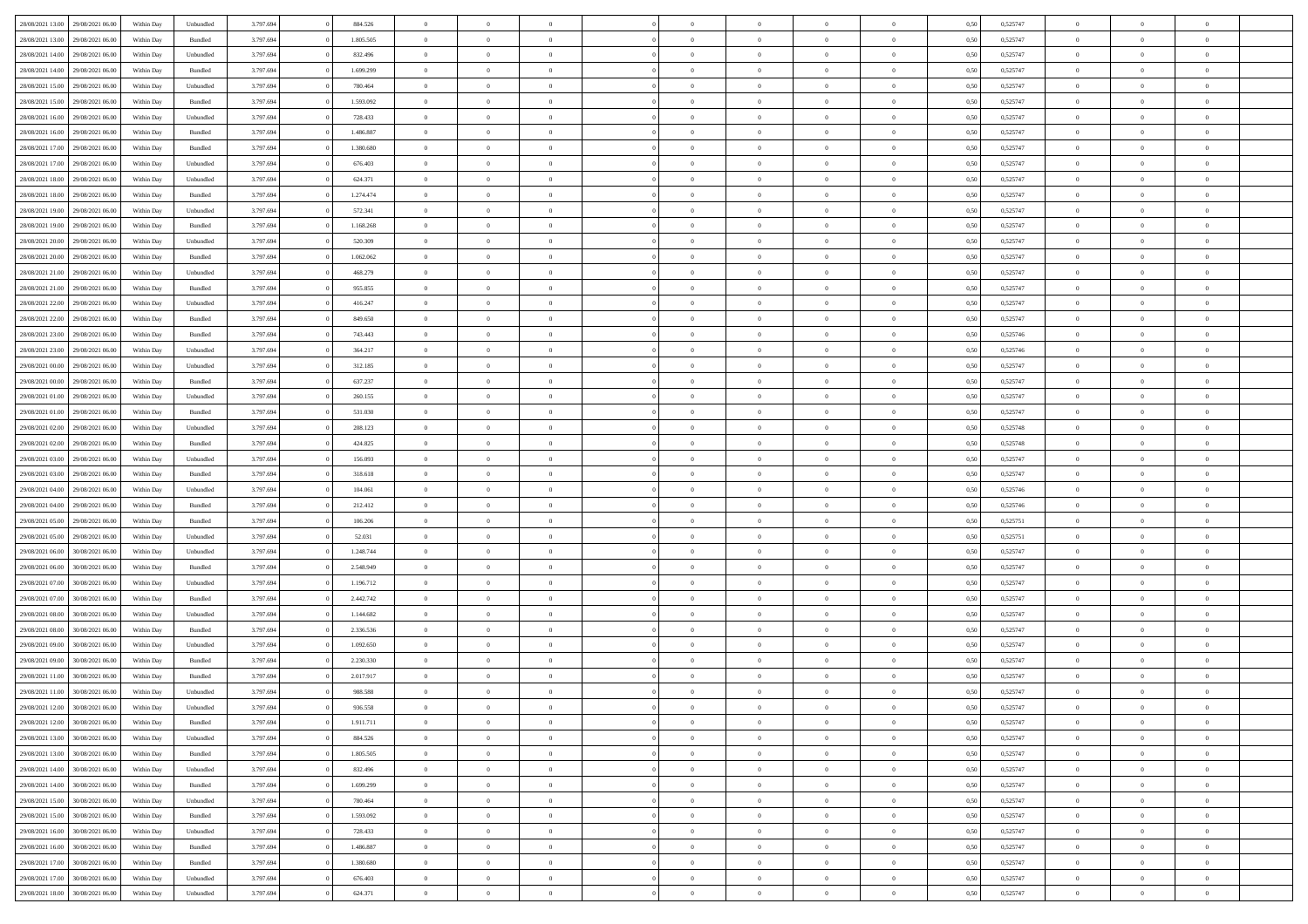| 29/08/2021 18:00 | 30/08/2021 06:00 | Within Day | Bundled            | 3.797.694 | 1.274.474 | $\overline{0}$ | $\Omega$       |                | $\Omega$       | $\Omega$       | $\theta$       | $\theta$       | 0.50 | 0,525747 | $\theta$       | $\theta$       | $\theta$       |  |
|------------------|------------------|------------|--------------------|-----------|-----------|----------------|----------------|----------------|----------------|----------------|----------------|----------------|------|----------|----------------|----------------|----------------|--|
| 29/08/2021 19:00 | 30/08/2021 06:00 | Within Day | Unbundled          | 3.797.694 | 572.341   | $\overline{0}$ | $\theta$       | $\overline{0}$ | $\overline{0}$ | $\bf{0}$       | $\overline{0}$ | $\bf{0}$       | 0,50 | 0,525747 | $\theta$       | $\overline{0}$ | $\overline{0}$ |  |
| 29/08/2021 19:00 | 30/08/2021 06:00 | Within Day | Bundled            | 3.797.694 | 1.168.268 | $\overline{0}$ | $\bf{0}$       | $\overline{0}$ | $\bf{0}$       | $\bf{0}$       | $\bf{0}$       | $\mathbf{0}$   | 0,50 | 0,525747 | $\bf{0}$       | $\overline{0}$ | $\overline{0}$ |  |
| 29/08/2021 20:00 | 30/08/2021 06:00 | Within Day | Unbundled          | 3.797.694 | 520.309   | $\overline{0}$ | $\overline{0}$ | $\overline{0}$ | $\overline{0}$ | $\bf{0}$       | $\overline{0}$ | $\overline{0}$ | 0.50 | 0,525747 | $\theta$       | $\theta$       | $\overline{0}$ |  |
| 29/08/2021 20:00 | 30/08/2021 06:00 | Within Day | Bundled            | 3.797.694 | 1.062.062 | $\overline{0}$ | $\theta$       | $\overline{0}$ | $\overline{0}$ | $\bf{0}$       | $\overline{0}$ | $\bf{0}$       | 0,50 | 0,525747 | $\theta$       | $\overline{0}$ | $\overline{0}$ |  |
|                  |                  |            |                    |           |           |                |                |                |                |                |                |                |      |          |                |                |                |  |
| 29/08/2021 21:00 | 30/08/2021 06:00 | Within Day | Unbundled          | 3.797.694 | 468.279   | $\overline{0}$ | $\overline{0}$ | $\overline{0}$ | $\bf{0}$       | $\overline{0}$ | $\overline{0}$ | $\mathbf{0}$   | 0,50 | 0,525747 | $\bf{0}$       | $\overline{0}$ | $\bf{0}$       |  |
| 29/08/2021 21:00 | 30/08/2021 06:00 | Within Dav | Bundled            | 3.797.694 | 955.855   | $\overline{0}$ | $\overline{0}$ | $\overline{0}$ | $\overline{0}$ | $\overline{0}$ | $\overline{0}$ | $\overline{0}$ | 0.50 | 0,525747 | $\theta$       | $\overline{0}$ | $\overline{0}$ |  |
| 29/08/2021 22.00 | 30/08/2021 06:00 | Within Day | Unbundled          | 3.797.694 | 416.247   | $\overline{0}$ | $\theta$       | $\overline{0}$ | $\overline{0}$ | $\bf{0}$       | $\overline{0}$ | $\bf{0}$       | 0,50 | 0,525747 | $\theta$       | $\theta$       | $\overline{0}$ |  |
| 29/08/2021 22:00 | 30/08/2021 06:00 | Within Day | Bundled            | 3.797.694 | 849.650   | $\overline{0}$ | $\overline{0}$ | $\overline{0}$ | $\bf{0}$       | $\bf{0}$       | $\bf{0}$       | $\bf{0}$       | 0,50 | 0,525747 | $\,0\,$        | $\overline{0}$ | $\overline{0}$ |  |
| 29/08/2021 23:00 | 30/08/2021 06:00 | Within Dav | Bundled            | 3.797.694 | 743.443   | $\overline{0}$ | $\overline{0}$ | $\overline{0}$ | $\overline{0}$ | $\overline{0}$ | $\overline{0}$ | $\overline{0}$ | 0.50 | 0,525746 | $\theta$       | $\overline{0}$ | $\overline{0}$ |  |
| 29/08/2021 23:00 | 30/08/2021 06:00 | Within Day | Unbundled          | 3.797.694 | 364.217   | $\overline{0}$ | $\theta$       | $\overline{0}$ | $\overline{0}$ | $\bf{0}$       | $\overline{0}$ | $\bf{0}$       | 0,50 | 0,525746 | $\,$ 0 $\,$    | $\overline{0}$ | $\overline{0}$ |  |
| 30/08/2021 00:00 | 30/08/2021 06:00 | Within Day | Unbundled          | 3.797.694 | 312.185   | $\overline{0}$ | $\bf{0}$       | $\overline{0}$ | $\bf{0}$       | $\bf{0}$       | $\bf{0}$       | $\mathbf{0}$   | 0,50 | 0,525747 | $\overline{0}$ | $\overline{0}$ | $\bf{0}$       |  |
|                  |                  |            |                    |           |           |                |                |                |                |                |                |                |      |          | $\theta$       |                |                |  |
| 30/08/2021 00:00 | 30/08/2021 06:00 | Within Day | Bundled            | 3.797.694 | 637.237   | $\overline{0}$ | $\overline{0}$ | $\overline{0}$ | $\overline{0}$ | $\bf{0}$       | $\overline{0}$ | $\overline{0}$ | 0.50 | 0,525747 |                | $\theta$       | $\overline{0}$ |  |
| 30/08/2021 01:00 | 30/08/2021 06:00 | Within Day | Unbundled          | 3.797.694 | 260.155   | $\overline{0}$ | $\theta$       | $\overline{0}$ | $\overline{0}$ | $\bf{0}$       | $\overline{0}$ | $\bf{0}$       | 0,50 | 0,525747 | $\theta$       | $\overline{0}$ | $\overline{0}$ |  |
| 30/08/2021 01:00 | 30/08/2021 06:00 | Within Day | Bundled            | 3.797.694 | 531.030   | $\overline{0}$ | $\overline{0}$ | $\overline{0}$ | $\bf{0}$       | $\overline{0}$ | $\overline{0}$ | $\mathbf{0}$   | 0,50 | 0,525747 | $\overline{0}$ | $\overline{0}$ | $\bf{0}$       |  |
| 30/08/2021 02:00 | 30/08/2021 06:00 | Within Dav | Unbundled          | 3.797.694 | 208.123   | $\overline{0}$ | $\overline{0}$ | $\overline{0}$ | $\overline{0}$ | $\overline{0}$ | $\overline{0}$ | $\overline{0}$ | 0.50 | 0,525748 | $\theta$       | $\overline{0}$ | $\overline{0}$ |  |
| 30/08/2021 02:00 | 30/08/2021 06:00 | Within Day | Bundled            | 3.797.694 | 424.825   | $\overline{0}$ | $\theta$       | $\overline{0}$ | $\overline{0}$ | $\bf{0}$       | $\overline{0}$ | $\bf{0}$       | 0,50 | 0,525748 | $\,$ 0 $\,$    | $\theta$       | $\overline{0}$ |  |
| 30/08/2021 03:00 | 30/08/2021 06:00 | Within Day | Unbundled          | 3.797.694 | 156.093   | $\overline{0}$ | $\overline{0}$ | $\overline{0}$ | $\bf{0}$       | $\bf{0}$       | $\bf{0}$       | $\bf{0}$       | 0,50 | 0,525747 | $\,0\,$        | $\overline{0}$ | $\overline{0}$ |  |
| 30/08/2021 03:00 | 30/08/2021 06:00 | Within Day | Bundled            | 3.797.694 | 318.618   | $\overline{0}$ | $\overline{0}$ | $\overline{0}$ | $\overline{0}$ | $\overline{0}$ | $\overline{0}$ | $\overline{0}$ | 0.50 | 0,525747 | $\theta$       | $\overline{0}$ | $\overline{0}$ |  |
| 30/08/2021 04:00 | 30/08/2021 06:00 | Within Day | Unbundled          | 3.797.694 | 104.061   | $\overline{0}$ | $\theta$       | $\overline{0}$ | $\overline{0}$ | $\bf{0}$       | $\overline{0}$ | $\bf{0}$       | 0,50 | 0,525746 | $\,$ 0 $\,$    | $\overline{0}$ | $\overline{0}$ |  |
|                  |                  |            |                    |           |           |                |                |                |                |                |                |                |      |          |                |                |                |  |
| 30/08/2021 04:00 | 30/08/2021 06:00 | Within Day | Bundled            | 3.797.694 | 212.412   | $\overline{0}$ | $\overline{0}$ | $\overline{0}$ | $\overline{0}$ | $\bf{0}$       | $\overline{0}$ | $\bf{0}$       | 0,50 | 0,525746 | $\bf{0}$       | $\overline{0}$ | $\bf{0}$       |  |
| 30/08/2021 05:00 | 30/08/2021 06:00 | Within Day | Bundled            | 3.797.694 | 106,206   | $\overline{0}$ | $\overline{0}$ | $\overline{0}$ | $\overline{0}$ | $\bf{0}$       | $\overline{0}$ | $\overline{0}$ | 0.50 | 0,525751 | $\theta$       | $\overline{0}$ | $\overline{0}$ |  |
| 30/08/2021 05:00 | 30/08/2021 06:00 | Within Day | Unbundled          | 3.797.694 | 52.031    | $\overline{0}$ | $\theta$       | $\overline{0}$ | $\overline{0}$ | $\bf{0}$       | $\overline{0}$ | $\bf{0}$       | 0,50 | 0,525751 | $\,$ 0 $\,$    | $\overline{0}$ | $\overline{0}$ |  |
| 30/08/2021 06:00 | 31/08/2021 06:00 | Within Day | Bundled            | 3.797.694 | 2.548.949 | $\overline{0}$ | $\overline{0}$ | $\overline{0}$ | $\overline{0}$ | $\overline{0}$ | $\overline{0}$ | $\mathbf{0}$   | 0,50 | 0,525747 | $\bf{0}$       | $\overline{0}$ | $\bf{0}$       |  |
| 30/08/2021 06:00 | 31/08/2021 06:00 | Within Dav | Unbundled          | 3.797.694 | 1.248.744 | $\overline{0}$ | $\overline{0}$ | $\overline{0}$ | $\overline{0}$ | $\overline{0}$ | $\overline{0}$ | $\overline{0}$ | 0.50 | 0,525747 | $\theta$       | $\overline{0}$ | $\overline{0}$ |  |
| 30/08/2021 07:00 | 31/08/2021 06:00 | Within Day | Bundled            | 3.797.694 | 2.442.742 | $\overline{0}$ | $\theta$       | $\overline{0}$ | $\overline{0}$ | $\bf{0}$       | $\overline{0}$ | $\bf{0}$       | 0,50 | 0,525747 | $\theta$       | $\theta$       | $\overline{0}$ |  |
| 30/08/2021 07:00 | 31/08/2021 06:00 | Within Day | Unbundled          | 3.797.694 | 1.196.712 | $\overline{0}$ | $\overline{0}$ | $\overline{0}$ | $\overline{0}$ | $\bf{0}$       | $\overline{0}$ | $\bf{0}$       | 0,50 | 0,525747 | $\,0\,$        | $\overline{0}$ | $\overline{0}$ |  |
| 30/08/2021 08:00 | 31/08/2021 06:00 | Within Day | Bundled            | 3.797.694 | 2.336.536 | $\overline{0}$ | $\overline{0}$ | $\overline{0}$ | $\overline{0}$ | $\overline{0}$ | $\overline{0}$ | $\overline{0}$ | 0.50 | 0,525747 | $\theta$       | $\overline{0}$ | $\overline{0}$ |  |
|                  |                  |            |                    |           |           |                |                |                |                |                |                |                |      |          |                |                |                |  |
| 30/08/2021 08:00 | 31/08/2021 06:00 | Within Day | Unbundled          | 3.797.694 | 1.144.682 | $\overline{0}$ | $\theta$       | $\overline{0}$ | $\overline{0}$ | $\bf{0}$       | $\overline{0}$ | $\bf{0}$       | 0,50 | 0,525747 | $\,$ 0 $\,$    | $\overline{0}$ | $\overline{0}$ |  |
| 30/08/2021 09:00 | 31/08/2021 06:00 | Within Day | Unbundled          | 3.797.694 | 1.092.650 | $\overline{0}$ | $\overline{0}$ | $\overline{0}$ | $\bf{0}$       | $\bf{0}$       | $\bf{0}$       | $\bf{0}$       | 0,50 | 0,525747 | $\overline{0}$ | $\overline{0}$ | $\bf{0}$       |  |
| 30/08/2021 09:00 | 31/08/2021 06.00 | Within Day | Bundled            | 3.797.694 | 2.230.330 | $\overline{0}$ | $\Omega$       | $\Omega$       | $\Omega$       | $\Omega$       | $\overline{0}$ | $\overline{0}$ | 0,50 | 0,525747 | $\,0\,$        | $\theta$       | $\theta$       |  |
| 30/08/2021 10:00 | 31/08/2021 06:00 | Within Day | Unbundled          | 3.797.694 | 1.040.620 | $\overline{0}$ | $\theta$       | $\overline{0}$ | $\overline{0}$ | $\bf{0}$       | $\overline{0}$ | $\bf{0}$       | 0,50 | 0,525747 | $\,$ 0 $\,$    | $\overline{0}$ | $\overline{0}$ |  |
| 30/08/2021 10:00 | 31/08/2021 06:00 | Within Day | Bundled            | 3.797.694 | 2.124.124 | $\overline{0}$ | $\overline{0}$ | $\overline{0}$ | $\bf{0}$       | $\bf{0}$       | $\overline{0}$ | $\mathbf{0}$   | 0,50 | 0,525747 | $\overline{0}$ | $\overline{0}$ | $\bf{0}$       |  |
| 30/08/2021 11:00 | 31/08/2021 06:00 | Within Day | Bundled            | 3.797.694 | 2.017.917 | $\overline{0}$ | $\Omega$       | $\Omega$       | $\Omega$       | $\bf{0}$       | $\overline{0}$ | $\overline{0}$ | 0.50 | 0,525747 | $\,0\,$        | $\theta$       | $\theta$       |  |
| 30/08/2021 11:00 | 31/08/2021 06:00 | Within Day | Unbundled          | 3.797.694 | 988.588   | $\overline{0}$ | $\theta$       | $\overline{0}$ | $\overline{0}$ | $\bf{0}$       | $\overline{0}$ | $\bf{0}$       | 0,50 | 0,525747 | $\,$ 0 $\,$    | $\overline{0}$ | $\overline{0}$ |  |
| 30/08/2021 12:00 | 31/08/2021 06:00 | Within Day | Unbundled          | 3.797.694 | 936.558   | $\overline{0}$ | $\overline{0}$ | $\overline{0}$ | $\bf{0}$       | $\bf{0}$       | $\bf{0}$       | $\bf{0}$       | 0,50 | 0,525747 | $\bf{0}$       | $\overline{0}$ | $\bf{0}$       |  |
|                  |                  |            |                    |           |           |                | $\Omega$       |                |                | $\theta$       |                |                |      |          |                |                | $\theta$       |  |
| 30/08/2021 12:00 | 31/08/2021 06:00 | Within Day | Bundled            | 3.797.694 | 1.911.711 | $\overline{0}$ |                | $\Omega$       | $\Omega$       |                | $\overline{0}$ | $\overline{0}$ | 0.50 | 0,525747 | $\,$ 0 $\,$    | $\theta$       |                |  |
| 30/08/2021 13:00 | 31/08/2021 06:00 | Within Day | Unbundled          | 3.797.694 | 884.526   | $\overline{0}$ | $\theta$       | $\overline{0}$ | $\overline{0}$ | $\bf{0}$       | $\overline{0}$ | $\bf{0}$       | 0,50 | 0,525747 | $\,$ 0 $\,$    | $\overline{0}$ | $\overline{0}$ |  |
| 30/08/2021 13:00 | 31/08/2021 06:00 | Within Day | Bundled            | 3.797.694 | 1.805.505 | $\overline{0}$ | $\bf{0}$       | $\overline{0}$ | $\overline{0}$ | $\bf{0}$       | $\overline{0}$ | $\bf{0}$       | 0,50 | 0,525747 | $\overline{0}$ | $\overline{0}$ | $\bf{0}$       |  |
| 30/08/2021 14:00 | 31/08/2021 06.00 | Within Day | Unbundled          | 3.797.694 | 832.496   | $\overline{0}$ | $\Omega$       | $\overline{0}$ | $\Omega$       | $\overline{0}$ | $\overline{0}$ | $\overline{0}$ | 0,50 | 0,525747 | $\,0\,$        | $\theta$       | $\theta$       |  |
| 30/08/2021 14:00 | 31/08/2021 06:00 | Within Day | Bundled            | 3.797.694 | 1.699.299 | $\overline{0}$ | $\overline{0}$ | $\overline{0}$ | $\overline{0}$ | $\,$ 0         | $\overline{0}$ | $\bf{0}$       | 0,50 | 0,525747 | $\,$ 0 $\,$    | $\overline{0}$ | $\overline{0}$ |  |
| 30/08/2021 15:00 | 31/08/2021 06:00 | Within Day | Unbundled          | 3.797.694 | 780.464   | $\overline{0}$ | $\overline{0}$ | $\overline{0}$ | $\overline{0}$ | $\bf{0}$       | $\overline{0}$ | $\mathbf{0}$   | 0,50 | 0,525747 | $\overline{0}$ | $\overline{0}$ | $\bf{0}$       |  |
| 30/08/2021 15:00 | 31/08/2021 06.00 | Within Day | Bundled            | 3.797.694 | 1.593.092 | $\overline{0}$ | $\Omega$       | $\Omega$       | $\Omega$       | $\Omega$       | $\Omega$       | $\overline{0}$ | 0.50 | 0,525747 | $\theta$       | $\theta$       | $\theta$       |  |
| 30/08/2021 16:00 | 31/08/2021 06:00 | Within Day | Unbundled          | 3.797.694 | 728.433   | $\overline{0}$ | $\overline{0}$ | $\overline{0}$ | $\bf{0}$       | $\,$ 0         | $\overline{0}$ | $\bf{0}$       | 0,50 | 0,525747 | $\,0\,$        | $\,0\,$        | $\overline{0}$ |  |
| 30/08/2021 16:00 | 31/08/2021 06:00 | Within Day | $\mathbf B$ undled | 3.797.694 | 1.486.887 | $\bf{0}$       | $\bf{0}$       |                |                |                |                |                | 0,50 | 0,525747 | $\bf{0}$       | $\overline{0}$ |                |  |
|                  |                  |            |                    |           |           |                |                |                |                |                |                |                |      |          |                |                |                |  |
| 30/08/2021 17:00 | 31/08/2021 06:00 | Within Day | Bundled            | 3.797.694 | 1.380.680 | $\overline{0}$ | $\overline{0}$ | $\overline{0}$ | $\Omega$       | $\overline{0}$ | $\overline{0}$ | $\overline{0}$ | 0,50 | 0,525747 | $\theta$       | $\theta$       | $\theta$       |  |
| 30/08/2021 17:00 | 31/08/2021 06:00 | Within Day | Unbundled          | 3.797.694 | 676.403   | $\overline{0}$ | $\,$ 0         | $\overline{0}$ | $\overline{0}$ | $\,$ 0 $\,$    | $\overline{0}$ | $\,$ 0 $\,$    | 0,50 | 0,525747 | $\,$ 0 $\,$    | $\,$ 0 $\,$    | $\,$ 0         |  |
| 30/08/2021 18:00 | 31/08/2021 06:00 | Within Day | Unbundled          | 3.797.694 | 624.371   | $\overline{0}$ | $\overline{0}$ | $\overline{0}$ | $\overline{0}$ | $\overline{0}$ | $\overline{0}$ | $\mathbf{0}$   | 0,50 | 0,525747 | $\overline{0}$ | $\bf{0}$       | $\bf{0}$       |  |
| 30/08/2021 18:00 | 31/08/2021 06:00 | Within Day | $\mathbf B$ undled | 3.797.694 | 1.274.474 | $\overline{0}$ | $\overline{0}$ | $\overline{0}$ | $\Omega$       | $\overline{0}$ | $\overline{0}$ | $\overline{0}$ | 0,50 | 0,525747 | $\overline{0}$ | $\theta$       | $\overline{0}$ |  |
| 30/08/2021 19:00 | 31/08/2021 06:00 | Within Day | Unbundled          | 3.797.694 | 572.341   | $\overline{0}$ | $\,$ 0         | $\overline{0}$ | $\overline{0}$ | $\,$ 0 $\,$    | $\overline{0}$ | $\mathbf{0}$   | 0,50 | 0,525747 | $\,$ 0 $\,$    | $\overline{0}$ | $\overline{0}$ |  |
| 30/08/2021 19:00 | 31/08/2021 06:00 | Within Day | Bundled            | 3.797.694 | 1.168.268 | $\overline{0}$ | $\overline{0}$ | $\overline{0}$ | $\overline{0}$ | $\overline{0}$ | $\overline{0}$ | $\mathbf{0}$   | 0,50 | 0,525747 | $\overline{0}$ | $\overline{0}$ | $\bf{0}$       |  |
| 30/08/2021 20:00 | 31/08/2021 06:00 | Within Day | Unbundled          | 3.797.694 | 520.309   | $\overline{0}$ | $\overline{0}$ | $\overline{0}$ | $\overline{0}$ | $\overline{0}$ | $\overline{0}$ | $\bf{0}$       | 0.50 | 0,525747 | $\overline{0}$ | $\theta$       | $\overline{0}$ |  |
| 30/08/2021 20:00 | 31/08/2021 06:00 |            | Bundled            | 3.797.694 | 1.062.062 | $\overline{0}$ | $\,$ 0         |                |                | $\bf{0}$       |                |                |      | 0,525747 | $\,$ 0 $\,$    | $\overline{0}$ | $\overline{0}$ |  |
|                  |                  | Within Day |                    |           |           |                |                | $\overline{0}$ | $\overline{0}$ |                | $\overline{0}$ | $\bf{0}$       | 0,50 |          |                |                |                |  |
| 30/08/2021 21:00 | 31/08/2021 06:00 | Within Day | Unbundled          | 3.797.694 | 468.279   | $\overline{0}$ | $\bf{0}$       | $\overline{0}$ | $\overline{0}$ | $\overline{0}$ | $\overline{0}$ | $\mathbf{0}$   | 0,50 | 0,525747 | $\overline{0}$ | $\overline{0}$ | $\bf{0}$       |  |
| 30/08/2021 21:00 | 31/08/2021 06:00 | Within Day | Bundled            | 3.797.694 | 955.855   | $\overline{0}$ | $\overline{0}$ | $\overline{0}$ | $\Omega$       | $\overline{0}$ | $\overline{0}$ | $\overline{0}$ | 0.50 | 0,525747 | $\overline{0}$ | $\overline{0}$ | $\overline{0}$ |  |
| 30/08/2021 22.00 | 31/08/2021 06:00 | Within Day | Unbundled          | 3.797.694 | 416.247   | $\overline{0}$ | $\bf{0}$       | $\overline{0}$ | $\overline{0}$ | $\bf{0}$       | $\bf{0}$       | $\bf{0}$       | 0,50 | 0,525747 | $\,$ 0 $\,$    | $\,$ 0 $\,$    | $\bf{0}$       |  |
| 30/08/2021 22.00 | 31/08/2021 06:00 | Within Day | Bundled            | 3.797.694 | 849.650   | $\overline{0}$ | $\bf{0}$       | $\overline{0}$ | $\bf{0}$       | $\bf{0}$       | $\bf{0}$       | $\bf{0}$       | 0,50 | 0,525747 | $\overline{0}$ | $\overline{0}$ | $\bf{0}$       |  |